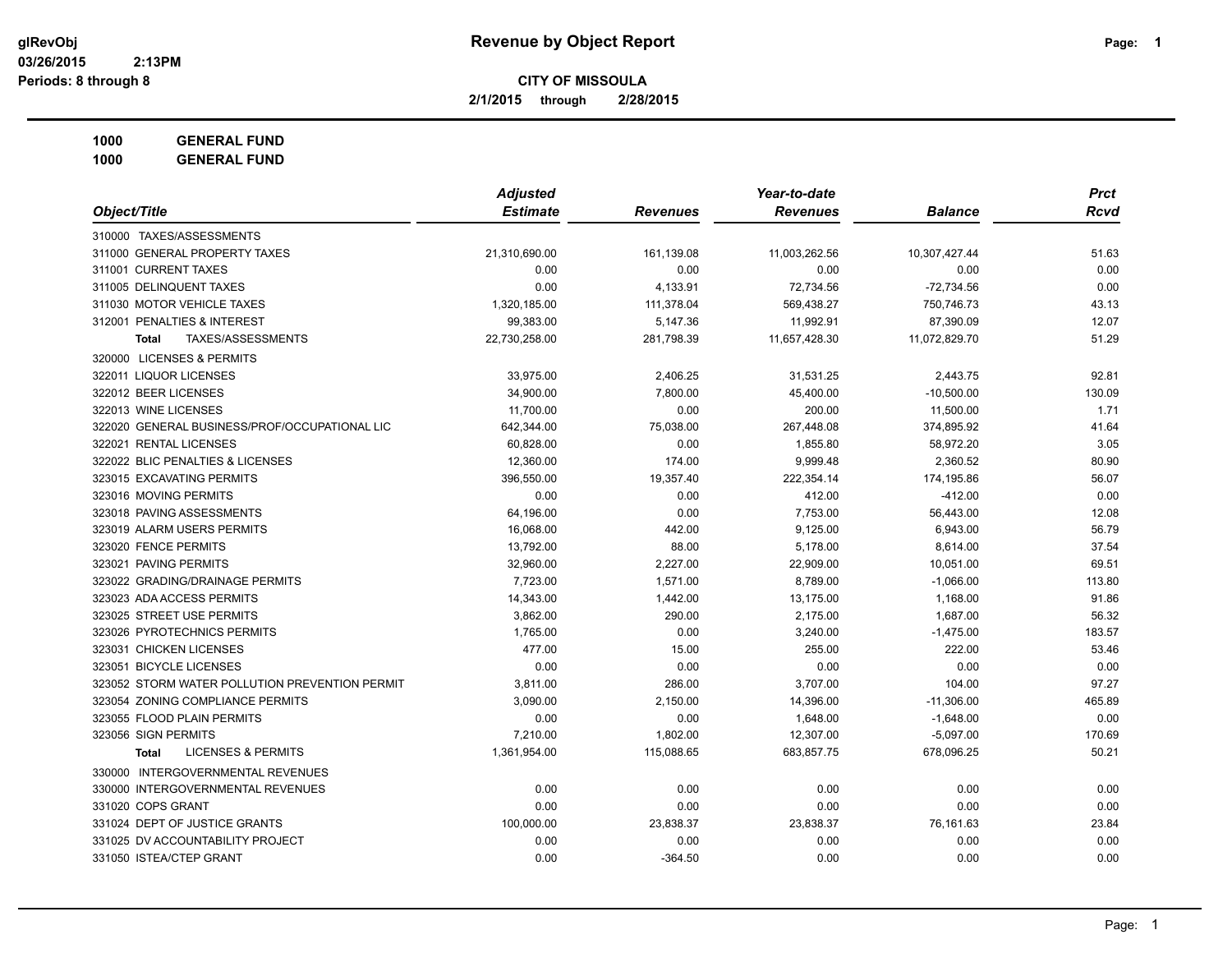**2/1/2015 through 2/28/2015**

**1000 GENERAL FUND 1000 GENERAL FUND**

|                                                   | <b>Adjusted</b> |                 | Year-to-date    |                | <b>Prct</b> |
|---------------------------------------------------|-----------------|-----------------|-----------------|----------------|-------------|
| Object/Title                                      | <b>Estimate</b> | <b>Revenues</b> | <b>Revenues</b> | <b>Balance</b> | Rcvd        |
| 331054 FHWA PL GRANT                              | 0.00            | $-102,207.00$   | 0.00            | 0.00           | 0.00        |
| 331055 FTA GRANT                                  | 0.00            | $-23,720.00$    | 0.00            | 0.00           | 0.00        |
| 331056 MDT FEDERAL CMAQ                           | 0.00            | $-35,719.54$    | 0.00            | 0.00           | 0.00        |
| 331057 TRANSIT-MUTD CMAQ                          | 0.00            | 0.00            | 0.00            | 0.00           | 0.00        |
| 331091 US DOT HMEP GRANT                          | 0.00            | 0.00            | 0.00            | 0.00           | 0.00        |
| 331112 SAFER GRANT                                | 0.00            | 0.00            | 0.00            | 0.00           | 0.00        |
| 331113 FEMA GRANT                                 | 0.00            | 0.00            | 0.00            | 0.00           | 0.00        |
| 331114 TITLE III GRANT-MSLA CO                    | 0.00            | 0.00            | 14,500.00       | $-14,500.00$   | 0.00        |
| 331160 SAFE ROUTES TO SCHOOLS fY08 \$82,500       | 0.00            | 0.00            | 0.00            | 0.00           | 0.00        |
| 331170 HISTORICAL PRESERVATION GRANT              | 0.00            | 0.00            | 5,225.00        | $-5,225.00$    | 0.00        |
| 331178 DUI TASK FORCE                             | 240,000.00      | 0.00            | 0.00            | 240,000.00     | 0.00        |
| 334017 SCHOOL RESOURCE OFFICER                    | 0.00            | 0.00            | 248,850.00      | $-248,850.00$  | 0.00        |
| 335075 STATE GAMBLING/VIDEO/KENO/BINGO FEES       | 127,650.00      | 0.00            | 108,325.00      | 19,325.00      | 84.86       |
| 335076 STATE GAMBLING LICENSE FEES                | 0.00            | 0.00            | 0.00            | 0.00           | 0.00        |
| 335077 STATE KENO/BINGO PROCEEDS TAX              | 0.00            | 0.00            | 0.00            | 0.00           | 0.00        |
| 335210 PERSONAL PROPERTY TAX REIMBURSEMENT        | 428,686.00      | 0.00            | 0.00            | 428,686.00     | 0.00        |
| 335230 HB 124 REVENUE                             | 7,300,985.00    | 0.00            | 3,987,905.34    | 3,313,079.66   | 54.62       |
| 336021 STATE CONTRIB - POLICE RETIREMENT          | 2,180,799.00    | 171,176.12      | 1,434,241.89    | 746,557.11     | 65.77       |
| 336022 STATE CONTRIB. - FIRE RETIREMENT           | 2.262.024.00    | 170,080.80      | 1,459,327.33    | 802,696.67     | 64.51       |
| 336023 STATE CONTRIB. - PERS                      | 9,986.00        | 651.03          | 8,156.99        | 1,829.01       | 81.68       |
| 336030 COUNTY CONTRIBUTION                        | 9,900.00        | 0.00            | 0.00            | 9,900.00       | 0.00        |
| 337012 LEGAL SERVICES-CONTRACTED/REIMB.           | 0.00            | 0.00            | 6,075.00        | $-6,075.00$    | 0.00        |
| 337013 MUTD SIGN MAINTENANCE AGREEMENT            | 3,000.00        | 0.00            | 0.00            | 3,000.00       | 0.00        |
| 338000 LOCAL SHARING OF TAX INCREMENT             | 0.00            | 0.00            | 0.00            | 0.00           | 0.00        |
| 338100 PLANNING MILLS PASSED THRU COUNTY          | 0.00            | 192,956.91      | 192,956.91      | $-192,956.91$  | 0.00        |
| 339000 PAYMENT IN LIEU OF TAXES                   | 34,056.00       | 0.00            | 14,678.00       | 19,378.00      | 43.10       |
| <b>INTERGOVERNMENTAL REVENUES</b><br><b>Total</b> | 12,697,086.00   | 396,692.19      | 7,504,079.83    | 5,193,006.17   | 59.10       |
| 340000 CHARGES FOR SERVICES                       |                 |                 |                 |                |             |
| 341009 BLDG ADMIN FEES                            | 245,008.00      | 0.00            | 122,504.00      | 122,504.00     | 50.00       |
| 341010 MISCELLANEOUS COLLECTIONS                  | 350.00          | 0.00            | 106.75          | 243.25         | 30.50       |
| 341011 TRANSPORTATION ADMIN FEES                  | 24,000.00       | 0.00            | 0.00            | 24,000.00      | 0.00        |
| 341012 MAYORS PROCLAMATION FEES                   | 100.00          | 0.00            | 40.00           | 60.00          | 40.00       |
| 341013 AIR FUND FEES                              | 250.00          | 0.00            | 55.00           | 195.00         | 22.00       |
| 341015 SEWER ADMINISTRATION FEES                  | 1,173,327.00    | 0.00            | 586,663.50      | 586,663.50     | 50.00       |
| 341016 MRA ADMINISTRATION FEES                    | 117,053.00      | 0.00            | 58,526.50       | 58,526.50      | 50.00       |
| 341017 LIGHTING ADMINISTRATION FEES               | 15,002.00       | 0.00            | 0.00            | 15,002.00      | 0.00        |
| 341018 PARKING COMM ADMIN FEES                    | 173,680.00      | 0.00            | 86,840.00       | 86,840.00      | 50.00       |
| 341021 SID ADMINISTRATION FEES                    | 0.00            | 0.00            | 0.00            | 0.00           | 0.00        |
| 341022 PROJECT ADMIN FEES                         | 0.00            | 0.00            | 0.00            | 0.00           | 0.00        |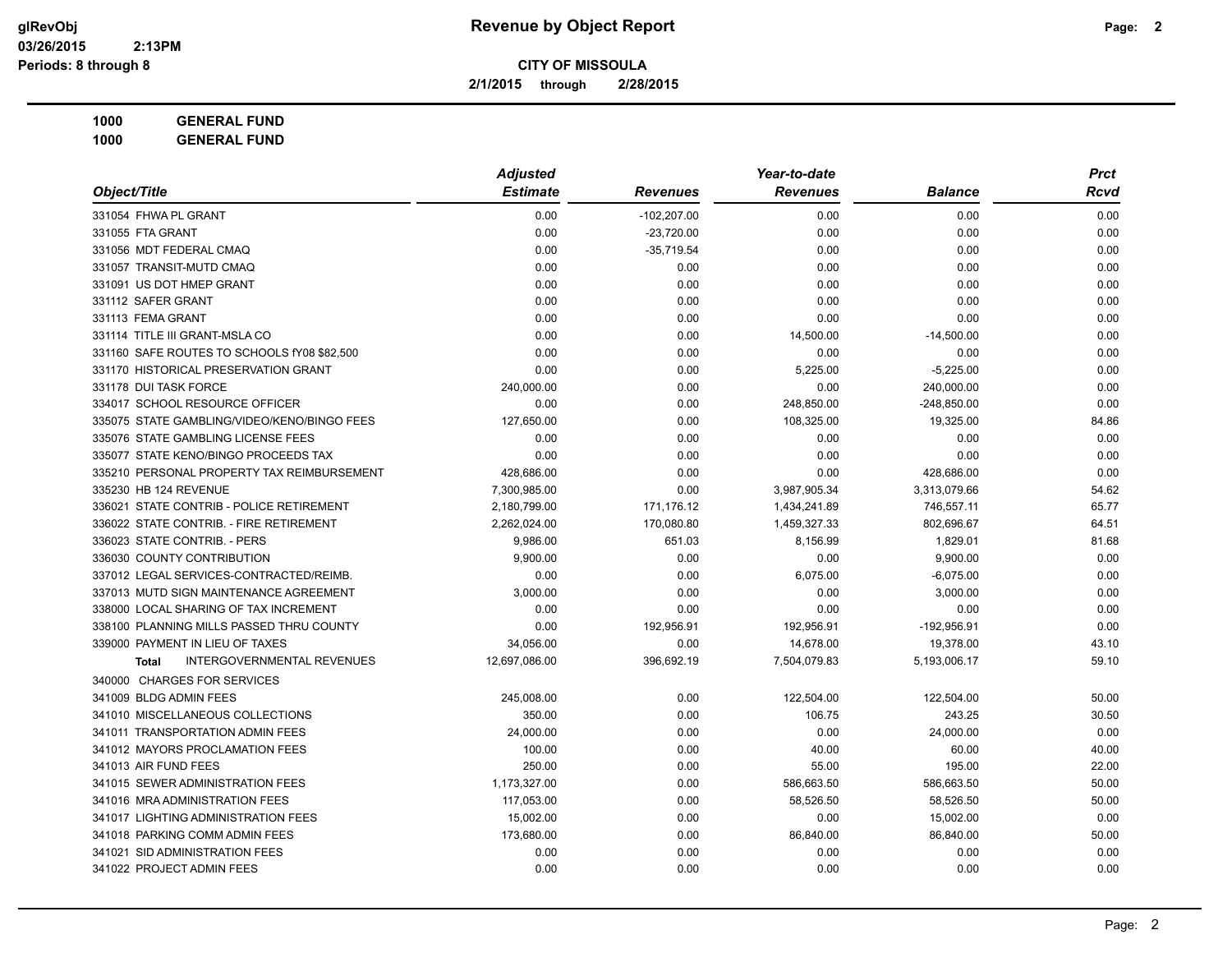**2/1/2015 through 2/28/2015**

**1000 GENERAL FUND 1000 GENERAL FUND**

|                                          | <b>Adjusted</b> |                 | Year-to-date    |                | <b>Prct</b> |
|------------------------------------------|-----------------|-----------------|-----------------|----------------|-------------|
| Object/Title                             | <b>Estimate</b> | <b>Revenues</b> | <b>Revenues</b> | <b>Balance</b> | <b>Rcvd</b> |
| 341023 PLANNING ADMIN FEES               | 24,000.00       | 0.00            | 0.00            | 24,000.00      | 0.00        |
| 341031 STATE REIMB MUNI COURT            | 0.00            | 0.00            | 0.00            | 0.00           | 0.00        |
| 341041 SEWER EXTENSION RECORDING FEES    | 4,500.00        | 339.00          | 2,121.00        | 2,379.00       | 47.13       |
| 341052 MUNICIPAL COURT FILING FEES       | 283,400.00      | 0.00            | 169,263.35      | 114,136.65     | 59.73       |
| 341055 CRIME VICTIM SURCHARGE            | 2,500.00        | 0.00            | 855.71          | 1,644.29       | 34.23       |
| 341067 SUBDIVISION EXEMPTION AFFIDAVITS  | 0.00            | 800.00          | 3,800.00        | $-3,800.00$    | 0.00        |
| 341068 SUBDIVISON FEES                   | 5,000.00        | 0.00            | 4,155.00        | 845.00         | 83.10       |
| 341069 REZONING FEES                     | 5,000.00        | 0.00            | 0.00            | 5,000.00       | 0.00        |
| 341070 DESIGN REVIEW BOARD               | 15,000.00       | 1,710.00        | 21,303.92       | $-6,303.92$    | 142.03      |
| 341071 BOARD OF ADJUST. ZONING, SIGNS    | 58,400.00       | 0.00            | 0.00            | 58,400.00      | 0.00        |
| 341072 FLOOD PLAIN-0THER FEES            | 0.00            | 0.00            | 0.00            | 0.00           | 0.00        |
| 341073 FIRE PLAN CHECK FEES              | 27,981.00       | 2,765.00        | 20,362.00       | 7,619.00       | 72.77       |
| 341074 FIRE INSPECTION FEES              | 0.00            | 6,282.00        | 39,543.99       | $-39,543.99$   | 0.00        |
| 341076 ENGINEERING PLAN CHECK FEES       | 33,478.00       | 2,237.00        | 27,822.00       | 5,656.00       | 83.11       |
| 341077 ZONING COMPLIANCE INSPECTIONS     | 0.00            | 0.00            | 0.00            | 0.00           | 0.00        |
| 341078 ENGINEERING MAP FEES              | 120.00          | 10.00           | 60.00           | 60.00          | 50.00       |
| 341079 GREASE INTERCEPTOR APPEAL FEES    | 2,000.00        | 0.00            | 608.00          | 1,392.00       | 30.40       |
| 341090 STREET VACATION PETITION FEES     | 0.00            | 0.00            | 1,923.00        | $-1,923.00$    | 0.00        |
| 341091 INSPECTION CODE BOOKS & COPIES    | 0.00            | 0.00            | 0.00            | 0.00           | 0.00        |
| 341100 GRANT ADMINISTRATION SERVICE FEES | 0.00            | 0.00            | 0.00            | 0.00           | 0.00        |
| 342010 POLICE/BID AGREEMENT              | 0.00            | 0.00            | 0.00            | 0.00           | 0.00        |
| 342012 PD REIMBURSABLE SERVICES          | 0.00            | 0.00            | 0.00            | 0.00           | 0.00        |
| 342013 SECURITY INVEST FEES              | 11,000.00       | 908.25          | 7,135.00        | 3,865.00       | 64.86       |
| 342014 POLICE DEPARTMENT SERVICE FEES    | 15,000.00       | 1,281.00        | 11,989.00       | 3,011.00       | 79.93       |
| 342015 POLICE OVERTIME FEES              | 84,000.00       | 1,079.19        | 75,895.81       | 8,104.19       | 90.35       |
| 342016 POLICE TRAINING FEES              | 36,000.00       | 1,283.00        | 5,252.30        | 30,747.70      | 14.59       |
| 342017 CATERING FEES                     | 7,200.00        | 350.00          | 11,289.56       | $-4,089.56$    | 156.80      |
| 342018 DESK REPORTS                      | 20,000.00       | 2,983.00        | 15,762.00       | 4,238.00       | 78.81       |
| 342019 ABANDONED VEHICLE REVENUE FEES    | 32,500.00       | 460.00          | 10,217.50       | 22,282.50      | 31.44       |
| 342020 FIRE DEPARTMENT FEES              | 100.00          | 0.00            | 231.00          | $-131.00$      | 231.00      |
| 342021 CPR EDUCATION PROGRAM             | 7,435.00        | 685.00          | 5,920.00        | 1,515.00       | 79.62       |
| 342022 OUTSIDE HIRES                     | 524,890.00      | 2,292.00        | 408,922.34      | 115,967.66     | 77.91       |
| 342060 BIKE PROGRAM SALES & FEES         | 2,700.00        | 0.00            | 1,229.37        | 1,470.63       | 45.53       |
| 343000 PW REIMBURSABLE SERVICES          | 31,258.00       | 0.00            | 3,355.00        | 27,903.00      | 10.73       |
| 343001 SIGN FABRICATION & CONTRACTS      | 500.00          | 0.00            | 0.00            | 500.00         | 0.00        |
| 343002 OTHER AGENCIES - VEH MAINT        | 48,000.00       | 56.00           | 18,101.76       | 29,898.24      | 37.71       |
| 343003 STATE PAYMENT - TRAFFIC COUNTS    | 4,450.00        | 0.00            | 0.00            | 4,450.00       | 0.00        |
| 343004 SPECIAL STATE CONTRACTS           | 80,000.00       | 0.00            | 0.00            | 80,000.00      | 0.00        |
| 343006 OTHER GOVT AGENCY-STREET PROJECTS | 98.318.00       | 0.00            | 171.329.85      | $-73.011.85$   | 174.26      |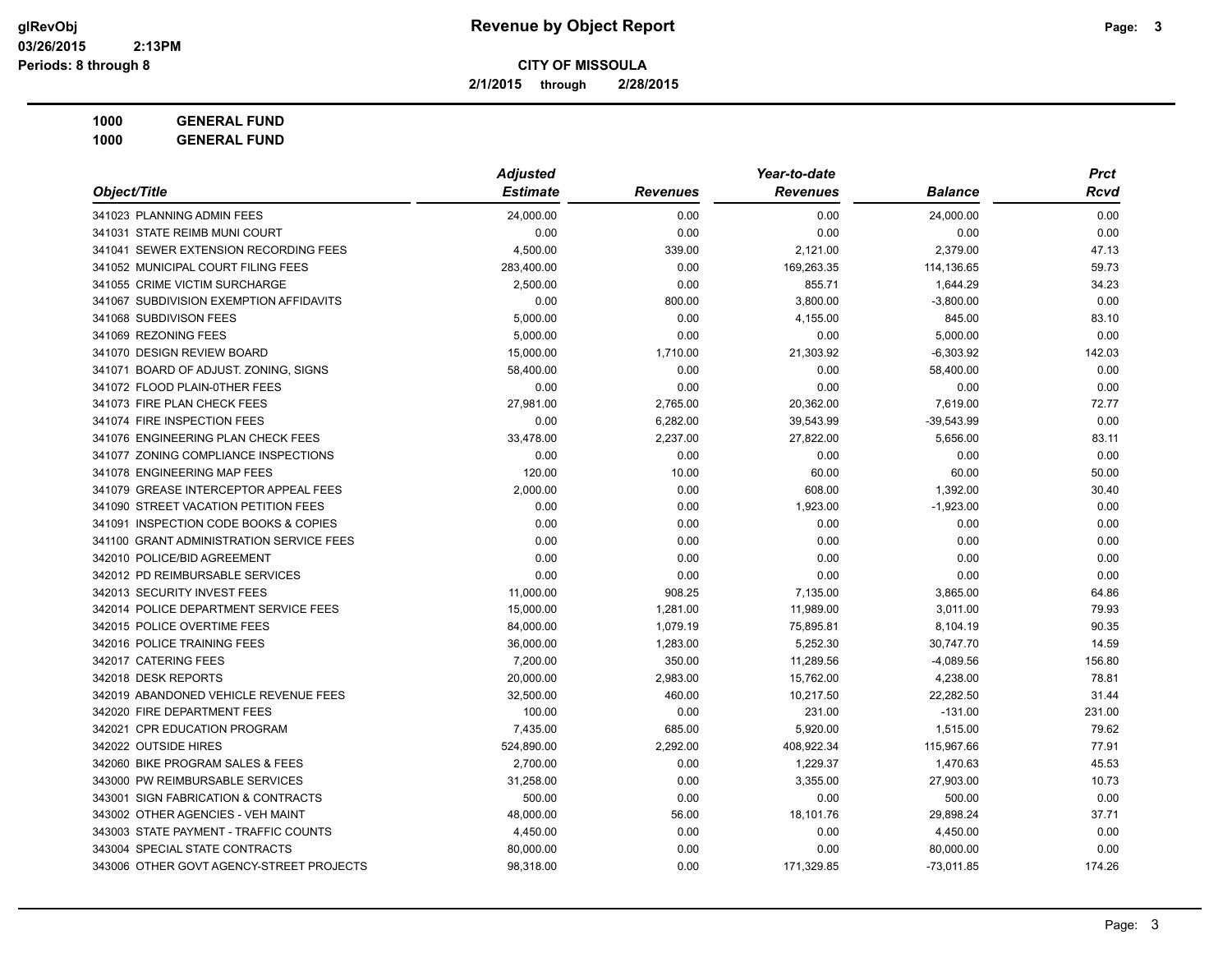**2/1/2015 through 2/28/2015**

**1000 GENERAL FUND 1000 GENERAL FUND**

|                                                | <b>Adjusted</b> |                 | Year-to-date    |                |        |
|------------------------------------------------|-----------------|-----------------|-----------------|----------------|--------|
| Object/Title                                   | <b>Estimate</b> | <b>Revenues</b> | <b>Revenues</b> | <b>Balance</b> | Rcvd   |
| 343008 PRIVATE COMPANY STREET PAYMENTS         | 0.00            | 0.00            | 0.00            | 0.00           | 0.00   |
| 343010 STREET DEPT SALES & SERVICES            | 19,195.00       | 0.00            | 0.00            | 19,195.00      | 0.00   |
| 343013 SNOW REMOVAL FEES                       | 1,500.00        | 0.00            | 684.50          | 815.50         | 45.63  |
| 343080 STATE MAINTENANCE CONTRACT              | 530,082.00      | 162,640.75      | 333,619.27      | 196,462.73     | 62.94  |
| 343082 MDT URBAN PROJECTS                      | 0.00            | 0.00            | 0.00            | 0.00           | 0.00   |
| 343083 CONTRACT SEWER APPLICATIONS             | 0.00            | 0.00            | 0.00            | 0.00           | 0.00   |
| 343084 STREET MAINTENANCE MATERIALS REIMB      | 55,500.00       | 0.00            | 39,722.64       | 15,777.36      | 71.57  |
| 343097 SIDEWALK AND CURB FEES                  | 340,000.00      | 3,867.00        | 182,728.05      | 157,271.95     | 53.74  |
| 343311 SALE OF NICHES                          | 3,200.00        | 0.00            | 0.00            | 3,200.00       | 0.00   |
| 343320 CEMETERY - SALE OF PLOTS                | 12,870.00       | 700.00          | 5,850.00        | 7,020.00       | 45.45  |
| 343321 CEMETERY FOUNDATIONS                    | 1,570.00        | 0.00            | 2,945.00        | $-1,375.00$    | 187.58 |
| 343322 CEMETERY FLOWER CARE                    | 4,250.00        | 460.00          | 460.00          | 3,790.00       | 10.82  |
| 343323 CEMETERY - LINER INSTALL FEES           | 5,580.00        | 400.00          | 7,900.00        | $-2,320.00$    | 141.58 |
| 343324 OTHER CEMETERY FEES                     | 1,500.00        | 150.00          | 1,200.00        | 300.00         | 80.00  |
| 343325 2ND INTERMENT RIGHT                     | 0.00            | 0.00            | 1,600.00        | $-1,600.00$    | 0.00   |
| 343340 CEMETERY - OPENINGS & CLOSINGS          | 10,950.00       | 250.00          | 8,175.00        | 2,775.00       | 74.66  |
| 343350 CEMETERY CARE, FEES                     | 24,000.00       | 0.00            | 0.00            | 24,000.00      | 0.00   |
| 343360 WEED CONTROL                            | 3,000.00        | 0.00            | 2,086.00        | 914.00         | 69.53  |
| 346029 PARKS PETTY CASH FUND                   | 0.00            | 0.00            | 0.00            | 0.00           | 0.00   |
| 346031 RECREATION FEES                         | 243,088.00      | 1,120.75        | 67,151.69       | 175,936.31     | 27.62  |
| 346033 PARK FEES/FACILITY RENTALS              | 85,000.00       | 2,377.73        | 45,505.45       | 39,494.55      | 53.54  |
| 346034 GROUNDS MAINTENANCE CONTRACT            | 85,000.00       | 0.00            | 0.00            | 85,000.00      | 0.00   |
| 346036 PARK CONCESSION FEES                    | 3,000.00        | 116.00          | 759.62          | 2,240.38       | 25.32  |
| 346037 YOUTH DRUG COURT CONTRACT               | 11,700.00       | 0.00            | 0.00            | 11,700.00      | 0.00   |
| 346050 COUNTY PLAYGROUND CONTRACT              | 3,150.00        | 0.00            | 0.00            | 3,150.00       | 0.00   |
| 346051 MONTANA PARKS/REC CONFERENCE 2012       | 4,500.00        | 0.00            | 470.34          | 4,029.66       | 10.45  |
| 346070 RECREATION GENERAL MERCHANDISE          | 0.00            | 0.00            | 0.00            | 0.00           | 0.00   |
| <b>CHARGES FOR SERVICES</b><br><b>Total</b>    | 4,662,135.00    | 197,602.67      | 2,594,041.77    | 2,068,093.23   | 55.64  |
| 350000 FINES & FORFEITURES                     |                 |                 |                 |                |        |
| 351022 LAW ENFORCEMENT ACADEMY SURCHARGE #5    | 0.00            | 0.00            | 0.00            | 0.00           | 0.00   |
| 351031 TRAFFIC FINES                           | 1,386,857.00    | 0.00            | 548,168.45      | 838,688.55     | 39.53  |
| 351032 SURCHARGE ON FINES                      | 129,089.00      | 0.00            | 48,640.13       | 80,448.87      | 37.68  |
| 351034 CELLULAR PHONE FINES                    | 62,000.00       | 0.00            | 62,488.50       | $-488.50$      | 100.79 |
| 351035 CELL PHONE FINES: EDUCATION             | 0.00            | 0.00            | 14,089.50       | $-14,089.50$   | 0.00   |
| 355000 FALSE ALARM PENALTY                     | 20,000.00       | 676.00          | 1,924.00        | 18,076.00      | 9.62   |
| <b>FINES &amp; FORFEITURES</b><br><b>Total</b> | 1,597,946.00    | 676.00          | 675,310.58      | 922,635.42     | 42.26  |
| 360000 MISCELLANEOUS REVENUES                  |                 |                 |                 |                |        |
| 360000 MISCELLANEOUS REVENUES                  | 0.00            | 0.00            | 0.00            | 0.00           | 0.00   |
| 360001 COPIES                                  | 2,200.00        | 35.00           | 779.75          | 1,420.25       | 35.44  |
|                                                |                 |                 |                 |                |        |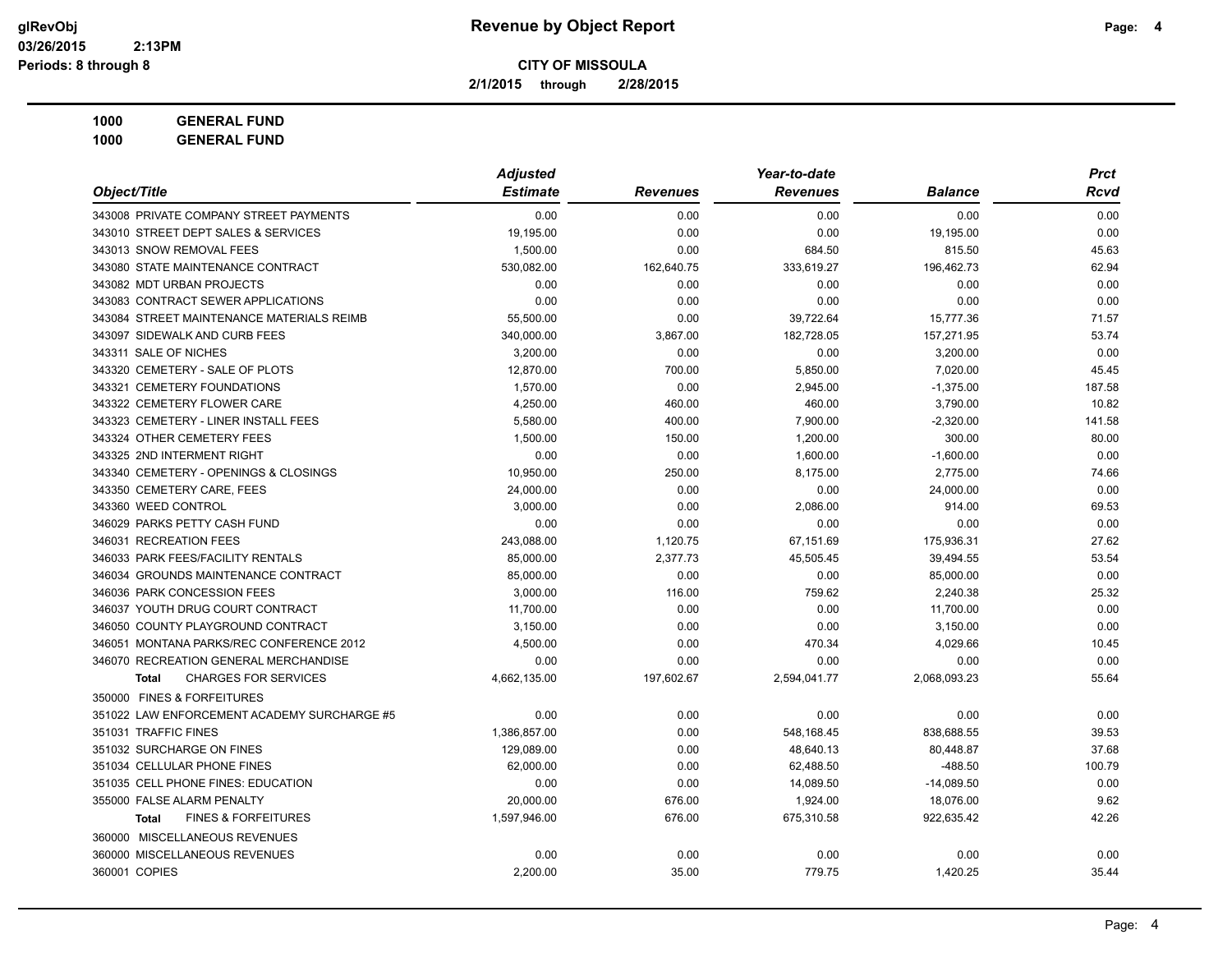**2/1/2015 through 2/28/2015**

| 1000 | <b>GENERAL FUND</b> |
|------|---------------------|
|      |                     |

|                                                           | <b>Adjusted</b> |                 | Year-to-date    |                |          |
|-----------------------------------------------------------|-----------------|-----------------|-----------------|----------------|----------|
| Object/Title                                              | <b>Estimate</b> | <b>Revenues</b> | <b>Revenues</b> | <b>Balance</b> | Rcvd     |
| 360002 PHONES                                             | 0.00            | 0.00            | 0.00            | 0.00           | 0.00     |
| 360003 MMIA REIMBURSEMENT-ATTORNEY                        | 0.00            | 0.00            | 0.00            | 0.00           | 0.00     |
| 360010 MISCELLANEOUS                                      | 15,000.00       | $-1,331.11$     | $-10,246.95$    | 25,246.95      | $-68.31$ |
| 360011 ENERGY REBATES FOR COMPUTER UPGRADES               | 0.00            | 0.00            | 0.00            | 0.00           | 0.00     |
| 360050 OVER/SHORT                                         | 0.00            | 4.00            | 104.00          | $-104.00$      | 0.00     |
| 360100 REFUNDS                                            | 200.00          | 0.00            | 0.00            | 200.00         | 0.00     |
| 362000 OTHER MISCELLANEOUS REVENUE                        | 8,000.00        | 0.00            | 0.00            | 8,000.00       | 0.00     |
| 362001 MUNICIPAL COURT BAD CHECK CHARGES                  | 0.00            | 0.00            | 0.00            | 0.00           | 0.00     |
| 362002 BAD CHECK CHARGES                                  | 500.00          | 30.00           | 120.00          | 380.00         | 24.00    |
| 362011 SALE OF UNCLAIMED PROPERTY                         | 0.00            | 0.00            | 0.00            | 0.00           | 0.00     |
| 362012 REC/GREEN TAG PROGRAM                              | 300.00          | 0.00            | 0.00            | 300.00         | 0.00     |
| 364012 SALE OF SURPLUS PROPERTY                           | 40,000.00       | 0.00            | 4,000.00        | 36,000.00      | 10.00    |
| 364040 INSURANCE AND DAMAGE RECOVERY                      | 40,000.00       | 1,746.57        | 18,779.50       | 21,220.50      | 46.95    |
| 364041 WORKERS COMPENSATION REIMBURSEMENT                 | 2,500.00        | 0.00            | 0.00            | 2,500.00       | 0.00     |
| 364042 EXPENDITURE REIMBURSEMENTS                         | 1,200.00        | 0.00            | 326.96          | 873.04         | 27.25    |
| 364043 RATTLESNAKE CORRIDOR REIMBURSEMENT                 | 10,000.00       | 572.00          | 3,432.00        | 6,568.00       | 34.32    |
| 364044 EMERGENCY RESPONSE REIMBURSEMENT                   | 50,000.00       | 0.00            | 0.00            | 50,000.00      | 0.00     |
| 364047 MMIA EXPENDITURE REIMBURSEMENT                     | 0.00            | 0.00            | 0.00            | 0.00           | 0.00     |
| 364051 DOT RADAR GRANT                                    | 0.00            | 0.00            | 0.00            | 0.00           | 0.00     |
| 364053 EXPENDITURE REIMB-FIRE SERVICES                    | 0.00            | 0.00            | 0.00            | 0.00           | 0.00     |
| 364060 REIMB LETTER OF CREDIT-709 PARKVIEW                | 0.00            | 0.00            | $-4,195.00$     | 4,195.00       | 0.00     |
| 364061 REIMB LETTER OF CREDIT-LINNEA LANE                 | 0.00            | 0.00            | 0.00            | 0.00           | 0.00     |
| 365000 DONATIONS                                          | 0.00            | 0.00            | 0.00            | 0.00           | 0.00     |
| 365003 DONATIONS - SMOKE ALARMS                           | 0.00            | 0.00            | 0.00            | 0.00           | 0.00     |
| 365004 GRANT CR TRAIL ASSN DONATION                       | 0.00            | 0.00            | 0.00            | 0.00           | 0.00     |
| 365015 DONATIONS - COMBAT CHALLENGE                       | 0.00            | 0.00            | 0.00            | 0.00           | 0.00     |
| 365016 LOCAL MATCH MDT                                    | 0.00            | $-725.00$       | 0.00            | 0.00           | 0.00     |
| 365017 LOCAL MATCH TRANSIT                                | 0.00            | 0.00            | 0.00            | 0.00           | 0.00     |
| 365018 DONATIONS - THERMAL IMAGING                        | 0.00            | 0.00            | 0.00            | 0.00           | 0.00     |
| 365021 COMBAT CHALLENGE DONATIONS                         | 0.00            | 0.00            | 0.00            | 0.00           | 0.00     |
| 365022 NEIGHBORHOOD COUNCIL DONATIONS                     | 0.00            | 0.00            | 0.00            | 0.00           | 0.00     |
| 368000 SALE OF COINS                                      | 0.00            | 0.00            | 0.00            | 0.00           | 0.00     |
| 368001 SALE OF POLICE PROMOTIONS                          | 0.00            | 0.00            | 0.00            | 0.00           | 0.00     |
| 368002 SALE OF FIRE PROMOTIONS                            | 0.00            | 0.00            | 0.00            | 0.00           | 0.00     |
| MISCELLANEOUS REVENUES<br><b>Total</b>                    | 169,900.00      | 331.46          | 13,100.26       | 156,799.74     | 7.71     |
| 370000 INVESTMENTS & ROYALTY EARNINGS                     |                 |                 |                 |                |          |
| 371010 INTEREST ON INVESTMENTS                            | 3,500.00        | 275.11          | 1,505.90        | 1,994.10       | 43.03    |
| 371020 GAIN/LOSS IN MARKET VALUE OF INVESTMENTS           | 0.00            | 0.00            | 0.00            | 0.00           | 0.00     |
| <b>INVESTMENTS &amp; ROYALTY EARNINGS</b><br><b>Total</b> | 3,500.00        | 275.11          | 1,505.90        | 1,994.10       | 43.03    |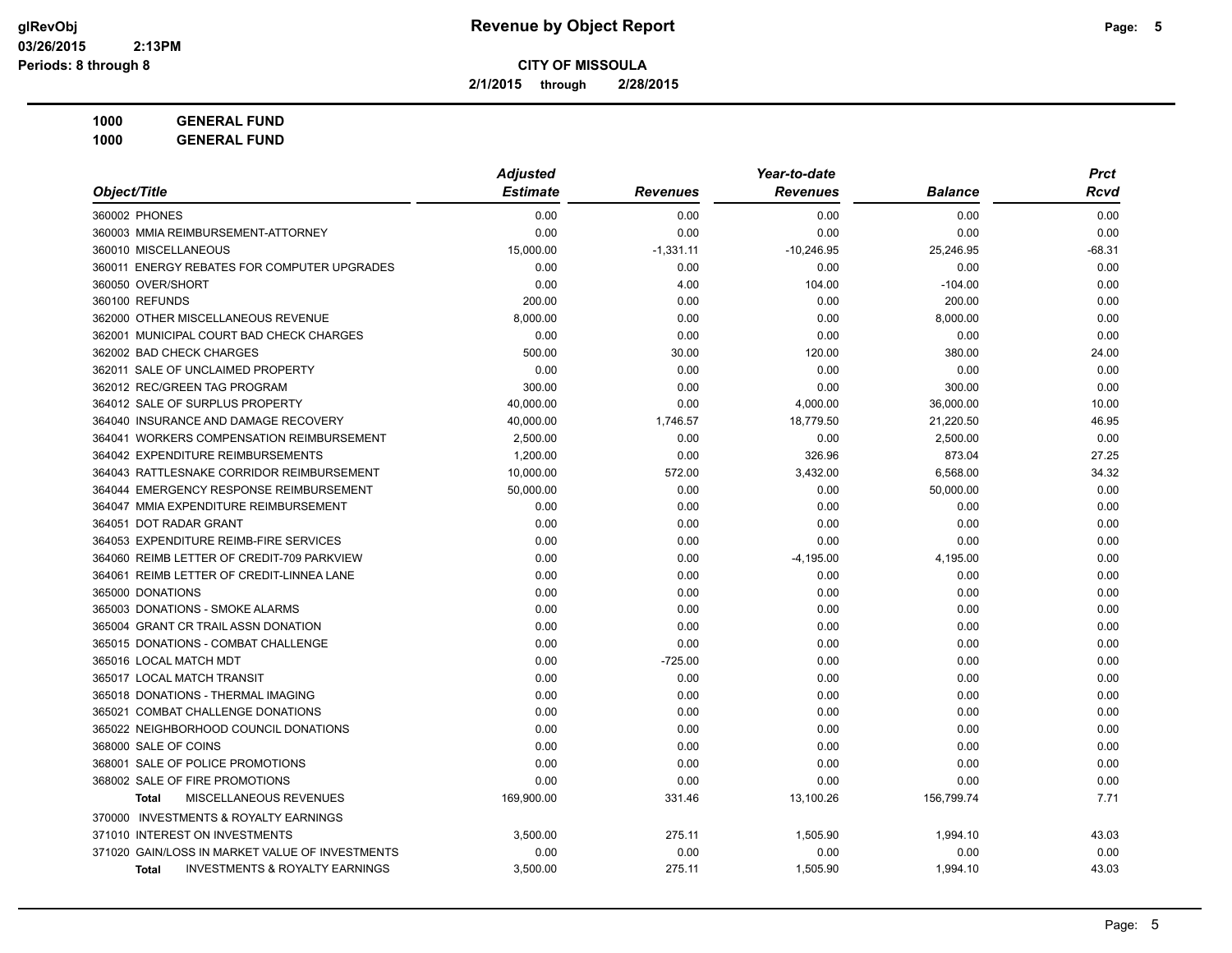**2/1/2015 through 2/28/2015**

| 1000 | <b>GENERAL FUND</b> |
|------|---------------------|
|------|---------------------|

|                                                | <b>Adjusted</b> |                 | Year-to-date    |                | <b>Prct</b> |
|------------------------------------------------|-----------------|-----------------|-----------------|----------------|-------------|
| Object/Title                                   | <b>Estimate</b> | <b>Revenues</b> | <b>Revenues</b> | <b>Balance</b> | Rcvd        |
| 380000 OTHER FINANCING SOURCES                 |                 |                 |                 |                |             |
| 381070 PROCEEDS FROM NOTES/LOANS/INTERCAP      | 0.00            | 0.00            | 0.00            | 0.00           | 0.00        |
| 381090 PROCEEDS FROM CAPITAL LEASE             | 0.00            | 0.00            | 587,997.00      | -587,997.00    | 0.00        |
| 382010 SALE OF FIXED ASSETS                    | 0.00            | 0.00            | 0.00            | 0.00           | 0.00        |
| 383000 OPERATING TRANSFERS                     | 0.00            | 0.00            | 0.00            | 0.00           | 0.00        |
| 383001 TRANS FR FLUSHING DISTRICT              | 27,281.00       | 0.00            | 13,640.50       | 13,640.50      | 50.00       |
| 383002 TRANS FR GAS TAX                        | 564,000.00      | 0.00            | 282.000.00      | 282.000.00     | 50.00       |
| 383003 TRANS FR COMPREHENSIVE INSURANCE LEVY   | 0.00            | 0.00            | 0.00            | 0.00           | 0.00        |
| 383004 TRANS FR EMPLOYEE HEALTH INSURANCE LEVY | 4,296,467.00    | 0.00            | 2,148,233.50    | 2,148,233.50   | 50.00       |
| 383007 TRANS FR CABLE FRANCHISE                | 244,110.00      | 0.00            | 122,055.00      | 122,055.00     | 50.00       |
| 383008 TRANS FR RUSSELL PARK DISTRICT          | 0.00            | 0.00            | 0.00            | 0.00           | 0.00        |
| 383009 TRANS FR TITLE I                        | 0.00            | 0.00            | 0.00            | 0.00           | 0.00        |
| 383010 TRANS FR CIP                            | 0.00            | 0.00            | 0.00            | 0.00           | 0.00        |
| 383011 TRANS FR SID REVOLVING                  | 100,000.00      | 0.00            | 0.00            | 100,000.00     | 0.00        |
| 383014 TRANS FR MRA                            | 0.00            | 0.00            | 0.00            | 0.00           | 0.00        |
| 383015 TRANS FR MPC                            | 0.00            | 0.00            | 0.00            | 0.00           | 0.00        |
| 383017 TRANS FR BUILDING                       | 0.00            | 0.00            | 0.00            | 0.00           | 0.00        |
| 383018 TRANS FR WILLOWWOOD PARK DISTRICT       | 0.00            | 0.00            | 0.00            | 0.00           | 0.00        |
| 383020 TRANS FR CEMETERY CARE                  | 9,545.00        | 0.00            | 0.00            | 9,545.00       | 0.00        |
| 383021 TRANS FR P&R TRAILS DEVLP               | 50,000.00       | 0.00            | 0.00            | 50,000.00      | 0.00        |
| 383024 TRANS FR SEWER CLEARING                 | 0.00            | 0.00            | 0.00            | 0.00           | 0.00        |
| 383027 TRANS FR URD                            | 0.00            | 0.00            | 0.00            | 0.00           | 0.00        |
| 383028 TRANS FROM GF FOR HEALTH RESERVE        | 0.00            | 0.00            | 0.00            | 0.00           | 0.00        |
| 383046 TRANS FR PARKS MAINTENANCE DIST         | 0.00            | 0.00            | 0.00            | 0.00           | 0.00        |
| 383047 TRANS FR STREET MAINTENANCE DISTRICT    | 0.00            | 0.00            | 0.00            | 0.00           | 0.00        |
| 383050 TRANSFER FROM IMPACT FEES               | 0.00            | 0.00            | 0.00            | 0.00           | 0.00        |
| 383065 TRANSFER FROM WWTF                      | 0.00            | 0.00            | 0.00            | 0.00           | 0.00        |
| OTHER FINANCING SOURCES<br>Total               | 5,291,403.00    | 0.00            | 3,153,926.00    | 2,137,477.00   | 59.60       |
| 390000 INTERNAL SERVICES                       |                 |                 |                 |                |             |
| 399999 NEW REQUESTS FUNDING                    | 0.00            | 0.00            | 0.00            | 0.00           | 0.00        |
| <b>INTERNAL SERVICES</b><br><b>Total</b>       | 0.00            | 0.00            | 0.00            | 0.00           | 0.00        |
| <b>GENERAL FUND</b><br><b>Total</b>            | 48.514.182.00   | 992.464.47      | 26.283.250.39   | 22,230,931.61  | 54.18       |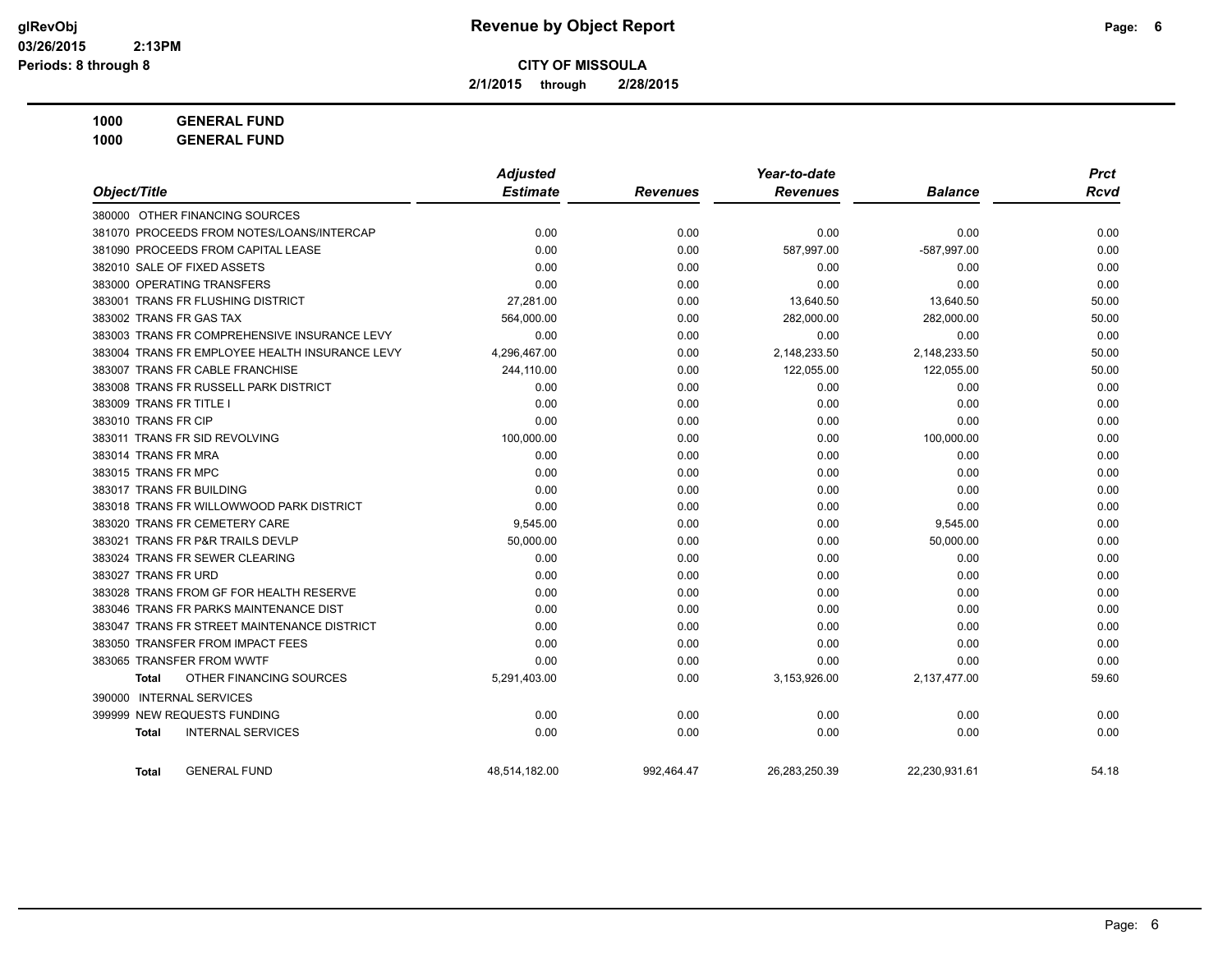**2/1/2015 through 2/28/2015**

| <b>Estimate</b><br><b>Revenues</b><br><b>Balance</b><br>Rcvd<br>Revenues<br>21,310,690.00<br>161,139.08<br>11,003,262.56<br>10,307,427.44<br>51.63<br>0.00<br>0.00<br>0.00<br>0.00<br>0.00<br>0.00<br>4,133.91<br>72,734.56<br>$-72,734.56$<br>0.00<br>1,320,185.00<br>111,378.04<br>569,438.27<br>750,746.73<br>43.13<br>99,383.00<br>5,147.36<br>11,992.91<br>87,390.09<br>12.07<br>TAXES/ASSESSMENTS<br>281,798.39<br>11,657,428.30<br>22,730,258.00<br>11,072,829.70<br>51.29<br><b>Total</b><br>33,975.00<br>2,406.25<br>31,531.25<br>2,443.75<br>92.81<br>7,800.00<br>45,400.00<br>$-10,500.00$<br>130.09<br>34,900.00<br>11,700.00<br>0.00<br>200.00<br>11,500.00<br>1.71<br>642,344.00<br>75,038.00<br>267,448.08<br>374,895.92<br>41.64<br>58,972.20<br>3.05<br>60,828.00<br>0.00<br>1,855.80<br>2,360.52<br>12,360.00<br>174.00<br>9,999.48<br>80.90<br>19,357.40<br>222,354.14<br>174,195.86<br>396,550.00<br>56.07<br>0.00<br>0.00<br>412.00<br>$-412.00$<br>0.00<br>64,196.00<br>0.00<br>7,753.00<br>56,443.00<br>12.08<br>9,125.00<br>56.79<br>16,068.00<br>442.00<br>6,943.00<br>13,792.00<br>88.00<br>5,178.00<br>8,614.00<br>37.54<br>32,960.00<br>2,227.00<br>22,909.00<br>10,051.00<br>69.51<br>8,789.00<br>7,723.00<br>1,571.00<br>$-1,066.00$<br>113.80<br>14,343.00<br>1,442.00<br>13,175.00<br>1,168.00<br>91.86<br>3,862.00<br>290.00<br>2,175.00<br>1,687.00<br>56.32<br>1,765.00<br>0.00<br>183.57<br>3,240.00<br>$-1,475.00$<br>477.00<br>53.46<br>15.00<br>255.00<br>222.00<br>0.00<br>0.00<br>0.00<br>0.00<br>0.00<br>3,811.00<br>286.00<br>3,707.00<br>104.00<br>97.27<br>3,090.00<br>2,150.00<br>14,396.00<br>$-11,306.00$<br>465.89<br>0.00<br>0.00<br>1,648.00<br>0.00<br>$-1,648.00$<br>7,210.00<br>1,802.00<br>12,307.00<br>$-5,097.00$<br>170.69<br><b>LICENSES &amp; PERMITS</b><br>1,361,954.00<br>115,088.65<br>683,857.75<br>678,096.25<br>50.21<br><b>Total</b><br>0.00<br>0.00<br>0.00<br>0.00<br>0.00 |                                               | <b>Adjusted</b> |      | Year-to-date | <b>Prct</b> |      |
|--------------------------------------------------------------------------------------------------------------------------------------------------------------------------------------------------------------------------------------------------------------------------------------------------------------------------------------------------------------------------------------------------------------------------------------------------------------------------------------------------------------------------------------------------------------------------------------------------------------------------------------------------------------------------------------------------------------------------------------------------------------------------------------------------------------------------------------------------------------------------------------------------------------------------------------------------------------------------------------------------------------------------------------------------------------------------------------------------------------------------------------------------------------------------------------------------------------------------------------------------------------------------------------------------------------------------------------------------------------------------------------------------------------------------------------------------------------------------------------------------------------------------------------------------------------------------------------------------------------------------------------------------------------------------------------------------------------------------------------------------------------------------------------------------------------------------------------------------------------------------------------------------------------------------------------------------|-----------------------------------------------|-----------------|------|--------------|-------------|------|
|                                                                                                                                                                                                                                                                                                                                                                                                                                                                                                                                                                                                                                                                                                                                                                                                                                                                                                                                                                                                                                                                                                                                                                                                                                                                                                                                                                                                                                                                                                                                                                                                                                                                                                                                                                                                                                                                                                                                                  | Object/Title                                  |                 |      |              |             |      |
|                                                                                                                                                                                                                                                                                                                                                                                                                                                                                                                                                                                                                                                                                                                                                                                                                                                                                                                                                                                                                                                                                                                                                                                                                                                                                                                                                                                                                                                                                                                                                                                                                                                                                                                                                                                                                                                                                                                                                  | 310000 TAXES/ASSESSMENTS                      |                 |      |              |             |      |
|                                                                                                                                                                                                                                                                                                                                                                                                                                                                                                                                                                                                                                                                                                                                                                                                                                                                                                                                                                                                                                                                                                                                                                                                                                                                                                                                                                                                                                                                                                                                                                                                                                                                                                                                                                                                                                                                                                                                                  | 311000 GENERAL PROPERTY TAXES                 |                 |      |              |             |      |
|                                                                                                                                                                                                                                                                                                                                                                                                                                                                                                                                                                                                                                                                                                                                                                                                                                                                                                                                                                                                                                                                                                                                                                                                                                                                                                                                                                                                                                                                                                                                                                                                                                                                                                                                                                                                                                                                                                                                                  | 311001 CURRENT TAXES                          |                 |      |              |             |      |
|                                                                                                                                                                                                                                                                                                                                                                                                                                                                                                                                                                                                                                                                                                                                                                                                                                                                                                                                                                                                                                                                                                                                                                                                                                                                                                                                                                                                                                                                                                                                                                                                                                                                                                                                                                                                                                                                                                                                                  | 311005 DELINQUENT TAXES                       |                 |      |              |             |      |
|                                                                                                                                                                                                                                                                                                                                                                                                                                                                                                                                                                                                                                                                                                                                                                                                                                                                                                                                                                                                                                                                                                                                                                                                                                                                                                                                                                                                                                                                                                                                                                                                                                                                                                                                                                                                                                                                                                                                                  | 311030 MOTOR VEHICLE TAXES                    |                 |      |              |             |      |
|                                                                                                                                                                                                                                                                                                                                                                                                                                                                                                                                                                                                                                                                                                                                                                                                                                                                                                                                                                                                                                                                                                                                                                                                                                                                                                                                                                                                                                                                                                                                                                                                                                                                                                                                                                                                                                                                                                                                                  | 312001 PENALTIES & INTEREST                   |                 |      |              |             |      |
|                                                                                                                                                                                                                                                                                                                                                                                                                                                                                                                                                                                                                                                                                                                                                                                                                                                                                                                                                                                                                                                                                                                                                                                                                                                                                                                                                                                                                                                                                                                                                                                                                                                                                                                                                                                                                                                                                                                                                  |                                               |                 |      |              |             |      |
|                                                                                                                                                                                                                                                                                                                                                                                                                                                                                                                                                                                                                                                                                                                                                                                                                                                                                                                                                                                                                                                                                                                                                                                                                                                                                                                                                                                                                                                                                                                                                                                                                                                                                                                                                                                                                                                                                                                                                  | 320000 LICENSES & PERMITS                     |                 |      |              |             |      |
|                                                                                                                                                                                                                                                                                                                                                                                                                                                                                                                                                                                                                                                                                                                                                                                                                                                                                                                                                                                                                                                                                                                                                                                                                                                                                                                                                                                                                                                                                                                                                                                                                                                                                                                                                                                                                                                                                                                                                  | 322011 LIQUOR LICENSES                        |                 |      |              |             |      |
|                                                                                                                                                                                                                                                                                                                                                                                                                                                                                                                                                                                                                                                                                                                                                                                                                                                                                                                                                                                                                                                                                                                                                                                                                                                                                                                                                                                                                                                                                                                                                                                                                                                                                                                                                                                                                                                                                                                                                  | 322012 BEER LICENSES                          |                 |      |              |             |      |
|                                                                                                                                                                                                                                                                                                                                                                                                                                                                                                                                                                                                                                                                                                                                                                                                                                                                                                                                                                                                                                                                                                                                                                                                                                                                                                                                                                                                                                                                                                                                                                                                                                                                                                                                                                                                                                                                                                                                                  | 322013 WINE LICENSES                          |                 |      |              |             |      |
|                                                                                                                                                                                                                                                                                                                                                                                                                                                                                                                                                                                                                                                                                                                                                                                                                                                                                                                                                                                                                                                                                                                                                                                                                                                                                                                                                                                                                                                                                                                                                                                                                                                                                                                                                                                                                                                                                                                                                  | 322020 GENERAL BUSINESS/PROF/OCCUPATIONAL LIC |                 |      |              |             |      |
|                                                                                                                                                                                                                                                                                                                                                                                                                                                                                                                                                                                                                                                                                                                                                                                                                                                                                                                                                                                                                                                                                                                                                                                                                                                                                                                                                                                                                                                                                                                                                                                                                                                                                                                                                                                                                                                                                                                                                  | 322021 RENTAL LICENSES                        |                 |      |              |             |      |
|                                                                                                                                                                                                                                                                                                                                                                                                                                                                                                                                                                                                                                                                                                                                                                                                                                                                                                                                                                                                                                                                                                                                                                                                                                                                                                                                                                                                                                                                                                                                                                                                                                                                                                                                                                                                                                                                                                                                                  | 322022 BLIC PENALTIES & LICENSES              |                 |      |              |             |      |
|                                                                                                                                                                                                                                                                                                                                                                                                                                                                                                                                                                                                                                                                                                                                                                                                                                                                                                                                                                                                                                                                                                                                                                                                                                                                                                                                                                                                                                                                                                                                                                                                                                                                                                                                                                                                                                                                                                                                                  | 323015 EXCAVATING PERMITS                     |                 |      |              |             |      |
|                                                                                                                                                                                                                                                                                                                                                                                                                                                                                                                                                                                                                                                                                                                                                                                                                                                                                                                                                                                                                                                                                                                                                                                                                                                                                                                                                                                                                                                                                                                                                                                                                                                                                                                                                                                                                                                                                                                                                  | 323016 MOVING PERMITS                         |                 |      |              |             |      |
|                                                                                                                                                                                                                                                                                                                                                                                                                                                                                                                                                                                                                                                                                                                                                                                                                                                                                                                                                                                                                                                                                                                                                                                                                                                                                                                                                                                                                                                                                                                                                                                                                                                                                                                                                                                                                                                                                                                                                  | 323018 PAVING ASSESSMENTS                     |                 |      |              |             |      |
|                                                                                                                                                                                                                                                                                                                                                                                                                                                                                                                                                                                                                                                                                                                                                                                                                                                                                                                                                                                                                                                                                                                                                                                                                                                                                                                                                                                                                                                                                                                                                                                                                                                                                                                                                                                                                                                                                                                                                  | 323019 ALARM USERS PERMITS                    |                 |      |              |             |      |
|                                                                                                                                                                                                                                                                                                                                                                                                                                                                                                                                                                                                                                                                                                                                                                                                                                                                                                                                                                                                                                                                                                                                                                                                                                                                                                                                                                                                                                                                                                                                                                                                                                                                                                                                                                                                                                                                                                                                                  | 323020 FENCE PERMITS                          |                 |      |              |             |      |
|                                                                                                                                                                                                                                                                                                                                                                                                                                                                                                                                                                                                                                                                                                                                                                                                                                                                                                                                                                                                                                                                                                                                                                                                                                                                                                                                                                                                                                                                                                                                                                                                                                                                                                                                                                                                                                                                                                                                                  | 323021 PAVING PERMITS                         |                 |      |              |             |      |
|                                                                                                                                                                                                                                                                                                                                                                                                                                                                                                                                                                                                                                                                                                                                                                                                                                                                                                                                                                                                                                                                                                                                                                                                                                                                                                                                                                                                                                                                                                                                                                                                                                                                                                                                                                                                                                                                                                                                                  | 323022 GRADING/DRAINAGE PERMITS               |                 |      |              |             |      |
|                                                                                                                                                                                                                                                                                                                                                                                                                                                                                                                                                                                                                                                                                                                                                                                                                                                                                                                                                                                                                                                                                                                                                                                                                                                                                                                                                                                                                                                                                                                                                                                                                                                                                                                                                                                                                                                                                                                                                  | 323023 ADA ACCESS PERMITS                     |                 |      |              |             |      |
|                                                                                                                                                                                                                                                                                                                                                                                                                                                                                                                                                                                                                                                                                                                                                                                                                                                                                                                                                                                                                                                                                                                                                                                                                                                                                                                                                                                                                                                                                                                                                                                                                                                                                                                                                                                                                                                                                                                                                  | 323025 STREET USE PERMITS                     |                 |      |              |             |      |
|                                                                                                                                                                                                                                                                                                                                                                                                                                                                                                                                                                                                                                                                                                                                                                                                                                                                                                                                                                                                                                                                                                                                                                                                                                                                                                                                                                                                                                                                                                                                                                                                                                                                                                                                                                                                                                                                                                                                                  | 323026 PYROTECHNICS PERMITS                   |                 |      |              |             |      |
|                                                                                                                                                                                                                                                                                                                                                                                                                                                                                                                                                                                                                                                                                                                                                                                                                                                                                                                                                                                                                                                                                                                                                                                                                                                                                                                                                                                                                                                                                                                                                                                                                                                                                                                                                                                                                                                                                                                                                  | 323031 CHICKEN LICENSES                       |                 |      |              |             |      |
|                                                                                                                                                                                                                                                                                                                                                                                                                                                                                                                                                                                                                                                                                                                                                                                                                                                                                                                                                                                                                                                                                                                                                                                                                                                                                                                                                                                                                                                                                                                                                                                                                                                                                                                                                                                                                                                                                                                                                  | 323051 BICYCLE LICENSES                       |                 |      |              |             |      |
|                                                                                                                                                                                                                                                                                                                                                                                                                                                                                                                                                                                                                                                                                                                                                                                                                                                                                                                                                                                                                                                                                                                                                                                                                                                                                                                                                                                                                                                                                                                                                                                                                                                                                                                                                                                                                                                                                                                                                  | 323052 STORM WATER POLLUTION PREVENTION PERM  |                 |      |              |             |      |
|                                                                                                                                                                                                                                                                                                                                                                                                                                                                                                                                                                                                                                                                                                                                                                                                                                                                                                                                                                                                                                                                                                                                                                                                                                                                                                                                                                                                                                                                                                                                                                                                                                                                                                                                                                                                                                                                                                                                                  | 323054 ZONING COMPLIANCE PERMITS              |                 |      |              |             |      |
|                                                                                                                                                                                                                                                                                                                                                                                                                                                                                                                                                                                                                                                                                                                                                                                                                                                                                                                                                                                                                                                                                                                                                                                                                                                                                                                                                                                                                                                                                                                                                                                                                                                                                                                                                                                                                                                                                                                                                  | 323055 FLOOD PLAIN PERMITS                    |                 |      |              |             |      |
|                                                                                                                                                                                                                                                                                                                                                                                                                                                                                                                                                                                                                                                                                                                                                                                                                                                                                                                                                                                                                                                                                                                                                                                                                                                                                                                                                                                                                                                                                                                                                                                                                                                                                                                                                                                                                                                                                                                                                  | 323056 SIGN PERMITS                           |                 |      |              |             |      |
|                                                                                                                                                                                                                                                                                                                                                                                                                                                                                                                                                                                                                                                                                                                                                                                                                                                                                                                                                                                                                                                                                                                                                                                                                                                                                                                                                                                                                                                                                                                                                                                                                                                                                                                                                                                                                                                                                                                                                  |                                               |                 |      |              |             |      |
|                                                                                                                                                                                                                                                                                                                                                                                                                                                                                                                                                                                                                                                                                                                                                                                                                                                                                                                                                                                                                                                                                                                                                                                                                                                                                                                                                                                                                                                                                                                                                                                                                                                                                                                                                                                                                                                                                                                                                  | 330000 INTERGOVERNMENTAL REVENUES             |                 |      |              |             |      |
|                                                                                                                                                                                                                                                                                                                                                                                                                                                                                                                                                                                                                                                                                                                                                                                                                                                                                                                                                                                                                                                                                                                                                                                                                                                                                                                                                                                                                                                                                                                                                                                                                                                                                                                                                                                                                                                                                                                                                  | 330000 INTERGOVERNMENTAL REVENUES             |                 |      |              |             |      |
|                                                                                                                                                                                                                                                                                                                                                                                                                                                                                                                                                                                                                                                                                                                                                                                                                                                                                                                                                                                                                                                                                                                                                                                                                                                                                                                                                                                                                                                                                                                                                                                                                                                                                                                                                                                                                                                                                                                                                  | 331020 COPS GRANT                             | 0.00            | 0.00 | 0.00         | 0.00        | 0.00 |
| 100,000.00<br>23,838.37<br>23,838.37<br>76,161.63<br>23.84                                                                                                                                                                                                                                                                                                                                                                                                                                                                                                                                                                                                                                                                                                                                                                                                                                                                                                                                                                                                                                                                                                                                                                                                                                                                                                                                                                                                                                                                                                                                                                                                                                                                                                                                                                                                                                                                                       | 331024 DEPT OF JUSTICE GRANTS                 |                 |      |              |             |      |
| 0.00<br>0.00<br>0.00<br>0.00<br>0.00                                                                                                                                                                                                                                                                                                                                                                                                                                                                                                                                                                                                                                                                                                                                                                                                                                                                                                                                                                                                                                                                                                                                                                                                                                                                                                                                                                                                                                                                                                                                                                                                                                                                                                                                                                                                                                                                                                             | 331025 DV ACCOUNTABILITY PROJECT              |                 |      |              |             |      |
| 0.00<br>$-364.50$<br>0.00<br>0.00<br>0.00                                                                                                                                                                                                                                                                                                                                                                                                                                                                                                                                                                                                                                                                                                                                                                                                                                                                                                                                                                                                                                                                                                                                                                                                                                                                                                                                                                                                                                                                                                                                                                                                                                                                                                                                                                                                                                                                                                        | 331050 ISTEA/CTEP GRANT                       |                 |      |              |             |      |
| 0.00<br>$-102,207.00$<br>0.00<br>0.00<br>0.00                                                                                                                                                                                                                                                                                                                                                                                                                                                                                                                                                                                                                                                                                                                                                                                                                                                                                                                                                                                                                                                                                                                                                                                                                                                                                                                                                                                                                                                                                                                                                                                                                                                                                                                                                                                                                                                                                                    | 331054 FHWA PL GRANT                          |                 |      |              |             |      |
| 0.00<br>$-23,720.00$<br>0.00<br>0.00<br>0.00                                                                                                                                                                                                                                                                                                                                                                                                                                                                                                                                                                                                                                                                                                                                                                                                                                                                                                                                                                                                                                                                                                                                                                                                                                                                                                                                                                                                                                                                                                                                                                                                                                                                                                                                                                                                                                                                                                     | 331055 FTA GRANT                              |                 |      |              |             |      |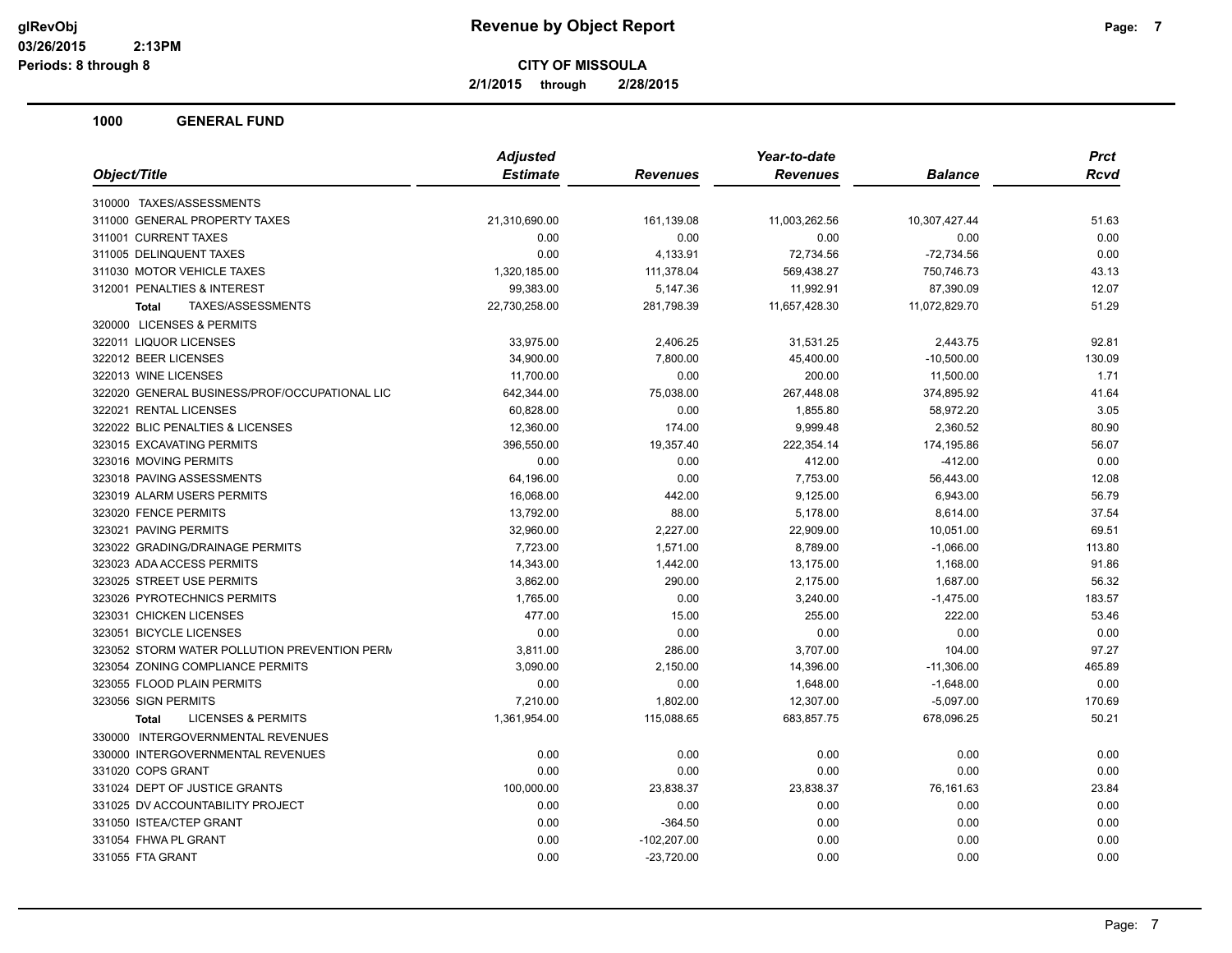**2/1/2015 through 2/28/2015**

|                                                   | <b>Adjusted</b> |                 | Year-to-date    | <b>Prct</b>    |       |
|---------------------------------------------------|-----------------|-----------------|-----------------|----------------|-------|
| Object/Title                                      | <b>Estimate</b> | <b>Revenues</b> | <b>Revenues</b> | <b>Balance</b> | Rcvd  |
| 331056 MDT FEDERAL CMAQ                           | 0.00            | $-35,719.54$    | 0.00            | 0.00           | 0.00  |
| 331057 TRANSIT-MUTD CMAQ                          | 0.00            | 0.00            | 0.00            | 0.00           | 0.00  |
| 331091 US DOT HMEP GRANT                          | 0.00            | 0.00            | 0.00            | 0.00           | 0.00  |
| 331112 SAFER GRANT                                | 0.00            | 0.00            | 0.00            | 0.00           | 0.00  |
| 331113 FEMA GRANT                                 | 0.00            | 0.00            | 0.00            | 0.00           | 0.00  |
| 331114 TITLE III GRANT-MSLA CO                    | 0.00            | 0.00            | 14,500.00       | $-14,500.00$   | 0.00  |
| 331160 SAFE ROUTES TO SCHOOLS fY08 \$82,500       | 0.00            | 0.00            | 0.00            | 0.00           | 0.00  |
| 331170 HISTORICAL PRESERVATION GRANT              | 0.00            | 0.00            | 5,225.00        | $-5,225.00$    | 0.00  |
| 331178 DUI TASK FORCE                             | 240,000.00      | 0.00            | 0.00            | 240,000.00     | 0.00  |
| 334017 SCHOOL RESOURCE OFFICER                    | 0.00            | 0.00            | 248,850.00      | $-248,850.00$  | 0.00  |
| 335075 STATE GAMBLING/VIDEO/KENO/BINGO FEES       | 127,650.00      | 0.00            | 108,325.00      | 19,325.00      | 84.86 |
| 335076 STATE GAMBLING LICENSE FEES                | 0.00            | 0.00            | 0.00            | 0.00           | 0.00  |
| 335077 STATE KENO/BINGO PROCEEDS TAX              | 0.00            | 0.00            | 0.00            | 0.00           | 0.00  |
| 335210 PERSONAL PROPERTY TAX REIMBURSEMENT        | 428,686.00      | 0.00            | 0.00            | 428,686.00     | 0.00  |
| 335230 HB 124 REVENUE                             | 7,300,985.00    | 0.00            | 3,987,905.34    | 3,313,079.66   | 54.62 |
| 336021 STATE CONTRIB - POLICE RETIREMENT          | 2,180,799.00    | 171,176.12      | 1,434,241.89    | 746,557.11     | 65.77 |
| 336022 STATE CONTRIB. - FIRE RETIREMENT           | 2,262,024.00    | 170,080.80      | 1,459,327.33    | 802.696.67     | 64.51 |
| 336023 STATE CONTRIB. - PERS                      | 9,986.00        | 651.03          | 8,156.99        | 1,829.01       | 81.68 |
| 336030 COUNTY CONTRIBUTION                        | 9,900.00        | 0.00            | 0.00            | 9,900.00       | 0.00  |
| 337012 LEGAL SERVICES-CONTRACTED/REIMB.           | 0.00            | 0.00            | 6,075.00        | $-6,075.00$    | 0.00  |
| 337013 MUTD SIGN MAINTENANCE AGREEMENT            | 3,000.00        | 0.00            | 0.00            | 3,000.00       | 0.00  |
| 338000 LOCAL SHARING OF TAX INCREMENT             | 0.00            | 0.00            | 0.00            | 0.00           | 0.00  |
| 338100 PLANNING MILLS PASSED THRU COUNTY          | 0.00            | 192,956.91      | 192,956.91      | $-192,956.91$  | 0.00  |
| 339000 PAYMENT IN LIEU OF TAXES                   | 34,056.00       | 0.00            | 14,678.00       | 19,378.00      | 43.10 |
| <b>INTERGOVERNMENTAL REVENUES</b><br><b>Total</b> | 12,697,086.00   | 396,692.19      | 7,504,079.83    | 5,193,006.17   | 59.10 |
| 340000 CHARGES FOR SERVICES                       |                 |                 |                 |                |       |
| 341009 BLDG ADMIN FEES                            | 245,008.00      | 0.00            | 122,504.00      | 122,504.00     | 50.00 |
| 341010 MISCELLANEOUS COLLECTIONS                  | 350.00          | 0.00            | 106.75          | 243.25         | 30.50 |
| 341011 TRANSPORTATION ADMIN FEES                  | 24,000.00       | 0.00            | 0.00            | 24,000.00      | 0.00  |
| 341012 MAYORS PROCLAMATION FEES                   | 100.00          | 0.00            | 40.00           | 60.00          | 40.00 |
| 341013 AIR FUND FEES                              | 250.00          | 0.00            | 55.00           | 195.00         | 22.00 |
| 341015 SEWER ADMINISTRATION FEES                  | 1,173,327.00    | 0.00            | 586,663.50      | 586,663.50     | 50.00 |
| 341016 MRA ADMINISTRATION FEES                    | 117,053.00      | 0.00            | 58,526.50       | 58,526.50      | 50.00 |
| 341017 LIGHTING ADMINISTRATION FEES               | 15,002.00       | 0.00            | 0.00            | 15,002.00      | 0.00  |
| 341018 PARKING COMM ADMIN FEES                    | 173,680.00      | 0.00            | 86,840.00       | 86,840.00      | 50.00 |
| 341021 SID ADMINISTRATION FEES                    | 0.00            | 0.00            | 0.00            | 0.00           | 0.00  |
| 341022 PROJECT ADMIN FEES                         | 0.00            | 0.00            | 0.00            | 0.00           | 0.00  |
| 341023 PLANNING ADMIN FEES                        | 24,000.00       | 0.00            | 0.00            | 24,000.00      | 0.00  |
| 341031 STATE REIMB MUNI COURT                     | 0.00            | 0.00            | 0.00            | 0.00           | 0.00  |
| 341041 SEWER EXTENSION RECORDING FEES             | 4,500.00        | 339.00          | 2,121.00        | 2,379.00       | 47.13 |
|                                                   |                 |                 |                 |                |       |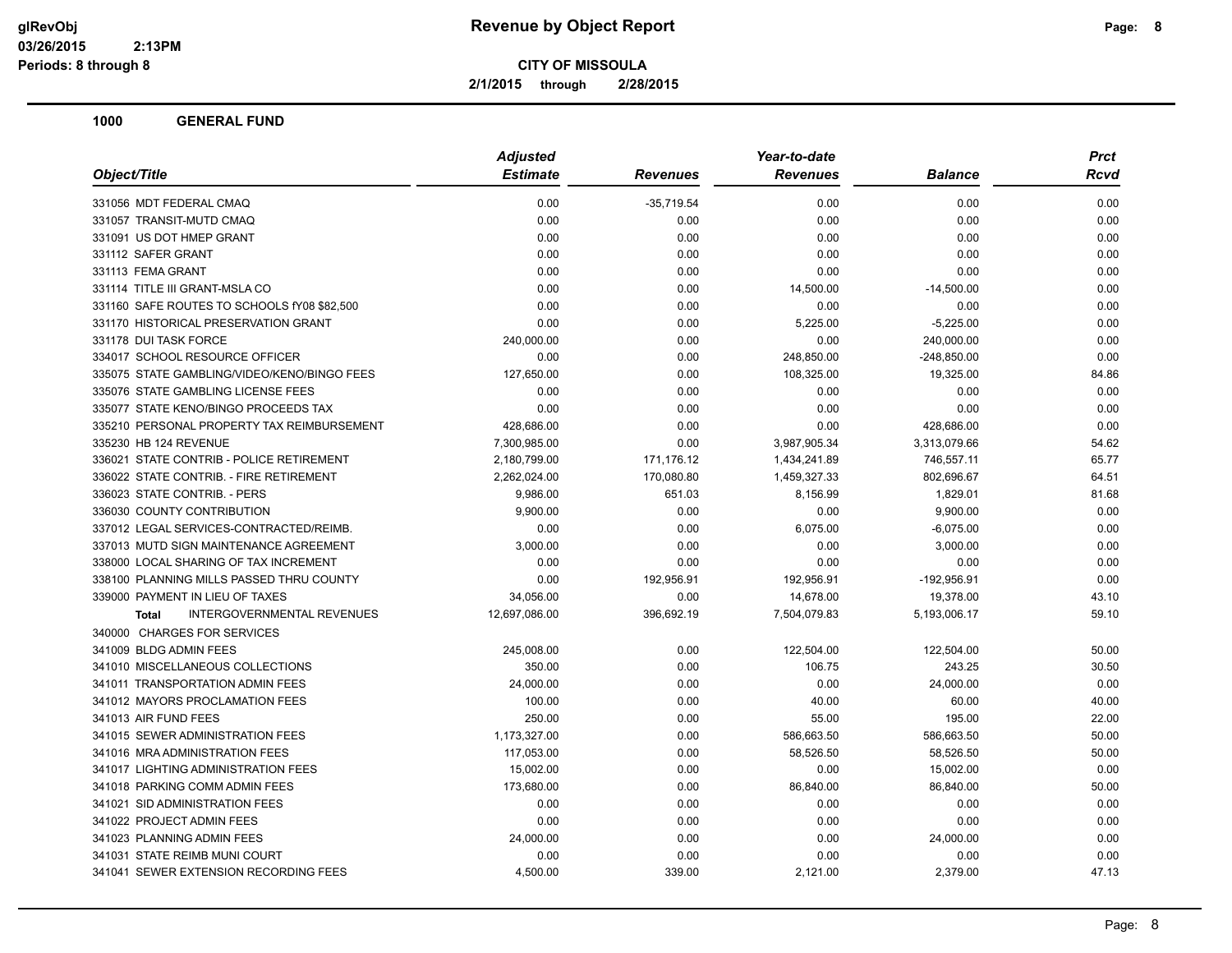**2/1/2015 through 2/28/2015**

| <b>Estimate</b><br>Object/Title<br><b>Revenues</b><br><b>Revenues</b><br><b>Balance</b><br>283,400.00<br>341052 MUNICIPAL COURT FILING FEES<br>0.00<br>169,263.35<br>114,136.65<br>341055 CRIME VICTIM SURCHARGE<br>2,500.00<br>0.00<br>855.71<br>1,644.29<br>0.00<br>3,800.00<br>341067 SUBDIVISION EXEMPTION AFFIDAVITS<br>800.00<br>$-3,800.00$<br>341068 SUBDIVISON FEES<br>5,000.00<br>0.00<br>4,155.00<br>845.00<br>341069 REZONING FEES<br>0.00<br>0.00<br>5,000.00<br>5,000.00<br>341070 DESIGN REVIEW BOARD<br>15,000.00<br>1,710.00<br>21,303.92<br>$-6,303.92$<br>341071 BOARD OF ADJUST. ZONING, SIGNS<br>58,400.00<br>0.00<br>0.00<br>58,400.00<br>0.00<br>341072 FLOOD PLAIN-0THER FEES<br>0.00<br>0.00<br>0.00<br>341073 FIRE PLAN CHECK FEES<br>7,619.00<br>27,981.00<br>2,765.00<br>20,362.00<br>341074 FIRE INSPECTION FEES<br>0.00<br>6,282.00<br>39,543.99<br>$-39,543.99$<br>341076 ENGINEERING PLAN CHECK FEES<br>33,478.00<br>2,237.00<br>27,822.00<br>5,656.00<br>341077 ZONING COMPLIANCE INSPECTIONS<br>0.00<br>0.00<br>0.00<br>0.00<br>60.00<br>341078 ENGINEERING MAP FEES<br>120.00<br>10.00<br>60.00<br>341079 GREASE INTERCEPTOR APPEAL FEES<br>2,000.00<br>0.00<br>608.00<br>1,392.00<br>341090 STREET VACATION PETITION FEES<br>0.00<br>0.00<br>1,923.00<br>$-1,923.00$<br>341091 INSPECTION CODE BOOKS & COPIES<br>0.00<br>0.00<br>0.00<br>0.00<br>341100 GRANT ADMINISTRATION SERVICE FEES<br>0.00<br>0.00<br>0.00<br>0.00<br>342010 POLICE/BID AGREEMENT<br>0.00<br>0.00<br>0.00<br>0.00<br>342012 PD REIMBURSABLE SERVICES<br>0.00<br>0.00<br>0.00<br>0.00<br>342013 SECURITY INVEST FEES<br>11,000.00<br>908.25<br>7,135.00<br>3,865.00<br>342014 POLICE DEPARTMENT SERVICE FEES<br>15,000.00<br>1,281.00<br>11,989.00<br>3,011.00<br>342015 POLICE OVERTIME FEES<br>84,000.00<br>1,079.19<br>75,895.81<br>8,104.19<br>342016 POLICE TRAINING FEES<br>5,252.30<br>36,000.00<br>1,283.00<br>30,747.70<br>342017 CATERING FEES<br>7,200.00<br>350.00<br>11,289.56<br>$-4,089.56$<br>342018 DESK REPORTS<br>20,000.00<br>2,983.00<br>15,762.00<br>4,238.00<br>342019 ABANDONED VEHICLE REVENUE FEES<br>32,500.00<br>460.00<br>10,217.50<br>22,282.50<br>100.00<br>0.00<br>342020 FIRE DEPARTMENT FEES<br>231.00<br>$-131.00$<br>342021 CPR EDUCATION PROGRAM<br>7,435.00<br>685.00<br>5,920.00<br>1,515.00<br>342022 OUTSIDE HIRES<br>408,922.34<br>524,890.00<br>2,292.00<br>115,967.66<br>342060 BIKE PROGRAM SALES & FEES<br>2,700.00<br>0.00<br>1,229.37<br>1,470.63<br>343000 PW REIMBURSABLE SERVICES<br>31,258.00<br>0.00<br>3,355.00<br>27,903.00<br>343001 SIGN FABRICATION & CONTRACTS<br>0.00<br>0.00<br>500.00<br>500.00<br>343002 OTHER AGENCIES - VEH MAINT<br>18,101.76<br>48,000.00<br>56.00<br>29,898.24<br>343003 STATE PAYMENT - TRAFFIC COUNTS<br>0.00<br>0.00<br>4,450.00<br>4,450.00 | <b>Adjusted</b> | Year-to-date | <b>Prct</b> |
|-----------------------------------------------------------------------------------------------------------------------------------------------------------------------------------------------------------------------------------------------------------------------------------------------------------------------------------------------------------------------------------------------------------------------------------------------------------------------------------------------------------------------------------------------------------------------------------------------------------------------------------------------------------------------------------------------------------------------------------------------------------------------------------------------------------------------------------------------------------------------------------------------------------------------------------------------------------------------------------------------------------------------------------------------------------------------------------------------------------------------------------------------------------------------------------------------------------------------------------------------------------------------------------------------------------------------------------------------------------------------------------------------------------------------------------------------------------------------------------------------------------------------------------------------------------------------------------------------------------------------------------------------------------------------------------------------------------------------------------------------------------------------------------------------------------------------------------------------------------------------------------------------------------------------------------------------------------------------------------------------------------------------------------------------------------------------------------------------------------------------------------------------------------------------------------------------------------------------------------------------------------------------------------------------------------------------------------------------------------------------------------------------------------------------------------------------------------------------------------------------------------------------------------------------------------------------------------------------------------------------------------------------------------------------------------------------------------------------------------------------------------------------------------------------------------------------------------------------|-----------------|--------------|-------------|
|                                                                                                                                                                                                                                                                                                                                                                                                                                                                                                                                                                                                                                                                                                                                                                                                                                                                                                                                                                                                                                                                                                                                                                                                                                                                                                                                                                                                                                                                                                                                                                                                                                                                                                                                                                                                                                                                                                                                                                                                                                                                                                                                                                                                                                                                                                                                                                                                                                                                                                                                                                                                                                                                                                                                                                                                                                               |                 |              | Rcvd        |
|                                                                                                                                                                                                                                                                                                                                                                                                                                                                                                                                                                                                                                                                                                                                                                                                                                                                                                                                                                                                                                                                                                                                                                                                                                                                                                                                                                                                                                                                                                                                                                                                                                                                                                                                                                                                                                                                                                                                                                                                                                                                                                                                                                                                                                                                                                                                                                                                                                                                                                                                                                                                                                                                                                                                                                                                                                               |                 |              | 59.73       |
|                                                                                                                                                                                                                                                                                                                                                                                                                                                                                                                                                                                                                                                                                                                                                                                                                                                                                                                                                                                                                                                                                                                                                                                                                                                                                                                                                                                                                                                                                                                                                                                                                                                                                                                                                                                                                                                                                                                                                                                                                                                                                                                                                                                                                                                                                                                                                                                                                                                                                                                                                                                                                                                                                                                                                                                                                                               |                 |              | 34.23       |
|                                                                                                                                                                                                                                                                                                                                                                                                                                                                                                                                                                                                                                                                                                                                                                                                                                                                                                                                                                                                                                                                                                                                                                                                                                                                                                                                                                                                                                                                                                                                                                                                                                                                                                                                                                                                                                                                                                                                                                                                                                                                                                                                                                                                                                                                                                                                                                                                                                                                                                                                                                                                                                                                                                                                                                                                                                               |                 |              | 0.00        |
|                                                                                                                                                                                                                                                                                                                                                                                                                                                                                                                                                                                                                                                                                                                                                                                                                                                                                                                                                                                                                                                                                                                                                                                                                                                                                                                                                                                                                                                                                                                                                                                                                                                                                                                                                                                                                                                                                                                                                                                                                                                                                                                                                                                                                                                                                                                                                                                                                                                                                                                                                                                                                                                                                                                                                                                                                                               |                 |              | 83.10       |
|                                                                                                                                                                                                                                                                                                                                                                                                                                                                                                                                                                                                                                                                                                                                                                                                                                                                                                                                                                                                                                                                                                                                                                                                                                                                                                                                                                                                                                                                                                                                                                                                                                                                                                                                                                                                                                                                                                                                                                                                                                                                                                                                                                                                                                                                                                                                                                                                                                                                                                                                                                                                                                                                                                                                                                                                                                               |                 |              | 0.00        |
|                                                                                                                                                                                                                                                                                                                                                                                                                                                                                                                                                                                                                                                                                                                                                                                                                                                                                                                                                                                                                                                                                                                                                                                                                                                                                                                                                                                                                                                                                                                                                                                                                                                                                                                                                                                                                                                                                                                                                                                                                                                                                                                                                                                                                                                                                                                                                                                                                                                                                                                                                                                                                                                                                                                                                                                                                                               |                 |              | 142.03      |
|                                                                                                                                                                                                                                                                                                                                                                                                                                                                                                                                                                                                                                                                                                                                                                                                                                                                                                                                                                                                                                                                                                                                                                                                                                                                                                                                                                                                                                                                                                                                                                                                                                                                                                                                                                                                                                                                                                                                                                                                                                                                                                                                                                                                                                                                                                                                                                                                                                                                                                                                                                                                                                                                                                                                                                                                                                               |                 |              | 0.00        |
|                                                                                                                                                                                                                                                                                                                                                                                                                                                                                                                                                                                                                                                                                                                                                                                                                                                                                                                                                                                                                                                                                                                                                                                                                                                                                                                                                                                                                                                                                                                                                                                                                                                                                                                                                                                                                                                                                                                                                                                                                                                                                                                                                                                                                                                                                                                                                                                                                                                                                                                                                                                                                                                                                                                                                                                                                                               |                 |              | 0.00        |
|                                                                                                                                                                                                                                                                                                                                                                                                                                                                                                                                                                                                                                                                                                                                                                                                                                                                                                                                                                                                                                                                                                                                                                                                                                                                                                                                                                                                                                                                                                                                                                                                                                                                                                                                                                                                                                                                                                                                                                                                                                                                                                                                                                                                                                                                                                                                                                                                                                                                                                                                                                                                                                                                                                                                                                                                                                               |                 |              | 72.77       |
|                                                                                                                                                                                                                                                                                                                                                                                                                                                                                                                                                                                                                                                                                                                                                                                                                                                                                                                                                                                                                                                                                                                                                                                                                                                                                                                                                                                                                                                                                                                                                                                                                                                                                                                                                                                                                                                                                                                                                                                                                                                                                                                                                                                                                                                                                                                                                                                                                                                                                                                                                                                                                                                                                                                                                                                                                                               |                 |              | 0.00        |
|                                                                                                                                                                                                                                                                                                                                                                                                                                                                                                                                                                                                                                                                                                                                                                                                                                                                                                                                                                                                                                                                                                                                                                                                                                                                                                                                                                                                                                                                                                                                                                                                                                                                                                                                                                                                                                                                                                                                                                                                                                                                                                                                                                                                                                                                                                                                                                                                                                                                                                                                                                                                                                                                                                                                                                                                                                               |                 |              | 83.11       |
|                                                                                                                                                                                                                                                                                                                                                                                                                                                                                                                                                                                                                                                                                                                                                                                                                                                                                                                                                                                                                                                                                                                                                                                                                                                                                                                                                                                                                                                                                                                                                                                                                                                                                                                                                                                                                                                                                                                                                                                                                                                                                                                                                                                                                                                                                                                                                                                                                                                                                                                                                                                                                                                                                                                                                                                                                                               |                 |              | 0.00        |
|                                                                                                                                                                                                                                                                                                                                                                                                                                                                                                                                                                                                                                                                                                                                                                                                                                                                                                                                                                                                                                                                                                                                                                                                                                                                                                                                                                                                                                                                                                                                                                                                                                                                                                                                                                                                                                                                                                                                                                                                                                                                                                                                                                                                                                                                                                                                                                                                                                                                                                                                                                                                                                                                                                                                                                                                                                               |                 |              | 50.00       |
|                                                                                                                                                                                                                                                                                                                                                                                                                                                                                                                                                                                                                                                                                                                                                                                                                                                                                                                                                                                                                                                                                                                                                                                                                                                                                                                                                                                                                                                                                                                                                                                                                                                                                                                                                                                                                                                                                                                                                                                                                                                                                                                                                                                                                                                                                                                                                                                                                                                                                                                                                                                                                                                                                                                                                                                                                                               |                 |              | 30.40       |
|                                                                                                                                                                                                                                                                                                                                                                                                                                                                                                                                                                                                                                                                                                                                                                                                                                                                                                                                                                                                                                                                                                                                                                                                                                                                                                                                                                                                                                                                                                                                                                                                                                                                                                                                                                                                                                                                                                                                                                                                                                                                                                                                                                                                                                                                                                                                                                                                                                                                                                                                                                                                                                                                                                                                                                                                                                               |                 |              | 0.00        |
|                                                                                                                                                                                                                                                                                                                                                                                                                                                                                                                                                                                                                                                                                                                                                                                                                                                                                                                                                                                                                                                                                                                                                                                                                                                                                                                                                                                                                                                                                                                                                                                                                                                                                                                                                                                                                                                                                                                                                                                                                                                                                                                                                                                                                                                                                                                                                                                                                                                                                                                                                                                                                                                                                                                                                                                                                                               |                 |              | 0.00        |
|                                                                                                                                                                                                                                                                                                                                                                                                                                                                                                                                                                                                                                                                                                                                                                                                                                                                                                                                                                                                                                                                                                                                                                                                                                                                                                                                                                                                                                                                                                                                                                                                                                                                                                                                                                                                                                                                                                                                                                                                                                                                                                                                                                                                                                                                                                                                                                                                                                                                                                                                                                                                                                                                                                                                                                                                                                               |                 |              | 0.00        |
|                                                                                                                                                                                                                                                                                                                                                                                                                                                                                                                                                                                                                                                                                                                                                                                                                                                                                                                                                                                                                                                                                                                                                                                                                                                                                                                                                                                                                                                                                                                                                                                                                                                                                                                                                                                                                                                                                                                                                                                                                                                                                                                                                                                                                                                                                                                                                                                                                                                                                                                                                                                                                                                                                                                                                                                                                                               |                 |              | 0.00        |
|                                                                                                                                                                                                                                                                                                                                                                                                                                                                                                                                                                                                                                                                                                                                                                                                                                                                                                                                                                                                                                                                                                                                                                                                                                                                                                                                                                                                                                                                                                                                                                                                                                                                                                                                                                                                                                                                                                                                                                                                                                                                                                                                                                                                                                                                                                                                                                                                                                                                                                                                                                                                                                                                                                                                                                                                                                               |                 |              | 0.00        |
|                                                                                                                                                                                                                                                                                                                                                                                                                                                                                                                                                                                                                                                                                                                                                                                                                                                                                                                                                                                                                                                                                                                                                                                                                                                                                                                                                                                                                                                                                                                                                                                                                                                                                                                                                                                                                                                                                                                                                                                                                                                                                                                                                                                                                                                                                                                                                                                                                                                                                                                                                                                                                                                                                                                                                                                                                                               |                 |              | 64.86       |
|                                                                                                                                                                                                                                                                                                                                                                                                                                                                                                                                                                                                                                                                                                                                                                                                                                                                                                                                                                                                                                                                                                                                                                                                                                                                                                                                                                                                                                                                                                                                                                                                                                                                                                                                                                                                                                                                                                                                                                                                                                                                                                                                                                                                                                                                                                                                                                                                                                                                                                                                                                                                                                                                                                                                                                                                                                               |                 |              | 79.93       |
|                                                                                                                                                                                                                                                                                                                                                                                                                                                                                                                                                                                                                                                                                                                                                                                                                                                                                                                                                                                                                                                                                                                                                                                                                                                                                                                                                                                                                                                                                                                                                                                                                                                                                                                                                                                                                                                                                                                                                                                                                                                                                                                                                                                                                                                                                                                                                                                                                                                                                                                                                                                                                                                                                                                                                                                                                                               |                 |              | 90.35       |
|                                                                                                                                                                                                                                                                                                                                                                                                                                                                                                                                                                                                                                                                                                                                                                                                                                                                                                                                                                                                                                                                                                                                                                                                                                                                                                                                                                                                                                                                                                                                                                                                                                                                                                                                                                                                                                                                                                                                                                                                                                                                                                                                                                                                                                                                                                                                                                                                                                                                                                                                                                                                                                                                                                                                                                                                                                               |                 |              | 14.59       |
|                                                                                                                                                                                                                                                                                                                                                                                                                                                                                                                                                                                                                                                                                                                                                                                                                                                                                                                                                                                                                                                                                                                                                                                                                                                                                                                                                                                                                                                                                                                                                                                                                                                                                                                                                                                                                                                                                                                                                                                                                                                                                                                                                                                                                                                                                                                                                                                                                                                                                                                                                                                                                                                                                                                                                                                                                                               |                 |              | 156.80      |
|                                                                                                                                                                                                                                                                                                                                                                                                                                                                                                                                                                                                                                                                                                                                                                                                                                                                                                                                                                                                                                                                                                                                                                                                                                                                                                                                                                                                                                                                                                                                                                                                                                                                                                                                                                                                                                                                                                                                                                                                                                                                                                                                                                                                                                                                                                                                                                                                                                                                                                                                                                                                                                                                                                                                                                                                                                               |                 |              | 78.81       |
|                                                                                                                                                                                                                                                                                                                                                                                                                                                                                                                                                                                                                                                                                                                                                                                                                                                                                                                                                                                                                                                                                                                                                                                                                                                                                                                                                                                                                                                                                                                                                                                                                                                                                                                                                                                                                                                                                                                                                                                                                                                                                                                                                                                                                                                                                                                                                                                                                                                                                                                                                                                                                                                                                                                                                                                                                                               |                 |              | 31.44       |
|                                                                                                                                                                                                                                                                                                                                                                                                                                                                                                                                                                                                                                                                                                                                                                                                                                                                                                                                                                                                                                                                                                                                                                                                                                                                                                                                                                                                                                                                                                                                                                                                                                                                                                                                                                                                                                                                                                                                                                                                                                                                                                                                                                                                                                                                                                                                                                                                                                                                                                                                                                                                                                                                                                                                                                                                                                               |                 |              | 231.00      |
|                                                                                                                                                                                                                                                                                                                                                                                                                                                                                                                                                                                                                                                                                                                                                                                                                                                                                                                                                                                                                                                                                                                                                                                                                                                                                                                                                                                                                                                                                                                                                                                                                                                                                                                                                                                                                                                                                                                                                                                                                                                                                                                                                                                                                                                                                                                                                                                                                                                                                                                                                                                                                                                                                                                                                                                                                                               |                 |              | 79.62       |
|                                                                                                                                                                                                                                                                                                                                                                                                                                                                                                                                                                                                                                                                                                                                                                                                                                                                                                                                                                                                                                                                                                                                                                                                                                                                                                                                                                                                                                                                                                                                                                                                                                                                                                                                                                                                                                                                                                                                                                                                                                                                                                                                                                                                                                                                                                                                                                                                                                                                                                                                                                                                                                                                                                                                                                                                                                               |                 |              | 77.91       |
|                                                                                                                                                                                                                                                                                                                                                                                                                                                                                                                                                                                                                                                                                                                                                                                                                                                                                                                                                                                                                                                                                                                                                                                                                                                                                                                                                                                                                                                                                                                                                                                                                                                                                                                                                                                                                                                                                                                                                                                                                                                                                                                                                                                                                                                                                                                                                                                                                                                                                                                                                                                                                                                                                                                                                                                                                                               |                 |              | 45.53       |
|                                                                                                                                                                                                                                                                                                                                                                                                                                                                                                                                                                                                                                                                                                                                                                                                                                                                                                                                                                                                                                                                                                                                                                                                                                                                                                                                                                                                                                                                                                                                                                                                                                                                                                                                                                                                                                                                                                                                                                                                                                                                                                                                                                                                                                                                                                                                                                                                                                                                                                                                                                                                                                                                                                                                                                                                                                               |                 |              | 10.73       |
|                                                                                                                                                                                                                                                                                                                                                                                                                                                                                                                                                                                                                                                                                                                                                                                                                                                                                                                                                                                                                                                                                                                                                                                                                                                                                                                                                                                                                                                                                                                                                                                                                                                                                                                                                                                                                                                                                                                                                                                                                                                                                                                                                                                                                                                                                                                                                                                                                                                                                                                                                                                                                                                                                                                                                                                                                                               |                 |              | 0.00        |
|                                                                                                                                                                                                                                                                                                                                                                                                                                                                                                                                                                                                                                                                                                                                                                                                                                                                                                                                                                                                                                                                                                                                                                                                                                                                                                                                                                                                                                                                                                                                                                                                                                                                                                                                                                                                                                                                                                                                                                                                                                                                                                                                                                                                                                                                                                                                                                                                                                                                                                                                                                                                                                                                                                                                                                                                                                               |                 |              | 37.71       |
|                                                                                                                                                                                                                                                                                                                                                                                                                                                                                                                                                                                                                                                                                                                                                                                                                                                                                                                                                                                                                                                                                                                                                                                                                                                                                                                                                                                                                                                                                                                                                                                                                                                                                                                                                                                                                                                                                                                                                                                                                                                                                                                                                                                                                                                                                                                                                                                                                                                                                                                                                                                                                                                                                                                                                                                                                                               |                 |              | 0.00        |
| 343004 SPECIAL STATE CONTRACTS<br>80,000.00<br>0.00<br>0.00<br>80,000.00                                                                                                                                                                                                                                                                                                                                                                                                                                                                                                                                                                                                                                                                                                                                                                                                                                                                                                                                                                                                                                                                                                                                                                                                                                                                                                                                                                                                                                                                                                                                                                                                                                                                                                                                                                                                                                                                                                                                                                                                                                                                                                                                                                                                                                                                                                                                                                                                                                                                                                                                                                                                                                                                                                                                                                      |                 |              | 0.00        |
| 343006 OTHER GOVT AGENCY-STREET PROJECTS<br>0.00<br>98,318.00<br>171,329.85<br>$-73,011.85$                                                                                                                                                                                                                                                                                                                                                                                                                                                                                                                                                                                                                                                                                                                                                                                                                                                                                                                                                                                                                                                                                                                                                                                                                                                                                                                                                                                                                                                                                                                                                                                                                                                                                                                                                                                                                                                                                                                                                                                                                                                                                                                                                                                                                                                                                                                                                                                                                                                                                                                                                                                                                                                                                                                                                   |                 |              | 174.26      |
| 343008 PRIVATE COMPANY STREET PAYMENTS<br>0.00<br>0.00<br>0.00<br>0.00                                                                                                                                                                                                                                                                                                                                                                                                                                                                                                                                                                                                                                                                                                                                                                                                                                                                                                                                                                                                                                                                                                                                                                                                                                                                                                                                                                                                                                                                                                                                                                                                                                                                                                                                                                                                                                                                                                                                                                                                                                                                                                                                                                                                                                                                                                                                                                                                                                                                                                                                                                                                                                                                                                                                                                        |                 |              | 0.00        |
| 343010 STREET DEPT SALES & SERVICES<br>0.00<br>19,195.00<br>0.00<br>19,195.00                                                                                                                                                                                                                                                                                                                                                                                                                                                                                                                                                                                                                                                                                                                                                                                                                                                                                                                                                                                                                                                                                                                                                                                                                                                                                                                                                                                                                                                                                                                                                                                                                                                                                                                                                                                                                                                                                                                                                                                                                                                                                                                                                                                                                                                                                                                                                                                                                                                                                                                                                                                                                                                                                                                                                                 |                 |              | 0.00        |
| 343013 SNOW REMOVAL FEES<br>1,500.00<br>0.00<br>684.50<br>815.50                                                                                                                                                                                                                                                                                                                                                                                                                                                                                                                                                                                                                                                                                                                                                                                                                                                                                                                                                                                                                                                                                                                                                                                                                                                                                                                                                                                                                                                                                                                                                                                                                                                                                                                                                                                                                                                                                                                                                                                                                                                                                                                                                                                                                                                                                                                                                                                                                                                                                                                                                                                                                                                                                                                                                                              |                 |              | 45.63       |
| 343080 STATE MAINTENANCE CONTRACT<br>530,082.00<br>162,640.75<br>333,619.27<br>196,462.73                                                                                                                                                                                                                                                                                                                                                                                                                                                                                                                                                                                                                                                                                                                                                                                                                                                                                                                                                                                                                                                                                                                                                                                                                                                                                                                                                                                                                                                                                                                                                                                                                                                                                                                                                                                                                                                                                                                                                                                                                                                                                                                                                                                                                                                                                                                                                                                                                                                                                                                                                                                                                                                                                                                                                     |                 |              | 62.94       |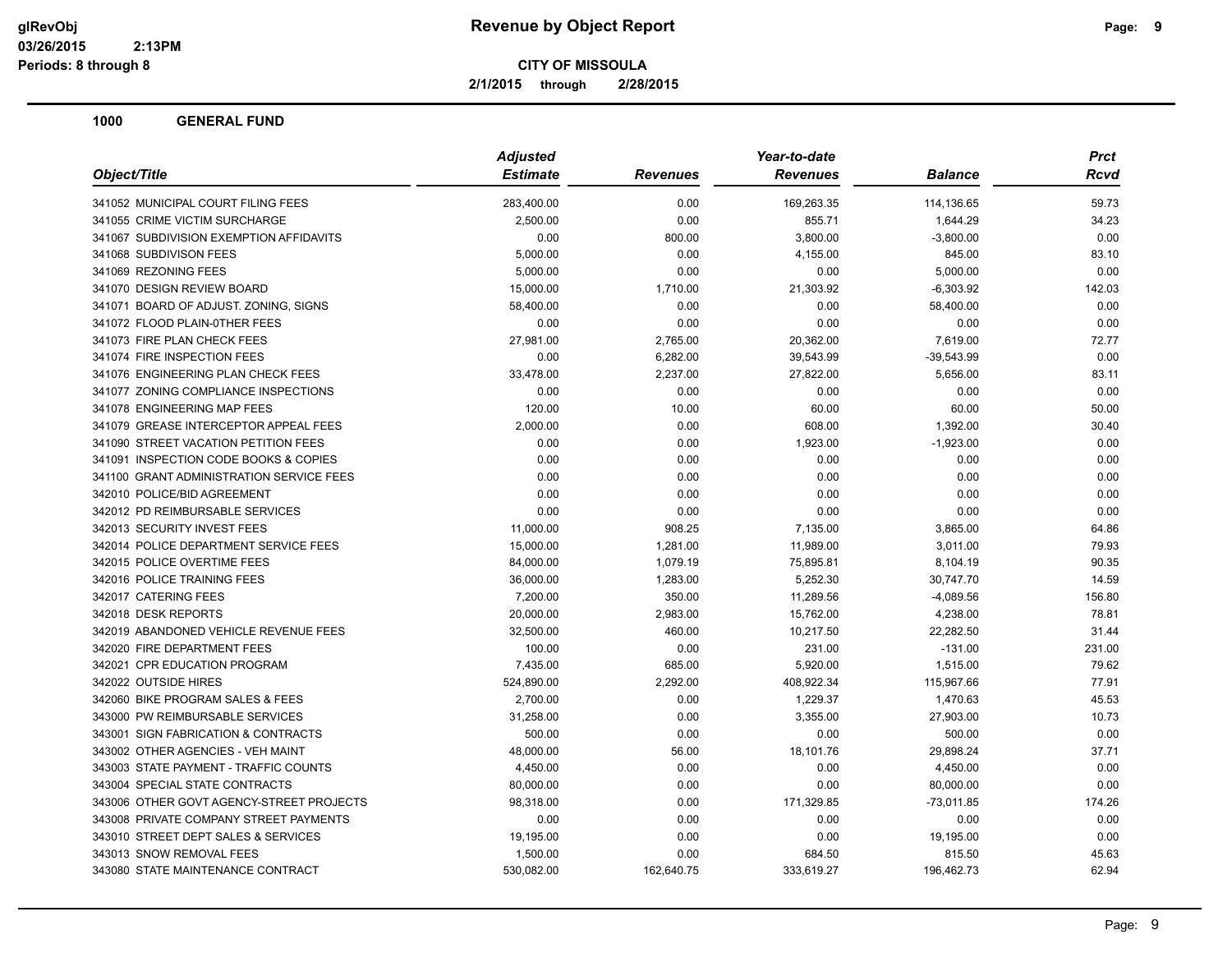**2/1/2015 through 2/28/2015**

| <b>Estimate</b><br>Object/Title<br><b>Revenues</b><br><b>Revenues</b><br><b>Balance</b><br>343082 MDT URBAN PROJECTS<br>0.00<br>0.00<br>0.00<br>0.00<br>343083 CONTRACT SEWER APPLICATIONS<br>0.00<br>0.00<br>0.00<br>0.00<br>343084 STREET MAINTENANCE MATERIALS REIMB<br>55,500.00<br>0.00<br>39,722.64<br>15,777.36<br>343097 SIDEWALK AND CURB FEES<br>340,000.00<br>3,867.00<br>182,728.05<br>157,271.95<br>343311 SALE OF NICHES<br>3,200.00<br>0.00<br>0.00<br>3,200.00<br>343320 CEMETERY - SALE OF PLOTS<br>5,850.00<br>12,870.00<br>700.00<br>7,020.00<br>343321 CEMETERY FOUNDATIONS<br>1,570.00<br>0.00<br>2,945.00<br>$-1,375.00$ | Rcvd<br>0.00<br>0.00<br>71.57<br>53.74<br>0.00<br>45.45<br>187.58<br>10.82<br>141.58<br>80.00 |
|------------------------------------------------------------------------------------------------------------------------------------------------------------------------------------------------------------------------------------------------------------------------------------------------------------------------------------------------------------------------------------------------------------------------------------------------------------------------------------------------------------------------------------------------------------------------------------------------------------------------------------------------|-----------------------------------------------------------------------------------------------|
|                                                                                                                                                                                                                                                                                                                                                                                                                                                                                                                                                                                                                                                |                                                                                               |
|                                                                                                                                                                                                                                                                                                                                                                                                                                                                                                                                                                                                                                                |                                                                                               |
|                                                                                                                                                                                                                                                                                                                                                                                                                                                                                                                                                                                                                                                |                                                                                               |
|                                                                                                                                                                                                                                                                                                                                                                                                                                                                                                                                                                                                                                                |                                                                                               |
|                                                                                                                                                                                                                                                                                                                                                                                                                                                                                                                                                                                                                                                |                                                                                               |
|                                                                                                                                                                                                                                                                                                                                                                                                                                                                                                                                                                                                                                                |                                                                                               |
|                                                                                                                                                                                                                                                                                                                                                                                                                                                                                                                                                                                                                                                |                                                                                               |
|                                                                                                                                                                                                                                                                                                                                                                                                                                                                                                                                                                                                                                                |                                                                                               |
| 343322 CEMETERY FLOWER CARE<br>4,250.00<br>460.00<br>460.00<br>3,790.00                                                                                                                                                                                                                                                                                                                                                                                                                                                                                                                                                                        |                                                                                               |
| 343323 CEMETERY - LINER INSTALL FEES<br>5,580.00<br>400.00<br>7,900.00<br>$-2,320.00$                                                                                                                                                                                                                                                                                                                                                                                                                                                                                                                                                          |                                                                                               |
| 343324 OTHER CEMETERY FEES<br>1,500.00<br>150.00<br>1,200.00<br>300.00                                                                                                                                                                                                                                                                                                                                                                                                                                                                                                                                                                         |                                                                                               |
| 343325 2ND INTERMENT RIGHT<br>0.00<br>0.00<br>1,600.00<br>$-1,600.00$                                                                                                                                                                                                                                                                                                                                                                                                                                                                                                                                                                          | 0.00                                                                                          |
| 343340 CEMETERY - OPENINGS & CLOSINGS<br>2,775.00<br>10,950.00<br>250.00<br>8,175.00                                                                                                                                                                                                                                                                                                                                                                                                                                                                                                                                                           | 74.66                                                                                         |
| 343350 CEMETERY CARE, FEES<br>24,000.00<br>0.00<br>0.00<br>24,000.00                                                                                                                                                                                                                                                                                                                                                                                                                                                                                                                                                                           | 0.00                                                                                          |
| 343360 WEED CONTROL<br>3,000.00<br>0.00<br>2,086.00<br>914.00                                                                                                                                                                                                                                                                                                                                                                                                                                                                                                                                                                                  | 69.53                                                                                         |
| 346029 PARKS PETTY CASH FUND<br>0.00<br>0.00<br>0.00<br>0.00                                                                                                                                                                                                                                                                                                                                                                                                                                                                                                                                                                                   | 0.00                                                                                          |
| 346031 RECREATION FEES<br>243,088.00<br>67,151.69<br>175,936.31<br>1,120.75                                                                                                                                                                                                                                                                                                                                                                                                                                                                                                                                                                    | 27.62                                                                                         |
| 346033 PARK FEES/FACILITY RENTALS<br>85,000.00<br>2,377.73<br>45,505.45<br>39,494.55                                                                                                                                                                                                                                                                                                                                                                                                                                                                                                                                                           | 53.54                                                                                         |
| 0.00<br>0.00<br>346034 GROUNDS MAINTENANCE CONTRACT<br>85,000.00<br>85,000.00                                                                                                                                                                                                                                                                                                                                                                                                                                                                                                                                                                  | 0.00                                                                                          |
| 346036 PARK CONCESSION FEES<br>3,000.00<br>116.00<br>759.62<br>2,240.38                                                                                                                                                                                                                                                                                                                                                                                                                                                                                                                                                                        | 25.32                                                                                         |
| 346037 YOUTH DRUG COURT CONTRACT<br>0.00<br>0.00<br>11,700.00<br>11,700.00                                                                                                                                                                                                                                                                                                                                                                                                                                                                                                                                                                     | 0.00                                                                                          |
| 346050 COUNTY PLAYGROUND CONTRACT<br>0.00<br>0.00<br>3,150.00<br>3,150.00                                                                                                                                                                                                                                                                                                                                                                                                                                                                                                                                                                      | 0.00                                                                                          |
| 346051 MONTANA PARKS/REC CONFERENCE 2012<br>4,500.00<br>0.00<br>470.34<br>4,029.66                                                                                                                                                                                                                                                                                                                                                                                                                                                                                                                                                             | 10.45                                                                                         |
| 346070 RECREATION GENERAL MERCHANDISE<br>0.00<br>0.00<br>0.00<br>0.00                                                                                                                                                                                                                                                                                                                                                                                                                                                                                                                                                                          | 0.00                                                                                          |
| 2,068,093.23<br><b>CHARGES FOR SERVICES</b><br>4,662,135.00<br>197,602.67<br>2,594,041.77<br><b>Total</b>                                                                                                                                                                                                                                                                                                                                                                                                                                                                                                                                      | 55.64                                                                                         |
| 350000 FINES & FORFEITURES                                                                                                                                                                                                                                                                                                                                                                                                                                                                                                                                                                                                                     |                                                                                               |
| 351022 LAW ENFORCEMENT ACADEMY SURCHARGE #!<br>0.00<br>0.00<br>0.00<br>0.00                                                                                                                                                                                                                                                                                                                                                                                                                                                                                                                                                                    | 0.00                                                                                          |
| 351031 TRAFFIC FINES<br>1.386.857.00<br>0.00<br>548,168.45<br>838.688.55                                                                                                                                                                                                                                                                                                                                                                                                                                                                                                                                                                       | 39.53                                                                                         |
| 351032 SURCHARGE ON FINES<br>129,089.00<br>0.00<br>48,640.13<br>80,448.87                                                                                                                                                                                                                                                                                                                                                                                                                                                                                                                                                                      | 37.68                                                                                         |
| 351034 CELLULAR PHONE FINES<br>62,000.00<br>0.00<br>62,488.50<br>$-488.50$                                                                                                                                                                                                                                                                                                                                                                                                                                                                                                                                                                     | 100.79                                                                                        |
| 351035 CELL PHONE FINES: EDUCATION<br>0.00<br>0.00<br>14,089.50<br>$-14,089.50$                                                                                                                                                                                                                                                                                                                                                                                                                                                                                                                                                                | 0.00                                                                                          |
| 355000 FALSE ALARM PENALTY<br>20,000.00<br>676.00<br>1,924.00<br>18,076.00                                                                                                                                                                                                                                                                                                                                                                                                                                                                                                                                                                     | 9.62                                                                                          |
| <b>FINES &amp; FORFEITURES</b><br>1,597,946.00<br>676.00<br>675,310.58<br>922,635.42<br><b>Total</b>                                                                                                                                                                                                                                                                                                                                                                                                                                                                                                                                           | 42.26                                                                                         |
| 360000 MISCELLANEOUS REVENUES                                                                                                                                                                                                                                                                                                                                                                                                                                                                                                                                                                                                                  |                                                                                               |
| 360000 MISCELLANEOUS REVENUES<br>0.00<br>0.00<br>0.00<br>0.00                                                                                                                                                                                                                                                                                                                                                                                                                                                                                                                                                                                  | 0.00                                                                                          |
| 360001 COPIES<br>2,200.00<br>35.00<br>779.75<br>1,420.25                                                                                                                                                                                                                                                                                                                                                                                                                                                                                                                                                                                       | 35.44                                                                                         |
| 360002 PHONES<br>0.00<br>0.00<br>0.00<br>0.00                                                                                                                                                                                                                                                                                                                                                                                                                                                                                                                                                                                                  | 0.00                                                                                          |
| 360003 MMIA REIMBURSEMENT-ATTORNEY<br>0.00<br>0.00<br>0.00<br>0.00                                                                                                                                                                                                                                                                                                                                                                                                                                                                                                                                                                             | 0.00                                                                                          |
| 360010 MISCELLANEOUS<br>15,000.00<br>$-1,331.11$<br>$-10,246.95$<br>25,246.95                                                                                                                                                                                                                                                                                                                                                                                                                                                                                                                                                                  | $-68.31$                                                                                      |
| 0.00<br>0.00<br>360011 ENERGY REBATES FOR COMPUTER UPGRADES<br>0.00<br>0.00                                                                                                                                                                                                                                                                                                                                                                                                                                                                                                                                                                    | 0.00                                                                                          |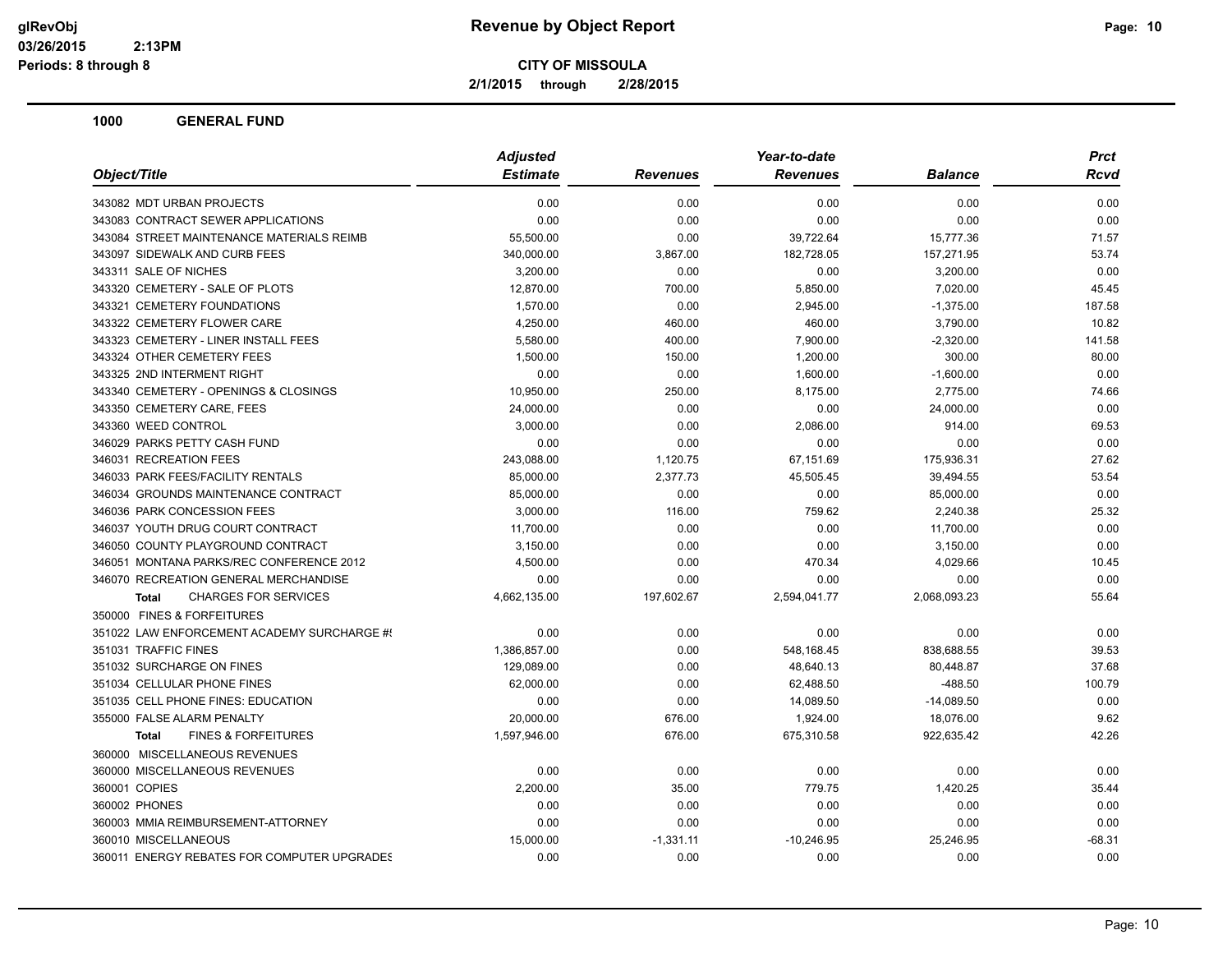**2/1/2015 through 2/28/2015**

| Object/Title                                              | <b>Adjusted</b> |                 | Year-to-date    |                | <b>Prct</b> |
|-----------------------------------------------------------|-----------------|-----------------|-----------------|----------------|-------------|
|                                                           | <b>Estimate</b> | <b>Revenues</b> | <b>Revenues</b> | <b>Balance</b> | Rcvd        |
| 360050 OVER/SHORT                                         | 0.00            | 4.00            | 104.00          | $-104.00$      | 0.00        |
| 360100 REFUNDS                                            | 200.00          | 0.00            | 0.00            | 200.00         | 0.00        |
| 362000 OTHER MISCELLANEOUS REVENUE                        | 8,000.00        | 0.00            | 0.00            | 8,000.00       | 0.00        |
| 362001 MUNICIPAL COURT BAD CHECK CHARGES                  | 0.00            | 0.00            | 0.00            | 0.00           | 0.00        |
| 362002 BAD CHECK CHARGES                                  | 500.00          | 30.00           | 120.00          | 380.00         | 24.00       |
| 362011 SALE OF UNCLAIMED PROPERTY                         | 0.00            | 0.00            | 0.00            | 0.00           | 0.00        |
| 362012 REC/GREEN TAG PROGRAM                              | 300.00          | 0.00            | 0.00            | 300.00         | 0.00        |
| 364012 SALE OF SURPLUS PROPERTY                           | 40,000.00       | 0.00            | 4,000.00        | 36,000.00      | 10.00       |
| 364040 INSURANCE AND DAMAGE RECOVERY                      | 40,000.00       | 1,746.57        | 18,779.50       | 21,220.50      | 46.95       |
| 364041 WORKERS COMPENSATION REIMBURSEMENT                 | 2,500.00        | 0.00            | 0.00            | 2,500.00       | 0.00        |
| 364042 EXPENDITURE REIMBURSEMENTS                         | 1,200.00        | 0.00            | 326.96          | 873.04         | 27.25       |
| 364043 RATTLESNAKE CORRIDOR REIMBURSEMENT                 | 10,000.00       | 572.00          | 3,432.00        | 6,568.00       | 34.32       |
| 364044 EMERGENCY RESPONSE REIMBURSEMENT                   | 50,000.00       | 0.00            | 0.00            | 50,000.00      | 0.00        |
| 364047 MMIA EXPENDITURE REIMBURSEMENT                     | 0.00            | 0.00            | 0.00            | 0.00           | 0.00        |
| 364051 DOT RADAR GRANT                                    | 0.00            | 0.00            | 0.00            | 0.00           | 0.00        |
| 364053 EXPENDITURE REIMB-FIRE SERVICES                    | 0.00            | 0.00            | 0.00            | 0.00           | 0.00        |
| 364060 REIMB LETTER OF CREDIT-709 PARKVIEW                | 0.00            | 0.00            | $-4,195.00$     | 4,195.00       | 0.00        |
| 364061 REIMB LETTER OF CREDIT-LINNEA LANE                 | 0.00            | 0.00            | 0.00            | 0.00           | 0.00        |
| 365000 DONATIONS                                          | 0.00            | 0.00            | 0.00            | 0.00           | 0.00        |
| 365003 DONATIONS - SMOKE ALARMS                           | 0.00            | 0.00            | 0.00            | 0.00           | 0.00        |
| 365004 GRANT CR TRAIL ASSN DONATION                       | 0.00            | 0.00            | 0.00            | 0.00           | 0.00        |
| 365015 DONATIONS - COMBAT CHALLENGE                       | 0.00            | 0.00            | 0.00            | 0.00           | 0.00        |
| 365016 LOCAL MATCH MDT                                    | 0.00            | $-725.00$       | 0.00            | 0.00           | 0.00        |
| 365017 LOCAL MATCH TRANSIT                                | 0.00            | 0.00            | 0.00            | 0.00           | 0.00        |
| 365018 DONATIONS - THERMAL IMAGING                        | 0.00            | 0.00            | 0.00            | 0.00           | 0.00        |
| 365021 COMBAT CHALLENGE DONATIONS                         | 0.00            | 0.00            | 0.00            | 0.00           | 0.00        |
| 365022 NEIGHBORHOOD COUNCIL DONATIONS                     | 0.00            | 0.00            | 0.00            | 0.00           | 0.00        |
| 368000 SALE OF COINS                                      | 0.00            | 0.00            | 0.00            | 0.00           | 0.00        |
| 368001 SALE OF POLICE PROMOTIONS                          | 0.00            | 0.00            | 0.00            | 0.00           | 0.00        |
| 368002 SALE OF FIRE PROMOTIONS                            | 0.00            | 0.00            | 0.00            | 0.00           | 0.00        |
| MISCELLANEOUS REVENUES<br><b>Total</b>                    | 169,900.00      | 331.46          | 13,100.26       | 156,799.74     | 7.71        |
| 370000 INVESTMENTS & ROYALTY EARNINGS                     |                 |                 |                 |                |             |
| 371010 INTEREST ON INVESTMENTS                            | 3,500.00        | 275.11          | 1.505.90        | 1,994.10       | 43.03       |
| 371020 GAIN/LOSS IN MARKET VALUE OF INVESTMENT            | 0.00            | 0.00            | 0.00            | 0.00           | 0.00        |
| <b>INVESTMENTS &amp; ROYALTY EARNINGS</b><br><b>Total</b> | 3,500.00        | 275.11          | 1,505.90        | 1,994.10       | 43.03       |
| 380000 OTHER FINANCING SOURCES                            |                 |                 |                 |                |             |
| 381070 PROCEEDS FROM NOTES/LOANS/INTERCAP                 | 0.00            | 0.00            | 0.00            | 0.00           | 0.00        |
| 381090 PROCEEDS FROM CAPITAL LEASE                        | 0.00            | 0.00            | 587,997.00      | $-587,997.00$  | 0.00        |
| 382010 SALE OF FIXED ASSETS                               | 0.00            | 0.00            | 0.00            | 0.00           | 0.00        |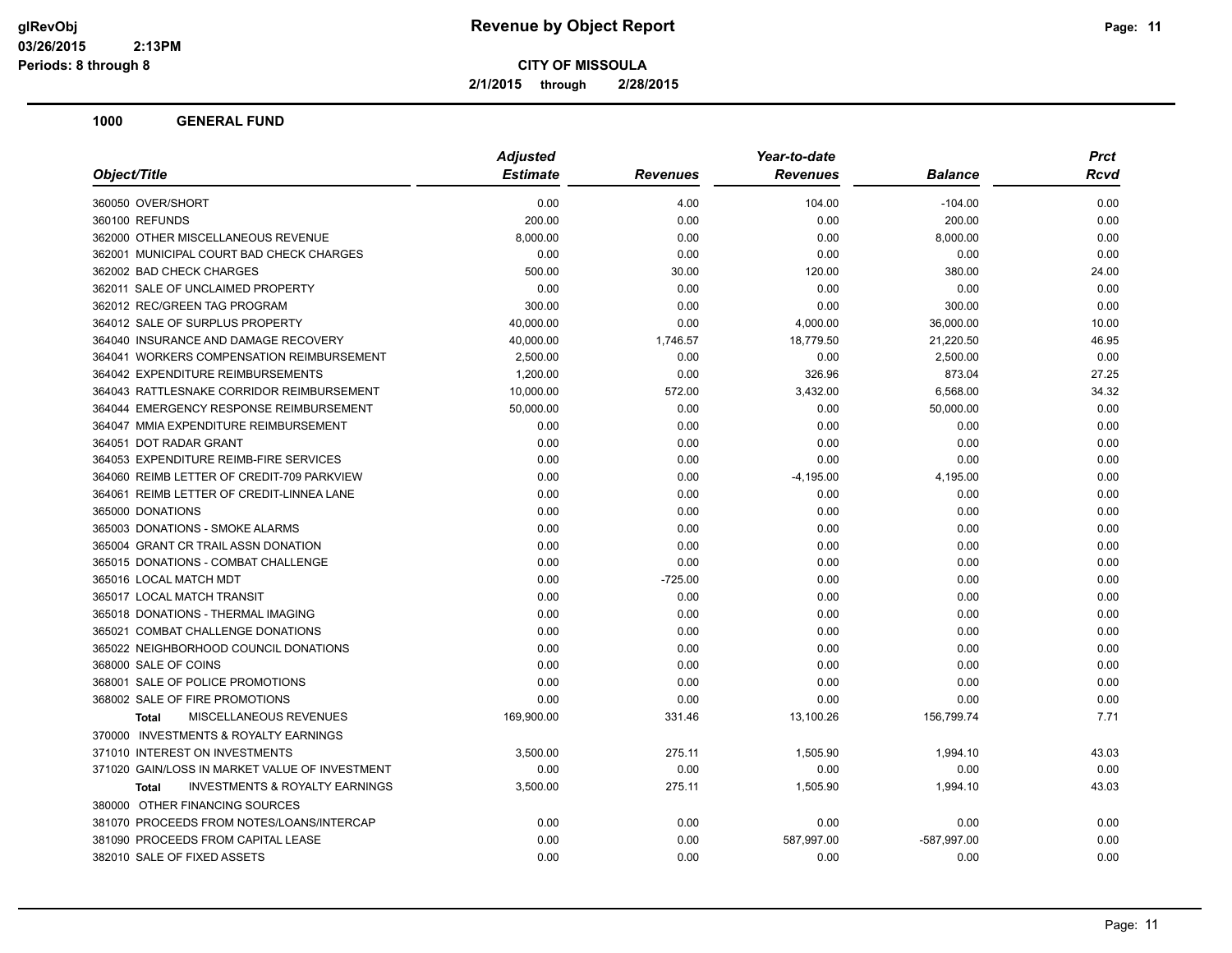**2/1/2015 through 2/28/2015**

|                                               | <b>Adjusted</b> |                 | Year-to-date    |                | <b>Prct</b> |
|-----------------------------------------------|-----------------|-----------------|-----------------|----------------|-------------|
| Object/Title                                  | <b>Estimate</b> | <b>Revenues</b> | <b>Revenues</b> | <b>Balance</b> | <b>Rcvd</b> |
| 383000 OPERATING TRANSFERS                    | 0.00            | 0.00            | 0.00            | 0.00           | 0.00        |
| 383001 TRANS FR FLUSHING DISTRICT             | 27,281.00       | 0.00            | 13,640.50       | 13,640.50      | 50.00       |
| 383002 TRANS FR GAS TAX                       | 564,000.00      | 0.00            | 282,000.00      | 282,000.00     | 50.00       |
| 383003 TRANS FR COMPREHENSIVE INSURANCE LEVY  | 0.00            | 0.00            | 0.00            | 0.00           | 0.00        |
| 383004 TRANS FR EMPLOYEE HEALTH INSURANCE LEV | 4,296,467.00    | 0.00            | 2,148,233.50    | 2,148,233.50   | 50.00       |
| 383007 TRANS FR CABLE FRANCHISE               | 244,110.00      | 0.00            | 122,055.00      | 122,055.00     | 50.00       |
| 383008 TRANS FR RUSSELL PARK DISTRICT         | 0.00            | 0.00            | 0.00            | 0.00           | 0.00        |
| 383009 TRANS FR TITLE I                       | 0.00            | 0.00            | 0.00            | 0.00           | 0.00        |
| 383010 TRANS FR CIP                           | 0.00            | 0.00            | 0.00            | 0.00           | 0.00        |
| 383011 TRANS FR SID REVOLVING                 | 100,000.00      | 0.00            | 0.00            | 100,000.00     | 0.00        |
| 383014 TRANS FR MRA                           | 0.00            | 0.00            | 0.00            | 0.00           | 0.00        |
| 383015 TRANS FR MPC                           | 0.00            | 0.00            | 0.00            | 0.00           | 0.00        |
| 383017 TRANS FR BUILDING                      | 0.00            | 0.00            | 0.00            | 0.00           | 0.00        |
| 383018 TRANS FR WILLOWWOOD PARK DISTRICT      | 0.00            | 0.00            | 0.00            | 0.00           | 0.00        |
| 383020 TRANS FR CEMETERY CARE                 | 9,545.00        | 0.00            | 0.00            | 9,545.00       | 0.00        |
| 383021 TRANS FR P&R TRAILS DEVLP              | 50,000.00       | 0.00            | 0.00            | 50,000.00      | 0.00        |
| 383024 TRANS FR SEWER CLEARING                | 0.00            | 0.00            | 0.00            | 0.00           | 0.00        |
| 383027 TRANS FR URD                           | 0.00            | 0.00            | 0.00            | 0.00           | 0.00        |
| 383028 TRANS FROM GF FOR HEALTH RESERVE       | 0.00            | 0.00            | 0.00            | 0.00           | 0.00        |
| 383046 TRANS FR PARKS MAINTENANCE DIST        | 0.00            | 0.00            | 0.00            | 0.00           | 0.00        |
| 383047 TRANS FR STREET MAINTENANCE DISTRICT   | 0.00            | 0.00            | 0.00            | 0.00           | 0.00        |
| 383050 TRANSFER FROM IMPACT FEES              | 0.00            | 0.00            | 0.00            | 0.00           | 0.00        |
| 383065 TRANSFER FROM WWTF                     | 0.00            | 0.00            | 0.00            | 0.00           | 0.00        |
| OTHER FINANCING SOURCES<br><b>Total</b>       | 5,291,403.00    | 0.00            | 3,153,926.00    | 2,137,477.00   | 59.60       |
| 390000 INTERNAL SERVICES                      |                 |                 |                 |                |             |
| 399999 NEW REQUESTS FUNDING                   | 0.00            | 0.00            | 0.00            | 0.00           | 0.00        |
| <b>INTERNAL SERVICES</b><br><b>Total</b>      | 0.00            | 0.00            | 0.00            | 0.00           | 0.00        |
| <b>GENERAL FUND</b><br><b>Total</b>           | 48,514,182.00   | 992,464.47      | 26,283,250.39   | 22,230,931.61  | 54.18       |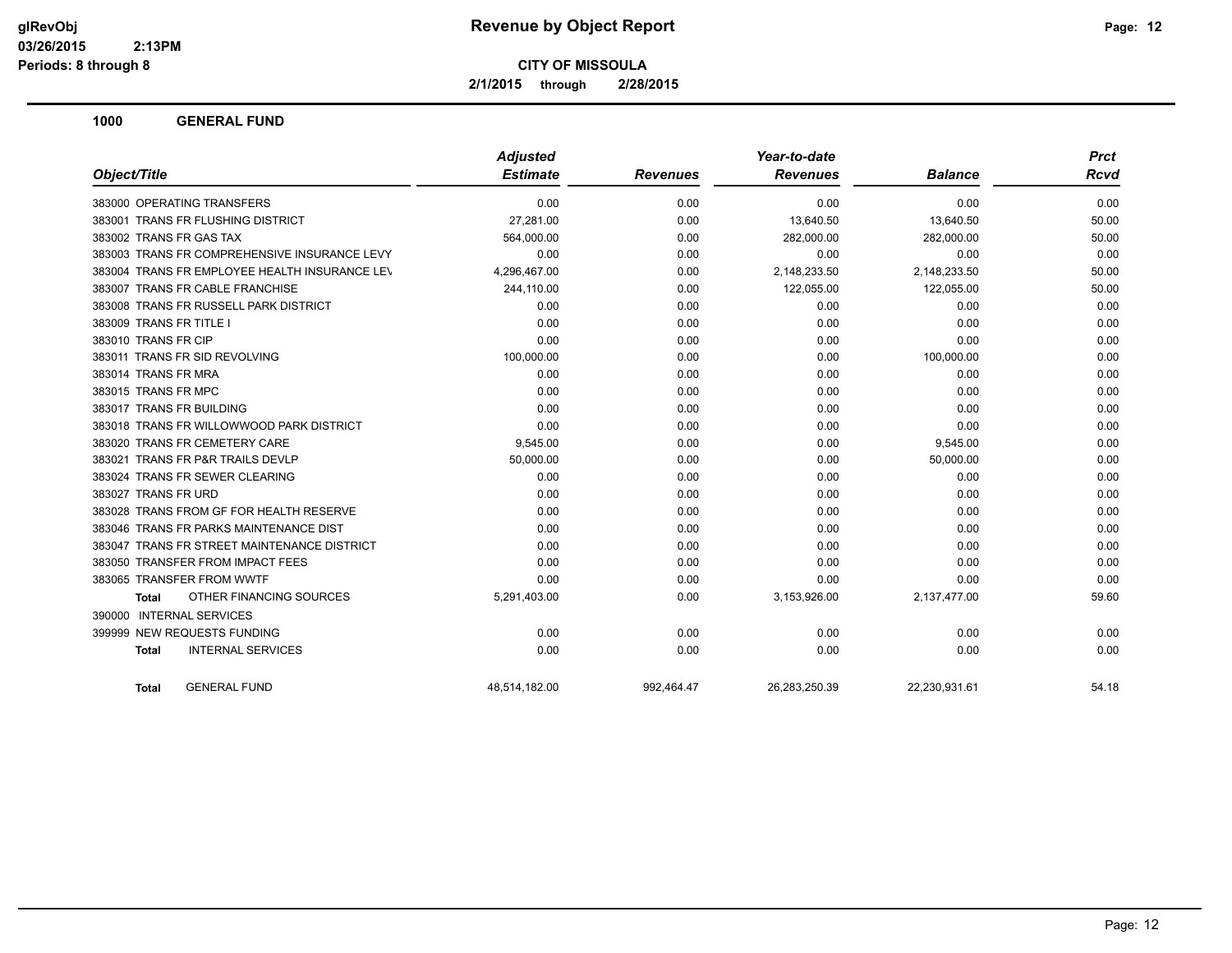**2/1/2015 through 2/28/2015**

# **1211 PARK ACQUISITION & DEVELOPMENT**

#### **1211 PARK ACQUISITION & DEVELOPMENT**

|                                                           | <b>Adjusted</b> |                 | Year-to-date    |                | <b>Prct</b> |
|-----------------------------------------------------------|-----------------|-----------------|-----------------|----------------|-------------|
| Object/Title                                              | <b>Estimate</b> | <b>Revenues</b> | <b>Revenues</b> | <b>Balance</b> | Rcvd        |
| 340000 CHARGES FOR SERVICES                               |                 |                 |                 |                |             |
| 346080 PAYMENT IN LIEU OF PARKS                           | 288,120.00      | 0.00            | 6,654.46        | 281,465.54     | 2.31        |
| 346082 HIGH PARK EASEMENT EXCHANGE                        | 0.00            | 0.00            | 0.00            | 0.00           | 0.00        |
| <b>CHARGES FOR SERVICES</b><br><b>Total</b>               | 288,120.00      | 0.00            | 6,654.46        | 281,465.54     | 2.31        |
| MISCELLANEOUS REVENUES<br>360000                          |                 |                 |                 |                |             |
| 360010 MISCELLANEOUS                                      | 0.00            | 0.00            | 302.20          | $-302.20$      | 0.00        |
| 360016 LAFRAY PARK DONATIONS                              | 0.00            | 0.00            | 0.00            | 0.00           | 0.00        |
| 360017 PARK PLANS FORFEITURE                              | 0.00            | 0.00            | 20.00           | $-20.00$       | 0.00        |
| 360020 GREENOUGH PARK ENCROACHMENTS                       | 0.00            | 0.00            | 0.00            | 0.00           | 0.00        |
| 365102 RECREATION YOUTH & ADULT SPORTS                    | 0.00            | 0.00            | 0.00            | 0.00           | 0.00        |
| MISCELLANEOUS REVENUES<br><b>Total</b>                    | 0.00            | 0.00            | 322.20          | $-322.20$      | 0.00        |
| <b>INVESTMENTS &amp; ROYALTY EARNINGS</b><br>370000       |                 |                 |                 |                |             |
| 371010 INTEREST ON INVESTMENTS                            | 0.00            | 0.00            | 0.00            | 0.00           | 0.00        |
| 371020 GAIN/LOSS IN MARKET VALUE OF INVESTMENTS           | 0.00            | 0.00            | 0.00            | 0.00           | 0.00        |
| <b>INVESTMENTS &amp; ROYALTY EARNINGS</b><br><b>Total</b> | 0.00            | 0.00            | 0.00            | 0.00           | 0.00        |
| OTHER FINANCING SOURCES<br>380000                         |                 |                 |                 |                |             |
| 383000 OPERATING TRANSFERS                                | 0.00            | 0.00            | 0.00            | 0.00           | 0.00        |
| 383029 TRANS FR GENERAL                                   | 0.00            | 0.00            | 0.00            | 0.00           | 0.00        |
| OTHER FINANCING SOURCES<br><b>Total</b>                   | 0.00            | 0.00            | 0.00            | 0.00           | 0.00        |
| PARK ACQUISITION & DEVELOPMENT<br><b>Total</b>            | 288.120.00      | 0.00            | 6.976.66        | 281.143.34     | 2.42        |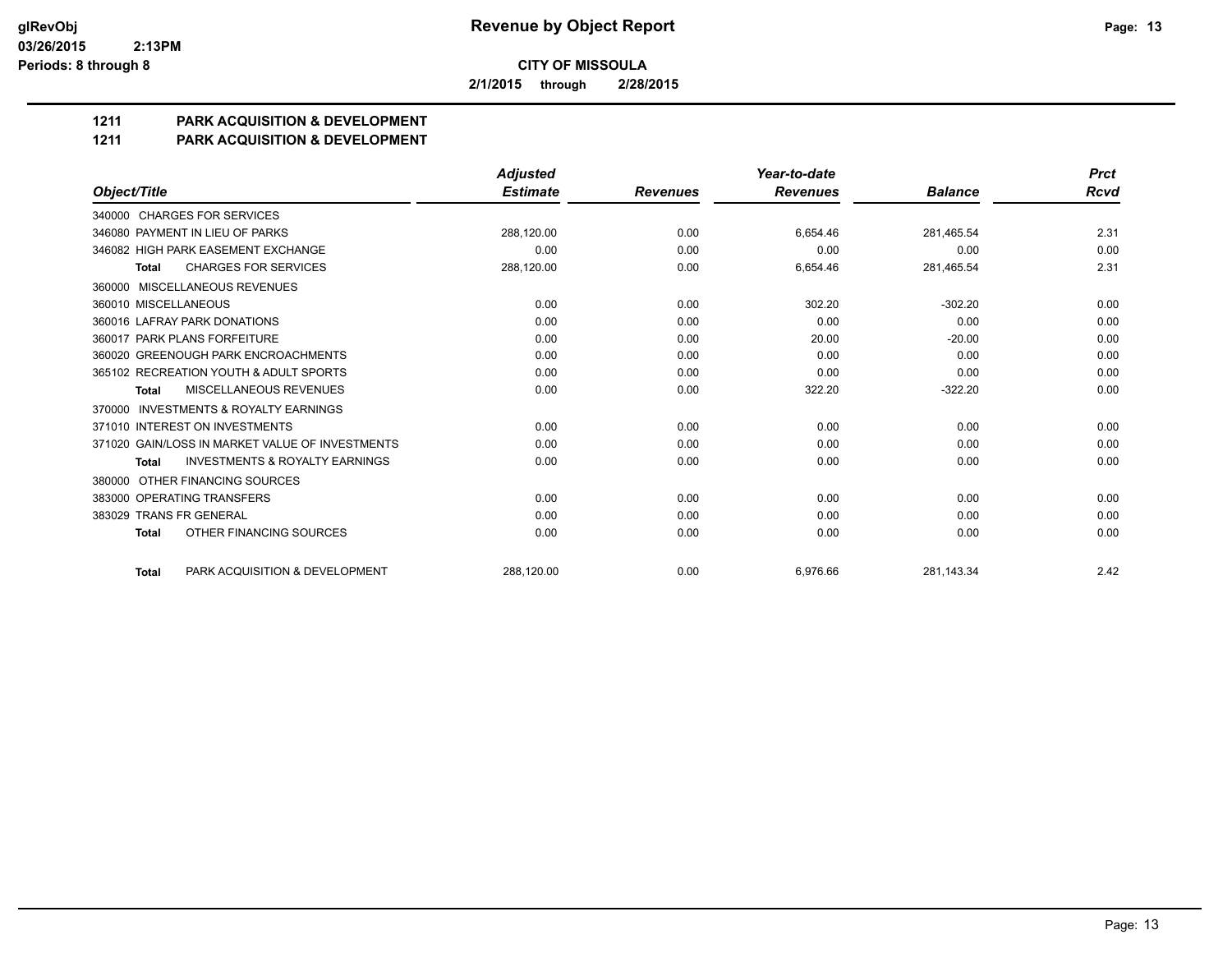**2/1/2015 through 2/28/2015**

# **1211 PARK ACQUISITION & DEVELOPMENT**

|                                                     | <b>Adjusted</b> |                 | Year-to-date    |                | <b>Prct</b> |
|-----------------------------------------------------|-----------------|-----------------|-----------------|----------------|-------------|
| Object/Title                                        | <b>Estimate</b> | <b>Revenues</b> | <b>Revenues</b> | <b>Balance</b> | Rcvd        |
| 340000 CHARGES FOR SERVICES                         |                 |                 |                 |                |             |
| 346080 PAYMENT IN LIEU OF PARKS                     | 288,120.00      | 0.00            | 6,654.46        | 281,465.54     | 2.31        |
| 346082 HIGH PARK EASEMENT EXCHANGE                  | 0.00            | 0.00            | 0.00            | 0.00           | 0.00        |
| <b>CHARGES FOR SERVICES</b><br>Total                | 288.120.00      | 0.00            | 6,654.46        | 281,465.54     | 2.31        |
| 360000 MISCELLANEOUS REVENUES                       |                 |                 |                 |                |             |
| 360010 MISCELLANEOUS                                | 0.00            | 0.00            | 302.20          | $-302.20$      | 0.00        |
| 360016 LAFRAY PARK DONATIONS                        | 0.00            | 0.00            | 0.00            | 0.00           | 0.00        |
| 360017 PARK PLANS FORFEITURE                        | 0.00            | 0.00            | 20.00           | $-20.00$       | 0.00        |
| 360020 GREENOUGH PARK ENCROACHMENTS                 | 0.00            | 0.00            | 0.00            | 0.00           | 0.00        |
| 365102 RECREATION YOUTH & ADULT SPORTS              | 0.00            | 0.00            | 0.00            | 0.00           | 0.00        |
| <b>MISCELLANEOUS REVENUES</b><br>Total              | 0.00            | 0.00            | 322.20          | $-322.20$      | 0.00        |
| <b>INVESTMENTS &amp; ROYALTY EARNINGS</b><br>370000 |                 |                 |                 |                |             |
| 371010 INTEREST ON INVESTMENTS                      | 0.00            | 0.00            | 0.00            | 0.00           | 0.00        |
| 371020 GAIN/LOSS IN MARKET VALUE OF INVESTMENT      | 0.00            | 0.00            | 0.00            | 0.00           | 0.00        |
| <b>INVESTMENTS &amp; ROYALTY EARNINGS</b><br>Total  | 0.00            | 0.00            | 0.00            | 0.00           | 0.00        |
| 380000 OTHER FINANCING SOURCES                      |                 |                 |                 |                |             |
| 383000 OPERATING TRANSFERS                          | 0.00            | 0.00            | 0.00            | 0.00           | 0.00        |
| 383029 TRANS FR GENERAL                             | 0.00            | 0.00            | 0.00            | 0.00           | 0.00        |
| OTHER FINANCING SOURCES<br><b>Total</b>             | 0.00            | 0.00            | 0.00            | 0.00           | 0.00        |
| PARK ACQUISITION & DEVELOPMENT<br>Total             | 288,120.00      | 0.00            | 6,976.66        | 281,143.34     | 2.42        |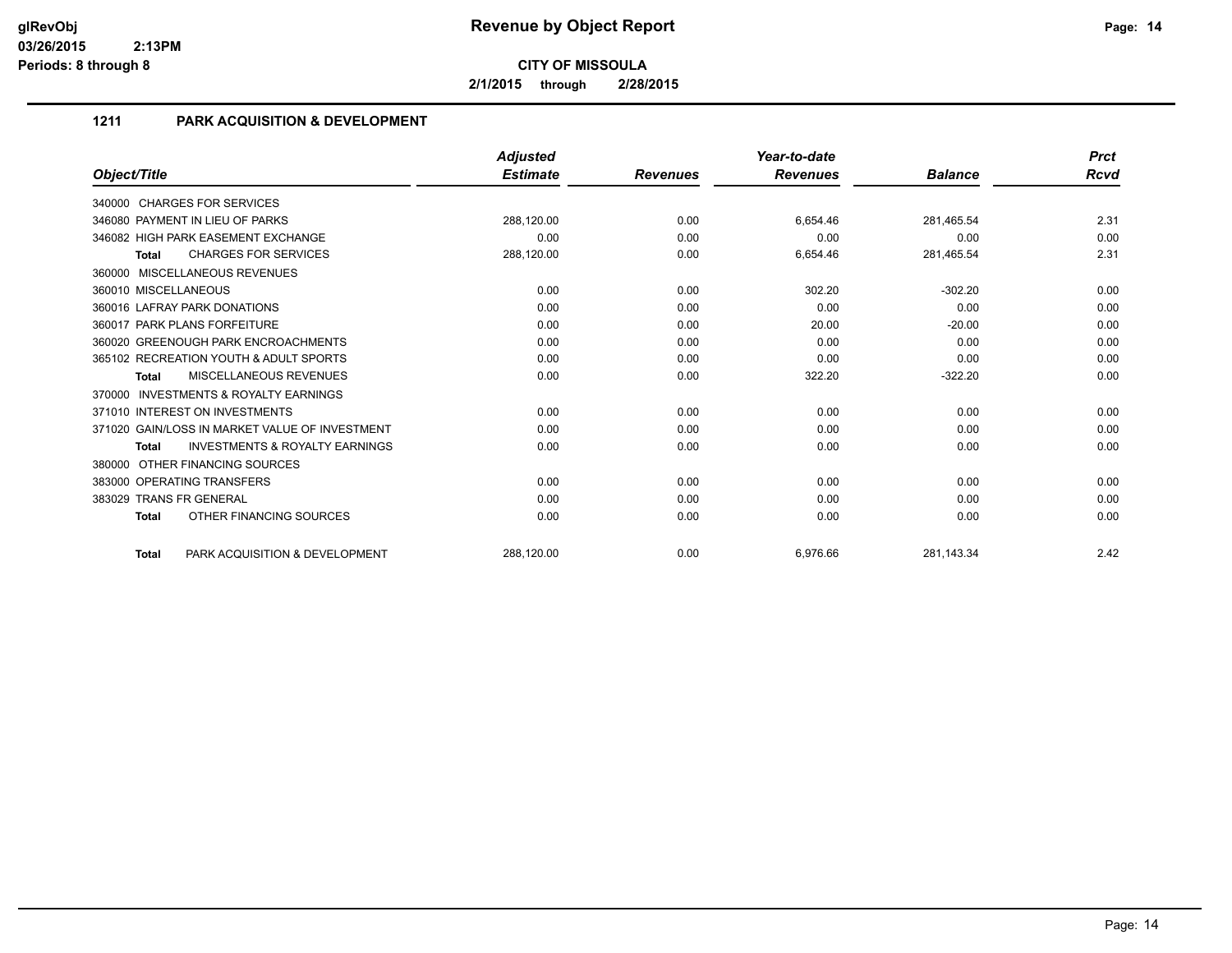**2/1/2015 through 2/28/2015**

**1212 PARK ENTERPRISE FUND**

**1212 PARK ENTERPRISE FUND**

|                                                           | <b>Adjusted</b> |                 | Year-to-date    |                | <b>Prct</b> |
|-----------------------------------------------------------|-----------------|-----------------|-----------------|----------------|-------------|
| Object/Title                                              | <b>Estimate</b> | <b>Revenues</b> | <b>Revenues</b> | <b>Balance</b> | Rcvd        |
| 340000 CHARGES FOR SERVICES                               |                 |                 |                 |                |             |
| 346000 FEES                                               | 220,000.00      | 746.82          | 17, 111. 17     | 202,888.83     | 7.78        |
| 346001 TENNIS FEE                                         | 0.00            | 0.00            | 503.14          | $-503.14$      | 0.00        |
| 346030 SWIMMING POOL FEES                                 | 0.00            | 0.00            | 750.00          | $-750.00$      | 0.00        |
| 346040 MCCORMICK SWIMMING POOL                            | 0.00            | 0.00            | 0.00            | 0.00           | 0.00        |
| 346060 CURRENTS SWIMMING FACILITY                         | 0.00            | 0.00            | 5.00            | $-5.00$        | 0.00        |
| <b>CHARGES FOR SERVICES</b><br><b>Total</b>               | 220,000.00      | 746.82          | 18,369.31       | 201,630.69     | 8.35        |
| MISCELLANEOUS REVENUES<br>360000                          |                 |                 |                 |                |             |
| 360010 MISCELLANEOUS                                      | 0.00            | 0.00            | 0.00            | 0.00           | 0.00        |
| <b>MISCELLANEOUS REVENUES</b><br><b>Total</b>             | 0.00            | 0.00            | 0.00            | 0.00           | 0.00        |
| INVESTMENTS & ROYALTY EARNINGS<br>370000                  |                 |                 |                 |                |             |
| 371010 INTEREST ON INVESTMENTS                            | 0.00            | 0.00            | 0.00            | 0.00           | 0.00        |
| 371020 GAIN/LOSS IN MARKET VALUE OF INVESTMENTS           | 0.00            | 0.00            | 0.00            | 0.00           | 0.00        |
| <b>INVESTMENTS &amp; ROYALTY EARNINGS</b><br><b>Total</b> | 0.00            | 0.00            | 0.00            | 0.00           | 0.00        |
| PARK ENTERPRISE FUND<br><b>Total</b>                      | 220,000.00      | 746.82          | 18,369.31       | 201,630.69     | 8.35        |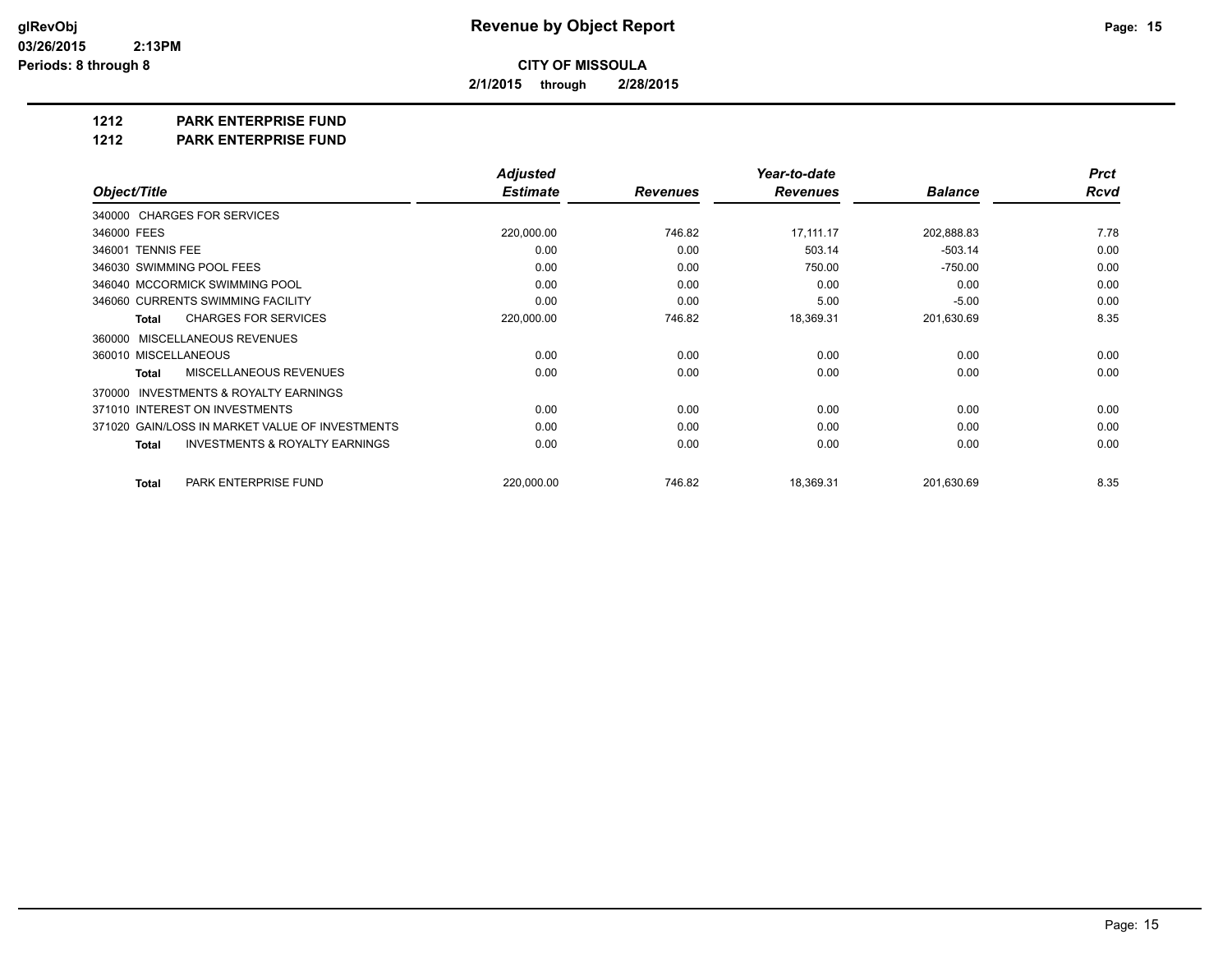**2/1/2015 through 2/28/2015**

# **1212 PARK ENTERPRISE FUND**

|                                                           | <b>Adjusted</b> |                 | Year-to-date    |                | <b>Prct</b> |
|-----------------------------------------------------------|-----------------|-----------------|-----------------|----------------|-------------|
| Object/Title                                              | <b>Estimate</b> | <b>Revenues</b> | <b>Revenues</b> | <b>Balance</b> | Rcvd        |
| 340000 CHARGES FOR SERVICES                               |                 |                 |                 |                |             |
| 346000 FEES                                               | 220,000.00      | 746.82          | 17,111.17       | 202,888.83     | 7.78        |
| 346001 TENNIS FEE                                         | 0.00            | 0.00            | 503.14          | $-503.14$      | 0.00        |
| 346030 SWIMMING POOL FEES                                 | 0.00            | 0.00            | 750.00          | $-750.00$      | 0.00        |
| 346040 MCCORMICK SWIMMING POOL                            | 0.00            | 0.00            | 0.00            | 0.00           | 0.00        |
| 346060 CURRENTS SWIMMING FACILITY                         | 0.00            | 0.00            | 5.00            | $-5.00$        | 0.00        |
| <b>CHARGES FOR SERVICES</b><br>Total                      | 220,000.00      | 746.82          | 18,369.31       | 201,630.69     | 8.35        |
| 360000 MISCELLANEOUS REVENUES                             |                 |                 |                 |                |             |
| 360010 MISCELLANEOUS                                      | 0.00            | 0.00            | 0.00            | 0.00           | 0.00        |
| MISCELLANEOUS REVENUES<br>Total                           | 0.00            | 0.00            | 0.00            | 0.00           | 0.00        |
| <b>INVESTMENTS &amp; ROYALTY EARNINGS</b><br>370000       |                 |                 |                 |                |             |
| 371010 INTEREST ON INVESTMENTS                            | 0.00            | 0.00            | 0.00            | 0.00           | 0.00        |
| 371020 GAIN/LOSS IN MARKET VALUE OF INVESTMENT            | 0.00            | 0.00            | 0.00            | 0.00           | 0.00        |
| <b>INVESTMENTS &amp; ROYALTY EARNINGS</b><br><b>Total</b> | 0.00            | 0.00            | 0.00            | 0.00           | 0.00        |
|                                                           |                 |                 |                 |                |             |
| PARK ENTERPRISE FUND<br>Total                             | 220,000.00      | 746.82          | 18,369.31       | 201,630.69     | 8.35        |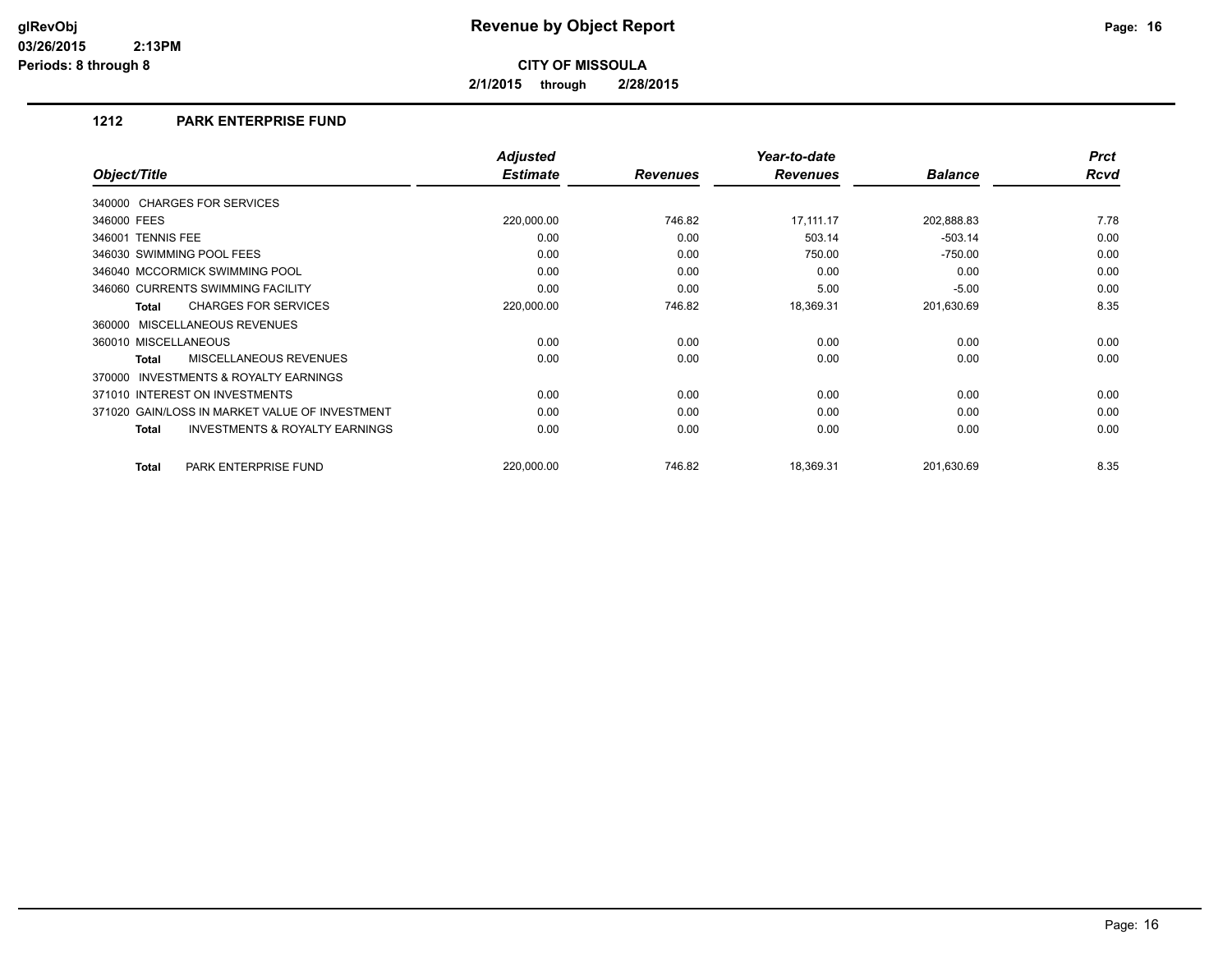**2/1/2015 through 2/28/2015**

**1216 PARKS & REC TRAILS, DEV 1216 PARKS & REC TRAILS, DEV**

*Object/Title Adjusted Estimate Revenues Year-to-date Revenues Balance Prct Rcvd* 330000 INTERGOVERNMENTAL REVENUES 331013 NORTHSIDE PED BRIDGE ARRA GRANT 0.00 0.00 0.00 0.00 0.00 331014 WHITE PINE PLAYGROUND-CDBG GRANT 0.00 0.00 0.00 0.00 0.00 334025 COUNTY WEED 13,200.00 5,998.68 7,201.32 45.44 334026 FOREST HEALTH GRANT 0.00 0.00 0.00 0.00 0.00 334028 DEPT OF AG INTERN GRANT 0.00 0.00 0.00 0.00 0.00 334121 DNRC GRANT 0.00 0.00 -26,044.18 26,044.18 0.00 334125 FWP GRANT 15,000.00 0.00 0.00 15,000.00 0.00 336023 STATE CONTRIB. - PERS 0.00 0.33 4.30 -4.30 0.00 **Total** INTERGOVERNMENTAL REVENUES 28,200.00 0.33 -20,041.20 48,241.20 -71.07 340000 CHARGES FOR SERVICES 343036 \*\*\* Title Not Found \*\*\* 0.00 0.00 0.00 0.00 0.00 343302 PARKS SOIL PROJECT 0.00 0.00 9,200.00 -9,200.00 0.00 346034 GROUNDS MAINTENANCE CONTRACT 0.00 0.00 0.00 0.00 0.00 346052 PLAYGROUND SAFETY TRAINING 0.00 0.00 0.00 0.00 0.00 346055 COUNTY PARK SUPPORT 0.00 0.00 0.00 0.00 0.00 **Total CHARGES FOR SERVICES** 0.00 0.00 0.00 0.00 9,200.00 9,200.00 9,200.00 9,200.00 0.00 360000 MISCELLANEOUS REVENUES 360000 MISCELLANEOUS REVENUES 0.00 0.00 0.00 0.00 0.00 360010 MISCELLANEOUS 0.00 0.00 0.00 0.00 0.00 361000 RATTLESNAKE LAND LEASES 0.00 0.00 100.00 -100.00 0.00 361003 CARAS PARK CONCERT REVENUE 0.00 0.00 0.00 0.00 0.00 364040 INSURANCE AND DAMAGE RECOVERY 0.00 25.00 3,814.19 -3,814.19 0.00 365000 DONATIONS 0.00 0.00 0.00 0.00 0.00 365001 \*\*\* Title Not Found \*\*\* 2000 200 102.50 1000.00 10.000 0.00 10.250.00 10.250.00 250.00 102.50 365002 OTHER RECREATION DONATIONS 50,000.00 1,754.00 6,912.18 43,087.82 13.82 365003 DONATIONS - SMOKE ALARMS 25,000.00 0.00 0.00 25,000.00 0.00 365004 GRANT CR TRAIL ASSN DONATION 0.00 0.00 0.00 0.00 0.00 365005 DONATIONS - ARCO 0.00 0.00 0.00 0.00 0.00 365009 DONATIONS - BASKETBALL/TENNIS COURT 65,000.00 0.00 6,650.58 58,349.42 10.23 365019 PARKS DONATIONS 251,100.00 560.66 22,074.14 229,025.86 8.79 365020 OPEN SPACE DONATIONS 5,000.00 0.00 25.00 4,975.00 0.50 365100 RECREATION OUTDOOR 25,000.00 859.00 3,191.80 21,808.20 12.77 365101 RECREATION SCHOLARSHIP 34.97 35,000.00 35,000.00 492.75 34.97 492.75 34.97 34.97 22.759.43 365102 RECREATION YOUTH & ADULT SPORTS 25,000.00 0.00 6,765.00 18,235.00 27.06 365103 URBAN FORESTRY PROGRAMS 55,000.00 0.00 4,359.17 50,640.83 7.93 365109 CONSERVATION LANDS DONATIONS 0.00 0.00 0.00 0.00 0.00 **Total** MISCELLANEOUS REVENUES 546,100.00 2,705.91 76,382.63 469,717.37 13.99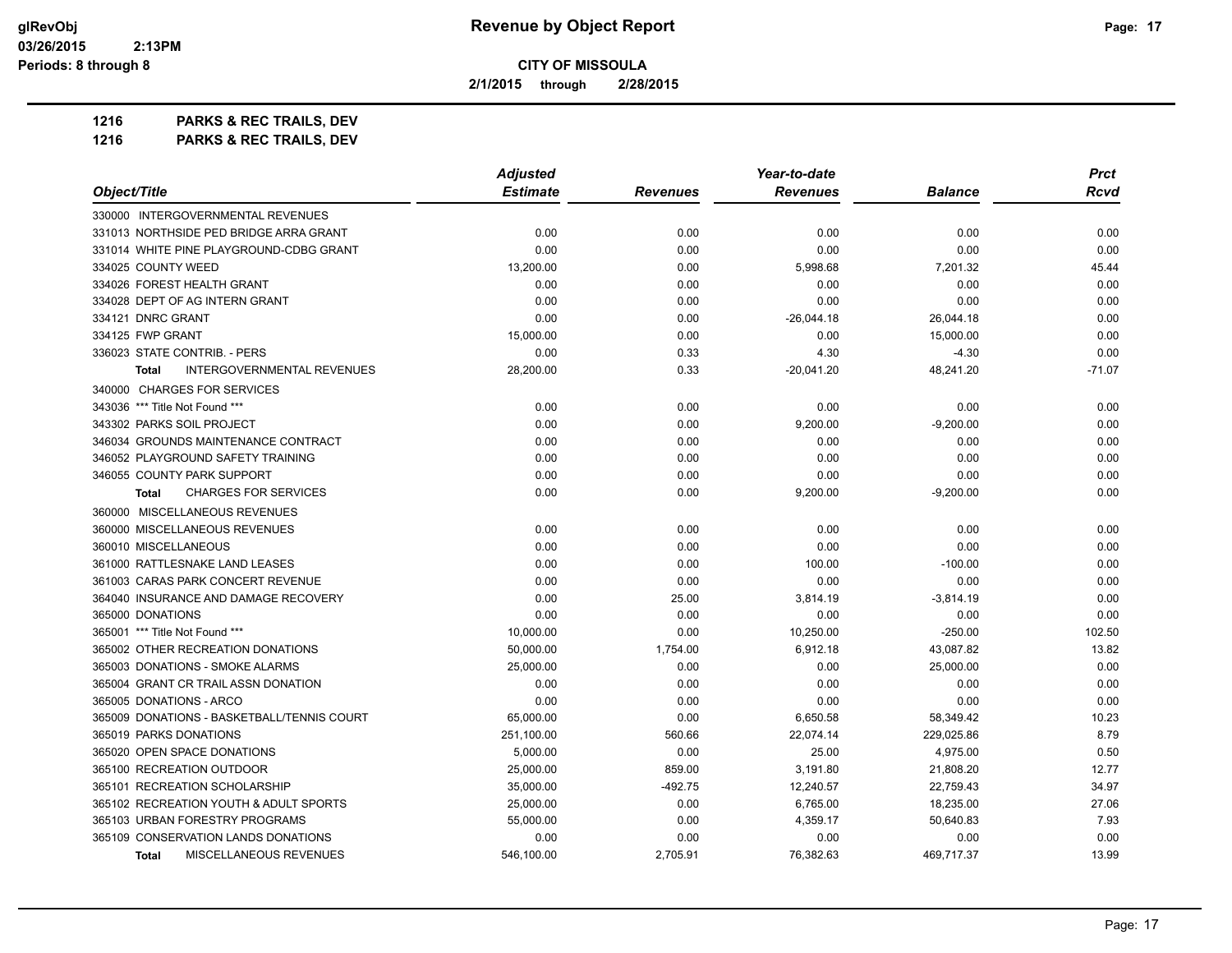**2/1/2015 through 2/28/2015**

**1216 PARKS & REC TRAILS, DEV**

| 1216 | <b>PARKS &amp; REC TRAILS, DEV</b> |  |
|------|------------------------------------|--|
|      |                                    |  |

|                                                 | <b>Adjusted</b> |                 | Year-to-date    |                | <b>Prct</b> |
|-------------------------------------------------|-----------------|-----------------|-----------------|----------------|-------------|
| Object/Title                                    | <b>Estimate</b> | <b>Revenues</b> | <b>Revenues</b> | <b>Balance</b> | <b>Rcvd</b> |
| 370000 INVESTMENTS & ROYALTY EARNINGS           |                 |                 |                 |                |             |
| 371010 INTEREST ON INVESTMENTS                  | 0.00            | 0.00            | 0.00            | 0.00           | 0.00        |
| 371020 GAIN/LOSS IN MARKET VALUE OF INVESTMENTS | 0.00            | 0.00            | 0.00            | 0.00           | 0.00        |
| INVESTMENTS & ROYALTY EARNINGS<br>Total         | 0.00            | 0.00            | 0.00            | 0.00           | 0.00        |
| 380000 OTHER FINANCING SOURCES                  |                 |                 |                 |                |             |
| 383000 OPERATING TRANSFERS                      | 335,000.00      | 0.00            | 10.000.00       | 325,000.00     | 2.99        |
| 383001 TRANS FR FLUSHING DISTRICT               | 0.00            | 0.00            | 0.00            | 0.00           | 0.00        |
| 383026 TRANS FR CDBG                            | 0.00            | 0.00            | 75,000.00       | $-75,000.00$   | 0.00        |
| 383043 TRANSFERS FROM IMPACT FEES               | 0.00            | 0.00            | 0.00            | 0.00           | 0.00        |
| OTHER FINANCING SOURCES<br>Total                | 335,000.00      | 0.00            | 85,000.00       | 250,000.00     | 25.37       |
| <b>PARKS &amp; REC TRAILS, DEV</b><br>Total     | 909.300.00      | 2.706.24        | 150.541.43      | 758.758.57     | 16.56       |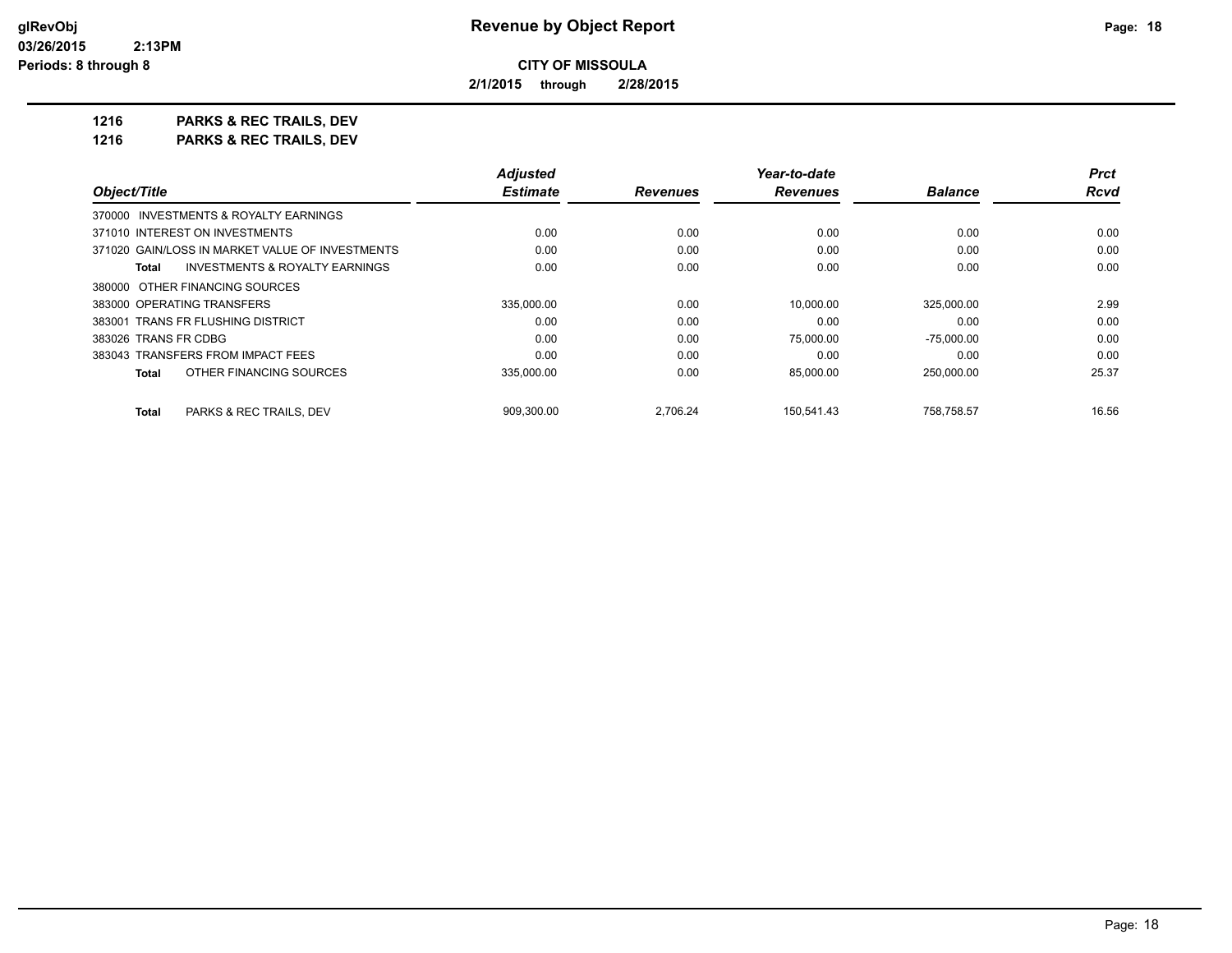**2/1/2015 through 2/28/2015**

# **1216 PARKS & REC TRAILS, DEV**

|                                                   | <b>Adjusted</b> |           | Year-to-date    |                | <b>Prct</b> |
|---------------------------------------------------|-----------------|-----------|-----------------|----------------|-------------|
| Object/Title                                      | <b>Estimate</b> | Revenues  | <b>Revenues</b> | <b>Balance</b> | Rcvd        |
| 330000 INTERGOVERNMENTAL REVENUES                 |                 |           |                 |                |             |
| 331013 NORTHSIDE PED BRIDGE ARRA GRANT            | 0.00            | 0.00      | 0.00            | 0.00           | 0.00        |
| 331014 WHITE PINE PLAYGROUND-CDBG GRANT           | 0.00            | 0.00      | 0.00            | 0.00           | 0.00        |
| 334025 COUNTY WEED                                | 13,200.00       | 0.00      | 5,998.68        | 7,201.32       | 45.44       |
| 334026 FOREST HEALTH GRANT                        | 0.00            | 0.00      | 0.00            | 0.00           | 0.00        |
| 334028 DEPT OF AG INTERN GRANT                    | 0.00            | 0.00      | 0.00            | 0.00           | 0.00        |
| 334121 DNRC GRANT                                 | 0.00            | 0.00      | $-26,044.18$    | 26,044.18      | 0.00        |
| 334125 FWP GRANT                                  | 15,000.00       | 0.00      | 0.00            | 15,000.00      | 0.00        |
| 336023 STATE CONTRIB. - PERS                      | 0.00            | 0.33      | 4.30            | $-4.30$        | 0.00        |
| <b>INTERGOVERNMENTAL REVENUES</b><br><b>Total</b> | 28,200.00       | 0.33      | $-20,041.20$    | 48,241.20      | $-71.07$    |
| 340000 CHARGES FOR SERVICES                       |                 |           |                 |                |             |
| 343036 *** Title Not Found ***                    | 0.00            | 0.00      | 0.00            | 0.00           | 0.00        |
| 343302 PARKS SOIL PROJECT                         | 0.00            | 0.00      | 9,200.00        | $-9,200.00$    | 0.00        |
| 346034 GROUNDS MAINTENANCE CONTRACT               | 0.00            | 0.00      | 0.00            | 0.00           | 0.00        |
| 346052 PLAYGROUND SAFETY TRAINING                 | 0.00            | 0.00      | 0.00            | 0.00           | 0.00        |
| 346055 COUNTY PARK SUPPORT                        | 0.00            | 0.00      | 0.00            | 0.00           | 0.00        |
| <b>CHARGES FOR SERVICES</b><br><b>Total</b>       | 0.00            | 0.00      | 9,200.00        | $-9,200.00$    | 0.00        |
| 360000 MISCELLANEOUS REVENUES                     |                 |           |                 |                |             |
| 360000 MISCELLANEOUS REVENUES                     | 0.00            | 0.00      | 0.00            | 0.00           | 0.00        |
| 360010 MISCELLANEOUS                              | 0.00            | 0.00      | 0.00            | 0.00           | 0.00        |
| 361000 RATTLESNAKE LAND LEASES                    | 0.00            | 0.00      | 100.00          | $-100.00$      | 0.00        |
| 361003 CARAS PARK CONCERT REVENUE                 | 0.00            | 0.00      | 0.00            | 0.00           | 0.00        |
| 364040 INSURANCE AND DAMAGE RECOVERY              | 0.00            | 25.00     | 3,814.19        | $-3,814.19$    | 0.00        |
| 365000 DONATIONS                                  | 0.00            | 0.00      | 0.00            | 0.00           | 0.00        |
| 365001 *** Title Not Found ***                    | 10,000.00       | 0.00      | 10,250.00       | $-250.00$      | 102.50      |
| 365002 OTHER RECREATION DONATIONS                 | 50,000.00       | 1,754.00  | 6,912.18        | 43,087.82      | 13.82       |
| 365003 DONATIONS - SMOKE ALARMS                   | 25,000.00       | 0.00      | 0.00            | 25,000.00      | 0.00        |
| 365004 GRANT CR TRAIL ASSN DONATION               | 0.00            | 0.00      | 0.00            | 0.00           | 0.00        |
| 365005 DONATIONS - ARCO                           | 0.00            | 0.00      | 0.00            | 0.00           | 0.00        |
| 365009 DONATIONS - BASKETBALL/TENNIS COURT        | 65,000.00       | 0.00      | 6,650.58        | 58,349.42      | 10.23       |
| 365019 PARKS DONATIONS                            | 251,100.00      | 560.66    | 22,074.14       | 229,025.86     | 8.79        |
| 365020 OPEN SPACE DONATIONS                       | 5.000.00        | 0.00      | 25.00           | 4,975.00       | 0.50        |
| 365100 RECREATION OUTDOOR                         | 25,000.00       | 859.00    | 3,191.80        | 21,808.20      | 12.77       |
| 365101 RECREATION SCHOLARSHIP                     | 35,000.00       | $-492.75$ | 12,240.57       | 22,759.43      | 34.97       |
| 365102 RECREATION YOUTH & ADULT SPORTS            | 25,000.00       | 0.00      | 6,765.00        | 18,235.00      | 27.06       |
| 365103 URBAN FORESTRY PROGRAMS                    | 55,000.00       | 0.00      | 4,359.17        | 50,640.83      | 7.93        |
| 365109 CONSERVATION LANDS DONATIONS               | 0.00            | 0.00      | 0.00            | 0.00           | 0.00        |
| <b>MISCELLANEOUS REVENUES</b><br>Total            | 546,100.00      | 2,705.91  | 76,382.63       | 469,717.37     | 13.99       |
| 370000 INVESTMENTS & ROYALTY EARNINGS             |                 |           |                 |                |             |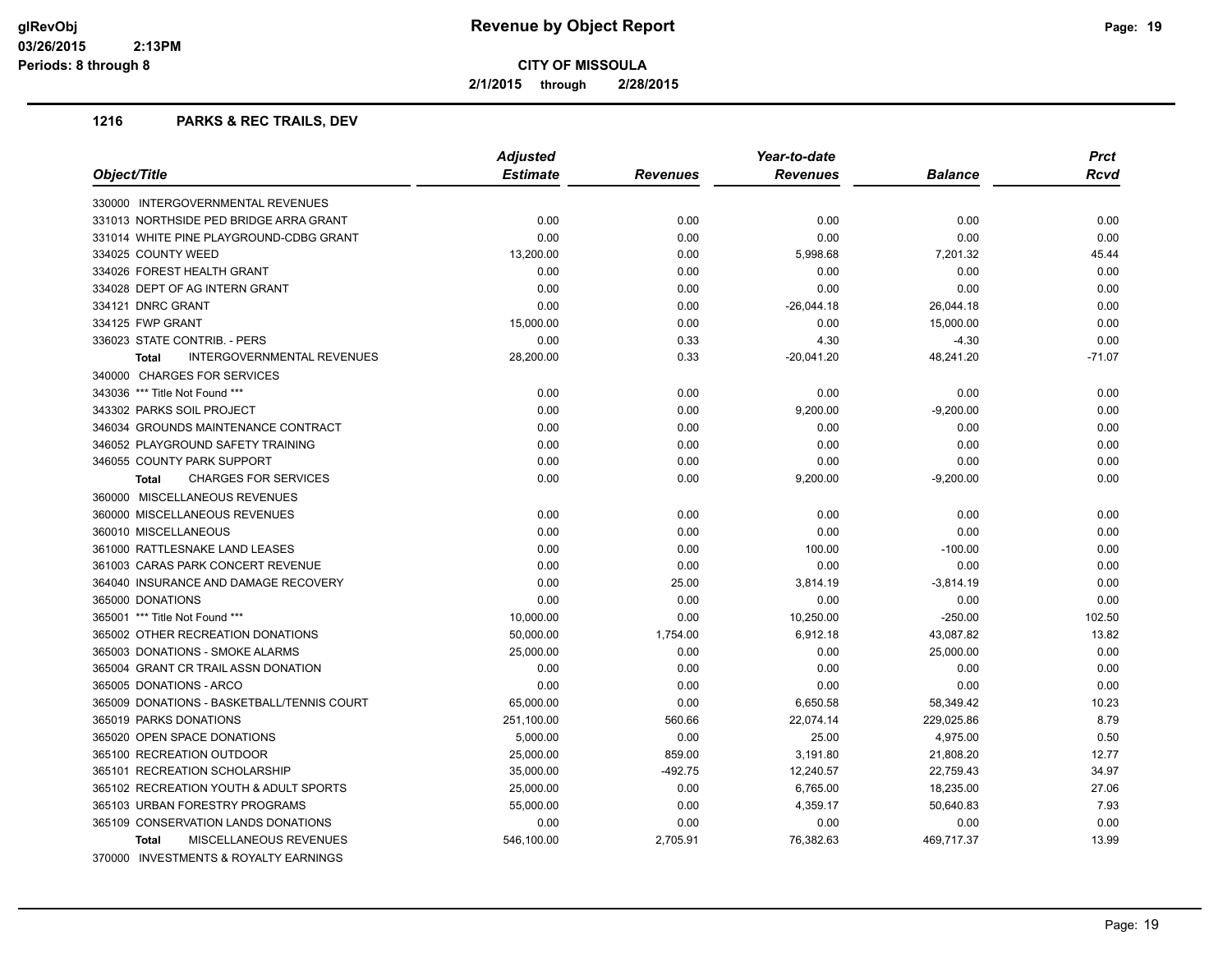**2/1/2015 through 2/28/2015**

# **1216 PARKS & REC TRAILS, DEV**

| Object/Title                                              | <b>Adjusted</b><br><b>Estimate</b> | <b>Revenues</b> | Year-to-date<br><b>Revenues</b> | <b>Balance</b> | <b>Prct</b><br><b>Rcvd</b> |
|-----------------------------------------------------------|------------------------------------|-----------------|---------------------------------|----------------|----------------------------|
| 371010 INTEREST ON INVESTMENTS                            | 0.00                               | 0.00            | 0.00                            | 0.00           | 0.00                       |
| 371020 GAIN/LOSS IN MARKET VALUE OF INVESTMENT            | 0.00                               | 0.00            | 0.00                            | 0.00           | 0.00                       |
| <b>INVESTMENTS &amp; ROYALTY EARNINGS</b><br><b>Total</b> | 0.00                               | 0.00            | 0.00                            | 0.00           | 0.00                       |
| 380000 OTHER FINANCING SOURCES                            |                                    |                 |                                 |                |                            |
| 383000 OPERATING TRANSFERS                                | 335.000.00                         | 0.00            | 10.000.00                       | 325,000.00     | 2.99                       |
| 383001 TRANS FR FLUSHING DISTRICT                         | 0.00                               | 0.00            | 0.00                            | 0.00           | 0.00                       |
| 383026 TRANS FR CDBG                                      | 0.00                               | 0.00            | 75.000.00                       | $-75,000.00$   | 0.00                       |
| 383043 TRANSFERS FROM IMPACT FEES                         | 0.00                               | 0.00            | 0.00                            | 0.00           | 0.00                       |
| OTHER FINANCING SOURCES<br><b>Total</b>                   | 335,000.00                         | 0.00            | 85.000.00                       | 250,000.00     | 25.37                      |
| PARKS & REC TRAILS, DEV<br>Total                          | 909,300.00                         | 2.706.24        | 150.541.43                      | 758.758.57     | 16.56                      |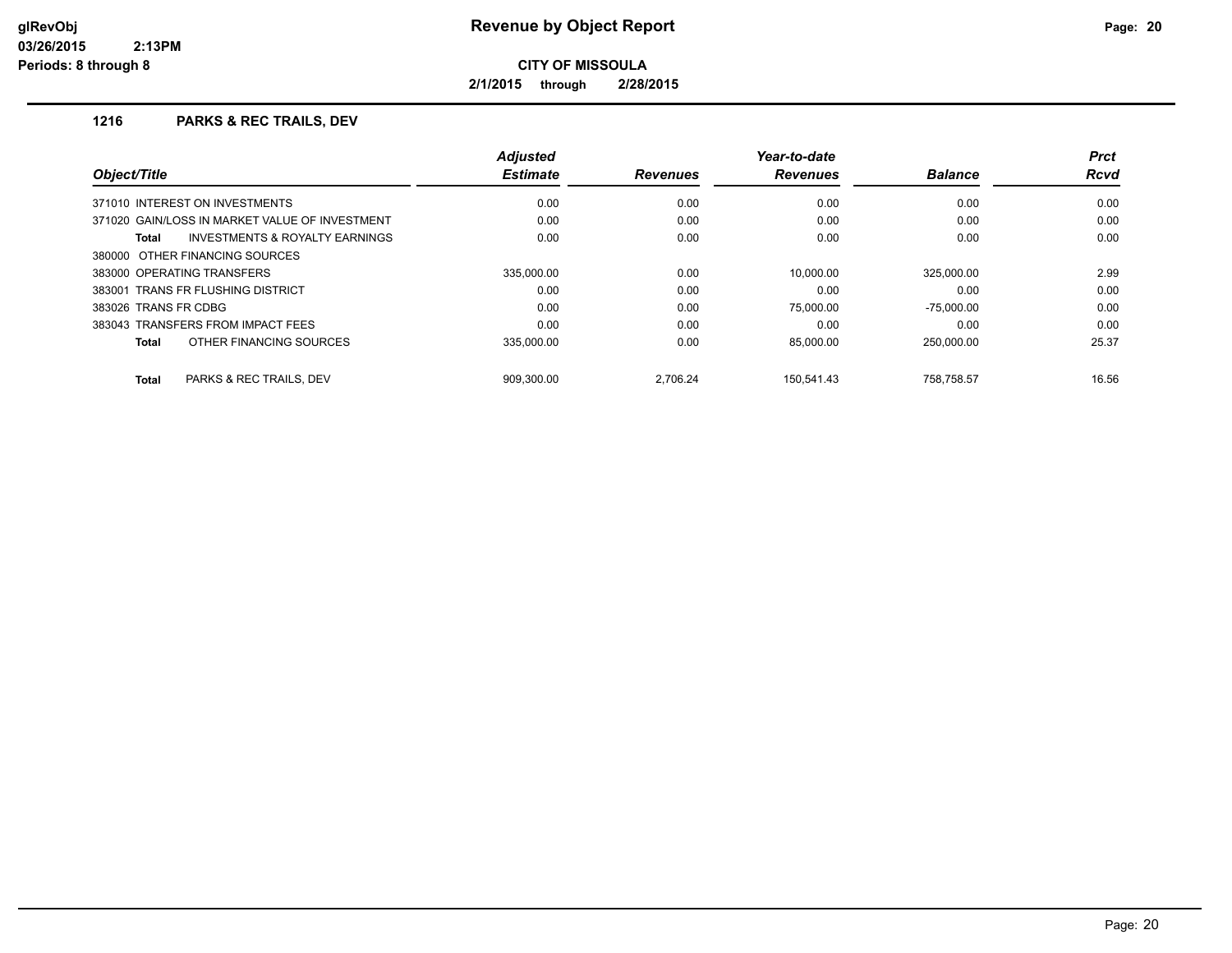**2/1/2015 through 2/28/2015**

# **1217 PARKS CITY LIFE GYM LEASE**

**1217 PARKS CITY LIFE GYM LEASE**

|                                           | <b>Adjusted</b> |                 | Year-to-date    |                | <b>Prct</b> |
|-------------------------------------------|-----------------|-----------------|-----------------|----------------|-------------|
| Object/Title                              | <b>Estimate</b> | <b>Revenues</b> | <b>Revenues</b> | <b>Balance</b> | <b>Rcvd</b> |
| 330000 INTERGOVERNMENTAL REVENUES         |                 |                 |                 |                |             |
| 336023 STATE CONTRIB. - PERS              | 0.00            | 0.00            | 0.00            | 0.00           | 0.00        |
| INTERGOVERNMENTAL REVENUES<br>Total       | 0.00            | 0.00            | 0.00            | 0.00           | 0.00        |
| 340000 CHARGES FOR SERVICES               |                 |                 |                 |                |             |
| 346031 RECREATION FEES                    | 30,900.00       | 1,112.25        | 33,289.80       | $-2,389.80$    | 107.73      |
| 346032 PRESCHOOL PROGRAMS                 | 0.00            | 0.00            | 0.00            | 0.00           | 0.00        |
| 346053 CITY LIFE PROGRAMS                 | 12,500.00       | 1,259.00        | 6,828.00        | 5,672.00       | 54.62       |
| <b>CHARGES FOR SERVICES</b><br>Total      | 43,400.00       | 2,371.25        | 40,117.80       | 3,282.20       | 92.44       |
| 360000 MISCELLANEOUS REVENUES             |                 |                 |                 |                |             |
| 365019 PARKS DONATIONS                    | 0.00            | 0.00            | 0.00            | 0.00           | 0.00        |
| MISCELLANEOUS REVENUES<br><b>Total</b>    | 0.00            | 0.00            | 0.00            | 0.00           | 0.00        |
| <b>Total</b><br>PARKS CITY LIFE GYM LEASE | 43.400.00       | 2,371.25        | 40,117.80       | 3.282.20       | 92.44       |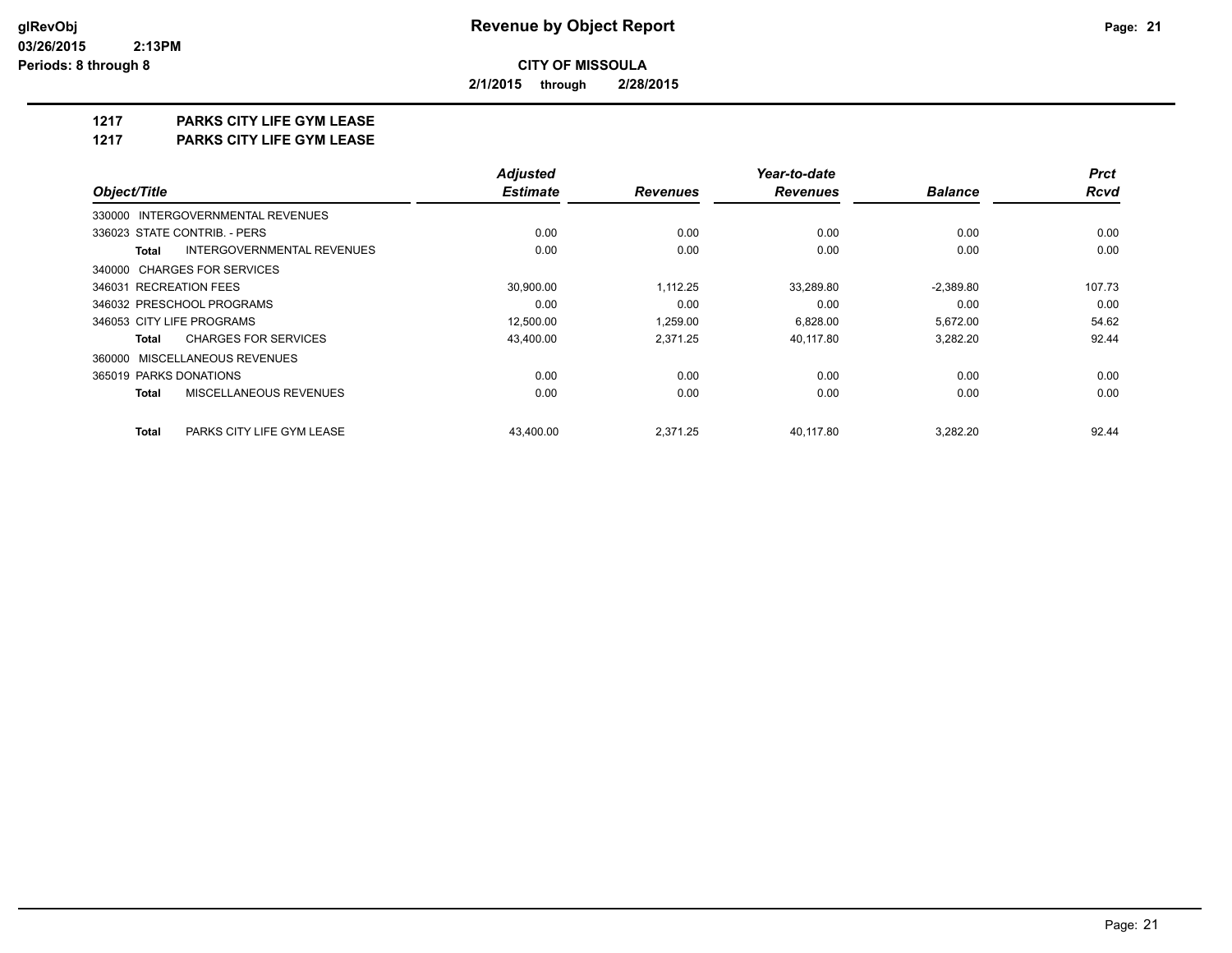**2/1/2015 through 2/28/2015**

# **1217 PARKS CITY LIFE GYM LEASE**

| Object/Title                                | <b>Adjusted</b><br><b>Estimate</b> | <b>Revenues</b> | Year-to-date<br><b>Revenues</b> | <b>Balance</b> | <b>Prct</b><br><b>Rcvd</b> |
|---------------------------------------------|------------------------------------|-----------------|---------------------------------|----------------|----------------------------|
| 330000 INTERGOVERNMENTAL REVENUES           |                                    |                 |                                 |                |                            |
| 336023 STATE CONTRIB. - PERS                | 0.00                               | 0.00            | 0.00                            | 0.00           | 0.00                       |
| <b>INTERGOVERNMENTAL REVENUES</b><br>Total  | 0.00                               | 0.00            | 0.00                            | 0.00           | 0.00                       |
| 340000 CHARGES FOR SERVICES                 |                                    |                 |                                 |                |                            |
| 346031 RECREATION FEES                      | 30,900.00                          | 1,112.25        | 33,289.80                       | $-2,389.80$    | 107.73                     |
| 346032 PRESCHOOL PROGRAMS                   | 0.00                               | 0.00            | 0.00                            | 0.00           | 0.00                       |
| 346053 CITY LIFE PROGRAMS                   | 12,500.00                          | 1,259.00        | 6,828.00                        | 5.672.00       | 54.62                      |
| <b>CHARGES FOR SERVICES</b><br><b>Total</b> | 43,400.00                          | 2.371.25        | 40.117.80                       | 3,282.20       | 92.44                      |
| 360000 MISCELLANEOUS REVENUES               |                                    |                 |                                 |                |                            |
| 365019 PARKS DONATIONS                      | 0.00                               | 0.00            | 0.00                            | 0.00           | 0.00                       |
| MISCELLANEOUS REVENUES<br><b>Total</b>      | 0.00                               | 0.00            | 0.00                            | 0.00           | 0.00                       |
| <b>Total</b><br>PARKS CITY LIFE GYM LEASE   | 43.400.00                          | 2,371.25        | 40,117.80                       | 3.282.20       | 92.44                      |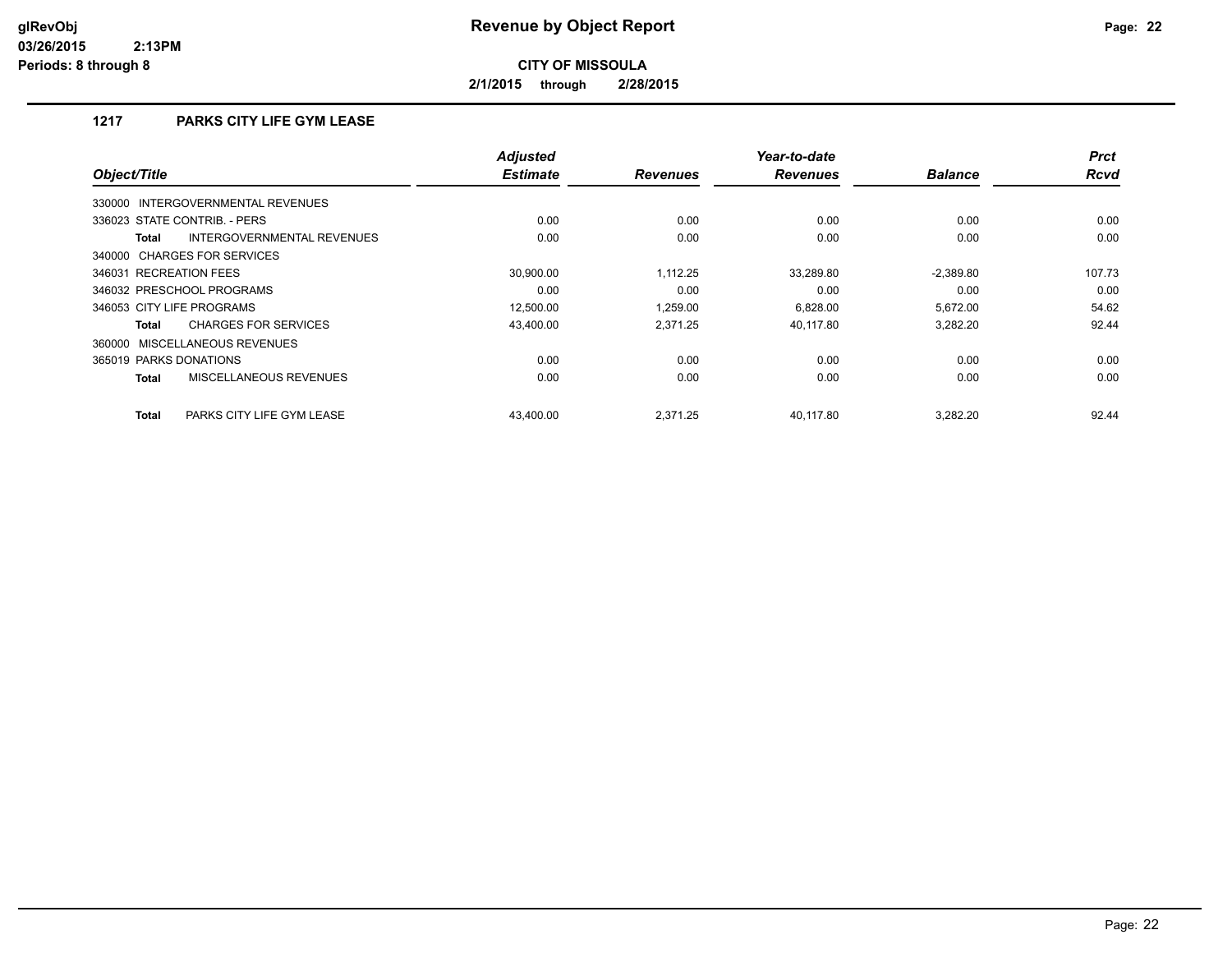**2/1/2015 through 2/28/2015**

#### **1218 ALL ABILITIES PLAYGROUND**

**1218 ALL ABILITIES PLAYGROUND**

|                                               | <b>Adjusted</b> |                 | Year-to-date    |                | <b>Prct</b> |
|-----------------------------------------------|-----------------|-----------------|-----------------|----------------|-------------|
| Object/Title                                  | <b>Estimate</b> | <b>Revenues</b> | <b>Revenues</b> | <b>Balance</b> | <b>Rcvd</b> |
| 360000 MISCELLANEOUS REVENUES                 |                 |                 |                 |                |             |
| 365019 PARKS DONATIONS                        | 671,346.00      | 0.00            | 136.000.00      | 535.346.00     | 20.26       |
| <b>MISCELLANEOUS REVENUES</b><br><b>Total</b> | 671,346.00      | 0.00            | 136.000.00      | 535,346.00     | 20.26       |
| 380000 OTHER FINANCING SOURCES                |                 |                 |                 |                |             |
| 383010 TRANS FR CIP                           | 0.00            | 0.00            | 0.00            | 0.00           | 0.00        |
| OTHER FINANCING SOURCES<br><b>Total</b>       | 0.00            | 0.00            | 0.00            | 0.00           | 0.00        |
|                                               |                 |                 |                 |                |             |
| ALL ABILITIES PLAYGROUND<br><b>Total</b>      | 671.346.00      | 0.00            | 136.000.00      | 535.346.00     | 20.26       |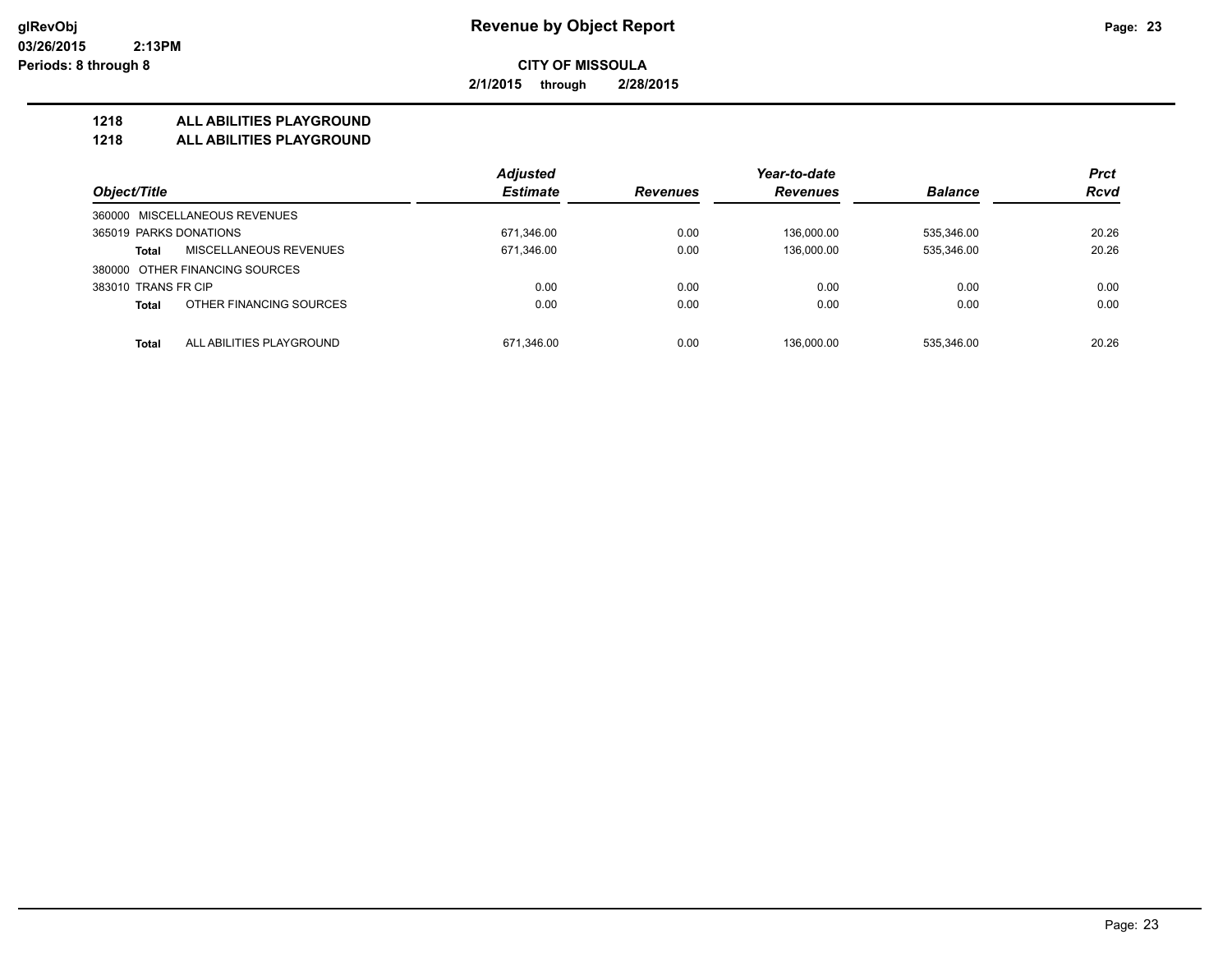**2/1/2015 through 2/28/2015**

# **1218 ALL ABILITIES PLAYGROUND**

|                        |                                | <b>Adjusted</b> |                 | Year-to-date    |                | <b>Prct</b> |
|------------------------|--------------------------------|-----------------|-----------------|-----------------|----------------|-------------|
| Object/Title           |                                | <b>Estimate</b> | <b>Revenues</b> | <b>Revenues</b> | <b>Balance</b> | <b>Rcvd</b> |
| 360000                 | MISCELLANEOUS REVENUES         |                 |                 |                 |                |             |
| 365019 PARKS DONATIONS |                                | 671,346.00      | 0.00            | 136.000.00      | 535,346.00     | 20.26       |
| Total                  | <b>MISCELLANEOUS REVENUES</b>  | 671,346.00      | 0.00            | 136,000.00      | 535,346.00     | 20.26       |
|                        | 380000 OTHER FINANCING SOURCES |                 |                 |                 |                |             |
| 383010 TRANS FR CIP    |                                | 0.00            | 0.00            | 0.00            | 0.00           | 0.00        |
| <b>Total</b>           | OTHER FINANCING SOURCES        | 0.00            | 0.00            | 0.00            | 0.00           | 0.00        |
| Total                  | ALL ABILITIES PLAYGROUND       | 671.346.00      | 0.00            | 136.000.00      | 535.346.00     | 20.26       |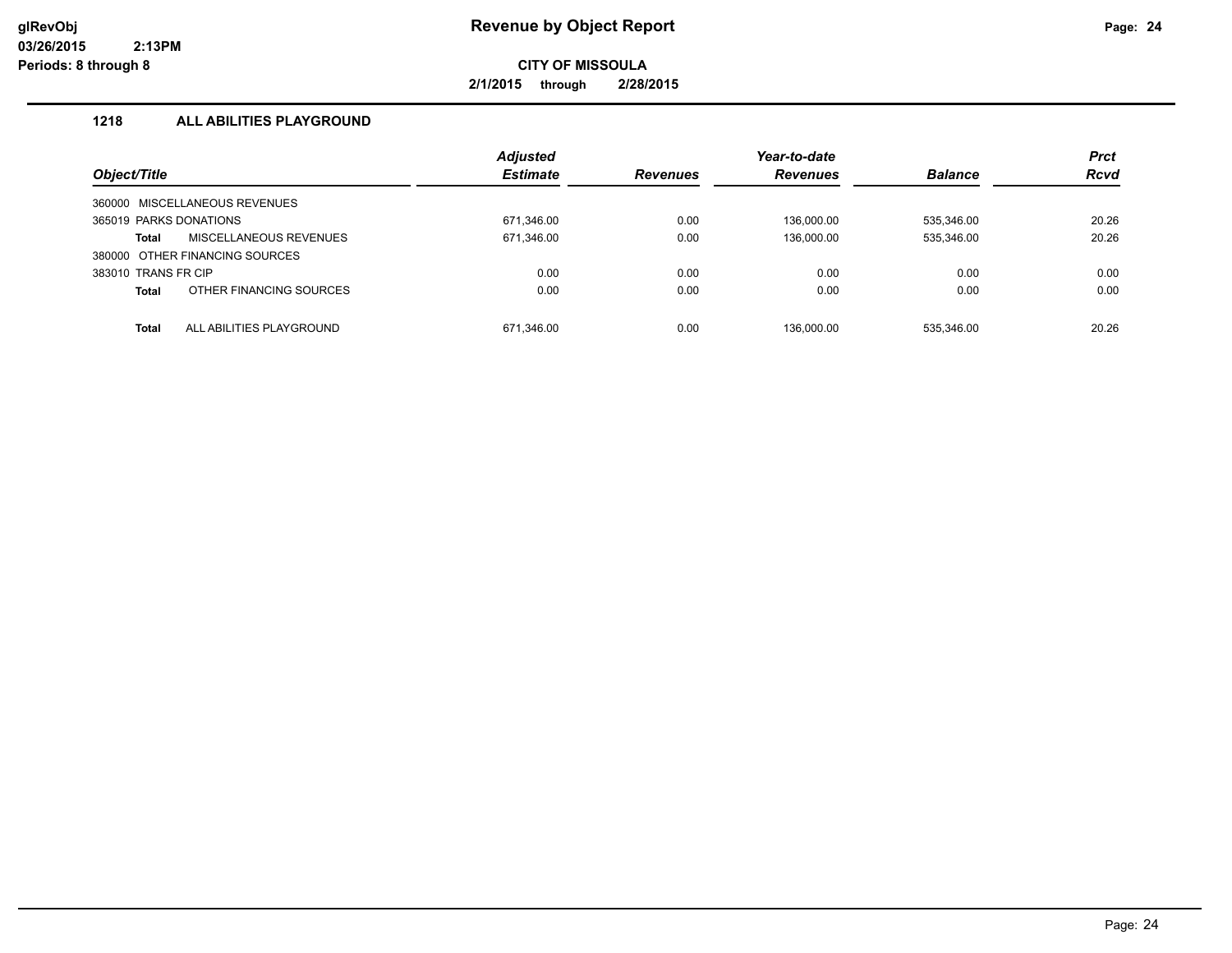**2/1/2015 through 2/28/2015**

**1219 FY14 PARK & TRAIL BOND**

**1219 FY14 PARK & TRAIL BOND**

|                                         | <b>Adjusted</b> |                 | Year-to-date    |                |             |
|-----------------------------------------|-----------------|-----------------|-----------------|----------------|-------------|
| Object/Title                            | <b>Estimate</b> | <b>Revenues</b> | <b>Revenues</b> | <b>Balance</b> | <b>Rcvd</b> |
| 380000 OTHER FINANCING SOURCES          |                 |                 |                 |                |             |
| 381010 BOND PROCEEDS                    | 0.00            | 0.00            | 0.00            | 0.00           | 0.00        |
| 383050 TRANSFER FROM IMPACT FEES        | 0.00            | 0.00            | 0.00            | 0.00           | 0.00        |
| OTHER FINANCING SOURCES<br><b>Total</b> | 0.00            | 0.00            | 0.00            | 0.00           | 0.00        |
| <b>Total</b><br>FY14 PARK & TRAIL BOND  | 0.00            | 0.00            | 0.00            | 0.00           | 0.00        |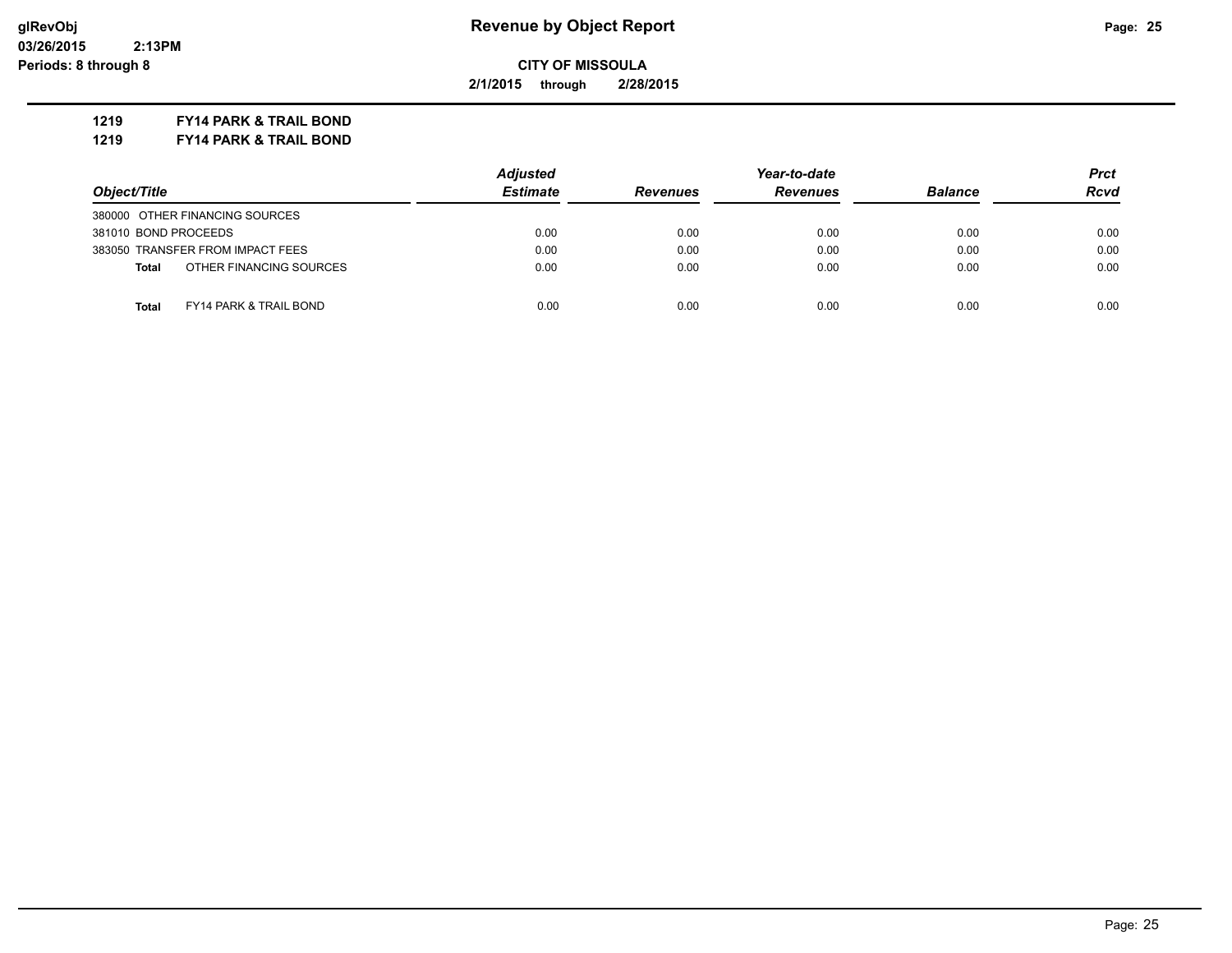# **glRevObj Revenue by Object Report Page: 26**

**CITY OF MISSOULA**

**2/1/2015 through 2/28/2015**

# **1219 FY14 PARK & TRAIL BOND**

| Object/Title         |                                  | <b>Adjusted</b><br><b>Estimate</b> | <b>Revenues</b> | Year-to-date<br><b>Revenues</b> | <b>Balance</b> | <b>Prct</b><br><b>Rcvd</b> |
|----------------------|----------------------------------|------------------------------------|-----------------|---------------------------------|----------------|----------------------------|
|                      | 380000 OTHER FINANCING SOURCES   |                                    |                 |                                 |                |                            |
| 381010 BOND PROCEEDS |                                  | 0.00                               | 0.00            | 0.00                            | 0.00           | 0.00                       |
|                      | 383050 TRANSFER FROM IMPACT FEES | 0.00                               | 0.00            | 0.00                            | 0.00           | 0.00                       |
| <b>Total</b>         | OTHER FINANCING SOURCES          | 0.00                               | 0.00            | 0.00                            | 0.00           | 0.00                       |
|                      |                                  |                                    |                 |                                 |                |                            |
| <b>Total</b>         | FY14 PARK & TRAIL BOND           | 0.00                               | 0.00            | 0.00                            | 0.00           | 0.00                       |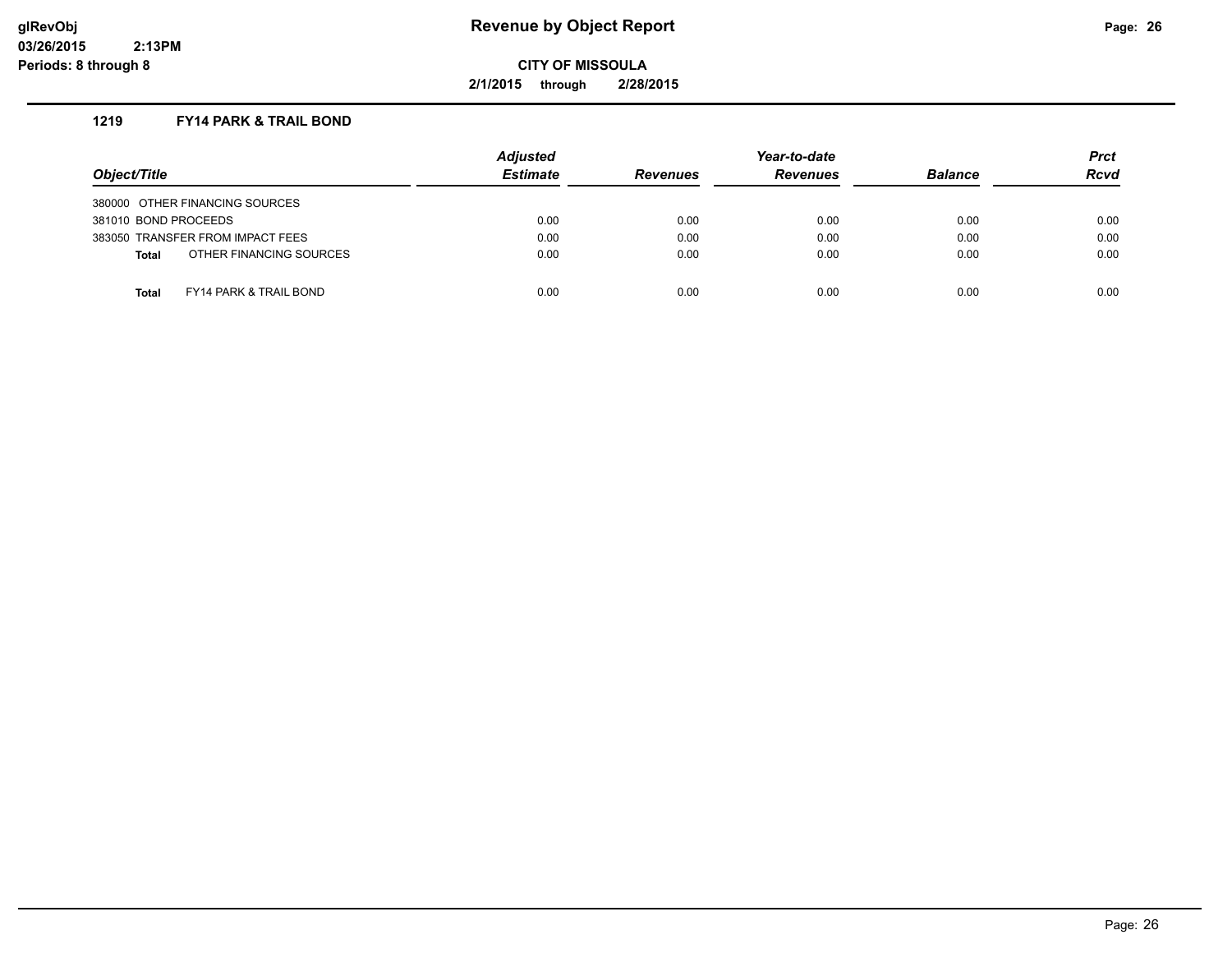**2/1/2015 through 2/28/2015**

# **1241 CREMAIN WALL & CEMETERY DONATIONS FUND**

# **1241 CREMAIN WALL & CEMETERY DONATIONS FUND**

|                                                                | <b>Adjusted</b> |                 | Year-to-date    |                | <b>Prct</b> |
|----------------------------------------------------------------|-----------------|-----------------|-----------------|----------------|-------------|
| Object/Title                                                   | <b>Estimate</b> | <b>Revenues</b> | <b>Revenues</b> | <b>Balance</b> | <b>Rcvd</b> |
| 340000 CHARGES FOR SERVICES                                    |                 |                 |                 |                |             |
| 343310 SALE OF NICHE NAMEPLATES & VASES                        | 0.00            | 2,400.00        | 10,200.00       | $-10,200.00$   | 0.00        |
| 343311 SALE OF NICHES                                          | 0.00            | 0.00            | 0.00            | 0.00           | 0.00        |
| <b>CHARGES FOR SERVICES</b><br>Total                           | 0.00            | 2,400.00        | 10,200.00       | $-10,200.00$   | 0.00        |
| MISCELLANEOUS REVENUES<br>360000                               |                 |                 |                 |                |             |
| 360010 MISCELLANEOUS                                           | 0.00            | 0.00            | 0.00            | 0.00           | 0.00        |
| 365000 DONATIONS                                               | 0.00            | 0.00            | 0.00            | 0.00           | 0.00        |
| MISCELLANEOUS REVENUES<br>Total                                | 0.00            | 0.00            | 0.00            | 0.00           | 0.00        |
| <b>INVESTMENTS &amp; ROYALTY EARNINGS</b><br>370000            |                 |                 |                 |                |             |
| 371010 INTEREST ON INVESTMENTS                                 | 0.00            | 0.00            | 0.00            | 0.00           | 0.00        |
| 371020 GAIN/LOSS IN MARKET VALUE OF INVESTMENTS                | 0.00            | 0.00            | 0.00            | 0.00           | 0.00        |
| <b>INVESTMENTS &amp; ROYALTY EARNINGS</b><br><b>Total</b>      | 0.00            | 0.00            | 0.00            | 0.00           | 0.00        |
| <b>CREMAIN WALL &amp; CEMETERY DONATIONS F</b><br><b>Total</b> | 0.00            | 2,400.00        | 10,200.00       | $-10,200.00$   | 0.00        |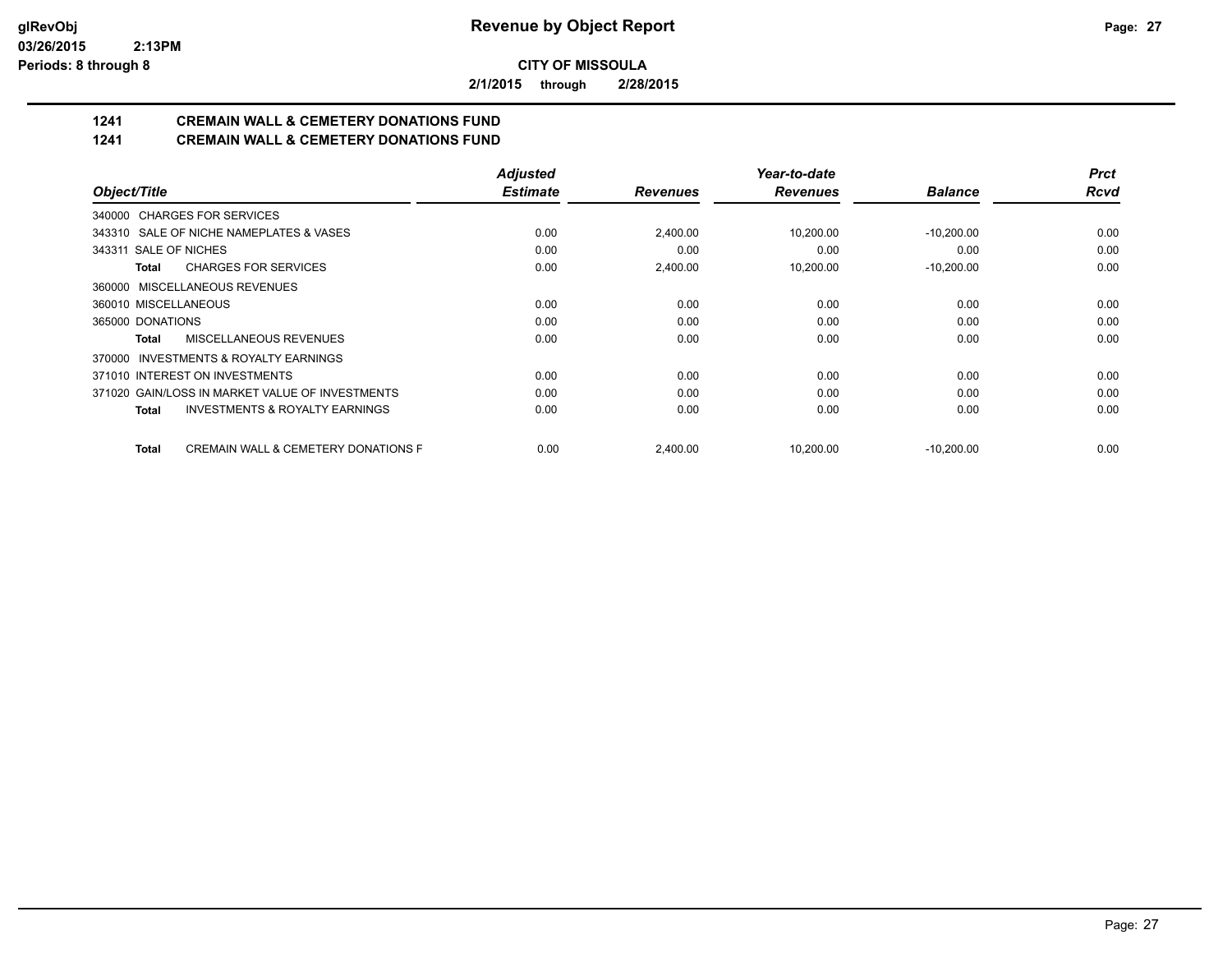**2/1/2015 through 2/28/2015**

# **1241 CREMAIN WALL & CEMETERY DONATIONS FUND**

|                                                         | <b>Adjusted</b> |                 | Year-to-date    |                | <b>Prct</b> |
|---------------------------------------------------------|-----------------|-----------------|-----------------|----------------|-------------|
| Object/Title                                            | <b>Estimate</b> | <b>Revenues</b> | <b>Revenues</b> | <b>Balance</b> | <b>Rcvd</b> |
| 340000 CHARGES FOR SERVICES                             |                 |                 |                 |                |             |
| 343310 SALE OF NICHE NAMEPLATES & VASES                 | 0.00            | 2,400.00        | 10,200.00       | $-10,200.00$   | 0.00        |
| 343311 SALE OF NICHES                                   | 0.00            | 0.00            | 0.00            | 0.00           | 0.00        |
| <b>CHARGES FOR SERVICES</b><br>Total                    | 0.00            | 2,400.00        | 10,200.00       | $-10,200.00$   | 0.00        |
| 360000 MISCELLANEOUS REVENUES                           |                 |                 |                 |                |             |
| 360010 MISCELLANEOUS                                    | 0.00            | 0.00            | 0.00            | 0.00           | 0.00        |
| 365000 DONATIONS                                        | 0.00            | 0.00            | 0.00            | 0.00           | 0.00        |
| MISCELLANEOUS REVENUES<br>Total                         | 0.00            | 0.00            | 0.00            | 0.00           | 0.00        |
| INVESTMENTS & ROYALTY EARNINGS<br>370000                |                 |                 |                 |                |             |
| 371010 INTEREST ON INVESTMENTS                          | 0.00            | 0.00            | 0.00            | 0.00           | 0.00        |
| 371020 GAIN/LOSS IN MARKET VALUE OF INVESTMENT          | 0.00            | 0.00            | 0.00            | 0.00           | 0.00        |
| <b>INVESTMENTS &amp; ROYALTY EARNINGS</b><br>Total      | 0.00            | 0.00            | 0.00            | 0.00           | 0.00        |
| <b>CREMAIN WALL &amp; CEMETERY DONATIONS F</b><br>Total | 0.00            | 2.400.00        | 10,200.00       | $-10,200.00$   | 0.00        |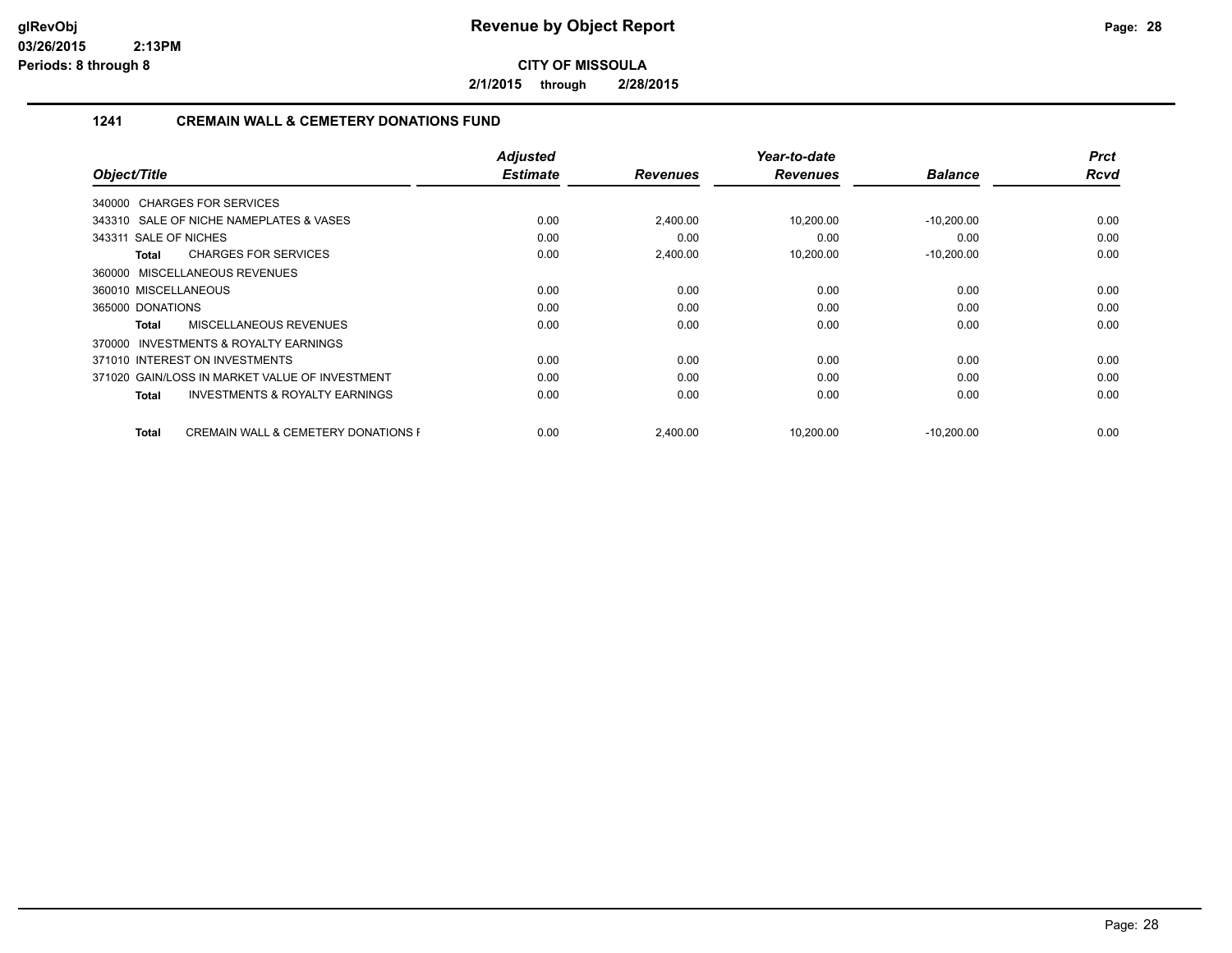**2/1/2015 through 2/28/2015**

# **1242 CEMETERY CARE FUND**

**1242 CEMETERY CARE FUND**

|                                                     | <b>Adjusted</b> |                 | Year-to-date    |                | <b>Prct</b> |
|-----------------------------------------------------|-----------------|-----------------|-----------------|----------------|-------------|
| Object/Title                                        | <b>Estimate</b> | <b>Revenues</b> | <b>Revenues</b> | <b>Balance</b> | Rcvd        |
| 340000 CHARGES FOR SERVICES                         |                 |                 |                 |                |             |
| 343320 CEMETERY - SALE OF PLOTS                     | 0.00            | 700.00          | 5,850.00        | $-5,850.00$    | 0.00        |
| 343321 CEMETERY FOUNDATIONS                         | 0.00            | 0.00            | 2.945.00        | $-2.945.00$    | 0.00        |
| 343322 CEMETERY FLOWER CARE                         | 0.00            | 460.00          | 460.00          | $-460.00$      | 0.00        |
| 343323 CEMETERY - LINER INSTALL FEES                | 0.00            | 400.00          | 7,900.00        | $-7,900.00$    | 0.00        |
| 343324 OTHER CEMETERY FEES                          | 0.00            | 150.00          | 1.200.00        | $-1,200.00$    | 0.00        |
| 343325 2ND INTERMENT RIGHT                          | 0.00            | 0.00            | 1.600.00        | $-1,600.00$    | 0.00        |
| 343340 CEMETERY - OPENINGS & CLOSINGS               | 0.00            | 250.00          | 8,175.00        | $-8,175.00$    | 0.00        |
| 343350 CEMETERY CARE, FEES                          | 75,000.00       | 0.00            | 0.00            | 75,000.00      | 0.00        |
| <b>CHARGES FOR SERVICES</b><br><b>Total</b>         | 75,000.00       | 1,960.00        | 28,130.00       | 46.870.00      | 37.51       |
| MISCELLANEOUS REVENUES<br>360000                    |                 |                 |                 |                |             |
| 360010 MISCELLANEOUS                                | 0.00            | 0.00            | 0.00            | 0.00           | 0.00        |
| MISCELLANEOUS REVENUES<br><b>Total</b>              | 0.00            | 0.00            | 0.00            | 0.00           | 0.00        |
| <b>INVESTMENTS &amp; ROYALTY EARNINGS</b><br>370000 |                 |                 |                 |                |             |
| 371010 INTEREST ON INVESTMENTS                      | 0.00            | 0.00            | 0.00            | 0.00           | 0.00        |
| 371020 GAIN/LOSS IN MARKET VALUE OF INVESTMENTS     | 0.00            | 0.00            | 0.00            | 0.00           | 0.00        |
| <b>INVESTMENTS &amp; ROYALTY EARNINGS</b><br>Total  | 0.00            | 0.00            | 0.00            | 0.00           | 0.00        |
| 380000 OTHER FINANCING SOURCES                      |                 |                 |                 |                |             |
| 382010 SALE OF FIXED ASSETS                         | 0.00            | 0.00            | 0.00            | 0.00           | 0.00        |
| OTHER FINANCING SOURCES<br><b>Total</b>             | 0.00            | 0.00            | 0.00            | 0.00           | 0.00        |
| <b>CEMETERY CARE FUND</b><br><b>Total</b>           | 75.000.00       | 1,960.00        | 28,130.00       | 46.870.00      | 37.51       |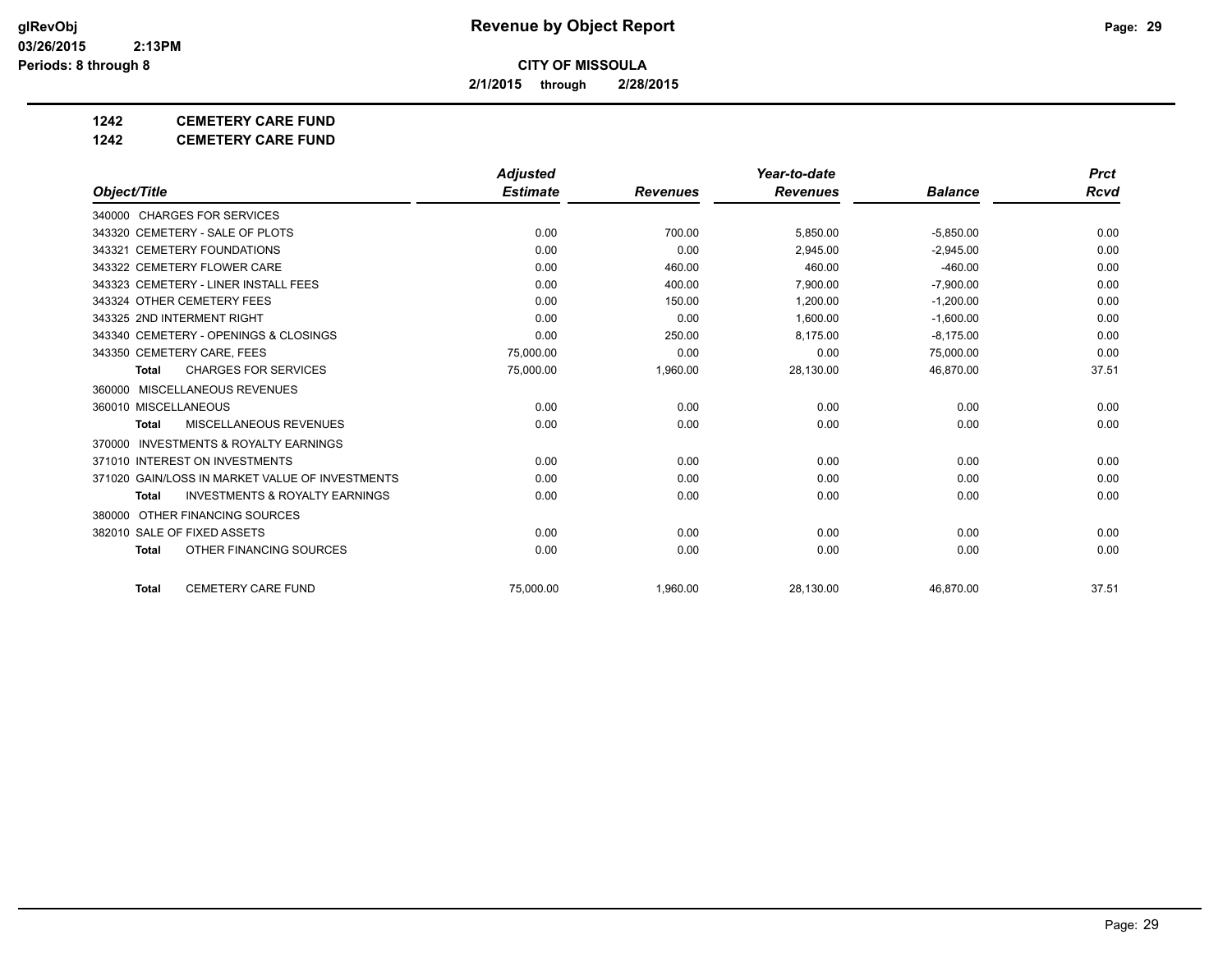**2/1/2015 through 2/28/2015**

#### **1242 CEMETERY CARE FUND**

|                                                           | <b>Adjusted</b> |                 | Year-to-date    |                | <b>Prct</b> |
|-----------------------------------------------------------|-----------------|-----------------|-----------------|----------------|-------------|
| Object/Title                                              | <b>Estimate</b> | <b>Revenues</b> | <b>Revenues</b> | <b>Balance</b> | Rcvd        |
| 340000 CHARGES FOR SERVICES                               |                 |                 |                 |                |             |
| 343320 CEMETERY - SALE OF PLOTS                           | 0.00            | 700.00          | 5,850.00        | $-5,850.00$    | 0.00        |
| 343321 CEMETERY FOUNDATIONS                               | 0.00            | 0.00            | 2.945.00        | $-2.945.00$    | 0.00        |
| 343322 CEMETERY FLOWER CARE                               | 0.00            | 460.00          | 460.00          | $-460.00$      | 0.00        |
| 343323 CEMETERY - LINER INSTALL FEES                      | 0.00            | 400.00          | 7,900.00        | $-7,900.00$    | 0.00        |
| 343324 OTHER CEMETERY FEES                                | 0.00            | 150.00          | 1.200.00        | $-1,200.00$    | 0.00        |
| 343325 2ND INTERMENT RIGHT                                | 0.00            | 0.00            | 1,600.00        | $-1,600.00$    | 0.00        |
| 343340 CEMETERY - OPENINGS & CLOSINGS                     | 0.00            | 250.00          | 8,175.00        | $-8,175.00$    | 0.00        |
| 343350 CEMETERY CARE, FEES                                | 75,000.00       | 0.00            | 0.00            | 75,000.00      | 0.00        |
| <b>CHARGES FOR SERVICES</b><br><b>Total</b>               | 75,000.00       | 1,960.00        | 28,130.00       | 46,870.00      | 37.51       |
| 360000 MISCELLANEOUS REVENUES                             |                 |                 |                 |                |             |
| 360010 MISCELLANEOUS                                      | 0.00            | 0.00            | 0.00            | 0.00           | 0.00        |
| <b>MISCELLANEOUS REVENUES</b><br><b>Total</b>             | 0.00            | 0.00            | 0.00            | 0.00           | 0.00        |
| 370000 INVESTMENTS & ROYALTY EARNINGS                     |                 |                 |                 |                |             |
| 371010 INTEREST ON INVESTMENTS                            | 0.00            | 0.00            | 0.00            | 0.00           | 0.00        |
| 371020 GAIN/LOSS IN MARKET VALUE OF INVESTMENT            | 0.00            | 0.00            | 0.00            | 0.00           | 0.00        |
| <b>INVESTMENTS &amp; ROYALTY EARNINGS</b><br><b>Total</b> | 0.00            | 0.00            | 0.00            | 0.00           | 0.00        |
| 380000 OTHER FINANCING SOURCES                            |                 |                 |                 |                |             |
| 382010 SALE OF FIXED ASSETS                               | 0.00            | 0.00            | 0.00            | 0.00           | 0.00        |
| OTHER FINANCING SOURCES<br><b>Total</b>                   | 0.00            | 0.00            | 0.00            | 0.00           | 0.00        |
| <b>CEMETERY CARE FUND</b><br><b>Total</b>                 | 75,000.00       | 1,960.00        | 28,130.00       | 46.870.00      | 37.51       |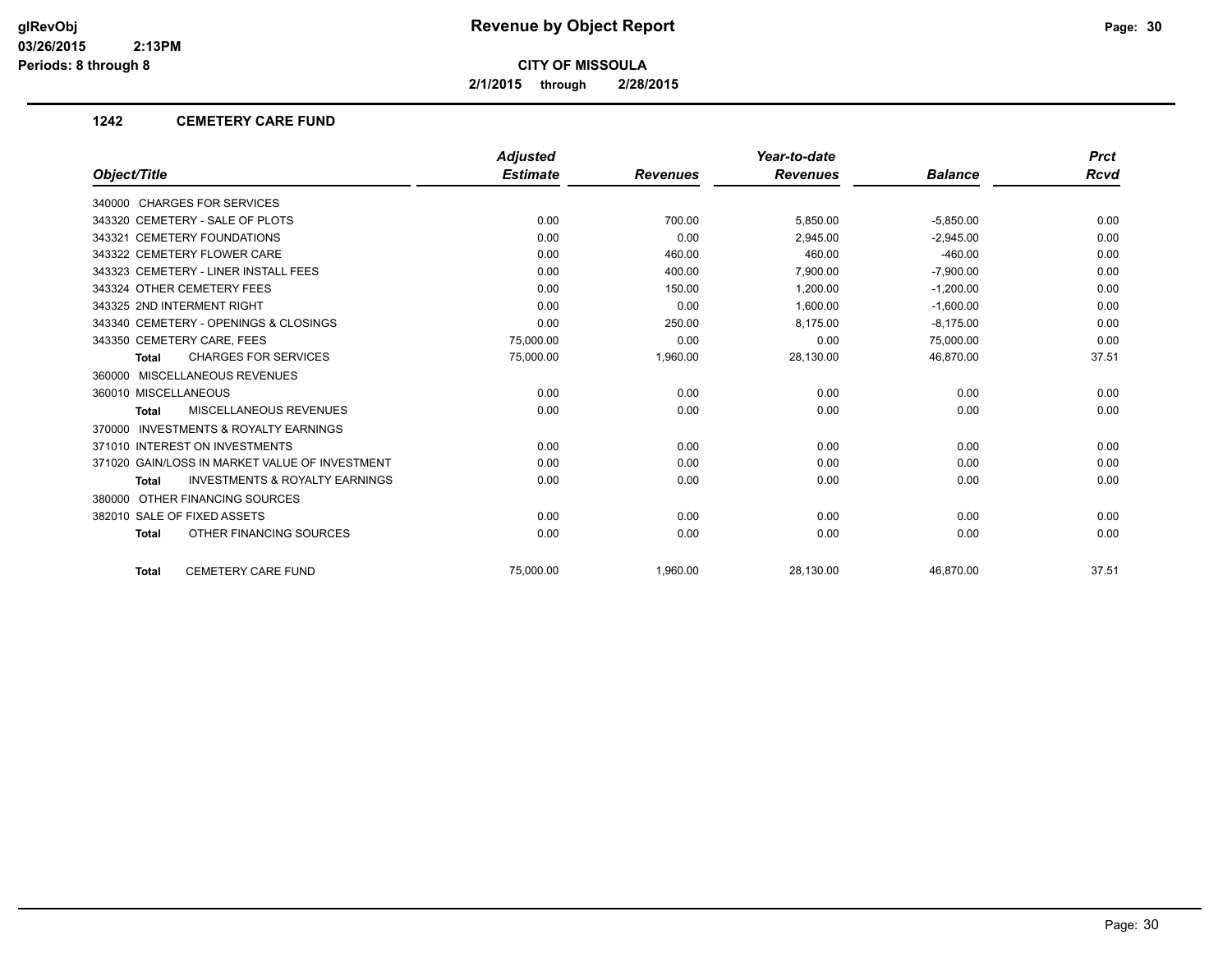**2/1/2015 through 2/28/2015**

# **1243 CEMETERY MEMORIAL FUND**

**1243 CEMETERY MEMORIAL FUND**

|                                                    | <b>Adjusted</b> |                 | Year-to-date    |                | <b>Prct</b> |
|----------------------------------------------------|-----------------|-----------------|-----------------|----------------|-------------|
| Object/Title                                       | <b>Estimate</b> | <b>Revenues</b> | <b>Revenues</b> | <b>Balance</b> | <b>Rcvd</b> |
| 360000 MISCELLANEOUS REVENUES                      |                 |                 |                 |                |             |
| 360010 MISCELLANEOUS                               | 0.00            | 0.00            | 0.00            | 0.00           | 0.00        |
| 365000 DONATIONS                                   | 1.500.00        | 31.81           | 983.29          | 516.71         | 65.55       |
| MISCELLANEOUS REVENUES<br>Total                    | 1.500.00        | 31.81           | 983.29          | 516.71         | 65.55       |
| 370000 INVESTMENTS & ROYALTY EARNINGS              |                 |                 |                 |                |             |
| 371010 INTEREST ON INVESTMENTS                     | 0.00            | 0.00            | 0.00            | 0.00           | 0.00        |
| 371020 GAIN/LOSS IN MARKET VALUE OF INVESTMENTS    | 0.00            | 0.00            | 0.00            | 0.00           | 0.00        |
| <b>INVESTMENTS &amp; ROYALTY EARNINGS</b><br>Total | 0.00            | 0.00            | 0.00            | 0.00           | 0.00        |
| <b>CEMETERY MEMORIAL FUND</b><br>Total             | 1.500.00        | 31.81           | 983.29          | 516.71         | 65.55       |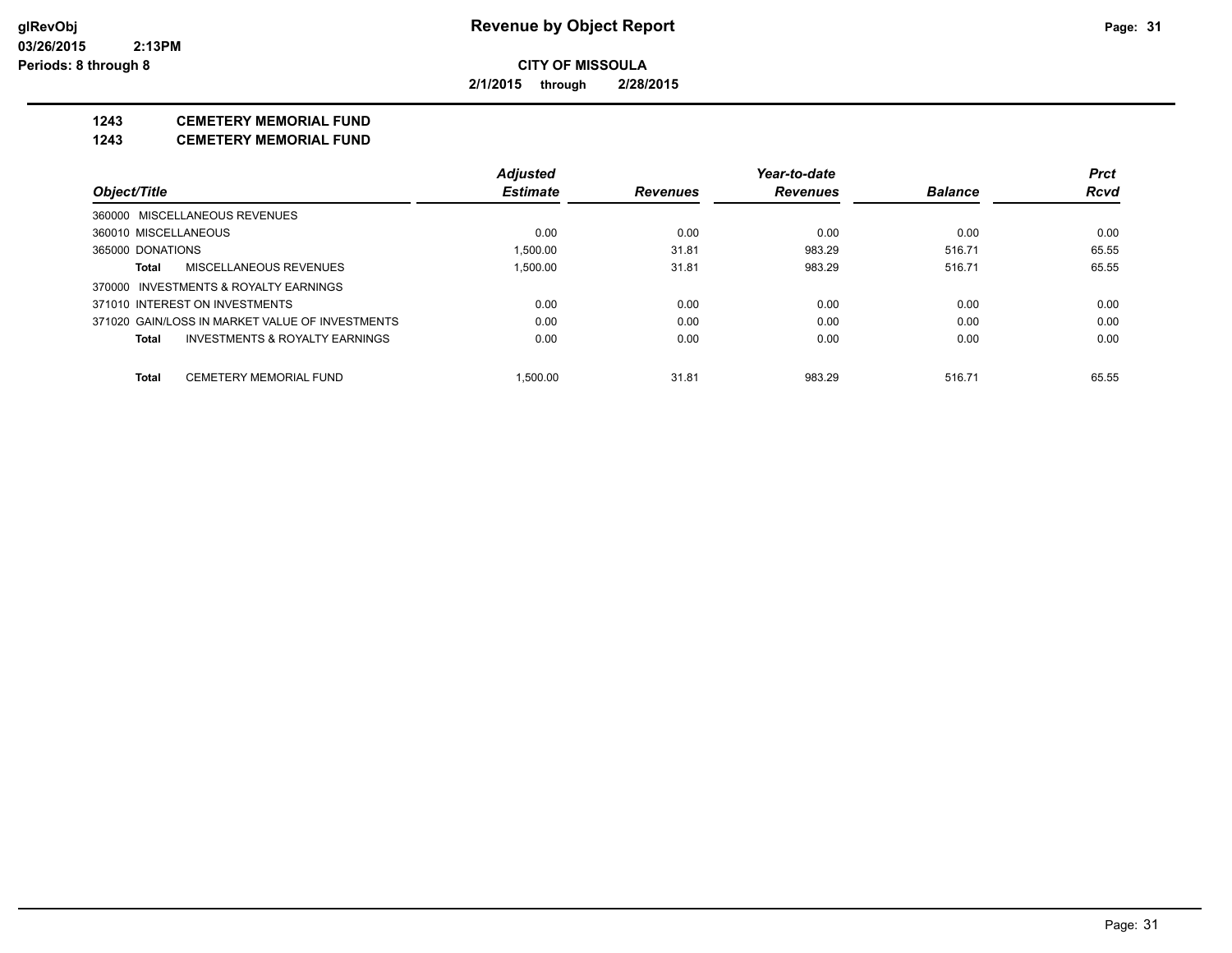**2/1/2015 through 2/28/2015**

# **1243 CEMETERY MEMORIAL FUND**

|                                                    | <b>Adjusted</b> |                 | Year-to-date    |                | <b>Prct</b> |
|----------------------------------------------------|-----------------|-----------------|-----------------|----------------|-------------|
| Object/Title                                       | <b>Estimate</b> | <b>Revenues</b> | <b>Revenues</b> | <b>Balance</b> | <b>Rcvd</b> |
| 360000 MISCELLANEOUS REVENUES                      |                 |                 |                 |                |             |
| 360010 MISCELLANEOUS                               | 0.00            | 0.00            | 0.00            | 0.00           | 0.00        |
| 365000 DONATIONS                                   | 1.500.00        | 31.81           | 983.29          | 516.71         | 65.55       |
| MISCELLANEOUS REVENUES<br>Total                    | 1.500.00        | 31.81           | 983.29          | 516.71         | 65.55       |
| 370000 INVESTMENTS & ROYALTY EARNINGS              |                 |                 |                 |                |             |
| 371010 INTEREST ON INVESTMENTS                     | 0.00            | 0.00            | 0.00            | 0.00           | 0.00        |
| 371020 GAIN/LOSS IN MARKET VALUE OF INVESTMENT     | 0.00            | 0.00            | 0.00            | 0.00           | 0.00        |
| <b>INVESTMENTS &amp; ROYALTY EARNINGS</b><br>Total | 0.00            | 0.00            | 0.00            | 0.00           | 0.00        |
| CEMETERY MEMORIAL FUND<br><b>Total</b>             | 1.500.00        | 31.81           | 983.29          | 516.71         | 65.55       |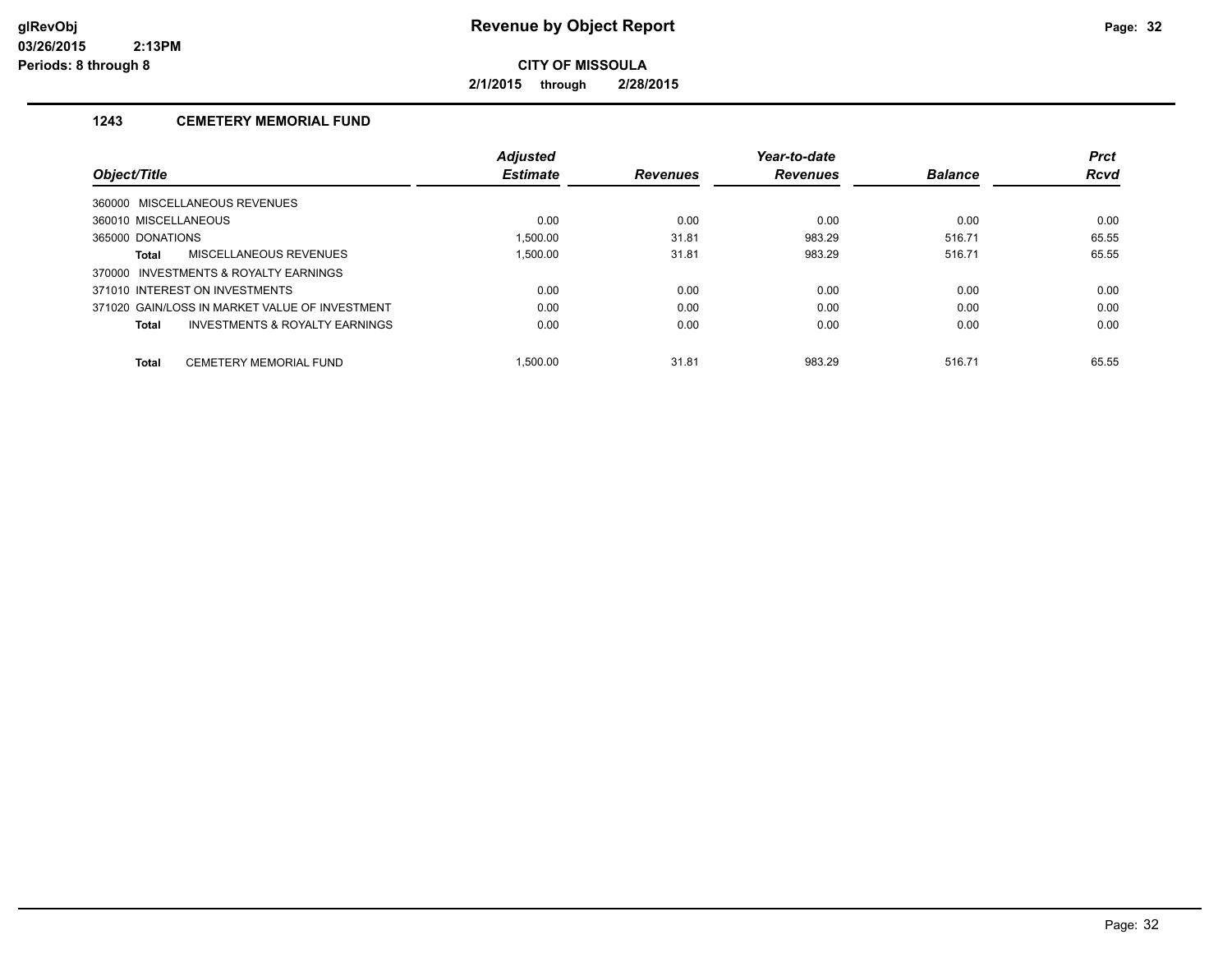**2/1/2015 through 2/28/2015**

**1265 TITLE 1 PROJECTS FUND**

**1265 TITLE 1 PROJECTS FUND**

|                         |                                           | <b>Adjusted</b> |                 | Year-to-date    |                | <b>Prct</b> |
|-------------------------|-------------------------------------------|-----------------|-----------------|-----------------|----------------|-------------|
| Object/Title            |                                           | <b>Estimate</b> | <b>Revenues</b> | <b>Revenues</b> | <b>Balance</b> | Rcvd        |
|                         | 360000 MISCELLANEOUS REVENUES             |                 |                 |                 |                |             |
| 360010 MISCELLANEOUS    |                                           | 0.00            | 0.00            | 0.00            | 0.00           | 0.00        |
| Total                   | MISCELLANEOUS REVENUES                    | 0.00            | 0.00            | 0.00            | 0.00           | 0.00        |
|                         | 370000 INVESTMENTS & ROYALTY EARNINGS     |                 |                 |                 |                |             |
|                         | 371010 INTEREST ON INVESTMENTS            | 0.00            | 0.00            | 0.00            | 0.00           | 0.00        |
|                         | 373002 LOAN REPAYMENT - FAMILY SERVICES   | 20,000.00       | 0.00            | 0.00            | 20.000.00      | 0.00        |
| 373006 BURNS ST COMMONS |                                           | 0.00            | 20.000.00       | 60.000.00       | $-60.000.00$   | 0.00        |
| Total                   | <b>INVESTMENTS &amp; ROYALTY EARNINGS</b> | 20,000.00       | 20,000.00       | 60.000.00       | $-40.000.00$   | 300.00      |
| Total                   | TITLE 1 PROJECTS FUND                     | 20.000.00       | 20.000.00       | 60.000.00       | $-40.000.00$   | 300.00      |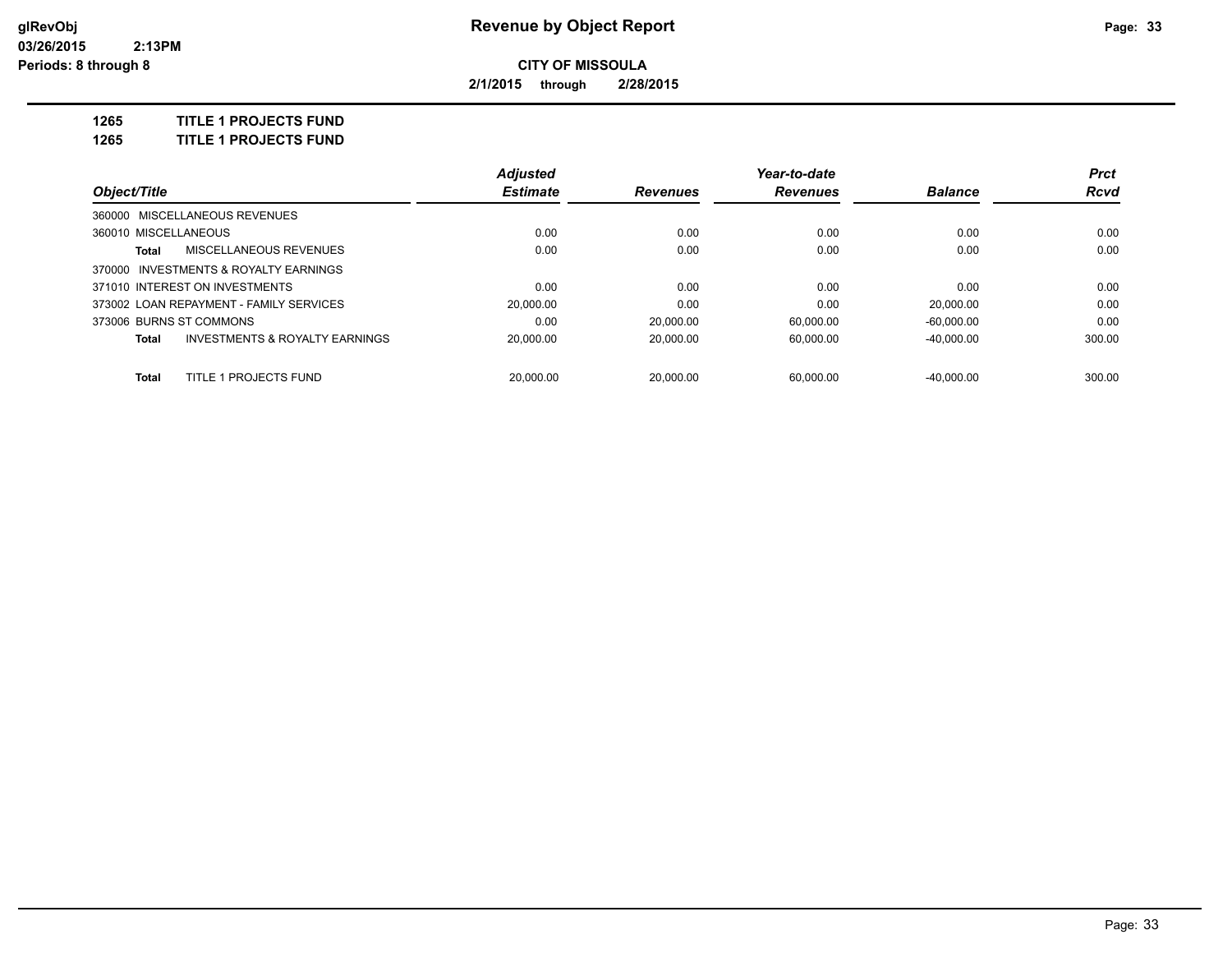**2/1/2015 through 2/28/2015**

# **1265 TITLE 1 PROJECTS FUND**

|                                         |                                       | <b>Adjusted</b> |                 | Year-to-date    |                | <b>Prct</b> |
|-----------------------------------------|---------------------------------------|-----------------|-----------------|-----------------|----------------|-------------|
| Object/Title                            |                                       | <b>Estimate</b> | <b>Revenues</b> | <b>Revenues</b> | <b>Balance</b> | <b>Rcvd</b> |
|                                         | 360000 MISCELLANEOUS REVENUES         |                 |                 |                 |                |             |
| 360010 MISCELLANEOUS                    |                                       | 0.00            | 0.00            | 0.00            | 0.00           | 0.00        |
| <b>Total</b>                            | MISCELLANEOUS REVENUES                | 0.00            | 0.00            | 0.00            | 0.00           | 0.00        |
|                                         | 370000 INVESTMENTS & ROYALTY EARNINGS |                 |                 |                 |                |             |
| 371010 INTEREST ON INVESTMENTS          |                                       | 0.00            | 0.00            | 0.00            | 0.00           | 0.00        |
| 373002 LOAN REPAYMENT - FAMILY SERVICES |                                       | 20.000.00       | 0.00            | 0.00            | 20.000.00      | 0.00        |
| 373006 BURNS ST COMMONS                 |                                       | 0.00            | 20.000.00       | 60.000.00       | $-60.000.00$   | 0.00        |
| <b>Total</b>                            | INVESTMENTS & ROYALTY EARNINGS        | 20.000.00       | 20.000.00       | 60.000.00       | $-40.000.00$   | 300.00      |
| <b>Total</b>                            | TITLE 1 PROJECTS FUND                 | 20.000.00       | 20.000.00       | 60.000.00       | $-40.000.00$   | 300.00      |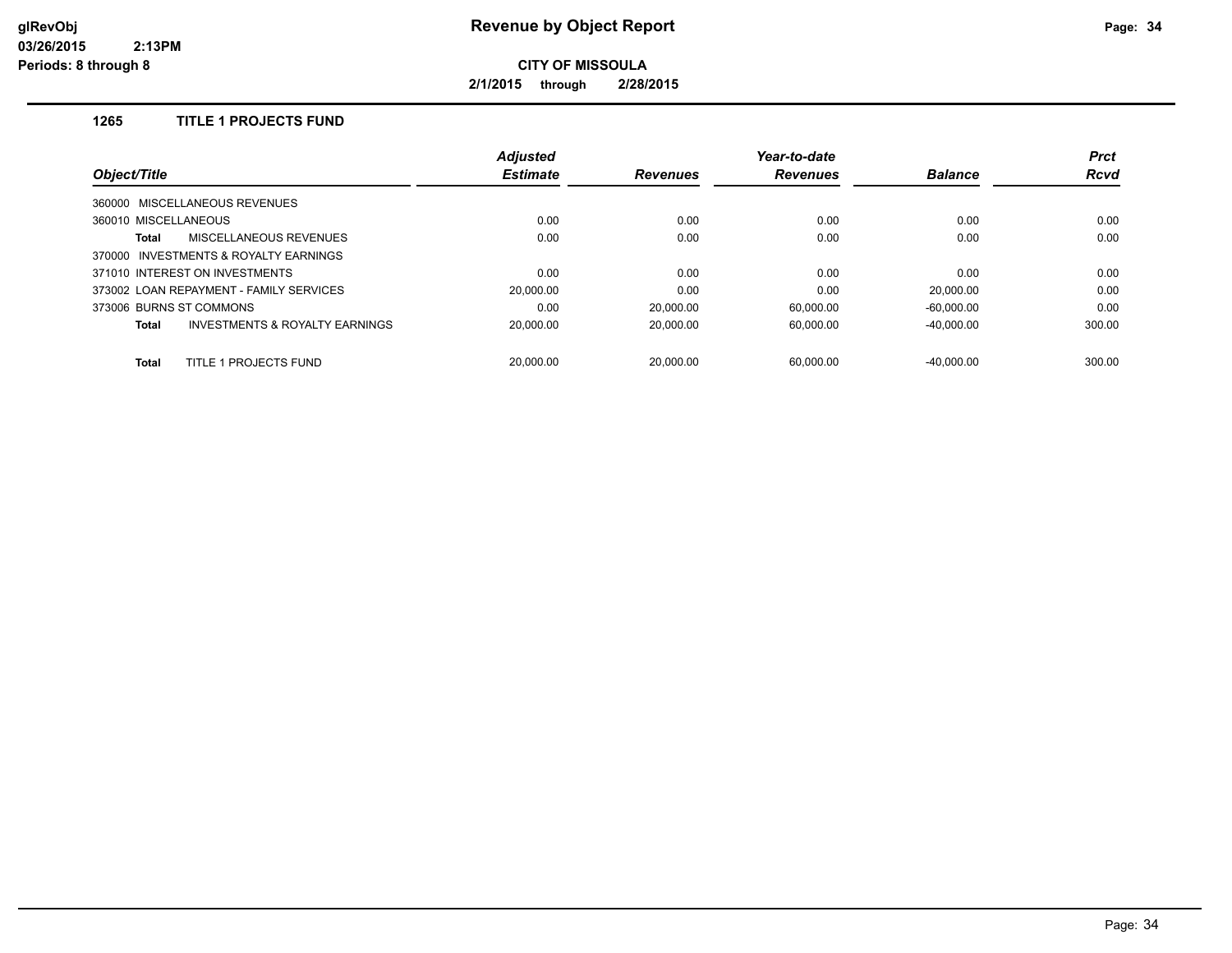**2/1/2015 through 2/28/2015**

#### **1396 PROGRAM INCOME REVOLVING LOAN PROGRAM 1396 PROGRAM INCOME REVOLVING LOAN PROGRAM**

|                                                           | <b>Adjusted</b> | Year-to-date    |                 |                | <b>Prct</b> |
|-----------------------------------------------------------|-----------------|-----------------|-----------------|----------------|-------------|
| Object/Title                                              | <b>Estimate</b> | <b>Revenues</b> | <b>Revenues</b> | <b>Balance</b> | Rcvd        |
| INTERGOVERNMENTAL REVENUES<br>330000                      |                 |                 |                 |                |             |
| 331010 ENTITLEMENT - CDBG                                 | 0.00            | 0.00            | 0.00            | 0.00           | 0.00        |
| 331037 ELOCAL.COM LOAN REPAYMENT                          | 0.00            | 0.00            | 0.00            | 0.00           | 0.00        |
| <b>INTERGOVERNMENTAL REVENUES</b><br>Total                | 0.00            | 0.00            | 0.00            | 0.00           | 0.00        |
| <b>MISCELLANEOUS REVENUES</b><br>360000                   |                 |                 |                 |                |             |
| 360005 LOAN REPAYMENTS                                    | 0.00            | 0.00            | 0.00            | 0.00           | 0.00        |
| 360010 MISCELLANEOUS                                      | 0.00            | 0.00            | 0.00            | 0.00           | 0.00        |
| 360013 REPAYMENT OF SEWER GRANT                           | 7.000.00        | 0.00            | 2,060.00        | 4,940.00       | 29.43       |
| 360014 REPAYMENT OF LOAN/MHA                              | 0.00            | 0.00            | 0.00            | 0.00           | 0.00        |
| 361013 CLOSED GRANT REPAYMENTS                            | 0.00            | 0.00            | 0.00            | 0.00           | 0.00        |
| MISCELLANEOUS REVENUES<br>Total                           | 7.000.00        | 0.00            | 2,060.00        | 4,940.00       | 29.43       |
| <b>INVESTMENTS &amp; ROYALTY EARNINGS</b><br>370000       |                 |                 |                 |                |             |
| 371010 INTEREST ON INVESTMENTS                            | 0.00            | 0.00            | 0.00            | 0.00           | 0.00        |
| 371020 GAIN/LOSS IN MARKET VALUE OF INVESTMENTS           | 0.00            | 0.00            | 0.00            | 0.00           | 0.00        |
| <b>INVESTMENTS &amp; ROYALTY EARNINGS</b><br><b>Total</b> | 0.00            | 0.00            | 0.00            | 0.00           | 0.00        |
| OTHER FINANCING SOURCES<br>380000                         |                 |                 |                 |                |             |
| 383026 TRANS FR CDBG                                      | 0.00            | 0.00            | 0.00            | 0.00           | 0.00        |
| OTHER FINANCING SOURCES<br><b>Total</b>                   | 0.00            | 0.00            | 0.00            | 0.00           | 0.00        |
| PROGRAM INCOME REVOLVING LOAN PRO<br><b>Total</b>         | 7,000.00        | 0.00            | 2.060.00        | 4.940.00       | 29.43       |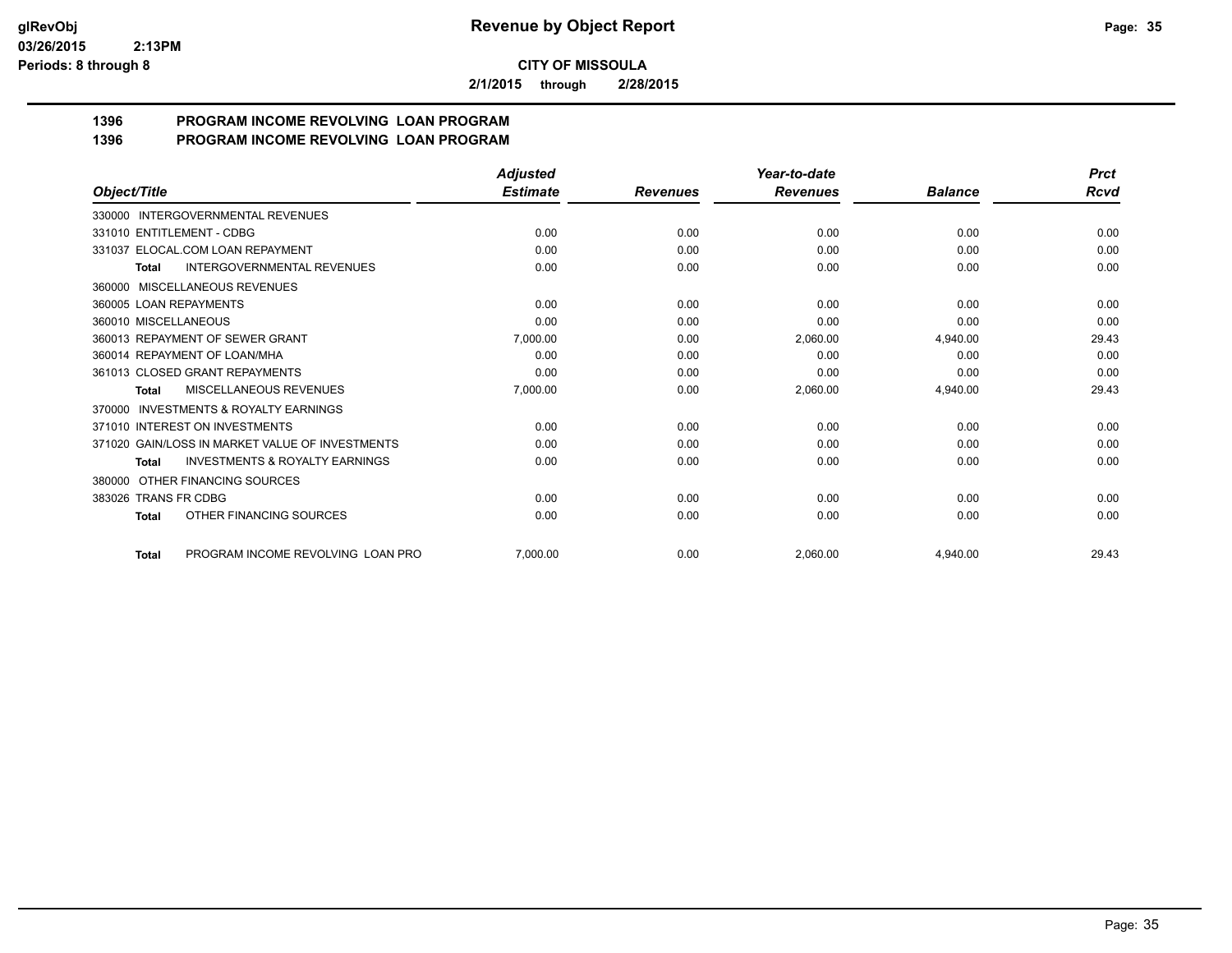**2/1/2015 through 2/28/2015**

# **1396 PROGRAM INCOME REVOLVING LOAN PROGRAM**

|                                                           | <b>Adjusted</b> |                 | Year-to-date    |                | <b>Prct</b> |
|-----------------------------------------------------------|-----------------|-----------------|-----------------|----------------|-------------|
| Object/Title                                              | <b>Estimate</b> | <b>Revenues</b> | <b>Revenues</b> | <b>Balance</b> | <b>Rcvd</b> |
| 330000 INTERGOVERNMENTAL REVENUES                         |                 |                 |                 |                |             |
| 331010 ENTITLEMENT - CDBG                                 | 0.00            | 0.00            | 0.00            | 0.00           | 0.00        |
| 331037 ELOCAL.COM LOAN REPAYMENT                          | 0.00            | 0.00            | 0.00            | 0.00           | 0.00        |
| <b>INTERGOVERNMENTAL REVENUES</b><br>Total                | 0.00            | 0.00            | 0.00            | 0.00           | 0.00        |
| 360000 MISCELLANEOUS REVENUES                             |                 |                 |                 |                |             |
| 360005 LOAN REPAYMENTS                                    | 0.00            | 0.00            | 0.00            | 0.00           | 0.00        |
| 360010 MISCELLANEOUS                                      | 0.00            | 0.00            | 0.00            | 0.00           | 0.00        |
| 360013 REPAYMENT OF SEWER GRANT                           | 7,000.00        | 0.00            | 2,060.00        | 4,940.00       | 29.43       |
| 360014 REPAYMENT OF LOAN/MHA                              | 0.00            | 0.00            | 0.00            | 0.00           | 0.00        |
| 361013 CLOSED GRANT REPAYMENTS                            | 0.00            | 0.00            | 0.00            | 0.00           | 0.00        |
| MISCELLANEOUS REVENUES<br>Total                           | 7,000.00        | 0.00            | 2,060.00        | 4,940.00       | 29.43       |
| <b>INVESTMENTS &amp; ROYALTY EARNINGS</b><br>370000       |                 |                 |                 |                |             |
| 371010 INTEREST ON INVESTMENTS                            | 0.00            | 0.00            | 0.00            | 0.00           | 0.00        |
| 371020 GAIN/LOSS IN MARKET VALUE OF INVESTMENT            | 0.00            | 0.00            | 0.00            | 0.00           | 0.00        |
| <b>INVESTMENTS &amp; ROYALTY EARNINGS</b><br><b>Total</b> | 0.00            | 0.00            | 0.00            | 0.00           | 0.00        |
| OTHER FINANCING SOURCES<br>380000                         |                 |                 |                 |                |             |
| 383026 TRANS FR CDBG                                      | 0.00            | 0.00            | 0.00            | 0.00           | 0.00        |
| OTHER FINANCING SOURCES<br>Total                          | 0.00            | 0.00            | 0.00            | 0.00           | 0.00        |
| PROGRAM INCOME REVOLVING LOAN PRC<br>Total                | 7,000.00        | 0.00            | 2.060.00        | 4.940.00       | 29.43       |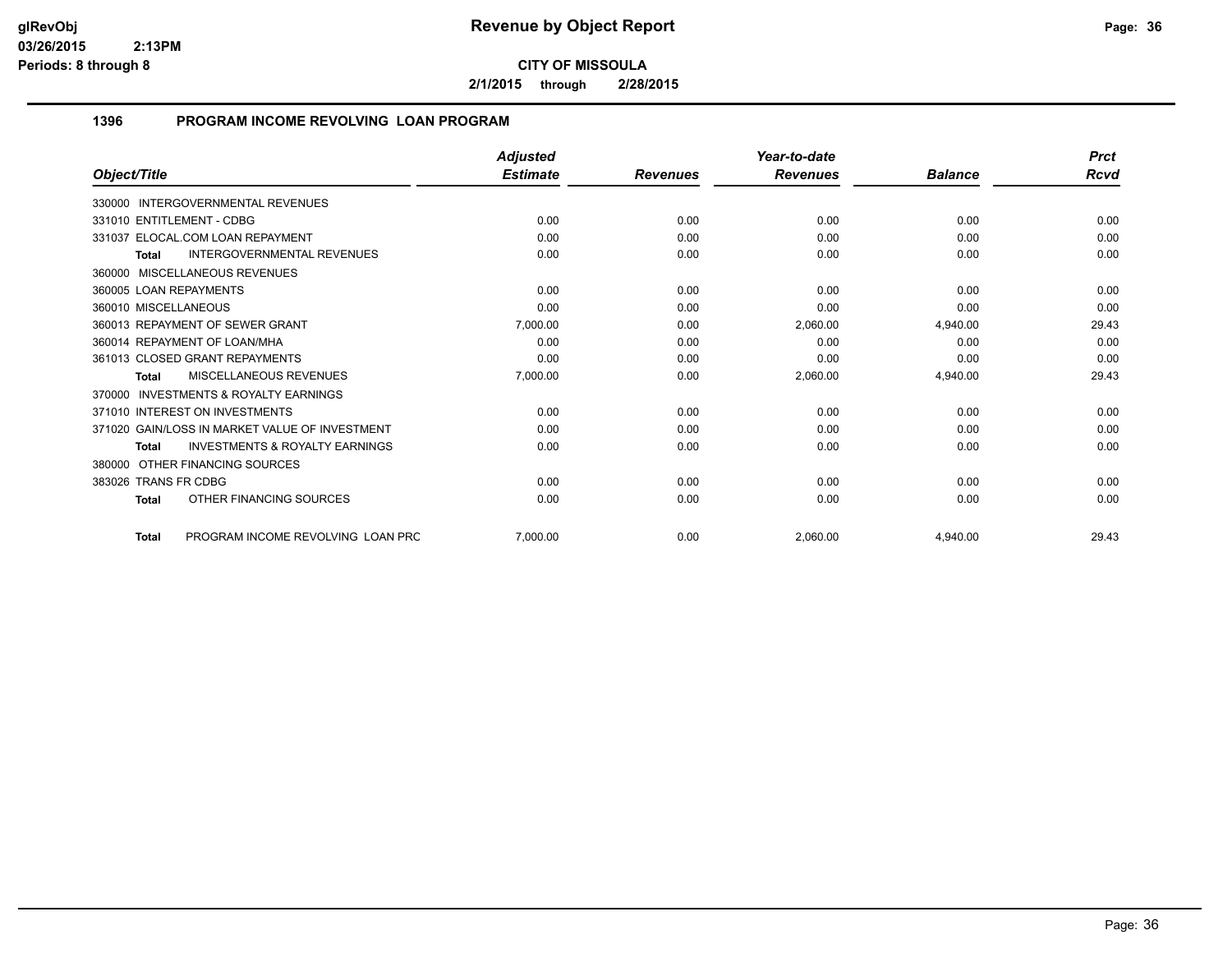**2/1/2015 through 2/28/2015**

# **1397 STATE HOME PROGRAM INCOME**

**1397 STATE HOME PROGRAM INCOME**

|                                                           | <b>Adjusted</b> |                 | Year-to-date    |                | <b>Prct</b> |
|-----------------------------------------------------------|-----------------|-----------------|-----------------|----------------|-------------|
| Object/Title                                              | <b>Estimate</b> | <b>Revenues</b> | <b>Revenues</b> | <b>Balance</b> | <b>Rcvd</b> |
| 330000 INTERGOVERNMENTAL REVENUES                         |                 |                 |                 |                |             |
| 331003 STATE HOME PROGRAM INCOME                          | 186.489.00      | 0.00            | 0.00            | 186.489.00     | 0.00        |
| INTERGOVERNMENTAL REVENUES<br><b>Total</b>                | 186.489.00      | 0.00            | 0.00            | 186.489.00     | 0.00        |
| 370000 INVESTMENTS & ROYALTY EARNINGS                     |                 |                 |                 |                |             |
| 371010 INTEREST ON INVESTMENTS                            | 0.00            | 0.00            | 0.00            | 0.00           | 0.00        |
| <b>INVESTMENTS &amp; ROYALTY EARNINGS</b><br><b>Total</b> | 0.00            | 0.00            | 0.00            | 0.00           | 0.00        |
|                                                           |                 |                 |                 |                |             |
| STATE HOME PROGRAM INCOME<br><b>Total</b>                 | 186.489.00      | 0.00            | 0.00            | 186.489.00     | 0.00        |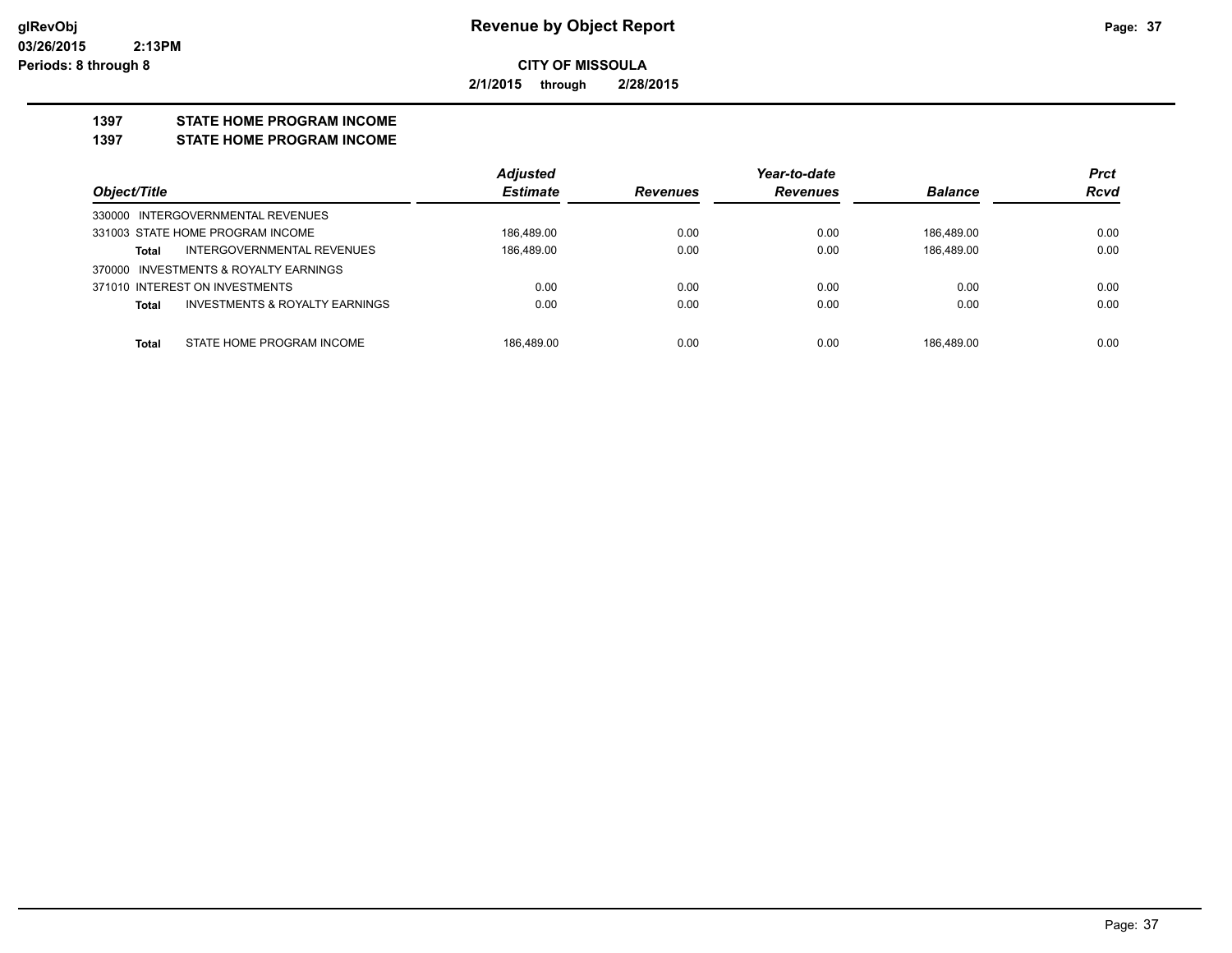**2/1/2015 through 2/28/2015**

# **1397 STATE HOME PROGRAM INCOME**

| Object/Title |                                       | <b>Adjusted</b><br><b>Estimate</b> | <b>Revenues</b> | Year-to-date<br><b>Revenues</b> | <b>Balance</b> | <b>Prct</b><br><b>Rcvd</b> |
|--------------|---------------------------------------|------------------------------------|-----------------|---------------------------------|----------------|----------------------------|
|              | 330000 INTERGOVERNMENTAL REVENUES     |                                    |                 |                                 |                |                            |
|              | 331003 STATE HOME PROGRAM INCOME      | 186.489.00                         | 0.00            | 0.00                            | 186.489.00     | 0.00                       |
| <b>Total</b> | INTERGOVERNMENTAL REVENUES            | 186.489.00                         | 0.00            | 0.00                            | 186.489.00     | 0.00                       |
|              | 370000 INVESTMENTS & ROYALTY EARNINGS |                                    |                 |                                 |                |                            |
|              | 371010 INTEREST ON INVESTMENTS        | 0.00                               | 0.00            | 0.00                            | 0.00           | 0.00                       |
| <b>Total</b> | INVESTMENTS & ROYALTY EARNINGS        | 0.00                               | 0.00            | 0.00                            | 0.00           | 0.00                       |
| Total        | STATE HOME PROGRAM INCOME             | 186.489.00                         | 0.00            | 0.00                            | 186.489.00     | 0.00                       |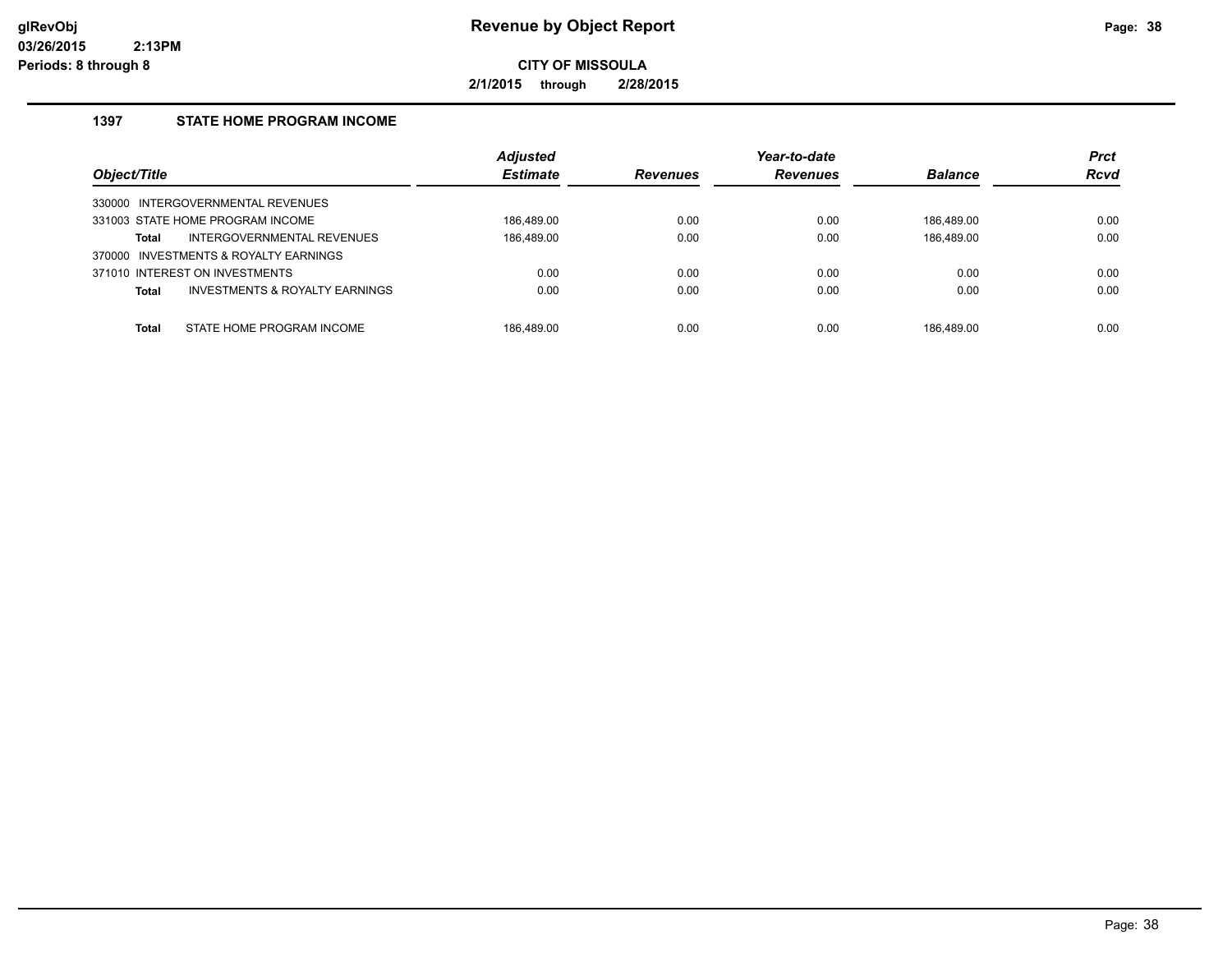**2/1/2015 through 2/28/2015**

**2250 PLANNING FUND**

**2250 PLANNING FUND**

|                                                           | <b>Adjusted</b> |                 | Year-to-date    |                | <b>Prct</b> |
|-----------------------------------------------------------|-----------------|-----------------|-----------------|----------------|-------------|
| Object/Title                                              | <b>Estimate</b> | <b>Revenues</b> | <b>Revenues</b> | <b>Balance</b> | Rcvd        |
| 330000 INTERGOVERNMENTAL REVENUES                         |                 |                 |                 |                |             |
| 331054 FHWA PL GRANT                                      | 0.00            | 0.00            | 0.00            | 0.00           | 0.00        |
| 331055 FTA GRANT                                          | 0.00            | 0.00            | 0.00            | 0.00           | 0.00        |
| 331056 MDT FEDERAL CMAQ                                   | 0.00            | 0.00            | 0.00            | 0.00           | 0.00        |
| 331057 TRANSIT-MUTD CMAQ                                  | 0.00            | 0.00            | 0.00            | 0.00           | 0.00        |
| 331170 HISTORICAL PRESERVATION GRANT                      | 5,500.00        | 0.00            | 0.00            | 5,500.00       | 0.00        |
| 336023 STATE CONTRIB. - PERS                              | 0.00            | 148.46          | 266.02          | $-266.02$      | 0.00        |
| 336030 COUNTY CONTRIBUTION                                | 0.00            | 0.00            | 0.00            | 0.00           | 0.00        |
| 338100 PLANNING MILLS PASSED THRU COUNTY                  | 329,157.00      | 0.00            | 0.00            | 329,157.00     | 0.00        |
| <b>INTERGOVERNMENTAL REVENUES</b><br><b>Total</b>         | 334,657.00      | 148.46          | 266.02          | 334,390.98     | 0.08        |
| <b>MISCELLANEOUS REVENUES</b><br>360000                   |                 |                 |                 |                |             |
| 365016 LOCAL MATCH MDT                                    | 0.00            | 0.00            | 0.00            | 0.00           | 0.00        |
| 365017 LOCAL MATCH TRANSIT                                | 0.00            | 0.00            | 0.00            | 0.00           | 0.00        |
| MISCELLANEOUS REVENUES<br><b>Total</b>                    | 0.00            | 0.00            | 0.00            | 0.00           | 0.00        |
| <b>INVESTMENTS &amp; ROYALTY EARNINGS</b><br>370000       |                 |                 |                 |                |             |
| 371010 INTEREST ON INVESTMENTS                            | 0.00            | 0.00            | 0.00            | 0.00           | 0.00        |
| <b>INVESTMENTS &amp; ROYALTY EARNINGS</b><br><b>Total</b> | 0.00            | 0.00            | 0.00            | 0.00           | 0.00        |
| OTHER FINANCING SOURCES<br>380000                         |                 |                 |                 |                |             |
| 383000 OPERATING TRANSFERS                                | 0.00            | 0.00            | 0.00            | 0.00           | 0.00        |
| 383029 TRANS FR GENERAL                                   | 80,128.00       | 0.00            | 0.00            | 80,128.00      | 0.00        |
| OTHER FINANCING SOURCES<br><b>Total</b>                   | 80,128.00       | 0.00            | 0.00            | 80,128.00      | 0.00        |
| <b>PLANNING FUND</b><br><b>Total</b>                      | 414,785.00      | 148.46          | 266.02          | 414,518.98     | 0.06        |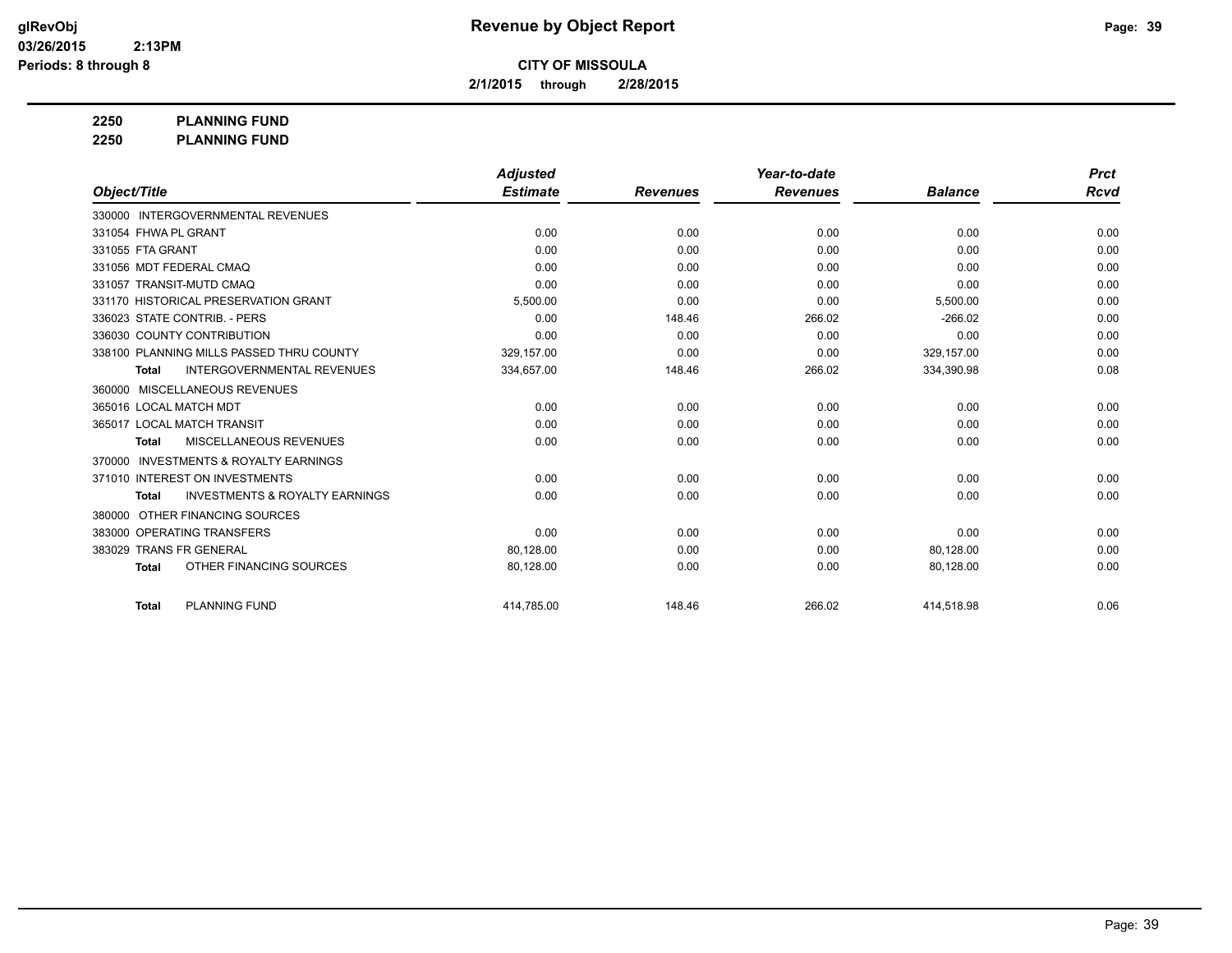**2/1/2015 through 2/28/2015**

# **2250 PLANNING FUND**

|                                                           | <b>Adjusted</b> |                 | Year-to-date    |                | <b>Prct</b> |
|-----------------------------------------------------------|-----------------|-----------------|-----------------|----------------|-------------|
| Object/Title                                              | <b>Estimate</b> | <b>Revenues</b> | <b>Revenues</b> | <b>Balance</b> | Rcvd        |
| 330000 INTERGOVERNMENTAL REVENUES                         |                 |                 |                 |                |             |
| 331054 FHWA PL GRANT                                      | 0.00            | 0.00            | 0.00            | 0.00           | 0.00        |
| 331055 FTA GRANT                                          | 0.00            | 0.00            | 0.00            | 0.00           | 0.00        |
| 331056 MDT FEDERAL CMAQ                                   | 0.00            | 0.00            | 0.00            | 0.00           | 0.00        |
| 331057 TRANSIT-MUTD CMAO                                  | 0.00            | 0.00            | 0.00            | 0.00           | 0.00        |
| 331170 HISTORICAL PRESERVATION GRANT                      | 5,500.00        | 0.00            | 0.00            | 5,500.00       | 0.00        |
| 336023 STATE CONTRIB. - PERS                              | 0.00            | 148.46          | 266.02          | $-266.02$      | 0.00        |
| 336030 COUNTY CONTRIBUTION                                | 0.00            | 0.00            | 0.00            | 0.00           | 0.00        |
| 338100 PLANNING MILLS PASSED THRU COUNTY                  | 329,157.00      | 0.00            | 0.00            | 329,157.00     | 0.00        |
| <b>INTERGOVERNMENTAL REVENUES</b><br><b>Total</b>         | 334,657.00      | 148.46          | 266.02          | 334,390.98     | 0.08        |
| 360000 MISCELLANEOUS REVENUES                             |                 |                 |                 |                |             |
| 365016 LOCAL MATCH MDT                                    | 0.00            | 0.00            | 0.00            | 0.00           | 0.00        |
| 365017 LOCAL MATCH TRANSIT                                | 0.00            | 0.00            | 0.00            | 0.00           | 0.00        |
| MISCELLANEOUS REVENUES<br>Total                           | 0.00            | 0.00            | 0.00            | 0.00           | 0.00        |
| 370000 INVESTMENTS & ROYALTY EARNINGS                     |                 |                 |                 |                |             |
| 371010 INTEREST ON INVESTMENTS                            | 0.00            | 0.00            | 0.00            | 0.00           | 0.00        |
| <b>INVESTMENTS &amp; ROYALTY EARNINGS</b><br><b>Total</b> | 0.00            | 0.00            | 0.00            | 0.00           | 0.00        |
| 380000 OTHER FINANCING SOURCES                            |                 |                 |                 |                |             |
| 383000 OPERATING TRANSFERS                                | 0.00            | 0.00            | 0.00            | 0.00           | 0.00        |
| 383029 TRANS FR GENERAL                                   | 80,128.00       | 0.00            | 0.00            | 80,128.00      | 0.00        |
| OTHER FINANCING SOURCES<br><b>Total</b>                   | 80,128.00       | 0.00            | 0.00            | 80,128.00      | 0.00        |
| <b>PLANNING FUND</b><br><b>Total</b>                      | 414.785.00      | 148.46          | 266.02          | 414.518.98     | 0.06        |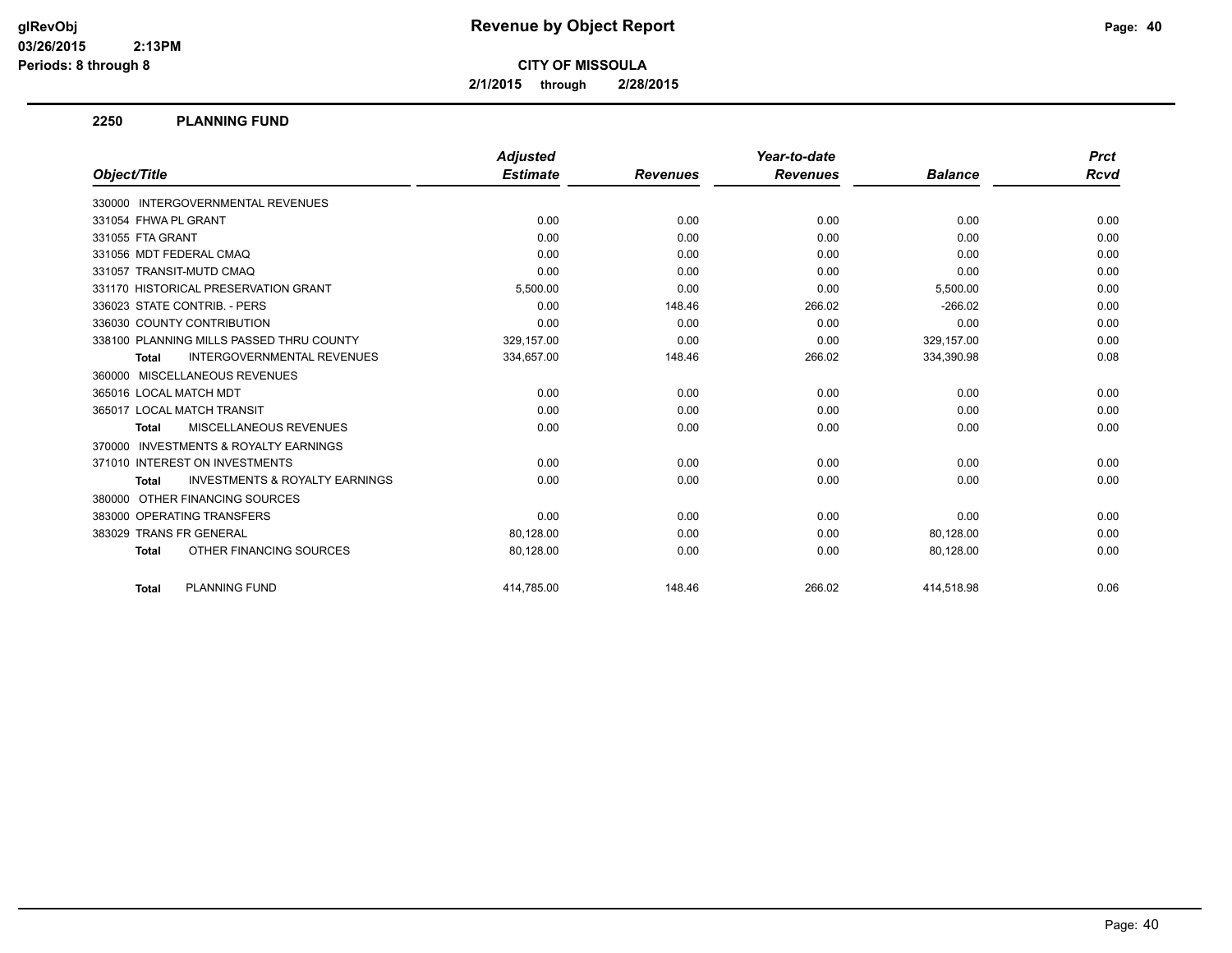**2/1/2015 through 2/28/2015**

### **2310 PUBLIC SAFETY INFORMATION SYSTEMS 2310 PUBLIC SAFETY INFORMATION SYSTEMS**

|                                |                                   | <b>Adjusted</b> |                 | Year-to-date    |                | <b>Prct</b> |
|--------------------------------|-----------------------------------|-----------------|-----------------|-----------------|----------------|-------------|
| Object/Title                   |                                   | <b>Estimate</b> | <b>Revenues</b> | <b>Revenues</b> | <b>Balance</b> | <b>Rcvd</b> |
|                                | 330000 INTERGOVERNMENTAL REVENUES |                 |                 |                 |                |             |
|                                | 330000 INTERGOVERNMENTAL REVENUES | 12.000.00       | 0.00            | 18.000.00       | $-6.000.00$    | 150.00      |
| Total                          | <b>INTERGOVERNMENTAL REVENUES</b> | 12,000.00       | 0.00            | 18.000.00       | $-6.000.00$    | 150.00      |
| 360000 MISCELLANEOUS REVENUES  |                                   |                 |                 |                 |                |             |
| 363000 ASSESSMENTS PAID        |                                   | 0.00            | 0.00            | 0.00            | 0.00           | 0.00        |
| Total                          | MISCELLANEOUS REVENUES            | 0.00            | 0.00            | 0.00            | 0.00           | 0.00        |
| 380000 OTHER FINANCING SOURCES |                                   |                 |                 |                 |                |             |
| 383029 TRANS FR GENERAL        |                                   | 12.000.00       | 0.00            | 0.00            | 12.000.00      | 0.00        |
| Total                          | OTHER FINANCING SOURCES           | 12.000.00       | 0.00            | 0.00            | 12.000.00      | 0.00        |
| <b>Total</b>                   | PUBLIC SAFETY INFORMATION SYSTEMS | 24.000.00       | 0.00            | 18.000.00       | 6.000.00       | 75.00       |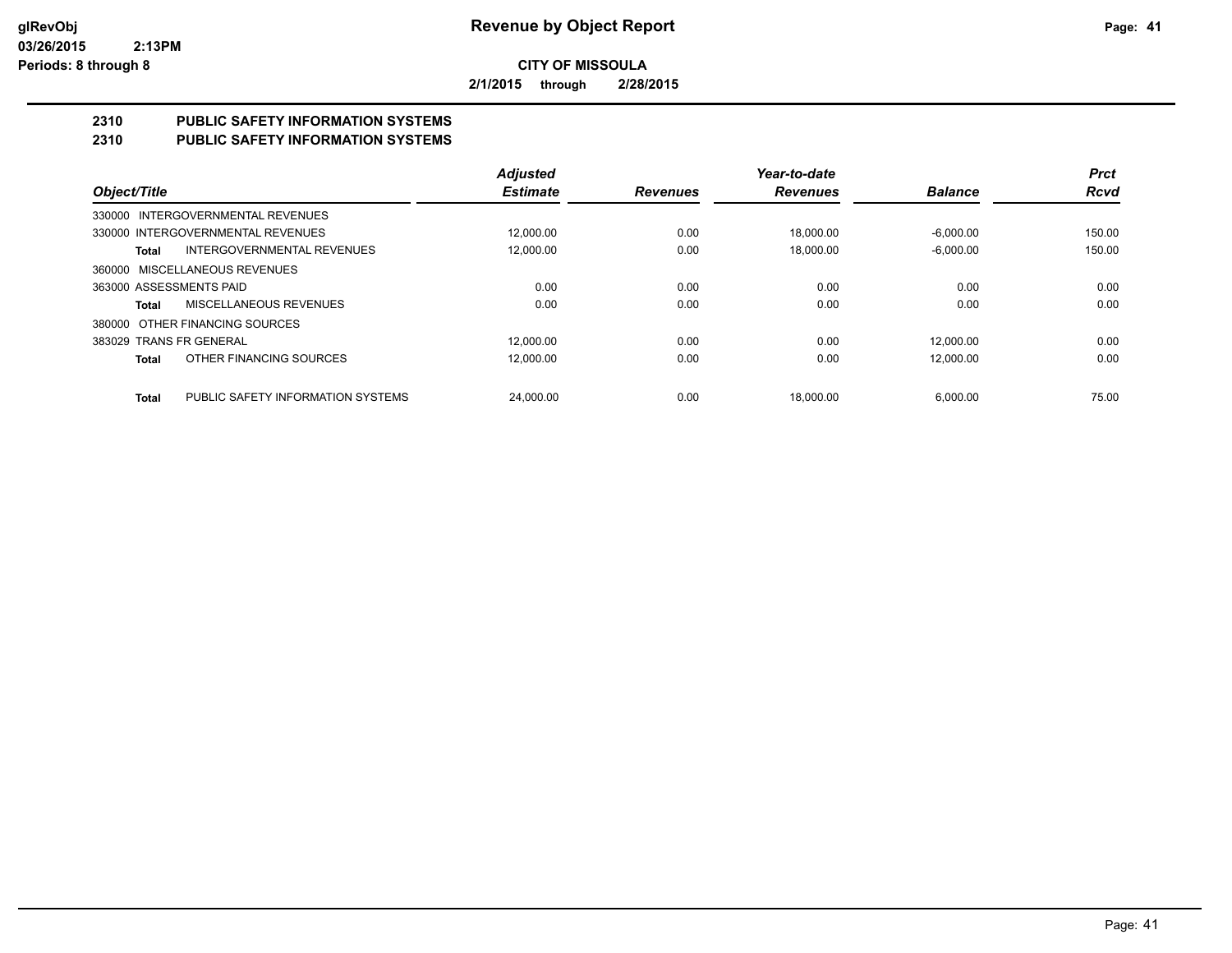**2/1/2015 through 2/28/2015**

# **2310 PUBLIC SAFETY INFORMATION SYSTEMS**

| Object/Title            |                                   | <b>Adjusted</b><br><b>Estimate</b> | <b>Revenues</b> | Year-to-date<br><b>Revenues</b> | <b>Balance</b> | <b>Prct</b><br><b>Rcvd</b> |
|-------------------------|-----------------------------------|------------------------------------|-----------------|---------------------------------|----------------|----------------------------|
|                         | 330000 INTERGOVERNMENTAL REVENUES |                                    |                 |                                 |                |                            |
|                         | 330000 INTERGOVERNMENTAL REVENUES | 12.000.00                          | 0.00            | 18.000.00                       | $-6.000.00$    | 150.00                     |
| <b>Total</b>            | INTERGOVERNMENTAL REVENUES        | 12.000.00                          | 0.00            | 18.000.00                       | $-6.000.00$    | 150.00                     |
|                         | 360000 MISCELLANEOUS REVENUES     |                                    |                 |                                 |                |                            |
| 363000 ASSESSMENTS PAID |                                   | 0.00                               | 0.00            | 0.00                            | 0.00           | 0.00                       |
| <b>Total</b>            | MISCELLANEOUS REVENUES            | 0.00                               | 0.00            | 0.00                            | 0.00           | 0.00                       |
|                         | 380000 OTHER FINANCING SOURCES    |                                    |                 |                                 |                |                            |
| 383029 TRANS FR GENERAL |                                   | 12.000.00                          | 0.00            | 0.00                            | 12.000.00      | 0.00                       |
| <b>Total</b>            | OTHER FINANCING SOURCES           | 12.000.00                          | 0.00            | 0.00                            | 12,000.00      | 0.00                       |
| <b>Total</b>            | PUBLIC SAFETY INFORMATION SYSTEMS | 24.000.00                          | 0.00            | 18.000.00                       | 6.000.00       | 75.00                      |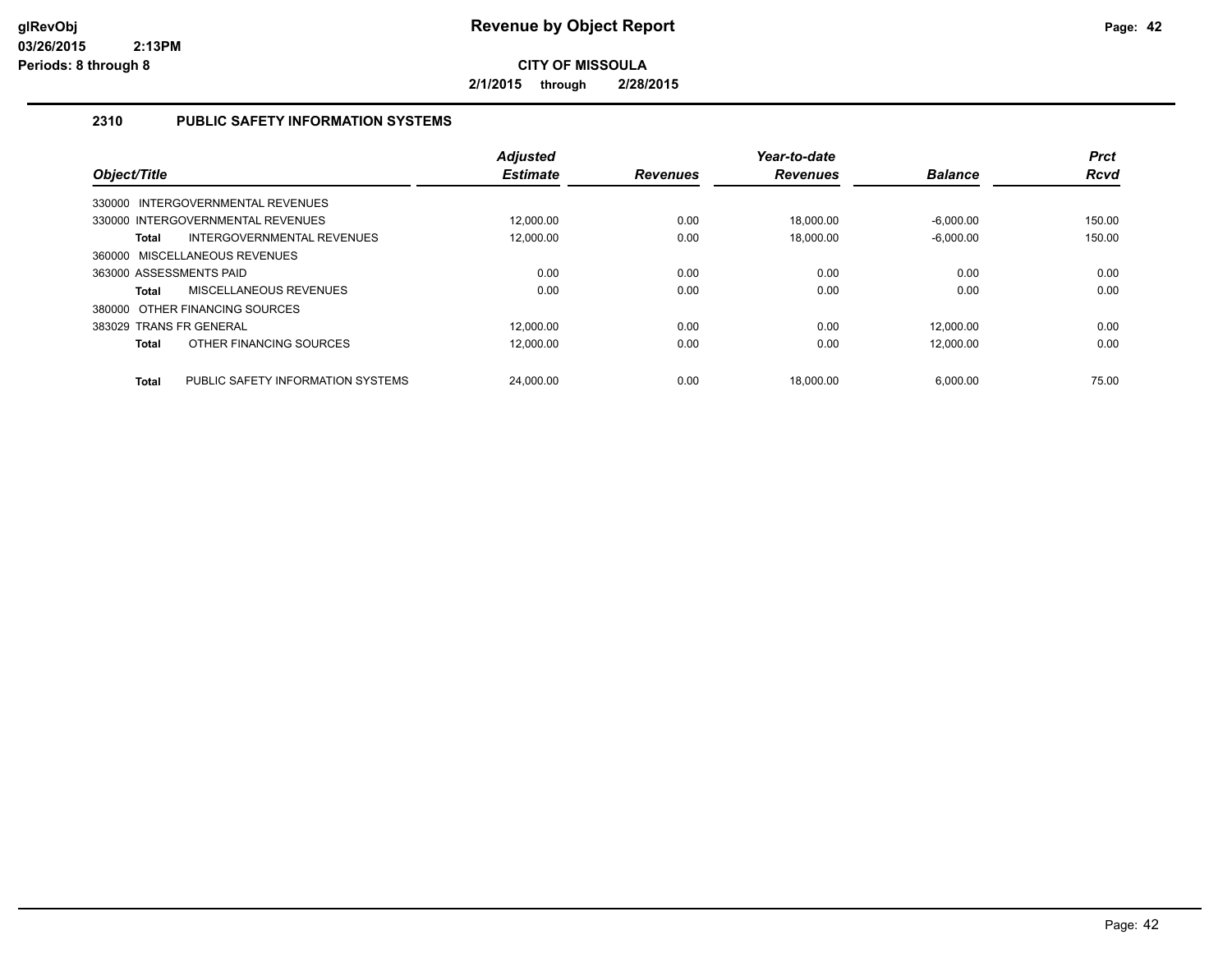**2/1/2015 through 2/28/2015**

**2321 IMPACT FEE FUND**

**2321 IMPACT FEE FUND**

|                                                           | <b>Adjusted</b> |                 | Year-to-date    |                | <b>Prct</b> |
|-----------------------------------------------------------|-----------------|-----------------|-----------------|----------------|-------------|
| Object/Title                                              | <b>Estimate</b> | <b>Revenues</b> | <b>Revenues</b> | <b>Balance</b> | Rcvd        |
| 340000 CHARGES FOR SERVICES                               |                 |                 |                 |                |             |
| 341032 IMPACT FEE CLEARING ACCOUNT                        | 900,000.00      | 136.034.50      | 748.611.59      | 151.388.41     | 83.18       |
| 341033 IMPACT FEES-PARKS SHARE                            | 0.00            | 0.00            | 0.00            | 0.00           | 0.00        |
| 341034 IMPACT FEES-FIRE SHARE                             | 0.00            | 0.00            | 0.00            | 0.00           | 0.00        |
| 341035 IMPACT FEES-POLICE SHARE                           | 0.00            | 0.00            | 0.00            | 0.00           | 0.00        |
| 341036 IMPACT FEES-COMMUNITY SERVICE SHARE                | 0.00            | 0.00            | 0.00            | 0.00           | 0.00        |
| 341037 IMPACT FEE-ROAD SHARE                              | 0.00            | 0.00            | 0.00            | 0.00           | 0.00        |
| <b>CHARGES FOR SERVICES</b><br>Total                      | 900,000.00      | 136,034.50      | 748.611.59      | 151,388.41     | 83.18       |
| 370000 INVESTMENTS & ROYALTY EARNINGS                     |                 |                 |                 |                |             |
| 371010 INTEREST ON INVESTMENTS                            | 0.00            | 0.00            | 0.00            | 0.00           | 0.00        |
| <b>INVESTMENTS &amp; ROYALTY EARNINGS</b><br><b>Total</b> | 0.00            | 0.00            | 0.00            | 0.00           | 0.00        |
| <b>IMPACT FEE FUND</b><br><b>Total</b>                    | 900.000.00      | 136.034.50      | 748.611.59      | 151.388.41     | 83.18       |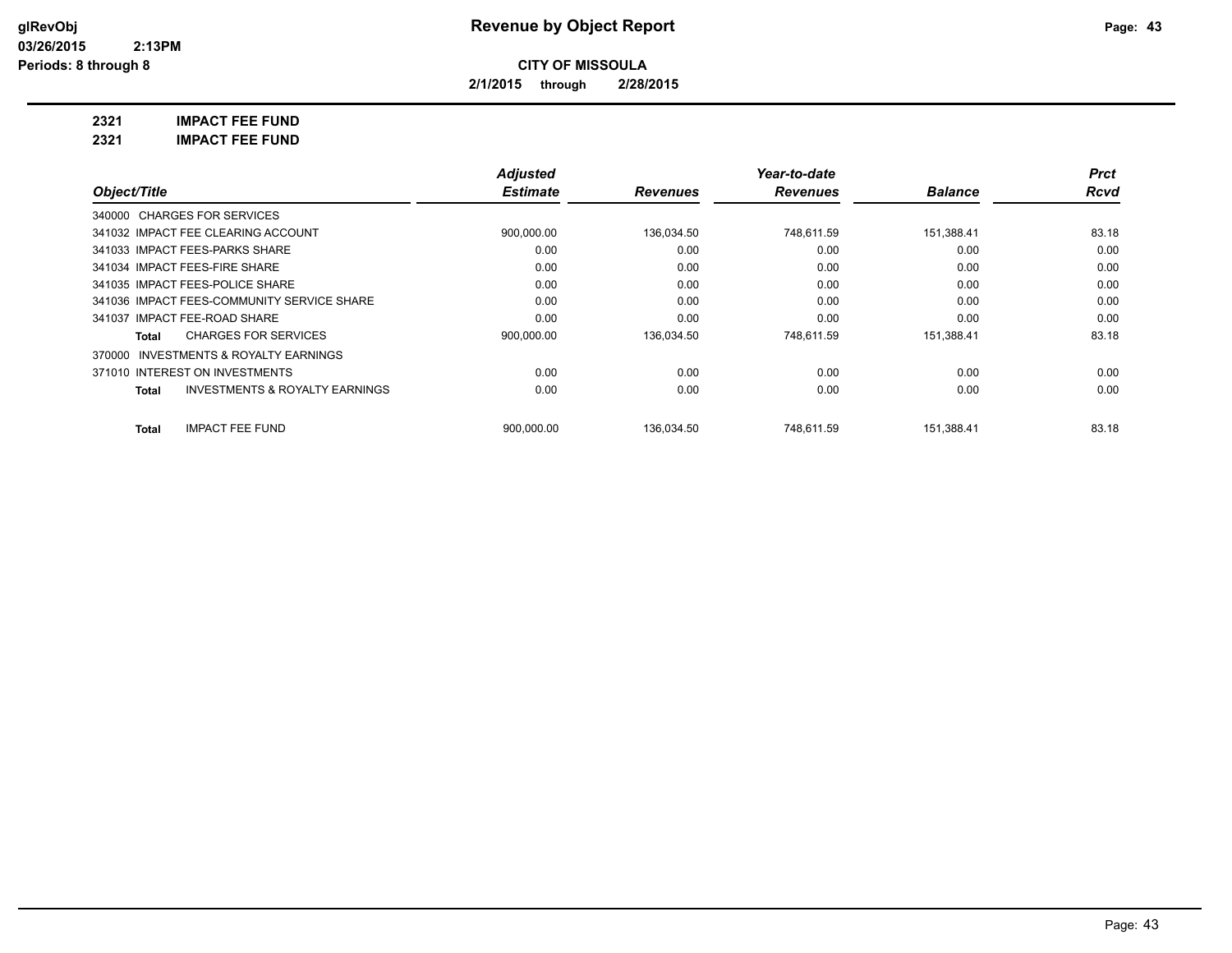**2/1/2015 through 2/28/2015**

# **2321 IMPACT FEE FUND**

|                                                    | <b>Adjusted</b> |                 | Year-to-date    |                | <b>Prct</b> |
|----------------------------------------------------|-----------------|-----------------|-----------------|----------------|-------------|
| Object/Title                                       | <b>Estimate</b> | <b>Revenues</b> | <b>Revenues</b> | <b>Balance</b> | <b>Rcvd</b> |
| 340000 CHARGES FOR SERVICES                        |                 |                 |                 |                |             |
| 341032 IMPACT FEE CLEARING ACCOUNT                 | 900,000.00      | 136,034.50      | 748,611.59      | 151,388.41     | 83.18       |
| 341033 IMPACT FEES-PARKS SHARE                     | 0.00            | 0.00            | 0.00            | 0.00           | 0.00        |
| 341034 IMPACT FEES-FIRE SHARE                      | 0.00            | 0.00            | 0.00            | 0.00           | 0.00        |
| 341035 IMPACT FEES-POLICE SHARE                    | 0.00            | 0.00            | 0.00            | 0.00           | 0.00        |
| 341036 IMPACT FEES-COMMUNITY SERVICE SHARE         | 0.00            | 0.00            | 0.00            | 0.00           | 0.00        |
| 341037 IMPACT FEE-ROAD SHARE                       | 0.00            | 0.00            | 0.00            | 0.00           | 0.00        |
| <b>CHARGES FOR SERVICES</b><br>Total               | 900,000.00      | 136.034.50      | 748.611.59      | 151.388.41     | 83.18       |
| INVESTMENTS & ROYALTY EARNINGS<br>370000           |                 |                 |                 |                |             |
| 371010 INTEREST ON INVESTMENTS                     | 0.00            | 0.00            | 0.00            | 0.00           | 0.00        |
| <b>INVESTMENTS &amp; ROYALTY EARNINGS</b><br>Total | 0.00            | 0.00            | 0.00            | 0.00           | 0.00        |
| <b>IMPACT FEE FUND</b><br>Total                    | 900.000.00      | 136.034.50      | 748.611.59      | 151,388.41     | 83.18       |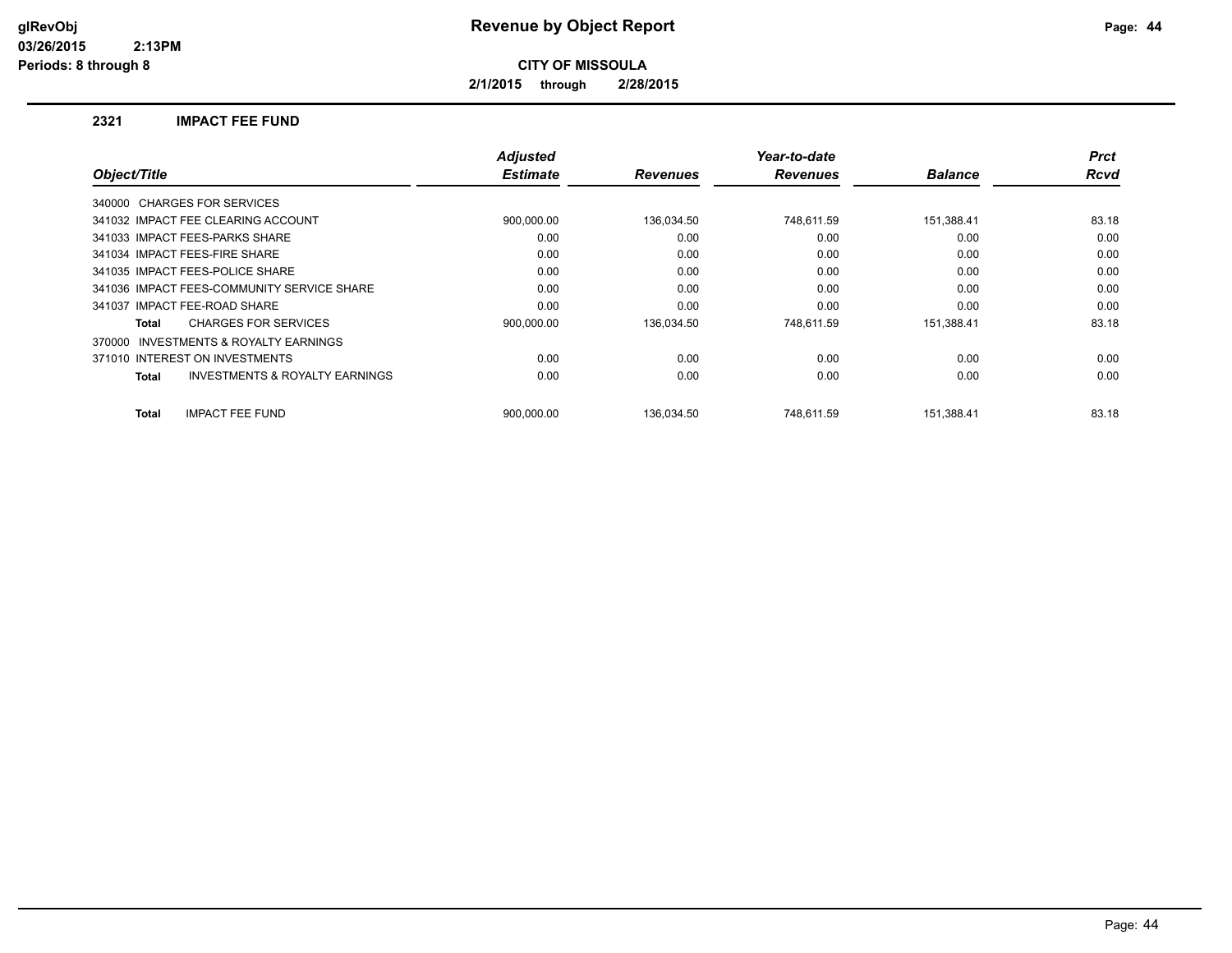**2/1/2015 through 2/28/2015**

# **2322 GEORGE ELMER/CATTLE DR INTERSECTION**

# **2322 GEORGE ELMER/CATTLE DR INTERSECTION**

|                                                            | <b>Adjusted</b> |                 | Year-to-date    |                | <b>Prct</b> |
|------------------------------------------------------------|-----------------|-----------------|-----------------|----------------|-------------|
| Object/Title                                               | <b>Estimate</b> | <b>Revenues</b> | <b>Revenues</b> | <b>Balance</b> | Rcvd        |
| 310000 TAXES/ASSESSMENTS                                   |                 |                 |                 |                |             |
| 312001 PENALTIES & INTEREST                                | 0.00            | 0.00            | 0.00            | 0.00           | 0.00        |
| TAXES/ASSESSMENTS<br>Total                                 | 0.00            | 0.00            | 0.00            | 0.00           | 0.00        |
| 360000 MISCELLANEOUS REVENUES                              |                 |                 |                 |                |             |
| 365000 DEVELOPER CONRIBUTIONS                              | 15.000.00       | 0.00            | 0.00            | 15.000.00      | 0.00        |
| MISCELLANEOUS REVENUES<br>Total                            | 15.000.00       | 0.00            | 0.00            | 15.000.00      | 0.00        |
| 370000 INVESTMENTS & ROYALTY EARNINGS                      |                 |                 |                 |                |             |
| 371010 INTEREST ON INVESTMENTS                             | 0.00            | 0.00            | 0.00            | 0.00           | 0.00        |
| 371020 GAIN/LOSS IN MARKET VALUE OF INVESTMENTS            | 0.00            | 0.00            | 0.00            | 0.00           | 0.00        |
| <b>INVESTMENTS &amp; ROYALTY EARNINGS</b><br>Total         | 0.00            | 0.00            | 0.00            | 0.00           | 0.00        |
| <b>GEORGE ELMER/CATTLE DR INTERSECTION</b><br><b>Total</b> | 15.000.00       | 0.00            | 0.00            | 15.000.00      | 0.00        |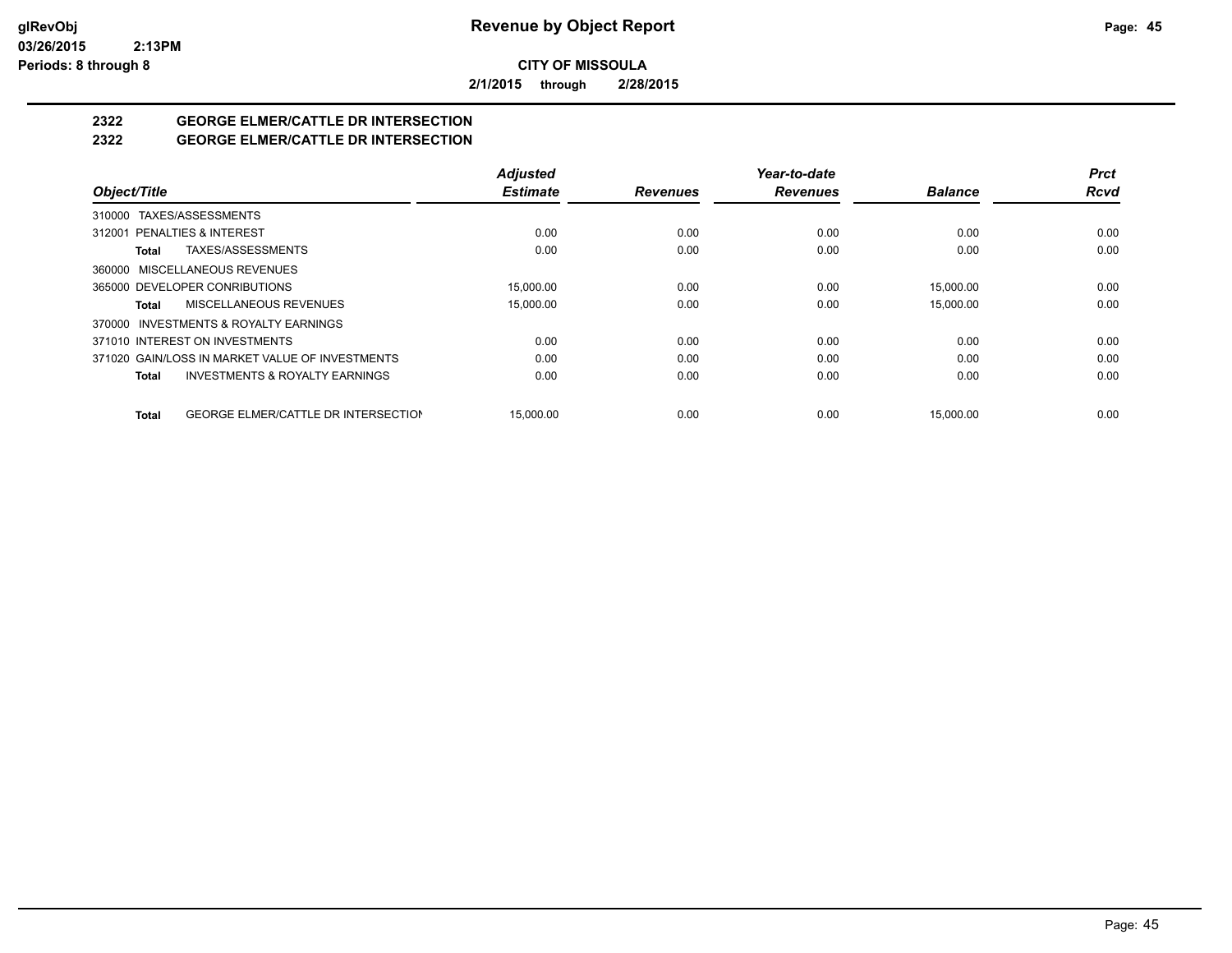**2/1/2015 through 2/28/2015**

# **2322 GEORGE ELMER/CATTLE DR INTERSECTION**

| Object/Title                                        | <b>Adjusted</b><br><b>Estimate</b> | <b>Revenues</b> | Year-to-date<br><b>Revenues</b> | <b>Balance</b> | <b>Prct</b><br><b>Rcvd</b> |
|-----------------------------------------------------|------------------------------------|-----------------|---------------------------------|----------------|----------------------------|
|                                                     |                                    |                 |                                 |                |                            |
| TAXES/ASSESSMENTS<br>310000                         |                                    |                 |                                 |                |                            |
| 312001 PENALTIES & INTEREST                         | 0.00                               | 0.00            | 0.00                            | 0.00           | 0.00                       |
| TAXES/ASSESSMENTS<br>Total                          | 0.00                               | 0.00            | 0.00                            | 0.00           | 0.00                       |
| 360000 MISCELLANEOUS REVENUES                       |                                    |                 |                                 |                |                            |
| 365000 DEVELOPER CONRIBUTIONS                       | 15.000.00                          | 0.00            | 0.00                            | 15.000.00      | 0.00                       |
| MISCELLANEOUS REVENUES<br>Total                     | 15,000.00                          | 0.00            | 0.00                            | 15,000.00      | 0.00                       |
| 370000 INVESTMENTS & ROYALTY EARNINGS               |                                    |                 |                                 |                |                            |
| 371010 INTEREST ON INVESTMENTS                      | 0.00                               | 0.00            | 0.00                            | 0.00           | 0.00                       |
| 371020 GAIN/LOSS IN MARKET VALUE OF INVESTMENT      | 0.00                               | 0.00            | 0.00                            | 0.00           | 0.00                       |
| <b>INVESTMENTS &amp; ROYALTY EARNINGS</b><br>Total  | 0.00                               | 0.00            | 0.00                            | 0.00           | 0.00                       |
|                                                     |                                    |                 |                                 |                |                            |
| <b>GEORGE ELMER/CATTLE DR INTERSECTIOL</b><br>Total | 15.000.00                          | 0.00            | 0.00                            | 15.000.00      | 0.00                       |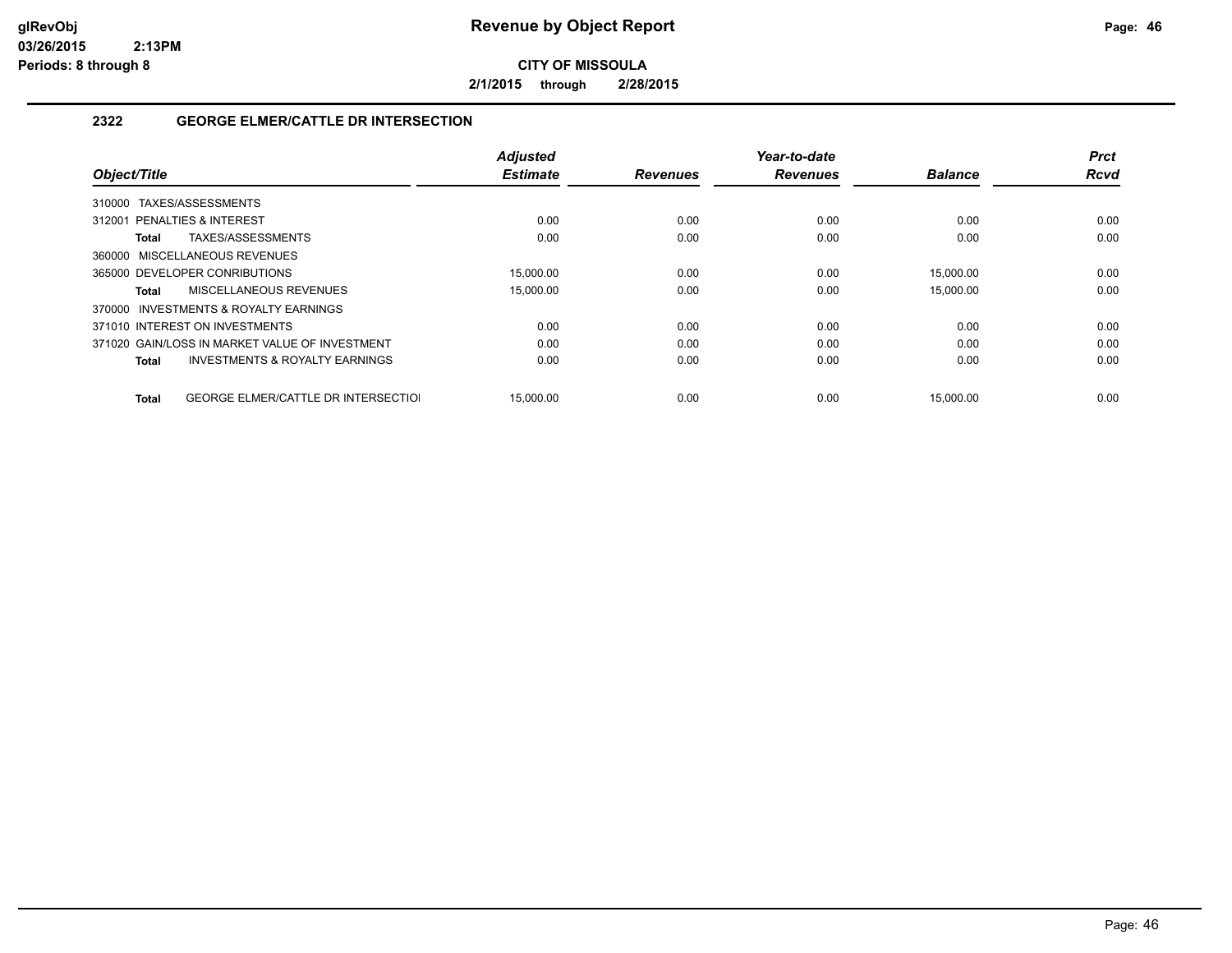**2/1/2015 through 2/28/2015**

**2365 PUBLIC ART FUND**

**2365 PUBLIC ART FUND**

|                                                           | <b>Adjusted</b> |                 | Year-to-date    |                | <b>Prct</b> |
|-----------------------------------------------------------|-----------------|-----------------|-----------------|----------------|-------------|
| Object/Title                                              | <b>Estimate</b> | <b>Revenues</b> | <b>Revenues</b> | <b>Balance</b> | <b>Rcvd</b> |
| 330000 INTERGOVERNMENTAL REVENUES                         |                 |                 |                 |                |             |
| 337000 LOCAL GRANTS                                       | 0.00            | 0.00            | 0.00            | 0.00           | 0.00        |
| 337002 MRA GRANT                                          | 0.00            | 0.00            | 15,000.00       | $-15,000.00$   | 0.00        |
| <b>INTERGOVERNMENTAL REVENUES</b><br><b>Total</b>         | 0.00            | 0.00            | 15,000.00       | $-15,000.00$   | 0.00        |
| MISCELLANEOUS REVENUES<br>360000                          |                 |                 |                 |                |             |
| 360010 MISCELLANEOUS                                      | 0.00            | 0.00            | 18.000.00       | $-18.000.00$   | 0.00        |
| 364040 INSURANCE AND DAMAGE RECOVERY                      | 0.00            | 0.00            | 0.00            | 0.00           | 0.00        |
| 365000 DONATIONS                                          | 0.00            | 0.00            | 7,500.00        | $-7,500.00$    | 0.00        |
| 368010 SALE OF T-SHIRTS                                   | 0.00            | 0.00            | 0.00            | 0.00           | 0.00        |
| MISCELLANEOUS REVENUES<br><b>Total</b>                    | 0.00            | 0.00            | 25,500.00       | $-25,500.00$   | 0.00        |
| <b>INVESTMENTS &amp; ROYALTY EARNINGS</b><br>370000       |                 |                 |                 |                |             |
| 371010 INTEREST ON INVESTMENTS                            | 0.00            | 0.00            | 0.00            | 0.00           | 0.00        |
| 371020 GAIN/LOSS IN MARKET VALUE OF INVESTMENTS           | 0.00            | 0.00            | 0.00            | 0.00           | 0.00        |
| <b>INVESTMENTS &amp; ROYALTY EARNINGS</b><br><b>Total</b> | 0.00            | 0.00            | 0.00            | 0.00           | 0.00        |
| OTHER FINANCING SOURCES<br>380000                         |                 |                 |                 |                |             |
| 383000 OPERATING TRANSFERS                                | 0.00            | 0.00            | 0.00            | 0.00           | 0.00        |
| 383029 TRANS FR GENERAL                                   | 0.00            | 0.00            | 0.00            | 0.00           | 0.00        |
| OTHER FINANCING SOURCES<br><b>Total</b>                   | 0.00            | 0.00            | 0.00            | 0.00           | 0.00        |
| PUBLIC ART FUND<br><b>Total</b>                           | 0.00            | 0.00            | 40,500.00       | $-40,500.00$   | 0.00        |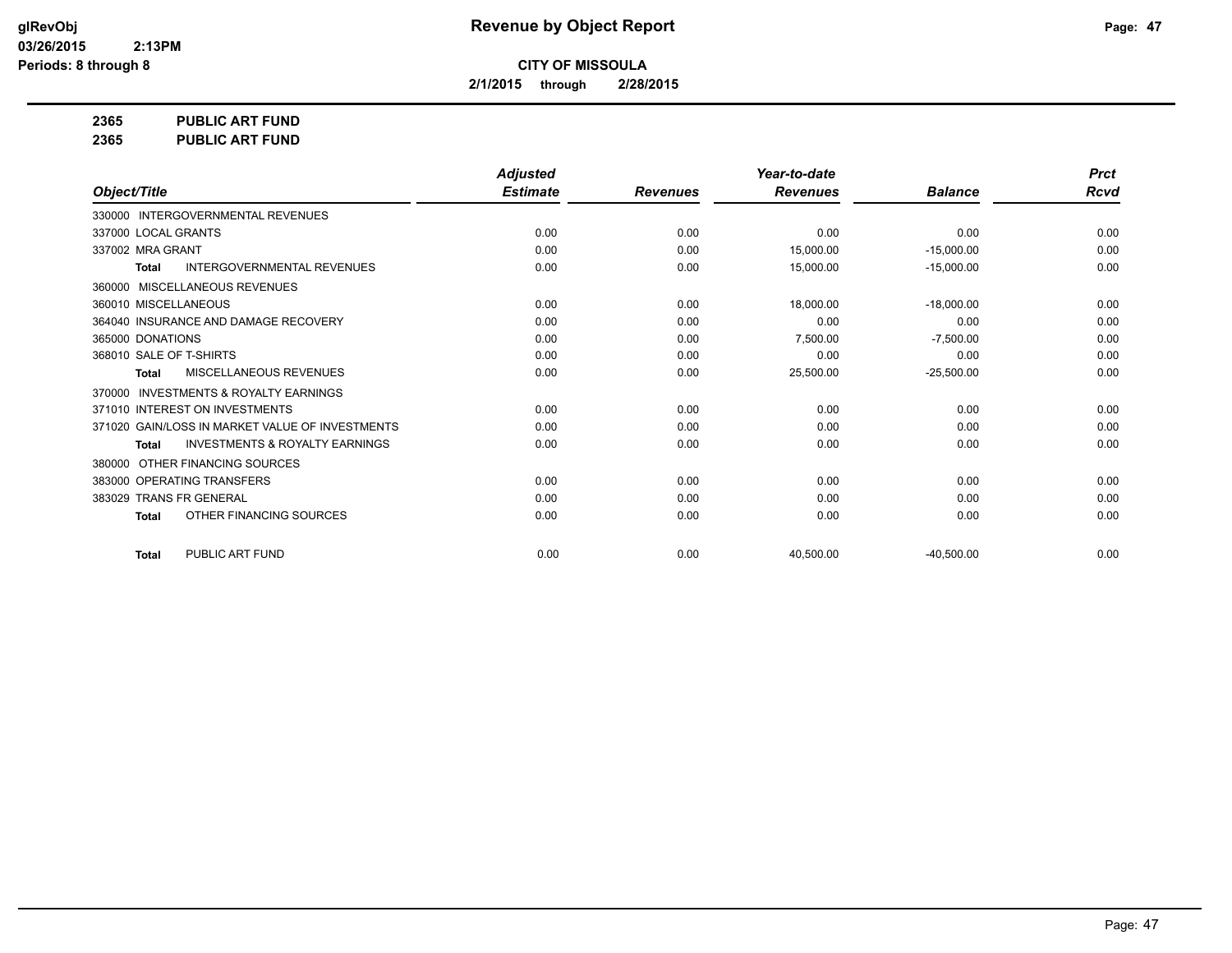**2/1/2015 through 2/28/2015**

# **2365 PUBLIC ART FUND**

|                                                           | <b>Adjusted</b> |                 | Year-to-date    |                | <b>Prct</b> |
|-----------------------------------------------------------|-----------------|-----------------|-----------------|----------------|-------------|
| Object/Title                                              | <b>Estimate</b> | <b>Revenues</b> | <b>Revenues</b> | <b>Balance</b> | Rcvd        |
| 330000 INTERGOVERNMENTAL REVENUES                         |                 |                 |                 |                |             |
| 337000 LOCAL GRANTS                                       | 0.00            | 0.00            | 0.00            | 0.00           | 0.00        |
| 337002 MRA GRANT                                          | 0.00            | 0.00            | 15,000.00       | $-15,000.00$   | 0.00        |
| <b>INTERGOVERNMENTAL REVENUES</b><br><b>Total</b>         | 0.00            | 0.00            | 15,000.00       | $-15,000.00$   | 0.00        |
| MISCELLANEOUS REVENUES<br>360000                          |                 |                 |                 |                |             |
| 360010 MISCELLANEOUS                                      | 0.00            | 0.00            | 18,000.00       | $-18,000.00$   | 0.00        |
| 364040 INSURANCE AND DAMAGE RECOVERY                      | 0.00            | 0.00            | 0.00            | 0.00           | 0.00        |
| 365000 DONATIONS                                          | 0.00            | 0.00            | 7,500.00        | $-7,500.00$    | 0.00        |
| 368010 SALE OF T-SHIRTS                                   | 0.00            | 0.00            | 0.00            | 0.00           | 0.00        |
| <b>MISCELLANEOUS REVENUES</b><br><b>Total</b>             | 0.00            | 0.00            | 25,500.00       | $-25,500.00$   | 0.00        |
| INVESTMENTS & ROYALTY EARNINGS<br>370000                  |                 |                 |                 |                |             |
| 371010 INTEREST ON INVESTMENTS                            | 0.00            | 0.00            | 0.00            | 0.00           | 0.00        |
| 371020 GAIN/LOSS IN MARKET VALUE OF INVESTMENT            | 0.00            | 0.00            | 0.00            | 0.00           | 0.00        |
| <b>INVESTMENTS &amp; ROYALTY EARNINGS</b><br><b>Total</b> | 0.00            | 0.00            | 0.00            | 0.00           | 0.00        |
| OTHER FINANCING SOURCES<br>380000                         |                 |                 |                 |                |             |
| 383000 OPERATING TRANSFERS                                | 0.00            | 0.00            | 0.00            | 0.00           | 0.00        |
| 383029 TRANS FR GENERAL                                   | 0.00            | 0.00            | 0.00            | 0.00           | 0.00        |
| OTHER FINANCING SOURCES<br><b>Total</b>                   | 0.00            | 0.00            | 0.00            | 0.00           | 0.00        |
| PUBLIC ART FUND<br><b>Total</b>                           | 0.00            | 0.00            | 40,500.00       | $-40,500.00$   | 0.00        |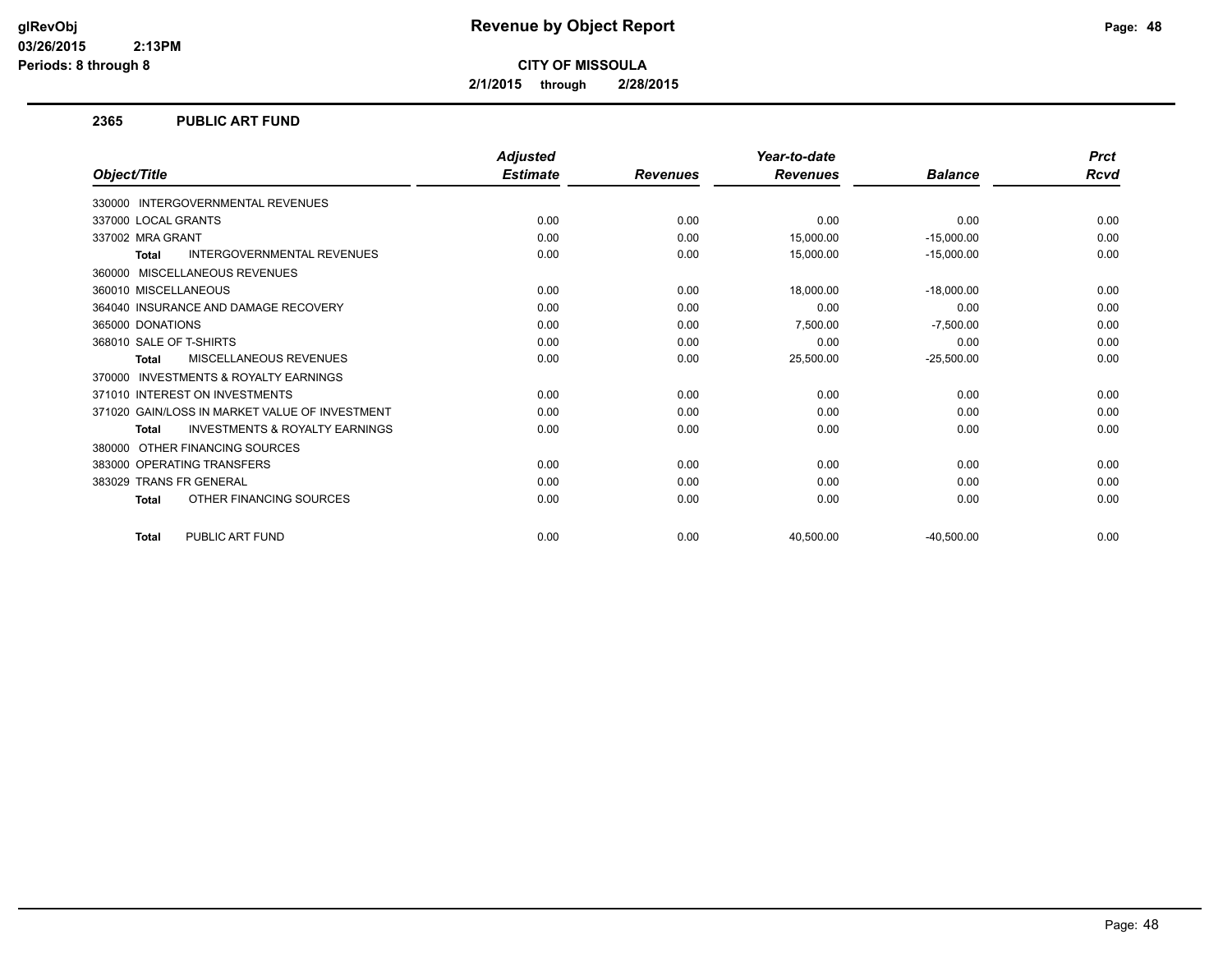**2/1/2015 through 2/28/2015**

# **2371 EMPLOYEE HEALTH INSURANCE LEVY FUND**

**2371 EMPLOYEE HEALTH INSURANCE LEVY FUND**

|                                                           | <b>Adjusted</b> |                 | Year-to-date    |                | <b>Prct</b> |
|-----------------------------------------------------------|-----------------|-----------------|-----------------|----------------|-------------|
| Object/Title                                              | <b>Estimate</b> | <b>Revenues</b> | <b>Revenues</b> | <b>Balance</b> | Rcvd        |
| 310000 TAXES/ASSESSMENTS                                  |                 |                 |                 |                |             |
| 311000 GENERAL PROPERTY TAXES                             | 1,324,945.00    | 7.816.57        | 522,552.12      | 802,392.88     | 39.44       |
| 311030 MOTOR VEHICLE TAXES                                | 0.00            | 0.00            | 0.00            | 0.00           | 0.00        |
| 312001 PENALTIES & INTEREST                               | 0.00            | 136.49          | 466.60          | $-466.60$      | 0.00        |
| <b>TAXES/ASSESSMENTS</b><br><b>Total</b>                  | 1,324,945.00    | 7,953.06        | 523,018.72      | 801,926.28     | 39.47       |
| <b>INTERGOVERNMENTAL REVENUES</b><br>330000               |                 |                 |                 |                |             |
| 334055 BANK CORP. LIC. TAX (CURRENT)                      | 0.00            | 0.00            | 0.00            | 0.00           | 0.00        |
| 335210 PERSONAL PROPERTY TAX REIMBURSEMENT                | 0.00            | 0.00            | 0.00            | 0.00           | 0.00        |
| 335230 HB 124 REVENUE                                     | 0.00            | 0.00            | 0.00            | 0.00           | 0.00        |
| 335250 STATE REIMB - SB #184                              | 0.00            | 0.00            | 0.00            | 0.00           | 0.00        |
| <b>INTERGOVERNMENTAL REVENUES</b><br><b>Total</b>         | 0.00            | 0.00            | 0.00            | 0.00           | 0.00        |
| MISCELLANEOUS REVENUES<br>360000                          |                 |                 |                 |                |             |
| 360010 MISCELLANEOUS                                      | 0.00            | 0.00            | 0.00            | 0.00           | 0.00        |
| <b>MISCELLANEOUS REVENUES</b><br><b>Total</b>             | 0.00            | 0.00            | 0.00            | 0.00           | 0.00        |
| <b>INVESTMENTS &amp; ROYALTY EARNINGS</b><br>370000       |                 |                 |                 |                |             |
| 371010 INTEREST ON INVESTMENTS                            | 0.00            | 0.00            | 0.00            | 0.00           | 0.00        |
| 371020 GAIN/LOSS IN MARKET VALUE OF INVESTMENTS           | 0.00            | 0.00            | 0.00            | 0.00           | 0.00        |
| <b>INVESTMENTS &amp; ROYALTY EARNINGS</b><br><b>Total</b> | 0.00            | 0.00            | 0.00            | 0.00           | 0.00        |
| EMPLOYEE HEALTH INSURANCE LEVY FUNI<br><b>Total</b>       | 1,324,945.00    | 7,953.06        | 523,018.72      | 801,926.28     | 39.47       |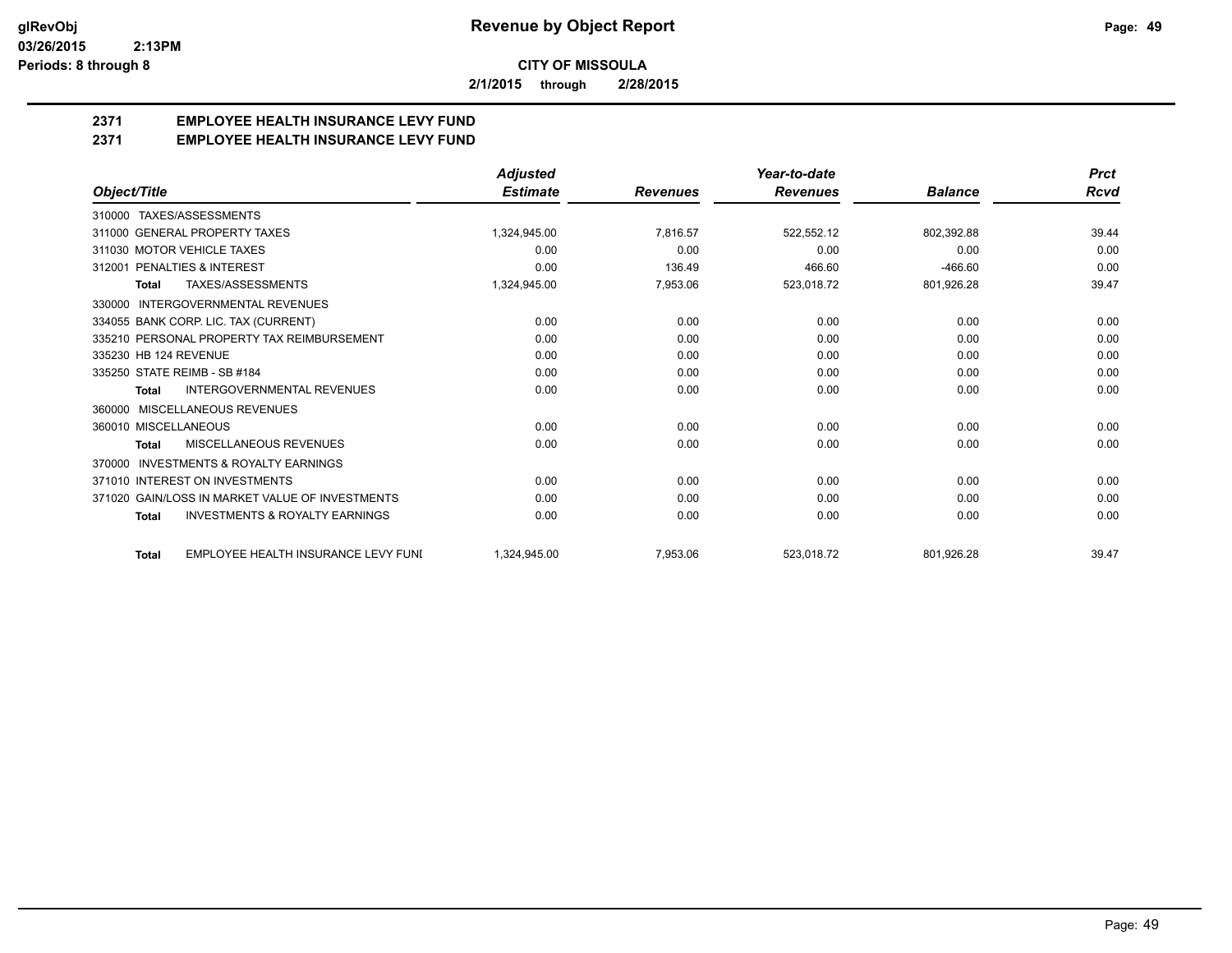**2/1/2015 through 2/28/2015**

# **2371 EMPLOYEE HEALTH INSURANCE LEVY FUND**

|                                                           | <b>Adjusted</b> |                 | Year-to-date    |                | <b>Prct</b> |
|-----------------------------------------------------------|-----------------|-----------------|-----------------|----------------|-------------|
| Object/Title                                              | <b>Estimate</b> | <b>Revenues</b> | <b>Revenues</b> | <b>Balance</b> | <b>Rcvd</b> |
| TAXES/ASSESSMENTS<br>310000                               |                 |                 |                 |                |             |
| 311000 GENERAL PROPERTY TAXES                             | 1,324,945.00    | 7,816.57        | 522,552.12      | 802,392.88     | 39.44       |
| 311030 MOTOR VEHICLE TAXES                                | 0.00            | 0.00            | 0.00            | 0.00           | 0.00        |
| 312001 PENALTIES & INTEREST                               | 0.00            | 136.49          | 466.60          | $-466.60$      | 0.00        |
| TAXES/ASSESSMENTS<br><b>Total</b>                         | 1,324,945.00    | 7,953.06        | 523,018.72      | 801,926.28     | 39.47       |
| INTERGOVERNMENTAL REVENUES<br>330000                      |                 |                 |                 |                |             |
| 334055 BANK CORP. LIC. TAX (CURRENT)                      | 0.00            | 0.00            | 0.00            | 0.00           | 0.00        |
| 335210 PERSONAL PROPERTY TAX REIMBURSEMENT                | 0.00            | 0.00            | 0.00            | 0.00           | 0.00        |
| 335230 HB 124 REVENUE                                     | 0.00            | 0.00            | 0.00            | 0.00           | 0.00        |
| 335250 STATE REIMB - SB #184                              | 0.00            | 0.00            | 0.00            | 0.00           | 0.00        |
| INTERGOVERNMENTAL REVENUES<br><b>Total</b>                | 0.00            | 0.00            | 0.00            | 0.00           | 0.00        |
| MISCELLANEOUS REVENUES<br>360000                          |                 |                 |                 |                |             |
| 360010 MISCELLANEOUS                                      | 0.00            | 0.00            | 0.00            | 0.00           | 0.00        |
| <b>MISCELLANEOUS REVENUES</b><br><b>Total</b>             | 0.00            | 0.00            | 0.00            | 0.00           | 0.00        |
| <b>INVESTMENTS &amp; ROYALTY EARNINGS</b><br>370000       |                 |                 |                 |                |             |
| 371010 INTEREST ON INVESTMENTS                            | 0.00            | 0.00            | 0.00            | 0.00           | 0.00        |
| 371020 GAIN/LOSS IN MARKET VALUE OF INVESTMENT            | 0.00            | 0.00            | 0.00            | 0.00           | 0.00        |
| <b>INVESTMENTS &amp; ROYALTY EARNINGS</b><br><b>Total</b> | 0.00            | 0.00            | 0.00            | 0.00           | 0.00        |
| EMPLOYEE HEALTH INSURANCE LEVY FUN<br><b>Total</b>        | 1.324.945.00    | 7,953.06        | 523,018.72      | 801,926.28     | 39.47       |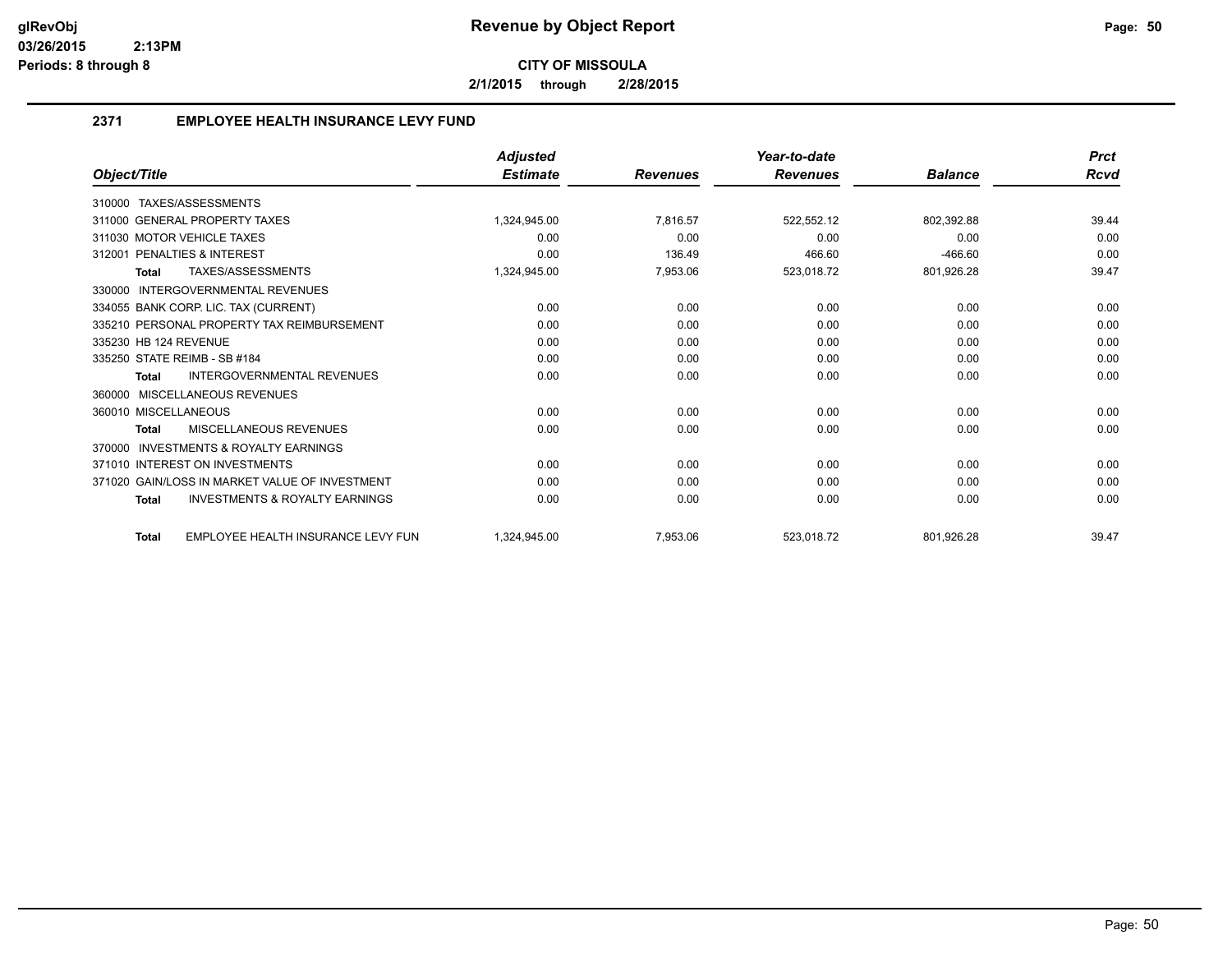**2/1/2015 through 2/28/2015**

**2372 PERMISSIVE MEDICAL LEVY**

**2372 PERMISSIVE MEDICAL LEVY**

|                                                     | <b>Adjusted</b> |                 | Year-to-date    |                | <b>Prct</b> |
|-----------------------------------------------------|-----------------|-----------------|-----------------|----------------|-------------|
| Object/Title                                        | <b>Estimate</b> | <b>Revenues</b> | <b>Revenues</b> | <b>Balance</b> | Rcvd        |
| 310000 TAXES/ASSESSMENTS                            |                 |                 |                 |                |             |
| 311000 GENERAL PROPERTY TAXES                       | 2,971,522.00    | 25,853.05       | 1,730,784.52    | 1,240,737.48   | 58.25       |
| 311030 MOTOR VEHICLE TAXES                          | 0.00            | 0.00            | 0.00            | 0.00           | 0.00        |
| 312001 PENALTIES & INTEREST                         | 0.00            | 438.51          | 1,375.44        | $-1,375.44$    | 0.00        |
| TAXES/ASSESSMENTS<br><b>Total</b>                   | 2,971,522.00    | 26,291.56       | 1,732,159.96    | 1,239,362.04   | 58.29       |
| INTERGOVERNMENTAL REVENUES<br>330000                |                 |                 |                 |                |             |
| 334055 BANK CORP. LIC. TAX (CURRENT)                | 0.00            | 0.00            | 0.00            | 0.00           | 0.00        |
| 335210 PERSONAL PROPERTY TAX REIMBURSEMENT          | 0.00            | 0.00            | 0.00            | 0.00           | 0.00        |
| 335230 HB 124 REVENUE                               | 0.00            | 0.00            | 0.00            | 0.00           | 0.00        |
| 335250 STATE REIMB - SB #184                        | 0.00            | 0.00            | 0.00            | 0.00           | 0.00        |
| <b>INTERGOVERNMENTAL REVENUES</b><br>Total          | 0.00            | 0.00            | 0.00            | 0.00           | 0.00        |
| <b>INVESTMENTS &amp; ROYALTY EARNINGS</b><br>370000 |                 |                 |                 |                |             |
| 371010 INTEREST ON INVESTMENTS                      | 0.00            | 0.00            | 0.00            | 0.00           | 0.00        |
| 371020 GAIN/LOSS IN MARKET VALUE OF INVESTMENTS     | 0.00            | 0.00            | 0.00            | 0.00           | 0.00        |
| <b>INVESTMENTS &amp; ROYALTY EARNINGS</b><br>Total  | 0.00            | 0.00            | 0.00            | 0.00           | 0.00        |
| PERMISSIVE MEDICAL LEVY<br><b>Total</b>             | 2,971,522.00    | 26,291.56       | 1,732,159.96    | 1,239,362.04   | 58.29       |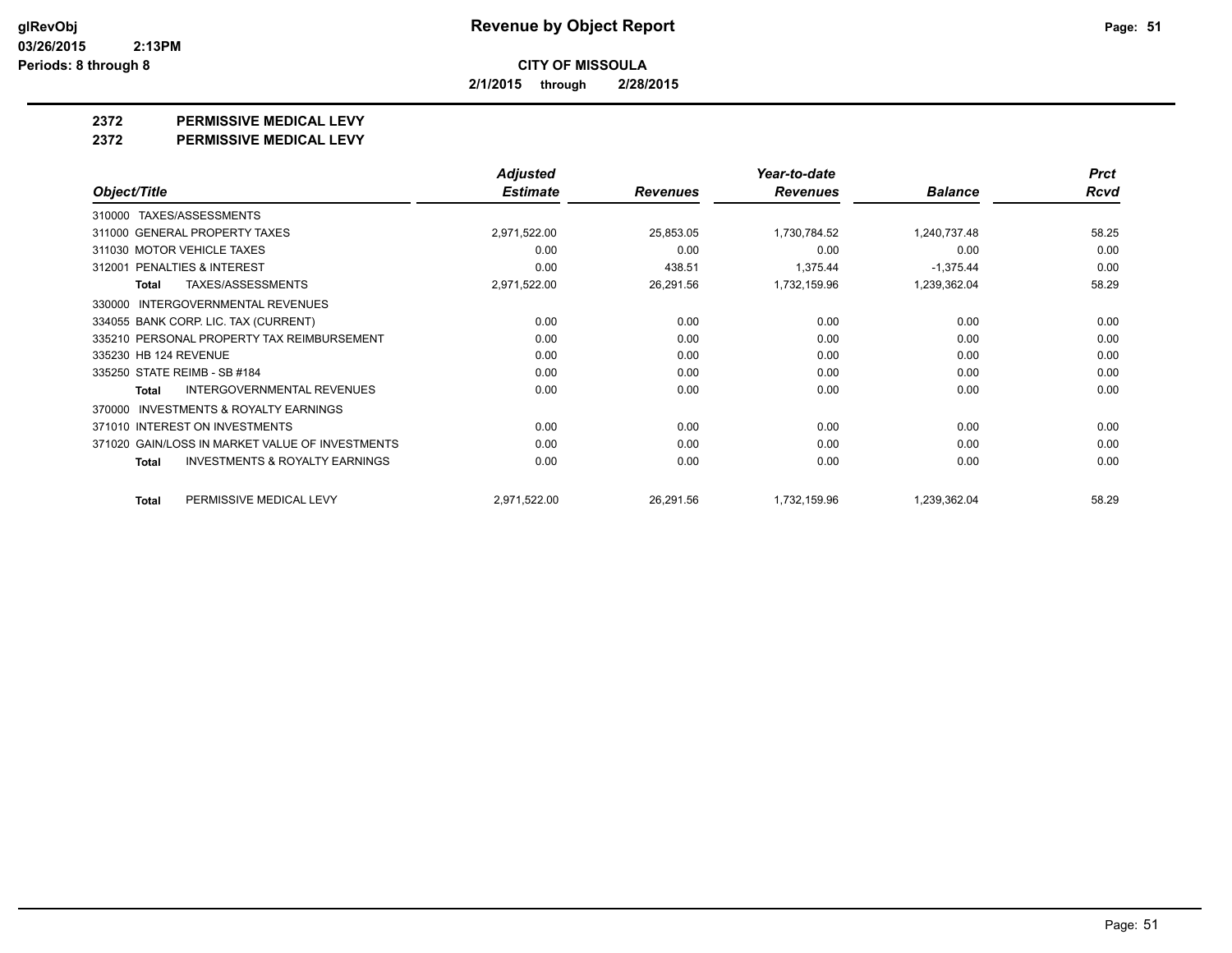**2/1/2015 through 2/28/2015**

# **2372 PERMISSIVE MEDICAL LEVY**

|                                                           | <b>Adjusted</b> |                 | Year-to-date    |                | <b>Prct</b> |
|-----------------------------------------------------------|-----------------|-----------------|-----------------|----------------|-------------|
| Object/Title                                              | <b>Estimate</b> | <b>Revenues</b> | <b>Revenues</b> | <b>Balance</b> | <b>Rcvd</b> |
| TAXES/ASSESSMENTS<br>310000                               |                 |                 |                 |                |             |
| 311000 GENERAL PROPERTY TAXES                             | 2,971,522.00    | 25,853.05       | 1,730,784.52    | 1,240,737.48   | 58.25       |
| 311030 MOTOR VEHICLE TAXES                                | 0.00            | 0.00            | 0.00            | 0.00           | 0.00        |
| 312001 PENALTIES & INTEREST                               | 0.00            | 438.51          | 1,375.44        | $-1,375.44$    | 0.00        |
| TAXES/ASSESSMENTS<br><b>Total</b>                         | 2,971,522.00    | 26,291.56       | 1,732,159.96    | 1,239,362.04   | 58.29       |
| INTERGOVERNMENTAL REVENUES<br>330000                      |                 |                 |                 |                |             |
| 334055 BANK CORP. LIC. TAX (CURRENT)                      | 0.00            | 0.00            | 0.00            | 0.00           | 0.00        |
| 335210 PERSONAL PROPERTY TAX REIMBURSEMENT                | 0.00            | 0.00            | 0.00            | 0.00           | 0.00        |
| 335230 HB 124 REVENUE                                     | 0.00            | 0.00            | 0.00            | 0.00           | 0.00        |
| 335250 STATE REIMB - SB #184                              | 0.00            | 0.00            | 0.00            | 0.00           | 0.00        |
| <b>INTERGOVERNMENTAL REVENUES</b><br><b>Total</b>         | 0.00            | 0.00            | 0.00            | 0.00           | 0.00        |
| <b>INVESTMENTS &amp; ROYALTY EARNINGS</b><br>370000       |                 |                 |                 |                |             |
| 371010 INTEREST ON INVESTMENTS                            | 0.00            | 0.00            | 0.00            | 0.00           | 0.00        |
| 371020 GAIN/LOSS IN MARKET VALUE OF INVESTMENT            | 0.00            | 0.00            | 0.00            | 0.00           | 0.00        |
| <b>INVESTMENTS &amp; ROYALTY EARNINGS</b><br><b>Total</b> | 0.00            | 0.00            | 0.00            | 0.00           | 0.00        |
| PERMISSIVE MEDICAL LEVY<br><b>Total</b>                   | 2,971,522.00    | 26,291.56       | 1,732,159.96    | 1,239,362.04   | 58.29       |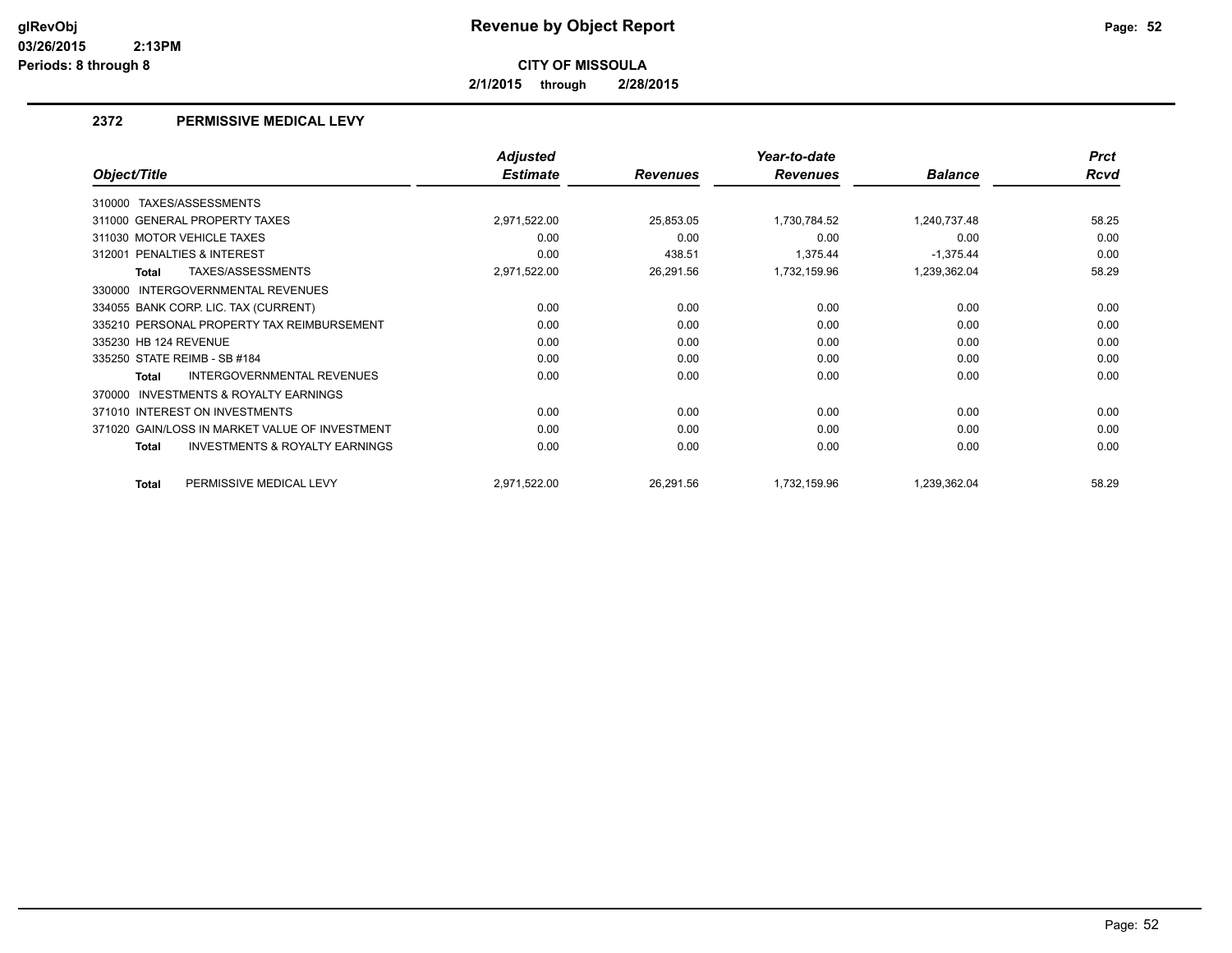**2/1/2015 through 2/28/2015**

# **2389 CABLE TELEVISION FRANCHISE FUND**

# **2389 CABLE TELEVISION FRANCHISE FUND**

|                                                     | <b>Adjusted</b> |                 | Year-to-date    |                | <b>Prct</b> |
|-----------------------------------------------------|-----------------|-----------------|-----------------|----------------|-------------|
| Object/Title                                        | <b>Estimate</b> | <b>Revenues</b> | <b>Revenues</b> | <b>Balance</b> | <b>Rcvd</b> |
| 320000 LICENSES & PERMITS                           |                 |                 |                 |                |             |
| 322030 FRANCHISE FEES                               | 0.00            | 0.00            | 0.00            | 0.00           | 0.00        |
| 322031 FRANCHISE FEE - AT&T                         | 680,000.00      | 176,455.63      | 504,203.49      | 175,796.51     | 74.15       |
| 322032 FRANCHISE FEE - FIBERVISION                  | 0.00            | 0.00            | 0.00            | 0.00           | 0.00        |
| 322033 FRANCHISE FEE - MASADA                       | 0.00            | 0.00            | 0.00            | 0.00           | 0.00        |
| 322034 PEG ACCESS                                   | 56,000.00       | 10,331.54       | 31,729.19       | 24,270.81      | 56.66       |
| <b>LICENSES &amp; PERMITS</b><br>Total              | 736,000.00      | 186,787.17      | 535,932.68      | 200,067.32     | 72.82       |
| 360000 MISCELLANEOUS REVENUES                       |                 |                 |                 |                |             |
| 360010 MISCELLANEOUS                                | 0.00            | 0.00            | 0.00            | 0.00           | 0.00        |
| 365000 DONATIONS                                    | 0.00            | 0.00            | 0.00            | 0.00           | 0.00        |
| <b>MISCELLANEOUS REVENUES</b><br>Total              | 0.00            | 0.00            | 0.00            | 0.00           | 0.00        |
| <b>INVESTMENTS &amp; ROYALTY EARNINGS</b><br>370000 |                 |                 |                 |                |             |
| 371010 INTEREST ON INVESTMENTS                      | 0.00            | 0.00            | 0.00            | 0.00           | 0.00        |
| 371020 GAIN/LOSS IN MARKET VALUE OF INVESTMENTS     | 0.00            | 0.00            | 0.00            | 0.00           | 0.00        |
| <b>INVESTMENTS &amp; ROYALTY EARNINGS</b><br>Total  | 0.00            | 0.00            | 0.00            | 0.00           | 0.00        |
| CABLE TELEVISION FRANCHISE FUND<br>Total            | 736,000.00      | 186,787.17      | 535,932.68      | 200,067.32     | 72.82       |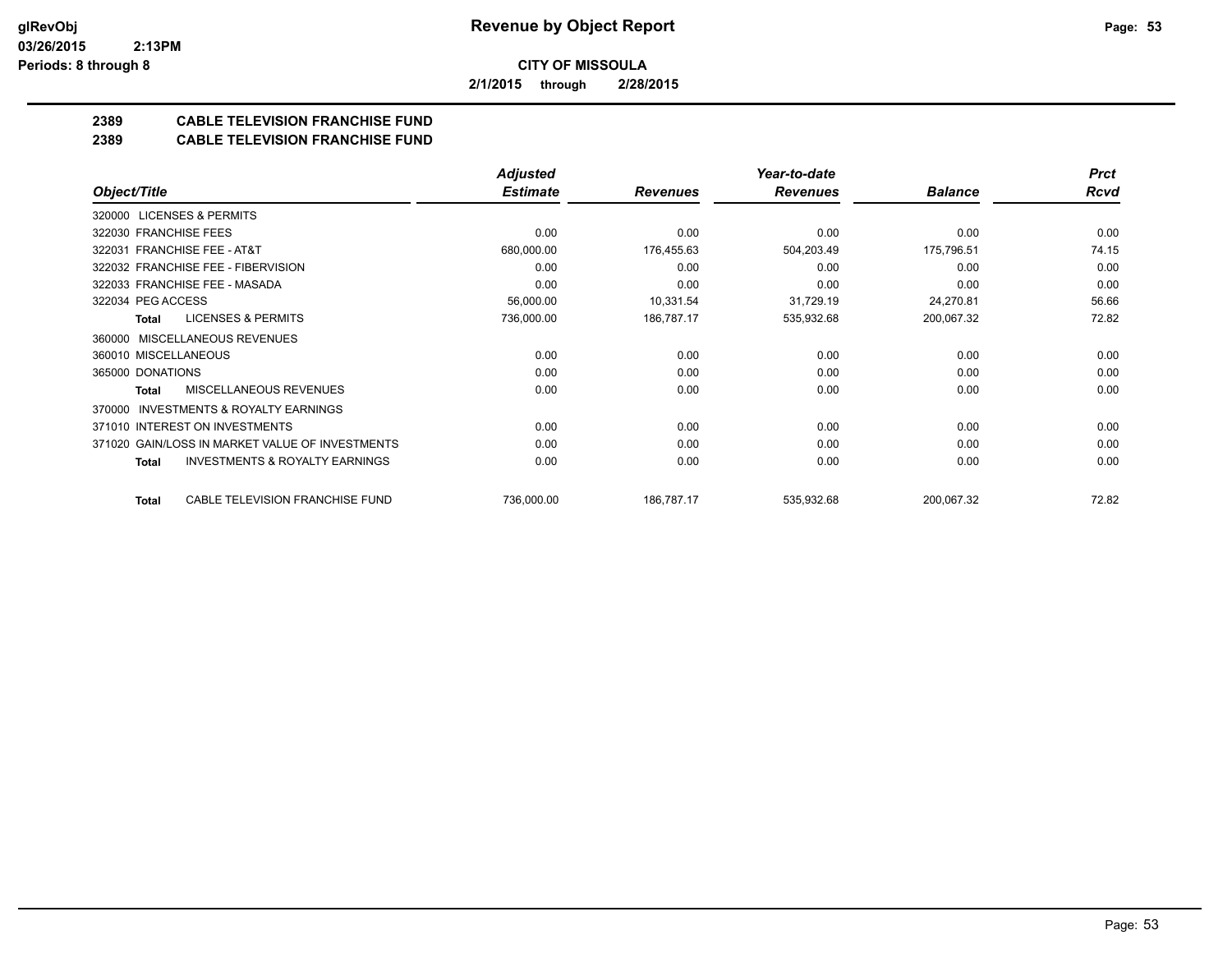**2/1/2015 through 2/28/2015**

# **2389 CABLE TELEVISION FRANCHISE FUND**

|                                                     | <b>Adjusted</b> |                 | Year-to-date    |                | <b>Prct</b> |
|-----------------------------------------------------|-----------------|-----------------|-----------------|----------------|-------------|
| Object/Title                                        | <b>Estimate</b> | <b>Revenues</b> | <b>Revenues</b> | <b>Balance</b> | <b>Rcvd</b> |
| 320000 LICENSES & PERMITS                           |                 |                 |                 |                |             |
| 322030 FRANCHISE FEES                               | 0.00            | 0.00            | 0.00            | 0.00           | 0.00        |
| 322031 FRANCHISE FEE - AT&T                         | 680,000.00      | 176,455.63      | 504,203.49      | 175,796.51     | 74.15       |
| 322032 FRANCHISE FEE - FIBERVISION                  | 0.00            | 0.00            | 0.00            | 0.00           | 0.00        |
| 322033 FRANCHISE FEE - MASADA                       | 0.00            | 0.00            | 0.00            | 0.00           | 0.00        |
| 322034 PEG ACCESS                                   | 56,000.00       | 10,331.54       | 31,729.19       | 24,270.81      | 56.66       |
| <b>LICENSES &amp; PERMITS</b><br>Total              | 736,000.00      | 186,787.17      | 535,932.68      | 200,067.32     | 72.82       |
| <b>MISCELLANEOUS REVENUES</b><br>360000             |                 |                 |                 |                |             |
| 360010 MISCELLANEOUS                                | 0.00            | 0.00            | 0.00            | 0.00           | 0.00        |
| 365000 DONATIONS                                    | 0.00            | 0.00            | 0.00            | 0.00           | 0.00        |
| <b>MISCELLANEOUS REVENUES</b><br>Total              | 0.00            | 0.00            | 0.00            | 0.00           | 0.00        |
| <b>INVESTMENTS &amp; ROYALTY EARNINGS</b><br>370000 |                 |                 |                 |                |             |
| 371010 INTEREST ON INVESTMENTS                      | 0.00            | 0.00            | 0.00            | 0.00           | 0.00        |
| 371020 GAIN/LOSS IN MARKET VALUE OF INVESTMENT      | 0.00            | 0.00            | 0.00            | 0.00           | 0.00        |
| <b>INVESTMENTS &amp; ROYALTY EARNINGS</b><br>Total  | 0.00            | 0.00            | 0.00            | 0.00           | 0.00        |
| CABLE TELEVISION FRANCHISE FUND<br>Total            | 736,000.00      | 186,787.17      | 535,932.68      | 200,067.32     | 72.82       |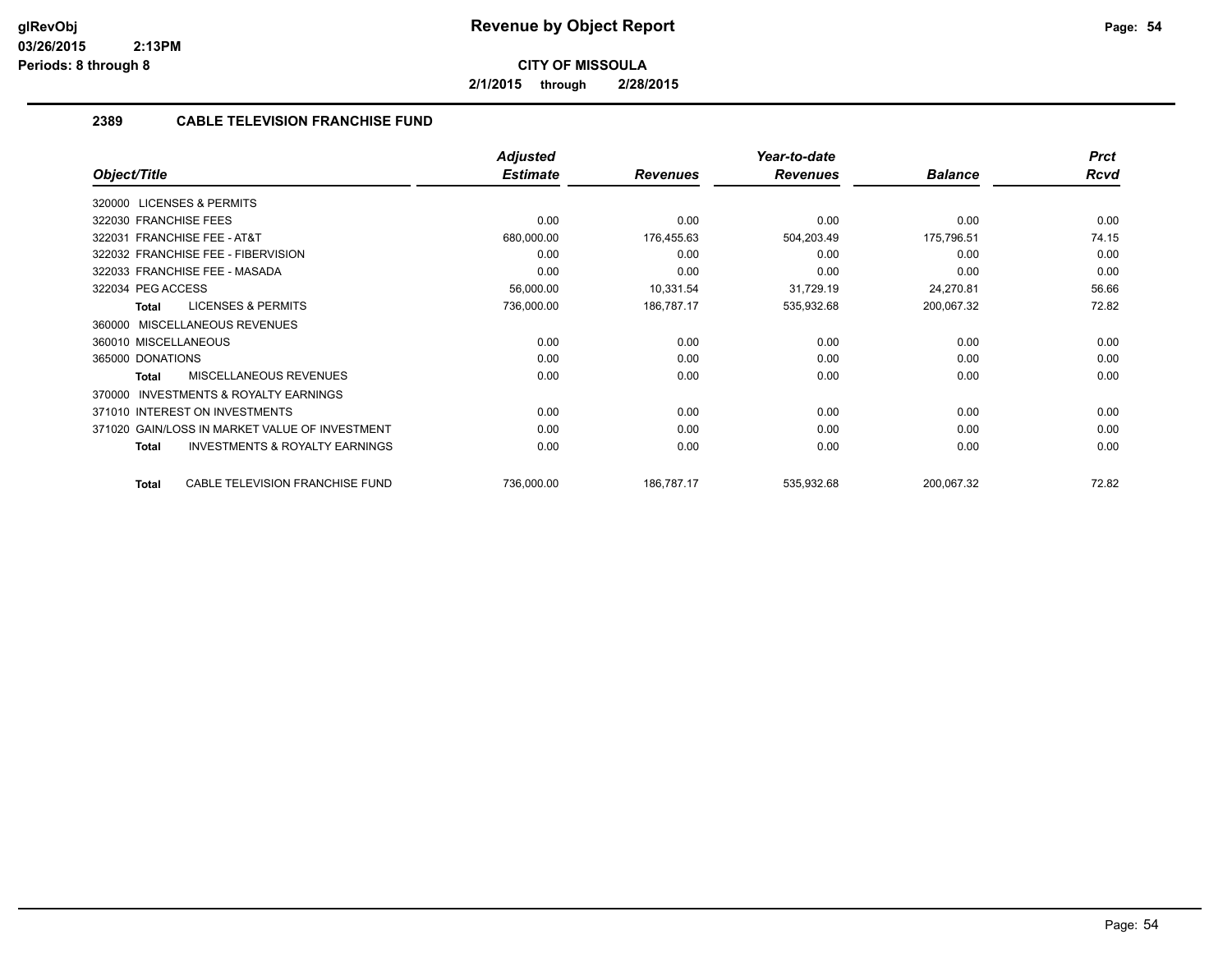**2/1/2015 through 2/28/2015**

# **2390 DRUG FORFEITURE FUND**

**2390 DRUG FORFEITURE FUND**

|                                                    | <b>Adjusted</b> |                 | Year-to-date    |                | <b>Prct</b> |
|----------------------------------------------------|-----------------|-----------------|-----------------|----------------|-------------|
| Object/Title                                       | <b>Estimate</b> | <b>Revenues</b> | <b>Revenues</b> | <b>Balance</b> | Rcvd        |
| 350000 FINES & FORFEITURES                         |                 |                 |                 |                |             |
| 351013 DRUG FORFEITURES                            | 16,800.00       | 193.34          | 7,620.27        | 9,179.73       | 45.36       |
| <b>FINES &amp; FORFEITURES</b><br>Total            | 16,800.00       | 193.34          | 7,620.27        | 9,179.73       | 45.36       |
| 360000 MISCELLANEOUS REVENUES                      |                 |                 |                 |                |             |
| 360010 MISCELLANEOUS                               | 0.00            | 0.00            | 0.00            | 0.00           | 0.00        |
| 364012 SALE OF SURPLUS PROPERTY                    | 0.00            | 0.00            | 0.00            | 0.00           | 0.00        |
| <b>MISCELLANEOUS REVENUES</b><br>Total             | 0.00            | 0.00            | 0.00            | 0.00           | 0.00        |
| 370000 INVESTMENTS & ROYALTY EARNINGS              |                 |                 |                 |                |             |
| 371010 INTEREST ON INVESTMENTS                     | 0.00            | 0.00            | 0.00            | 0.00           | 0.00        |
| 371020 GAIN/LOSS IN MARKET VALUE OF INVESTMENTS    | 0.00            | 0.00            | 0.00            | 0.00           | 0.00        |
| <b>INVESTMENTS &amp; ROYALTY EARNINGS</b><br>Total | 0.00            | 0.00            | 0.00            | 0.00           | 0.00        |
| OTHER FINANCING SOURCES<br>380000                  |                 |                 |                 |                |             |
| 382010 SALE OF FIXED ASSETS                        | 0.00            | 0.00            | 0.00            | 0.00           | 0.00        |
| OTHER FINANCING SOURCES<br>Total                   | 0.00            | 0.00            | 0.00            | 0.00           | 0.00        |
| <b>DRUG FORFEITURE FUND</b><br><b>Total</b>        | 16,800.00       | 193.34          | 7.620.27        | 9,179.73       | 45.36       |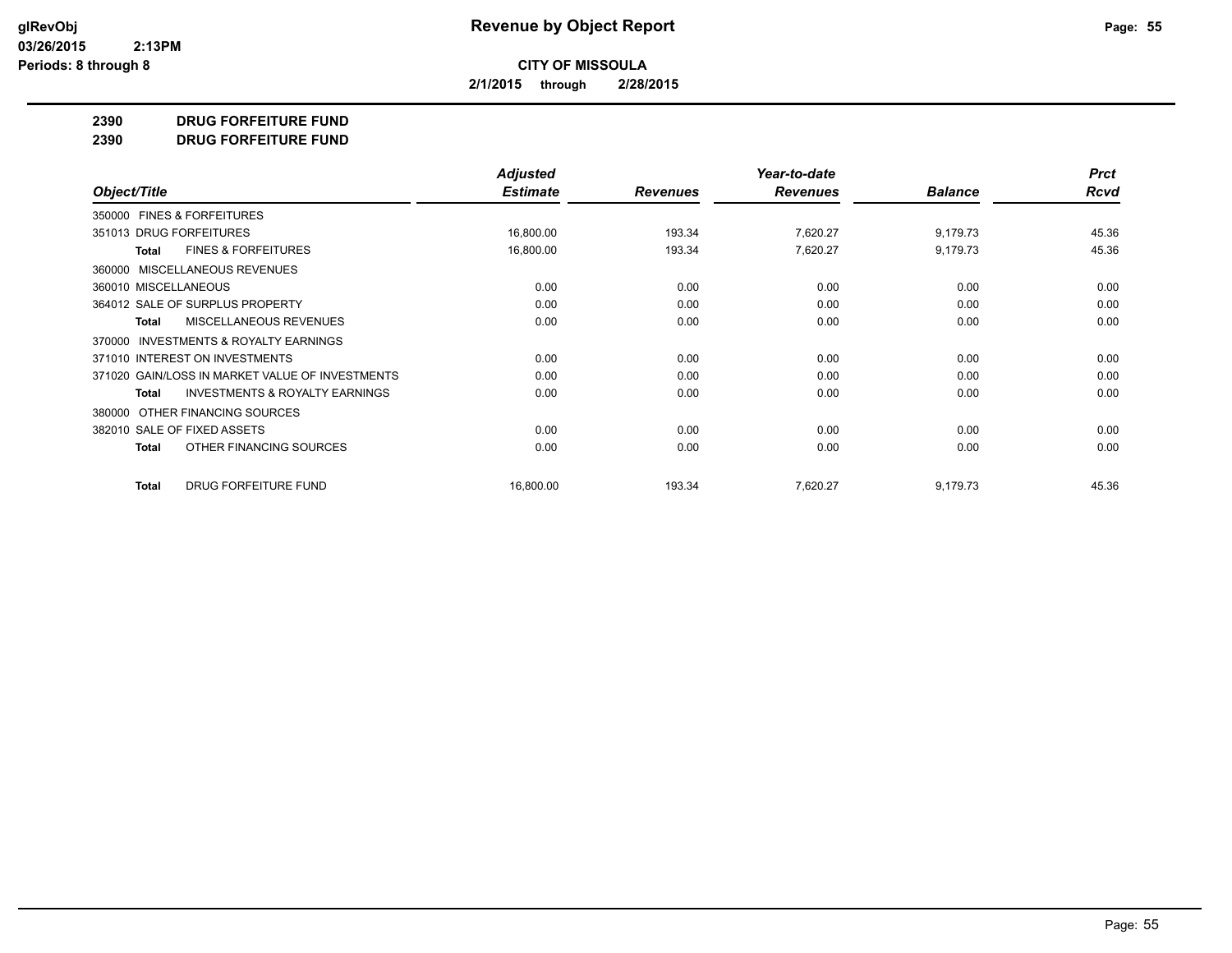**2/1/2015 through 2/28/2015**

# **2390 DRUG FORFEITURE FUND**

|                                                           | <b>Adjusted</b> |                 | Year-to-date    |                | <b>Prct</b> |
|-----------------------------------------------------------|-----------------|-----------------|-----------------|----------------|-------------|
| Object/Title                                              | <b>Estimate</b> | <b>Revenues</b> | <b>Revenues</b> | <b>Balance</b> | Rcvd        |
| 350000 FINES & FORFEITURES                                |                 |                 |                 |                |             |
| 351013 DRUG FORFEITURES                                   | 16,800.00       | 193.34          | 7,620.27        | 9,179.73       | 45.36       |
| <b>FINES &amp; FORFEITURES</b><br><b>Total</b>            | 16,800.00       | 193.34          | 7,620.27        | 9,179.73       | 45.36       |
| 360000 MISCELLANEOUS REVENUES                             |                 |                 |                 |                |             |
| 360010 MISCELLANEOUS                                      | 0.00            | 0.00            | 0.00            | 0.00           | 0.00        |
| 364012 SALE OF SURPLUS PROPERTY                           | 0.00            | 0.00            | 0.00            | 0.00           | 0.00        |
| <b>MISCELLANEOUS REVENUES</b><br>Total                    | 0.00            | 0.00            | 0.00            | 0.00           | 0.00        |
| <b>INVESTMENTS &amp; ROYALTY EARNINGS</b><br>370000       |                 |                 |                 |                |             |
| 371010 INTEREST ON INVESTMENTS                            | 0.00            | 0.00            | 0.00            | 0.00           | 0.00        |
| 371020 GAIN/LOSS IN MARKET VALUE OF INVESTMENT            | 0.00            | 0.00            | 0.00            | 0.00           | 0.00        |
| <b>INVESTMENTS &amp; ROYALTY EARNINGS</b><br><b>Total</b> | 0.00            | 0.00            | 0.00            | 0.00           | 0.00        |
| OTHER FINANCING SOURCES<br>380000                         |                 |                 |                 |                |             |
| 382010 SALE OF FIXED ASSETS                               | 0.00            | 0.00            | 0.00            | 0.00           | 0.00        |
| OTHER FINANCING SOURCES<br>Total                          | 0.00            | 0.00            | 0.00            | 0.00           | 0.00        |
| DRUG FORFEITURE FUND<br><b>Total</b>                      | 16,800.00       | 193.34          | 7,620.27        | 9,179.73       | 45.36       |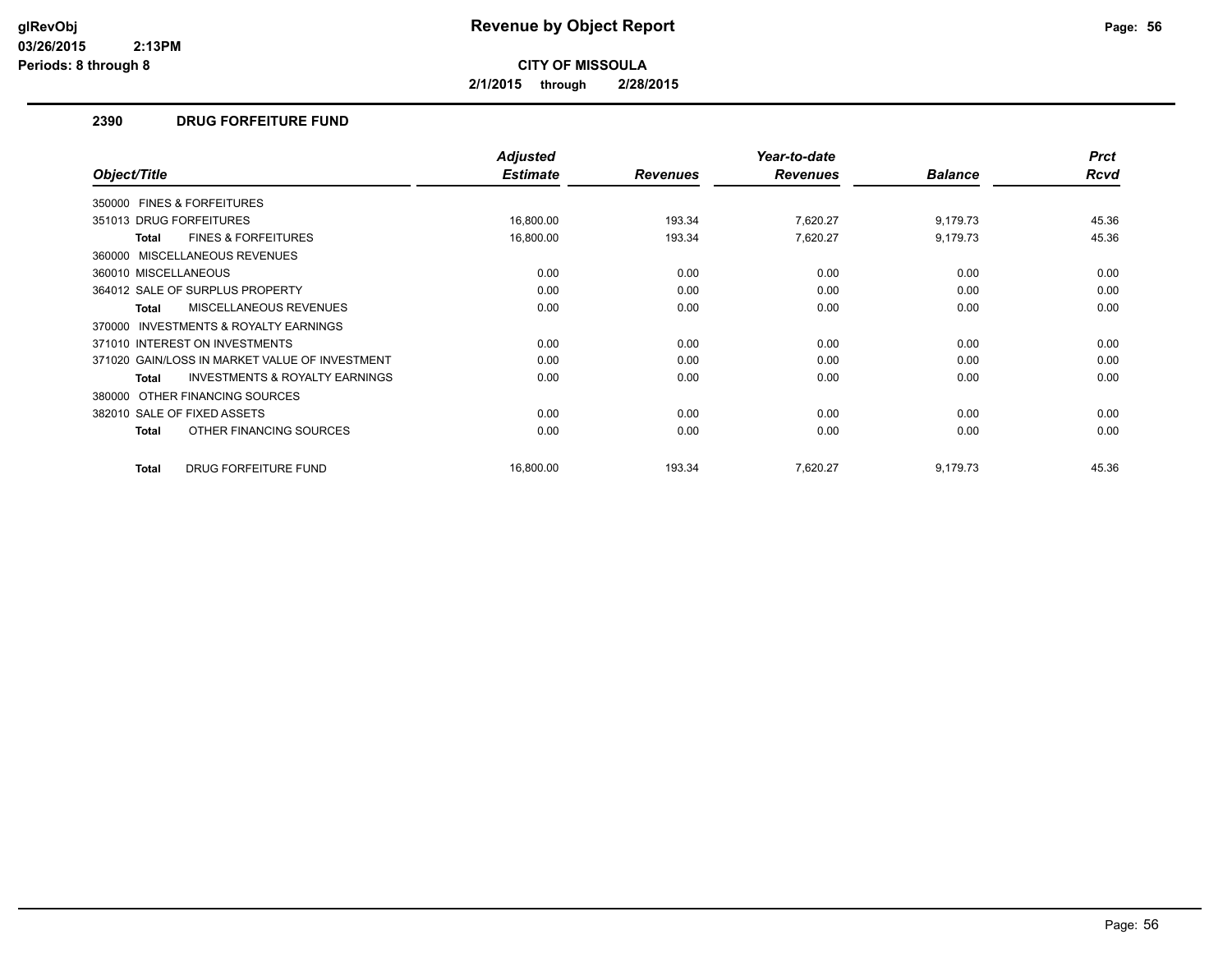**2/1/2015 through 2/28/2015**

# **2394 BUILDING INSPECTION FUND**

#### **2394 BUILDING INSPECTION FUND**

|                                                           | <b>Adjusted</b> |                 | Year-to-date    |                | <b>Prct</b> |
|-----------------------------------------------------------|-----------------|-----------------|-----------------|----------------|-------------|
| Object/Title                                              | <b>Estimate</b> | <b>Revenues</b> | <b>Revenues</b> | <b>Balance</b> | <b>Rcvd</b> |
| 320000 LICENSES & PERMITS                                 |                 |                 |                 |                |             |
| 323011 BUILDING PERMITS                                   | 671,560.00      | 67,736.56       | 586,847.30      | 84,712.70      | 87.39       |
| 323012 ELECTRICAL PERMITS                                 | 193.640.00      | 16,295.39       | 142.483.31      | 51.156.69      | 73.58       |
| 323013 PLUMBING PERMITS                                   | 111,240.00      | 6,235.00        | 80,225.00       | 31,015.00      | 72.12       |
| 323014 BLDG PERMIT REVIEW FEE                             | 0.00            | 0.00            | 0.00            | 0.00           | 0.00        |
| 323016 MOVING PERMITS                                     | 6.644.00        | 0.00            | 0.00            | 6.644.00       | 0.00        |
| 323017 MECHANICAL PERMITS                                 | 81,370.00       | 5,139.00        | 63,128.80       | 18,241.20      | 77.58       |
| <b>LICENSES &amp; PERMITS</b><br>Total                    | 1,064,454.00    | 95,405.95       | 872,684.41      | 191,769.59     | 81.98       |
| 330000 INTERGOVERNMENTAL REVENUES                         |                 |                 |                 |                |             |
| 336023 STATE CONTRIB. - PERS                              | 0.00            | 36.28           | 277.66          | $-277.66$      | 0.00        |
| <b>INTERGOVERNMENTAL REVENUES</b><br><b>Total</b>         | 0.00            | 36.28           | 277.66          | $-277.66$      | 0.00        |
| 340000 CHARGES FOR SERVICES                               |                 |                 |                 |                |             |
| 341091 INSPECTION CODE BOOKS & COPIES                     | 515.00          | 35.00           | 501.00          | 14.00          | 97.28       |
| <b>CHARGES FOR SERVICES</b><br><b>Total</b>               | 515.00          | 35.00           | 501.00          | 14.00          | 97.28       |
| 360000 MISCELLANEOUS REVENUES                             |                 |                 |                 |                |             |
| 360010 MISCELLANEOUS                                      | 0.00            | 0.00            | 0.00            | 0.00           | 0.00        |
| 360015 CONFERENCE REVENUES - BUILDING                     | 0.00            | 0.00            | 0.00            | 0.00           | 0.00        |
| MISCELLANEOUS REVENUES<br><b>Total</b>                    | 0.00            | 0.00            | 0.00            | 0.00           | 0.00        |
| 370000 INVESTMENTS & ROYALTY EARNINGS                     |                 |                 |                 |                |             |
| 371010 INTEREST ON INVESTMENTS                            | 0.00            | 0.00            | 0.00            | 0.00           | 0.00        |
| 371020 GAIN/LOSS IN MARKET VALUE OF INVESTMENTS           | 0.00            | 0.00            | 0.00            | 0.00           | 0.00        |
| <b>INVESTMENTS &amp; ROYALTY EARNINGS</b><br><b>Total</b> | 0.00            | 0.00            | 0.00            | 0.00           | 0.00        |
| 380000 OTHER FINANCING SOURCES                            |                 |                 |                 |                |             |
| 382010 SALE OF FIXED ASSETS                               | 0.00            | 0.00            | 0.00            | 0.00           | 0.00        |
| 383000 OPERATING TRANSFERS                                | 0.00            | 0.00            | 0.00            | 0.00           | 0.00        |
| OTHER FINANCING SOURCES<br><b>Total</b>                   | 0.00            | 0.00            | 0.00            | 0.00           | 0.00        |
| <b>BUILDING INSPECTION FUND</b><br><b>Total</b>           | 1,064,969.00    | 95,477.23       | 873,463.07      | 191,505.93     | 82.02       |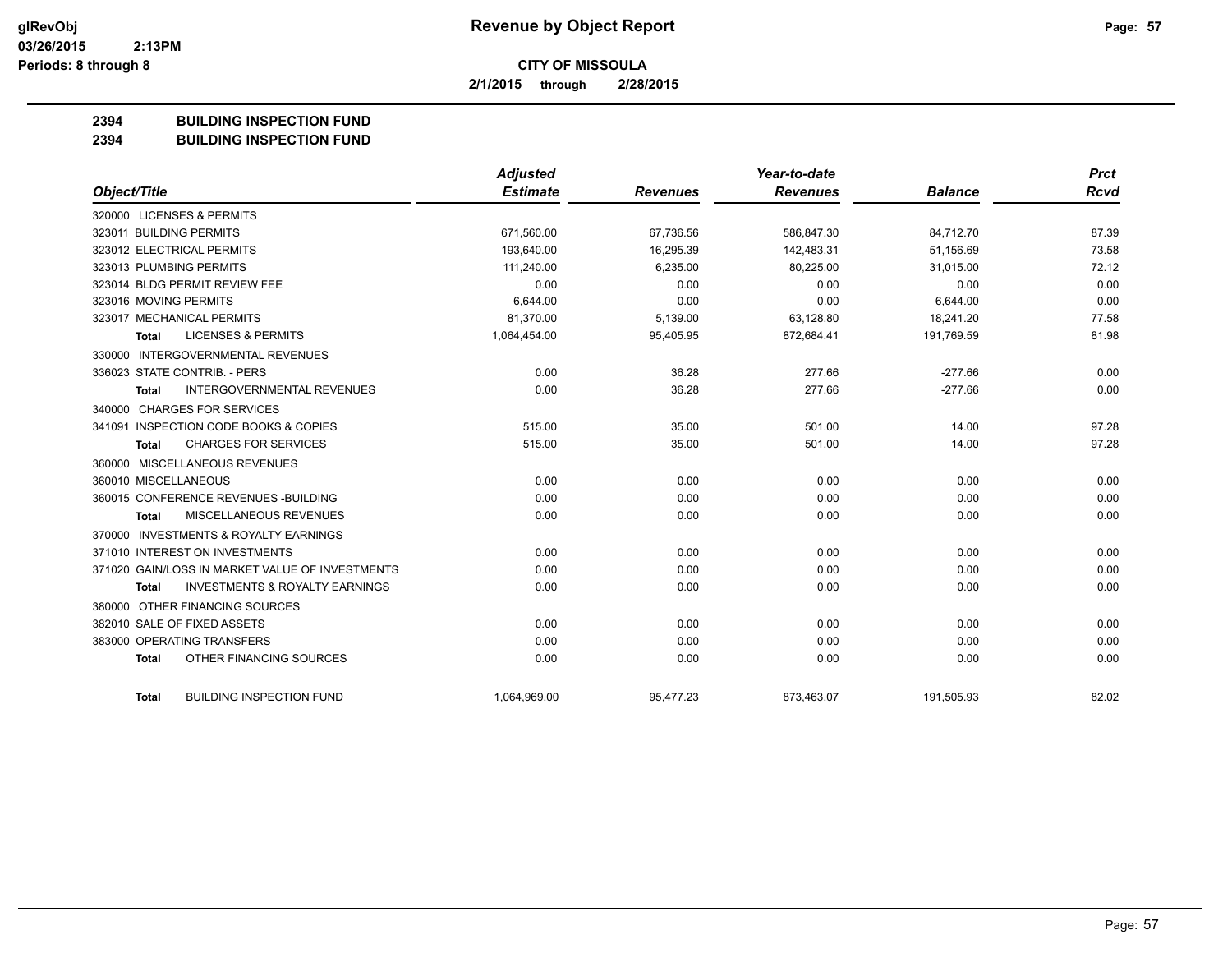**2/1/2015 through 2/28/2015**

# **2394 BUILDING INSPECTION FUND**

| Object/Title                                              | <b>Adjusted</b><br><b>Estimate</b> | <b>Revenues</b> | Year-to-date<br><b>Revenues</b> | <b>Balance</b> | <b>Prct</b><br><b>Rcvd</b> |
|-----------------------------------------------------------|------------------------------------|-----------------|---------------------------------|----------------|----------------------------|
|                                                           |                                    |                 |                                 |                |                            |
| 320000 LICENSES & PERMITS                                 |                                    |                 |                                 |                |                            |
| 323011 BUILDING PERMITS                                   | 671,560.00                         | 67,736.56       | 586,847.30                      | 84,712.70      | 87.39                      |
| 323012 ELECTRICAL PERMITS                                 | 193.640.00                         | 16.295.39       | 142.483.31                      | 51.156.69      | 73.58                      |
| 323013 PLUMBING PERMITS                                   | 111,240.00                         | 6,235.00        | 80,225.00                       | 31,015.00      | 72.12                      |
| 323014 BLDG PERMIT REVIEW FEE                             | 0.00                               | 0.00            | 0.00                            | 0.00           | 0.00                       |
| 323016 MOVING PERMITS                                     | 6,644.00                           | 0.00            | 0.00                            | 6.644.00       | 0.00                       |
| 323017 MECHANICAL PERMITS                                 | 81,370.00                          | 5,139.00        | 63,128.80                       | 18,241.20      | 77.58                      |
| <b>LICENSES &amp; PERMITS</b><br><b>Total</b>             | 1,064,454.00                       | 95,405.95       | 872,684.41                      | 191,769.59     | 81.98                      |
| 330000 INTERGOVERNMENTAL REVENUES                         |                                    |                 |                                 |                |                            |
| 336023 STATE CONTRIB. - PERS                              | 0.00                               | 36.28           | 277.66                          | $-277.66$      | 0.00                       |
| <b>INTERGOVERNMENTAL REVENUES</b><br><b>Total</b>         | 0.00                               | 36.28           | 277.66                          | $-277.66$      | 0.00                       |
| 340000 CHARGES FOR SERVICES                               |                                    |                 |                                 |                |                            |
| 341091 INSPECTION CODE BOOKS & COPIES                     | 515.00                             | 35.00           | 501.00                          | 14.00          | 97.28                      |
| <b>CHARGES FOR SERVICES</b><br><b>Total</b>               | 515.00                             | 35.00           | 501.00                          | 14.00          | 97.28                      |
| 360000 MISCELLANEOUS REVENUES                             |                                    |                 |                                 |                |                            |
| 360010 MISCELLANEOUS                                      | 0.00                               | 0.00            | 0.00                            | 0.00           | 0.00                       |
| 360015 CONFERENCE REVENUES - BUILDING                     | 0.00                               | 0.00            | 0.00                            | 0.00           | 0.00                       |
| MISCELLANEOUS REVENUES<br><b>Total</b>                    | 0.00                               | 0.00            | 0.00                            | 0.00           | 0.00                       |
| 370000 INVESTMENTS & ROYALTY EARNINGS                     |                                    |                 |                                 |                |                            |
| 371010 INTEREST ON INVESTMENTS                            | 0.00                               | 0.00            | 0.00                            | 0.00           | 0.00                       |
| 371020 GAIN/LOSS IN MARKET VALUE OF INVESTMENT            | 0.00                               | 0.00            | 0.00                            | 0.00           | 0.00                       |
| <b>INVESTMENTS &amp; ROYALTY EARNINGS</b><br><b>Total</b> | 0.00                               | 0.00            | 0.00                            | 0.00           | 0.00                       |
| 380000 OTHER FINANCING SOURCES                            |                                    |                 |                                 |                |                            |
| 382010 SALE OF FIXED ASSETS                               | 0.00                               | 0.00            | 0.00                            | 0.00           | 0.00                       |
| 383000 OPERATING TRANSFERS                                | 0.00                               | 0.00            | 0.00                            | 0.00           | 0.00                       |
| OTHER FINANCING SOURCES<br><b>Total</b>                   | 0.00                               | 0.00            | 0.00                            | 0.00           | 0.00                       |
| <b>BUILDING INSPECTION FUND</b><br><b>Total</b>           | 1,064,969.00                       | 95,477.23       | 873,463.07                      | 191,505.93     | 82.02                      |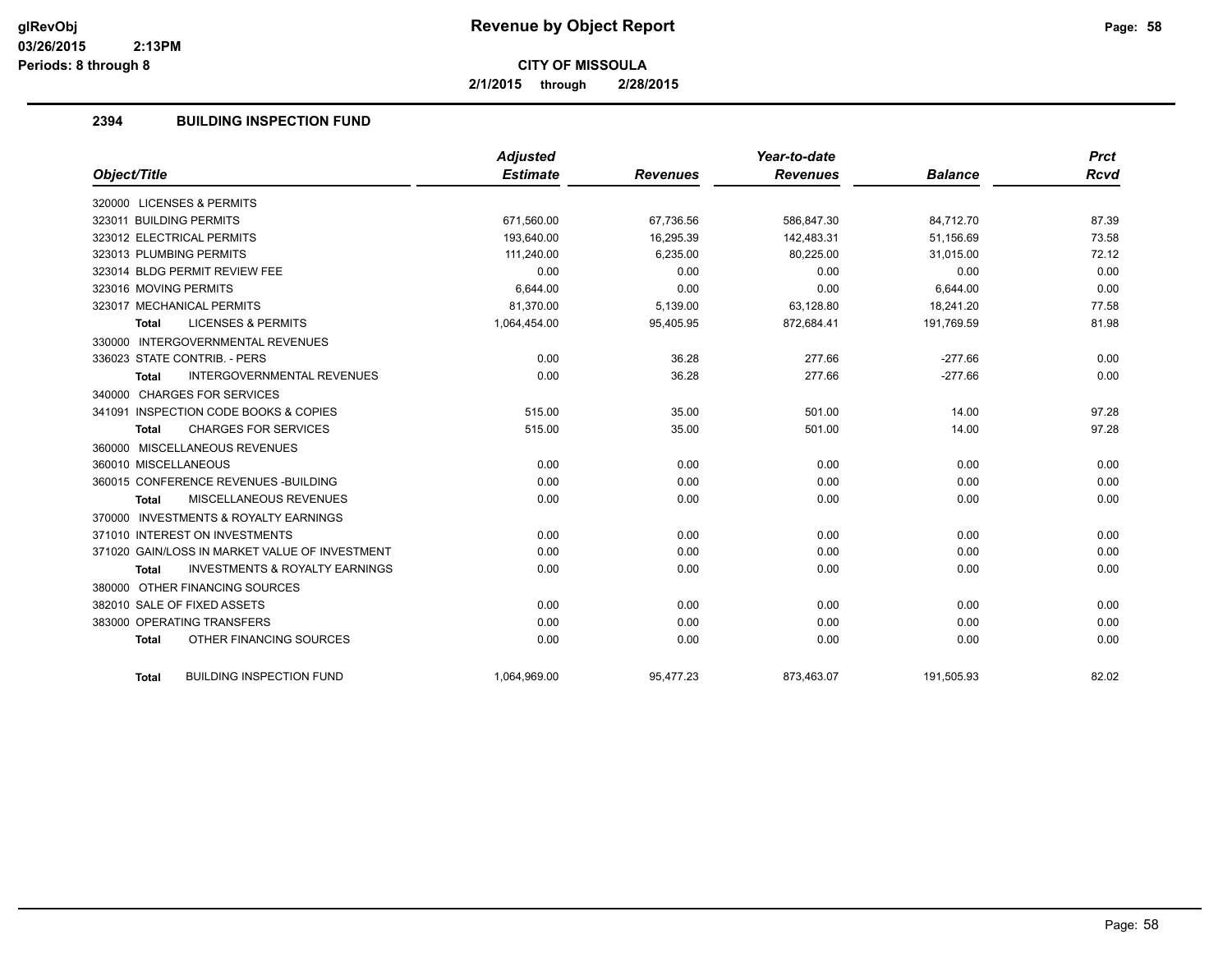**2/1/2015 through 2/28/2015**

# **2395 CITY GRANTS & PROGRAM INCOME FUND**

# **2395 CITY GRANTS & PROGRAM INCOME FUND**

|                                                           | <b>Adjusted</b> |                 | Year-to-date    |                | <b>Prct</b> |
|-----------------------------------------------------------|-----------------|-----------------|-----------------|----------------|-------------|
| Object/Title                                              | <b>Estimate</b> | <b>Revenues</b> | <b>Revenues</b> | <b>Balance</b> | Rcvd        |
| 330000 INTERGOVERNMENTAL REVENUES                         |                 |                 |                 |                |             |
| 331010 ENTITLEMENT - CDBG                                 | 0.00            | 0.00            | 0.00            | 0.00           | 0.00        |
| 331037 ELOCAL.COM LOAN REPAYMENT                          | 0.00            | 0.00            | 0.00            | 0.00           | 0.00        |
| <b>INTERGOVERNMENTAL REVENUES</b><br><b>Total</b>         | 0.00            | 0.00            | 0.00            | 0.00           | 0.00        |
| 360000 MISCELLANEOUS REVENUES                             |                 |                 |                 |                |             |
| 360005 LOAN REPAYMENTS                                    | 0.00            | 0.00            | 0.00            | 0.00           | 0.00        |
| 360010 MISCELLANEOUS                                      | 0.00            | 0.00            | 0.00            | 0.00           | 0.00        |
| 360013 REPAYMENT OF SEWER GRANT                           | 0.00            | 0.00            | 0.00            | 0.00           | 0.00        |
| 360014 REPAYMENT OF LOAN/MHA                              | 0.00            | 0.00            | 0.00            | 0.00           | 0.00        |
| 362000 OTHER MISCELLANEOUS REVENUE                        | 0.00            | 0.00            | 0.00            | 0.00           | 0.00        |
| MISCELLANEOUS REVENUES<br><b>Total</b>                    | 0.00            | 0.00            | 0.00            | 0.00           | 0.00        |
| <b>INVESTMENTS &amp; ROYALTY EARNINGS</b><br>370000       |                 |                 |                 |                |             |
| 371010 INTEREST ON INVESTMENTS                            | 0.00            | 0.00            | 0.00            | 0.00           | 0.00        |
| 371020 GAIN/LOSS IN MARKET VALUE OF INVESTMENTS           | 0.00            | 0.00            | 0.00            | 0.00           | 0.00        |
| <b>INVESTMENTS &amp; ROYALTY EARNINGS</b><br><b>Total</b> | 0.00            | 0.00            | 0.00            | 0.00           | 0.00        |
| OTHER FINANCING SOURCES<br>380000                         |                 |                 |                 |                |             |
| 383026 TRANS FR CDBG                                      | 0.00            | 0.00            | 0.00            | 0.00           | 0.00        |
| OTHER FINANCING SOURCES<br><b>Total</b>                   | 0.00            | 0.00            | 0.00            | 0.00           | 0.00        |
| CITY GRANTS & PROGRAM INCOME FUND<br><b>Total</b>         | 0.00            | 0.00            | 0.00            | 0.00           | 0.00        |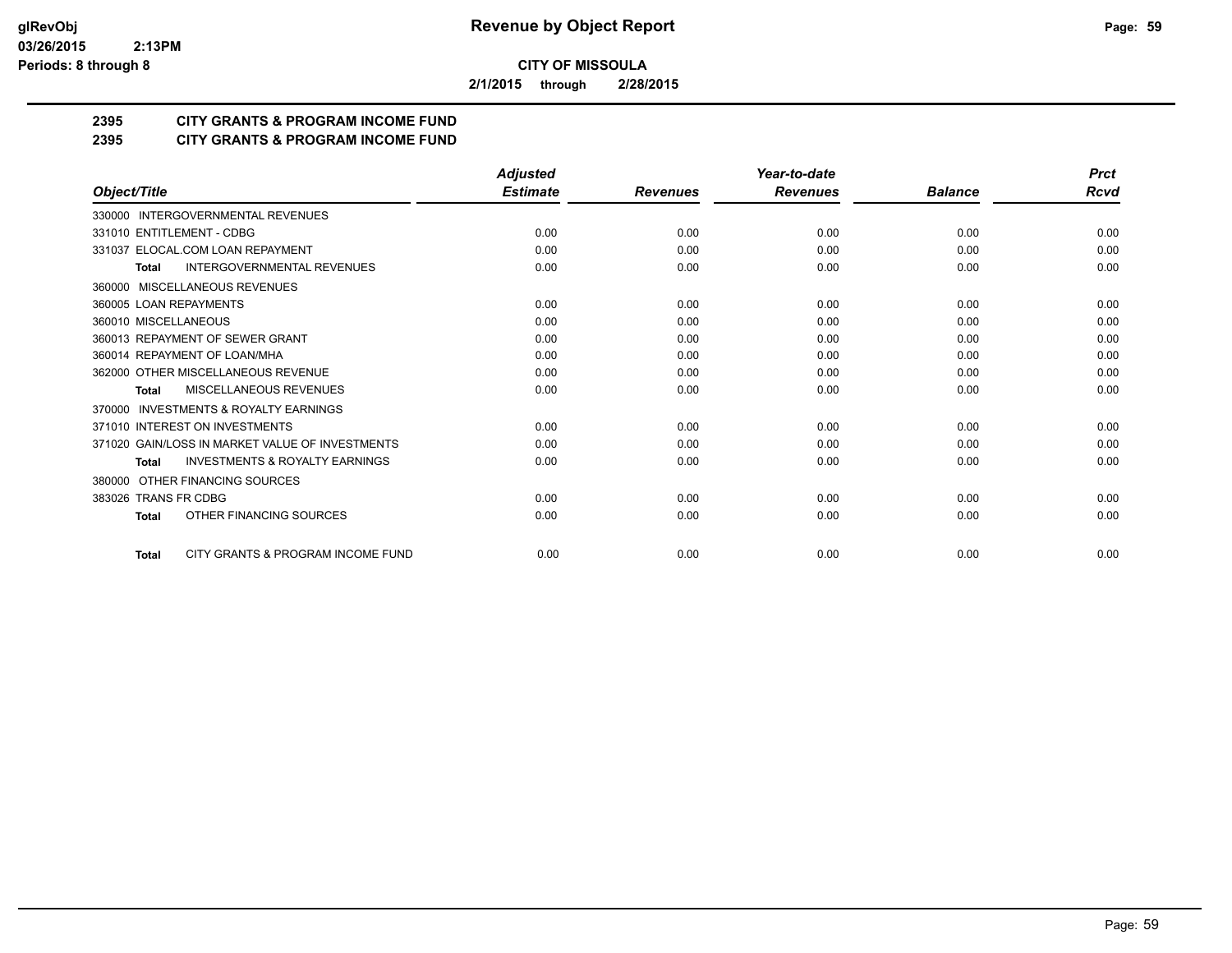**2/1/2015 through 2/28/2015**

# **2395 CITY GRANTS & PROGRAM INCOME FUND**

|                                                           | <b>Adjusted</b> |                 | Year-to-date    |                | <b>Prct</b> |
|-----------------------------------------------------------|-----------------|-----------------|-----------------|----------------|-------------|
| Object/Title                                              | <b>Estimate</b> | <b>Revenues</b> | <b>Revenues</b> | <b>Balance</b> | Rcvd        |
| <b>INTERGOVERNMENTAL REVENUES</b><br>330000               |                 |                 |                 |                |             |
| 331010 ENTITLEMENT - CDBG                                 | 0.00            | 0.00            | 0.00            | 0.00           | 0.00        |
| 331037 ELOCAL.COM LOAN REPAYMENT                          | 0.00            | 0.00            | 0.00            | 0.00           | 0.00        |
| <b>INTERGOVERNMENTAL REVENUES</b><br><b>Total</b>         | 0.00            | 0.00            | 0.00            | 0.00           | 0.00        |
| MISCELLANEOUS REVENUES<br>360000                          |                 |                 |                 |                |             |
| 360005 LOAN REPAYMENTS                                    | 0.00            | 0.00            | 0.00            | 0.00           | 0.00        |
| 360010 MISCELLANEOUS                                      | 0.00            | 0.00            | 0.00            | 0.00           | 0.00        |
| 360013 REPAYMENT OF SEWER GRANT                           | 0.00            | 0.00            | 0.00            | 0.00           | 0.00        |
| 360014 REPAYMENT OF LOAN/MHA                              | 0.00            | 0.00            | 0.00            | 0.00           | 0.00        |
| 362000 OTHER MISCELLANEOUS REVENUE                        | 0.00            | 0.00            | 0.00            | 0.00           | 0.00        |
| MISCELLANEOUS REVENUES<br><b>Total</b>                    | 0.00            | 0.00            | 0.00            | 0.00           | 0.00        |
| <b>INVESTMENTS &amp; ROYALTY EARNINGS</b><br>370000       |                 |                 |                 |                |             |
| 371010 INTEREST ON INVESTMENTS                            | 0.00            | 0.00            | 0.00            | 0.00           | 0.00        |
| 371020 GAIN/LOSS IN MARKET VALUE OF INVESTMENT            | 0.00            | 0.00            | 0.00            | 0.00           | 0.00        |
| <b>INVESTMENTS &amp; ROYALTY EARNINGS</b><br><b>Total</b> | 0.00            | 0.00            | 0.00            | 0.00           | 0.00        |
| OTHER FINANCING SOURCES<br>380000                         |                 |                 |                 |                |             |
| 383026 TRANS FR CDBG                                      | 0.00            | 0.00            | 0.00            | 0.00           | 0.00        |
| OTHER FINANCING SOURCES<br><b>Total</b>                   | 0.00            | 0.00            | 0.00            | 0.00           | 0.00        |
| CITY GRANTS & PROGRAM INCOME FUND                         |                 |                 |                 |                |             |
| <b>Total</b>                                              | 0.00            | 0.00            | 0.00            | 0.00           | 0.00        |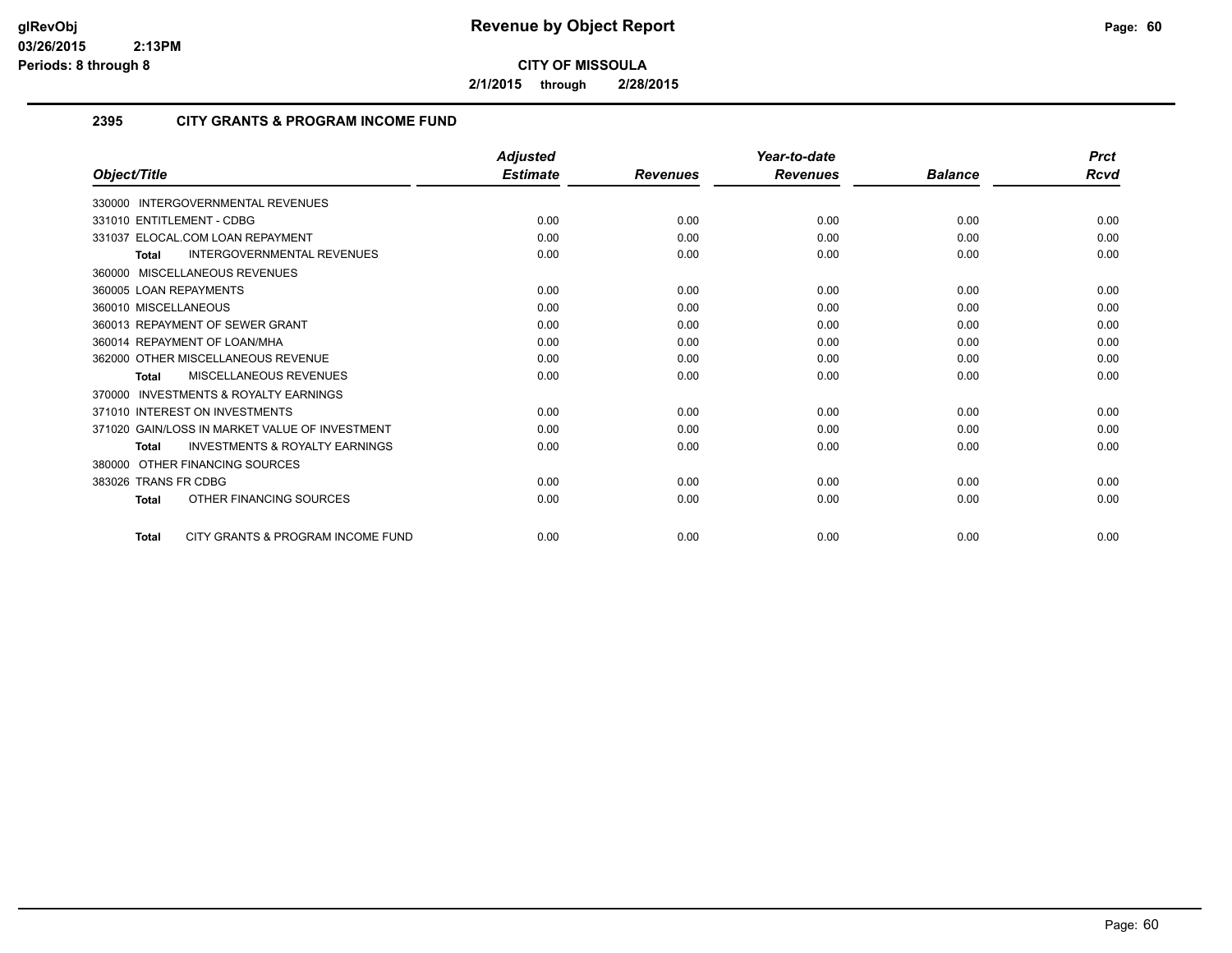**2/1/2015 through 2/28/2015**

### **2396 ENERGY EFFICIENCY REVOLVING LOAN FUND 2396 ENERGY EFFICIENCY REVOLVING LOAN FUND**

|                                               | <b>Adjusted</b> |                 | Year-to-date    |                | <b>Prct</b> |
|-----------------------------------------------|-----------------|-----------------|-----------------|----------------|-------------|
| Object/Title                                  | <b>Estimate</b> | <b>Revenues</b> | <b>Revenues</b> | <b>Balance</b> | <b>Rcvd</b> |
| 330000 INTERGOVERNMENTAL REVENUES             |                 |                 |                 |                |             |
| 331031 EECBG REVOLVING LOAN                   | 0.00            | 0.00            | 0.00            | 0.00           | 0.00        |
| INTERGOVERNMENTAL REVENUES<br>Total           | 0.00            | 0.00            | 0.00            | 0.00           | 0.00        |
| 370000 INVESTMENTS & ROYALTY EARNINGS         |                 |                 |                 |                |             |
| 371010 INTEREST ON INVESTMENTS                | 0.00            | 0.00            | 0.00            | 0.00           | 0.00        |
| INVESTMENTS & ROYALTY EARNINGS<br>Total       | 0.00            | 0.00            | 0.00            | 0.00           | 0.00        |
|                                               |                 |                 |                 |                |             |
| ENERGY EFFICIENCY REVOLVING LOAN FUI<br>Total | 0.00            | 0.00            | 0.00            | 0.00           | 0.00        |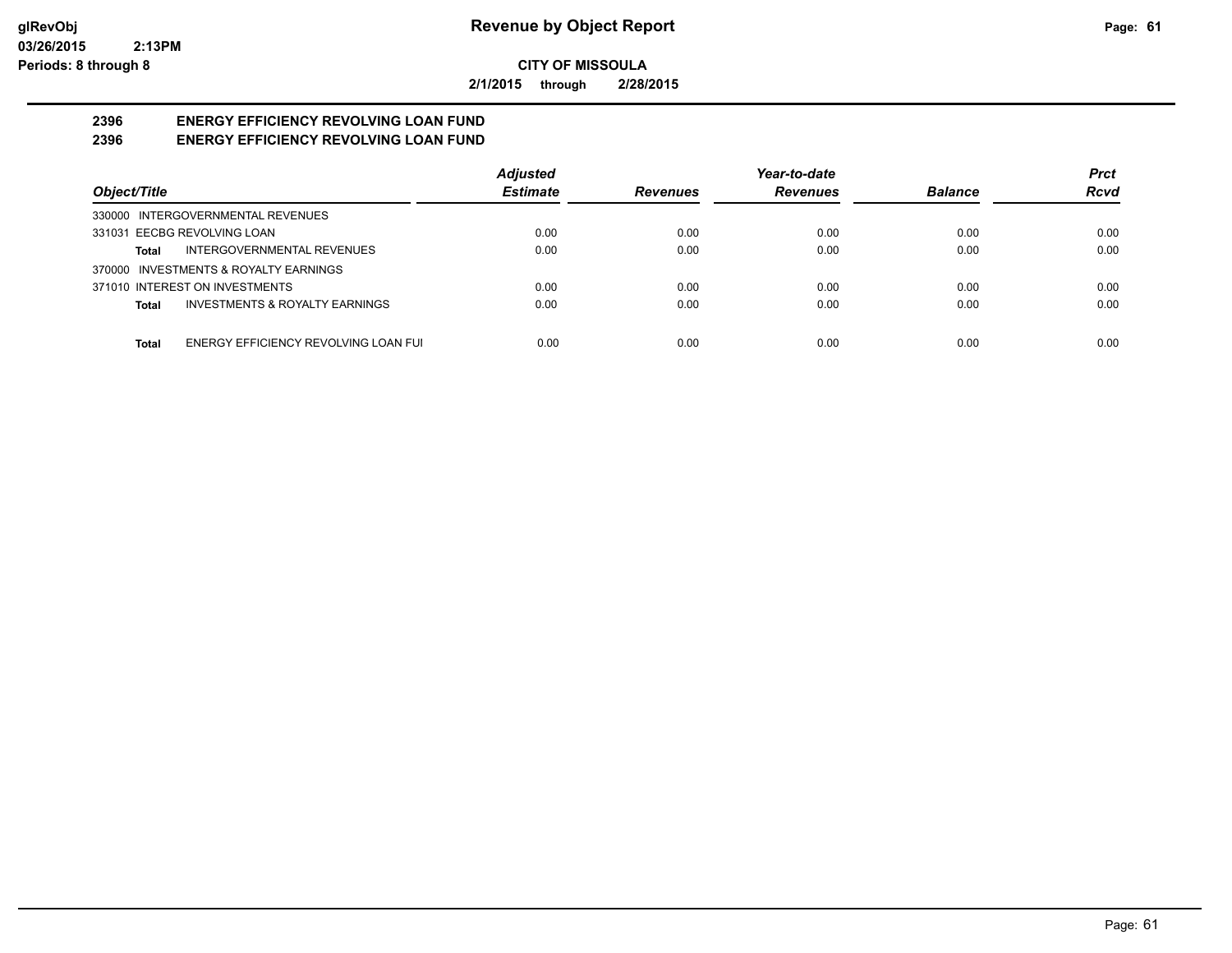**2/1/2015 through 2/28/2015**

# **2396 ENERGY EFFICIENCY REVOLVING LOAN FUND**

| Object/Title                                   | <b>Adjusted</b><br><b>Estimate</b> | <b>Revenues</b> | Year-to-date<br><b>Revenues</b> | <b>Balance</b> | <b>Prct</b><br><b>Rcvd</b> |
|------------------------------------------------|------------------------------------|-----------------|---------------------------------|----------------|----------------------------|
| 330000 INTERGOVERNMENTAL REVENUES              |                                    |                 |                                 |                |                            |
| 331031 EECBG REVOLVING LOAN                    | 0.00                               | 0.00            | 0.00                            | 0.00           | 0.00                       |
| INTERGOVERNMENTAL REVENUES<br>Total            | 0.00                               | 0.00            | 0.00                            | 0.00           | 0.00                       |
| 370000 INVESTMENTS & ROYALTY EARNINGS          |                                    |                 |                                 |                |                            |
| 371010 INTEREST ON INVESTMENTS                 | 0.00                               | 0.00            | 0.00                            | 0.00           | 0.00                       |
| INVESTMENTS & ROYALTY EARNINGS<br><b>Total</b> | 0.00                               | 0.00            | 0.00                            | 0.00           | 0.00                       |
|                                                |                                    |                 |                                 |                |                            |
| ENERGY EFFICIENCY REVOLVING LOAN FU<br>Total   | 0.00                               | 0.00            | 0.00                            | 0.00           | 0.00                       |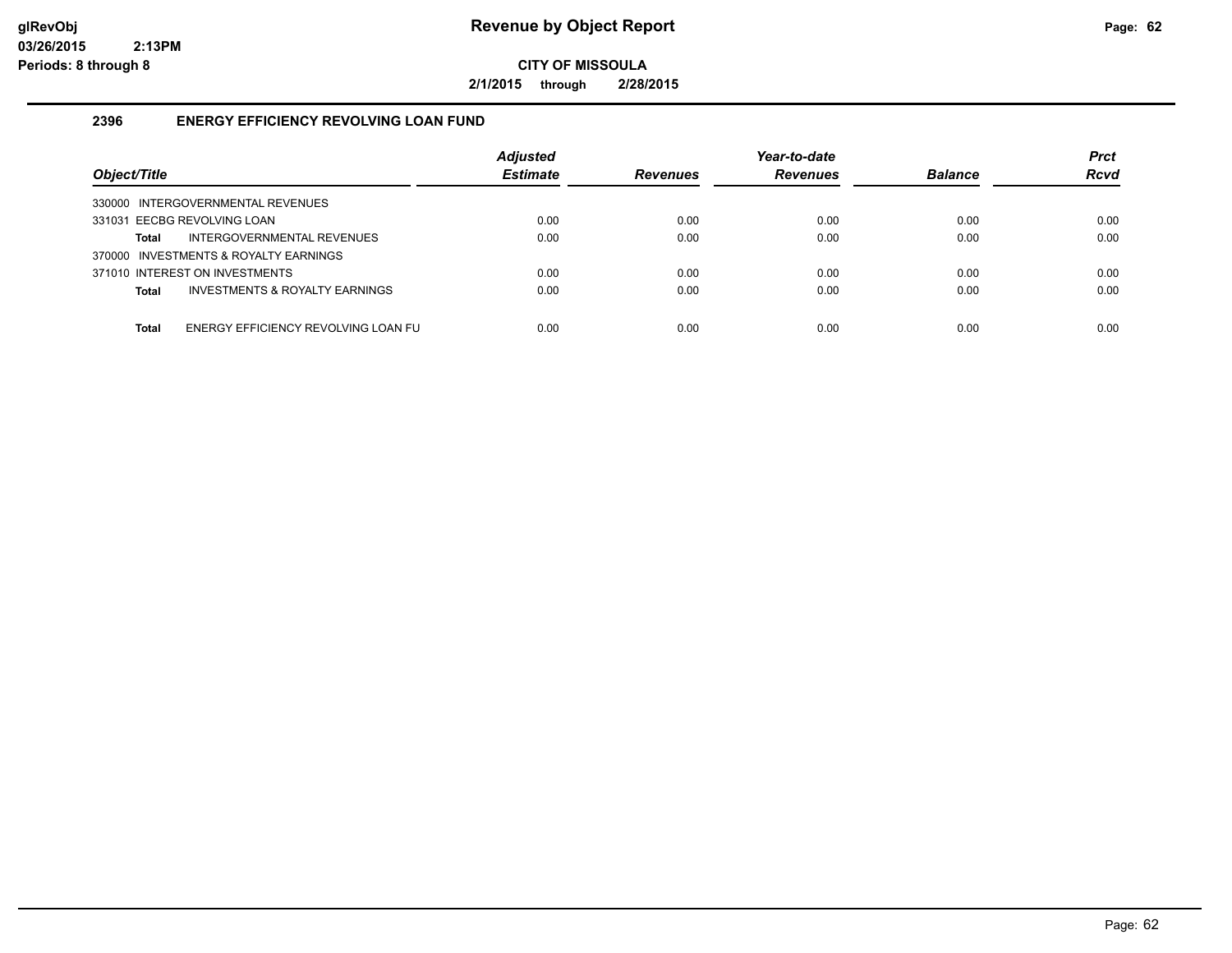**2/1/2015 through 2/28/2015**

### **2399 DANGEROUS BUILDING DEMOLITION & REPAIR F 2399 DANGEROUS BUILDING DEMOLITION & REPAIR F**

| Object/Title            |                                      | <b>Adjusted</b> |                                    | Year-to-date |                | Prct |
|-------------------------|--------------------------------------|-----------------|------------------------------------|--------------|----------------|------|
|                         |                                      | <b>Estimate</b> | <b>Revenues</b><br><b>Revenues</b> |              | <b>Balance</b> | Rcvd |
|                         | 360000 MISCELLANEOUS REVENUES        |                 |                                    |              |                |      |
| 363000 ASSESSMENTS PAID |                                      | 15.000.00       | 0.00                               | 0.00         | 15.000.00      | 0.00 |
| Total                   | MISCELLANEOUS REVENUES               | 15.000.00       | 0.00                               | 0.00         | 15.000.00      | 0.00 |
| Total                   | DANGEROUS BUILDING DEMOLITION & REP. | 15.000.00       | 0.00                               | 0.00         | 15.000.00      | 0.00 |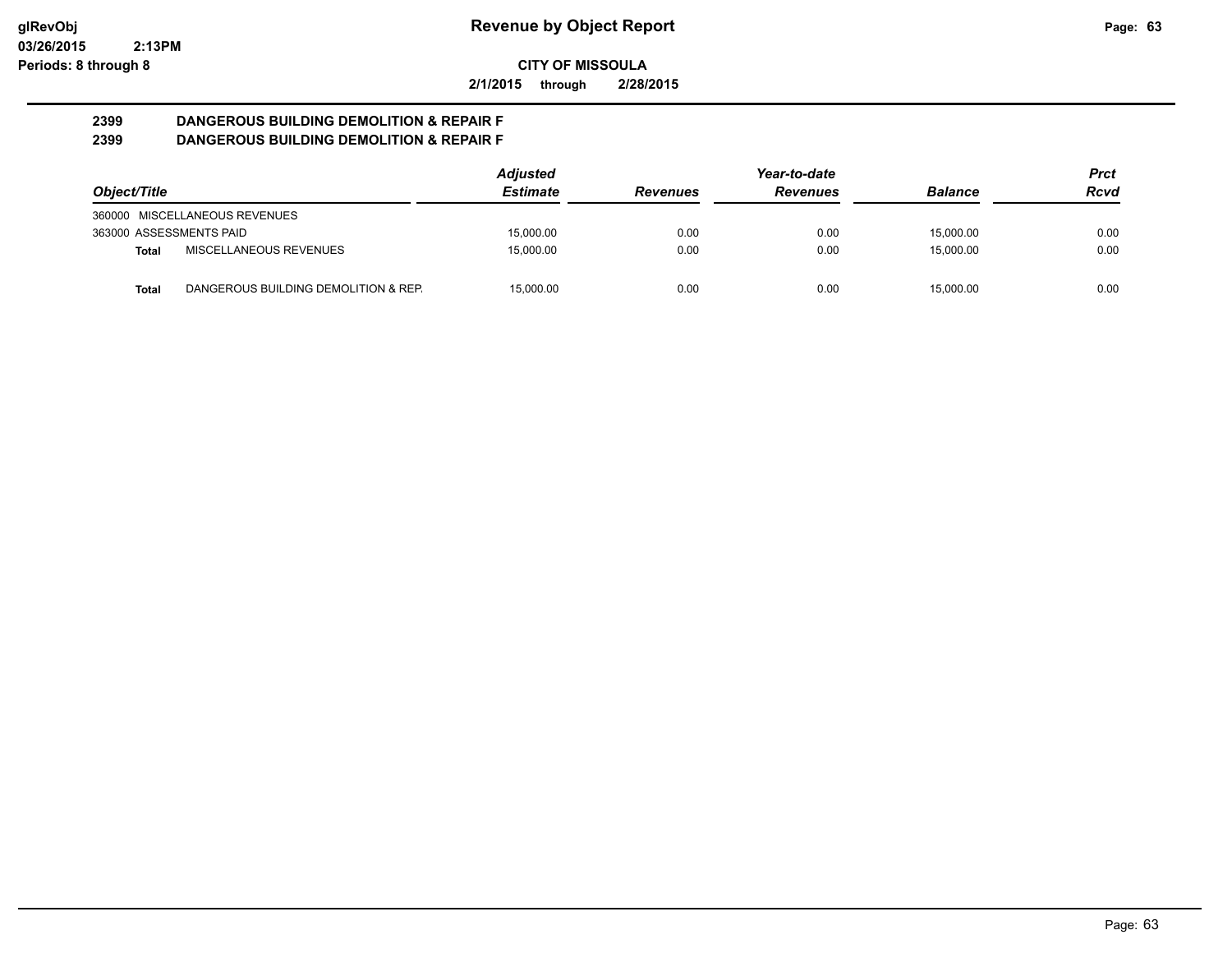**2/1/2015 through 2/28/2015**

# **2399 DANGEROUS BUILDING DEMOLITION & REPAIR F**

|                         |                                     | <b>Adjusted</b> |                 | Year-to-date    |                | <b>Prct</b> |
|-------------------------|-------------------------------------|-----------------|-----------------|-----------------|----------------|-------------|
| Object/Title            |                                     | <b>Estimate</b> | <b>Revenues</b> | <b>Revenues</b> | <b>Balance</b> | <b>Rcvd</b> |
|                         | 360000 MISCELLANEOUS REVENUES       |                 |                 |                 |                |             |
| 363000 ASSESSMENTS PAID |                                     | 15,000.00       | 0.00            | 0.00            | 15.000.00      | 0.00        |
| Total                   | MISCELLANEOUS REVENUES              | 15,000.00       | 0.00            | 0.00            | 15.000.00      | 0.00        |
| Total                   | DANGEROUS BUILDING DEMOLITION & REF | 15.000.00       | 0.00            | 0.00            | 15.000.00      | 0.00        |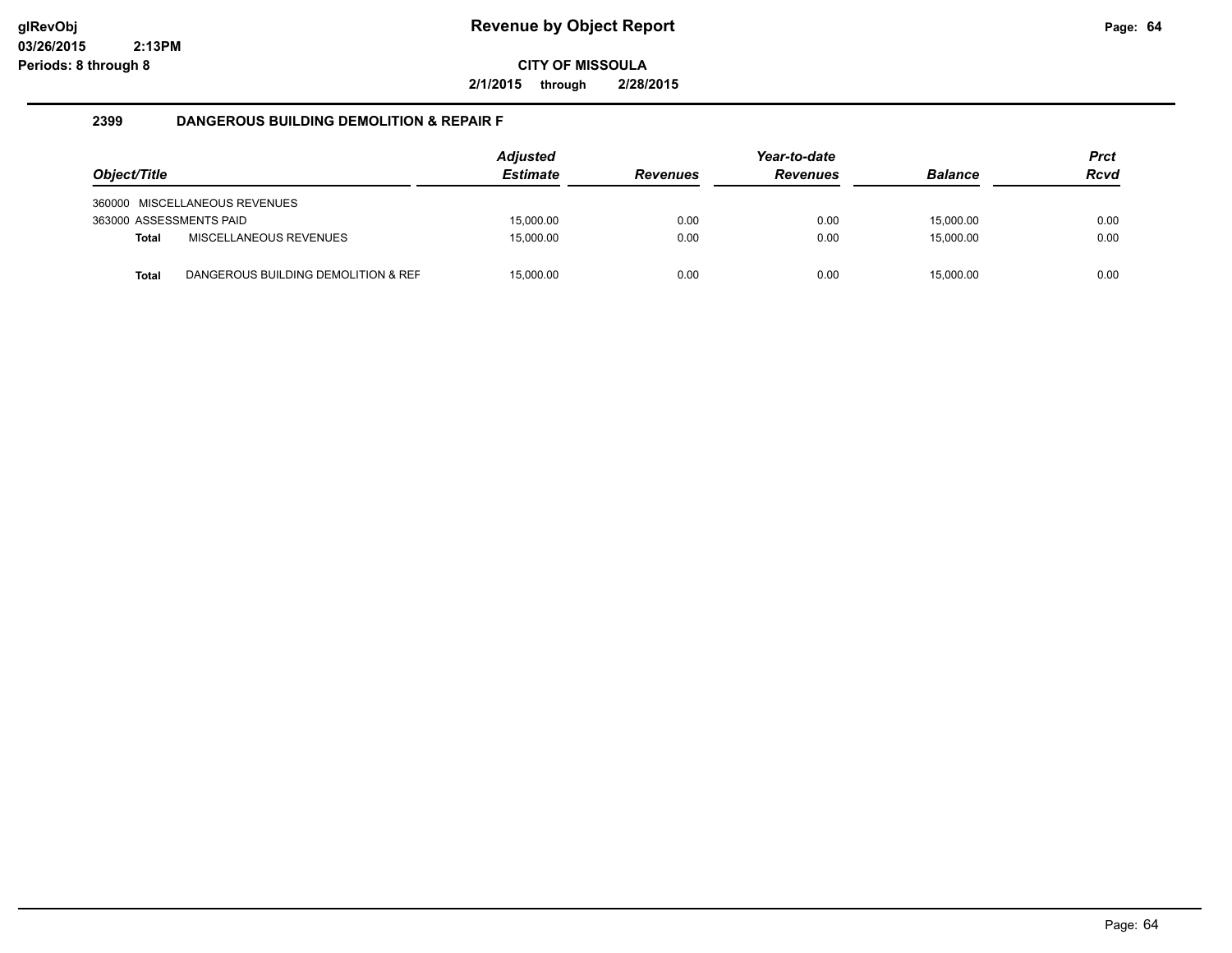**2/1/2015 through 2/28/2015**

### **2400 STREET LIGHTING ASSESSMENTS FUND 2400 STREET LIGHTING ASSESSMENTS FUND**

|                                                    | <b>Adjusted</b> |                 | Year-to-date    |                | <b>Prct</b> |
|----------------------------------------------------|-----------------|-----------------|-----------------|----------------|-------------|
| Object/Title                                       | <b>Estimate</b> | <b>Revenues</b> | <b>Revenues</b> | <b>Balance</b> | <b>Rcvd</b> |
| 360000 MISCELLANEOUS REVENUES                      |                 |                 |                 |                |             |
| 360010 MISCELLANEOUS                               | 0.00            | 0.00            | 0.00            | 0.00           | 0.00        |
| 363010 LIGHTING ASSESSMENTS                        | 345.357.00      | 3.489.17        | 306.138.10      | 39.218.90      | 88.64       |
| 363040 PENALTY AND INTEREST                        | 0.00            | 92.09           | 268.78          | $-268.78$      | 0.00        |
| MISCELLANEOUS REVENUES<br>Total                    | 345.357.00      | 3.581.26        | 306,406.88      | 38.950.12      | 88.72       |
| INVESTMENTS & ROYALTY EARNINGS<br>370000           |                 |                 |                 |                |             |
| 371010 INTEREST ON INVESTMENTS                     | 0.00            | 0.00            | 0.00            | 0.00           | 0.00        |
| 371020 GAIN/LOSS IN MARKET VALUE OF INVESTMENTS    | 0.00            | 0.00            | 0.00            | 0.00           | 0.00        |
| <b>INVESTMENTS &amp; ROYALTY EARNINGS</b><br>Total | 0.00            | 0.00            | 0.00            | 0.00           | 0.00        |
| STREET LIGHTING ASSESSMENTS FUND<br><b>Total</b>   | 345.357.00      | 3.581.26        | 306.406.88      | 38.950.12      | 88.72       |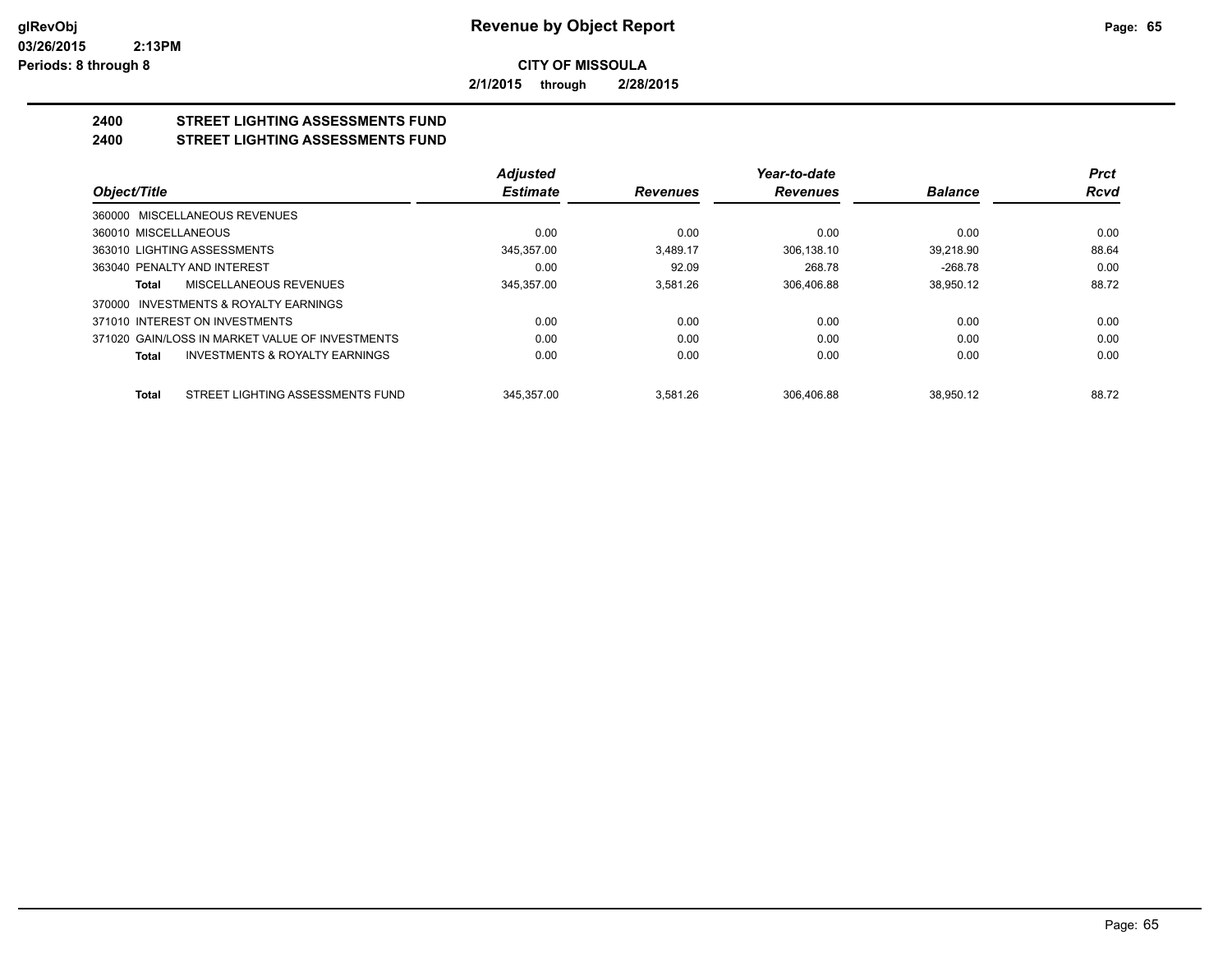**2/1/2015 through 2/28/2015**

# **2400 STREET LIGHTING ASSESSMENTS FUND**

| Object/Title                                     | <b>Adjusted</b><br><b>Estimate</b> | <b>Revenues</b> | Year-to-date<br><b>Revenues</b> | <b>Balance</b> | <b>Prct</b><br><b>Rcvd</b> |
|--------------------------------------------------|------------------------------------|-----------------|---------------------------------|----------------|----------------------------|
| 360000 MISCELLANEOUS REVENUES                    |                                    |                 |                                 |                |                            |
| 360010 MISCELLANEOUS                             | 0.00                               | 0.00            | 0.00                            | 0.00           | 0.00                       |
| 363010 LIGHTING ASSESSMENTS                      | 345,357.00                         | 3.489.17        | 306,138.10                      | 39.218.90      | 88.64                      |
| 363040 PENALTY AND INTEREST                      | 0.00                               | 92.09           | 268.78                          | $-268.78$      | 0.00                       |
| MISCELLANEOUS REVENUES<br>Total                  | 345,357.00                         | 3,581.26        | 306,406.88                      | 38,950.12      | 88.72                      |
| 370000 INVESTMENTS & ROYALTY EARNINGS            |                                    |                 |                                 |                |                            |
| 371010 INTEREST ON INVESTMENTS                   | 0.00                               | 0.00            | 0.00                            | 0.00           | 0.00                       |
| 371020 GAIN/LOSS IN MARKET VALUE OF INVESTMENT   | 0.00                               | 0.00            | 0.00                            | 0.00           | 0.00                       |
| INVESTMENTS & ROYALTY EARNINGS<br>Total          | 0.00                               | 0.00            | 0.00                            | 0.00           | 0.00                       |
|                                                  |                                    |                 |                                 |                |                            |
| STREET LIGHTING ASSESSMENTS FUND<br><b>Total</b> | 345.357.00                         | 3.581.26        | 306.406.88                      | 38.950.12      | 88.72                      |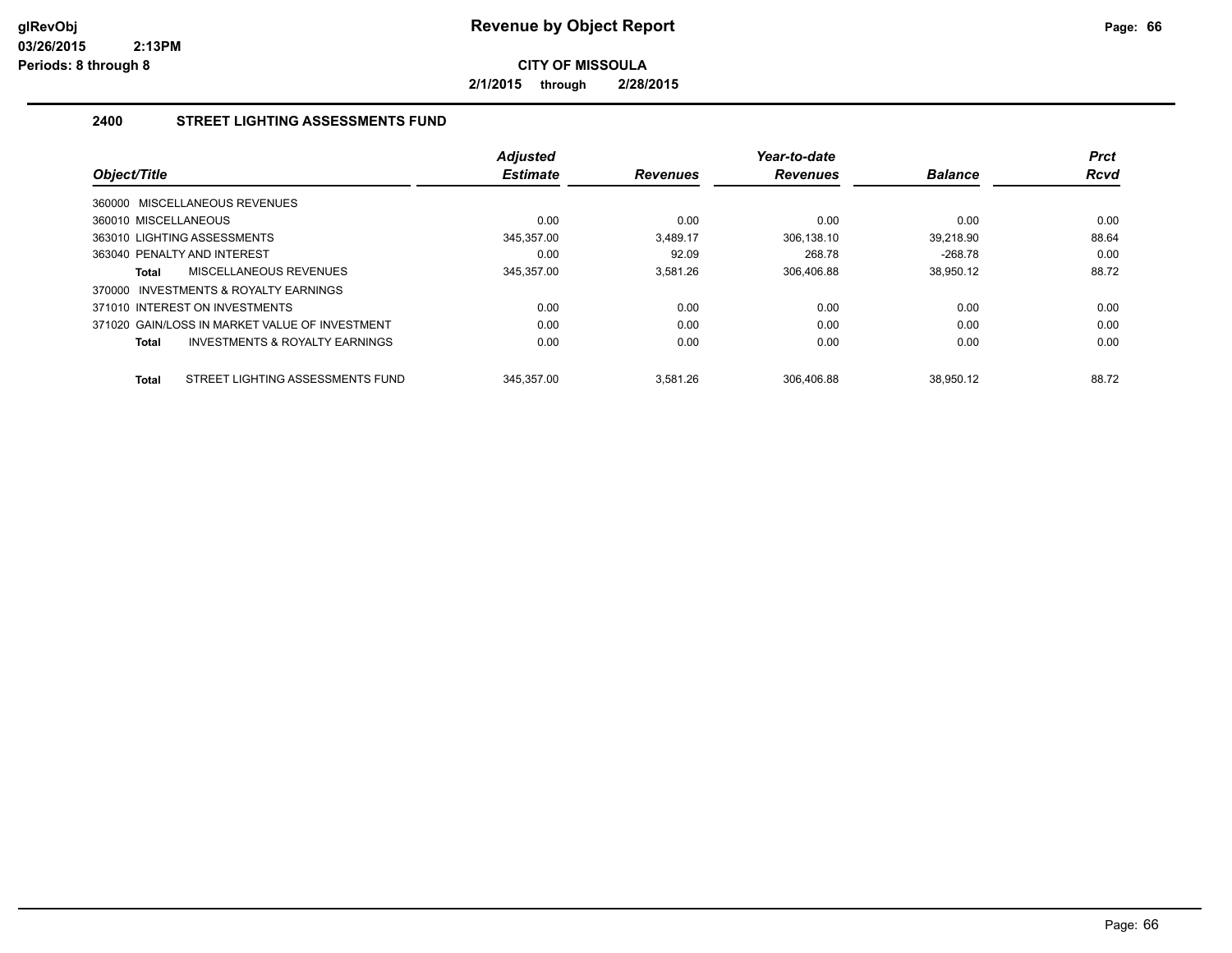**2/1/2015 through 2/28/2015**

# **2500 STREET MAINTENANCE ASSESSMENT FUND**

# **2500 STREET MAINTENANCE ASSESSMENT FUND**

|                                                    | <b>Adjusted</b> |                 | Year-to-date    |                | <b>Prct</b> |
|----------------------------------------------------|-----------------|-----------------|-----------------|----------------|-------------|
| Object/Title                                       | <b>Estimate</b> | <b>Revenues</b> | <b>Revenues</b> | <b>Balance</b> | <b>Rcvd</b> |
| 360000 MISCELLANEOUS REVENUES                      |                 |                 |                 |                |             |
| 363010 LIGHTING ASSESSMENTS                        | 59,295.00       | 540.21          | 35,429.55       | 23,865.45      | 59.75       |
| 363040 PENALTY AND INTEREST                        | 0.00            | 5.91            | 232.25          | $-232.25$      | 0.00        |
| <b>MISCELLANEOUS REVENUES</b><br>Total             | 59,295.00       | 546.12          | 35,661.80       | 23,633.20      | 60.14       |
| 370000 INVESTMENTS & ROYALTY EARNINGS              |                 |                 |                 |                |             |
| 371010 INTEREST ON INVESTMENTS                     | 0.00            | 0.00            | 0.00            | 0.00           | 0.00        |
| 371020 GAIN/LOSS IN MARKET VALUE OF INVESTMENTS    | 0.00            | 0.00            | 0.00            | 0.00           | 0.00        |
| <b>INVESTMENTS &amp; ROYALTY EARNINGS</b><br>Total | 0.00            | 0.00            | 0.00            | 0.00           | 0.00        |
| OTHER FINANCING SOURCES<br>380000                  |                 |                 |                 |                |             |
| 383000 OPERATING TRANSFERS                         | 0.00            | 0.00            | 0.00            | 0.00           | 0.00        |
| OTHER FINANCING SOURCES<br>Total                   | 0.00            | 0.00            | 0.00            | 0.00           | 0.00        |
| STREET MAINTENANCE ASSESSMENT FUNI<br><b>Total</b> | 59.295.00       | 546.12          | 35.661.80       | 23.633.20      | 60.14       |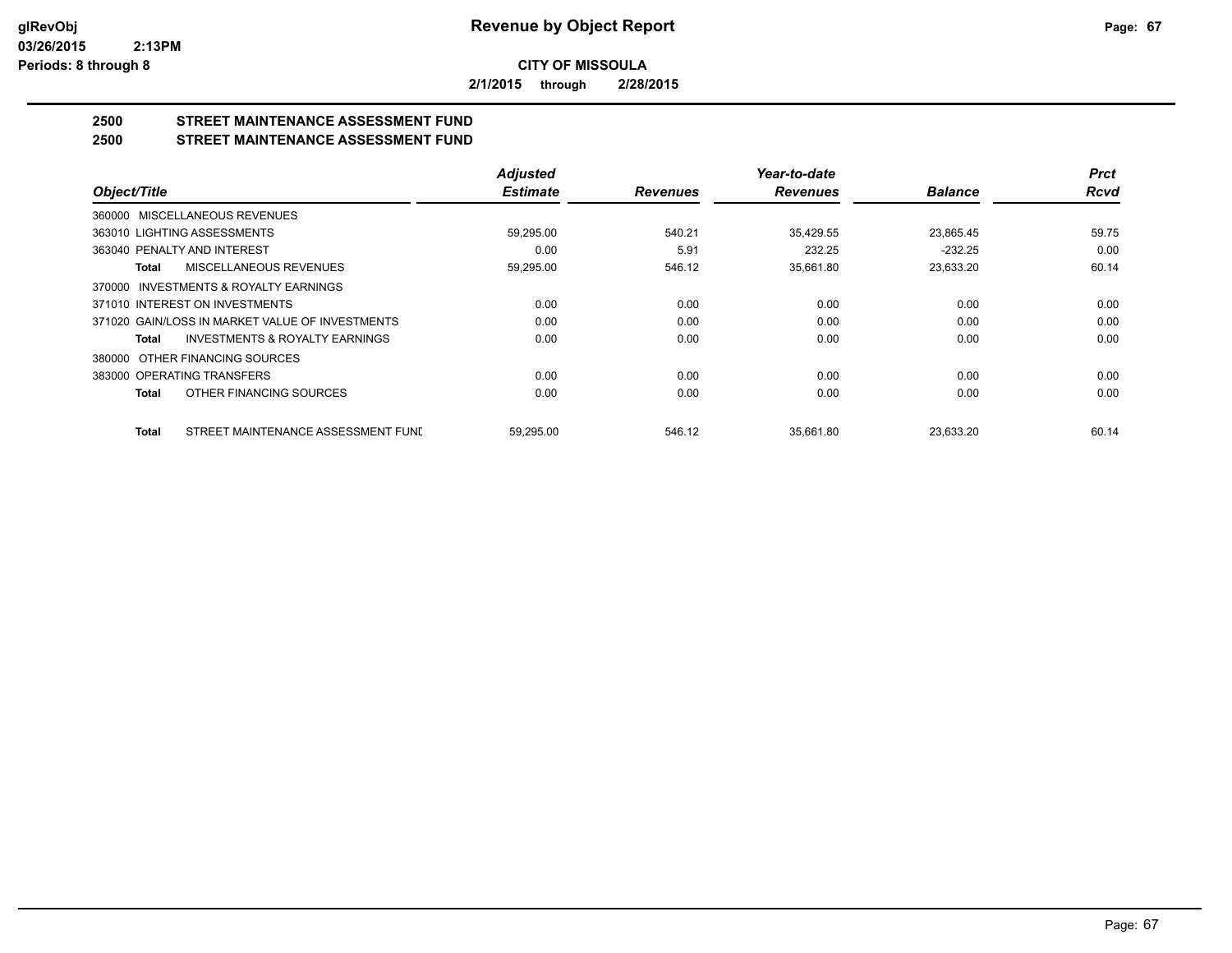**2/1/2015 through 2/28/2015**

# **2500 STREET MAINTENANCE ASSESSMENT FUND**

| Object/Title                                       | <b>Adjusted</b><br><b>Estimate</b> | <b>Revenues</b> | Year-to-date<br><b>Revenues</b> | <b>Balance</b> | <b>Prct</b><br><b>Rcvd</b> |
|----------------------------------------------------|------------------------------------|-----------------|---------------------------------|----------------|----------------------------|
| 360000 MISCELLANEOUS REVENUES                      |                                    |                 |                                 |                |                            |
| 363010 LIGHTING ASSESSMENTS                        | 59,295.00                          | 540.21          | 35.429.55                       | 23,865.45      | 59.75                      |
| 363040 PENALTY AND INTEREST                        | 0.00                               | 5.91            | 232.25                          | $-232.25$      | 0.00                       |
| MISCELLANEOUS REVENUES<br>Total                    | 59,295.00                          | 546.12          | 35,661.80                       | 23,633.20      | 60.14                      |
| 370000 INVESTMENTS & ROYALTY EARNINGS              |                                    |                 |                                 |                |                            |
| 371010 INTEREST ON INVESTMENTS                     | 0.00                               | 0.00            | 0.00                            | 0.00           | 0.00                       |
| 371020 GAIN/LOSS IN MARKET VALUE OF INVESTMENT     | 0.00                               | 0.00            | 0.00                            | 0.00           | 0.00                       |
| <b>INVESTMENTS &amp; ROYALTY EARNINGS</b><br>Total | 0.00                               | 0.00            | 0.00                            | 0.00           | 0.00                       |
| 380000 OTHER FINANCING SOURCES                     |                                    |                 |                                 |                |                            |
| 383000 OPERATING TRANSFERS                         | 0.00                               | 0.00            | 0.00                            | 0.00           | 0.00                       |
| OTHER FINANCING SOURCES<br>Total                   | 0.00                               | 0.00            | 0.00                            | 0.00           | 0.00                       |
| Total<br>STREET MAINTENANCE ASSESSMENT FUNI        | 59.295.00                          | 546.12          | 35.661.80                       | 23.633.20      | 60.14                      |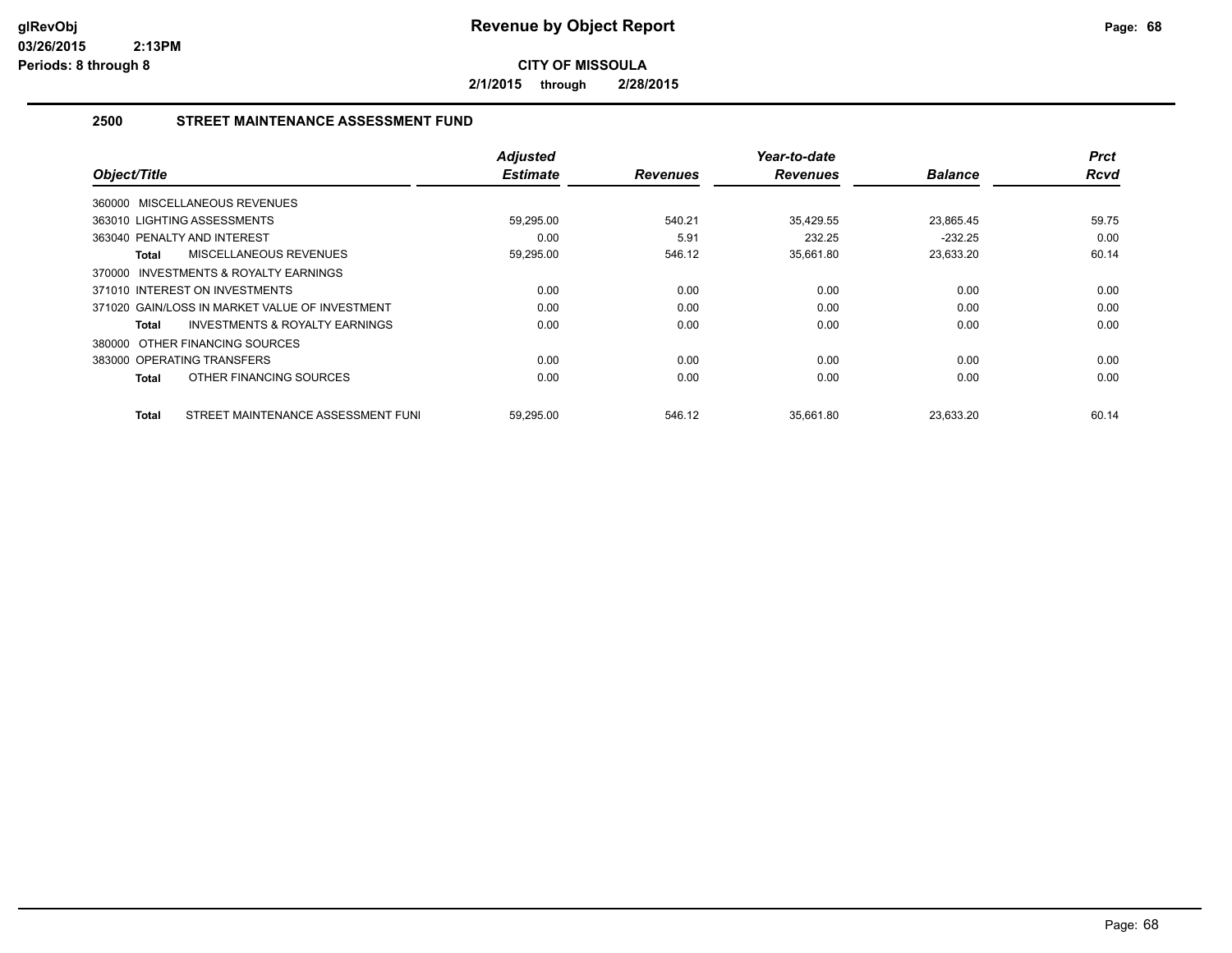**2/1/2015 through 2/28/2015**

#### **2510 RUSSELL PARK MAINTENANCE ASSESSMENT FUND 2510 RUSSELL PARK MAINTENANCE ASSESSMENT FUND**

|       | Adi <b>.</b>                             |  |  |  |  |  |  |
|-------|------------------------------------------|--|--|--|--|--|--|
|       |                                          |  |  |  |  |  |  |
| 251 U | RUSSELL PARK MAINTENANCE ASSESSMENT FUND |  |  |  |  |  |  |

|                                                    | <b>Adjusted</b> |                 | Year-to-date    |                | <b>Prct</b> |
|----------------------------------------------------|-----------------|-----------------|-----------------|----------------|-------------|
| Object/Title                                       | <b>Estimate</b> | <b>Revenues</b> | <b>Revenues</b> | <b>Balance</b> | <b>Rcvd</b> |
| 360000 MISCELLANEOUS REVENUES                      |                 |                 |                 |                |             |
| 360010 MISCELLANEOUS                               | 0.00            | 0.00            | 0.00            | 0.00           | 0.00        |
| 363010 LIGHTING ASSESSMENTS                        | 0.00            | 0.00            | 0.00            | 0.00           | 0.00        |
| 363020 PROPERTY ASSESSMENTS                        | 0.00            | 0.00            | 0.00            | 0.00           | 0.00        |
| 363040 PENALTY AND INTEREST                        | 0.00            | 0.00            | 0.00            | 0.00           | 0.00        |
| MISCELLANEOUS REVENUES<br>Total                    | 0.00            | 0.00            | 0.00            | 0.00           | 0.00        |
| 370000 INVESTMENTS & ROYALTY EARNINGS              |                 |                 |                 |                |             |
| 371010 INTEREST ON INVESTMENTS                     | 0.00            | 0.00            | 0.00            | 0.00           | 0.00        |
| 371020 GAIN/LOSS IN MARKET VALUE OF INVESTMENTS    | 0.00            | 0.00            | 0.00            | 0.00           | 0.00        |
| <b>INVESTMENTS &amp; ROYALTY EARNINGS</b><br>Total | 0.00            | 0.00            | 0.00            | 0.00           | 0.00        |
| 380000 OTHER FINANCING SOURCES                     |                 |                 |                 |                |             |
| 383000 OPERATING TRANSFERS                         | 0.00            | 0.00            | 0.00            | 0.00           | 0.00        |
| OTHER FINANCING SOURCES<br>Total                   | 0.00            | 0.00            | 0.00            | 0.00           | 0.00        |
|                                                    |                 |                 |                 |                |             |
| RUSSELL PARK MAINTENANCE ASSESSMEN<br><b>Total</b> | 0.00            | 0.00            | 0.00            | 0.00           | 0.00        |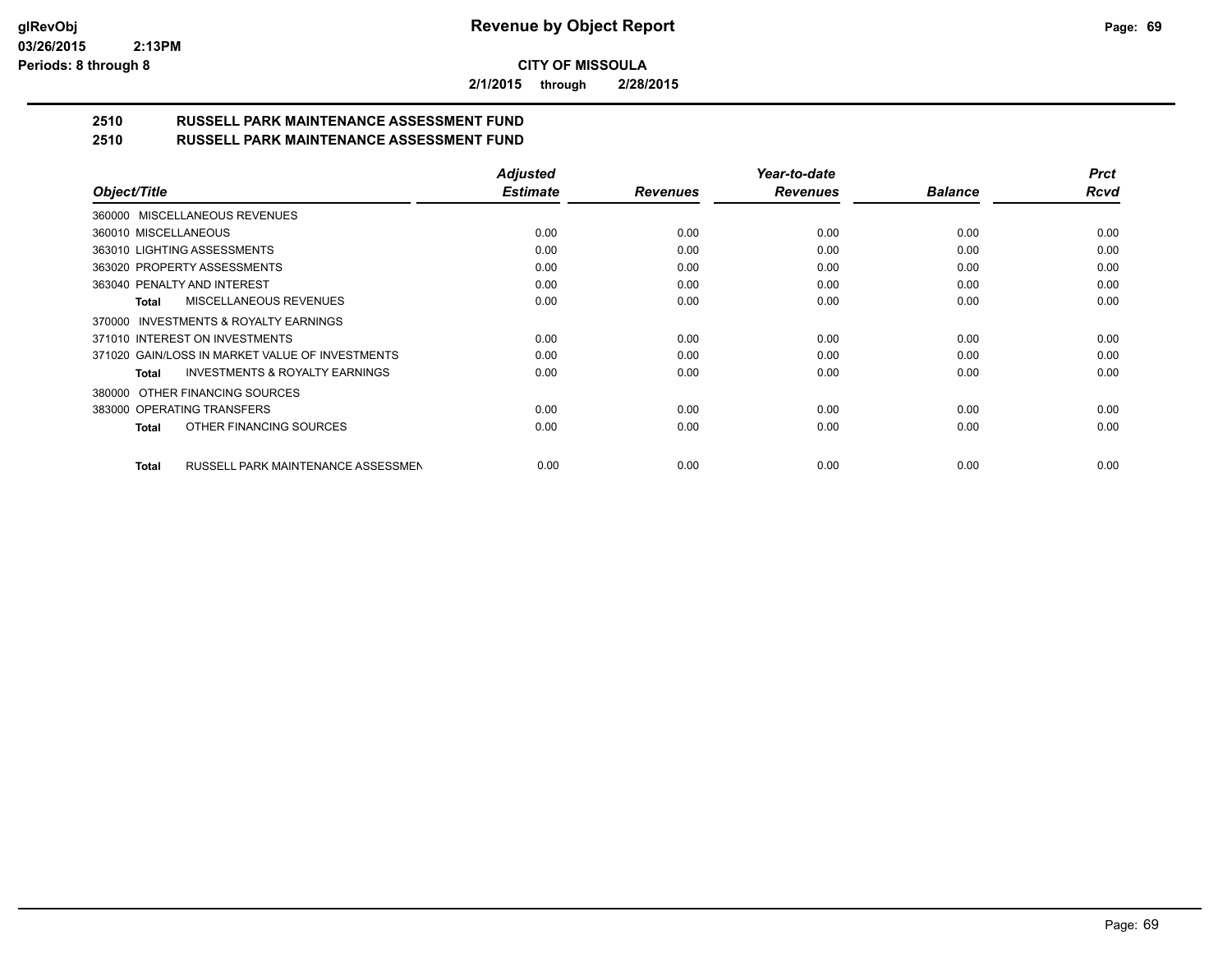**2/1/2015 through 2/28/2015**

# **2510 RUSSELL PARK MAINTENANCE ASSESSMENT FUND**

| Object/Title                                       | <b>Adjusted</b><br><b>Estimate</b> | <b>Revenues</b> | Year-to-date<br><b>Revenues</b> | <b>Balance</b> | <b>Prct</b><br>Rcvd |
|----------------------------------------------------|------------------------------------|-----------------|---------------------------------|----------------|---------------------|
| 360000 MISCELLANEOUS REVENUES                      |                                    |                 |                                 |                |                     |
| 360010 MISCELLANEOUS                               | 0.00                               | 0.00            | 0.00                            | 0.00           | 0.00                |
| 363010 LIGHTING ASSESSMENTS                        | 0.00                               | 0.00            | 0.00                            | 0.00           | 0.00                |
| 363020 PROPERTY ASSESSMENTS                        | 0.00                               | 0.00            | 0.00                            | 0.00           | 0.00                |
| 363040 PENALTY AND INTEREST                        | 0.00                               | 0.00            | 0.00                            | 0.00           | 0.00                |
| <b>MISCELLANEOUS REVENUES</b><br>Total             | 0.00                               | 0.00            | 0.00                            | 0.00           | 0.00                |
| 370000 INVESTMENTS & ROYALTY EARNINGS              |                                    |                 |                                 |                |                     |
| 371010 INTEREST ON INVESTMENTS                     | 0.00                               | 0.00            | 0.00                            | 0.00           | 0.00                |
| 371020 GAIN/LOSS IN MARKET VALUE OF INVESTMENT     | 0.00                               | 0.00            | 0.00                            | 0.00           | 0.00                |
| <b>INVESTMENTS &amp; ROYALTY EARNINGS</b><br>Total | 0.00                               | 0.00            | 0.00                            | 0.00           | 0.00                |
| 380000 OTHER FINANCING SOURCES                     |                                    |                 |                                 |                |                     |
| 383000 OPERATING TRANSFERS                         | 0.00                               | 0.00            | 0.00                            | 0.00           | 0.00                |
| OTHER FINANCING SOURCES<br>Total                   | 0.00                               | 0.00            | 0.00                            | 0.00           | 0.00                |
|                                                    |                                    |                 |                                 |                |                     |
| RUSSELL PARK MAINTENANCE ASSESSMEN<br>Total        | 0.00                               | 0.00            | 0.00                            | 0.00           | 0.00                |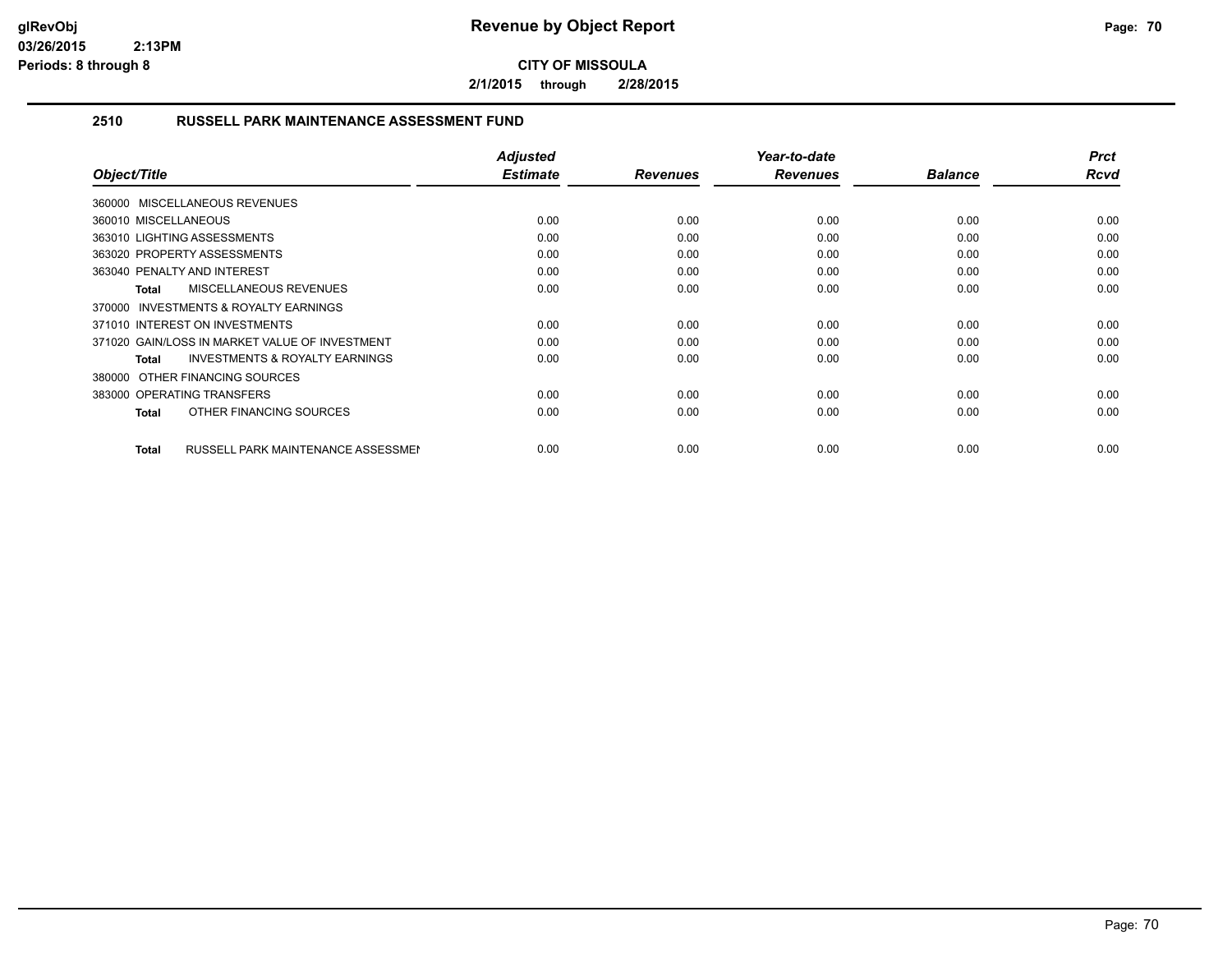**2/1/2015 through 2/28/2015**

# **2511 WILLOWWOOD PARK MAINTENANCE ASSESSMENT F**

| 2511 | <b>WILLOWWOOD PARK MAINTENANCE ASSESSMENT F</b> |  |
|------|-------------------------------------------------|--|
|      |                                                 |  |

|                                                   | <b>Adjusted</b> |                 | Year-to-date    |                | <b>Prct</b> |
|---------------------------------------------------|-----------------|-----------------|-----------------|----------------|-------------|
| Object/Title                                      | <b>Estimate</b> | <b>Revenues</b> | <b>Revenues</b> | <b>Balance</b> | <b>Rcvd</b> |
| 360000 MISCELLANEOUS REVENUES                     |                 |                 |                 |                |             |
| 360010 MISCELLANEOUS                              | 0.00            | 0.00            | 0.00            | 0.00           | 0.00        |
| 363010 LIGHTING ASSESSMENTS                       | 0.00            | 0.00            | 0.00            | 0.00           | 0.00        |
| 363020 PROPERTY ASSESSMENTS                       | 0.00            | 0.00            | 0.00            | 0.00           | 0.00        |
| 363040 PENALTY AND INTEREST                       | 0.00            | 0.00            | 0.00            | 0.00           | 0.00        |
| MISCELLANEOUS REVENUES<br>Total                   | 0.00            | 0.00            | 0.00            | 0.00           | 0.00        |
| 370000 INVESTMENTS & ROYALTY EARNINGS             |                 |                 |                 |                |             |
| 371010 INTEREST ON INVESTMENTS                    | 0.00            | 0.00            | 0.00            | 0.00           | 0.00        |
| 371020 GAIN/LOSS IN MARKET VALUE OF INVESTMENTS   | 0.00            | 0.00            | 0.00            | 0.00           | 0.00        |
| INVESTMENTS & ROYALTY EARNINGS<br>Total           | 0.00            | 0.00            | 0.00            | 0.00           | 0.00        |
| WILLOWWOOD PARK MAINTENANCE ASSES<br><b>Total</b> | 0.00            | 0.00            | 0.00            | 0.00           | 0.00        |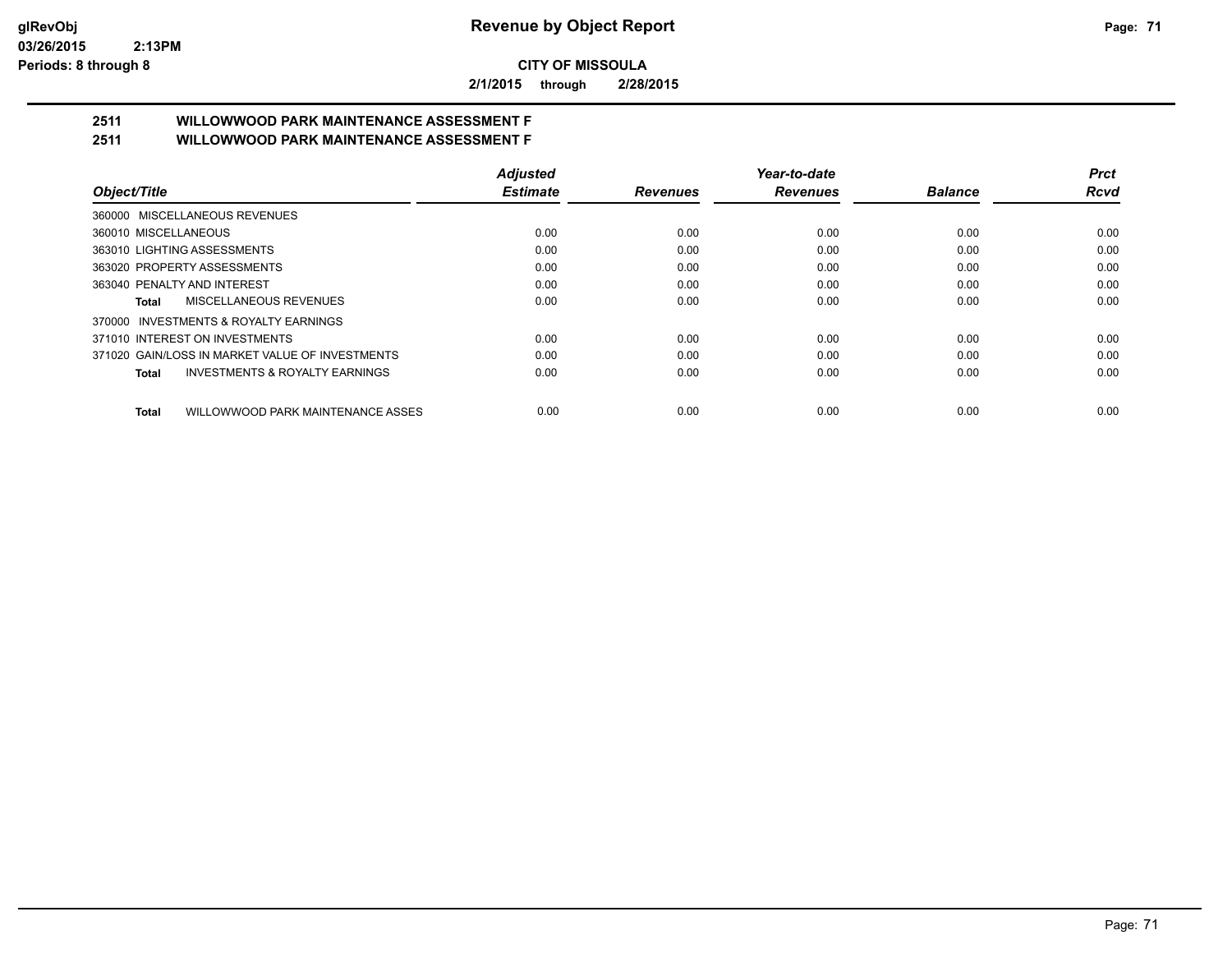**2/1/2015 through 2/28/2015**

# **2511 WILLOWWOOD PARK MAINTENANCE ASSESSMENT F**

|                                                    | <b>Adjusted</b> |                 | Year-to-date    |                | <b>Prct</b> |
|----------------------------------------------------|-----------------|-----------------|-----------------|----------------|-------------|
| Object/Title                                       | <b>Estimate</b> | <b>Revenues</b> | <b>Revenues</b> | <b>Balance</b> | <b>Rcvd</b> |
| 360000 MISCELLANEOUS REVENUES                      |                 |                 |                 |                |             |
| 360010 MISCELLANEOUS                               | 0.00            | 0.00            | 0.00            | 0.00           | 0.00        |
| 363010 LIGHTING ASSESSMENTS                        | 0.00            | 0.00            | 0.00            | 0.00           | 0.00        |
| 363020 PROPERTY ASSESSMENTS                        | 0.00            | 0.00            | 0.00            | 0.00           | 0.00        |
| 363040 PENALTY AND INTEREST                        | 0.00            | 0.00            | 0.00            | 0.00           | 0.00        |
| MISCELLANEOUS REVENUES<br>Total                    | 0.00            | 0.00            | 0.00            | 0.00           | 0.00        |
| 370000 INVESTMENTS & ROYALTY EARNINGS              |                 |                 |                 |                |             |
| 371010 INTEREST ON INVESTMENTS                     | 0.00            | 0.00            | 0.00            | 0.00           | 0.00        |
| 371020 GAIN/LOSS IN MARKET VALUE OF INVESTMENT     | 0.00            | 0.00            | 0.00            | 0.00           | 0.00        |
| <b>INVESTMENTS &amp; ROYALTY EARNINGS</b><br>Total | 0.00            | 0.00            | 0.00            | 0.00           | 0.00        |
| WILLOWWOOD PARK MAINTENANCE ASSES<br>Total         | 0.00            | 0.00            | 0.00            | 0.00           | 0.00        |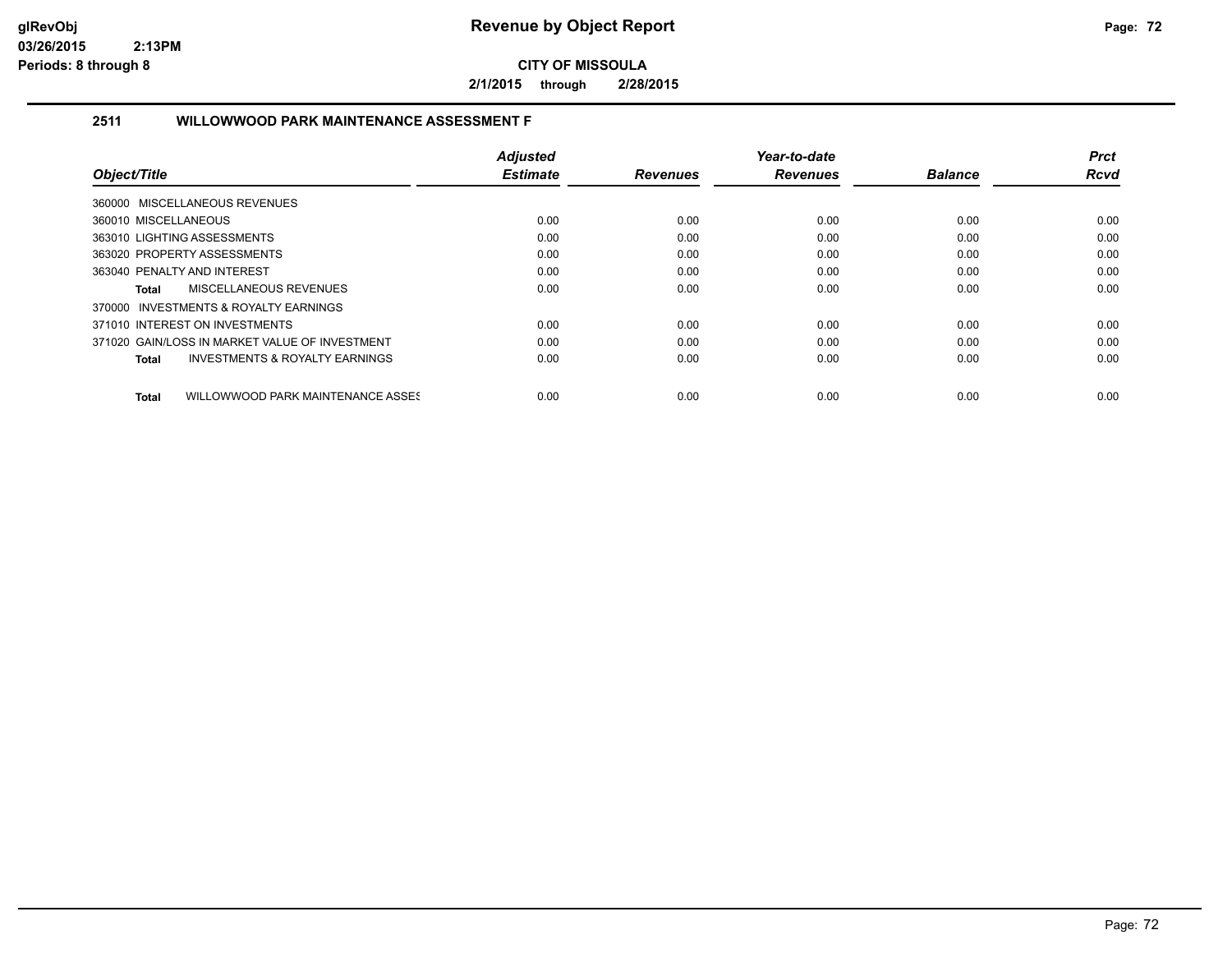**2/1/2015 through 2/28/2015**

**2512 ROAD DISTRICT #1**

**2512 ROAD DISTRICT #1**

|                                                    | <b>Adjusted</b> |                 | Year-to-date    |                | <b>Prct</b> |
|----------------------------------------------------|-----------------|-----------------|-----------------|----------------|-------------|
| Object/Title                                       | <b>Estimate</b> | <b>Revenues</b> | <b>Revenues</b> | <b>Balance</b> | <b>Rcvd</b> |
| 330000 INTERGOVERNMENTAL REVENUES                  |                 |                 |                 |                |             |
| 336023 STATE CONTRIB. - PERS                       | 0.00            | 0.00            | 0.00            | 0.00           | 0.00        |
| <b>INTERGOVERNMENTAL REVENUES</b><br>Total         | 0.00            | 0.00            | 0.00            | 0.00           | 0.00        |
| MISCELLANEOUS REVENUES<br>360000                   |                 |                 |                 |                |             |
| 363020 PROPERTY ASSESSMENTS                        | 1,272,302.00    | 10,834.85       | 679,763.43      | 592,538.57     | 53.43       |
| 363040 PENALTY AND INTEREST                        | 0.00            | 282.71          | 633.22          | $-633.22$      | 0.00        |
| MISCELLANEOUS REVENUES<br><b>Total</b>             | 1,272,302.00    | 11.117.56       | 680,396.65      | 591,905.35     | 53.48       |
| INVESTMENTS & ROYALTY EARNINGS<br>370000           |                 |                 |                 |                |             |
| 371010 INTEREST ON INVESTMENTS                     | 0.00            | 0.00            | 0.00            | 0.00           | 0.00        |
| <b>INVESTMENTS &amp; ROYALTY EARNINGS</b><br>Total | 0.00            | 0.00            | 0.00            | 0.00           | 0.00        |
| OTHER FINANCING SOURCES<br>380000                  |                 |                 |                 |                |             |
| 381090 PROCEEDS FROM CAPITAL LEASE                 | 0.00            | 0.00            | 820,841.00      | $-820, 841.00$ | 0.00        |
| OTHER FINANCING SOURCES<br>Total                   | 0.00            | 0.00            | 820,841.00      | $-820, 841.00$ | 0.00        |
| ROAD DISTRICT #1<br><b>Total</b>                   | 1,272,302.00    | 11,117.56       | 1,501,237.65    | $-228,935.65$  | 117.99      |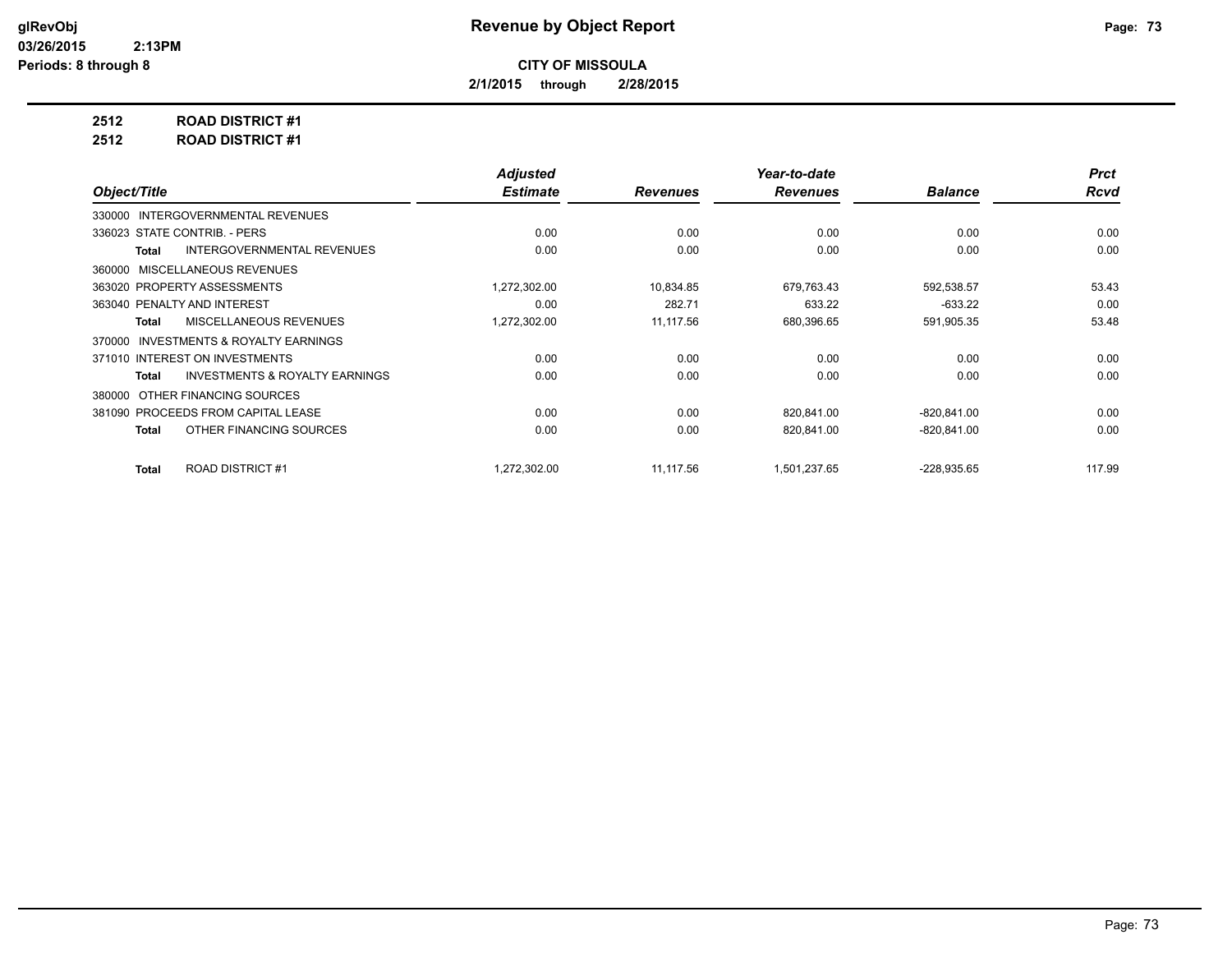**2/1/2015 through 2/28/2015**

## **2512 ROAD DISTRICT #1**

|              |                                           | <b>Adjusted</b> |                 | Year-to-date    |                | <b>Prct</b> |
|--------------|-------------------------------------------|-----------------|-----------------|-----------------|----------------|-------------|
| Object/Title |                                           | <b>Estimate</b> | <b>Revenues</b> | <b>Revenues</b> | <b>Balance</b> | <b>Rcvd</b> |
|              | 330000 INTERGOVERNMENTAL REVENUES         |                 |                 |                 |                |             |
|              | 336023 STATE CONTRIB. - PERS              | 0.00            | 0.00            | 0.00            | 0.00           | 0.00        |
| Total        | <b>INTERGOVERNMENTAL REVENUES</b>         | 0.00            | 0.00            | 0.00            | 0.00           | 0.00        |
| 360000       | MISCELLANEOUS REVENUES                    |                 |                 |                 |                |             |
|              | 363020 PROPERTY ASSESSMENTS               | 1,272,302.00    | 10,834.85       | 679,763.43      | 592,538.57     | 53.43       |
|              | 363040 PENALTY AND INTEREST               | 0.00            | 282.71          | 633.22          | $-633.22$      | 0.00        |
| Total        | <b>MISCELLANEOUS REVENUES</b>             | 1,272,302.00    | 11,117.56       | 680,396.65      | 591,905.35     | 53.48       |
| 370000       | <b>INVESTMENTS &amp; ROYALTY EARNINGS</b> |                 |                 |                 |                |             |
|              | 371010 INTEREST ON INVESTMENTS            | 0.00            | 0.00            | 0.00            | 0.00           | 0.00        |
| Total        | <b>INVESTMENTS &amp; ROYALTY EARNINGS</b> | 0.00            | 0.00            | 0.00            | 0.00           | 0.00        |
|              | 380000 OTHER FINANCING SOURCES            |                 |                 |                 |                |             |
|              | 381090 PROCEEDS FROM CAPITAL LEASE        | 0.00            | 0.00            | 820,841.00      | $-820, 841.00$ | 0.00        |
| Total        | OTHER FINANCING SOURCES                   | 0.00            | 0.00            | 820,841.00      | $-820, 841.00$ | 0.00        |
| Total        | <b>ROAD DISTRICT #1</b>                   | 1,272,302.00    | 11,117.56       | 1,501,237.65    | $-228,935.65$  | 117.99      |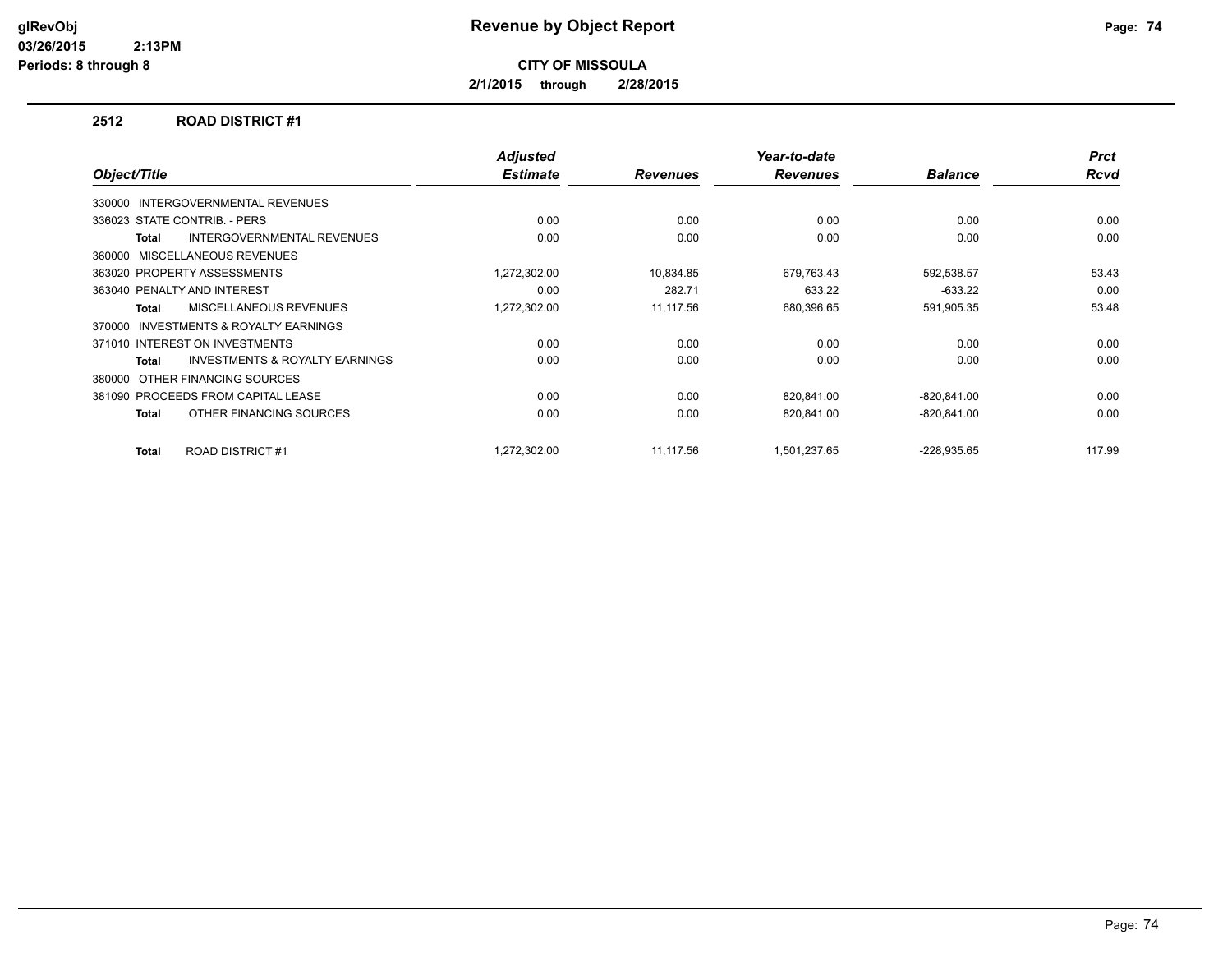**2/1/2015 through 2/28/2015**

**2513 PARK DISTRICT #1**

**2513 PARK DISTRICT #1**

|                                                    | <b>Adjusted</b> |                 | Year-to-date    |                | <b>Prct</b> |
|----------------------------------------------------|-----------------|-----------------|-----------------|----------------|-------------|
| Object/Title                                       | <b>Estimate</b> | <b>Revenues</b> | <b>Revenues</b> | <b>Balance</b> | <b>Rcvd</b> |
| 330000 INTERGOVERNMENTAL REVENUES                  |                 |                 |                 |                |             |
| 336023 STATE CONTRIB. - PERS                       | 0.00            | 2.84            | 26.35           | $-26.35$       | 0.00        |
| <b>INTERGOVERNMENTAL REVENUES</b><br>Total         | 0.00            | 2.84            | 26.35           | $-26.35$       | 0.00        |
| 360000 MISCELLANEOUS REVENUES                      |                 |                 |                 |                |             |
| 363020 PROPERTY ASSESSMENTS                        | 634.457.00      | 5,468.93        | 342,315.61      | 292.141.39     | 53.95       |
| 363040 PENALTY AND INTEREST                        | 0.00            | 145.35          | 355.43          | $-355.43$      | 0.00        |
| MISCELLANEOUS REVENUES<br>Total                    | 634,457.00      | 5,614.28        | 342,671.04      | 291,785.96     | 54.01       |
| 370000 INVESTMENTS & ROYALTY EARNINGS              |                 |                 |                 |                |             |
| 371010 INTEREST ON INVESTMENTS                     | 0.00            | 0.00            | 0.00            | 0.00           | 0.00        |
| <b>INVESTMENTS &amp; ROYALTY EARNINGS</b><br>Total | 0.00            | 0.00            | 0.00            | 0.00           | 0.00        |
| 380000 OTHER FINANCING SOURCES                     |                 |                 |                 |                |             |
| 381090 PROCEEDS FROM CAPITAL LEASE                 | 0.00            | 0.00            | 216,209.00      | $-216,209.00$  | 0.00        |
| OTHER FINANCING SOURCES<br>Total                   | 0.00            | 0.00            | 216,209.00      | $-216,209.00$  | 0.00        |
| <b>PARK DISTRICT #1</b><br><b>Total</b>            | 634.457.00      | 5,617.12        | 558,906.39      | 75,550.61      | 88.09       |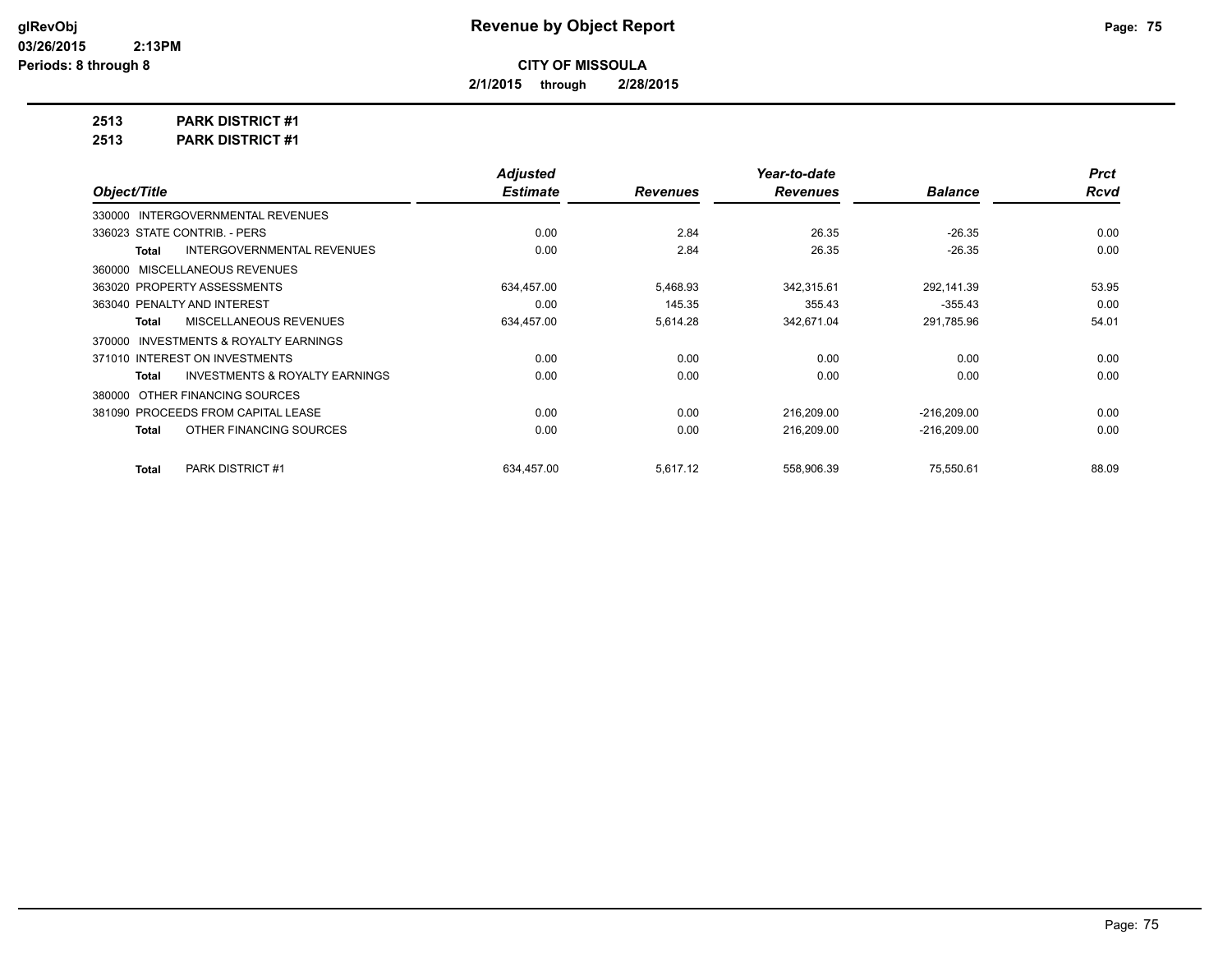**2/1/2015 through 2/28/2015**

## **2513 PARK DISTRICT #1**

|              |                                           | <b>Adjusted</b> |                 | Year-to-date    |                | <b>Prct</b> |
|--------------|-------------------------------------------|-----------------|-----------------|-----------------|----------------|-------------|
| Object/Title |                                           | <b>Estimate</b> | <b>Revenues</b> | <b>Revenues</b> | <b>Balance</b> | <b>Rcvd</b> |
|              | 330000 INTERGOVERNMENTAL REVENUES         |                 |                 |                 |                |             |
|              | 336023 STATE CONTRIB. - PERS              | 0.00            | 2.84            | 26.35           | $-26.35$       | 0.00        |
| Total        | <b>INTERGOVERNMENTAL REVENUES</b>         | 0.00            | 2.84            | 26.35           | $-26.35$       | 0.00        |
|              | 360000 MISCELLANEOUS REVENUES             |                 |                 |                 |                |             |
|              | 363020 PROPERTY ASSESSMENTS               | 634,457.00      | 5,468.93        | 342.315.61      | 292.141.39     | 53.95       |
|              | 363040 PENALTY AND INTEREST               | 0.00            | 145.35          | 355.43          | $-355.43$      | 0.00        |
| Total        | MISCELLANEOUS REVENUES                    | 634,457.00      | 5,614.28        | 342,671.04      | 291,785.96     | 54.01       |
|              | 370000 INVESTMENTS & ROYALTY EARNINGS     |                 |                 |                 |                |             |
|              | 371010 INTEREST ON INVESTMENTS            | 0.00            | 0.00            | 0.00            | 0.00           | 0.00        |
| Total        | <b>INVESTMENTS &amp; ROYALTY EARNINGS</b> | 0.00            | 0.00            | 0.00            | 0.00           | 0.00        |
|              | 380000 OTHER FINANCING SOURCES            |                 |                 |                 |                |             |
|              | 381090 PROCEEDS FROM CAPITAL LEASE        | 0.00            | 0.00            | 216,209.00      | $-216,209.00$  | 0.00        |
| Total        | OTHER FINANCING SOURCES                   | 0.00            | 0.00            | 216,209.00      | $-216,209.00$  | 0.00        |
| Total        | <b>PARK DISTRICT #1</b>                   | 634.457.00      | 5,617.12        | 558.906.39      | 75.550.61      | 88.09       |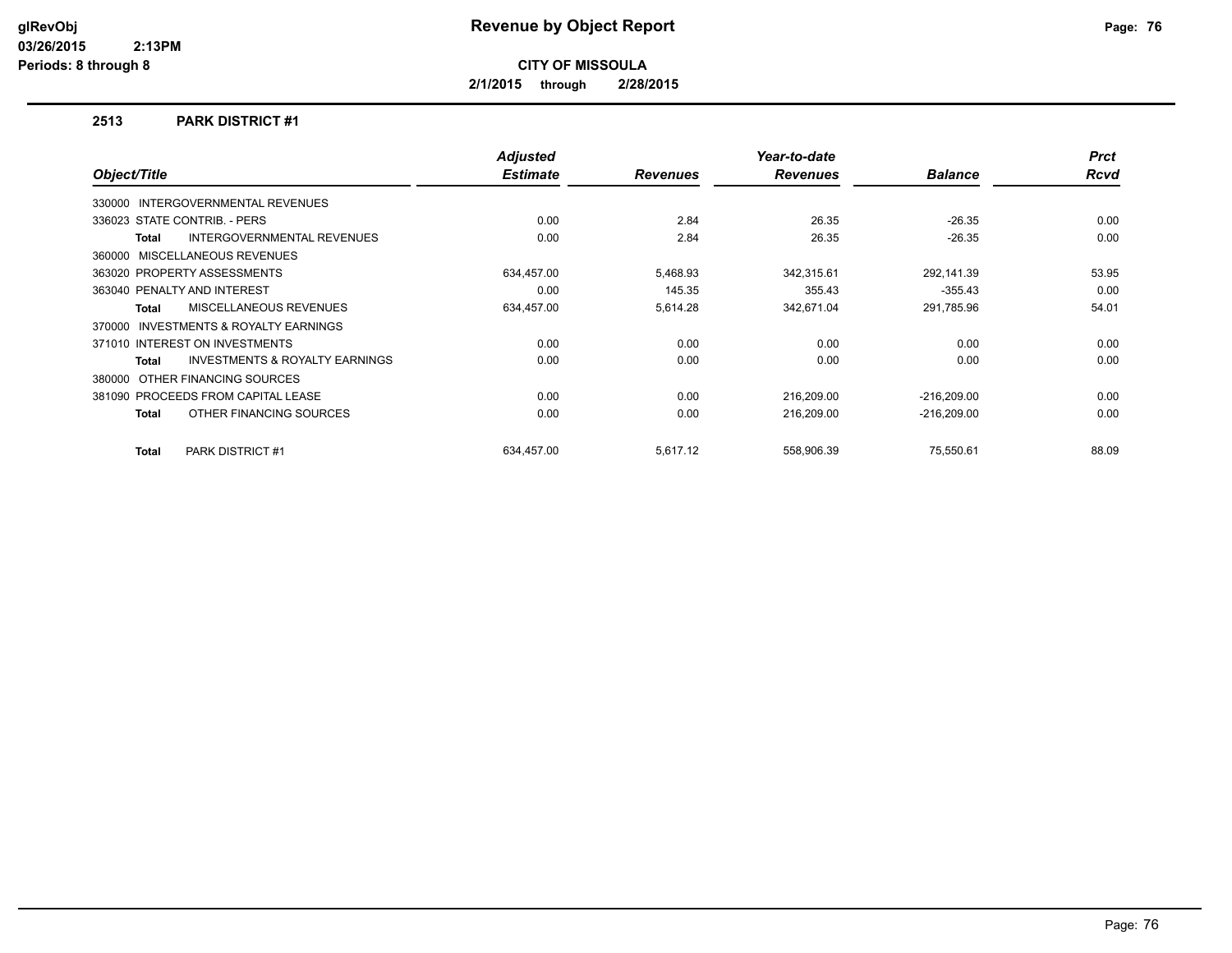**2/1/2015 through 2/28/2015**

# **2820 STATE GAS TAX FUND**

**2820 STATE GAS TAX FUND**

|                                     | <b>Adjusted</b> |                 | Year-to-date    |                | <b>Prct</b> |
|-------------------------------------|-----------------|-----------------|-----------------|----------------|-------------|
| Object/Title                        | <b>Estimate</b> | <b>Revenues</b> | <b>Revenues</b> | <b>Balance</b> | <b>Rcvd</b> |
| 330000 INTERGOVERNMENTAL REVENUES   |                 |                 |                 |                |             |
| 331052 MDT CMAQ STRIPING GRANT      | 0.00            | 0.00            | 0.00            | 0.00           | 0.00        |
| 334040 GAS TAX APPORTIONMENT        | 982.213.00      | 89.963.30       | 719.706.45      | 262.506.55     | 73.27       |
| INTERGOVERNMENTAL REVENUES<br>Total | 982,213.00      | 89,963.30       | 719.706.45      | 262,506.55     | 73.27       |
| 380000 OTHER FINANCING SOURCES      |                 |                 |                 |                |             |
| 383000 OPERATING TRANSFERS          | 0.00            | 0.00            | 0.00            | 0.00           | 0.00        |
| OTHER FINANCING SOURCES<br>Total    | 0.00            | 0.00            | 0.00            | 0.00           | 0.00        |
| STATE GAS TAX FUND<br><b>Total</b>  | 982.213.00      | 89.963.30       | 719.706.45      | 262.506.55     | 73.27       |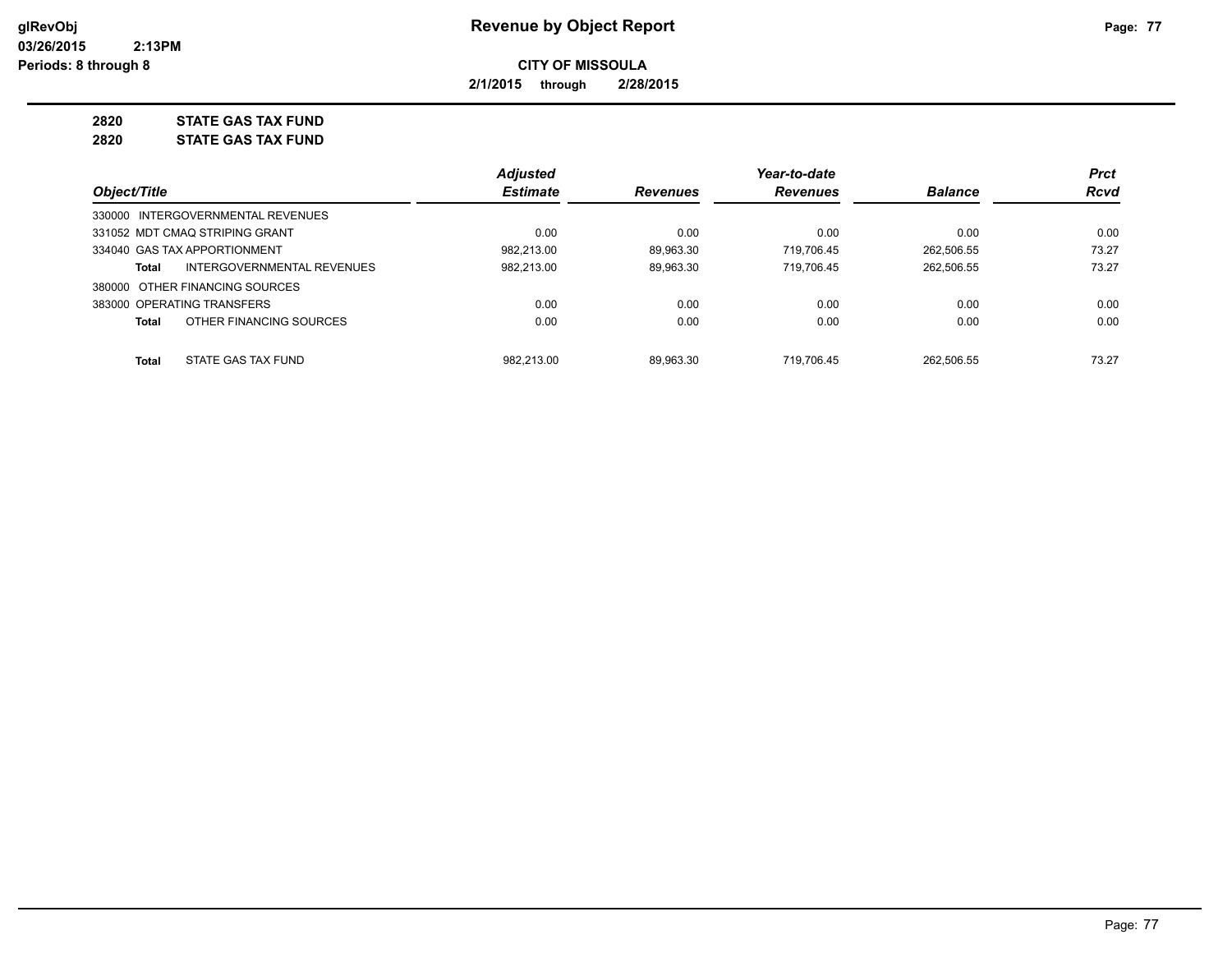**2/1/2015 through 2/28/2015**

## **2820 STATE GAS TAX FUND**

|              |                                   | <b>Adjusted</b> |                 | Year-to-date    |                | <b>Prct</b> |
|--------------|-----------------------------------|-----------------|-----------------|-----------------|----------------|-------------|
| Object/Title |                                   | <b>Estimate</b> | <b>Revenues</b> | <b>Revenues</b> | <b>Balance</b> | <b>Rcvd</b> |
|              | 330000 INTERGOVERNMENTAL REVENUES |                 |                 |                 |                |             |
|              | 331052 MDT CMAQ STRIPING GRANT    | 0.00            | 0.00            | 0.00            | 0.00           | 0.00        |
|              | 334040 GAS TAX APPORTIONMENT      | 982.213.00      | 89.963.30       | 719.706.45      | 262.506.55     | 73.27       |
| Total        | INTERGOVERNMENTAL REVENUES        | 982,213.00      | 89.963.30       | 719.706.45      | 262,506.55     | 73.27       |
|              | 380000 OTHER FINANCING SOURCES    |                 |                 |                 |                |             |
|              | 383000 OPERATING TRANSFERS        | 0.00            | 0.00            | 0.00            | 0.00           | 0.00        |
| Total        | OTHER FINANCING SOURCES           | 0.00            | 0.00            | 0.00            | 0.00           | 0.00        |
| <b>Total</b> | STATE GAS TAX FUND                | 982.213.00      | 89.963.30       | 719.706.45      | 262.506.55     | 73.27       |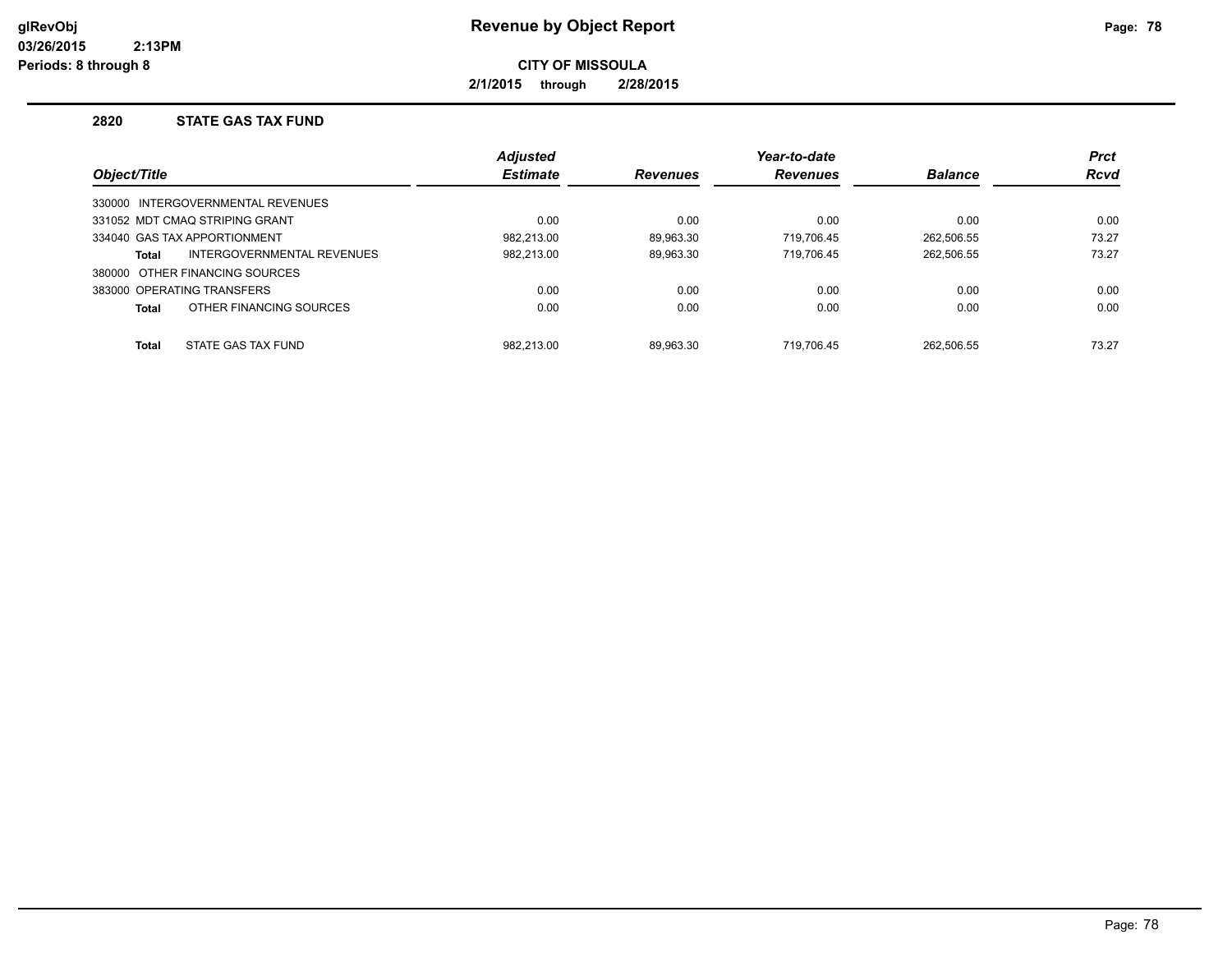**2/1/2015 through 2/28/2015**

#### **2917 CRIME VICTIM SURCHARGE**

**2917 CRIME VICTIM SURCHARGE**

|                                                 | <b>Adjusted</b> |                 | Year-to-date    |                | <b>Prct</b> |
|-------------------------------------------------|-----------------|-----------------|-----------------|----------------|-------------|
| Object/Title                                    | <b>Estimate</b> | <b>Revenues</b> | <b>Revenues</b> | <b>Balance</b> | <b>Rcvd</b> |
| 350000 FINES & FORFEITURES                      |                 |                 |                 |                |             |
| 351032 SURCHARGE ON FINES                       | 0.00            | 0.00            | 0.00            | 0.00           | 0.00        |
| <b>FINES &amp; FORFEITURES</b><br>Total         | 0.00            | 0.00            | 0.00            | 0.00           | 0.00        |
| 370000 INVESTMENTS & ROYALTY EARNINGS           |                 |                 |                 |                |             |
| 371010 INTEREST ON INVESTMENTS                  | 0.00            | 0.00            | 0.00            | 0.00           | 0.00        |
| 371020 GAIN/LOSS IN MARKET VALUE OF INVESTMENTS | 0.00            | 0.00            | 0.00            | 0.00           | 0.00        |
| INVESTMENTS & ROYALTY EARNINGS<br>Total         | 0.00            | 0.00            | 0.00            | 0.00           | 0.00        |
|                                                 |                 |                 |                 |                |             |
| <b>CRIME VICTIM SURCHARGE</b><br><b>Total</b>   | 0.00            | 0.00            | 0.00            | 0.00           | 0.00        |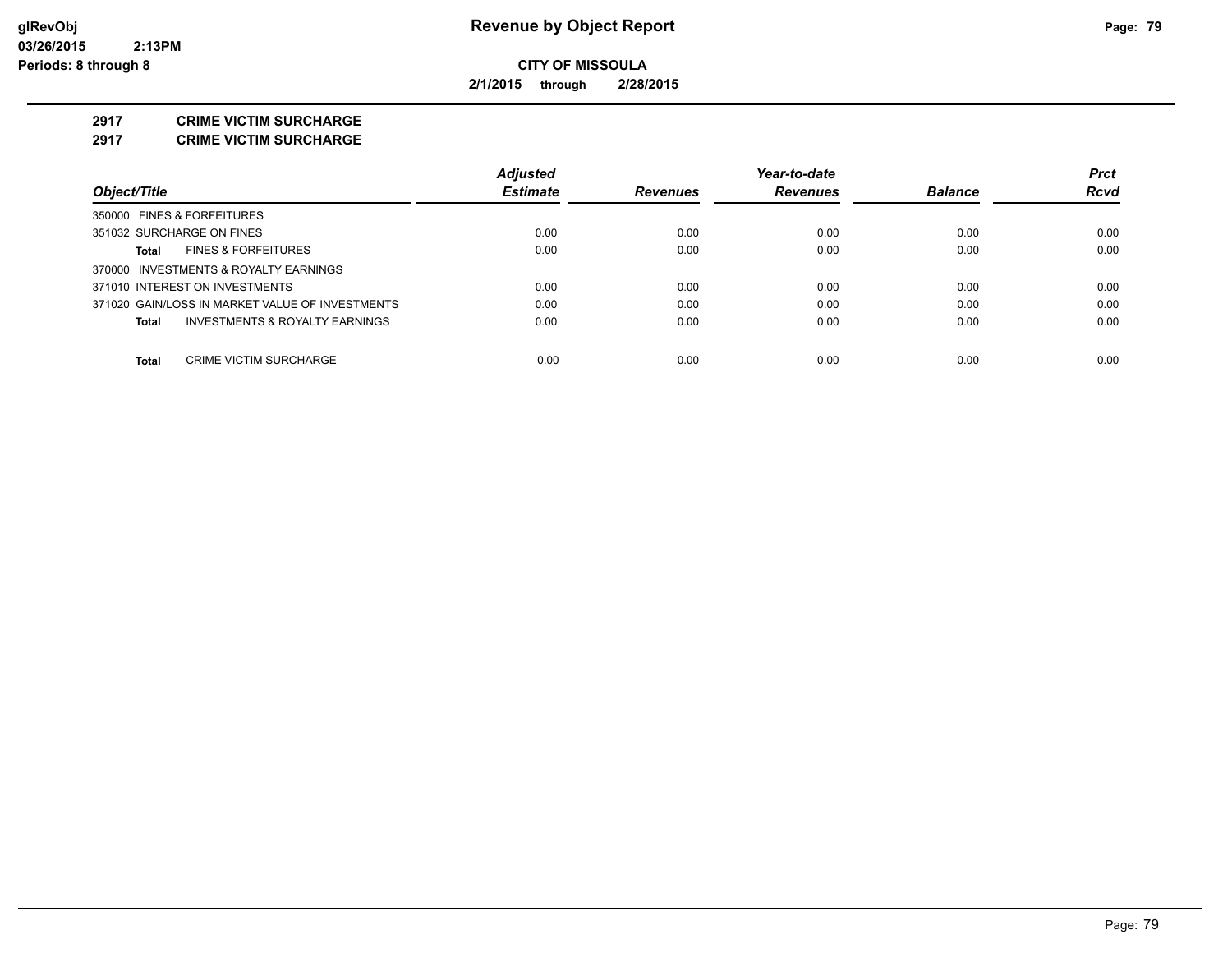**2/1/2015 through 2/28/2015**

# **2917 CRIME VICTIM SURCHARGE**

|                                                | <b>Adjusted</b> |                 | Year-to-date    |                | <b>Prct</b> |
|------------------------------------------------|-----------------|-----------------|-----------------|----------------|-------------|
| Object/Title                                   | <b>Estimate</b> | <b>Revenues</b> | <b>Revenues</b> | <b>Balance</b> | Rcvd        |
| 350000 FINES & FORFEITURES                     |                 |                 |                 |                |             |
| 351032 SURCHARGE ON FINES                      | 0.00            | 0.00            | 0.00            | 0.00           | 0.00        |
| <b>FINES &amp; FORFEITURES</b><br><b>Total</b> | 0.00            | 0.00            | 0.00            | 0.00           | 0.00        |
| 370000 INVESTMENTS & ROYALTY EARNINGS          |                 |                 |                 |                |             |
| 371010 INTEREST ON INVESTMENTS                 | 0.00            | 0.00            | 0.00            | 0.00           | 0.00        |
| 371020 GAIN/LOSS IN MARKET VALUE OF INVESTMENT | 0.00            | 0.00            | 0.00            | 0.00           | 0.00        |
| INVESTMENTS & ROYALTY EARNINGS<br><b>Total</b> | 0.00            | 0.00            | 0.00            | 0.00           | 0.00        |
|                                                |                 |                 |                 |                |             |
| CRIME VICTIM SURCHARGE<br><b>Total</b>         | 0.00            | 0.00            | 0.00            | 0.00           | 0.00        |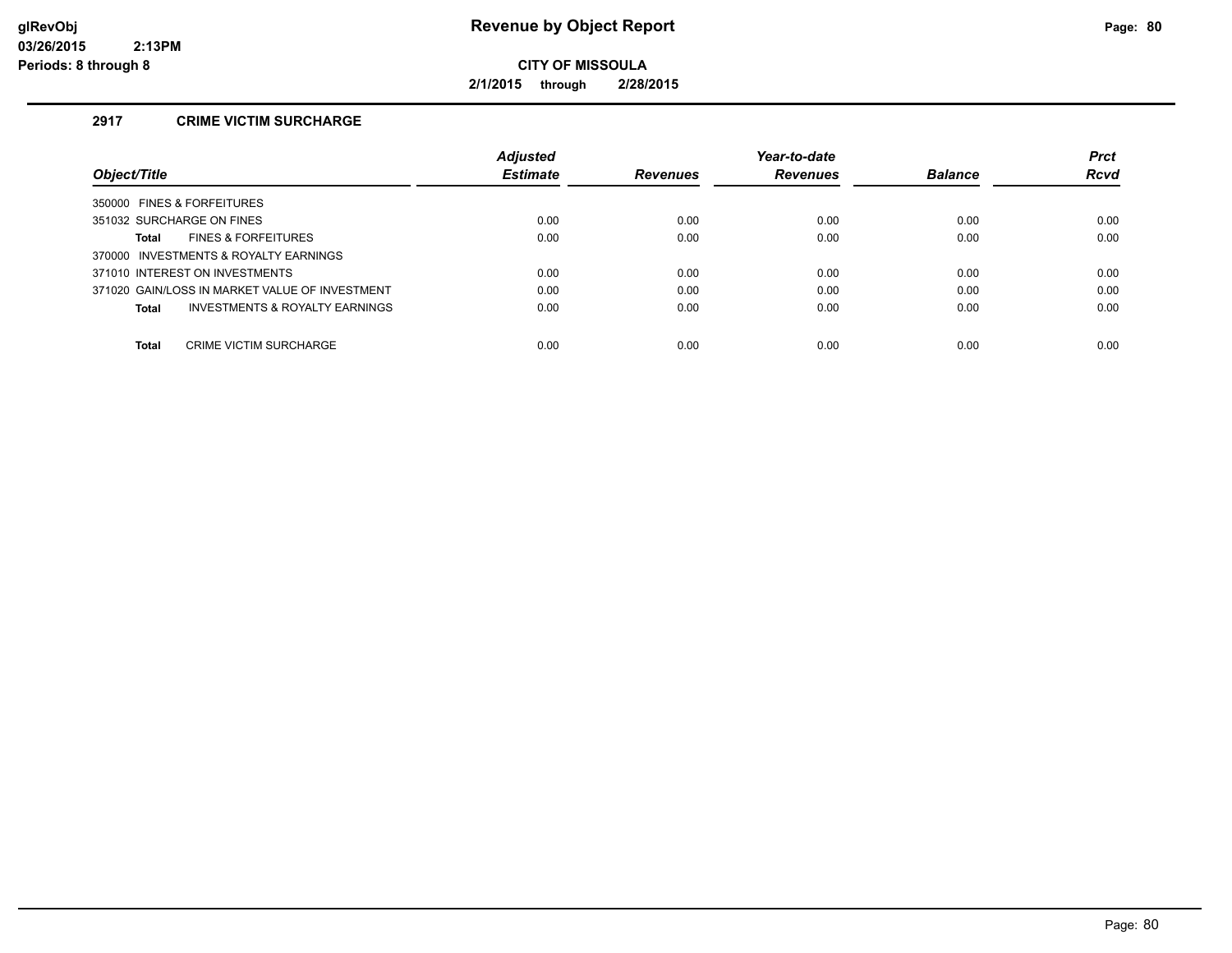**2/1/2015 through 2/28/2015**

# **2918 LAW ENFORCEMENT BLOCK GRANT FUND**

**2918 LAW ENFORCEMENT BLOCK GRANT FUND**

|                         |                                                 | <b>Adjusted</b> |                 | Year-to-date    |                | <b>Prct</b> |
|-------------------------|-------------------------------------------------|-----------------|-----------------|-----------------|----------------|-------------|
| Object/Title            |                                                 | <b>Estimate</b> | <b>Revenues</b> | <b>Revenues</b> | <b>Balance</b> | <b>Rcvd</b> |
|                         | 330000 INTERGOVERNMENTAL REVENUES               |                 |                 |                 |                |             |
| 331000 FEDERAL GRANTS   |                                                 | 83,166.00       | 0.00            | 0.00            | 83,166.00      | 0.00        |
|                         | 331001 BYRNE DISCRETIONARY                      | 0.00            | 0.00            | 0.00            | 0.00           | 0.00        |
|                         | 331022 SMART POLICING GRANT                     | 0.00            | 0.00            | 0.00            | 0.00           | 0.00        |
|                         | 331023 COPS HIRING GRANT 2011                   | 55,000.00       | 20,464.41       | 53,980.21       | 1,019.79       | 98.15       |
|                         | 331024 DEPT OF JUSTICE GRANTS                   | 43,000.00       | 0.00            | 0.00            | 43.000.00      | 0.00        |
| 331026 ICAC GRANT       |                                                 | 0.00            | 0.00            | 6.553.77        | $-6.553.77$    | 0.00        |
|                         | 331027 JAG GRANTS REVENUE                       | 0.00            | 0.00            | 22,542.48       | $-22,542.48$   | 0.00        |
| 331028 JAG VII          |                                                 | 0.00            | 0.00            | 0.00            | 0.00           | 0.00        |
|                         | 336021 STATE CONTRIB - POLICE RETIREMENT        | 0.00            | 1,406.37        | 11,659.43       | $-11,659.43$   | 0.00        |
| Total                   | <b>INTERGOVERNMENTAL REVENUES</b>               | 181,166.00      | 21,870.78       | 94,735.89       | 86,430.11      | 52.29       |
| 340000                  | <b>CHARGES FOR SERVICES</b>                     |                 |                 |                 |                |             |
|                         | 342010 POLICE/BID AGREEMENT                     | 0.00            | 0.00            | 0.00            | 0.00           | 0.00        |
| <b>Total</b>            | <b>CHARGES FOR SERVICES</b>                     | 0.00            | 0.00            | 0.00            | 0.00           | 0.00        |
| 360000                  | MISCELLANEOUS REVENUES                          |                 |                 |                 |                |             |
| 360010 MISCELLANEOUS    |                                                 | 0.00            | 0.00            | 0.00            | 0.00           | 0.00        |
| <b>Total</b>            | <b>MISCELLANEOUS REVENUES</b>                   | 0.00            | 0.00            | 0.00            | 0.00           | 0.00        |
| 370000                  | <b>INVESTMENTS &amp; ROYALTY EARNINGS</b>       |                 |                 |                 |                |             |
|                         | 371010 INTEREST ON INVESTMENTS                  | 0.00            | 0.00            | 0.00            | 0.00           | 0.00        |
|                         | 371020 GAIN/LOSS IN MARKET VALUE OF INVESTMENTS | 0.00            | 0.00            | 0.00            | 0.00           | 0.00        |
| <b>Total</b>            | <b>INVESTMENTS &amp; ROYALTY EARNINGS</b>       | 0.00            | 0.00            | 0.00            | 0.00           | 0.00        |
| 380000                  | OTHER FINANCING SOURCES                         |                 |                 |                 |                |             |
|                         | 383023 TRANS FR DRUG FORFEITURE                 | 0.00            | 0.00            | 0.00            | 0.00           | 0.00        |
| 383036 TRANSFER - GRANT |                                                 | 0.00            | 0.00            | 0.00            | 0.00           | 0.00        |
| <b>Total</b>            | OTHER FINANCING SOURCES                         | 0.00            | 0.00            | 0.00            | 0.00           | 0.00        |
| <b>Total</b>            | LAW ENFORCEMENT BLOCK GRANT FUND                | 181,166.00      | 21,870.78       | 94,735.89       | 86,430.11      | 52.29       |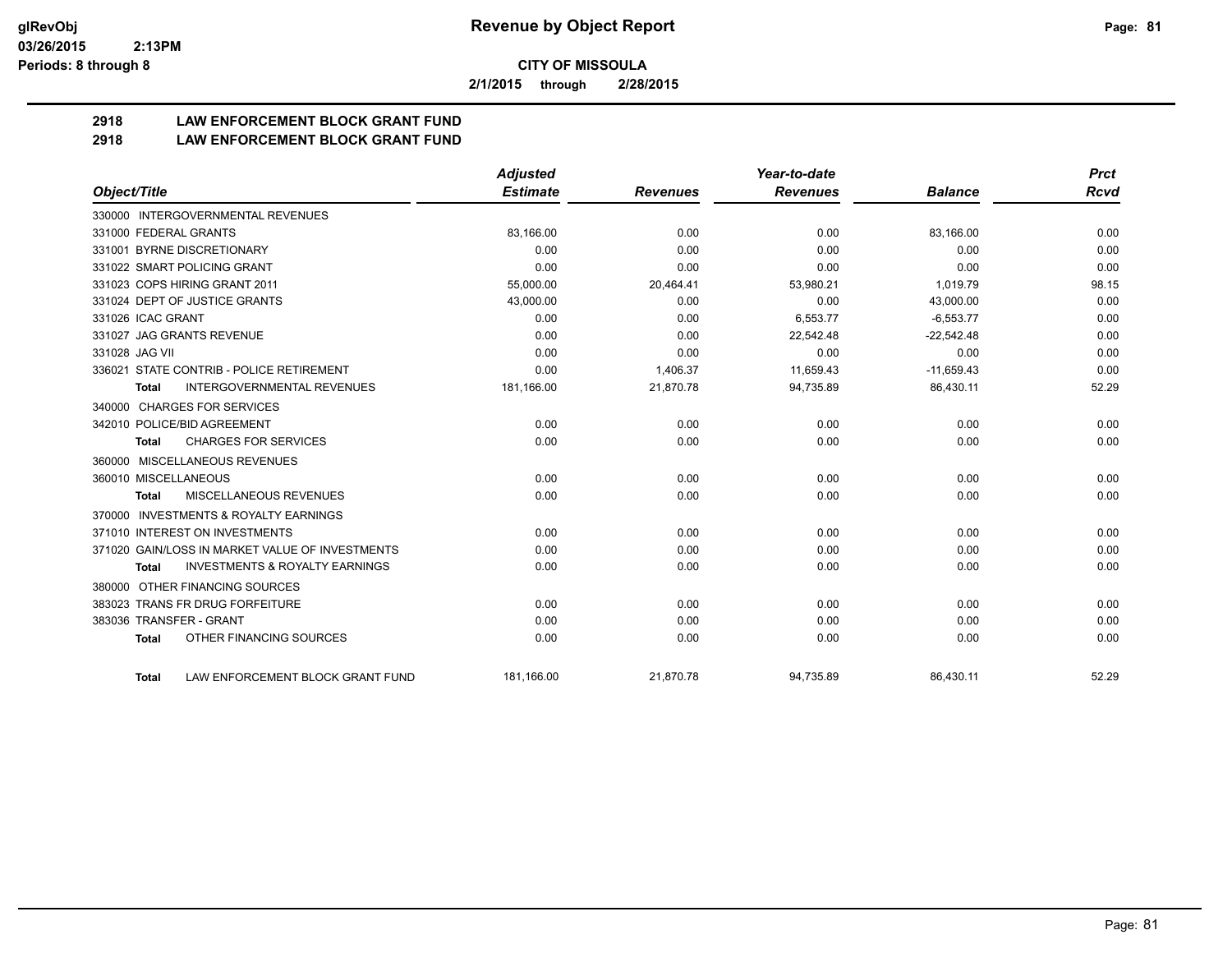**2/1/2015 through 2/28/2015**

# **2918 LAW ENFORCEMENT BLOCK GRANT FUND**

| Object/Title                                              | <b>Adjusted</b><br><b>Estimate</b> | <b>Revenues</b> | Year-to-date<br><b>Revenues</b> | <b>Balance</b> | <b>Prct</b><br>Rcvd |
|-----------------------------------------------------------|------------------------------------|-----------------|---------------------------------|----------------|---------------------|
|                                                           |                                    |                 |                                 |                |                     |
| 330000 INTERGOVERNMENTAL REVENUES                         |                                    |                 |                                 |                |                     |
| 331000 FEDERAL GRANTS                                     | 83,166.00                          | 0.00            | 0.00                            | 83,166.00      | 0.00                |
| 331001 BYRNE DISCRETIONARY                                | 0.00                               | 0.00            | 0.00                            | 0.00           | 0.00                |
| 331022 SMART POLICING GRANT                               | 0.00                               | 0.00            | 0.00                            | 0.00           | 0.00                |
| 331023 COPS HIRING GRANT 2011                             | 55,000.00                          | 20,464.41       | 53,980.21                       | 1.019.79       | 98.15               |
| 331024 DEPT OF JUSTICE GRANTS                             | 43,000.00                          | 0.00            | 0.00                            | 43.000.00      | 0.00                |
| 331026 ICAC GRANT                                         | 0.00                               | 0.00            | 6.553.77                        | $-6,553.77$    | 0.00                |
| 331027 JAG GRANTS REVENUE                                 | 0.00                               | 0.00            | 22,542.48                       | $-22,542.48$   | 0.00                |
| 331028 JAG VII                                            | 0.00                               | 0.00            | 0.00                            | 0.00           | 0.00                |
| 336021 STATE CONTRIB - POLICE RETIREMENT                  | 0.00                               | 1,406.37        | 11,659.43                       | $-11,659.43$   | 0.00                |
| <b>INTERGOVERNMENTAL REVENUES</b><br>Total                | 181,166.00                         | 21,870.78       | 94,735.89                       | 86,430.11      | 52.29               |
| 340000 CHARGES FOR SERVICES                               |                                    |                 |                                 |                |                     |
| 342010 POLICE/BID AGREEMENT                               | 0.00                               | 0.00            | 0.00                            | 0.00           | 0.00                |
| <b>CHARGES FOR SERVICES</b><br><b>Total</b>               | 0.00                               | 0.00            | 0.00                            | 0.00           | 0.00                |
| 360000 MISCELLANEOUS REVENUES                             |                                    |                 |                                 |                |                     |
| 360010 MISCELLANEOUS                                      | 0.00                               | 0.00            | 0.00                            | 0.00           | 0.00                |
| MISCELLANEOUS REVENUES<br><b>Total</b>                    | 0.00                               | 0.00            | 0.00                            | 0.00           | 0.00                |
| INVESTMENTS & ROYALTY EARNINGS<br>370000                  |                                    |                 |                                 |                |                     |
| 371010 INTEREST ON INVESTMENTS                            | 0.00                               | 0.00            | 0.00                            | 0.00           | 0.00                |
| 371020 GAIN/LOSS IN MARKET VALUE OF INVESTMENT            | 0.00                               | 0.00            | 0.00                            | 0.00           | 0.00                |
| <b>INVESTMENTS &amp; ROYALTY EARNINGS</b><br><b>Total</b> | 0.00                               | 0.00            | 0.00                            | 0.00           | 0.00                |
| OTHER FINANCING SOURCES<br>380000                         |                                    |                 |                                 |                |                     |
| 383023 TRANS FR DRUG FORFEITURE                           | 0.00                               | 0.00            | 0.00                            | 0.00           | 0.00                |
| 383036 TRANSFER - GRANT                                   | 0.00                               | 0.00            | 0.00                            | 0.00           | 0.00                |
| OTHER FINANCING SOURCES<br><b>Total</b>                   | 0.00                               | 0.00            | 0.00                            | 0.00           | 0.00                |
| LAW ENFORCEMENT BLOCK GRANT FUND<br>Total                 | 181.166.00                         | 21,870.78       | 94,735.89                       | 86.430.11      | 52.29               |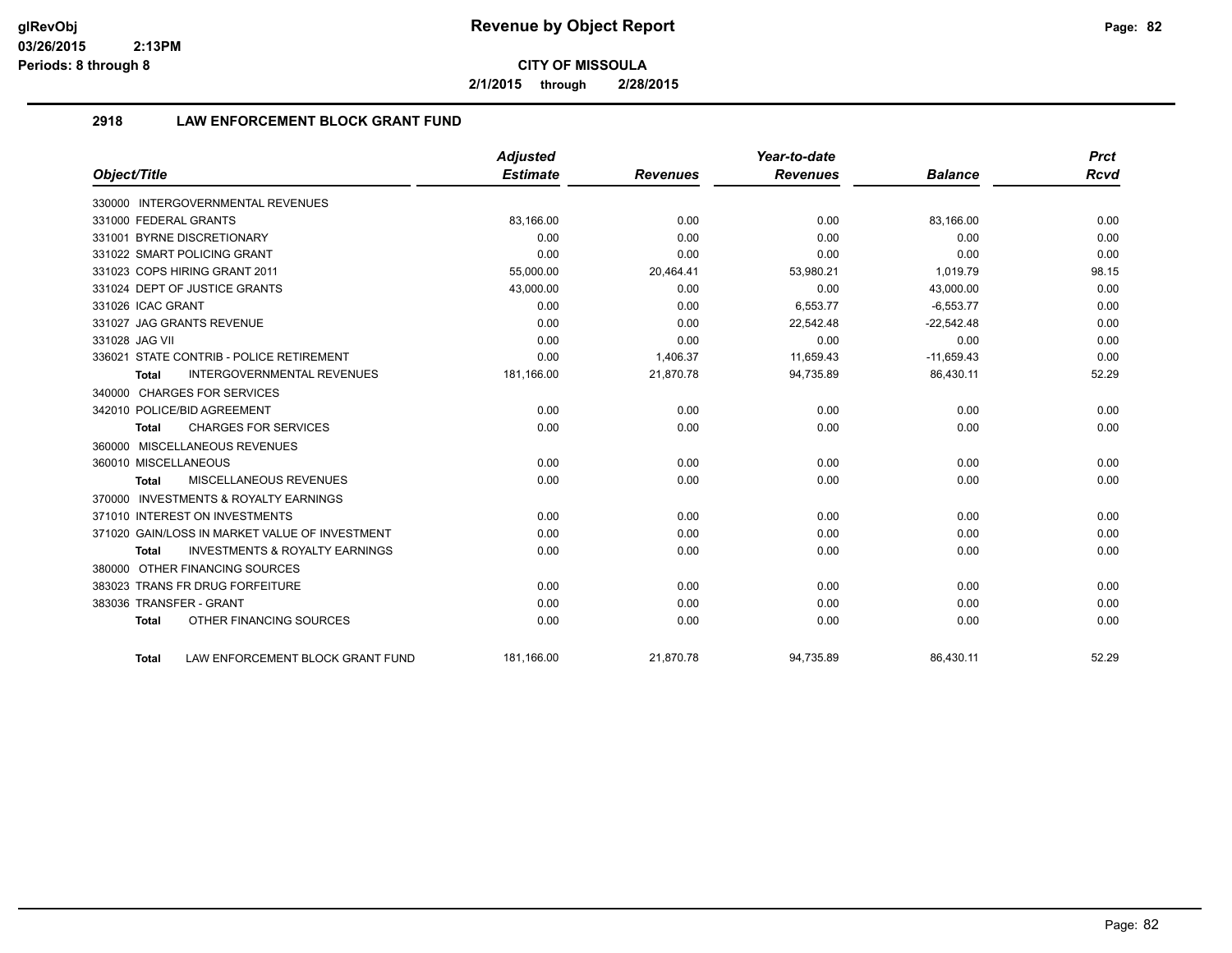**2/1/2015 through 2/28/2015**

# **2919 HIDTA FUND**

**2919 HIDTA FUND**

|                                        | <b>Adjusted</b> |                 | Year-to-date    |                | <b>Prct</b> |
|----------------------------------------|-----------------|-----------------|-----------------|----------------|-------------|
| Object/Title                           | <b>Estimate</b> | <b>Revenues</b> | <b>Revenues</b> | <b>Balance</b> | <b>Rcvd</b> |
| 340000 CHARGES FOR SERVICES            |                 |                 |                 |                |             |
| 342013 SECURITY INVEST FEES            | 50,000.00       | 22.50           | 48.878.63       | 1.121.37       | 97.76       |
| 342014 POLICE DEPARTMENT SERVICE FEES  | 142.300.00      | 588.00          | 45.180.84       | 97.119.16      | 31.75       |
| <b>CHARGES FOR SERVICES</b><br>Total   | 192.300.00      | 610.50          | 94.059.47       | 98.240.53      | 48.91       |
| 360000 MISCELLANEOUS REVENUES          |                 |                 |                 |                |             |
| 360010 MISCELLANEOUS                   | 0.00            | 0.00            | 0.00            | 0.00           | 0.00        |
| MISCELLANEOUS REVENUES<br><b>Total</b> | 0.00            | 0.00            | 0.00            | 0.00           | 0.00        |
| <b>HIDTA FUND</b><br><b>Total</b>      | 192.300.00      | 610.50          | 94.059.47       | 98.240.53      | 48.91       |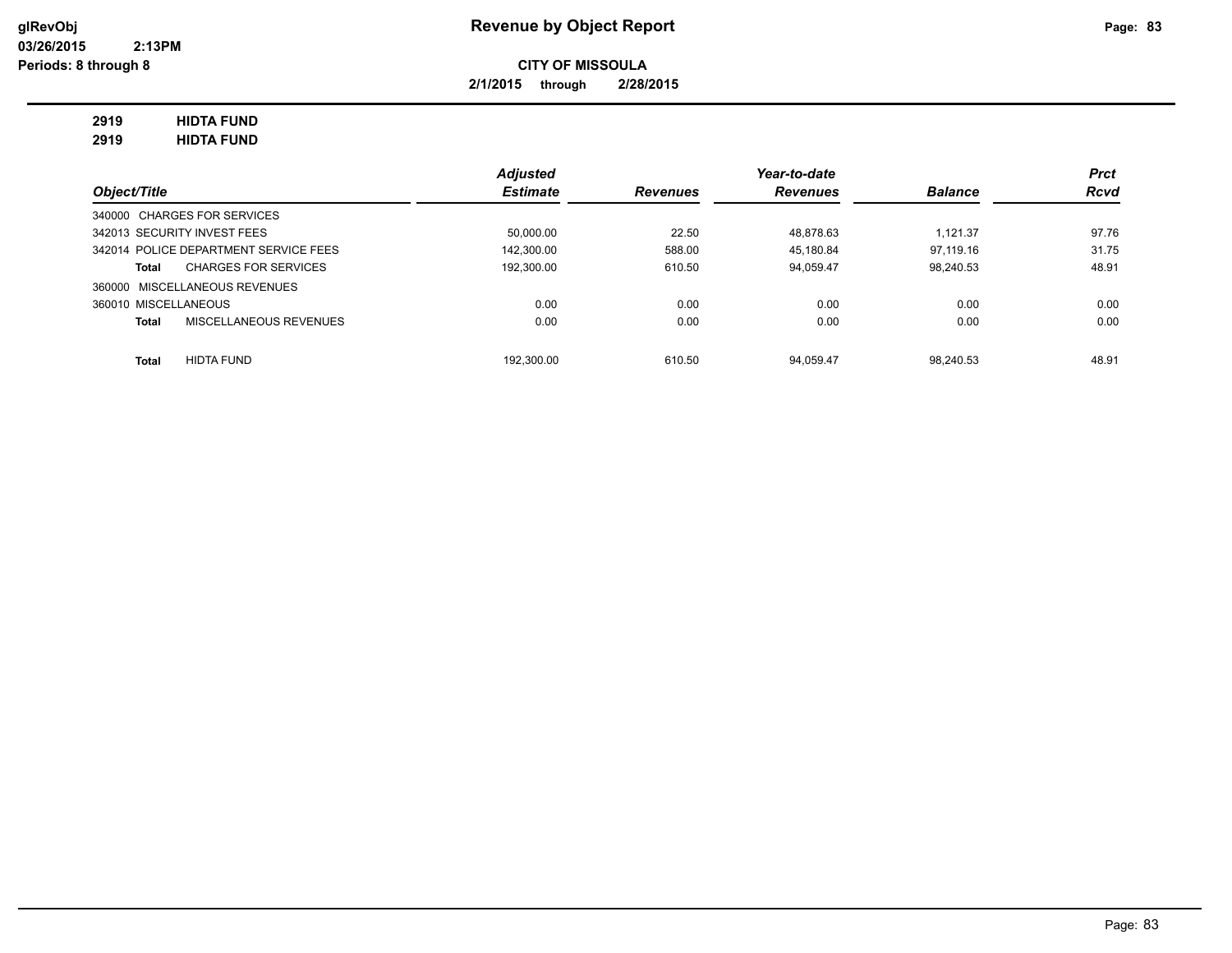**2/1/2015 through 2/28/2015**

## **2919 HIDTA FUND**

|                                        | <b>Adjusted</b> |                 | Year-to-date    |                | <b>Prct</b> |
|----------------------------------------|-----------------|-----------------|-----------------|----------------|-------------|
| Object/Title                           | <b>Estimate</b> | <b>Revenues</b> | <b>Revenues</b> | <b>Balance</b> | <b>Rcvd</b> |
| 340000 CHARGES FOR SERVICES            |                 |                 |                 |                |             |
| 342013 SECURITY INVEST FEES            | 50.000.00       | 22.50           | 48.878.63       | 1.121.37       | 97.76       |
| 342014 POLICE DEPARTMENT SERVICE FEES  | 142.300.00      | 588.00          | 45.180.84       | 97.119.16      | 31.75       |
| <b>CHARGES FOR SERVICES</b><br>Total   | 192,300.00      | 610.50          | 94,059.47       | 98.240.53      | 48.91       |
| 360000 MISCELLANEOUS REVENUES          |                 |                 |                 |                |             |
| 360010 MISCELLANEOUS                   | 0.00            | 0.00            | 0.00            | 0.00           | 0.00        |
| MISCELLANEOUS REVENUES<br><b>Total</b> | 0.00            | 0.00            | 0.00            | 0.00           | 0.00        |
| <b>HIDTA FUND</b><br><b>Total</b>      | 192.300.00      | 610.50          | 94.059.47       | 98.240.53      | 48.91       |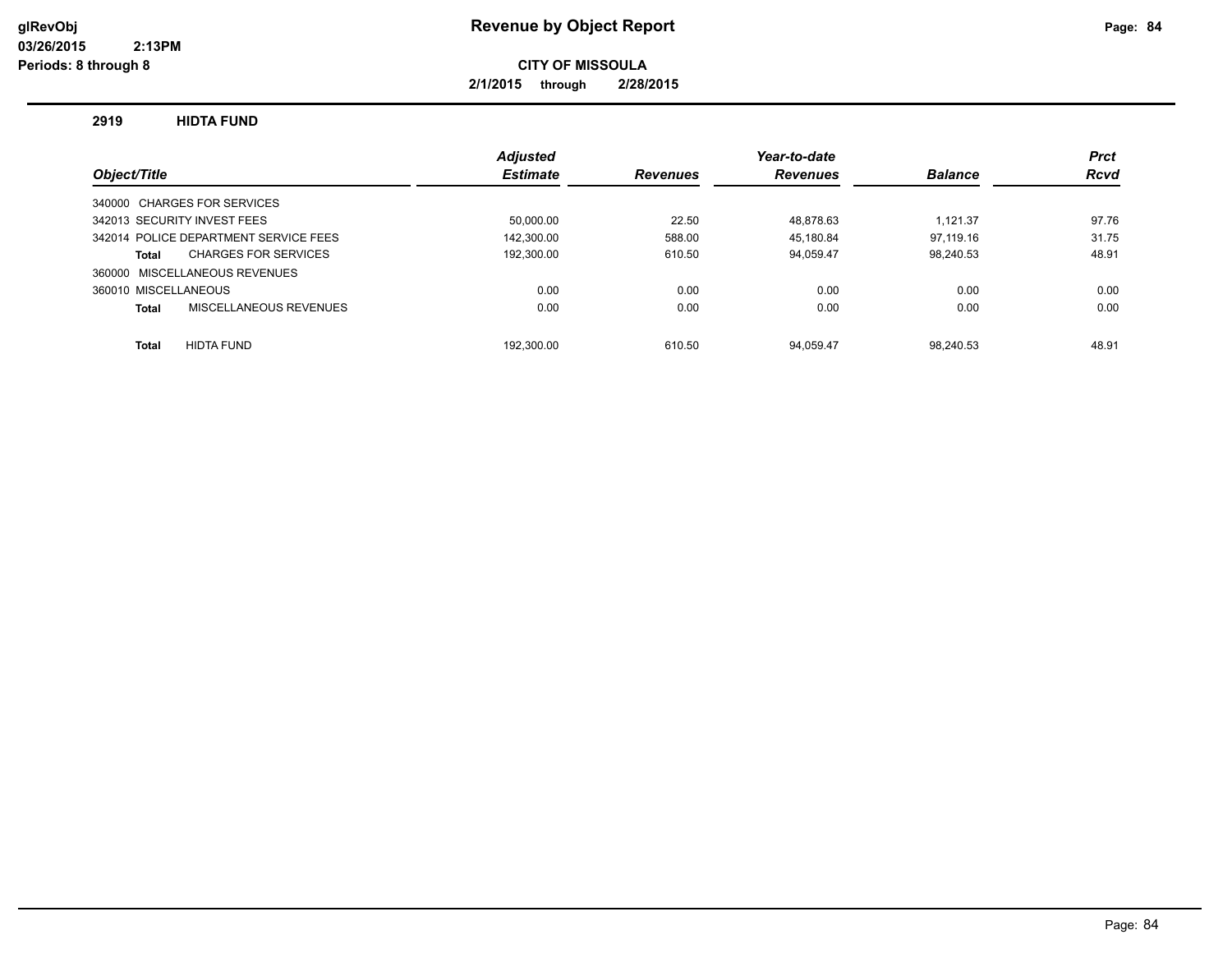**2/1/2015 through 2/28/2015**

# **2939 CDBG PROGRAM INCOME ACCOUNT**

**2939 CDBG PROGRAM INCOME ACCOUNT**

|                                                           | <b>Adjusted</b> |                 | Year-to-date    |                | <b>Prct</b> |
|-----------------------------------------------------------|-----------------|-----------------|-----------------|----------------|-------------|
| Object/Title                                              | <b>Estimate</b> | <b>Revenues</b> | <b>Revenues</b> | <b>Balance</b> | <b>Rcvd</b> |
| 330000 INTERGOVERNMENTAL REVENUES                         |                 |                 |                 |                |             |
| 331000 FEDERAL GRANTS                                     | 14,383.00       | 8,156.25        | 22,539.25       | $-8,156.25$    | 156.71      |
| INTERGOVERNMENTAL REVENUES<br><b>Total</b>                | 14,383.00       | 8,156.25        | 22,539.25       | $-8,156.25$    | 156.71      |
| 360000 MISCELLANEOUS REVENUES                             |                 |                 |                 |                |             |
| 360010 MISCELLANEOUS                                      | 0.00            | 0.00            | 0.00            | 0.00           | 0.00        |
| MISCELLANEOUS REVENUES<br><b>Total</b>                    | 0.00            | 0.00            | 0.00            | 0.00           | 0.00        |
| 370000 INVESTMENTS & ROYALTY EARNINGS                     |                 |                 |                 |                |             |
| 371010 INTEREST ON INVESTMENTS                            | 0.00            | 0.00            | 0.00            | 0.00           | 0.00        |
| 371020 GAIN/LOSS IN MARKET VALUE OF INVESTMENTS           | 0.00            | 0.00            | 0.00            | 0.00           | 0.00        |
| <b>INVESTMENTS &amp; ROYALTY EARNINGS</b><br><b>Total</b> | 0.00            | 0.00            | 0.00            | 0.00           | 0.00        |
| 380000 OTHER FINANCING SOURCES                            |                 |                 |                 |                |             |
| 383000 OPERATING TRANSFERS                                | 0.00            | 0.00            | 0.00            | 0.00           | 0.00        |
| 383009 TRANS FR TITLE I                                   | 0.00            | 0.00            | 0.00            | 0.00           | 0.00        |
| OTHER FINANCING SOURCES<br><b>Total</b>                   | 0.00            | 0.00            | 0.00            | 0.00           | 0.00        |
| CDBG PROGRAM INCOME ACCOUNT<br><b>Total</b>               | 14,383.00       | 8,156.25        | 22,539.25       | $-8,156.25$    | 156.71      |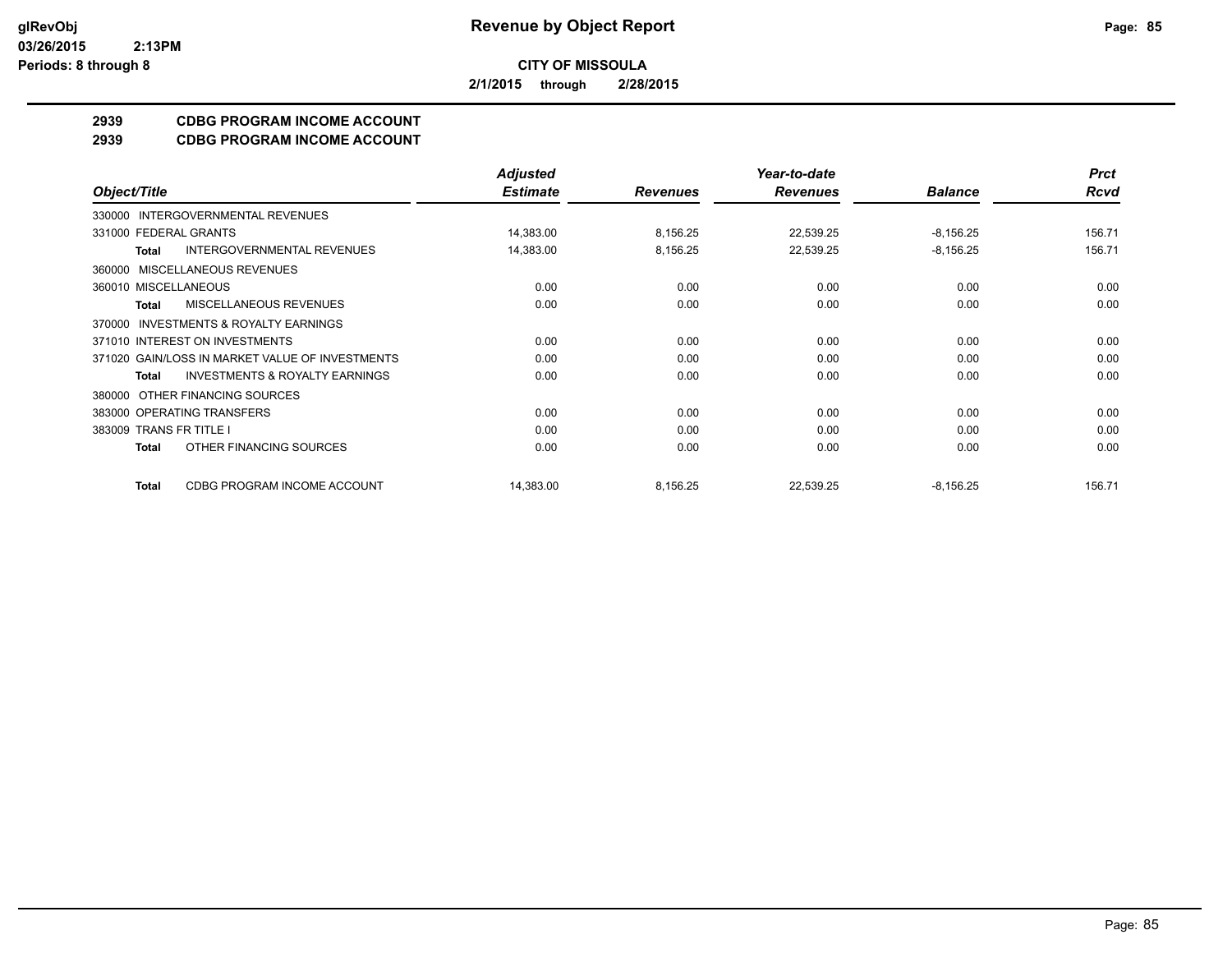**2/1/2015 through 2/28/2015**

# **2939 CDBG PROGRAM INCOME ACCOUNT**

|                                                           | <b>Adjusted</b> |                 | Year-to-date    |                | <b>Prct</b> |
|-----------------------------------------------------------|-----------------|-----------------|-----------------|----------------|-------------|
| Object/Title                                              | <b>Estimate</b> | <b>Revenues</b> | <b>Revenues</b> | <b>Balance</b> | <b>Rcvd</b> |
| 330000 INTERGOVERNMENTAL REVENUES                         |                 |                 |                 |                |             |
| 331000 FEDERAL GRANTS                                     | 14,383.00       | 8,156.25        | 22,539.25       | $-8,156.25$    | 156.71      |
| <b>INTERGOVERNMENTAL REVENUES</b><br><b>Total</b>         | 14,383.00       | 8,156.25        | 22,539.25       | $-8,156.25$    | 156.71      |
| 360000 MISCELLANEOUS REVENUES                             |                 |                 |                 |                |             |
| 360010 MISCELLANEOUS                                      | 0.00            | 0.00            | 0.00            | 0.00           | 0.00        |
| MISCELLANEOUS REVENUES<br><b>Total</b>                    | 0.00            | 0.00            | 0.00            | 0.00           | 0.00        |
| INVESTMENTS & ROYALTY EARNINGS<br>370000                  |                 |                 |                 |                |             |
| 371010 INTEREST ON INVESTMENTS                            | 0.00            | 0.00            | 0.00            | 0.00           | 0.00        |
| 371020 GAIN/LOSS IN MARKET VALUE OF INVESTMENT            | 0.00            | 0.00            | 0.00            | 0.00           | 0.00        |
| <b>INVESTMENTS &amp; ROYALTY EARNINGS</b><br><b>Total</b> | 0.00            | 0.00            | 0.00            | 0.00           | 0.00        |
| 380000 OTHER FINANCING SOURCES                            |                 |                 |                 |                |             |
| 383000 OPERATING TRANSFERS                                | 0.00            | 0.00            | 0.00            | 0.00           | 0.00        |
| 383009 TRANS FR TITLE I                                   | 0.00            | 0.00            | 0.00            | 0.00           | 0.00        |
| OTHER FINANCING SOURCES<br><b>Total</b>                   | 0.00            | 0.00            | 0.00            | 0.00           | 0.00        |
| CDBG PROGRAM INCOME ACCOUNT<br><b>Total</b>               | 14,383.00       | 8,156.25        | 22,539.25       | $-8,156.25$    | 156.71      |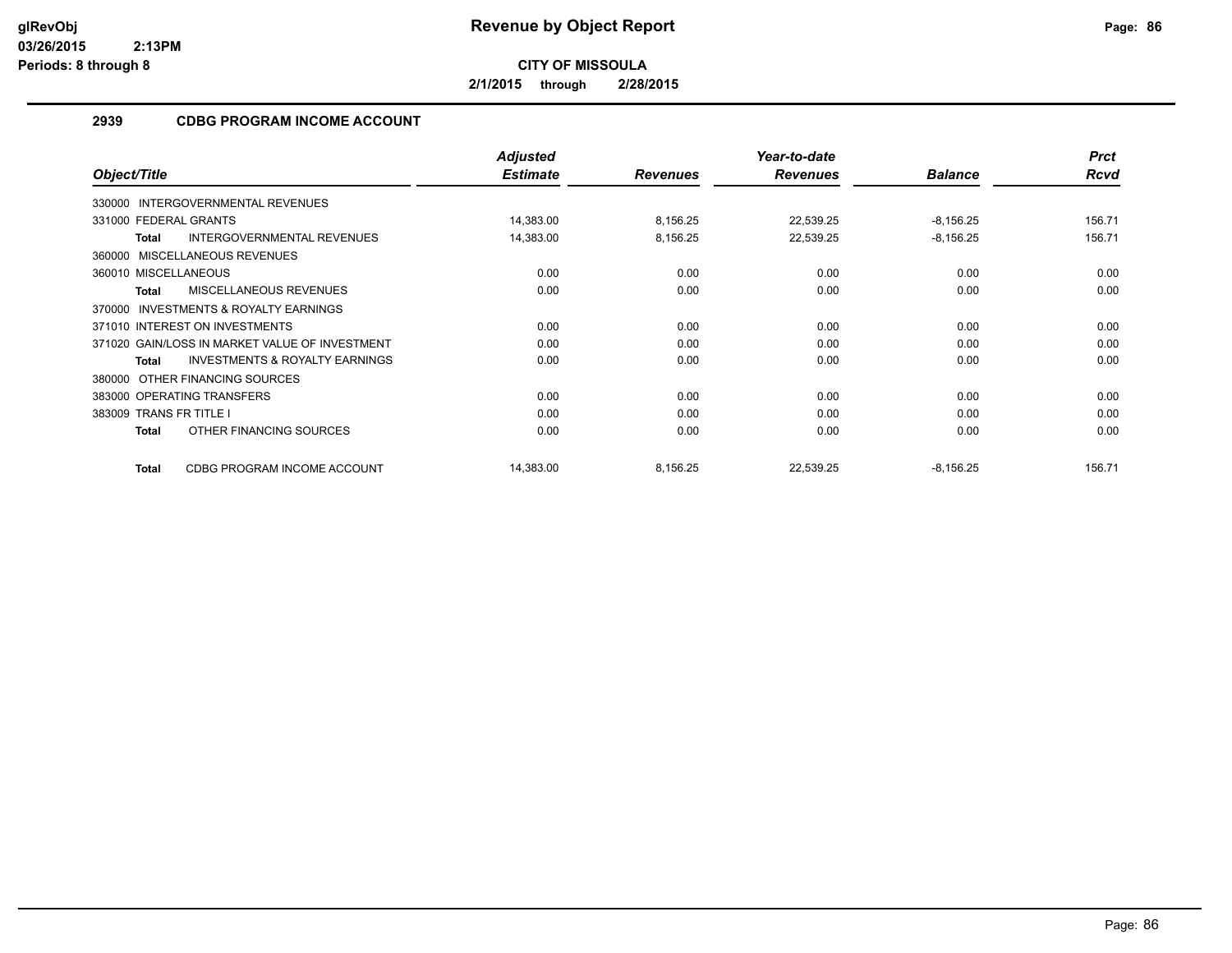**2/1/2015 through 2/28/2015**

# **2940 CDBG FUND**

**2940 CDBG FUND**

|                                                           | <b>Adjusted</b> |                 | Year-to-date    |                | <b>Prct</b> |
|-----------------------------------------------------------|-----------------|-----------------|-----------------|----------------|-------------|
| Object/Title                                              | <b>Estimate</b> | <b>Revenues</b> | <b>Revenues</b> | <b>Balance</b> | Rcvd        |
| 330000 INTERGOVERNMENTAL REVENUES                         |                 |                 |                 |                |             |
| 331010 ENTITLEMENT - CDBG                                 | 620,073.00      | 29,087.23       | 340,924.33      | 279,148.67     | 54.98       |
| 331012 ARRA/CDBG STIMULUS REVENUE                         | 0.00            | 0.00            | 0.00            | 0.00           | 0.00        |
| 331036 RIVER HOUSE GRANT                                  | 0.00            | 0.00            | 0.00            | 0.00           | 0.00        |
| 331037 ELOCAL.COM LOAN REPAYMENT                          | 0.00            | 0.00            | 0.00            | 0.00           | 0.00        |
| <b>INTERGOVERNMENTAL REVENUES</b><br><b>Total</b>         | 620,073.00      | 29,087.23       | 340,924.33      | 279,148.67     | 54.98       |
| 360000 MISCELLANEOUS REVENUES                             |                 |                 |                 |                |             |
| 360005 LOAN REPAYMENTS                                    | 0.00            | 0.00            | 0.00            | 0.00           | 0.00        |
| 360010 MISCELLANEOUS                                      | 0.00            | 0.00            | 0.00            | 0.00           | 0.00        |
| 360012 SEWER GRANT REPAYMENTS                             | 0.00            | 0.00            | 0.00            | 0.00           | 0.00        |
| 362000 OTHER MISCELLANEOUS REVENUE                        | 0.00            | 0.00            | 0.00            | 0.00           | 0.00        |
| <b>MISCELLANEOUS REVENUES</b><br><b>Total</b>             | 0.00            | 0.00            | 0.00            | 0.00           | 0.00        |
| <b>INVESTMENTS &amp; ROYALTY EARNINGS</b><br>370000       |                 |                 |                 |                |             |
| 371010 INTEREST ON INVESTMENTS                            | 0.00            | 0.00            | 0.00            | 0.00           | 0.00        |
| 371020 GAIN/LOSS IN MARKET VALUE OF INVESTMENTS           | 0.00            | 0.00            | 0.00            | 0.00           | 0.00        |
| <b>INVESTMENTS &amp; ROYALTY EARNINGS</b><br><b>Total</b> | 0.00            | 0.00            | 0.00            | 0.00           | 0.00        |
| OTHER FINANCING SOURCES<br>380000                         |                 |                 |                 |                |             |
| 383000 OPERATING TRANSFERS                                | 0.00            | 1,300.00        | 14,383.00       | $-14,383.00$   | 0.00        |
| 383009 TRANS FR TITLE I                                   | 0.00            | 0.00            | 0.00            | 0.00           | 0.00        |
| OTHER FINANCING SOURCES<br><b>Total</b>                   | 0.00            | 1,300.00        | 14,383.00       | $-14,383.00$   | 0.00        |
| <b>CDBG FUND</b><br><b>Total</b>                          | 620.073.00      | 30,387.23       | 355,307.33      | 264.765.67     | 57.30       |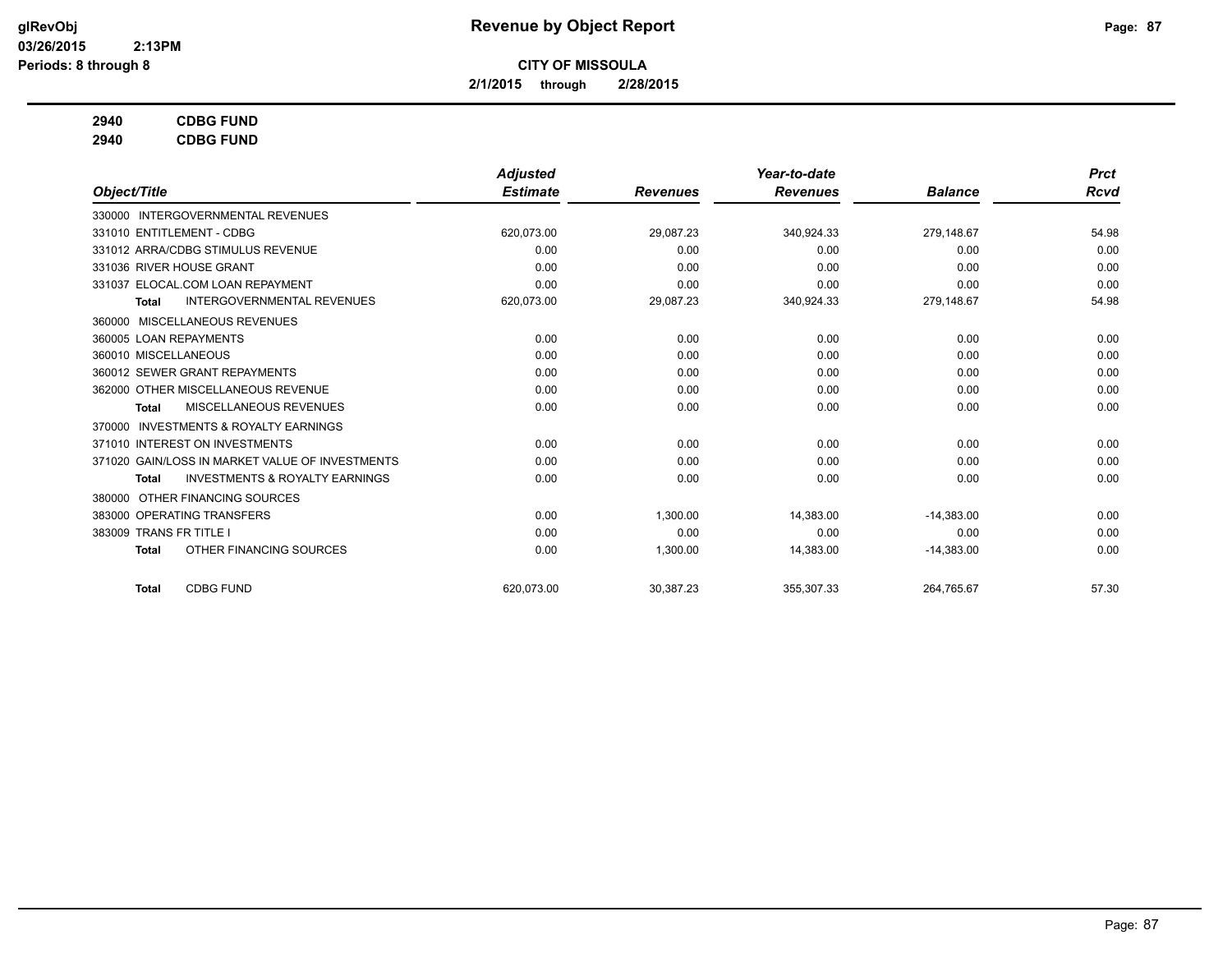**2/1/2015 through 2/28/2015**

**2940 CDBG FUND**

|                                                           | <b>Adjusted</b> |                 | Year-to-date    |                | <b>Prct</b> |
|-----------------------------------------------------------|-----------------|-----------------|-----------------|----------------|-------------|
| Object/Title                                              | <b>Estimate</b> | <b>Revenues</b> | <b>Revenues</b> | <b>Balance</b> | Rcvd        |
| <b>INTERGOVERNMENTAL REVENUES</b><br>330000               |                 |                 |                 |                |             |
| 331010 ENTITLEMENT - CDBG                                 | 620,073.00      | 29,087.23       | 340,924.33      | 279,148.67     | 54.98       |
| 331012 ARRA/CDBG STIMULUS REVENUE                         | 0.00            | 0.00            | 0.00            | 0.00           | 0.00        |
| 331036 RIVER HOUSE GRANT                                  | 0.00            | 0.00            | 0.00            | 0.00           | 0.00        |
| 331037 ELOCAL.COM LOAN REPAYMENT                          | 0.00            | 0.00            | 0.00            | 0.00           | 0.00        |
| <b>INTERGOVERNMENTAL REVENUES</b><br><b>Total</b>         | 620,073.00      | 29,087.23       | 340,924.33      | 279,148.67     | 54.98       |
| <b>MISCELLANEOUS REVENUES</b><br>360000                   |                 |                 |                 |                |             |
| 360005 LOAN REPAYMENTS                                    | 0.00            | 0.00            | 0.00            | 0.00           | 0.00        |
| 360010 MISCELLANEOUS                                      | 0.00            | 0.00            | 0.00            | 0.00           | 0.00        |
| 360012 SEWER GRANT REPAYMENTS                             | 0.00            | 0.00            | 0.00            | 0.00           | 0.00        |
| 362000 OTHER MISCELLANEOUS REVENUE                        | 0.00            | 0.00            | 0.00            | 0.00           | 0.00        |
| MISCELLANEOUS REVENUES<br><b>Total</b>                    | 0.00            | 0.00            | 0.00            | 0.00           | 0.00        |
| <b>INVESTMENTS &amp; ROYALTY EARNINGS</b><br>370000       |                 |                 |                 |                |             |
| 371010 INTEREST ON INVESTMENTS                            | 0.00            | 0.00            | 0.00            | 0.00           | 0.00        |
| 371020 GAIN/LOSS IN MARKET VALUE OF INVESTMENT            | 0.00            | 0.00            | 0.00            | 0.00           | 0.00        |
| <b>INVESTMENTS &amp; ROYALTY EARNINGS</b><br><b>Total</b> | 0.00            | 0.00            | 0.00            | 0.00           | 0.00        |
| OTHER FINANCING SOURCES<br>380000                         |                 |                 |                 |                |             |
| 383000 OPERATING TRANSFERS                                | 0.00            | 1,300.00        | 14,383.00       | $-14,383.00$   | 0.00        |
| 383009 TRANS FR TITLE I                                   | 0.00            | 0.00            | 0.00            | 0.00           | 0.00        |
| OTHER FINANCING SOURCES<br><b>Total</b>                   | 0.00            | 1,300.00        | 14,383.00       | $-14,383.00$   | 0.00        |
| <b>CDBG FUND</b><br><b>Total</b>                          | 620.073.00      | 30,387.23       | 355,307.33      | 264,765.67     | 57.30       |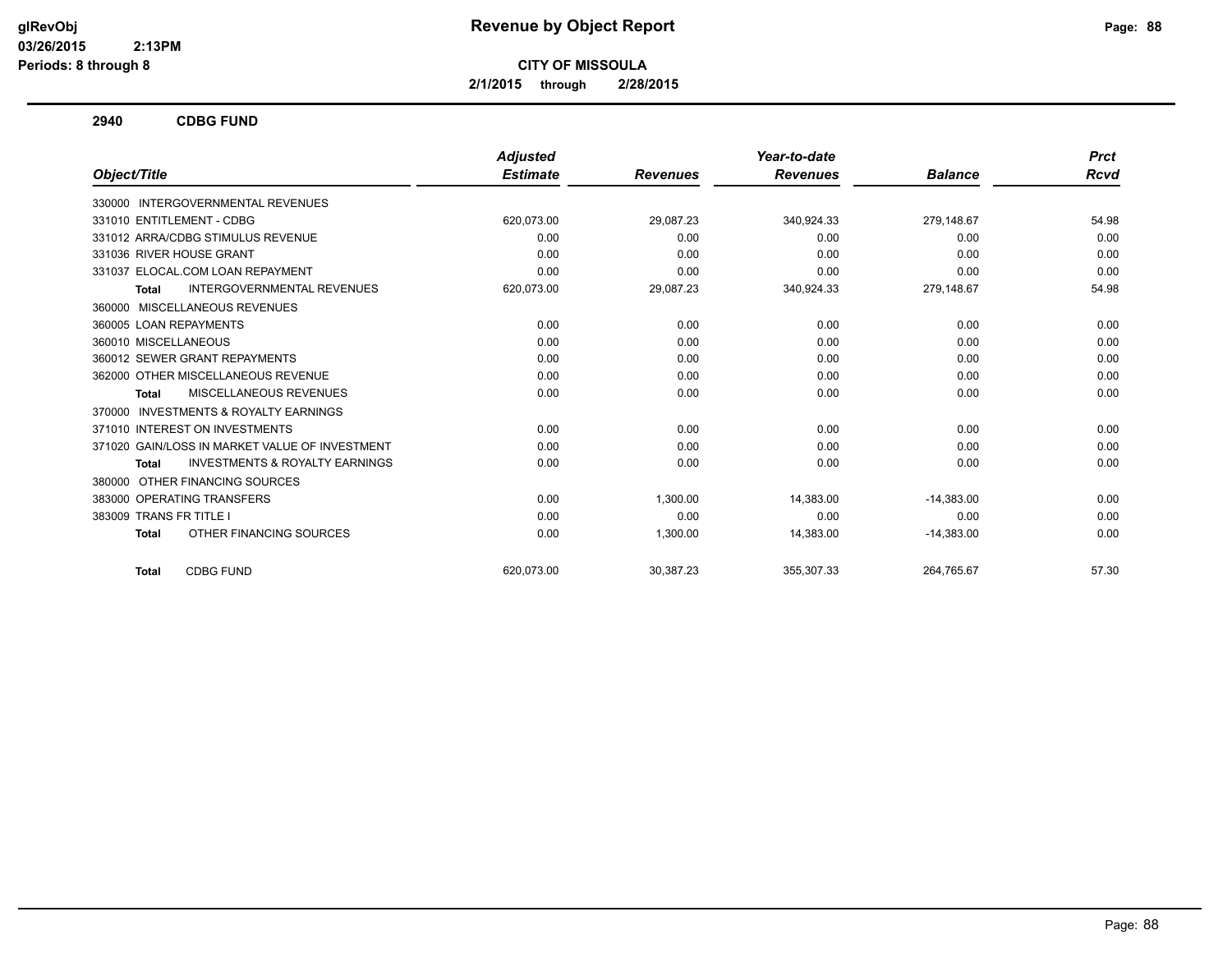**2/1/2015 through 2/28/2015**

# **2941 HOME FUND**

**2941 HOME FUND**

|                             |                                                 | <b>Adjusted</b> |                 | Year-to-date    |                | <b>Prct</b> |
|-----------------------------|-------------------------------------------------|-----------------|-----------------|-----------------|----------------|-------------|
| Object/Title                |                                                 | <b>Estimate</b> | <b>Revenues</b> | <b>Revenues</b> | <b>Balance</b> | <b>Rcvd</b> |
|                             | 330000 INTERGOVERNMENTAL REVENUES               |                 |                 |                 |                |             |
|                             | 330000 INTERGOVERNMENTAL REVENUES               | 52,009.00       | 0.00            | 116,701.44      | $-64,692.44$   | 224.39      |
|                             | 331016 HOMEWORD 1800 PHILLIPS                   | 0.00            | 0.00            | 0.00            | 0.00           | 0.00        |
| 331033 WORD                 |                                                 | 0.00            | 0.00            | 17.410.00       | $-17,410.00$   | 0.00        |
|                             | 334145 WESTERN MT MENTAL HEALTH CTR             | 0.00            | 0.00            | 365,761.53      | $-365,761.53$  | 0.00        |
|                             | 334149 MISSOULA HOMEOWNERSHIP PROGRAM           | 300,000.00      | 0.00            | 0.00            | 300,000.00     | 0.00        |
|                             | 334153 FY14 DISTRICT XI HRC TBRA                | 0.00            | 0.00            | 1,995.02        | $-1,995.02$    | 0.00        |
| 334154 FY08 homeWORD        |                                                 | 0.00            | 0.00            | 0.00            | 0.00           | 0.00        |
| 334155 FY08 NMCDC           |                                                 | 0.00            | 0.00            | 0.00            | 0.00           | 0.00        |
|                             | 334156 HOME PROGRAM INCOME                      | 0.00            | 0.00            | 0.00            | 0.00           | 0.00        |
| 334157 FY09 MHA             |                                                 | 0.00            | 0.00            | 0.00            | 0.00           | 0.00        |
| 334159 FY09 HOMEWORD        |                                                 | 0.00            | 0.00            | 0.00            | 0.00           | 0.00        |
| 334160 FY09 NMCDC           |                                                 | 0.00            | 0.00            | 0.00            | 0.00           | 0.00        |
| 334161 FY10 DISTRICT XI HRC |                                                 | 0.00            | 0.00            | 0.00            | 0.00           | 0.00        |
|                             | 334163 FY10 homeWORD/SOLSTICE APT               | 0.00            | 0.00            | 0.00            | 0.00           | 0.00        |
| <b>Total</b>                | <b>INTERGOVERNMENTAL REVENUES</b>               | 352,009.00      | 0.00            | 501,867.99      | $-149,858.99$  | 142.57      |
|                             | 340000 CHARGES FOR SERVICES                     |                 |                 |                 |                |             |
| 341450                      | *** Title Not Found ***                         | 0.00            | 0.00            | 0.00            | 0.00           | 0.00        |
| <b>Total</b>                | <b>CHARGES FOR SERVICES</b>                     | 0.00            | 0.00            | 0.00            | 0.00           | 0.00        |
|                             | 360000 MISCELLANEOUS REVENUES                   |                 |                 |                 |                |             |
| 360010 MISCELLANEOUS        |                                                 | 0.00            | 0.00            | 0.00            | 0.00           | 0.00        |
| <b>Total</b>                | MISCELLANEOUS REVENUES                          | 0.00            | 0.00            | 0.00            | 0.00           | 0.00        |
| 370000                      | <b>INVESTMENTS &amp; ROYALTY EARNINGS</b>       |                 |                 |                 |                |             |
|                             | 371020 GAIN/LOSS IN MARKET VALUE OF INVESTMENTS | 0.00            | 0.00            | 0.00            | 0.00           | 0.00        |
| <b>Total</b>                | <b>INVESTMENTS &amp; ROYALTY EARNINGS</b>       | 0.00            | 0.00            | 0.00            | 0.00           | 0.00        |
|                             |                                                 |                 |                 |                 |                |             |
| <b>Total</b>                | <b>HOME FUND</b>                                | 352,009.00      | 0.00            | 501,867.99      | $-149,858.99$  | 142.57      |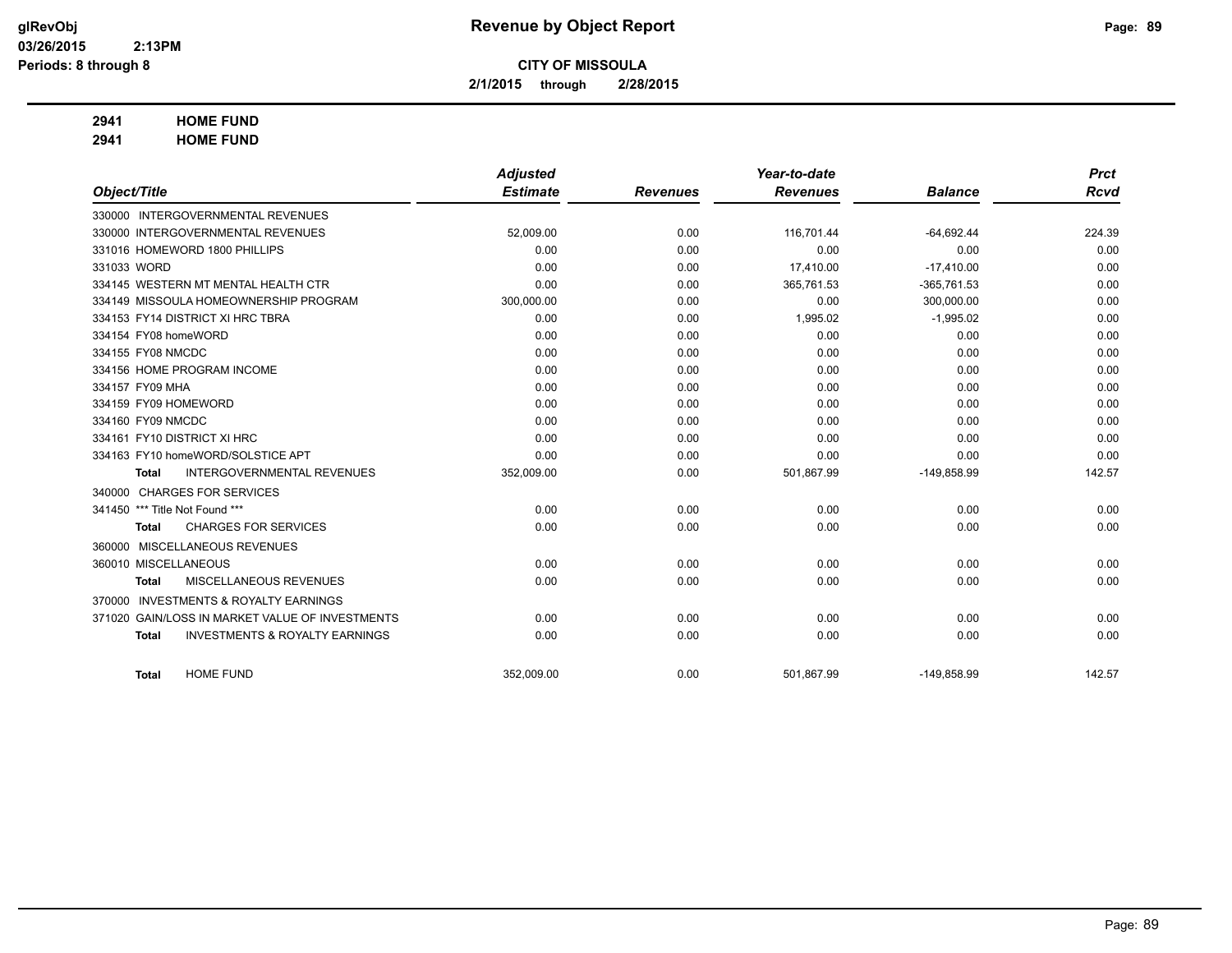**2/1/2015 through 2/28/2015**

**2941 HOME FUND**

|                                                           | <b>Adjusted</b> |                 | Year-to-date    |                | <b>Prct</b> |
|-----------------------------------------------------------|-----------------|-----------------|-----------------|----------------|-------------|
| Object/Title                                              | <b>Estimate</b> | <b>Revenues</b> | <b>Revenues</b> | <b>Balance</b> | Rcvd        |
| 330000 INTERGOVERNMENTAL REVENUES                         |                 |                 |                 |                |             |
| 330000 INTERGOVERNMENTAL REVENUES                         | 52,009.00       | 0.00            | 116.701.44      | $-64,692.44$   | 224.39      |
| 331016 HOMEWORD 1800 PHILLIPS                             | 0.00            | 0.00            | 0.00            | 0.00           | 0.00        |
| 331033 WORD                                               | 0.00            | 0.00            | 17,410.00       | $-17,410.00$   | 0.00        |
| 334145 WESTERN MT MENTAL HEALTH CTR                       | 0.00            | 0.00            | 365,761.53      | $-365,761.53$  | 0.00        |
| 334149 MISSOULA HOMEOWNERSHIP PROGRAM                     | 300,000.00      | 0.00            | 0.00            | 300,000.00     | 0.00        |
| 334153 FY14 DISTRICT XI HRC TBRA                          | 0.00            | 0.00            | 1,995.02        | $-1,995.02$    | 0.00        |
| 334154 FY08 homeWORD                                      | 0.00            | 0.00            | 0.00            | 0.00           | 0.00        |
| 334155 FY08 NMCDC                                         | 0.00            | 0.00            | 0.00            | 0.00           | 0.00        |
| 334156 HOME PROGRAM INCOME                                | 0.00            | 0.00            | 0.00            | 0.00           | 0.00        |
| 334157 FY09 MHA                                           | 0.00            | 0.00            | 0.00            | 0.00           | 0.00        |
| 334159 FY09 HOMEWORD                                      | 0.00            | 0.00            | 0.00            | 0.00           | 0.00        |
| 334160 FY09 NMCDC                                         | 0.00            | 0.00            | 0.00            | 0.00           | 0.00        |
| 334161 FY10 DISTRICT XI HRC                               | 0.00            | 0.00            | 0.00            | 0.00           | 0.00        |
| 334163 FY10 homeWORD/SOLSTICE APT                         | 0.00            | 0.00            | 0.00            | 0.00           | 0.00        |
| <b>INTERGOVERNMENTAL REVENUES</b><br><b>Total</b>         | 352,009.00      | 0.00            | 501,867.99      | $-149,858.99$  | 142.57      |
| 340000 CHARGES FOR SERVICES                               |                 |                 |                 |                |             |
| 341450 *** Title Not Found ***                            | 0.00            | 0.00            | 0.00            | 0.00           | 0.00        |
| <b>CHARGES FOR SERVICES</b><br>Total                      | 0.00            | 0.00            | 0.00            | 0.00           | 0.00        |
| 360000 MISCELLANEOUS REVENUES                             |                 |                 |                 |                |             |
| 360010 MISCELLANEOUS                                      | 0.00            | 0.00            | 0.00            | 0.00           | 0.00        |
| MISCELLANEOUS REVENUES<br><b>Total</b>                    | 0.00            | 0.00            | 0.00            | 0.00           | 0.00        |
| 370000 INVESTMENTS & ROYALTY EARNINGS                     |                 |                 |                 |                |             |
| 371020 GAIN/LOSS IN MARKET VALUE OF INVESTMENT            | 0.00            | 0.00            | 0.00            | 0.00           | 0.00        |
| <b>INVESTMENTS &amp; ROYALTY EARNINGS</b><br><b>Total</b> | 0.00            | 0.00            | 0.00            | 0.00           | 0.00        |
| <b>HOME FUND</b><br>Total                                 | 352.009.00      | 0.00            | 501,867.99      | $-149,858.99$  | 142.57      |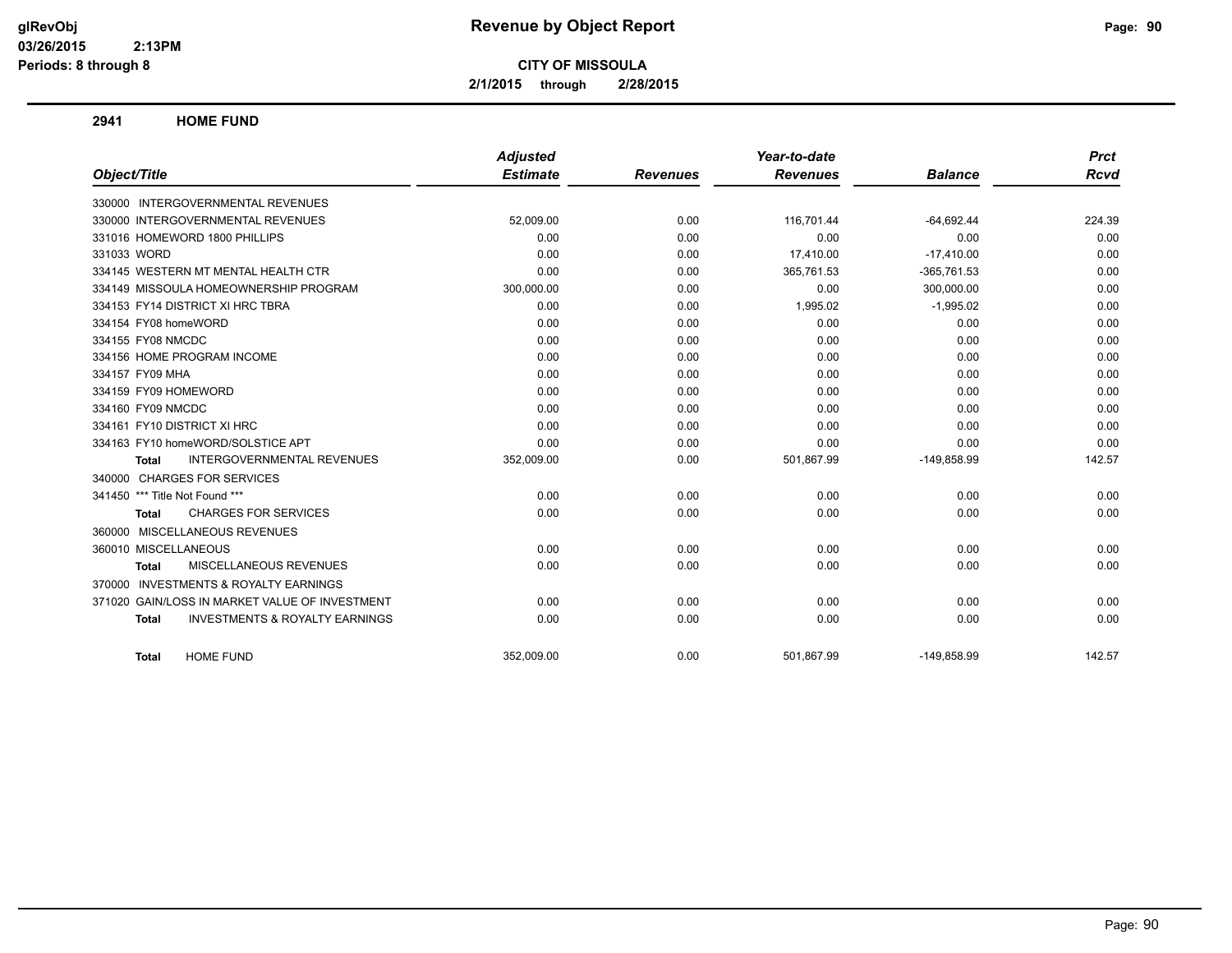**2/1/2015 through 2/28/2015**

**2942 ADDI PROGRAM**

**2942 ADDI PROGRAM**

|                                                    | <b>Adjusted</b> |                 | Year-to-date    |                | <b>Prct</b> |
|----------------------------------------------------|-----------------|-----------------|-----------------|----------------|-------------|
| Object/Title                                       | <b>Estimate</b> | <b>Revenues</b> | <b>Revenues</b> | <b>Balance</b> | <b>Rcvd</b> |
| 330000 INTERGOVERNMENTAL REVENUES                  |                 |                 |                 |                |             |
| 330000 INTERGOVERNMENTAL REVENUES                  | 0.00            | 0.00            | 0.00            | 0.00           | 0.00        |
| 334146 ADDI FUNDS-1ST TIME HOMEBUYERS              | 12.243.00       | 0.00            | 0.00            | 12.243.00      | 0.00        |
| INTERGOVERNMENTAL REVENUES<br>Total                | 12.243.00       | 0.00            | 0.00            | 12.243.00      | 0.00        |
| INVESTMENTS & ROYALTY EARNINGS<br>370000           |                 |                 |                 |                |             |
| 371010 INTEREST ON INVESTMENTS                     | 0.00            | 0.00            | 0.00            | 0.00           | 0.00        |
| 371020 GAIN/LOSS IN MARKET VALUE OF INVESTMENTS    | 0.00            | 0.00            | 0.00            | 0.00           | 0.00        |
| <b>INVESTMENTS &amp; ROYALTY EARNINGS</b><br>Total | 0.00            | 0.00            | 0.00            | 0.00           | 0.00        |
|                                                    |                 |                 |                 |                |             |
| <b>ADDI PROGRAM</b><br><b>Total</b>                | 12.243.00       | 0.00            | 0.00            | 12.243.00      | 0.00        |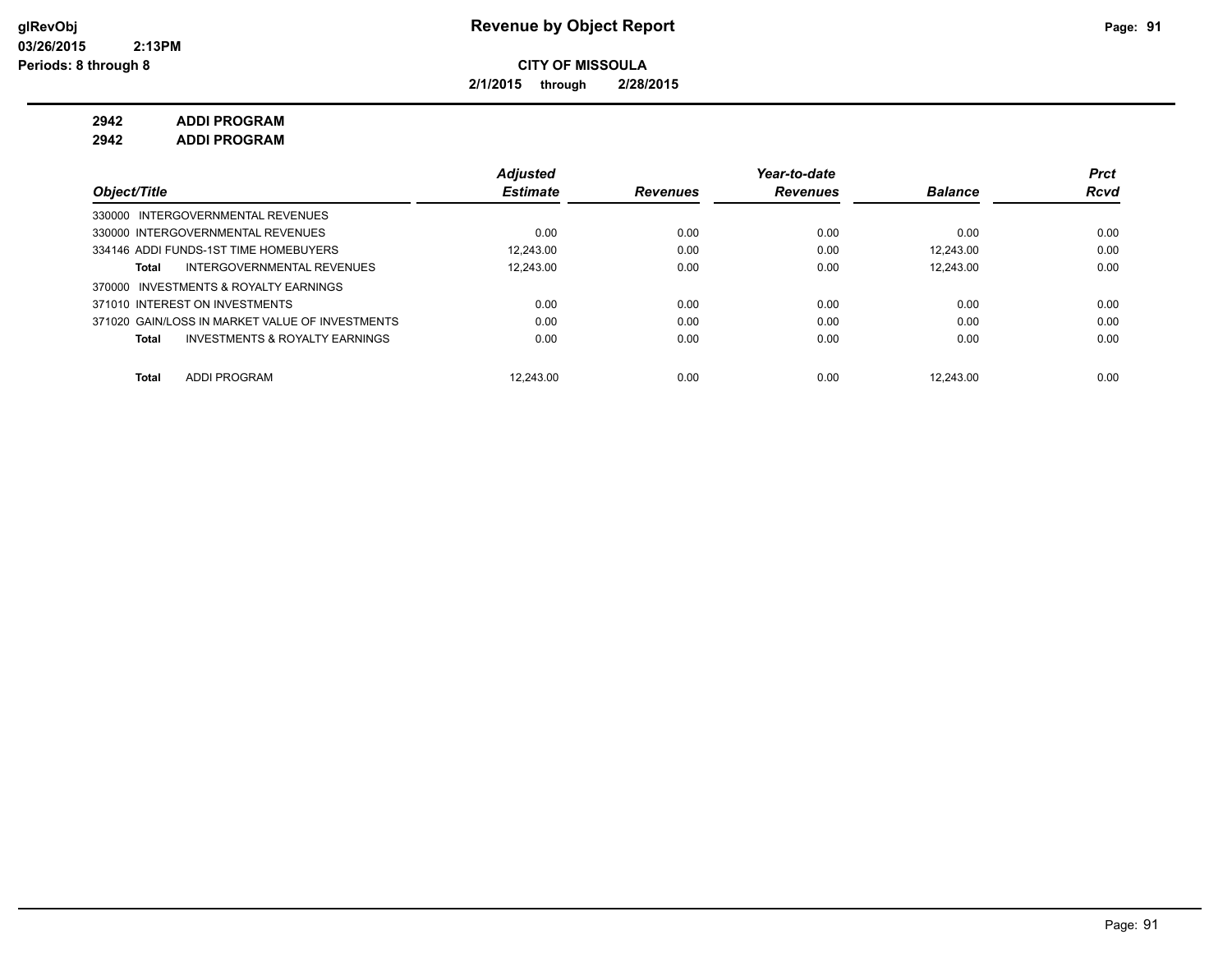**2/1/2015 through 2/28/2015**

## **2942 ADDI PROGRAM**

|                                                | <b>Adjusted</b> |                 | Year-to-date    |                | <b>Prct</b> |
|------------------------------------------------|-----------------|-----------------|-----------------|----------------|-------------|
| Object/Title                                   | <b>Estimate</b> | <b>Revenues</b> | <b>Revenues</b> | <b>Balance</b> | <b>Rcvd</b> |
| 330000 INTERGOVERNMENTAL REVENUES              |                 |                 |                 |                |             |
| 330000 INTERGOVERNMENTAL REVENUES              | 0.00            | 0.00            | 0.00            | 0.00           | 0.00        |
| 334146 ADDI FUNDS-1ST TIME HOMEBUYERS          | 12.243.00       | 0.00            | 0.00            | 12.243.00      | 0.00        |
| INTERGOVERNMENTAL REVENUES<br>Total            | 12.243.00       | 0.00            | 0.00            | 12.243.00      | 0.00        |
| 370000 INVESTMENTS & ROYALTY EARNINGS          |                 |                 |                 |                |             |
| 371010 INTEREST ON INVESTMENTS                 | 0.00            | 0.00            | 0.00            | 0.00           | 0.00        |
| 371020 GAIN/LOSS IN MARKET VALUE OF INVESTMENT | 0.00            | 0.00            | 0.00            | 0.00           | 0.00        |
| INVESTMENTS & ROYALTY EARNINGS<br>Total        | 0.00            | 0.00            | 0.00            | 0.00           | 0.00        |
|                                                |                 |                 |                 |                |             |
| <b>ADDI PROGRAM</b><br>Total                   | 12.243.00       | 0.00            | 0.00            | 12.243.00      | 0.00        |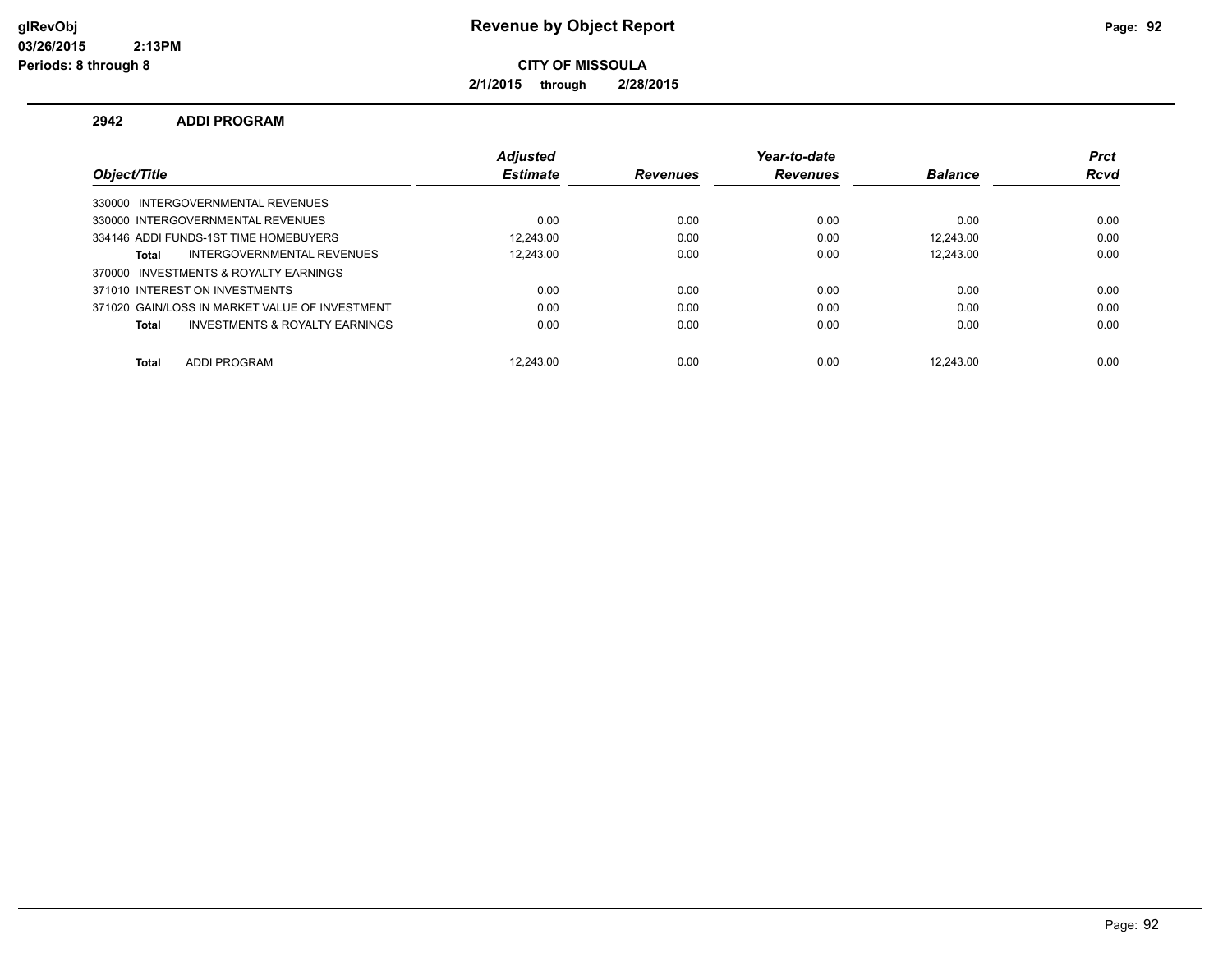**2/1/2015 through 2/28/2015**

#### **2943 CITY HOME PROGRAM INCOME**

#### **2943 CITY HOME PROGRAM INCOME**

|                                     | <b>Adjusted</b> |                 | Year-to-date    |                | <b>Prct</b> |
|-------------------------------------|-----------------|-----------------|-----------------|----------------|-------------|
| Object/Title                        | <b>Estimate</b> | <b>Revenues</b> | <b>Revenues</b> | <b>Balance</b> | <b>Rcvd</b> |
| 330000 INTERGOVERNMENTAL REVENUES   |                 |                 |                 |                |             |
| 334156 *** Title Not Found ***      | 35.500.00       | 0.00            | 0.00            | 35.500.00      | 0.00        |
| INTERGOVERNMENTAL REVENUES<br>Total | 35,500.00       | 0.00            | 0.00            | 35,500.00      | 0.00        |
| 360000 MISCELLANEOUS REVENUES       |                 |                 |                 |                |             |
| 360010 MISCELLANEOUS                | 0.00            | 0.00            | 200.01          | $-200.01$      | 0.00        |
| MISCELLANEOUS REVENUES<br>Total     | 0.00            | 0.00            | 200.01          | $-200.01$      | 0.00        |
| 380000 OTHER FINANCING SOURCES      |                 |                 |                 |                |             |
| 383000 OPERATING TRANSFERS          | 0.00            | 66.67           | 333.35          | $-333.35$      | 0.00        |
| OTHER FINANCING SOURCES<br>Total    | 0.00            | 66.67           | 333.35          | $-333.35$      | 0.00        |
| CITY HOME PROGRAM INCOME<br>Total   | 35.500.00       | 66.67           | 533.36          | 34.966.64      | 1.50        |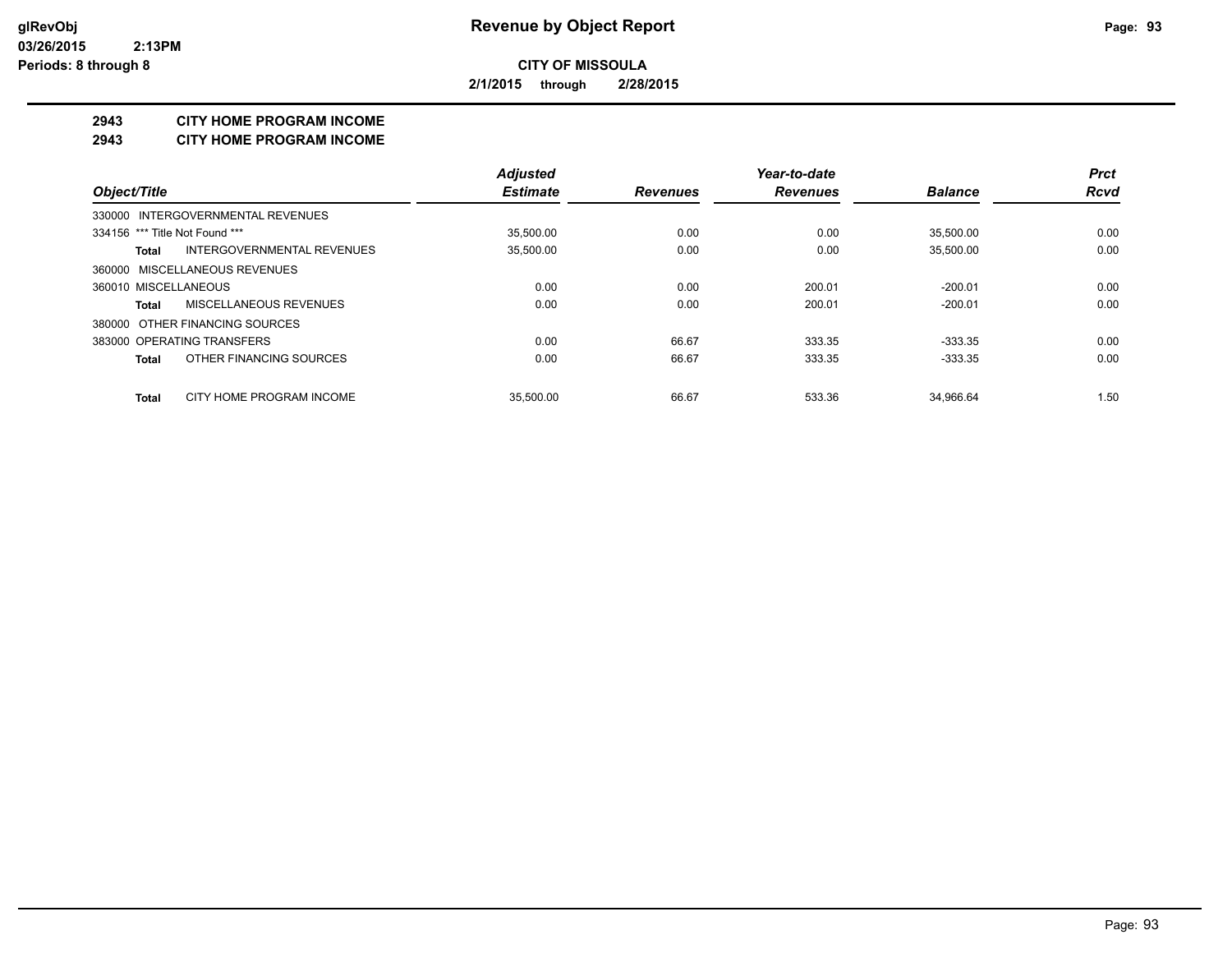**2/1/2015 through 2/28/2015**

# **2943 CITY HOME PROGRAM INCOME**

|                                            | <b>Adjusted</b> |                 | Year-to-date    |                | <b>Prct</b> |
|--------------------------------------------|-----------------|-----------------|-----------------|----------------|-------------|
| Object/Title                               | <b>Estimate</b> | <b>Revenues</b> | <b>Revenues</b> | <b>Balance</b> | <b>Rcvd</b> |
| 330000 INTERGOVERNMENTAL REVENUES          |                 |                 |                 |                |             |
| 334156 *** Title Not Found ***             | 35.500.00       | 0.00            | 0.00            | 35.500.00      | 0.00        |
| INTERGOVERNMENTAL REVENUES<br><b>Total</b> | 35,500.00       | 0.00            | 0.00            | 35,500.00      | 0.00        |
| MISCELLANEOUS REVENUES<br>360000           |                 |                 |                 |                |             |
| 360010 MISCELLANEOUS                       | 0.00            | 0.00            | 200.01          | $-200.01$      | 0.00        |
| MISCELLANEOUS REVENUES<br>Total            | 0.00            | 0.00            | 200.01          | $-200.01$      | 0.00        |
| 380000 OTHER FINANCING SOURCES             |                 |                 |                 |                |             |
| 383000 OPERATING TRANSFERS                 | 0.00            | 66.67           | 333.35          | $-333.35$      | 0.00        |
| OTHER FINANCING SOURCES<br><b>Total</b>    | 0.00            | 66.67           | 333.35          | $-333.35$      | 0.00        |
| CITY HOME PROGRAM INCOME<br><b>Total</b>   | 35.500.00       | 66.67           | 533.36          | 34.966.64      | 1.50        |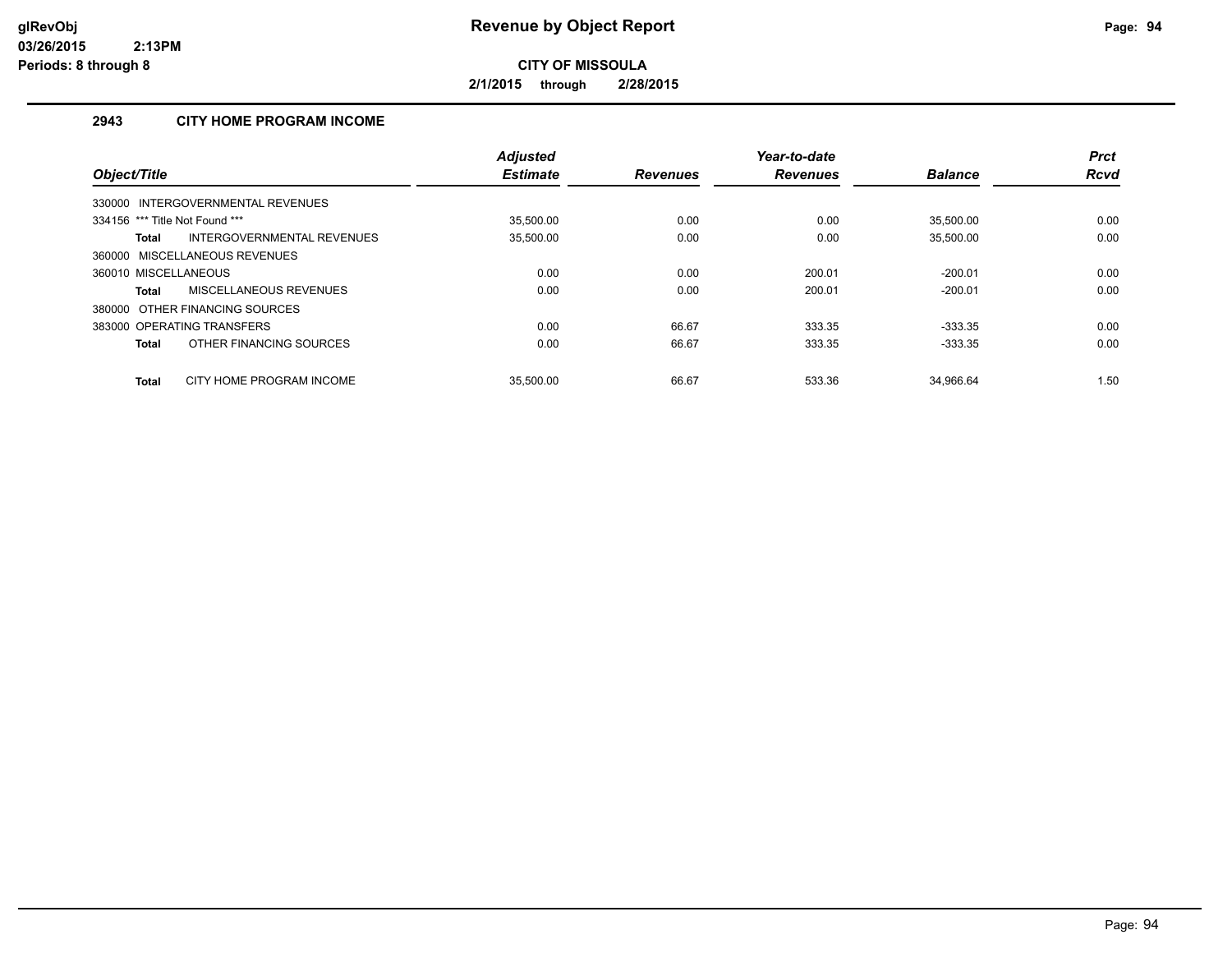**2/1/2015 through 2/28/2015**

# **2944 NEIGHBORHOOD STABILIZATION PROGRAM**

# **2944 NEIGHBORHOOD STABILIZATION PROGRAM**

|                                                    | <b>Adjusted</b> |                 | Year-to-date    |                | Prct |
|----------------------------------------------------|-----------------|-----------------|-----------------|----------------|------|
| Object/Title                                       | <b>Estimate</b> | <b>Revenues</b> | <b>Revenues</b> | <b>Balance</b> | Rcvd |
| 330000 INTERGOVERNMENTAL REVENUES                  |                 |                 |                 |                |      |
| 331011 NSP GRANT/SILVERTIP PROJECT                 | 0.00            | 0.00            | 0.00            | 0.00           | 0.00 |
| 331017 HUD 6.7M/SILVERTIP APTS                     | 0.00            | 0.00            | 0.00            | 0.00           | 0.00 |
| 331018 MHA 1M/SILVERTIP APTS                       | 0.00            | 0.00            | 0.00            | 0.00           | 0.00 |
| INTERGOVERNMENTAL REVENUES<br>Total                | 0.00            | 0.00            | 0.00            | 0.00           | 0.00 |
|                                                    |                 |                 |                 |                |      |
| NEIGHBORHOOD STABILIZATION PROGRAM<br><b>Total</b> | 0.00            | 0.00            | 0.00            | 0.00           | 0.00 |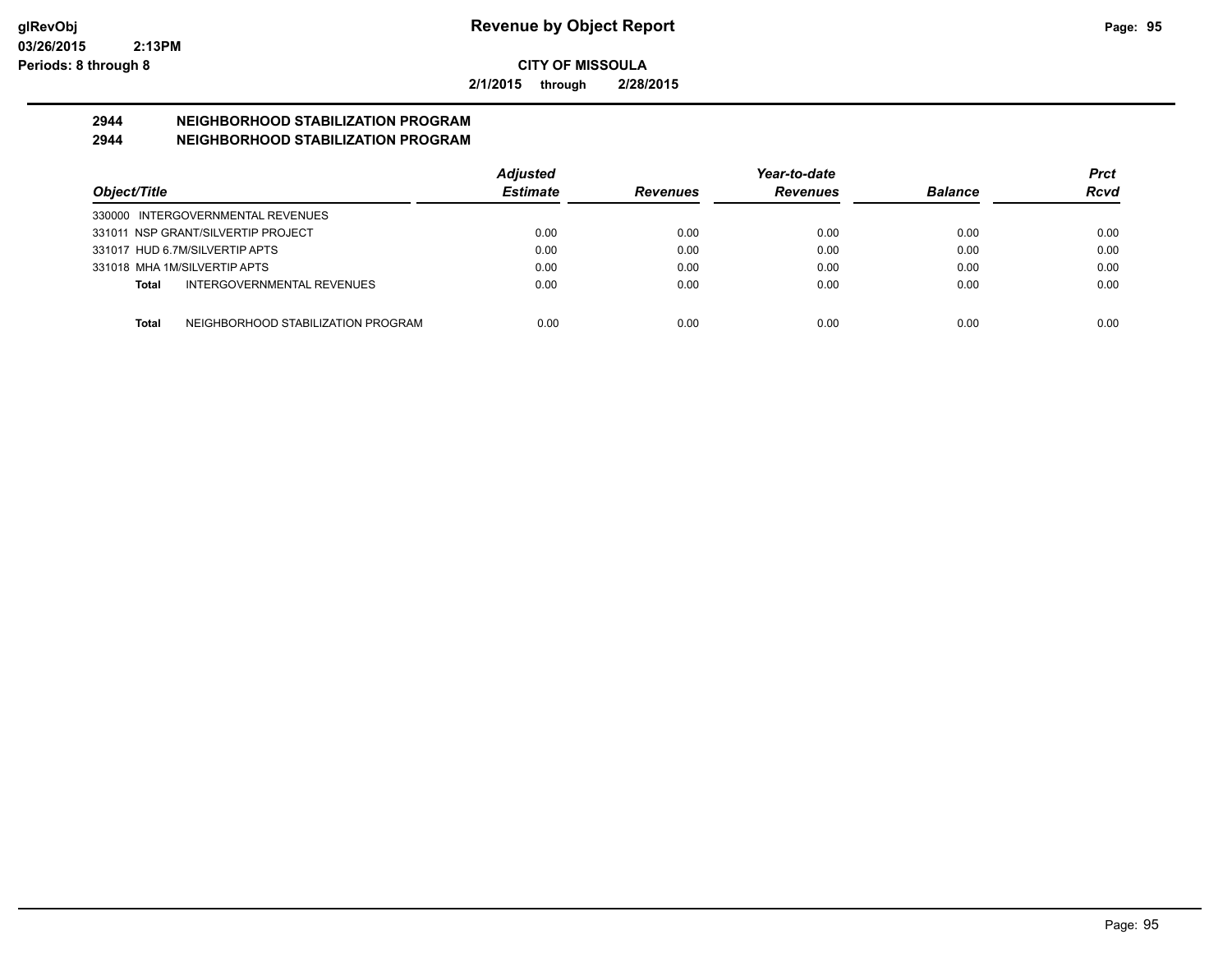**2/1/2015 through 2/28/2015**

## **2944 NEIGHBORHOOD STABILIZATION PROGRAM**

| Object/Title |                                    | <b>Adjusted</b><br><b>Estimate</b> | <b>Revenues</b> | Year-to-date<br><b>Revenues</b> | <b>Balance</b> | <b>Prct</b><br><b>Rcvd</b> |
|--------------|------------------------------------|------------------------------------|-----------------|---------------------------------|----------------|----------------------------|
|              | 330000 INTERGOVERNMENTAL REVENUES  |                                    |                 |                                 |                |                            |
|              | 331011 NSP GRANT/SILVERTIP PROJECT | 0.00                               | 0.00            | 0.00                            | 0.00           | 0.00                       |
|              | 331017 HUD 6.7M/SILVERTIP APTS     | 0.00                               | 0.00            | 0.00                            | 0.00           | 0.00                       |
|              | 331018 MHA 1M/SILVERTIP APTS       | 0.00                               | 0.00            | 0.00                            | 0.00           | 0.00                       |
| Total        | INTERGOVERNMENTAL REVENUES         | 0.00                               | 0.00            | 0.00                            | 0.00           | 0.00                       |
| Total        | NEIGHBORHOOD STABILIZATION PROGRAN | 0.00                               | 0.00            | 0.00                            | 0.00           | 0.00                       |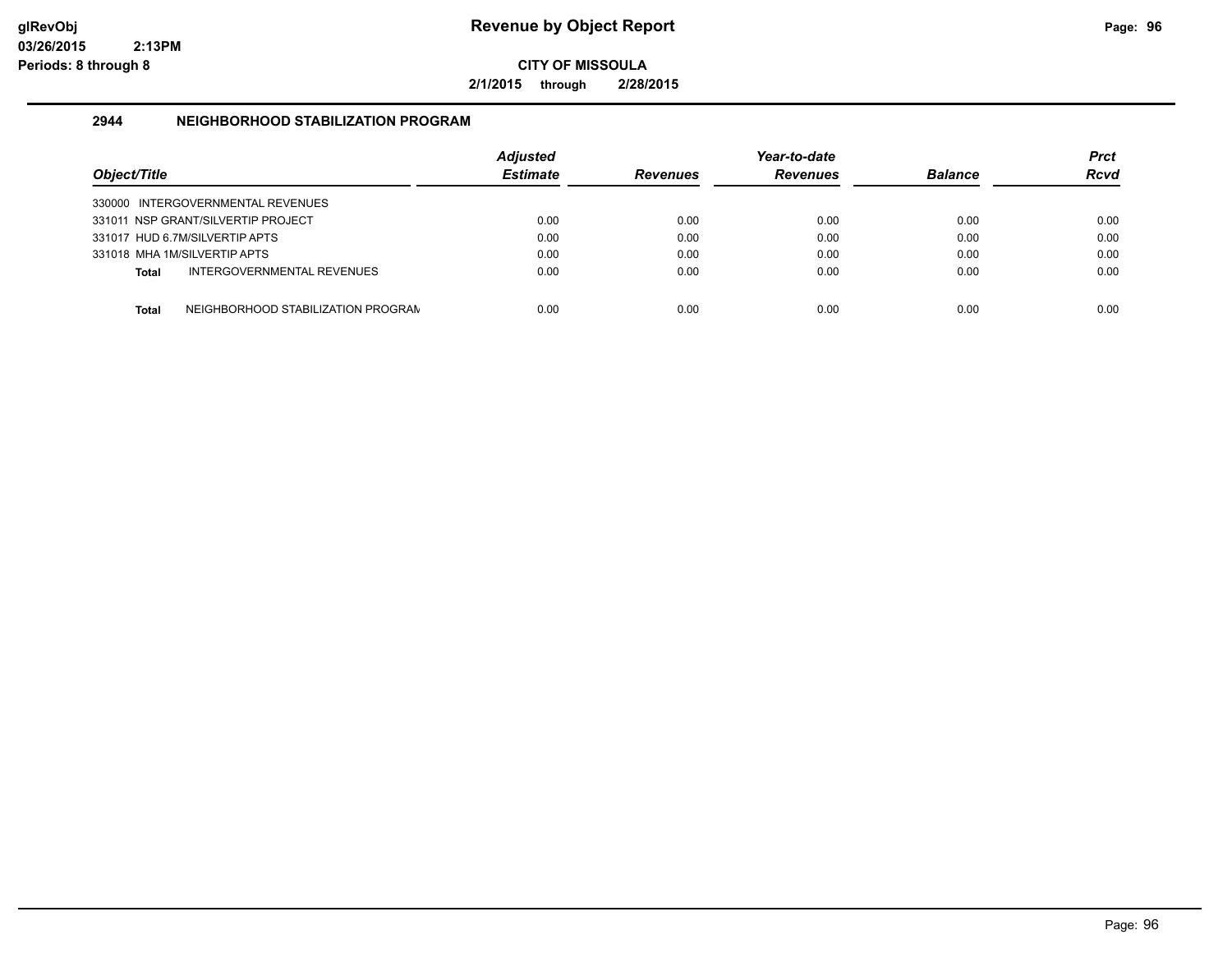**2/1/2015 through 2/28/2015**

# **2955 TRANSPORTATION**

**2955 TRANSPORTATION**

|                                                           | <b>Adjusted</b> |                 | Year-to-date    |                | <b>Prct</b> |
|-----------------------------------------------------------|-----------------|-----------------|-----------------|----------------|-------------|
| Object/Title                                              | <b>Estimate</b> | <b>Revenues</b> | <b>Revenues</b> | <b>Balance</b> | Rcvd        |
| 330000 INTERGOVERNMENTAL REVENUES                         |                 |                 |                 |                |             |
| 331054 FHWA PL GRANT                                      | 602,667.00      | 199,484.22      | 199,484.22      | 403,182.78     | 33.10       |
| 331055 FTA GRANT                                          | 17.744.00       | 69.435.91       | 69.435.91       | $-51.691.91$   | 391.32      |
| 331056 MDT FEDERAL CMAQ                                   | 381.084.00      | 35.719.54       | 35.797.54       | 345,286.46     | 9.39        |
| 331057 TRANSIT-MUTD CMAQ                                  | 151,515.00      | 0.00            | 0.00            | 151,515.00     | 0.00        |
| 336023 STATE CONTRIB. - PERS                              | 0.00            | 30.01           | 284.99          | $-284.99$      | 0.00        |
| 336030 COUNTY CONTRIBUTION                                | 9.900.00        | 0.00            | 0.00            | 9.900.00       | 0.00        |
| <b>INTERGOVERNMENTAL REVENUES</b><br><b>Total</b>         | 1,162,910.00    | 304,669.68      | 305,002.66      | 857,907.34     | 26.23       |
| 360000 MISCELLANEOUS REVENUES                             |                 |                 |                 |                |             |
| 362000 OTHER MISCELLANEOUS REVENUE                        | 0.00            | 0.00            | 1,623.12        | $-1,623.12$    | 0.00        |
| 365016 LOCAL MATCH MDT                                    | 13,585.00       | 3,189.50        | 3,189.50        | 10,395.50      | 23.48       |
| 365017 LOCAL MATCH TRANSIT                                | 9.559.00        | 0.00            | 0.00            | 9,559.00       | 0.00        |
| <b>MISCELLANEOUS REVENUES</b><br><b>Total</b>             | 23,144.00       | 3,189.50        | 4,812.62        | 18,331.38      | 20.79       |
| <b>INVESTMENTS &amp; ROYALTY EARNINGS</b><br>370000       |                 |                 |                 |                |             |
| 371010 INTEREST ON INVESTMENTS                            | 0.00            | 0.00            | 0.00            | 0.00           | 0.00        |
| <b>INVESTMENTS &amp; ROYALTY EARNINGS</b><br><b>Total</b> | 0.00            | 0.00            | 0.00            | 0.00           | 0.00        |
| OTHER FINANCING SOURCES<br>380000                         |                 |                 |                 |                |             |
| 383000 OPERATING TRANSFERS                                | 9.900.00        | 0.00            | 0.00            | 9,900.00       | 0.00        |
| 383029 TRANS FR GENERAL                                   | 74.718.00       | 0.00            | 0.00            | 74.718.00      | 0.00        |
| OTHER FINANCING SOURCES<br><b>Total</b>                   | 84,618.00       | 0.00            | 0.00            | 84,618.00      | 0.00        |
| <b>TRANSPORTATION</b><br><b>Total</b>                     | 1.270.672.00    | 307.859.18      | 309.815.28      | 960.856.72     | 24.38       |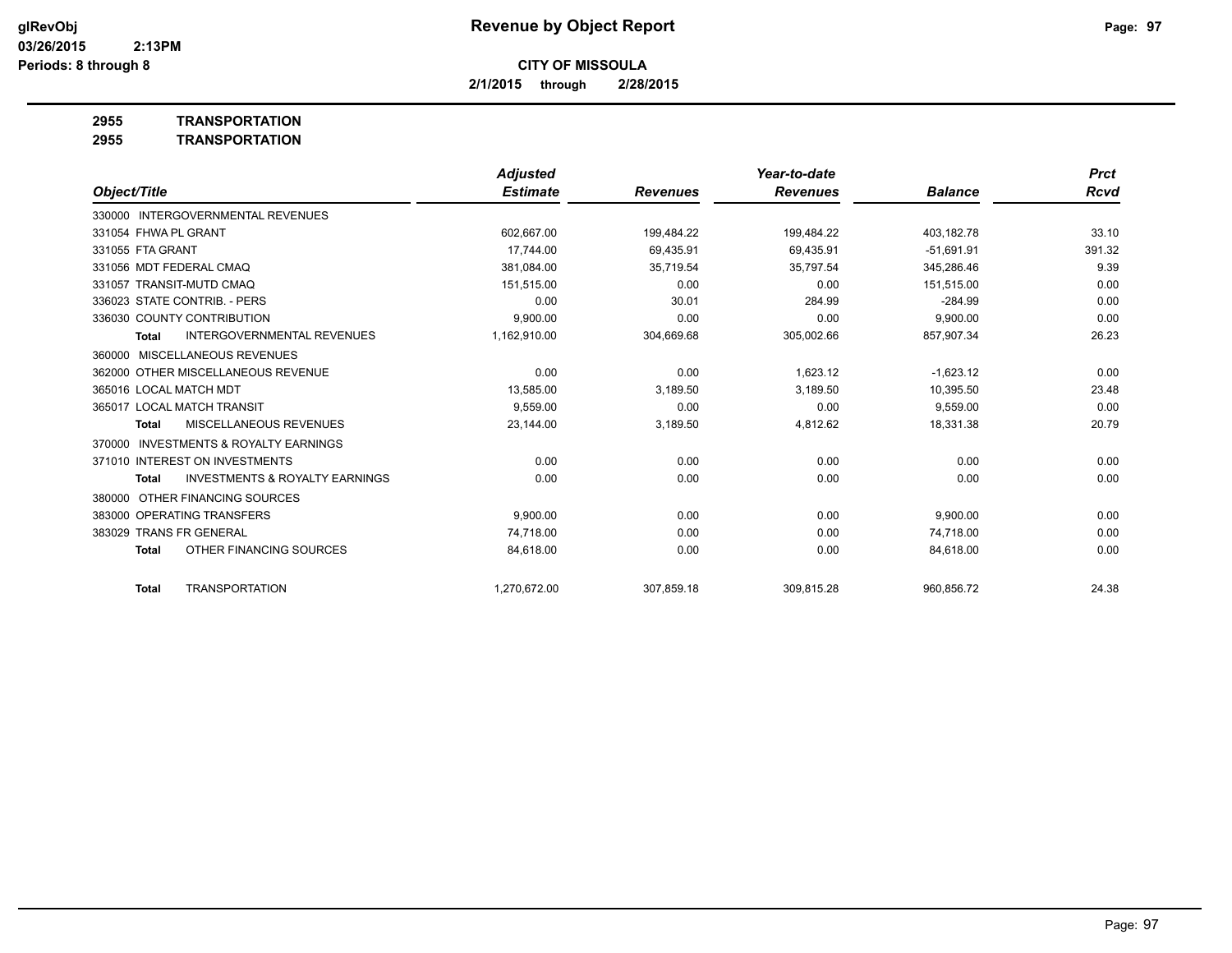**2/1/2015 through 2/28/2015**

## **2955 TRANSPORTATION**

|                         |                                           | <b>Adjusted</b> |                 | Year-to-date    |                | <b>Prct</b> |
|-------------------------|-------------------------------------------|-----------------|-----------------|-----------------|----------------|-------------|
| Object/Title            |                                           | <b>Estimate</b> | <b>Revenues</b> | <b>Revenues</b> | <b>Balance</b> | Rcvd        |
|                         | 330000 INTERGOVERNMENTAL REVENUES         |                 |                 |                 |                |             |
| 331054 FHWA PL GRANT    |                                           | 602,667.00      | 199,484.22      | 199,484.22      | 403,182.78     | 33.10       |
| 331055 FTA GRANT        |                                           | 17,744.00       | 69,435.91       | 69,435.91       | $-51,691.91$   | 391.32      |
|                         | 331056 MDT FEDERAL CMAQ                   | 381,084.00      | 35,719.54       | 35,797.54       | 345,286.46     | 9.39        |
|                         | 331057 TRANSIT-MUTD CMAQ                  | 151,515.00      | 0.00            | 0.00            | 151.515.00     | 0.00        |
|                         | 336023 STATE CONTRIB. - PERS              | 0.00            | 30.01           | 284.99          | $-284.99$      | 0.00        |
|                         | 336030 COUNTY CONTRIBUTION                | 9,900.00        | 0.00            | 0.00            | 9,900.00       | 0.00        |
| <b>Total</b>            | <b>INTERGOVERNMENTAL REVENUES</b>         | 1,162,910.00    | 304,669.68      | 305,002.66      | 857,907.34     | 26.23       |
|                         | 360000 MISCELLANEOUS REVENUES             |                 |                 |                 |                |             |
|                         | 362000 OTHER MISCELLANEOUS REVENUE        | 0.00            | 0.00            | 1,623.12        | $-1,623.12$    | 0.00        |
| 365016 LOCAL MATCH MDT  |                                           | 13,585.00       | 3,189.50        | 3,189.50        | 10,395.50      | 23.48       |
|                         | 365017 LOCAL MATCH TRANSIT                | 9,559.00        | 0.00            | 0.00            | 9,559.00       | 0.00        |
| Total                   | MISCELLANEOUS REVENUES                    | 23,144.00       | 3,189.50        | 4,812.62        | 18,331.38      | 20.79       |
|                         | 370000 INVESTMENTS & ROYALTY EARNINGS     |                 |                 |                 |                |             |
|                         | 371010 INTEREST ON INVESTMENTS            | 0.00            | 0.00            | 0.00            | 0.00           | 0.00        |
| <b>Total</b>            | <b>INVESTMENTS &amp; ROYALTY EARNINGS</b> | 0.00            | 0.00            | 0.00            | 0.00           | 0.00        |
|                         | 380000 OTHER FINANCING SOURCES            |                 |                 |                 |                |             |
|                         | 383000 OPERATING TRANSFERS                | 9,900.00        | 0.00            | 0.00            | 9,900.00       | 0.00        |
| 383029 TRANS FR GENERAL |                                           | 74,718.00       | 0.00            | 0.00            | 74,718.00      | 0.00        |
| <b>Total</b>            | OTHER FINANCING SOURCES                   | 84,618.00       | 0.00            | 0.00            | 84,618.00      | 0.00        |
| <b>Total</b>            | <b>TRANSPORTATION</b>                     | 1,270,672.00    | 307.859.18      | 309.815.28      | 960.856.72     | 24.38       |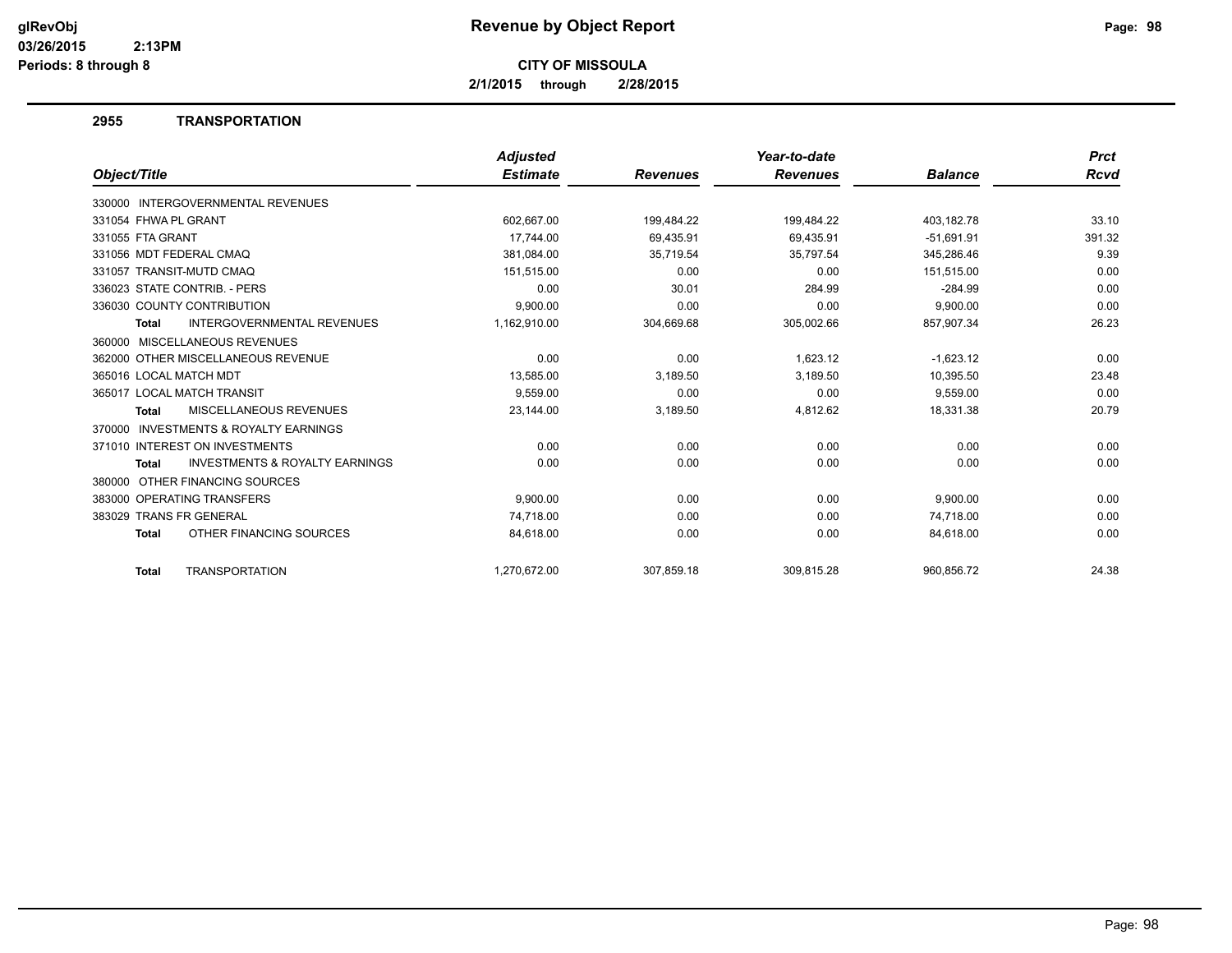**2/1/2015 through 2/28/2015**

**2987 FEDERAL TRANSPORTATION FUND**

|                                                           | <b>Adjusted</b> |                 | Year-to-date    |                | <b>Prct</b> |
|-----------------------------------------------------------|-----------------|-----------------|-----------------|----------------|-------------|
| Object/Title                                              | <b>Estimate</b> | <b>Revenues</b> | <b>Revenues</b> | <b>Balance</b> | Rcvd        |
| 310000 TAXES/ASSESSMENTS                                  |                 |                 |                 |                |             |
| 311011 TAX INCREMENT                                      | 0.00            | 0.00            | 0.00            | 0.00           | 0.00        |
| TAXES/ASSESSMENTS<br><b>Total</b>                         | 0.00            | 0.00            | 0.00            | 0.00           | 0.00        |
| 330000 INTERGOVERNMENTAL REVENUES                         |                 |                 |                 |                |             |
| 331050 ISTEA/CTEP GRANT                                   | 0.00            | 0.00            | 0.00            | 0.00           | 0.00        |
| 331051 ISTEA/CTEP-HIGGINS HILL/BECKWITH                   | 0.00            | 0.00            | 0.00            | 0.00           | 0.00        |
| 331052 MDT CMAQ STRIPING GRANT                            | 0.00            | 0.00            | 0.00            | 0.00           | 0.00        |
| 331053 CTEP PLAYFAIR                                      | 0.00            | 0.00            | 0.00            | 0.00           | 0.00        |
| 331153 RUSSELL S 3RD IMPROVEMENTS                         | 0.00            | 0.00            | 0.00            | 0.00           | 0.00        |
| 331154 CTEP-MILWAUKEE RR TRAIL                            | 0.00            | 0.00            | 0.00            | 0.00           | 0.00        |
| 331155 CTEP/GRANT CREEK TRAIL BCN                         | 0.00            | 0.00            | 640,425.98      | $-640,425.98$  | 0.00        |
| 331156 CTEP GRANT - S HILLS TRAILS SYSTEM                 | 870,129.00      | 0.00            | 0.00            | 870,129.00     | 0.00        |
| 331159 CTEP-U OF M CROSSWALK PROJECT                      | 0.00            | 0.00            | 0.00            | 0.00           | 0.00        |
| 331161 CTEP-LOLO ST/BRIDGE TO DUNCAN S/C                  | 0.00            | 0.00            | 0.00            | 0.00           | 0.00        |
| 331180 LIBRARY LITERACY GRANT                             | 0.00            | 0.00            | 0.00            | 0.00           | 0.00        |
| 331181 CTEP/CMAQ MADISON ST TO U CONNECTOR                | 0.00            | 0.00            | 0.00            | 0.00           | 0.00        |
| 334045 MONTANA DEPARTMENT TRANSPORTATION                  | 0.00            | 0.00            | 0.00            | 0.00           | 0.00        |
| 336023 STATE CONTRIB. - PERS                              | 0.00            | 0.00            | 2.44            | $-2.44$        | 0.00        |
| INTERGOVERNMENTAL REVENUES<br>Total                       | 870,129.00      | 0.00            | 640,428.42      | 229,700.58     | 73.60       |
| 340000 CHARGES FOR SERVICES                               |                 |                 |                 |                |             |
| 343011 STREET AND ROADWAY REPAIR CHARGES                  | 0.00            | 0.00            | 0.00            | 0.00           | 0.00        |
| <b>CHARGES FOR SERVICES</b><br><b>Total</b>               | 0.00            | 0.00            | 0.00            | 0.00           | 0.00        |
| 360000 MISCELLANEOUS REVENUES                             |                 |                 |                 |                |             |
| 360010 MISCELLANEOUS                                      | 0.00            | 0.00            | 0.00            | 0.00           | 0.00        |
| 363020 PROPERTY ASSESSMENTS                               | 0.00            | 0.00            | 0.00            | 0.00           | 0.00        |
| 365000 DONATIONS                                          | 762,189.00      | 0.00            | 0.00            | 762,189.00     | 0.00        |
| 365004 GRANT CR TRAIL ASSN DONATION                       | 0.00            | 0.00            | 0.00            | 0.00           | 0.00        |
| MISCELLANEOUS REVENUES<br><b>Total</b>                    | 762,189.00      | 0.00            | 0.00            | 762,189.00     | 0.00        |
| 370000 INVESTMENTS & ROYALTY EARNINGS                     |                 |                 |                 |                |             |
| 371010 INTEREST ON INVESTMENTS                            | 0.00            | 0.00            | 0.00            | 0.00           | 0.00        |
| 371020 GAIN/LOSS IN MARKET VALUE OF INVESTMENTS           | 0.00            | 0.00            | 0.00            | 0.00           | 0.00        |
| <b>INVESTMENTS &amp; ROYALTY EARNINGS</b><br><b>Total</b> | 0.00            | 0.00            | 0.00            | 0.00           | 0.00        |
| 380000 OTHER FINANCING SOURCES                            |                 |                 |                 |                |             |
| 381009 TRANSFERS IN-OPEN SPACE BOND                       | 0.00            | 0.00            | 0.00            | 0.00           | 0.00        |
| 381010 BOND PROCEEDS                                      | 0.00            | 0.00            | 0.00            | 0.00           | 0.00        |
| 381011 OPEN SPACE REVENUE                                 | 0.00            | 0.00            | 0.00            | 0.00           | 0.00        |
| 383000 OPERATING TRANSFERS                                | 0.00            | 0.00            | 0.00            | 0.00           | 0.00        |
| 383002 TRANS FR GAS TAX                                   | 0.00            | 0.00            | 0.00            | 0.00           | 0.00        |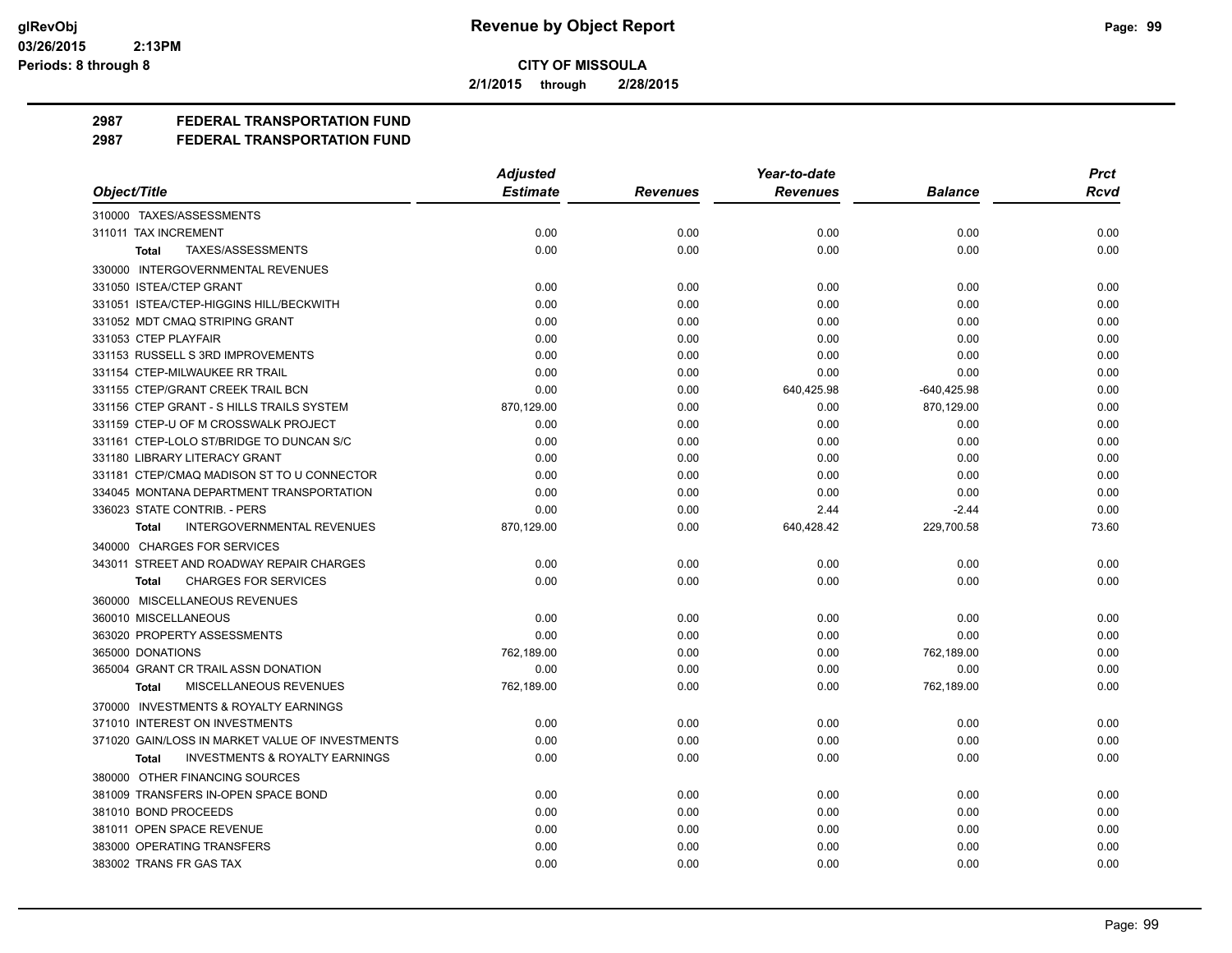**2/1/2015 through 2/28/2015**

# **2987 FEDERAL TRANSPORTATION FUND**

|                                         | <b>Adjusted</b> |                 | Year-to-date    |                | Prct  |
|-----------------------------------------|-----------------|-----------------|-----------------|----------------|-------|
| Object/Title                            | <b>Estimate</b> | <b>Revenues</b> | <b>Revenues</b> | <b>Balance</b> | Rcvd  |
| 383010 TRANS FR CIP                     | 0.00            | 0.00            | 0.00            | 0.00           | 0.00  |
| 383014 TRANS FR MRA                     | 0.00            | 0.00            | 0.00            | 0.00           | 0.00  |
| 383021 TRANS FR P&R TRAILS DEVLP        | 0.00            | 0.00            | 0.00            | 0.00           | 0.00  |
| 383043 TRANSFERS FROM IMPACT FEES       | 0.00            | 0.00            | 0.00            | 0.00           | 0.00  |
| OTHER FINANCING SOURCES<br><b>Total</b> | 0.00            | 0.00            | 0.00            | 0.00           | 0.00  |
| FEDERAL TRANSPORTATION FUND<br>Total    | 1.632.318.00    | 0.00            | 640.428.42      | 991.889.58     | 39.23 |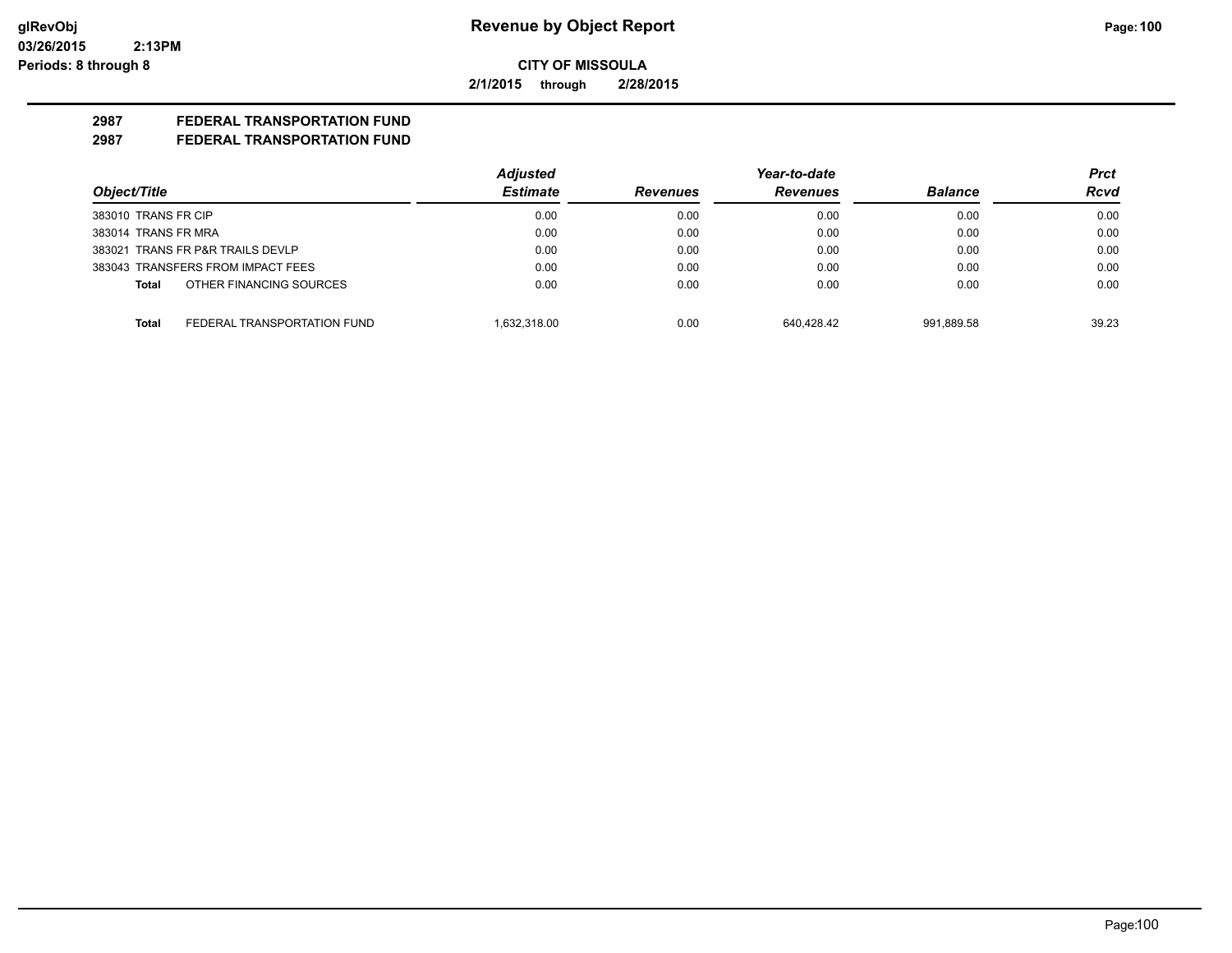**2/1/2015 through 2/28/2015**

|                                                           | <b>Adjusted</b> |                 | Year-to-date    |               | <b>Prct</b> |
|-----------------------------------------------------------|-----------------|-----------------|-----------------|---------------|-------------|
| Object/Title                                              | <b>Estimate</b> | <b>Revenues</b> | <b>Revenues</b> | Balance       | Rcvd        |
| 310000 TAXES/ASSESSMENTS                                  |                 |                 |                 |               |             |
| 311011 TAX INCREMENT                                      | 0.00            | 0.00            | 0.00            | 0.00          | 0.00        |
| TAXES/ASSESSMENTS<br><b>Total</b>                         | 0.00            | 0.00            | 0.00            | 0.00          | 0.00        |
| 330000 INTERGOVERNMENTAL REVENUES                         |                 |                 |                 |               |             |
| 331050 ISTEA/CTEP GRANT                                   | 0.00            | 0.00            | 0.00            | 0.00          | 0.00        |
| 331051 ISTEA/CTEP-HIGGINS HILL/BECKWITH                   | 0.00            | 0.00            | 0.00            | 0.00          | 0.00        |
| 331052 MDT CMAQ STRIPING GRANT                            | 0.00            | 0.00            | 0.00            | 0.00          | 0.00        |
| 331053 CTEP PLAYFAIR                                      | 0.00            | 0.00            | 0.00            | 0.00          | 0.00        |
| 331153 RUSSELL S 3RD IMPROVEMENTS                         | 0.00            | 0.00            | 0.00            | 0.00          | 0.00        |
| 331154 CTEP-MILWAUKEE RR TRAIL                            | 0.00            | 0.00            | 0.00            | 0.00          | 0.00        |
| 331155 CTEP/GRANT CREEK TRAIL BCN                         | 0.00            | 0.00            | 640,425.98      | $-640,425.98$ | 0.00        |
| 331156 CTEP GRANT - S HILLS TRAILS SYSTEM                 | 870,129.00      | 0.00            | 0.00            | 870,129.00    | 0.00        |
| 331159 CTEP-U OF M CROSSWALK PROJECT                      | 0.00            | 0.00            | 0.00            | 0.00          | 0.00        |
| 331161 CTEP-LOLO ST/BRIDGE TO DUNCAN S/C                  | 0.00            | 0.00            | 0.00            | 0.00          | 0.00        |
| 331180 LIBRARY LITERACY GRANT                             | 0.00            | 0.00            | 0.00            | 0.00          | 0.00        |
| 331181 CTEP/CMAQ MADISON ST TO U CONNECTOR                | 0.00            | 0.00            | 0.00            | 0.00          | 0.00        |
| 334045 MONTANA DEPARTMENT TRANSPORTATION                  | 0.00            | 0.00            | 0.00            | 0.00          | 0.00        |
| 336023 STATE CONTRIB. - PERS                              | 0.00            | 0.00            | 2.44            | $-2.44$       | 0.00        |
| <b>INTERGOVERNMENTAL REVENUES</b><br><b>Total</b>         | 870,129.00      | 0.00            | 640,428.42      | 229,700.58    | 73.60       |
| 340000 CHARGES FOR SERVICES                               |                 |                 |                 |               |             |
| 343011 STREET AND ROADWAY REPAIR CHARGES                  | 0.00            | 0.00            | 0.00            | 0.00          | 0.00        |
| <b>CHARGES FOR SERVICES</b><br><b>Total</b>               | 0.00            | 0.00            | 0.00            | 0.00          | 0.00        |
| 360000 MISCELLANEOUS REVENUES                             |                 |                 |                 |               |             |
| 360010 MISCELLANEOUS                                      | 0.00            | 0.00            | 0.00            | 0.00          | 0.00        |
| 363020 PROPERTY ASSESSMENTS                               | 0.00            | 0.00            | 0.00            | 0.00          | 0.00        |
| 365000 DONATIONS                                          | 762,189.00      | 0.00            | 0.00            | 762,189.00    | 0.00        |
| 365004 GRANT CR TRAIL ASSN DONATION                       | 0.00            | 0.00            | 0.00            | 0.00          | 0.00        |
| MISCELLANEOUS REVENUES<br><b>Total</b>                    | 762,189.00      | 0.00            | 0.00            | 762,189.00    | 0.00        |
| 370000 INVESTMENTS & ROYALTY EARNINGS                     |                 |                 |                 |               |             |
| 371010 INTEREST ON INVESTMENTS                            | 0.00            | 0.00            | 0.00            | 0.00          | 0.00        |
| 371020 GAIN/LOSS IN MARKET VALUE OF INVESTMENT            | 0.00            | 0.00            | 0.00            | 0.00          | 0.00        |
| <b>INVESTMENTS &amp; ROYALTY EARNINGS</b><br><b>Total</b> | 0.00            | 0.00            | 0.00            | 0.00          | 0.00        |
| 380000 OTHER FINANCING SOURCES                            |                 |                 |                 |               |             |
| 381009 TRANSFERS IN-OPEN SPACE BOND                       | 0.00            | 0.00            | 0.00            | 0.00          | 0.00        |
| 381010 BOND PROCEEDS                                      | 0.00            | 0.00            | 0.00            | 0.00          | 0.00        |
| 381011 OPEN SPACE REVENUE                                 | 0.00            | 0.00            | 0.00            | 0.00          | 0.00        |
| 383000 OPERATING TRANSFERS                                | 0.00            | 0.00            | 0.00            | 0.00          | 0.00        |
| 383002 TRANS FR GAS TAX                                   | 0.00            | 0.00            | 0.00            | 0.00          | 0.00        |
| 383010 TRANS FR CIP                                       | 0.00            | 0.00            | 0.00            | 0.00          | 0.00        |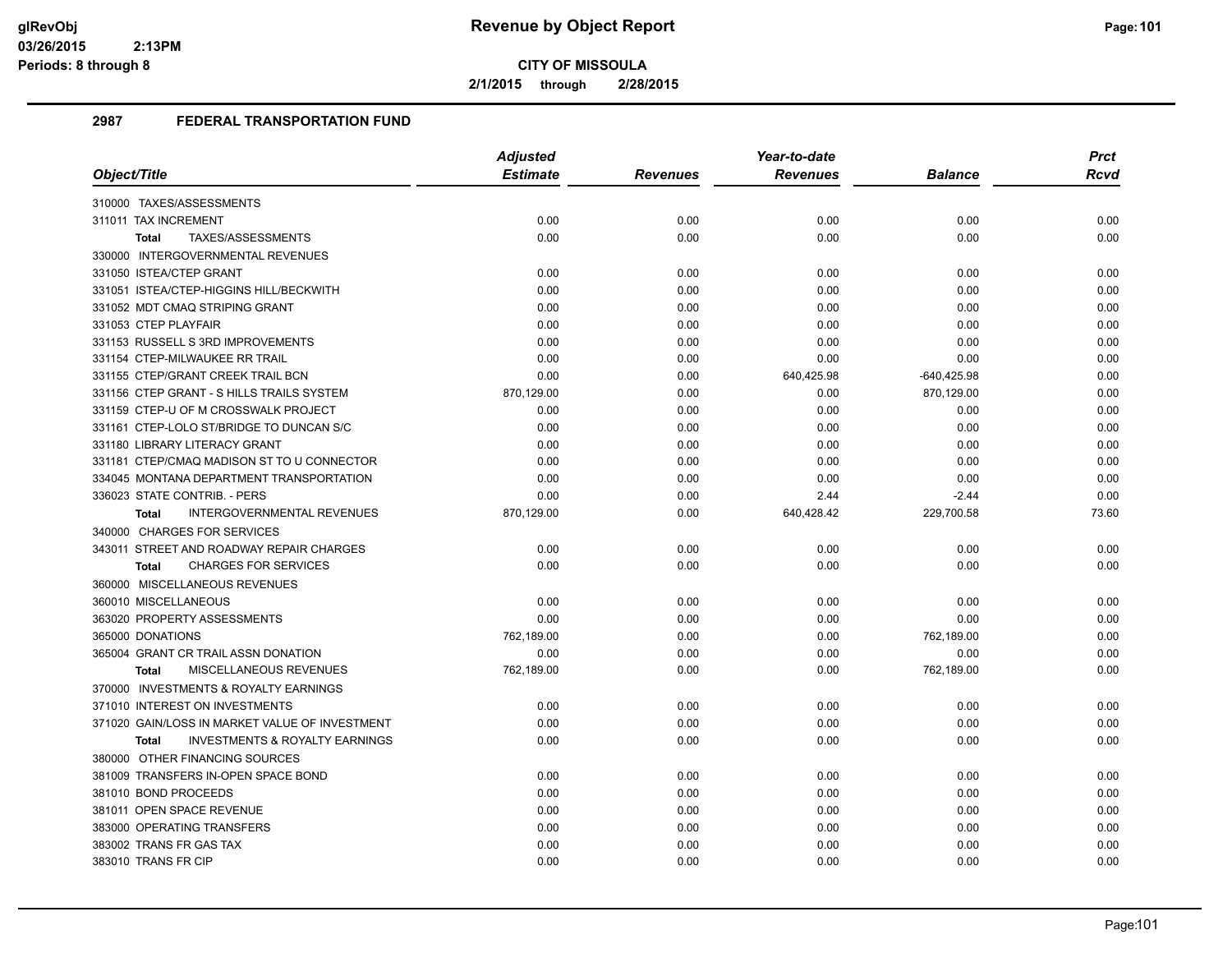**2/1/2015 through 2/28/2015**

| Object/Title                      |                             | <b>Adjusted</b><br><b>Estimate</b> | <b>Revenues</b> | Year-to-date<br><b>Revenues</b> | <b>Balance</b> | <b>Prct</b><br><b>Rcvd</b> |
|-----------------------------------|-----------------------------|------------------------------------|-----------------|---------------------------------|----------------|----------------------------|
| 383014 TRANS FR MRA               |                             | 0.00                               | 0.00            | 0.00                            | 0.00           | 0.00                       |
| 383021 TRANS FR P&R TRAILS DEVLP  |                             | 0.00                               | 0.00            | 0.00                            | 0.00           | 0.00                       |
| 383043 TRANSFERS FROM IMPACT FEES |                             | 0.00                               | 0.00            | 0.00                            | 0.00           | 0.00                       |
| <b>Total</b>                      | OTHER FINANCING SOURCES     | 0.00                               | 0.00            | 0.00                            | 0.00           | 0.00                       |
| <b>Total</b>                      | FEDERAL TRANSPORTATION FUND | 1.632.318.00                       | 0.00            | 640.428.42                      | 991.889.58     | 39.23                      |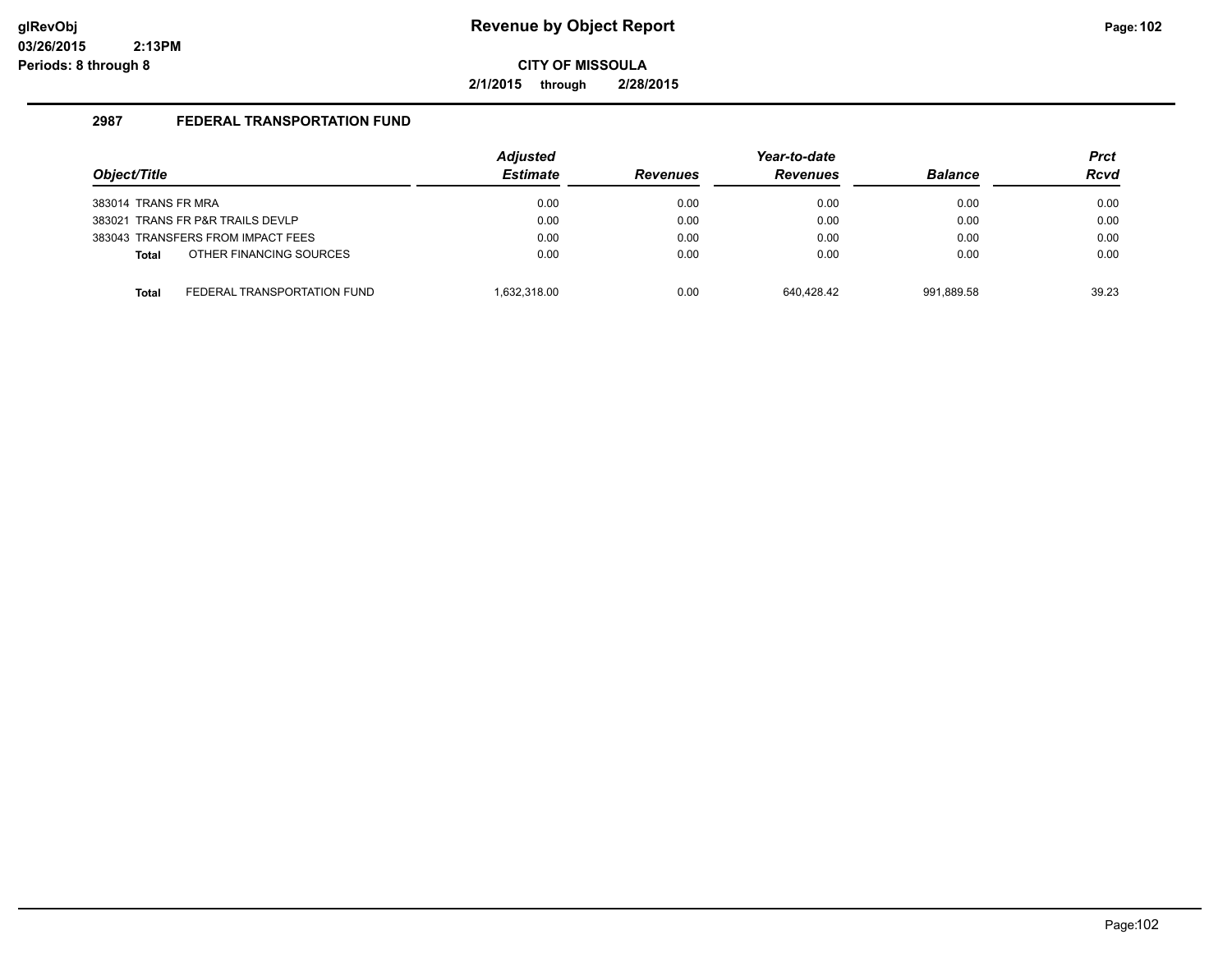**2/1/2015 through 2/28/2015**

**2988 GRANTS & DONATIONS FUND**

|                                                   | <b>Adjusted</b> |                 | Year-to-date    |                | <b>Prct</b> |
|---------------------------------------------------|-----------------|-----------------|-----------------|----------------|-------------|
| Object/Title                                      | <b>Estimate</b> | <b>Revenues</b> | <b>Revenues</b> | <b>Balance</b> | Rcvd        |
| 330000 INTERGOVERNMENTAL REVENUES                 |                 |                 |                 |                |             |
| 331013 NORTHSIDE PED BRIDGE/ARRA-CDBG GRANT       | 0.00            | 0.00            | 0.00            | 0.00           | 0.00        |
| 331014 EECBG GRANT                                | 0.00            | 0.00            | 0.00            | 0.00           | 0.00        |
| 331025 DV ACCOUNTABILITY PROJECT                  | 63,831.00       | 0.00            | 19,894.51       | 43,936.49      | 31.17       |
| 331026 FY09 POLICE ICAC FEDERAL GRANT             | 102,698.00      | 44,174.92       | 51,400.69       | 51,297.31      | 50.05       |
| 331028 DUI-COPS IN SHOPS                          | 5,000.00        | 0.00            | 0.00            | 5,000.00       | 0.00        |
| 331029 CHRP GRANT                                 | 0.00            | 0.00            | 0.00            | 0.00           | 0.00        |
| 331030 COMMUNITY RESOURCE OFFICER/MCPS            | 0.00            | 0.00            | 0.00            | 0.00           | 0.00        |
| 331038 EPA BROWNSFIELD GRANT                      | 0.00            | 0.00            | 0.00            | 0.00           | 0.00        |
| 331039 EPA BROWNSFIELD ARRA                       | 0.00            | 0.00            | 0.00            | 0.00           | 0.00        |
| 331081 GRANTS/DONATIONS - FORT MISSOULA           | 0.00            | 0.00            | 0.00            | 0.00           | 0.00        |
| 331090 EPA GRANT                                  | 433,065.00      | 0.00            | 0.00            | 433,065.00     | 0.00        |
| 331178 DUI TASK FORCE GRANT                       | 10,000.00       | 0.00            | 429.60          | 9,570.40       | 4.30        |
| 331181 GRANTS/DONATIONS - FORT MISSOULA           | 0.00            | 0.00            | 0.00            | 0.00           | 0.00        |
| 334013 STATE GRANT - OT SEATBELT                  | 35,000.00       | 15,244.45       | 30,969.48       | 4,030.52       | 88.48       |
| 334014 MISSOULA COUNTY-GRANT CREEK TRAIL          | 0.00            | 0.00            | 0.00            | 0.00           | 0.00        |
| 334015 COPS TECHNOLOGY GRANT                      | 322,299.00      | 35,617.23       | 66,368.81       | 255,930.19     | 20.59       |
| 334016 BULLETPROOF VEST GRANT                     | 10,500.00       | 0.00            | 0.00            | 10,500.00      | 0.00        |
| 334018 STATE GRANT - CAPITAL                      | 0.00            | 0.00            | 0.00            | 0.00           | 0.00        |
| 334020 UNDERAGE DRINKING GRANT                    | 0.00            | 0.00            | 3,293.98        | $-3,293.98$    | 0.00        |
| 334025 COUNTY WEED                                | 0.00            | 0.00            | 0.00            | 0.00           | 0.00        |
| 334028 DEPT OF AG INTERN GRANT                    | 0.00            | 0.00            | 0.00            | 0.00           | 0.00        |
| 334076 BIG SKY TRUST FUND GRANTS                  | 30,000.00       | 0.00            | 90,000.00       | $-60,000.00$   | 300.00      |
| 334121 DNRC-EPA AREA WIDE ASSESSMENT GRANT        | 0.00            | 0.00            | 0.00            | 0.00           | 0.00        |
| 336021 STATE CONTRIB - POLICE RETIREMENT          | 0.00            | 1,655.52        | 13,734.03       | $-13,734.03$   | 0.00        |
| 336023 STATE CONTRIB. - PERS                      | 0.00            | 2.25            | 22.43           | $-22.43$       | 0.00        |
| <b>INTERGOVERNMENTAL REVENUES</b><br><b>Total</b> | 1,012,393.00    | 96,694.37       | 276,113.53      | 736,279.47     | 27.27       |
| 340000 CHARGES FOR SERVICES                       |                 |                 |                 |                |             |
| 342000 ANTI-GRAFFITI PROJECT                      | 5,000.00        | 0.00            | 1,000.00        | 4,000.00       | 20.00       |
| 342013 SECURITY INVEST FEES                       | 0.00            | 0.00            | 0.00            | 0.00           | 0.00        |
| <b>CHARGES FOR SERVICES</b><br>Total              | 5,000.00        | 0.00            | 1,000.00        | 4,000.00       | 20.00       |
| 360000 MISCELLANEOUS REVENUES                     |                 |                 |                 |                |             |
| 360010 MISCELLANEOUS                              | 0.00            | 0.00            | 0.00            | 0.00           | 0.00        |
| 365000 DONATIONS                                  | 40,000.00       | 0.00            | 40.00           | 39,960.00      | 0.10        |
| 365015 GREEN BLOCK PILOT PROJECT                  | 0.00            | 0.00            | 0.00            | 0.00           | 0.00        |
| 365021 COMBAT CHALLENGE DONATIONS                 | 0.00            | 0.00            | 0.00            | 0.00           | 0.00        |
| MISCELLANEOUS REVENUES<br>Total                   | 40,000.00       | 0.00            | 40.00           | 39,960.00      | 0.10        |
| 380000 OTHER FINANCING SOURCES                    |                 |                 |                 |                |             |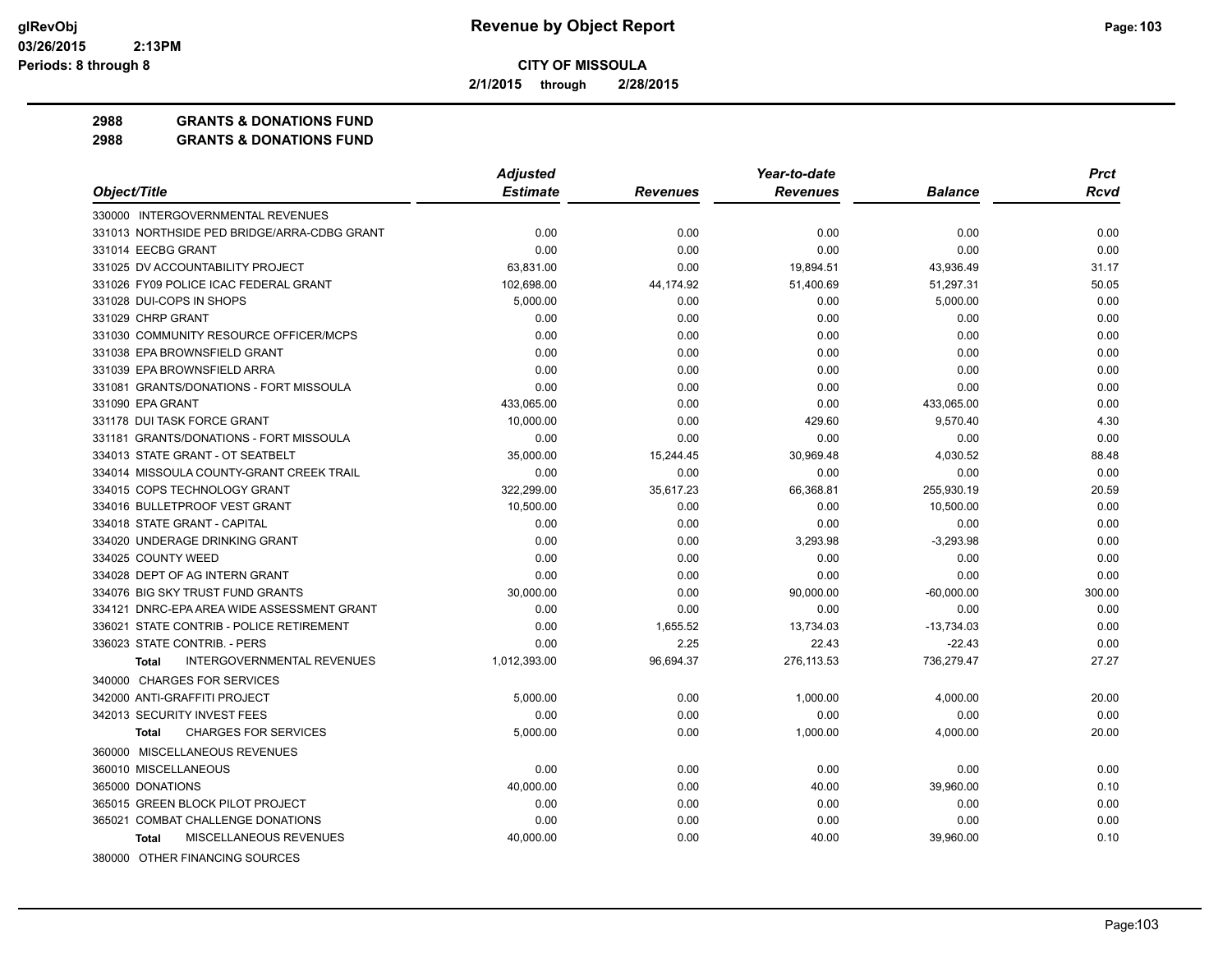**2/1/2015 through 2/28/2015**

## **2988 GRANTS & DONATIONS FUND**

|                                               | <b>Adjusted</b> |                 | Year-to-date    |                | Prct  |
|-----------------------------------------------|-----------------|-----------------|-----------------|----------------|-------|
| Object/Title                                  | <b>Estimate</b> | <b>Revenues</b> | <b>Revenues</b> | <b>Balance</b> | Rcvd  |
| 381023 DOMESTIC VIOLENCE ACCOUNTABILITY GRANT | 0.00            | 0.00            | 0.00            | 0.00           | 0.00  |
| 383002 TRANS FR GAS TAX                       | 0.00            | 0.00            | 0.00            | 0.00           | 0.00  |
| 383022 TRANS FR OPEN SPACE BOND               | 0.00            | 0.00            | 0.00            | 0.00           | 0.00  |
| 383042 TRANSFERS FROM OTHER FUNDS             | 0.00            | 0.00            | 0.00            | 0.00           | 0.00  |
| OTHER FINANCING SOURCES<br>Total              | 0.00            | 0.00            | 0.00            | 0.00           | 0.00  |
| <b>GRANTS &amp; DONATIONS FUND</b><br>Total   | 1.057.393.00    | 96.694.37       | 277.153.53      | 780.239.47     | 26.21 |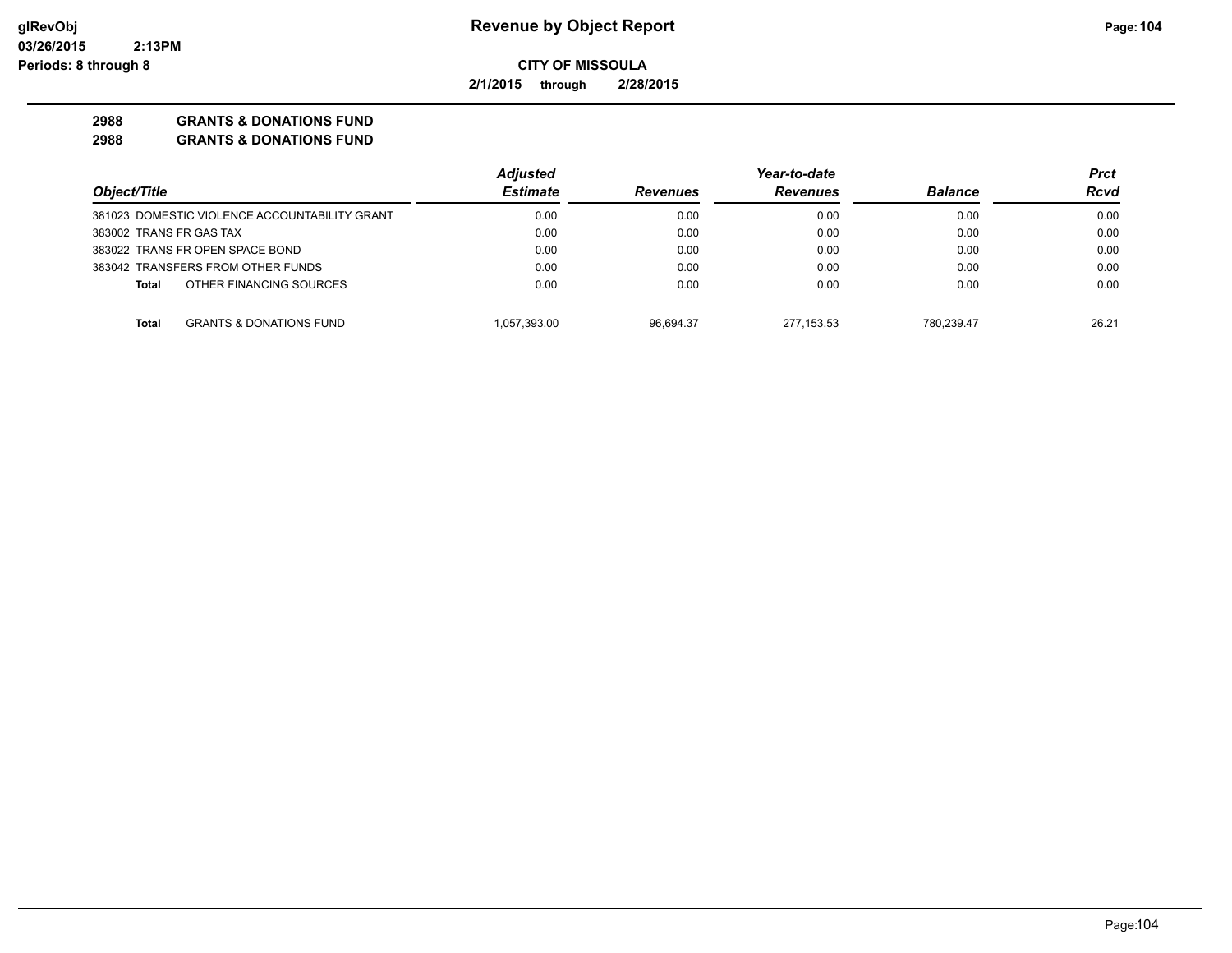**2/1/2015 through 2/28/2015**

| <b>Estimate</b><br>Object/Title<br><b>Revenues</b><br><b>Balance</b><br><b>Revenues</b><br>330000 INTERGOVERNMENTAL REVENUES<br>0.00<br>0.00<br>331013 NORTHSIDE PED BRIDGE/ARRA-CDBG GRANT<br>0.00<br>0.00<br>0.00<br>0.00<br>0.00<br>0.00<br>331014 EECBG GRANT<br>331025 DV ACCOUNTABILITY PROJECT<br>63.831.00<br>0.00<br>19,894.51<br>43,936.49<br>331026 FY09 POLICE ICAC FEDERAL GRANT<br>102.698.00<br>44,174.92<br>51,400.69<br>51,297.31<br>331028 DUI-COPS IN SHOPS<br>5,000.00<br>0.00<br>5,000.00<br>0.00<br>331029 CHRP GRANT<br>0.00<br>0.00<br>0.00<br>0.00<br>331030 COMMUNITY RESOURCE OFFICER/MCPS<br>0.00<br>0.00<br>0.00<br>0.00<br>331038 EPA BROWNSFIELD GRANT<br>0.00<br>0.00<br>0.00<br>0.00<br>331039 EPA BROWNSFIELD ARRA<br>0.00<br>0.00<br>0.00<br>0.00<br>0.00<br>331081 GRANTS/DONATIONS - FORT MISSOULA<br>0.00<br>0.00<br>0.00<br>331090 EPA GRANT<br>433,065.00<br>0.00<br>0.00<br>433,065.00<br>331178 DUI TASK FORCE GRANT<br>10,000.00<br>0.00<br>429.60<br>9,570.40<br>331181 GRANTS/DONATIONS - FORT MISSOULA<br>0.00<br>0.00<br>0.00<br>0.00<br>334013 STATE GRANT - OT SEATBELT<br>35,000.00<br>15,244.45<br>30,969.48<br>4,030.52<br>0.00<br>0.00<br>334014 MISSOULA COUNTY-GRANT CREEK TRAIL<br>0.00<br>0.00<br>334015 COPS TECHNOLOGY GRANT<br>322,299.00<br>35,617.23<br>66,368.81<br>255,930.19<br>334016 BULLETPROOF VEST GRANT<br>10,500.00<br>0.00<br>0.00<br>10,500.00<br>334018 STATE GRANT - CAPITAL<br>0.00<br>0.00<br>0.00<br>0.00<br>334020 UNDERAGE DRINKING GRANT<br>0.00<br>$-3,293.98$<br>0.00<br>3,293.98<br>334025 COUNTY WEED<br>0.00<br>0.00<br>0.00<br>0.00<br>334028 DEPT OF AG INTERN GRANT<br>0.00<br>0.00<br>0.00<br>0.00<br>334076 BIG SKY TRUST FUND GRANTS<br>0.00<br>30,000.00<br>90,000.00<br>$-60,000.00$<br>334121 DNRC-EPA AREA WIDE ASSESSMENT GRANT<br>0.00<br>0.00<br>0.00<br>0.00<br>336021 STATE CONTRIB - POLICE RETIREMENT<br>0.00<br>1,655.52<br>13.734.03<br>$-13.734.03$<br>336023 STATE CONTRIB. - PERS<br>2.25<br>22.43<br>$-22.43$<br>0.00<br><b>INTERGOVERNMENTAL REVENUES</b><br>1,012,393.00<br>276,113.53<br>736,279.47<br>96,694.37<br><b>Total</b><br>340000 CHARGES FOR SERVICES<br>342000 ANTI-GRAFFITI PROJECT<br>5,000.00<br>0.00<br>1,000.00<br>4,000.00<br>342013 SECURITY INVEST FEES<br>0.00<br>0.00<br>0.00<br>0.00<br><b>CHARGES FOR SERVICES</b><br>5,000.00<br>0.00<br>1,000.00<br>4,000.00<br><b>Total</b><br>360000 MISCELLANEOUS REVENUES<br>360010 MISCELLANEOUS<br>0.00<br>0.00<br>0.00<br>0.00 | <b>Adjusted</b> | Year-to-date | <b>Prct</b> |
|-----------------------------------------------------------------------------------------------------------------------------------------------------------------------------------------------------------------------------------------------------------------------------------------------------------------------------------------------------------------------------------------------------------------------------------------------------------------------------------------------------------------------------------------------------------------------------------------------------------------------------------------------------------------------------------------------------------------------------------------------------------------------------------------------------------------------------------------------------------------------------------------------------------------------------------------------------------------------------------------------------------------------------------------------------------------------------------------------------------------------------------------------------------------------------------------------------------------------------------------------------------------------------------------------------------------------------------------------------------------------------------------------------------------------------------------------------------------------------------------------------------------------------------------------------------------------------------------------------------------------------------------------------------------------------------------------------------------------------------------------------------------------------------------------------------------------------------------------------------------------------------------------------------------------------------------------------------------------------------------------------------------------------------------------------------------------------------------------------------------------------------------------------------------------------------------------------------------------------------------------------------------------------------------------------------------------------------------------------------------------------------------------------------------------------------------------------------------------------------------------------------------|-----------------|--------------|-------------|
|                                                                                                                                                                                                                                                                                                                                                                                                                                                                                                                                                                                                                                                                                                                                                                                                                                                                                                                                                                                                                                                                                                                                                                                                                                                                                                                                                                                                                                                                                                                                                                                                                                                                                                                                                                                                                                                                                                                                                                                                                                                                                                                                                                                                                                                                                                                                                                                                                                                                                                                 |                 |              | Rcvd        |
|                                                                                                                                                                                                                                                                                                                                                                                                                                                                                                                                                                                                                                                                                                                                                                                                                                                                                                                                                                                                                                                                                                                                                                                                                                                                                                                                                                                                                                                                                                                                                                                                                                                                                                                                                                                                                                                                                                                                                                                                                                                                                                                                                                                                                                                                                                                                                                                                                                                                                                                 |                 |              |             |
|                                                                                                                                                                                                                                                                                                                                                                                                                                                                                                                                                                                                                                                                                                                                                                                                                                                                                                                                                                                                                                                                                                                                                                                                                                                                                                                                                                                                                                                                                                                                                                                                                                                                                                                                                                                                                                                                                                                                                                                                                                                                                                                                                                                                                                                                                                                                                                                                                                                                                                                 |                 |              | 0.00        |
|                                                                                                                                                                                                                                                                                                                                                                                                                                                                                                                                                                                                                                                                                                                                                                                                                                                                                                                                                                                                                                                                                                                                                                                                                                                                                                                                                                                                                                                                                                                                                                                                                                                                                                                                                                                                                                                                                                                                                                                                                                                                                                                                                                                                                                                                                                                                                                                                                                                                                                                 |                 |              | 0.00        |
|                                                                                                                                                                                                                                                                                                                                                                                                                                                                                                                                                                                                                                                                                                                                                                                                                                                                                                                                                                                                                                                                                                                                                                                                                                                                                                                                                                                                                                                                                                                                                                                                                                                                                                                                                                                                                                                                                                                                                                                                                                                                                                                                                                                                                                                                                                                                                                                                                                                                                                                 |                 |              | 31.17       |
|                                                                                                                                                                                                                                                                                                                                                                                                                                                                                                                                                                                                                                                                                                                                                                                                                                                                                                                                                                                                                                                                                                                                                                                                                                                                                                                                                                                                                                                                                                                                                                                                                                                                                                                                                                                                                                                                                                                                                                                                                                                                                                                                                                                                                                                                                                                                                                                                                                                                                                                 |                 |              | 50.05       |
|                                                                                                                                                                                                                                                                                                                                                                                                                                                                                                                                                                                                                                                                                                                                                                                                                                                                                                                                                                                                                                                                                                                                                                                                                                                                                                                                                                                                                                                                                                                                                                                                                                                                                                                                                                                                                                                                                                                                                                                                                                                                                                                                                                                                                                                                                                                                                                                                                                                                                                                 |                 |              | 0.00        |
|                                                                                                                                                                                                                                                                                                                                                                                                                                                                                                                                                                                                                                                                                                                                                                                                                                                                                                                                                                                                                                                                                                                                                                                                                                                                                                                                                                                                                                                                                                                                                                                                                                                                                                                                                                                                                                                                                                                                                                                                                                                                                                                                                                                                                                                                                                                                                                                                                                                                                                                 |                 |              | 0.00        |
|                                                                                                                                                                                                                                                                                                                                                                                                                                                                                                                                                                                                                                                                                                                                                                                                                                                                                                                                                                                                                                                                                                                                                                                                                                                                                                                                                                                                                                                                                                                                                                                                                                                                                                                                                                                                                                                                                                                                                                                                                                                                                                                                                                                                                                                                                                                                                                                                                                                                                                                 |                 |              | 0.00        |
|                                                                                                                                                                                                                                                                                                                                                                                                                                                                                                                                                                                                                                                                                                                                                                                                                                                                                                                                                                                                                                                                                                                                                                                                                                                                                                                                                                                                                                                                                                                                                                                                                                                                                                                                                                                                                                                                                                                                                                                                                                                                                                                                                                                                                                                                                                                                                                                                                                                                                                                 |                 |              | 0.00        |
|                                                                                                                                                                                                                                                                                                                                                                                                                                                                                                                                                                                                                                                                                                                                                                                                                                                                                                                                                                                                                                                                                                                                                                                                                                                                                                                                                                                                                                                                                                                                                                                                                                                                                                                                                                                                                                                                                                                                                                                                                                                                                                                                                                                                                                                                                                                                                                                                                                                                                                                 |                 |              | 0.00        |
|                                                                                                                                                                                                                                                                                                                                                                                                                                                                                                                                                                                                                                                                                                                                                                                                                                                                                                                                                                                                                                                                                                                                                                                                                                                                                                                                                                                                                                                                                                                                                                                                                                                                                                                                                                                                                                                                                                                                                                                                                                                                                                                                                                                                                                                                                                                                                                                                                                                                                                                 |                 |              | 0.00        |
|                                                                                                                                                                                                                                                                                                                                                                                                                                                                                                                                                                                                                                                                                                                                                                                                                                                                                                                                                                                                                                                                                                                                                                                                                                                                                                                                                                                                                                                                                                                                                                                                                                                                                                                                                                                                                                                                                                                                                                                                                                                                                                                                                                                                                                                                                                                                                                                                                                                                                                                 |                 |              | 0.00        |
|                                                                                                                                                                                                                                                                                                                                                                                                                                                                                                                                                                                                                                                                                                                                                                                                                                                                                                                                                                                                                                                                                                                                                                                                                                                                                                                                                                                                                                                                                                                                                                                                                                                                                                                                                                                                                                                                                                                                                                                                                                                                                                                                                                                                                                                                                                                                                                                                                                                                                                                 |                 |              | 4.30        |
|                                                                                                                                                                                                                                                                                                                                                                                                                                                                                                                                                                                                                                                                                                                                                                                                                                                                                                                                                                                                                                                                                                                                                                                                                                                                                                                                                                                                                                                                                                                                                                                                                                                                                                                                                                                                                                                                                                                                                                                                                                                                                                                                                                                                                                                                                                                                                                                                                                                                                                                 |                 |              | 0.00        |
|                                                                                                                                                                                                                                                                                                                                                                                                                                                                                                                                                                                                                                                                                                                                                                                                                                                                                                                                                                                                                                                                                                                                                                                                                                                                                                                                                                                                                                                                                                                                                                                                                                                                                                                                                                                                                                                                                                                                                                                                                                                                                                                                                                                                                                                                                                                                                                                                                                                                                                                 |                 |              | 88.48       |
|                                                                                                                                                                                                                                                                                                                                                                                                                                                                                                                                                                                                                                                                                                                                                                                                                                                                                                                                                                                                                                                                                                                                                                                                                                                                                                                                                                                                                                                                                                                                                                                                                                                                                                                                                                                                                                                                                                                                                                                                                                                                                                                                                                                                                                                                                                                                                                                                                                                                                                                 |                 |              | 0.00        |
|                                                                                                                                                                                                                                                                                                                                                                                                                                                                                                                                                                                                                                                                                                                                                                                                                                                                                                                                                                                                                                                                                                                                                                                                                                                                                                                                                                                                                                                                                                                                                                                                                                                                                                                                                                                                                                                                                                                                                                                                                                                                                                                                                                                                                                                                                                                                                                                                                                                                                                                 |                 |              | 20.59       |
|                                                                                                                                                                                                                                                                                                                                                                                                                                                                                                                                                                                                                                                                                                                                                                                                                                                                                                                                                                                                                                                                                                                                                                                                                                                                                                                                                                                                                                                                                                                                                                                                                                                                                                                                                                                                                                                                                                                                                                                                                                                                                                                                                                                                                                                                                                                                                                                                                                                                                                                 |                 |              | 0.00        |
|                                                                                                                                                                                                                                                                                                                                                                                                                                                                                                                                                                                                                                                                                                                                                                                                                                                                                                                                                                                                                                                                                                                                                                                                                                                                                                                                                                                                                                                                                                                                                                                                                                                                                                                                                                                                                                                                                                                                                                                                                                                                                                                                                                                                                                                                                                                                                                                                                                                                                                                 |                 |              | 0.00        |
|                                                                                                                                                                                                                                                                                                                                                                                                                                                                                                                                                                                                                                                                                                                                                                                                                                                                                                                                                                                                                                                                                                                                                                                                                                                                                                                                                                                                                                                                                                                                                                                                                                                                                                                                                                                                                                                                                                                                                                                                                                                                                                                                                                                                                                                                                                                                                                                                                                                                                                                 |                 |              | 0.00        |
|                                                                                                                                                                                                                                                                                                                                                                                                                                                                                                                                                                                                                                                                                                                                                                                                                                                                                                                                                                                                                                                                                                                                                                                                                                                                                                                                                                                                                                                                                                                                                                                                                                                                                                                                                                                                                                                                                                                                                                                                                                                                                                                                                                                                                                                                                                                                                                                                                                                                                                                 |                 |              | 0.00        |
|                                                                                                                                                                                                                                                                                                                                                                                                                                                                                                                                                                                                                                                                                                                                                                                                                                                                                                                                                                                                                                                                                                                                                                                                                                                                                                                                                                                                                                                                                                                                                                                                                                                                                                                                                                                                                                                                                                                                                                                                                                                                                                                                                                                                                                                                                                                                                                                                                                                                                                                 |                 |              | 0.00        |
|                                                                                                                                                                                                                                                                                                                                                                                                                                                                                                                                                                                                                                                                                                                                                                                                                                                                                                                                                                                                                                                                                                                                                                                                                                                                                                                                                                                                                                                                                                                                                                                                                                                                                                                                                                                                                                                                                                                                                                                                                                                                                                                                                                                                                                                                                                                                                                                                                                                                                                                 |                 |              | 300.00      |
|                                                                                                                                                                                                                                                                                                                                                                                                                                                                                                                                                                                                                                                                                                                                                                                                                                                                                                                                                                                                                                                                                                                                                                                                                                                                                                                                                                                                                                                                                                                                                                                                                                                                                                                                                                                                                                                                                                                                                                                                                                                                                                                                                                                                                                                                                                                                                                                                                                                                                                                 |                 |              | 0.00        |
|                                                                                                                                                                                                                                                                                                                                                                                                                                                                                                                                                                                                                                                                                                                                                                                                                                                                                                                                                                                                                                                                                                                                                                                                                                                                                                                                                                                                                                                                                                                                                                                                                                                                                                                                                                                                                                                                                                                                                                                                                                                                                                                                                                                                                                                                                                                                                                                                                                                                                                                 |                 |              | 0.00        |
|                                                                                                                                                                                                                                                                                                                                                                                                                                                                                                                                                                                                                                                                                                                                                                                                                                                                                                                                                                                                                                                                                                                                                                                                                                                                                                                                                                                                                                                                                                                                                                                                                                                                                                                                                                                                                                                                                                                                                                                                                                                                                                                                                                                                                                                                                                                                                                                                                                                                                                                 |                 |              | 0.00        |
|                                                                                                                                                                                                                                                                                                                                                                                                                                                                                                                                                                                                                                                                                                                                                                                                                                                                                                                                                                                                                                                                                                                                                                                                                                                                                                                                                                                                                                                                                                                                                                                                                                                                                                                                                                                                                                                                                                                                                                                                                                                                                                                                                                                                                                                                                                                                                                                                                                                                                                                 |                 |              | 27.27       |
|                                                                                                                                                                                                                                                                                                                                                                                                                                                                                                                                                                                                                                                                                                                                                                                                                                                                                                                                                                                                                                                                                                                                                                                                                                                                                                                                                                                                                                                                                                                                                                                                                                                                                                                                                                                                                                                                                                                                                                                                                                                                                                                                                                                                                                                                                                                                                                                                                                                                                                                 |                 |              |             |
|                                                                                                                                                                                                                                                                                                                                                                                                                                                                                                                                                                                                                                                                                                                                                                                                                                                                                                                                                                                                                                                                                                                                                                                                                                                                                                                                                                                                                                                                                                                                                                                                                                                                                                                                                                                                                                                                                                                                                                                                                                                                                                                                                                                                                                                                                                                                                                                                                                                                                                                 |                 |              | 20.00       |
|                                                                                                                                                                                                                                                                                                                                                                                                                                                                                                                                                                                                                                                                                                                                                                                                                                                                                                                                                                                                                                                                                                                                                                                                                                                                                                                                                                                                                                                                                                                                                                                                                                                                                                                                                                                                                                                                                                                                                                                                                                                                                                                                                                                                                                                                                                                                                                                                                                                                                                                 |                 |              | 0.00        |
|                                                                                                                                                                                                                                                                                                                                                                                                                                                                                                                                                                                                                                                                                                                                                                                                                                                                                                                                                                                                                                                                                                                                                                                                                                                                                                                                                                                                                                                                                                                                                                                                                                                                                                                                                                                                                                                                                                                                                                                                                                                                                                                                                                                                                                                                                                                                                                                                                                                                                                                 |                 |              | 20.00       |
|                                                                                                                                                                                                                                                                                                                                                                                                                                                                                                                                                                                                                                                                                                                                                                                                                                                                                                                                                                                                                                                                                                                                                                                                                                                                                                                                                                                                                                                                                                                                                                                                                                                                                                                                                                                                                                                                                                                                                                                                                                                                                                                                                                                                                                                                                                                                                                                                                                                                                                                 |                 |              |             |
|                                                                                                                                                                                                                                                                                                                                                                                                                                                                                                                                                                                                                                                                                                                                                                                                                                                                                                                                                                                                                                                                                                                                                                                                                                                                                                                                                                                                                                                                                                                                                                                                                                                                                                                                                                                                                                                                                                                                                                                                                                                                                                                                                                                                                                                                                                                                                                                                                                                                                                                 |                 |              | 0.00        |
| 365000 DONATIONS<br>40,000.00<br>0.00<br>40.00<br>39,960.00                                                                                                                                                                                                                                                                                                                                                                                                                                                                                                                                                                                                                                                                                                                                                                                                                                                                                                                                                                                                                                                                                                                                                                                                                                                                                                                                                                                                                                                                                                                                                                                                                                                                                                                                                                                                                                                                                                                                                                                                                                                                                                                                                                                                                                                                                                                                                                                                                                                     |                 |              | 0.10        |
| 365015 GREEN BLOCK PILOT PROJECT<br>0.00<br>0.00<br>0.00<br>0.00                                                                                                                                                                                                                                                                                                                                                                                                                                                                                                                                                                                                                                                                                                                                                                                                                                                                                                                                                                                                                                                                                                                                                                                                                                                                                                                                                                                                                                                                                                                                                                                                                                                                                                                                                                                                                                                                                                                                                                                                                                                                                                                                                                                                                                                                                                                                                                                                                                                |                 |              | 0.00        |
| 365021 COMBAT CHALLENGE DONATIONS<br>0.00<br>0.00<br>0.00<br>0.00                                                                                                                                                                                                                                                                                                                                                                                                                                                                                                                                                                                                                                                                                                                                                                                                                                                                                                                                                                                                                                                                                                                                                                                                                                                                                                                                                                                                                                                                                                                                                                                                                                                                                                                                                                                                                                                                                                                                                                                                                                                                                                                                                                                                                                                                                                                                                                                                                                               |                 |              | 0.00        |
| MISCELLANEOUS REVENUES<br>40,000.00<br>0.00<br>40.00<br>39,960.00<br><b>Total</b>                                                                                                                                                                                                                                                                                                                                                                                                                                                                                                                                                                                                                                                                                                                                                                                                                                                                                                                                                                                                                                                                                                                                                                                                                                                                                                                                                                                                                                                                                                                                                                                                                                                                                                                                                                                                                                                                                                                                                                                                                                                                                                                                                                                                                                                                                                                                                                                                                               |                 |              | 0.10        |
| 380000 OTHER FINANCING SOURCES                                                                                                                                                                                                                                                                                                                                                                                                                                                                                                                                                                                                                                                                                                                                                                                                                                                                                                                                                                                                                                                                                                                                                                                                                                                                                                                                                                                                                                                                                                                                                                                                                                                                                                                                                                                                                                                                                                                                                                                                                                                                                                                                                                                                                                                                                                                                                                                                                                                                                  |                 |              |             |
| 381023 DOMESTIC VIOLENCE ACCOUNTABILITY GRANT<br>0.00<br>0.00<br>0.00<br>0.00                                                                                                                                                                                                                                                                                                                                                                                                                                                                                                                                                                                                                                                                                                                                                                                                                                                                                                                                                                                                                                                                                                                                                                                                                                                                                                                                                                                                                                                                                                                                                                                                                                                                                                                                                                                                                                                                                                                                                                                                                                                                                                                                                                                                                                                                                                                                                                                                                                   |                 |              | 0.00        |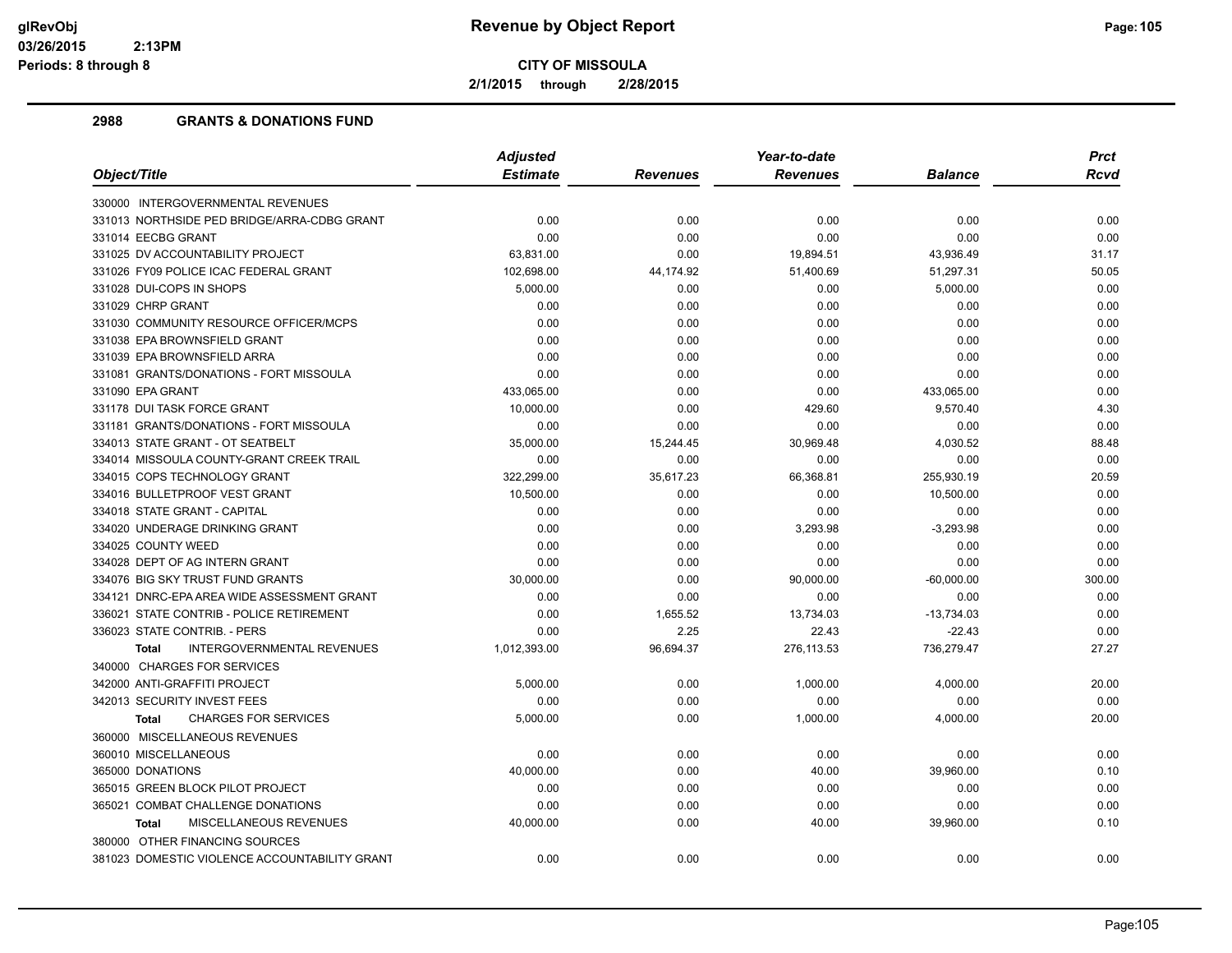# **glRevObj Revenue by Object Report Page:106**

**CITY OF MISSOULA**

**2/1/2015 through 2/28/2015**

| Object/Title                                       | <b>Adjusted</b><br><b>Estimate</b> | <b>Revenues</b> | Year-to-date<br><b>Revenues</b> | <b>Balance</b> | <b>Prct</b><br><b>Rcvd</b> |
|----------------------------------------------------|------------------------------------|-----------------|---------------------------------|----------------|----------------------------|
| 383002 TRANS FR GAS TAX                            | 0.00                               | 0.00            | 0.00                            | 0.00           | 0.00                       |
| 383022 TRANS FR OPEN SPACE BOND                    | 0.00                               | 0.00            | 0.00                            | 0.00           | 0.00                       |
| 383042 TRANSFERS FROM OTHER FUNDS                  | 0.00                               | 0.00            | 0.00                            | 0.00           | 0.00                       |
| OTHER FINANCING SOURCES<br><b>Total</b>            | 0.00                               | 0.00            | 0.00                            | 0.00           | 0.00                       |
| <b>GRANTS &amp; DONATIONS FUND</b><br><b>Total</b> | 1.057.393.00                       | 96.694.37       | 277.153.53                      | 780.239.47     | 26.21                      |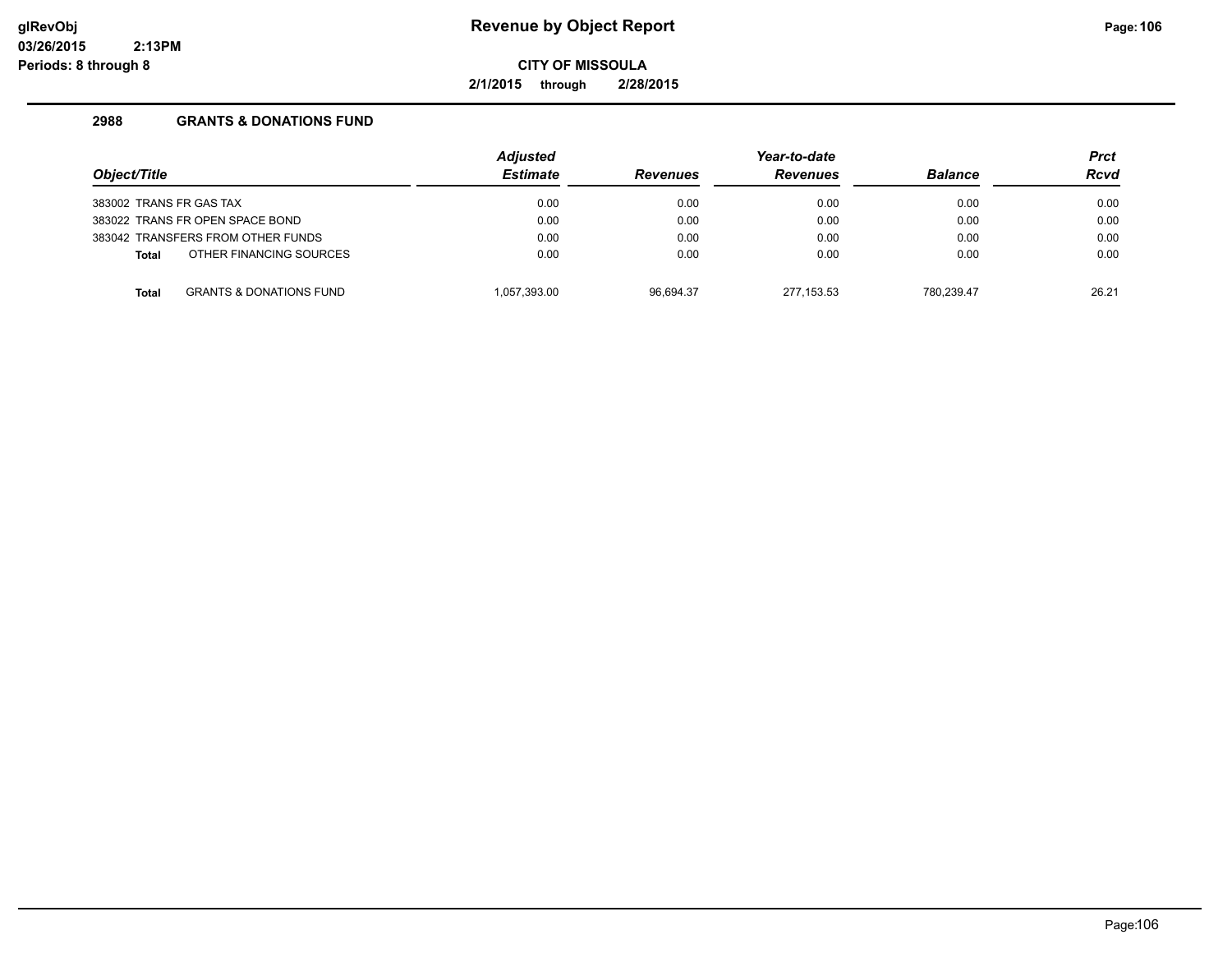**2/1/2015 through 2/28/2015**

**3000 SID REVOLVING FUND**

**3000 SID REVOLVING FUND**

|                                                           | <b>Adjusted</b> |                 | Year-to-date    |                | <b>Prct</b> |
|-----------------------------------------------------------|-----------------|-----------------|-----------------|----------------|-------------|
| Object/Title                                              | <b>Estimate</b> | <b>Revenues</b> | <b>Revenues</b> | <b>Balance</b> | <b>Rcvd</b> |
| MISCELLANEOUS REVENUES<br>360000                          |                 |                 |                 |                |             |
| 360000 MISCELLANEOUS REVENUES                             | 0.00            | 0.00            | 0.00            | 0.00           | 0.00        |
| 360010 MISCELLANEOUS                                      | 0.00            | 0.00            | 0.00            | 0.00           | 0.00        |
| 362000 OTHER MISCELLANEOUS REVENUE                        | 0.00            | 0.00            | 0.00            | 0.00           | 0.00        |
| MISCELLANEOUS REVENUES<br><b>Total</b>                    | 0.00            | 0.00            | 0.00            | 0.00           | 0.00        |
| <b>INVESTMENTS &amp; ROYALTY EARNINGS</b><br>370000       |                 |                 |                 |                |             |
| 371010 INTEREST ON INVESTMENTS                            | 0.00            | 0.00            | 0.00            | 0.00           | 0.00        |
| 371020 GAIN/LOSS IN MARKET VALUE OF INVESTMENTS           | 0.00            | 0.00            | 0.00            | 0.00           | 0.00        |
| <b>INVESTMENTS &amp; ROYALTY EARNINGS</b><br><b>Total</b> | 0.00            | 0.00            | 0.00            | 0.00           | 0.00        |
| OTHER FINANCING SOURCES<br>380000                         |                 |                 |                 |                |             |
| 380000 OTHER FINANCING SOURCES                            | 0.00            | 0.00            | 0.00            | 0.00           | 0.00        |
| 381002 SRF LOAN                                           | 0.00            | 0.00            | 0.00            | 0.00           | 0.00        |
| 381009 TRANSFERS IN                                       | 0.00            | 0.00            | 0.00            | 0.00           | 0.00        |
| 381030 SID BONDS PROCEEDS                                 | 0.00            | 0.00            | 0.00            | 0.00           | 0.00        |
| 383000 OPERATING TRANSFERS                                | 0.00            | 0.00            | 0.00            | 0.00           | 0.00        |
| 383039 FROM SID TRANSFERS                                 | 0.00            | 0.00            | 0.00            | 0.00           | 0.00        |
| OTHER FINANCING SOURCES<br>Total                          | 0.00            | 0.00            | 0.00            | 0.00           | 0.00        |
| SID REVOLVING FUND<br><b>Total</b>                        | 0.00            | 0.00            | 0.00            | 0.00           | 0.00        |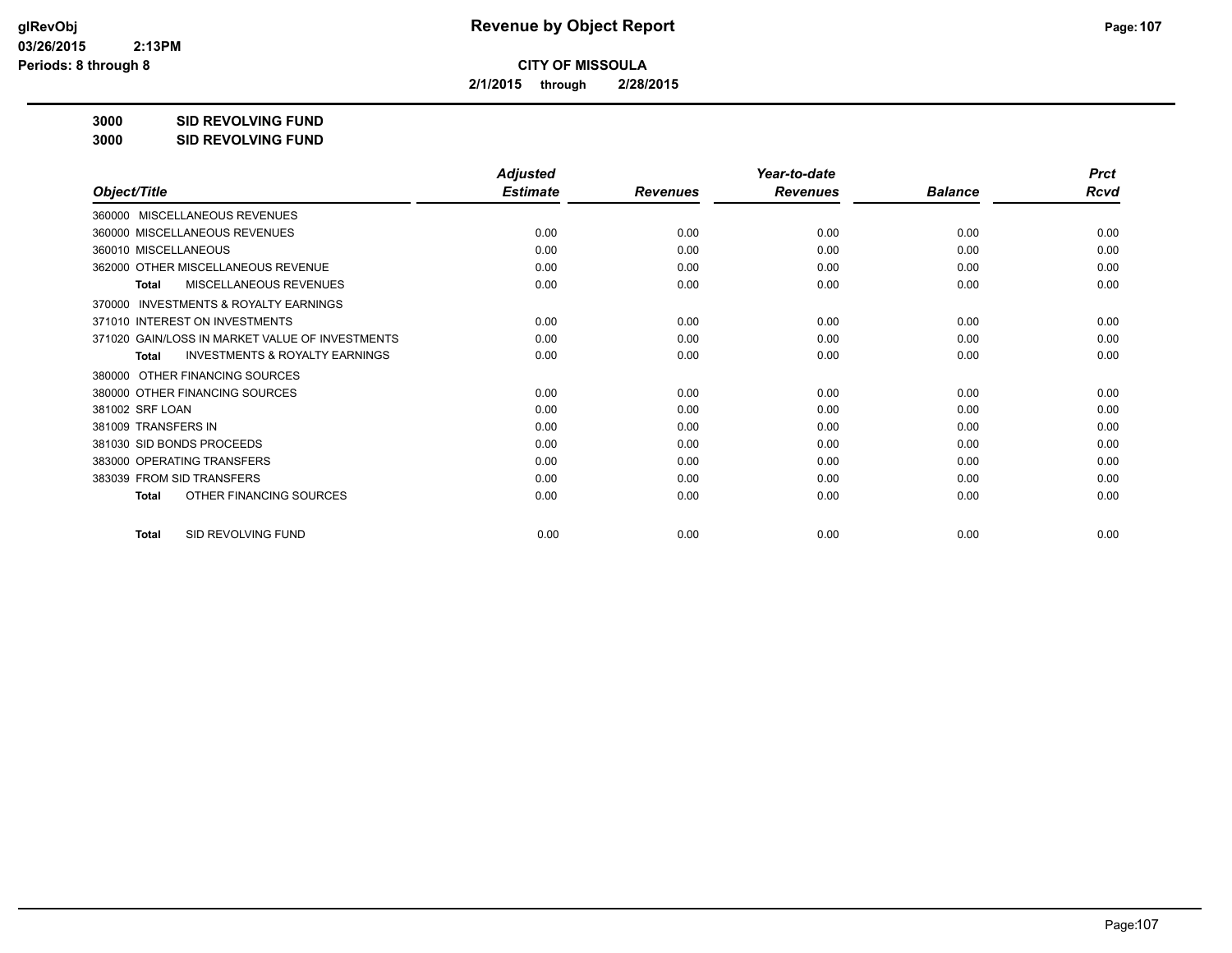**2/1/2015 through 2/28/2015**

## **3000 SID REVOLVING FUND**

|                                                    | <b>Adjusted</b> |                 | Year-to-date    |                | <b>Prct</b> |
|----------------------------------------------------|-----------------|-----------------|-----------------|----------------|-------------|
| Object/Title                                       | <b>Estimate</b> | <b>Revenues</b> | <b>Revenues</b> | <b>Balance</b> | Rcvd        |
| 360000 MISCELLANEOUS REVENUES                      |                 |                 |                 |                |             |
| 360000 MISCELLANEOUS REVENUES                      | 0.00            | 0.00            | 0.00            | 0.00           | 0.00        |
| 360010 MISCELLANEOUS                               | 0.00            | 0.00            | 0.00            | 0.00           | 0.00        |
| 362000 OTHER MISCELLANEOUS REVENUE                 | 0.00            | 0.00            | 0.00            | 0.00           | 0.00        |
| MISCELLANEOUS REVENUES<br><b>Total</b>             | 0.00            | 0.00            | 0.00            | 0.00           | 0.00        |
| 370000 INVESTMENTS & ROYALTY EARNINGS              |                 |                 |                 |                |             |
| 371010 INTEREST ON INVESTMENTS                     | 0.00            | 0.00            | 0.00            | 0.00           | 0.00        |
| 371020 GAIN/LOSS IN MARKET VALUE OF INVESTMENT     | 0.00            | 0.00            | 0.00            | 0.00           | 0.00        |
| <b>INVESTMENTS &amp; ROYALTY EARNINGS</b><br>Total | 0.00            | 0.00            | 0.00            | 0.00           | 0.00        |
| 380000 OTHER FINANCING SOURCES                     |                 |                 |                 |                |             |
| 380000 OTHER FINANCING SOURCES                     | 0.00            | 0.00            | 0.00            | 0.00           | 0.00        |
| 381002 SRF LOAN                                    | 0.00            | 0.00            | 0.00            | 0.00           | 0.00        |
| 381009 TRANSFERS IN                                | 0.00            | 0.00            | 0.00            | 0.00           | 0.00        |
| 381030 SID BONDS PROCEEDS                          | 0.00            | 0.00            | 0.00            | 0.00           | 0.00        |
| 383000 OPERATING TRANSFERS                         | 0.00            | 0.00            | 0.00            | 0.00           | 0.00        |
| 383039 FROM SID TRANSFERS                          | 0.00            | 0.00            | 0.00            | 0.00           | 0.00        |
| OTHER FINANCING SOURCES<br><b>Total</b>            | 0.00            | 0.00            | 0.00            | 0.00           | 0.00        |
| SID REVOLVING FUND<br><b>Total</b>                 | 0.00            | 0.00            | 0.00            | 0.00           | 0.00        |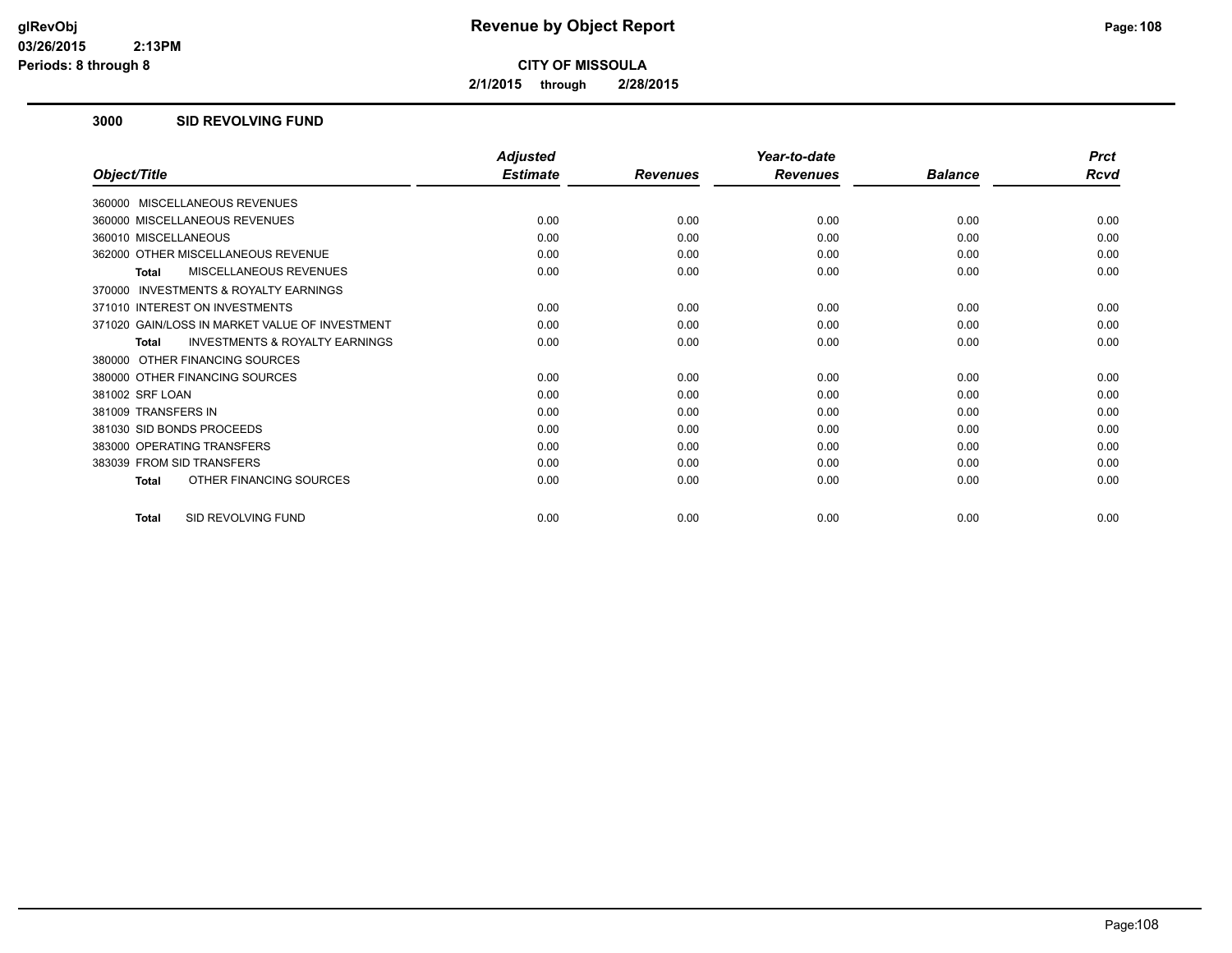**2/1/2015 through 2/28/2015**

# **3065 1998 PUBLIC SAFETY G O BONDS FUND**

**3065 1998 PUBLIC SAFETY G O BONDS FUND**

|                                                     | <b>Adjusted</b> |                 | Year-to-date    |                | <b>Prct</b> |
|-----------------------------------------------------|-----------------|-----------------|-----------------|----------------|-------------|
| Object/Title                                        | <b>Estimate</b> | <b>Revenues</b> | <b>Revenues</b> | <b>Balance</b> | Rcvd        |
| 310000 TAXES/ASSESSMENTS                            |                 |                 |                 |                |             |
| 310000 TAXES/ASSESSMENTS                            | 0.00            | 0.00            | 0.00            | 0.00           | 0.00        |
| 311000 GENERAL PROPERTY TAXES                       | 0.00            | 0.00            | 122.04          | $-122.04$      | 0.00        |
| 311001 CURRENT TAXES                                | 0.00            | 0.00            | 0.00            | 0.00           | 0.00        |
| 311030 MOTOR VEHICLE TAXES                          | 0.00            | 0.00            | 0.00            | 0.00           | 0.00        |
| 312000 PENALTIES & INTEREST - DELINQUENT TAXES      | 0.00            | 0.00            | 0.00            | 0.00           | 0.00        |
| 312001 PENALTIES & INTEREST                         | 0.00            | 0.00            | 0.00            | 0.00           | 0.00        |
| 314000 PROP TAX - OTHER THAN ASSESSED VAL           | 0.00            | 0.00            | 0.00            | 0.00           | 0.00        |
| 314001 LIGHT VEHICLE TAX                            | 0.00            | 0.00            | 0.00            | 0.00           | 0.00        |
| TAXES/ASSESSMENTS<br>Total                          | 0.00            | 0.00            | 122.04          | $-122.04$      | 0.00        |
| 330000 INTERGOVERNMENTAL REVENUES                   |                 |                 |                 |                |             |
| 334056 BANK CORP. LIC. TAX - (PREVIOUS YEARS)       | 0.00            | 0.00            | 0.00            | 0.00           | 0.00        |
| 335210 PERSONAL PROPERTY TAX REIMBURSEMENT          | 0.00            | 0.00            | 0.00            | 0.00           | 0.00        |
| 335230 HB 124 REVENUE                               | 0.00            | 0.00            | 0.00            | 0.00           | 0.00        |
| 335250 STATE REIMB - SB #184                        | 0.00            | 0.00            | 0.00            | 0.00           | 0.00        |
| <b>INTERGOVERNMENTAL REVENUES</b><br><b>Total</b>   | 0.00            | 0.00            | 0.00            | 0.00           | 0.00        |
| 360000 MISCELLANEOUS REVENUES                       |                 |                 |                 |                |             |
| 360010 MISCELLANEOUS                                | 0.00            | 0.00            | 0.00            | 0.00           | 0.00        |
| <b>MISCELLANEOUS REVENUES</b><br>Total              | 0.00            | 0.00            | 0.00            | 0.00           | 0.00        |
| <b>INVESTMENTS &amp; ROYALTY EARNINGS</b><br>370000 |                 |                 |                 |                |             |
| 371010 INTEREST ON INVESTMENTS                      | 0.00            | 0.00            | 0.00            | 0.00           | 0.00        |
| 371020 GAIN/LOSS IN MARKET VALUE OF INVESTMENTS     | 0.00            | 0.00            | 0.00            | 0.00           | 0.00        |
| <b>INVESTMENTS &amp; ROYALTY EARNINGS</b><br>Total  | 0.00            | 0.00            | 0.00            | 0.00           | 0.00        |
| 380000 OTHER FINANCING SOURCES                      |                 |                 |                 |                |             |
| 381010 BOND PROCEEDS                                | 0.00            | 0.00            | 0.00            | 0.00           | 0.00        |
| 383042 TRANSFERS FROM OTHER FUNDS                   | 0.00            | 0.00            | 0.00            | 0.00           | 0.00        |
| OTHER FINANCING SOURCES<br><b>Total</b>             | 0.00            | 0.00            | 0.00            | 0.00           | 0.00        |
| 1998 PUBLIC SAFETY G O BONDS FUND<br>Total          | 0.00            | 0.00            | 122.04          | $-122.04$      | 0.00        |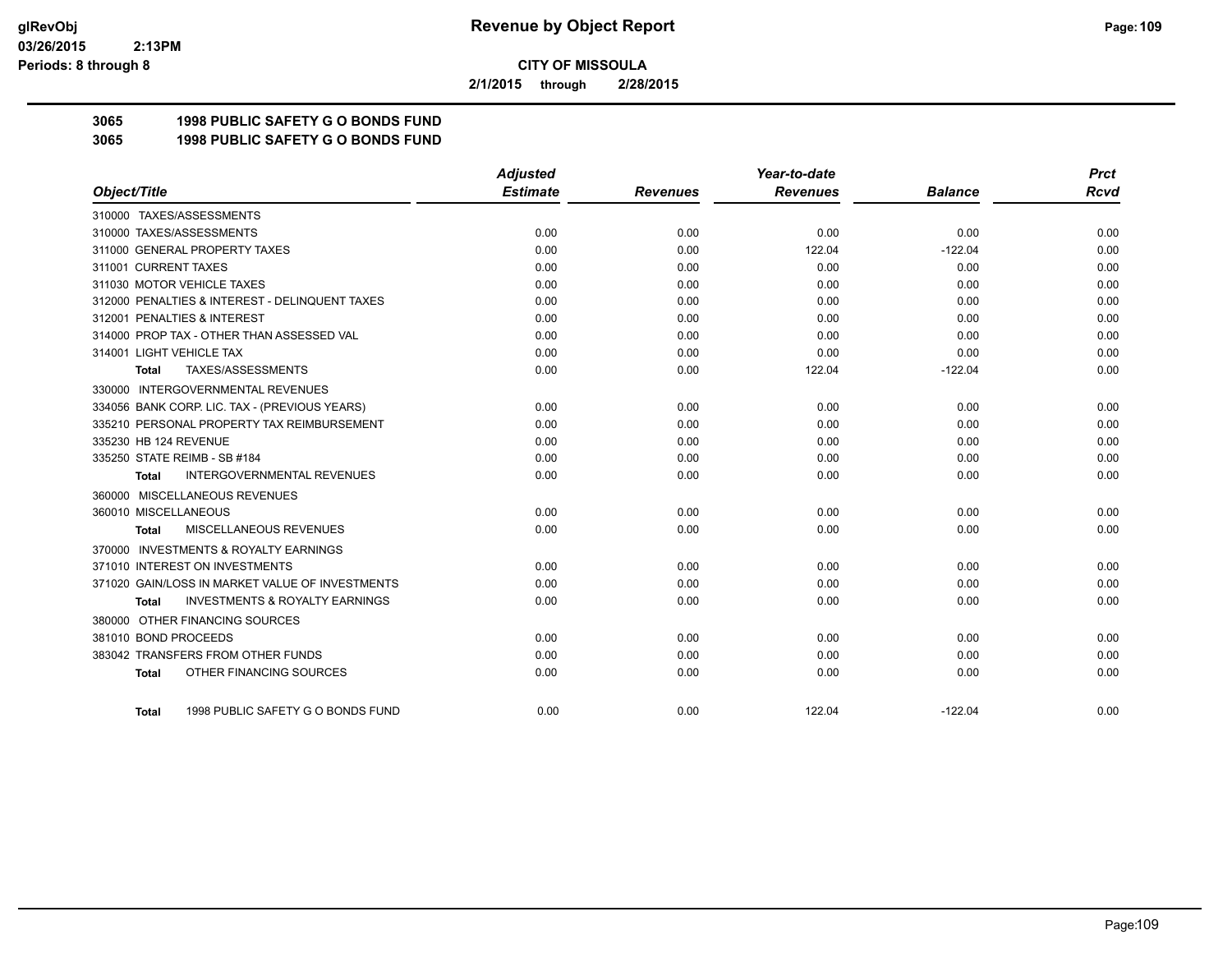**2/1/2015 through 2/28/2015**

## **3065 1998 PUBLIC SAFETY G O BONDS FUND**

|                                                    | <b>Adjusted</b> |                 | Year-to-date    |                | <b>Prct</b> |
|----------------------------------------------------|-----------------|-----------------|-----------------|----------------|-------------|
| Object/Title                                       | <b>Estimate</b> | <b>Revenues</b> | <b>Revenues</b> | <b>Balance</b> | <b>Rcvd</b> |
| 310000 TAXES/ASSESSMENTS                           |                 |                 |                 |                |             |
| 310000 TAXES/ASSESSMENTS                           | 0.00            | 0.00            | 0.00            | 0.00           | 0.00        |
| 311000 GENERAL PROPERTY TAXES                      | 0.00            | 0.00            | 122.04          | $-122.04$      | 0.00        |
| 311001 CURRENT TAXES                               | 0.00            | 0.00            | 0.00            | 0.00           | 0.00        |
| 311030 MOTOR VEHICLE TAXES                         | 0.00            | 0.00            | 0.00            | 0.00           | 0.00        |
| 312000 PENALTIES & INTEREST - DELINQUENT TAXES     | 0.00            | 0.00            | 0.00            | 0.00           | 0.00        |
| 312001 PENALTIES & INTEREST                        | 0.00            | 0.00            | 0.00            | 0.00           | 0.00        |
| 314000 PROP TAX - OTHER THAN ASSESSED VAL          | 0.00            | 0.00            | 0.00            | 0.00           | 0.00        |
| 314001 LIGHT VEHICLE TAX                           | 0.00            | 0.00            | 0.00            | 0.00           | 0.00        |
| TAXES/ASSESSMENTS<br><b>Total</b>                  | 0.00            | 0.00            | 122.04          | $-122.04$      | 0.00        |
| 330000 INTERGOVERNMENTAL REVENUES                  |                 |                 |                 |                |             |
| 334056 BANK CORP. LIC. TAX - (PREVIOUS YEARS)      | 0.00            | 0.00            | 0.00            | 0.00           | 0.00        |
| 335210 PERSONAL PROPERTY TAX REIMBURSEMENT         | 0.00            | 0.00            | 0.00            | 0.00           | 0.00        |
| 335230 HB 124 REVENUE                              | 0.00            | 0.00            | 0.00            | 0.00           | 0.00        |
| 335250 STATE REIMB - SB #184                       | 0.00            | 0.00            | 0.00            | 0.00           | 0.00        |
| <b>INTERGOVERNMENTAL REVENUES</b><br><b>Total</b>  | 0.00            | 0.00            | 0.00            | 0.00           | 0.00        |
| 360000 MISCELLANEOUS REVENUES                      |                 |                 |                 |                |             |
| 360010 MISCELLANEOUS                               | 0.00            | 0.00            | 0.00            | 0.00           | 0.00        |
| MISCELLANEOUS REVENUES<br><b>Total</b>             | 0.00            | 0.00            | 0.00            | 0.00           | 0.00        |
| 370000 INVESTMENTS & ROYALTY EARNINGS              |                 |                 |                 |                |             |
| 371010 INTEREST ON INVESTMENTS                     | 0.00            | 0.00            | 0.00            | 0.00           | 0.00        |
| 371020 GAIN/LOSS IN MARKET VALUE OF INVESTMENT     | 0.00            | 0.00            | 0.00            | 0.00           | 0.00        |
| <b>INVESTMENTS &amp; ROYALTY EARNINGS</b><br>Total | 0.00            | 0.00            | 0.00            | 0.00           | 0.00        |
| 380000 OTHER FINANCING SOURCES                     |                 |                 |                 |                |             |
| 381010 BOND PROCEEDS                               | 0.00            | 0.00            | 0.00            | 0.00           | 0.00        |
| 383042 TRANSFERS FROM OTHER FUNDS                  | 0.00            | 0.00            | 0.00            | 0.00           | 0.00        |
| OTHER FINANCING SOURCES<br><b>Total</b>            | 0.00            | 0.00            | 0.00            | 0.00           | 0.00        |
|                                                    |                 |                 |                 |                |             |
| 1998 PUBLIC SAFETY G O BONDS FUND<br>Total         | 0.00            | 0.00            | 122.04          | $-122.04$      | 0.00        |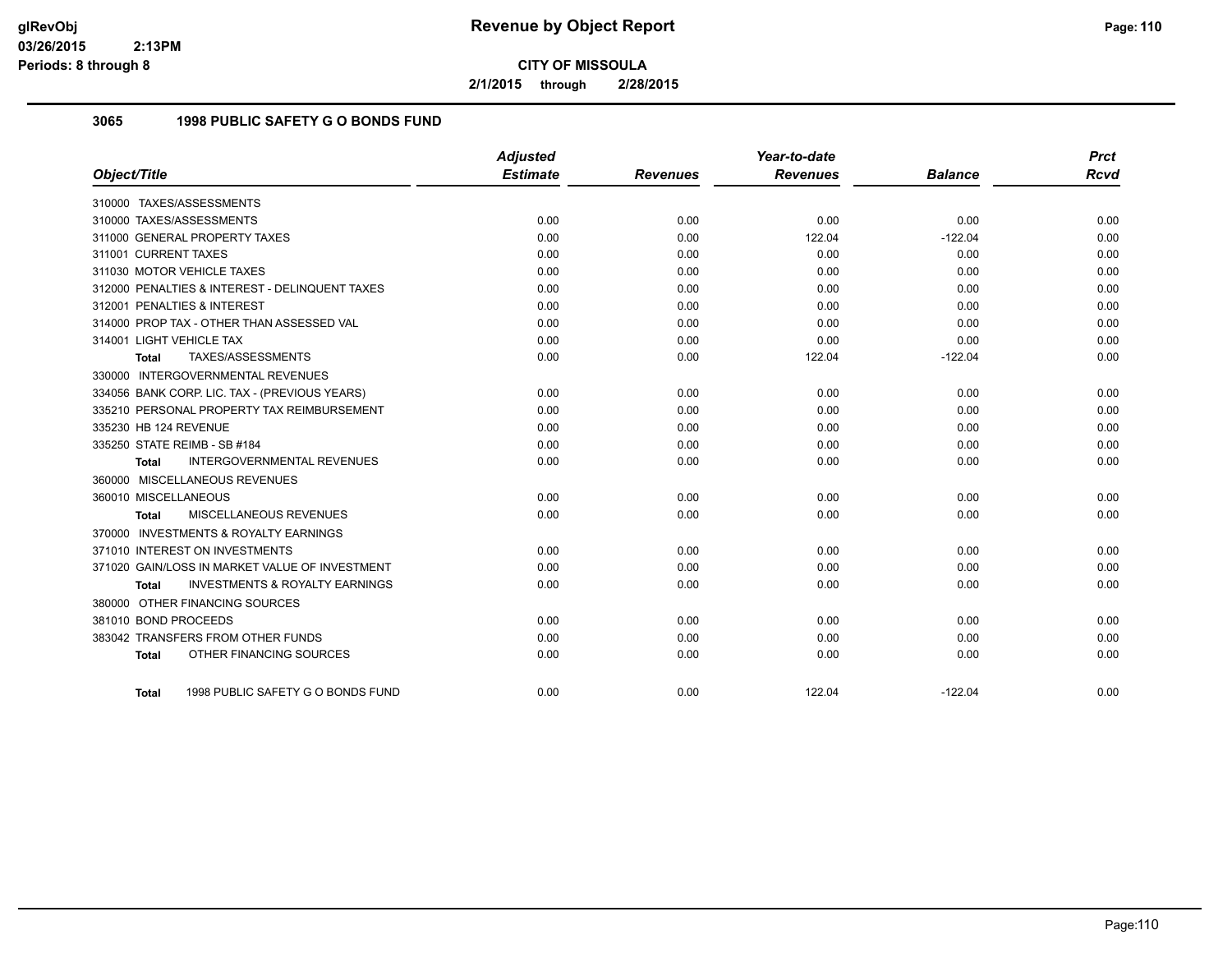**2/1/2015 through 2/28/2015**

**3070 1996 OPEN SPACE GO BONDS**

**3070 1996 OPEN SPACE GO BONDS**

|                                                           | <b>Adjusted</b> |                 | Year-to-date    |                | <b>Prct</b> |
|-----------------------------------------------------------|-----------------|-----------------|-----------------|----------------|-------------|
| Object/Title                                              | <b>Estimate</b> | <b>Revenues</b> | <b>Revenues</b> | <b>Balance</b> | <b>Rcvd</b> |
| 310000 TAXES/ASSESSMENTS                                  |                 |                 |                 |                |             |
| 310000 TAXES/ASSESSMENTS                                  | 0.00            | 0.00            | 0.00            | 0.00           | 0.00        |
| 311000 GENERAL PROPERTY TAXES                             | 0.00            | 0.00            | 0.00            | 0.00           | 0.00        |
| 311030 MOTOR VEHICLE TAXES                                | 0.00            | 0.00            | 0.00            | 0.00           | 0.00        |
| 312000 PENALTIES & INTEREST - DELINQUENT TAXES            | 0.00            | 0.00            | 0.00            | 0.00           | 0.00        |
| 312001 PENALTIES & INTEREST                               | 0.00            | 0.00            | 0.00            | 0.00           | 0.00        |
| 314000 PROP TAX - OTHER THAN ASSESSED VAL                 | 0.00            | 0.00            | 0.00            | 0.00           | 0.00        |
| 314001 LIGHT VEHICLE TAX                                  | 0.00            | 0.00            | 0.00            | 0.00           | 0.00        |
| TAXES/ASSESSMENTS<br><b>Total</b>                         | 0.00            | 0.00            | 0.00            | 0.00           | 0.00        |
| 330000 INTERGOVERNMENTAL REVENUES                         |                 |                 |                 |                |             |
| 334056 BANK CORP. LIC. TAX - (PREVIOUS YEARS)             | 0.00            | 0.00            | 0.00            | 0.00           | 0.00        |
| 335210 PERSONAL PROPERTY TAX REIMBURSEMENT                | 0.00            | 0.00            | 0.00            | 0.00           | 0.00        |
| 335230 HB 124 REVENUE                                     | 0.00            | 0.00            | 0.00            | 0.00           | 0.00        |
| 335250 STATE REIMB - SB #184                              | 0.00            | 0.00            | 0.00            | 0.00           | 0.00        |
| <b>INTERGOVERNMENTAL REVENUES</b><br><b>Total</b>         | 0.00            | 0.00            | 0.00            | 0.00           | 0.00        |
| <b>INVESTMENTS &amp; ROYALTY EARNINGS</b><br>370000       |                 |                 |                 |                |             |
| 371010 INTEREST ON INVESTMENTS                            | 0.00            | 0.00            | 0.00            | 0.00           | 0.00        |
| 371020 GAIN/LOSS IN MARKET VALUE OF INVESTMENTS           | 0.00            | 0.00            | 0.00            | 0.00           | 0.00        |
| <b>INVESTMENTS &amp; ROYALTY EARNINGS</b><br><b>Total</b> | 0.00            | 0.00            | 0.00            | 0.00           | 0.00        |
| OTHER FINANCING SOURCES<br>380000                         |                 |                 |                 |                |             |
| 381010 BOND PROCEEDS                                      | 0.00            | 0.00            | 0.00            | 0.00           | 0.00        |
| OTHER FINANCING SOURCES<br><b>Total</b>                   | 0.00            | 0.00            | 0.00            | 0.00           | 0.00        |
| 1996 OPEN SPACE GO BONDS<br><b>Total</b>                  | 0.00            | 0.00            | 0.00            | 0.00           | 0.00        |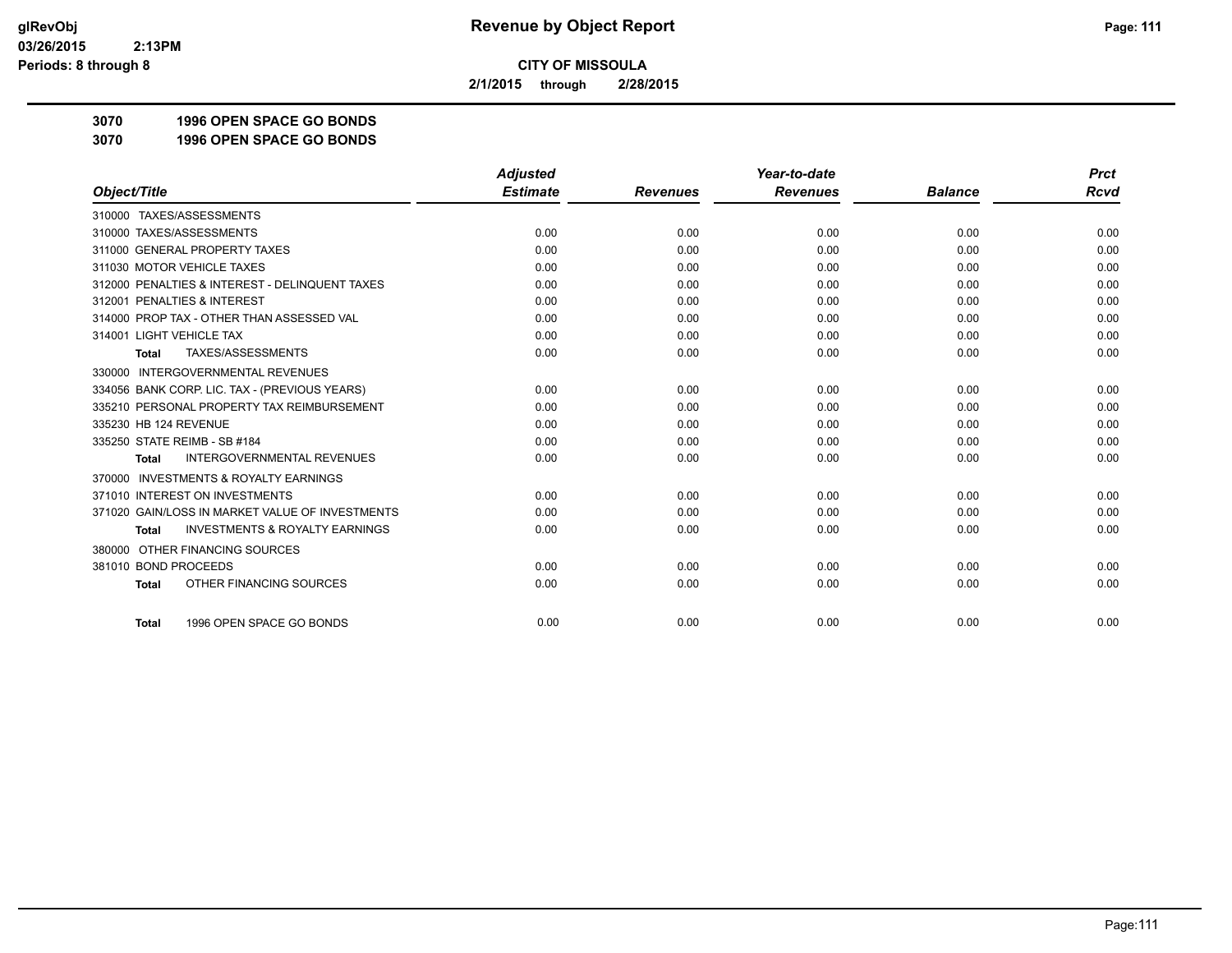**2/1/2015 through 2/28/2015**

# **3070 1996 OPEN SPACE GO BONDS**

|                                                           | <b>Adjusted</b> |                 | Year-to-date    |                | <b>Prct</b> |
|-----------------------------------------------------------|-----------------|-----------------|-----------------|----------------|-------------|
| Object/Title                                              | <b>Estimate</b> | <b>Revenues</b> | <b>Revenues</b> | <b>Balance</b> | <b>Rcvd</b> |
| 310000 TAXES/ASSESSMENTS                                  |                 |                 |                 |                |             |
| 310000 TAXES/ASSESSMENTS                                  | 0.00            | 0.00            | 0.00            | 0.00           | 0.00        |
| 311000 GENERAL PROPERTY TAXES                             | 0.00            | 0.00            | 0.00            | 0.00           | 0.00        |
| 311030 MOTOR VEHICLE TAXES                                | 0.00            | 0.00            | 0.00            | 0.00           | 0.00        |
| 312000 PENALTIES & INTEREST - DELINQUENT TAXES            | 0.00            | 0.00            | 0.00            | 0.00           | 0.00        |
| 312001 PENALTIES & INTEREST                               | 0.00            | 0.00            | 0.00            | 0.00           | 0.00        |
| 314000 PROP TAX - OTHER THAN ASSESSED VAL                 | 0.00            | 0.00            | 0.00            | 0.00           | 0.00        |
| 314001 LIGHT VEHICLE TAX                                  | 0.00            | 0.00            | 0.00            | 0.00           | 0.00        |
| TAXES/ASSESSMENTS<br><b>Total</b>                         | 0.00            | 0.00            | 0.00            | 0.00           | 0.00        |
| 330000 INTERGOVERNMENTAL REVENUES                         |                 |                 |                 |                |             |
| 334056 BANK CORP. LIC. TAX - (PREVIOUS YEARS)             | 0.00            | 0.00            | 0.00            | 0.00           | 0.00        |
| 335210 PERSONAL PROPERTY TAX REIMBURSEMENT                | 0.00            | 0.00            | 0.00            | 0.00           | 0.00        |
| 335230 HB 124 REVENUE                                     | 0.00            | 0.00            | 0.00            | 0.00           | 0.00        |
| 335250 STATE REIMB - SB #184                              | 0.00            | 0.00            | 0.00            | 0.00           | 0.00        |
| <b>INTERGOVERNMENTAL REVENUES</b><br><b>Total</b>         | 0.00            | 0.00            | 0.00            | 0.00           | 0.00        |
| <b>INVESTMENTS &amp; ROYALTY EARNINGS</b><br>370000       |                 |                 |                 |                |             |
| 371010 INTEREST ON INVESTMENTS                            | 0.00            | 0.00            | 0.00            | 0.00           | 0.00        |
| 371020 GAIN/LOSS IN MARKET VALUE OF INVESTMENT            | 0.00            | 0.00            | 0.00            | 0.00           | 0.00        |
| <b>INVESTMENTS &amp; ROYALTY EARNINGS</b><br><b>Total</b> | 0.00            | 0.00            | 0.00            | 0.00           | 0.00        |
| 380000 OTHER FINANCING SOURCES                            |                 |                 |                 |                |             |
| 381010 BOND PROCEEDS                                      | 0.00            | 0.00            | 0.00            | 0.00           | 0.00        |
| OTHER FINANCING SOURCES<br><b>Total</b>                   | 0.00            | 0.00            | 0.00            | 0.00           | 0.00        |
| 1996 OPEN SPACE GO BONDS<br><b>Total</b>                  | 0.00            | 0.00            | 0.00            | 0.00           | 0.00        |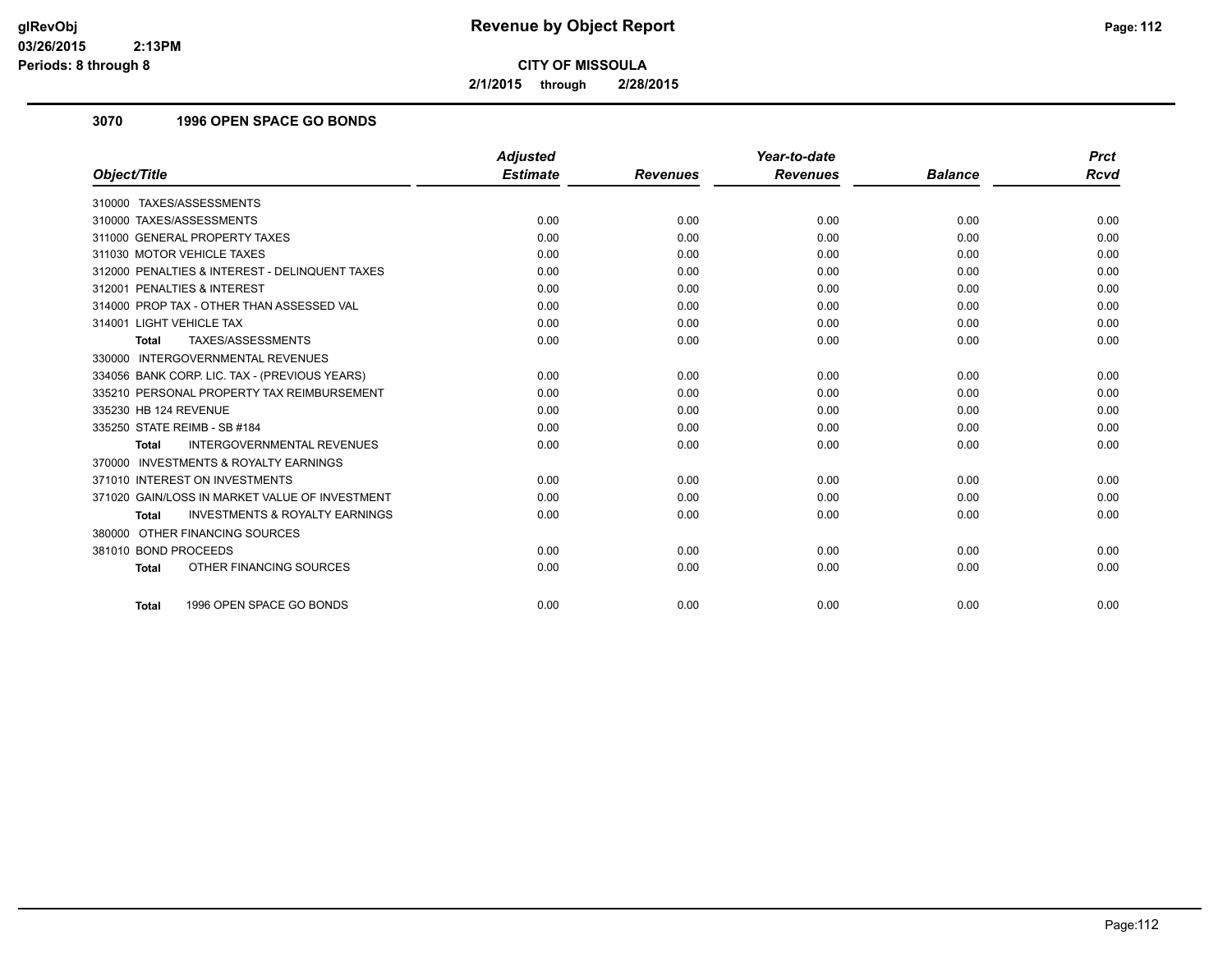**2/1/2015 through 2/28/2015**

**3075 1997 OPEN SPACE G O BOND FUND**

**3075 1997 OPEN SPACE G O BOND FUND**

|                                                           | <b>Adjusted</b> |                 | Year-to-date    |                | <b>Prct</b> |
|-----------------------------------------------------------|-----------------|-----------------|-----------------|----------------|-------------|
| Object/Title                                              | <b>Estimate</b> | <b>Revenues</b> | <b>Revenues</b> | <b>Balance</b> | <b>Rcvd</b> |
| 310000 TAXES/ASSESSMENTS                                  |                 |                 |                 |                |             |
| 310000 TAXES/ASSESSMENTS                                  | 0.00            | 0.00            | 0.00            | 0.00           | 0.00        |
| 311000 GENERAL PROPERTY TAXES                             | 0.00            | 0.00            | 0.00            | 0.00           | 0.00        |
| 311030 MOTOR VEHICLE TAXES                                | 0.00            | 0.00            | 0.00            | 0.00           | 0.00        |
| 312000 PENALTIES & INTEREST - DELINQUENT TAXES            | 0.00            | 0.00            | 0.00            | 0.00           | 0.00        |
| 312001 PENALTIES & INTEREST                               | 0.00            | 0.00            | 0.00            | 0.00           | 0.00        |
| 314000 PROP TAX - OTHER THAN ASSESSED VAL                 | 0.00            | 0.00            | 0.00            | 0.00           | 0.00        |
| 314001 LIGHT VEHICLE TAX                                  | 0.00            | 0.00            | 0.00            | 0.00           | 0.00        |
| TAXES/ASSESSMENTS<br>Total                                | 0.00            | 0.00            | 0.00            | 0.00           | 0.00        |
| 330000 INTERGOVERNMENTAL REVENUES                         |                 |                 |                 |                |             |
| 334056 BANK CORP. LIC. TAX - (PREVIOUS YEARS)             | 0.00            | 0.00            | 0.00            | 0.00           | 0.00        |
| 335210 PERSONAL PROPERTY TAX REIMBURSEMENT                | 0.00            | 0.00            | 0.00            | 0.00           | 0.00        |
| 335230 HB 124 REVENUE                                     | 0.00            | 0.00            | 0.00            | 0.00           | 0.00        |
| 335250 STATE REIMB - SB #184                              | 0.00            | 0.00            | 0.00            | 0.00           | 0.00        |
| <b>INTERGOVERNMENTAL REVENUES</b><br><b>Total</b>         | 0.00            | 0.00            | 0.00            | 0.00           | 0.00        |
| 360000 MISCELLANEOUS REVENUES                             |                 |                 |                 |                |             |
| 360010 MISCELLANEOUS                                      | 0.00            | 0.00            | 0.00            | 0.00           | 0.00        |
| MISCELLANEOUS REVENUES<br><b>Total</b>                    | 0.00            | 0.00            | 0.00            | 0.00           | 0.00        |
| <b>INVESTMENTS &amp; ROYALTY EARNINGS</b><br>370000       |                 |                 |                 |                |             |
| 371010 INTEREST ON INVESTMENTS                            | 0.00            | 0.00            | 0.00            | 0.00           | 0.00        |
| 371020 GAIN/LOSS IN MARKET VALUE OF INVESTMENTS           | 0.00            | 0.00            | 0.00            | 0.00           | 0.00        |
| <b>INVESTMENTS &amp; ROYALTY EARNINGS</b><br><b>Total</b> | 0.00            | 0.00            | 0.00            | 0.00           | 0.00        |
| 380000 OTHER FINANCING SOURCES                            |                 |                 |                 |                |             |
| 380000 OTHER FINANCING SOURCES                            | 0.00            | 0.00            | 0.00            | 0.00           | 0.00        |
| 381010 BOND PROCEEDS                                      | 0.00            | 0.00            | 0.00            | 0.00           | 0.00        |
| OTHER FINANCING SOURCES<br><b>Total</b>                   | 0.00            | 0.00            | 0.00            | 0.00           | 0.00        |
|                                                           |                 |                 |                 |                |             |
| 1997 OPEN SPACE G O BOND FUND<br>Total                    | 0.00            | 0.00            | 0.00            | 0.00           | 0.00        |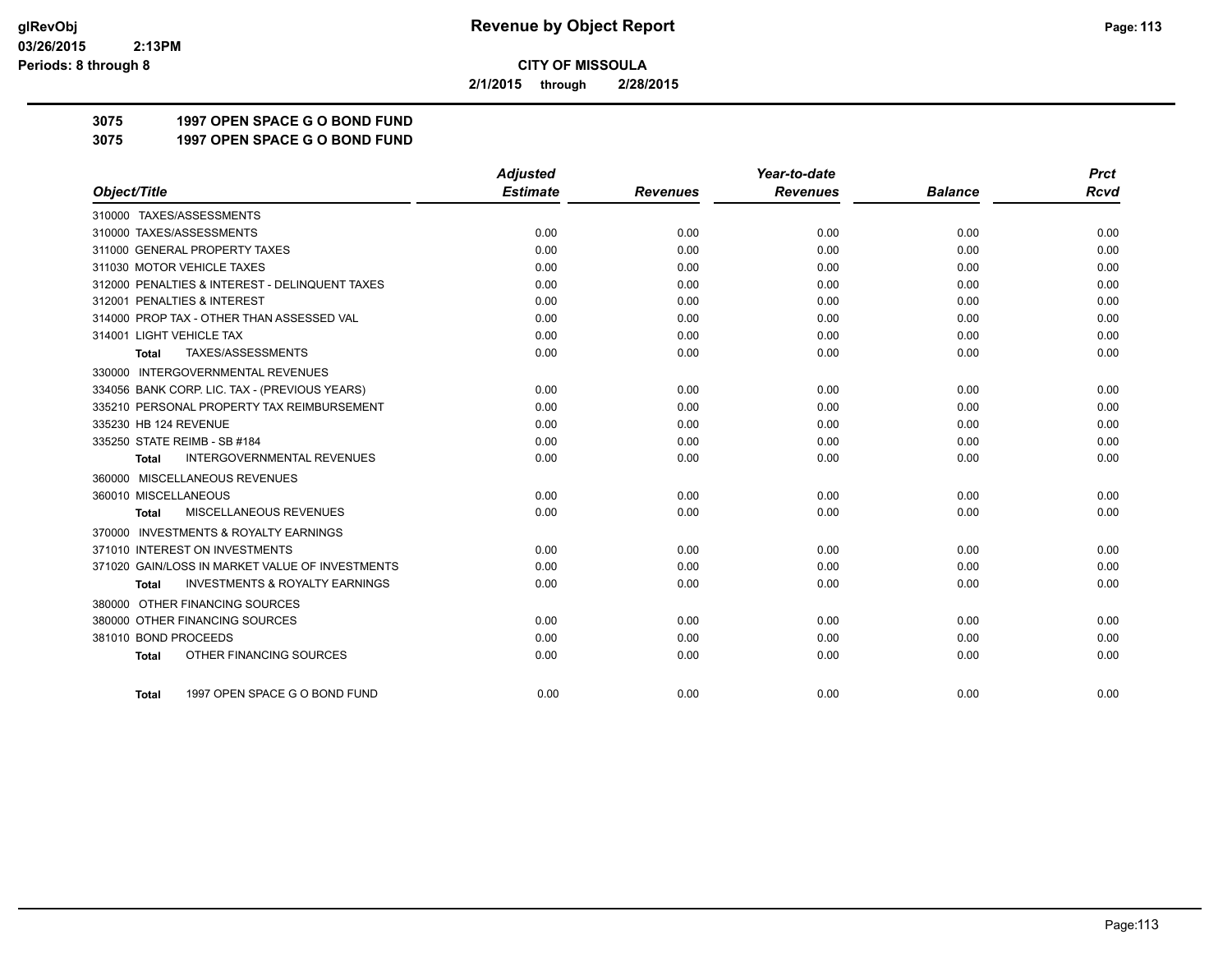**2/1/2015 through 2/28/2015**

# **3075 1997 OPEN SPACE G O BOND FUND**

|                                                           | <b>Adjusted</b> |                 | Year-to-date    |                | <b>Prct</b> |
|-----------------------------------------------------------|-----------------|-----------------|-----------------|----------------|-------------|
| Object/Title                                              | <b>Estimate</b> | <b>Revenues</b> | <b>Revenues</b> | <b>Balance</b> | <b>Rcvd</b> |
| 310000 TAXES/ASSESSMENTS                                  |                 |                 |                 |                |             |
| 310000 TAXES/ASSESSMENTS                                  | 0.00            | 0.00            | 0.00            | 0.00           | 0.00        |
| 311000 GENERAL PROPERTY TAXES                             | 0.00            | 0.00            | 0.00            | 0.00           | 0.00        |
| 311030 MOTOR VEHICLE TAXES                                | 0.00            | 0.00            | 0.00            | 0.00           | 0.00        |
| 312000 PENALTIES & INTEREST - DELINQUENT TAXES            | 0.00            | 0.00            | 0.00            | 0.00           | 0.00        |
| 312001 PENALTIES & INTEREST                               | 0.00            | 0.00            | 0.00            | 0.00           | 0.00        |
| 314000 PROP TAX - OTHER THAN ASSESSED VAL                 | 0.00            | 0.00            | 0.00            | 0.00           | 0.00        |
| 314001 LIGHT VEHICLE TAX                                  | 0.00            | 0.00            | 0.00            | 0.00           | 0.00        |
| TAXES/ASSESSMENTS<br><b>Total</b>                         | 0.00            | 0.00            | 0.00            | 0.00           | 0.00        |
| 330000 INTERGOVERNMENTAL REVENUES                         |                 |                 |                 |                |             |
| 334056 BANK CORP. LIC. TAX - (PREVIOUS YEARS)             | 0.00            | 0.00            | 0.00            | 0.00           | 0.00        |
| 335210 PERSONAL PROPERTY TAX REIMBURSEMENT                | 0.00            | 0.00            | 0.00            | 0.00           | 0.00        |
| 335230 HB 124 REVENUE                                     | 0.00            | 0.00            | 0.00            | 0.00           | 0.00        |
| 335250 STATE REIMB - SB #184                              | 0.00            | 0.00            | 0.00            | 0.00           | 0.00        |
| INTERGOVERNMENTAL REVENUES<br><b>Total</b>                | 0.00            | 0.00            | 0.00            | 0.00           | 0.00        |
| 360000 MISCELLANEOUS REVENUES                             |                 |                 |                 |                |             |
| 360010 MISCELLANEOUS                                      | 0.00            | 0.00            | 0.00            | 0.00           | 0.00        |
| MISCELLANEOUS REVENUES<br>Total                           | 0.00            | 0.00            | 0.00            | 0.00           | 0.00        |
| 370000 INVESTMENTS & ROYALTY EARNINGS                     |                 |                 |                 |                |             |
| 371010 INTEREST ON INVESTMENTS                            | 0.00            | 0.00            | 0.00            | 0.00           | 0.00        |
| 371020 GAIN/LOSS IN MARKET VALUE OF INVESTMENT            | 0.00            | 0.00            | 0.00            | 0.00           | 0.00        |
| <b>INVESTMENTS &amp; ROYALTY EARNINGS</b><br><b>Total</b> | 0.00            | 0.00            | 0.00            | 0.00           | 0.00        |
| 380000 OTHER FINANCING SOURCES                            |                 |                 |                 |                |             |
| 380000 OTHER FINANCING SOURCES                            | 0.00            | 0.00            | 0.00            | 0.00           | 0.00        |
| 381010 BOND PROCEEDS                                      | 0.00            | 0.00            | 0.00            | 0.00           | 0.00        |
| OTHER FINANCING SOURCES<br><b>Total</b>                   | 0.00            | 0.00            | 0.00            | 0.00           | 0.00        |
| 1997 OPEN SPACE G O BOND FUND<br>Total                    | 0.00            | 0.00            | 0.00            | 0.00           | 0.00        |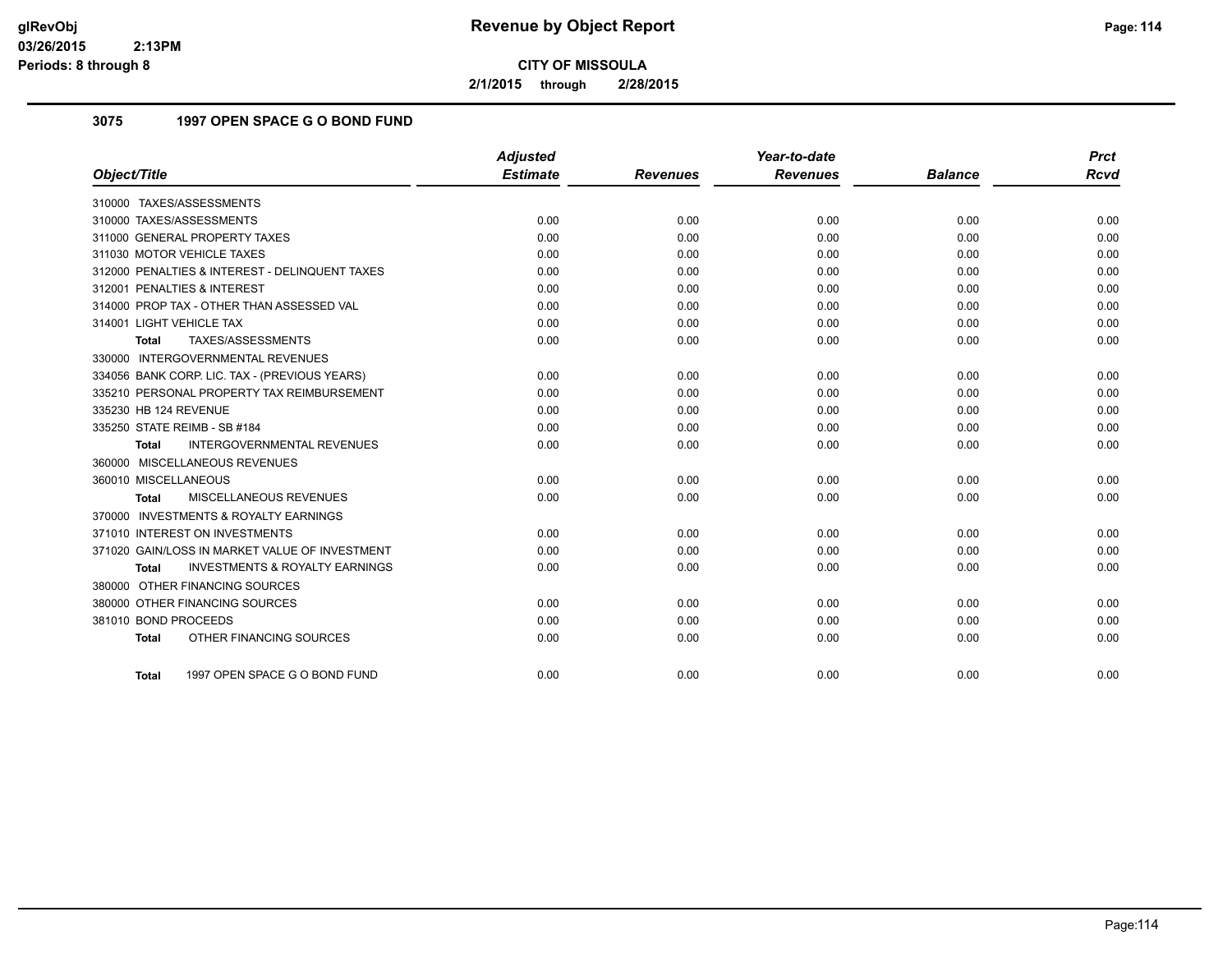#### **03/26/2015 2:13PM Periods: 8 through 8**

**CITY OF MISSOULA**

**2/1/2015 through 2/28/2015**

# **3080 1994 FIRE EQUIP/CITY HALLS REFUND BOND F**

**3080 1994 FIRE EQUIP/CITY HALLS REFUND BOND F**

|                                                           | <b>Adjusted</b> |                 | Year-to-date    |                | <b>Prct</b> |
|-----------------------------------------------------------|-----------------|-----------------|-----------------|----------------|-------------|
| Object/Title                                              | <b>Estimate</b> | <b>Revenues</b> | <b>Revenues</b> | <b>Balance</b> | <b>Rcvd</b> |
| 310000 TAXES/ASSESSMENTS                                  |                 |                 |                 |                |             |
| 310000 TAXES/ASSESSMENTS                                  | 0.00            | 0.00            | 0.00            | 0.00           | 0.00        |
| 311000 GENERAL PROPERTY TAXES                             | 0.00            | 0.00            | 0.00            | 0.00           | 0.00        |
| 311030 MOTOR VEHICLE TAXES                                | 0.00            | 0.00            | 0.00            | 0.00           | 0.00        |
| 312000 PENALTIES & INTEREST - DELINQUENT TAXES            | 0.00            | 0.00            | 0.00            | 0.00           | 0.00        |
| 312001 PENALTIES & INTEREST                               | 0.00            | 0.00            | 0.00            | 0.00           | 0.00        |
| 314000 PROP TAX - OTHER THAN ASSESSED VAL                 | 0.00            | 0.00            | 0.00            | 0.00           | 0.00        |
| 314001 LIGHT VEHICLE TAX                                  | 0.00            | 0.00            | 0.00            | 0.00           | 0.00        |
| TAXES/ASSESSMENTS<br>Total                                | 0.00            | 0.00            | 0.00            | 0.00           | 0.00        |
| 330000 INTERGOVERNMENTAL REVENUES                         |                 |                 |                 |                |             |
| 334056 BANK CORP. LIC. TAX - (PREVIOUS YEARS)             | 0.00            | 0.00            | 0.00            | 0.00           | 0.00        |
| 335210 PERSONAL PROPERTY TAX REIMBURSEMENT                | 0.00            | 0.00            | 0.00            | 0.00           | 0.00        |
| 335230 HB 124 REVENUE                                     | 0.00            | 0.00            | 0.00            | 0.00           | 0.00        |
| 335250 STATE REIMB - SB #184                              | 0.00            | 0.00            | 0.00            | 0.00           | 0.00        |
| <b>INTERGOVERNMENTAL REVENUES</b><br><b>Total</b>         | 0.00            | 0.00            | 0.00            | 0.00           | 0.00        |
| 360000 MISCELLANEOUS REVENUES                             |                 |                 |                 |                |             |
| 360010 MISCELLANEOUS                                      | 0.00            | 0.00            | 0.00            | 0.00           | 0.00        |
| MISCELLANEOUS REVENUES<br><b>Total</b>                    | 0.00            | 0.00            | 0.00            | 0.00           | 0.00        |
| 370000 INVESTMENTS & ROYALTY EARNINGS                     |                 |                 |                 |                |             |
| 371010 INTEREST ON INVESTMENTS                            | 0.00            | 0.00            | 0.00            | 0.00           | 0.00        |
| 371020 GAIN/LOSS IN MARKET VALUE OF INVESTMENTS           | 0.00            | 0.00            | 0.00            | 0.00           | 0.00        |
| <b>INVESTMENTS &amp; ROYALTY EARNINGS</b><br><b>Total</b> | 0.00            | 0.00            | 0.00            | 0.00           | 0.00        |
| OTHER FINANCING SOURCES<br>380000                         |                 |                 |                 |                |             |
| 380000 OTHER FINANCING SOURCES                            | 0.00            | 0.00            | 0.00            | 0.00           | 0.00        |
| 381010 BOND PROCEEDS                                      | 0.00            | 0.00            | 0.00            | 0.00           | 0.00        |
| OTHER FINANCING SOURCES<br><b>Total</b>                   | 0.00            | 0.00            | 0.00            | 0.00           | 0.00        |
|                                                           |                 |                 |                 |                |             |
| 1994 FIRE EQUIP/CITY HALLS REFUND BONI<br>Total           | 0.00            | 0.00            | 0.00            | 0.00           | 0.00        |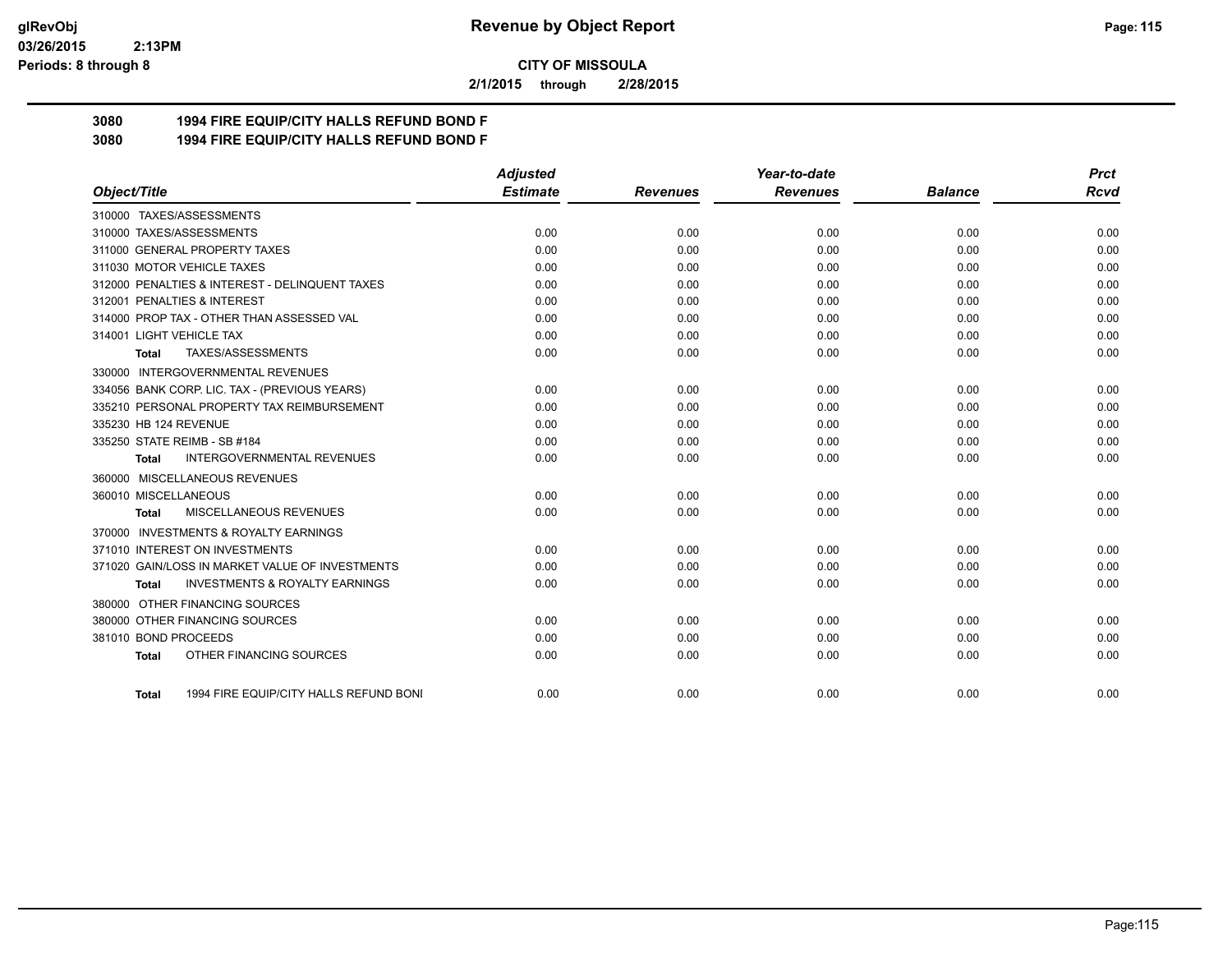**2/1/2015 through 2/28/2015**

#### **3080 1994 FIRE EQUIP/CITY HALLS REFUND BOND F**

|                                                    | <b>Adjusted</b> |                 | Year-to-date    |                | <b>Prct</b> |
|----------------------------------------------------|-----------------|-----------------|-----------------|----------------|-------------|
| Object/Title                                       | <b>Estimate</b> | <b>Revenues</b> | <b>Revenues</b> | <b>Balance</b> | <b>Rcvd</b> |
| 310000 TAXES/ASSESSMENTS                           |                 |                 |                 |                |             |
| 310000 TAXES/ASSESSMENTS                           | 0.00            | 0.00            | 0.00            | 0.00           | 0.00        |
| 311000 GENERAL PROPERTY TAXES                      | 0.00            | 0.00            | 0.00            | 0.00           | 0.00        |
| 311030 MOTOR VEHICLE TAXES                         | 0.00            | 0.00            | 0.00            | 0.00           | 0.00        |
| 312000 PENALTIES & INTEREST - DELINQUENT TAXES     | 0.00            | 0.00            | 0.00            | 0.00           | 0.00        |
| 312001 PENALTIES & INTEREST                        | 0.00            | 0.00            | 0.00            | 0.00           | 0.00        |
| 314000 PROP TAX - OTHER THAN ASSESSED VAL          | 0.00            | 0.00            | 0.00            | 0.00           | 0.00        |
| 314001 LIGHT VEHICLE TAX                           | 0.00            | 0.00            | 0.00            | 0.00           | 0.00        |
| TAXES/ASSESSMENTS<br><b>Total</b>                  | 0.00            | 0.00            | 0.00            | 0.00           | 0.00        |
| 330000 INTERGOVERNMENTAL REVENUES                  |                 |                 |                 |                |             |
| 334056 BANK CORP. LIC. TAX - (PREVIOUS YEARS)      | 0.00            | 0.00            | 0.00            | 0.00           | 0.00        |
| 335210 PERSONAL PROPERTY TAX REIMBURSEMENT         | 0.00            | 0.00            | 0.00            | 0.00           | 0.00        |
| 335230 HB 124 REVENUE                              | 0.00            | 0.00            | 0.00            | 0.00           | 0.00        |
| 335250 STATE REIMB - SB #184                       | 0.00            | 0.00            | 0.00            | 0.00           | 0.00        |
| <b>INTERGOVERNMENTAL REVENUES</b><br><b>Total</b>  | 0.00            | 0.00            | 0.00            | 0.00           | 0.00        |
| 360000 MISCELLANEOUS REVENUES                      |                 |                 |                 |                |             |
| 360010 MISCELLANEOUS                               | 0.00            | 0.00            | 0.00            | 0.00           | 0.00        |
| MISCELLANEOUS REVENUES<br>Total                    | 0.00            | 0.00            | 0.00            | 0.00           | 0.00        |
| 370000 INVESTMENTS & ROYALTY EARNINGS              |                 |                 |                 |                |             |
| 371010 INTEREST ON INVESTMENTS                     | 0.00            | 0.00            | 0.00            | 0.00           | 0.00        |
| 371020 GAIN/LOSS IN MARKET VALUE OF INVESTMENT     | 0.00            | 0.00            | 0.00            | 0.00           | 0.00        |
| <b>INVESTMENTS &amp; ROYALTY EARNINGS</b><br>Total | 0.00            | 0.00            | 0.00            | 0.00           | 0.00        |
| 380000 OTHER FINANCING SOURCES                     |                 |                 |                 |                |             |
| 380000 OTHER FINANCING SOURCES                     | 0.00            | 0.00            | 0.00            | 0.00           | 0.00        |
| 381010 BOND PROCEEDS                               | 0.00            | 0.00            | 0.00            | 0.00           | 0.00        |
| OTHER FINANCING SOURCES<br><b>Total</b>            | 0.00            | 0.00            | 0.00            | 0.00           | 0.00        |
| 1994 FIRE EQUIP/CITY HALLS REFUND BON<br>Total     | 0.00            | 0.00            | 0.00            | 0.00           | 0.00        |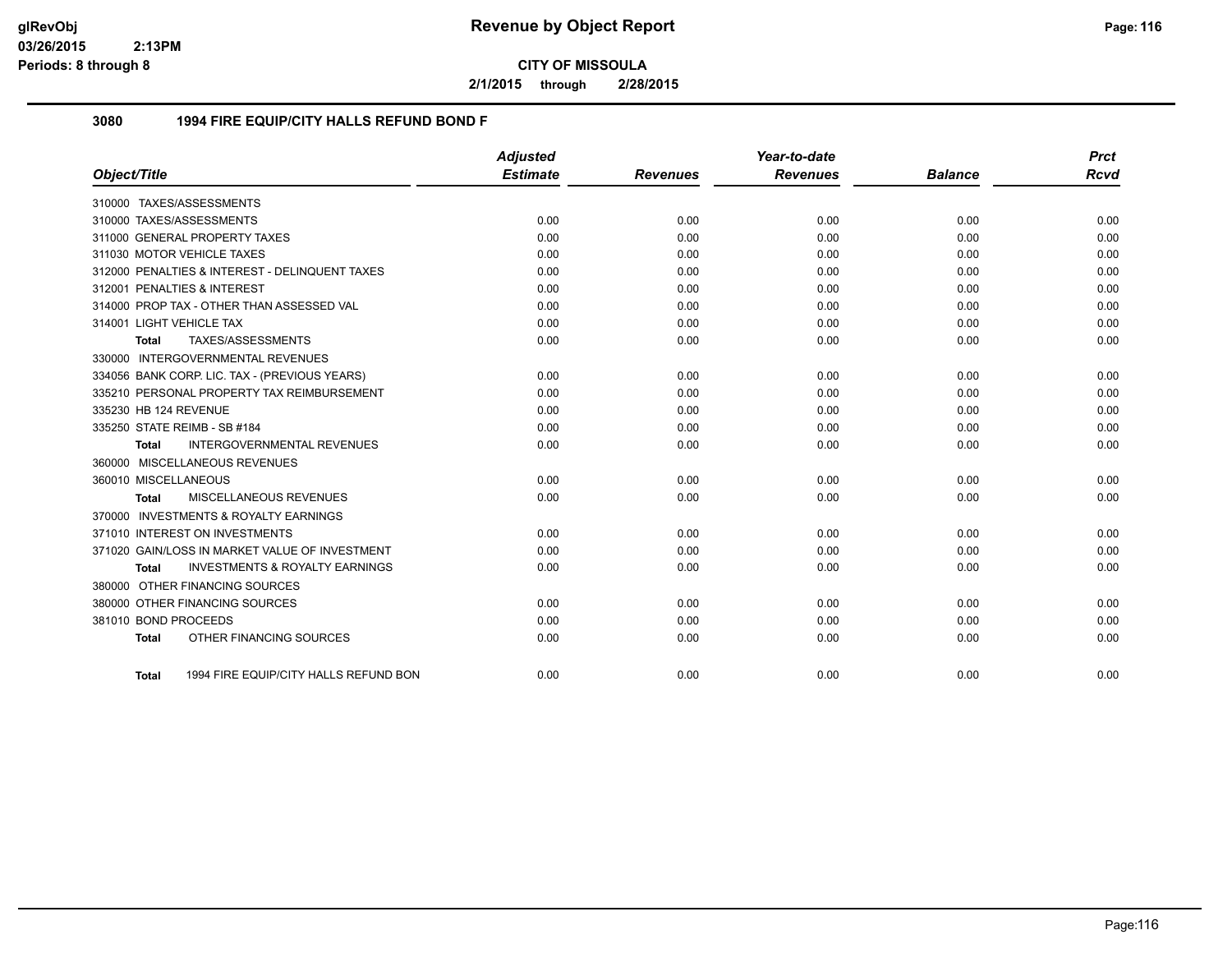**2/1/2015 through 2/28/2015**

# **3085 1993 FIRE STATION G O BOND FUND**

**3085 1993 FIRE STATION G O BOND FUND**

|                                                           | <b>Adjusted</b> |                 | Year-to-date    |                | <b>Prct</b> |
|-----------------------------------------------------------|-----------------|-----------------|-----------------|----------------|-------------|
| Object/Title                                              | <b>Estimate</b> | <b>Revenues</b> | <b>Revenues</b> | <b>Balance</b> | <b>Rcvd</b> |
| 310000 TAXES/ASSESSMENTS                                  |                 |                 |                 |                |             |
| 310000 TAXES/ASSESSMENTS                                  | 0.00            | 0.00            | 0.00            | 0.00           | 0.00        |
| 311000 GENERAL PROPERTY TAXES                             | 0.00            | 0.00            | 0.00            | 0.00           | 0.00        |
| 311030 MOTOR VEHICLE TAXES                                | 0.00            | 0.00            | 0.00            | 0.00           | 0.00        |
| 312000 PENALTIES & INTEREST - DELINQUENT TAXES            | 0.00            | 0.00            | 0.00            | 0.00           | 0.00        |
| 312001 PENALTIES & INTEREST                               | 0.00            | 0.00            | 0.00            | 0.00           | 0.00        |
| 314000 PROP TAX - OTHER THAN ASSESSED VAL                 | 0.00            | 0.00            | 0.00            | 0.00           | 0.00        |
| 314001 LIGHT VEHICLE TAX                                  | 0.00            | 0.00            | 0.00            | 0.00           | 0.00        |
| TAXES/ASSESSMENTS<br><b>Total</b>                         | 0.00            | 0.00            | 0.00            | 0.00           | 0.00        |
| <b>INTERGOVERNMENTAL REVENUES</b><br>330000               |                 |                 |                 |                |             |
| 334056 BANK CORP. LIC. TAX - (PREVIOUS YEARS)             | 0.00            | 0.00            | 0.00            | 0.00           | 0.00        |
| 335210 PERSONAL PROPERTY TAX REIMBURSEMENT                | 0.00            | 0.00            | 0.00            | 0.00           | 0.00        |
| 335230 HB 124 REVENUE                                     | 0.00            | 0.00            | 0.00            | 0.00           | 0.00        |
| 335250 STATE REIMB - SB #184                              | 0.00            | 0.00            | 0.00            | 0.00           | 0.00        |
| <b>INTERGOVERNMENTAL REVENUES</b><br><b>Total</b>         | 0.00            | 0.00            | 0.00            | 0.00           | 0.00        |
| MISCELLANEOUS REVENUES<br>360000                          |                 |                 |                 |                |             |
| 360010 MISCELLANEOUS                                      | 0.00            | 0.00            | 0.00            | 0.00           | 0.00        |
| <b>MISCELLANEOUS REVENUES</b><br><b>Total</b>             | 0.00            | 0.00            | 0.00            | 0.00           | 0.00        |
| <b>INVESTMENTS &amp; ROYALTY EARNINGS</b><br>370000       |                 |                 |                 |                |             |
| 371010 INTEREST ON INVESTMENTS                            | 0.00            | 0.00            | 0.00            | 0.00           | 0.00        |
| 371020 GAIN/LOSS IN MARKET VALUE OF INVESTMENTS           | 0.00            | 0.00            | 0.00            | 0.00           | 0.00        |
| <b>INVESTMENTS &amp; ROYALTY EARNINGS</b><br><b>Total</b> | 0.00            | 0.00            | 0.00            | 0.00           | 0.00        |
|                                                           |                 |                 |                 |                |             |
| 1993 FIRE STATION G O BOND FUND<br><b>Total</b>           | 0.00            | 0.00            | 0.00            | 0.00           | 0.00        |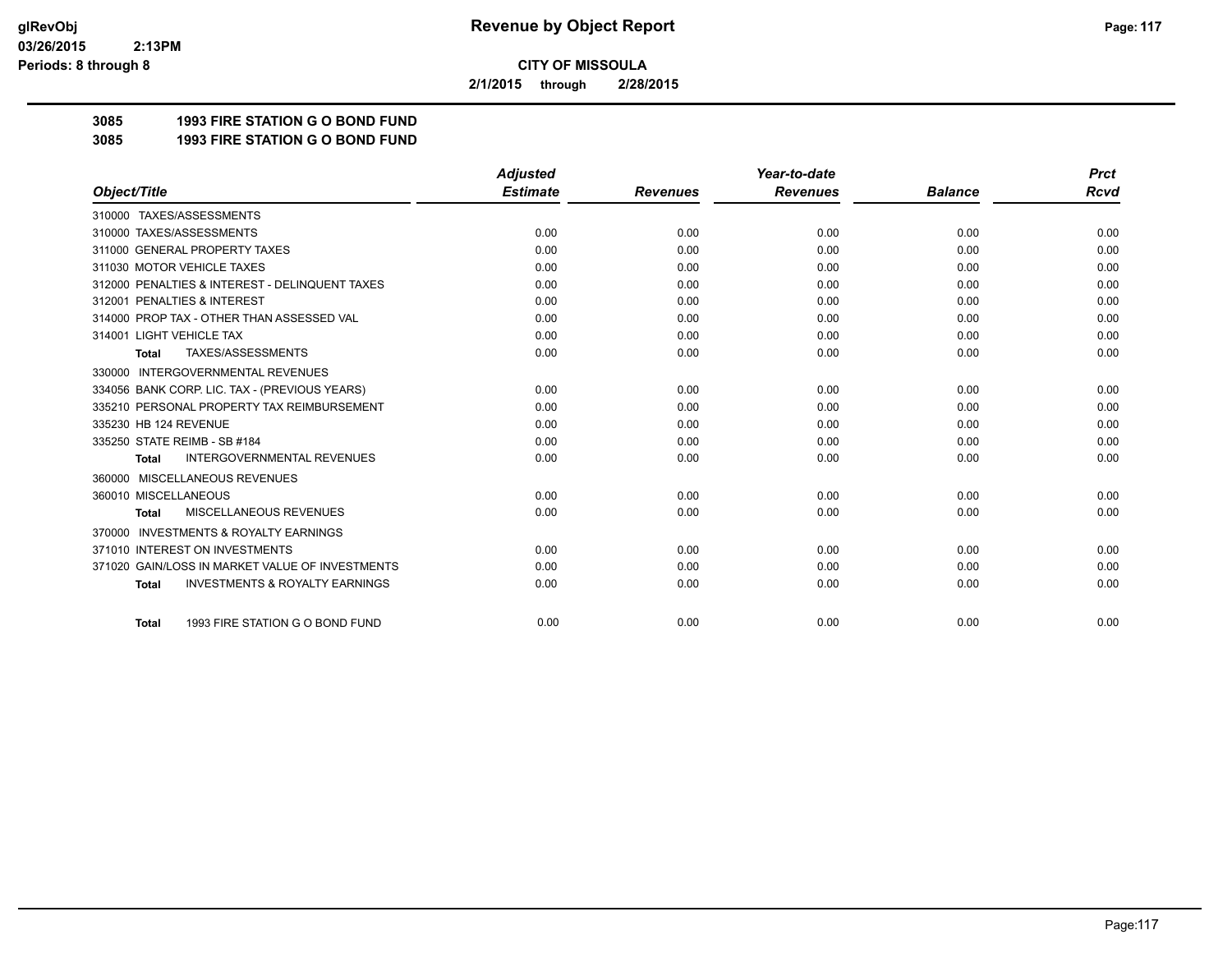**2/1/2015 through 2/28/2015**

## **3085 1993 FIRE STATION G O BOND FUND**

|                                                           | <b>Adjusted</b> |                 | Year-to-date    |                | <b>Prct</b> |
|-----------------------------------------------------------|-----------------|-----------------|-----------------|----------------|-------------|
| Object/Title                                              | <b>Estimate</b> | <b>Revenues</b> | <b>Revenues</b> | <b>Balance</b> | <b>Rcvd</b> |
| 310000 TAXES/ASSESSMENTS                                  |                 |                 |                 |                |             |
| 310000 TAXES/ASSESSMENTS                                  | 0.00            | 0.00            | 0.00            | 0.00           | 0.00        |
| 311000 GENERAL PROPERTY TAXES                             | 0.00            | 0.00            | 0.00            | 0.00           | 0.00        |
| 311030 MOTOR VEHICLE TAXES                                | 0.00            | 0.00            | 0.00            | 0.00           | 0.00        |
| 312000 PENALTIES & INTEREST - DELINQUENT TAXES            | 0.00            | 0.00            | 0.00            | 0.00           | 0.00        |
| 312001 PENALTIES & INTEREST                               | 0.00            | 0.00            | 0.00            | 0.00           | 0.00        |
| 314000 PROP TAX - OTHER THAN ASSESSED VAL                 | 0.00            | 0.00            | 0.00            | 0.00           | 0.00        |
| 314001 LIGHT VEHICLE TAX                                  | 0.00            | 0.00            | 0.00            | 0.00           | 0.00        |
| TAXES/ASSESSMENTS<br>Total                                | 0.00            | 0.00            | 0.00            | 0.00           | 0.00        |
| 330000 INTERGOVERNMENTAL REVENUES                         |                 |                 |                 |                |             |
| 334056 BANK CORP. LIC. TAX - (PREVIOUS YEARS)             | 0.00            | 0.00            | 0.00            | 0.00           | 0.00        |
| 335210 PERSONAL PROPERTY TAX REIMBURSEMENT                | 0.00            | 0.00            | 0.00            | 0.00           | 0.00        |
| 335230 HB 124 REVENUE                                     | 0.00            | 0.00            | 0.00            | 0.00           | 0.00        |
| 335250 STATE REIMB - SB #184                              | 0.00            | 0.00            | 0.00            | 0.00           | 0.00        |
| <b>INTERGOVERNMENTAL REVENUES</b><br><b>Total</b>         | 0.00            | 0.00            | 0.00            | 0.00           | 0.00        |
| 360000 MISCELLANEOUS REVENUES                             |                 |                 |                 |                |             |
| 360010 MISCELLANEOUS                                      | 0.00            | 0.00            | 0.00            | 0.00           | 0.00        |
| <b>MISCELLANEOUS REVENUES</b><br><b>Total</b>             | 0.00            | 0.00            | 0.00            | 0.00           | 0.00        |
| 370000 INVESTMENTS & ROYALTY EARNINGS                     |                 |                 |                 |                |             |
| 371010 INTEREST ON INVESTMENTS                            | 0.00            | 0.00            | 0.00            | 0.00           | 0.00        |
| 371020 GAIN/LOSS IN MARKET VALUE OF INVESTMENT            | 0.00            | 0.00            | 0.00            | 0.00           | 0.00        |
| <b>INVESTMENTS &amp; ROYALTY EARNINGS</b><br><b>Total</b> | 0.00            | 0.00            | 0.00            | 0.00           | 0.00        |
| 1993 FIRE STATION G O BOND FUND<br><b>Total</b>           | 0.00            | 0.00            | 0.00            | 0.00           | 0.00        |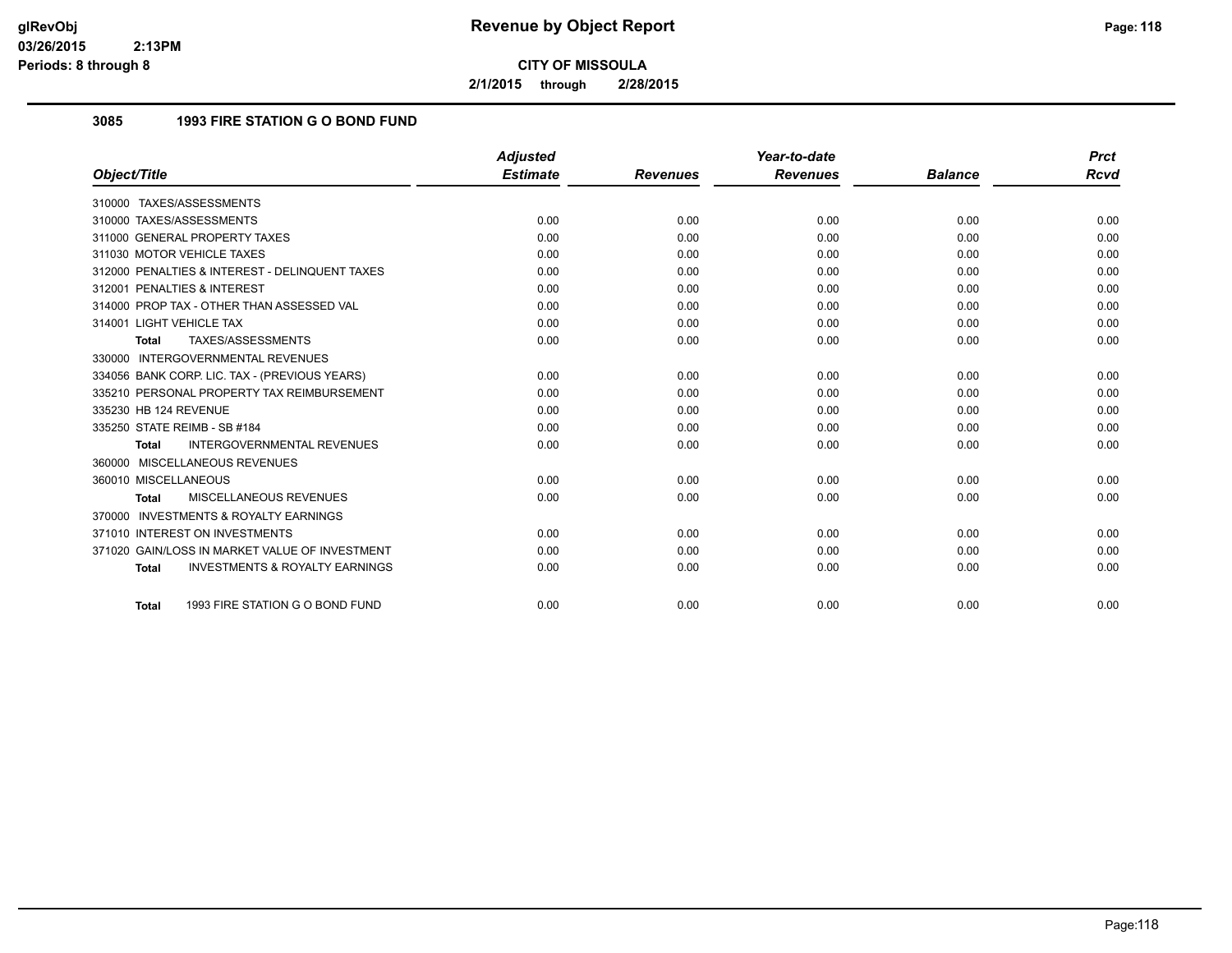**2/1/2015 through 2/28/2015**

**3090 2004 AQUATICS BOND**

**3090 2004 AQUATICS BOND**

|                                                     | <b>Adjusted</b> |                 | Year-to-date    |                | <b>Prct</b> |
|-----------------------------------------------------|-----------------|-----------------|-----------------|----------------|-------------|
| Object/Title                                        | <b>Estimate</b> | <b>Revenues</b> | <b>Revenues</b> | <b>Balance</b> | <b>Rcvd</b> |
| 310000 TAXES/ASSESSMENTS                            |                 |                 |                 |                |             |
| 310000 TAXES/ASSESSMENTS                            | 0.00            | 0.00            | 0.00            | 0.00           | 0.00        |
| 311000 GENERAL PROPERTY TAXES                       | 0.00            | 0.00            | 0.00            | 0.00           | 0.00        |
| 311030 MOTOR VEHICLE TAXES                          | 0.00            | 0.00            | 0.00            | 0.00           | 0.00        |
| 312000 PENALTIES & INTEREST - DELINQUENT TAXES      | 0.00            | 0.00            | 0.00            | 0.00           | 0.00        |
| 312001 PENALTIES & INTEREST                         | 0.00            | 0.00            | 0.00            | 0.00           | 0.00        |
| 314000 PROP TAX - OTHER THAN ASSESSED VAL           | 0.00            | 0.00            | 0.00            | 0.00           | 0.00        |
| 314001 LIGHT VEHICLE TAX                            | 0.00            | 0.00            | 0.00            | 0.00           | 0.00        |
| TAXES/ASSESSMENTS<br>Total                          | 0.00            | 0.00            | 0.00            | 0.00           | 0.00        |
| <b>INTERGOVERNMENTAL REVENUES</b><br>330000         |                 |                 |                 |                |             |
| 334056 BANK CORP. LIC. TAX - (PREVIOUS YEARS)       | 0.00            | 0.00            | 0.00            | 0.00           | 0.00        |
| 335210 PERSONAL PROPERTY TAX REIMBURSEMENT          | 0.00            | 0.00            | 0.00            | 0.00           | 0.00        |
| 335230 HB 124 REVENUE                               | 0.00            | 0.00            | 0.00            | 0.00           | 0.00        |
| 335250 STATE REIMB - SB #184                        | 0.00            | 0.00            | 0.00            | 0.00           | 0.00        |
| <b>INTERGOVERNMENTAL REVENUES</b><br><b>Total</b>   | 0.00            | 0.00            | 0.00            | 0.00           | 0.00        |
| 360000 MISCELLANEOUS REVENUES                       |                 |                 |                 |                |             |
| 360010 MISCELLANEOUS                                | 0.00            | 0.00            | 0.00            | 0.00           | 0.00        |
| MISCELLANEOUS REVENUES<br><b>Total</b>              | 0.00            | 0.00            | 0.00            | 0.00           | 0.00        |
| <b>INVESTMENTS &amp; ROYALTY EARNINGS</b><br>370000 |                 |                 |                 |                |             |
| 371010 INTEREST ON INVESTMENTS                      | 0.00            | 0.00            | 0.00            | 0.00           | 0.00        |
| 371020 GAIN/LOSS IN MARKET VALUE OF INVESTMENTS     | 0.00            | 0.00            | 0.00            | 0.00           | 0.00        |
| <b>INVESTMENTS &amp; ROYALTY EARNINGS</b><br>Total  | 0.00            | 0.00            | 0.00            | 0.00           | 0.00        |
| OTHER FINANCING SOURCES<br>380000                   |                 |                 |                 |                |             |
| 383043 TRANSFERS FROM IMPACT FEES                   | 0.00            | 0.00            | 0.00            | 0.00           | 0.00        |
| OTHER FINANCING SOURCES<br><b>Total</b>             | 0.00            | 0.00            | 0.00            | 0.00           | 0.00        |
|                                                     |                 |                 |                 |                |             |
| 2004 AQUATICS BOND<br><b>Total</b>                  | 0.00            | 0.00            | 0.00            | 0.00           | 0.00        |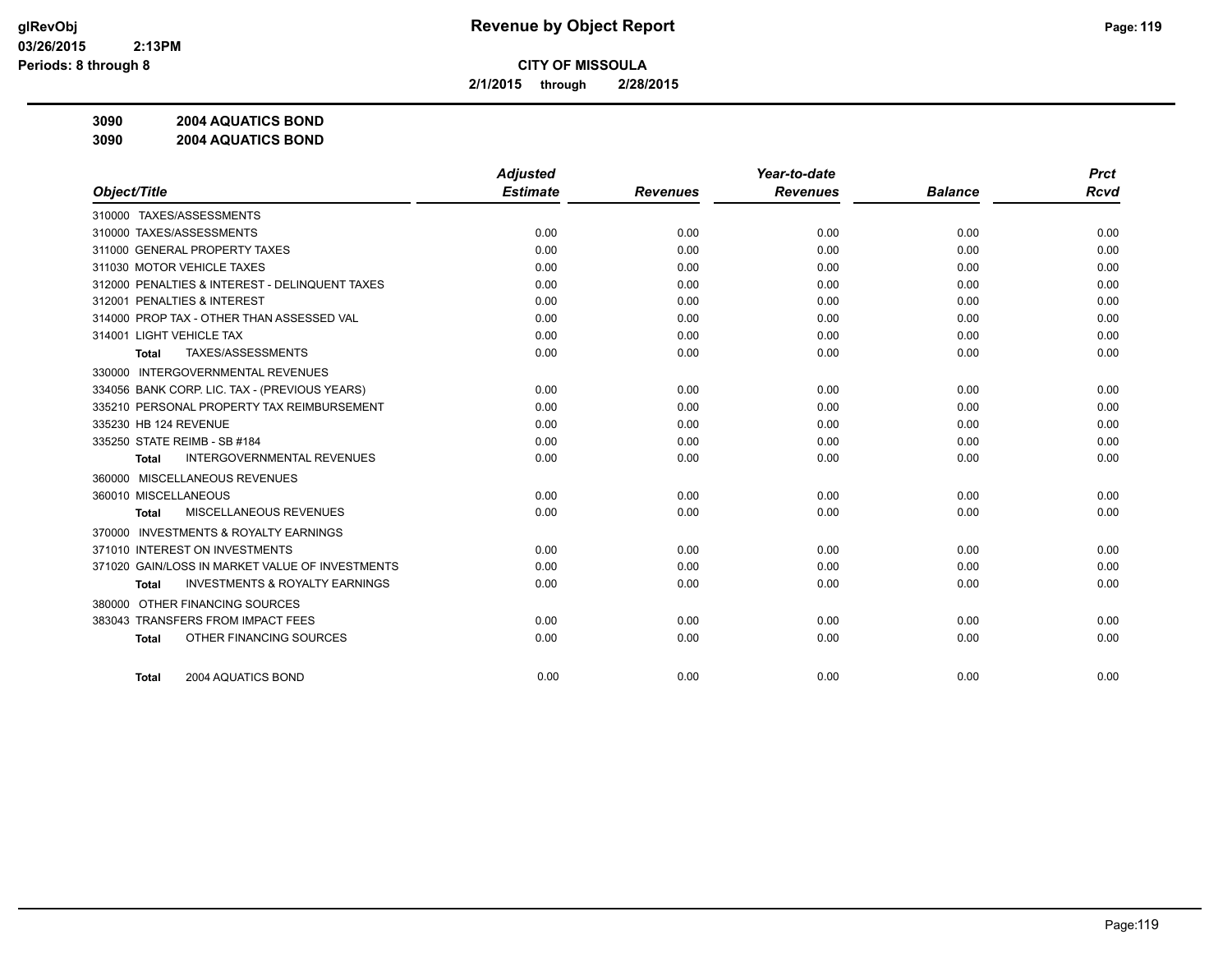**2/1/2015 through 2/28/2015**

#### **3090 2004 AQUATICS BOND**

|                                                           | <b>Adjusted</b> |                 | Year-to-date    |                | Prct        |
|-----------------------------------------------------------|-----------------|-----------------|-----------------|----------------|-------------|
| Object/Title                                              | <b>Estimate</b> | <b>Revenues</b> | <b>Revenues</b> | <b>Balance</b> | <b>Rcvd</b> |
| 310000 TAXES/ASSESSMENTS                                  |                 |                 |                 |                |             |
| 310000 TAXES/ASSESSMENTS                                  | 0.00            | 0.00            | 0.00            | 0.00           | 0.00        |
| 311000 GENERAL PROPERTY TAXES                             | 0.00            | 0.00            | 0.00            | 0.00           | 0.00        |
| 311030 MOTOR VEHICLE TAXES                                | 0.00            | 0.00            | 0.00            | 0.00           | 0.00        |
| 312000 PENALTIES & INTEREST - DELINQUENT TAXES            | 0.00            | 0.00            | 0.00            | 0.00           | 0.00        |
| 312001 PENALTIES & INTEREST                               | 0.00            | 0.00            | 0.00            | 0.00           | 0.00        |
| 314000 PROP TAX - OTHER THAN ASSESSED VAL                 | 0.00            | 0.00            | 0.00            | 0.00           | 0.00        |
| 314001 LIGHT VEHICLE TAX                                  | 0.00            | 0.00            | 0.00            | 0.00           | 0.00        |
| TAXES/ASSESSMENTS<br><b>Total</b>                         | 0.00            | 0.00            | 0.00            | 0.00           | 0.00        |
| 330000 INTERGOVERNMENTAL REVENUES                         |                 |                 |                 |                |             |
| 334056 BANK CORP. LIC. TAX - (PREVIOUS YEARS)             | 0.00            | 0.00            | 0.00            | 0.00           | 0.00        |
| 335210 PERSONAL PROPERTY TAX REIMBURSEMENT                | 0.00            | 0.00            | 0.00            | 0.00           | 0.00        |
| 335230 HB 124 REVENUE                                     | 0.00            | 0.00            | 0.00            | 0.00           | 0.00        |
| 335250 STATE REIMB - SB #184                              | 0.00            | 0.00            | 0.00            | 0.00           | 0.00        |
| <b>INTERGOVERNMENTAL REVENUES</b><br><b>Total</b>         | 0.00            | 0.00            | 0.00            | 0.00           | 0.00        |
| 360000 MISCELLANEOUS REVENUES                             |                 |                 |                 |                |             |
| 360010 MISCELLANEOUS                                      | 0.00            | 0.00            | 0.00            | 0.00           | 0.00        |
| MISCELLANEOUS REVENUES<br>Total                           | 0.00            | 0.00            | 0.00            | 0.00           | 0.00        |
| 370000 INVESTMENTS & ROYALTY EARNINGS                     |                 |                 |                 |                |             |
| 371010 INTEREST ON INVESTMENTS                            | 0.00            | 0.00            | 0.00            | 0.00           | 0.00        |
| 371020 GAIN/LOSS IN MARKET VALUE OF INVESTMENT            | 0.00            | 0.00            | 0.00            | 0.00           | 0.00        |
| <b>INVESTMENTS &amp; ROYALTY EARNINGS</b><br><b>Total</b> | 0.00            | 0.00            | 0.00            | 0.00           | 0.00        |
| 380000 OTHER FINANCING SOURCES                            |                 |                 |                 |                |             |
| 383043 TRANSFERS FROM IMPACT FEES                         | 0.00            | 0.00            | 0.00            | 0.00           | 0.00        |
| OTHER FINANCING SOURCES<br><b>Total</b>                   | 0.00            | 0.00            | 0.00            | 0.00           | 0.00        |
| 2004 AQUATICS BOND<br>Total                               | 0.00            | 0.00            | 0.00            | 0.00           | 0.00        |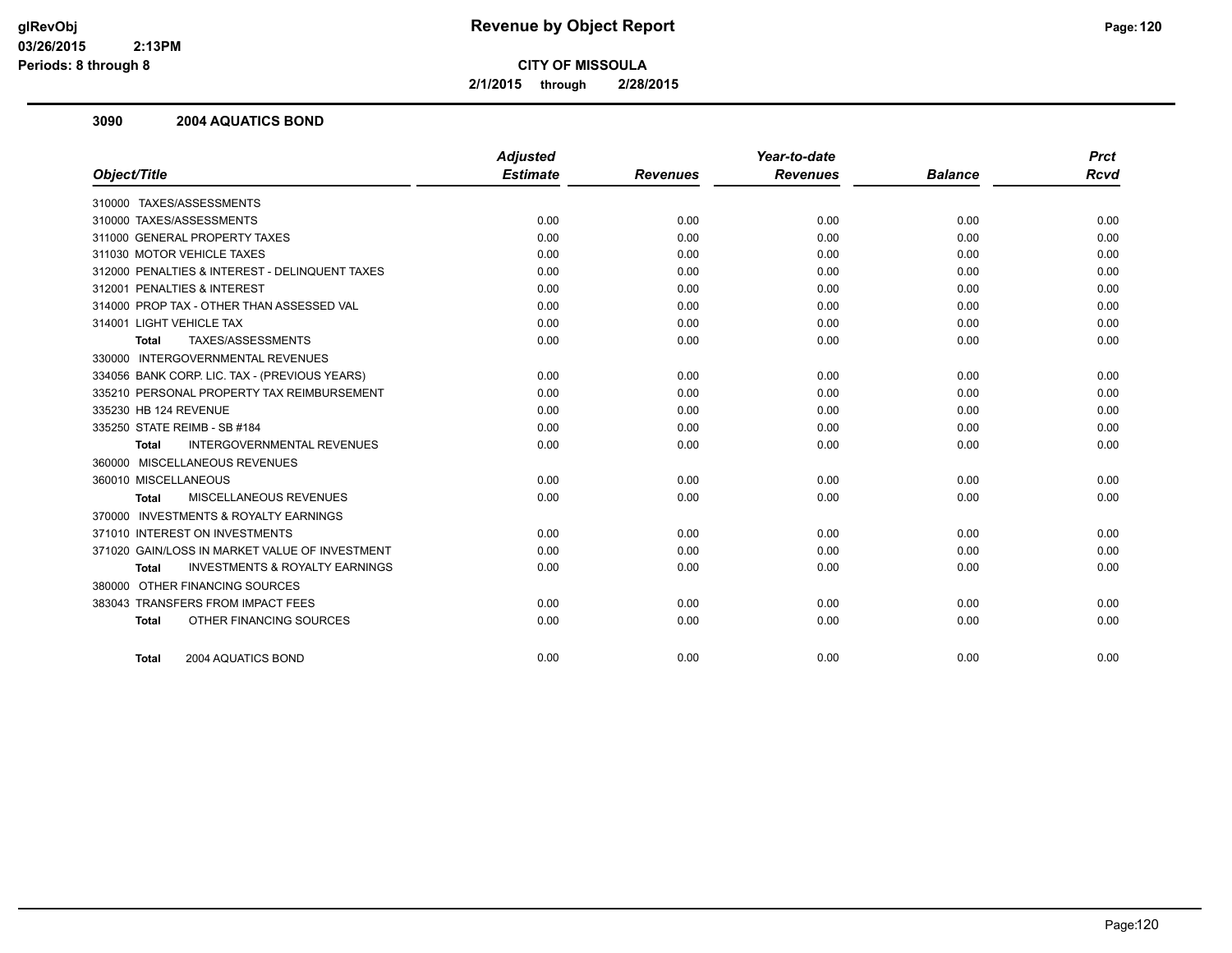**2/1/2015 through 2/28/2015**

# **3091 SERIES 2012A AQUATICS REFUNDING BOND**

**3091 SERIES 2012A AQUATICS REFUNDING BOND**

|                                                           | <b>Adjusted</b> |                 | Year-to-date    |                | <b>Prct</b> |
|-----------------------------------------------------------|-----------------|-----------------|-----------------|----------------|-------------|
| Object/Title                                              | <b>Estimate</b> | <b>Revenues</b> | <b>Revenues</b> | <b>Balance</b> | Rcvd        |
| 310000 TAXES/ASSESSMENTS                                  |                 |                 |                 |                |             |
| 310000 TAXES/ASSESSMENTS                                  | 0.00            | 0.00            | 0.00            | 0.00           | 0.00        |
| 311000 GENERAL PROPERTY TAXES                             | 538,698.00      | 4,158.70        | 282,185.21      | 256,512.79     | 52.38       |
| 312000 PENALTIES & INTEREST - DELINQUENT TAXES            | 0.00            | 0.00            | 0.00            | 0.00           | 0.00        |
| 312001 PENALTIES & INTEREST                               | 0.00            | 68.01           | 201.27          | $-201.27$      | 0.00        |
| 314000 PROP TAX - OTHER THAN ASSESSED VAL                 | 0.00            | 0.00            | 0.00            | 0.00           | 0.00        |
| <b>TAXES/ASSESSMENTS</b><br><b>Total</b>                  | 538,698.00      | 4,226.71        | 282,386.48      | 256,311.52     | 52.42       |
| 360000 MISCELLANEOUS REVENUES                             |                 |                 |                 |                |             |
| 360010 MISCELLANEOUS                                      | 0.00            | 0.00            | 0.06            | $-0.06$        | 0.00        |
| MISCELLANEOUS REVENUES<br>Total                           | 0.00            | 0.00            | 0.06            | $-0.06$        | 0.00        |
| <b>INVESTMENTS &amp; ROYALTY EARNINGS</b><br>370000       |                 |                 |                 |                |             |
| 371010 INTEREST ON INVESTMENTS                            | 0.00            | 0.00            | 0.00            | 0.00           | 0.00        |
| 371020 GAIN/LOSS IN MARKET VALUE OF INVESTMENTS           | 0.00            | 0.00            | 0.00            | 0.00           | 0.00        |
| <b>INVESTMENTS &amp; ROYALTY EARNINGS</b><br><b>Total</b> | 0.00            | 0.00            | 0.00            | 0.00           | 0.00        |
| OTHER FINANCING SOURCES<br>380000                         |                 |                 |                 |                |             |
| 381010 BOND PROCEEDS                                      | 0.00            | 0.00            | 0.00            | 0.00           | 0.00        |
| OTHER FINANCING SOURCES<br>Total                          | 0.00            | 0.00            | 0.00            | 0.00           | 0.00        |
| SERIES 2012A AQUATICS REFUNDING BONI<br><b>Total</b>      | 538,698.00      | 4,226.71        | 282,386.54      | 256,311.46     | 52.42       |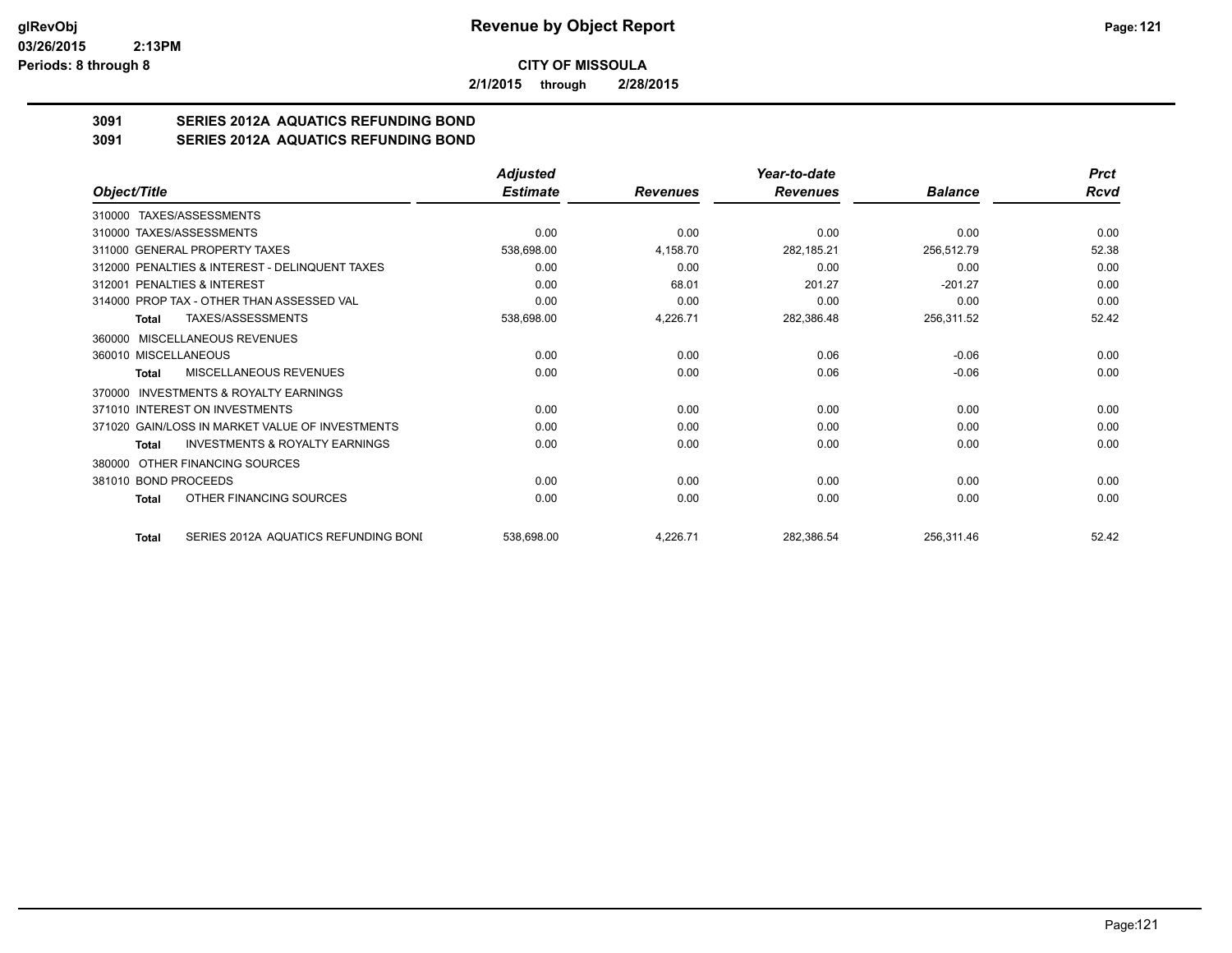**2/1/2015 through 2/28/2015**

## **3091 SERIES 2012A AQUATICS REFUNDING BOND**

|                                                           | <b>Adjusted</b> |                 | Year-to-date    |                | <b>Prct</b> |
|-----------------------------------------------------------|-----------------|-----------------|-----------------|----------------|-------------|
| Object/Title                                              | <b>Estimate</b> | <b>Revenues</b> | <b>Revenues</b> | <b>Balance</b> | Rcvd        |
| 310000 TAXES/ASSESSMENTS                                  |                 |                 |                 |                |             |
| 310000 TAXES/ASSESSMENTS                                  | 0.00            | 0.00            | 0.00            | 0.00           | 0.00        |
| 311000 GENERAL PROPERTY TAXES                             | 538,698.00      | 4,158.70        | 282,185.21      | 256,512.79     | 52.38       |
| 312000 PENALTIES & INTEREST - DELINQUENT TAXES            | 0.00            | 0.00            | 0.00            | 0.00           | 0.00        |
| 312001 PENALTIES & INTEREST                               | 0.00            | 68.01           | 201.27          | $-201.27$      | 0.00        |
| 314000 PROP TAX - OTHER THAN ASSESSED VAL                 | 0.00            | 0.00            | 0.00            | 0.00           | 0.00        |
| TAXES/ASSESSMENTS<br><b>Total</b>                         | 538,698.00      | 4,226.71        | 282,386.48      | 256,311.52     | 52.42       |
| 360000 MISCELLANEOUS REVENUES                             |                 |                 |                 |                |             |
| 360010 MISCELLANEOUS                                      | 0.00            | 0.00            | 0.06            | $-0.06$        | 0.00        |
| MISCELLANEOUS REVENUES<br><b>Total</b>                    | 0.00            | 0.00            | 0.06            | $-0.06$        | 0.00        |
| <b>INVESTMENTS &amp; ROYALTY EARNINGS</b><br>370000       |                 |                 |                 |                |             |
| 371010 INTEREST ON INVESTMENTS                            | 0.00            | 0.00            | 0.00            | 0.00           | 0.00        |
| 371020 GAIN/LOSS IN MARKET VALUE OF INVESTMENT            | 0.00            | 0.00            | 0.00            | 0.00           | 0.00        |
| <b>INVESTMENTS &amp; ROYALTY EARNINGS</b><br><b>Total</b> | 0.00            | 0.00            | 0.00            | 0.00           | 0.00        |
| 380000 OTHER FINANCING SOURCES                            |                 |                 |                 |                |             |
| 381010 BOND PROCEEDS                                      | 0.00            | 0.00            | 0.00            | 0.00           | 0.00        |
| OTHER FINANCING SOURCES<br><b>Total</b>                   | 0.00            | 0.00            | 0.00            | 0.00           | 0.00        |
| SERIES 2012A AQUATICS REFUNDING BON<br><b>Total</b>       | 538,698.00      | 4,226.71        | 282,386.54      | 256,311.46     | 52.42       |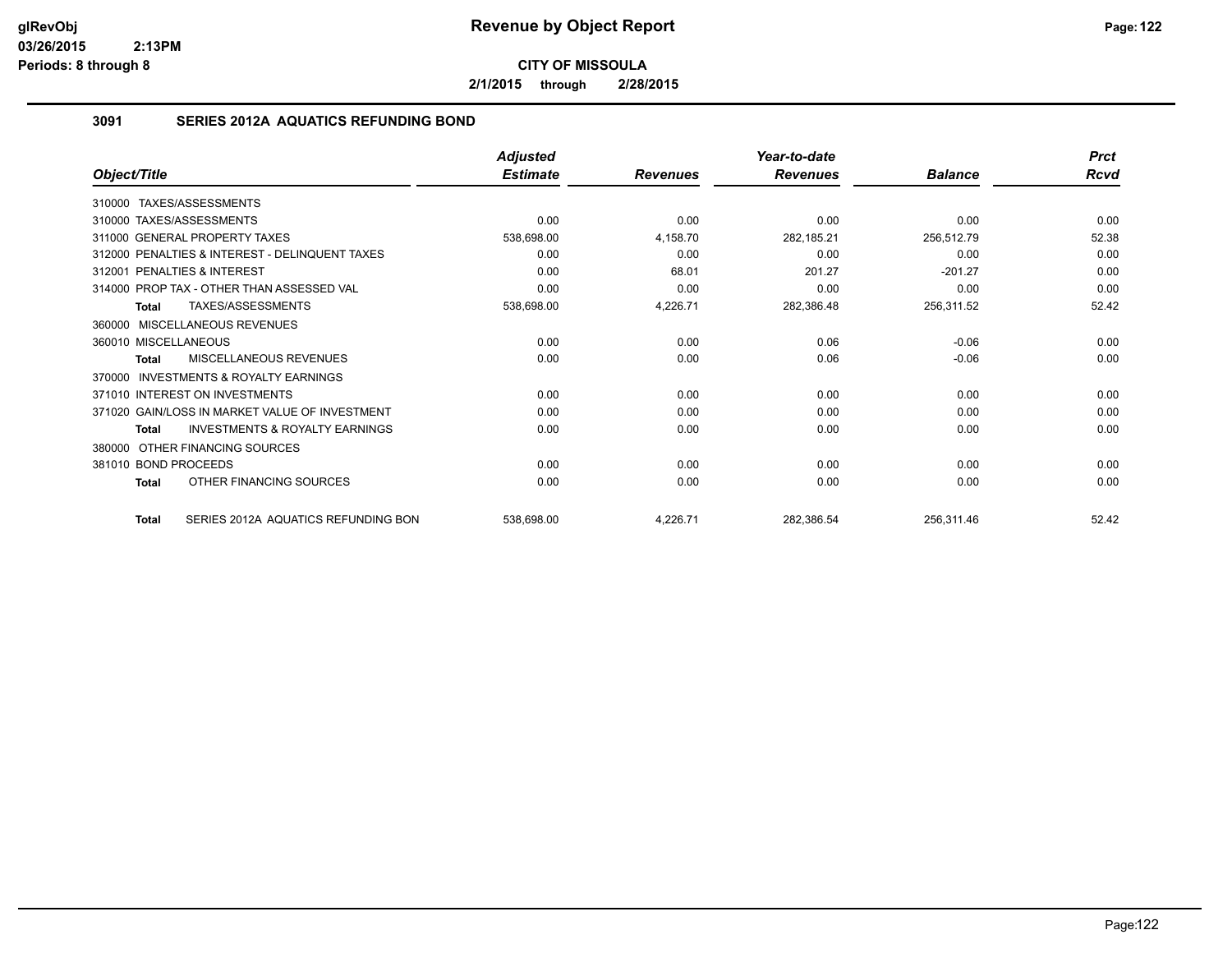**2/1/2015 through 2/28/2015**

# **3092 Series 2013A GO REFUNDING BONDS**

**3092 Series 2013A GO REFUNDING BONDS**

|                                                     | <b>Adjusted</b> |                 | Year-to-date    |                | <b>Prct</b> |
|-----------------------------------------------------|-----------------|-----------------|-----------------|----------------|-------------|
| Object/Title                                        | <b>Estimate</b> | <b>Revenues</b> | <b>Revenues</b> | <b>Balance</b> | Rcvd        |
| 310000 TAXES/ASSESSMENTS                            |                 |                 |                 |                |             |
| 310000 TAXES/ASSESSMENTS                            | 0.00            | 0.00            | 0.00            | 0.00           | 0.00        |
| 311000 GENERAL PROPERTY TAXES                       | 691,800.00      | 5,395.08        | 362,434.77      | 329,365.23     | 52.39       |
| 312000 PENALTIES & INTEREST - DELINQUENT TAXES      | 0.00            | 0.00            | 0.00            | 0.00           | 0.00        |
| 312001 PENALTIES & INTEREST                         | 0.00            | 90.74           | 279.71          | $-279.71$      | 0.00        |
| TAXES/ASSESSMENTS<br>Total                          | 691,800.00      | 5,485.82        | 362,714.48      | 329,085.52     | 52.43       |
| <b>INVESTMENTS &amp; ROYALTY EARNINGS</b><br>370000 |                 |                 |                 |                |             |
| 371010 INTEREST ON INVESTMENTS                      | 0.00            | 0.00            | 0.00            | 0.00           | 0.00        |
| 371020 GAIN/LOSS IN MARKET VALUE OF INVESTMENTS     | 0.00            | 0.00            | 0.00            | 0.00           | 0.00        |
| <b>INVESTMENTS &amp; ROYALTY EARNINGS</b><br>Total  | 0.00            | 0.00            | 0.00            | 0.00           | 0.00        |
| OTHER FINANCING SOURCES<br>380000                   |                 |                 |                 |                |             |
| 381010 BOND PROCEEDS                                | 0.00            | 0.00            | 0.00            | 0.00           | 0.00        |
| OTHER FINANCING SOURCES<br>Total                    | 0.00            | 0.00            | 0.00            | 0.00           | 0.00        |
| Series 2013A GO REFUNDING BONDS<br><b>Total</b>     | 691,800.00      | 5,485.82        | 362,714.48      | 329,085.52     | 52.43       |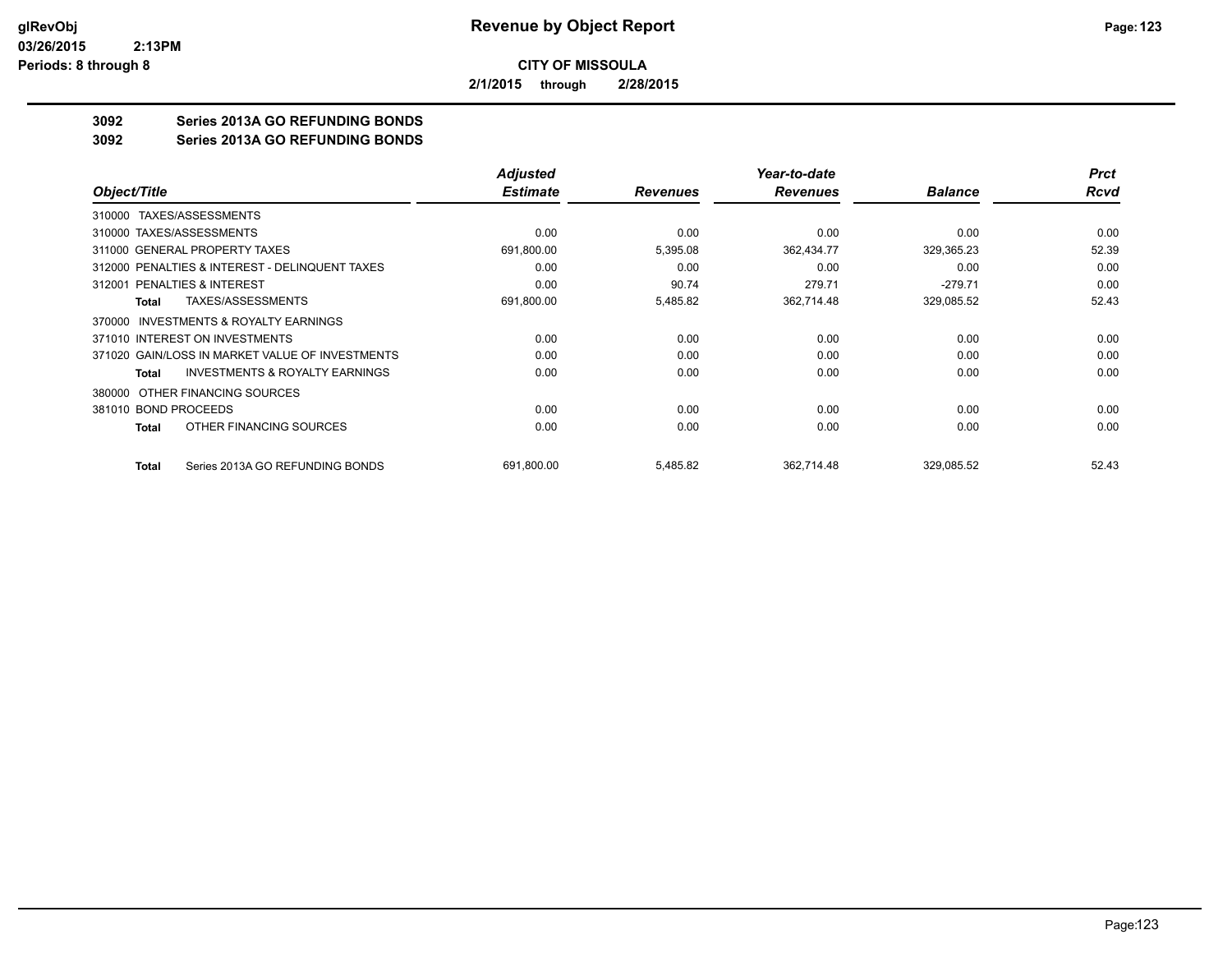**2/1/2015 through 2/28/2015**

# **3092 Series 2013A GO REFUNDING BONDS**

| Object/Title                                        | <b>Adjusted</b><br><b>Estimate</b> | <b>Revenues</b> | Year-to-date<br><b>Revenues</b> | <b>Balance</b> | <b>Prct</b><br><b>Rcvd</b> |
|-----------------------------------------------------|------------------------------------|-----------------|---------------------------------|----------------|----------------------------|
| TAXES/ASSESSMENTS<br>310000                         |                                    |                 |                                 |                |                            |
| 310000 TAXES/ASSESSMENTS                            | 0.00                               | 0.00            | 0.00                            | 0.00           | 0.00                       |
| 311000 GENERAL PROPERTY TAXES                       | 691,800.00                         | 5,395.08        | 362,434.77                      | 329,365.23     | 52.39                      |
| 312000 PENALTIES & INTEREST - DELINQUENT TAXES      | 0.00                               | 0.00            | 0.00                            | 0.00           | 0.00                       |
| PENALTIES & INTEREST<br>312001                      | 0.00                               | 90.74           | 279.71                          | $-279.71$      | 0.00                       |
| TAXES/ASSESSMENTS<br>Total                          | 691,800.00                         | 5,485.82        | 362,714.48                      | 329,085.52     | 52.43                      |
| <b>INVESTMENTS &amp; ROYALTY EARNINGS</b><br>370000 |                                    |                 |                                 |                |                            |
| 371010 INTEREST ON INVESTMENTS                      | 0.00                               | 0.00            | 0.00                            | 0.00           | 0.00                       |
| 371020 GAIN/LOSS IN MARKET VALUE OF INVESTMENT      | 0.00                               | 0.00            | 0.00                            | 0.00           | 0.00                       |
| <b>INVESTMENTS &amp; ROYALTY EARNINGS</b><br>Total  | 0.00                               | 0.00            | 0.00                            | 0.00           | 0.00                       |
| 380000 OTHER FINANCING SOURCES                      |                                    |                 |                                 |                |                            |
| 381010 BOND PROCEEDS                                | 0.00                               | 0.00            | 0.00                            | 0.00           | 0.00                       |
| OTHER FINANCING SOURCES<br>Total                    | 0.00                               | 0.00            | 0.00                            | 0.00           | 0.00                       |
| Series 2013A GO REFUNDING BONDS<br>Total            | 691.800.00                         | 5,485.82        | 362.714.48                      | 329.085.52     | 52.43                      |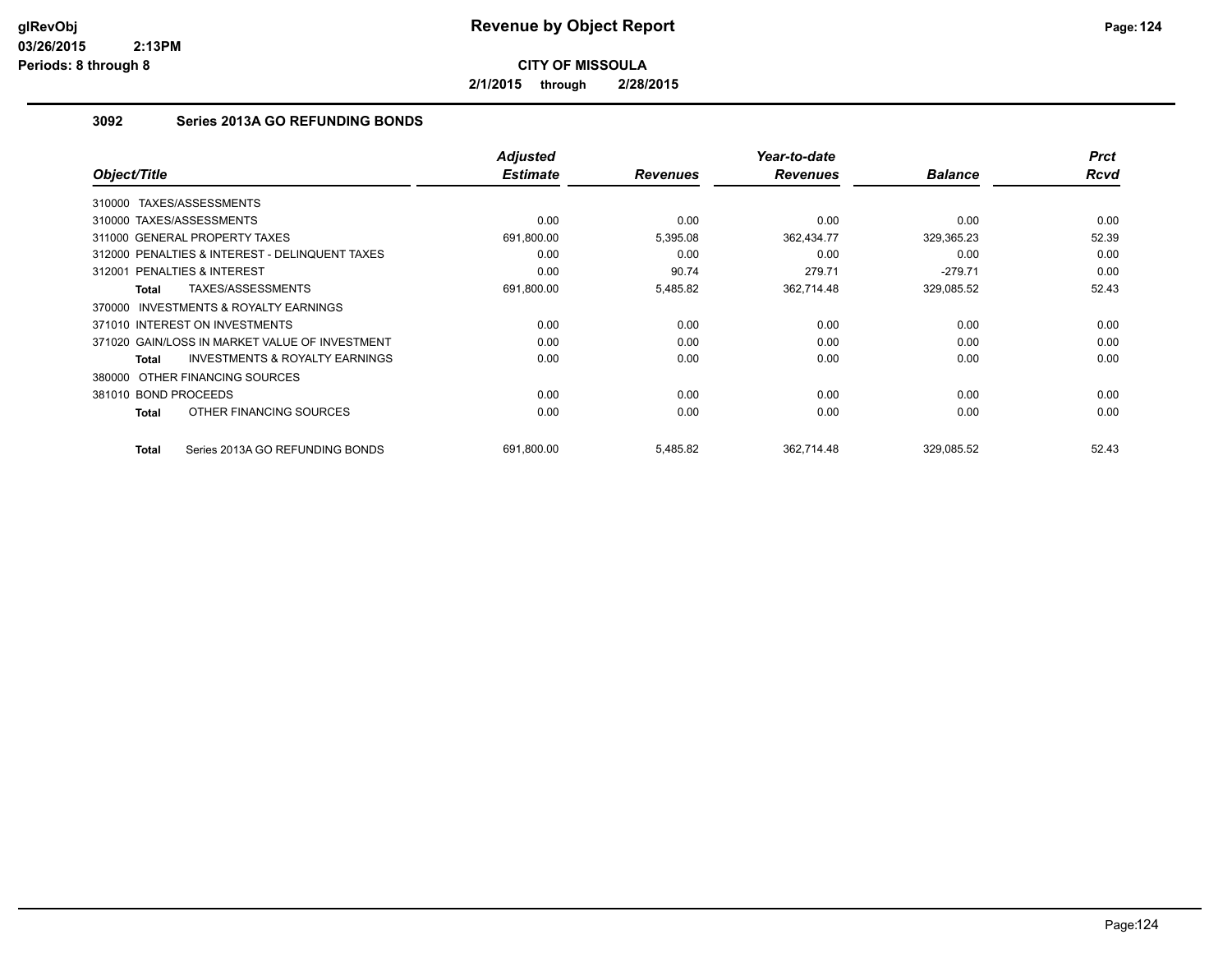**2/1/2015 through 2/28/2015**

# **3095 2004 REFUNDING BONDS DEBT SERVICE**

### **3095 2004 REFUNDING BONDS DEBT SERVICE**

|                          |                                                 | <b>Adjusted</b> |                 | Year-to-date    |                | <b>Prct</b> |
|--------------------------|-------------------------------------------------|-----------------|-----------------|-----------------|----------------|-------------|
| Object/Title             |                                                 | <b>Estimate</b> | <b>Revenues</b> | <b>Revenues</b> | <b>Balance</b> | <b>Rcvd</b> |
|                          | 310000 TAXES/ASSESSMENTS                        |                 |                 |                 |                |             |
|                          | 310000 TAXES/ASSESSMENTS                        | 0.00            | 0.00            | 0.00            | 0.00           | 0.00        |
|                          | 311000 GENERAL PROPERTY TAXES                   | 0.00            | 0.00            | 1,584.48        | $-1,584.48$    | 0.00        |
|                          | 311030 MOTOR VEHICLE TAXES                      | 0.00            | 0.00            | 0.00            | 0.00           | 0.00        |
|                          | 312000 PENALTIES & INTEREST - DELINQUENT TAXES  | 0.00            | 0.00            | 0.00            | 0.00           | 0.00        |
|                          | 312001 PENALTIES & INTEREST                     | 0.00            | 0.00            | 5.65            | $-5.65$        | 0.00        |
|                          | 314000 PROP TAX - OTHER THAN ASSESSED VAL       | 0.00            | 0.00            | 0.00            | 0.00           | 0.00        |
| 314001 LIGHT VEHICLE TAX |                                                 | 0.00            | 0.00            | 0.00            | 0.00           | 0.00        |
| Total                    | TAXES/ASSESSMENTS                               | 0.00            | 0.00            | 1,590.13        | $-1,590.13$    | 0.00        |
|                          | 330000 INTERGOVERNMENTAL REVENUES               |                 |                 |                 |                |             |
|                          | 334056 BANK CORP. LIC. TAX - (PREVIOUS YEARS)   | 0.00            | 0.00            | 0.00            | 0.00           | 0.00        |
|                          | 335210 PERSONAL PROPERTY TAX REIMBURSEMENT      | 0.00            | 0.00            | 0.00            | 0.00           | 0.00        |
| 335230 HB 124 REVENUE    |                                                 | 0.00            | 0.00            | 0.00            | 0.00           | 0.00        |
|                          | 335250 STATE REIMB - SB #184                    | 0.00            | 0.00            | 0.00            | 0.00           | 0.00        |
| Total                    | <b>INTERGOVERNMENTAL REVENUES</b>               | 0.00            | 0.00            | 0.00            | 0.00           | 0.00        |
|                          | 360000 MISCELLANEOUS REVENUES                   |                 |                 |                 |                |             |
| 360010 MISCELLANEOUS     |                                                 | 0.00            | 0.00            | 0.00            | 0.00           | 0.00        |
| <b>Total</b>             | MISCELLANEOUS REVENUES                          | 0.00            | 0.00            | 0.00            | 0.00           | 0.00        |
|                          | 370000 INVESTMENTS & ROYALTY EARNINGS           |                 |                 |                 |                |             |
|                          | 371010 INTEREST ON INVESTMENTS                  | 0.00            | 0.00            | 0.00            | 0.00           | 0.00        |
|                          | 371020 GAIN/LOSS IN MARKET VALUE OF INVESTMENTS | 0.00            | 0.00            | 0.00            | 0.00           | 0.00        |
| Total                    | <b>INVESTMENTS &amp; ROYALTY EARNINGS</b>       | 0.00            | 0.00            | 0.00            | 0.00           | 0.00        |
|                          | 380000 OTHER FINANCING SOURCES                  |                 |                 |                 |                |             |
|                          | 380000 OTHER FINANCING SOURCES                  | 0.00            | 0.00            | 0.00            | 0.00           | 0.00        |
| 381009 TRANSFERS IN      |                                                 | 0.00            | 0.00            | 0.00            | 0.00           | 0.00        |
| 381010 BOND PROCEEDS     |                                                 | 0.00            | 0.00            | 0.00            | 0.00           | 0.00        |
|                          | 383043 TRANSFERS FROM IMPACT FEES               | 0.00            | 0.00            | 0.00            | 0.00           | 0.00        |
| Total                    | OTHER FINANCING SOURCES                         | 0.00            | 0.00            | 0.00            | 0.00           | 0.00        |
| Total                    | 2004 REFUNDING BONDS DEBT SERVICE               | 0.00            | 0.00            | 1,590.13        | $-1,590.13$    | 0.00        |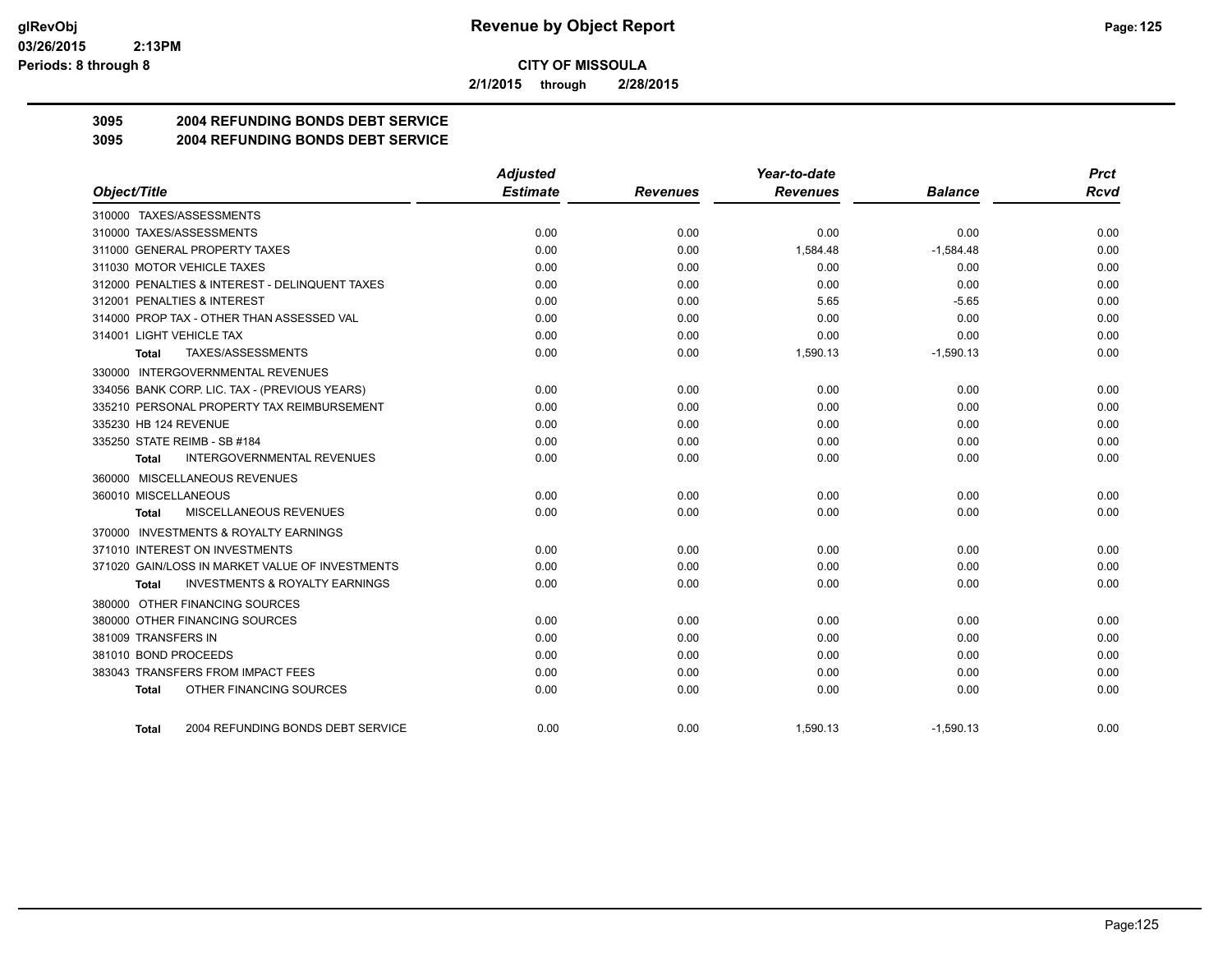**2/1/2015 through 2/28/2015**

### **3095 2004 REFUNDING BONDS DEBT SERVICE**

|                                                    | <b>Adjusted</b> |                 | Year-to-date    |                | <b>Prct</b> |
|----------------------------------------------------|-----------------|-----------------|-----------------|----------------|-------------|
| Object/Title                                       | <b>Estimate</b> | <b>Revenues</b> | <b>Revenues</b> | <b>Balance</b> | <b>Rcvd</b> |
| 310000 TAXES/ASSESSMENTS                           |                 |                 |                 |                |             |
| 310000 TAXES/ASSESSMENTS                           | 0.00            | 0.00            | 0.00            | 0.00           | 0.00        |
| 311000 GENERAL PROPERTY TAXES                      | 0.00            | 0.00            | 1,584.48        | $-1,584.48$    | 0.00        |
| 311030 MOTOR VEHICLE TAXES                         | 0.00            | 0.00            | 0.00            | 0.00           | 0.00        |
| 312000 PENALTIES & INTEREST - DELINQUENT TAXES     | 0.00            | 0.00            | 0.00            | 0.00           | 0.00        |
| 312001 PENALTIES & INTEREST                        | 0.00            | 0.00            | 5.65            | $-5.65$        | 0.00        |
| 314000 PROP TAX - OTHER THAN ASSESSED VAL          | 0.00            | 0.00            | 0.00            | 0.00           | 0.00        |
| 314001 LIGHT VEHICLE TAX                           | 0.00            | 0.00            | 0.00            | 0.00           | 0.00        |
| TAXES/ASSESSMENTS<br><b>Total</b>                  | 0.00            | 0.00            | 1,590.13        | $-1,590.13$    | 0.00        |
| 330000 INTERGOVERNMENTAL REVENUES                  |                 |                 |                 |                |             |
| 334056 BANK CORP. LIC. TAX - (PREVIOUS YEARS)      | 0.00            | 0.00            | 0.00            | 0.00           | 0.00        |
| 335210 PERSONAL PROPERTY TAX REIMBURSEMENT         | 0.00            | 0.00            | 0.00            | 0.00           | 0.00        |
| 335230 HB 124 REVENUE                              | 0.00            | 0.00            | 0.00            | 0.00           | 0.00        |
| 335250 STATE REIMB - SB #184                       | 0.00            | 0.00            | 0.00            | 0.00           | 0.00        |
| <b>INTERGOVERNMENTAL REVENUES</b><br><b>Total</b>  | 0.00            | 0.00            | 0.00            | 0.00           | 0.00        |
| 360000 MISCELLANEOUS REVENUES                      |                 |                 |                 |                |             |
| 360010 MISCELLANEOUS                               | 0.00            | 0.00            | 0.00            | 0.00           | 0.00        |
| MISCELLANEOUS REVENUES<br><b>Total</b>             | 0.00            | 0.00            | 0.00            | 0.00           | 0.00        |
| 370000 INVESTMENTS & ROYALTY EARNINGS              |                 |                 |                 |                |             |
| 371010 INTEREST ON INVESTMENTS                     | 0.00            | 0.00            | 0.00            | 0.00           | 0.00        |
| 371020 GAIN/LOSS IN MARKET VALUE OF INVESTMENT     | 0.00            | 0.00            | 0.00            | 0.00           | 0.00        |
| <b>INVESTMENTS &amp; ROYALTY EARNINGS</b><br>Total | 0.00            | 0.00            | 0.00            | 0.00           | 0.00        |
| 380000 OTHER FINANCING SOURCES                     |                 |                 |                 |                |             |
| 380000 OTHER FINANCING SOURCES                     | 0.00            | 0.00            | 0.00            | 0.00           | 0.00        |
| 381009 TRANSFERS IN                                | 0.00            | 0.00            | 0.00            | 0.00           | 0.00        |
| 381010 BOND PROCEEDS                               | 0.00            | 0.00            | 0.00            | 0.00           | 0.00        |
| 383043 TRANSFERS FROM IMPACT FEES                  | 0.00            | 0.00            | 0.00            | 0.00           | 0.00        |
| OTHER FINANCING SOURCES<br><b>Total</b>            | 0.00            | 0.00            | 0.00            | 0.00           | 0.00        |
| 2004 REFUNDING BONDS DEBT SERVICE<br>Total         | 0.00            | 0.00            | 1,590.13        | $-1,590.13$    | 0.00        |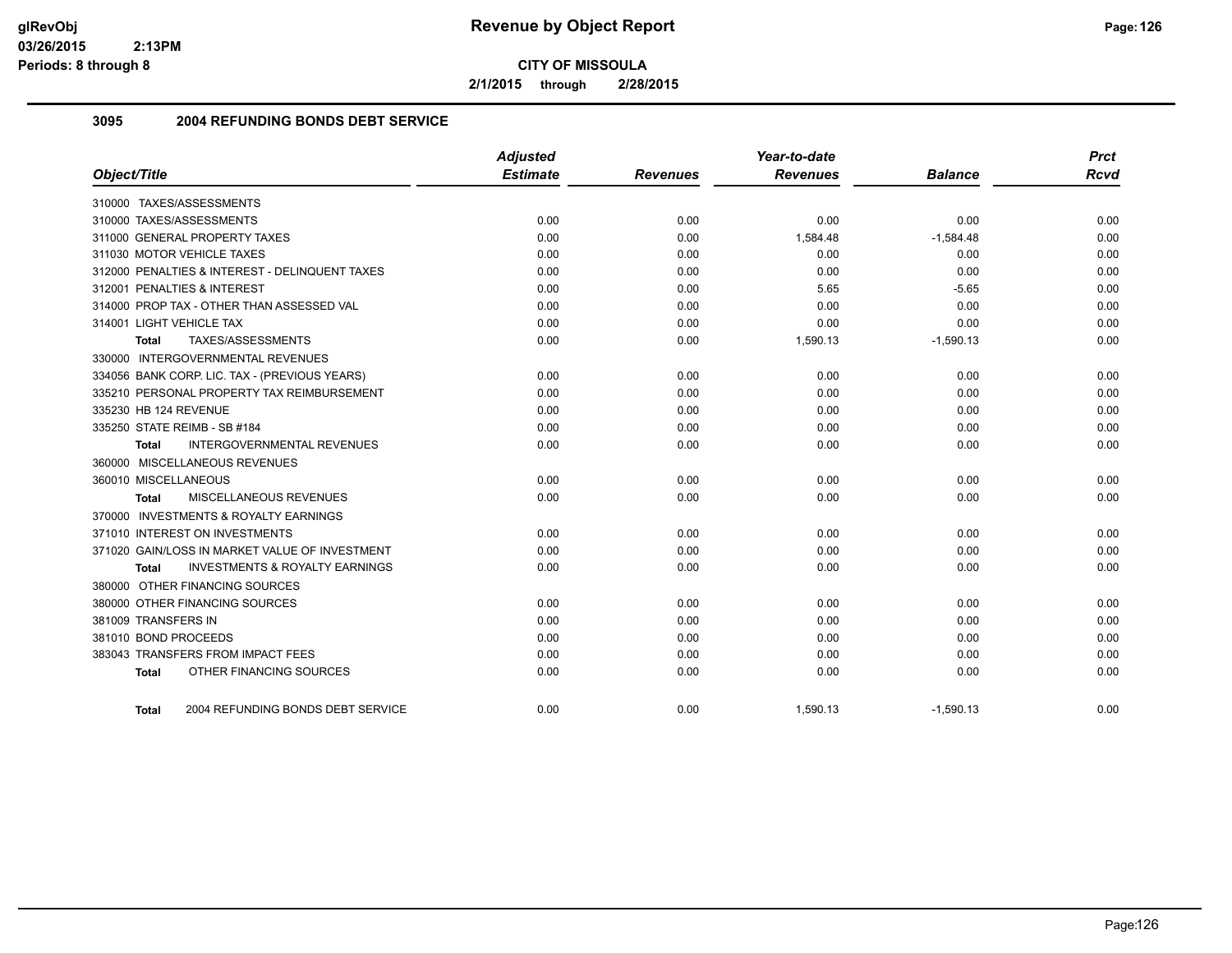**2/1/2015 through 2/28/2015**

**3096 NEW FIRE STATION GO BOND**

**3096 NEW FIRE STATION GO BOND**

|                                                    | <b>Adjusted</b> |                 | Year-to-date    |                | <b>Prct</b> |
|----------------------------------------------------|-----------------|-----------------|-----------------|----------------|-------------|
| Object/Title                                       | <b>Estimate</b> | <b>Revenues</b> | <b>Revenues</b> | <b>Balance</b> | Rcvd        |
| 310000 TAXES/ASSESSMENTS                           |                 |                 |                 |                |             |
| 310000 TAXES/ASSESSMENTS                           | 0.00            | 0.00            | 0.00            | 0.00           | 0.00        |
| 311000 GENERAL PROPERTY TAXES                      | 0.00            | 82.41           | 4,042.60        | $-4,042.60$    | 0.00        |
| 311030 MOTOR VEHICLE TAXES                         | 0.00            | 0.00            | 0.00            | 0.00           | 0.00        |
| 312001 PENALTIES & INTEREST                        | 0.00            | 5.18            | 49.85           | $-49.85$       | 0.00        |
| TAXES/ASSESSMENTS<br>Total                         | 0.00            | 87.59           | 4,092.45        | $-4,092.45$    | 0.00        |
| 370000 INVESTMENTS & ROYALTY EARNINGS              |                 |                 |                 |                |             |
| 371010 INTEREST ON INVESTMENTS                     | 0.00            | 0.00            | 0.00            | 0.00           | 0.00        |
| 371020 GAIN/LOSS IN MARKET VALUE OF INVESTMENTS    | 0.00            | 0.00            | 0.00            | 0.00           | 0.00        |
| <b>INVESTMENTS &amp; ROYALTY EARNINGS</b><br>Total | 0.00            | 0.00            | 0.00            | 0.00           | 0.00        |
| OTHER FINANCING SOURCES<br>380000                  |                 |                 |                 |                |             |
| 383000 OPERATING TRANSFERS                         | 0.00            | 0.00            | 0.00            | 0.00           | 0.00        |
| OTHER FINANCING SOURCES<br>Total                   | 0.00            | 0.00            | 0.00            | 0.00           | 0.00        |
| NEW FIRE STATION GO BOND<br><b>Total</b>           | 0.00            | 87.59           | 4,092.45        | $-4,092.45$    | 0.00        |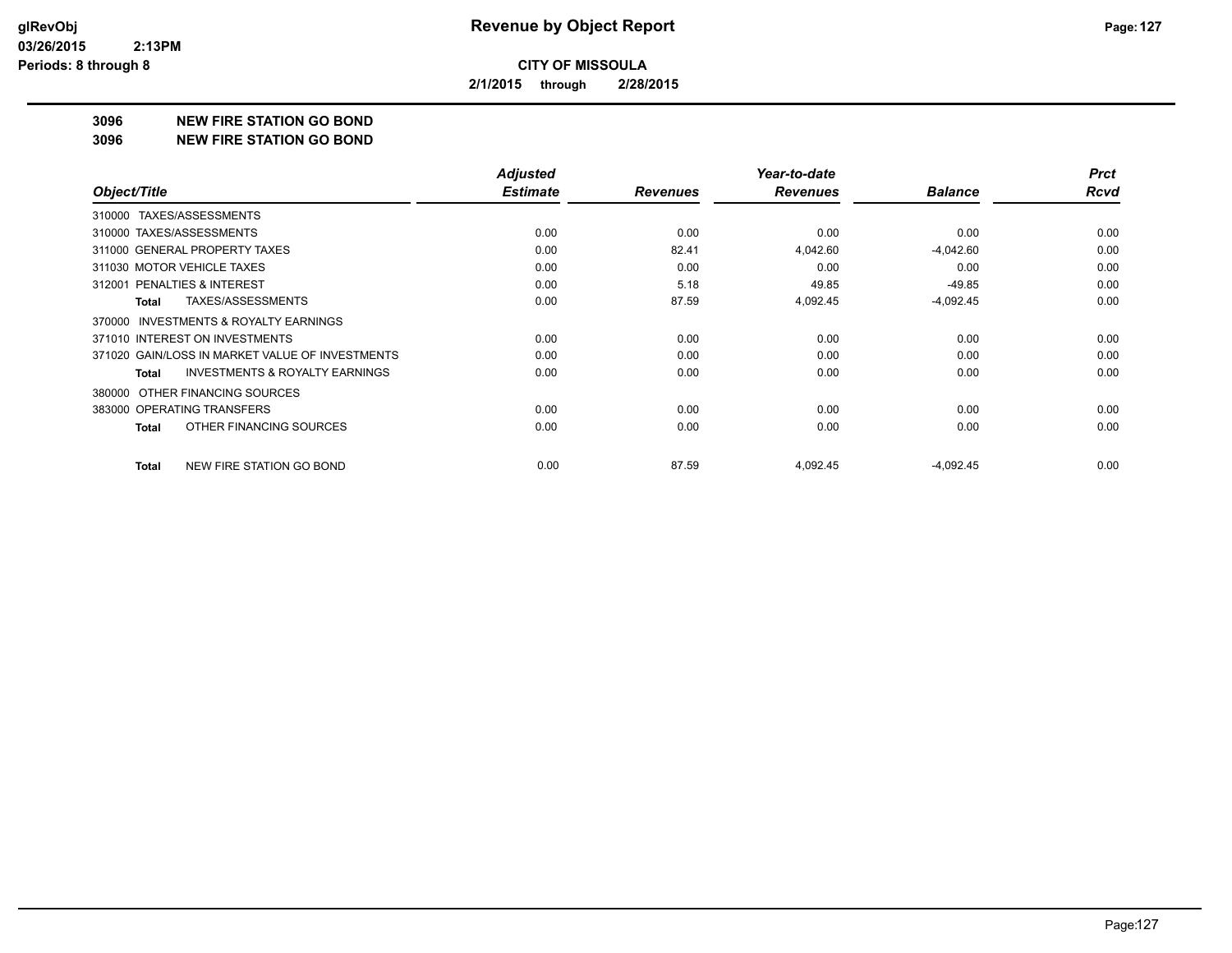**2/1/2015 through 2/28/2015**

## **3096 NEW FIRE STATION GO BOND**

| Object/Title                                        | <b>Adjusted</b><br><b>Estimate</b> | <b>Revenues</b> | Year-to-date<br><b>Revenues</b> | <b>Balance</b> | <b>Prct</b><br><b>Rcvd</b> |
|-----------------------------------------------------|------------------------------------|-----------------|---------------------------------|----------------|----------------------------|
|                                                     |                                    |                 |                                 |                |                            |
| TAXES/ASSESSMENTS<br>310000                         |                                    |                 |                                 |                |                            |
| 310000 TAXES/ASSESSMENTS                            | 0.00                               | 0.00            | 0.00                            | 0.00           | 0.00                       |
| 311000 GENERAL PROPERTY TAXES                       | 0.00                               | 82.41           | 4,042.60                        | $-4,042.60$    | 0.00                       |
| 311030 MOTOR VEHICLE TAXES                          | 0.00                               | 0.00            | 0.00                            | 0.00           | 0.00                       |
| 312001 PENALTIES & INTEREST                         | 0.00                               | 5.18            | 49.85                           | $-49.85$       | 0.00                       |
| TAXES/ASSESSMENTS<br>Total                          | 0.00                               | 87.59           | 4,092.45                        | $-4,092.45$    | 0.00                       |
| <b>INVESTMENTS &amp; ROYALTY EARNINGS</b><br>370000 |                                    |                 |                                 |                |                            |
| 371010 INTEREST ON INVESTMENTS                      | 0.00                               | 0.00            | 0.00                            | 0.00           | 0.00                       |
| 371020 GAIN/LOSS IN MARKET VALUE OF INVESTMENT      | 0.00                               | 0.00            | 0.00                            | 0.00           | 0.00                       |
| <b>INVESTMENTS &amp; ROYALTY EARNINGS</b><br>Total  | 0.00                               | 0.00            | 0.00                            | 0.00           | 0.00                       |
| 380000 OTHER FINANCING SOURCES                      |                                    |                 |                                 |                |                            |
| 383000 OPERATING TRANSFERS                          | 0.00                               | 0.00            | 0.00                            | 0.00           | 0.00                       |
| OTHER FINANCING SOURCES<br><b>Total</b>             | 0.00                               | 0.00            | 0.00                            | 0.00           | 0.00                       |
|                                                     |                                    |                 |                                 |                |                            |
| NEW FIRE STATION GO BOND<br><b>Total</b>            | 0.00                               | 87.59           | 4,092.45                        | $-4,092.45$    | 0.00                       |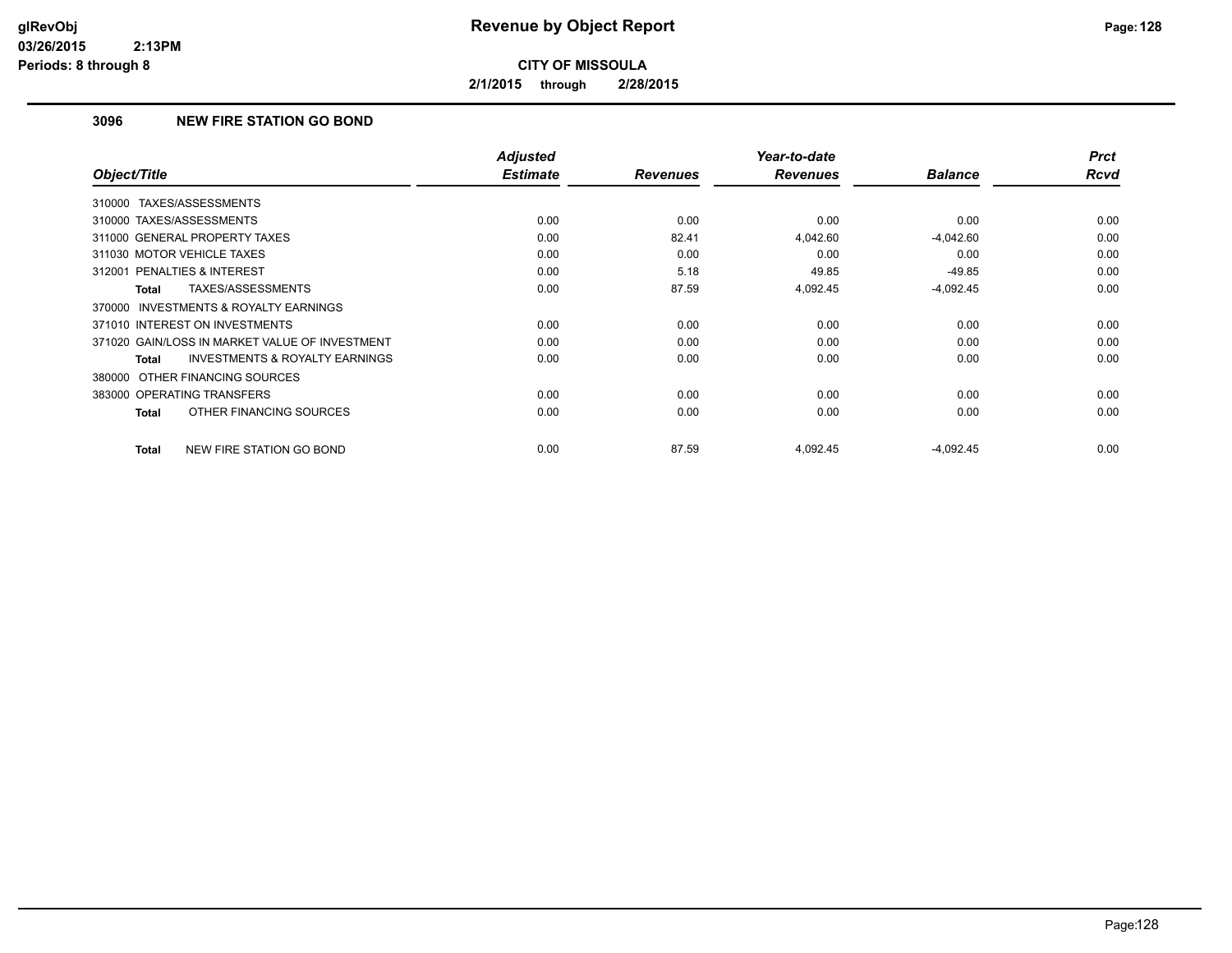**2/1/2015 through 2/28/2015**

#### **3097 2007 REFUNDING BONDS**

**3097 2007 REFUNDING BONDS**

|                                                           | <b>Adjusted</b> |                 | Year-to-date    |                | <b>Prct</b> |
|-----------------------------------------------------------|-----------------|-----------------|-----------------|----------------|-------------|
| Object/Title                                              | <b>Estimate</b> | <b>Revenues</b> | <b>Revenues</b> | <b>Balance</b> | <b>Rcvd</b> |
| 310000 TAXES/ASSESSMENTS                                  |                 |                 |                 |                |             |
| 310000 TAXES/ASSESSMENTS                                  | 0.00            | 0.00            | 0.00            | 0.00           | 0.00        |
| 311000 GENERAL PROPERTY TAXES                             | 0.00            | 0.00            | 0.00            | 0.00           | 0.00        |
| 311030 MOTOR VEHICLE TAXES                                | 0.00            | 0.00            | 0.00            | 0.00           | 0.00        |
| 312001 PENALTIES & INTEREST                               | 0.00            | 0.00            | 0.00            | 0.00           | 0.00        |
| <b>TAXES/ASSESSMENTS</b><br>Total                         | 0.00            | 0.00            | 0.00            | 0.00           | 0.00        |
| <b>INVESTMENTS &amp; ROYALTY EARNINGS</b><br>370000       |                 |                 |                 |                |             |
| 371010 INTEREST ON INVESTMENTS                            | 0.00            | 0.00            | 0.00            | 0.00           | 0.00        |
| 371020 GAIN/LOSS IN MARKET VALUE OF INVESTMENTS           | 0.00            | 0.00            | 0.00            | 0.00           | 0.00        |
| <b>INVESTMENTS &amp; ROYALTY EARNINGS</b><br><b>Total</b> | 0.00            | 0.00            | 0.00            | 0.00           | 0.00        |
| OTHER FINANCING SOURCES<br>380000                         |                 |                 |                 |                |             |
| 381010 BOND PROCEEDS                                      | 0.00            | 0.00            | 0.00            | 0.00           | 0.00        |
| 383042 TRANSFERS FROM OTHER FUNDS                         | 0.00            | 0.00            | 0.00            | 0.00           | 0.00        |
| 383043 TRANSFERS FROM IMPACT FEES                         | 0.00            | 0.00            | 0.00            | 0.00           | 0.00        |
| OTHER FINANCING SOURCES<br>Total                          | 0.00            | 0.00            | 0.00            | 0.00           | 0.00        |
|                                                           |                 |                 |                 |                | 0.00        |
| 2007 REFUNDING BONDS<br>Total                             | 0.00            | 0.00            | 0.00            | 0.00           |             |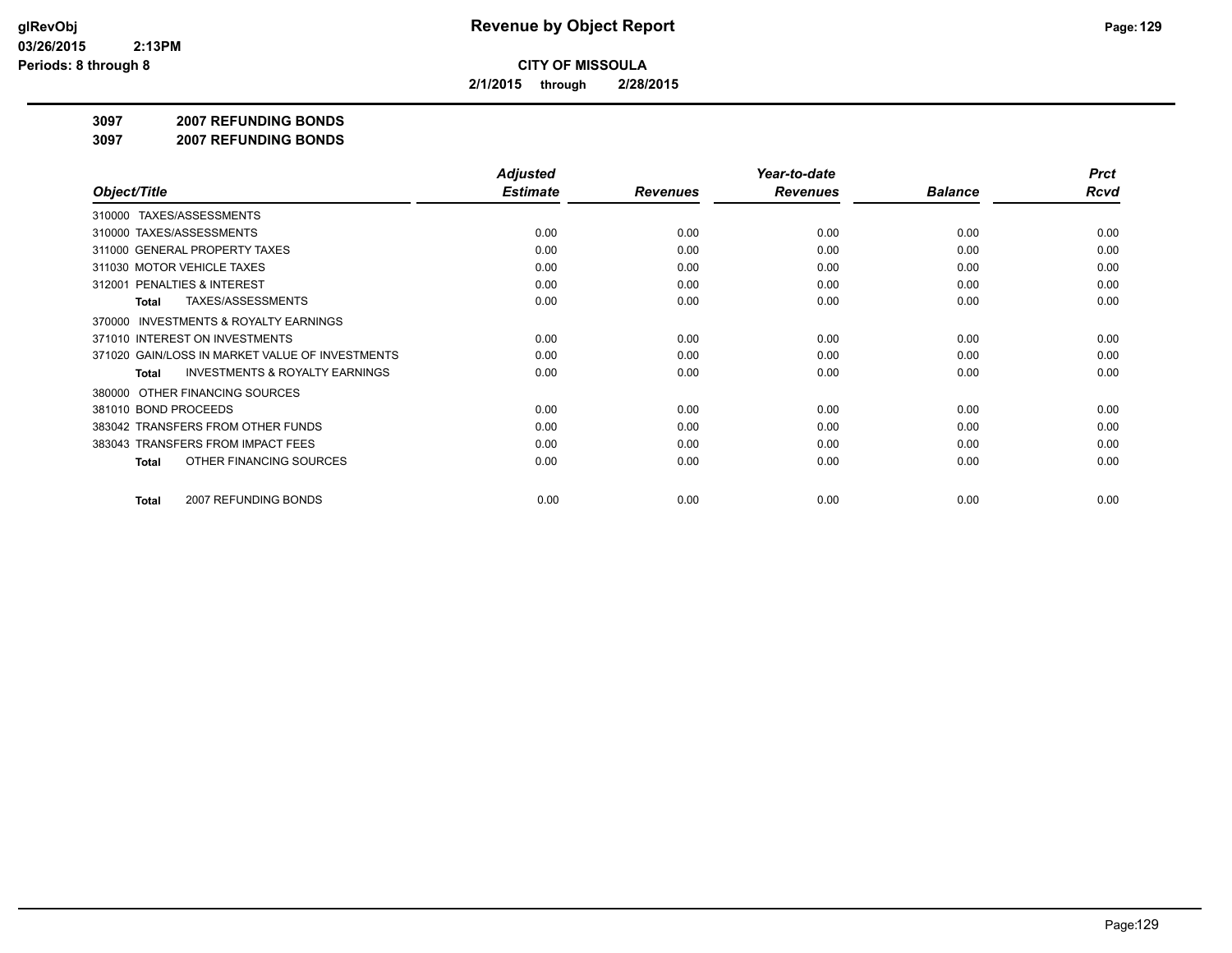**2/1/2015 through 2/28/2015**

#### **3097 2007 REFUNDING BONDS**

|                                                           | <b>Adjusted</b> |                 | Year-to-date    |                | <b>Prct</b> |
|-----------------------------------------------------------|-----------------|-----------------|-----------------|----------------|-------------|
| Object/Title                                              | <b>Estimate</b> | <b>Revenues</b> | <b>Revenues</b> | <b>Balance</b> | Rcvd        |
| 310000 TAXES/ASSESSMENTS                                  |                 |                 |                 |                |             |
| 310000 TAXES/ASSESSMENTS                                  | 0.00            | 0.00            | 0.00            | 0.00           | 0.00        |
| 311000 GENERAL PROPERTY TAXES                             | 0.00            | 0.00            | 0.00            | 0.00           | 0.00        |
| 311030 MOTOR VEHICLE TAXES                                | 0.00            | 0.00            | 0.00            | 0.00           | 0.00        |
| PENALTIES & INTEREST<br>312001                            | 0.00            | 0.00            | 0.00            | 0.00           | 0.00        |
| TAXES/ASSESSMENTS<br><b>Total</b>                         | 0.00            | 0.00            | 0.00            | 0.00           | 0.00        |
| 370000 INVESTMENTS & ROYALTY EARNINGS                     |                 |                 |                 |                |             |
| 371010 INTEREST ON INVESTMENTS                            | 0.00            | 0.00            | 0.00            | 0.00           | 0.00        |
| 371020 GAIN/LOSS IN MARKET VALUE OF INVESTMENT            | 0.00            | 0.00            | 0.00            | 0.00           | 0.00        |
| <b>INVESTMENTS &amp; ROYALTY EARNINGS</b><br><b>Total</b> | 0.00            | 0.00            | 0.00            | 0.00           | 0.00        |
| 380000 OTHER FINANCING SOURCES                            |                 |                 |                 |                |             |
| 381010 BOND PROCEEDS                                      | 0.00            | 0.00            | 0.00            | 0.00           | 0.00        |
| 383042 TRANSFERS FROM OTHER FUNDS                         | 0.00            | 0.00            | 0.00            | 0.00           | 0.00        |
| 383043 TRANSFERS FROM IMPACT FEES                         | 0.00            | 0.00            | 0.00            | 0.00           | 0.00        |
| OTHER FINANCING SOURCES<br><b>Total</b>                   | 0.00            | 0.00            | 0.00            | 0.00           | 0.00        |
|                                                           |                 |                 |                 |                |             |
| 2007 REFUNDING BONDS<br><b>Total</b>                      | 0.00            | 0.00            | 0.00            | 0.00           | 0.00        |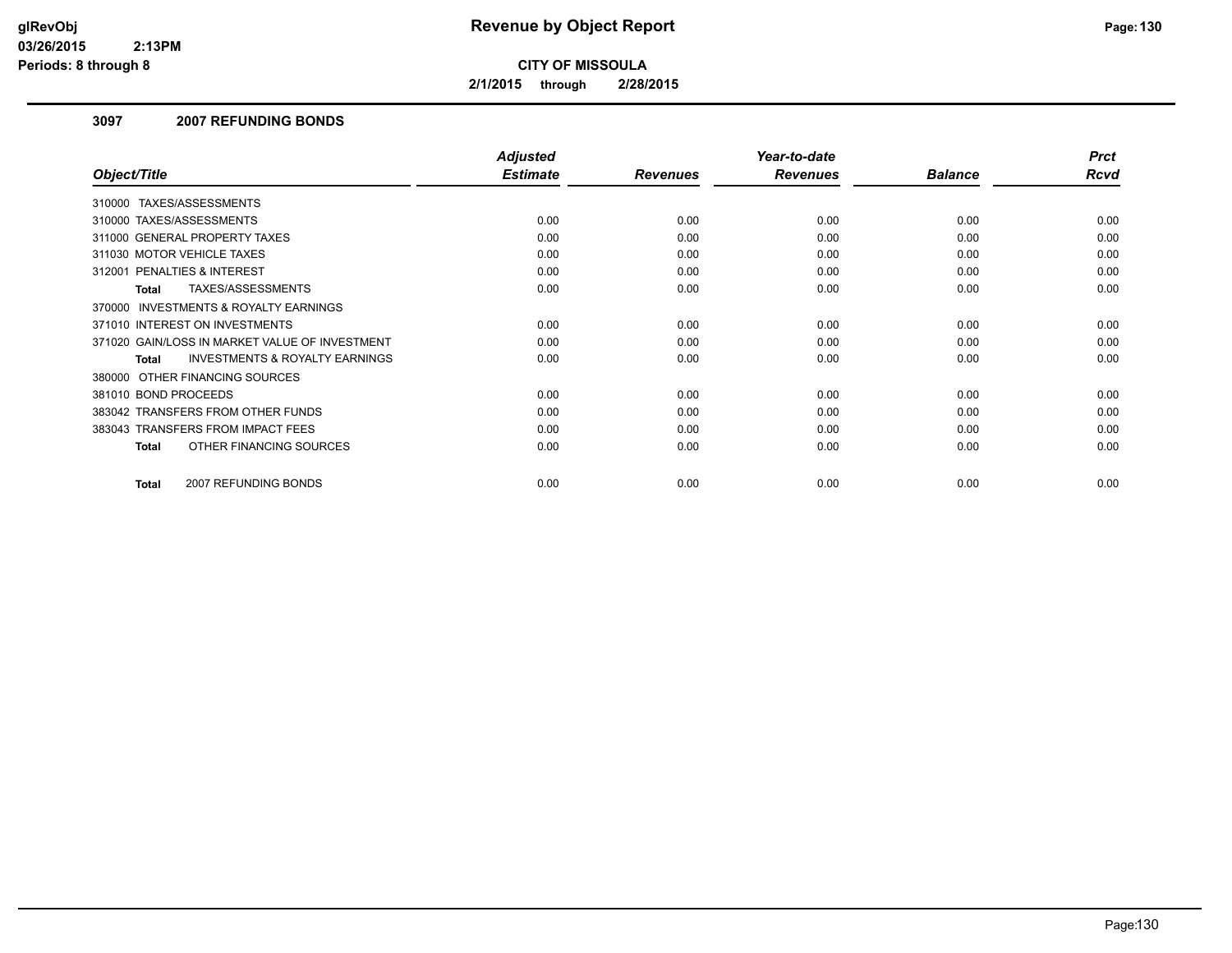**2/1/2015 through 2/28/2015**

## **3100 SIDEWALK & CURB WARRANTS FUND**

#### **3100 SIDEWALK & CURB WARRANTS FUND**

|                                                           | <b>Adjusted</b> |                 | Year-to-date    |                | <b>Prct</b> |
|-----------------------------------------------------------|-----------------|-----------------|-----------------|----------------|-------------|
| Object/Title                                              | <b>Estimate</b> | <b>Revenues</b> | <b>Revenues</b> | <b>Balance</b> | Rcvd        |
| 310000 TAXES/ASSESSMENTS                                  |                 |                 |                 |                |             |
| PENALTIES & INTEREST<br>312001                            | 0.00            | 0.00            | 0.00            | 0.00           | 0.00        |
| TAXES/ASSESSMENTS<br><b>Total</b>                         | 0.00            | 0.00            | 0.00            | 0.00           | 0.00        |
| MISCELLANEOUS REVENUES<br>360000                          |                 |                 |                 |                |             |
| 360010 MISCELLANEOUS                                      | 0.00            | 0.00            | 0.00            | 0.00           | 0.00        |
| 363020 PROPERTY ASSESSMENTS                               | 0.00            | 0.00            | 0.00            | 0.00           | 0.00        |
| 363021 PAYOFF PRINCIPAL ASSESSMENTS                       | 0.00            | 0.00            | 0.00            | 0.00           | 0.00        |
| 363022 BOND INTEREST ASSESSMENTS                          | 0.00            | 0.00            | 0.00            | 0.00           | 0.00        |
| 363030 SIDEWALK AND CURB ASSESSMENTS                      | 0.00            | 0.00            | 0.00            | 0.00           | 0.00        |
| 363040 PENALTY AND INTEREST                               | 0.00            | 0.00            | 0.00            | 0.00           | 0.00        |
| MISCELLANEOUS REVENUES<br><b>Total</b>                    | 0.00            | 0.00            | 0.00            | 0.00           | 0.00        |
| <b>INVESTMENTS &amp; ROYALTY EARNINGS</b><br>370000       |                 |                 |                 |                |             |
| 371010 INTEREST ON INVESTMENTS                            | 0.00            | 0.00            | 0.00            | 0.00           | 0.00        |
| 371020 GAIN/LOSS IN MARKET VALUE OF INVESTMENTS           | 0.00            | 0.00            | 0.00            | 0.00           | 0.00        |
| <b>INVESTMENTS &amp; ROYALTY EARNINGS</b><br><b>Total</b> | 0.00            | 0.00            | 0.00            | 0.00           | 0.00        |
| OTHER FINANCING SOURCES<br>380000                         |                 |                 |                 |                |             |
| 383042 TRANSFERS FROM OTHER FUNDS                         | 0.00            | 0.00            | 0.00            | 0.00           | 0.00        |
| OTHER FINANCING SOURCES<br><b>Total</b>                   | 0.00            | 0.00            | 0.00            | 0.00           | 0.00        |
| SIDEWALK & CURB WARRANTS FUND<br><b>Total</b>             | 0.00            | 0.00            | 0.00            | 0.00           | 0.00        |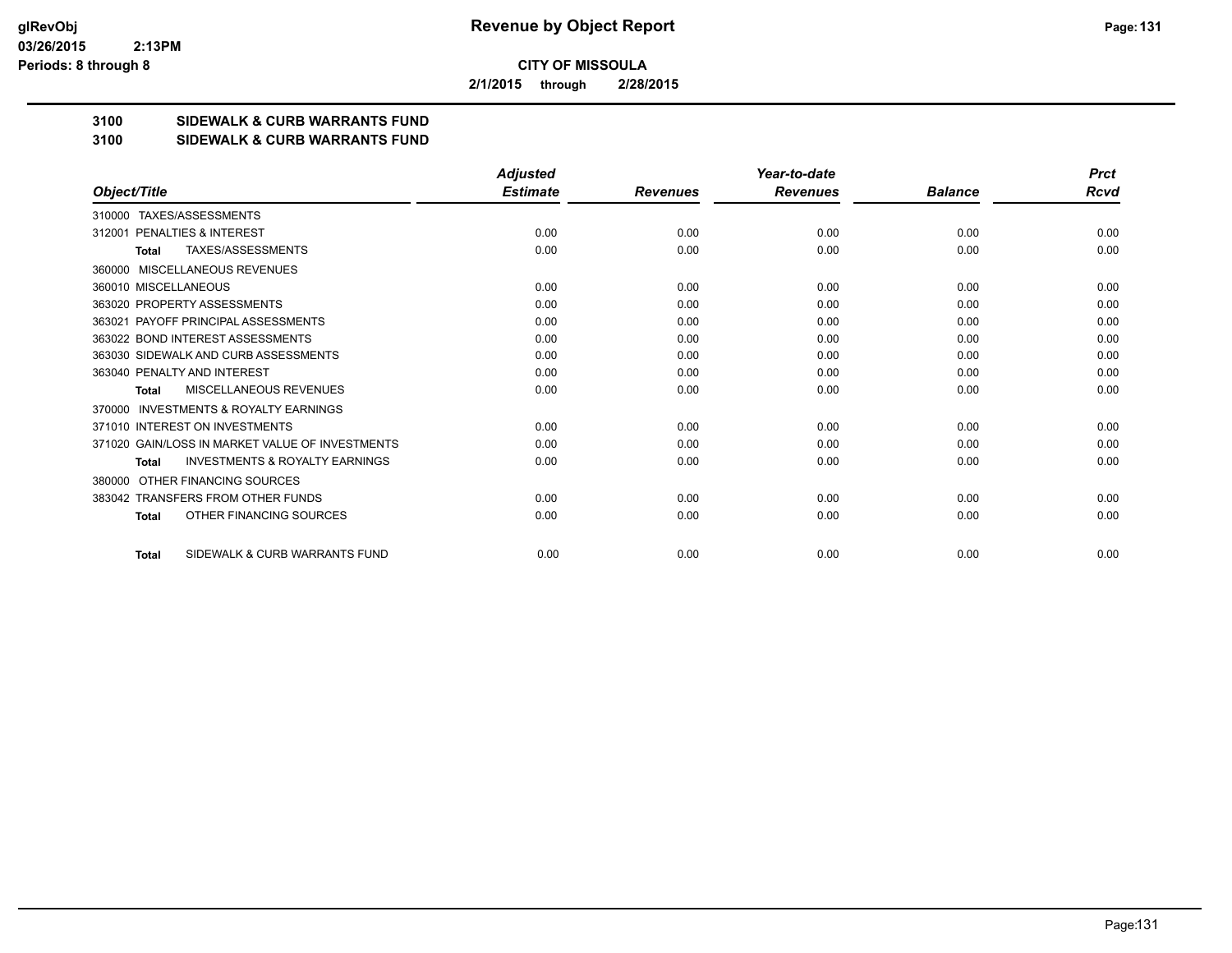**2/1/2015 through 2/28/2015**

# **3100 SIDEWALK & CURB WARRANTS FUND**

|                                                           | <b>Adjusted</b> |                 | Year-to-date    |                | <b>Prct</b> |
|-----------------------------------------------------------|-----------------|-----------------|-----------------|----------------|-------------|
| Object/Title                                              | <b>Estimate</b> | <b>Revenues</b> | <b>Revenues</b> | <b>Balance</b> | Rcvd        |
| <b>TAXES/ASSESSMENTS</b><br>310000                        |                 |                 |                 |                |             |
| <b>PENALTIES &amp; INTEREST</b><br>312001                 | 0.00            | 0.00            | 0.00            | 0.00           | 0.00        |
| TAXES/ASSESSMENTS<br><b>Total</b>                         | 0.00            | 0.00            | 0.00            | 0.00           | 0.00        |
| 360000 MISCELLANEOUS REVENUES                             |                 |                 |                 |                |             |
| 360010 MISCELLANEOUS                                      | 0.00            | 0.00            | 0.00            | 0.00           | 0.00        |
| 363020 PROPERTY ASSESSMENTS                               | 0.00            | 0.00            | 0.00            | 0.00           | 0.00        |
| 363021 PAYOFF PRINCIPAL ASSESSMENTS                       | 0.00            | 0.00            | 0.00            | 0.00           | 0.00        |
| 363022 BOND INTEREST ASSESSMENTS                          | 0.00            | 0.00            | 0.00            | 0.00           | 0.00        |
| 363030 SIDEWALK AND CURB ASSESSMENTS                      | 0.00            | 0.00            | 0.00            | 0.00           | 0.00        |
| 363040 PENALTY AND INTEREST                               | 0.00            | 0.00            | 0.00            | 0.00           | 0.00        |
| <b>MISCELLANEOUS REVENUES</b><br><b>Total</b>             | 0.00            | 0.00            | 0.00            | 0.00           | 0.00        |
| <b>INVESTMENTS &amp; ROYALTY EARNINGS</b><br>370000       |                 |                 |                 |                |             |
| 371010 INTEREST ON INVESTMENTS                            | 0.00            | 0.00            | 0.00            | 0.00           | 0.00        |
| 371020 GAIN/LOSS IN MARKET VALUE OF INVESTMENT            | 0.00            | 0.00            | 0.00            | 0.00           | 0.00        |
| <b>INVESTMENTS &amp; ROYALTY EARNINGS</b><br><b>Total</b> | 0.00            | 0.00            | 0.00            | 0.00           | 0.00        |
| OTHER FINANCING SOURCES<br>380000                         |                 |                 |                 |                |             |
| 383042 TRANSFERS FROM OTHER FUNDS                         | 0.00            | 0.00            | 0.00            | 0.00           | 0.00        |
| OTHER FINANCING SOURCES<br><b>Total</b>                   | 0.00            | 0.00            | 0.00            | 0.00           | 0.00        |
| SIDEWALK & CURB WARRANTS FUND<br><b>Total</b>             | 0.00            | 0.00            | 0.00            | 0.00           | 0.00        |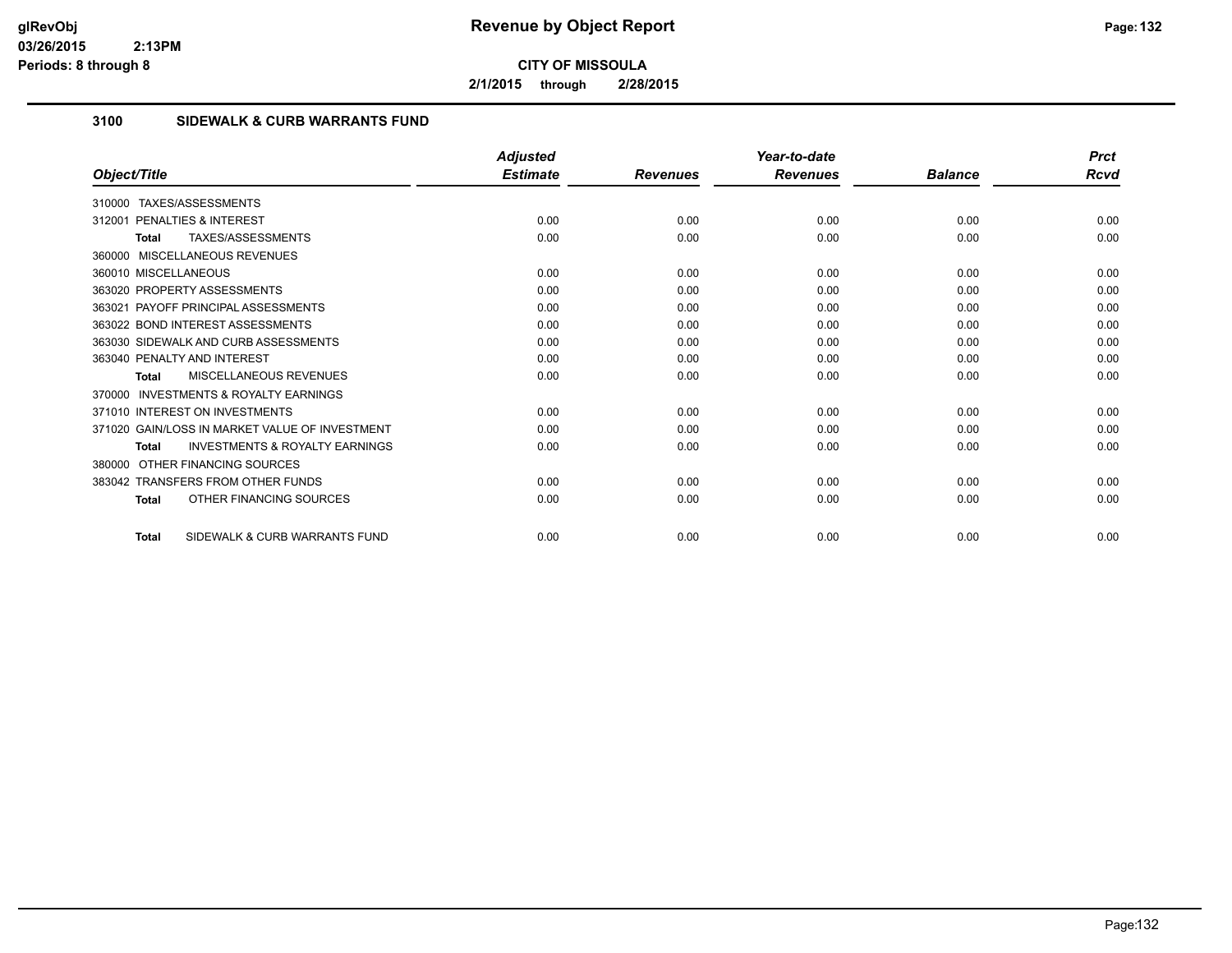**2/1/2015 through 2/28/2015**

# **3200 FY99 SIDEWALK & CURB DEBT SERVICE FUND**

**3200 FY99 SIDEWALK & CURB DEBT SERVICE FUND**

|                                                                  | <b>Adjusted</b> |                 | Year-to-date    |                | <b>Prct</b> |
|------------------------------------------------------------------|-----------------|-----------------|-----------------|----------------|-------------|
| Object/Title                                                     | <b>Estimate</b> | <b>Revenues</b> | <b>Revenues</b> | <b>Balance</b> | <b>Rcvd</b> |
| TAXES/ASSESSMENTS<br>310000                                      |                 |                 |                 |                |             |
| PENALTIES & INTEREST<br>312001                                   | 0.00            | 0.00            | 0.00            | 0.00           | 0.00        |
| TAXES/ASSESSMENTS<br>Total                                       | 0.00            | 0.00            | 0.00            | 0.00           | 0.00        |
| <b>MISCELLANEOUS REVENUES</b><br>360000                          |                 |                 |                 |                |             |
| 363020 PROPERTY ASSESSMENTS                                      | 0.00            | 0.00            | 0.00            | 0.00           | 0.00        |
| 363021 PAYOFF PRINCIPAL ASSESSMENTS                              | 0.00            | 0.00            | 0.00            | 0.00           | 0.00        |
| 363022 BOND INTEREST ASSESSMENTS                                 | 0.00            | 0.00            | 0.00            | 0.00           | 0.00        |
| 363040 PENALTY AND INTEREST                                      | 0.00            | 0.00            | 0.00            | 0.00           | 0.00        |
| MISCELLANEOUS REVENUES<br>Total                                  | 0.00            | 0.00            | 0.00            | 0.00           | 0.00        |
| INVESTMENTS & ROYALTY EARNINGS<br>370000                         |                 |                 |                 |                |             |
| 371010 INTEREST ON INVESTMENTS                                   | 0.00            | 0.00            | 0.00            | 0.00           | 0.00        |
| 371020 GAIN/LOSS IN MARKET VALUE OF INVESTMENTS                  | 0.00            | 0.00            | 0.00            | 0.00           | 0.00        |
| <b>INVESTMENTS &amp; ROYALTY EARNINGS</b><br><b>Total</b>        | 0.00            | 0.00            | 0.00            | 0.00           | 0.00        |
| OTHER FINANCING SOURCES<br>380000                                |                 |                 |                 |                |             |
| 381009 TRANSFERS IN                                              | 0.00            | 0.00            | 0.00            | 0.00           | 0.00        |
| OTHER FINANCING SOURCES<br><b>Total</b>                          | 0.00            | 0.00            | 0.00            | 0.00           | 0.00        |
| <b>FY99 SIDEWALK &amp; CURB DEBT SERVICE FUI</b><br><b>Total</b> | 0.00            | 0.00            | 0.00            | 0.00           | 0.00        |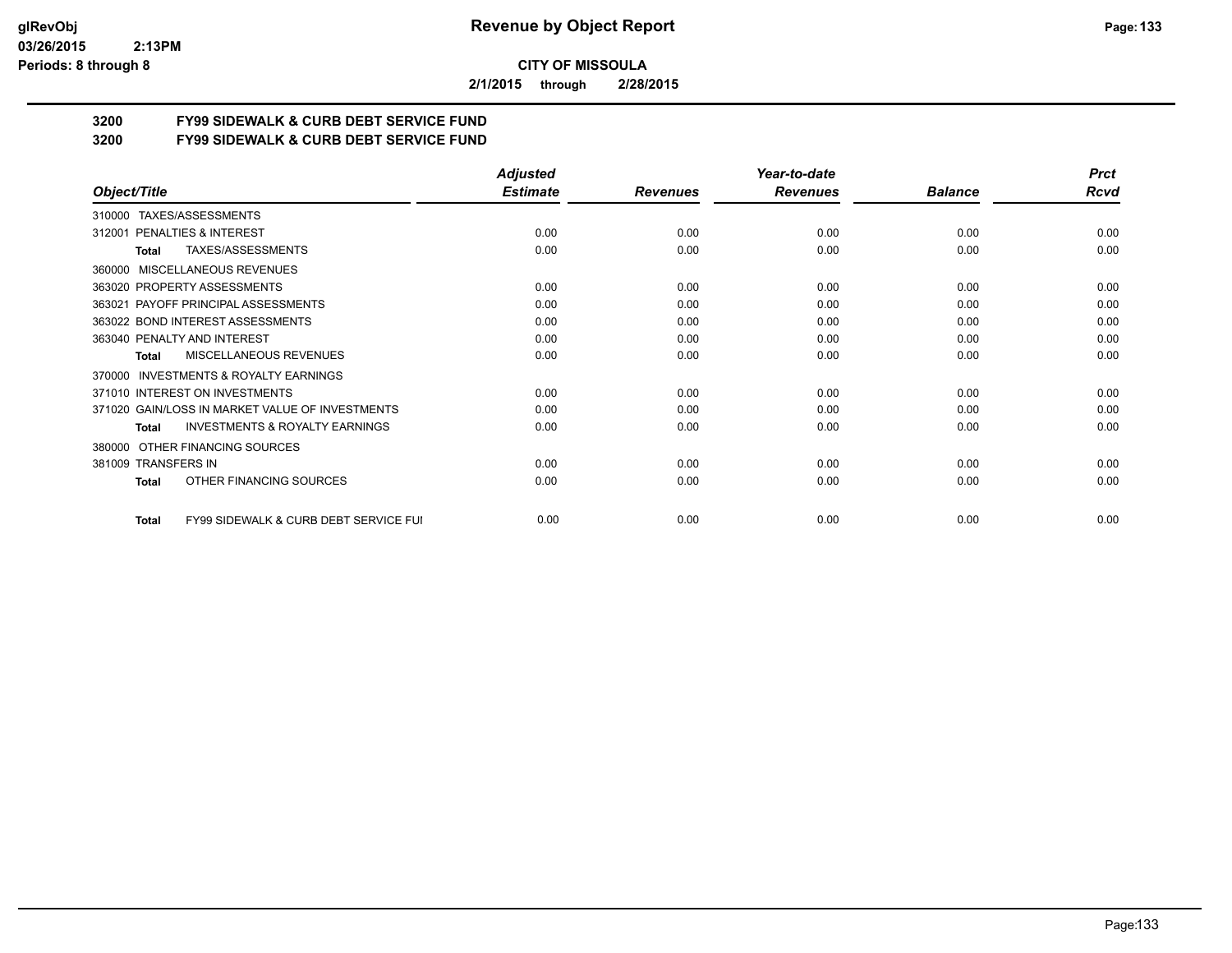**2/1/2015 through 2/28/2015**

## **3200 FY99 SIDEWALK & CURB DEBT SERVICE FUND**

|                                                                 | <b>Adjusted</b> |                 | Year-to-date    |                | <b>Prct</b> |
|-----------------------------------------------------------------|-----------------|-----------------|-----------------|----------------|-------------|
| Object/Title                                                    | <b>Estimate</b> | <b>Revenues</b> | <b>Revenues</b> | <b>Balance</b> | <b>Rcvd</b> |
| TAXES/ASSESSMENTS<br>310000                                     |                 |                 |                 |                |             |
| <b>PENALTIES &amp; INTEREST</b><br>312001                       | 0.00            | 0.00            | 0.00            | 0.00           | 0.00        |
| TAXES/ASSESSMENTS<br><b>Total</b>                               | 0.00            | 0.00            | 0.00            | 0.00           | 0.00        |
| MISCELLANEOUS REVENUES<br>360000                                |                 |                 |                 |                |             |
| 363020 PROPERTY ASSESSMENTS                                     | 0.00            | 0.00            | 0.00            | 0.00           | 0.00        |
| PAYOFF PRINCIPAL ASSESSMENTS<br>363021                          | 0.00            | 0.00            | 0.00            | 0.00           | 0.00        |
| 363022 BOND INTEREST ASSESSMENTS                                | 0.00            | 0.00            | 0.00            | 0.00           | 0.00        |
| 363040 PENALTY AND INTEREST                                     | 0.00            | 0.00            | 0.00            | 0.00           | 0.00        |
| MISCELLANEOUS REVENUES<br>Total                                 | 0.00            | 0.00            | 0.00            | 0.00           | 0.00        |
| INVESTMENTS & ROYALTY EARNINGS<br>370000                        |                 |                 |                 |                |             |
| 371010 INTEREST ON INVESTMENTS                                  | 0.00            | 0.00            | 0.00            | 0.00           | 0.00        |
| 371020 GAIN/LOSS IN MARKET VALUE OF INVESTMENT                  | 0.00            | 0.00            | 0.00            | 0.00           | 0.00        |
| <b>INVESTMENTS &amp; ROYALTY EARNINGS</b><br><b>Total</b>       | 0.00            | 0.00            | 0.00            | 0.00           | 0.00        |
| OTHER FINANCING SOURCES<br>380000                               |                 |                 |                 |                |             |
| 381009 TRANSFERS IN                                             | 0.00            | 0.00            | 0.00            | 0.00           | 0.00        |
| OTHER FINANCING SOURCES<br><b>Total</b>                         | 0.00            | 0.00            | 0.00            | 0.00           | 0.00        |
| <b>FY99 SIDEWALK &amp; CURB DEBT SERVICE FU</b><br><b>Total</b> | 0.00            | 0.00            | 0.00            | 0.00           | 0.00        |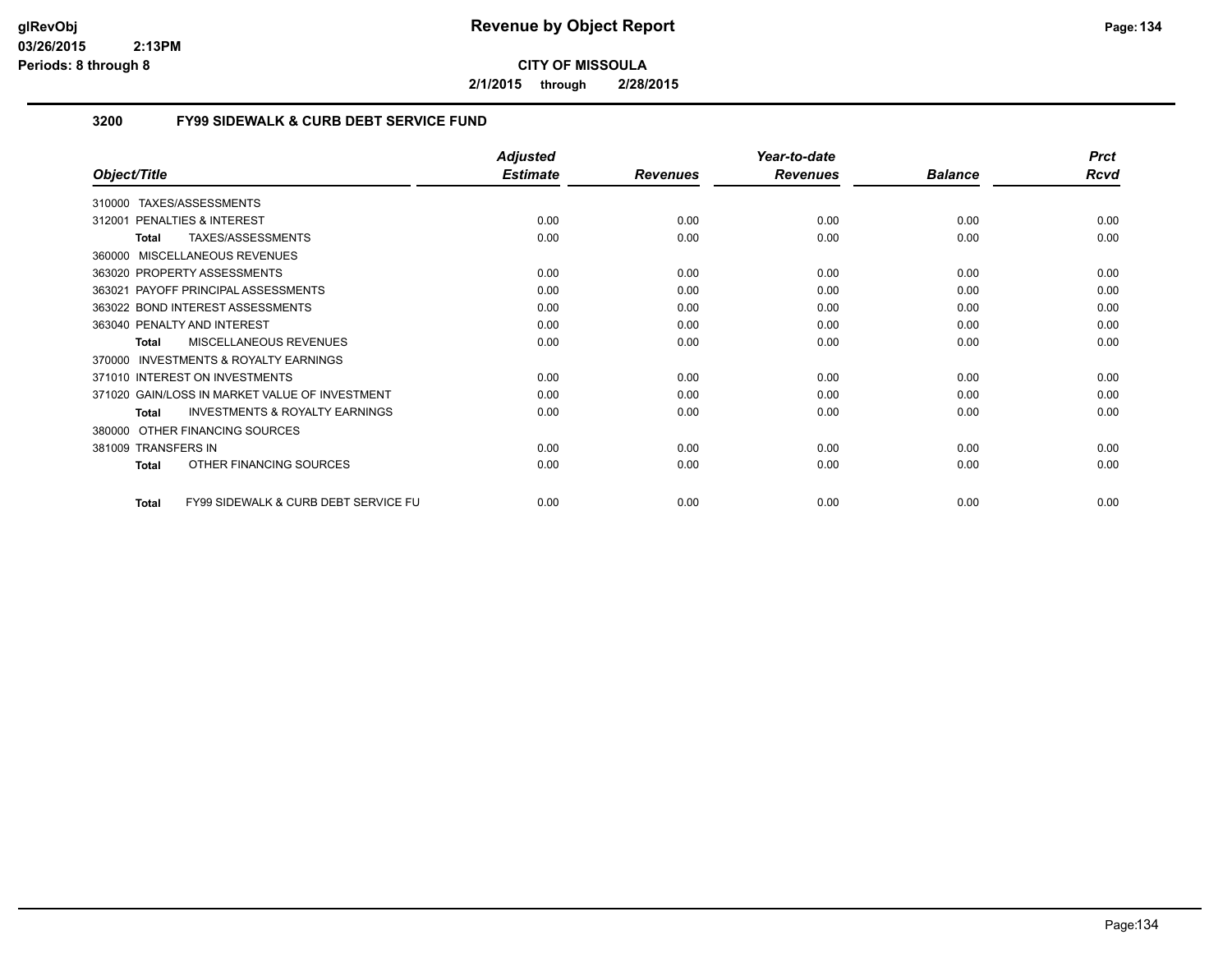**2/1/2015 through 2/28/2015**

# **3300 FY00 SIDEWALK & CURB DEBT SERVICE FUND**

**3300 FY00 SIDEWALK & CURB DEBT SERVICE FUND**

|                                                       | <b>Adjusted</b> |                 | Year-to-date    |                | <b>Prct</b> |
|-------------------------------------------------------|-----------------|-----------------|-----------------|----------------|-------------|
| Object/Title                                          | <b>Estimate</b> | <b>Revenues</b> | <b>Revenues</b> | <b>Balance</b> | <b>Rcvd</b> |
| 360000 MISCELLANEOUS REVENUES                         |                 |                 |                 |                |             |
| 363020 PROPERTY ASSESSMENTS                           | 0.00            | 0.00            | 0.00            | 0.00           | 0.00        |
| 363021 PAYOFF PRINCIPAL ASSESSMENTS                   | 0.00            | 0.00            | 0.00            | 0.00           | 0.00        |
| 363022 BOND INTEREST ASSESSMENTS                      | 0.00            | 0.00            | 0.00            | 0.00           | 0.00        |
| 363040 PENALTY AND INTEREST                           | 0.00            | 0.00            | 0.00            | 0.00           | 0.00        |
| MISCELLANEOUS REVENUES<br>Total                       | 0.00            | 0.00            | 0.00            | 0.00           | 0.00        |
| INVESTMENTS & ROYALTY EARNINGS<br>370000              |                 |                 |                 |                |             |
| 371010 INTEREST ON INVESTMENTS                        | 0.00            | 0.00            | 0.00            | 0.00           | 0.00        |
| 371020 GAIN/LOSS IN MARKET VALUE OF INVESTMENTS       | 0.00            | 0.00            | 0.00            | 0.00           | 0.00        |
| <b>INVESTMENTS &amp; ROYALTY EARNINGS</b><br>Total    | 0.00            | 0.00            | 0.00            | 0.00           | 0.00        |
| FY00 SIDEWALK & CURB DEBT SERVICE FUI<br><b>Total</b> | 0.00            | 0.00            | 0.00            | 0.00           | 0.00        |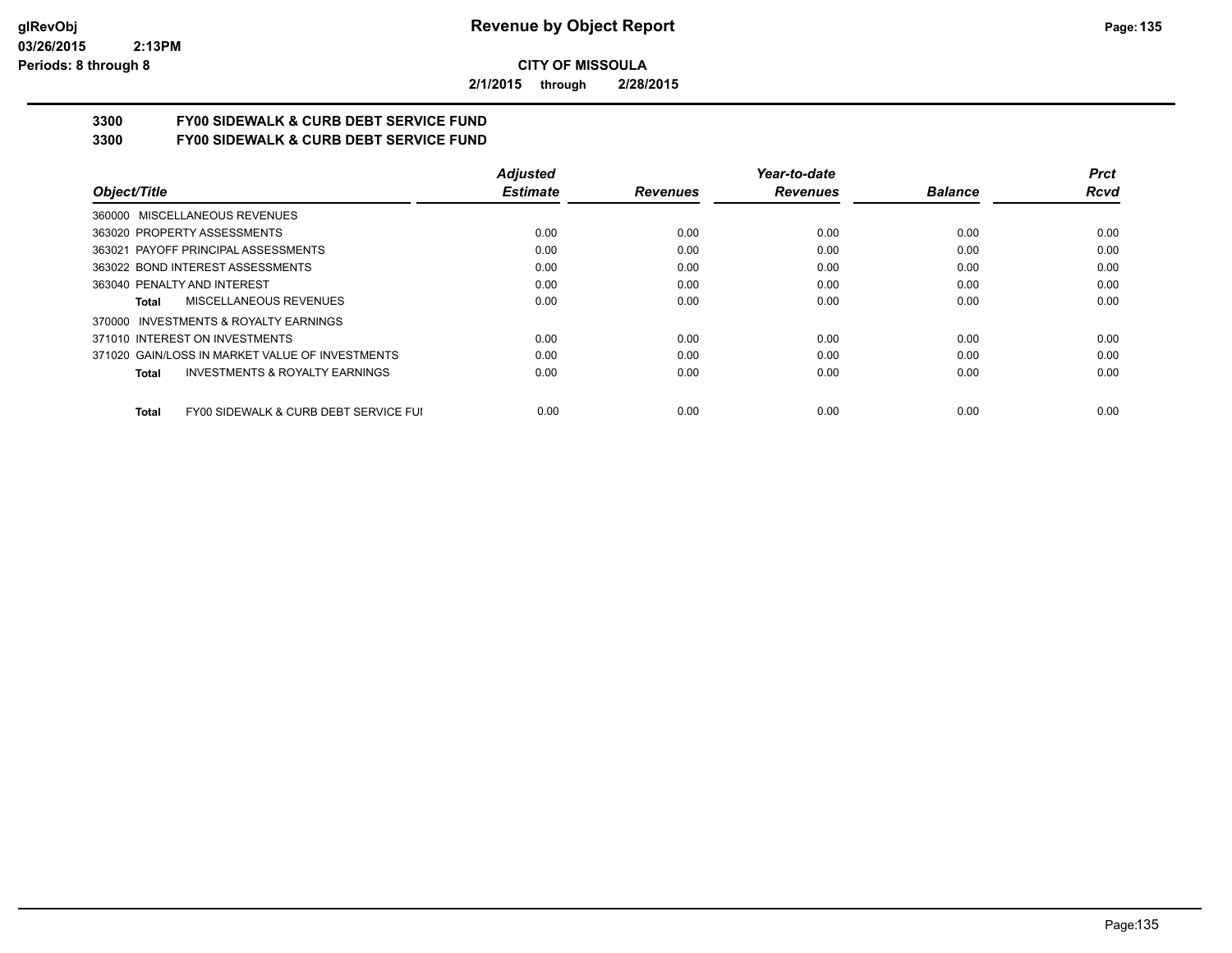**2/1/2015 through 2/28/2015**

### **3300 FY00 SIDEWALK & CURB DEBT SERVICE FUND**

|                                                    | <b>Adjusted</b> |                 | Year-to-date    |                | <b>Prct</b> |
|----------------------------------------------------|-----------------|-----------------|-----------------|----------------|-------------|
| Object/Title                                       | <b>Estimate</b> | <b>Revenues</b> | <b>Revenues</b> | <b>Balance</b> | <b>Rcvd</b> |
| 360000 MISCELLANEOUS REVENUES                      |                 |                 |                 |                |             |
| 363020 PROPERTY ASSESSMENTS                        | 0.00            | 0.00            | 0.00            | 0.00           | 0.00        |
| 363021 PAYOFF PRINCIPAL ASSESSMENTS                | 0.00            | 0.00            | 0.00            | 0.00           | 0.00        |
| 363022 BOND INTEREST ASSESSMENTS                   | 0.00            | 0.00            | 0.00            | 0.00           | 0.00        |
| 363040 PENALTY AND INTEREST                        | 0.00            | 0.00            | 0.00            | 0.00           | 0.00        |
| MISCELLANEOUS REVENUES<br>Total                    | 0.00            | 0.00            | 0.00            | 0.00           | 0.00        |
| 370000 INVESTMENTS & ROYALTY EARNINGS              |                 |                 |                 |                |             |
| 371010 INTEREST ON INVESTMENTS                     | 0.00            | 0.00            | 0.00            | 0.00           | 0.00        |
| 371020 GAIN/LOSS IN MARKET VALUE OF INVESTMENT     | 0.00            | 0.00            | 0.00            | 0.00           | 0.00        |
| <b>INVESTMENTS &amp; ROYALTY EARNINGS</b><br>Total | 0.00            | 0.00            | 0.00            | 0.00           | 0.00        |
| FY00 SIDEWALK & CURB DEBT SERVICE FU<br>Total      | 0.00            | 0.00            | 0.00            | 0.00           | 0.00        |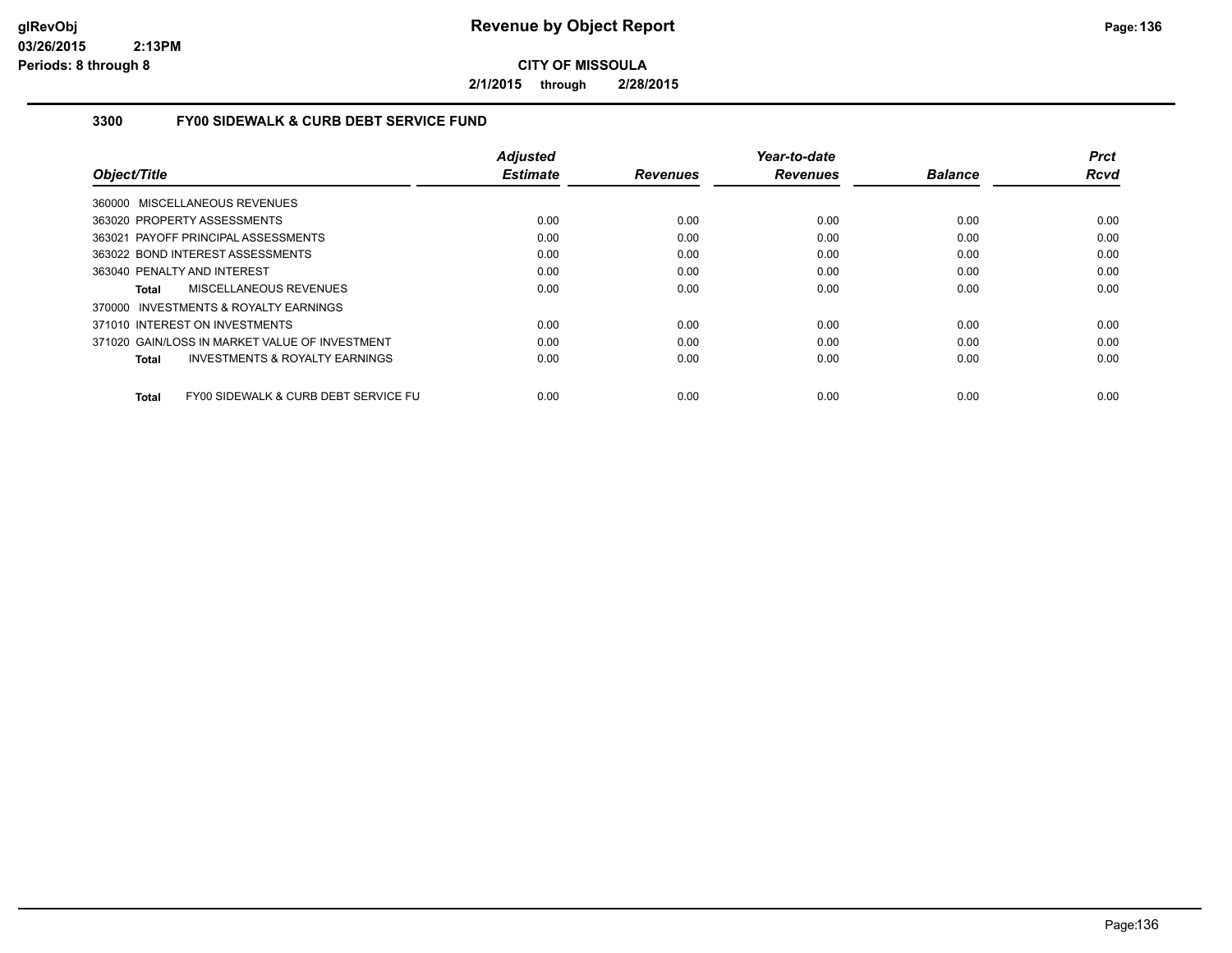**2/1/2015 through 2/28/2015**

**3305 JUDGMENT LEVIES 3305 JUDGMENT LEVIES**

|                                 | <b>Adjusted</b> |                 | Year-to-date    |                |      |
|---------------------------------|-----------------|-----------------|-----------------|----------------|------|
| Object/Title                    | <b>Estimate</b> | <b>Revenues</b> | <b>Revenues</b> | <b>Balance</b> | Rcvd |
| 310000 TAXES/ASSESSMENTS        |                 |                 |                 |                |      |
| 311000 GENERAL PROPERTY TAXES   | 0.00            | 614.59          | 41,567.09       | -41,567.09     | 0.00 |
| 312001 PENALTIES & INTEREST     | 0.00            | 9.78            | 25.13           | $-25.13$       | 0.00 |
| TAXES/ASSESSMENTS<br>Total      | 0.00            | 624.37          | 41.592.22       | -41.592.22     | 0.00 |
| <b>JUDGMENT LEVIES</b><br>Total | 0.00            | 624.37          | 41.592.22       | -41.592.22     | 0.00 |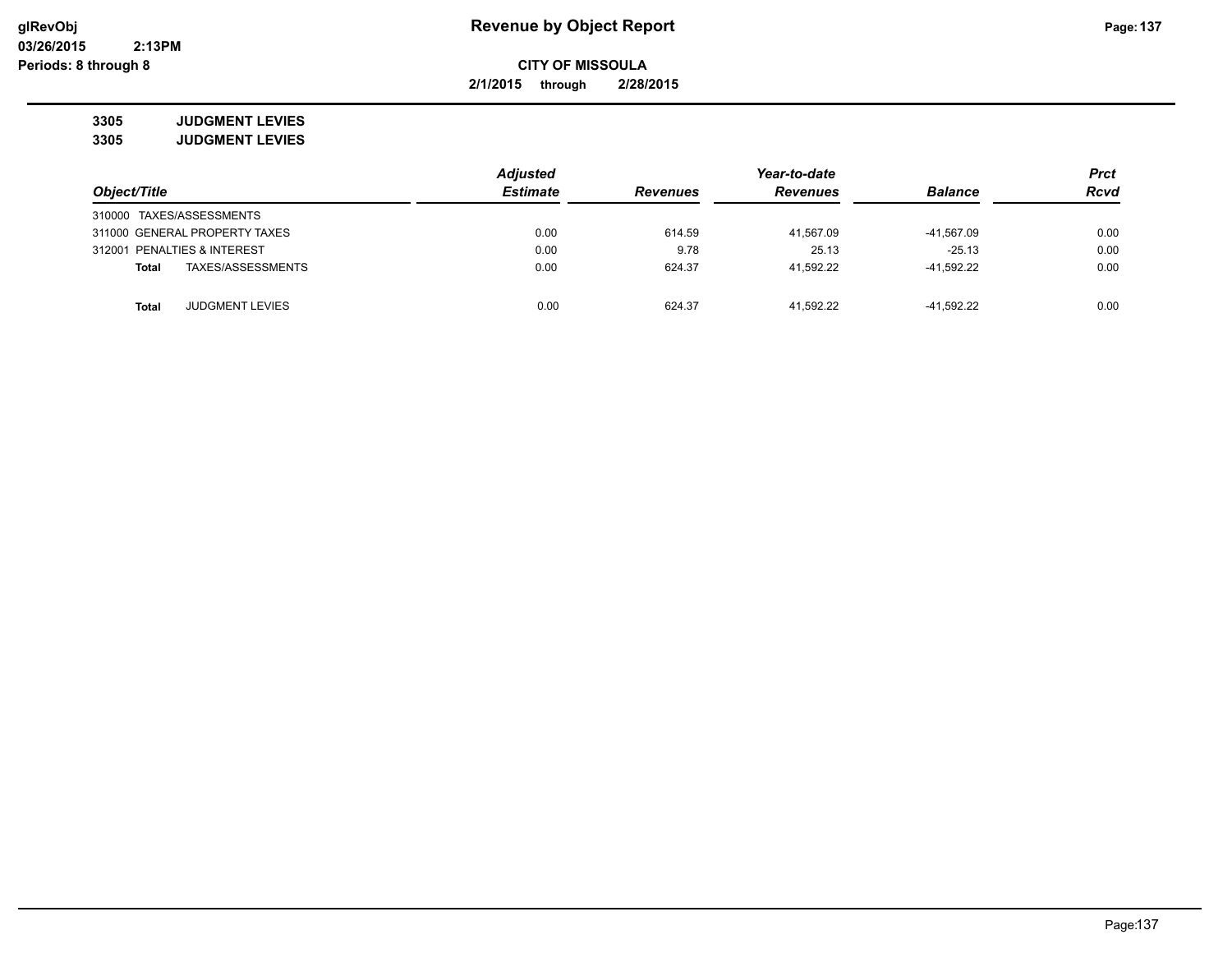**2/1/2015 through 2/28/2015**

#### **3305 JUDGMENT LEVIES**

| Object/Title                           | <b>Adjusted</b><br><b>Estimate</b> | <b>Revenues</b> | Year-to-date<br><b>Revenues</b> | <b>Balance</b> | <b>Prct</b><br><b>Rcvd</b> |
|----------------------------------------|------------------------------------|-----------------|---------------------------------|----------------|----------------------------|
| 310000 TAXES/ASSESSMENTS               |                                    |                 |                                 |                |                            |
| 311000 GENERAL PROPERTY TAXES          | 0.00                               | 614.59          | 41.567.09                       | $-41,567.09$   | 0.00                       |
| 312001 PENALTIES & INTEREST            | 0.00                               | 9.78            | 25.13                           | $-25.13$       | 0.00                       |
| TAXES/ASSESSMENTS<br>Total             | 0.00                               | 624.37          | 41.592.22                       | $-41.592.22$   | 0.00                       |
| <b>JUDGMENT LEVIES</b><br><b>Total</b> | 0.00                               | 624.37          | 41.592.22                       | $-41,592.22$   | 0.00                       |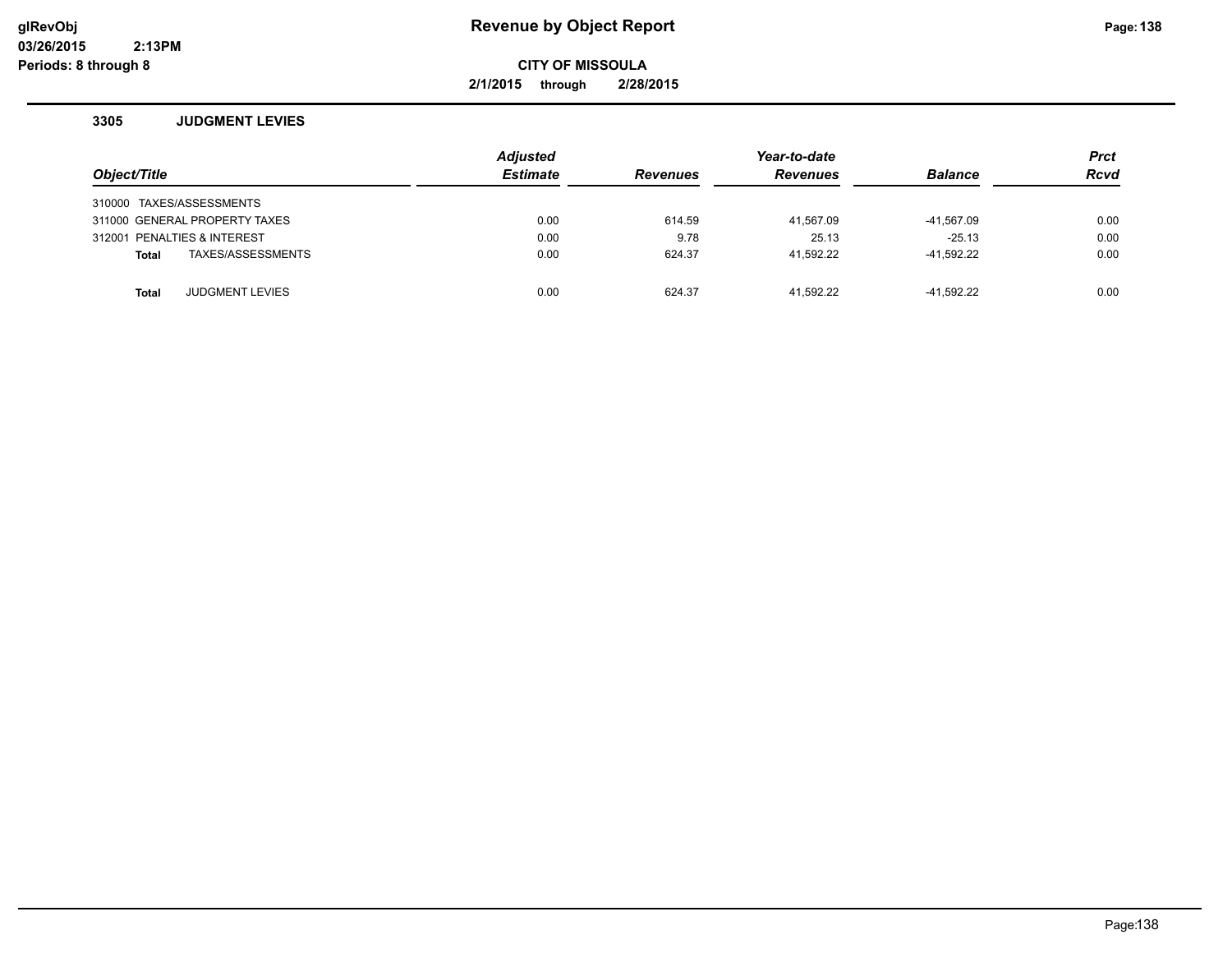#### **03/26/2015 2:13PM Periods: 8 through 8**

**CITY OF MISSOULA**

**2/1/2015 through 2/28/2015**

# **3400 FY01 SIDEWALK & CURB DEBT SERVICE FUND**

**3400 FY01 SIDEWALK & CURB DEBT SERVICE FUND**

|                                                           | <b>Adjusted</b> |                 | Year-to-date    |                | <b>Prct</b> |
|-----------------------------------------------------------|-----------------|-----------------|-----------------|----------------|-------------|
| Object/Title                                              | <b>Estimate</b> | <b>Revenues</b> | <b>Revenues</b> | <b>Balance</b> | Rcvd        |
| TAXES/ASSESSMENTS<br>310000                               |                 |                 |                 |                |             |
| 312001 PENALTIES & INTEREST                               | 0.00            | 0.00            | 0.00            | 0.00           | 0.00        |
| TAXES/ASSESSMENTS<br>Total                                | 0.00            | 0.00            | 0.00            | 0.00           | 0.00        |
| MISCELLANEOUS REVENUES<br>360000                          |                 |                 |                 |                |             |
| 360010 MISCELLANEOUS                                      | 0.00            | 0.00            | 0.00            | 0.00           | 0.00        |
| 363020 PROPERTY ASSESSMENTS                               | 0.00            | 0.00            | 0.00            | 0.00           | 0.00        |
| 363021 PAYOFF PRINCIPAL ASSESSMENTS                       | 0.00            | 0.00            | 0.00            | 0.00           | 0.00        |
| 363022 BOND INTEREST ASSESSMENTS                          | 0.00            | 0.00            | 0.00            | 0.00           | 0.00        |
| 363040 PENALTY AND INTEREST                               | 0.00            | 0.00            | 0.00            | 0.00           | 0.00        |
| MISCELLANEOUS REVENUES<br>Total                           | 0.00            | 0.00            | 0.00            | 0.00           | 0.00        |
| <b>INVESTMENTS &amp; ROYALTY EARNINGS</b><br>370000       |                 |                 |                 |                |             |
| 371010 INTEREST ON INVESTMENTS                            | 0.00            | 0.00            | 0.00            | 0.00           | 0.00        |
| 371020 GAIN/LOSS IN MARKET VALUE OF INVESTMENTS           | 0.00            | 0.00            | 0.00            | 0.00           | 0.00        |
| <b>INVESTMENTS &amp; ROYALTY EARNINGS</b><br><b>Total</b> | 0.00            | 0.00            | 0.00            | 0.00           | 0.00        |
| <b>FY01 SIDEWALK &amp; CURB DEBT SERVICE FUI</b><br>Total | 0.00            | 0.00            | 0.00            | 0.00           | 0.00        |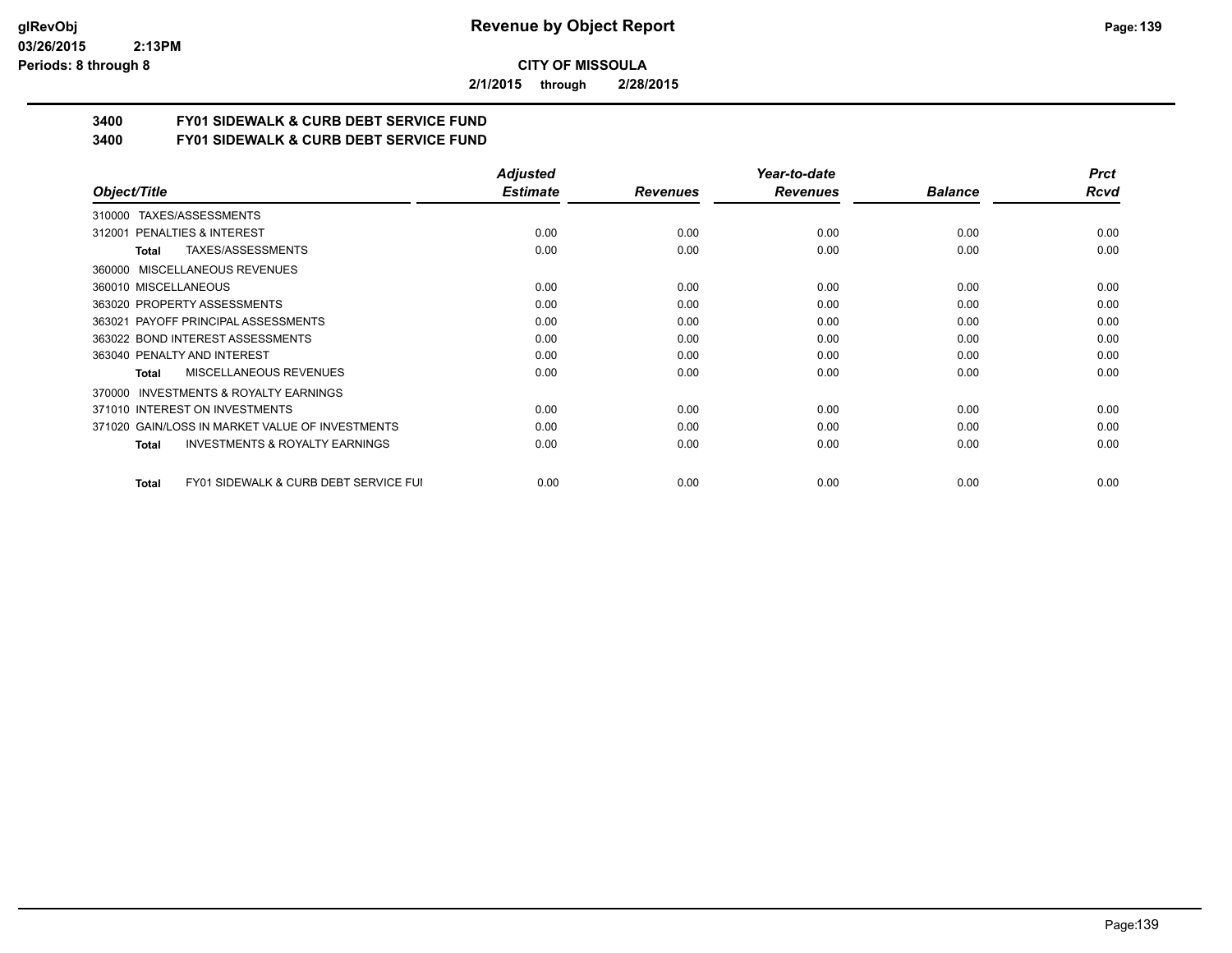**2/1/2015 through 2/28/2015**

## **3400 FY01 SIDEWALK & CURB DEBT SERVICE FUND**

|                                                           | <b>Adjusted</b> |                 | Year-to-date    |                | <b>Prct</b> |
|-----------------------------------------------------------|-----------------|-----------------|-----------------|----------------|-------------|
| Object/Title                                              | <b>Estimate</b> | <b>Revenues</b> | <b>Revenues</b> | <b>Balance</b> | Rcvd        |
| 310000 TAXES/ASSESSMENTS                                  |                 |                 |                 |                |             |
| <b>PENALTIES &amp; INTEREST</b><br>312001                 | 0.00            | 0.00            | 0.00            | 0.00           | 0.00        |
| TAXES/ASSESSMENTS<br><b>Total</b>                         | 0.00            | 0.00            | 0.00            | 0.00           | 0.00        |
| 360000 MISCELLANEOUS REVENUES                             |                 |                 |                 |                |             |
| 360010 MISCELLANEOUS                                      | 0.00            | 0.00            | 0.00            | 0.00           | 0.00        |
| 363020 PROPERTY ASSESSMENTS                               | 0.00            | 0.00            | 0.00            | 0.00           | 0.00        |
| PAYOFF PRINCIPAL ASSESSMENTS<br>363021                    | 0.00            | 0.00            | 0.00            | 0.00           | 0.00        |
| 363022 BOND INTEREST ASSESSMENTS                          | 0.00            | 0.00            | 0.00            | 0.00           | 0.00        |
| 363040 PENALTY AND INTEREST                               | 0.00            | 0.00            | 0.00            | 0.00           | 0.00        |
| <b>MISCELLANEOUS REVENUES</b><br>Total                    | 0.00            | 0.00            | 0.00            | 0.00           | 0.00        |
| INVESTMENTS & ROYALTY EARNINGS<br>370000                  |                 |                 |                 |                |             |
| 371010 INTEREST ON INVESTMENTS                            | 0.00            | 0.00            | 0.00            | 0.00           | 0.00        |
| 371020 GAIN/LOSS IN MARKET VALUE OF INVESTMENT            | 0.00            | 0.00            | 0.00            | 0.00           | 0.00        |
| <b>INVESTMENTS &amp; ROYALTY EARNINGS</b><br><b>Total</b> | 0.00            | 0.00            | 0.00            | 0.00           | 0.00        |
| FY01 SIDEWALK & CURB DEBT SERVICE FU<br><b>Total</b>      | 0.00            | 0.00            | 0.00            | 0.00           | 0.00        |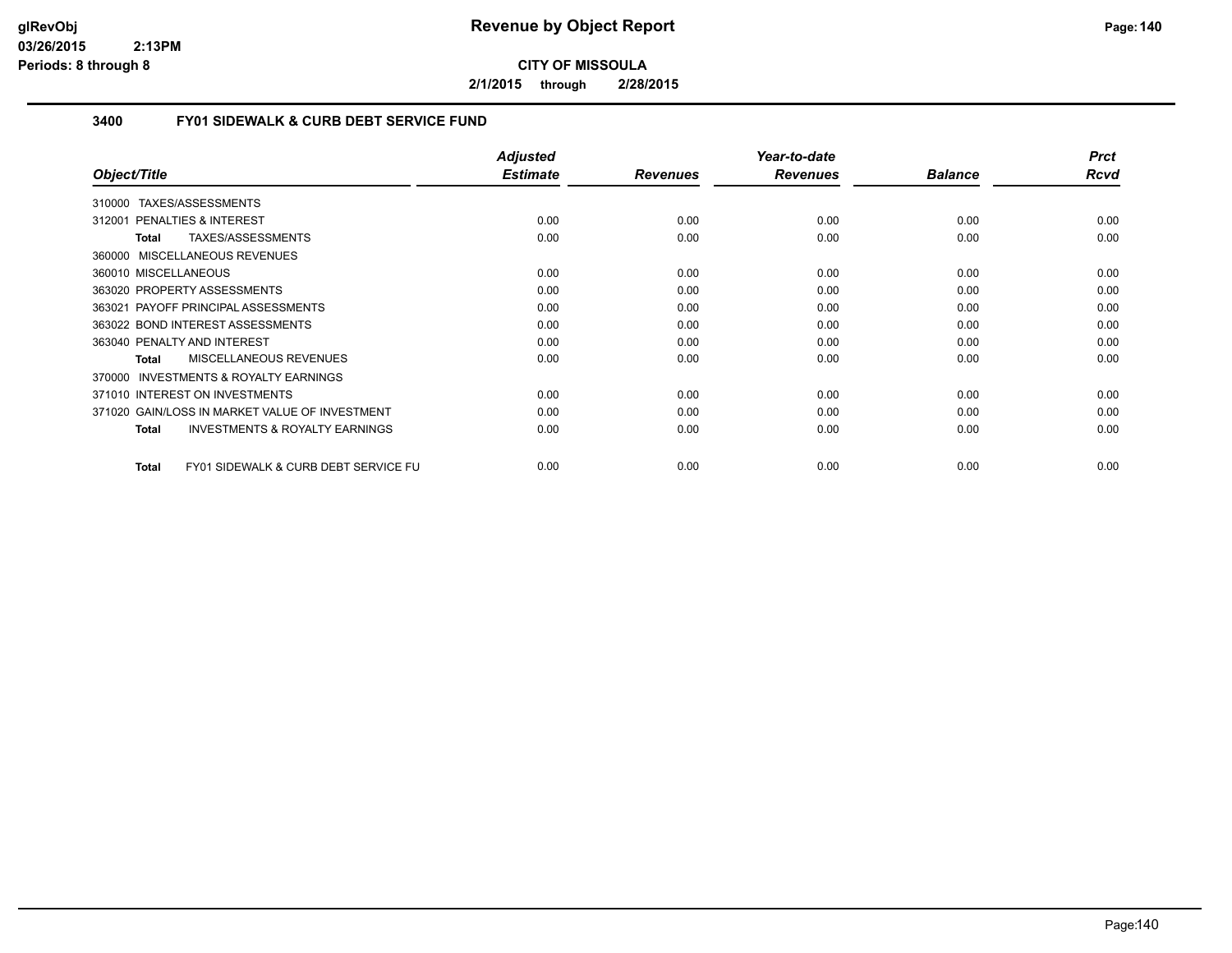**2/1/2015 through 2/28/2015**

# **3410 FY02 SIDEWALK & CURB DEBT SERVICE FUND**

**3410 FY02 SIDEWALK & CURB DEBT SERVICE FUND**

|                                                                  | <b>Adjusted</b> |                 | Year-to-date    |                | <b>Prct</b> |
|------------------------------------------------------------------|-----------------|-----------------|-----------------|----------------|-------------|
| Object/Title                                                     | <b>Estimate</b> | <b>Revenues</b> | <b>Revenues</b> | <b>Balance</b> | Rcvd        |
| 360000 MISCELLANEOUS REVENUES                                    |                 |                 |                 |                |             |
| 363020 PROPERTY ASSESSMENTS                                      | 0.00            | 0.00            | 0.00            | 0.00           | 0.00        |
| 363021 PAYOFF PRINCIPAL ASSESSMENTS                              | 0.00            | 0.00            | 0.00            | 0.00           | 0.00        |
| 363022 BOND INTEREST ASSESSMENTS                                 | 0.00            | 0.00            | 0.00            | 0.00           | 0.00        |
| 363040 PENALTY AND INTEREST                                      | 0.00            | 0.00            | 0.00            | 0.00           | 0.00        |
| MISCELLANEOUS REVENUES<br>Total                                  | 0.00            | 0.00            | 0.00            | 0.00           | 0.00        |
| INVESTMENTS & ROYALTY EARNINGS<br>370000                         |                 |                 |                 |                |             |
| 371010 INTEREST ON INVESTMENTS                                   | 0.00            | 0.00            | 0.00            | 0.00           | 0.00        |
| 371020 GAIN/LOSS IN MARKET VALUE OF INVESTMENTS                  | 0.00            | 0.00            | 0.00            | 0.00           | 0.00        |
| <b>INVESTMENTS &amp; ROYALTY EARNINGS</b><br><b>Total</b>        | 0.00            | 0.00            | 0.00            | 0.00           | 0.00        |
| <b>FY02 SIDEWALK &amp; CURB DEBT SERVICE FUI</b><br><b>Total</b> | 0.00            | 0.00            | 0.00            | 0.00           | 0.00        |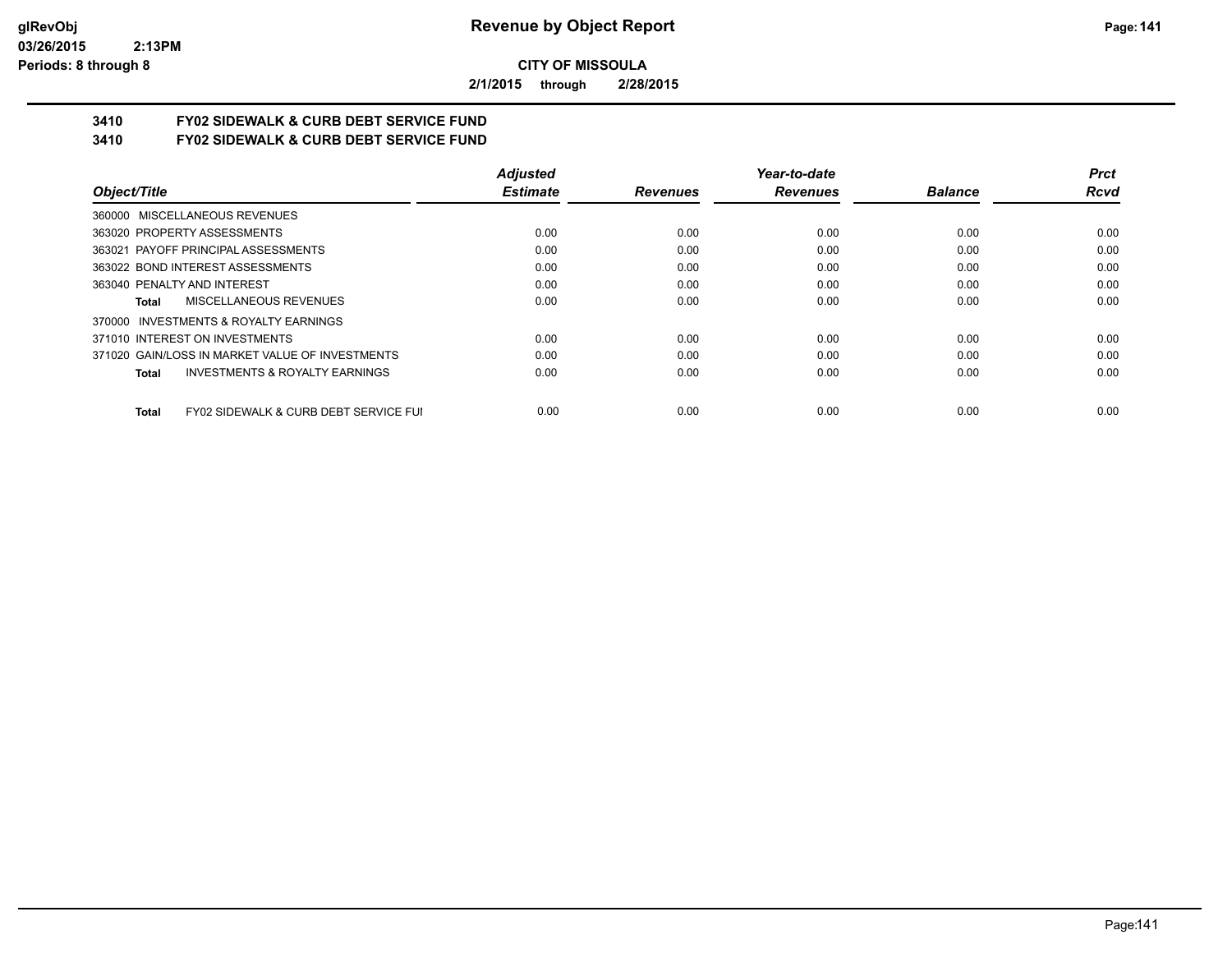**2/1/2015 through 2/28/2015**

## **3410 FY02 SIDEWALK & CURB DEBT SERVICE FUND**

|                                                    | <b>Adjusted</b> |                 | Year-to-date    |                | Prct        |
|----------------------------------------------------|-----------------|-----------------|-----------------|----------------|-------------|
| Object/Title                                       | <b>Estimate</b> | <b>Revenues</b> | <b>Revenues</b> | <b>Balance</b> | <b>Rcvd</b> |
| 360000 MISCELLANEOUS REVENUES                      |                 |                 |                 |                |             |
| 363020 PROPERTY ASSESSMENTS                        | 0.00            | 0.00            | 0.00            | 0.00           | 0.00        |
| 363021 PAYOFF PRINCIPAL ASSESSMENTS                | 0.00            | 0.00            | 0.00            | 0.00           | 0.00        |
| 363022 BOND INTEREST ASSESSMENTS                   | 0.00            | 0.00            | 0.00            | 0.00           | 0.00        |
| 363040 PENALTY AND INTEREST                        | 0.00            | 0.00            | 0.00            | 0.00           | 0.00        |
| MISCELLANEOUS REVENUES<br>Total                    | 0.00            | 0.00            | 0.00            | 0.00           | 0.00        |
| 370000 INVESTMENTS & ROYALTY EARNINGS              |                 |                 |                 |                |             |
| 371010 INTEREST ON INVESTMENTS                     | 0.00            | 0.00            | 0.00            | 0.00           | 0.00        |
| 371020 GAIN/LOSS IN MARKET VALUE OF INVESTMENT     | 0.00            | 0.00            | 0.00            | 0.00           | 0.00        |
| <b>INVESTMENTS &amp; ROYALTY EARNINGS</b><br>Total | 0.00            | 0.00            | 0.00            | 0.00           | 0.00        |
| FY02 SIDEWALK & CURB DEBT SERVICE FU<br>Total      | 0.00            | 0.00            | 0.00            | 0.00           | 0.00        |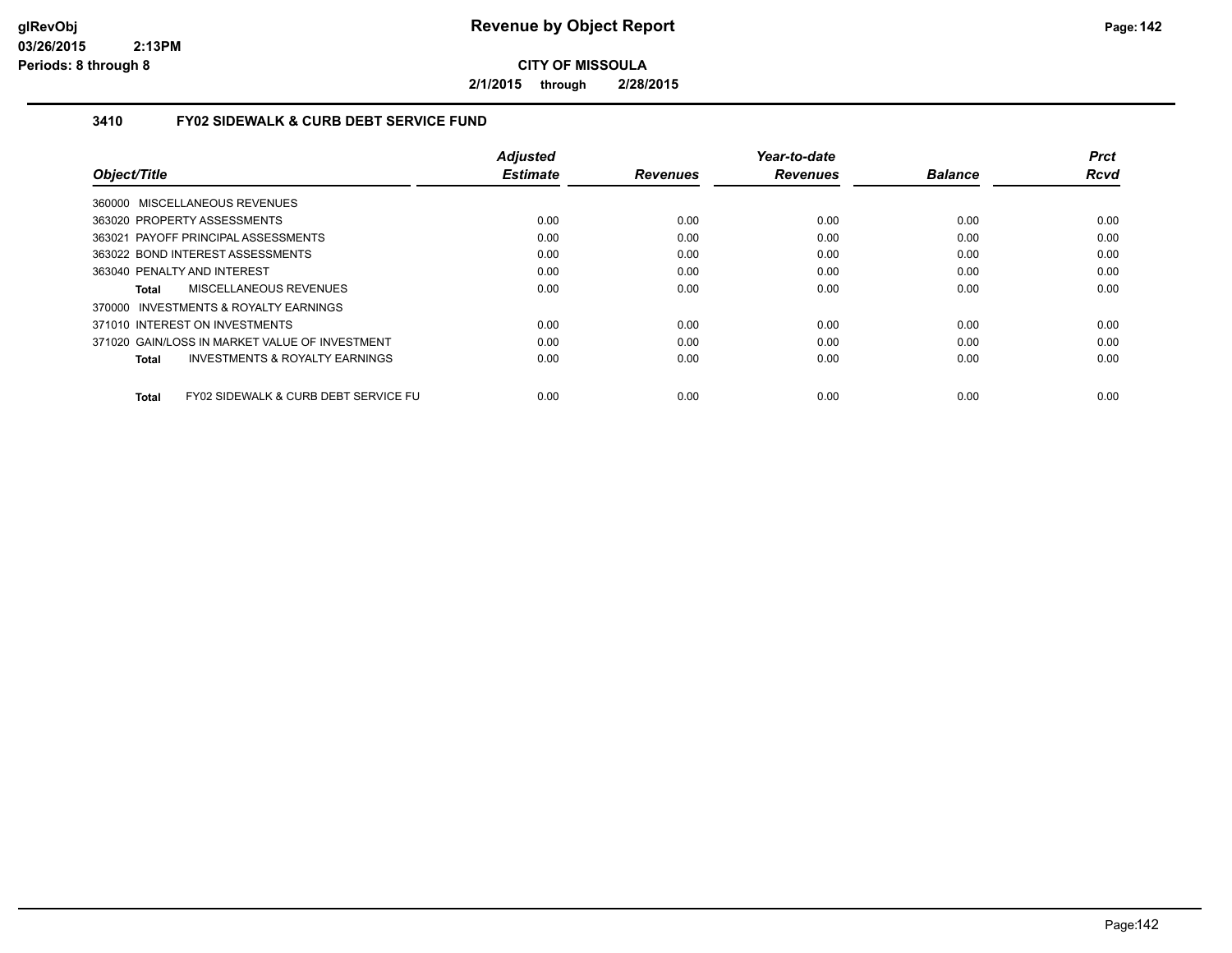**2/1/2015 through 2/28/2015**

# **3420 FY03 SIDEWALK & CURB DEBT SERVICE**

**3420 FY03 SIDEWALK & CURB DEBT SERVICE**

|                                                    | <b>Adjusted</b> |                 | Year-to-date    |                | <b>Prct</b> |
|----------------------------------------------------|-----------------|-----------------|-----------------|----------------|-------------|
| Object/Title                                       | <b>Estimate</b> | <b>Revenues</b> | <b>Revenues</b> | <b>Balance</b> | Rcvd        |
| 360000 MISCELLANEOUS REVENUES                      |                 |                 |                 |                |             |
| 363020 PROPERTY ASSESSMENTS                        | 26,300.00       | 999.97          | 11,541.15       | 14,758.85      | 43.88       |
| 363021 PAYOFF PRINCIPAL ASSESSMENTS                | 0.00            | 0.00            | 0.00            | 0.00           | 0.00        |
| 363022 BOND INTEREST ASSESSMENTS                   | 0.00            | 0.00            | 0.00            | 0.00           | 0.00        |
| 363040 PENALTY AND INTEREST                        | 0.00            | 33.42           | 33.42           | $-33.42$       | 0.00        |
| <b>MISCELLANEOUS REVENUES</b><br>Total             | 26,300.00       | 1,033.39        | 11,574.57       | 14,725.43      | 44.01       |
| 370000 INVESTMENTS & ROYALTY EARNINGS              |                 |                 |                 |                |             |
| 371010 INTEREST ON INVESTMENTS                     | 0.00            | 0.00            | 0.00            | 0.00           | 0.00        |
| 371020 GAIN/LOSS IN MARKET VALUE OF INVESTMENTS    | 0.00            | 0.00            | 0.00            | 0.00           | 0.00        |
| <b>INVESTMENTS &amp; ROYALTY EARNINGS</b><br>Total | 0.00            | 0.00            | 0.00            | 0.00           | 0.00        |
| OTHER FINANCING SOURCES<br>380000                  |                 |                 |                 |                |             |
| 381009 TRANSFERS IN                                | 0.00            | 0.00            | 0.00            | 0.00           | 0.00        |
| OTHER FINANCING SOURCES<br>Total                   | 0.00            | 0.00            | 0.00            | 0.00           | 0.00        |
| FY03 SIDEWALK & CURB DEBT SERVICE<br><b>Total</b>  | 26,300.00       | 1,033.39        | 11,574.57       | 14,725.43      | 44.01       |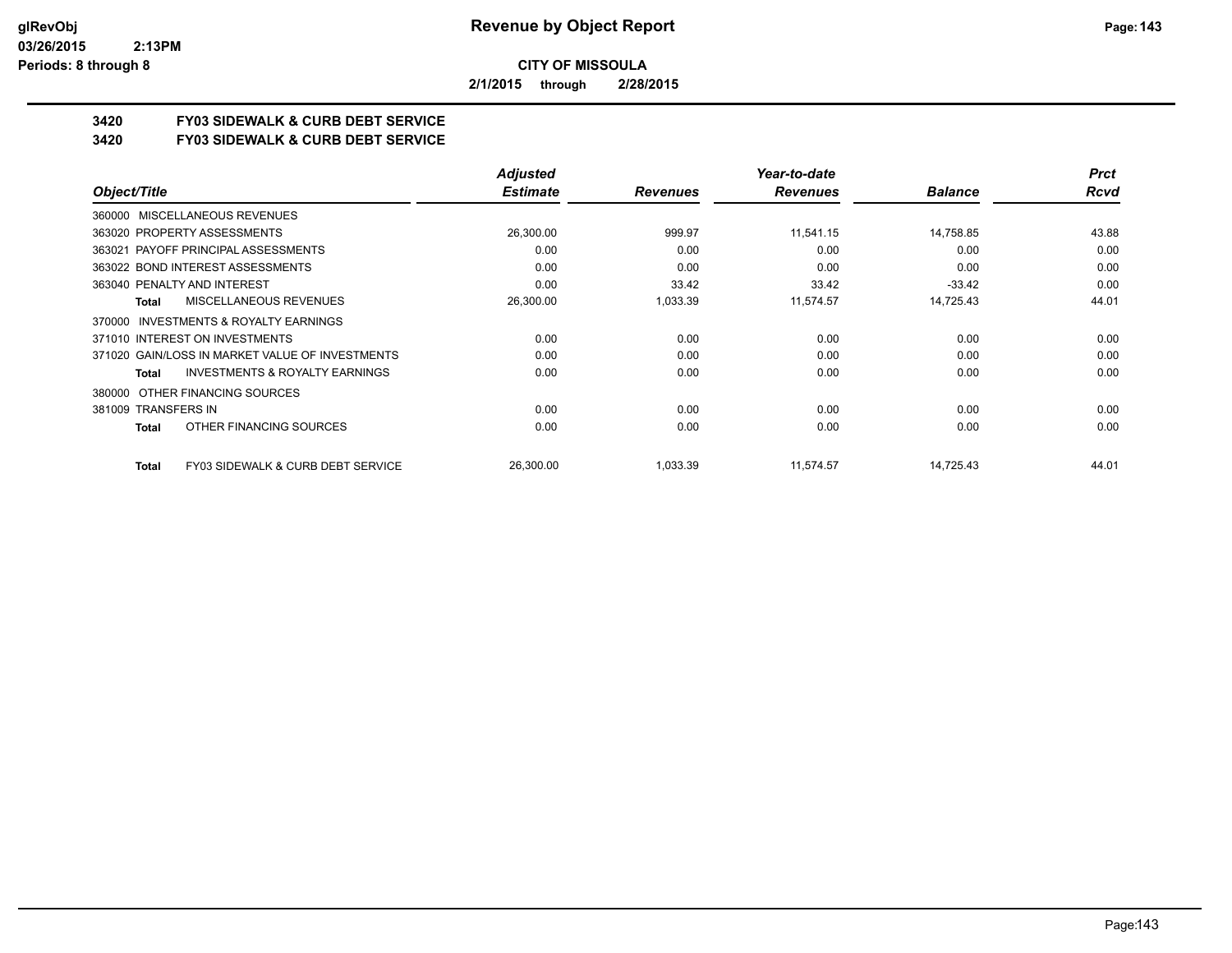**2/1/2015 through 2/28/2015**

## **3420 FY03 SIDEWALK & CURB DEBT SERVICE**

| Object/Title                                        | <b>Adjusted</b><br><b>Estimate</b> | <b>Revenues</b> | Year-to-date<br><b>Revenues</b> | <b>Balance</b> | <b>Prct</b><br><b>Rcvd</b> |
|-----------------------------------------------------|------------------------------------|-----------------|---------------------------------|----------------|----------------------------|
| 360000 MISCELLANEOUS REVENUES                       |                                    |                 |                                 |                |                            |
| 363020 PROPERTY ASSESSMENTS                         | 26.300.00                          | 999.97          | 11,541.15                       | 14,758.85      | 43.88                      |
| 363021 PAYOFF PRINCIPAL ASSESSMENTS                 | 0.00                               | 0.00            | 0.00                            | 0.00           | 0.00                       |
| 363022 BOND INTEREST ASSESSMENTS                    | 0.00                               | 0.00            | 0.00                            | 0.00           | 0.00                       |
| 363040 PENALTY AND INTEREST                         | 0.00                               | 33.42           | 33.42                           | $-33.42$       | 0.00                       |
| MISCELLANEOUS REVENUES<br>Total                     | 26,300.00                          | 1,033.39        | 11,574.57                       | 14,725.43      | 44.01                      |
| <b>INVESTMENTS &amp; ROYALTY EARNINGS</b><br>370000 |                                    |                 |                                 |                |                            |
| 371010 INTEREST ON INVESTMENTS                      | 0.00                               | 0.00            | 0.00                            | 0.00           | 0.00                       |
| 371020 GAIN/LOSS IN MARKET VALUE OF INVESTMENT      | 0.00                               | 0.00            | 0.00                            | 0.00           | 0.00                       |
| <b>INVESTMENTS &amp; ROYALTY EARNINGS</b><br>Total  | 0.00                               | 0.00            | 0.00                            | 0.00           | 0.00                       |
| 380000 OTHER FINANCING SOURCES                      |                                    |                 |                                 |                |                            |
| 381009 TRANSFERS IN                                 | 0.00                               | 0.00            | 0.00                            | 0.00           | 0.00                       |
| OTHER FINANCING SOURCES<br>Total                    | 0.00                               | 0.00            | 0.00                            | 0.00           | 0.00                       |
| FY03 SIDEWALK & CURB DEBT SERVICE<br>Total          | 26.300.00                          | 1.033.39        | 11,574.57                       | 14,725.43      | 44.01                      |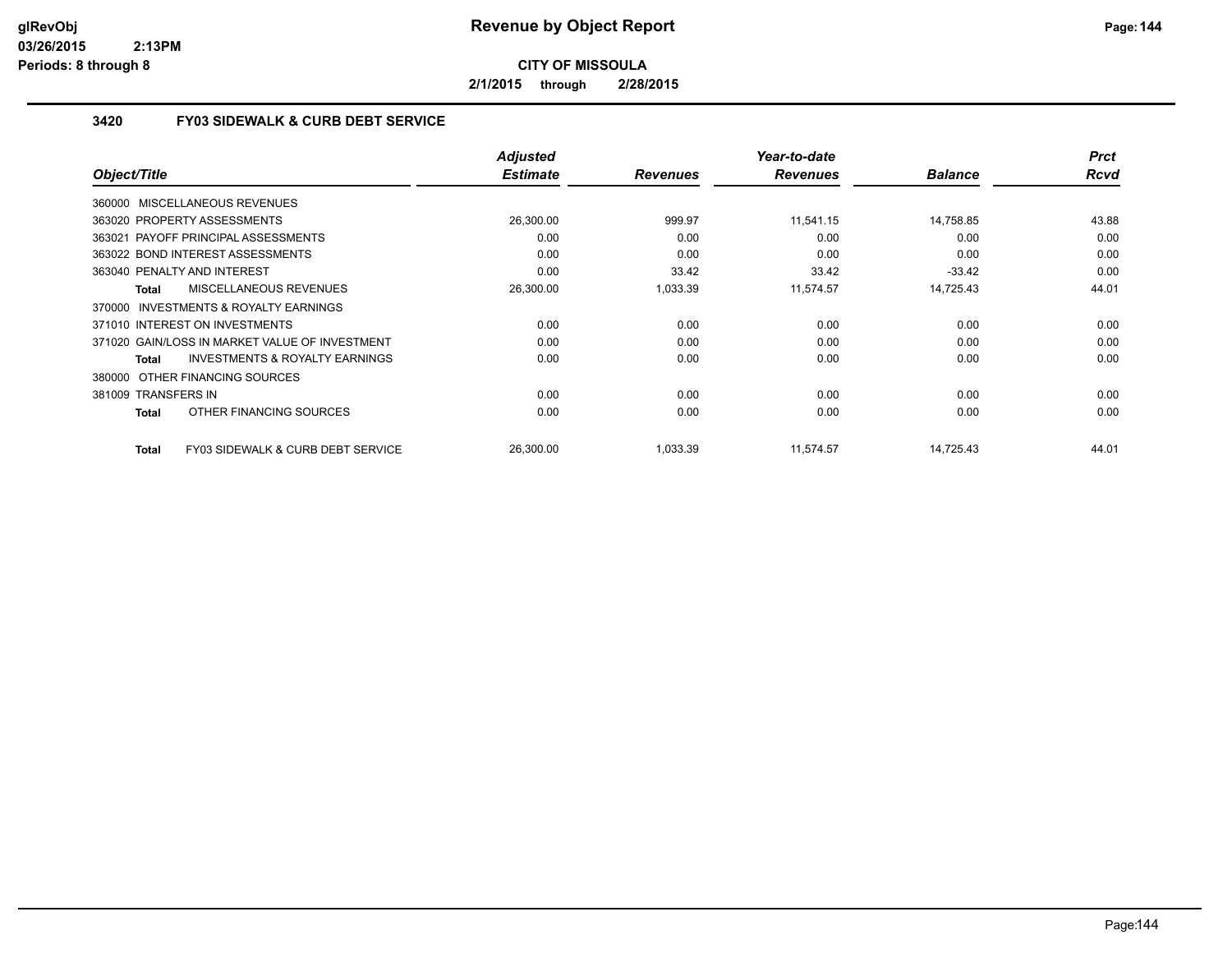**2/1/2015 through 2/28/2015**

# **3430 FY04 SIDEWALK CURB DEBT SERVICE**

#### **3430 FY04 SIDEWALK CURB DEBT SERVICE**

|                                                           | <b>Adjusted</b> |                 | Year-to-date    |                | <b>Prct</b> |
|-----------------------------------------------------------|-----------------|-----------------|-----------------|----------------|-------------|
| Object/Title                                              | <b>Estimate</b> | <b>Revenues</b> | <b>Revenues</b> | <b>Balance</b> | <b>Rcvd</b> |
| MISCELLANEOUS REVENUES<br>360000                          |                 |                 |                 |                |             |
| 363020 PROPERTY ASSESSMENTS                               | 11,295.00       | 856.93          | 7.853.85        | 3.441.15       | 69.53       |
| 363021 PAYOFF PRINCIPAL ASSESSMENTS                       | 0.00            | 0.00            | 0.00            | 0.00           | 0.00        |
| 363022 BOND INTEREST ASSESSMENTS                          | 0.00            | 0.00            | 0.00            | 0.00           | 0.00        |
| 363040 PENALTY AND INTEREST                               | 0.00            | 14.60           | 14.60           | $-14.60$       | 0.00        |
| MISCELLANEOUS REVENUES<br><b>Total</b>                    | 11,295.00       | 871.53          | 7,868.45        | 3,426.55       | 69.66       |
| <b>INVESTMENTS &amp; ROYALTY EARNINGS</b><br>370000       |                 |                 |                 |                |             |
| 371010 INTEREST ON INVESTMENTS                            | 0.00            | 0.00            | 0.00            | 0.00           | 0.00        |
| 371020 GAIN/LOSS IN MARKET VALUE OF INVESTMENTS           | 0.00            | 0.00            | 0.00            | 0.00           | 0.00        |
| <b>INVESTMENTS &amp; ROYALTY EARNINGS</b><br><b>Total</b> | 0.00            | 0.00            | 0.00            | 0.00           | 0.00        |
| OTHER FINANCING SOURCES<br>380000                         |                 |                 |                 |                |             |
| 381030 SID BOND PROCEEDS                                  | 0.00            | 0.00            | 0.00            | 0.00           | 0.00        |
| OTHER FINANCING SOURCES<br><b>Total</b>                   | 0.00            | 0.00            | 0.00            | 0.00           | 0.00        |
| <b>FY04 SIDEWALK CURB DEBT SERVICE</b><br><b>Total</b>    | 11,295.00       | 871.53          | 7,868.45        | 3,426.55       | 69.66       |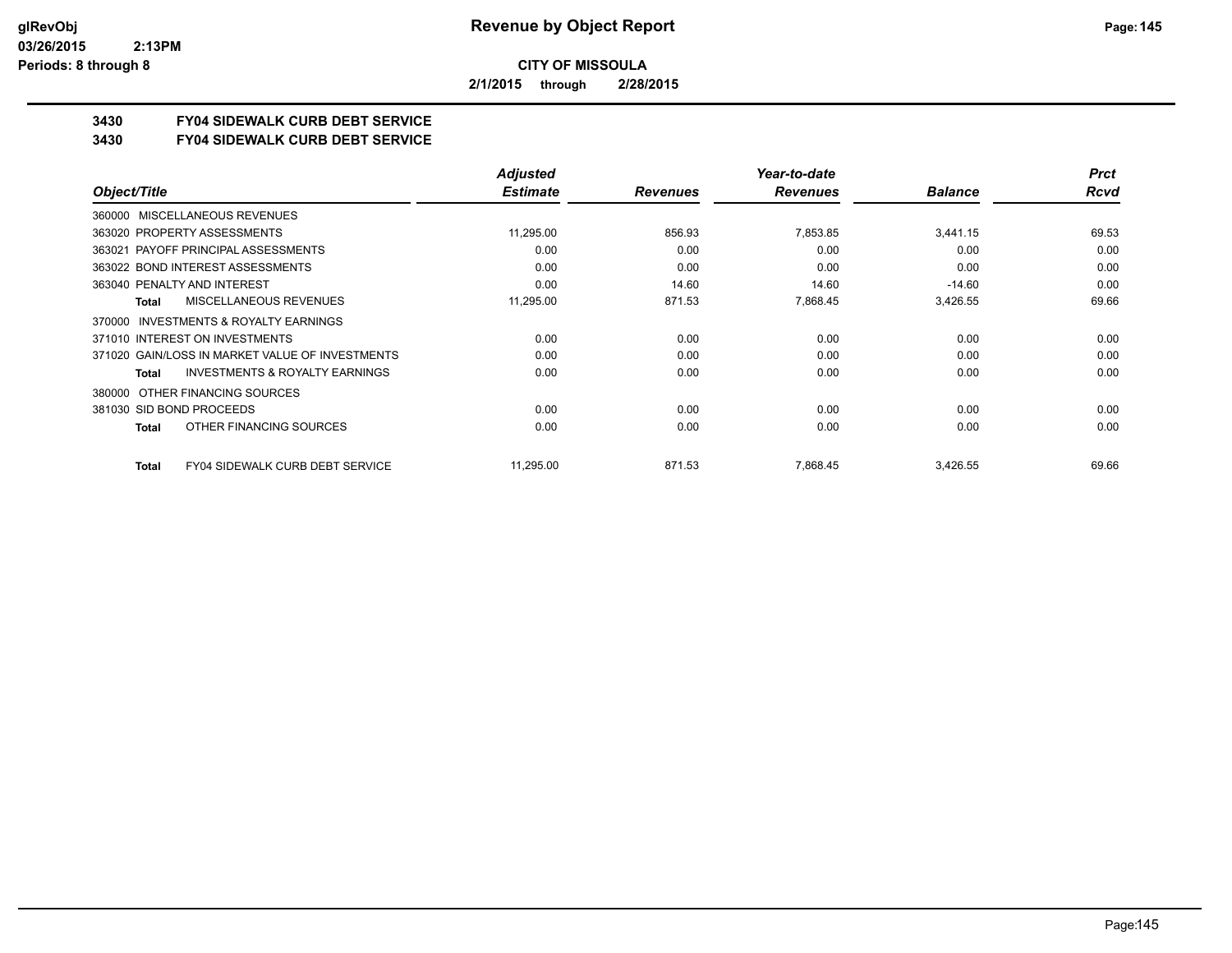**2/1/2015 through 2/28/2015**

## **3430 FY04 SIDEWALK CURB DEBT SERVICE**

|                                                    | <b>Adjusted</b> |                 | Year-to-date    |                | <b>Prct</b> |
|----------------------------------------------------|-----------------|-----------------|-----------------|----------------|-------------|
| Object/Title                                       | <b>Estimate</b> | <b>Revenues</b> | <b>Revenues</b> | <b>Balance</b> | <b>Rcvd</b> |
| 360000 MISCELLANEOUS REVENUES                      |                 |                 |                 |                |             |
| 363020 PROPERTY ASSESSMENTS                        | 11,295.00       | 856.93          | 7,853.85        | 3,441.15       | 69.53       |
| 363021 PAYOFF PRINCIPAL ASSESSMENTS                | 0.00            | 0.00            | 0.00            | 0.00           | 0.00        |
| 363022 BOND INTEREST ASSESSMENTS                   | 0.00            | 0.00            | 0.00            | 0.00           | 0.00        |
| 363040 PENALTY AND INTEREST                        | 0.00            | 14.60           | 14.60           | $-14.60$       | 0.00        |
| MISCELLANEOUS REVENUES<br>Total                    | 11,295.00       | 871.53          | 7,868.45        | 3,426.55       | 69.66       |
| 370000 INVESTMENTS & ROYALTY EARNINGS              |                 |                 |                 |                |             |
| 371010 INTEREST ON INVESTMENTS                     | 0.00            | 0.00            | 0.00            | 0.00           | 0.00        |
| 371020 GAIN/LOSS IN MARKET VALUE OF INVESTMENT     | 0.00            | 0.00            | 0.00            | 0.00           | 0.00        |
| <b>INVESTMENTS &amp; ROYALTY EARNINGS</b><br>Total | 0.00            | 0.00            | 0.00            | 0.00           | 0.00        |
| 380000 OTHER FINANCING SOURCES                     |                 |                 |                 |                |             |
| 381030 SID BOND PROCEEDS                           | 0.00            | 0.00            | 0.00            | 0.00           | 0.00        |
| OTHER FINANCING SOURCES<br>Total                   | 0.00            | 0.00            | 0.00            | 0.00           | 0.00        |
|                                                    |                 |                 |                 |                |             |
| FY04 SIDEWALK CURB DEBT SERVICE<br>Total           | 11,295.00       | 871.53          | 7,868.45        | 3,426.55       | 69.66       |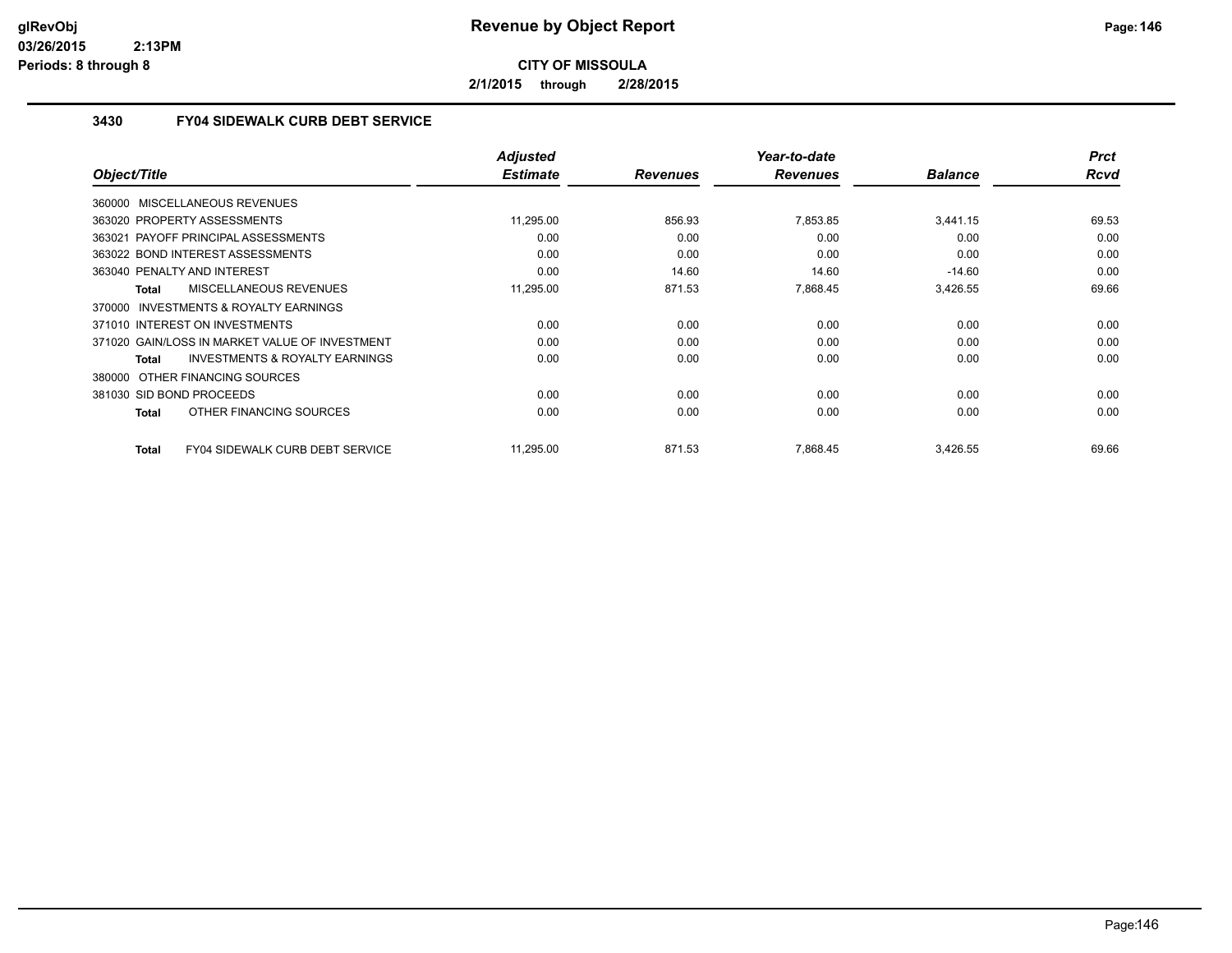**2/1/2015 through 2/28/2015**

**3433 SID 433 DEBT SERVICE**

**3433 SID 433 DEBT SERVICE**

|                                                    | <b>Adjusted</b> |                 | Year-to-date    |                | <b>Prct</b> |
|----------------------------------------------------|-----------------|-----------------|-----------------|----------------|-------------|
| Object/Title                                       | <b>Estimate</b> | <b>Revenues</b> | <b>Revenues</b> | <b>Balance</b> | Rcvd        |
| 360000 MISCELLANEOUS REVENUES                      |                 |                 |                 |                |             |
| 363020 PROPERTY ASSESSMENTS                        | 0.00            | 0.00            | 0.00            | 0.00           | 0.00        |
| 363021 PAYOFF PRINCIPAL ASSESSMENTS                | 0.00            | 0.00            | 0.00            | 0.00           | 0.00        |
| 363022 BOND INTEREST ASSESSMENTS                   | 0.00            | 0.00            | 0.00            | 0.00           | 0.00        |
| 363040 PENALTY AND INTEREST                        | 0.00            | 0.00            | 0.00            | 0.00           | 0.00        |
| MISCELLANEOUS REVENUES<br>Total                    | 0.00            | 0.00            | 0.00            | 0.00           | 0.00        |
| 370000 INVESTMENTS & ROYALTY EARNINGS              |                 |                 |                 |                |             |
| 371010 INTEREST ON INVESTMENTS                     | 0.00            | 0.00            | 0.00            | 0.00           | 0.00        |
| 371020 GAIN/LOSS IN MARKET VALUE OF INVESTMENTS    | 0.00            | 0.00            | 0.00            | 0.00           | 0.00        |
| <b>INVESTMENTS &amp; ROYALTY EARNINGS</b><br>Total | 0.00            | 0.00            | 0.00            | 0.00           | 0.00        |
| SID 433 DEBT SERVICE<br>Total                      | 0.00            | 0.00            | 0.00            | 0.00           | 0.00        |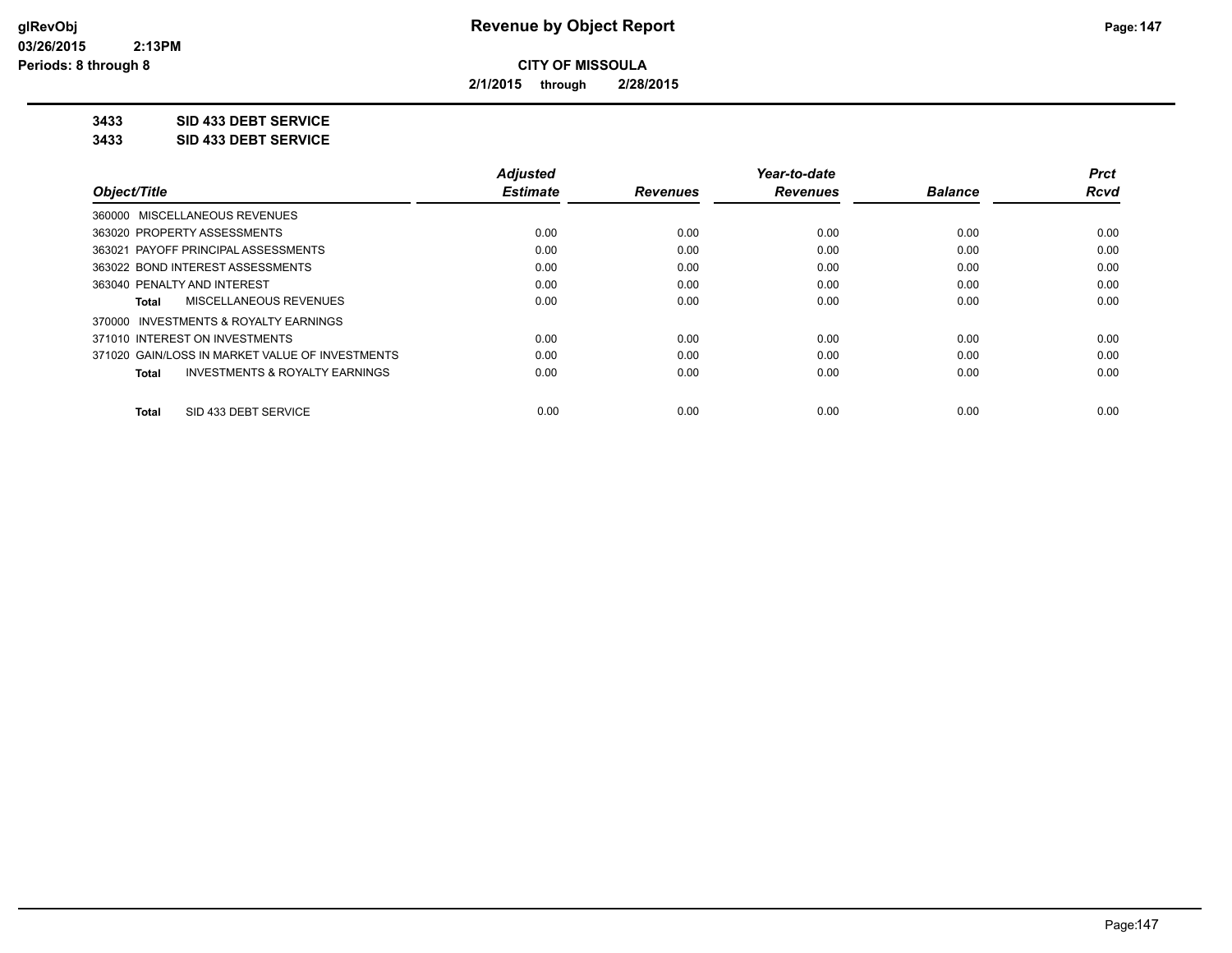**2/1/2015 through 2/28/2015**

#### **3433 SID 433 DEBT SERVICE**

|                                                    | <b>Adjusted</b> |                 | Year-to-date    |                | Prct        |
|----------------------------------------------------|-----------------|-----------------|-----------------|----------------|-------------|
| Object/Title                                       | <b>Estimate</b> | <b>Revenues</b> | <b>Revenues</b> | <b>Balance</b> | <b>Rcvd</b> |
| 360000 MISCELLANEOUS REVENUES                      |                 |                 |                 |                |             |
| 363020 PROPERTY ASSESSMENTS                        | 0.00            | 0.00            | 0.00            | 0.00           | 0.00        |
| 363021 PAYOFF PRINCIPAL ASSESSMENTS                | 0.00            | 0.00            | 0.00            | 0.00           | 0.00        |
| 363022 BOND INTEREST ASSESSMENTS                   | 0.00            | 0.00            | 0.00            | 0.00           | 0.00        |
| 363040 PENALTY AND INTEREST                        | 0.00            | 0.00            | 0.00            | 0.00           | 0.00        |
| <b>MISCELLANEOUS REVENUES</b><br>Total             | 0.00            | 0.00            | 0.00            | 0.00           | 0.00        |
| 370000 INVESTMENTS & ROYALTY EARNINGS              |                 |                 |                 |                |             |
| 371010 INTEREST ON INVESTMENTS                     | 0.00            | 0.00            | 0.00            | 0.00           | 0.00        |
| 371020 GAIN/LOSS IN MARKET VALUE OF INVESTMENT     | 0.00            | 0.00            | 0.00            | 0.00           | 0.00        |
| <b>INVESTMENTS &amp; ROYALTY EARNINGS</b><br>Total | 0.00            | 0.00            | 0.00            | 0.00           | 0.00        |
|                                                    |                 |                 |                 |                |             |
| SID 433 DEBT SERVICE<br>Total                      | 0.00            | 0.00            | 0.00            | 0.00           | 0.00        |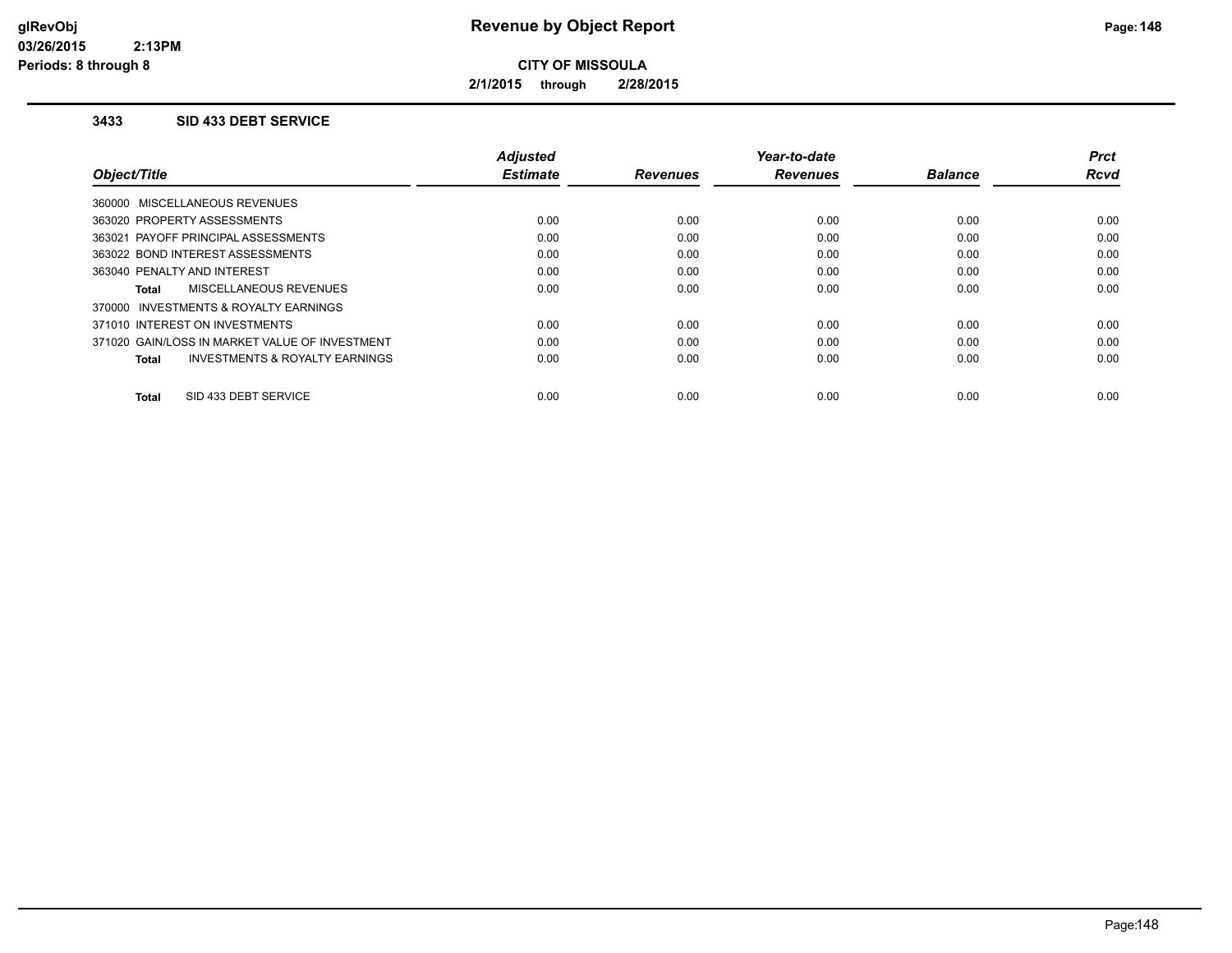**2/1/2015 through 2/28/2015**

**3440 FY 05 SIDEWALK AND CURB**

**3440 FY 05 SIDEWALK AND CURB**

|                                                    | <b>Adjusted</b> |                 | Year-to-date    |                | <b>Prct</b> |
|----------------------------------------------------|-----------------|-----------------|-----------------|----------------|-------------|
| Object/Title                                       | <b>Estimate</b> | <b>Revenues</b> | <b>Revenues</b> | <b>Balance</b> | <b>Rcvd</b> |
| 360000 MISCELLANEOUS REVENUES                      |                 |                 |                 |                |             |
| 363020 PROPERTY ASSESSMENTS                        | 40,163.00       | 0.00            | 14,676.98       | 25,486.02      | 36.54       |
| 363021 PAYOFF PRINCIPAL ASSESSMENTS                | 0.00            | 0.00            | 0.00            | 0.00           | 0.00        |
| 363022 BOND INTEREST ASSESSMENTS                   | 0.00            | 0.00            | 0.00            | 0.00           | 0.00        |
| 363040 PENALTY AND INTEREST                        | 0.00            | 0.00            | 2.87            | $-2.87$        | 0.00        |
| <b>MISCELLANEOUS REVENUES</b><br>Total             | 40,163.00       | 0.00            | 14,679.85       | 25,483.15      | 36.55       |
| INVESTMENTS & ROYALTY EARNINGS<br>370000           |                 |                 |                 |                |             |
| 371010 INTEREST ON INVESTMENTS                     | 0.00            | 0.00            | 0.00            | 0.00           | 0.00        |
| 371020 GAIN/LOSS IN MARKET VALUE OF INVESTMENTS    | 0.00            | 0.00            | 0.00            | 0.00           | 0.00        |
| 371500 INTEREST ON INTERFUND LOAN                  | 0.00            | 0.00            | 0.00            | 0.00           | 0.00        |
| <b>INVESTMENTS &amp; ROYALTY EARNINGS</b><br>Total | 0.00            | 0.00            | 0.00            | 0.00           | 0.00        |
| OTHER FINANCING SOURCES<br>380000                  |                 |                 |                 |                |             |
| 381030 SID BONDS PROCEEDS                          | 0.00            | 0.00            | 0.00            | 0.00           | 0.00        |
| OTHER FINANCING SOURCES<br>Total                   | 0.00            | 0.00            | 0.00            | 0.00           | 0.00        |
| FY 05 SIDEWALK AND CURB<br><b>Total</b>            | 40,163.00       | 0.00            | 14,679.85       | 25,483.15      | 36.55       |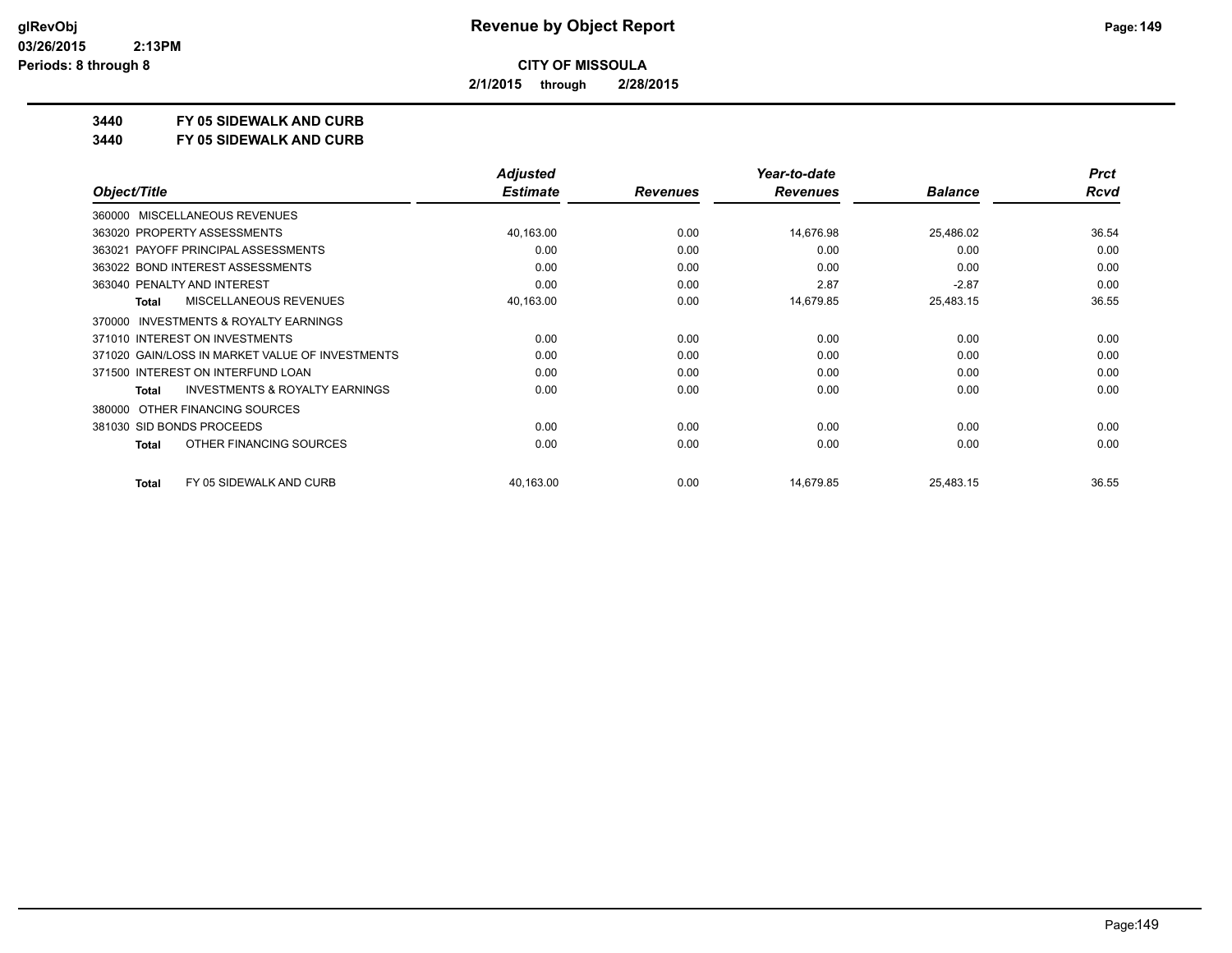**2/1/2015 through 2/28/2015**

### **3440 FY 05 SIDEWALK AND CURB**

|                                                           | <b>Adjusted</b> |                 | Year-to-date    |                | <b>Prct</b> |
|-----------------------------------------------------------|-----------------|-----------------|-----------------|----------------|-------------|
| Object/Title                                              | <b>Estimate</b> | <b>Revenues</b> | <b>Revenues</b> | <b>Balance</b> | <b>Rcvd</b> |
| 360000 MISCELLANEOUS REVENUES                             |                 |                 |                 |                |             |
| 363020 PROPERTY ASSESSMENTS                               | 40,163.00       | 0.00            | 14,676.98       | 25,486.02      | 36.54       |
| 363021 PAYOFF PRINCIPAL ASSESSMENTS                       | 0.00            | 0.00            | 0.00            | 0.00           | 0.00        |
| 363022 BOND INTEREST ASSESSMENTS                          | 0.00            | 0.00            | 0.00            | 0.00           | 0.00        |
| 363040 PENALTY AND INTEREST                               | 0.00            | 0.00            | 2.87            | $-2.87$        | 0.00        |
| <b>MISCELLANEOUS REVENUES</b><br>Total                    | 40,163.00       | 0.00            | 14,679.85       | 25,483.15      | 36.55       |
| 370000 INVESTMENTS & ROYALTY EARNINGS                     |                 |                 |                 |                |             |
| 371010 INTEREST ON INVESTMENTS                            | 0.00            | 0.00            | 0.00            | 0.00           | 0.00        |
| 371020 GAIN/LOSS IN MARKET VALUE OF INVESTMENT            | 0.00            | 0.00            | 0.00            | 0.00           | 0.00        |
| 371500 INTEREST ON INTERFUND LOAN                         | 0.00            | 0.00            | 0.00            | 0.00           | 0.00        |
| <b>INVESTMENTS &amp; ROYALTY EARNINGS</b><br><b>Total</b> | 0.00            | 0.00            | 0.00            | 0.00           | 0.00        |
| 380000 OTHER FINANCING SOURCES                            |                 |                 |                 |                |             |
| 381030 SID BONDS PROCEEDS                                 | 0.00            | 0.00            | 0.00            | 0.00           | 0.00        |
| OTHER FINANCING SOURCES<br><b>Total</b>                   | 0.00            | 0.00            | 0.00            | 0.00           | 0.00        |
| <b>Total</b><br>FY 05 SIDEWALK AND CURB                   | 40,163.00       | 0.00            | 14,679.85       | 25,483.15      | 36.55       |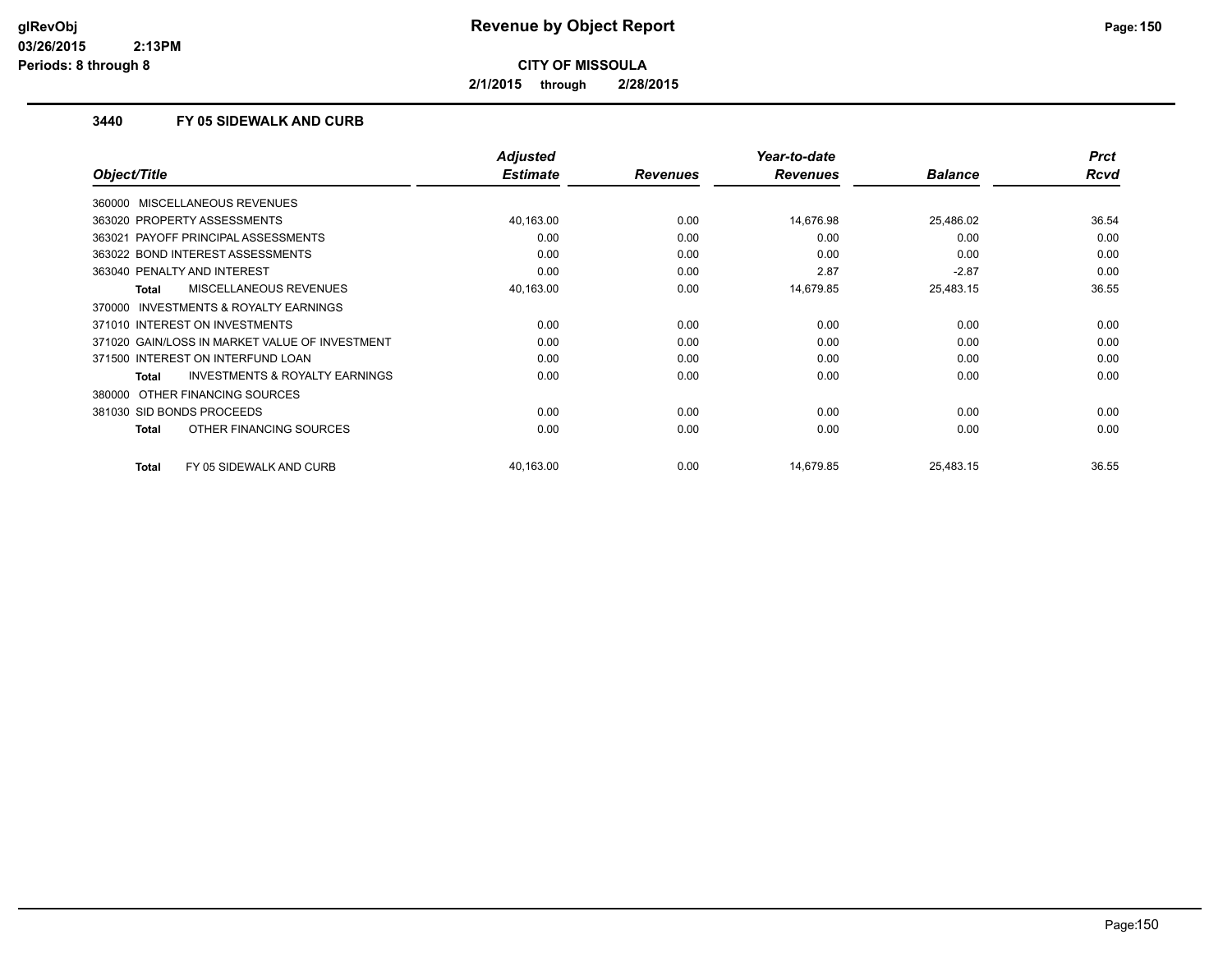**2/1/2015 through 2/28/2015**

## **3441 FY 06 SIDEWALK & CURB DEBT**

**3441 FY 06 SIDEWALK & CURB DEBT**

|                                                 | <b>Adjusted</b> |                 | Year-to-date    |                | <b>Prct</b> |
|-------------------------------------------------|-----------------|-----------------|-----------------|----------------|-------------|
| Object/Title                                    | <b>Estimate</b> | <b>Revenues</b> | <b>Revenues</b> | <b>Balance</b> | <b>Rcvd</b> |
| 360000 MISCELLANEOUS REVENUES                   |                 |                 |                 |                |             |
| 363020 PROPERTY ASSESSMENTS                     | 0.00            | 0.00            | 0.00            | 0.00           | 0.00        |
| MISCELLANEOUS REVENUES<br>Total                 | 0.00            | 0.00            | 0.00            | 0.00           | 0.00        |
| 370000 INVESTMENTS & ROYALTY EARNINGS           |                 |                 |                 |                |             |
| 371010 INTEREST ON INVESTMENTS                  | 0.00            | 0.00            | 0.00            | 0.00           | 0.00        |
| 371020 GAIN/LOSS IN MARKET VALUE OF INVESTMENTS | 0.00            | 0.00            | 0.00            | 0.00           | 0.00        |
| INVESTMENTS & ROYALTY EARNINGS<br>Total         | 0.00            | 0.00            | 0.00            | 0.00           | 0.00        |
|                                                 |                 |                 |                 |                |             |
| Total<br>FY 06 SIDEWALK & CURB DEBT             | 0.00            | 0.00            | 0.00            | 0.00           | 0.00        |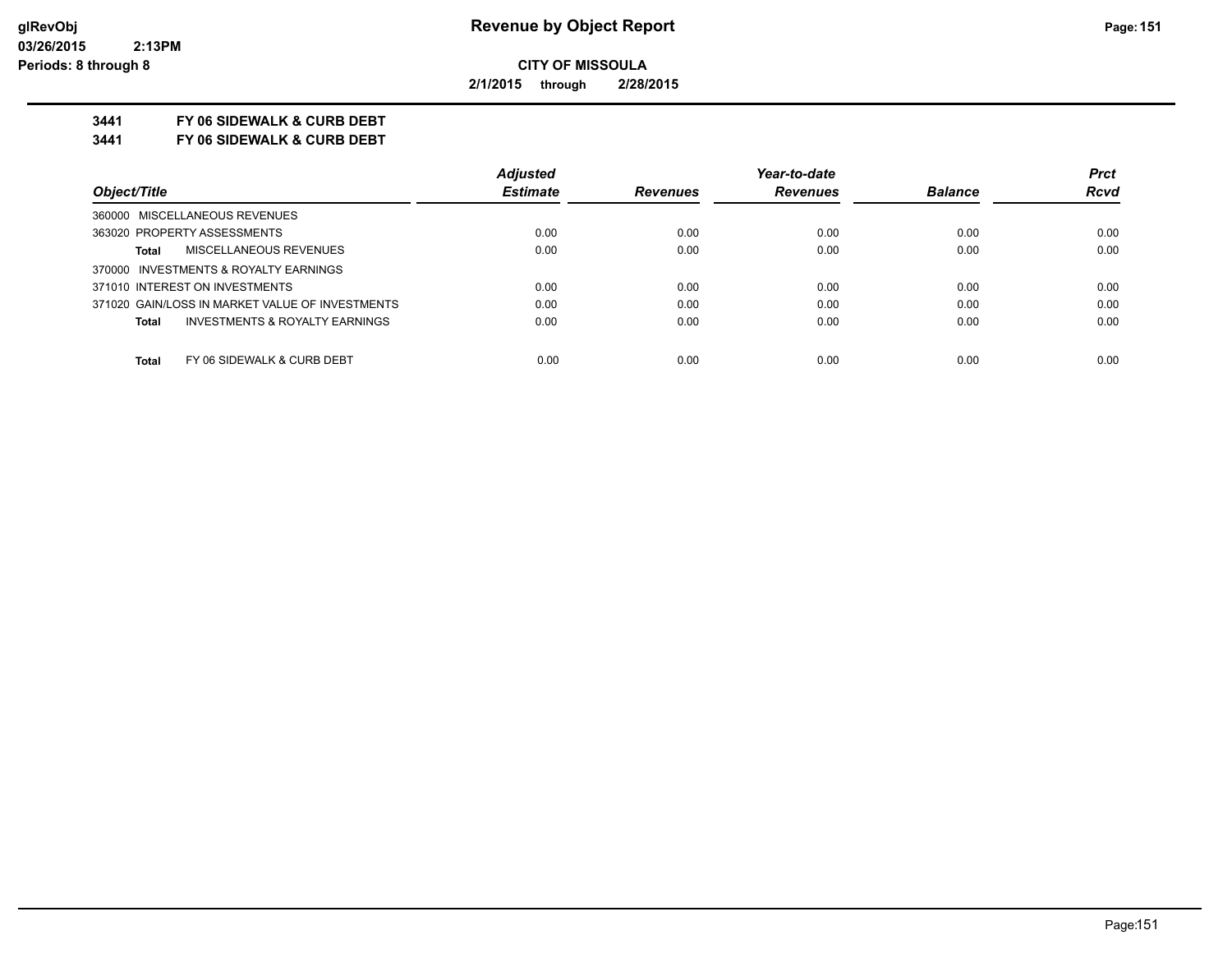**2/1/2015 through 2/28/2015**

## **3441 FY 06 SIDEWALK & CURB DEBT**

|                                                | <b>Adjusted</b> |                 | Year-to-date    |                | <b>Prct</b> |
|------------------------------------------------|-----------------|-----------------|-----------------|----------------|-------------|
| Object/Title                                   | <b>Estimate</b> | <b>Revenues</b> | <b>Revenues</b> | <b>Balance</b> | <b>Rcvd</b> |
| 360000 MISCELLANEOUS REVENUES                  |                 |                 |                 |                |             |
| 363020 PROPERTY ASSESSMENTS                    | 0.00            | 0.00            | 0.00            | 0.00           | 0.00        |
| MISCELLANEOUS REVENUES<br>Total                | 0.00            | 0.00            | 0.00            | 0.00           | 0.00        |
| 370000 INVESTMENTS & ROYALTY EARNINGS          |                 |                 |                 |                |             |
| 371010 INTEREST ON INVESTMENTS                 | 0.00            | 0.00            | 0.00            | 0.00           | 0.00        |
| 371020 GAIN/LOSS IN MARKET VALUE OF INVESTMENT | 0.00            | 0.00            | 0.00            | 0.00           | 0.00        |
| INVESTMENTS & ROYALTY EARNINGS<br>Total        | 0.00            | 0.00            | 0.00            | 0.00           | 0.00        |
| Total<br>FY 06 SIDEWALK & CURB DEBT            | 0.00            | 0.00            | 0.00            | 0.00           | 0.00        |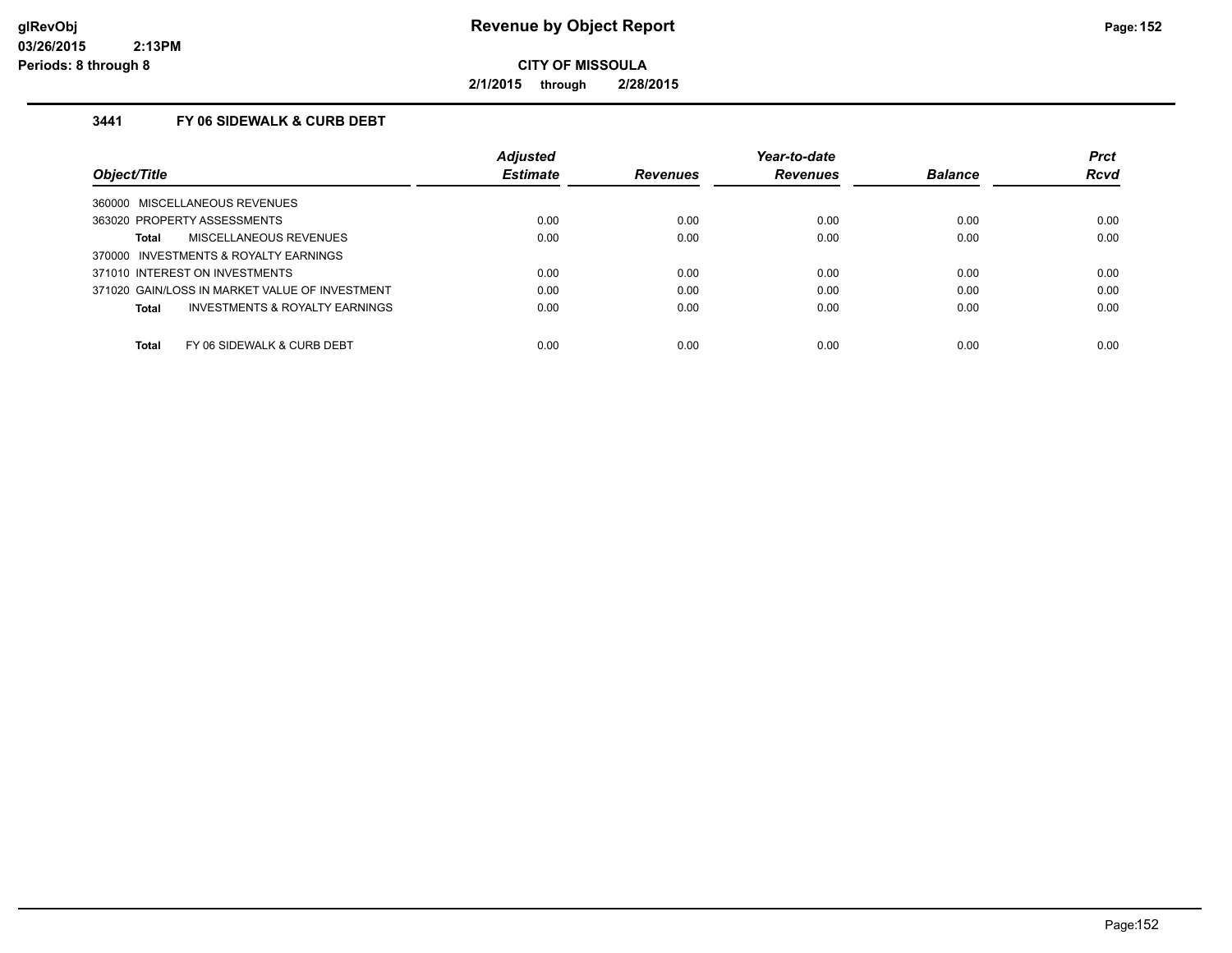**2/1/2015 through 2/28/2015**

**3449 SID 449 DEBT SERVICE**

**3449 SID 449 DEBT SERVICE**

|                                                           | <b>Adjusted</b> |                 | Year-to-date    |                | <b>Prct</b> |
|-----------------------------------------------------------|-----------------|-----------------|-----------------|----------------|-------------|
| Object/Title                                              | <b>Estimate</b> | <b>Revenues</b> | <b>Revenues</b> | <b>Balance</b> | Rcvd        |
| 360000 MISCELLANEOUS REVENUES                             |                 |                 |                 |                |             |
| 363020 PROPERTY ASSESSMENTS                               | 0.00            | 0.00            | 0.00            | 0.00           | 0.00        |
| 363021 PAYOFF PRINCIPAL ASSESSMENTS                       | 0.00            | 0.00            | 0.00            | 0.00           | 0.00        |
| 363022 BOND INTEREST ASSESSMENTS                          | 0.00            | 0.00            | 0.00            | 0.00           | 0.00        |
| 363040 PENALTY AND INTEREST                               | 0.00            | 0.00            | 0.00            | 0.00           | 0.00        |
| MISCELLANEOUS REVENUES<br>Total                           | 0.00            | 0.00            | 0.00            | 0.00           | 0.00        |
| 370000 INVESTMENTS & ROYALTY EARNINGS                     |                 |                 |                 |                |             |
| 371010 INTEREST ON INVESTMENTS                            | 0.00            | 0.00            | 0.00            | 0.00           | 0.00        |
| 371020 GAIN/LOSS IN MARKET VALUE OF INVESTMENTS           | 0.00            | 0.00            | 0.00            | 0.00           | 0.00        |
| <b>INVESTMENTS &amp; ROYALTY EARNINGS</b><br><b>Total</b> | 0.00            | 0.00            | 0.00            | 0.00           | 0.00        |
| SID 449 DEBT SERVICE<br>Total                             | 0.00            | 0.00            | 0.00            | 0.00           | 0.00        |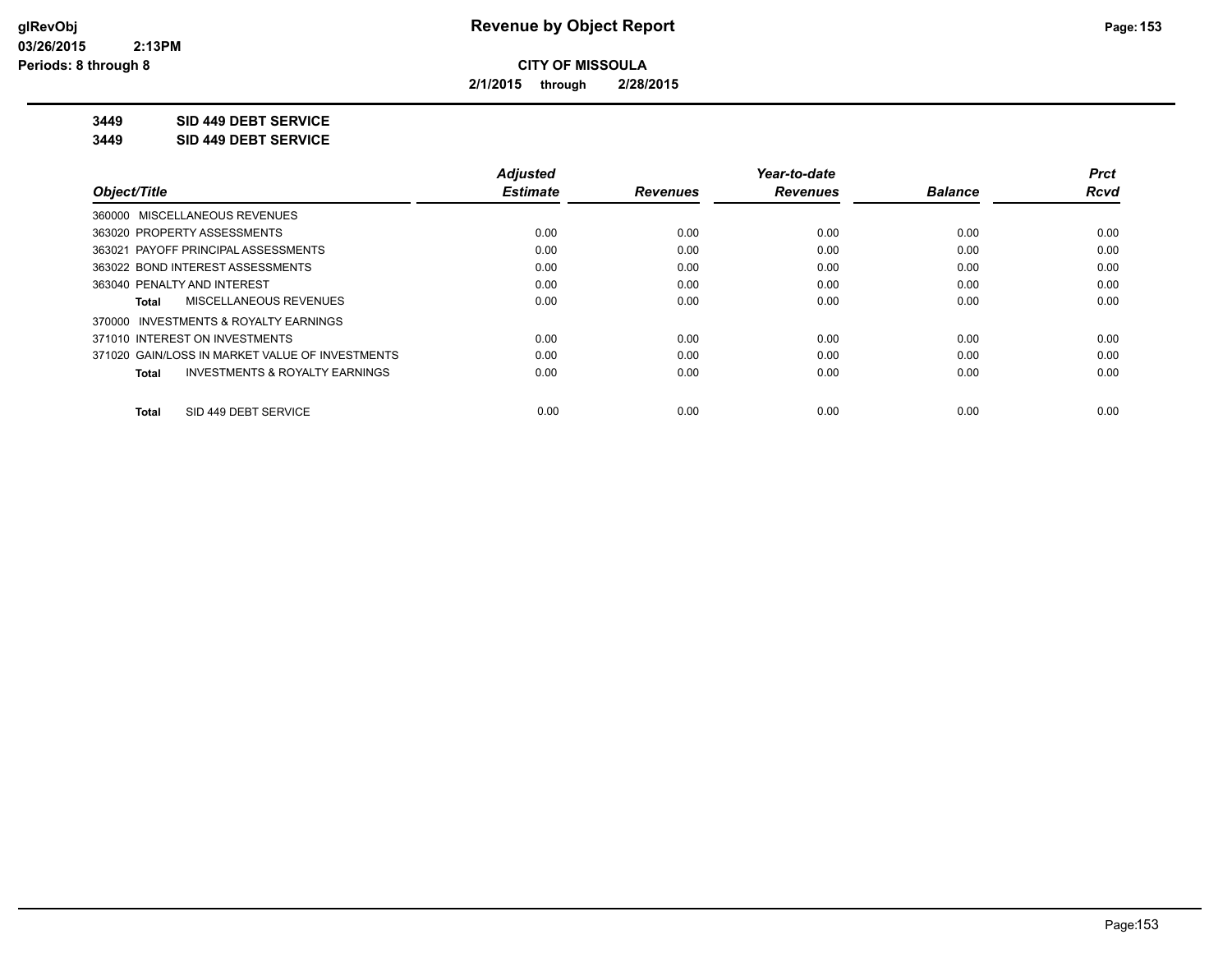**2/1/2015 through 2/28/2015**

#### **3449 SID 449 DEBT SERVICE**

|                                                    | <b>Adjusted</b> |                 | Year-to-date    |                | <b>Prct</b> |
|----------------------------------------------------|-----------------|-----------------|-----------------|----------------|-------------|
| Object/Title                                       | <b>Estimate</b> | <b>Revenues</b> | <b>Revenues</b> | <b>Balance</b> | <b>Rcvd</b> |
| 360000 MISCELLANEOUS REVENUES                      |                 |                 |                 |                |             |
| 363020 PROPERTY ASSESSMENTS                        | 0.00            | 0.00            | 0.00            | 0.00           | 0.00        |
| 363021 PAYOFF PRINCIPAL ASSESSMENTS                | 0.00            | 0.00            | 0.00            | 0.00           | 0.00        |
| 363022 BOND INTEREST ASSESSMENTS                   | 0.00            | 0.00            | 0.00            | 0.00           | 0.00        |
| 363040 PENALTY AND INTEREST                        | 0.00            | 0.00            | 0.00            | 0.00           | 0.00        |
| <b>MISCELLANEOUS REVENUES</b><br>Total             | 0.00            | 0.00            | 0.00            | 0.00           | 0.00        |
| 370000 INVESTMENTS & ROYALTY EARNINGS              |                 |                 |                 |                |             |
| 371010 INTEREST ON INVESTMENTS                     | 0.00            | 0.00            | 0.00            | 0.00           | 0.00        |
| 371020 GAIN/LOSS IN MARKET VALUE OF INVESTMENT     | 0.00            | 0.00            | 0.00            | 0.00           | 0.00        |
| <b>INVESTMENTS &amp; ROYALTY EARNINGS</b><br>Total | 0.00            | 0.00            | 0.00            | 0.00           | 0.00        |
|                                                    |                 |                 |                 |                |             |
| SID 449 DEBT SERVICE<br>Total                      | 0.00            | 0.00            | 0.00            | 0.00           | 0.00        |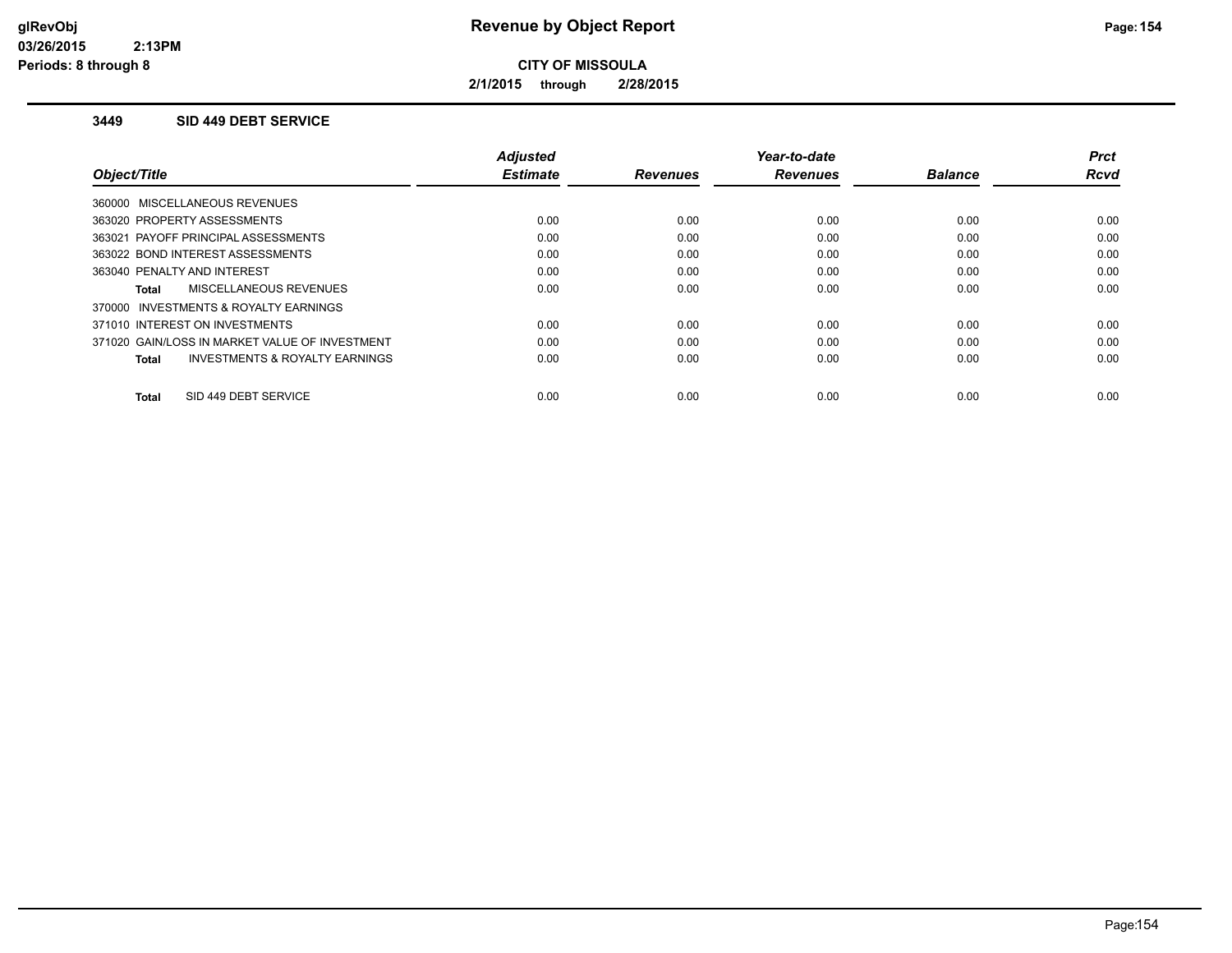**2/1/2015 through 2/28/2015**

**3450 FY 06 SIDEWALK AND CURB**

**3450 FY 06 SIDEWALK AND CURB**

|                                                    | <b>Adjusted</b> |                 | Year-to-date    |                | <b>Prct</b> |
|----------------------------------------------------|-----------------|-----------------|-----------------|----------------|-------------|
| Object/Title                                       | <b>Estimate</b> | <b>Revenues</b> | <b>Revenues</b> | <b>Balance</b> | <b>Rcvd</b> |
| <b>MISCELLANEOUS REVENUES</b><br>360000            |                 |                 |                 |                |             |
| 363020 PROPERTY ASSESSMENTS                        | 29,569.00       | 0.00            | 16,168.09       | 13,400.91      | 54.68       |
| 363021 PAYOFF PRINCIPAL ASSESSMENTS                | 0.00            | 0.00            | 0.00            | 0.00           | 0.00        |
| 363022 BOND INTEREST ASSESSMENTS                   | 0.00            | 0.00            | 0.00            | 0.00           | 0.00        |
| 363040 PENALTY AND INTEREST                        | 0.00            | 0.00            | 76.51           | $-76.51$       | 0.00        |
| MISCELLANEOUS REVENUES<br>Total                    | 29,569.00       | 0.00            | 16,244.60       | 13,324.40      | 54.94       |
| INVESTMENTS & ROYALTY EARNINGS<br>370000           |                 |                 |                 |                |             |
| 371010 INTEREST ON INVESTMENTS                     | 0.00            | 0.00            | 0.00            | 0.00           | 0.00        |
| 371020 GAIN/LOSS IN MARKET VALUE OF INVESTMENTS    | 0.00            | 0.00            | 0.00            | 0.00           | 0.00        |
| 371500 INTEREST ON INTERFUND LOAN                  | 0.00            | 0.00            | 0.00            | 0.00           | 0.00        |
| <b>INVESTMENTS &amp; ROYALTY EARNINGS</b><br>Total | 0.00            | 0.00            | 0.00            | 0.00           | 0.00        |
| OTHER FINANCING SOURCES<br>380000                  |                 |                 |                 |                |             |
| 381030 SID BONDS PROCEEDS                          | 0.00            | 0.00            | 0.00            | 0.00           | 0.00        |
| 383042 TRANSFERS FROM OTHER FUNDS                  | 0.00            | 0.00            | 0.00            | 0.00           | 0.00        |
| OTHER FINANCING SOURCES<br>Total                   | 0.00            | 0.00            | 0.00            | 0.00           | 0.00        |
| FY 06 SIDEWALK AND CURB<br><b>Total</b>            | 29,569.00       | 0.00            | 16,244.60       | 13,324.40      | 54.94       |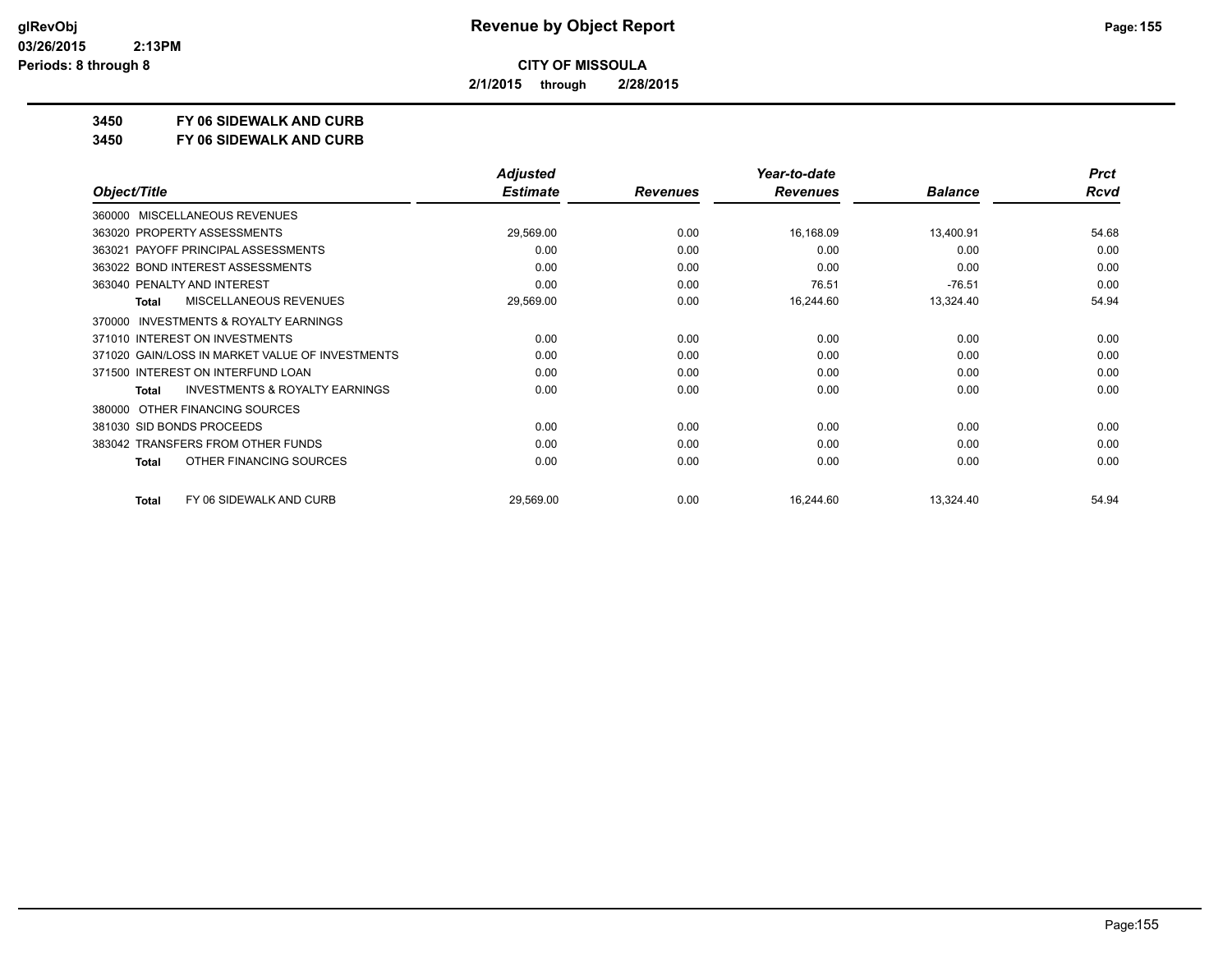**2/1/2015 through 2/28/2015**

## **3450 FY 06 SIDEWALK AND CURB**

|                                                           | <b>Adjusted</b> |                 | Year-to-date    |                | <b>Prct</b> |
|-----------------------------------------------------------|-----------------|-----------------|-----------------|----------------|-------------|
| Object/Title                                              | <b>Estimate</b> | <b>Revenues</b> | <b>Revenues</b> | <b>Balance</b> | <b>Rcvd</b> |
| MISCELLANEOUS REVENUES<br>360000                          |                 |                 |                 |                |             |
| 363020 PROPERTY ASSESSMENTS                               | 29,569.00       | 0.00            | 16,168.09       | 13,400.91      | 54.68       |
| 363021 PAYOFF PRINCIPAL ASSESSMENTS                       | 0.00            | 0.00            | 0.00            | 0.00           | 0.00        |
| 363022 BOND INTEREST ASSESSMENTS                          | 0.00            | 0.00            | 0.00            | 0.00           | 0.00        |
| 363040 PENALTY AND INTEREST                               | 0.00            | 0.00            | 76.51           | $-76.51$       | 0.00        |
| <b>MISCELLANEOUS REVENUES</b><br><b>Total</b>             | 29,569.00       | 0.00            | 16,244.60       | 13,324.40      | 54.94       |
| INVESTMENTS & ROYALTY EARNINGS<br>370000                  |                 |                 |                 |                |             |
| 371010 INTEREST ON INVESTMENTS                            | 0.00            | 0.00            | 0.00            | 0.00           | 0.00        |
| 371020 GAIN/LOSS IN MARKET VALUE OF INVESTMENT            | 0.00            | 0.00            | 0.00            | 0.00           | 0.00        |
| 371500 INTEREST ON INTERFUND LOAN                         | 0.00            | 0.00            | 0.00            | 0.00           | 0.00        |
| <b>INVESTMENTS &amp; ROYALTY EARNINGS</b><br><b>Total</b> | 0.00            | 0.00            | 0.00            | 0.00           | 0.00        |
| OTHER FINANCING SOURCES<br>380000                         |                 |                 |                 |                |             |
| 381030 SID BONDS PROCEEDS                                 | 0.00            | 0.00            | 0.00            | 0.00           | 0.00        |
| 383042 TRANSFERS FROM OTHER FUNDS                         | 0.00            | 0.00            | 0.00            | 0.00           | 0.00        |
| OTHER FINANCING SOURCES<br><b>Total</b>                   | 0.00            | 0.00            | 0.00            | 0.00           | 0.00        |
| FY 06 SIDEWALK AND CURB<br><b>Total</b>                   | 29,569.00       | 0.00            | 16,244.60       | 13,324.40      | 54.94       |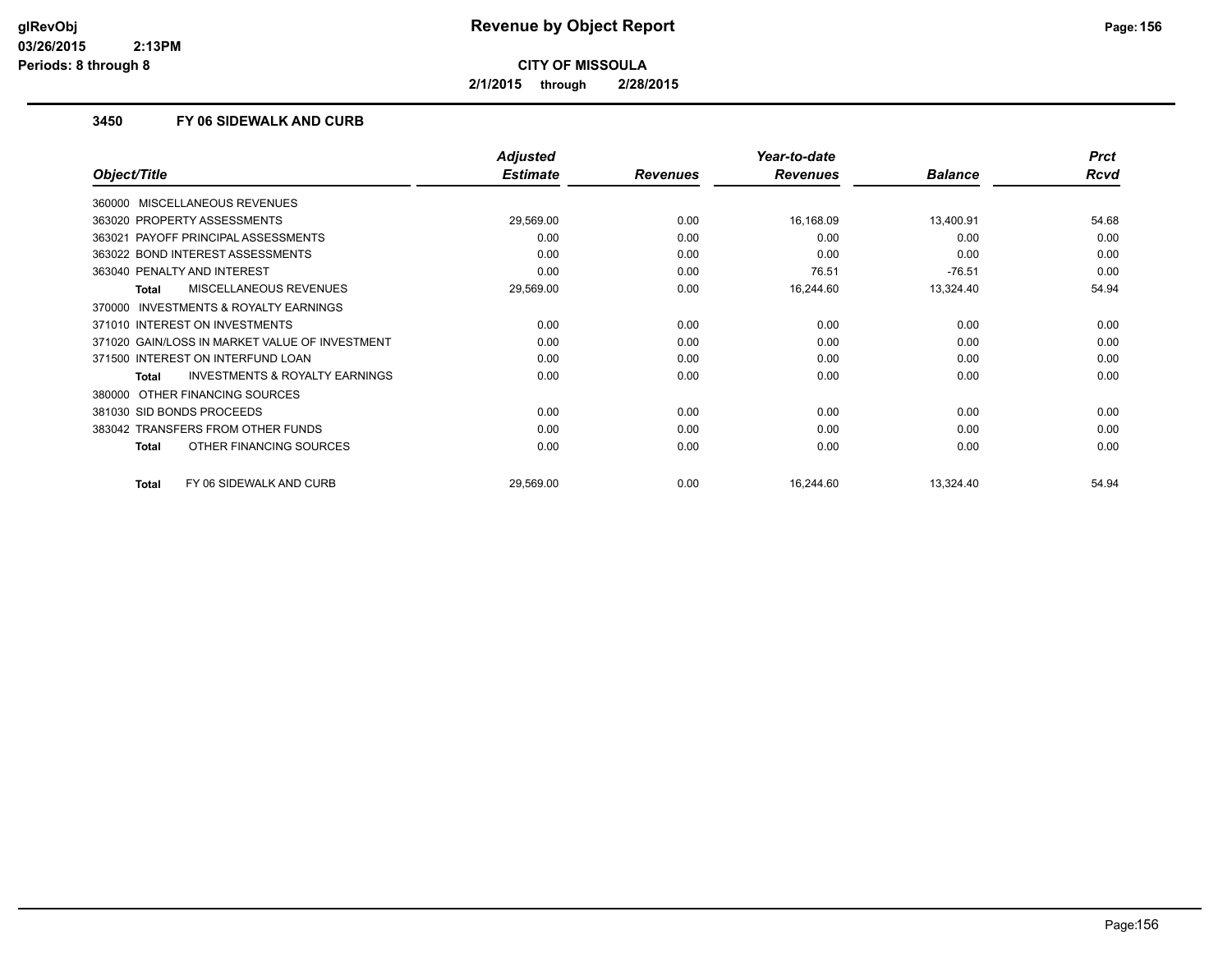**2/1/2015 through 2/28/2015**

# **3460 FY07 SIDEWALK AND CURB DEBT**

#### **3460 FY07 SIDEWALK AND CURB DEBT**

|                                                     | <b>Adjusted</b> |                 | Year-to-date    |                | <b>Prct</b> |
|-----------------------------------------------------|-----------------|-----------------|-----------------|----------------|-------------|
| Object/Title                                        | <b>Estimate</b> | <b>Revenues</b> | <b>Revenues</b> | <b>Balance</b> | Rcvd        |
| MISCELLANEOUS REVENUES<br>360000                    |                 |                 |                 |                |             |
| 363020 PROPERTY ASSESSMENTS                         | 92,110.00       | 1,472.96        | 40,357.05       | 51,752.95      | 43.81       |
| PAYOFF PRINCIPAL ASSESSMENTS<br>363021              | 0.00            | 0.00            | 9,478.66        | $-9,478.66$    | 0.00        |
| 363022 BOND INTEREST ASSESSMENTS                    | 0.00            | 0.00            | 0.00            | 0.00           | 0.00        |
| 363040 PENALTY AND INTEREST                         | 0.00            | 30.15           | 69.03           | $-69.03$       | 0.00        |
| MISCELLANEOUS REVENUES<br>Total                     | 92,110.00       | 1,503.11        | 49,904.74       | 42,205.26      | 54.18       |
| <b>INVESTMENTS &amp; ROYALTY EARNINGS</b><br>370000 |                 |                 |                 |                |             |
| 371010 INTEREST ON INVESTMENTS                      | 0.00            | 0.00            | 0.00            | 0.00           | 0.00        |
| 371020 GAIN/LOSS IN MARKET VALUE OF INVESTMENTS     | 0.00            | 0.00            | 0.00            | 0.00           | 0.00        |
| 371500 INTEREST ON INTERFUND LOAN                   | 0.00            | 0.00            | 0.00            | 0.00           | 0.00        |
| <b>INVESTMENTS &amp; ROYALTY EARNINGS</b><br>Total  | 0.00            | 0.00            | 0.00            | 0.00           | 0.00        |
| OTHER FINANCING SOURCES<br>380000                   |                 |                 |                 |                |             |
| 381030 SID BONDS PROCEEDS                           | 0.00            | 0.00            | 0.00            | 0.00           | 0.00        |
| 383042 TRANSFERS FROM OTHER FUNDS                   | 0.00            | 0.00            | 0.00            | 0.00           | 0.00        |
| OTHER FINANCING SOURCES<br>Total                    | 0.00            | 0.00            | 0.00            | 0.00           | 0.00        |
| <b>FY07 SIDEWALK AND CURB DEBT</b><br>Total         | 92,110.00       | 1,503.11        | 49,904.74       | 42,205.26      | 54.18       |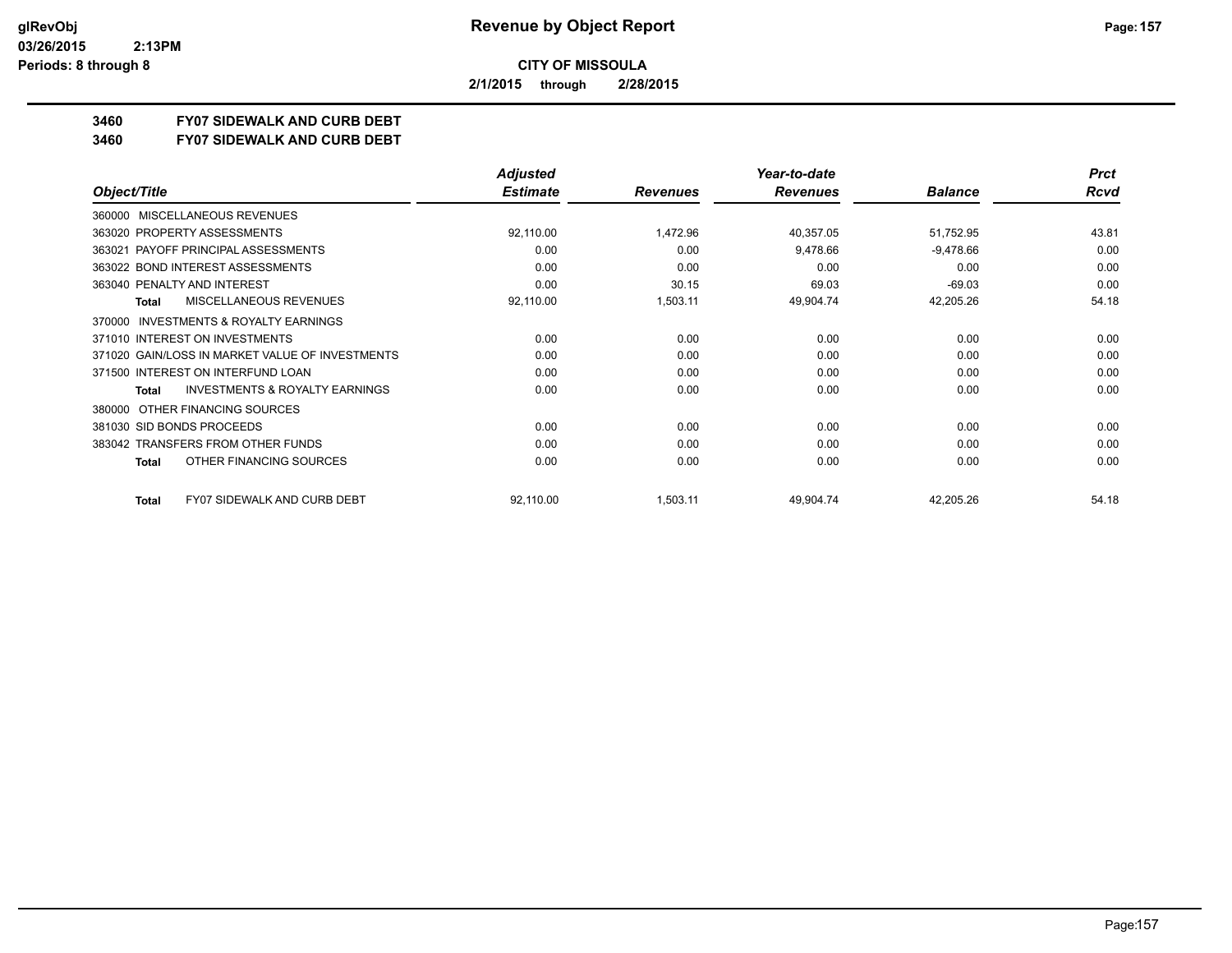**2/1/2015 through 2/28/2015**

## **3460 FY07 SIDEWALK AND CURB DEBT**

|                                                    | <b>Adjusted</b> |                 | Year-to-date    |                | <b>Prct</b> |
|----------------------------------------------------|-----------------|-----------------|-----------------|----------------|-------------|
| Object/Title                                       | <b>Estimate</b> | <b>Revenues</b> | <b>Revenues</b> | <b>Balance</b> | <b>Rcvd</b> |
| 360000 MISCELLANEOUS REVENUES                      |                 |                 |                 |                |             |
| 363020 PROPERTY ASSESSMENTS                        | 92,110.00       | 1,472.96        | 40,357.05       | 51,752.95      | 43.81       |
| PAYOFF PRINCIPAL ASSESSMENTS<br>363021             | 0.00            | 0.00            | 9,478.66        | $-9,478.66$    | 0.00        |
| 363022 BOND INTEREST ASSESSMENTS                   | 0.00            | 0.00            | 0.00            | 0.00           | 0.00        |
| 363040 PENALTY AND INTEREST                        | 0.00            | 30.15           | 69.03           | $-69.03$       | 0.00        |
| MISCELLANEOUS REVENUES<br>Total                    | 92,110.00       | 1,503.11        | 49,904.74       | 42,205.26      | 54.18       |
| 370000 INVESTMENTS & ROYALTY EARNINGS              |                 |                 |                 |                |             |
| 371010 INTEREST ON INVESTMENTS                     | 0.00            | 0.00            | 0.00            | 0.00           | 0.00        |
| 371020 GAIN/LOSS IN MARKET VALUE OF INVESTMENT     | 0.00            | 0.00            | 0.00            | 0.00           | 0.00        |
| 371500 INTEREST ON INTERFUND LOAN                  | 0.00            | 0.00            | 0.00            | 0.00           | 0.00        |
| <b>INVESTMENTS &amp; ROYALTY EARNINGS</b><br>Total | 0.00            | 0.00            | 0.00            | 0.00           | 0.00        |
| OTHER FINANCING SOURCES<br>380000                  |                 |                 |                 |                |             |
| 381030 SID BONDS PROCEEDS                          | 0.00            | 0.00            | 0.00            | 0.00           | 0.00        |
| 383042 TRANSFERS FROM OTHER FUNDS                  | 0.00            | 0.00            | 0.00            | 0.00           | 0.00        |
| OTHER FINANCING SOURCES<br><b>Total</b>            | 0.00            | 0.00            | 0.00            | 0.00           | 0.00        |
| <b>FY07 SIDEWALK AND CURB DEBT</b><br><b>Total</b> | 92,110.00       | 1,503.11        | 49,904.74       | 42,205.26      | 54.18       |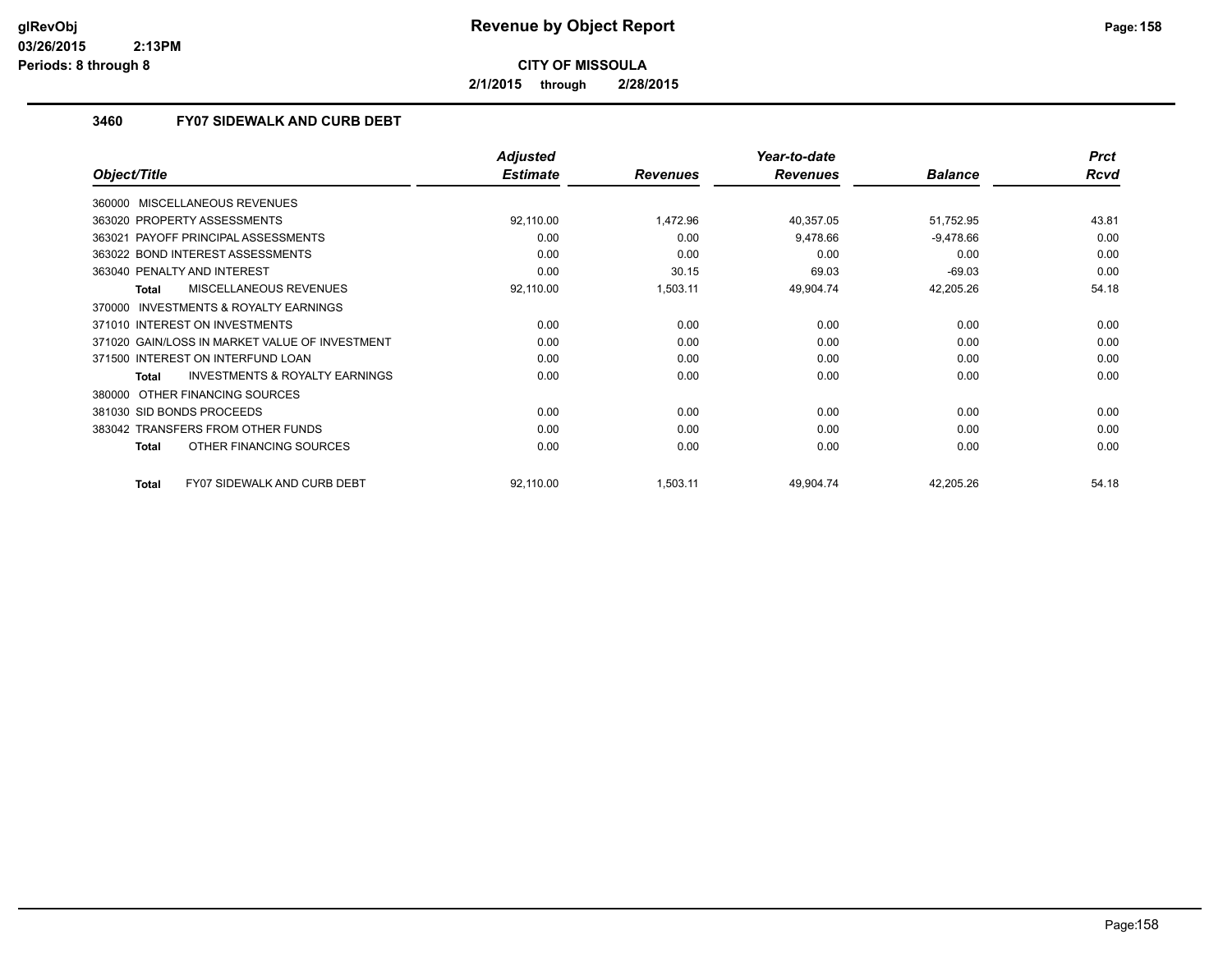**2/1/2015 through 2/28/2015**

## **3461 SERIES 2008A SIDEWALK AND CURB**

#### **3461 SERIES 2008A SIDEWALK AND CURB**

|                                                    | <b>Adjusted</b> |                 | Year-to-date    |                | <b>Prct</b> |
|----------------------------------------------------|-----------------|-----------------|-----------------|----------------|-------------|
| Object/Title                                       | <b>Estimate</b> | <b>Revenues</b> | <b>Revenues</b> | <b>Balance</b> | <b>Rcvd</b> |
| 360000 MISCELLANEOUS REVENUES                      |                 |                 |                 |                |             |
| 363020 PROPERTY ASSESSMENTS                        | 62,213.00       | 246.77          | 23,123.07       | 39,089.93      | 37.17       |
| 363021 PAYOFF PRINCIPAL ASSESSMENTS                | 0.00            | 0.00            | 0.00            | 0.00           | 0.00        |
| 363022 BOND INTEREST ASSESSMENTS                   | 0.00            | 0.00            | 0.00            | 0.00           | 0.00        |
| 363040 PENALTY AND INTEREST                        | 0.00            | 7.85            | 10.16           | $-10.16$       | 0.00        |
| MISCELLANEOUS REVENUES<br><b>Total</b>             | 62,213.00       | 254.62          | 23,133.23       | 39,079.77      | 37.18       |
| 370000 INVESTMENTS & ROYALTY EARNINGS              |                 |                 |                 |                |             |
| 371010 INTEREST ON INVESTMENTS                     | 0.00            | 0.00            | 0.00            | 0.00           | 0.00        |
| 371020 GAIN/LOSS IN MARKET VALUE OF INVESTMENTS    | 0.00            | 0.00            | 0.00            | 0.00           | 0.00        |
| <b>INVESTMENTS &amp; ROYALTY EARNINGS</b><br>Total | 0.00            | 0.00            | 0.00            | 0.00           | 0.00        |
| OTHER FINANCING SOURCES<br>380000                  |                 |                 |                 |                |             |
| 381030 SID BONDS PROCEEDS                          | 0.00            | 0.00            | 0.00            | 0.00           | 0.00        |
| OTHER FINANCING SOURCES<br>Total                   | 0.00            | 0.00            | 0.00            | 0.00           | 0.00        |
| SERIES 2008A SIDEWALK AND CURB<br><b>Total</b>     | 62,213.00       | 254.62          | 23,133.23       | 39,079.77      | 37.18       |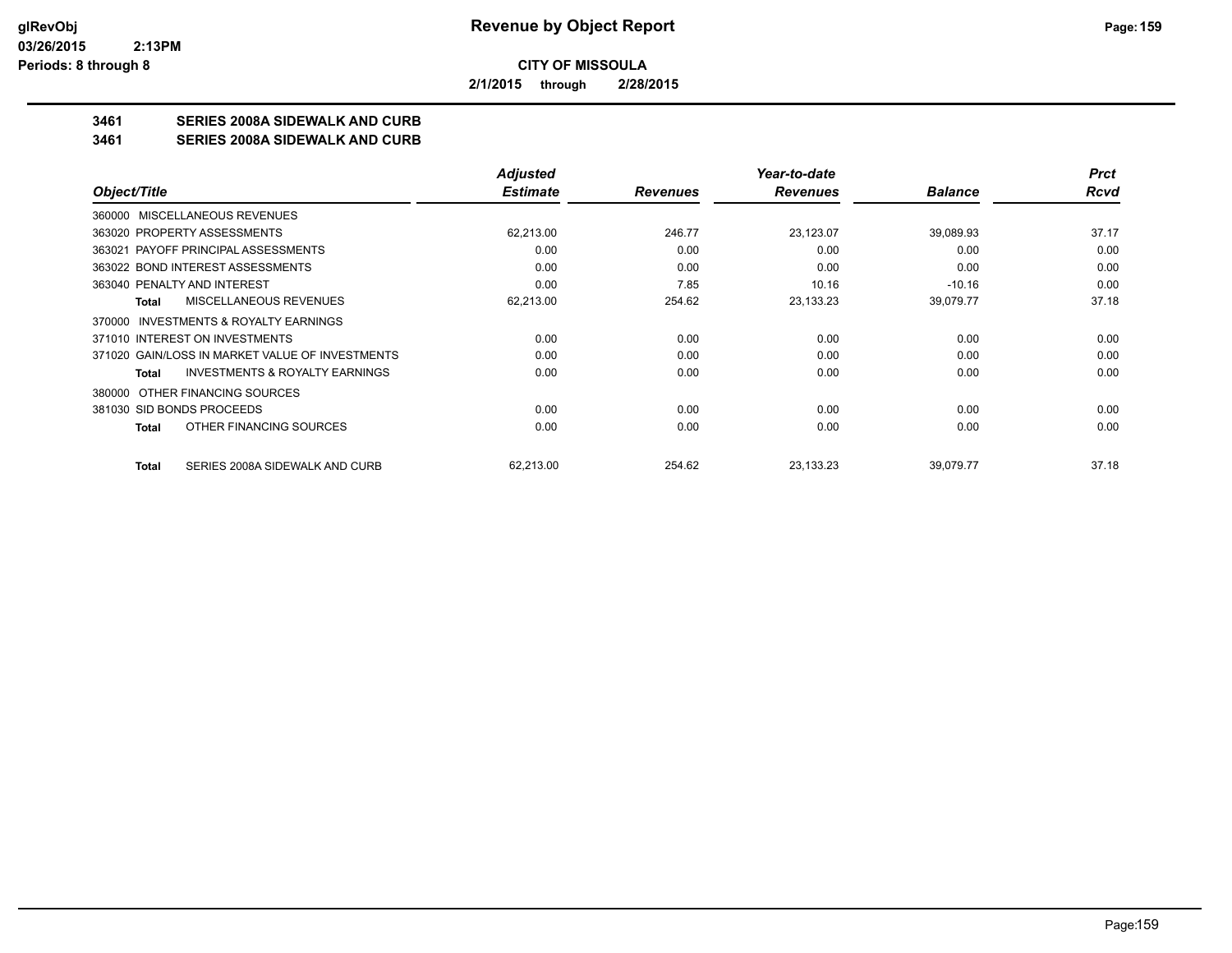**2/1/2015 through 2/28/2015**

## **3461 SERIES 2008A SIDEWALK AND CURB**

|                                                    | <b>Adjusted</b> |                 | Year-to-date    |                | <b>Prct</b> |
|----------------------------------------------------|-----------------|-----------------|-----------------|----------------|-------------|
| Object/Title                                       | <b>Estimate</b> | <b>Revenues</b> | <b>Revenues</b> | <b>Balance</b> | Rcvd        |
| 360000 MISCELLANEOUS REVENUES                      |                 |                 |                 |                |             |
| 363020 PROPERTY ASSESSMENTS                        | 62,213.00       | 246.77          | 23,123.07       | 39,089.93      | 37.17       |
| 363021 PAYOFF PRINCIPAL ASSESSMENTS                | 0.00            | 0.00            | 0.00            | 0.00           | 0.00        |
| 363022 BOND INTEREST ASSESSMENTS                   | 0.00            | 0.00            | 0.00            | 0.00           | 0.00        |
| 363040 PENALTY AND INTEREST                        | 0.00            | 7.85            | 10.16           | $-10.16$       | 0.00        |
| MISCELLANEOUS REVENUES<br>Total                    | 62,213.00       | 254.62          | 23,133.23       | 39,079.77      | 37.18       |
| 370000 INVESTMENTS & ROYALTY EARNINGS              |                 |                 |                 |                |             |
| 371010 INTEREST ON INVESTMENTS                     | 0.00            | 0.00            | 0.00            | 0.00           | 0.00        |
| 371020 GAIN/LOSS IN MARKET VALUE OF INVESTMENT     | 0.00            | 0.00            | 0.00            | 0.00           | 0.00        |
| <b>INVESTMENTS &amp; ROYALTY EARNINGS</b><br>Total | 0.00            | 0.00            | 0.00            | 0.00           | 0.00        |
| 380000 OTHER FINANCING SOURCES                     |                 |                 |                 |                |             |
| 381030 SID BONDS PROCEEDS                          | 0.00            | 0.00            | 0.00            | 0.00           | 0.00        |
| OTHER FINANCING SOURCES<br>Total                   | 0.00            | 0.00            | 0.00            | 0.00           | 0.00        |
| SERIES 2008A SIDEWALK AND CURB<br>Total            | 62.213.00       | 254.62          | 23.133.23       | 39.079.77      | 37.18       |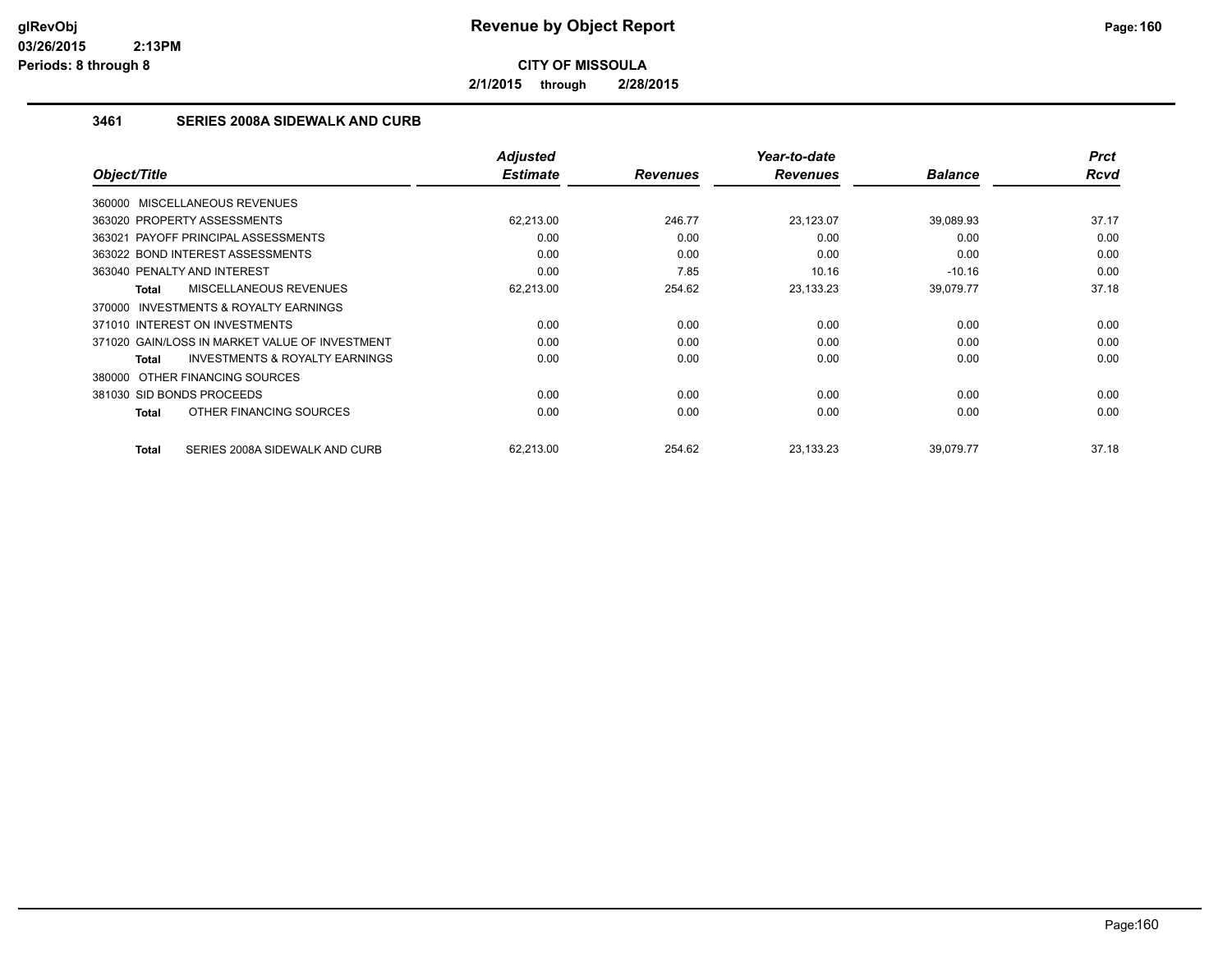**2/1/2015 through 2/28/2015**

# **3462 SERIES 2009 SIDEWALK AND CURB**

#### **3462 SERIES 2009 SIDEWALK AND CURB**

|                                                    | <b>Adjusted</b> |                 | Year-to-date    |                | <b>Prct</b> |
|----------------------------------------------------|-----------------|-----------------|-----------------|----------------|-------------|
| Object/Title                                       | <b>Estimate</b> | <b>Revenues</b> | <b>Revenues</b> | <b>Balance</b> | Rcvd        |
| MISCELLANEOUS REVENUES<br>360000                   |                 |                 |                 |                |             |
| 363020 PROPERTY ASSESSMENTS                        | 67,143.00       | 248.83          | 31,842.70       | 35,300.30      | 47.43       |
| 363021 PAYOFF PRINCIPAL ASSESSMENTS                | 0.00            | 0.00            | 9,086.62        | $-9,086.62$    | 0.00        |
| 363022 BOND INTEREST ASSESSMENTS                   | 0.00            | 0.00            | 0.00            | 0.00           | 0.00        |
| 363040 PENALTY AND INTEREST                        | 0.00            | 8.80            | 97.23           | $-97.23$       | 0.00        |
| MISCELLANEOUS REVENUES<br><b>Total</b>             | 67,143.00       | 257.63          | 41,026.55       | 26,116.45      | 61.10       |
| INVESTMENTS & ROYALTY EARNINGS<br>370000           |                 |                 |                 |                |             |
| 371010 INTEREST ON INVESTMENTS                     | 0.00            | 0.00            | 0.00            | 0.00           | 0.00        |
| 371020 GAIN/LOSS IN MARKET VALUE OF INVESTMENTS    | 0.00            | 0.00            | 0.00            | 0.00           | 0.00        |
| <b>INVESTMENTS &amp; ROYALTY EARNINGS</b><br>Total | 0.00            | 0.00            | 0.00            | 0.00           | 0.00        |
| OTHER FINANCING SOURCES<br>380000                  |                 |                 |                 |                |             |
| 381030 SID BONDS PROCEEDS                          | 0.00            | 0.00            | 0.00            | 0.00           | 0.00        |
| 383042 TRANSFERS FROM OTHER FUNDS                  | 0.00            | 0.00            | 0.00            | 0.00           | 0.00        |
| OTHER FINANCING SOURCES<br>Total                   | 0.00            | 0.00            | 0.00            | 0.00           | 0.00        |
| SERIES 2009 SIDEWALK AND CURB<br>Total             | 67,143.00       | 257.63          | 41,026.55       | 26,116.45      | 61.10       |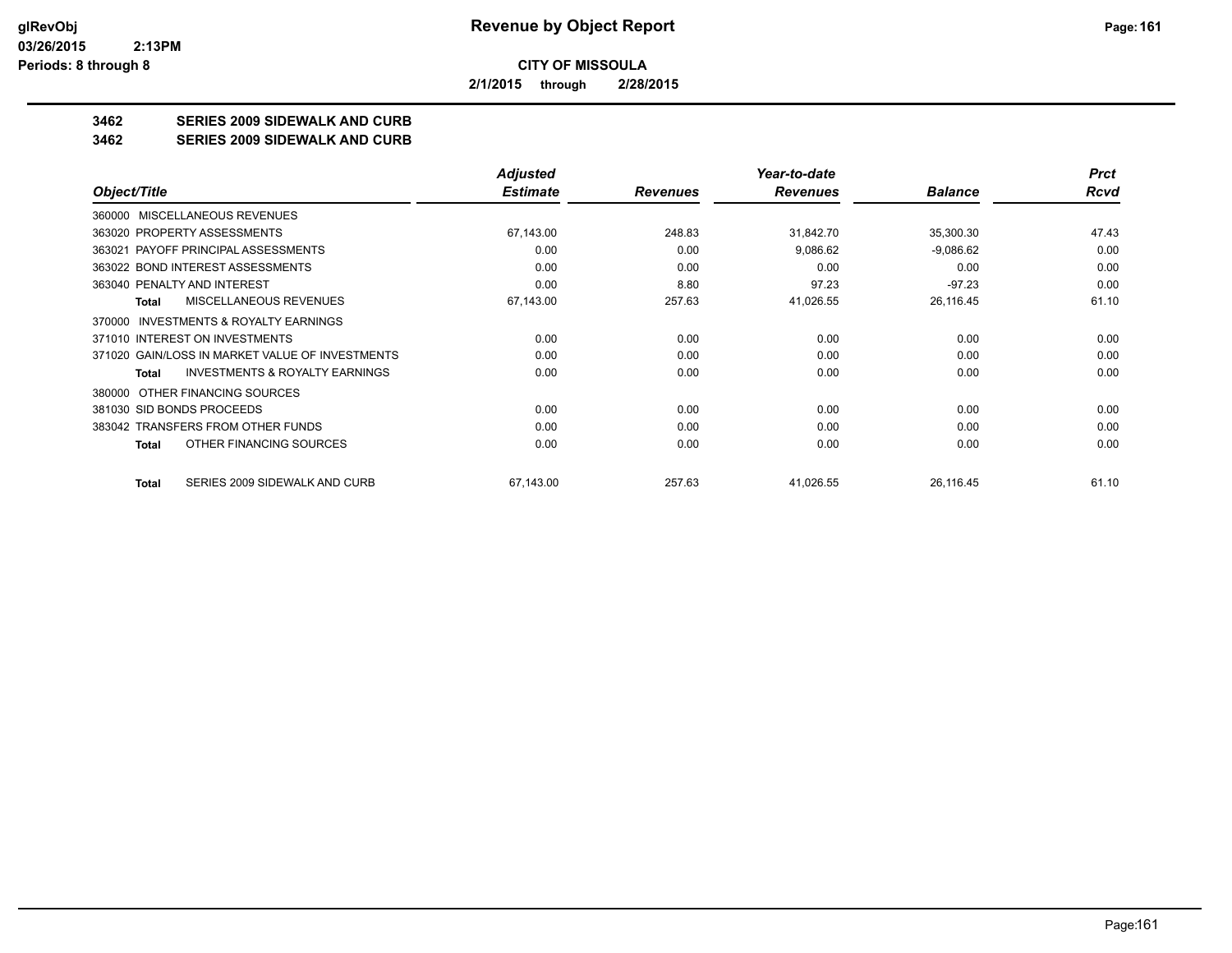**2/1/2015 through 2/28/2015**

## **3462 SERIES 2009 SIDEWALK AND CURB**

|                                                     | <b>Adjusted</b> |                 | Year-to-date    |                | <b>Prct</b> |
|-----------------------------------------------------|-----------------|-----------------|-----------------|----------------|-------------|
| Object/Title                                        | <b>Estimate</b> | <b>Revenues</b> | <b>Revenues</b> | <b>Balance</b> | <b>Rcvd</b> |
| 360000 MISCELLANEOUS REVENUES                       |                 |                 |                 |                |             |
| 363020 PROPERTY ASSESSMENTS                         | 67,143.00       | 248.83          | 31,842.70       | 35,300.30      | 47.43       |
| 363021 PAYOFF PRINCIPAL ASSESSMENTS                 | 0.00            | 0.00            | 9,086.62        | $-9,086.62$    | 0.00        |
| 363022 BOND INTEREST ASSESSMENTS                    | 0.00            | 0.00            | 0.00            | 0.00           | 0.00        |
| 363040 PENALTY AND INTEREST                         | 0.00            | 8.80            | 97.23           | $-97.23$       | 0.00        |
| <b>MISCELLANEOUS REVENUES</b><br>Total              | 67,143.00       | 257.63          | 41,026.55       | 26,116.45      | 61.10       |
| <b>INVESTMENTS &amp; ROYALTY EARNINGS</b><br>370000 |                 |                 |                 |                |             |
| 371010 INTEREST ON INVESTMENTS                      | 0.00            | 0.00            | 0.00            | 0.00           | 0.00        |
| 371020 GAIN/LOSS IN MARKET VALUE OF INVESTMENT      | 0.00            | 0.00            | 0.00            | 0.00           | 0.00        |
| <b>INVESTMENTS &amp; ROYALTY EARNINGS</b><br>Total  | 0.00            | 0.00            | 0.00            | 0.00           | 0.00        |
| 380000 OTHER FINANCING SOURCES                      |                 |                 |                 |                |             |
| 381030 SID BONDS PROCEEDS                           | 0.00            | 0.00            | 0.00            | 0.00           | 0.00        |
| 383042 TRANSFERS FROM OTHER FUNDS                   | 0.00            | 0.00            | 0.00            | 0.00           | 0.00        |
| OTHER FINANCING SOURCES<br>Total                    | 0.00            | 0.00            | 0.00            | 0.00           | 0.00        |
| <b>Total</b><br>SERIES 2009 SIDEWALK AND CURB       | 67,143.00       | 257.63          | 41,026.55       | 26,116.45      | 61.10       |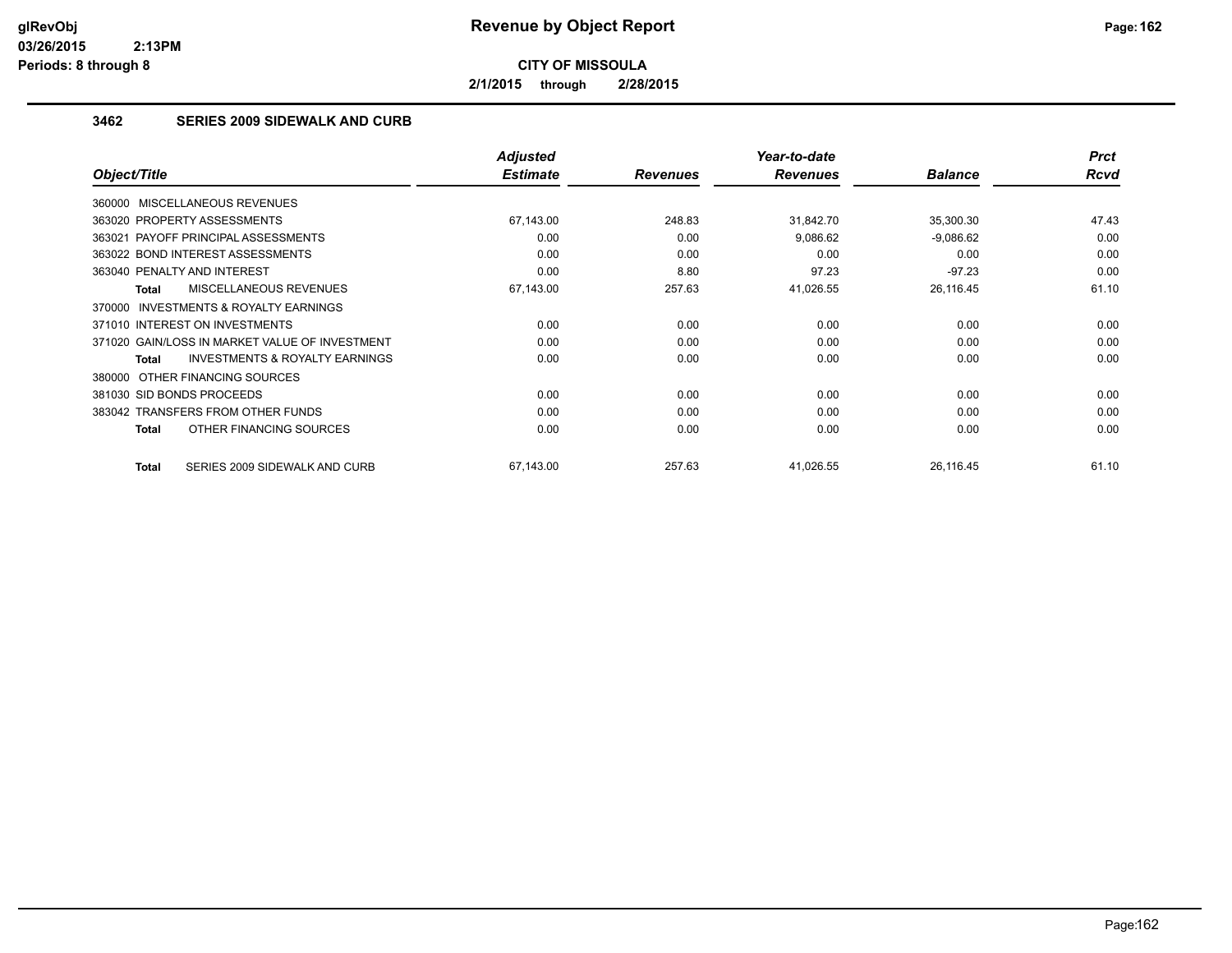**2/1/2015 through 2/28/2015**

## **3463 SERIES 2010 SIDEWALK AND CURB**

**3463 SERIES 2010 SIDEWALK AND CURB**

|                                                           | <b>Adjusted</b> |                 | Year-to-date    |                | <b>Prct</b> |
|-----------------------------------------------------------|-----------------|-----------------|-----------------|----------------|-------------|
| Object/Title                                              | <b>Estimate</b> | <b>Revenues</b> | <b>Revenues</b> | <b>Balance</b> | Rcvd        |
| MISCELLANEOUS REVENUES<br>360000                          |                 |                 |                 |                |             |
| 363020 PROPERTY ASSESSMENTS                               | 103,038.00      | 813.96          | 46,813.87       | 56,224.13      | 45.43       |
| 363021 PAYOFF PRINCIPAL ASSESSMENTS                       | 0.00            | 16,832.61       | 28,219.62       | $-28,219.62$   | 0.00        |
| 363022 BOND INTEREST ASSESSMENTS                          | 0.00            | 0.00            | 0.00            | 0.00           | 0.00        |
| 363040 PENALTY AND INTEREST                               | 0.00            | 0.00            | 59.50           | $-59.50$       | 0.00        |
| MISCELLANEOUS REVENUES<br>Total                           | 103,038.00      | 17,646.57       | 75,092.99       | 27,945.01      | 72.88       |
| <b>INVESTMENTS &amp; ROYALTY EARNINGS</b><br>370000       |                 |                 |                 |                |             |
| 371010 INTEREST ON INVESTMENTS                            | 0.00            | 0.00            | 0.00            | 0.00           | 0.00        |
| 371020 GAIN/LOSS IN MARKET VALUE OF INVESTMENTS           | 0.00            | 0.00            | 0.00            | 0.00           | 0.00        |
| <b>INVESTMENTS &amp; ROYALTY EARNINGS</b><br><b>Total</b> | 0.00            | 0.00            | 0.00            | 0.00           | 0.00        |
| OTHER FINANCING SOURCES<br>380000                         |                 |                 |                 |                |             |
| 381030 SID BONDS PROCEEDS                                 | 0.00            | 0.00            | 0.00            | 0.00           | 0.00        |
| 383042 TRANSFERS FROM OTHER FUNDS                         | 0.00            | 0.00            | 0.00            | 0.00           | 0.00        |
| OTHER FINANCING SOURCES<br>Total                          | 0.00            | 0.00            | 0.00            | 0.00           | 0.00        |
| SERIES 2010 SIDEWALK AND CURB<br>Total                    | 103,038.00      | 17,646.57       | 75,092.99       | 27,945.01      | 72.88       |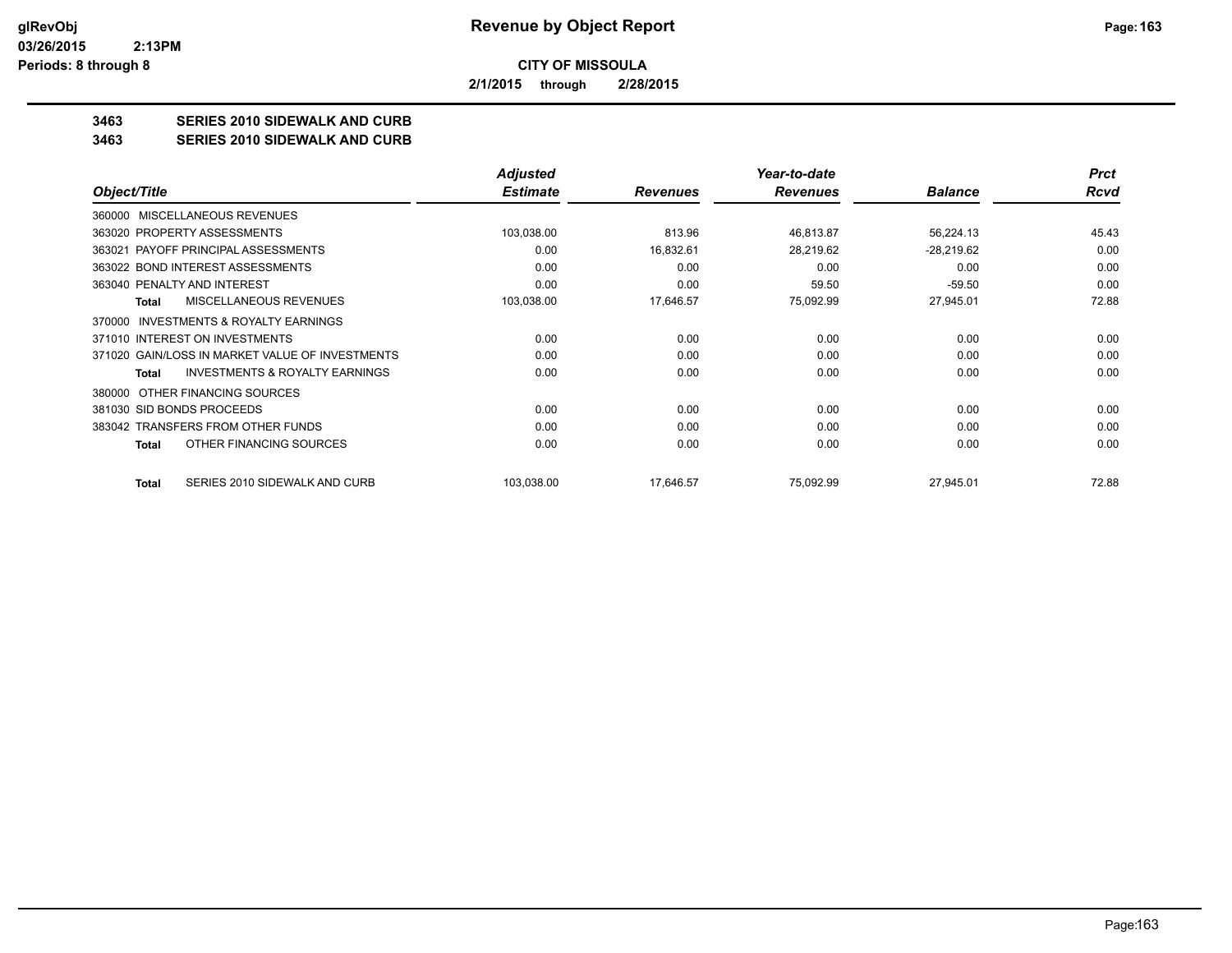**2/1/2015 through 2/28/2015**

## **3463 SERIES 2010 SIDEWALK AND CURB**

|                                                           | <b>Adjusted</b> |                 | Year-to-date    |                | <b>Prct</b> |
|-----------------------------------------------------------|-----------------|-----------------|-----------------|----------------|-------------|
| Object/Title                                              | <b>Estimate</b> | <b>Revenues</b> | <b>Revenues</b> | <b>Balance</b> | Rcvd        |
| MISCELLANEOUS REVENUES<br>360000                          |                 |                 |                 |                |             |
| 363020 PROPERTY ASSESSMENTS                               | 103,038.00      | 813.96          | 46,813.87       | 56,224.13      | 45.43       |
| 363021 PAYOFF PRINCIPAL ASSESSMENTS                       | 0.00            | 16,832.61       | 28,219.62       | $-28,219.62$   | 0.00        |
| 363022 BOND INTEREST ASSESSMENTS                          | 0.00            | 0.00            | 0.00            | 0.00           | 0.00        |
| 363040 PENALTY AND INTEREST                               | 0.00            | 0.00            | 59.50           | $-59.50$       | 0.00        |
| <b>MISCELLANEOUS REVENUES</b><br><b>Total</b>             | 103,038.00      | 17,646.57       | 75,092.99       | 27,945.01      | 72.88       |
| INVESTMENTS & ROYALTY EARNINGS<br>370000                  |                 |                 |                 |                |             |
| 371010 INTEREST ON INVESTMENTS                            | 0.00            | 0.00            | 0.00            | 0.00           | 0.00        |
| 371020 GAIN/LOSS IN MARKET VALUE OF INVESTMENT            | 0.00            | 0.00            | 0.00            | 0.00           | 0.00        |
| <b>INVESTMENTS &amp; ROYALTY EARNINGS</b><br><b>Total</b> | 0.00            | 0.00            | 0.00            | 0.00           | 0.00        |
| OTHER FINANCING SOURCES<br>380000                         |                 |                 |                 |                |             |
| 381030 SID BONDS PROCEEDS                                 | 0.00            | 0.00            | 0.00            | 0.00           | 0.00        |
| 383042 TRANSFERS FROM OTHER FUNDS                         | 0.00            | 0.00            | 0.00            | 0.00           | 0.00        |
| OTHER FINANCING SOURCES<br><b>Total</b>                   | 0.00            | 0.00            | 0.00            | 0.00           | 0.00        |
| SERIES 2010 SIDEWALK AND CURB<br><b>Total</b>             | 103,038.00      | 17.646.57       | 75,092.99       | 27,945.01      | 72.88       |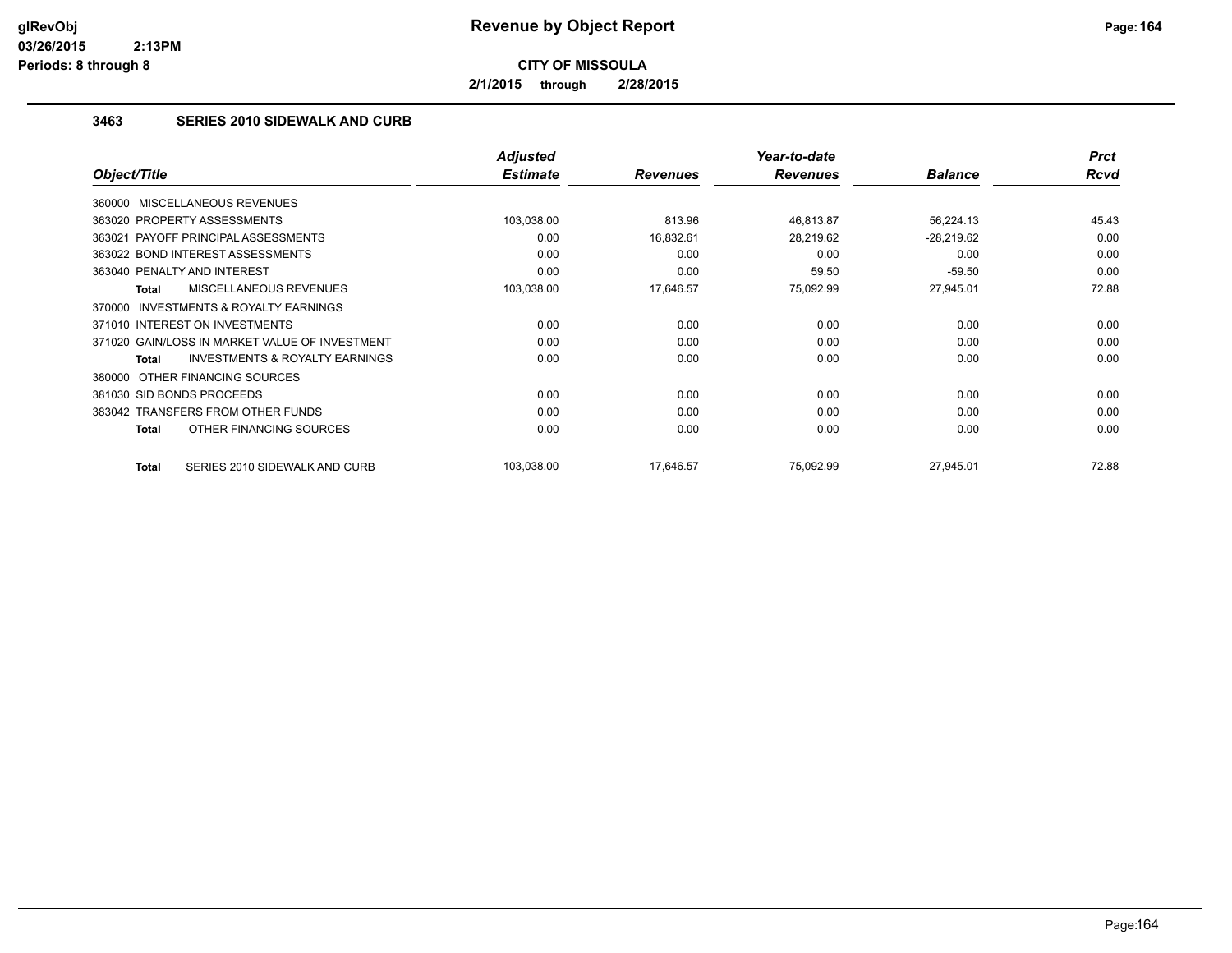**2/1/2015 through 2/28/2015**

**3464 FY12 S/C DEBT SERVICE**

**3464 FY12 S/C DEBT SERVICE**

|                                                    | <b>Adjusted</b> |                 | Year-to-date    |                | <b>Prct</b> |
|----------------------------------------------------|-----------------|-----------------|-----------------|----------------|-------------|
| Object/Title                                       | <b>Estimate</b> | <b>Revenues</b> | <b>Revenues</b> | <b>Balance</b> | <b>Rcvd</b> |
| MISCELLANEOUS REVENUES<br>360000                   |                 |                 |                 |                |             |
| 363020 PROPERTY ASSESSMENTS                        | 72,560.00       | 182.60          | 38,849.36       | 33,710.64      | 53.54       |
| 363021 PAYOFF PRINCIPAL ASSESSMENTS                | 0.00            | 0.00            | 10,112.27       | $-10, 112.27$  | 0.00        |
| 363022 BOND INTEREST ASSESSMENTS                   | 0.00            | 0.00            | 0.00            | 0.00           | 0.00        |
| 363040 PENALTY AND INTEREST                        | 0.00            | 5.43            | 10.63           | $-10.63$       | 0.00        |
| MISCELLANEOUS REVENUES<br>Total                    | 72,560.00       | 188.03          | 48,972.26       | 23,587.74      | 67.49       |
| INVESTMENTS & ROYALTY EARNINGS<br>370000           |                 |                 |                 |                |             |
| 371010 INTEREST ON INVESTMENTS                     | 0.00            | 0.00            | 0.00            | 0.00           | 0.00        |
| 371020 GAIN/LOSS IN MARKET VALUE OF INVESTMENTS    | 0.00            | 0.00            | 0.00            | 0.00           | 0.00        |
| <b>INVESTMENTS &amp; ROYALTY EARNINGS</b><br>Total | 0.00            | 0.00            | 0.00            | 0.00           | 0.00        |
| OTHER FINANCING SOURCES<br>380000                  |                 |                 |                 |                |             |
| 381030 SID BONDS PROCEEDS                          | 0.00            | 0.00            | 0.00            | 0.00           | 0.00        |
| 383042 TRANSFERS FROM OTHER FUNDS                  | 0.00            | 0.00            | 0.00            | 0.00           | 0.00        |
| OTHER FINANCING SOURCES<br>Total                   | 0.00            | 0.00            | 0.00            | 0.00           | 0.00        |
| FY12 S/C DEBT SERVICE<br><b>Total</b>              | 72,560.00       | 188.03          | 48,972.26       | 23,587.74      | 67.49       |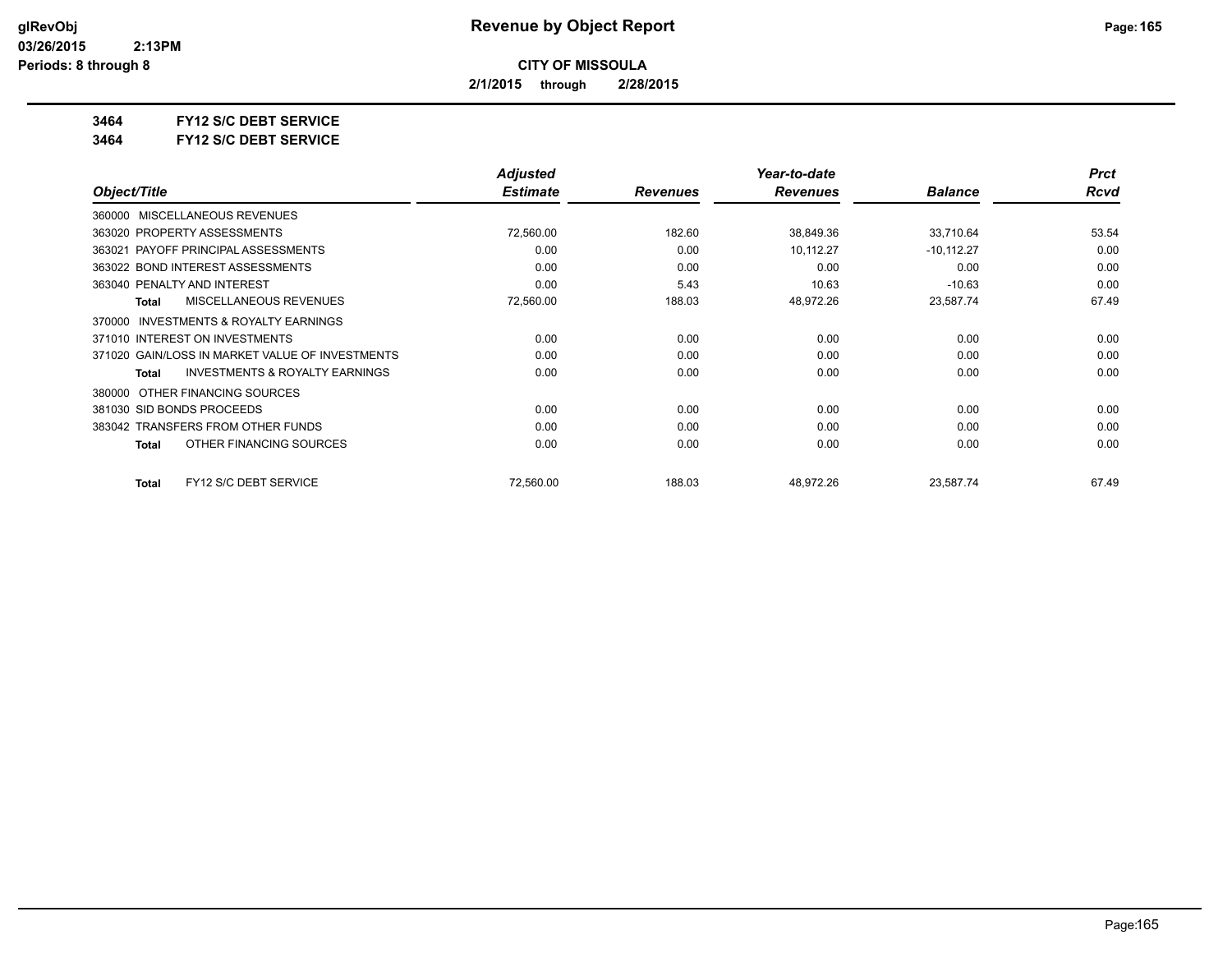**2/1/2015 through 2/28/2015**

### **3464 FY12 S/C DEBT SERVICE**

|                                                           | <b>Adjusted</b> |                 | Year-to-date    |                | <b>Prct</b> |
|-----------------------------------------------------------|-----------------|-----------------|-----------------|----------------|-------------|
| Object/Title                                              | <b>Estimate</b> | <b>Revenues</b> | <b>Revenues</b> | <b>Balance</b> | <b>Rcvd</b> |
| 360000 MISCELLANEOUS REVENUES                             |                 |                 |                 |                |             |
| 363020 PROPERTY ASSESSMENTS                               | 72,560.00       | 182.60          | 38,849.36       | 33,710.64      | 53.54       |
| 363021 PAYOFF PRINCIPAL ASSESSMENTS                       | 0.00            | 0.00            | 10,112.27       | $-10,112.27$   | 0.00        |
| 363022 BOND INTEREST ASSESSMENTS                          | 0.00            | 0.00            | 0.00            | 0.00           | 0.00        |
| 363040 PENALTY AND INTEREST                               | 0.00            | 5.43            | 10.63           | $-10.63$       | 0.00        |
| <b>MISCELLANEOUS REVENUES</b><br><b>Total</b>             | 72,560.00       | 188.03          | 48,972.26       | 23,587.74      | 67.49       |
| INVESTMENTS & ROYALTY EARNINGS<br>370000                  |                 |                 |                 |                |             |
| 371010 INTEREST ON INVESTMENTS                            | 0.00            | 0.00            | 0.00            | 0.00           | 0.00        |
| 371020 GAIN/LOSS IN MARKET VALUE OF INVESTMENT            | 0.00            | 0.00            | 0.00            | 0.00           | 0.00        |
| <b>INVESTMENTS &amp; ROYALTY EARNINGS</b><br><b>Total</b> | 0.00            | 0.00            | 0.00            | 0.00           | 0.00        |
| 380000 OTHER FINANCING SOURCES                            |                 |                 |                 |                |             |
| 381030 SID BONDS PROCEEDS                                 | 0.00            | 0.00            | 0.00            | 0.00           | 0.00        |
| 383042 TRANSFERS FROM OTHER FUNDS                         | 0.00            | 0.00            | 0.00            | 0.00           | 0.00        |
| OTHER FINANCING SOURCES<br>Total                          | 0.00            | 0.00            | 0.00            | 0.00           | 0.00        |
| FY12 S/C DEBT SERVICE<br><b>Total</b>                     | 72,560.00       | 188.03          | 48,972.26       | 23,587.74      | 67.49       |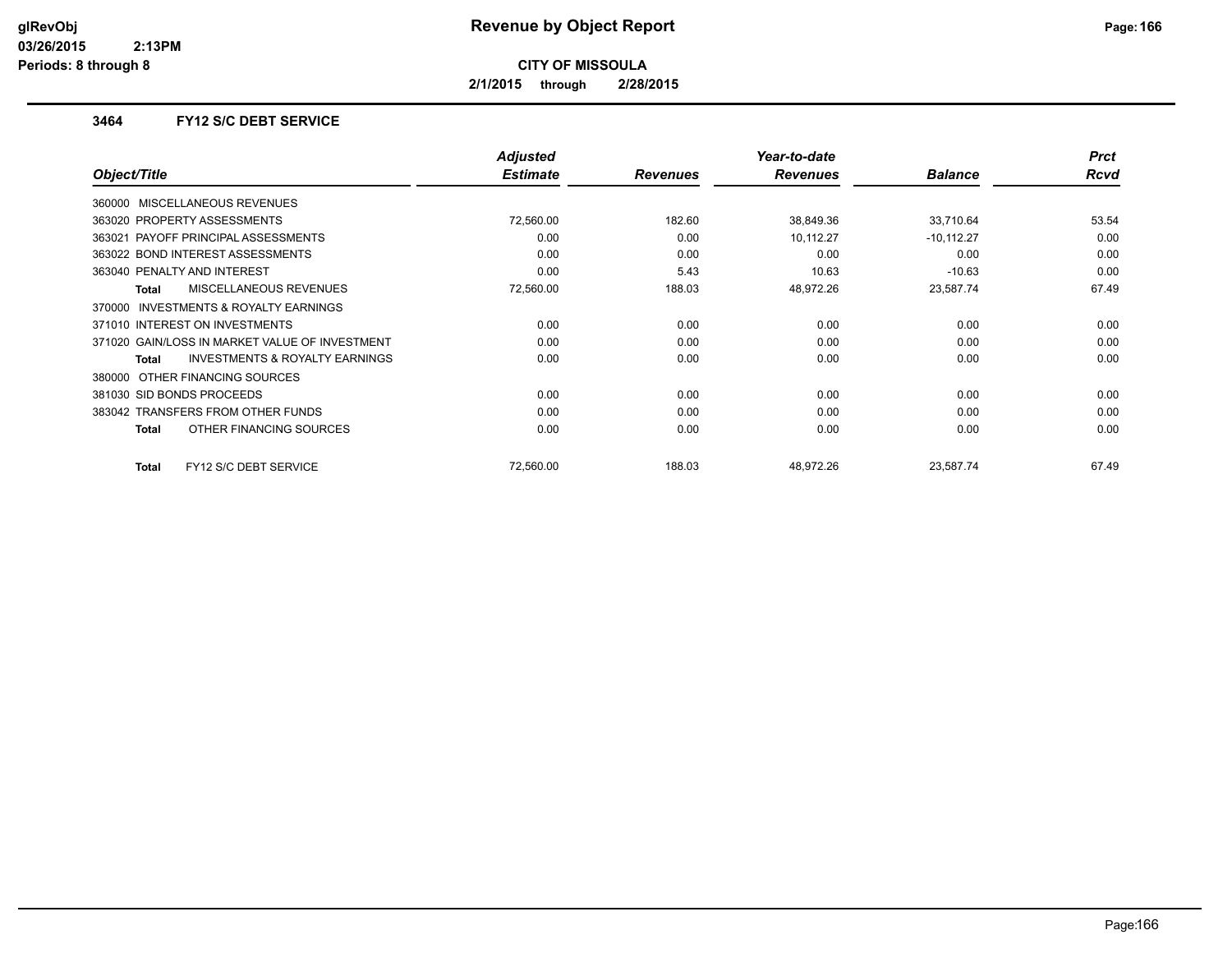**2/1/2015 through 2/28/2015**

## **3465 FY13 SIDEWALK/CURB DEBT SERVICE**

#### **3465 FY13 SIDEWALK/CURB DEBT SERVICE**

|                                                     | <b>Adjusted</b> |                 | Year-to-date    |                | <b>Prct</b> |
|-----------------------------------------------------|-----------------|-----------------|-----------------|----------------|-------------|
| Object/Title                                        | <b>Estimate</b> | <b>Revenues</b> | <b>Revenues</b> | <b>Balance</b> | Rcvd        |
| <b>MISCELLANEOUS REVENUES</b><br>360000             |                 |                 |                 |                |             |
| 363020 PROPERTY ASSESSMENTS                         | 40,976.00       | 13,237.01       | 28,255.74       | 12,720.26      | 68.96       |
| 363021 PAYOFF PRINCIPAL ASSESSMENTS                 | 0.00            | 0.00            | 1.876.69        | $-1,876.69$    | 0.00        |
| 363022 BOND INTEREST ASSESSMENTS                    | 0.00            | 0.00            | 0.00            | 0.00           | 0.00        |
| 363040 PENALTY AND INTEREST                         | 0.00            | 0.00            | 0.74            | $-0.74$        | 0.00        |
| MISCELLANEOUS REVENUES<br>Total                     | 40,976.00       | 13,237.01       | 30,133.17       | 10,842.83      | 73.54       |
| <b>INVESTMENTS &amp; ROYALTY EARNINGS</b><br>370000 |                 |                 |                 |                |             |
| 371010 INTEREST ON INVESTMENTS                      | 0.00            | 0.00            | 0.00            | 0.00           | 0.00        |
| 371020 GAIN/LOSS IN MARKET VALUE OF INVESTMENTS     | 0.00            | 0.00            | 0.00            | 0.00           | 0.00        |
| <b>INVESTMENTS &amp; ROYALTY EARNINGS</b><br>Total  | 0.00            | 0.00            | 0.00            | 0.00           | 0.00        |
| 380000 OTHER FINANCING SOURCES                      |                 |                 |                 |                |             |
| 381030 SID BONDS PROCEEDS                           | 0.00            | 0.00            | 0.00            | 0.00           | 0.00        |
| 383042 TRANSFERS FROM OTHER FUNDS                   | 0.00            | 0.00            | 0.00            | 0.00           | 0.00        |
| OTHER FINANCING SOURCES<br>Total                    | 0.00            | 0.00            | 0.00            | 0.00           | 0.00        |
| FY13 SIDEWALK/CURB DEBT SERVICE<br>Total            | 40,976.00       | 13,237.01       | 30,133.17       | 10,842.83      | 73.54       |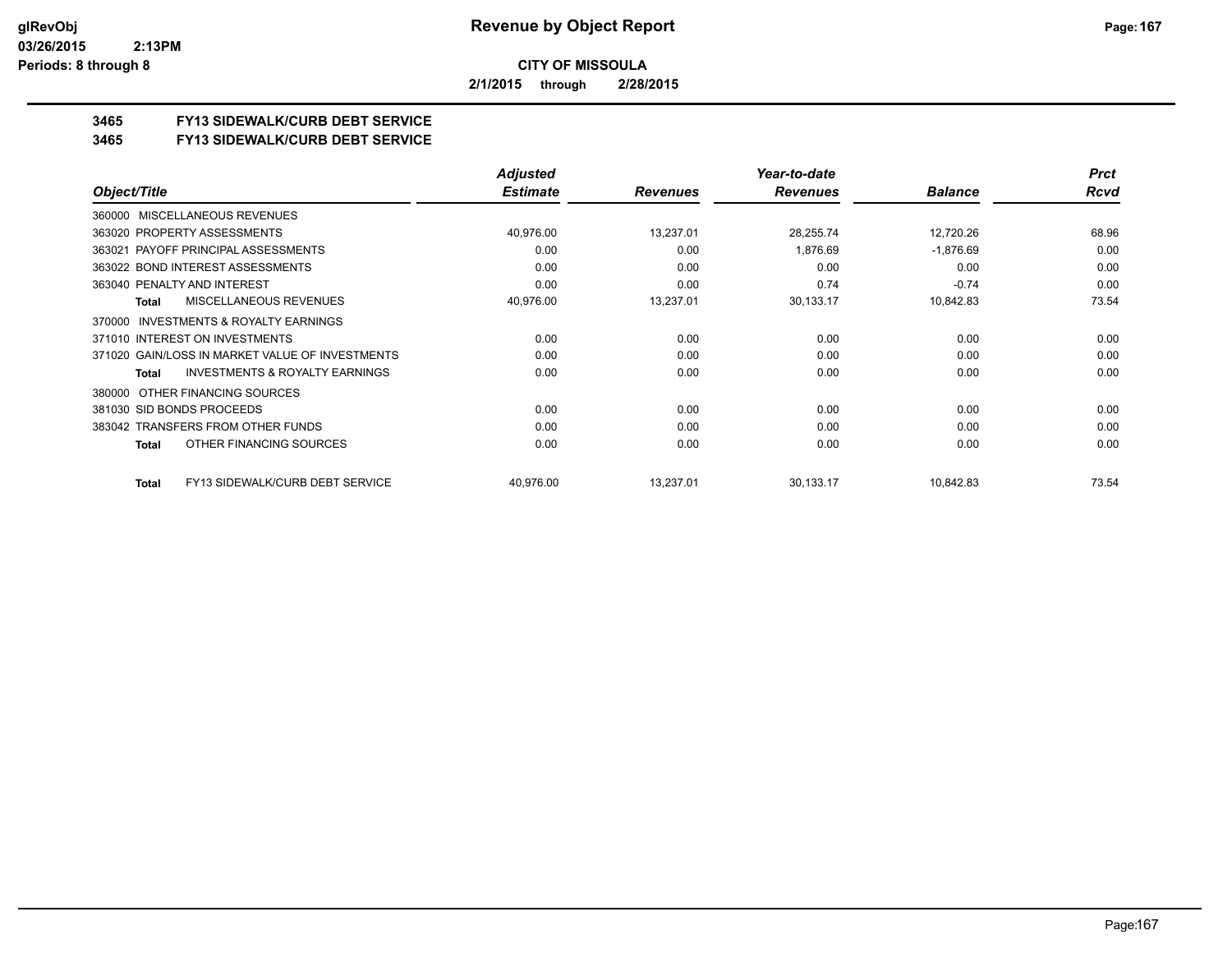**2/1/2015 through 2/28/2015**

## **3465 FY13 SIDEWALK/CURB DEBT SERVICE**

|                                                           | <b>Adjusted</b> |                 | Year-to-date    |                | <b>Prct</b> |
|-----------------------------------------------------------|-----------------|-----------------|-----------------|----------------|-------------|
| Object/Title                                              | <b>Estimate</b> | <b>Revenues</b> | <b>Revenues</b> | <b>Balance</b> | <b>Rcvd</b> |
| 360000 MISCELLANEOUS REVENUES                             |                 |                 |                 |                |             |
| 363020 PROPERTY ASSESSMENTS                               | 40,976.00       | 13,237.01       | 28,255.74       | 12,720.26      | 68.96       |
| 363021 PAYOFF PRINCIPAL ASSESSMENTS                       | 0.00            | 0.00            | 1,876.69        | $-1,876.69$    | 0.00        |
| 363022 BOND INTEREST ASSESSMENTS                          | 0.00            | 0.00            | 0.00            | 0.00           | 0.00        |
| 363040 PENALTY AND INTEREST                               | 0.00            | 0.00            | 0.74            | $-0.74$        | 0.00        |
| MISCELLANEOUS REVENUES<br><b>Total</b>                    | 40,976.00       | 13,237.01       | 30,133.17       | 10,842.83      | 73.54       |
| <b>INVESTMENTS &amp; ROYALTY EARNINGS</b><br>370000       |                 |                 |                 |                |             |
| 371010 INTEREST ON INVESTMENTS                            | 0.00            | 0.00            | 0.00            | 0.00           | 0.00        |
| 371020 GAIN/LOSS IN MARKET VALUE OF INVESTMENT            | 0.00            | 0.00            | 0.00            | 0.00           | 0.00        |
| <b>INVESTMENTS &amp; ROYALTY EARNINGS</b><br><b>Total</b> | 0.00            | 0.00            | 0.00            | 0.00           | 0.00        |
| OTHER FINANCING SOURCES<br>380000                         |                 |                 |                 |                |             |
| 381030 SID BONDS PROCEEDS                                 | 0.00            | 0.00            | 0.00            | 0.00           | 0.00        |
| 383042 TRANSFERS FROM OTHER FUNDS                         | 0.00            | 0.00            | 0.00            | 0.00           | 0.00        |
| OTHER FINANCING SOURCES<br><b>Total</b>                   | 0.00            | 0.00            | 0.00            | 0.00           | 0.00        |
| <b>FY13 SIDEWALK/CURB DEBT SERVICE</b><br>Total           | 40,976.00       | 13,237.01       | 30,133.17       | 10.842.83      | 73.54       |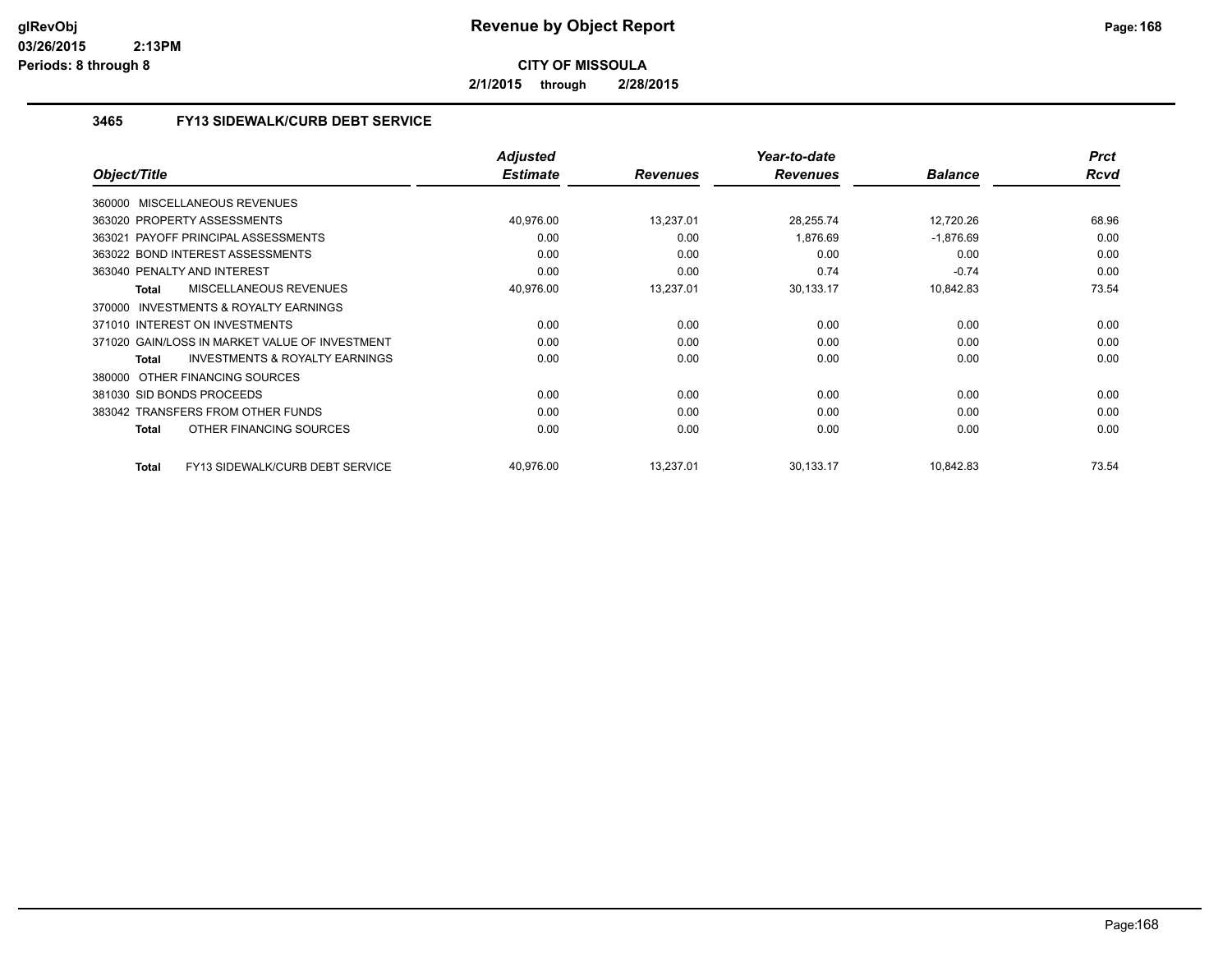**2/1/2015 through 2/28/2015**

**3470 SID 470 DEBT SERVICE FUND**

**3470 SID 470 DEBT SERVICE FUND**

|                                                           | <b>Adjusted</b> |                 | Year-to-date    |                | <b>Prct</b> |
|-----------------------------------------------------------|-----------------|-----------------|-----------------|----------------|-------------|
| Object/Title                                              | <b>Estimate</b> | <b>Revenues</b> | <b>Revenues</b> | <b>Balance</b> | <b>Rcvd</b> |
| TAXES/ASSESSMENTS<br>310000                               |                 |                 |                 |                |             |
| PENALTIES & INTEREST<br>312001                            | 0.00            | 0.00            | 0.00            | 0.00           | 0.00        |
| TAXES/ASSESSMENTS<br><b>Total</b>                         | 0.00            | 0.00            | 0.00            | 0.00           | 0.00        |
| MISCELLANEOUS REVENUES<br>360000                          |                 |                 |                 |                |             |
| 363020 PROPERTY ASSESSMENTS                               | 0.00            | 0.00            | 0.00            | 0.00           | 0.00        |
| 363021 PAYOFF PRINCIPAL ASSESSMENTS                       | 0.00            | 0.00            | 0.00            | 0.00           | 0.00        |
| 363022 BOND INTEREST ASSESSMENTS                          | 0.00            | 0.00            | 0.00            | 0.00           | 0.00        |
| 363040 PENALTY AND INTEREST                               | 0.00            | 0.00            | 0.00            | 0.00           | 0.00        |
| MISCELLANEOUS REVENUES<br><b>Total</b>                    | 0.00            | 0.00            | 0.00            | 0.00           | 0.00        |
| <b>INVESTMENTS &amp; ROYALTY EARNINGS</b><br>370000       |                 |                 |                 |                |             |
| 371010 INTEREST ON INVESTMENTS                            | 0.00            | 0.00            | 0.00            | 0.00           | 0.00        |
| 371020 GAIN/LOSS IN MARKET VALUE OF INVESTMENTS           | 0.00            | 0.00            | 0.00            | 0.00           | 0.00        |
| <b>INVESTMENTS &amp; ROYALTY EARNINGS</b><br><b>Total</b> | 0.00            | 0.00            | 0.00            | 0.00           | 0.00        |
| OTHER FINANCING SOURCES<br>380000                         |                 |                 |                 |                |             |
| 381009 TRANSFERS IN                                       | 0.00            | 0.00            | 0.00            | 0.00           | 0.00        |
| OTHER FINANCING SOURCES<br><b>Total</b>                   | 0.00            | 0.00            | 0.00            | 0.00           | 0.00        |
| SID 470 DEBT SERVICE FUND<br><b>Total</b>                 | 0.00            | 0.00            | 0.00            | 0.00           | 0.00        |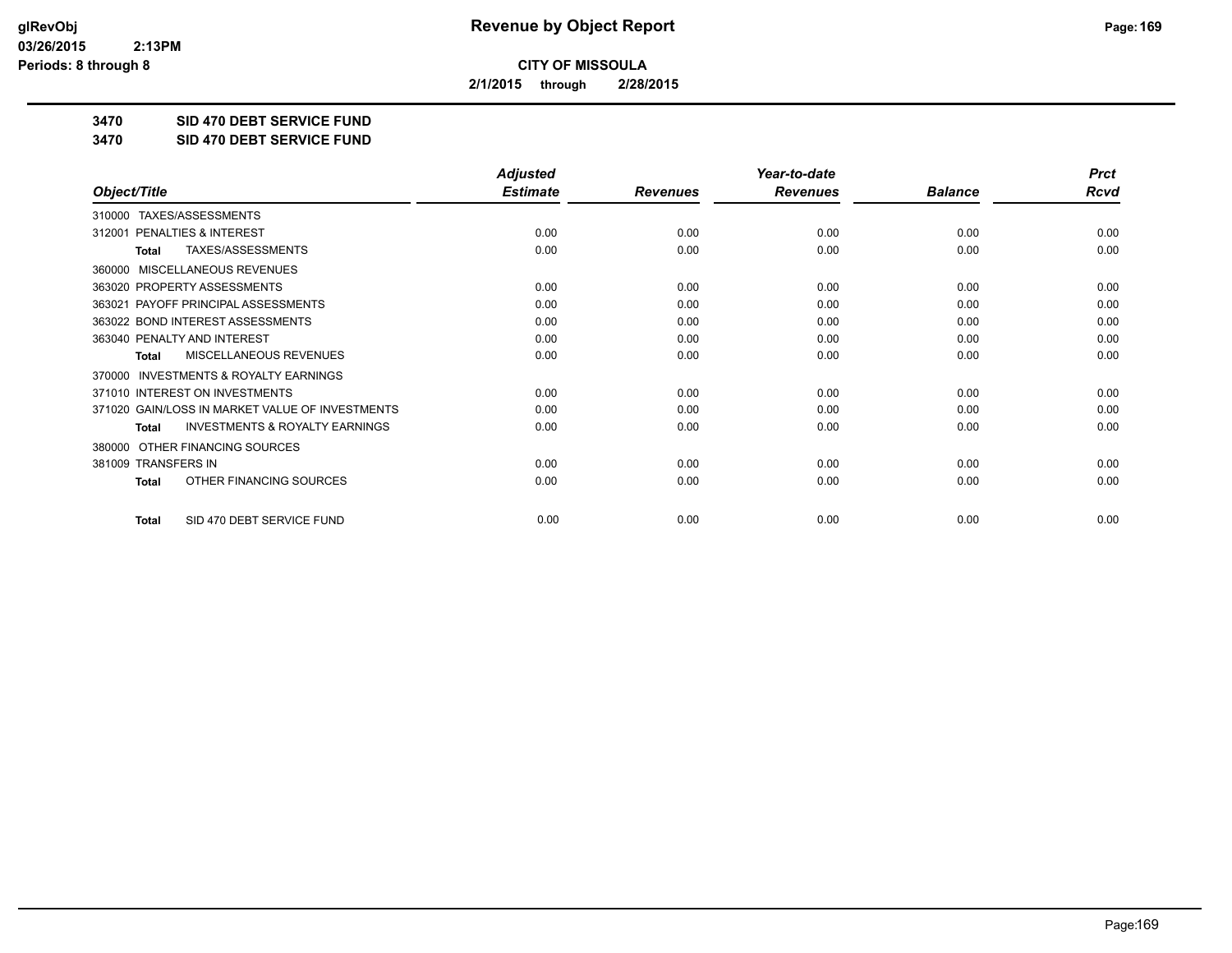**2/1/2015 through 2/28/2015**

## **3470 SID 470 DEBT SERVICE FUND**

|                                                           | <b>Adjusted</b> |                 | Year-to-date    |                | <b>Prct</b> |
|-----------------------------------------------------------|-----------------|-----------------|-----------------|----------------|-------------|
| Object/Title                                              | <b>Estimate</b> | <b>Revenues</b> | <b>Revenues</b> | <b>Balance</b> | <b>Rcvd</b> |
| TAXES/ASSESSMENTS<br>310000                               |                 |                 |                 |                |             |
| PENALTIES & INTEREST<br>312001                            | 0.00            | 0.00            | 0.00            | 0.00           | 0.00        |
| TAXES/ASSESSMENTS<br><b>Total</b>                         | 0.00            | 0.00            | 0.00            | 0.00           | 0.00        |
| MISCELLANEOUS REVENUES<br>360000                          |                 |                 |                 |                |             |
| 363020 PROPERTY ASSESSMENTS                               | 0.00            | 0.00            | 0.00            | 0.00           | 0.00        |
| 363021 PAYOFF PRINCIPAL ASSESSMENTS                       | 0.00            | 0.00            | 0.00            | 0.00           | 0.00        |
| 363022 BOND INTEREST ASSESSMENTS                          | 0.00            | 0.00            | 0.00            | 0.00           | 0.00        |
| 363040 PENALTY AND INTEREST                               | 0.00            | 0.00            | 0.00            | 0.00           | 0.00        |
| <b>MISCELLANEOUS REVENUES</b><br><b>Total</b>             | 0.00            | 0.00            | 0.00            | 0.00           | 0.00        |
| <b>INVESTMENTS &amp; ROYALTY EARNINGS</b><br>370000       |                 |                 |                 |                |             |
| 371010 INTEREST ON INVESTMENTS                            | 0.00            | 0.00            | 0.00            | 0.00           | 0.00        |
| 371020 GAIN/LOSS IN MARKET VALUE OF INVESTMENT            | 0.00            | 0.00            | 0.00            | 0.00           | 0.00        |
| <b>INVESTMENTS &amp; ROYALTY EARNINGS</b><br><b>Total</b> | 0.00            | 0.00            | 0.00            | 0.00           | 0.00        |
| OTHER FINANCING SOURCES<br>380000                         |                 |                 |                 |                |             |
| 381009 TRANSFERS IN                                       | 0.00            | 0.00            | 0.00            | 0.00           | 0.00        |
| OTHER FINANCING SOURCES<br><b>Total</b>                   | 0.00            | 0.00            | 0.00            | 0.00           | 0.00        |
| SID 470 DEBT SERVICE FUND<br><b>Total</b>                 | 0.00            | 0.00            | 0.00            | 0.00           | 0.00        |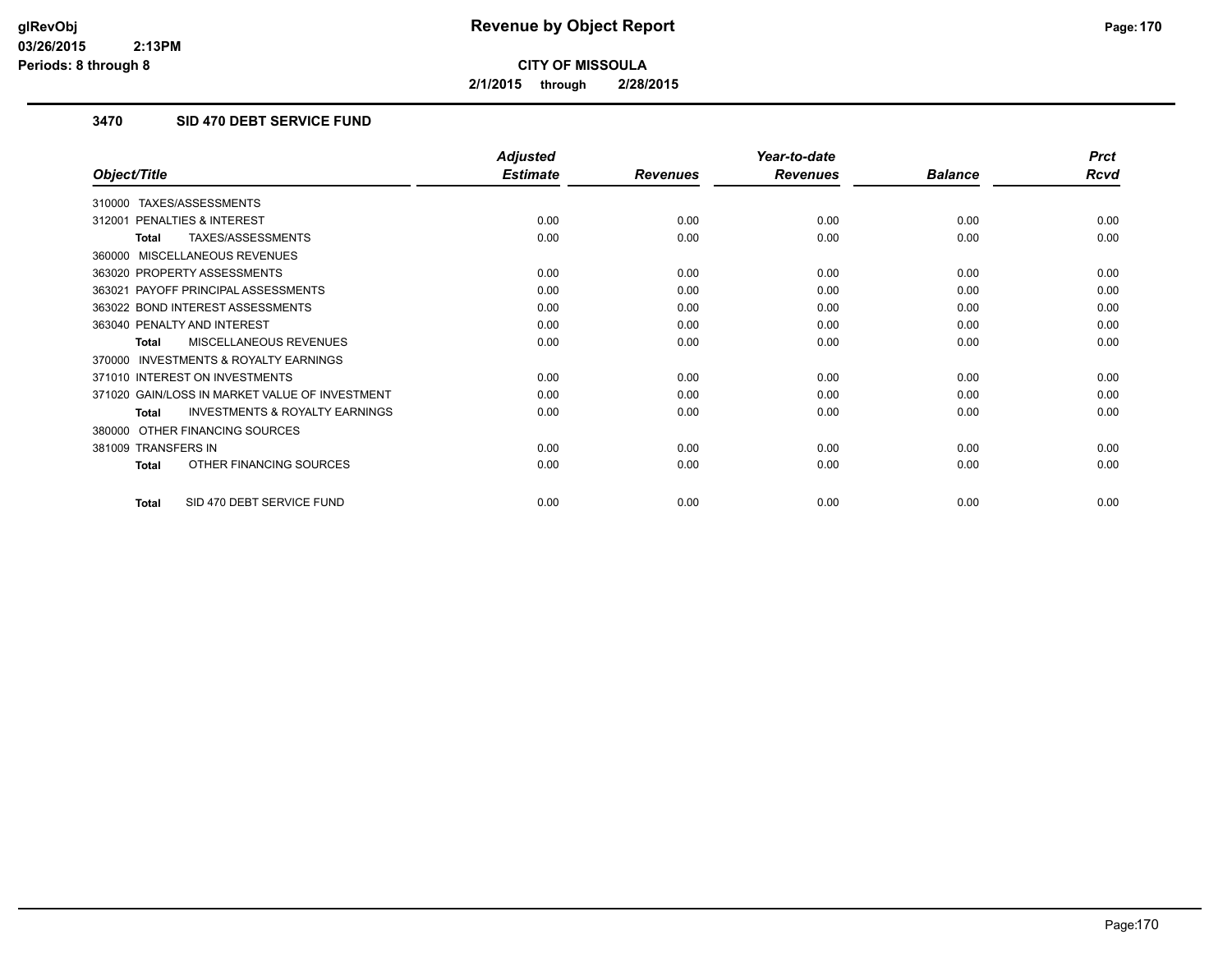**2/1/2015 through 2/28/2015**

**3491 SID 491 DEBT SERVICE FUND**

**3491 SID 491 DEBT SERVICE FUND**

|                                                           | <b>Adjusted</b> |                 | Year-to-date    |                | <b>Prct</b> |
|-----------------------------------------------------------|-----------------|-----------------|-----------------|----------------|-------------|
| Object/Title                                              | <b>Estimate</b> | <b>Revenues</b> | <b>Revenues</b> | <b>Balance</b> | <b>Rcvd</b> |
| 310000 TAXES/ASSESSMENTS                                  |                 |                 |                 |                |             |
| PENALTIES & INTEREST<br>312001                            | 0.00            | 0.00            | 0.00            | 0.00           | 0.00        |
| TAXES/ASSESSMENTS<br><b>Total</b>                         | 0.00            | 0.00            | 0.00            | 0.00           | 0.00        |
| <b>MISCELLANEOUS REVENUES</b><br>360000                   |                 |                 |                 |                |             |
| 360010 MISCELLANEOUS                                      | 0.00            | 0.00            | 0.00            | 0.00           | 0.00        |
| 363020 PROPERTY ASSESSMENTS                               | 0.00            | 0.00            | 0.00            | 0.00           | 0.00        |
| 363021 PAYOFF PRINCIPAL ASSESSMENTS                       | 0.00            | 0.00            | 0.00            | 0.00           | 0.00        |
| 363022 BOND INTEREST ASSESSMENTS                          | 0.00            | 0.00            | 0.00            | 0.00           | 0.00        |
| 363040 PENALTY AND INTEREST                               | 0.00            | 0.00            | 0.00            | 0.00           | 0.00        |
| MISCELLANEOUS REVENUES<br>Total                           | 0.00            | 0.00            | 0.00            | 0.00           | 0.00        |
| <b>INVESTMENTS &amp; ROYALTY EARNINGS</b><br>370000       |                 |                 |                 |                |             |
| 371010 INTEREST ON INVESTMENTS                            | 0.00            | 0.00            | 0.00            | 0.00           | 0.00        |
| 371020 GAIN/LOSS IN MARKET VALUE OF INVESTMENTS           | 0.00            | 0.00            | 0.00            | 0.00           | 0.00        |
| <b>INVESTMENTS &amp; ROYALTY EARNINGS</b><br><b>Total</b> | 0.00            | 0.00            | 0.00            | 0.00           | 0.00        |
| OTHER FINANCING SOURCES<br>380000                         |                 |                 |                 |                |             |
| 381009 TRANSFERS IN                                       | 0.00            | 0.00            | 0.00            | 0.00           | 0.00        |
| OTHER FINANCING SOURCES<br><b>Total</b>                   | 0.00            | 0.00            | 0.00            | 0.00           | 0.00        |
| SID 491 DEBT SERVICE FUND<br><b>Total</b>                 | 0.00            | 0.00            | 0.00            | 0.00           | 0.00        |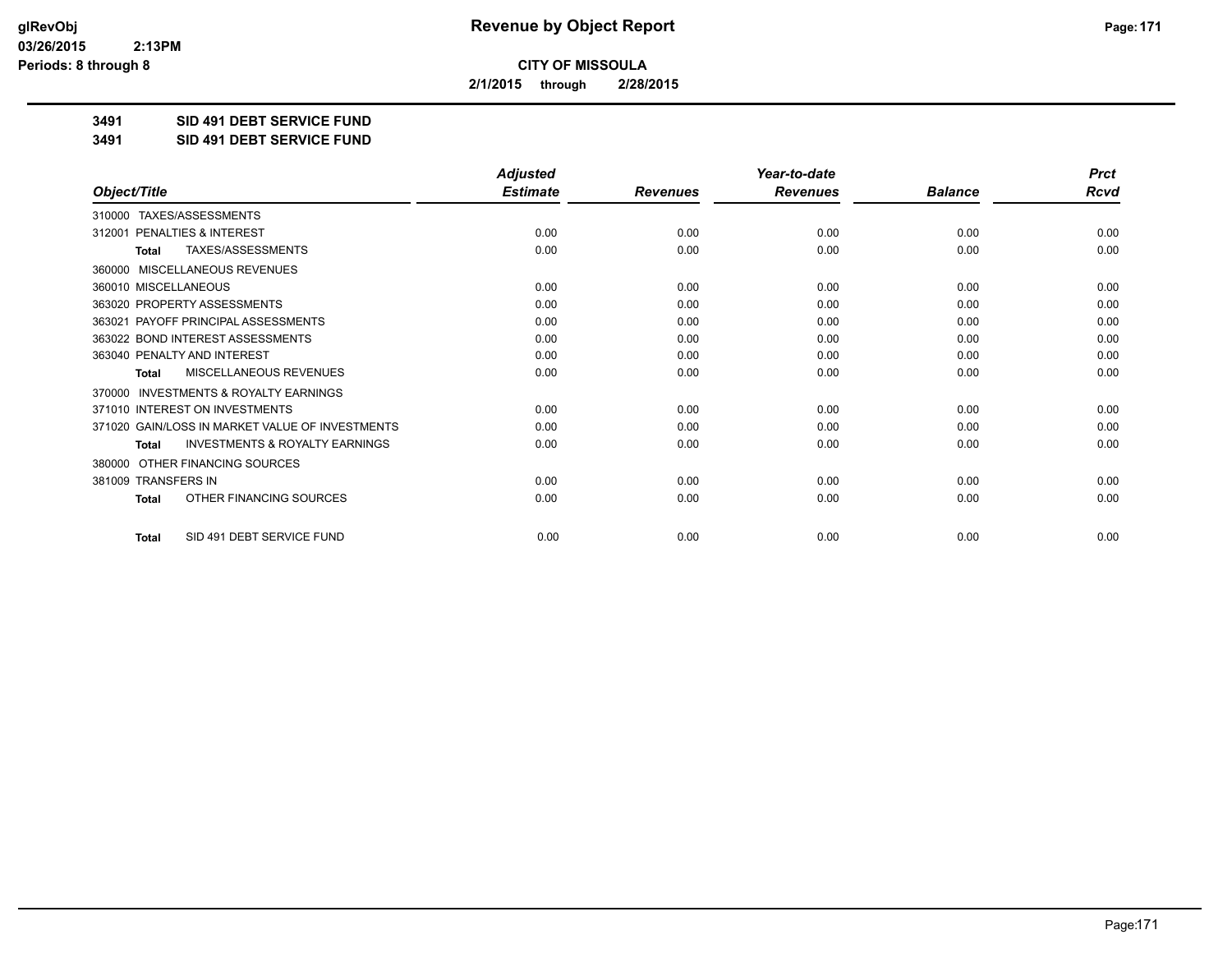**2/1/2015 through 2/28/2015**

## **3491 SID 491 DEBT SERVICE FUND**

|                                                           | <b>Adjusted</b> |                 | Year-to-date    |                | <b>Prct</b> |
|-----------------------------------------------------------|-----------------|-----------------|-----------------|----------------|-------------|
| Object/Title                                              | <b>Estimate</b> | <b>Revenues</b> | <b>Revenues</b> | <b>Balance</b> | <b>Rcvd</b> |
| 310000 TAXES/ASSESSMENTS                                  |                 |                 |                 |                |             |
| PENALTIES & INTEREST<br>312001                            | 0.00            | 0.00            | 0.00            | 0.00           | 0.00        |
| TAXES/ASSESSMENTS<br><b>Total</b>                         | 0.00            | 0.00            | 0.00            | 0.00           | 0.00        |
| 360000 MISCELLANEOUS REVENUES                             |                 |                 |                 |                |             |
| 360010 MISCELLANEOUS                                      | 0.00            | 0.00            | 0.00            | 0.00           | 0.00        |
| 363020 PROPERTY ASSESSMENTS                               | 0.00            | 0.00            | 0.00            | 0.00           | 0.00        |
| 363021 PAYOFF PRINCIPAL ASSESSMENTS                       | 0.00            | 0.00            | 0.00            | 0.00           | 0.00        |
| 363022 BOND INTEREST ASSESSMENTS                          | 0.00            | 0.00            | 0.00            | 0.00           | 0.00        |
| 363040 PENALTY AND INTEREST                               | 0.00            | 0.00            | 0.00            | 0.00           | 0.00        |
| MISCELLANEOUS REVENUES<br><b>Total</b>                    | 0.00            | 0.00            | 0.00            | 0.00           | 0.00        |
| <b>INVESTMENTS &amp; ROYALTY EARNINGS</b><br>370000       |                 |                 |                 |                |             |
| 371010 INTEREST ON INVESTMENTS                            | 0.00            | 0.00            | 0.00            | 0.00           | 0.00        |
| 371020 GAIN/LOSS IN MARKET VALUE OF INVESTMENT            | 0.00            | 0.00            | 0.00            | 0.00           | 0.00        |
| <b>INVESTMENTS &amp; ROYALTY EARNINGS</b><br><b>Total</b> | 0.00            | 0.00            | 0.00            | 0.00           | 0.00        |
| OTHER FINANCING SOURCES<br>380000                         |                 |                 |                 |                |             |
| 381009 TRANSFERS IN                                       | 0.00            | 0.00            | 0.00            | 0.00           | 0.00        |
| OTHER FINANCING SOURCES<br><b>Total</b>                   | 0.00            | 0.00            | 0.00            | 0.00           | 0.00        |
| SID 491 DEBT SERVICE FUND<br><b>Total</b>                 | 0.00            | 0.00            | 0.00            | 0.00           | 0.00        |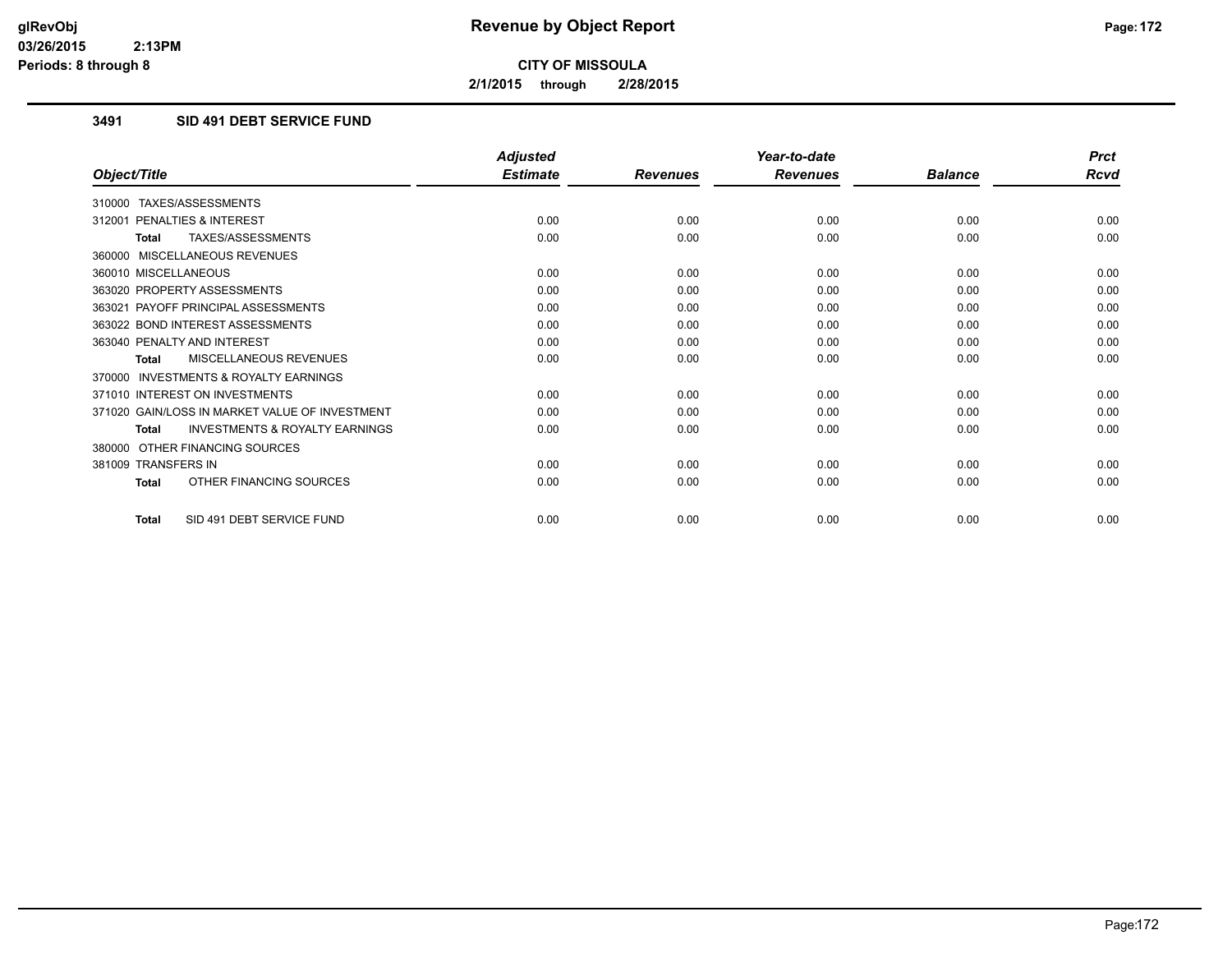**2/1/2015 through 2/28/2015**

## **3492 SID 492/499 DEBT SERVICE FUND**

**3492 SID 492/499 DEBT SERVICE FUND**

|                                                    | <b>Adjusted</b> |                 | Year-to-date    |                | <b>Prct</b> |
|----------------------------------------------------|-----------------|-----------------|-----------------|----------------|-------------|
| Object/Title                                       | <b>Estimate</b> | <b>Revenues</b> | <b>Revenues</b> | <b>Balance</b> | <b>Rcvd</b> |
| 360000 MISCELLANEOUS REVENUES                      |                 |                 |                 |                |             |
| 360010 MISCELLANEOUS                               | 0.00            | 0.00            | 0.00            | 0.00           | 0.00        |
| 363040 PENALTY AND INTEREST                        | 0.00            | 0.00            | 0.00            | 0.00           | 0.00        |
| <b>MISCELLANEOUS REVENUES</b><br>Total             | 0.00            | 0.00            | 0.00            | 0.00           | 0.00        |
| 370000 INVESTMENTS & ROYALTY EARNINGS              |                 |                 |                 |                |             |
| 371010 INTEREST ON INVESTMENTS                     | 0.00            | 0.00            | 0.00            | 0.00           | 0.00        |
| 371020 GAIN/LOSS IN MARKET VALUE OF INVESTMENTS    | 0.00            | 0.00            | 0.00            | 0.00           | 0.00        |
| <b>INVESTMENTS &amp; ROYALTY EARNINGS</b><br>Total | 0.00            | 0.00            | 0.00            | 0.00           | 0.00        |
| 380000 OTHER FINANCING SOURCES                     |                 |                 |                 |                |             |
| 381009 TRANSFERS IN                                | 0.00            | 0.00            | 0.00            | 0.00           | 0.00        |
| OTHER FINANCING SOURCES<br>Total                   | 0.00            | 0.00            | 0.00            | 0.00           | 0.00        |
| SID 492/499 DEBT SERVICE FUND<br>Total             | 0.00            | 0.00            | 0.00            | 0.00           | 0.00        |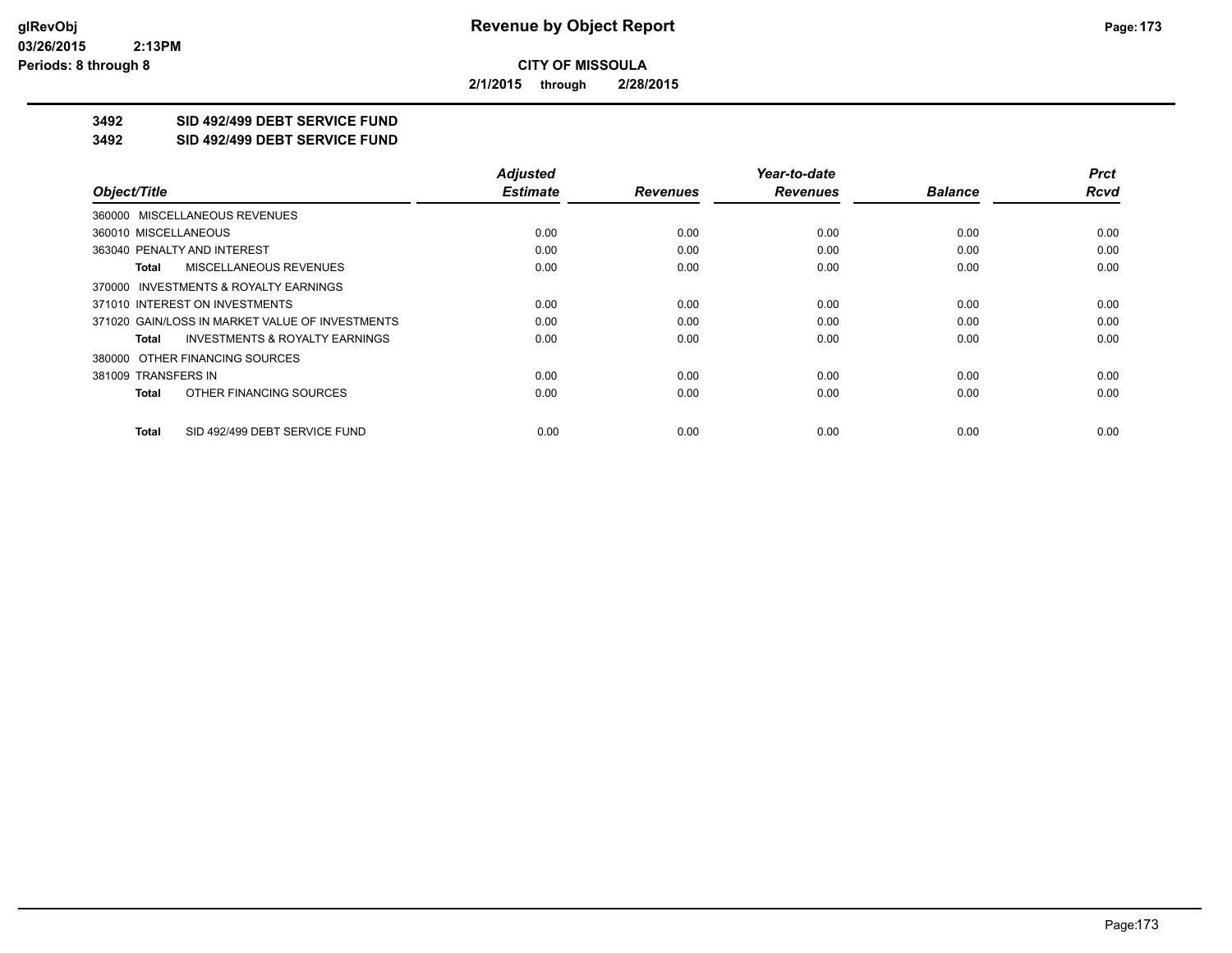**2/1/2015 through 2/28/2015**

## **3492 SID 492/499 DEBT SERVICE FUND**

| Object/Title                                   | <b>Adjusted</b><br><b>Estimate</b> | <b>Revenues</b> | Year-to-date<br><b>Revenues</b> | <b>Balance</b> | <b>Prct</b><br><b>Rcvd</b> |
|------------------------------------------------|------------------------------------|-----------------|---------------------------------|----------------|----------------------------|
| 360000 MISCELLANEOUS REVENUES                  |                                    |                 |                                 |                |                            |
| 360010 MISCELLANEOUS                           | 0.00                               | 0.00            | 0.00                            | 0.00           | 0.00                       |
| 363040 PENALTY AND INTEREST                    | 0.00                               | 0.00            | 0.00                            | 0.00           | 0.00                       |
| <b>MISCELLANEOUS REVENUES</b><br>Total         | 0.00                               | 0.00            | 0.00                            | 0.00           | 0.00                       |
| 370000 INVESTMENTS & ROYALTY EARNINGS          |                                    |                 |                                 |                |                            |
| 371010 INTEREST ON INVESTMENTS                 | 0.00                               | 0.00            | 0.00                            | 0.00           | 0.00                       |
| 371020 GAIN/LOSS IN MARKET VALUE OF INVESTMENT | 0.00                               | 0.00            | 0.00                            | 0.00           | 0.00                       |
| INVESTMENTS & ROYALTY EARNINGS<br><b>Total</b> | 0.00                               | 0.00            | 0.00                            | 0.00           | 0.00                       |
| 380000 OTHER FINANCING SOURCES                 |                                    |                 |                                 |                |                            |
| 381009 TRANSFERS IN                            | 0.00                               | 0.00            | 0.00                            | 0.00           | 0.00                       |
| OTHER FINANCING SOURCES<br><b>Total</b>        | 0.00                               | 0.00            | 0.00                            | 0.00           | 0.00                       |
| SID 492/499 DEBT SERVICE FUND<br><b>Total</b>  | 0.00                               | 0.00            | 0.00                            | 0.00           | 0.00                       |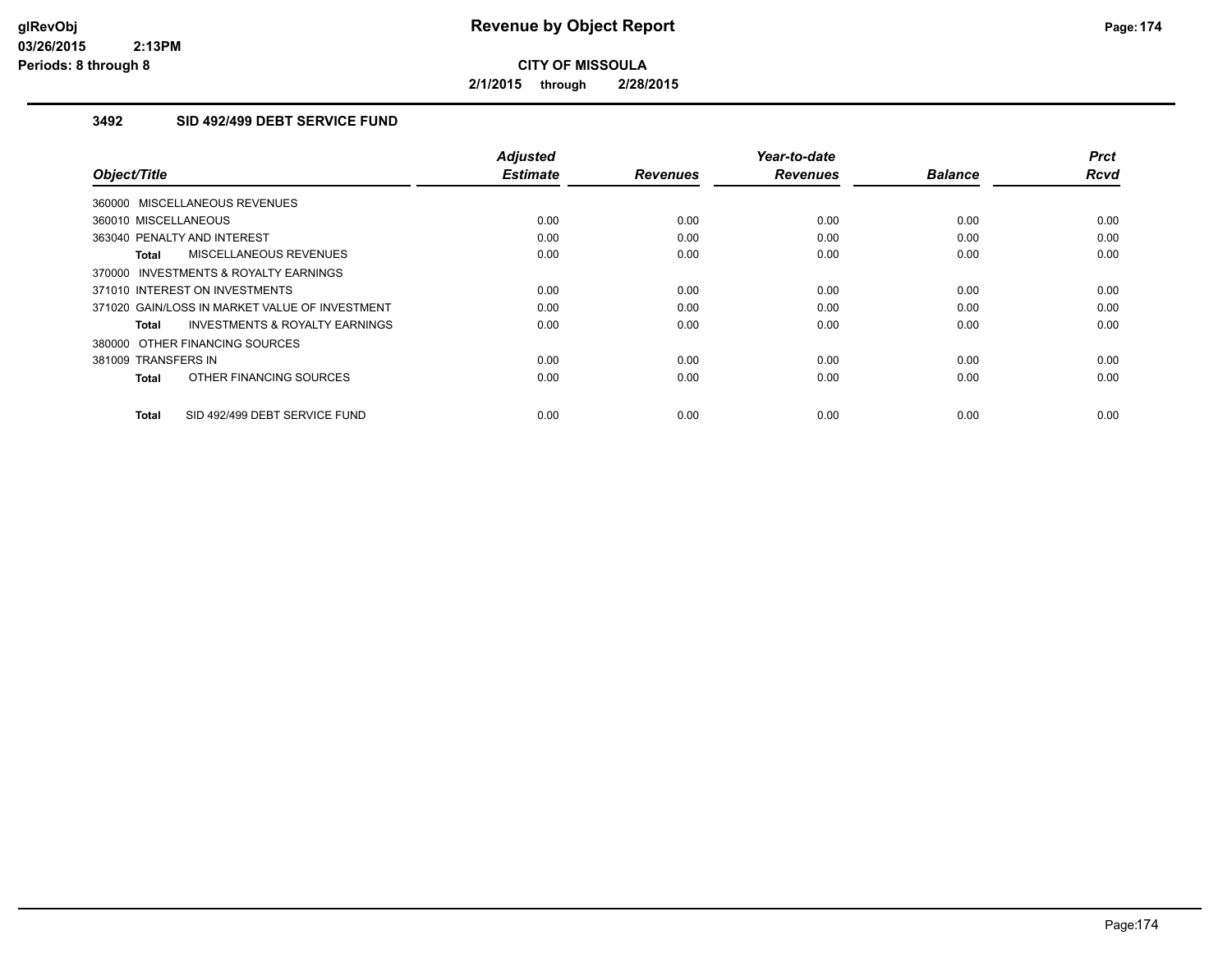**2/1/2015 through 2/28/2015**

**3494 SID 494 DEBT SERVICE**

**3494 SID 494 DEBT SERVICE**

|                                                     | <b>Adjusted</b> |                 | Year-to-date    |                | <b>Prct</b> |
|-----------------------------------------------------|-----------------|-----------------|-----------------|----------------|-------------|
| Object/Title                                        | <b>Estimate</b> | <b>Revenues</b> | <b>Revenues</b> | <b>Balance</b> | <b>Rcvd</b> |
| 310000 TAXES/ASSESSMENTS                            |                 |                 |                 |                |             |
| PENALTIES & INTEREST<br>312001                      | 0.00            | 0.00            | 0.00            | 0.00           | 0.00        |
| <b>TAXES/ASSESSMENTS</b><br><b>Total</b>            | 0.00            | 0.00            | 0.00            | 0.00           | 0.00        |
| MISCELLANEOUS REVENUES<br>360000                    |                 |                 |                 |                |             |
| 360010 MISCELLANEOUS                                | 0.00            | 0.00            | 0.00            | 0.00           | 0.00        |
| 363020 PROPERTY ASSESSMENTS                         | 0.00            | 0.00            | 0.00            | 0.00           | 0.00        |
| 363021 PAYOFF PRINCIPAL ASSESSMENTS                 | 0.00            | 0.00            | 0.00            | 0.00           | 0.00        |
| 363022 BOND INTEREST ASSESSMENTS                    | 0.00            | 0.00            | 0.00            | 0.00           | 0.00        |
| 363040 PENALTY AND INTEREST                         | 0.00            | 0.00            | 0.00            | 0.00           | 0.00        |
| MISCELLANEOUS REVENUES<br>Total                     | 0.00            | 0.00            | 0.00            | 0.00           | 0.00        |
| <b>INVESTMENTS &amp; ROYALTY EARNINGS</b><br>370000 |                 |                 |                 |                |             |
| 371010 INTEREST ON INVESTMENTS                      | 0.00            | 0.00            | 0.00            | 0.00           | 0.00        |
| 371020 GAIN/LOSS IN MARKET VALUE OF INVESTMENTS     | 0.00            | 0.00            | 0.00            | 0.00           | 0.00        |
| <b>INVESTMENTS &amp; ROYALTY EARNINGS</b><br>Total  | 0.00            | 0.00            | 0.00            | 0.00           | 0.00        |
| OTHER FINANCING SOURCES<br>380000                   |                 |                 |                 |                |             |
| 381009 TRANSFERS IN                                 | 0.00            | 0.00            | 0.00            | 0.00           | 0.00        |
| OTHER FINANCING SOURCES<br><b>Total</b>             | 0.00            | 0.00            | 0.00            | 0.00           | 0.00        |
| SID 494 DEBT SERVICE<br><b>Total</b>                | 0.00            | 0.00            | 0.00            | 0.00           | 0.00        |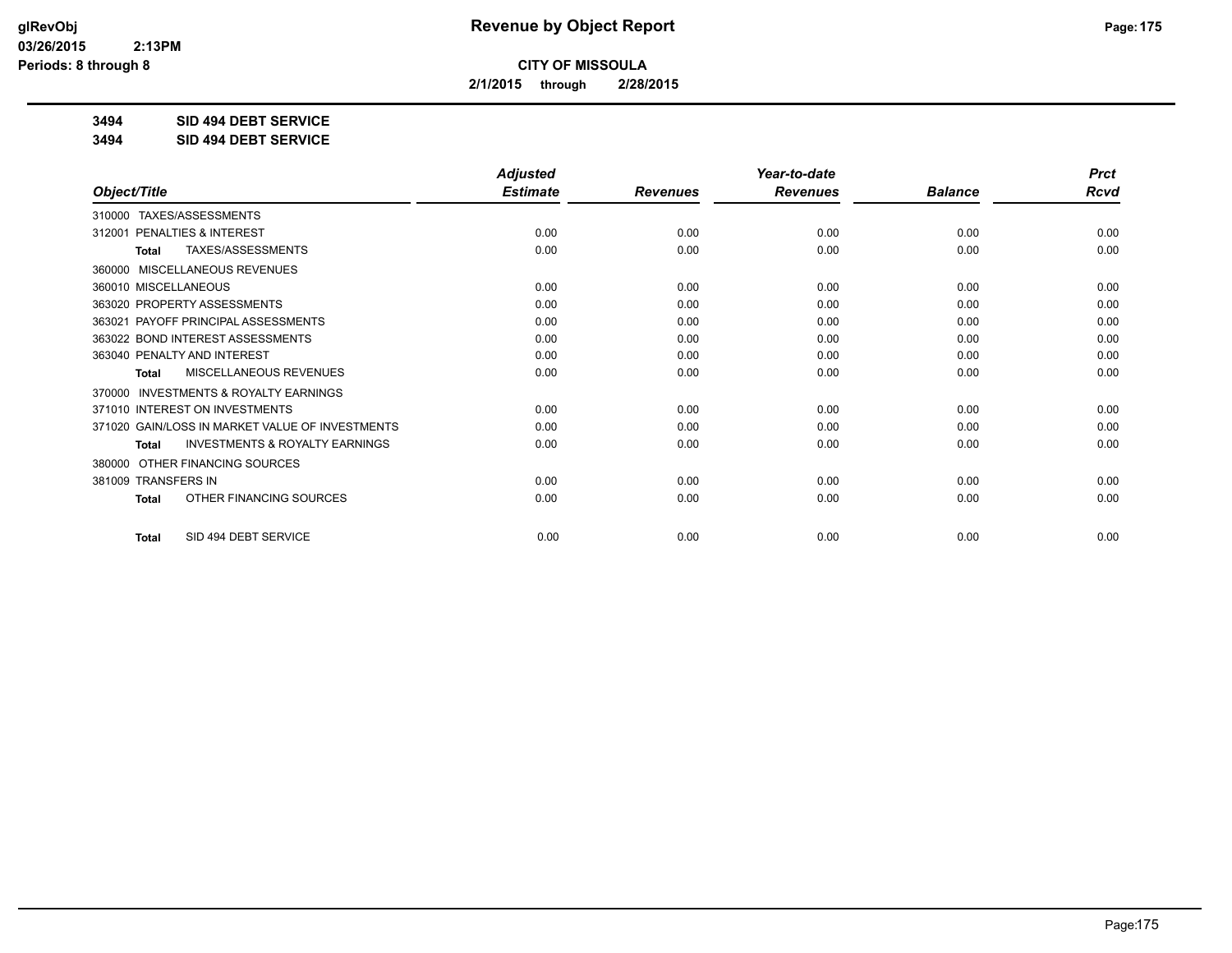**2/1/2015 through 2/28/2015**

### **3494 SID 494 DEBT SERVICE**

|                                                           | <b>Adjusted</b> |                 | Year-to-date    |                | <b>Prct</b> |
|-----------------------------------------------------------|-----------------|-----------------|-----------------|----------------|-------------|
| Object/Title                                              | <b>Estimate</b> | <b>Revenues</b> | <b>Revenues</b> | <b>Balance</b> | <b>Rcvd</b> |
| 310000 TAXES/ASSESSMENTS                                  |                 |                 |                 |                |             |
| PENALTIES & INTEREST<br>312001                            | 0.00            | 0.00            | 0.00            | 0.00           | 0.00        |
| TAXES/ASSESSMENTS<br><b>Total</b>                         | 0.00            | 0.00            | 0.00            | 0.00           | 0.00        |
| 360000 MISCELLANEOUS REVENUES                             |                 |                 |                 |                |             |
| 360010 MISCELLANEOUS                                      | 0.00            | 0.00            | 0.00            | 0.00           | 0.00        |
| 363020 PROPERTY ASSESSMENTS                               | 0.00            | 0.00            | 0.00            | 0.00           | 0.00        |
| 363021 PAYOFF PRINCIPAL ASSESSMENTS                       | 0.00            | 0.00            | 0.00            | 0.00           | 0.00        |
| 363022 BOND INTEREST ASSESSMENTS                          | 0.00            | 0.00            | 0.00            | 0.00           | 0.00        |
| 363040 PENALTY AND INTEREST                               | 0.00            | 0.00            | 0.00            | 0.00           | 0.00        |
| MISCELLANEOUS REVENUES<br><b>Total</b>                    | 0.00            | 0.00            | 0.00            | 0.00           | 0.00        |
| 370000 INVESTMENTS & ROYALTY EARNINGS                     |                 |                 |                 |                |             |
| 371010 INTEREST ON INVESTMENTS                            | 0.00            | 0.00            | 0.00            | 0.00           | 0.00        |
| 371020 GAIN/LOSS IN MARKET VALUE OF INVESTMENT            | 0.00            | 0.00            | 0.00            | 0.00           | 0.00        |
| <b>INVESTMENTS &amp; ROYALTY EARNINGS</b><br><b>Total</b> | 0.00            | 0.00            | 0.00            | 0.00           | 0.00        |
| OTHER FINANCING SOURCES<br>380000                         |                 |                 |                 |                |             |
| 381009 TRANSFERS IN                                       | 0.00            | 0.00            | 0.00            | 0.00           | 0.00        |
| OTHER FINANCING SOURCES<br><b>Total</b>                   | 0.00            | 0.00            | 0.00            | 0.00           | 0.00        |
| SID 494 DEBT SERVICE<br><b>Total</b>                      | 0.00            | 0.00            | 0.00            | 0.00           | 0.00        |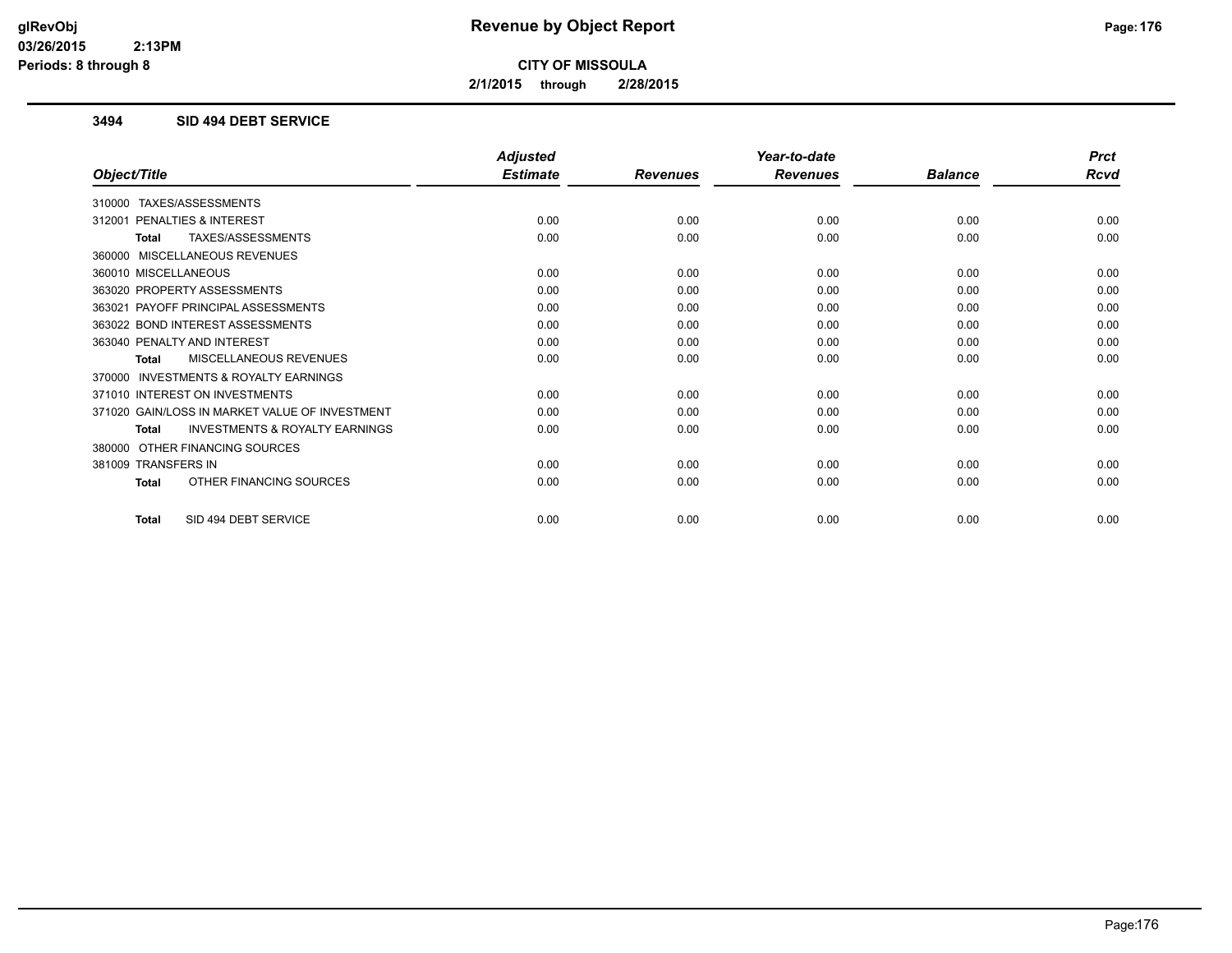**2/1/2015 through 2/28/2015**

**3495 SID 495 DEBT SERVICE FUND**

**3495 SID 495 DEBT SERVICE FUND**

|                                                           | <b>Adjusted</b> |                 | Year-to-date    |                | <b>Prct</b> |
|-----------------------------------------------------------|-----------------|-----------------|-----------------|----------------|-------------|
| Object/Title                                              | <b>Estimate</b> | <b>Revenues</b> | <b>Revenues</b> | <b>Balance</b> | <b>Rcvd</b> |
| TAXES/ASSESSMENTS<br>310000                               |                 |                 |                 |                |             |
| 312001 PENALTIES & INTEREST                               | 0.00            | 0.00            | 0.00            | 0.00           | 0.00        |
| TAXES/ASSESSMENTS<br><b>Total</b>                         | 0.00            | 0.00            | 0.00            | 0.00           | 0.00        |
| MISCELLANEOUS REVENUES<br>360000                          |                 |                 |                 |                |             |
| 360010 MISCELLANEOUS                                      | 0.00            | 0.00            | 0.00            | 0.00           | 0.00        |
| 363020 PROPERTY ASSESSMENTS                               | 0.00            | 0.00            | 0.00            | 0.00           | 0.00        |
| 363021 PAYOFF PRINCIPAL ASSESSMENTS                       | 0.00            | 0.00            | 0.00            | 0.00           | 0.00        |
| 363022 BOND INTEREST ASSESSMENTS                          | 0.00            | 0.00            | 0.00            | 0.00           | 0.00        |
| 363040 PENALTY AND INTEREST                               | 0.00            | 0.00            | 0.00            | 0.00           | 0.00        |
| <b>MISCELLANEOUS REVENUES</b><br><b>Total</b>             | 0.00            | 0.00            | 0.00            | 0.00           | 0.00        |
| <b>INVESTMENTS &amp; ROYALTY EARNINGS</b><br>370000       |                 |                 |                 |                |             |
| 371010 INTEREST ON INVESTMENTS                            | 0.00            | 0.00            | 0.00            | 0.00           | 0.00        |
| 371020 GAIN/LOSS IN MARKET VALUE OF INVESTMENTS           | 0.00            | 0.00            | 0.00            | 0.00           | 0.00        |
| <b>INVESTMENTS &amp; ROYALTY EARNINGS</b><br><b>Total</b> | 0.00            | 0.00            | 0.00            | 0.00           | 0.00        |
| OTHER FINANCING SOURCES<br>380000                         |                 |                 |                 |                |             |
| 381009 TRANSFERS IN                                       | 0.00            | 0.00            | 0.00            | 0.00           | 0.00        |
| OTHER FINANCING SOURCES<br><b>Total</b>                   | 0.00            | 0.00            | 0.00            | 0.00           | 0.00        |
| SID 495 DEBT SERVICE FUND<br><b>Total</b>                 | 0.00            | 0.00            | 0.00            | 0.00           | 0.00        |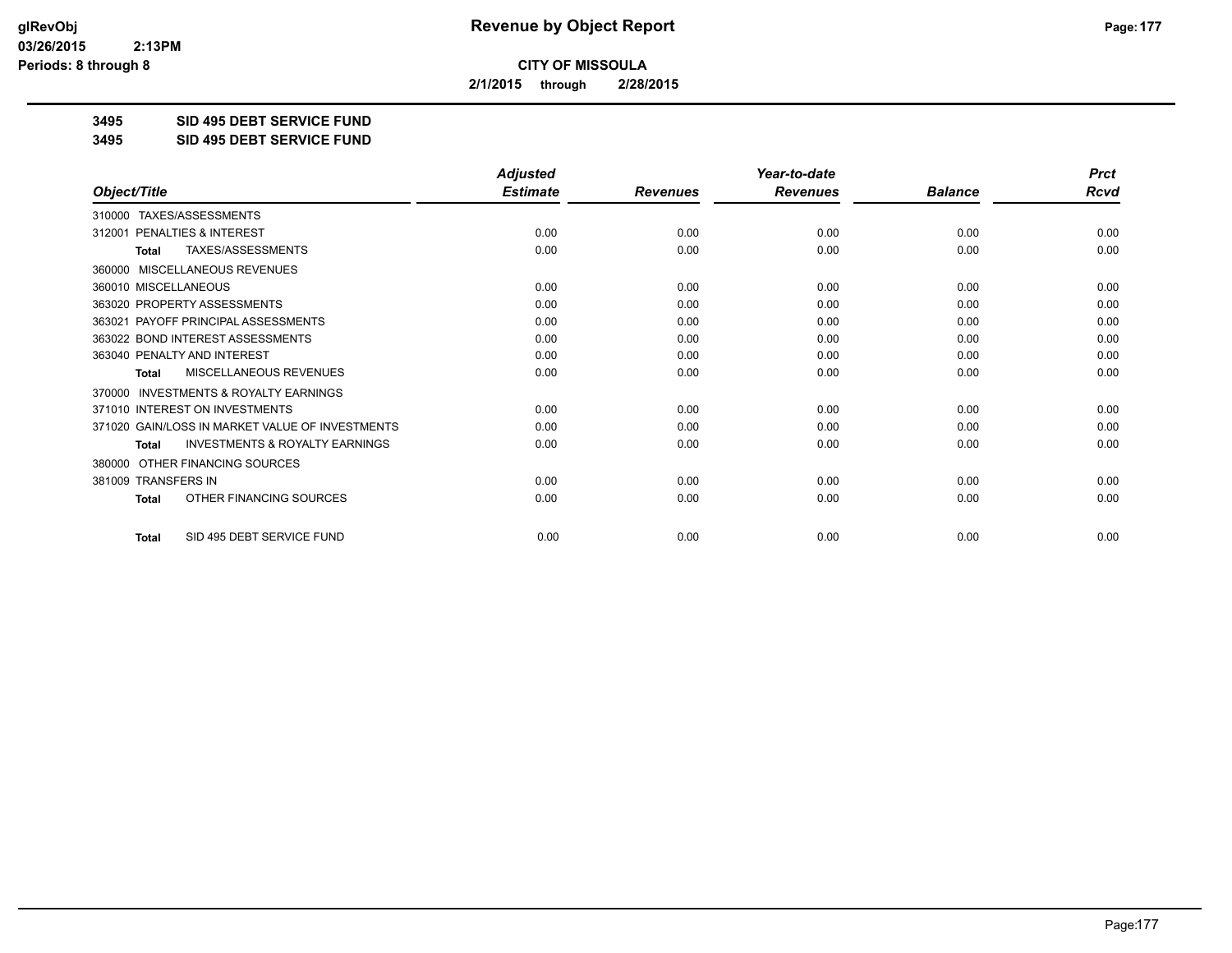**2/1/2015 through 2/28/2015**

## **3495 SID 495 DEBT SERVICE FUND**

|                                                           | <b>Adjusted</b> |                 | Year-to-date    |                | <b>Prct</b> |
|-----------------------------------------------------------|-----------------|-----------------|-----------------|----------------|-------------|
| Object/Title                                              | <b>Estimate</b> | <b>Revenues</b> | <b>Revenues</b> | <b>Balance</b> | <b>Rcvd</b> |
| 310000 TAXES/ASSESSMENTS                                  |                 |                 |                 |                |             |
| PENALTIES & INTEREST<br>312001                            | 0.00            | 0.00            | 0.00            | 0.00           | 0.00        |
| TAXES/ASSESSMENTS<br><b>Total</b>                         | 0.00            | 0.00            | 0.00            | 0.00           | 0.00        |
| 360000 MISCELLANEOUS REVENUES                             |                 |                 |                 |                |             |
| 360010 MISCELLANEOUS                                      | 0.00            | 0.00            | 0.00            | 0.00           | 0.00        |
| 363020 PROPERTY ASSESSMENTS                               | 0.00            | 0.00            | 0.00            | 0.00           | 0.00        |
| 363021 PAYOFF PRINCIPAL ASSESSMENTS                       | 0.00            | 0.00            | 0.00            | 0.00           | 0.00        |
| 363022 BOND INTEREST ASSESSMENTS                          | 0.00            | 0.00            | 0.00            | 0.00           | 0.00        |
| 363040 PENALTY AND INTEREST                               | 0.00            | 0.00            | 0.00            | 0.00           | 0.00        |
| MISCELLANEOUS REVENUES<br><b>Total</b>                    | 0.00            | 0.00            | 0.00            | 0.00           | 0.00        |
| <b>INVESTMENTS &amp; ROYALTY EARNINGS</b><br>370000       |                 |                 |                 |                |             |
| 371010 INTEREST ON INVESTMENTS                            | 0.00            | 0.00            | 0.00            | 0.00           | 0.00        |
| 371020 GAIN/LOSS IN MARKET VALUE OF INVESTMENT            | 0.00            | 0.00            | 0.00            | 0.00           | 0.00        |
| <b>INVESTMENTS &amp; ROYALTY EARNINGS</b><br><b>Total</b> | 0.00            | 0.00            | 0.00            | 0.00           | 0.00        |
| OTHER FINANCING SOURCES<br>380000                         |                 |                 |                 |                |             |
| 381009 TRANSFERS IN                                       | 0.00            | 0.00            | 0.00            | 0.00           | 0.00        |
| OTHER FINANCING SOURCES<br><b>Total</b>                   | 0.00            | 0.00            | 0.00            | 0.00           | 0.00        |
| SID 495 DEBT SERVICE FUND<br><b>Total</b>                 | 0.00            | 0.00            | 0.00            | 0.00           | 0.00        |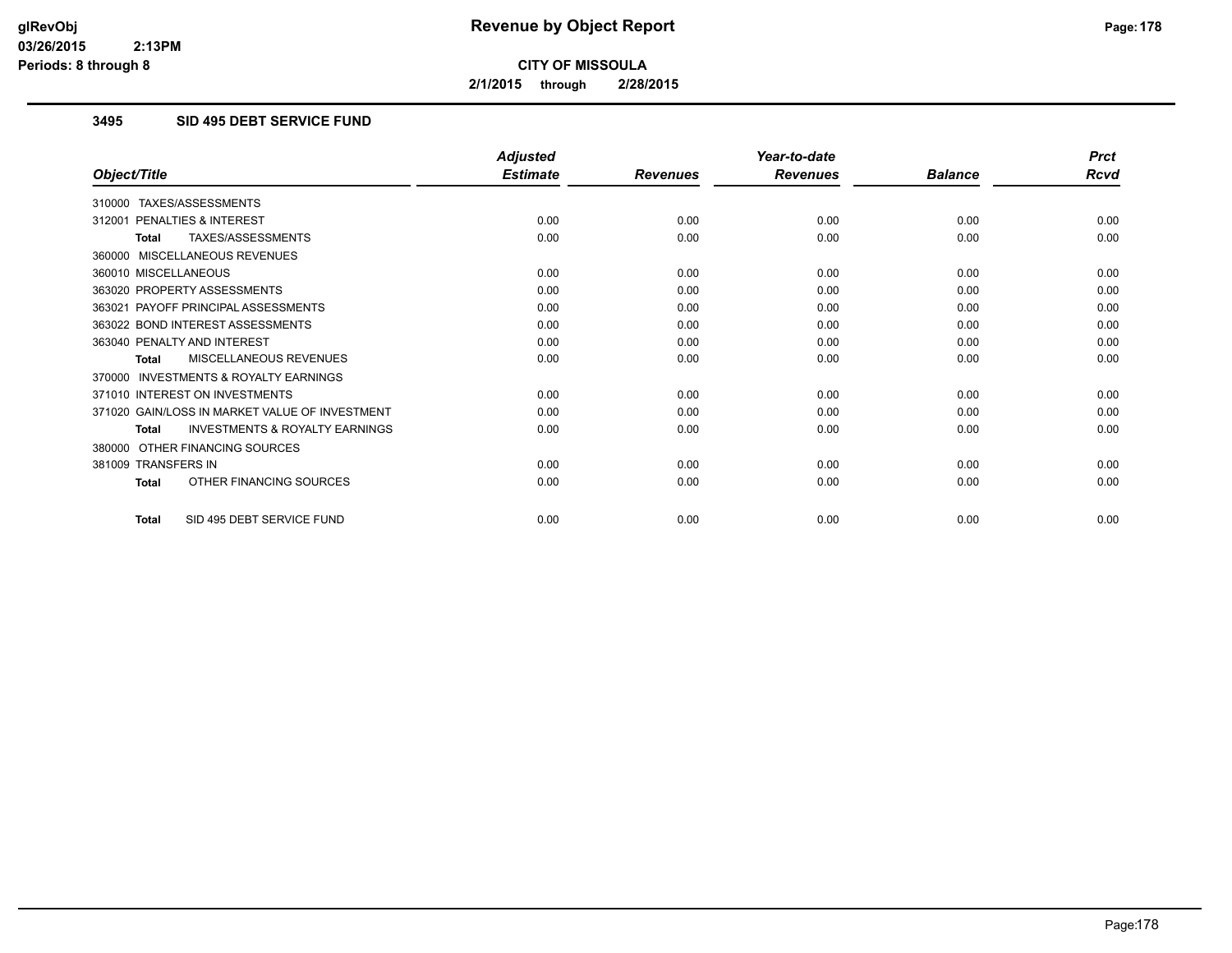**2/1/2015 through 2/28/2015**

**3496 SID 496 DEBT SERVICE FUND**

**3496 SID 496 DEBT SERVICE FUND**

|                                                           | <b>Adjusted</b> |                 | Year-to-date    |                | <b>Prct</b> |
|-----------------------------------------------------------|-----------------|-----------------|-----------------|----------------|-------------|
| Object/Title                                              | <b>Estimate</b> | <b>Revenues</b> | <b>Revenues</b> | <b>Balance</b> | <b>Rcvd</b> |
| TAXES/ASSESSMENTS<br>310000                               |                 |                 |                 |                |             |
| 312001 PENALTIES & INTEREST                               | 0.00            | 0.00            | 0.00            | 0.00           | 0.00        |
| TAXES/ASSESSMENTS<br><b>Total</b>                         | 0.00            | 0.00            | 0.00            | 0.00           | 0.00        |
| MISCELLANEOUS REVENUES<br>360000                          |                 |                 |                 |                |             |
| 360010 MISCELLANEOUS                                      | 0.00            | 0.00            | 0.00            | 0.00           | 0.00        |
| 363020 PROPERTY ASSESSMENTS                               | 0.00            | 0.00            | 0.00            | 0.00           | 0.00        |
| 363021 PAYOFF PRINCIPAL ASSESSMENTS                       | 0.00            | 0.00            | 0.00            | 0.00           | 0.00        |
| 363022 BOND INTEREST ASSESSMENTS                          | 0.00            | 0.00            | 0.00            | 0.00           | 0.00        |
| 363040 PENALTY AND INTEREST                               | 0.00            | 0.00            | 0.00            | 0.00           | 0.00        |
| <b>MISCELLANEOUS REVENUES</b><br><b>Total</b>             | 0.00            | 0.00            | 0.00            | 0.00           | 0.00        |
| <b>INVESTMENTS &amp; ROYALTY EARNINGS</b><br>370000       |                 |                 |                 |                |             |
| 371010 INTEREST ON INVESTMENTS                            | 0.00            | 0.00            | 0.00            | 0.00           | 0.00        |
| 371020 GAIN/LOSS IN MARKET VALUE OF INVESTMENTS           | 0.00            | 0.00            | 0.00            | 0.00           | 0.00        |
| <b>INVESTMENTS &amp; ROYALTY EARNINGS</b><br><b>Total</b> | 0.00            | 0.00            | 0.00            | 0.00           | 0.00        |
| OTHER FINANCING SOURCES<br>380000                         |                 |                 |                 |                |             |
| 381009 TRANSFERS IN                                       | 0.00            | 0.00            | 0.00            | 0.00           | 0.00        |
| OTHER FINANCING SOURCES<br><b>Total</b>                   | 0.00            | 0.00            | 0.00            | 0.00           | 0.00        |
| SID 496 DEBT SERVICE FUND<br><b>Total</b>                 | 0.00            | 0.00            | 0.00            | 0.00           | 0.00        |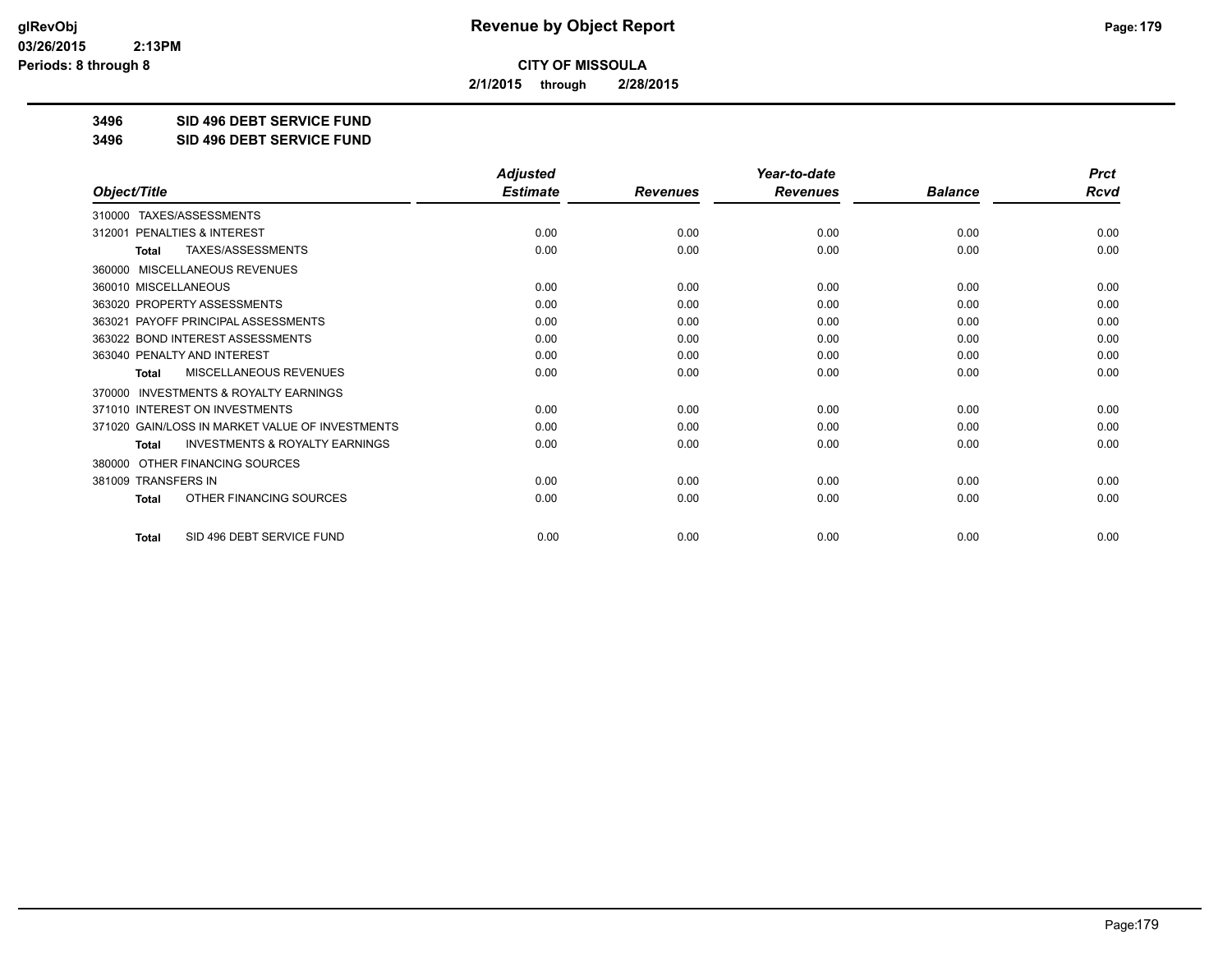**2/1/2015 through 2/28/2015**

## **3496 SID 496 DEBT SERVICE FUND**

|                                                           | <b>Adjusted</b> |                 | Year-to-date    |                | <b>Prct</b> |
|-----------------------------------------------------------|-----------------|-----------------|-----------------|----------------|-------------|
| Object/Title                                              | <b>Estimate</b> | <b>Revenues</b> | <b>Revenues</b> | <b>Balance</b> | <b>Rcvd</b> |
| 310000 TAXES/ASSESSMENTS                                  |                 |                 |                 |                |             |
| PENALTIES & INTEREST<br>312001                            | 0.00            | 0.00            | 0.00            | 0.00           | 0.00        |
| TAXES/ASSESSMENTS<br><b>Total</b>                         | 0.00            | 0.00            | 0.00            | 0.00           | 0.00        |
| 360000 MISCELLANEOUS REVENUES                             |                 |                 |                 |                |             |
| 360010 MISCELLANEOUS                                      | 0.00            | 0.00            | 0.00            | 0.00           | 0.00        |
| 363020 PROPERTY ASSESSMENTS                               | 0.00            | 0.00            | 0.00            | 0.00           | 0.00        |
| 363021 PAYOFF PRINCIPAL ASSESSMENTS                       | 0.00            | 0.00            | 0.00            | 0.00           | 0.00        |
| 363022 BOND INTEREST ASSESSMENTS                          | 0.00            | 0.00            | 0.00            | 0.00           | 0.00        |
| 363040 PENALTY AND INTEREST                               | 0.00            | 0.00            | 0.00            | 0.00           | 0.00        |
| MISCELLANEOUS REVENUES<br><b>Total</b>                    | 0.00            | 0.00            | 0.00            | 0.00           | 0.00        |
| <b>INVESTMENTS &amp; ROYALTY EARNINGS</b><br>370000       |                 |                 |                 |                |             |
| 371010 INTEREST ON INVESTMENTS                            | 0.00            | 0.00            | 0.00            | 0.00           | 0.00        |
| 371020 GAIN/LOSS IN MARKET VALUE OF INVESTMENT            | 0.00            | 0.00            | 0.00            | 0.00           | 0.00        |
| <b>INVESTMENTS &amp; ROYALTY EARNINGS</b><br><b>Total</b> | 0.00            | 0.00            | 0.00            | 0.00           | 0.00        |
| 380000 OTHER FINANCING SOURCES                            |                 |                 |                 |                |             |
| 381009 TRANSFERS IN                                       | 0.00            | 0.00            | 0.00            | 0.00           | 0.00        |
| OTHER FINANCING SOURCES<br><b>Total</b>                   | 0.00            | 0.00            | 0.00            | 0.00           | 0.00        |
| SID 496 DEBT SERVICE FUND<br><b>Total</b>                 | 0.00            | 0.00            | 0.00            | 0.00           | 0.00        |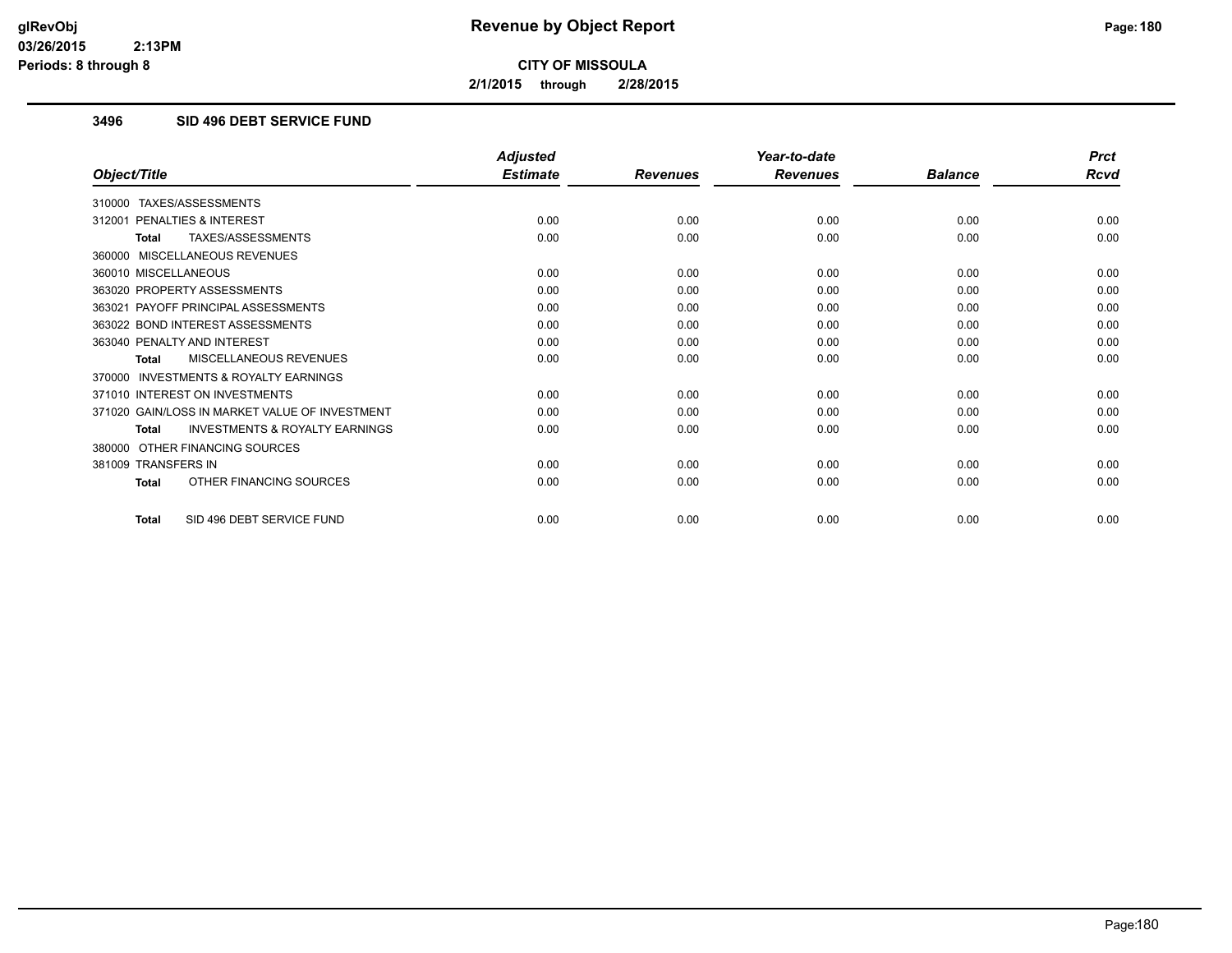**2/1/2015 through 2/28/2015**

**3497 SID 497 DEBT SERVICE FUND**

**3497 SID 497 DEBT SERVICE FUND**

|                                                           | <b>Adjusted</b> |                 | Year-to-date    |                | <b>Prct</b> |
|-----------------------------------------------------------|-----------------|-----------------|-----------------|----------------|-------------|
| Object/Title                                              | <b>Estimate</b> | <b>Revenues</b> | <b>Revenues</b> | <b>Balance</b> | Rcvd        |
| TAXES/ASSESSMENTS<br>310000                               |                 |                 |                 |                |             |
| 312001 PENALTIES & INTEREST                               | 0.00            | 0.00            | 0.00            | 0.00           | 0.00        |
| TAXES/ASSESSMENTS<br>Total                                | 0.00            | 0.00            | 0.00            | 0.00           | 0.00        |
| MISCELLANEOUS REVENUES<br>360000                          |                 |                 |                 |                |             |
| 360010 MISCELLANEOUS                                      | 0.00            | 0.00            | 0.00            | 0.00           | 0.00        |
| 363020 PROPERTY ASSESSMENTS                               | 0.00            | 0.00            | 0.00            | 0.00           | 0.00        |
| 363021 PAYOFF PRINCIPAL ASSESSMENTS                       | 0.00            | 0.00            | 0.00            | 0.00           | 0.00        |
| 363022 BOND INTEREST ASSESSMENTS                          | 0.00            | 0.00            | 0.00            | 0.00           | 0.00        |
| 363040 PENALTY AND INTEREST                               | 0.00            | 0.00            | 0.00            | 0.00           | 0.00        |
| <b>MISCELLANEOUS REVENUES</b><br>Total                    | 0.00            | 0.00            | 0.00            | 0.00           | 0.00        |
| <b>INVESTMENTS &amp; ROYALTY EARNINGS</b><br>370000       |                 |                 |                 |                |             |
| 371010 INTEREST ON INVESTMENTS                            | 0.00            | 0.00            | 0.00            | 0.00           | 0.00        |
| 371020 GAIN/LOSS IN MARKET VALUE OF INVESTMENTS           | 0.00            | 0.00            | 0.00            | 0.00           | 0.00        |
| <b>INVESTMENTS &amp; ROYALTY EARNINGS</b><br><b>Total</b> | 0.00            | 0.00            | 0.00            | 0.00           | 0.00        |
| SID 497 DEBT SERVICE FUND<br><b>Total</b>                 | 0.00            | 0.00            | 0.00            | 0.00           | 0.00        |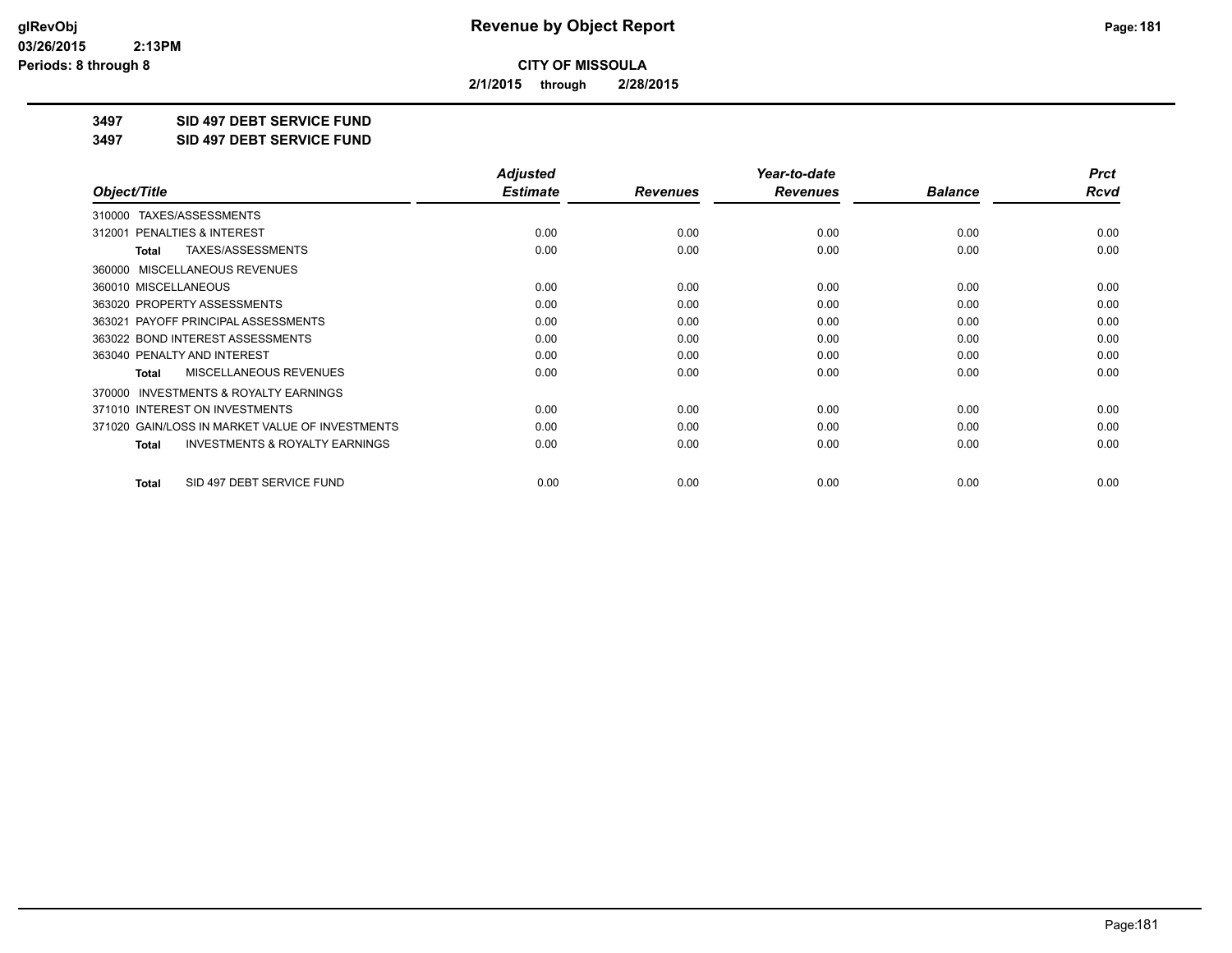**2/1/2015 through 2/28/2015**

# **3497 SID 497 DEBT SERVICE FUND**

|                                                           | <b>Adjusted</b> |                 | Year-to-date    |                | <b>Prct</b> |
|-----------------------------------------------------------|-----------------|-----------------|-----------------|----------------|-------------|
| Object/Title                                              | <b>Estimate</b> | <b>Revenues</b> | <b>Revenues</b> | <b>Balance</b> | <b>Rcvd</b> |
| 310000 TAXES/ASSESSMENTS                                  |                 |                 |                 |                |             |
| 312001 PENALTIES & INTEREST                               | 0.00            | 0.00            | 0.00            | 0.00           | 0.00        |
| TAXES/ASSESSMENTS<br><b>Total</b>                         | 0.00            | 0.00            | 0.00            | 0.00           | 0.00        |
| 360000 MISCELLANEOUS REVENUES                             |                 |                 |                 |                |             |
| 360010 MISCELLANEOUS                                      | 0.00            | 0.00            | 0.00            | 0.00           | 0.00        |
| 363020 PROPERTY ASSESSMENTS                               | 0.00            | 0.00            | 0.00            | 0.00           | 0.00        |
| 363021 PAYOFF PRINCIPAL ASSESSMENTS                       | 0.00            | 0.00            | 0.00            | 0.00           | 0.00        |
| 363022 BOND INTEREST ASSESSMENTS                          | 0.00            | 0.00            | 0.00            | 0.00           | 0.00        |
| 363040 PENALTY AND INTEREST                               | 0.00            | 0.00            | 0.00            | 0.00           | 0.00        |
| MISCELLANEOUS REVENUES<br><b>Total</b>                    | 0.00            | 0.00            | 0.00            | 0.00           | 0.00        |
| <b>INVESTMENTS &amp; ROYALTY EARNINGS</b><br>370000       |                 |                 |                 |                |             |
| 371010 INTEREST ON INVESTMENTS                            | 0.00            | 0.00            | 0.00            | 0.00           | 0.00        |
| 371020 GAIN/LOSS IN MARKET VALUE OF INVESTMENT            | 0.00            | 0.00            | 0.00            | 0.00           | 0.00        |
| <b>INVESTMENTS &amp; ROYALTY EARNINGS</b><br><b>Total</b> | 0.00            | 0.00            | 0.00            | 0.00           | 0.00        |
| SID 497 DEBT SERVICE FUND<br><b>Total</b>                 | 0.00            | 0.00            | 0.00            | 0.00           | 0.00        |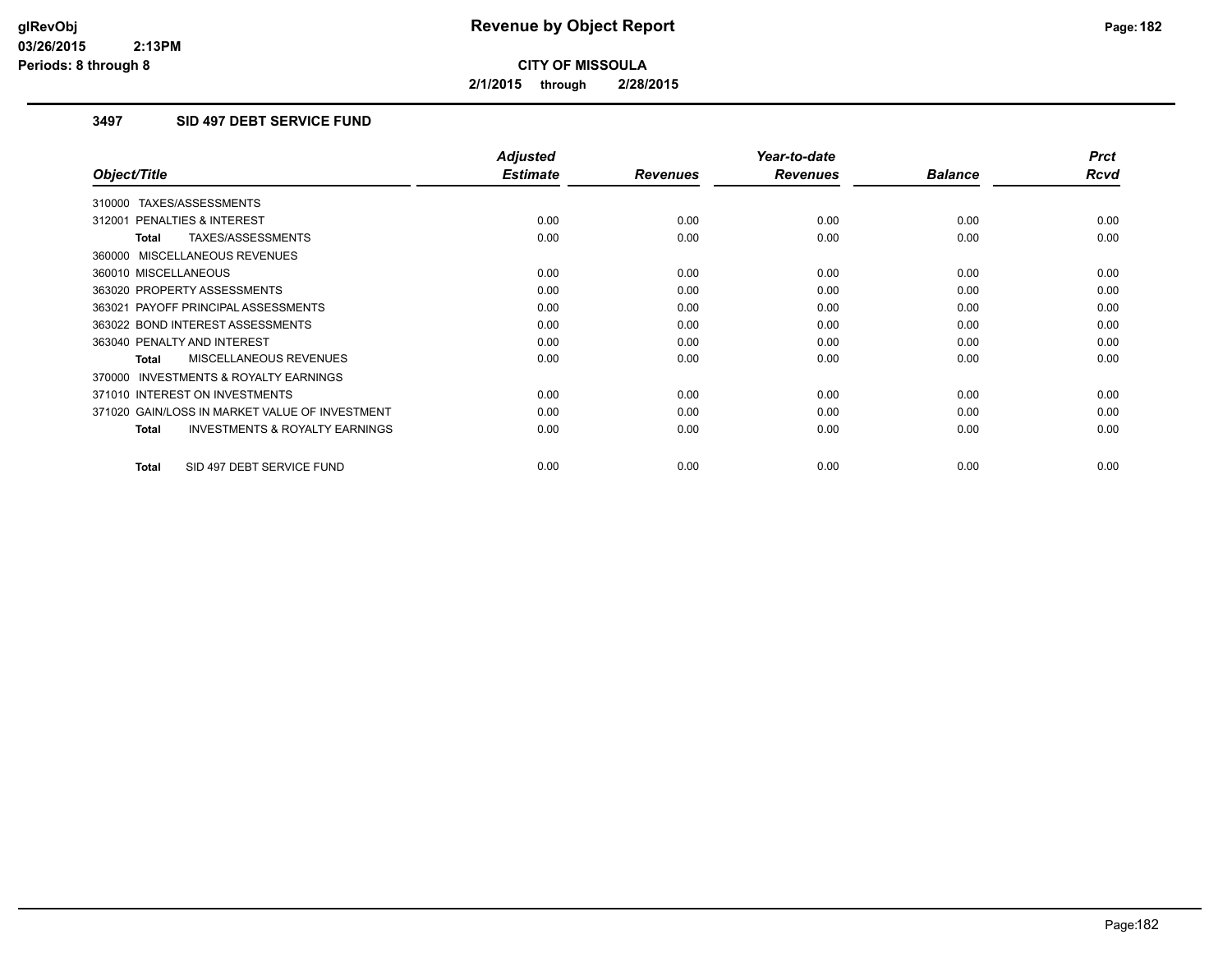**2/1/2015 through 2/28/2015**

**3498 SID 498 DEBT SERVICE FUND**

**3498 SID 498 DEBT SERVICE FUND**

|                                                           | <b>Adjusted</b> |                 | Year-to-date    |                |      |
|-----------------------------------------------------------|-----------------|-----------------|-----------------|----------------|------|
| Object/Title                                              | <b>Estimate</b> | <b>Revenues</b> | <b>Revenues</b> | <b>Balance</b> | Rcvd |
| TAXES/ASSESSMENTS<br>310000                               |                 |                 |                 |                |      |
| 312001 PENALTIES & INTEREST                               | 0.00            | 0.00            | 0.00            | 0.00           | 0.00 |
| <b>TAXES/ASSESSMENTS</b><br><b>Total</b>                  | 0.00            | 0.00            | 0.00            | 0.00           | 0.00 |
| MISCELLANEOUS REVENUES<br>360000                          |                 |                 |                 |                |      |
| 360010 MISCELLANEOUS                                      | 0.00            | 0.00            | 0.00            | 0.00           | 0.00 |
| 363020 PROPERTY ASSESSMENTS                               | 0.00            | 0.00            | 0.00            | 0.00           | 0.00 |
| 363021 PAYOFF PRINCIPAL ASSESSMENTS                       | 0.00            | 0.00            | 0.00            | 0.00           | 0.00 |
| 363022 BOND INTEREST ASSESSMENTS                          | 0.00            | 0.00            | 0.00            | 0.00           | 0.00 |
| 363040 PENALTY AND INTEREST                               | 0.00            | 0.00            | 0.00            | 0.00           | 0.00 |
| MISCELLANEOUS REVENUES<br><b>Total</b>                    | 0.00            | 0.00            | 0.00            | 0.00           | 0.00 |
| 370000 INVESTMENTS & ROYALTY EARNINGS                     |                 |                 |                 |                |      |
| 371010 INTEREST ON INVESTMENTS                            | 0.00            | 0.00            | 0.00            | 0.00           | 0.00 |
| 371020 GAIN/LOSS IN MARKET VALUE OF INVESTMENTS           | 0.00            | 0.00            | 0.00            | 0.00           | 0.00 |
| 371500 INTEREST ON INTERFUND LOAN                         | 0.00            | 0.00            | 0.00            | 0.00           | 0.00 |
| <b>INVESTMENTS &amp; ROYALTY EARNINGS</b><br><b>Total</b> | 0.00            | 0.00            | 0.00            | 0.00           | 0.00 |
| OTHER FINANCING SOURCES<br>380000                         |                 |                 |                 |                |      |
| 381009 TRANSFERS IN                                       | 0.00            | 0.00            | 0.00            | 0.00           | 0.00 |
| OTHER FINANCING SOURCES<br><b>Total</b>                   | 0.00            | 0.00            | 0.00            | 0.00           | 0.00 |
| SID 498 DEBT SERVICE FUND<br><b>Total</b>                 | 0.00            | 0.00            | 0.00            | 0.00           | 0.00 |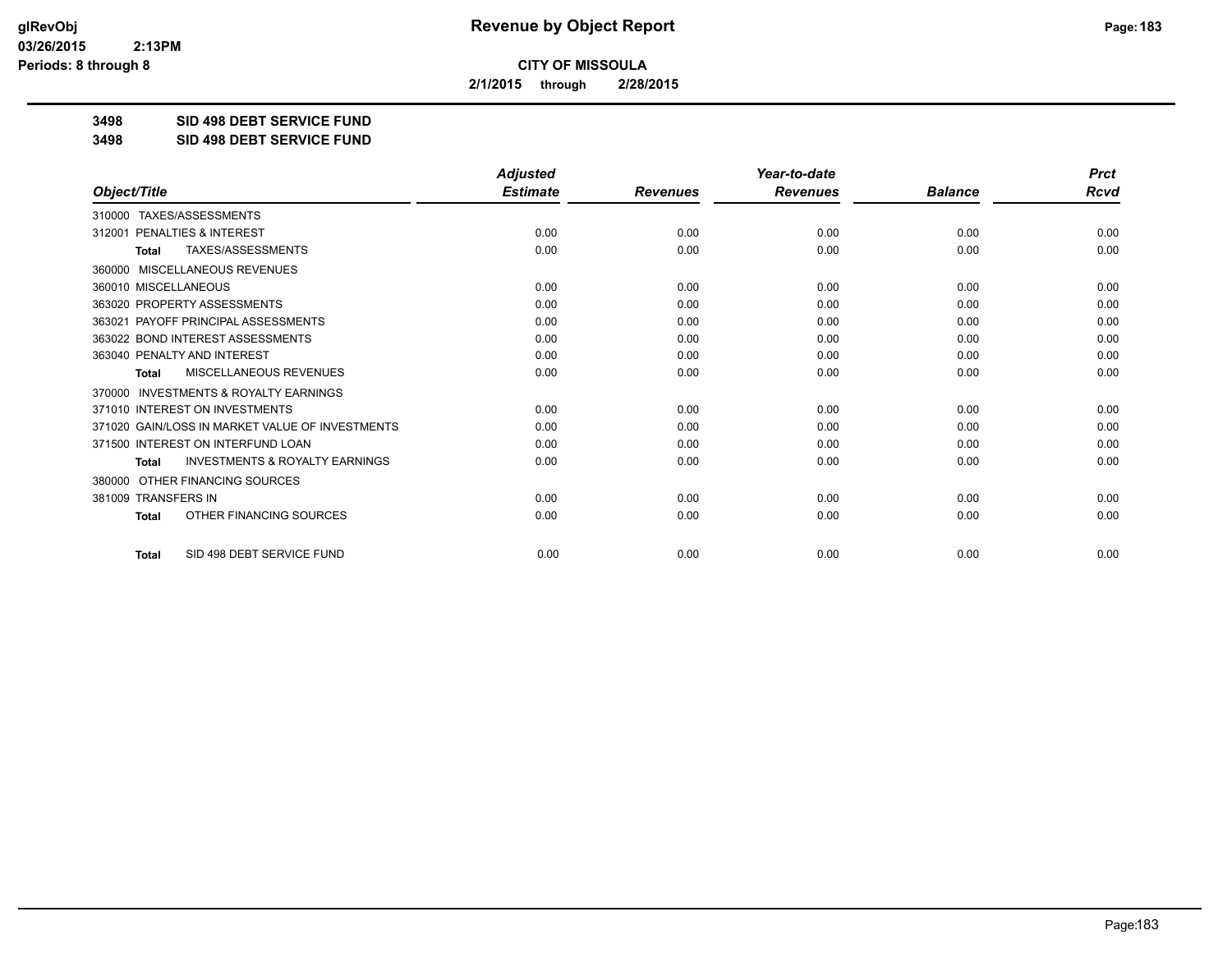**2/1/2015 through 2/28/2015**

# **3498 SID 498 DEBT SERVICE FUND**

|                                                           | <b>Adjusted</b> |                 | Year-to-date    |                | <b>Prct</b> |
|-----------------------------------------------------------|-----------------|-----------------|-----------------|----------------|-------------|
| Object/Title                                              | <b>Estimate</b> | <b>Revenues</b> | <b>Revenues</b> | <b>Balance</b> | <b>Rcvd</b> |
| TAXES/ASSESSMENTS<br>310000                               |                 |                 |                 |                |             |
| 312001 PENALTIES & INTEREST                               | 0.00            | 0.00            | 0.00            | 0.00           | 0.00        |
| TAXES/ASSESSMENTS<br><b>Total</b>                         | 0.00            | 0.00            | 0.00            | 0.00           | 0.00        |
| 360000 MISCELLANEOUS REVENUES                             |                 |                 |                 |                |             |
| 360010 MISCELLANEOUS                                      | 0.00            | 0.00            | 0.00            | 0.00           | 0.00        |
| 363020 PROPERTY ASSESSMENTS                               | 0.00            | 0.00            | 0.00            | 0.00           | 0.00        |
| 363021 PAYOFF PRINCIPAL ASSESSMENTS                       | 0.00            | 0.00            | 0.00            | 0.00           | 0.00        |
| 363022 BOND INTEREST ASSESSMENTS                          | 0.00            | 0.00            | 0.00            | 0.00           | 0.00        |
| 363040 PENALTY AND INTEREST                               | 0.00            | 0.00            | 0.00            | 0.00           | 0.00        |
| MISCELLANEOUS REVENUES<br><b>Total</b>                    | 0.00            | 0.00            | 0.00            | 0.00           | 0.00        |
| 370000 INVESTMENTS & ROYALTY EARNINGS                     |                 |                 |                 |                |             |
| 371010 INTEREST ON INVESTMENTS                            | 0.00            | 0.00            | 0.00            | 0.00           | 0.00        |
| 371020 GAIN/LOSS IN MARKET VALUE OF INVESTMENT            | 0.00            | 0.00            | 0.00            | 0.00           | 0.00        |
| 371500 INTEREST ON INTERFUND LOAN                         | 0.00            | 0.00            | 0.00            | 0.00           | 0.00        |
| <b>INVESTMENTS &amp; ROYALTY EARNINGS</b><br><b>Total</b> | 0.00            | 0.00            | 0.00            | 0.00           | 0.00        |
| OTHER FINANCING SOURCES<br>380000                         |                 |                 |                 |                |             |
| 381009 TRANSFERS IN                                       | 0.00            | 0.00            | 0.00            | 0.00           | 0.00        |
| OTHER FINANCING SOURCES<br><b>Total</b>                   | 0.00            | 0.00            | 0.00            | 0.00           | 0.00        |
| SID 498 DEBT SERVICE FUND<br>Total                        | 0.00            | 0.00            | 0.00            | 0.00           | 0.00        |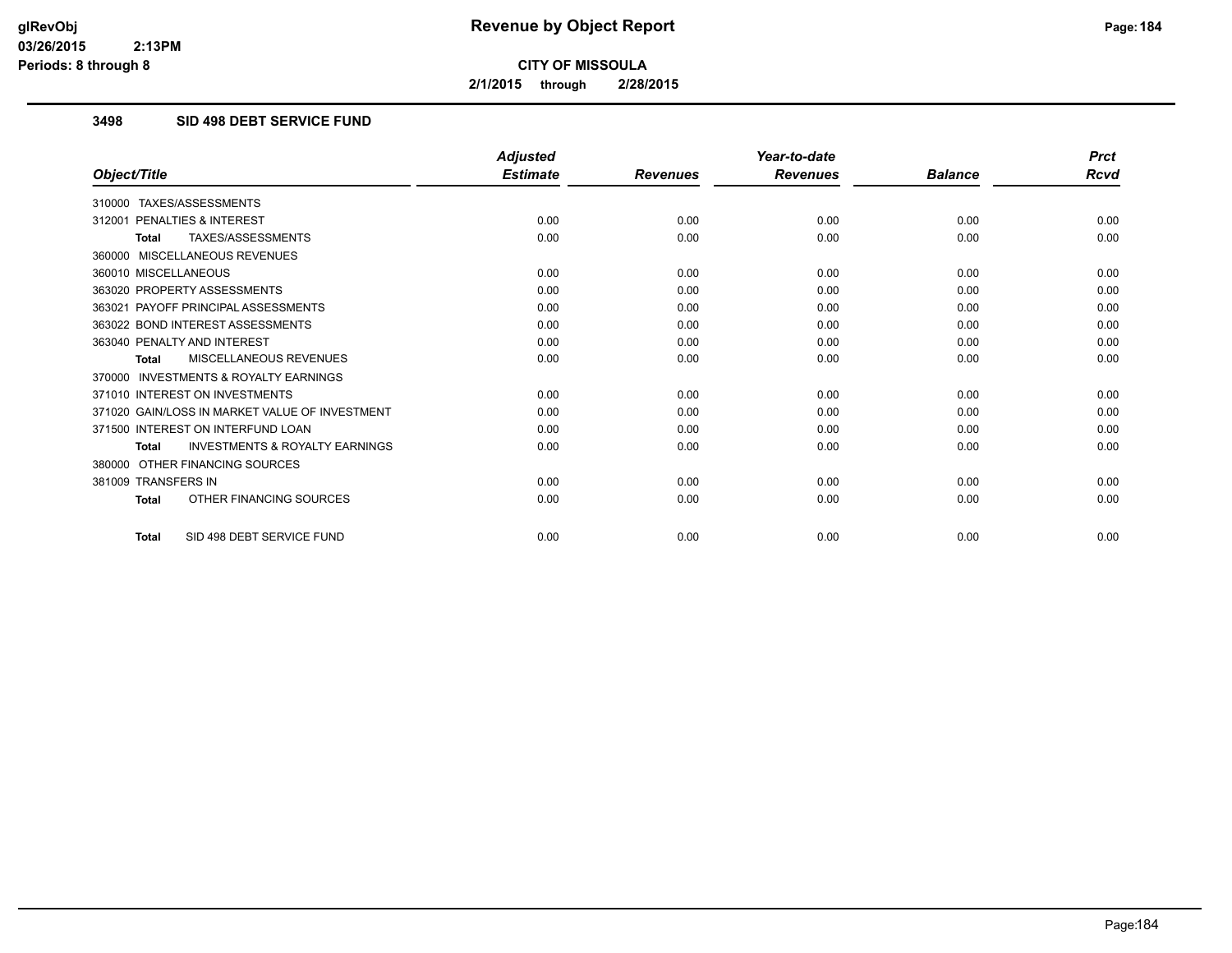**2/1/2015 through 2/28/2015**

**3500 SID 500 DEBT SERVICE FUND**

**3500 SID 500 DEBT SERVICE FUND**

|                                                           | <b>Adjusted</b> |                 | Year-to-date    |                | <b>Prct</b> |
|-----------------------------------------------------------|-----------------|-----------------|-----------------|----------------|-------------|
| Object/Title                                              | <b>Estimate</b> | <b>Revenues</b> | <b>Revenues</b> | <b>Balance</b> | Rcvd        |
| TAXES/ASSESSMENTS<br>310000                               |                 |                 |                 |                |             |
| 312001 PENALTIES & INTEREST                               | 0.00            | 0.00            | 0.00            | 0.00           | 0.00        |
| TAXES/ASSESSMENTS<br>Total                                | 0.00            | 0.00            | 0.00            | 0.00           | 0.00        |
| MISCELLANEOUS REVENUES<br>360000                          |                 |                 |                 |                |             |
| 360010 MISCELLANEOUS                                      | 0.00            | 0.00            | 0.00            | 0.00           | 0.00        |
| 363020 PROPERTY ASSESSMENTS                               | 0.00            | 0.00            | 0.00            | 0.00           | 0.00        |
| 363021 PAYOFF PRINCIPAL ASSESSMENTS                       | 0.00            | 0.00            | 0.00            | 0.00           | 0.00        |
| 363022 BOND INTEREST ASSESSMENTS                          | 0.00            | 0.00            | 0.00            | 0.00           | 0.00        |
| 363040 PENALTY AND INTEREST                               | 0.00            | 0.00            | 0.00            | 0.00           | 0.00        |
| MISCELLANEOUS REVENUES<br><b>Total</b>                    | 0.00            | 0.00            | 0.00            | 0.00           | 0.00        |
| <b>INVESTMENTS &amp; ROYALTY EARNINGS</b><br>370000       |                 |                 |                 |                |             |
| 371010 INTEREST ON INVESTMENTS                            | 0.00            | 0.00            | 0.00            | 0.00           | 0.00        |
| 371020 GAIN/LOSS IN MARKET VALUE OF INVESTMENTS           | 0.00            | 0.00            | 0.00            | 0.00           | 0.00        |
| <b>INVESTMENTS &amp; ROYALTY EARNINGS</b><br><b>Total</b> | 0.00            | 0.00            | 0.00            | 0.00           | 0.00        |
| SID 500 DEBT SERVICE FUND<br><b>Total</b>                 | 0.00            | 0.00            | 0.00            | 0.00           | 0.00        |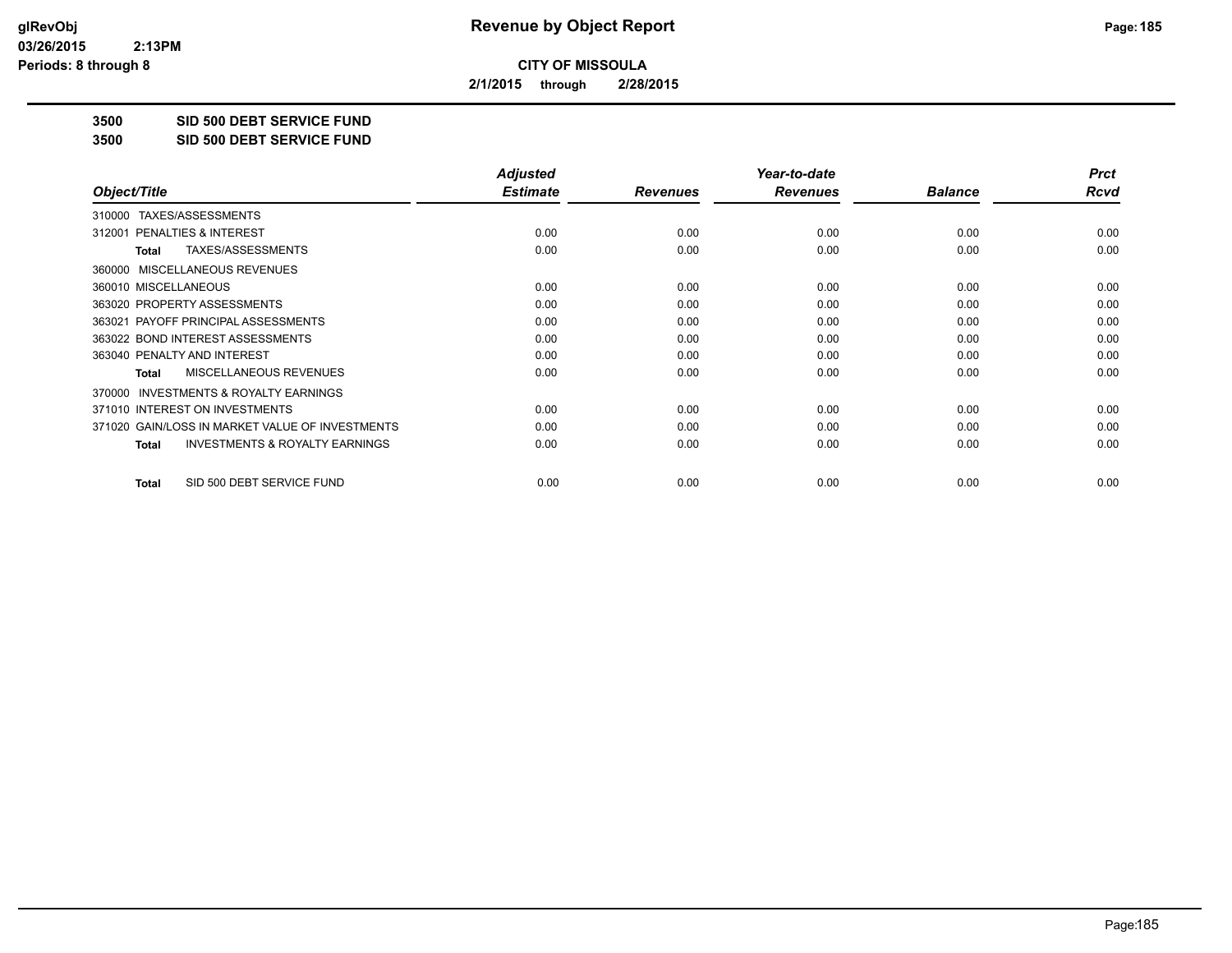**2/1/2015 through 2/28/2015**

# **3500 SID 500 DEBT SERVICE FUND**

|                                                     | <b>Adjusted</b> |                 | Year-to-date    |                | <b>Prct</b> |
|-----------------------------------------------------|-----------------|-----------------|-----------------|----------------|-------------|
| Object/Title                                        | <b>Estimate</b> | <b>Revenues</b> | <b>Revenues</b> | <b>Balance</b> | <b>Rcvd</b> |
| 310000 TAXES/ASSESSMENTS                            |                 |                 |                 |                |             |
| 312001 PENALTIES & INTEREST                         | 0.00            | 0.00            | 0.00            | 0.00           | 0.00        |
| TAXES/ASSESSMENTS<br><b>Total</b>                   | 0.00            | 0.00            | 0.00            | 0.00           | 0.00        |
| 360000 MISCELLANEOUS REVENUES                       |                 |                 |                 |                |             |
| 360010 MISCELLANEOUS                                | 0.00            | 0.00            | 0.00            | 0.00           | 0.00        |
| 363020 PROPERTY ASSESSMENTS                         | 0.00            | 0.00            | 0.00            | 0.00           | 0.00        |
| 363021 PAYOFF PRINCIPAL ASSESSMENTS                 | 0.00            | 0.00            | 0.00            | 0.00           | 0.00        |
| 363022 BOND INTEREST ASSESSMENTS                    | 0.00            | 0.00            | 0.00            | 0.00           | 0.00        |
| 363040 PENALTY AND INTEREST                         | 0.00            | 0.00            | 0.00            | 0.00           | 0.00        |
| <b>MISCELLANEOUS REVENUES</b><br>Total              | 0.00            | 0.00            | 0.00            | 0.00           | 0.00        |
| <b>INVESTMENTS &amp; ROYALTY EARNINGS</b><br>370000 |                 |                 |                 |                |             |
| 371010 INTEREST ON INVESTMENTS                      | 0.00            | 0.00            | 0.00            | 0.00           | 0.00        |
| 371020 GAIN/LOSS IN MARKET VALUE OF INVESTMENT      | 0.00            | 0.00            | 0.00            | 0.00           | 0.00        |
| <b>INVESTMENTS &amp; ROYALTY EARNINGS</b><br>Total  | 0.00            | 0.00            | 0.00            | 0.00           | 0.00        |
| SID 500 DEBT SERVICE FUND<br><b>Total</b>           | 0.00            | 0.00            | 0.00            | 0.00           | 0.00        |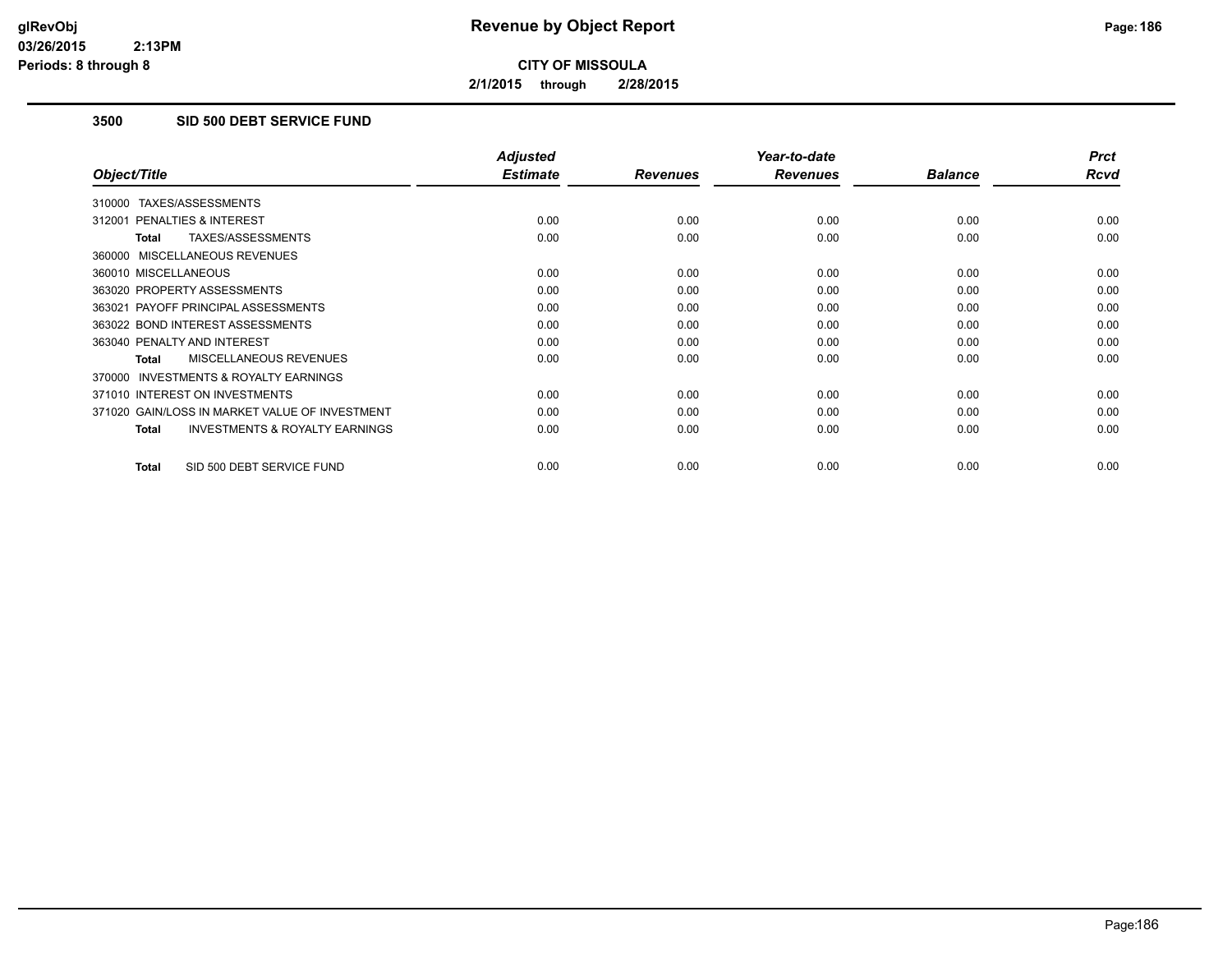**2/1/2015 through 2/28/2015**

**3501 SID 501 DEBT SERVICE FUND**

**3501 SID 501 DEBT SERVICE FUND**

|                                                           | <b>Adjusted</b> |                 | Year-to-date    |                | <b>Prct</b> |
|-----------------------------------------------------------|-----------------|-----------------|-----------------|----------------|-------------|
| Object/Title                                              | <b>Estimate</b> | <b>Revenues</b> | <b>Revenues</b> | <b>Balance</b> | Rcvd        |
| TAXES/ASSESSMENTS<br>310000                               |                 |                 |                 |                |             |
| 312001 PENALTIES & INTEREST                               | 0.00            | 0.00            | 0.00            | 0.00           | 0.00        |
| TAXES/ASSESSMENTS<br>Total                                | 0.00            | 0.00            | 0.00            | 0.00           | 0.00        |
| MISCELLANEOUS REVENUES<br>360000                          |                 |                 |                 |                |             |
| 360010 MISCELLANEOUS                                      | 0.00            | 0.00            | 0.00            | 0.00           | 0.00        |
| 363020 PROPERTY ASSESSMENTS                               | 0.00            | 0.00            | 0.00            | 0.00           | 0.00        |
| 363021 PAYOFF PRINCIPAL ASSESSMENTS                       | 0.00            | 0.00            | 0.00            | 0.00           | 0.00        |
| 363022 BOND INTEREST ASSESSMENTS                          | 0.00            | 0.00            | 0.00            | 0.00           | 0.00        |
| 363040 PENALTY AND INTEREST                               | 0.00            | 0.00            | 0.00            | 0.00           | 0.00        |
| MISCELLANEOUS REVENUES<br><b>Total</b>                    | 0.00            | 0.00            | 0.00            | 0.00           | 0.00        |
| <b>INVESTMENTS &amp; ROYALTY EARNINGS</b><br>370000       |                 |                 |                 |                |             |
| 371010 INTEREST ON INVESTMENTS                            | 0.00            | 0.00            | 0.00            | 0.00           | 0.00        |
| 371020 GAIN/LOSS IN MARKET VALUE OF INVESTMENTS           | 0.00            | 0.00            | 0.00            | 0.00           | 0.00        |
| <b>INVESTMENTS &amp; ROYALTY EARNINGS</b><br><b>Total</b> | 0.00            | 0.00            | 0.00            | 0.00           | 0.00        |
| SID 501 DEBT SERVICE FUND<br><b>Total</b>                 | 0.00            | 0.00            | 0.00            | 0.00           | 0.00        |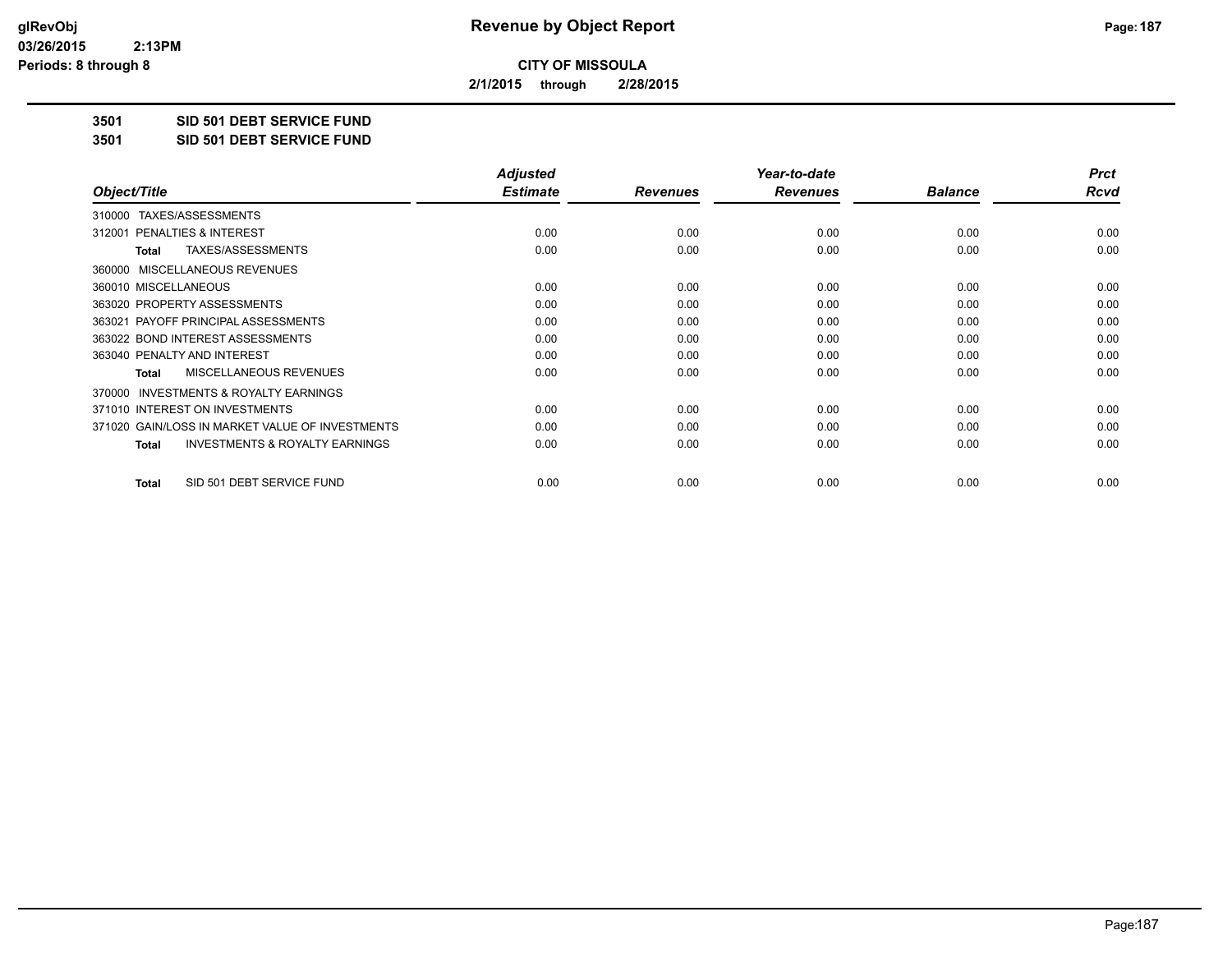**2/1/2015 through 2/28/2015**

# **3501 SID 501 DEBT SERVICE FUND**

|                                                           | <b>Adjusted</b> |                 | Year-to-date    |                | <b>Prct</b> |
|-----------------------------------------------------------|-----------------|-----------------|-----------------|----------------|-------------|
| Object/Title                                              | <b>Estimate</b> | <b>Revenues</b> | <b>Revenues</b> | <b>Balance</b> | <b>Rcvd</b> |
| 310000 TAXES/ASSESSMENTS                                  |                 |                 |                 |                |             |
| 312001 PENALTIES & INTEREST                               | 0.00            | 0.00            | 0.00            | 0.00           | 0.00        |
| TAXES/ASSESSMENTS<br><b>Total</b>                         | 0.00            | 0.00            | 0.00            | 0.00           | 0.00        |
| 360000 MISCELLANEOUS REVENUES                             |                 |                 |                 |                |             |
| 360010 MISCELLANEOUS                                      | 0.00            | 0.00            | 0.00            | 0.00           | 0.00        |
| 363020 PROPERTY ASSESSMENTS                               | 0.00            | 0.00            | 0.00            | 0.00           | 0.00        |
| 363021 PAYOFF PRINCIPAL ASSESSMENTS                       | 0.00            | 0.00            | 0.00            | 0.00           | 0.00        |
| 363022 BOND INTEREST ASSESSMENTS                          | 0.00            | 0.00            | 0.00            | 0.00           | 0.00        |
| 363040 PENALTY AND INTEREST                               | 0.00            | 0.00            | 0.00            | 0.00           | 0.00        |
| <b>MISCELLANEOUS REVENUES</b><br>Total                    | 0.00            | 0.00            | 0.00            | 0.00           | 0.00        |
| <b>INVESTMENTS &amp; ROYALTY EARNINGS</b><br>370000       |                 |                 |                 |                |             |
| 371010 INTEREST ON INVESTMENTS                            | 0.00            | 0.00            | 0.00            | 0.00           | 0.00        |
| 371020 GAIN/LOSS IN MARKET VALUE OF INVESTMENT            | 0.00            | 0.00            | 0.00            | 0.00           | 0.00        |
| <b>INVESTMENTS &amp; ROYALTY EARNINGS</b><br><b>Total</b> | 0.00            | 0.00            | 0.00            | 0.00           | 0.00        |
|                                                           |                 |                 |                 |                |             |
| SID 501 DEBT SERVICE FUND<br><b>Total</b>                 | 0.00            | 0.00            | 0.00            | 0.00           | 0.00        |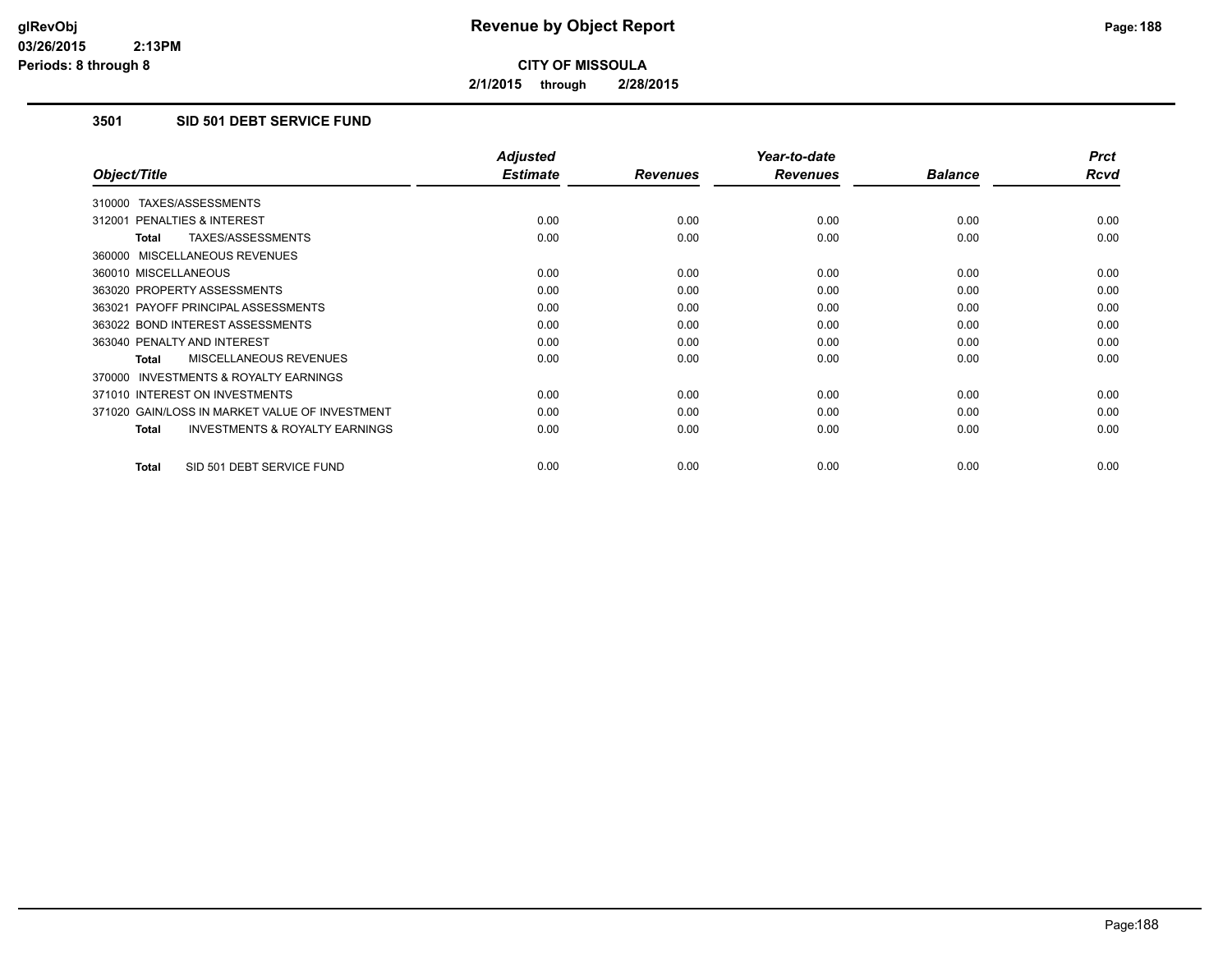**2/1/2015 through 2/28/2015**

**3502 SID 502 DEBT SERVICE FUND**

**3502 SID 502 DEBT SERVICE FUND**

|                                                           | <b>Adjusted</b> |                 | Year-to-date    |                | <b>Prct</b> |
|-----------------------------------------------------------|-----------------|-----------------|-----------------|----------------|-------------|
| Object/Title                                              | <b>Estimate</b> | <b>Revenues</b> | <b>Revenues</b> | <b>Balance</b> | Rcvd        |
| TAXES/ASSESSMENTS<br>310000                               |                 |                 |                 |                |             |
| 312001 PENALTIES & INTEREST                               | 0.00            | 0.00            | 0.00            | 0.00           | 0.00        |
| TAXES/ASSESSMENTS<br><b>Total</b>                         | 0.00            | 0.00            | 0.00            | 0.00           | 0.00        |
| MISCELLANEOUS REVENUES<br>360000                          |                 |                 |                 |                |             |
| 360010 MISCELLANEOUS                                      | 0.00            | 0.00            | 0.00            | 0.00           | 0.00        |
| 363020 PROPERTY ASSESSMENTS                               | 0.00            | 0.00            | 0.00            | 0.00           | 0.00        |
| 363021 PAYOFF PRINCIPAL ASSESSMENTS                       | 0.00            | 0.00            | 0.00            | 0.00           | 0.00        |
| 363022 BOND INTEREST ASSESSMENTS                          | 0.00            | 0.00            | 0.00            | 0.00           | 0.00        |
| 363040 PENALTY AND INTEREST                               | 0.00            | 0.00            | 0.00            | 0.00           | 0.00        |
| <b>MISCELLANEOUS REVENUES</b><br>Total                    | 0.00            | 0.00            | 0.00            | 0.00           | 0.00        |
| <b>INVESTMENTS &amp; ROYALTY EARNINGS</b><br>370000       |                 |                 |                 |                |             |
| 371010 INTEREST ON INVESTMENTS                            | 0.00            | 0.00            | 0.00            | 0.00           | 0.00        |
| 371020 GAIN/LOSS IN MARKET VALUE OF INVESTMENTS           | 0.00            | 0.00            | 0.00            | 0.00           | 0.00        |
| <b>INVESTMENTS &amp; ROYALTY EARNINGS</b><br><b>Total</b> | 0.00            | 0.00            | 0.00            | 0.00           | 0.00        |
| SID 502 DEBT SERVICE FUND<br><b>Total</b>                 | 0.00            | 0.00            | 0.00            | 0.00           | 0.00        |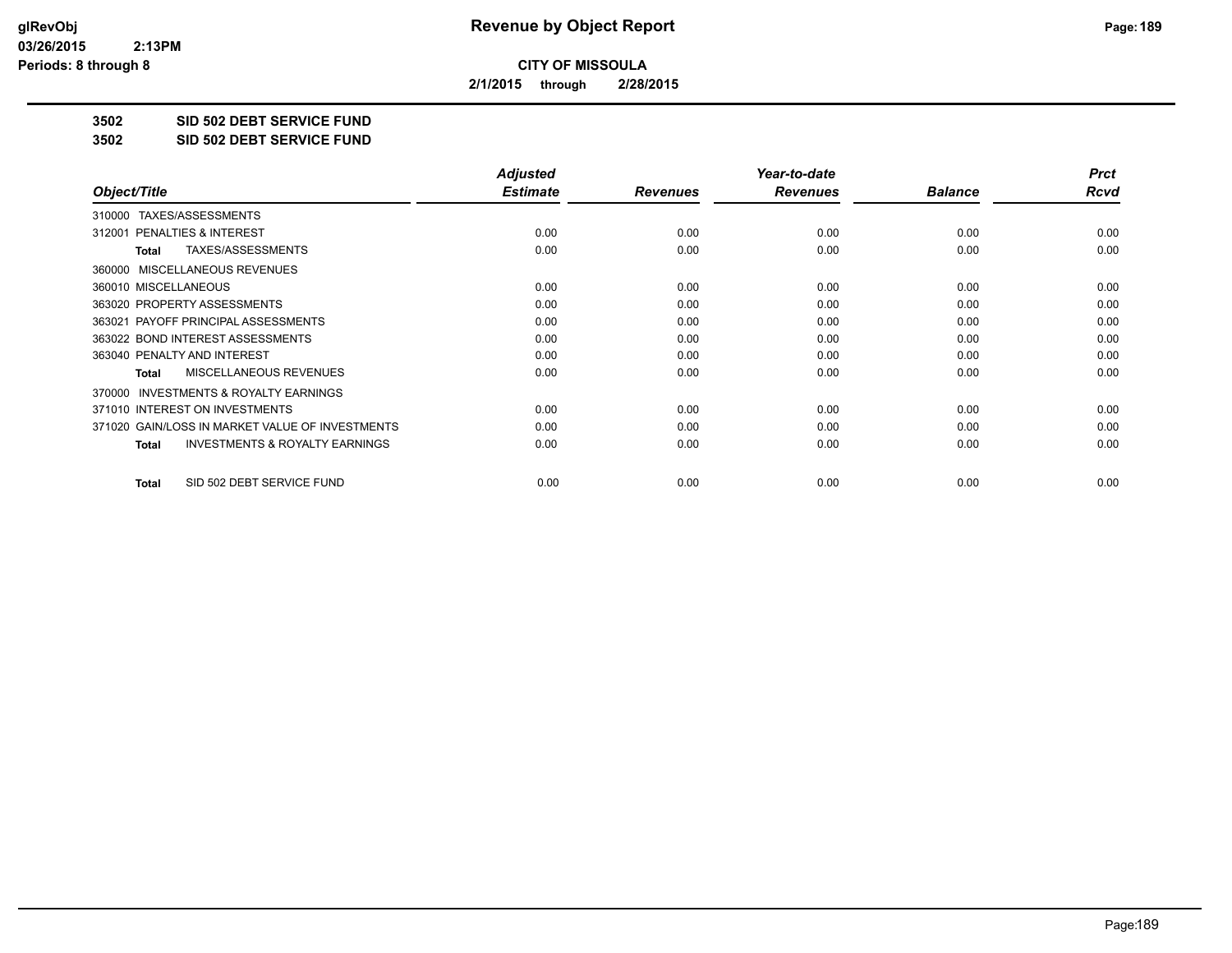**2/1/2015 through 2/28/2015**

#### **3502 SID 502 DEBT SERVICE FUND**

|                                                     | <b>Adjusted</b> |                 | Year-to-date    |                | <b>Prct</b> |
|-----------------------------------------------------|-----------------|-----------------|-----------------|----------------|-------------|
| Object/Title                                        | <b>Estimate</b> | <b>Revenues</b> | <b>Revenues</b> | <b>Balance</b> | <b>Rcvd</b> |
| 310000 TAXES/ASSESSMENTS                            |                 |                 |                 |                |             |
| 312001 PENALTIES & INTEREST                         | 0.00            | 0.00            | 0.00            | 0.00           | 0.00        |
| TAXES/ASSESSMENTS<br><b>Total</b>                   | 0.00            | 0.00            | 0.00            | 0.00           | 0.00        |
| 360000 MISCELLANEOUS REVENUES                       |                 |                 |                 |                |             |
| 360010 MISCELLANEOUS                                | 0.00            | 0.00            | 0.00            | 0.00           | 0.00        |
| 363020 PROPERTY ASSESSMENTS                         | 0.00            | 0.00            | 0.00            | 0.00           | 0.00        |
| 363021 PAYOFF PRINCIPAL ASSESSMENTS                 | 0.00            | 0.00            | 0.00            | 0.00           | 0.00        |
| 363022 BOND INTEREST ASSESSMENTS                    | 0.00            | 0.00            | 0.00            | 0.00           | 0.00        |
| 363040 PENALTY AND INTEREST                         | 0.00            | 0.00            | 0.00            | 0.00           | 0.00        |
| <b>MISCELLANEOUS REVENUES</b><br>Total              | 0.00            | 0.00            | 0.00            | 0.00           | 0.00        |
| <b>INVESTMENTS &amp; ROYALTY EARNINGS</b><br>370000 |                 |                 |                 |                |             |
| 371010 INTEREST ON INVESTMENTS                      | 0.00            | 0.00            | 0.00            | 0.00           | 0.00        |
| 371020 GAIN/LOSS IN MARKET VALUE OF INVESTMENT      | 0.00            | 0.00            | 0.00            | 0.00           | 0.00        |
| <b>INVESTMENTS &amp; ROYALTY EARNINGS</b><br>Total  | 0.00            | 0.00            | 0.00            | 0.00           | 0.00        |
| SID 502 DEBT SERVICE FUND<br><b>Total</b>           | 0.00            | 0.00            | 0.00            | 0.00           | 0.00        |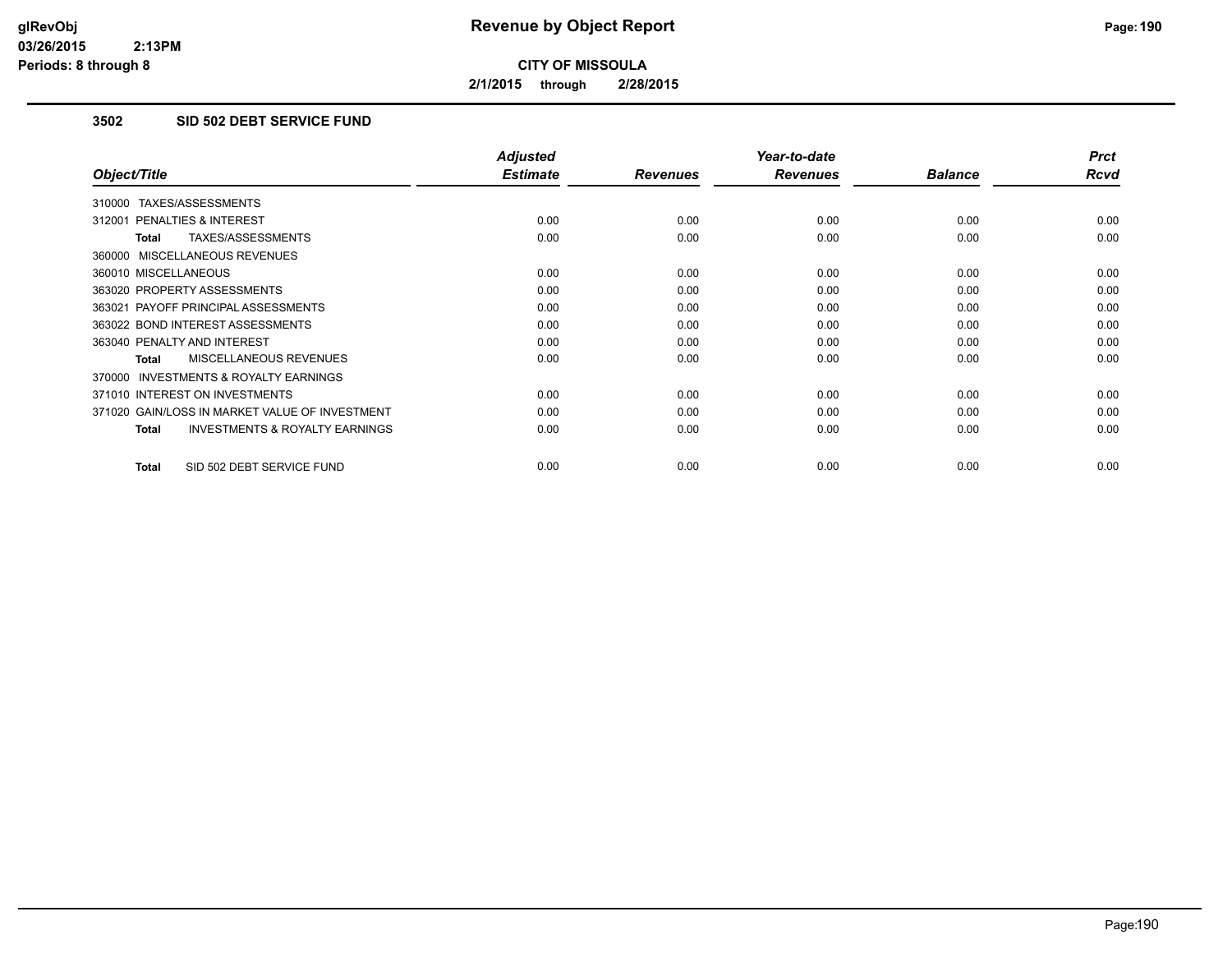**2/1/2015 through 2/28/2015**

**3503 SID 503 DEBT SERVICE FUND**

**3503 SID 503 DEBT SERVICE FUND**

|                                                           | <b>Adjusted</b> |                 | Year-to-date    |                | <b>Prct</b> |
|-----------------------------------------------------------|-----------------|-----------------|-----------------|----------------|-------------|
| Object/Title                                              | <b>Estimate</b> | <b>Revenues</b> | <b>Revenues</b> | <b>Balance</b> | Rcvd        |
| TAXES/ASSESSMENTS<br>310000                               |                 |                 |                 |                |             |
| 312001 PENALTIES & INTEREST                               | 0.00            | 0.00            | 0.00            | 0.00           | 0.00        |
| TAXES/ASSESSMENTS<br>Total                                | 0.00            | 0.00            | 0.00            | 0.00           | 0.00        |
| MISCELLANEOUS REVENUES<br>360000                          |                 |                 |                 |                |             |
| 360010 MISCELLANEOUS                                      | 0.00            | 0.00            | 0.00            | 0.00           | 0.00        |
| 363020 PROPERTY ASSESSMENTS                               | 0.00            | 0.00            | 0.00            | 0.00           | 0.00        |
| 363021 PAYOFF PRINCIPAL ASSESSMENTS                       | 0.00            | 0.00            | 0.00            | 0.00           | 0.00        |
| 363022 BOND INTEREST ASSESSMENTS                          | 0.00            | 0.00            | 0.00            | 0.00           | 0.00        |
| 363040 PENALTY AND INTEREST                               | 0.00            | 0.00            | 0.00            | 0.00           | 0.00        |
| MISCELLANEOUS REVENUES<br><b>Total</b>                    | 0.00            | 0.00            | 0.00            | 0.00           | 0.00        |
| <b>INVESTMENTS &amp; ROYALTY EARNINGS</b><br>370000       |                 |                 |                 |                |             |
| 371010 INTEREST ON INVESTMENTS                            | 0.00            | 0.00            | 0.00            | 0.00           | 0.00        |
| 371020 GAIN/LOSS IN MARKET VALUE OF INVESTMENTS           | 0.00            | 0.00            | 0.00            | 0.00           | 0.00        |
| <b>INVESTMENTS &amp; ROYALTY EARNINGS</b><br><b>Total</b> | 0.00            | 0.00            | 0.00            | 0.00           | 0.00        |
| SID 503 DEBT SERVICE FUND<br>Total                        | 0.00            | 0.00            | 0.00            | 0.00           | 0.00        |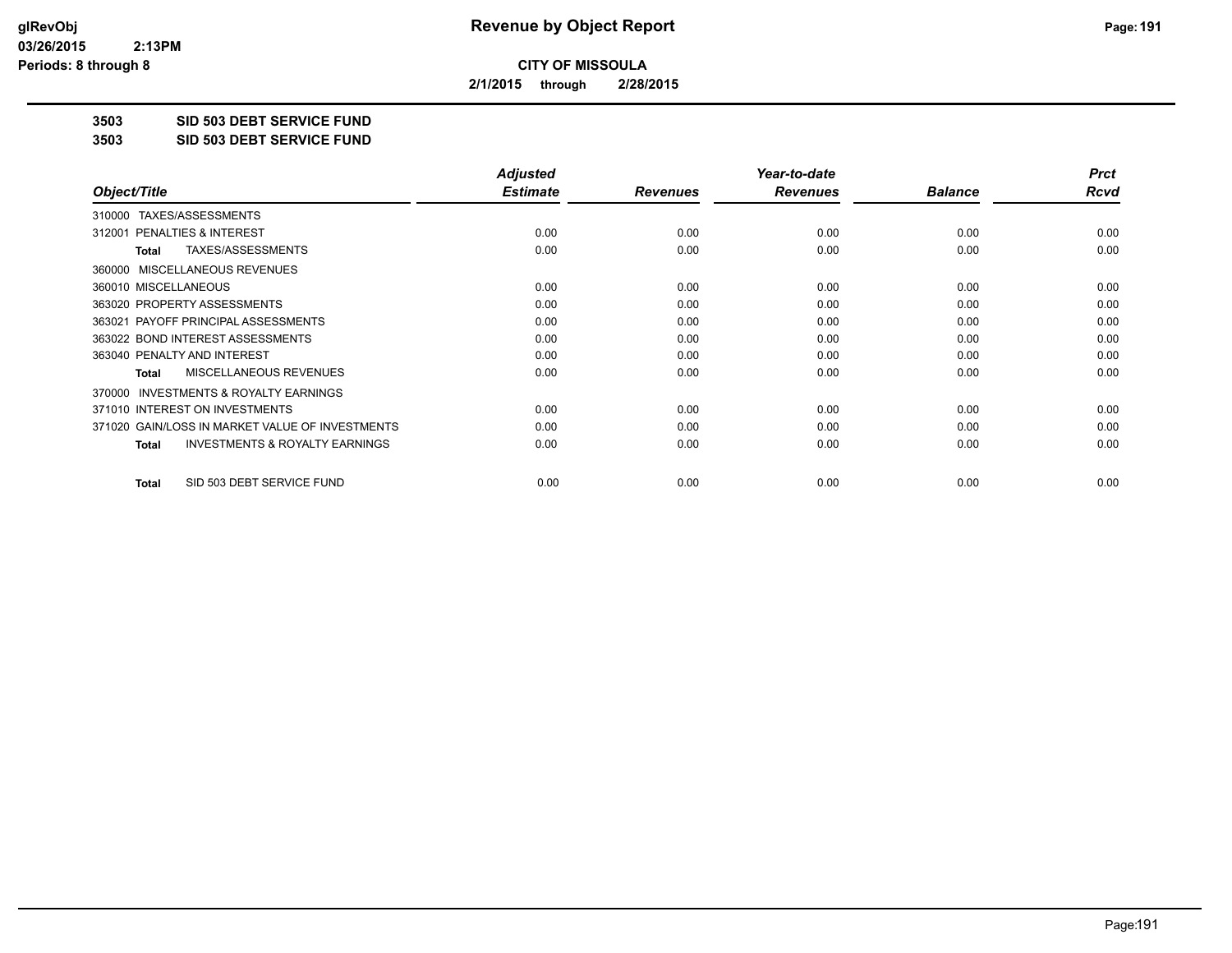**2/1/2015 through 2/28/2015**

# **3503 SID 503 DEBT SERVICE FUND**

|                                                     | <b>Adjusted</b> |                 | Year-to-date    |                | <b>Prct</b> |
|-----------------------------------------------------|-----------------|-----------------|-----------------|----------------|-------------|
| Object/Title                                        | <b>Estimate</b> | <b>Revenues</b> | <b>Revenues</b> | <b>Balance</b> | <b>Rcvd</b> |
| 310000 TAXES/ASSESSMENTS                            |                 |                 |                 |                |             |
| 312001 PENALTIES & INTEREST                         | 0.00            | 0.00            | 0.00            | 0.00           | 0.00        |
| TAXES/ASSESSMENTS<br><b>Total</b>                   | 0.00            | 0.00            | 0.00            | 0.00           | 0.00        |
| 360000 MISCELLANEOUS REVENUES                       |                 |                 |                 |                |             |
| 360010 MISCELLANEOUS                                | 0.00            | 0.00            | 0.00            | 0.00           | 0.00        |
| 363020 PROPERTY ASSESSMENTS                         | 0.00            | 0.00            | 0.00            | 0.00           | 0.00        |
| 363021 PAYOFF PRINCIPAL ASSESSMENTS                 | 0.00            | 0.00            | 0.00            | 0.00           | 0.00        |
| 363022 BOND INTEREST ASSESSMENTS                    | 0.00            | 0.00            | 0.00            | 0.00           | 0.00        |
| 363040 PENALTY AND INTEREST                         | 0.00            | 0.00            | 0.00            | 0.00           | 0.00        |
| <b>MISCELLANEOUS REVENUES</b><br>Total              | 0.00            | 0.00            | 0.00            | 0.00           | 0.00        |
| <b>INVESTMENTS &amp; ROYALTY EARNINGS</b><br>370000 |                 |                 |                 |                |             |
| 371010 INTEREST ON INVESTMENTS                      | 0.00            | 0.00            | 0.00            | 0.00           | 0.00        |
| 371020 GAIN/LOSS IN MARKET VALUE OF INVESTMENT      | 0.00            | 0.00            | 0.00            | 0.00           | 0.00        |
| <b>INVESTMENTS &amp; ROYALTY EARNINGS</b><br>Total  | 0.00            | 0.00            | 0.00            | 0.00           | 0.00        |
| SID 503 DEBT SERVICE FUND<br><b>Total</b>           | 0.00            | 0.00            | 0.00            | 0.00           | 0.00        |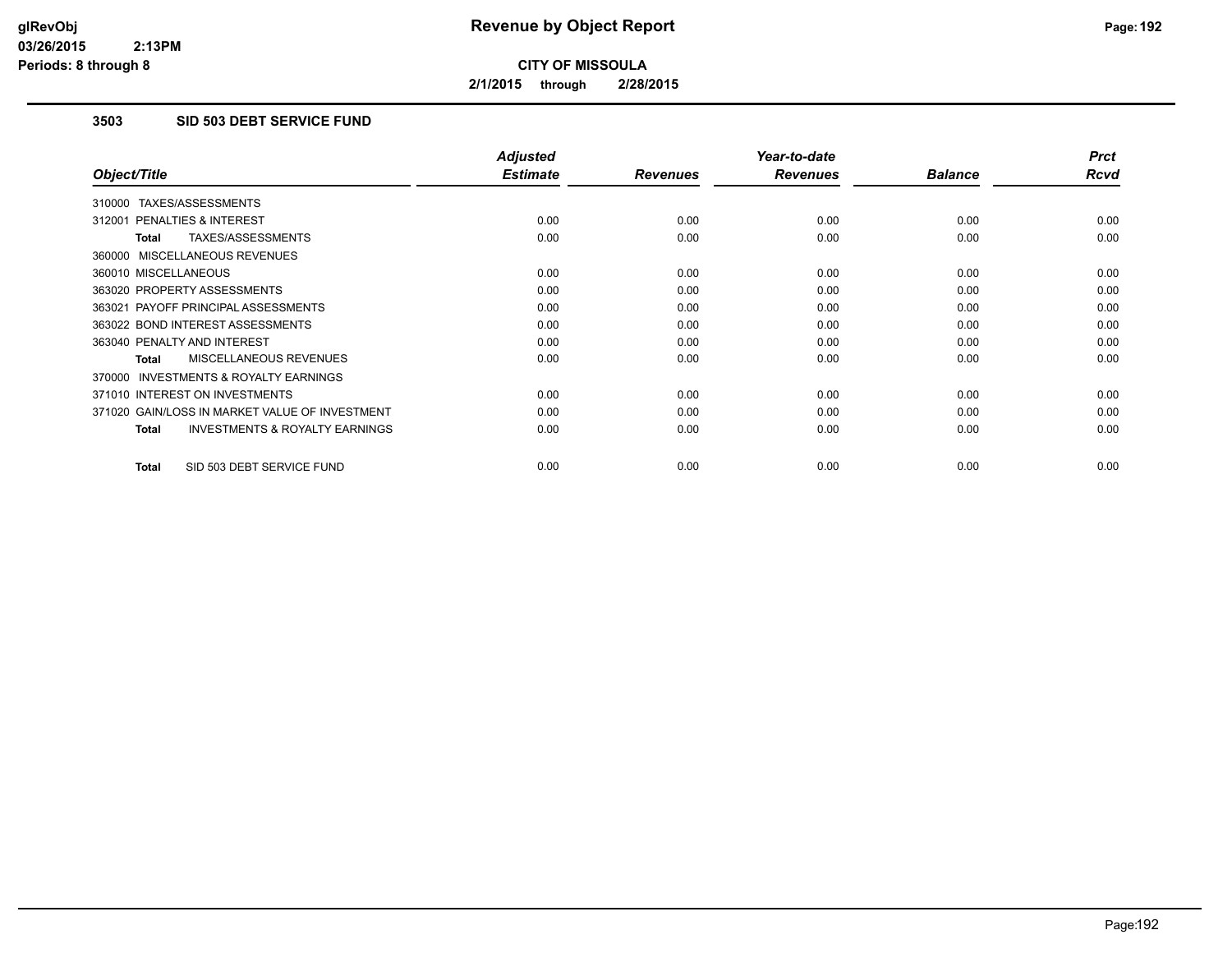**2/1/2015 through 2/28/2015**

**3504 SID 504 DEBT SERVICE FUND**

**3504 SID 504 DEBT SERVICE FUND**

|                                                           | <b>Adjusted</b> |                 | Year-to-date    |                | <b>Prct</b> |
|-----------------------------------------------------------|-----------------|-----------------|-----------------|----------------|-------------|
| Object/Title                                              | <b>Estimate</b> | <b>Revenues</b> | <b>Revenues</b> | <b>Balance</b> | <b>Rcvd</b> |
| TAXES/ASSESSMENTS<br>310000                               |                 |                 |                 |                |             |
| 312001 PENALTIES & INTEREST                               | 0.00            | 0.00            | 0.00            | 0.00           | 0.00        |
| TAXES/ASSESSMENTS<br><b>Total</b>                         | 0.00            | 0.00            | 0.00            | 0.00           | 0.00        |
| MISCELLANEOUS REVENUES<br>360000                          |                 |                 |                 |                |             |
| 360010 MISCELLANEOUS                                      | 0.00            | 0.00            | 0.00            | 0.00           | 0.00        |
| 363020 PROPERTY ASSESSMENTS                               | 0.00            | 0.00            | 0.00            | 0.00           | 0.00        |
| 363021 PAYOFF PRINCIPAL ASSESSMENTS                       | 0.00            | 0.00            | 0.00            | 0.00           | 0.00        |
| 363022 BOND INTEREST ASSESSMENTS                          | 0.00            | 0.00            | 0.00            | 0.00           | 0.00        |
| 363040 PENALTY AND INTEREST                               | 0.00            | 0.00            | 0.00            | 0.00           | 0.00        |
| <b>MISCELLANEOUS REVENUES</b><br><b>Total</b>             | 0.00            | 0.00            | 0.00            | 0.00           | 0.00        |
| <b>INVESTMENTS &amp; ROYALTY EARNINGS</b><br>370000       |                 |                 |                 |                |             |
| 371010 INTEREST ON INVESTMENTS                            | 0.00            | 0.00            | 0.00            | 0.00           | 0.00        |
| 371020 GAIN/LOSS IN MARKET VALUE OF INVESTMENTS           | 0.00            | 0.00            | 0.00            | 0.00           | 0.00        |
| <b>INVESTMENTS &amp; ROYALTY EARNINGS</b><br><b>Total</b> | 0.00            | 0.00            | 0.00            | 0.00           | 0.00        |
| OTHER FINANCING SOURCES<br>380000                         |                 |                 |                 |                |             |
| 381009 TRANSFERS IN                                       | 0.00            | 0.00            | 0.00            | 0.00           | 0.00        |
| OTHER FINANCING SOURCES<br><b>Total</b>                   | 0.00            | 0.00            | 0.00            | 0.00           | 0.00        |
| SID 504 DEBT SERVICE FUND<br><b>Total</b>                 | 0.00            | 0.00            | 0.00            | 0.00           | 0.00        |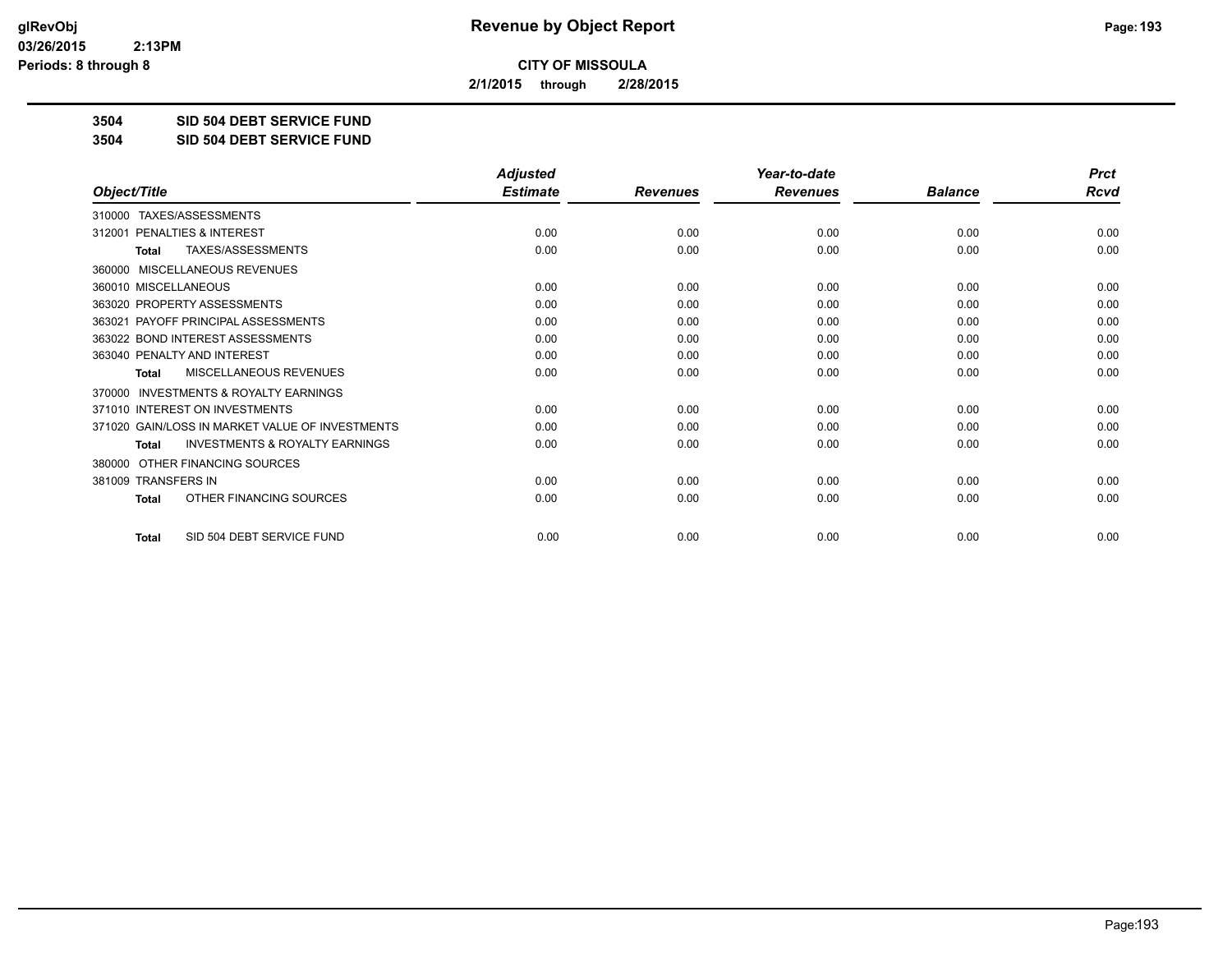**2/1/2015 through 2/28/2015**

# **3504 SID 504 DEBT SERVICE FUND**

|                                                           | <b>Adjusted</b> |                 | Year-to-date    |                | <b>Prct</b> |
|-----------------------------------------------------------|-----------------|-----------------|-----------------|----------------|-------------|
| Object/Title                                              | <b>Estimate</b> | <b>Revenues</b> | <b>Revenues</b> | <b>Balance</b> | <b>Rcvd</b> |
| 310000 TAXES/ASSESSMENTS                                  |                 |                 |                 |                |             |
| PENALTIES & INTEREST<br>312001                            | 0.00            | 0.00            | 0.00            | 0.00           | 0.00        |
| TAXES/ASSESSMENTS<br><b>Total</b>                         | 0.00            | 0.00            | 0.00            | 0.00           | 0.00        |
| 360000 MISCELLANEOUS REVENUES                             |                 |                 |                 |                |             |
| 360010 MISCELLANEOUS                                      | 0.00            | 0.00            | 0.00            | 0.00           | 0.00        |
| 363020 PROPERTY ASSESSMENTS                               | 0.00            | 0.00            | 0.00            | 0.00           | 0.00        |
| 363021 PAYOFF PRINCIPAL ASSESSMENTS                       | 0.00            | 0.00            | 0.00            | 0.00           | 0.00        |
| 363022 BOND INTEREST ASSESSMENTS                          | 0.00            | 0.00            | 0.00            | 0.00           | 0.00        |
| 363040 PENALTY AND INTEREST                               | 0.00            | 0.00            | 0.00            | 0.00           | 0.00        |
| <b>MISCELLANEOUS REVENUES</b><br><b>Total</b>             | 0.00            | 0.00            | 0.00            | 0.00           | 0.00        |
| <b>INVESTMENTS &amp; ROYALTY EARNINGS</b><br>370000       |                 |                 |                 |                |             |
| 371010 INTEREST ON INVESTMENTS                            | 0.00            | 0.00            | 0.00            | 0.00           | 0.00        |
| 371020 GAIN/LOSS IN MARKET VALUE OF INVESTMENT            | 0.00            | 0.00            | 0.00            | 0.00           | 0.00        |
| <b>INVESTMENTS &amp; ROYALTY EARNINGS</b><br><b>Total</b> | 0.00            | 0.00            | 0.00            | 0.00           | 0.00        |
| 380000 OTHER FINANCING SOURCES                            |                 |                 |                 |                |             |
| 381009 TRANSFERS IN                                       | 0.00            | 0.00            | 0.00            | 0.00           | 0.00        |
| OTHER FINANCING SOURCES<br><b>Total</b>                   | 0.00            | 0.00            | 0.00            | 0.00           | 0.00        |
| SID 504 DEBT SERVICE FUND<br><b>Total</b>                 | 0.00            | 0.00            | 0.00            | 0.00           | 0.00        |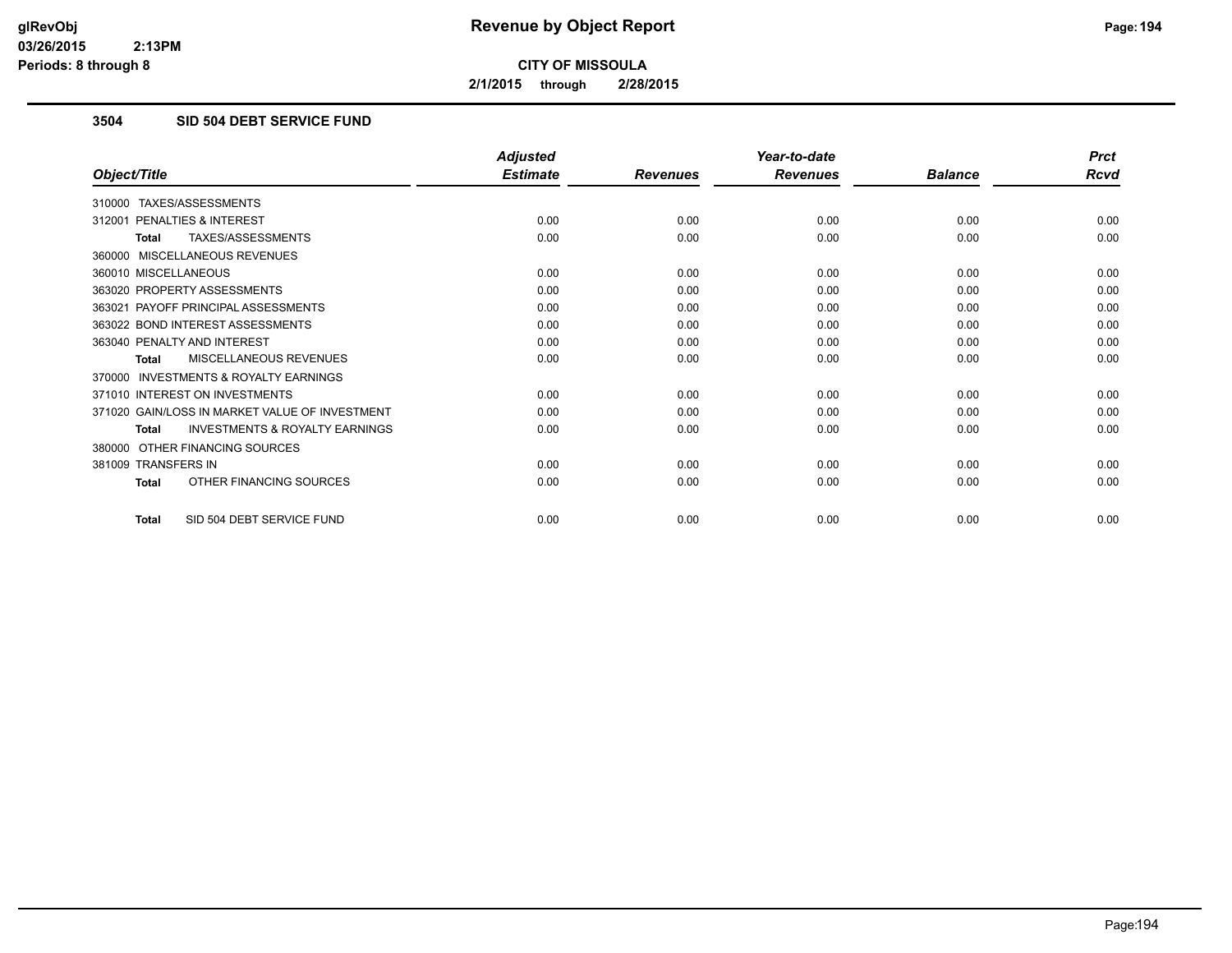**2/1/2015 through 2/28/2015**

**3505 SID 505 DEBT SERVICE FUND**

**3505 SID 505 DEBT SERVICE FUND**

|                                                           | <b>Adjusted</b> |                 | Year-to-date    |                | <b>Prct</b> |
|-----------------------------------------------------------|-----------------|-----------------|-----------------|----------------|-------------|
| Object/Title                                              | <b>Estimate</b> | <b>Revenues</b> | <b>Revenues</b> | <b>Balance</b> | Rcvd        |
| TAXES/ASSESSMENTS<br>310000                               |                 |                 |                 |                |             |
| 312001 PENALTIES & INTEREST                               | 0.00            | 0.00            | 0.00            | 0.00           | 0.00        |
| TAXES/ASSESSMENTS<br>Total                                | 0.00            | 0.00            | 0.00            | 0.00           | 0.00        |
| MISCELLANEOUS REVENUES<br>360000                          |                 |                 |                 |                |             |
| 360010 MISCELLANEOUS                                      | 0.00            | 0.00            | 0.00            | 0.00           | 0.00        |
| 363020 PROPERTY ASSESSMENTS                               | 0.00            | 0.00            | 0.00            | 0.00           | 0.00        |
| 363021 PAYOFF PRINCIPAL ASSESSMENTS                       | 0.00            | 0.00            | 0.00            | 0.00           | 0.00        |
| 363022 BOND INTEREST ASSESSMENTS                          | 0.00            | 0.00            | 0.00            | 0.00           | 0.00        |
| 363040 PENALTY AND INTEREST                               | 0.00            | 0.00            | 0.00            | 0.00           | 0.00        |
| MISCELLANEOUS REVENUES<br><b>Total</b>                    | 0.00            | 0.00            | 0.00            | 0.00           | 0.00        |
| <b>INVESTMENTS &amp; ROYALTY EARNINGS</b><br>370000       |                 |                 |                 |                |             |
| 371010 INTEREST ON INVESTMENTS                            | 0.00            | 0.00            | 0.00            | 0.00           | 0.00        |
| 371020 GAIN/LOSS IN MARKET VALUE OF INVESTMENTS           | 0.00            | 0.00            | 0.00            | 0.00           | 0.00        |
| <b>INVESTMENTS &amp; ROYALTY EARNINGS</b><br><b>Total</b> | 0.00            | 0.00            | 0.00            | 0.00           | 0.00        |
| SID 505 DEBT SERVICE FUND<br><b>Total</b>                 | 0.00            | 0.00            | 0.00            | 0.00           | 0.00        |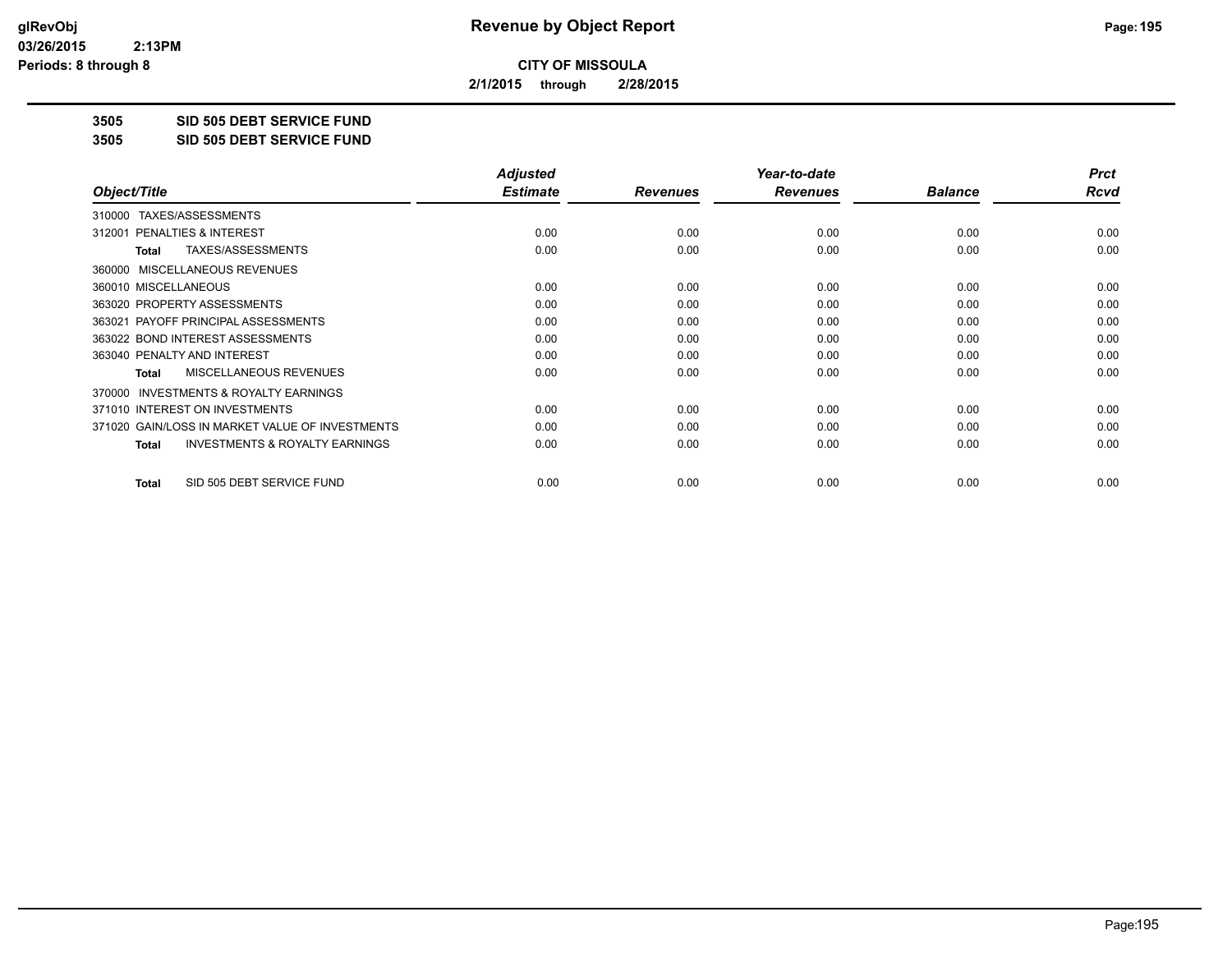**2/1/2015 through 2/28/2015**

# **3505 SID 505 DEBT SERVICE FUND**

|                                                     | <b>Adjusted</b> |                 | Year-to-date    |                | <b>Prct</b> |
|-----------------------------------------------------|-----------------|-----------------|-----------------|----------------|-------------|
| Object/Title                                        | <b>Estimate</b> | <b>Revenues</b> | <b>Revenues</b> | <b>Balance</b> | <b>Rcvd</b> |
| 310000 TAXES/ASSESSMENTS                            |                 |                 |                 |                |             |
| 312001 PENALTIES & INTEREST                         | 0.00            | 0.00            | 0.00            | 0.00           | 0.00        |
| TAXES/ASSESSMENTS<br><b>Total</b>                   | 0.00            | 0.00            | 0.00            | 0.00           | 0.00        |
| 360000 MISCELLANEOUS REVENUES                       |                 |                 |                 |                |             |
| 360010 MISCELLANEOUS                                | 0.00            | 0.00            | 0.00            | 0.00           | 0.00        |
| 363020 PROPERTY ASSESSMENTS                         | 0.00            | 0.00            | 0.00            | 0.00           | 0.00        |
| 363021 PAYOFF PRINCIPAL ASSESSMENTS                 | 0.00            | 0.00            | 0.00            | 0.00           | 0.00        |
| 363022 BOND INTEREST ASSESSMENTS                    | 0.00            | 0.00            | 0.00            | 0.00           | 0.00        |
| 363040 PENALTY AND INTEREST                         | 0.00            | 0.00            | 0.00            | 0.00           | 0.00        |
| <b>MISCELLANEOUS REVENUES</b><br>Total              | 0.00            | 0.00            | 0.00            | 0.00           | 0.00        |
| <b>INVESTMENTS &amp; ROYALTY EARNINGS</b><br>370000 |                 |                 |                 |                |             |
| 371010 INTEREST ON INVESTMENTS                      | 0.00            | 0.00            | 0.00            | 0.00           | 0.00        |
| 371020 GAIN/LOSS IN MARKET VALUE OF INVESTMENT      | 0.00            | 0.00            | 0.00            | 0.00           | 0.00        |
| <b>INVESTMENTS &amp; ROYALTY EARNINGS</b><br>Total  | 0.00            | 0.00            | 0.00            | 0.00           | 0.00        |
| SID 505 DEBT SERVICE FUND<br><b>Total</b>           | 0.00            | 0.00            | 0.00            | 0.00           | 0.00        |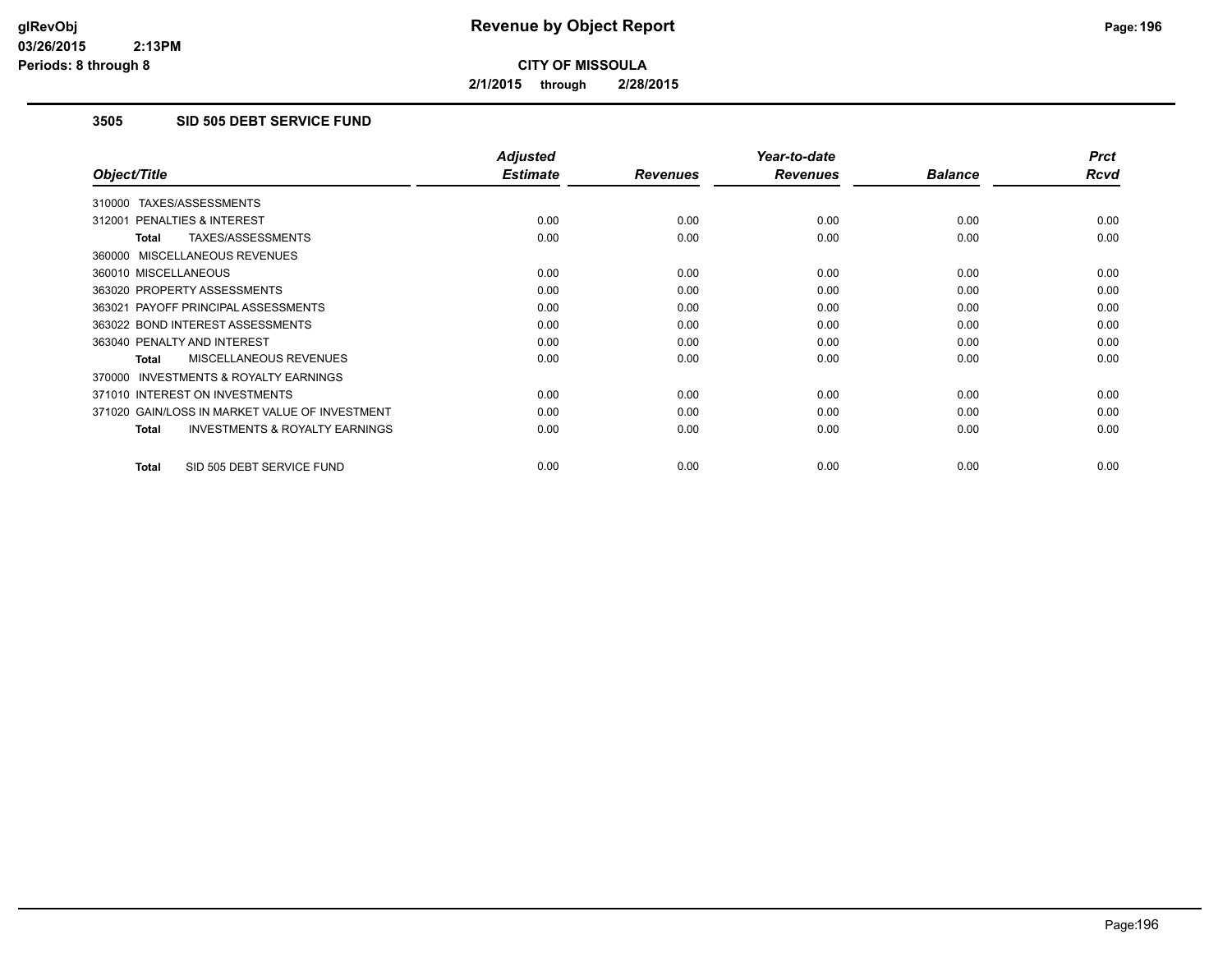**2/1/2015 through 2/28/2015**

**3506 SID 506 DEBT SERVICE FUND**

**3506 SID 506 DEBT SERVICE FUND**

|                                                           | <b>Adjusted</b> |                 | Year-to-date    |                | <b>Prct</b> |
|-----------------------------------------------------------|-----------------|-----------------|-----------------|----------------|-------------|
| Object/Title                                              | <b>Estimate</b> | <b>Revenues</b> | <b>Revenues</b> | <b>Balance</b> | <b>Rcvd</b> |
| TAXES/ASSESSMENTS<br>310000                               |                 |                 |                 |                |             |
| 312001 PENALTIES & INTEREST                               | 0.00            | 0.00            | 0.00            | 0.00           | 0.00        |
| TAXES/ASSESSMENTS<br><b>Total</b>                         | 0.00            | 0.00            | 0.00            | 0.00           | 0.00        |
| MISCELLANEOUS REVENUES<br>360000                          |                 |                 |                 |                |             |
| 360010 MISCELLANEOUS                                      | 0.00            | 0.00            | 0.00            | 0.00           | 0.00        |
| 363020 PROPERTY ASSESSMENTS                               | 0.00            | 0.00            | 0.00            | 0.00           | 0.00        |
| 363021 PAYOFF PRINCIPAL ASSESSMENTS                       | 0.00            | 0.00            | 0.00            | 0.00           | 0.00        |
| 363022 BOND INTEREST ASSESSMENTS                          | 0.00            | 0.00            | 0.00            | 0.00           | 0.00        |
| 363040 PENALTY AND INTEREST                               | 0.00            | 0.00            | 0.00            | 0.00           | 0.00        |
| <b>MISCELLANEOUS REVENUES</b><br><b>Total</b>             | 0.00            | 0.00            | 0.00            | 0.00           | 0.00        |
| <b>INVESTMENTS &amp; ROYALTY EARNINGS</b><br>370000       |                 |                 |                 |                |             |
| 371010 INTEREST ON INVESTMENTS                            | 0.00            | 0.00            | 0.00            | 0.00           | 0.00        |
| 371020 GAIN/LOSS IN MARKET VALUE OF INVESTMENTS           | 0.00            | 0.00            | 0.00            | 0.00           | 0.00        |
| <b>INVESTMENTS &amp; ROYALTY EARNINGS</b><br><b>Total</b> | 0.00            | 0.00            | 0.00            | 0.00           | 0.00        |
| OTHER FINANCING SOURCES<br>380000                         |                 |                 |                 |                |             |
| 381009 TRANSFERS IN                                       | 0.00            | 0.00            | 0.00            | 0.00           | 0.00        |
| OTHER FINANCING SOURCES<br><b>Total</b>                   | 0.00            | 0.00            | 0.00            | 0.00           | 0.00        |
| SID 506 DEBT SERVICE FUND<br><b>Total</b>                 | 0.00            | 0.00            | 0.00            | 0.00           | 0.00        |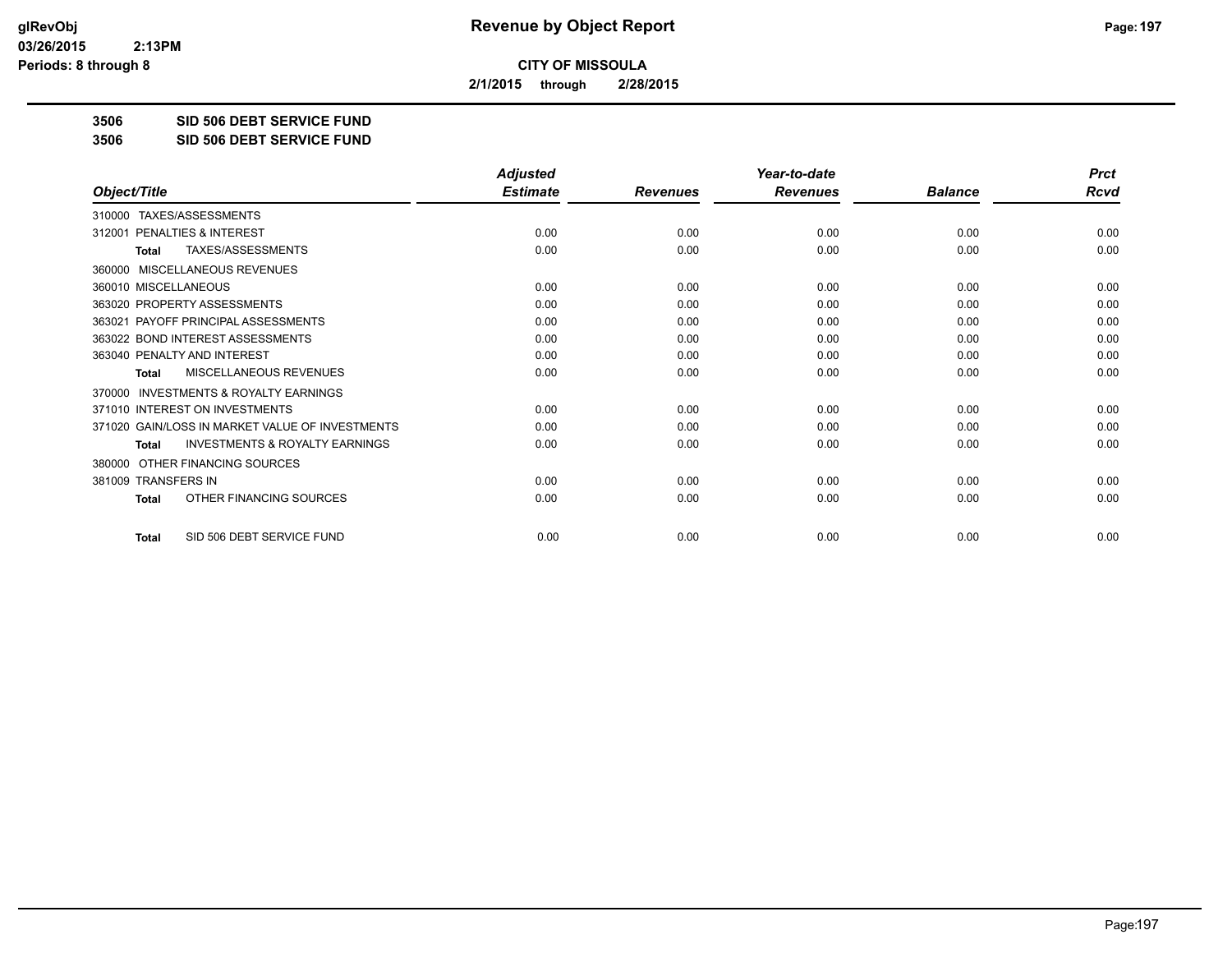**2/1/2015 through 2/28/2015**

# **3506 SID 506 DEBT SERVICE FUND**

|                                                           | <b>Adjusted</b> |                 | Year-to-date    |                | <b>Prct</b> |
|-----------------------------------------------------------|-----------------|-----------------|-----------------|----------------|-------------|
| Object/Title                                              | <b>Estimate</b> | <b>Revenues</b> | <b>Revenues</b> | <b>Balance</b> | <b>Rcvd</b> |
| 310000 TAXES/ASSESSMENTS                                  |                 |                 |                 |                |             |
| PENALTIES & INTEREST<br>312001                            | 0.00            | 0.00            | 0.00            | 0.00           | 0.00        |
| TAXES/ASSESSMENTS<br><b>Total</b>                         | 0.00            | 0.00            | 0.00            | 0.00           | 0.00        |
| 360000 MISCELLANEOUS REVENUES                             |                 |                 |                 |                |             |
| 360010 MISCELLANEOUS                                      | 0.00            | 0.00            | 0.00            | 0.00           | 0.00        |
| 363020 PROPERTY ASSESSMENTS                               | 0.00            | 0.00            | 0.00            | 0.00           | 0.00        |
| 363021 PAYOFF PRINCIPAL ASSESSMENTS                       | 0.00            | 0.00            | 0.00            | 0.00           | 0.00        |
| 363022 BOND INTEREST ASSESSMENTS                          | 0.00            | 0.00            | 0.00            | 0.00           | 0.00        |
| 363040 PENALTY AND INTEREST                               | 0.00            | 0.00            | 0.00            | 0.00           | 0.00        |
| <b>MISCELLANEOUS REVENUES</b><br><b>Total</b>             | 0.00            | 0.00            | 0.00            | 0.00           | 0.00        |
| <b>INVESTMENTS &amp; ROYALTY EARNINGS</b><br>370000       |                 |                 |                 |                |             |
| 371010 INTEREST ON INVESTMENTS                            | 0.00            | 0.00            | 0.00            | 0.00           | 0.00        |
| 371020 GAIN/LOSS IN MARKET VALUE OF INVESTMENT            | 0.00            | 0.00            | 0.00            | 0.00           | 0.00        |
| <b>INVESTMENTS &amp; ROYALTY EARNINGS</b><br><b>Total</b> | 0.00            | 0.00            | 0.00            | 0.00           | 0.00        |
| OTHER FINANCING SOURCES<br>380000                         |                 |                 |                 |                |             |
| 381009 TRANSFERS IN                                       | 0.00            | 0.00            | 0.00            | 0.00           | 0.00        |
| OTHER FINANCING SOURCES<br><b>Total</b>                   | 0.00            | 0.00            | 0.00            | 0.00           | 0.00        |
| SID 506 DEBT SERVICE FUND<br><b>Total</b>                 | 0.00            | 0.00            | 0.00            | 0.00           | 0.00        |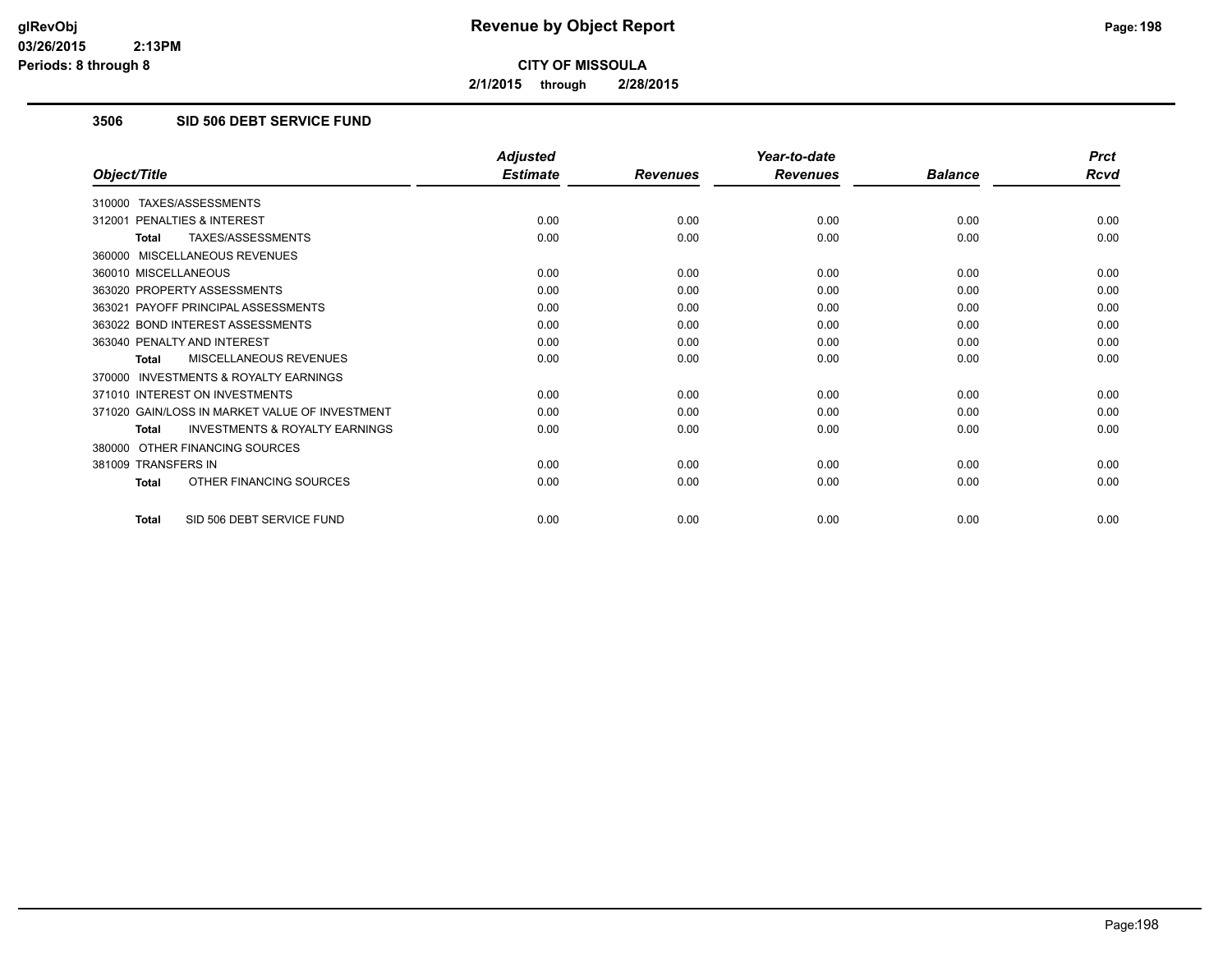**2/1/2015 through 2/28/2015**

**3507 SID 507 DEBT SERVICE FUND**

**3507 SID 507 DEBT SERVICE FUND**

|                                                           | <b>Adjusted</b> |                 | Year-to-date    |                | <b>Prct</b> |
|-----------------------------------------------------------|-----------------|-----------------|-----------------|----------------|-------------|
| Object/Title                                              | <b>Estimate</b> | <b>Revenues</b> | <b>Revenues</b> | <b>Balance</b> | <b>Rcvd</b> |
| 310000 TAXES/ASSESSMENTS                                  |                 |                 |                 |                |             |
| PENALTIES & INTEREST<br>312001                            | 0.00            | 0.00            | 0.00            | 0.00           | 0.00        |
| TAXES/ASSESSMENTS<br><b>Total</b>                         | 0.00            | 0.00            | 0.00            | 0.00           | 0.00        |
| MISCELLANEOUS REVENUES<br>360000                          |                 |                 |                 |                |             |
| 360010 MISCELLANEOUS                                      | 0.00            | 0.00            | 0.00            | 0.00           | 0.00        |
| 363020 PROPERTY ASSESSMENTS                               | 0.00            | 0.00            | 0.00            | 0.00           | 0.00        |
| PAYOFF PRINCIPAL ASSESSMENTS<br>363021                    | 0.00            | 0.00            | 0.00            | 0.00           | 0.00        |
| 363022 BOND INTEREST ASSESSMENTS                          | 0.00            | 0.00            | 0.00            | 0.00           | 0.00        |
| 363040 PENALTY AND INTEREST                               | 0.00            | 0.00            | 0.00            | 0.00           | 0.00        |
| MISCELLANEOUS REVENUES<br><b>Total</b>                    | 0.00            | 0.00            | 0.00            | 0.00           | 0.00        |
| <b>INVESTMENTS &amp; ROYALTY EARNINGS</b><br>370000       |                 |                 |                 |                |             |
| 371010 INTEREST ON INVESTMENTS                            | 0.00            | 0.00            | 0.00            | 0.00           | 0.00        |
| 371020 GAIN/LOSS IN MARKET VALUE OF INVESTMENTS           | 0.00            | 0.00            | 0.00            | 0.00           | 0.00        |
| <b>INVESTMENTS &amp; ROYALTY EARNINGS</b><br><b>Total</b> | 0.00            | 0.00            | 0.00            | 0.00           | 0.00        |
| OTHER FINANCING SOURCES<br>380000                         |                 |                 |                 |                |             |
| 381009 TRANSFERS IN                                       | 0.00            | 0.00            | 0.00            | 0.00           | 0.00        |
| OTHER FINANCING SOURCES<br><b>Total</b>                   | 0.00            | 0.00            | 0.00            | 0.00           | 0.00        |
| SID 507 DEBT SERVICE FUND<br><b>Total</b>                 | 0.00            | 0.00            | 0.00            | 0.00           | 0.00        |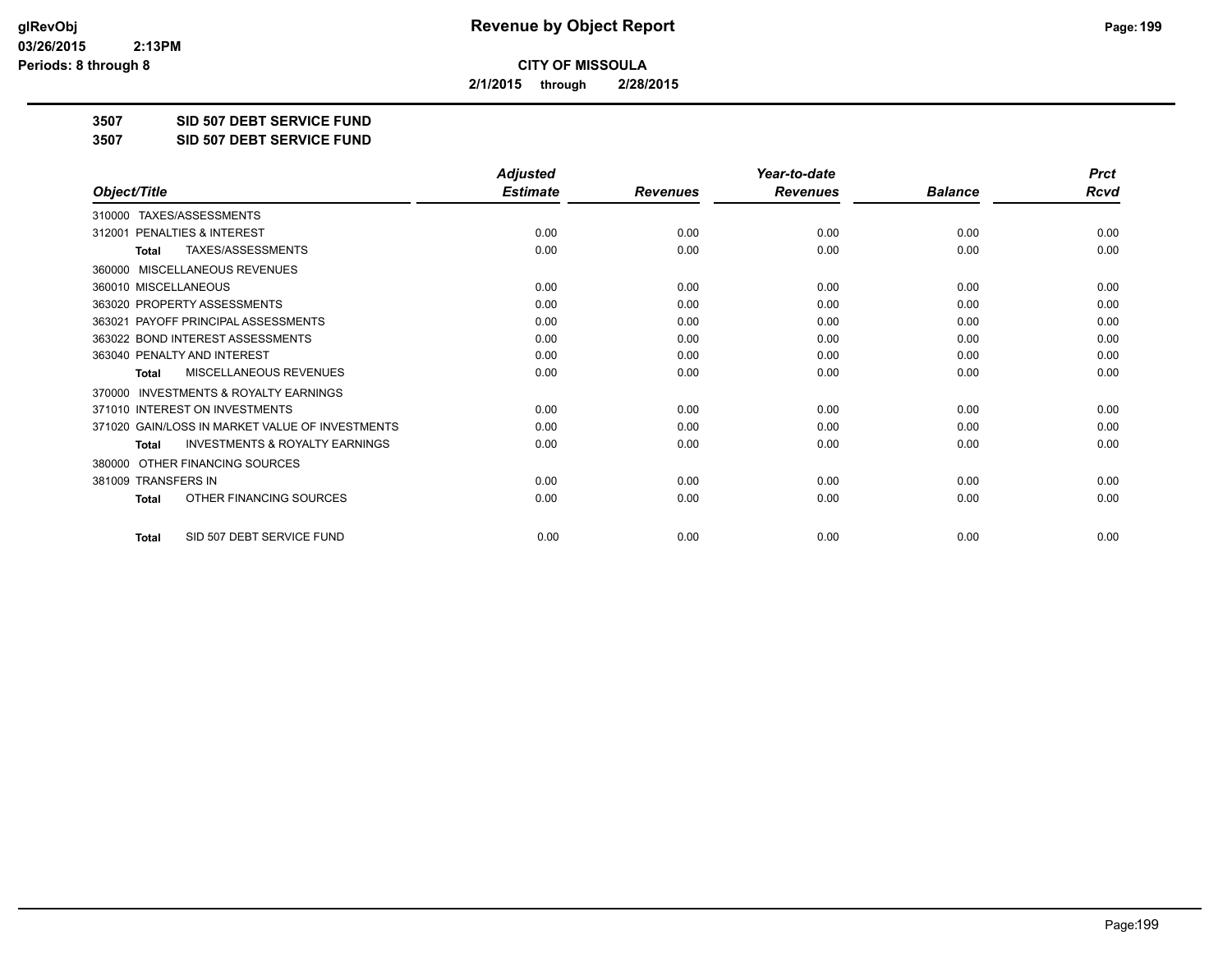**2/1/2015 through 2/28/2015**

# **3507 SID 507 DEBT SERVICE FUND**

|                                                           | <b>Adjusted</b> |                 | Year-to-date    |                | <b>Prct</b> |
|-----------------------------------------------------------|-----------------|-----------------|-----------------|----------------|-------------|
| Object/Title                                              | <b>Estimate</b> | <b>Revenues</b> | <b>Revenues</b> | <b>Balance</b> | <b>Rcvd</b> |
| 310000 TAXES/ASSESSMENTS                                  |                 |                 |                 |                |             |
| 312001 PENALTIES & INTEREST                               | 0.00            | 0.00            | 0.00            | 0.00           | 0.00        |
| TAXES/ASSESSMENTS<br><b>Total</b>                         | 0.00            | 0.00            | 0.00            | 0.00           | 0.00        |
| 360000 MISCELLANEOUS REVENUES                             |                 |                 |                 |                |             |
| 360010 MISCELLANEOUS                                      | 0.00            | 0.00            | 0.00            | 0.00           | 0.00        |
| 363020 PROPERTY ASSESSMENTS                               | 0.00            | 0.00            | 0.00            | 0.00           | 0.00        |
| 363021 PAYOFF PRINCIPAL ASSESSMENTS                       | 0.00            | 0.00            | 0.00            | 0.00           | 0.00        |
| 363022 BOND INTEREST ASSESSMENTS                          | 0.00            | 0.00            | 0.00            | 0.00           | 0.00        |
| 363040 PENALTY AND INTEREST                               | 0.00            | 0.00            | 0.00            | 0.00           | 0.00        |
| MISCELLANEOUS REVENUES<br><b>Total</b>                    | 0.00            | 0.00            | 0.00            | 0.00           | 0.00        |
| <b>INVESTMENTS &amp; ROYALTY EARNINGS</b><br>370000       |                 |                 |                 |                |             |
| 371010 INTEREST ON INVESTMENTS                            | 0.00            | 0.00            | 0.00            | 0.00           | 0.00        |
| 371020 GAIN/LOSS IN MARKET VALUE OF INVESTMENT            | 0.00            | 0.00            | 0.00            | 0.00           | 0.00        |
| <b>INVESTMENTS &amp; ROYALTY EARNINGS</b><br><b>Total</b> | 0.00            | 0.00            | 0.00            | 0.00           | 0.00        |
| 380000 OTHER FINANCING SOURCES                            |                 |                 |                 |                |             |
| 381009 TRANSFERS IN                                       | 0.00            | 0.00            | 0.00            | 0.00           | 0.00        |
| OTHER FINANCING SOURCES<br>Total                          | 0.00            | 0.00            | 0.00            | 0.00           | 0.00        |
| SID 507 DEBT SERVICE FUND<br>Total                        | 0.00            | 0.00            | 0.00            | 0.00           | 0.00        |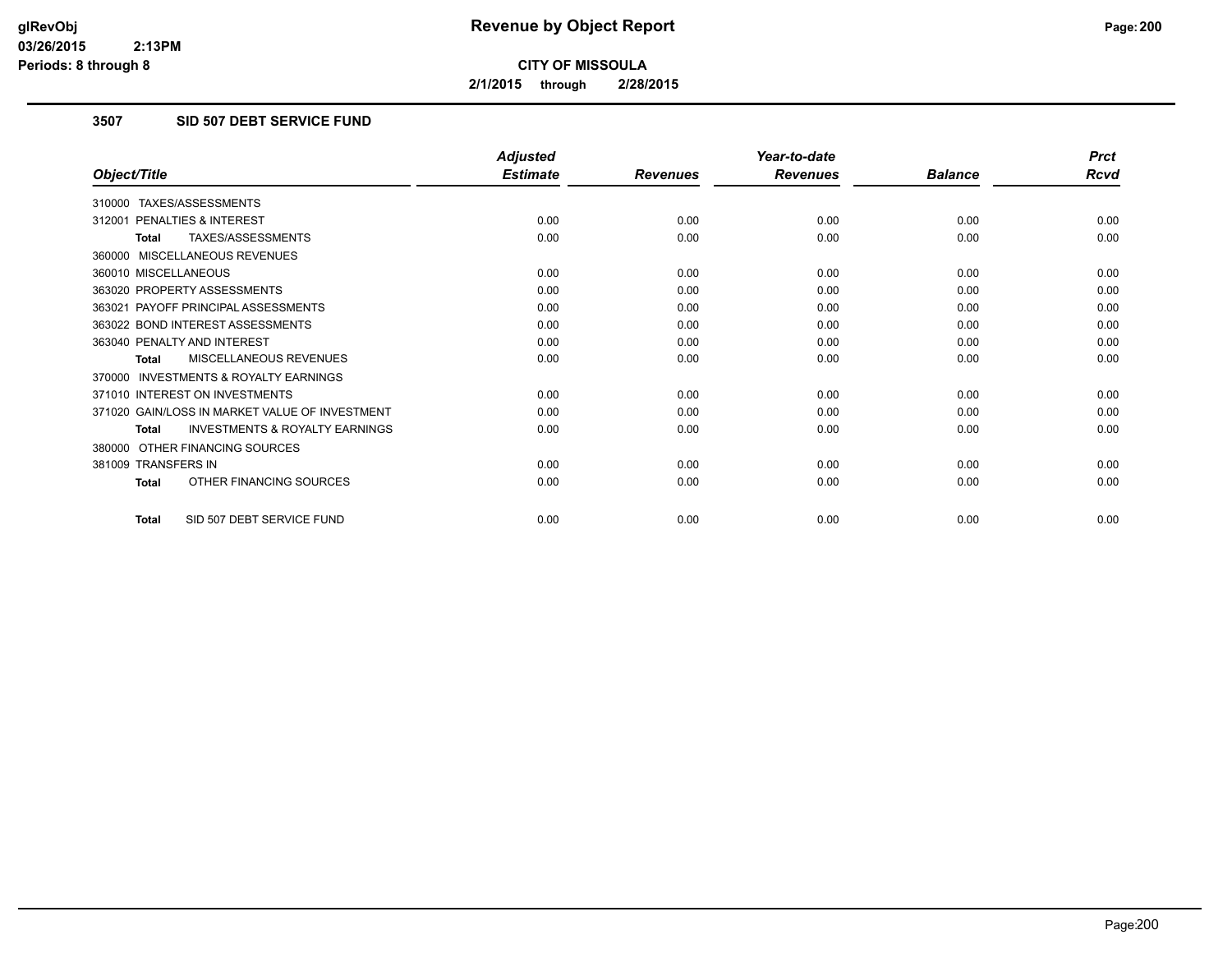**2/1/2015 through 2/28/2015**

**3508 SID 508 DEBT SERVICE FUND**

**3508 SID 508 DEBT SERVICE FUND**

|                                                           | <b>Adjusted</b> |                 | Year-to-date    |                | <b>Prct</b> |
|-----------------------------------------------------------|-----------------|-----------------|-----------------|----------------|-------------|
| Object/Title                                              | <b>Estimate</b> | <b>Revenues</b> | <b>Revenues</b> | <b>Balance</b> | <b>Rcvd</b> |
| TAXES/ASSESSMENTS<br>310000                               |                 |                 |                 |                |             |
| 312001 PENALTIES & INTEREST                               | 0.00            | 0.00            | 0.00            | 0.00           | 0.00        |
| TAXES/ASSESSMENTS<br><b>Total</b>                         | 0.00            | 0.00            | 0.00            | 0.00           | 0.00        |
| MISCELLANEOUS REVENUES<br>360000                          |                 |                 |                 |                |             |
| 360010 MISCELLANEOUS                                      | 0.00            | 0.00            | 0.00            | 0.00           | 0.00        |
| 363020 PROPERTY ASSESSMENTS                               | 0.00            | 0.00            | 0.00            | 0.00           | 0.00        |
| 363021 PAYOFF PRINCIPAL ASSESSMENTS                       | 0.00            | 0.00            | 0.00            | 0.00           | 0.00        |
| 363022 BOND INTEREST ASSESSMENTS                          | 0.00            | 0.00            | 0.00            | 0.00           | 0.00        |
| 363040 PENALTY AND INTEREST                               | 0.00            | 0.00            | 0.00            | 0.00           | 0.00        |
| <b>MISCELLANEOUS REVENUES</b><br><b>Total</b>             | 0.00            | 0.00            | 0.00            | 0.00           | 0.00        |
| <b>INVESTMENTS &amp; ROYALTY EARNINGS</b><br>370000       |                 |                 |                 |                |             |
| 371010 INTEREST ON INVESTMENTS                            | 0.00            | 0.00            | 0.00            | 0.00           | 0.00        |
| 371020 GAIN/LOSS IN MARKET VALUE OF INVESTMENTS           | 0.00            | 0.00            | 0.00            | 0.00           | 0.00        |
| <b>INVESTMENTS &amp; ROYALTY EARNINGS</b><br><b>Total</b> | 0.00            | 0.00            | 0.00            | 0.00           | 0.00        |
| OTHER FINANCING SOURCES<br>380000                         |                 |                 |                 |                |             |
| 381009 TRANSFERS IN                                       | 0.00            | 0.00            | 0.00            | 0.00           | 0.00        |
| OTHER FINANCING SOURCES<br><b>Total</b>                   | 0.00            | 0.00            | 0.00            | 0.00           | 0.00        |
| SID 508 DEBT SERVICE FUND<br><b>Total</b>                 | 0.00            | 0.00            | 0.00            | 0.00           | 0.00        |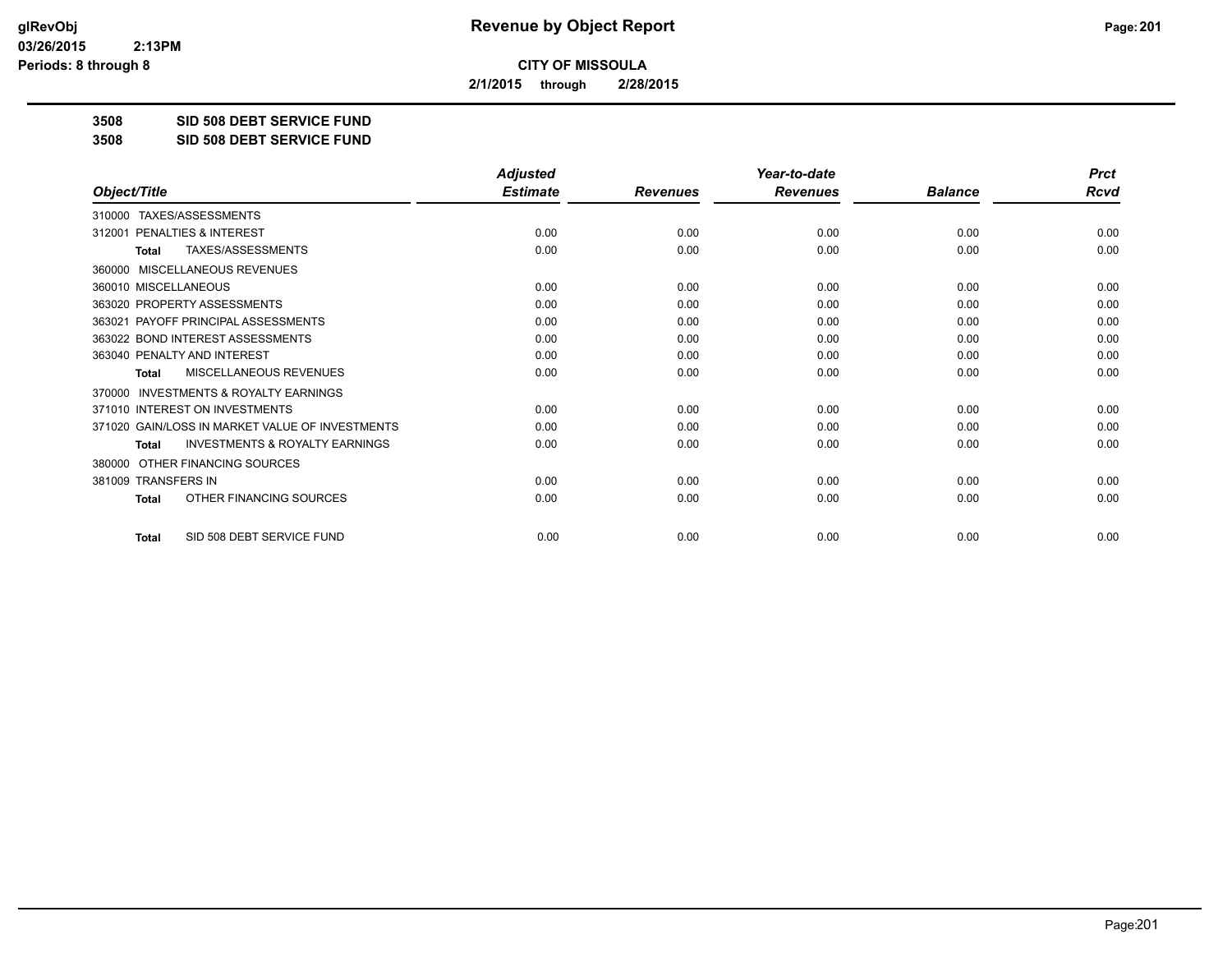**2/1/2015 through 2/28/2015**

# **3508 SID 508 DEBT SERVICE FUND**

|                                                           | <b>Adjusted</b> |                 | Year-to-date    |                | <b>Prct</b> |
|-----------------------------------------------------------|-----------------|-----------------|-----------------|----------------|-------------|
| Object/Title                                              | <b>Estimate</b> | <b>Revenues</b> | <b>Revenues</b> | <b>Balance</b> | <b>Rcvd</b> |
| 310000 TAXES/ASSESSMENTS                                  |                 |                 |                 |                |             |
| PENALTIES & INTEREST<br>312001                            | 0.00            | 0.00            | 0.00            | 0.00           | 0.00        |
| TAXES/ASSESSMENTS<br><b>Total</b>                         | 0.00            | 0.00            | 0.00            | 0.00           | 0.00        |
| 360000 MISCELLANEOUS REVENUES                             |                 |                 |                 |                |             |
| 360010 MISCELLANEOUS                                      | 0.00            | 0.00            | 0.00            | 0.00           | 0.00        |
| 363020 PROPERTY ASSESSMENTS                               | 0.00            | 0.00            | 0.00            | 0.00           | 0.00        |
| 363021 PAYOFF PRINCIPAL ASSESSMENTS                       | 0.00            | 0.00            | 0.00            | 0.00           | 0.00        |
| 363022 BOND INTEREST ASSESSMENTS                          | 0.00            | 0.00            | 0.00            | 0.00           | 0.00        |
| 363040 PENALTY AND INTEREST                               | 0.00            | 0.00            | 0.00            | 0.00           | 0.00        |
| <b>MISCELLANEOUS REVENUES</b><br><b>Total</b>             | 0.00            | 0.00            | 0.00            | 0.00           | 0.00        |
| <b>INVESTMENTS &amp; ROYALTY EARNINGS</b><br>370000       |                 |                 |                 |                |             |
| 371010 INTEREST ON INVESTMENTS                            | 0.00            | 0.00            | 0.00            | 0.00           | 0.00        |
| 371020 GAIN/LOSS IN MARKET VALUE OF INVESTMENT            | 0.00            | 0.00            | 0.00            | 0.00           | 0.00        |
| <b>INVESTMENTS &amp; ROYALTY EARNINGS</b><br><b>Total</b> | 0.00            | 0.00            | 0.00            | 0.00           | 0.00        |
| 380000 OTHER FINANCING SOURCES                            |                 |                 |                 |                |             |
| 381009 TRANSFERS IN                                       | 0.00            | 0.00            | 0.00            | 0.00           | 0.00        |
| OTHER FINANCING SOURCES<br><b>Total</b>                   | 0.00            | 0.00            | 0.00            | 0.00           | 0.00        |
| SID 508 DEBT SERVICE FUND<br><b>Total</b>                 | 0.00            | 0.00            | 0.00            | 0.00           | 0.00        |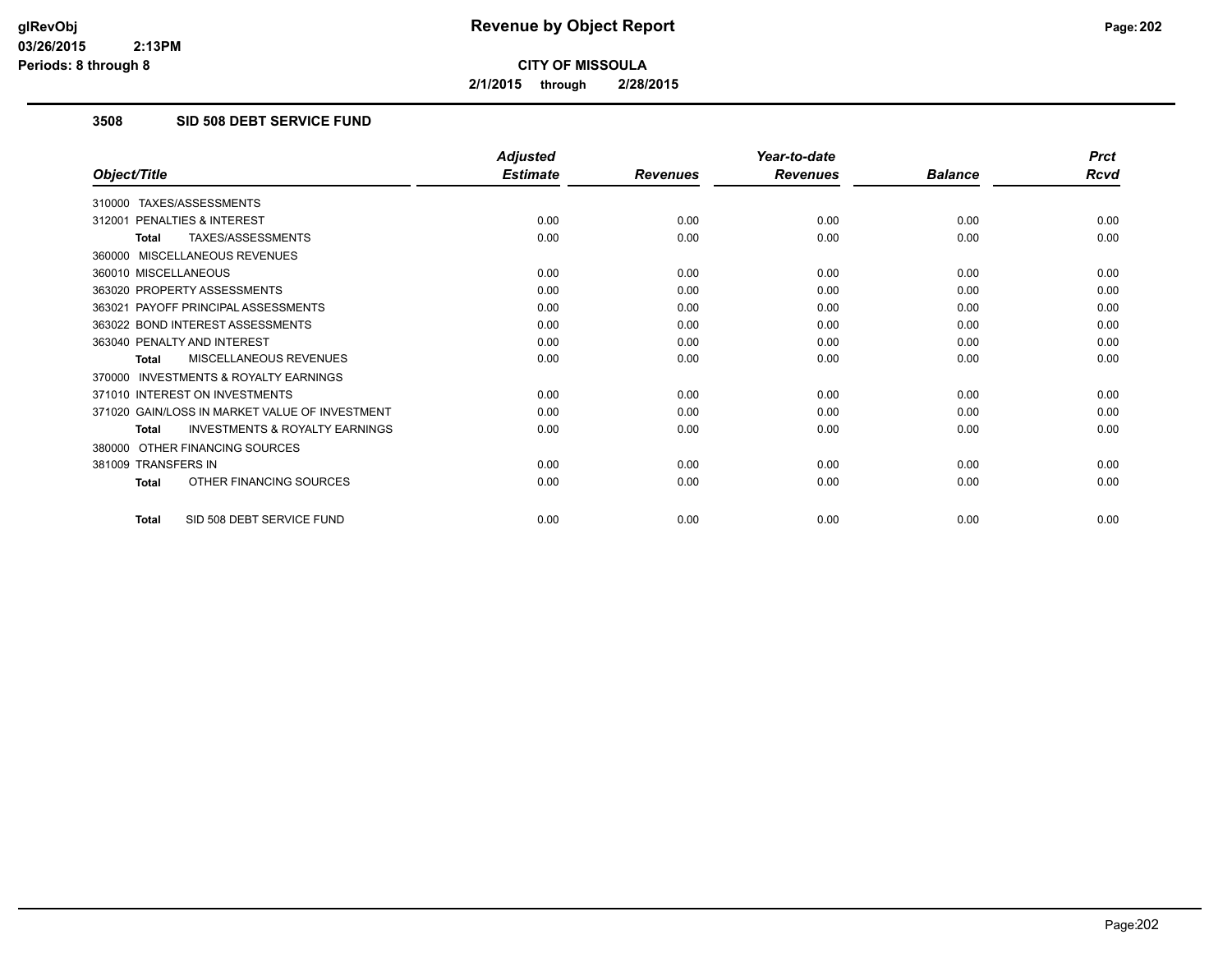**2/1/2015 through 2/28/2015**

**3510 SID 510 DEBT SERVICE FUND**

**3510 SID 510 DEBT SERVICE FUND**

|                                                           | <b>Adjusted</b> |                 | Year-to-date    |                | <b>Prct</b> |
|-----------------------------------------------------------|-----------------|-----------------|-----------------|----------------|-------------|
| Object/Title                                              | <b>Estimate</b> | <b>Revenues</b> | <b>Revenues</b> | <b>Balance</b> | <b>Rcvd</b> |
| TAXES/ASSESSMENTS<br>310000                               |                 |                 |                 |                |             |
| <b>PENALTIES &amp; INTEREST</b><br>312001                 | 0.00            | 0.00            | 0.00            | 0.00           | 0.00        |
| TAXES/ASSESSMENTS<br><b>Total</b>                         | 0.00            | 0.00            | 0.00            | 0.00           | 0.00        |
| MISCELLANEOUS REVENUES<br>360000                          |                 |                 |                 |                |             |
| 360010 MISCELLANEOUS                                      | 0.00            | 0.00            | 0.00            | 0.00           | 0.00        |
| 363020 PROPERTY ASSESSMENTS                               | 0.00            | 0.00            | 0.00            | 0.00           | 0.00        |
| 363021 PAYOFF PRINCIPAL ASSESSMENTS                       | 0.00            | 0.00            | 0.00            | 0.00           | 0.00        |
| 363022 BOND INTEREST ASSESSMENTS                          | 0.00            | 0.00            | 0.00            | 0.00           | 0.00        |
| 363040 PENALTY AND INTEREST                               | 0.00            | 0.00            | 0.00            | 0.00           | 0.00        |
| <b>MISCELLANEOUS REVENUES</b><br><b>Total</b>             | 0.00            | 0.00            | 0.00            | 0.00           | 0.00        |
| <b>INVESTMENTS &amp; ROYALTY EARNINGS</b><br>370000       |                 |                 |                 |                |             |
| 371010 INTEREST ON INVESTMENTS                            | 0.00            | 0.00            | 0.00            | 0.00           | 0.00        |
| 371020 GAIN/LOSS IN MARKET VALUE OF INVESTMENTS           | 0.00            | 0.00            | 0.00            | 0.00           | 0.00        |
| 371500 INTEREST ON INTERFUND LOAN                         | 0.00            | 0.00            | 0.00            | 0.00           | 0.00        |
| <b>INVESTMENTS &amp; ROYALTY EARNINGS</b><br><b>Total</b> | 0.00            | 0.00            | 0.00            | 0.00           | 0.00        |
| SID 510 DEBT SERVICE FUND<br><b>Total</b>                 | 0.00            | 0.00            | 0.00            | 0.00           | 0.00        |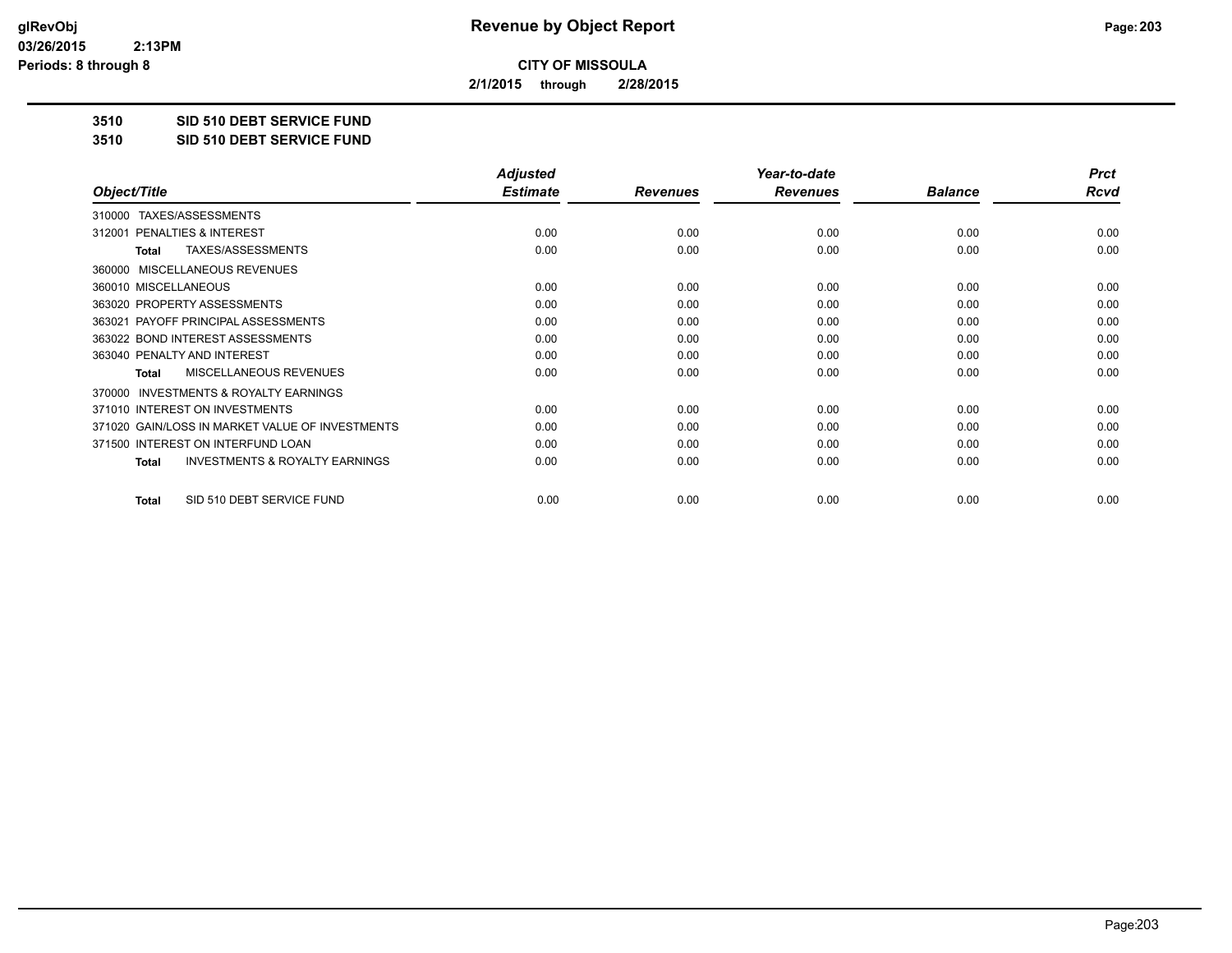**2/1/2015 through 2/28/2015**

# **3510 SID 510 DEBT SERVICE FUND**

|                                                           | <b>Adjusted</b> |                 | Year-to-date    |                | <b>Prct</b> |
|-----------------------------------------------------------|-----------------|-----------------|-----------------|----------------|-------------|
| Object/Title                                              | <b>Estimate</b> | <b>Revenues</b> | <b>Revenues</b> | <b>Balance</b> | Rcvd        |
| TAXES/ASSESSMENTS<br>310000                               |                 |                 |                 |                |             |
| 312001 PENALTIES & INTEREST                               | 0.00            | 0.00            | 0.00            | 0.00           | 0.00        |
| TAXES/ASSESSMENTS<br><b>Total</b>                         | 0.00            | 0.00            | 0.00            | 0.00           | 0.00        |
| 360000 MISCELLANEOUS REVENUES                             |                 |                 |                 |                |             |
| 360010 MISCELLANEOUS                                      | 0.00            | 0.00            | 0.00            | 0.00           | 0.00        |
| 363020 PROPERTY ASSESSMENTS                               | 0.00            | 0.00            | 0.00            | 0.00           | 0.00        |
| 363021 PAYOFF PRINCIPAL ASSESSMENTS                       | 0.00            | 0.00            | 0.00            | 0.00           | 0.00        |
| 363022 BOND INTEREST ASSESSMENTS                          | 0.00            | 0.00            | 0.00            | 0.00           | 0.00        |
| 363040 PENALTY AND INTEREST                               | 0.00            | 0.00            | 0.00            | 0.00           | 0.00        |
| <b>MISCELLANEOUS REVENUES</b><br><b>Total</b>             | 0.00            | 0.00            | 0.00            | 0.00           | 0.00        |
| <b>INVESTMENTS &amp; ROYALTY EARNINGS</b><br>370000       |                 |                 |                 |                |             |
| 371010 INTEREST ON INVESTMENTS                            | 0.00            | 0.00            | 0.00            | 0.00           | 0.00        |
| 371020 GAIN/LOSS IN MARKET VALUE OF INVESTMENT            | 0.00            | 0.00            | 0.00            | 0.00           | 0.00        |
| 371500 INTEREST ON INTERFUND LOAN                         | 0.00            | 0.00            | 0.00            | 0.00           | 0.00        |
| <b>INVESTMENTS &amp; ROYALTY EARNINGS</b><br><b>Total</b> | 0.00            | 0.00            | 0.00            | 0.00           | 0.00        |
| SID 510 DEBT SERVICE FUND<br><b>Total</b>                 | 0.00            | 0.00            | 0.00            | 0.00           | 0.00        |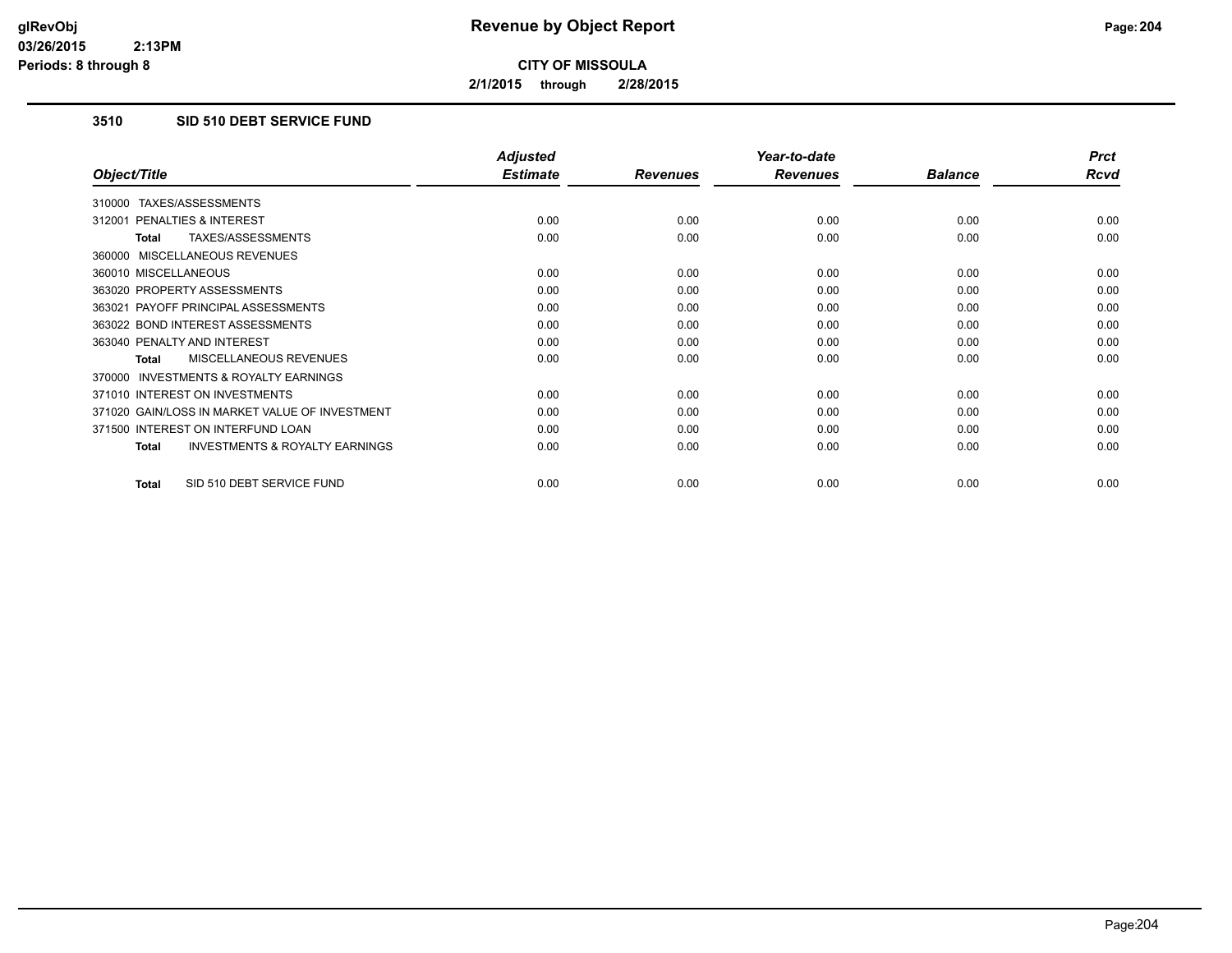**2/1/2015 through 2/28/2015**

**3511 SID 511 DEBT SERVICE FUND**

**3511 SID 511 DEBT SERVICE FUND**

|                                                           | <b>Adjusted</b> |                 | Year-to-date    |                | <b>Prct</b> |
|-----------------------------------------------------------|-----------------|-----------------|-----------------|----------------|-------------|
| Object/Title                                              | <b>Estimate</b> | <b>Revenues</b> | <b>Revenues</b> | <b>Balance</b> | Rcvd        |
| TAXES/ASSESSMENTS<br>310000                               |                 |                 |                 |                |             |
| 312001 PENALTIES & INTEREST                               | 0.00            | 0.00            | 0.00            | 0.00           | 0.00        |
| TAXES/ASSESSMENTS<br><b>Total</b>                         | 0.00            | 0.00            | 0.00            | 0.00           | 0.00        |
| MISCELLANEOUS REVENUES<br>360000                          |                 |                 |                 |                |             |
| 360010 MISCELLANEOUS                                      | 0.00            | 0.00            | 0.00            | 0.00           | 0.00        |
| 363020 PROPERTY ASSESSMENTS                               | 0.00            | 0.00            | 0.00            | 0.00           | 0.00        |
| 363021 PAYOFF PRINCIPAL ASSESSMENTS                       | 0.00            | 0.00            | 0.00            | 0.00           | 0.00        |
| 363022 BOND INTEREST ASSESSMENTS                          | 0.00            | 0.00            | 0.00            | 0.00           | 0.00        |
| 363040 PENALTY AND INTEREST                               | 0.00            | 0.00            | 0.00            | 0.00           | 0.00        |
| MISCELLANEOUS REVENUES<br><b>Total</b>                    | 0.00            | 0.00            | 0.00            | 0.00           | 0.00        |
| <b>INVESTMENTS &amp; ROYALTY EARNINGS</b><br>370000       |                 |                 |                 |                |             |
| 371010 INTEREST ON INVESTMENTS                            | 0.00            | 0.00            | 0.00            | 0.00           | 0.00        |
| 371020 GAIN/LOSS IN MARKET VALUE OF INVESTMENTS           | 0.00            | 0.00            | 0.00            | 0.00           | 0.00        |
| <b>INVESTMENTS &amp; ROYALTY EARNINGS</b><br><b>Total</b> | 0.00            | 0.00            | 0.00            | 0.00           | 0.00        |
| SID 511 DEBT SERVICE FUND<br><b>Total</b>                 | 0.00            | 0.00            | 0.00            | 0.00           | 0.00        |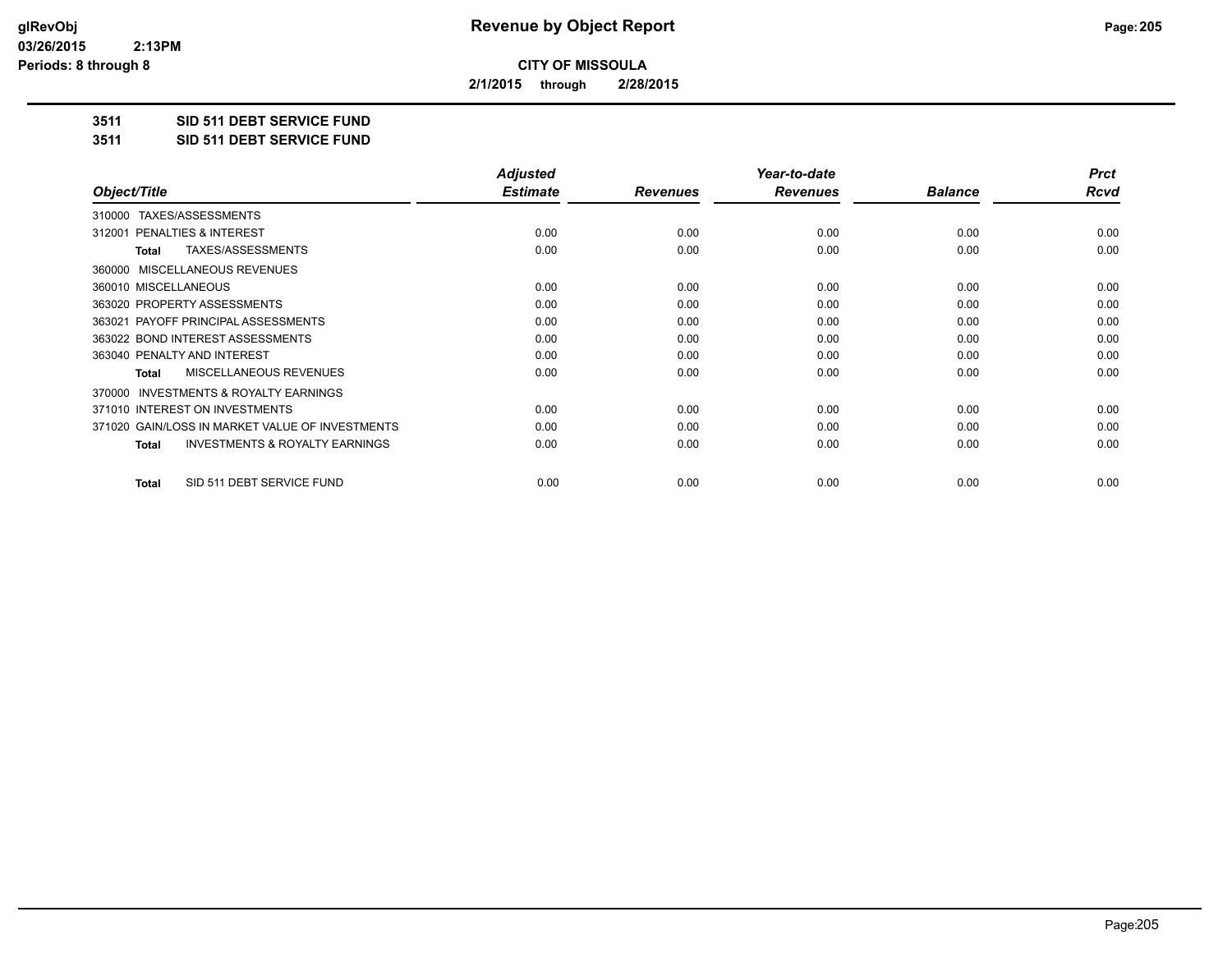**2/1/2015 through 2/28/2015**

# **3511 SID 511 DEBT SERVICE FUND**

|                                                           | <b>Adjusted</b> |                 | Year-to-date    |                | <b>Prct</b> |
|-----------------------------------------------------------|-----------------|-----------------|-----------------|----------------|-------------|
| Object/Title                                              | <b>Estimate</b> | <b>Revenues</b> | <b>Revenues</b> | <b>Balance</b> | <b>Rcvd</b> |
| 310000 TAXES/ASSESSMENTS                                  |                 |                 |                 |                |             |
| 312001 PENALTIES & INTEREST                               | 0.00            | 0.00            | 0.00            | 0.00           | 0.00        |
| TAXES/ASSESSMENTS<br><b>Total</b>                         | 0.00            | 0.00            | 0.00            | 0.00           | 0.00        |
| 360000 MISCELLANEOUS REVENUES                             |                 |                 |                 |                |             |
| 360010 MISCELLANEOUS                                      | 0.00            | 0.00            | 0.00            | 0.00           | 0.00        |
| 363020 PROPERTY ASSESSMENTS                               | 0.00            | 0.00            | 0.00            | 0.00           | 0.00        |
| 363021 PAYOFF PRINCIPAL ASSESSMENTS                       | 0.00            | 0.00            | 0.00            | 0.00           | 0.00        |
| 363022 BOND INTEREST ASSESSMENTS                          | 0.00            | 0.00            | 0.00            | 0.00           | 0.00        |
| 363040 PENALTY AND INTEREST                               | 0.00            | 0.00            | 0.00            | 0.00           | 0.00        |
| MISCELLANEOUS REVENUES<br><b>Total</b>                    | 0.00            | 0.00            | 0.00            | 0.00           | 0.00        |
| INVESTMENTS & ROYALTY EARNINGS<br>370000                  |                 |                 |                 |                |             |
| 371010 INTEREST ON INVESTMENTS                            | 0.00            | 0.00            | 0.00            | 0.00           | 0.00        |
| 371020 GAIN/LOSS IN MARKET VALUE OF INVESTMENT            | 0.00            | 0.00            | 0.00            | 0.00           | 0.00        |
| <b>INVESTMENTS &amp; ROYALTY EARNINGS</b><br><b>Total</b> | 0.00            | 0.00            | 0.00            | 0.00           | 0.00        |
| SID 511 DEBT SERVICE FUND<br><b>Total</b>                 | 0.00            | 0.00            | 0.00            | 0.00           | 0.00        |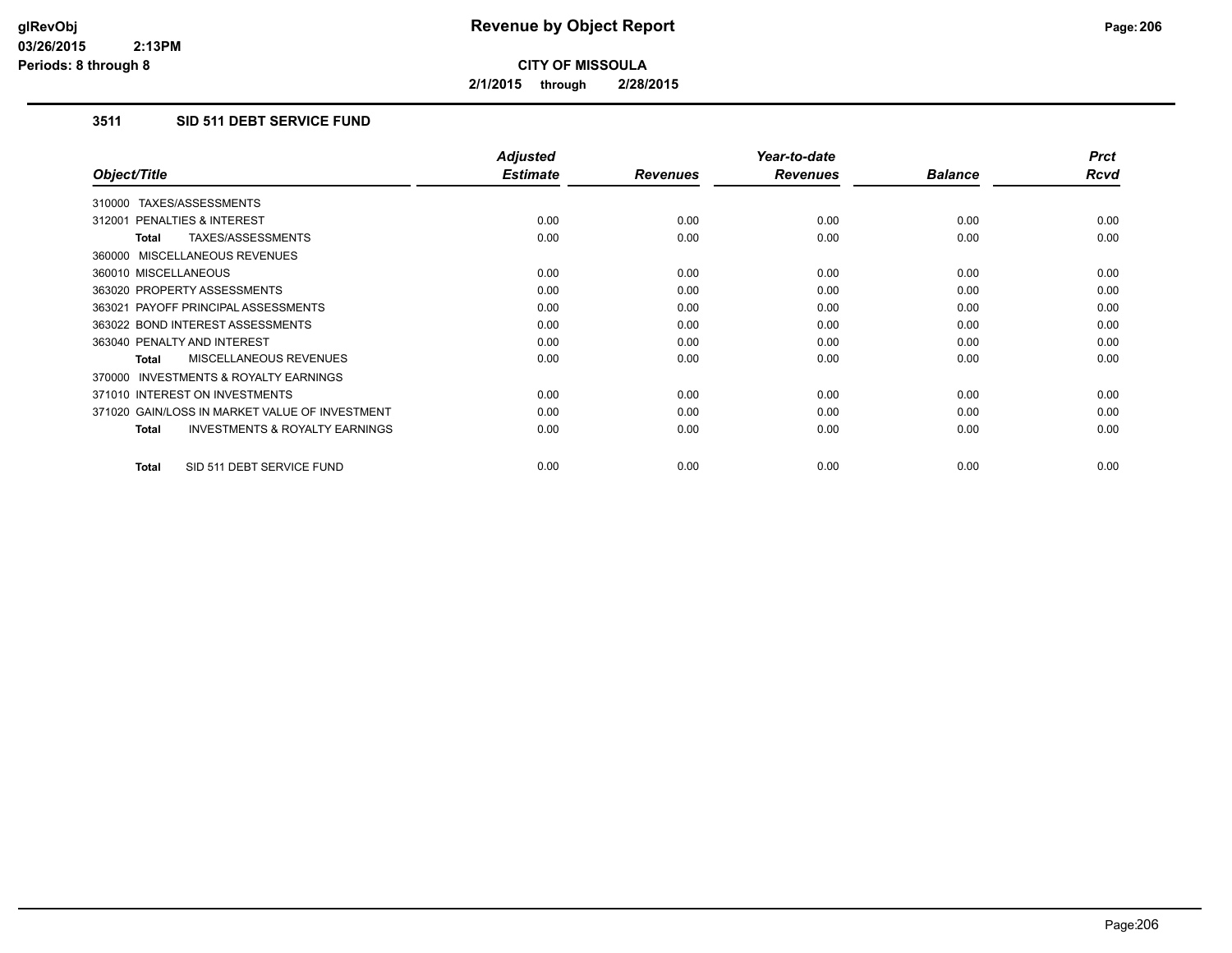**2/1/2015 through 2/28/2015**

#### **3512 SID 512 DEBT SERVICE FUND**

**3512 SID 512 DEBT SERVICE FUND**

|                                                           | <b>Adjusted</b> |                 | Year-to-date    |                | <b>Prct</b> |
|-----------------------------------------------------------|-----------------|-----------------|-----------------|----------------|-------------|
| Object/Title                                              | <b>Estimate</b> | <b>Revenues</b> | <b>Revenues</b> | <b>Balance</b> | Rcvd        |
| TAXES/ASSESSMENTS<br>310000                               |                 |                 |                 |                |             |
| PENALTIES & INTEREST<br>312001                            | 0.00            | 0.00            | 0.00            | 0.00           | 0.00        |
| TAXES/ASSESSMENTS<br><b>Total</b>                         | 0.00            | 0.00            | 0.00            | 0.00           | 0.00        |
| MISCELLANEOUS REVENUES<br>360000                          |                 |                 |                 |                |             |
| 360010 MISCELLANEOUS                                      | 0.00            | 0.00            | 0.00            | 0.00           | 0.00        |
| 363020 PROPERTY ASSESSMENTS                               | 81,293.00       | 7.94            | 47,397.47       | 33,895.53      | 58.30       |
| 363021 PAYOFF PRINCIPAL ASSESSMENTS                       | 0.00            | 0.00            | 0.00            | 0.00           | 0.00        |
| 363022 BOND INTEREST ASSESSMENTS                          | 0.00            | 0.00            | 0.00            | 0.00           | 0.00        |
| 363040 PENALTY AND INTEREST                               | 0.00            | 0.28            | 45.04           | $-45.04$       | 0.00        |
| <b>MISCELLANEOUS REVENUES</b><br><b>Total</b>             | 81,293.00       | 8.22            | 47,442.51       | 33,850.49      | 58.36       |
| <b>INVESTMENTS &amp; ROYALTY EARNINGS</b><br>370000       |                 |                 |                 |                |             |
| 371010 INTEREST ON INVESTMENTS                            | 0.00            | 0.00            | 0.00            | 0.00           | 0.00        |
| 371020 GAIN/LOSS IN MARKET VALUE OF INVESTMENTS           | 0.00            | 0.00            | 0.00            | 0.00           | 0.00        |
| 371500 INTEREST ON INTERFUND LOAN                         | 0.00            | 0.00            | 0.00            | 0.00           | 0.00        |
| <b>INVESTMENTS &amp; ROYALTY EARNINGS</b><br><b>Total</b> | 0.00            | 0.00            | 0.00            | 0.00           | 0.00        |
| SID 512 DEBT SERVICE FUND<br><b>Total</b>                 | 81,293.00       | 8.22            | 47,442.51       | 33,850.49      | 58.36       |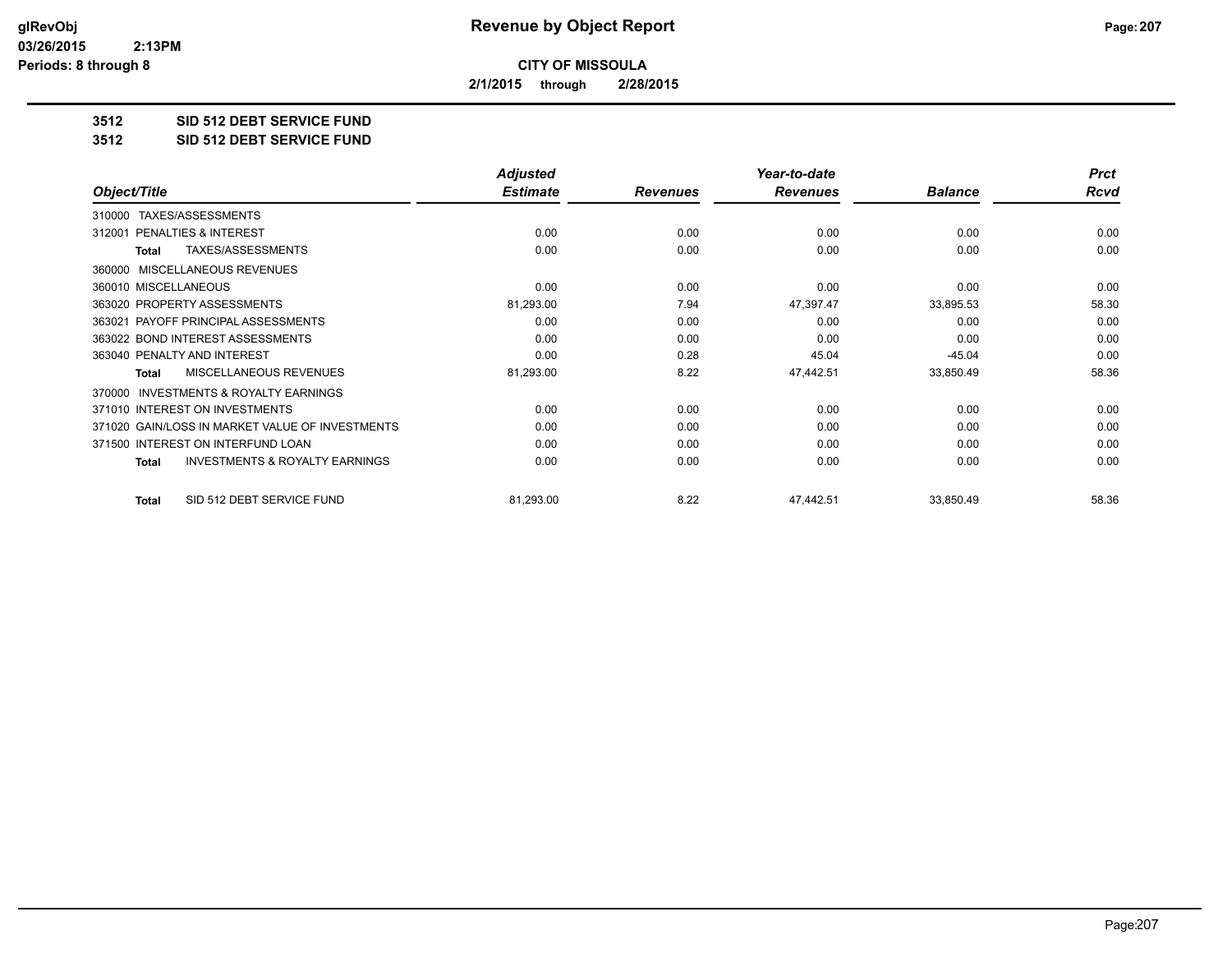**2/1/2015 through 2/28/2015**

# **3512 SID 512 DEBT SERVICE FUND**

|                                                    | <b>Adjusted</b> |                 | Year-to-date    |                | <b>Prct</b> |
|----------------------------------------------------|-----------------|-----------------|-----------------|----------------|-------------|
| Object/Title                                       | <b>Estimate</b> | <b>Revenues</b> | <b>Revenues</b> | <b>Balance</b> | <b>Rcvd</b> |
| TAXES/ASSESSMENTS<br>310000                        |                 |                 |                 |                |             |
| <b>PENALTIES &amp; INTEREST</b><br>312001          | 0.00            | 0.00            | 0.00            | 0.00           | 0.00        |
| TAXES/ASSESSMENTS<br>Total                         | 0.00            | 0.00            | 0.00            | 0.00           | 0.00        |
| 360000 MISCELLANEOUS REVENUES                      |                 |                 |                 |                |             |
| 360010 MISCELLANEOUS                               | 0.00            | 0.00            | 0.00            | 0.00           | 0.00        |
| 363020 PROPERTY ASSESSMENTS                        | 81,293.00       | 7.94            | 47,397.47       | 33,895.53      | 58.30       |
| 363021 PAYOFF PRINCIPAL ASSESSMENTS                | 0.00            | 0.00            | 0.00            | 0.00           | 0.00        |
| 363022 BOND INTEREST ASSESSMENTS                   | 0.00            | 0.00            | 0.00            | 0.00           | 0.00        |
| 363040 PENALTY AND INTEREST                        | 0.00            | 0.28            | 45.04           | $-45.04$       | 0.00        |
| MISCELLANEOUS REVENUES<br><b>Total</b>             | 81,293.00       | 8.22            | 47,442.51       | 33,850.49      | 58.36       |
| 370000 INVESTMENTS & ROYALTY EARNINGS              |                 |                 |                 |                |             |
| 371010 INTEREST ON INVESTMENTS                     | 0.00            | 0.00            | 0.00            | 0.00           | 0.00        |
| 371020 GAIN/LOSS IN MARKET VALUE OF INVESTMENT     | 0.00            | 0.00            | 0.00            | 0.00           | 0.00        |
| 371500 INTEREST ON INTERFUND LOAN                  | 0.00            | 0.00            | 0.00            | 0.00           | 0.00        |
| <b>INVESTMENTS &amp; ROYALTY EARNINGS</b><br>Total | 0.00            | 0.00            | 0.00            | 0.00           | 0.00        |
| SID 512 DEBT SERVICE FUND<br>Total                 | 81,293.00       | 8.22            | 47,442.51       | 33,850.49      | 58.36       |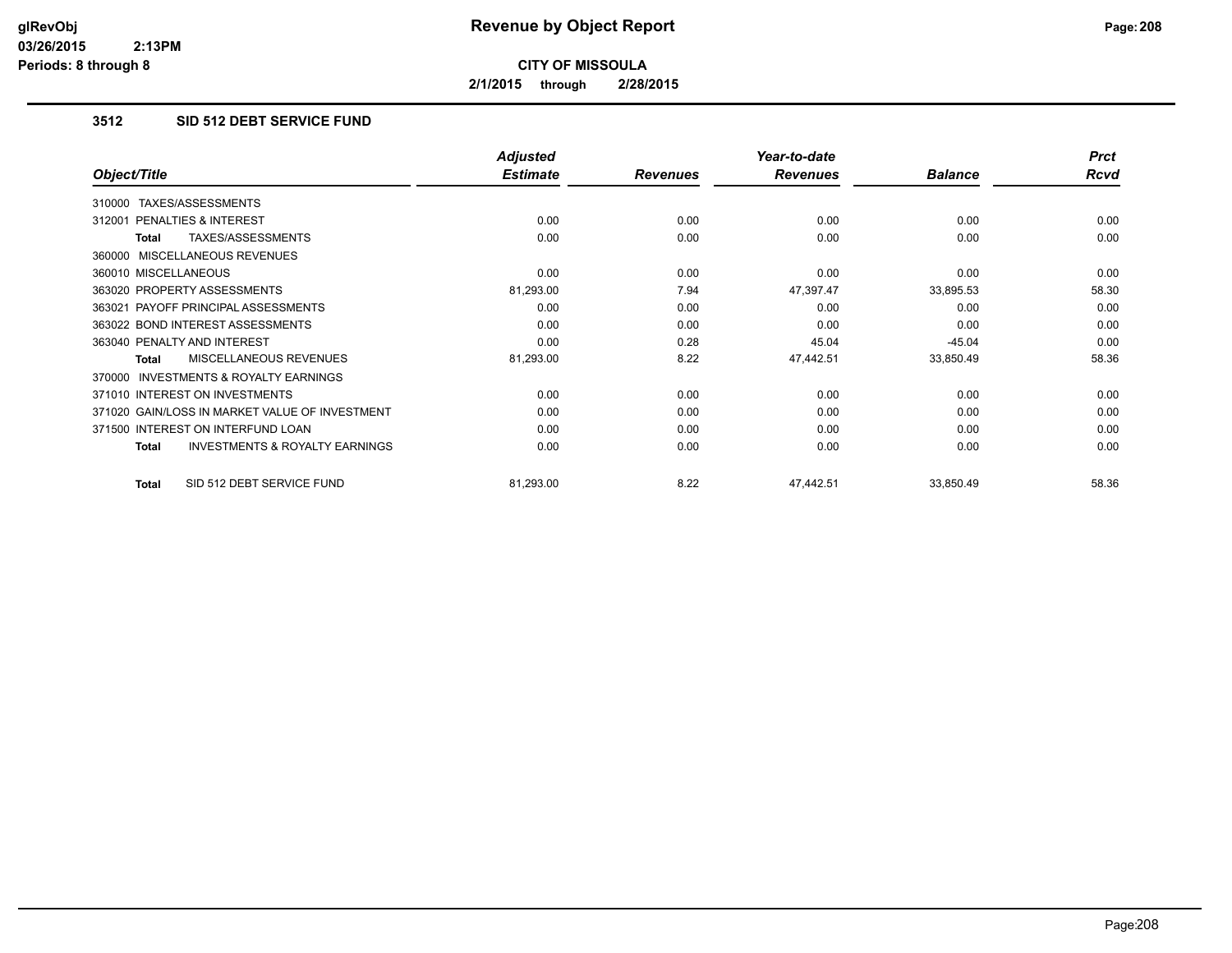**2/1/2015 through 2/28/2015**

**3513 SID 513 DEBT SERVICE FUND**

**3513 SID 513 DEBT SERVICE FUND**

|                                                           | <b>Adjusted</b> |                 | Year-to-date    |                | <b>Prct</b> |
|-----------------------------------------------------------|-----------------|-----------------|-----------------|----------------|-------------|
| Object/Title                                              | <b>Estimate</b> | <b>Revenues</b> | <b>Revenues</b> | <b>Balance</b> | <b>Rcvd</b> |
| TAXES/ASSESSMENTS<br>310000                               |                 |                 |                 |                |             |
| 312001 PENALTIES & INTEREST                               | 0.00            | 0.00            | 0.00            | 0.00           | 0.00        |
| TAXES/ASSESSMENTS<br><b>Total</b>                         | 0.00            | 0.00            | 0.00            | 0.00           | 0.00        |
| MISCELLANEOUS REVENUES<br>360000                          |                 |                 |                 |                |             |
| 360010 MISCELLANEOUS                                      | 0.00            | 0.00            | 0.00            | 0.00           | 0.00        |
| 363020 PROPERTY ASSESSMENTS                               | 0.00            | 0.00            | 0.00            | 0.00           | 0.00        |
| 363021 PAYOFF PRINCIPAL ASSESSMENTS                       | 0.00            | 0.00            | 0.00            | 0.00           | 0.00        |
| 363022 BOND INTEREST ASSESSMENTS                          | 0.00            | 0.00            | 0.00            | 0.00           | 0.00        |
| 363040 PENALTY AND INTEREST                               | 0.00            | 0.00            | 0.00            | 0.00           | 0.00        |
| <b>MISCELLANEOUS REVENUES</b><br><b>Total</b>             | 0.00            | 0.00            | 0.00            | 0.00           | 0.00        |
| <b>INVESTMENTS &amp; ROYALTY EARNINGS</b><br>370000       |                 |                 |                 |                |             |
| 371010 INTEREST ON INVESTMENTS                            | 0.00            | 0.00            | 0.00            | 0.00           | 0.00        |
| 371020 GAIN/LOSS IN MARKET VALUE OF INVESTMENTS           | 0.00            | 0.00            | 0.00            | 0.00           | 0.00        |
| <b>INVESTMENTS &amp; ROYALTY EARNINGS</b><br><b>Total</b> | 0.00            | 0.00            | 0.00            | 0.00           | 0.00        |
| OTHER FINANCING SOURCES<br>380000                         |                 |                 |                 |                |             |
| 381009 TRANSFERS IN                                       | 0.00            | 0.00            | 0.00            | 0.00           | 0.00        |
| OTHER FINANCING SOURCES<br><b>Total</b>                   | 0.00            | 0.00            | 0.00            | 0.00           | 0.00        |
| SID 513 DEBT SERVICE FUND<br><b>Total</b>                 | 0.00            | 0.00            | 0.00            | 0.00           | 0.00        |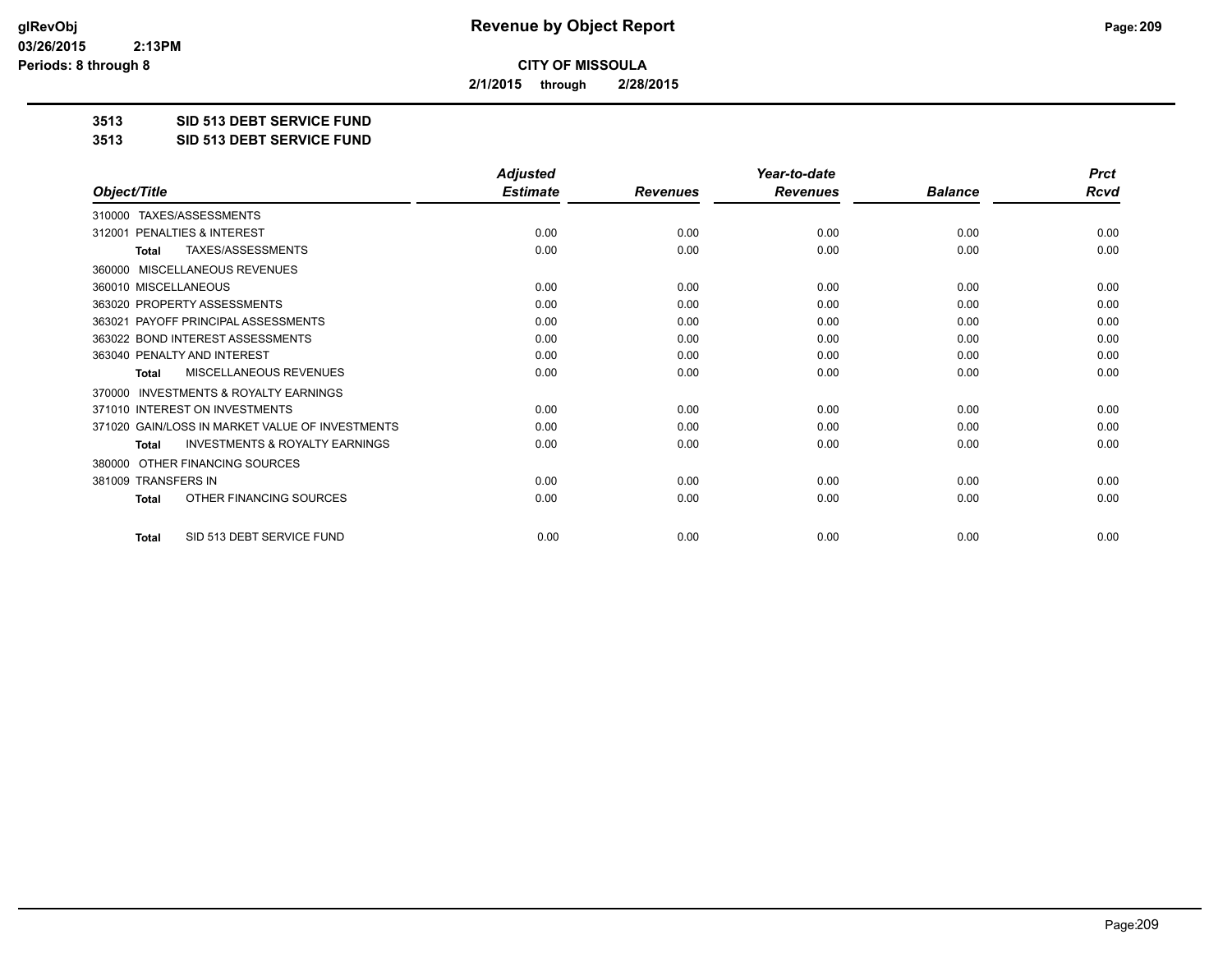**2/1/2015 through 2/28/2015**

# **3513 SID 513 DEBT SERVICE FUND**

|                                                           | <b>Adjusted</b> |                 | Year-to-date    |                | <b>Prct</b> |
|-----------------------------------------------------------|-----------------|-----------------|-----------------|----------------|-------------|
| Object/Title                                              | <b>Estimate</b> | <b>Revenues</b> | <b>Revenues</b> | <b>Balance</b> | <b>Rcvd</b> |
| 310000 TAXES/ASSESSMENTS                                  |                 |                 |                 |                |             |
| PENALTIES & INTEREST<br>312001                            | 0.00            | 0.00            | 0.00            | 0.00           | 0.00        |
| TAXES/ASSESSMENTS<br><b>Total</b>                         | 0.00            | 0.00            | 0.00            | 0.00           | 0.00        |
| 360000 MISCELLANEOUS REVENUES                             |                 |                 |                 |                |             |
| 360010 MISCELLANEOUS                                      | 0.00            | 0.00            | 0.00            | 0.00           | 0.00        |
| 363020 PROPERTY ASSESSMENTS                               | 0.00            | 0.00            | 0.00            | 0.00           | 0.00        |
| 363021 PAYOFF PRINCIPAL ASSESSMENTS                       | 0.00            | 0.00            | 0.00            | 0.00           | 0.00        |
| 363022 BOND INTEREST ASSESSMENTS                          | 0.00            | 0.00            | 0.00            | 0.00           | 0.00        |
| 363040 PENALTY AND INTEREST                               | 0.00            | 0.00            | 0.00            | 0.00           | 0.00        |
| <b>MISCELLANEOUS REVENUES</b><br><b>Total</b>             | 0.00            | 0.00            | 0.00            | 0.00           | 0.00        |
| <b>INVESTMENTS &amp; ROYALTY EARNINGS</b><br>370000       |                 |                 |                 |                |             |
| 371010 INTEREST ON INVESTMENTS                            | 0.00            | 0.00            | 0.00            | 0.00           | 0.00        |
| 371020 GAIN/LOSS IN MARKET VALUE OF INVESTMENT            | 0.00            | 0.00            | 0.00            | 0.00           | 0.00        |
| <b>INVESTMENTS &amp; ROYALTY EARNINGS</b><br><b>Total</b> | 0.00            | 0.00            | 0.00            | 0.00           | 0.00        |
| OTHER FINANCING SOURCES<br>380000                         |                 |                 |                 |                |             |
| 381009 TRANSFERS IN                                       | 0.00            | 0.00            | 0.00            | 0.00           | 0.00        |
| OTHER FINANCING SOURCES<br><b>Total</b>                   | 0.00            | 0.00            | 0.00            | 0.00           | 0.00        |
| SID 513 DEBT SERVICE FUND<br><b>Total</b>                 | 0.00            | 0.00            | 0.00            | 0.00           | 0.00        |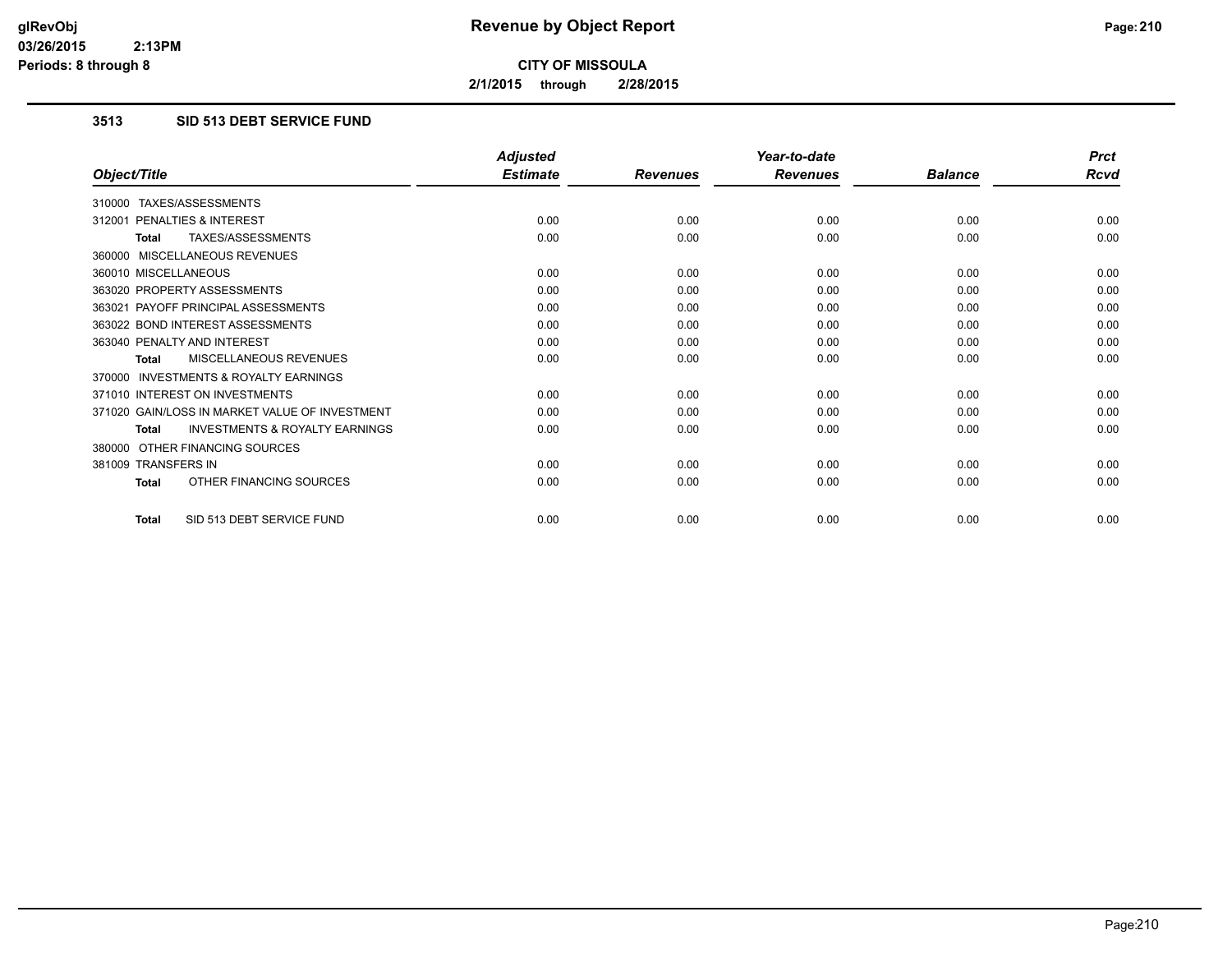**2/1/2015 through 2/28/2015**

**3514 SID 514 DEBT SERVICE FUND**

**3514 SID 514 DEBT SERVICE FUND**

|                                                           | <b>Adjusted</b> |                 | Year-to-date    |                | <b>Prct</b> |
|-----------------------------------------------------------|-----------------|-----------------|-----------------|----------------|-------------|
| Object/Title                                              | <b>Estimate</b> | <b>Revenues</b> | <b>Revenues</b> | <b>Balance</b> | <b>Rcvd</b> |
| 310000 TAXES/ASSESSMENTS                                  |                 |                 |                 |                |             |
| PENALTIES & INTEREST<br>312001                            | 0.00            | 0.00            | 0.00            | 0.00           | 0.00        |
| <b>TAXES/ASSESSMENTS</b><br><b>Total</b>                  | 0.00            | 0.00            | 0.00            | 0.00           | 0.00        |
| MISCELLANEOUS REVENUES<br>360000                          |                 |                 |                 |                |             |
| 360010 MISCELLANEOUS                                      | 0.00            | 0.00            | 0.00            | 0.00           | 0.00        |
| 363020 PROPERTY ASSESSMENTS                               | 0.00            | 0.00            | 0.00            | 0.00           | 0.00        |
| 363021 PAYOFF PRINCIPAL ASSESSMENTS                       | 0.00            | 0.00            | 0.00            | 0.00           | 0.00        |
| 363022 BOND INTEREST ASSESSMENTS                          | 0.00            | 0.00            | 0.00            | 0.00           | 0.00        |
| 363040 PENALTY AND INTEREST                               | 0.00            | 0.00            | 0.00            | 0.00           | 0.00        |
| MISCELLANEOUS REVENUES<br>Total                           | 0.00            | 0.00            | 0.00            | 0.00           | 0.00        |
| INVESTMENTS & ROYALTY EARNINGS<br>370000                  |                 |                 |                 |                |             |
| 371010 INTEREST ON INVESTMENTS                            | 0.00            | 0.00            | 0.00            | 0.00           | 0.00        |
| 371020 GAIN/LOSS IN MARKET VALUE OF INVESTMENTS           | 0.00            | 0.00            | 0.00            | 0.00           | 0.00        |
| <b>INVESTMENTS &amp; ROYALTY EARNINGS</b><br><b>Total</b> | 0.00            | 0.00            | 0.00            | 0.00           | 0.00        |
| OTHER FINANCING SOURCES<br>380000                         |                 |                 |                 |                |             |
| 383042 TRANSFERS FROM OTHER FUNDS                         | 0.00            | 0.00            | 0.00            | 0.00           | 0.00        |
| OTHER FINANCING SOURCES<br><b>Total</b>                   | 0.00            | 0.00            | 0.00            | 0.00           | 0.00        |
| SID 514 DEBT SERVICE FUND<br><b>Total</b>                 | 0.00            | 0.00            | 0.00            | 0.00           | 0.00        |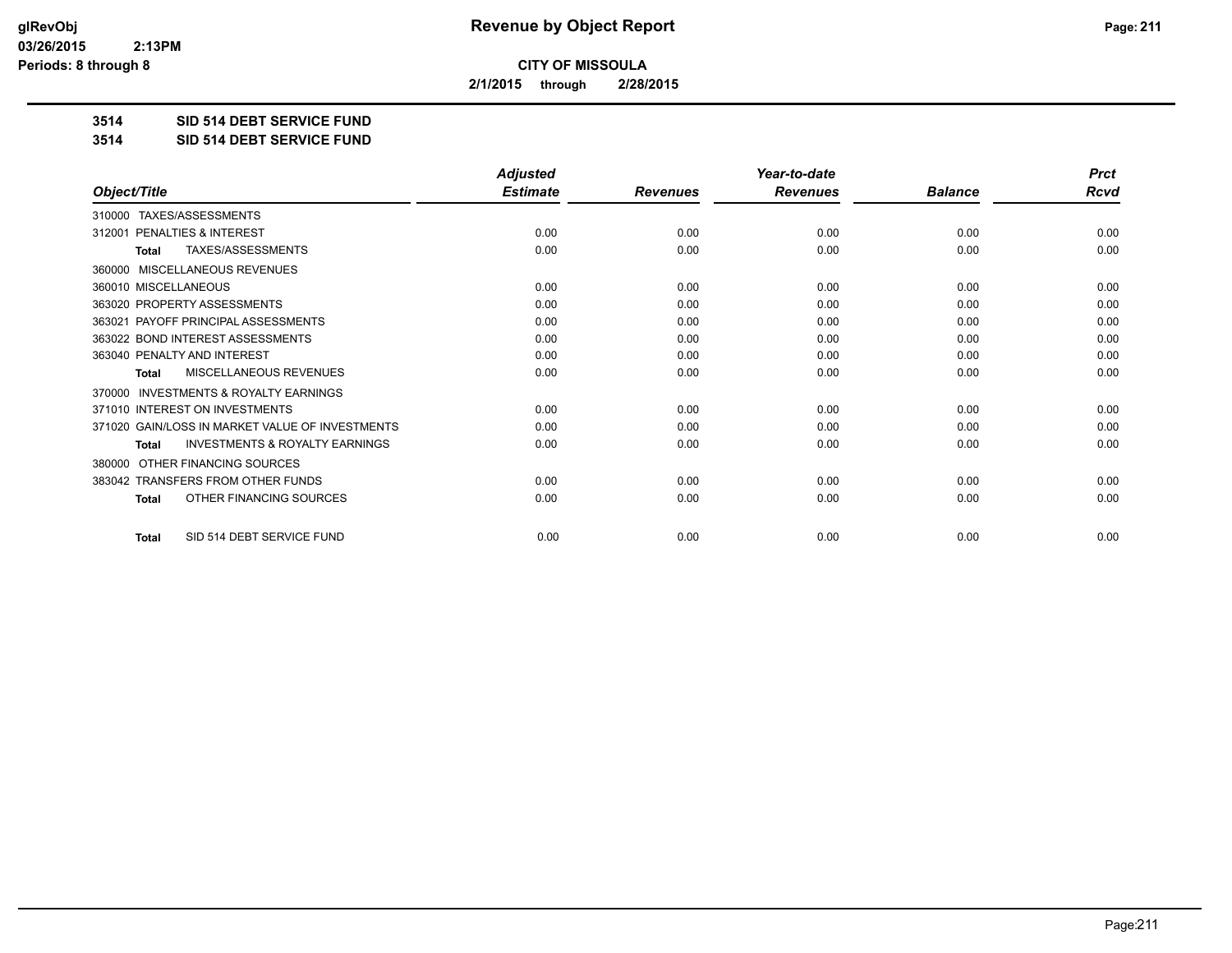**2/1/2015 through 2/28/2015**

# **3514 SID 514 DEBT SERVICE FUND**

|                                                           | <b>Adjusted</b> |                 | Year-to-date    |                | <b>Prct</b> |
|-----------------------------------------------------------|-----------------|-----------------|-----------------|----------------|-------------|
| Object/Title                                              | <b>Estimate</b> | <b>Revenues</b> | <b>Revenues</b> | <b>Balance</b> | Rcvd        |
| 310000 TAXES/ASSESSMENTS                                  |                 |                 |                 |                |             |
| 312001 PENALTIES & INTEREST                               | 0.00            | 0.00            | 0.00            | 0.00           | 0.00        |
| <b>TAXES/ASSESSMENTS</b><br><b>Total</b>                  | 0.00            | 0.00            | 0.00            | 0.00           | 0.00        |
| 360000 MISCELLANEOUS REVENUES                             |                 |                 |                 |                |             |
| 360010 MISCELLANEOUS                                      | 0.00            | 0.00            | 0.00            | 0.00           | 0.00        |
| 363020 PROPERTY ASSESSMENTS                               | 0.00            | 0.00            | 0.00            | 0.00           | 0.00        |
| 363021 PAYOFF PRINCIPAL ASSESSMENTS                       | 0.00            | 0.00            | 0.00            | 0.00           | 0.00        |
| 363022 BOND INTEREST ASSESSMENTS                          | 0.00            | 0.00            | 0.00            | 0.00           | 0.00        |
| 363040 PENALTY AND INTEREST                               | 0.00            | 0.00            | 0.00            | 0.00           | 0.00        |
| <b>MISCELLANEOUS REVENUES</b><br><b>Total</b>             | 0.00            | 0.00            | 0.00            | 0.00           | 0.00        |
| <b>INVESTMENTS &amp; ROYALTY EARNINGS</b><br>370000       |                 |                 |                 |                |             |
| 371010 INTEREST ON INVESTMENTS                            | 0.00            | 0.00            | 0.00            | 0.00           | 0.00        |
| 371020 GAIN/LOSS IN MARKET VALUE OF INVESTMENT            | 0.00            | 0.00            | 0.00            | 0.00           | 0.00        |
| <b>INVESTMENTS &amp; ROYALTY EARNINGS</b><br><b>Total</b> | 0.00            | 0.00            | 0.00            | 0.00           | 0.00        |
| OTHER FINANCING SOURCES<br>380000                         |                 |                 |                 |                |             |
| 383042 TRANSFERS FROM OTHER FUNDS                         | 0.00            | 0.00            | 0.00            | 0.00           | 0.00        |
| OTHER FINANCING SOURCES<br><b>Total</b>                   | 0.00            | 0.00            | 0.00            | 0.00           | 0.00        |
| SID 514 DEBT SERVICE FUND<br>Total                        | 0.00            | 0.00            | 0.00            | 0.00           | 0.00        |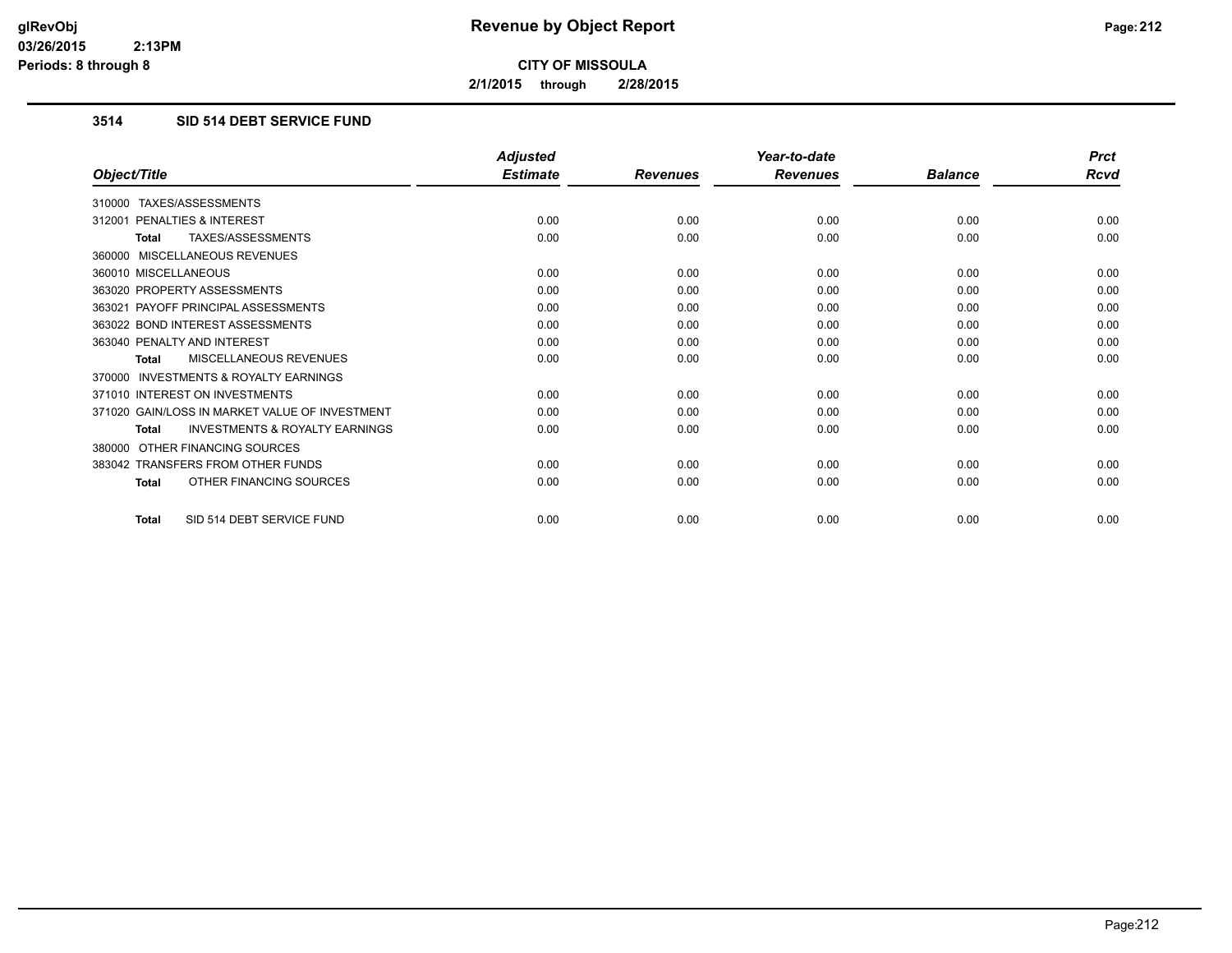**2/1/2015 through 2/28/2015**

**3515 SID 515 DEBT SERVICE FUND**

**3515 SID 515 DEBT SERVICE FUND**

|                                                           | <b>Adjusted</b> |                 | Year-to-date    |                | <b>Prct</b> |
|-----------------------------------------------------------|-----------------|-----------------|-----------------|----------------|-------------|
| Object/Title                                              | <b>Estimate</b> | <b>Revenues</b> | <b>Revenues</b> | <b>Balance</b> | <b>Rcvd</b> |
| TAXES/ASSESSMENTS<br>310000                               |                 |                 |                 |                |             |
| PENALTIES & INTEREST<br>312001                            | 0.00            | 0.00            | 0.00            | 0.00           | 0.00        |
| TAXES/ASSESSMENTS<br>Total                                | 0.00            | 0.00            | 0.00            | 0.00           | 0.00        |
| MISCELLANEOUS REVENUES<br>360000                          |                 |                 |                 |                |             |
| 363020 PROPERTY ASSESSMENTS                               | 0.00            | 0.00            | 0.00            | 0.00           | 0.00        |
| PAYOFF PRINCIPAL ASSESSMENTS<br>363021                    | 0.00            | 0.00            | 0.00            | 0.00           | 0.00        |
| 363022 BOND INTEREST ASSESSMENTS                          | 0.00            | 0.00            | 0.00            | 0.00           | 0.00        |
| 363040 PENALTY AND INTEREST                               | 0.00            | 0.00            | 0.00            | 0.00           | 0.00        |
| MISCELLANEOUS REVENUES<br>Total                           | 0.00            | 0.00            | 0.00            | 0.00           | 0.00        |
| <b>INVESTMENTS &amp; ROYALTY EARNINGS</b><br>370000       |                 |                 |                 |                |             |
| 371010 INTEREST ON INVESTMENTS                            | 0.00            | 0.00            | 0.00            | 0.00           | 0.00        |
| 371020 GAIN/LOSS IN MARKET VALUE OF INVESTMENTS           | 0.00            | 0.00            | 0.00            | 0.00           | 0.00        |
| <b>INVESTMENTS &amp; ROYALTY EARNINGS</b><br><b>Total</b> | 0.00            | 0.00            | 0.00            | 0.00           | 0.00        |
| OTHER FINANCING SOURCES<br>380000                         |                 |                 |                 |                |             |
| 383042 TRANSFERS FROM OTHER FUNDS                         | 0.00            | 0.00            | 0.00            | 0.00           | 0.00        |
| OTHER FINANCING SOURCES<br><b>Total</b>                   | 0.00            | 0.00            | 0.00            | 0.00           | 0.00        |
| SID 515 DEBT SERVICE FUND<br><b>Total</b>                 | 0.00            | 0.00            | 0.00            | 0.00           | 0.00        |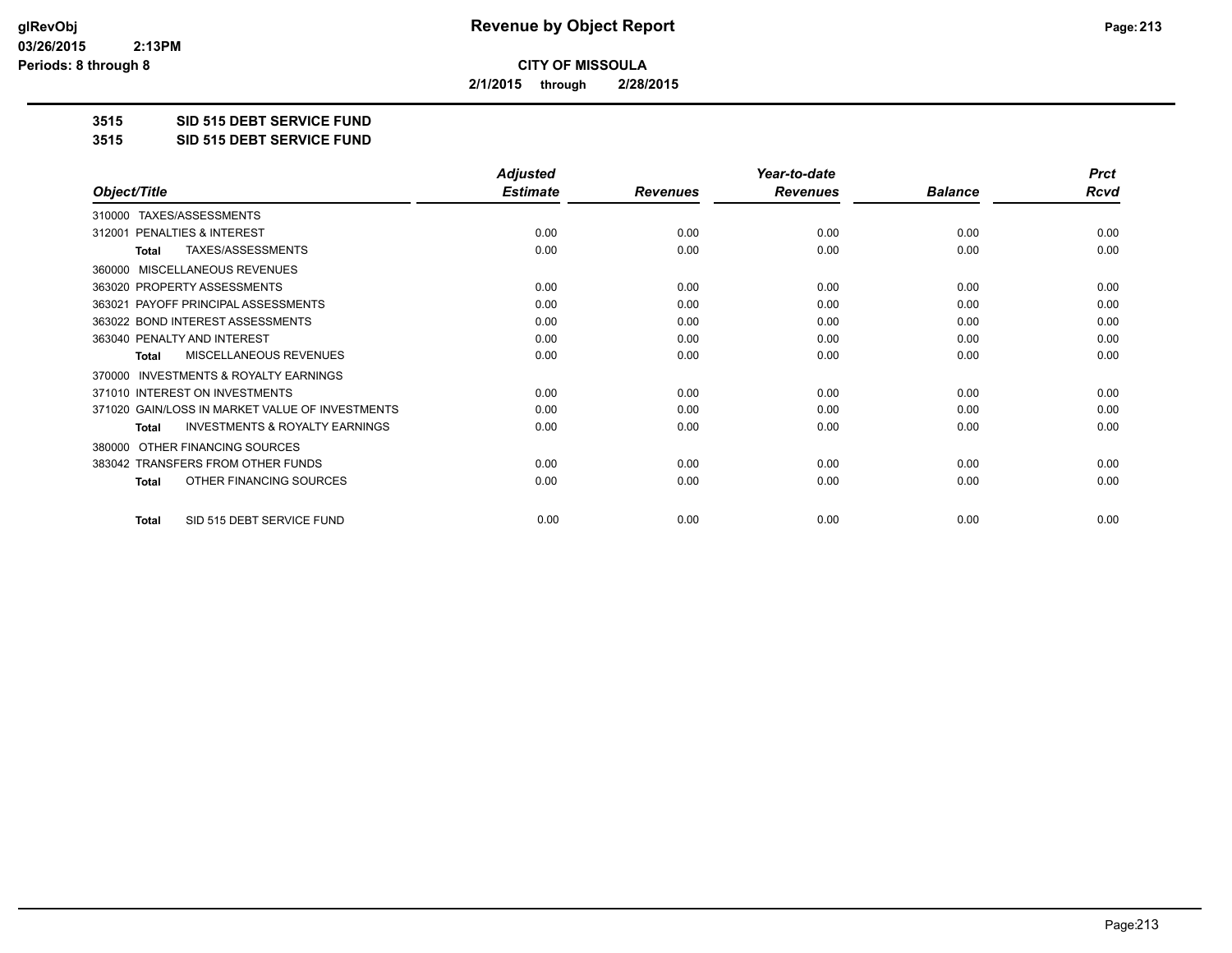**2/1/2015 through 2/28/2015**

# **3515 SID 515 DEBT SERVICE FUND**

|                                                           | <b>Adjusted</b> |                 | Year-to-date    |                | <b>Prct</b> |
|-----------------------------------------------------------|-----------------|-----------------|-----------------|----------------|-------------|
| Object/Title                                              | <b>Estimate</b> | <b>Revenues</b> | <b>Revenues</b> | <b>Balance</b> | <b>Rcvd</b> |
| TAXES/ASSESSMENTS<br>310000                               |                 |                 |                 |                |             |
| <b>PENALTIES &amp; INTEREST</b><br>312001                 | 0.00            | 0.00            | 0.00            | 0.00           | 0.00        |
| TAXES/ASSESSMENTS<br><b>Total</b>                         | 0.00            | 0.00            | 0.00            | 0.00           | 0.00        |
| MISCELLANEOUS REVENUES<br>360000                          |                 |                 |                 |                |             |
| 363020 PROPERTY ASSESSMENTS                               | 0.00            | 0.00            | 0.00            | 0.00           | 0.00        |
| 363021 PAYOFF PRINCIPAL ASSESSMENTS                       | 0.00            | 0.00            | 0.00            | 0.00           | 0.00        |
| 363022 BOND INTEREST ASSESSMENTS                          | 0.00            | 0.00            | 0.00            | 0.00           | 0.00        |
| 363040 PENALTY AND INTEREST                               | 0.00            | 0.00            | 0.00            | 0.00           | 0.00        |
| <b>MISCELLANEOUS REVENUES</b><br><b>Total</b>             | 0.00            | 0.00            | 0.00            | 0.00           | 0.00        |
| <b>INVESTMENTS &amp; ROYALTY EARNINGS</b><br>370000       |                 |                 |                 |                |             |
| 371010 INTEREST ON INVESTMENTS                            | 0.00            | 0.00            | 0.00            | 0.00           | 0.00        |
| 371020 GAIN/LOSS IN MARKET VALUE OF INVESTMENT            | 0.00            | 0.00            | 0.00            | 0.00           | 0.00        |
| <b>INVESTMENTS &amp; ROYALTY EARNINGS</b><br><b>Total</b> | 0.00            | 0.00            | 0.00            | 0.00           | 0.00        |
| OTHER FINANCING SOURCES<br>380000                         |                 |                 |                 |                |             |
| 383042 TRANSFERS FROM OTHER FUNDS                         | 0.00            | 0.00            | 0.00            | 0.00           | 0.00        |
| OTHER FINANCING SOURCES<br><b>Total</b>                   | 0.00            | 0.00            | 0.00            | 0.00           | 0.00        |
| SID 515 DEBT SERVICE FUND<br>Total                        | 0.00            | 0.00            | 0.00            | 0.00           | 0.00        |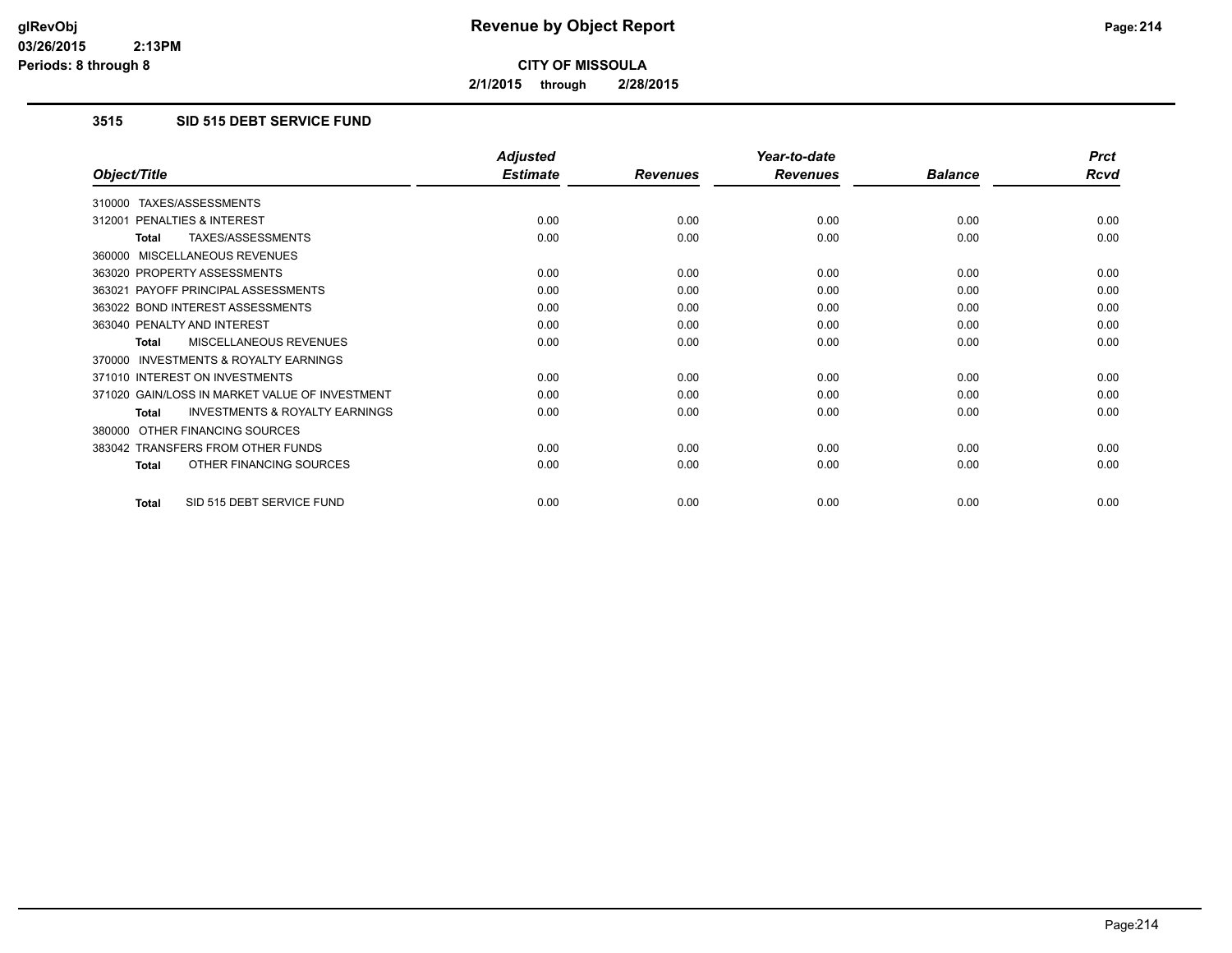**2/1/2015 through 2/28/2015**

**3517 SID 517 DEBT SERVICE FUND**

**3517 SID 517 DEBT SERVICE FUND**

|                                                           | <b>Adjusted</b> |                 | Year-to-date    |                | <b>Prct</b> |
|-----------------------------------------------------------|-----------------|-----------------|-----------------|----------------|-------------|
| Object/Title                                              | <b>Estimate</b> | <b>Revenues</b> | <b>Revenues</b> | <b>Balance</b> | <b>Rcvd</b> |
| TAXES/ASSESSMENTS<br>310000                               |                 |                 |                 |                |             |
| 312001 PENALTIES & INTEREST                               | 0.00            | 0.00            | 0.00            | 0.00           | 0.00        |
| TAXES/ASSESSMENTS<br><b>Total</b>                         | 0.00            | 0.00            | 0.00            | 0.00           | 0.00        |
| MISCELLANEOUS REVENUES<br>360000                          |                 |                 |                 |                |             |
| 360010 MISCELLANEOUS                                      | 0.00            | 0.00            | 0.00            | 0.00           | 0.00        |
| 363020 PROPERTY ASSESSMENTS                               | 0.00            | 0.00            | 0.00            | 0.00           | 0.00        |
| 363021 PAYOFF PRINCIPAL ASSESSMENTS                       | 0.00            | 0.00            | 0.00            | 0.00           | 0.00        |
| 363022 BOND INTEREST ASSESSMENTS                          | 0.00            | 0.00            | 0.00            | 0.00           | 0.00        |
| 363040 PENALTY AND INTEREST                               | 0.00            | 0.00            | 0.00            | 0.00           | 0.00        |
| <b>MISCELLANEOUS REVENUES</b><br><b>Total</b>             | 0.00            | 0.00            | 0.00            | 0.00           | 0.00        |
| <b>INVESTMENTS &amp; ROYALTY EARNINGS</b><br>370000       |                 |                 |                 |                |             |
| 371010 INTEREST ON INVESTMENTS                            | 0.00            | 0.00            | 0.00            | 0.00           | 0.00        |
| 371020 GAIN/LOSS IN MARKET VALUE OF INVESTMENTS           | 0.00            | 0.00            | 0.00            | 0.00           | 0.00        |
| <b>INVESTMENTS &amp; ROYALTY EARNINGS</b><br><b>Total</b> | 0.00            | 0.00            | 0.00            | 0.00           | 0.00        |
| OTHER FINANCING SOURCES<br>380000                         |                 |                 |                 |                |             |
| 381009 TRANSFERS IN                                       | 0.00            | 0.00            | 0.00            | 0.00           | 0.00        |
| OTHER FINANCING SOURCES<br>Total                          | 0.00            | 0.00            | 0.00            | 0.00           | 0.00        |
| SID 517 DEBT SERVICE FUND<br><b>Total</b>                 | 0.00            | 0.00            | 0.00            | 0.00           | 0.00        |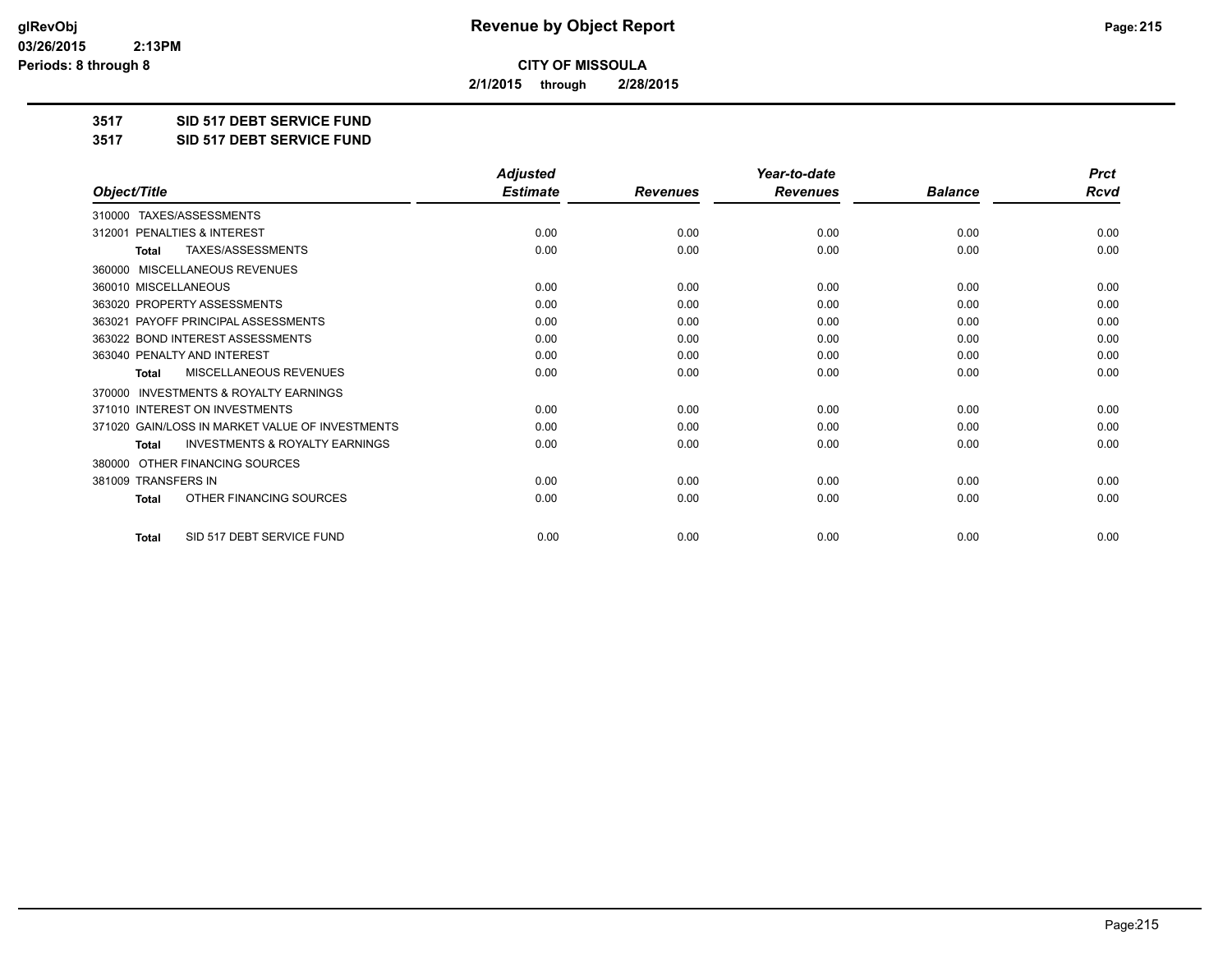**2/1/2015 through 2/28/2015**

# **3517 SID 517 DEBT SERVICE FUND**

|                                                           | <b>Adjusted</b> |                 | Year-to-date    |                | <b>Prct</b> |
|-----------------------------------------------------------|-----------------|-----------------|-----------------|----------------|-------------|
| Object/Title                                              | <b>Estimate</b> | <b>Revenues</b> | <b>Revenues</b> | <b>Balance</b> | <b>Rcvd</b> |
| 310000 TAXES/ASSESSMENTS                                  |                 |                 |                 |                |             |
| 312001 PENALTIES & INTEREST                               | 0.00            | 0.00            | 0.00            | 0.00           | 0.00        |
| TAXES/ASSESSMENTS<br><b>Total</b>                         | 0.00            | 0.00            | 0.00            | 0.00           | 0.00        |
| 360000 MISCELLANEOUS REVENUES                             |                 |                 |                 |                |             |
| 360010 MISCELLANEOUS                                      | 0.00            | 0.00            | 0.00            | 0.00           | 0.00        |
| 363020 PROPERTY ASSESSMENTS                               | 0.00            | 0.00            | 0.00            | 0.00           | 0.00        |
| 363021 PAYOFF PRINCIPAL ASSESSMENTS                       | 0.00            | 0.00            | 0.00            | 0.00           | 0.00        |
| 363022 BOND INTEREST ASSESSMENTS                          | 0.00            | 0.00            | 0.00            | 0.00           | 0.00        |
| 363040 PENALTY AND INTEREST                               | 0.00            | 0.00            | 0.00            | 0.00           | 0.00        |
| MISCELLANEOUS REVENUES<br><b>Total</b>                    | 0.00            | 0.00            | 0.00            | 0.00           | 0.00        |
| <b>INVESTMENTS &amp; ROYALTY EARNINGS</b><br>370000       |                 |                 |                 |                |             |
| 371010 INTEREST ON INVESTMENTS                            | 0.00            | 0.00            | 0.00            | 0.00           | 0.00        |
| 371020 GAIN/LOSS IN MARKET VALUE OF INVESTMENT            | 0.00            | 0.00            | 0.00            | 0.00           | 0.00        |
| <b>INVESTMENTS &amp; ROYALTY EARNINGS</b><br><b>Total</b> | 0.00            | 0.00            | 0.00            | 0.00           | 0.00        |
| 380000 OTHER FINANCING SOURCES                            |                 |                 |                 |                |             |
| 381009 TRANSFERS IN                                       | 0.00            | 0.00            | 0.00            | 0.00           | 0.00        |
| OTHER FINANCING SOURCES<br><b>Total</b>                   | 0.00            | 0.00            | 0.00            | 0.00           | 0.00        |
| SID 517 DEBT SERVICE FUND<br>Total                        | 0.00            | 0.00            | 0.00            | 0.00           | 0.00        |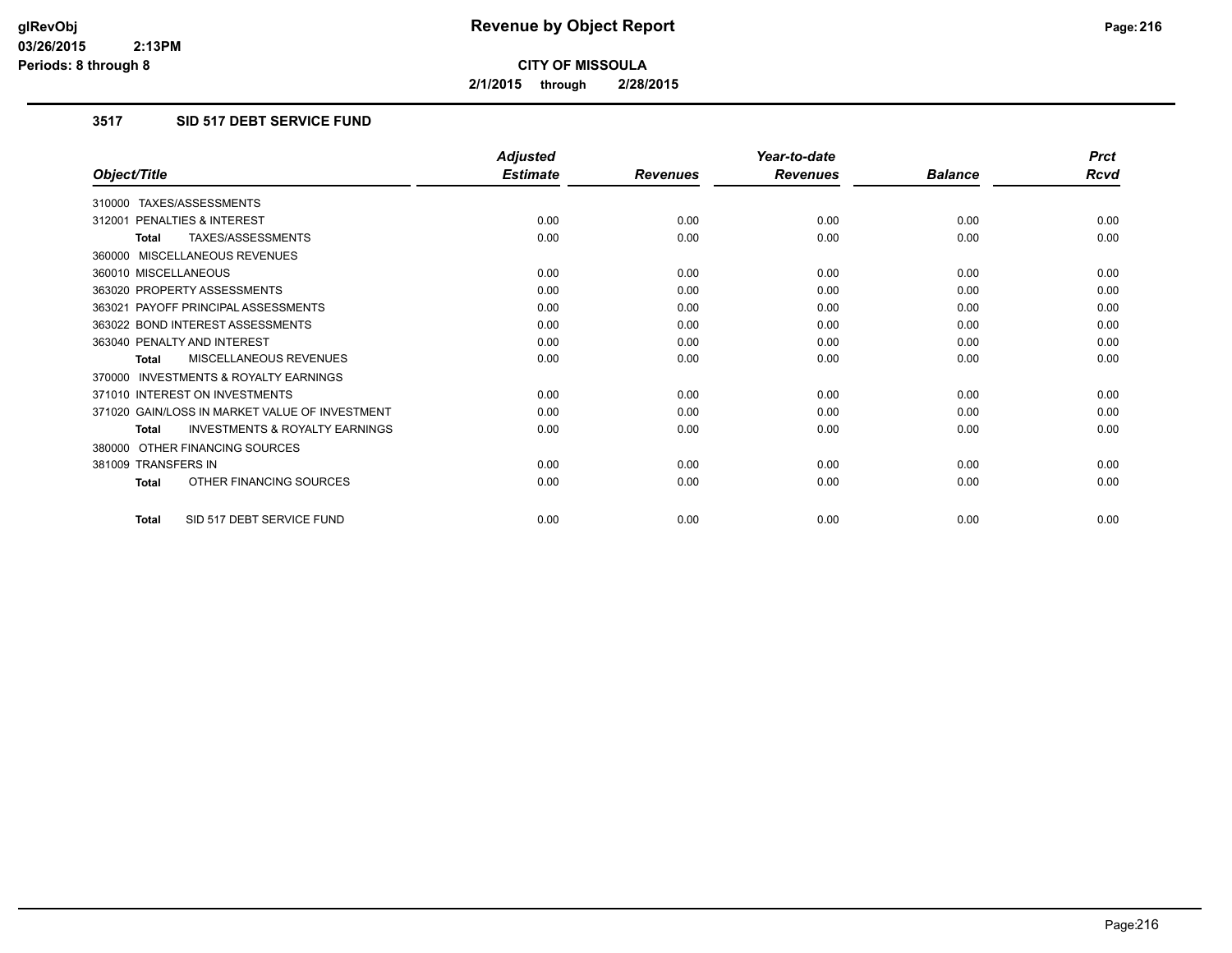**2/1/2015 through 2/28/2015**

**3518 SID 518 DEBT SERVICE FUND**

**3518 SID 518 DEBT SERVICE FUND**

|                                                           | <b>Adjusted</b> |                 | Year-to-date    |                | <b>Prct</b> |
|-----------------------------------------------------------|-----------------|-----------------|-----------------|----------------|-------------|
| Object/Title                                              | <b>Estimate</b> | <b>Revenues</b> | <b>Revenues</b> | <b>Balance</b> | <b>Rcvd</b> |
| 310000 TAXES/ASSESSMENTS                                  |                 |                 |                 |                |             |
| PENALTIES & INTEREST<br>312001                            | 0.00            | 0.00            | 0.00            | 0.00           | 0.00        |
| TAXES/ASSESSMENTS<br><b>Total</b>                         | 0.00            | 0.00            | 0.00            | 0.00           | 0.00        |
| MISCELLANEOUS REVENUES<br>360000                          |                 |                 |                 |                |             |
| 363020 PROPERTY ASSESSMENTS                               | 0.00            | 0.00            | 0.00            | 0.00           | 0.00        |
| 363021 PAYOFF PRINCIPAL ASSESSMENTS                       | 0.00            | 0.00            | 0.00            | 0.00           | 0.00        |
| 363022 BOND INTEREST ASSESSMENTS                          | 0.00            | 0.00            | 0.00            | 0.00           | 0.00        |
| 363040 PENALTY AND INTEREST                               | 0.00            | 0.00            | 0.00            | 0.00           | 0.00        |
| MISCELLANEOUS REVENUES<br><b>Total</b>                    | 0.00            | 0.00            | 0.00            | 0.00           | 0.00        |
| <b>INVESTMENTS &amp; ROYALTY EARNINGS</b><br>370000       |                 |                 |                 |                |             |
| 371010 INTEREST ON INVESTMENTS                            | 0.00            | 0.00            | 0.00            | 0.00           | 0.00        |
| 371020 GAIN/LOSS IN MARKET VALUE OF INVESTMENTS           | 0.00            | 0.00            | 0.00            | 0.00           | 0.00        |
| <b>INVESTMENTS &amp; ROYALTY EARNINGS</b><br><b>Total</b> | 0.00            | 0.00            | 0.00            | 0.00           | 0.00        |
| OTHER FINANCING SOURCES<br>380000                         |                 |                 |                 |                |             |
| 381009 TRANSFERS IN                                       | 0.00            | 0.00            | 0.00            | 0.00           | 0.00        |
| 383000 OPERATING TRANSFERS                                | 0.00            | 0.00            | 0.00            | 0.00           | 0.00        |
| OTHER FINANCING SOURCES<br><b>Total</b>                   | 0.00            | 0.00            | 0.00            | 0.00           | 0.00        |
| SID 518 DEBT SERVICE FUND<br><b>Total</b>                 | 0.00            | 0.00            | 0.00            | 0.00           | 0.00        |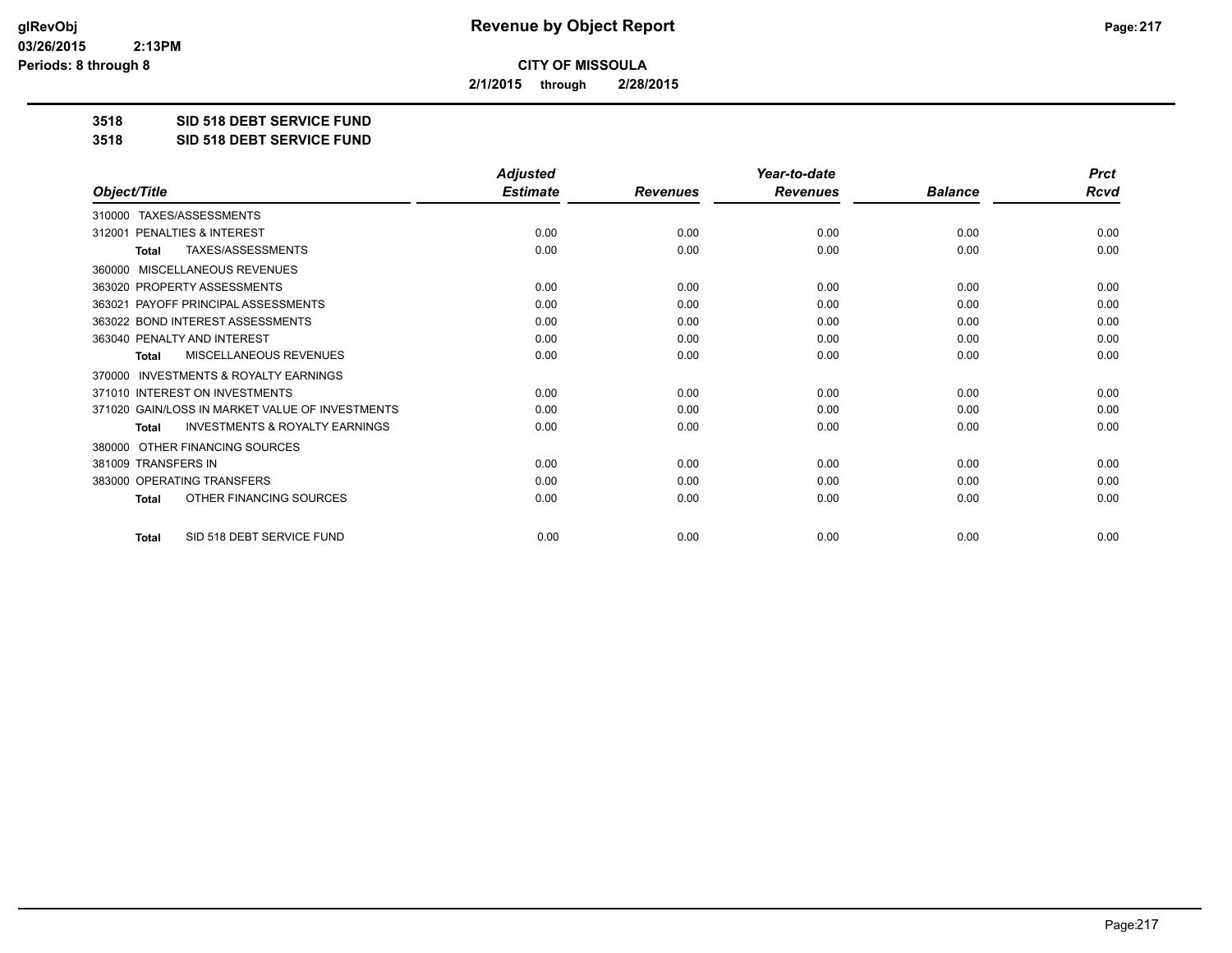**2/1/2015 through 2/28/2015**

### **3518 SID 518 DEBT SERVICE FUND**

|                                                           | <b>Adjusted</b> |                 | Year-to-date    |                | <b>Prct</b> |
|-----------------------------------------------------------|-----------------|-----------------|-----------------|----------------|-------------|
| Object/Title                                              | <b>Estimate</b> | <b>Revenues</b> | <b>Revenues</b> | <b>Balance</b> | <b>Rcvd</b> |
| 310000 TAXES/ASSESSMENTS                                  |                 |                 |                 |                |             |
| 312001 PENALTIES & INTEREST                               | 0.00            | 0.00            | 0.00            | 0.00           | 0.00        |
| <b>TAXES/ASSESSMENTS</b><br><b>Total</b>                  | 0.00            | 0.00            | 0.00            | 0.00           | 0.00        |
| 360000 MISCELLANEOUS REVENUES                             |                 |                 |                 |                |             |
| 363020 PROPERTY ASSESSMENTS                               | 0.00            | 0.00            | 0.00            | 0.00           | 0.00        |
| 363021 PAYOFF PRINCIPAL ASSESSMENTS                       | 0.00            | 0.00            | 0.00            | 0.00           | 0.00        |
| 363022 BOND INTEREST ASSESSMENTS                          | 0.00            | 0.00            | 0.00            | 0.00           | 0.00        |
| 363040 PENALTY AND INTEREST                               | 0.00            | 0.00            | 0.00            | 0.00           | 0.00        |
| MISCELLANEOUS REVENUES<br>Total                           | 0.00            | 0.00            | 0.00            | 0.00           | 0.00        |
| <b>INVESTMENTS &amp; ROYALTY EARNINGS</b><br>370000       |                 |                 |                 |                |             |
| 371010 INTEREST ON INVESTMENTS                            | 0.00            | 0.00            | 0.00            | 0.00           | 0.00        |
| 371020 GAIN/LOSS IN MARKET VALUE OF INVESTMENT            | 0.00            | 0.00            | 0.00            | 0.00           | 0.00        |
| <b>INVESTMENTS &amp; ROYALTY EARNINGS</b><br><b>Total</b> | 0.00            | 0.00            | 0.00            | 0.00           | 0.00        |
| 380000 OTHER FINANCING SOURCES                            |                 |                 |                 |                |             |
| 381009 TRANSFERS IN                                       | 0.00            | 0.00            | 0.00            | 0.00           | 0.00        |
| 383000 OPERATING TRANSFERS                                | 0.00            | 0.00            | 0.00            | 0.00           | 0.00        |
| OTHER FINANCING SOURCES<br><b>Total</b>                   | 0.00            | 0.00            | 0.00            | 0.00           | 0.00        |
| SID 518 DEBT SERVICE FUND<br><b>Total</b>                 | 0.00            | 0.00            | 0.00            | 0.00           | 0.00        |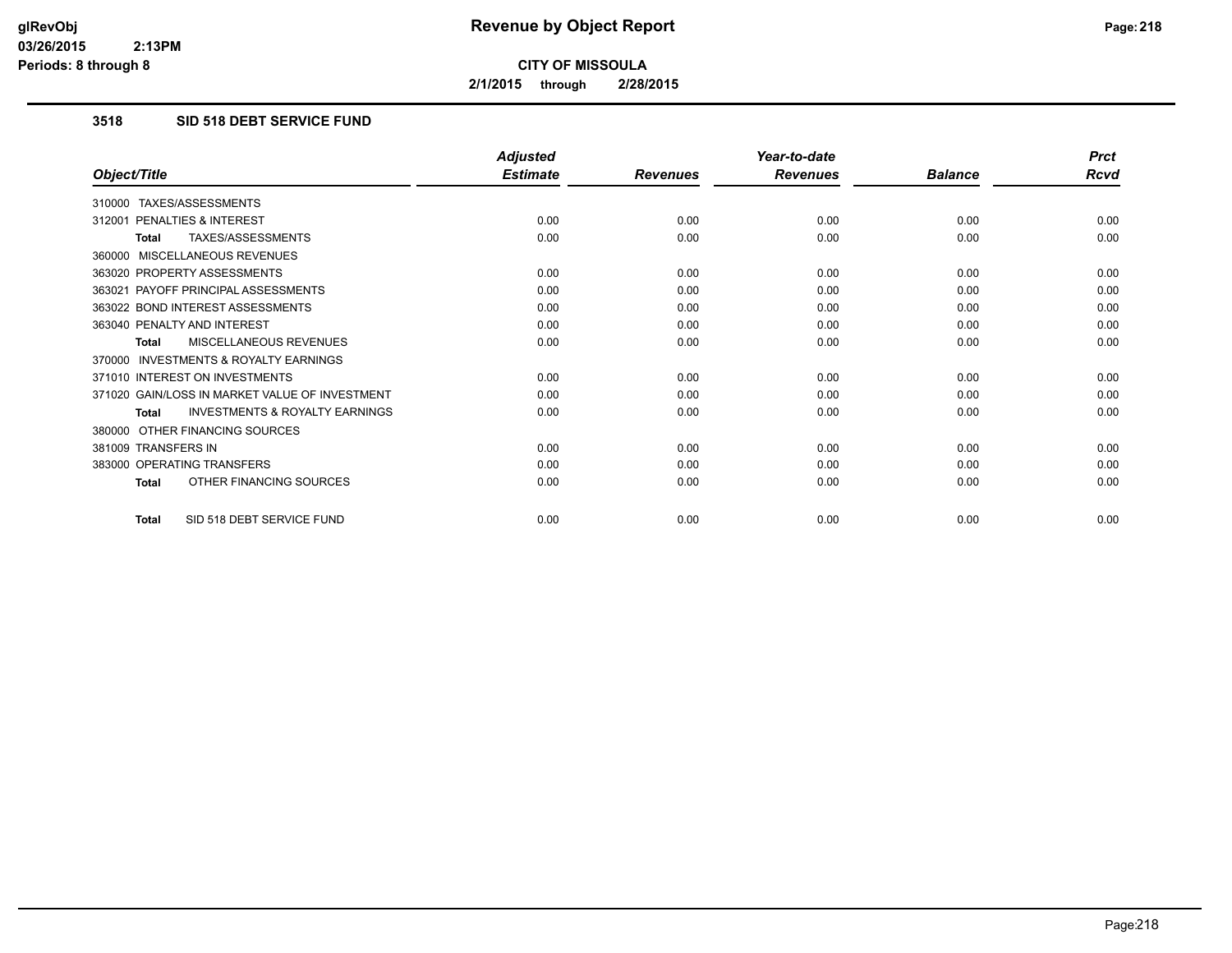**2/1/2015 through 2/28/2015**

**3519 SID 519 DEBT SERVICE FUND**

**3519 SID 519 DEBT SERVICE FUND**

|                                                           | <b>Adjusted</b> |                 | Year-to-date    |                | <b>Prct</b> |
|-----------------------------------------------------------|-----------------|-----------------|-----------------|----------------|-------------|
| Object/Title                                              | <b>Estimate</b> | <b>Revenues</b> | <b>Revenues</b> | <b>Balance</b> | <b>Rcvd</b> |
| TAXES/ASSESSMENTS<br>310000                               |                 |                 |                 |                |             |
| 312001 PENALTIES & INTEREST                               | 0.00            | 0.00            | 0.00            | 0.00           | 0.00        |
| TAXES/ASSESSMENTS<br><b>Total</b>                         | 0.00            | 0.00            | 0.00            | 0.00           | 0.00        |
| MISCELLANEOUS REVENUES<br>360000                          |                 |                 |                 |                |             |
| 360010 MISCELLANEOUS                                      | 0.00            | 0.00            | 0.00            | 0.00           | 0.00        |
| 363020 PROPERTY ASSESSMENTS                               | 0.00            | 0.00            | 0.00            | 0.00           | 0.00        |
| 363021 PAYOFF PRINCIPAL ASSESSMENTS                       | 0.00            | 0.00            | 0.00            | 0.00           | 0.00        |
| 363022 BOND INTEREST ASSESSMENTS                          | 0.00            | 0.00            | 0.00            | 0.00           | 0.00        |
| 363040 PENALTY AND INTEREST                               | 0.00            | 0.00            | 0.00            | 0.00           | 0.00        |
| MISCELLANEOUS REVENUES<br><b>Total</b>                    | 0.00            | 0.00            | 0.00            | 0.00           | 0.00        |
| <b>INVESTMENTS &amp; ROYALTY EARNINGS</b><br>370000       |                 |                 |                 |                |             |
| 371010 INTEREST ON INVESTMENTS                            | 0.00            | 0.00            | 0.00            | 0.00           | 0.00        |
| 371020 GAIN/LOSS IN MARKET VALUE OF INVESTMENTS           | 0.00            | 0.00            | 0.00            | 0.00           | 0.00        |
| <b>INVESTMENTS &amp; ROYALTY EARNINGS</b><br><b>Total</b> | 0.00            | 0.00            | 0.00            | 0.00           | 0.00        |
| OTHER FINANCING SOURCES<br>380000                         |                 |                 |                 |                |             |
| 381009 TRANSFERS IN                                       | 0.00            | 0.00            | 0.00            | 0.00           | 0.00        |
| OTHER FINANCING SOURCES<br><b>Total</b>                   | 0.00            | 0.00            | 0.00            | 0.00           | 0.00        |
| SID 519 DEBT SERVICE FUND<br><b>Total</b>                 | 0.00            | 0.00            | 0.00            | 0.00           | 0.00        |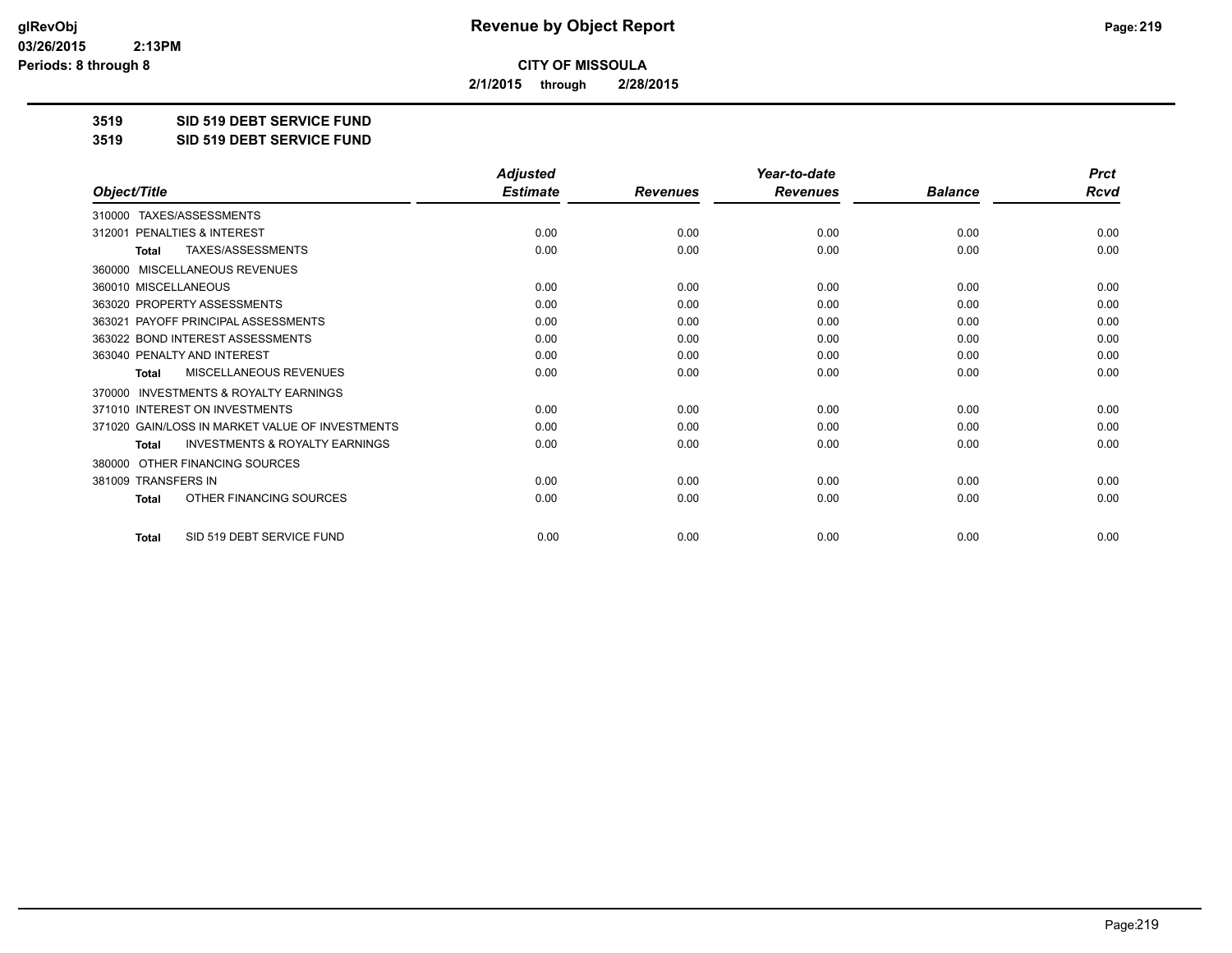**2/1/2015 through 2/28/2015**

### **3519 SID 519 DEBT SERVICE FUND**

|                                                           | <b>Adjusted</b> |                 | Year-to-date    |                | <b>Prct</b> |
|-----------------------------------------------------------|-----------------|-----------------|-----------------|----------------|-------------|
| Object/Title                                              | <b>Estimate</b> | <b>Revenues</b> | <b>Revenues</b> | <b>Balance</b> | <b>Rcvd</b> |
| 310000 TAXES/ASSESSMENTS                                  |                 |                 |                 |                |             |
| PENALTIES & INTEREST<br>312001                            | 0.00            | 0.00            | 0.00            | 0.00           | 0.00        |
| TAXES/ASSESSMENTS<br><b>Total</b>                         | 0.00            | 0.00            | 0.00            | 0.00           | 0.00        |
| 360000 MISCELLANEOUS REVENUES                             |                 |                 |                 |                |             |
| 360010 MISCELLANEOUS                                      | 0.00            | 0.00            | 0.00            | 0.00           | 0.00        |
| 363020 PROPERTY ASSESSMENTS                               | 0.00            | 0.00            | 0.00            | 0.00           | 0.00        |
| 363021 PAYOFF PRINCIPAL ASSESSMENTS                       | 0.00            | 0.00            | 0.00            | 0.00           | 0.00        |
| 363022 BOND INTEREST ASSESSMENTS                          | 0.00            | 0.00            | 0.00            | 0.00           | 0.00        |
| 363040 PENALTY AND INTEREST                               | 0.00            | 0.00            | 0.00            | 0.00           | 0.00        |
| MISCELLANEOUS REVENUES<br><b>Total</b>                    | 0.00            | 0.00            | 0.00            | 0.00           | 0.00        |
| <b>INVESTMENTS &amp; ROYALTY EARNINGS</b><br>370000       |                 |                 |                 |                |             |
| 371010 INTEREST ON INVESTMENTS                            | 0.00            | 0.00            | 0.00            | 0.00           | 0.00        |
| 371020 GAIN/LOSS IN MARKET VALUE OF INVESTMENT            | 0.00            | 0.00            | 0.00            | 0.00           | 0.00        |
| <b>INVESTMENTS &amp; ROYALTY EARNINGS</b><br><b>Total</b> | 0.00            | 0.00            | 0.00            | 0.00           | 0.00        |
| 380000 OTHER FINANCING SOURCES                            |                 |                 |                 |                |             |
| 381009 TRANSFERS IN                                       | 0.00            | 0.00            | 0.00            | 0.00           | 0.00        |
| OTHER FINANCING SOURCES<br><b>Total</b>                   | 0.00            | 0.00            | 0.00            | 0.00           | 0.00        |
| SID 519 DEBT SERVICE FUND<br><b>Total</b>                 | 0.00            | 0.00            | 0.00            | 0.00           | 0.00        |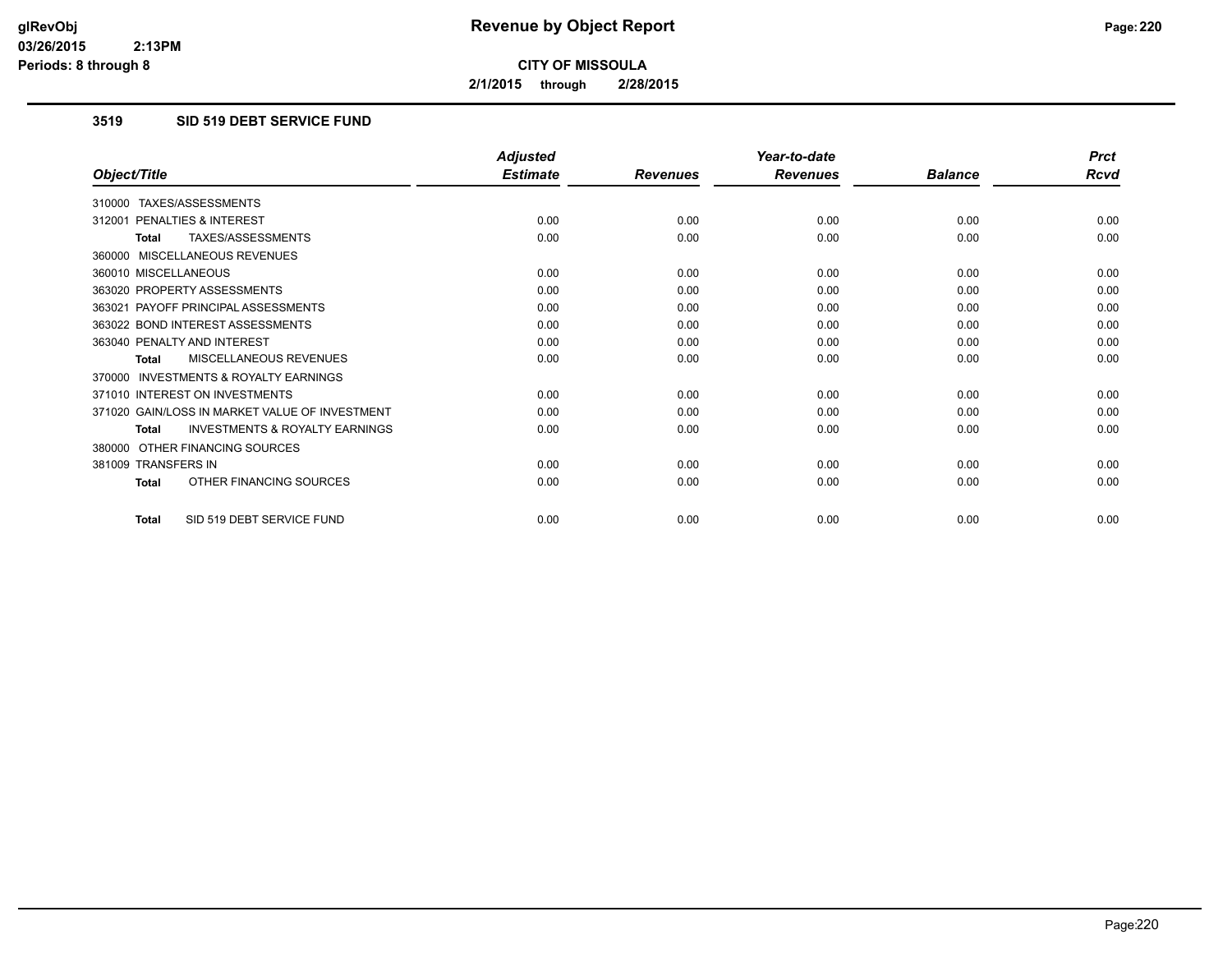**2/1/2015 through 2/28/2015**

**3520 SID 520 DEBT SERVICE FUND**

**3520 SID 520 DEBT SERVICE FUND**

|                                                    | <b>Adjusted</b> |                 | Year-to-date    |                | <b>Prct</b> |
|----------------------------------------------------|-----------------|-----------------|-----------------|----------------|-------------|
| Object/Title                                       | <b>Estimate</b> | <b>Revenues</b> | <b>Revenues</b> | <b>Balance</b> | <b>Rcvd</b> |
| TAXES/ASSESSMENTS<br>310000                        |                 |                 |                 |                |             |
| <b>PENALTIES &amp; INTEREST</b><br>312001          | 0.00            | 0.00            | 0.00            | 0.00           | 0.00        |
| TAXES/ASSESSMENTS<br><b>Total</b>                  | 0.00            | 0.00            | 0.00            | 0.00           | 0.00        |
| MISCELLANEOUS REVENUES<br>360000                   |                 |                 |                 |                |             |
| 360010 MISCELLANEOUS                               | 0.00            | 0.00            | 0.00            | 0.00           | 0.00        |
| 363020 PROPERTY ASSESSMENTS                        | 160,280.00      | 1,127.48        | 75,278.96       | 85,001.04      | 46.97       |
| 363021 PAYOFF PRINCIPAL ASSESSMENTS                | 0.00            | 0.00            | 5,033.26        | $-5,033.26$    | 0.00        |
| 363022 BOND INTEREST ASSESSMENTS                   | 0.00            | 0.00            | 0.00            | 0.00           | 0.00        |
| 363040 PENALTY AND INTEREST                        | 0.00            | 30.86           | 118.94          | $-118.94$      | 0.00        |
| MISCELLANEOUS REVENUES<br><b>Total</b>             | 160,280.00      | 1,158.34        | 80,431.16       | 79,848.84      | 50.18       |
| INVESTMENTS & ROYALTY EARNINGS<br>370000           |                 |                 |                 |                |             |
| 371010 INTEREST ON INVESTMENTS                     | 0.00            | 0.00            | 0.00            | 0.00           | 0.00        |
| 371020 GAIN/LOSS IN MARKET VALUE OF INVESTMENTS    | 0.00            | 0.00            | 0.00            | 0.00           | 0.00        |
| <b>INVESTMENTS &amp; ROYALTY EARNINGS</b><br>Total | 0.00            | 0.00            | 0.00            | 0.00           | 0.00        |
| OTHER FINANCING SOURCES<br>380000                  |                 |                 |                 |                |             |
| 383000 OPERATING TRANSFERS                         | 0.00            | 0.00            | 0.00            | 0.00           | 0.00        |
| OTHER FINANCING SOURCES<br>Total                   | 0.00            | 0.00            | 0.00            | 0.00           | 0.00        |
| SID 520 DEBT SERVICE FUND<br><b>Total</b>          | 160,280.00      | 1,158.34        | 80,431.16       | 79,848.84      | 50.18       |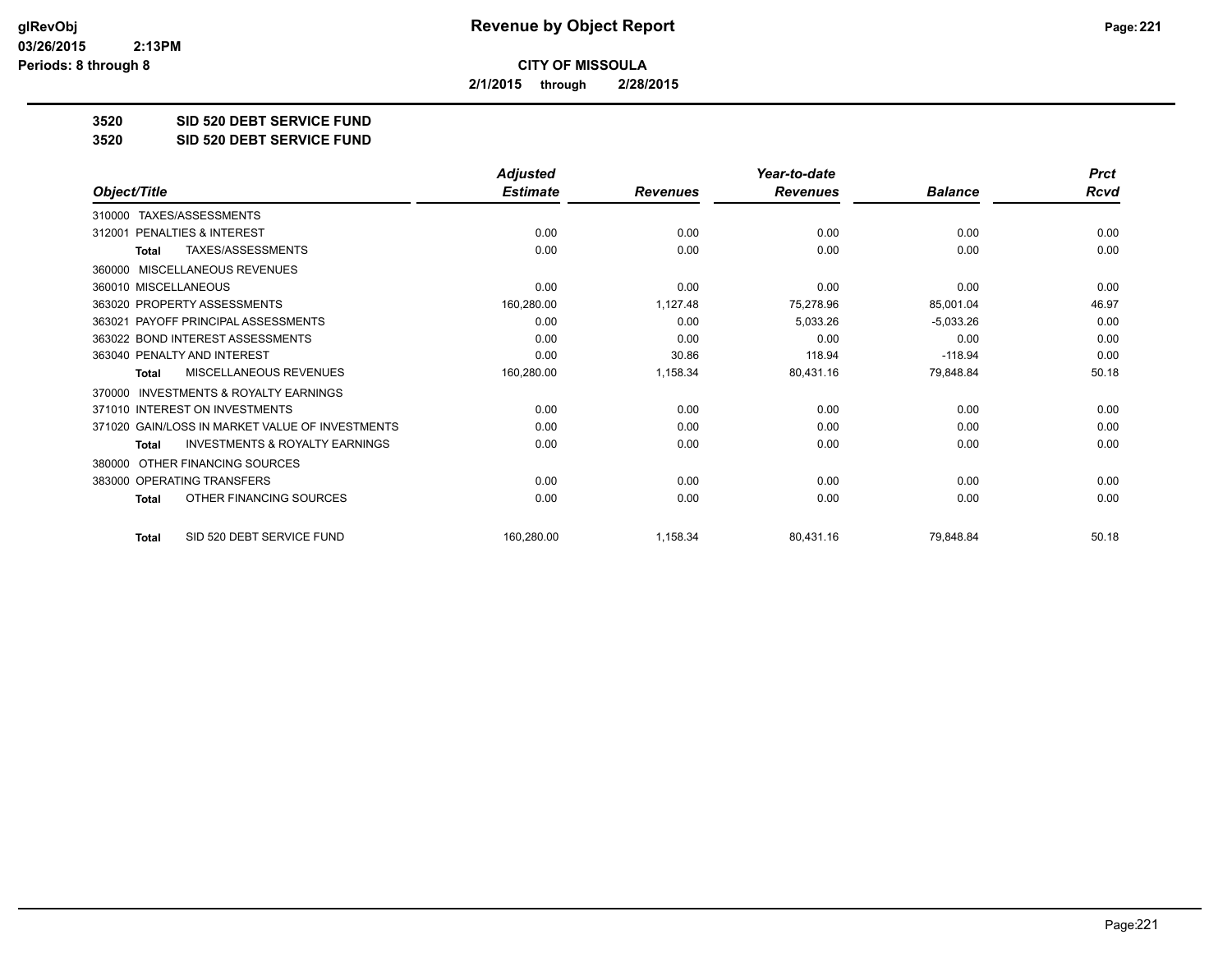**2/1/2015 through 2/28/2015**

### **3520 SID 520 DEBT SERVICE FUND**

|                                                    | <b>Adjusted</b> |                 | Year-to-date    |                | <b>Prct</b> |
|----------------------------------------------------|-----------------|-----------------|-----------------|----------------|-------------|
| Object/Title                                       | <b>Estimate</b> | <b>Revenues</b> | <b>Revenues</b> | <b>Balance</b> | Rcvd        |
| 310000 TAXES/ASSESSMENTS                           |                 |                 |                 |                |             |
| PENALTIES & INTEREST<br>312001                     | 0.00            | 0.00            | 0.00            | 0.00           | 0.00        |
| TAXES/ASSESSMENTS<br><b>Total</b>                  | 0.00            | 0.00            | 0.00            | 0.00           | 0.00        |
| 360000 MISCELLANEOUS REVENUES                      |                 |                 |                 |                |             |
| 360010 MISCELLANEOUS                               | 0.00            | 0.00            | 0.00            | 0.00           | 0.00        |
| 363020 PROPERTY ASSESSMENTS                        | 160,280.00      | 1,127.48        | 75,278.96       | 85,001.04      | 46.97       |
| 363021 PAYOFF PRINCIPAL ASSESSMENTS                | 0.00            | 0.00            | 5,033.26        | $-5,033.26$    | 0.00        |
| 363022 BOND INTEREST ASSESSMENTS                   | 0.00            | 0.00            | 0.00            | 0.00           | 0.00        |
| 363040 PENALTY AND INTEREST                        | 0.00            | 30.86           | 118.94          | $-118.94$      | 0.00        |
| MISCELLANEOUS REVENUES<br><b>Total</b>             | 160,280.00      | 1,158.34        | 80,431.16       | 79,848.84      | 50.18       |
| 370000 INVESTMENTS & ROYALTY EARNINGS              |                 |                 |                 |                |             |
| 371010 INTEREST ON INVESTMENTS                     | 0.00            | 0.00            | 0.00            | 0.00           | 0.00        |
| 371020 GAIN/LOSS IN MARKET VALUE OF INVESTMENT     | 0.00            | 0.00            | 0.00            | 0.00           | 0.00        |
| <b>INVESTMENTS &amp; ROYALTY EARNINGS</b><br>Total | 0.00            | 0.00            | 0.00            | 0.00           | 0.00        |
| 380000 OTHER FINANCING SOURCES                     |                 |                 |                 |                |             |
| 383000 OPERATING TRANSFERS                         | 0.00            | 0.00            | 0.00            | 0.00           | 0.00        |
| OTHER FINANCING SOURCES<br>Total                   | 0.00            | 0.00            | 0.00            | 0.00           | 0.00        |
| SID 520 DEBT SERVICE FUND<br><b>Total</b>          | 160,280.00      | 1,158.34        | 80,431.16       | 79,848.84      | 50.18       |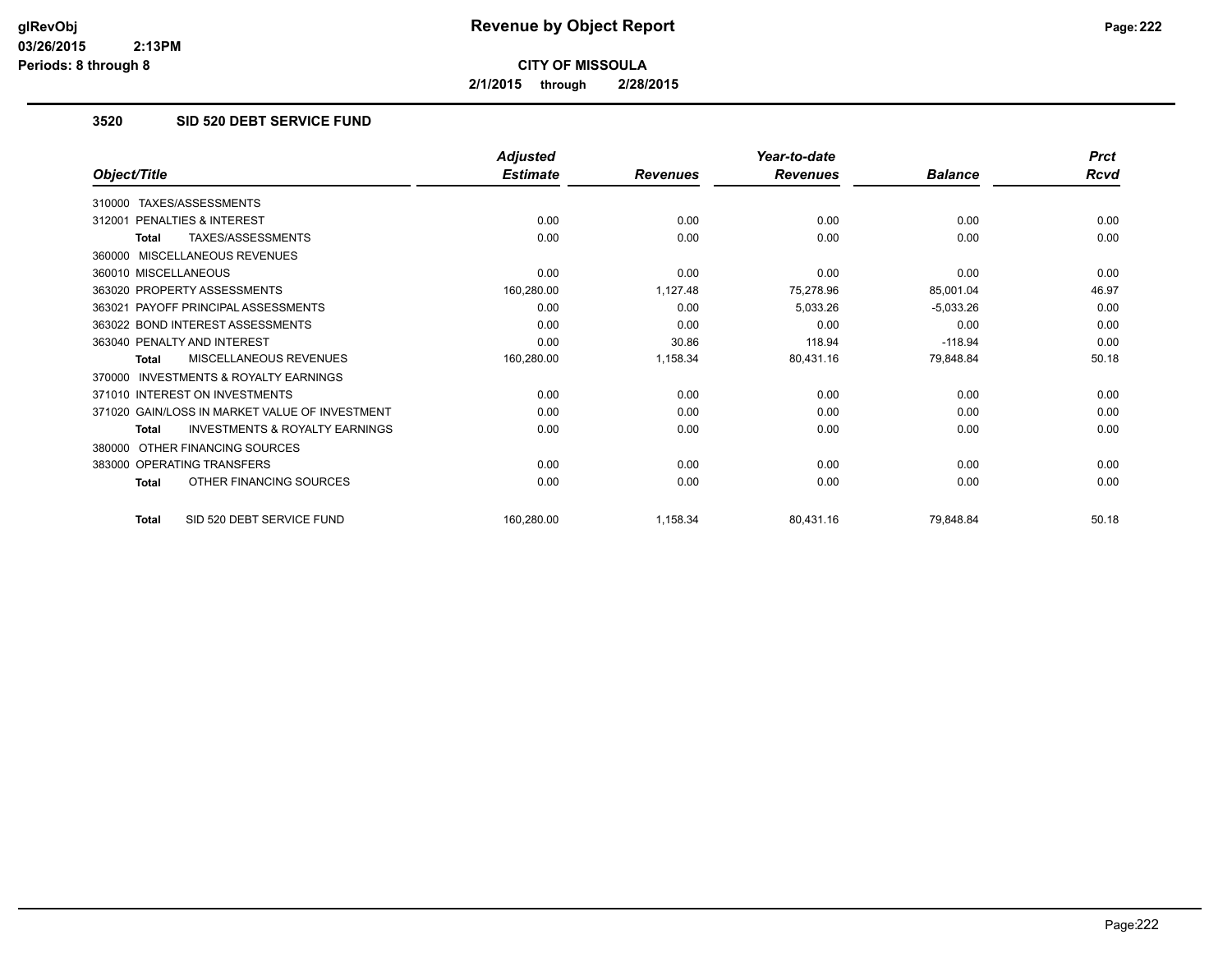**2/1/2015 through 2/28/2015**

**3521 SID 521 DEBT SERVICE FUND**

**3521 SID 521 DEBT SERVICE FUND**

|                                                           | <b>Adjusted</b> |                 | Year-to-date    |                | <b>Prct</b> |
|-----------------------------------------------------------|-----------------|-----------------|-----------------|----------------|-------------|
| Object/Title                                              | <b>Estimate</b> | <b>Revenues</b> | <b>Revenues</b> | <b>Balance</b> | <b>Rcvd</b> |
| TAXES/ASSESSMENTS<br>310000                               |                 |                 |                 |                |             |
| 312001 PENALTIES & INTEREST                               | 0.00            | 0.00            | 0.00            | 0.00           | 0.00        |
| TAXES/ASSESSMENTS<br><b>Total</b>                         | 0.00            | 0.00            | 0.00            | 0.00           | 0.00        |
| MISCELLANEOUS REVENUES<br>360000                          |                 |                 |                 |                |             |
| 360010 MISCELLANEOUS                                      | 0.00            | 0.00            | 0.00            | 0.00           | 0.00        |
| 363020 PROPERTY ASSESSMENTS                               | 720.00          | 0.00            | 0.00            | 720.00         | 0.00        |
| 363021 PAYOFF PRINCIPAL ASSESSMENTS                       | 0.00            | 0.00            | 0.00            | 0.00           | 0.00        |
| 363022 BOND INTEREST ASSESSMENTS                          | 0.00            | 0.00            | 0.00            | 0.00           | 0.00        |
| 363040 PENALTY AND INTEREST                               | 0.00            | 0.00            | 0.00            | 0.00           | 0.00        |
| <b>MISCELLANEOUS REVENUES</b><br><b>Total</b>             | 720.00          | 0.00            | 0.00            | 720.00         | 0.00        |
| <b>INVESTMENTS &amp; ROYALTY EARNINGS</b><br>370000       |                 |                 |                 |                |             |
| 371010 INTEREST ON INVESTMENTS                            | 0.00            | 0.00            | 0.00            | 0.00           | 0.00        |
| 371020 GAIN/LOSS IN MARKET VALUE OF INVESTMENTS           | 0.00            | 0.00            | 0.00            | 0.00           | 0.00        |
| <b>INVESTMENTS &amp; ROYALTY EARNINGS</b><br><b>Total</b> | 0.00            | 0.00            | 0.00            | 0.00           | 0.00        |
| OTHER FINANCING SOURCES<br>380000                         |                 |                 |                 |                |             |
| 381009 TRANSFERS IN                                       | 0.00            | 0.00            | 0.00            | 0.00           | 0.00        |
| OTHER FINANCING SOURCES<br>Total                          | 0.00            | 0.00            | 0.00            | 0.00           | 0.00        |
| SID 521 DEBT SERVICE FUND<br><b>Total</b>                 | 720.00          | 0.00            | 0.00            | 720.00         | 0.00        |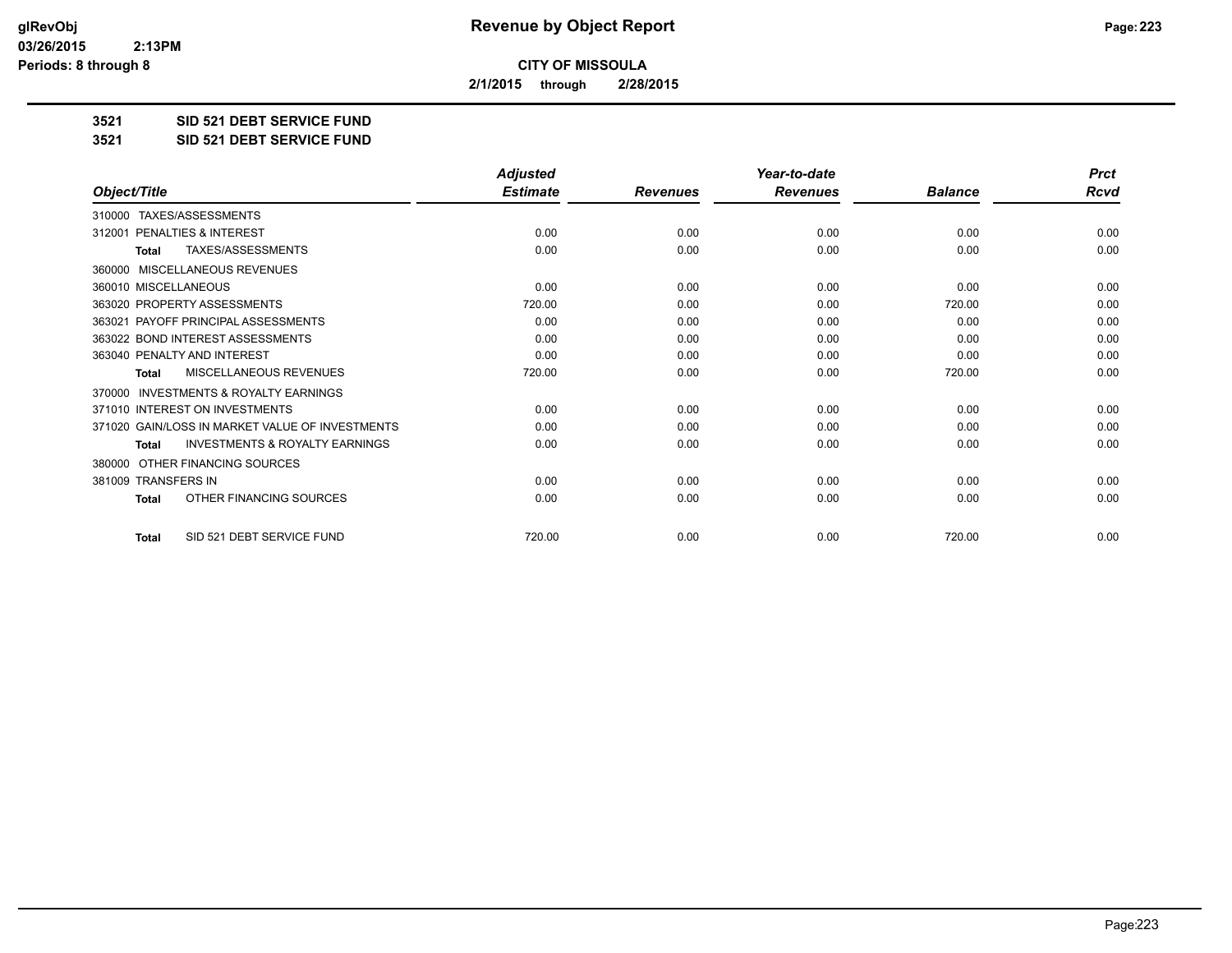**2/1/2015 through 2/28/2015**

### **3521 SID 521 DEBT SERVICE FUND**

|                                                           | <b>Adjusted</b> |                 | Year-to-date    |                | <b>Prct</b> |
|-----------------------------------------------------------|-----------------|-----------------|-----------------|----------------|-------------|
| Object/Title                                              | <b>Estimate</b> | <b>Revenues</b> | <b>Revenues</b> | <b>Balance</b> | <b>Rcvd</b> |
| 310000 TAXES/ASSESSMENTS                                  |                 |                 |                 |                |             |
| PENALTIES & INTEREST<br>312001                            | 0.00            | 0.00            | 0.00            | 0.00           | 0.00        |
| TAXES/ASSESSMENTS<br><b>Total</b>                         | 0.00            | 0.00            | 0.00            | 0.00           | 0.00        |
| 360000 MISCELLANEOUS REVENUES                             |                 |                 |                 |                |             |
| 360010 MISCELLANEOUS                                      | 0.00            | 0.00            | 0.00            | 0.00           | 0.00        |
| 363020 PROPERTY ASSESSMENTS                               | 720.00          | 0.00            | 0.00            | 720.00         | 0.00        |
| 363021 PAYOFF PRINCIPAL ASSESSMENTS                       | 0.00            | 0.00            | 0.00            | 0.00           | 0.00        |
| 363022 BOND INTEREST ASSESSMENTS                          | 0.00            | 0.00            | 0.00            | 0.00           | 0.00        |
| 363040 PENALTY AND INTEREST                               | 0.00            | 0.00            | 0.00            | 0.00           | 0.00        |
| MISCELLANEOUS REVENUES<br><b>Total</b>                    | 720.00          | 0.00            | 0.00            | 720.00         | 0.00        |
| <b>INVESTMENTS &amp; ROYALTY EARNINGS</b><br>370000       |                 |                 |                 |                |             |
| 371010 INTEREST ON INVESTMENTS                            | 0.00            | 0.00            | 0.00            | 0.00           | 0.00        |
| 371020 GAIN/LOSS IN MARKET VALUE OF INVESTMENT            | 0.00            | 0.00            | 0.00            | 0.00           | 0.00        |
| <b>INVESTMENTS &amp; ROYALTY EARNINGS</b><br><b>Total</b> | 0.00            | 0.00            | 0.00            | 0.00           | 0.00        |
| OTHER FINANCING SOURCES<br>380000                         |                 |                 |                 |                |             |
| 381009 TRANSFERS IN                                       | 0.00            | 0.00            | 0.00            | 0.00           | 0.00        |
| OTHER FINANCING SOURCES<br><b>Total</b>                   | 0.00            | 0.00            | 0.00            | 0.00           | 0.00        |
| SID 521 DEBT SERVICE FUND<br><b>Total</b>                 | 720.00          | 0.00            | 0.00            | 720.00         | 0.00        |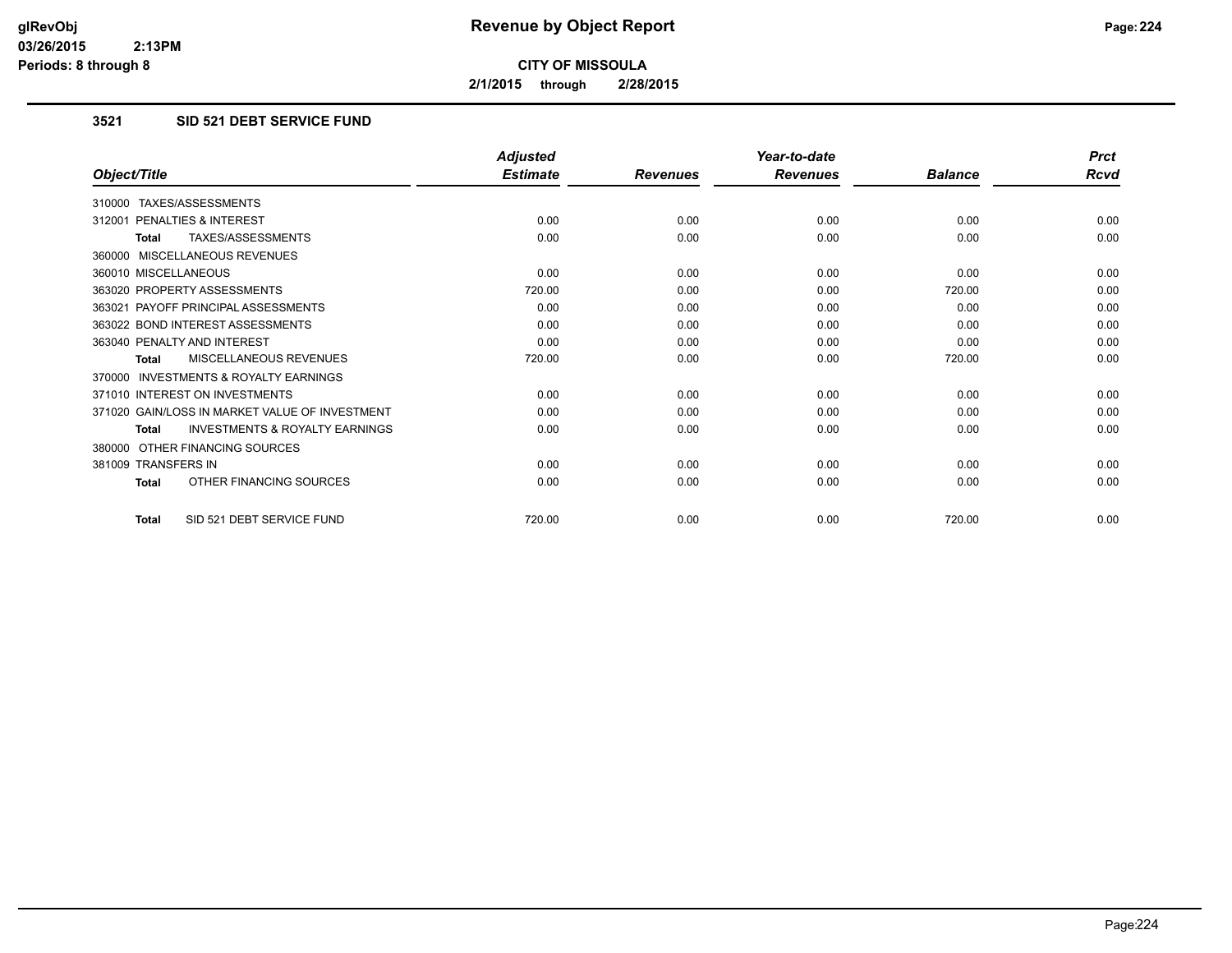**2/1/2015 through 2/28/2015**

**3522 SID 522 DEBT SERVICE FUND**

**3522 SID 522 DEBT SERVICE FUND**

|                                                           | <b>Adjusted</b> |                 | Year-to-date    |                | <b>Prct</b> |
|-----------------------------------------------------------|-----------------|-----------------|-----------------|----------------|-------------|
| Object/Title                                              | <b>Estimate</b> | <b>Revenues</b> | <b>Revenues</b> | <b>Balance</b> | Rcvd        |
| TAXES/ASSESSMENTS<br>310000                               |                 |                 |                 |                |             |
| 312001 PENALTIES & INTEREST                               | 0.00            | 0.00            | 0.00            | 0.00           | 0.00        |
| TAXES/ASSESSMENTS<br>Total                                | 0.00            | 0.00            | 0.00            | 0.00           | 0.00        |
| MISCELLANEOUS REVENUES<br>360000                          |                 |                 |                 |                |             |
| 360010 MISCELLANEOUS                                      | 0.00            | 0.00            | 0.00            | 0.00           | 0.00        |
| 363020 PROPERTY ASSESSMENTS                               | 534.00          | 0.00            | 0.00            | 534.00         | 0.00        |
| 363021 PAYOFF PRINCIPAL ASSESSMENTS                       | 0.00            | 0.00            | 0.00            | 0.00           | 0.00        |
| 363022 BOND INTEREST ASSESSMENTS                          | 0.00            | 0.00            | 0.00            | 0.00           | 0.00        |
| 363040 PENALTY AND INTEREST                               | 0.00            | 0.00            | 0.00            | 0.00           | 0.00        |
| <b>MISCELLANEOUS REVENUES</b><br><b>Total</b>             | 534.00          | 0.00            | 0.00            | 534.00         | 0.00        |
| 370000 INVESTMENTS & ROYALTY EARNINGS                     |                 |                 |                 |                |             |
| 371010 INTEREST ON INVESTMENTS                            | 0.00            | 0.00            | 0.00            | 0.00           | 0.00        |
| 371020 GAIN/LOSS IN MARKET VALUE OF INVESTMENTS           | 0.00            | 0.00            | 0.00            | 0.00           | 0.00        |
| <b>INVESTMENTS &amp; ROYALTY EARNINGS</b><br><b>Total</b> | 0.00            | 0.00            | 0.00            | 0.00           | 0.00        |
| SID 522 DEBT SERVICE FUND<br><b>Total</b>                 | 534.00          | 0.00            | 0.00            | 534.00         | 0.00        |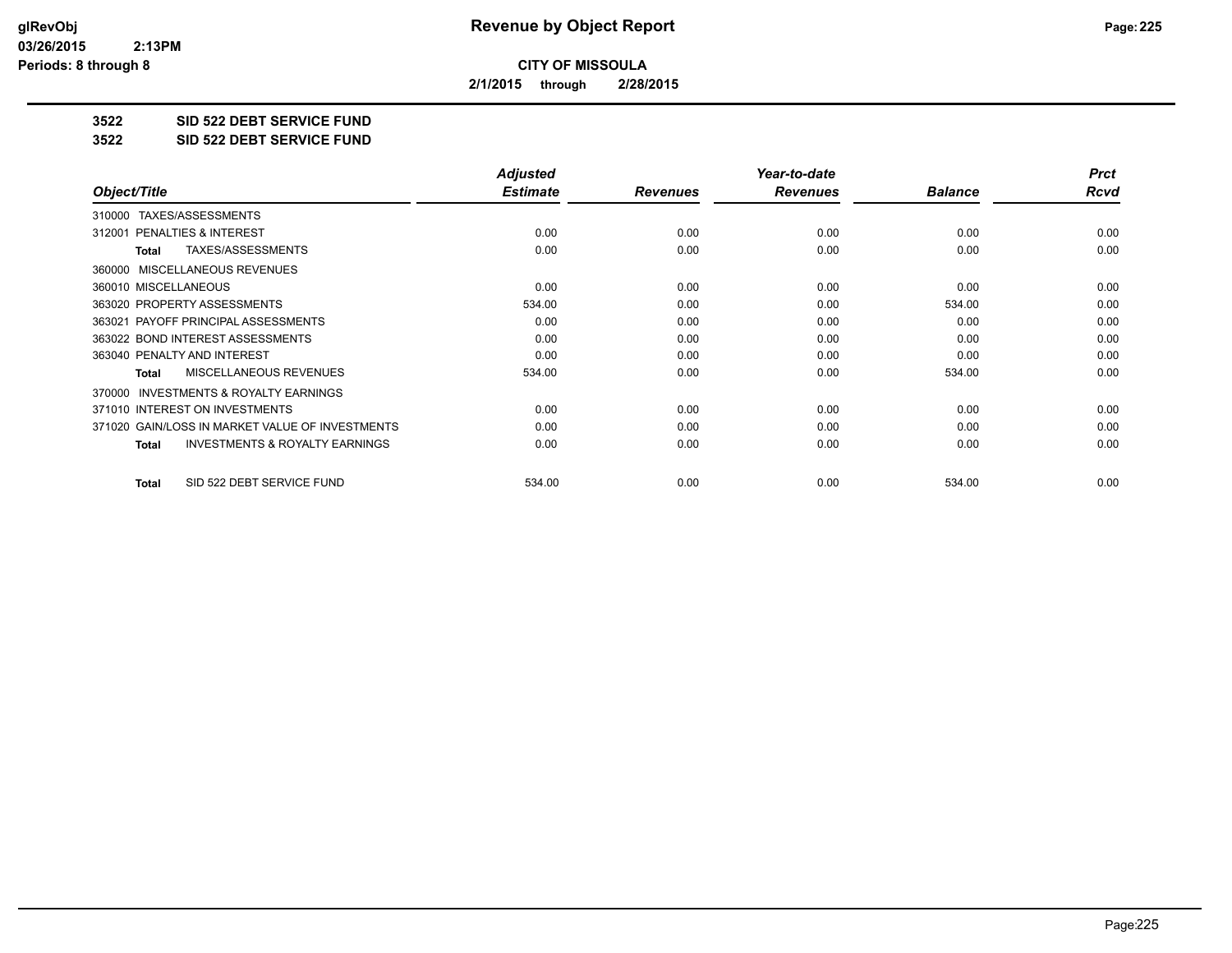**2/1/2015 through 2/28/2015**

### **3522 SID 522 DEBT SERVICE FUND**

|                                                           | <b>Adjusted</b> |                 | Year-to-date    |                | <b>Prct</b> |
|-----------------------------------------------------------|-----------------|-----------------|-----------------|----------------|-------------|
| Object/Title                                              | <b>Estimate</b> | <b>Revenues</b> | <b>Revenues</b> | <b>Balance</b> | <b>Rcvd</b> |
| 310000 TAXES/ASSESSMENTS                                  |                 |                 |                 |                |             |
| 312001 PENALTIES & INTEREST                               | 0.00            | 0.00            | 0.00            | 0.00           | 0.00        |
| <b>TAXES/ASSESSMENTS</b><br><b>Total</b>                  | 0.00            | 0.00            | 0.00            | 0.00           | 0.00        |
| 360000 MISCELLANEOUS REVENUES                             |                 |                 |                 |                |             |
| 360010 MISCELLANEOUS                                      | 0.00            | 0.00            | 0.00            | 0.00           | 0.00        |
| 363020 PROPERTY ASSESSMENTS                               | 534.00          | 0.00            | 0.00            | 534.00         | 0.00        |
| 363021 PAYOFF PRINCIPAL ASSESSMENTS                       | 0.00            | 0.00            | 0.00            | 0.00           | 0.00        |
| 363022 BOND INTEREST ASSESSMENTS                          | 0.00            | 0.00            | 0.00            | 0.00           | 0.00        |
| 363040 PENALTY AND INTEREST                               | 0.00            | 0.00            | 0.00            | 0.00           | 0.00        |
| MISCELLANEOUS REVENUES<br><b>Total</b>                    | 534.00          | 0.00            | 0.00            | 534.00         | 0.00        |
| <b>INVESTMENTS &amp; ROYALTY EARNINGS</b><br>370000       |                 |                 |                 |                |             |
| 371010 INTEREST ON INVESTMENTS                            | 0.00            | 0.00            | 0.00            | 0.00           | 0.00        |
| 371020 GAIN/LOSS IN MARKET VALUE OF INVESTMENT            | 0.00            | 0.00            | 0.00            | 0.00           | 0.00        |
| <b>INVESTMENTS &amp; ROYALTY EARNINGS</b><br><b>Total</b> | 0.00            | 0.00            | 0.00            | 0.00           | 0.00        |
| SID 522 DEBT SERVICE FUND<br><b>Total</b>                 | 534.00          | 0.00            | 0.00            | 534.00         | 0.00        |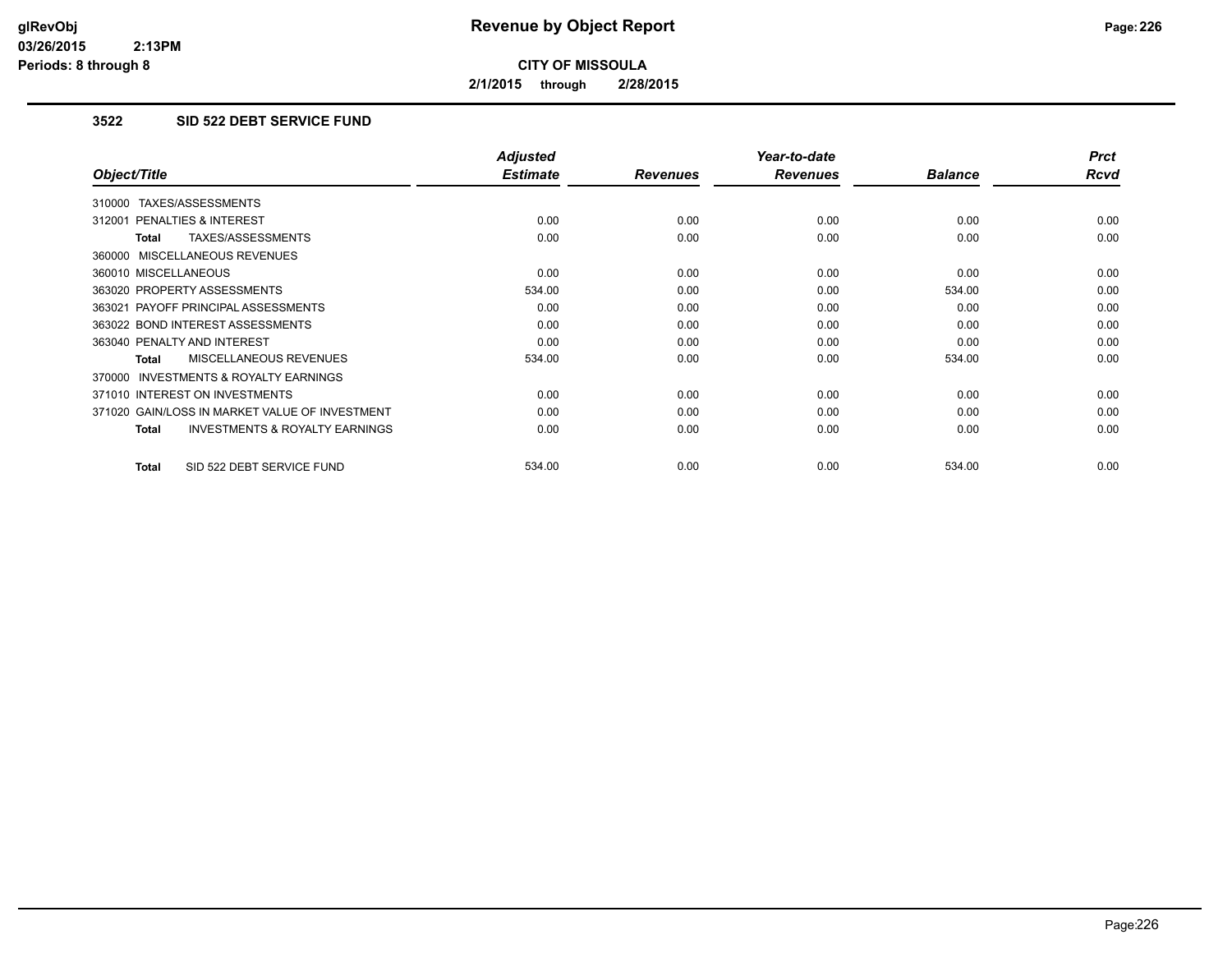**2/1/2015 through 2/28/2015**

**3524 SID 524 DEBT SERVICE FUND**

**3524 SID 524 DEBT SERVICE FUND**

|                                                     | <b>Adjusted</b> |                 | Year-to-date    |                | <b>Prct</b> |
|-----------------------------------------------------|-----------------|-----------------|-----------------|----------------|-------------|
| Object/Title                                        | <b>Estimate</b> | <b>Revenues</b> | <b>Revenues</b> | <b>Balance</b> | Rcvd        |
| TAXES/ASSESSMENTS<br>310000                         |                 |                 |                 |                |             |
| <b>PENALTIES &amp; INTEREST</b><br>312001           | 0.00            | 0.00            | 0.00            | 0.00           | 0.00        |
| TAXES/ASSESSMENTS<br>Total                          | 0.00            | 0.00            | 0.00            | 0.00           | 0.00        |
| 360000 MISCELLANEOUS REVENUES                       |                 |                 |                 |                |             |
| 363020 PROPERTY ASSESSMENTS                         | 306,400.00      | 1,281.08        | 141,009.33      | 165,390.67     | 46.02       |
| 363021 PAYOFF PRINCIPAL ASSESSMENTS                 | 0.00            | 473.60          | 7,683.09        | $-7,683.09$    | 0.00        |
| 363022 BOND INTEREST ASSESSMENTS                    | 0.00            | 0.00            | 0.00            | 0.00           | 0.00        |
| 363040 PENALTY AND INTEREST                         | 0.00            | 15.63           | 78.94           | $-78.94$       | 0.00        |
| <b>MISCELLANEOUS REVENUES</b><br>Total              | 306,400.00      | 1,770.31        | 148,771.36      | 157,628.64     | 48.55       |
| <b>INVESTMENTS &amp; ROYALTY EARNINGS</b><br>370000 |                 |                 |                 |                |             |
| 371010 INTEREST ON INVESTMENTS                      | 0.00            | 0.00            | 0.00            | 0.00           | 0.00        |
| 371020 GAIN/LOSS IN MARKET VALUE OF INVESTMENTS     | 0.00            | 0.00            | 0.00            | 0.00           | 0.00        |
| 371500 INTEREST ON INTERFUND LOAN                   | 0.00            | 0.00            | 0.00            | 0.00           | 0.00        |
| <b>INVESTMENTS &amp; ROYALTY EARNINGS</b><br>Total  | 0.00            | 0.00            | 0.00            | 0.00           | 0.00        |
| SID 524 DEBT SERVICE FUND<br><b>Total</b>           | 306,400.00      | 1,770.31        | 148,771.36      | 157,628.64     | 48.55       |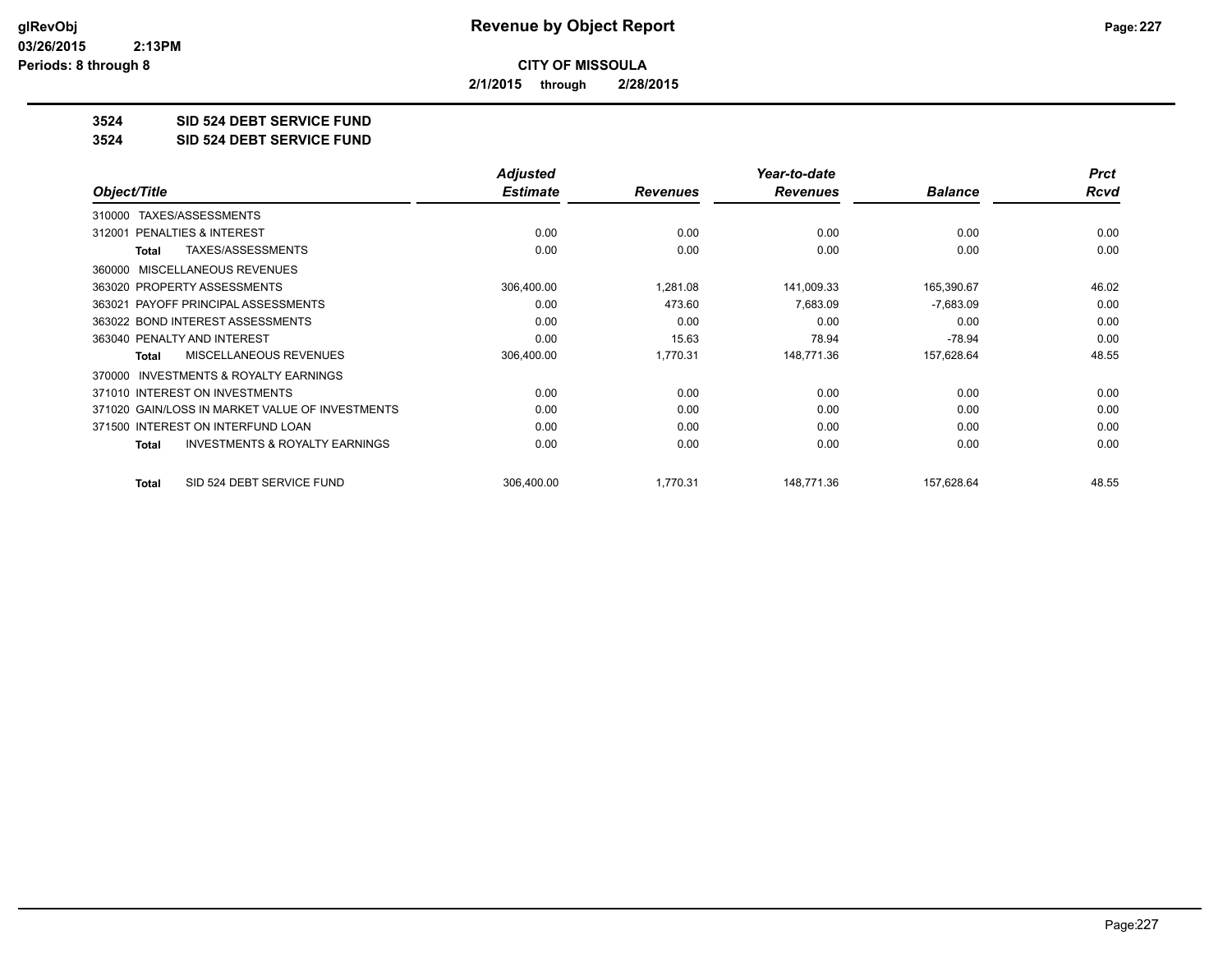**2/1/2015 through 2/28/2015**

### **3524 SID 524 DEBT SERVICE FUND**

|                                                     | <b>Adjusted</b> |                 | Year-to-date    |                | <b>Prct</b> |
|-----------------------------------------------------|-----------------|-----------------|-----------------|----------------|-------------|
| Object/Title                                        | <b>Estimate</b> | <b>Revenues</b> | <b>Revenues</b> | <b>Balance</b> | <b>Rcvd</b> |
| TAXES/ASSESSMENTS<br>310000                         |                 |                 |                 |                |             |
| 312001 PENALTIES & INTEREST                         | 0.00            | 0.00            | 0.00            | 0.00           | 0.00        |
| TAXES/ASSESSMENTS<br>Total                          | 0.00            | 0.00            | 0.00            | 0.00           | 0.00        |
| 360000 MISCELLANEOUS REVENUES                       |                 |                 |                 |                |             |
| 363020 PROPERTY ASSESSMENTS                         | 306,400.00      | 1,281.08        | 141,009.33      | 165,390.67     | 46.02       |
| 363021 PAYOFF PRINCIPAL ASSESSMENTS                 | 0.00            | 473.60          | 7,683.09        | $-7,683.09$    | 0.00        |
| 363022 BOND INTEREST ASSESSMENTS                    | 0.00            | 0.00            | 0.00            | 0.00           | 0.00        |
| 363040 PENALTY AND INTEREST                         | 0.00            | 15.63           | 78.94           | $-78.94$       | 0.00        |
| <b>MISCELLANEOUS REVENUES</b><br><b>Total</b>       | 306,400.00      | 1,770.31        | 148,771.36      | 157,628.64     | 48.55       |
| <b>INVESTMENTS &amp; ROYALTY EARNINGS</b><br>370000 |                 |                 |                 |                |             |
| 371010 INTEREST ON INVESTMENTS                      | 0.00            | 0.00            | 0.00            | 0.00           | 0.00        |
| 371020 GAIN/LOSS IN MARKET VALUE OF INVESTMENT      | 0.00            | 0.00            | 0.00            | 0.00           | 0.00        |
| 371500 INTEREST ON INTERFUND LOAN                   | 0.00            | 0.00            | 0.00            | 0.00           | 0.00        |
| <b>INVESTMENTS &amp; ROYALTY EARNINGS</b><br>Total  | 0.00            | 0.00            | 0.00            | 0.00           | 0.00        |
| SID 524 DEBT SERVICE FUND<br>Total                  | 306,400.00      | 1,770.31        | 148.771.36      | 157,628.64     | 48.55       |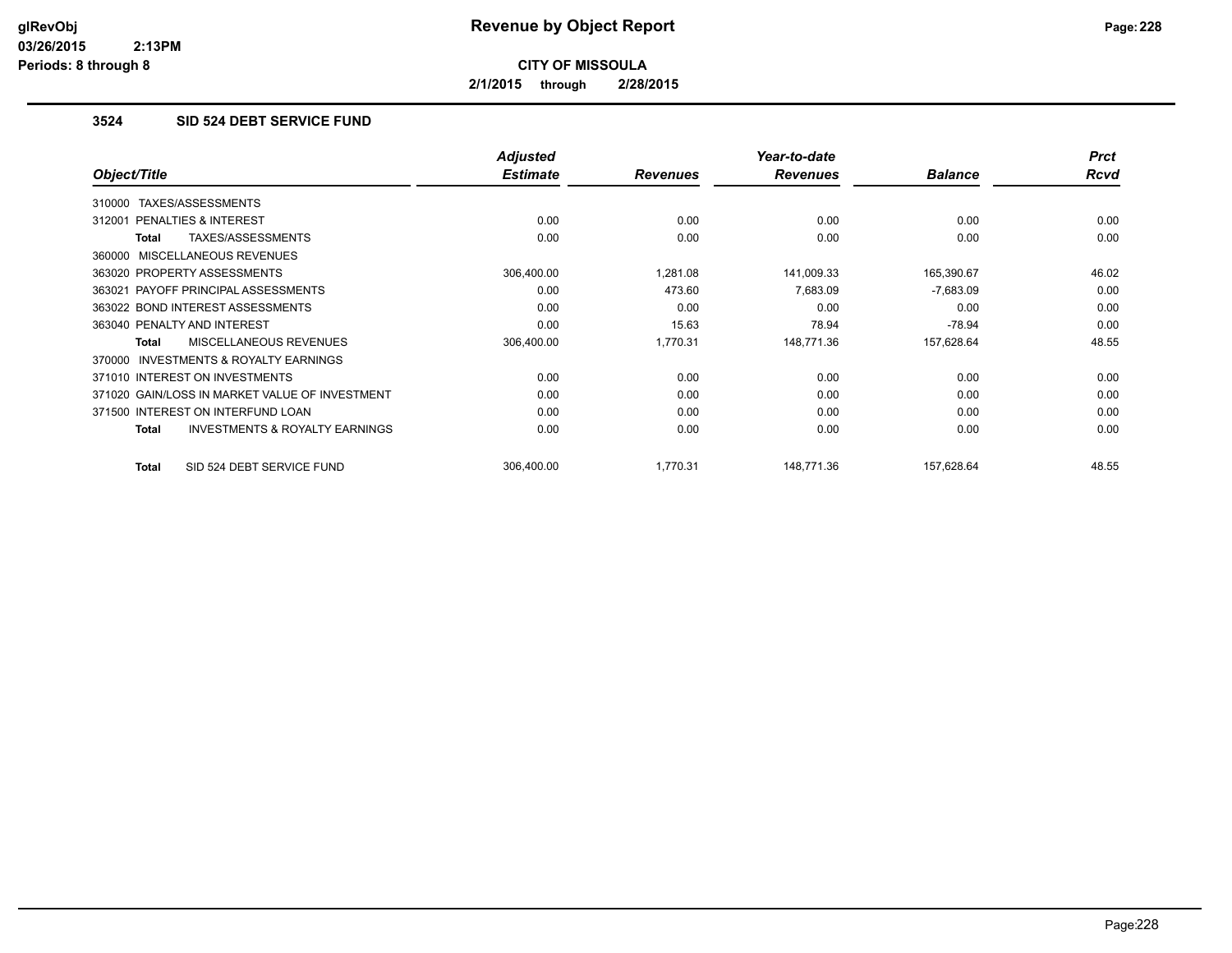**2/1/2015 through 2/28/2015**

**3525 SID 525 DEBT SERVICE FUND**

**3525 SID 525 DEBT SERVICE FUND**

|                                                           | <b>Adjusted</b> |                 | Year-to-date    |                | <b>Prct</b> |
|-----------------------------------------------------------|-----------------|-----------------|-----------------|----------------|-------------|
| Object/Title                                              | <b>Estimate</b> | <b>Revenues</b> | <b>Revenues</b> | <b>Balance</b> | <b>Rcvd</b> |
| TAXES/ASSESSMENTS<br>310000                               |                 |                 |                 |                |             |
| PENALTIES & INTEREST<br>312001                            | 0.00            | 0.00            | 0.00            | 0.00           | 0.00        |
| TAXES/ASSESSMENTS<br><b>Total</b>                         | 0.00            | 0.00            | 0.00            | 0.00           | 0.00        |
| MISCELLANEOUS REVENUES<br>360000                          |                 |                 |                 |                |             |
| 360010 MISCELLANEOUS                                      | 0.00            | 0.00            | 0.00            | 0.00           | 0.00        |
| 363020 PROPERTY ASSESSMENTS                               | 31,500.00       | 65.86           | 18,231.65       | 13,268.35      | 57.88       |
| 363021 PAYOFF PRINCIPAL ASSESSMENTS                       | 0.00            | 0.00            | 0.00            | 0.00           | 0.00        |
| 363022 BOND INTEREST ASSESSMENTS                          | 0.00            | 0.00            | 0.00            | 0.00           | 0.00        |
| 363040 PENALTY AND INTEREST                               | 0.00            | 0.00            | 19.98           | $-19.98$       | 0.00        |
| <b>MISCELLANEOUS REVENUES</b><br><b>Total</b>             | 31,500.00       | 65.86           | 18,251.63       | 13,248.37      | 57.94       |
| <b>INVESTMENTS &amp; ROYALTY EARNINGS</b><br>370000       |                 |                 |                 |                |             |
| 371010 INTEREST ON INVESTMENTS                            | 0.00            | 0.00            | 0.00            | 0.00           | 0.00        |
| 371020 GAIN/LOSS IN MARKET VALUE OF INVESTMENTS           | 0.00            | 0.00            | 0.00            | 0.00           | 0.00        |
| 371500 INTEREST ON INTERFUND LOAN                         | 0.00            | 0.00            | 0.00            | 0.00           | 0.00        |
| <b>INVESTMENTS &amp; ROYALTY EARNINGS</b><br><b>Total</b> | 0.00            | 0.00            | 0.00            | 0.00           | 0.00        |
| SID 525 DEBT SERVICE FUND<br><b>Total</b>                 | 31,500.00       | 65.86           | 18,251.63       | 13,248.37      | 57.94       |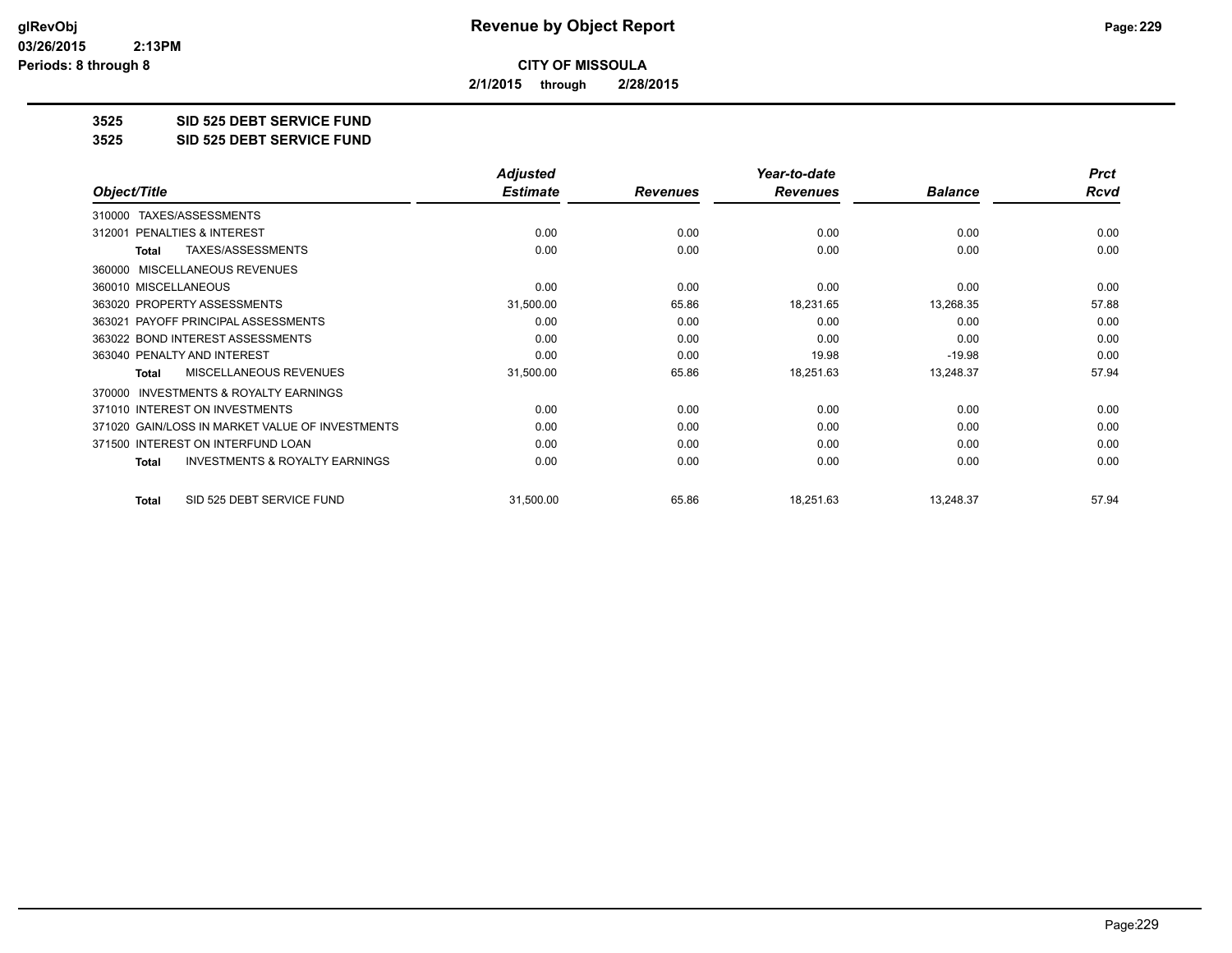**2/1/2015 through 2/28/2015**

### **3525 SID 525 DEBT SERVICE FUND**

|                                                           | <b>Adjusted</b> |                 | Year-to-date    |                | <b>Prct</b> |
|-----------------------------------------------------------|-----------------|-----------------|-----------------|----------------|-------------|
| Object/Title                                              | <b>Estimate</b> | <b>Revenues</b> | <b>Revenues</b> | <b>Balance</b> | <b>Rcvd</b> |
| TAXES/ASSESSMENTS<br>310000                               |                 |                 |                 |                |             |
| PENALTIES & INTEREST<br>312001                            | 0.00            | 0.00            | 0.00            | 0.00           | 0.00        |
| TAXES/ASSESSMENTS<br><b>Total</b>                         | 0.00            | 0.00            | 0.00            | 0.00           | 0.00        |
| 360000 MISCELLANEOUS REVENUES                             |                 |                 |                 |                |             |
| 360010 MISCELLANEOUS                                      | 0.00            | 0.00            | 0.00            | 0.00           | 0.00        |
| 363020 PROPERTY ASSESSMENTS                               | 31,500.00       | 65.86           | 18,231.65       | 13,268.35      | 57.88       |
| 363021 PAYOFF PRINCIPAL ASSESSMENTS                       | 0.00            | 0.00            | 0.00            | 0.00           | 0.00        |
| 363022 BOND INTEREST ASSESSMENTS                          | 0.00            | 0.00            | 0.00            | 0.00           | 0.00        |
| 363040 PENALTY AND INTEREST                               | 0.00            | 0.00            | 19.98           | $-19.98$       | 0.00        |
| <b>MISCELLANEOUS REVENUES</b><br>Total                    | 31,500.00       | 65.86           | 18,251.63       | 13,248.37      | 57.94       |
| INVESTMENTS & ROYALTY EARNINGS<br>370000                  |                 |                 |                 |                |             |
| 371010 INTEREST ON INVESTMENTS                            | 0.00            | 0.00            | 0.00            | 0.00           | 0.00        |
| 371020 GAIN/LOSS IN MARKET VALUE OF INVESTMENT            | 0.00            | 0.00            | 0.00            | 0.00           | 0.00        |
| 371500 INTEREST ON INTERFUND LOAN                         | 0.00            | 0.00            | 0.00            | 0.00           | 0.00        |
| <b>INVESTMENTS &amp; ROYALTY EARNINGS</b><br><b>Total</b> | 0.00            | 0.00            | 0.00            | 0.00           | 0.00        |
| SID 525 DEBT SERVICE FUND<br><b>Total</b>                 | 31,500.00       | 65.86           | 18,251.63       | 13,248.37      | 57.94       |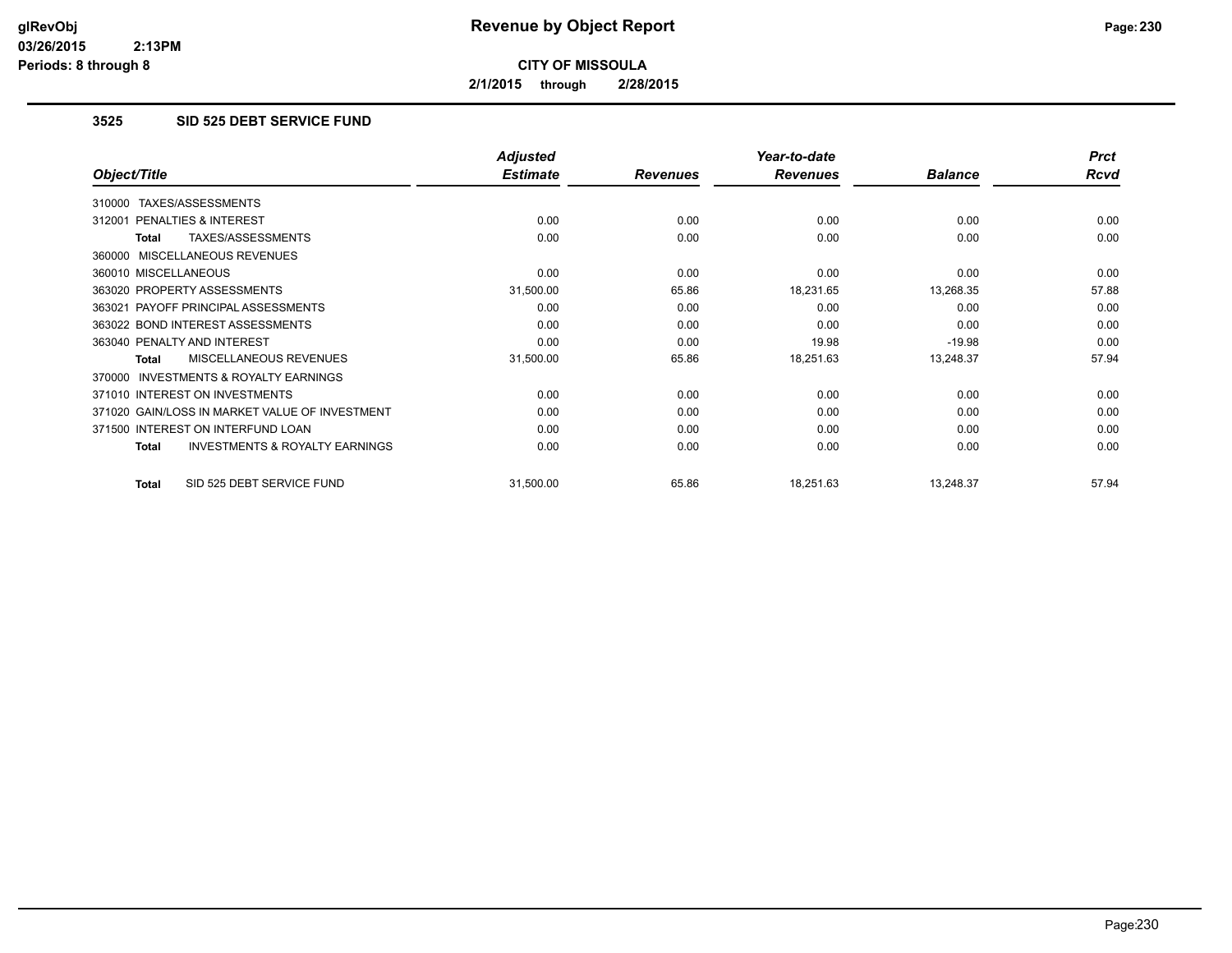**2/1/2015 through 2/28/2015**

**3526 SID 526 DEBT SERVICE FUND**

**3526 SID 526 DEBT SERVICE FUND**

|                                                           | <b>Adjusted</b> |                 | Year-to-date    |                | <b>Prct</b> |
|-----------------------------------------------------------|-----------------|-----------------|-----------------|----------------|-------------|
| Object/Title                                              | <b>Estimate</b> | <b>Revenues</b> | <b>Revenues</b> | <b>Balance</b> | Rcvd        |
| TAXES/ASSESSMENTS<br>310000                               |                 |                 |                 |                |             |
| <b>PENALTIES &amp; INTEREST</b><br>312001                 | 0.00            | 0.00            | 0.00            | 0.00           | 0.00        |
| TAXES/ASSESSMENTS<br><b>Total</b>                         | 0.00            | 0.00            | 0.00            | 0.00           | 0.00        |
| MISCELLANEOUS REVENUES<br>360000                          |                 |                 |                 |                |             |
| 360010 MISCELLANEOUS                                      | 0.00            | 0.00            | 0.00            | 0.00           | 0.00        |
| 363020 PROPERTY ASSESSMENTS                               | 193,300.00      | 791.06          | 71,186.23       | 122, 113.77    | 36.83       |
| 363021 PAYOFF PRINCIPAL ASSESSMENTS                       | 0.00            | 0.00            | 9,481.83        | $-9,481.83$    | 0.00        |
| 363022 BOND INTEREST ASSESSMENTS                          | 0.00            | 0.00            | 0.00            | 0.00           | 0.00        |
| 363040 PENALTY AND INTEREST                               | 0.00            | 16.92           | 181.98          | $-181.98$      | 0.00        |
| <b>MISCELLANEOUS REVENUES</b><br>Total                    | 193,300.00      | 807.98          | 80,850.04       | 112,449.96     | 41.83       |
| <b>INVESTMENTS &amp; ROYALTY EARNINGS</b><br>370000       |                 |                 |                 |                |             |
| 371010 INTEREST ON INVESTMENTS                            | 0.00            | 0.00            | 0.00            | 0.00           | 0.00        |
| 371020 GAIN/LOSS IN MARKET VALUE OF INVESTMENTS           | 0.00            | 0.00            | 0.00            | 0.00           | 0.00        |
| 371500 INTEREST ON INTERFUND LOAN                         | 0.00            | 0.00            | 0.00            | 0.00           | 0.00        |
| <b>INVESTMENTS &amp; ROYALTY EARNINGS</b><br><b>Total</b> | 0.00            | 0.00            | 0.00            | 0.00           | 0.00        |
| SID 526 DEBT SERVICE FUND<br><b>Total</b>                 | 193,300.00      | 807.98          | 80,850.04       | 112,449.96     | 41.83       |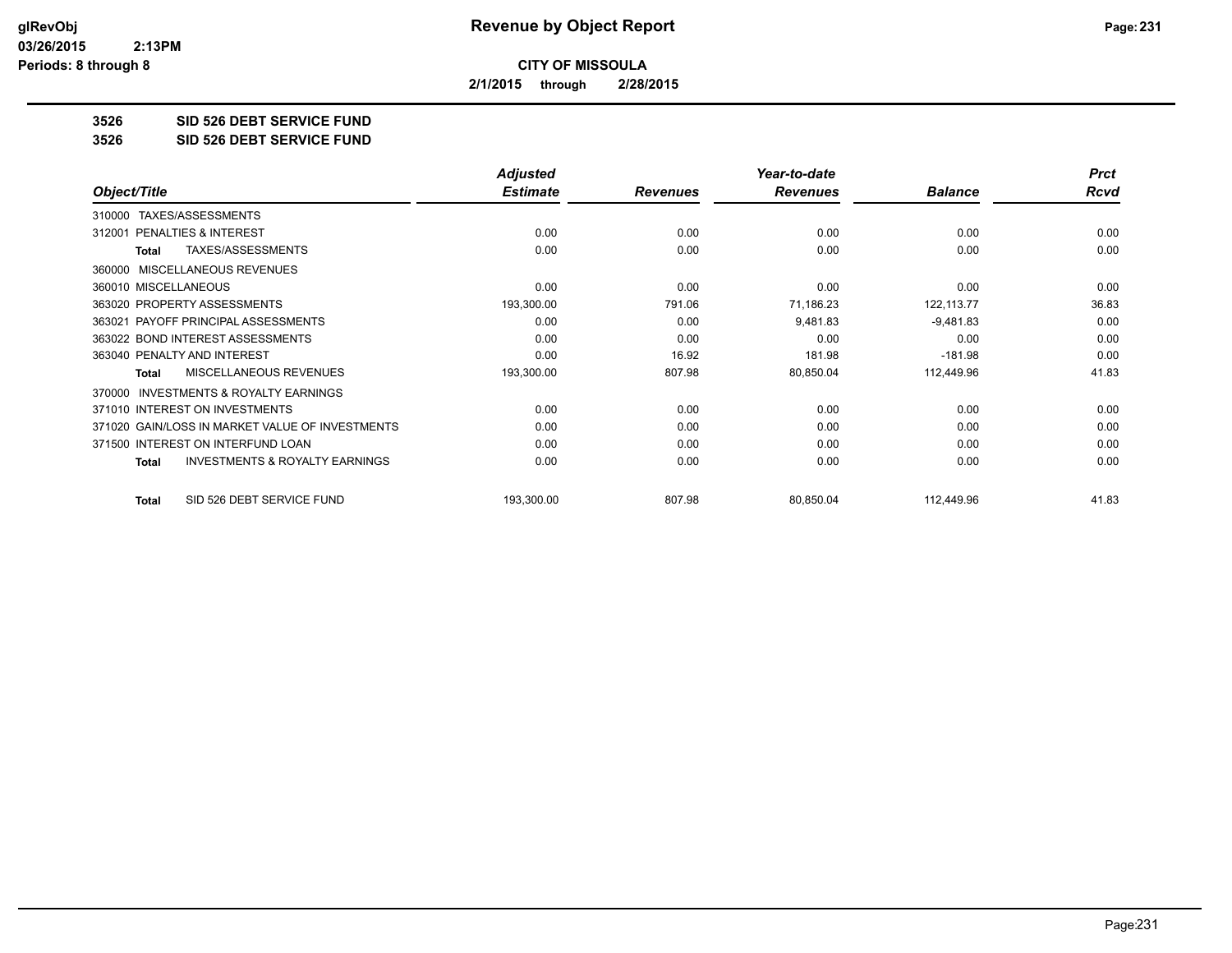**2/1/2015 through 2/28/2015**

### **3526 SID 526 DEBT SERVICE FUND**

|                                                           | <b>Adjusted</b> |                 | Year-to-date    |                | <b>Prct</b> |
|-----------------------------------------------------------|-----------------|-----------------|-----------------|----------------|-------------|
| Object/Title                                              | <b>Estimate</b> | <b>Revenues</b> | <b>Revenues</b> | <b>Balance</b> | Rcvd        |
| TAXES/ASSESSMENTS<br>310000                               |                 |                 |                 |                |             |
| <b>PENALTIES &amp; INTEREST</b><br>312001                 | 0.00            | 0.00            | 0.00            | 0.00           | 0.00        |
| TAXES/ASSESSMENTS<br>Total                                | 0.00            | 0.00            | 0.00            | 0.00           | 0.00        |
| 360000 MISCELLANEOUS REVENUES                             |                 |                 |                 |                |             |
| 360010 MISCELLANEOUS                                      | 0.00            | 0.00            | 0.00            | 0.00           | 0.00        |
| 363020 PROPERTY ASSESSMENTS                               | 193,300.00      | 791.06          | 71,186.23       | 122, 113. 77   | 36.83       |
| 363021 PAYOFF PRINCIPAL ASSESSMENTS                       | 0.00            | 0.00            | 9,481.83        | $-9,481.83$    | 0.00        |
| 363022 BOND INTEREST ASSESSMENTS                          | 0.00            | 0.00            | 0.00            | 0.00           | 0.00        |
| 363040 PENALTY AND INTEREST                               | 0.00            | 16.92           | 181.98          | $-181.98$      | 0.00        |
| <b>MISCELLANEOUS REVENUES</b><br><b>Total</b>             | 193,300.00      | 807.98          | 80,850.04       | 112,449.96     | 41.83       |
| <b>INVESTMENTS &amp; ROYALTY EARNINGS</b><br>370000       |                 |                 |                 |                |             |
| 371010 INTEREST ON INVESTMENTS                            | 0.00            | 0.00            | 0.00            | 0.00           | 0.00        |
| 371020 GAIN/LOSS IN MARKET VALUE OF INVESTMENT            | 0.00            | 0.00            | 0.00            | 0.00           | 0.00        |
| 371500 INTEREST ON INTERFUND LOAN                         | 0.00            | 0.00            | 0.00            | 0.00           | 0.00        |
| <b>INVESTMENTS &amp; ROYALTY EARNINGS</b><br><b>Total</b> | 0.00            | 0.00            | 0.00            | 0.00           | 0.00        |
| SID 526 DEBT SERVICE FUND<br><b>Total</b>                 | 193,300.00      | 807.98          | 80,850.04       | 112,449.96     | 41.83       |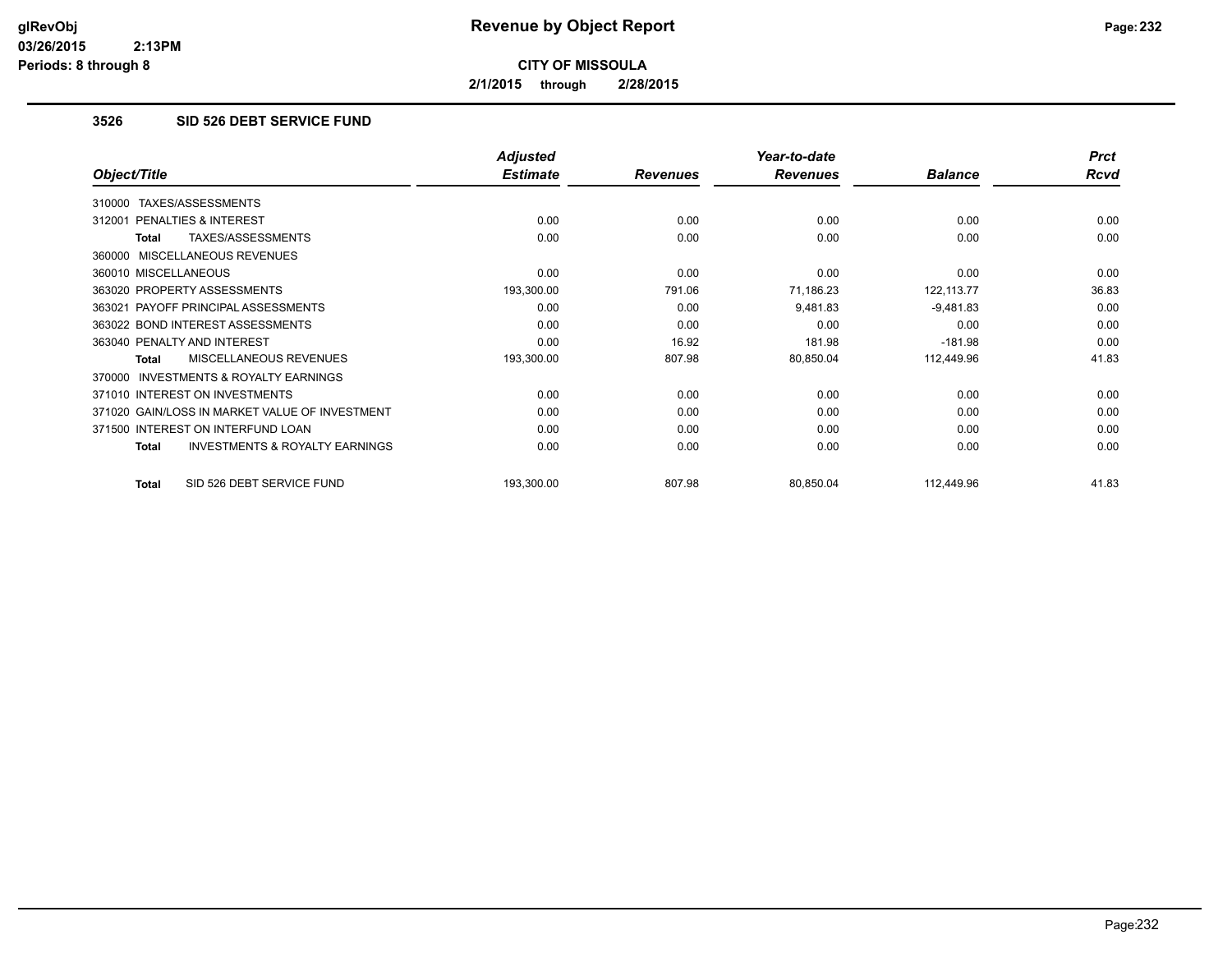**2/1/2015 through 2/28/2015**

**3527 SID 527 DEBT SERVICE FUND**

**3527 SID 527 DEBT SERVICE FUND**

|                                                           | <b>Adjusted</b> |                 | Year-to-date    |                | <b>Prct</b> |
|-----------------------------------------------------------|-----------------|-----------------|-----------------|----------------|-------------|
| Object/Title                                              | <b>Estimate</b> | <b>Revenues</b> | <b>Revenues</b> | <b>Balance</b> | <b>Rcvd</b> |
| TAXES/ASSESSMENTS<br>310000                               |                 |                 |                 |                |             |
| 312001 PENALTIES & INTEREST                               | 0.00            | 0.00            | 0.00            | 0.00           | 0.00        |
| TAXES/ASSESSMENTS<br><b>Total</b>                         | 0.00            | 0.00            | 0.00            | 0.00           | 0.00        |
| MISCELLANEOUS REVENUES<br>360000                          |                 |                 |                 |                |             |
| 360010 MISCELLANEOUS                                      | 0.00            | 0.00            | 0.00            | 0.00           | 0.00        |
| 363020 PROPERTY ASSESSMENTS                               | 0.00            | 0.00            | 0.00            | 0.00           | 0.00        |
| 363021 PAYOFF PRINCIPAL ASSESSMENTS                       | 0.00            | 0.00            | 0.00            | 0.00           | 0.00        |
| 363022 BOND INTEREST ASSESSMENTS                          | 0.00            | 0.00            | 0.00            | 0.00           | 0.00        |
| 363040 PENALTY AND INTEREST                               | 0.00            | 0.00            | 0.00            | 0.00           | 0.00        |
| <b>MISCELLANEOUS REVENUES</b><br><b>Total</b>             | 0.00            | 0.00            | 0.00            | 0.00           | 0.00        |
| <b>INVESTMENTS &amp; ROYALTY EARNINGS</b><br>370000       |                 |                 |                 |                |             |
| 371010 INTEREST ON INVESTMENTS                            | 0.00            | 0.00            | 0.00            | 0.00           | 0.00        |
| 371020 GAIN/LOSS IN MARKET VALUE OF INVESTMENTS           | 0.00            | 0.00            | 0.00            | 0.00           | 0.00        |
| <b>INVESTMENTS &amp; ROYALTY EARNINGS</b><br><b>Total</b> | 0.00            | 0.00            | 0.00            | 0.00           | 0.00        |
| OTHER FINANCING SOURCES<br>380000                         |                 |                 |                 |                |             |
| 381030 SID BONDS PROCEEDS                                 | 0.00            | 0.00            | 0.00            | 0.00           | 0.00        |
| OTHER FINANCING SOURCES<br>Total                          | 0.00            | 0.00            | 0.00            | 0.00           | 0.00        |
| SID 527 DEBT SERVICE FUND<br><b>Total</b>                 | 0.00            | 0.00            | 0.00            | 0.00           | 0.00        |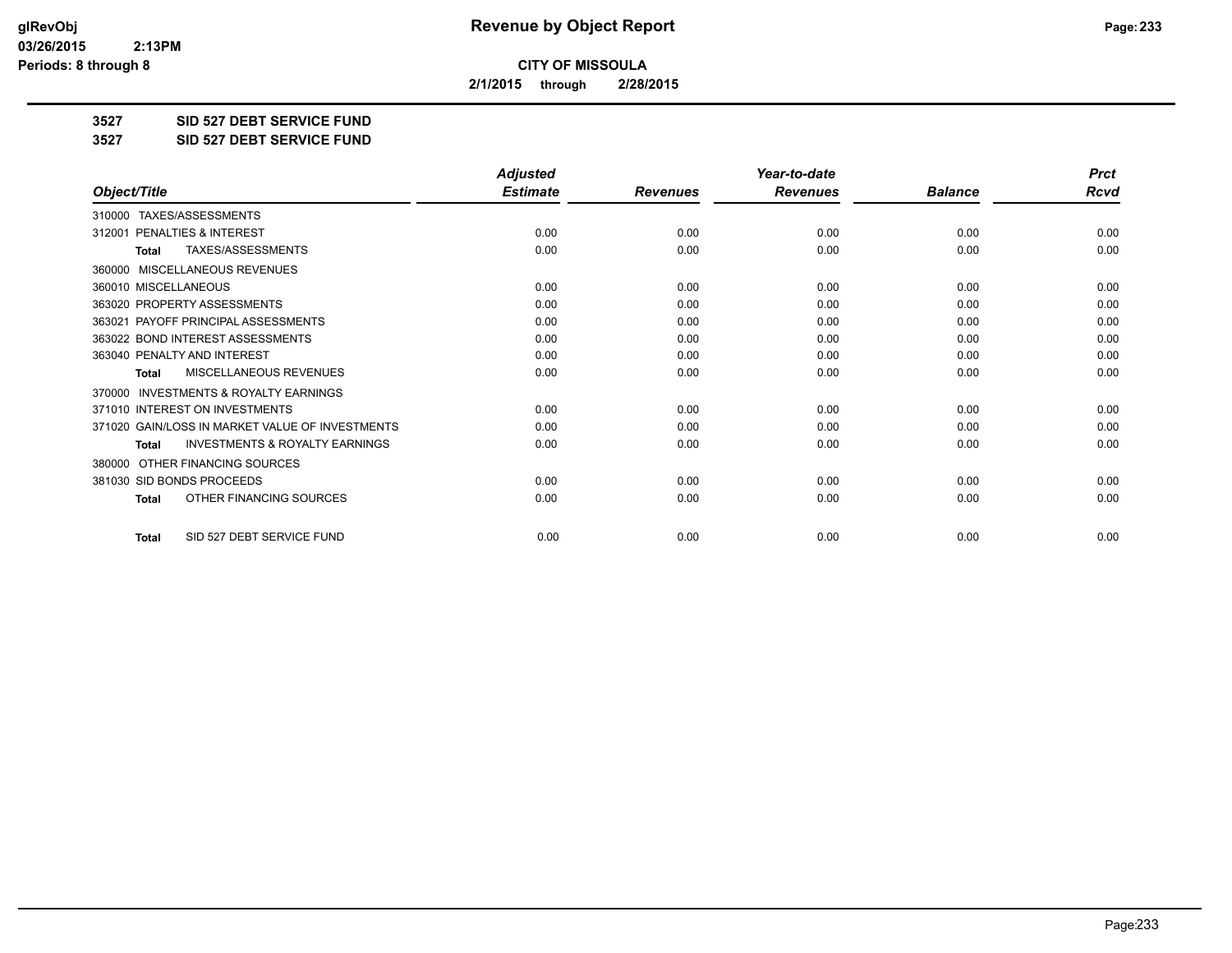**2/1/2015 through 2/28/2015**

### **3527 SID 527 DEBT SERVICE FUND**

|                                                           | <b>Adjusted</b> |                 | Year-to-date    |                | <b>Prct</b> |
|-----------------------------------------------------------|-----------------|-----------------|-----------------|----------------|-------------|
| Object/Title                                              | <b>Estimate</b> | <b>Revenues</b> | <b>Revenues</b> | <b>Balance</b> | <b>Rcvd</b> |
| 310000 TAXES/ASSESSMENTS                                  |                 |                 |                 |                |             |
| PENALTIES & INTEREST<br>312001                            | 0.00            | 0.00            | 0.00            | 0.00           | 0.00        |
| TAXES/ASSESSMENTS<br><b>Total</b>                         | 0.00            | 0.00            | 0.00            | 0.00           | 0.00        |
| 360000 MISCELLANEOUS REVENUES                             |                 |                 |                 |                |             |
| 360010 MISCELLANEOUS                                      | 0.00            | 0.00            | 0.00            | 0.00           | 0.00        |
| 363020 PROPERTY ASSESSMENTS                               | 0.00            | 0.00            | 0.00            | 0.00           | 0.00        |
| 363021 PAYOFF PRINCIPAL ASSESSMENTS                       | 0.00            | 0.00            | 0.00            | 0.00           | 0.00        |
| 363022 BOND INTEREST ASSESSMENTS                          | 0.00            | 0.00            | 0.00            | 0.00           | 0.00        |
| 363040 PENALTY AND INTEREST                               | 0.00            | 0.00            | 0.00            | 0.00           | 0.00        |
| MISCELLANEOUS REVENUES<br><b>Total</b>                    | 0.00            | 0.00            | 0.00            | 0.00           | 0.00        |
| <b>INVESTMENTS &amp; ROYALTY EARNINGS</b><br>370000       |                 |                 |                 |                |             |
| 371010 INTEREST ON INVESTMENTS                            | 0.00            | 0.00            | 0.00            | 0.00           | 0.00        |
| 371020 GAIN/LOSS IN MARKET VALUE OF INVESTMENT            | 0.00            | 0.00            | 0.00            | 0.00           | 0.00        |
| <b>INVESTMENTS &amp; ROYALTY EARNINGS</b><br><b>Total</b> | 0.00            | 0.00            | 0.00            | 0.00           | 0.00        |
| 380000 OTHER FINANCING SOURCES                            |                 |                 |                 |                |             |
| 381030 SID BONDS PROCEEDS                                 | 0.00            | 0.00            | 0.00            | 0.00           | 0.00        |
| OTHER FINANCING SOURCES<br><b>Total</b>                   | 0.00            | 0.00            | 0.00            | 0.00           | 0.00        |
| SID 527 DEBT SERVICE FUND<br><b>Total</b>                 | 0.00            | 0.00            | 0.00            | 0.00           | 0.00        |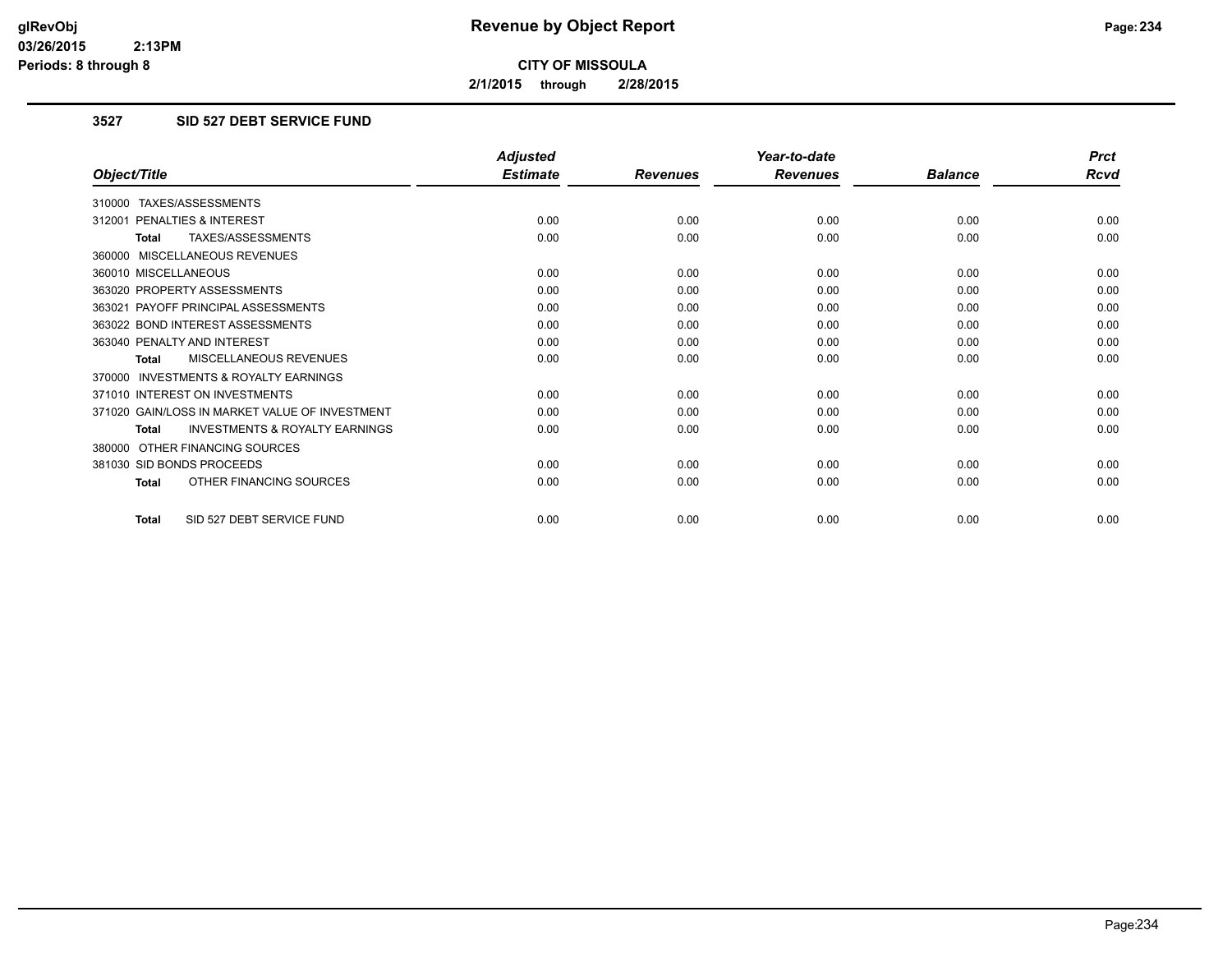**2/1/2015 through 2/28/2015**

**3530 SID 530 DEBT SERVICE FUND**

**3530 SID 530 DEBT SERVICE FUND**

|                                                           | <b>Adjusted</b> |                 | Year-to-date    |                | <b>Prct</b> |
|-----------------------------------------------------------|-----------------|-----------------|-----------------|----------------|-------------|
| Object/Title                                              | <b>Estimate</b> | <b>Revenues</b> | <b>Revenues</b> | <b>Balance</b> | Rcvd        |
| TAXES/ASSESSMENTS<br>310000                               |                 |                 |                 |                |             |
| 312001 PENALTIES & INTEREST                               | 0.00            | 0.00            | 0.00            | 0.00           | 0.00        |
| TAXES/ASSESSMENTS<br>Total                                | 0.00            | 0.00            | 0.00            | 0.00           | 0.00        |
| MISCELLANEOUS REVENUES<br>360000                          |                 |                 |                 |                |             |
| 360010 MISCELLANEOUS                                      | 0.00            | 0.00            | 0.00            | 0.00           | 0.00        |
| 363020 PROPERTY ASSESSMENTS                               | 680.00          | 0.00            | 0.00            | 680.00         | 0.00        |
| 363021 PAYOFF PRINCIPAL ASSESSMENTS                       | 0.00            | 0.00            | 0.00            | 0.00           | 0.00        |
| 363022 BOND INTEREST ASSESSMENTS                          | 0.00            | 0.00            | 0.00            | 0.00           | 0.00        |
| 363040 PENALTY AND INTEREST                               | 0.00            | 0.00            | 0.00            | 0.00           | 0.00        |
| MISCELLANEOUS REVENUES<br><b>Total</b>                    | 680.00          | 0.00            | 0.00            | 680.00         | 0.00        |
| <b>INVESTMENTS &amp; ROYALTY EARNINGS</b><br>370000       |                 |                 |                 |                |             |
| 371010 INTEREST ON INVESTMENTS                            | 0.00            | 0.00            | 0.00            | 0.00           | 0.00        |
| 371020 GAIN/LOSS IN MARKET VALUE OF INVESTMENTS           | 0.00            | 0.00            | 0.00            | 0.00           | 0.00        |
| <b>INVESTMENTS &amp; ROYALTY EARNINGS</b><br><b>Total</b> | 0.00            | 0.00            | 0.00            | 0.00           | 0.00        |
| SID 530 DEBT SERVICE FUND<br><b>Total</b>                 | 680.00          | 0.00            | 0.00            | 680.00         | 0.00        |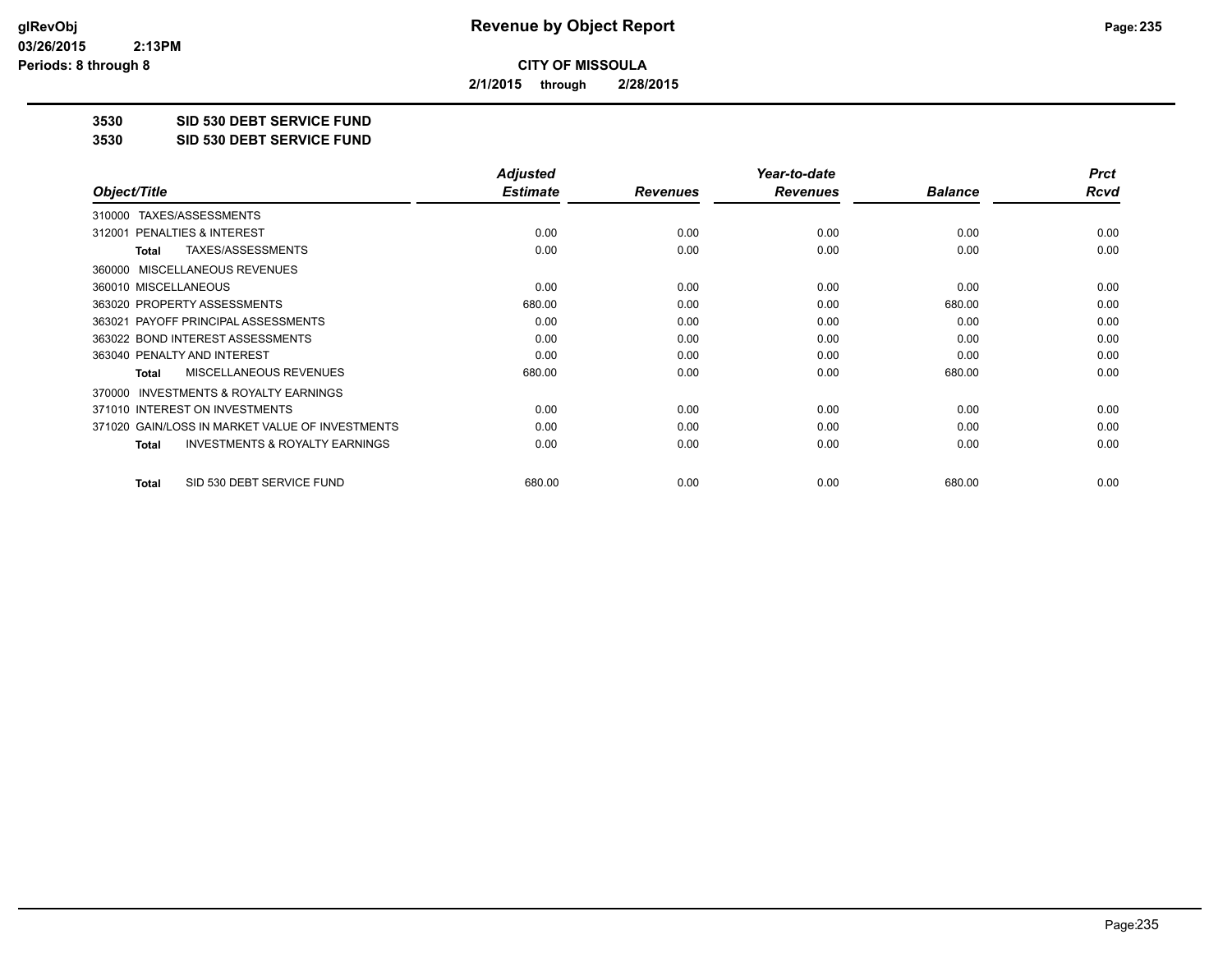**2/1/2015 through 2/28/2015**

### **3530 SID 530 DEBT SERVICE FUND**

|                                                           | <b>Adjusted</b> |                 | Year-to-date    |                | <b>Prct</b> |
|-----------------------------------------------------------|-----------------|-----------------|-----------------|----------------|-------------|
| Object/Title                                              | <b>Estimate</b> | <b>Revenues</b> | <b>Revenues</b> | <b>Balance</b> | <b>Rcvd</b> |
| 310000 TAXES/ASSESSMENTS                                  |                 |                 |                 |                |             |
| 312001 PENALTIES & INTEREST                               | 0.00            | 0.00            | 0.00            | 0.00           | 0.00        |
| TAXES/ASSESSMENTS<br><b>Total</b>                         | 0.00            | 0.00            | 0.00            | 0.00           | 0.00        |
| 360000 MISCELLANEOUS REVENUES                             |                 |                 |                 |                |             |
| 360010 MISCELLANEOUS                                      | 0.00            | 0.00            | 0.00            | 0.00           | 0.00        |
| 363020 PROPERTY ASSESSMENTS                               | 680.00          | 0.00            | 0.00            | 680.00         | 0.00        |
| 363021 PAYOFF PRINCIPAL ASSESSMENTS                       | 0.00            | 0.00            | 0.00            | 0.00           | 0.00        |
| 363022 BOND INTEREST ASSESSMENTS                          | 0.00            | 0.00            | 0.00            | 0.00           | 0.00        |
| 363040 PENALTY AND INTEREST                               | 0.00            | 0.00            | 0.00            | 0.00           | 0.00        |
| MISCELLANEOUS REVENUES<br><b>Total</b>                    | 680.00          | 0.00            | 0.00            | 680.00         | 0.00        |
| INVESTMENTS & ROYALTY EARNINGS<br>370000                  |                 |                 |                 |                |             |
| 371010 INTEREST ON INVESTMENTS                            | 0.00            | 0.00            | 0.00            | 0.00           | 0.00        |
| 371020 GAIN/LOSS IN MARKET VALUE OF INVESTMENT            | 0.00            | 0.00            | 0.00            | 0.00           | 0.00        |
| <b>INVESTMENTS &amp; ROYALTY EARNINGS</b><br><b>Total</b> | 0.00            | 0.00            | 0.00            | 0.00           | 0.00        |
| SID 530 DEBT SERVICE FUND<br><b>Total</b>                 | 680.00          | 0.00            | 0.00            | 680.00         | 0.00        |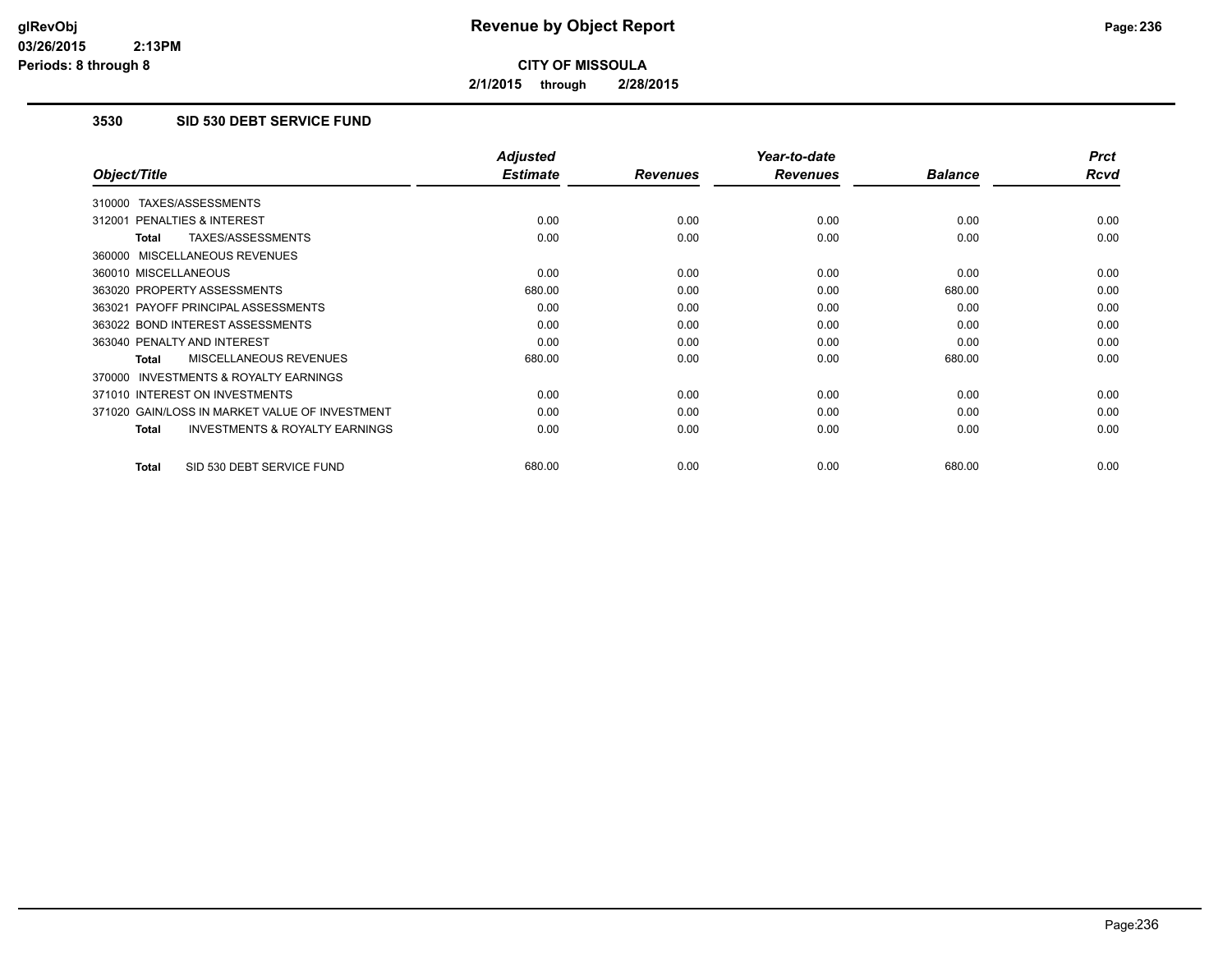**2/1/2015 through 2/28/2015**

#### **3531 SID 531 HICKORY ST CALMING**

#### **3531 SID 531 HICKORY ST CALMING**

|                                                     | <b>Adjusted</b> |                 | Year-to-date    |                | <b>Prct</b> |
|-----------------------------------------------------|-----------------|-----------------|-----------------|----------------|-------------|
| Object/Title                                        | <b>Estimate</b> | <b>Revenues</b> | <b>Revenues</b> | <b>Balance</b> | Rcvd        |
| TAXES/ASSESSMENTS<br>310000                         |                 |                 |                 |                |             |
| PENALTIES & INTEREST<br>312001                      | 0.00            | 0.00            | 0.00            | 0.00           | 0.00        |
| TAXES/ASSESSMENTS<br><b>Total</b>                   | 0.00            | 0.00            | 0.00            | 0.00           | 0.00        |
| MISCELLANEOUS REVENUES<br>360000                    |                 |                 |                 |                |             |
| 360010 MISCELLANEOUS                                | 0.00            | 0.00            | 0.00            | 0.00           | 0.00        |
| 363020 PROPERTY ASSESSMENTS                         | 0.00            | 0.00            | 1,433.85        | $-1,433.85$    | 0.00        |
| PAYOFF PRINCIPAL ASSESSMENTS<br>363021              | 0.00            | 0.00            | 0.00            | 0.00           | 0.00        |
| 363022 BOND INTEREST ASSESSMENTS                    | 0.00            | 0.00            | 0.00            | 0.00           | 0.00        |
| 363040 PENALTY AND INTEREST                         | 0.00            | 0.00            | 0.53            | $-0.53$        | 0.00        |
| MISCELLANEOUS REVENUES<br>Total                     | 0.00            | 0.00            | 1,434.38        | $-1,434.38$    | 0.00        |
| <b>INVESTMENTS &amp; ROYALTY EARNINGS</b><br>370000 |                 |                 |                 |                |             |
| 371010 INTEREST ON INVESTMENTS                      | 0.00            | 0.00            | 0.00            | 0.00           | 0.00        |
| 371020 GAIN/LOSS IN MARKET VALUE OF INVESTMENTS     | 0.00            | 0.00            | 0.00            | 0.00           | 0.00        |
| <b>INVESTMENTS &amp; ROYALTY EARNINGS</b><br>Total  | 0.00            | 0.00            | 0.00            | 0.00           | 0.00        |
| OTHER FINANCING SOURCES<br>380000                   |                 |                 |                 |                |             |
| 383000 OPERATING TRANSFERS                          | 0.00            | 0.00            | 0.00            | 0.00           | 0.00        |
| OTHER FINANCING SOURCES<br><b>Total</b>             | 0.00            | 0.00            | 0.00            | 0.00           | 0.00        |
| SID 531 HICKORY ST CALMING<br><b>Total</b>          | 0.00            | 0.00            | 1,434.38        | $-1,434.38$    | 0.00        |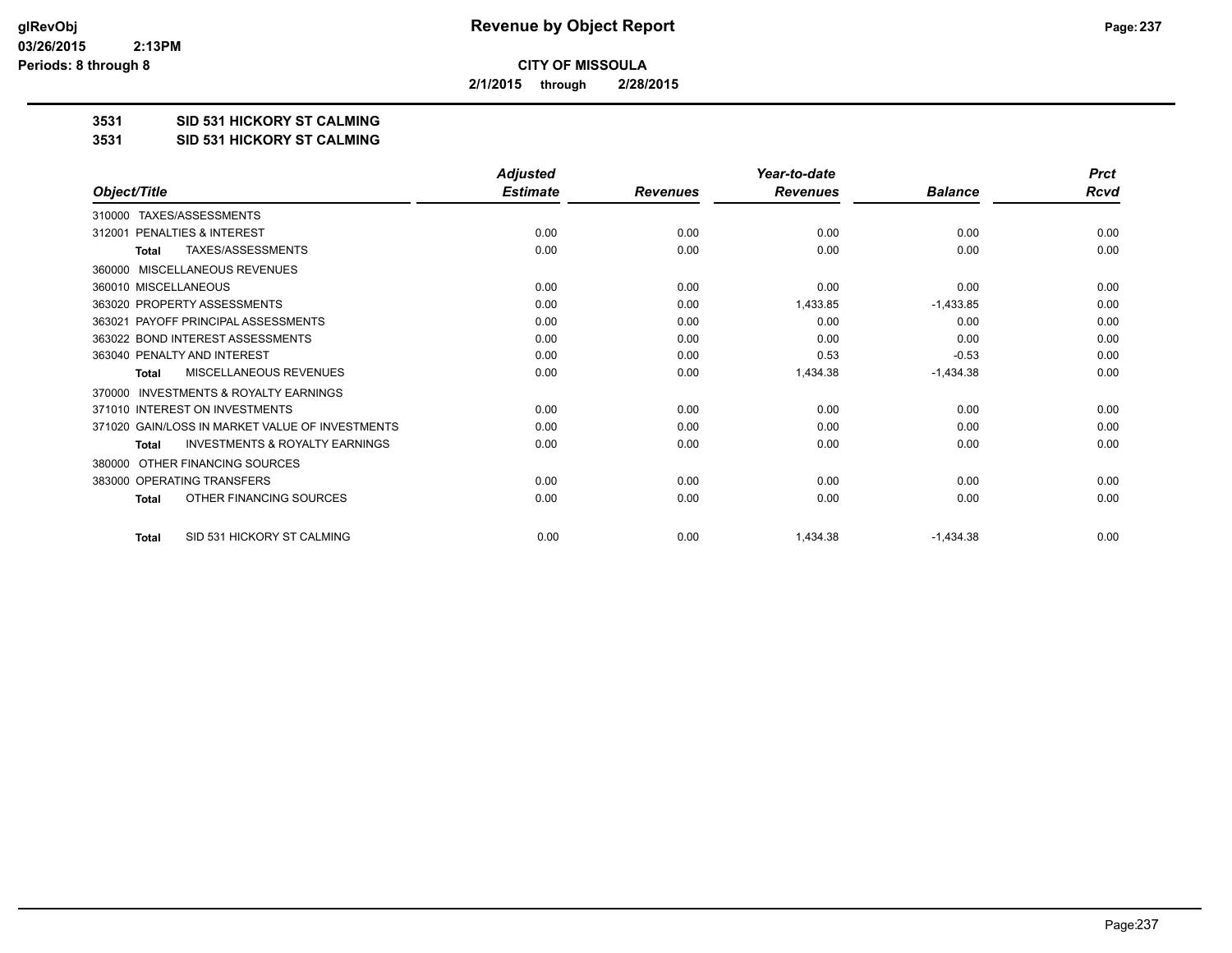**2/1/2015 through 2/28/2015**

## **3531 SID 531 HICKORY ST CALMING**

|                                                           | <b>Adjusted</b> |                 | Year-to-date    |                | <b>Prct</b> |
|-----------------------------------------------------------|-----------------|-----------------|-----------------|----------------|-------------|
| Object/Title                                              | <b>Estimate</b> | <b>Revenues</b> | <b>Revenues</b> | <b>Balance</b> | <b>Rcvd</b> |
| TAXES/ASSESSMENTS<br>310000                               |                 |                 |                 |                |             |
| PENALTIES & INTEREST<br>312001                            | 0.00            | 0.00            | 0.00            | 0.00           | 0.00        |
| TAXES/ASSESSMENTS<br><b>Total</b>                         | 0.00            | 0.00            | 0.00            | 0.00           | 0.00        |
| MISCELLANEOUS REVENUES<br>360000                          |                 |                 |                 |                |             |
| 360010 MISCELLANEOUS                                      | 0.00            | 0.00            | 0.00            | 0.00           | 0.00        |
| 363020 PROPERTY ASSESSMENTS                               | 0.00            | 0.00            | 1,433.85        | $-1,433.85$    | 0.00        |
| 363021 PAYOFF PRINCIPAL ASSESSMENTS                       | 0.00            | 0.00            | 0.00            | 0.00           | 0.00        |
| 363022 BOND INTEREST ASSESSMENTS                          | 0.00            | 0.00            | 0.00            | 0.00           | 0.00        |
| 363040 PENALTY AND INTEREST                               | 0.00            | 0.00            | 0.53            | $-0.53$        | 0.00        |
| <b>MISCELLANEOUS REVENUES</b><br><b>Total</b>             | 0.00            | 0.00            | 1,434.38        | $-1,434.38$    | 0.00        |
| <b>INVESTMENTS &amp; ROYALTY EARNINGS</b><br>370000       |                 |                 |                 |                |             |
| 371010 INTEREST ON INVESTMENTS                            | 0.00            | 0.00            | 0.00            | 0.00           | 0.00        |
| 371020 GAIN/LOSS IN MARKET VALUE OF INVESTMENT            | 0.00            | 0.00            | 0.00            | 0.00           | 0.00        |
| <b>INVESTMENTS &amp; ROYALTY EARNINGS</b><br><b>Total</b> | 0.00            | 0.00            | 0.00            | 0.00           | 0.00        |
| OTHER FINANCING SOURCES<br>380000                         |                 |                 |                 |                |             |
| 383000 OPERATING TRANSFERS                                | 0.00            | 0.00            | 0.00            | 0.00           | 0.00        |
| OTHER FINANCING SOURCES<br><b>Total</b>                   | 0.00            | 0.00            | 0.00            | 0.00           | 0.00        |
| SID 531 HICKORY ST CALMING<br><b>Total</b>                | 0.00            | 0.00            | 1,434.38        | $-1,434.38$    | 0.00        |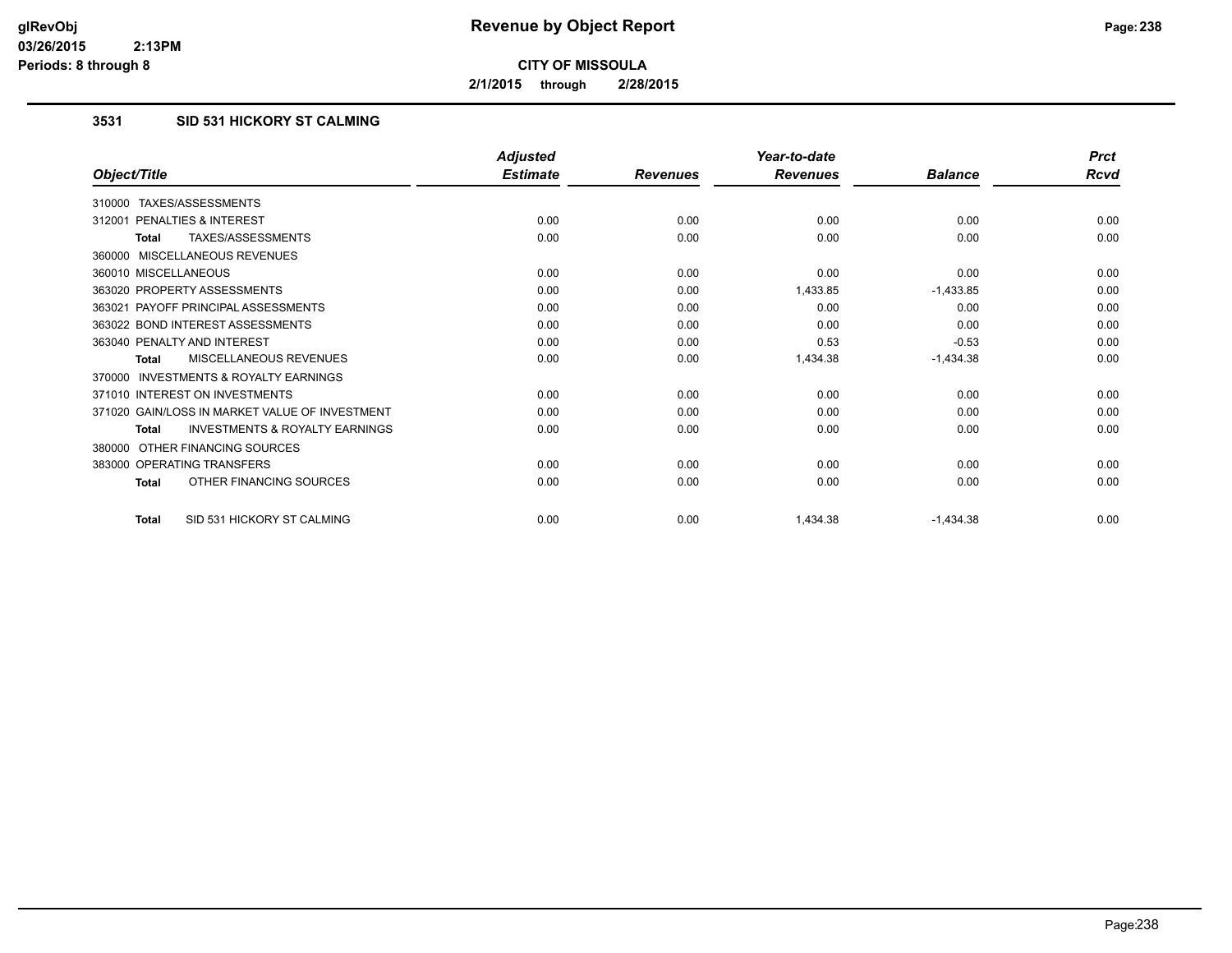**2/1/2015 through 2/28/2015**

## **3532 SID 532 DEBT SERVICE FUND**

**3532 SID 532 DEBT SERVICE FUND**

|                                                    | <b>Adjusted</b> |                 | Year-to-date    |                | <b>Prct</b> |
|----------------------------------------------------|-----------------|-----------------|-----------------|----------------|-------------|
| Object/Title                                       | <b>Estimate</b> | <b>Revenues</b> | <b>Revenues</b> | <b>Balance</b> | Rcvd        |
| 360000 MISCELLANEOUS REVENUES                      |                 |                 |                 |                |             |
| 363020 PROPERTY ASSESSMENTS                        | 43,363.00       | 0.00            | 18.047.19       | 25,315.81      | 41.62       |
| PAYOFF PRINCIPAL ASSESSMENTS<br>363021             | 0.00            | 0.00            | 0.00            | 0.00           | 0.00        |
| 363022 BOND INTEREST ASSESSMENTS                   | 0.00            | 0.00            | 0.00            | 0.00           | 0.00        |
| 363040 PENALTY AND INTEREST                        | 0.00            | 0.00            | 1.90            | $-1.90$        | 0.00        |
| MISCELLANEOUS REVENUES<br>Total                    | 43,363.00       | 0.00            | 18.049.09       | 25,313.91      | 41.62       |
| 370000 INVESTMENTS & ROYALTY EARNINGS              |                 |                 |                 |                |             |
| 371010 INTEREST ON INVESTMENTS                     | 0.00            | 0.00            | 0.00            | 0.00           | 0.00        |
| 371020 GAIN/LOSS IN MARKET VALUE OF INVESTMENTS    | 0.00            | 0.00            | 0.00            | 0.00           | 0.00        |
| <b>INVESTMENTS &amp; ROYALTY EARNINGS</b><br>Total | 0.00            | 0.00            | 0.00            | 0.00           | 0.00        |
| SID 532 DEBT SERVICE FUND<br>Total                 | 43.363.00       | 0.00            | 18.049.09       | 25.313.91      | 41.62       |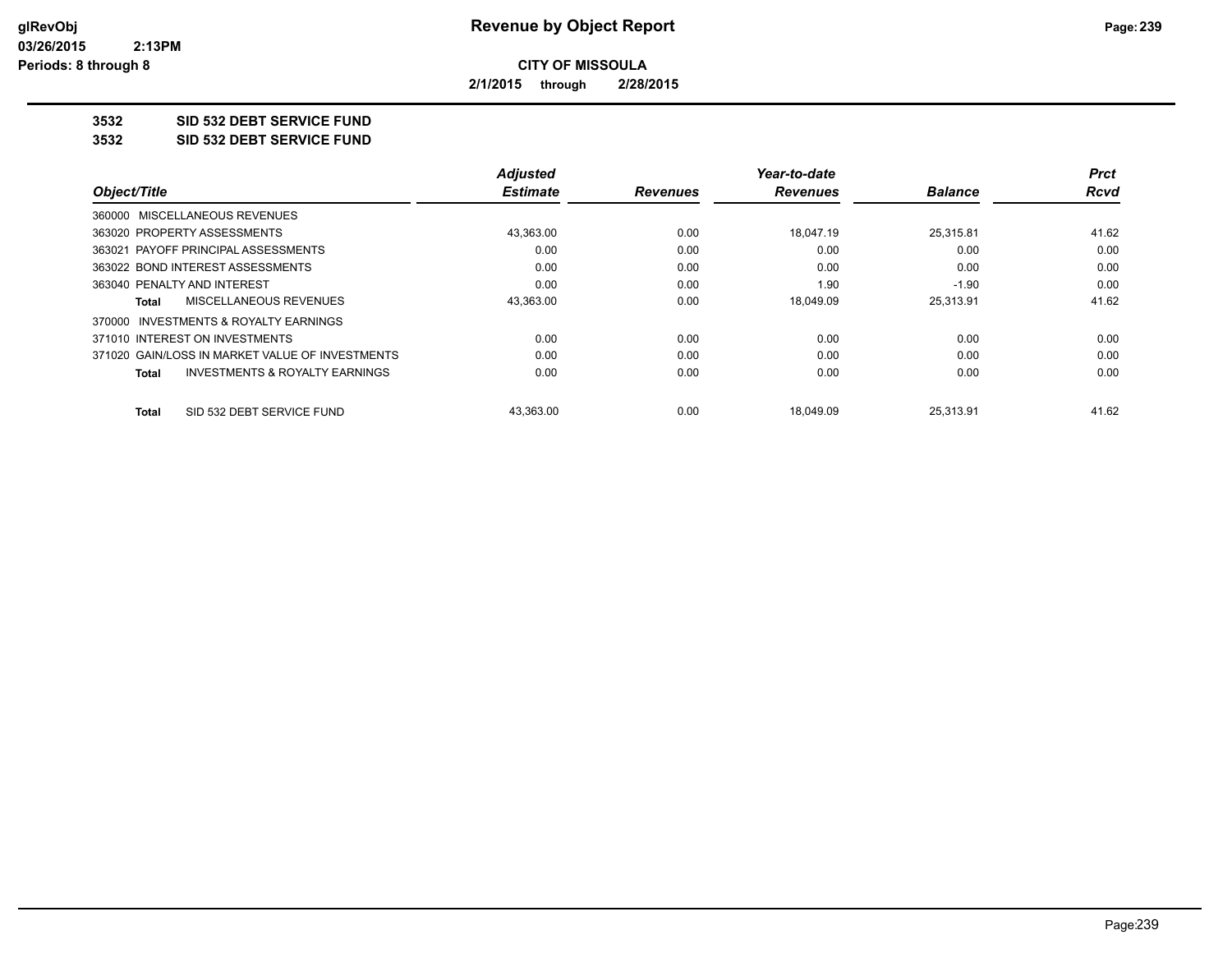**2/1/2015 through 2/28/2015**

### **3532 SID 532 DEBT SERVICE FUND**

|                                                           | <b>Adjusted</b> |                 | Year-to-date    |                | <b>Prct</b> |
|-----------------------------------------------------------|-----------------|-----------------|-----------------|----------------|-------------|
| Object/Title                                              | <b>Estimate</b> | <b>Revenues</b> | <b>Revenues</b> | <b>Balance</b> | <b>Rcvd</b> |
| 360000 MISCELLANEOUS REVENUES                             |                 |                 |                 |                |             |
| 363020 PROPERTY ASSESSMENTS                               | 43.363.00       | 0.00            | 18.047.19       | 25.315.81      | 41.62       |
| 363021 PAYOFF PRINCIPAL ASSESSMENTS                       | 0.00            | 0.00            | 0.00            | 0.00           | 0.00        |
| 363022 BOND INTEREST ASSESSMENTS                          | 0.00            | 0.00            | 0.00            | 0.00           | 0.00        |
| 363040 PENALTY AND INTEREST                               | 0.00            | 0.00            | 1.90            | $-1.90$        | 0.00        |
| MISCELLANEOUS REVENUES<br><b>Total</b>                    | 43,363.00       | 0.00            | 18,049.09       | 25,313.91      | 41.62       |
| <b>INVESTMENTS &amp; ROYALTY EARNINGS</b><br>370000       |                 |                 |                 |                |             |
| 371010 INTEREST ON INVESTMENTS                            | 0.00            | 0.00            | 0.00            | 0.00           | 0.00        |
| 371020 GAIN/LOSS IN MARKET VALUE OF INVESTMENT            | 0.00            | 0.00            | 0.00            | 0.00           | 0.00        |
| <b>INVESTMENTS &amp; ROYALTY EARNINGS</b><br><b>Total</b> | 0.00            | 0.00            | 0.00            | 0.00           | 0.00        |
| SID 532 DEBT SERVICE FUND<br><b>Total</b>                 | 43.363.00       | 0.00            | 18.049.09       | 25.313.91      | 41.62       |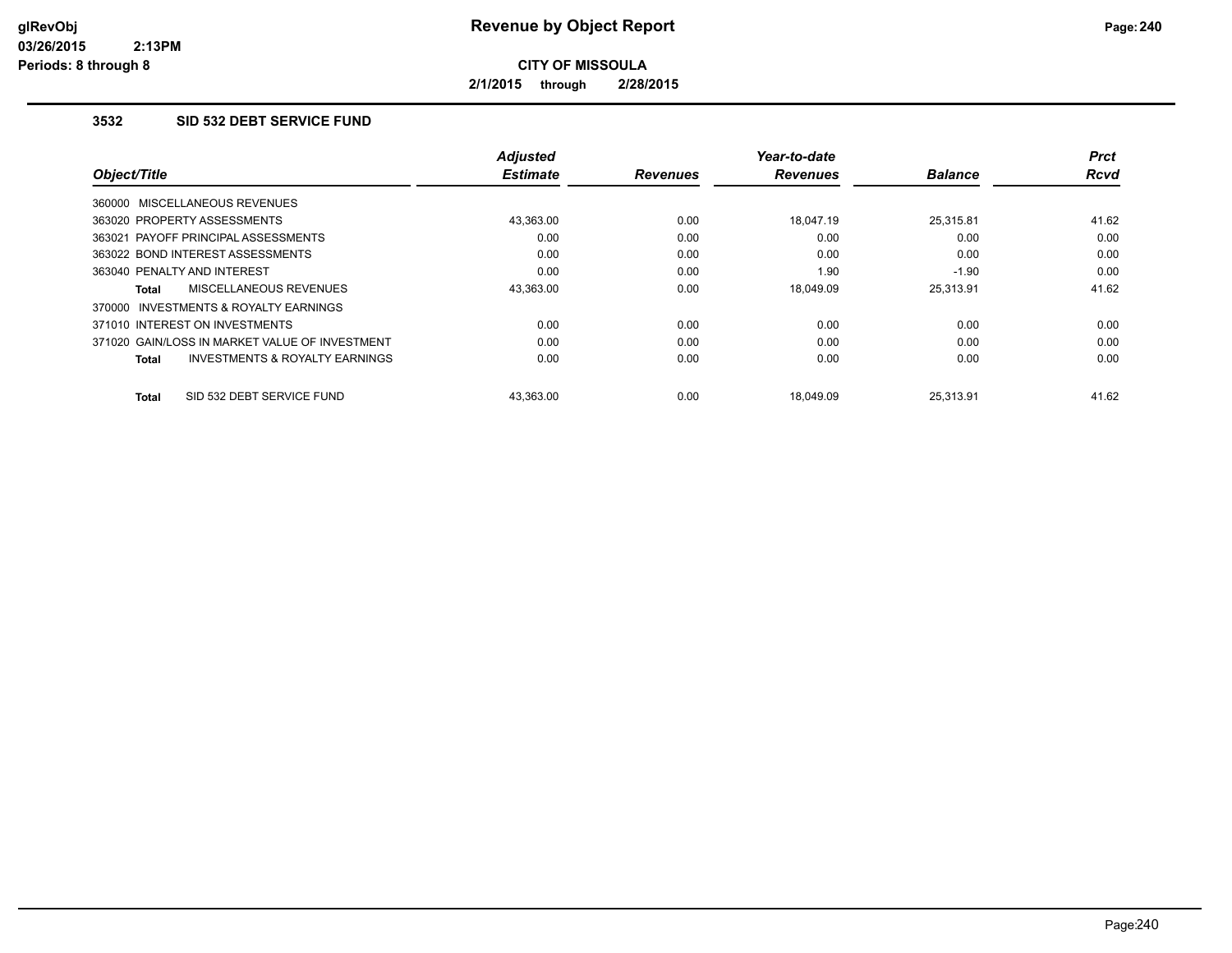**2/1/2015 through 2/28/2015**

# **3533 GILBERT ST SEWER SID DEBT FUND**

#### **3533 GILBERT ST SEWER SID DEBT FUND**

|                                                           | <b>Adjusted</b> |                 | Year-to-date    |                | <b>Prct</b> |
|-----------------------------------------------------------|-----------------|-----------------|-----------------|----------------|-------------|
| Object/Title                                              | <b>Estimate</b> | <b>Revenues</b> | <b>Revenues</b> | <b>Balance</b> | <b>Rcvd</b> |
| TAXES/ASSESSMENTS<br>310000                               |                 |                 |                 |                |             |
| PENALTIES & INTEREST<br>312001                            | 0.00            | 0.00            | 0.00            | 0.00           | 0.00        |
| <b>TAXES/ASSESSMENTS</b><br><b>Total</b>                  | 0.00            | 0.00            | 0.00            | 0.00           | 0.00        |
| <b>MISCELLANEOUS REVENUES</b><br>360000                   |                 |                 |                 |                |             |
| 363020 PROPERTY ASSESSMENTS                               | 17,775.00       | 179.42          | 6,824.72        | 10,950.28      | 38.40       |
| 363021 PAYOFF PRINCIPAL ASSESSMENTS                       | 0.00            | 0.00            | 0.00            | 0.00           | 0.00        |
| 363022 BOND INTEREST ASSESSMENTS                          | 0.00            | 0.00            | 0.00            | 0.00           | 0.00        |
| 363040 PENALTY AND INTEREST                               | 0.00            | 5.41            | 9.27            | $-9.27$        | 0.00        |
| <b>MISCELLANEOUS REVENUES</b><br><b>Total</b>             | 17,775.00       | 184.83          | 6,833.99        | 10,941.01      | 38.45       |
| <b>INVESTMENTS &amp; ROYALTY EARNINGS</b><br>370000       |                 |                 |                 |                |             |
| 371010 INTEREST ON INVESTMENTS                            | 0.00            | 0.00            | 0.00            | 0.00           | 0.00        |
| 371020 GAIN/LOSS IN MARKET VALUE OF INVESTMENTS           | 0.00            | 0.00            | 0.00            | 0.00           | 0.00        |
| <b>INVESTMENTS &amp; ROYALTY EARNINGS</b><br><b>Total</b> | 0.00            | 0.00            | 0.00            | 0.00           | 0.00        |
| OTHER FINANCING SOURCES<br>380000                         |                 |                 |                 |                |             |
| 381009 TRANSFERS IN                                       | 0.00            | 0.00            | 0.00            | 0.00           | 0.00        |
| OTHER FINANCING SOURCES<br><b>Total</b>                   | 0.00            | 0.00            | 0.00            | 0.00           | 0.00        |
| GILBERT ST SEWER SID DEBT FUND<br><b>Total</b>            | 17,775.00       | 184.83          | 6,833.99        | 10,941.01      | 38.45       |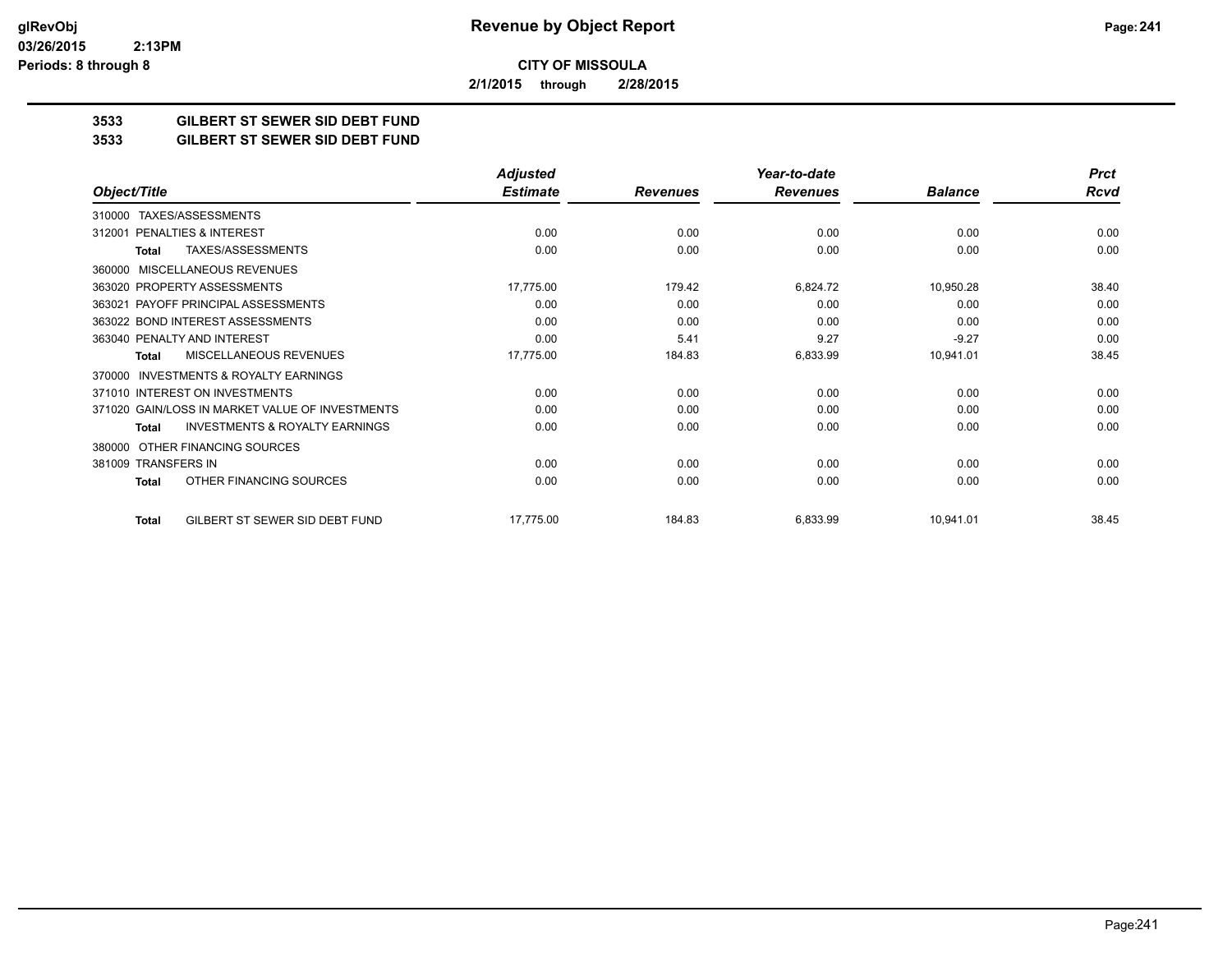**2/1/2015 through 2/28/2015**

### **3533 GILBERT ST SEWER SID DEBT FUND**

|                                                           | <b>Adjusted</b> |                 | Year-to-date    |                | <b>Prct</b> |
|-----------------------------------------------------------|-----------------|-----------------|-----------------|----------------|-------------|
| Object/Title                                              | <b>Estimate</b> | <b>Revenues</b> | <b>Revenues</b> | <b>Balance</b> | <b>Rcvd</b> |
| TAXES/ASSESSMENTS<br>310000                               |                 |                 |                 |                |             |
| 312001 PENALTIES & INTEREST                               | 0.00            | 0.00            | 0.00            | 0.00           | 0.00        |
| TAXES/ASSESSMENTS<br><b>Total</b>                         | 0.00            | 0.00            | 0.00            | 0.00           | 0.00        |
| 360000 MISCELLANEOUS REVENUES                             |                 |                 |                 |                |             |
| 363020 PROPERTY ASSESSMENTS                               | 17,775.00       | 179.42          | 6,824.72        | 10,950.28      | 38.40       |
| 363021 PAYOFF PRINCIPAL ASSESSMENTS                       | 0.00            | 0.00            | 0.00            | 0.00           | 0.00        |
| 363022 BOND INTEREST ASSESSMENTS                          | 0.00            | 0.00            | 0.00            | 0.00           | 0.00        |
| 363040 PENALTY AND INTEREST                               | 0.00            | 5.41            | 9.27            | $-9.27$        | 0.00        |
| MISCELLANEOUS REVENUES<br>Total                           | 17,775.00       | 184.83          | 6,833.99        | 10,941.01      | 38.45       |
| <b>INVESTMENTS &amp; ROYALTY EARNINGS</b><br>370000       |                 |                 |                 |                |             |
| 371010 INTEREST ON INVESTMENTS                            | 0.00            | 0.00            | 0.00            | 0.00           | 0.00        |
| 371020 GAIN/LOSS IN MARKET VALUE OF INVESTMENT            | 0.00            | 0.00            | 0.00            | 0.00           | 0.00        |
| <b>INVESTMENTS &amp; ROYALTY EARNINGS</b><br><b>Total</b> | 0.00            | 0.00            | 0.00            | 0.00           | 0.00        |
| OTHER FINANCING SOURCES<br>380000                         |                 |                 |                 |                |             |
| 381009 TRANSFERS IN                                       | 0.00            | 0.00            | 0.00            | 0.00           | 0.00        |
| OTHER FINANCING SOURCES<br><b>Total</b>                   | 0.00            | 0.00            | 0.00            | 0.00           | 0.00        |
| GILBERT ST SEWER SID DEBT FUND<br><b>Total</b>            | 17,775.00       | 184.83          | 6,833.99        | 10,941.01      | 38.45       |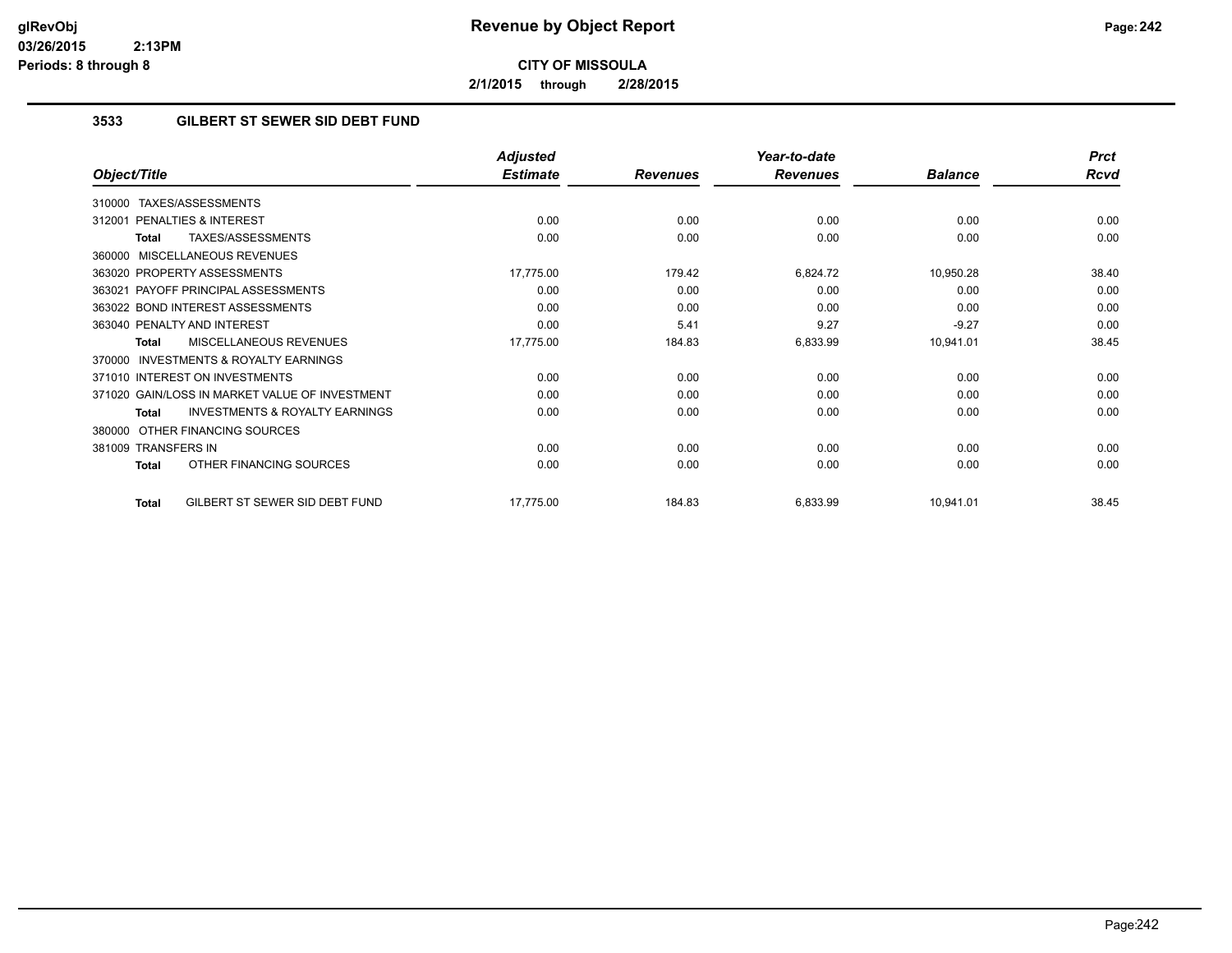**2/1/2015 through 2/28/2015**

# **3534 LINCOLNWOOD SEWER PHASE I**

#### **3534 LINCOLNWOOD SEWER PHASE I**

|                                                    | <b>Adjusted</b> |                 | Year-to-date    |                | <b>Prct</b> |
|----------------------------------------------------|-----------------|-----------------|-----------------|----------------|-------------|
| Object/Title                                       | <b>Estimate</b> | <b>Revenues</b> | <b>Revenues</b> | <b>Balance</b> | <b>Rcvd</b> |
| TAXES/ASSESSMENTS<br>310000                        |                 |                 |                 |                |             |
| PENALTIES & INTEREST<br>312001                     | 0.00            | 0.00            | 0.00            | 0.00           | 0.00        |
| TAXES/ASSESSMENTS<br><b>Total</b>                  | 0.00            | 0.00            | 0.00            | 0.00           | 0.00        |
| MISCELLANEOUS REVENUES<br>360000                   |                 |                 |                 |                |             |
| 363020 PROPERTY ASSESSMENTS                        | 18,413.00       | 209.53          | 8,119.86        | 10,293.14      | 44.10       |
| 363021 PAYOFF PRINCIPAL ASSESSMENTS                | 0.00            | 0.00            | $-4,276.80$     | 4,276.80       | 0.00        |
| 363022 BOND INTEREST ASSESSMENTS                   | 0.00            | 0.00            | 0.00            | 0.00           | 0.00        |
| 363040 PENALTY AND INTEREST                        | 0.00            | 6.37            | 6.37            | $-6.37$        | 0.00        |
| MISCELLANEOUS REVENUES<br>Total                    | 18,413.00       | 215.90          | 3,849.43        | 14,563.57      | 20.91       |
| INVESTMENTS & ROYALTY EARNINGS<br>370000           |                 |                 |                 |                |             |
| 371010 INTEREST ON INVESTMENTS                     | 0.00            | 0.00            | 0.00            | 0.00           | 0.00        |
| 371020 GAIN/LOSS IN MARKET VALUE OF INVESTMENTS    | 0.00            | 0.00            | 0.00            | 0.00           | 0.00        |
| <b>INVESTMENTS &amp; ROYALTY EARNINGS</b><br>Total | 0.00            | 0.00            | 0.00            | 0.00           | 0.00        |
| LINCOLNWOOD SEWER PHASE I<br><b>Total</b>          | 18,413.00       | 215.90          | 3,849.43        | 14,563.57      | 20.91       |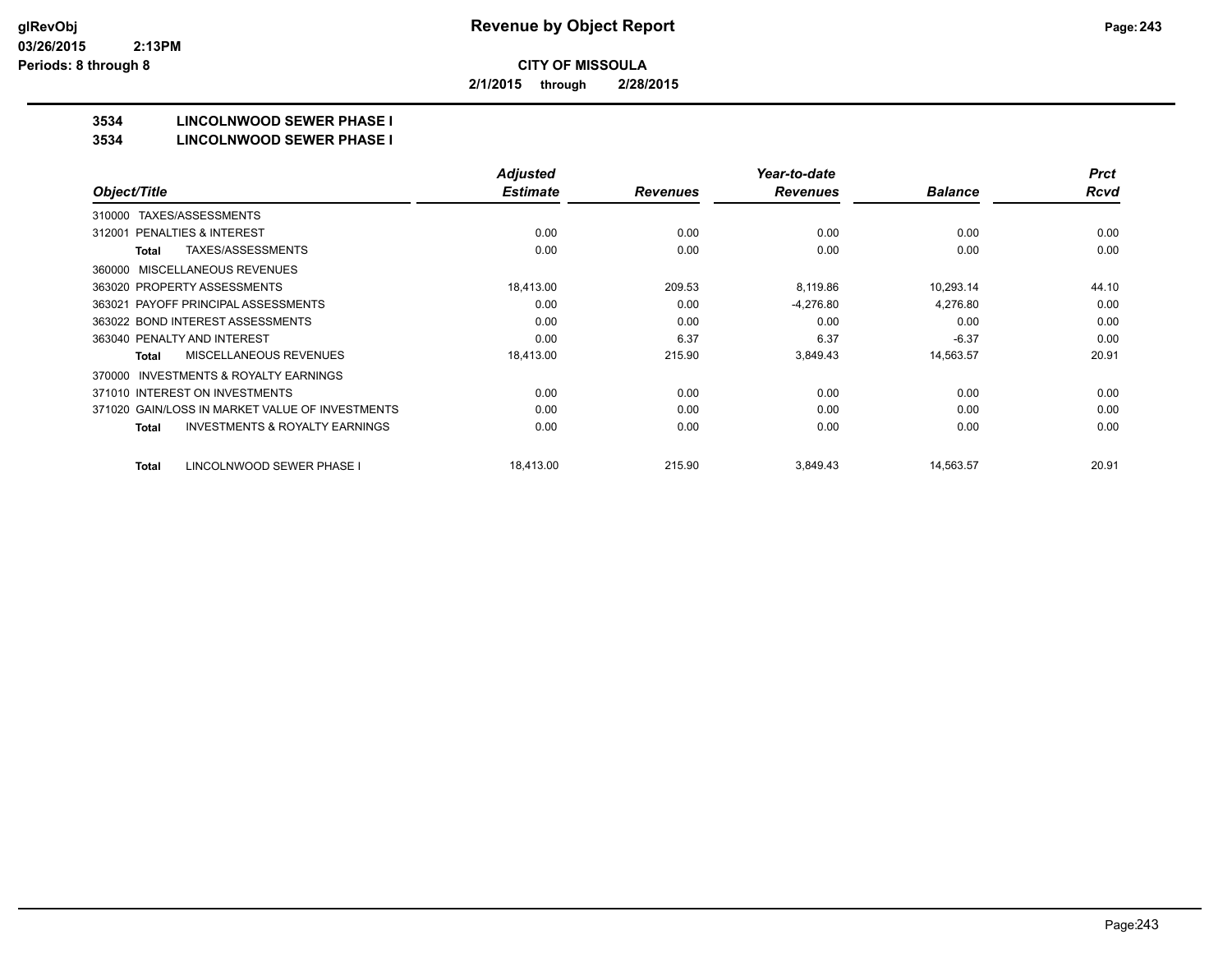**2/1/2015 through 2/28/2015**

### **3534 LINCOLNWOOD SEWER PHASE I**

|                                                           | <b>Adjusted</b> |                 | Year-to-date    |                | <b>Prct</b> |
|-----------------------------------------------------------|-----------------|-----------------|-----------------|----------------|-------------|
| Object/Title                                              | <b>Estimate</b> | <b>Revenues</b> | <b>Revenues</b> | <b>Balance</b> | <b>Rcvd</b> |
| TAXES/ASSESSMENTS<br>310000                               |                 |                 |                 |                |             |
| <b>PENALTIES &amp; INTEREST</b><br>312001                 | 0.00            | 0.00            | 0.00            | 0.00           | 0.00        |
| <b>TAXES/ASSESSMENTS</b><br>Total                         | 0.00            | 0.00            | 0.00            | 0.00           | 0.00        |
| 360000 MISCELLANEOUS REVENUES                             |                 |                 |                 |                |             |
| 363020 PROPERTY ASSESSMENTS                               | 18,413.00       | 209.53          | 8,119.86        | 10,293.14      | 44.10       |
| 363021 PAYOFF PRINCIPAL ASSESSMENTS                       | 0.00            | 0.00            | $-4,276.80$     | 4,276.80       | 0.00        |
| 363022 BOND INTEREST ASSESSMENTS                          | 0.00            | 0.00            | 0.00            | 0.00           | 0.00        |
| 363040 PENALTY AND INTEREST                               | 0.00            | 6.37            | 6.37            | $-6.37$        | 0.00        |
| <b>MISCELLANEOUS REVENUES</b><br>Total                    | 18,413.00       | 215.90          | 3,849.43        | 14,563.57      | 20.91       |
| <b>INVESTMENTS &amp; ROYALTY EARNINGS</b><br>370000       |                 |                 |                 |                |             |
| 371010 INTEREST ON INVESTMENTS                            | 0.00            | 0.00            | 0.00            | 0.00           | 0.00        |
| 371020 GAIN/LOSS IN MARKET VALUE OF INVESTMENT            | 0.00            | 0.00            | 0.00            | 0.00           | 0.00        |
| <b>INVESTMENTS &amp; ROYALTY EARNINGS</b><br><b>Total</b> | 0.00            | 0.00            | 0.00            | 0.00           | 0.00        |
| LINCOLNWOOD SEWER PHASE I<br><b>Total</b>                 | 18,413.00       | 215.90          | 3,849.43        | 14,563.57      | 20.91       |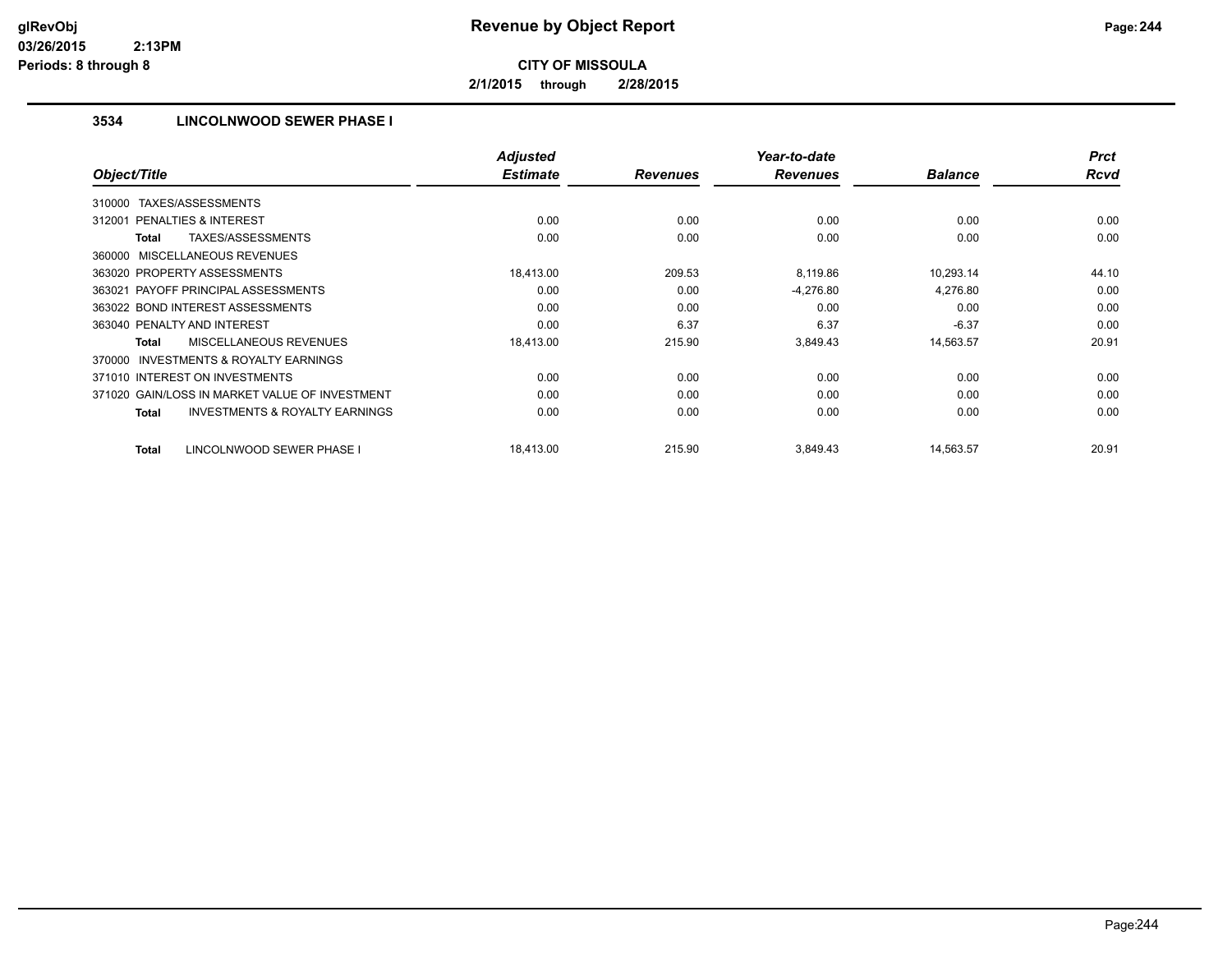**2/1/2015 through 2/28/2015**

### **3535 SLANT STREET TRAFFIC CALMING**

#### **3535 SLANT STREET TRAFFIC CALMING**

|                                                           | <b>Adjusted</b> |                 | Year-to-date    |                | <b>Prct</b> |
|-----------------------------------------------------------|-----------------|-----------------|-----------------|----------------|-------------|
| Object/Title                                              | <b>Estimate</b> | <b>Revenues</b> | <b>Revenues</b> | <b>Balance</b> | <b>Rcvd</b> |
| TAXES/ASSESSMENTS<br>310000                               |                 |                 |                 |                |             |
| PENALTIES & INTEREST<br>312001                            | 0.00            | 0.00            | 0.00            | 0.00           | 0.00        |
| <b>TAXES/ASSESSMENTS</b><br><b>Total</b>                  | 0.00            | 0.00            | 0.00            | 0.00           | 0.00        |
| <b>MISCELLANEOUS REVENUES</b><br>360000                   |                 |                 |                 |                |             |
| 360010 MISCELLANEOUS                                      | 0.00            | 0.00            | 0.00            | 0.00           | 0.00        |
| 363020 PROPERTY ASSESSMENTS                               | 0.00            | 42.51           | 2,307.05        | $-2,307.05$    | 0.00        |
| PAYOFF PRINCIPAL ASSESSMENTS<br>363021                    | 0.00            | 0.00            | 19.24           | $-19.24$       | 0.00        |
| 363022 BOND INTEREST ASSESSMENTS                          | 0.00            | 0.00            | 0.00            | 0.00           | 0.00        |
| 363040 PENALTY AND INTEREST                               | 0.00            | 0.93            | 1.38            | $-1.38$        | 0.00        |
| MISCELLANEOUS REVENUES<br>Total                           | 0.00            | 43.44           | 2,327.67        | $-2,327.67$    | 0.00        |
| <b>INVESTMENTS &amp; ROYALTY EARNINGS</b><br>370000       |                 |                 |                 |                |             |
| 371010 INTEREST ON INVESTMENTS                            | 0.00            | 0.00            | 0.00            | 0.00           | 0.00        |
| 371020 GAIN/LOSS IN MARKET VALUE OF INVESTMENTS           | 0.00            | 0.00            | 0.00            | 0.00           | 0.00        |
| <b>INVESTMENTS &amp; ROYALTY EARNINGS</b><br><b>Total</b> | 0.00            | 0.00            | 0.00            | 0.00           | 0.00        |
| OTHER FINANCING SOURCES<br>380000                         |                 |                 |                 |                |             |
| OPERATING TRANSFERS<br>383000                             | 0.00            | 0.00            | 0.00            | 0.00           | 0.00        |
| OTHER FINANCING SOURCES<br>Total                          | 0.00            | 0.00            | 0.00            | 0.00           | 0.00        |
| SLANT STREET TRAFFIC CALMING<br><b>Total</b>              | 0.00            | 43.44           | 2,327.67        | $-2,327.67$    | 0.00        |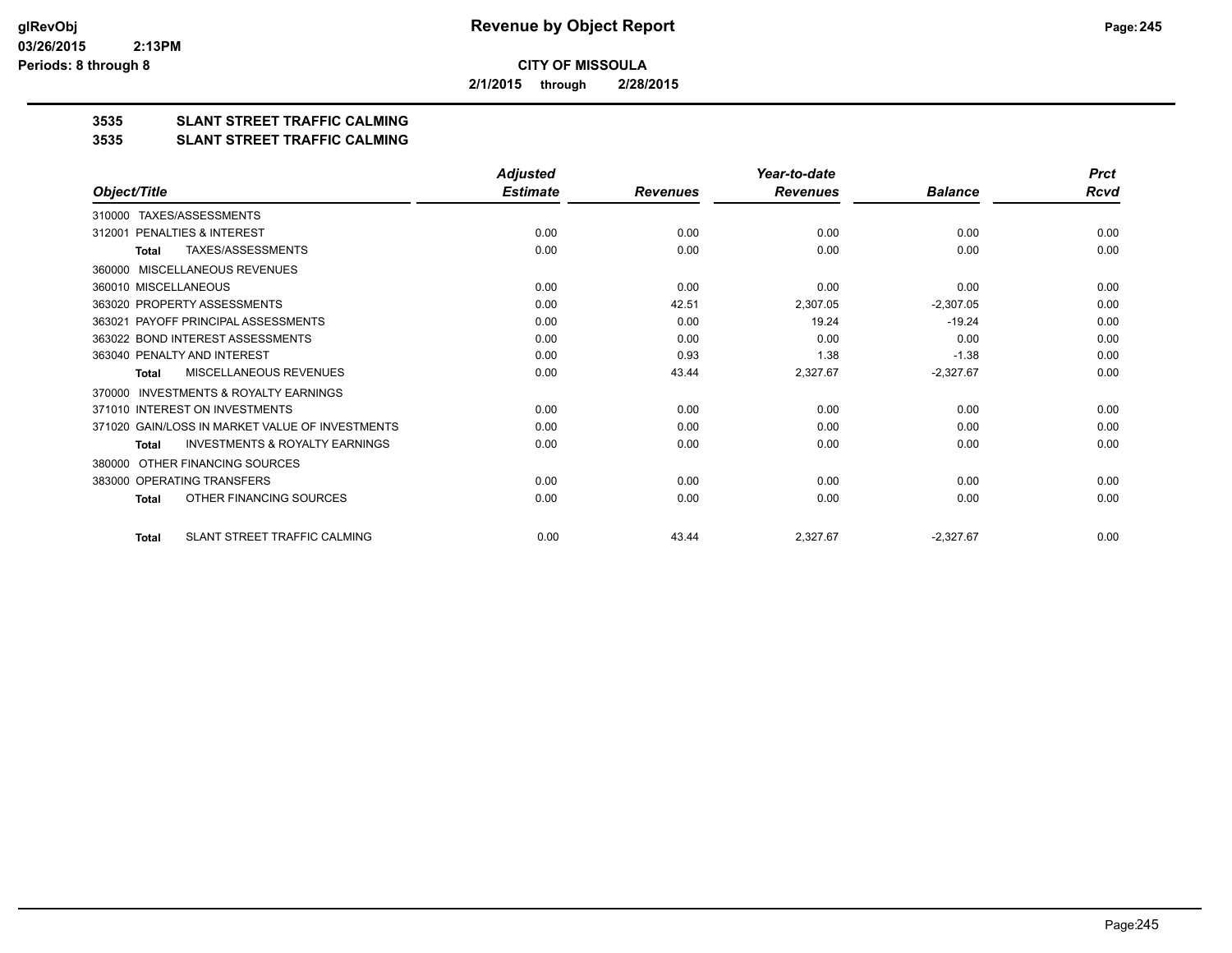**2/1/2015 through 2/28/2015**

### **3535 SLANT STREET TRAFFIC CALMING**

|                                                           | <b>Adjusted</b> |                 | Year-to-date    |                | <b>Prct</b> |
|-----------------------------------------------------------|-----------------|-----------------|-----------------|----------------|-------------|
| Object/Title                                              | <b>Estimate</b> | <b>Revenues</b> | <b>Revenues</b> | <b>Balance</b> | <b>Rcvd</b> |
| 310000 TAXES/ASSESSMENTS                                  |                 |                 |                 |                |             |
| PENALTIES & INTEREST<br>312001                            | 0.00            | 0.00            | 0.00            | 0.00           | 0.00        |
| TAXES/ASSESSMENTS<br><b>Total</b>                         | 0.00            | 0.00            | 0.00            | 0.00           | 0.00        |
| 360000 MISCELLANEOUS REVENUES                             |                 |                 |                 |                |             |
| 360010 MISCELLANEOUS                                      | 0.00            | 0.00            | 0.00            | 0.00           | 0.00        |
| 363020 PROPERTY ASSESSMENTS                               | 0.00            | 42.51           | 2,307.05        | $-2,307.05$    | 0.00        |
| 363021 PAYOFF PRINCIPAL ASSESSMENTS                       | 0.00            | 0.00            | 19.24           | $-19.24$       | 0.00        |
| 363022 BOND INTEREST ASSESSMENTS                          | 0.00            | 0.00            | 0.00            | 0.00           | 0.00        |
| 363040 PENALTY AND INTEREST                               | 0.00            | 0.93            | 1.38            | $-1.38$        | 0.00        |
| MISCELLANEOUS REVENUES<br><b>Total</b>                    | 0.00            | 43.44           | 2,327.67        | $-2,327.67$    | 0.00        |
| <b>INVESTMENTS &amp; ROYALTY EARNINGS</b><br>370000       |                 |                 |                 |                |             |
| 371010 INTEREST ON INVESTMENTS                            | 0.00            | 0.00            | 0.00            | 0.00           | 0.00        |
| 371020 GAIN/LOSS IN MARKET VALUE OF INVESTMENT            | 0.00            | 0.00            | 0.00            | 0.00           | 0.00        |
| <b>INVESTMENTS &amp; ROYALTY EARNINGS</b><br><b>Total</b> | 0.00            | 0.00            | 0.00            | 0.00           | 0.00        |
| OTHER FINANCING SOURCES<br>380000                         |                 |                 |                 |                |             |
| 383000 OPERATING TRANSFERS                                | 0.00            | 0.00            | 0.00            | 0.00           | 0.00        |
| OTHER FINANCING SOURCES<br><b>Total</b>                   | 0.00            | 0.00            | 0.00            | 0.00           | 0.00        |
| SLANT STREET TRAFFIC CALMING<br><b>Total</b>              | 0.00            | 43.44           | 2,327.67        | $-2,327.67$    | 0.00        |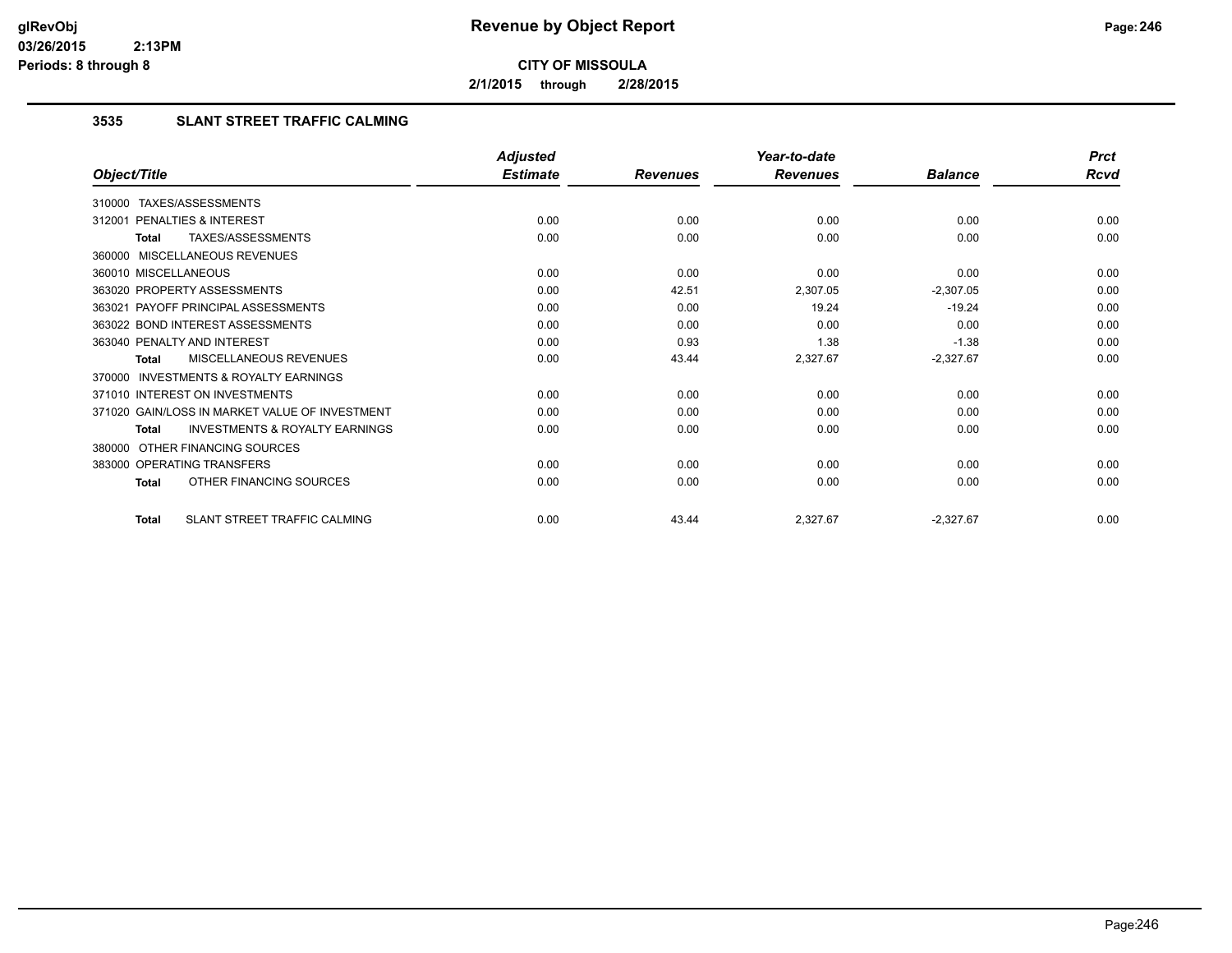**2/1/2015 through 2/28/2015**

# **3536 LINCOLNWOOD SEWER PHASE II**

#### **3536 LINCOLNWOOD SEWER PHASE II**

|                                                    | <b>Adjusted</b> |                 | Year-to-date    |                | <b>Prct</b> |
|----------------------------------------------------|-----------------|-----------------|-----------------|----------------|-------------|
| Object/Title                                       | <b>Estimate</b> | <b>Revenues</b> | <b>Revenues</b> | <b>Balance</b> | <b>Rcvd</b> |
| TAXES/ASSESSMENTS<br>310000                        |                 |                 |                 |                |             |
| PENALTIES & INTEREST<br>312001                     | 0.00            | 0.00            | 0.00            | 0.00           | 0.00        |
| TAXES/ASSESSMENTS<br><b>Total</b>                  | 0.00            | 0.00            | 0.00            | 0.00           | 0.00        |
| MISCELLANEOUS REVENUES<br>360000                   |                 |                 |                 |                |             |
| 363020 PROPERTY ASSESSMENTS                        | 31,100.00       | 467.79          | 15,030.90       | 16,069.10      | 48.33       |
| 363021 PAYOFF PRINCIPAL ASSESSMENTS                | 0.00            | 0.00            | 0.00            | 0.00           | 0.00        |
| 363022 BOND INTEREST ASSESSMENTS                   | 0.00            | 0.00            | 0.00            | 0.00           | 0.00        |
| 363040 PENALTY AND INTEREST                        | 0.00            | 5.71            | 10.07           | $-10.07$       | 0.00        |
| MISCELLANEOUS REVENUES<br>Total                    | 31,100.00       | 473.50          | 15,040.97       | 16,059.03      | 48.36       |
| INVESTMENTS & ROYALTY EARNINGS<br>370000           |                 |                 |                 |                |             |
| 371010 INTEREST ON INVESTMENTS                     | 0.00            | 0.00            | 0.00            | 0.00           | 0.00        |
| 371020 GAIN/LOSS IN MARKET VALUE OF INVESTMENTS    | 0.00            | 0.00            | 0.00            | 0.00           | 0.00        |
| <b>INVESTMENTS &amp; ROYALTY EARNINGS</b><br>Total | 0.00            | 0.00            | 0.00            | 0.00           | 0.00        |
| LINCOLNWOOD SEWER PHASE II<br><b>Total</b>         | 31,100.00       | 473.50          | 15,040.97       | 16,059.03      | 48.36       |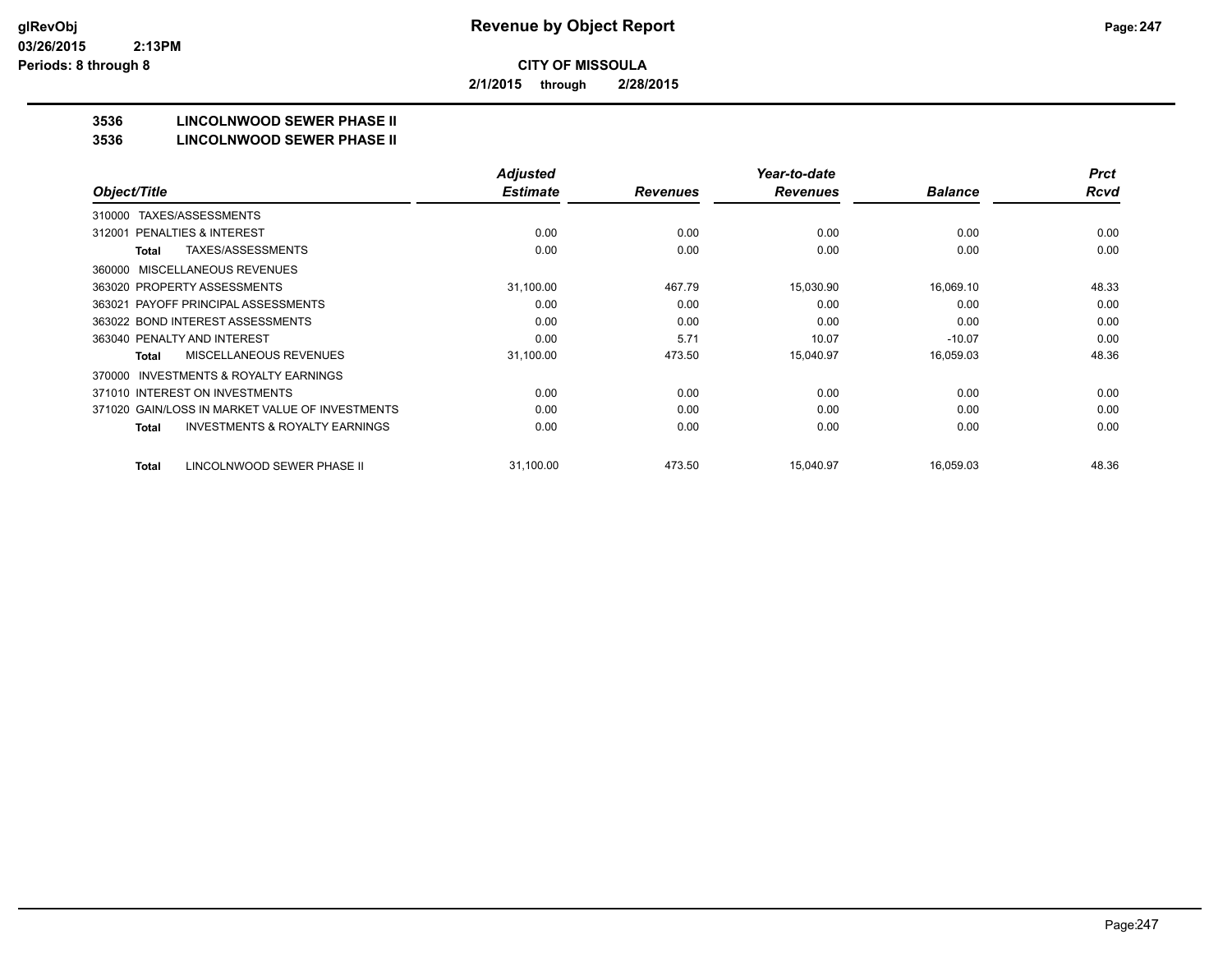**2/1/2015 through 2/28/2015**

### **3536 LINCOLNWOOD SEWER PHASE II**

| Object/Title                                              | <b>Adjusted</b><br><b>Estimate</b> | <b>Revenues</b> | Year-to-date<br><b>Revenues</b> | <b>Balance</b> | <b>Prct</b><br><b>Rcvd</b> |
|-----------------------------------------------------------|------------------------------------|-----------------|---------------------------------|----------------|----------------------------|
|                                                           |                                    |                 |                                 |                |                            |
| TAXES/ASSESSMENTS<br>310000                               |                                    |                 |                                 |                |                            |
| 312001 PENALTIES & INTEREST                               | 0.00                               | 0.00            | 0.00                            | 0.00           | 0.00                       |
| <b>TAXES/ASSESSMENTS</b><br><b>Total</b>                  | 0.00                               | 0.00            | 0.00                            | 0.00           | 0.00                       |
| 360000 MISCELLANEOUS REVENUES                             |                                    |                 |                                 |                |                            |
| 363020 PROPERTY ASSESSMENTS                               | 31,100.00                          | 467.79          | 15,030.90                       | 16,069.10      | 48.33                      |
| 363021 PAYOFF PRINCIPAL ASSESSMENTS                       | 0.00                               | 0.00            | 0.00                            | 0.00           | 0.00                       |
| 363022 BOND INTEREST ASSESSMENTS                          | 0.00                               | 0.00            | 0.00                            | 0.00           | 0.00                       |
| 363040 PENALTY AND INTEREST                               | 0.00                               | 5.71            | 10.07                           | $-10.07$       | 0.00                       |
| MISCELLANEOUS REVENUES<br><b>Total</b>                    | 31,100.00                          | 473.50          | 15,040.97                       | 16,059.03      | 48.36                      |
| <b>INVESTMENTS &amp; ROYALTY EARNINGS</b><br>370000       |                                    |                 |                                 |                |                            |
| 371010 INTEREST ON INVESTMENTS                            | 0.00                               | 0.00            | 0.00                            | 0.00           | 0.00                       |
| 371020 GAIN/LOSS IN MARKET VALUE OF INVESTMENT            | 0.00                               | 0.00            | 0.00                            | 0.00           | 0.00                       |
| <b>INVESTMENTS &amp; ROYALTY EARNINGS</b><br><b>Total</b> | 0.00                               | 0.00            | 0.00                            | 0.00           | 0.00                       |
| LINCOLNWOOD SEWER PHASE II<br><b>Total</b>                | 31,100.00                          | 473.50          | 15,040.97                       | 16,059.03      | 48.36                      |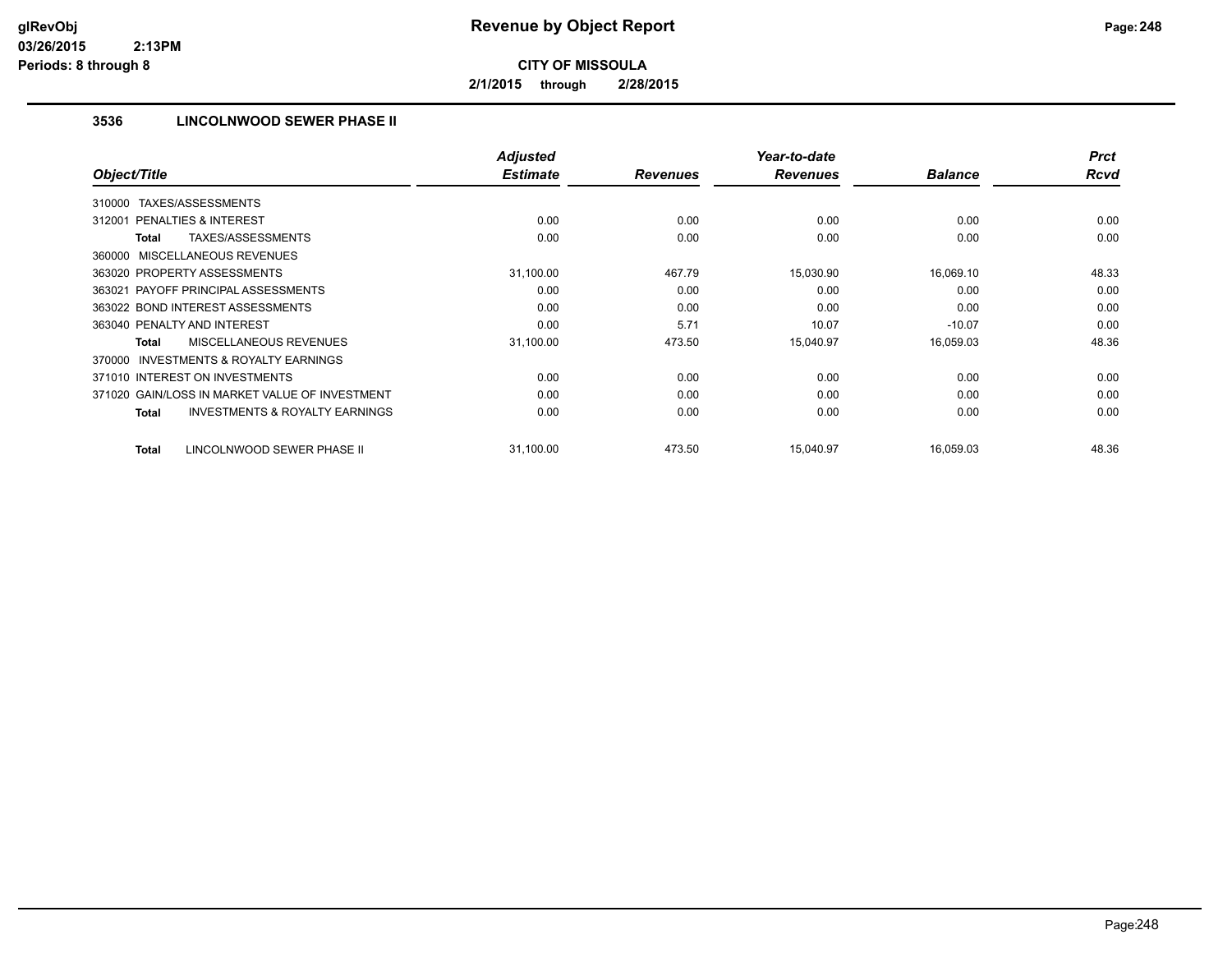**2/1/2015 through 2/28/2015**

#### **3539 SOUTH 4TH STREET W TRAFFIC**

#### **3539 SOUTH 4TH STREET W TRAFFIC**

|                                                           | <b>Adjusted</b> |                 | Year-to-date    |                | <b>Prct</b> |
|-----------------------------------------------------------|-----------------|-----------------|-----------------|----------------|-------------|
| Object/Title                                              | <b>Estimate</b> | <b>Revenues</b> | <b>Revenues</b> | <b>Balance</b> | Rcvd        |
| TAXES/ASSESSMENTS<br>310000                               |                 |                 |                 |                |             |
| PENALTIES & INTEREST<br>312001                            | 0.00            | 0.00            | 0.00            | 0.00           | 0.00        |
| TAXES/ASSESSMENTS<br><b>Total</b>                         | 0.00            | 0.00            | 0.00            | 0.00           | 0.00        |
| MISCELLANEOUS REVENUES<br>360000                          |                 |                 |                 |                |             |
| 360010 MISCELLANEOUS                                      | 0.00            | 0.00            | 0.00            | 0.00           | 0.00        |
| 363020 PROPERTY ASSESSMENTS                               | 0.00            | 0.00            | 807.45          | $-807.45$      | 0.00        |
| 363021 PAYOFF PRINCIPAL ASSESSMENTS                       | 0.00            | 0.00            | 0.00            | 0.00           | 0.00        |
| 363022 BOND INTEREST ASSESSMENTS                          | 0.00            | 0.00            | 0.00            | 0.00           | 0.00        |
| 363040 PENALTY AND INTEREST                               | 0.00            | 0.00            | 0.84            | $-0.84$        | 0.00        |
| MISCELLANEOUS REVENUES<br><b>Total</b>                    | 0.00            | 0.00            | 808.29          | $-808.29$      | 0.00        |
| <b>INVESTMENTS &amp; ROYALTY EARNINGS</b><br>370000       |                 |                 |                 |                |             |
| 371010 INTEREST ON INVESTMENTS                            | 0.00            | 0.00            | 0.00            | 0.00           | 0.00        |
| 371020 GAIN/LOSS IN MARKET VALUE OF INVESTMENTS           | 0.00            | 0.00            | 0.00            | 0.00           | 0.00        |
| <b>INVESTMENTS &amp; ROYALTY EARNINGS</b><br><b>Total</b> | 0.00            | 0.00            | 0.00            | 0.00           | 0.00        |
| OTHER FINANCING SOURCES<br>380000                         |                 |                 |                 |                |             |
| OPERATING TRANSFERS<br>383000                             | 0.00            | 0.00            | 0.00            | 0.00           | 0.00        |
| OTHER FINANCING SOURCES<br><b>Total</b>                   | 0.00            | 0.00            | 0.00            | 0.00           | 0.00        |
| SOUTH 4TH STREET W TRAFFIC<br><b>Total</b>                | 0.00            | 0.00            | 808.29          | $-808.29$      | 0.00        |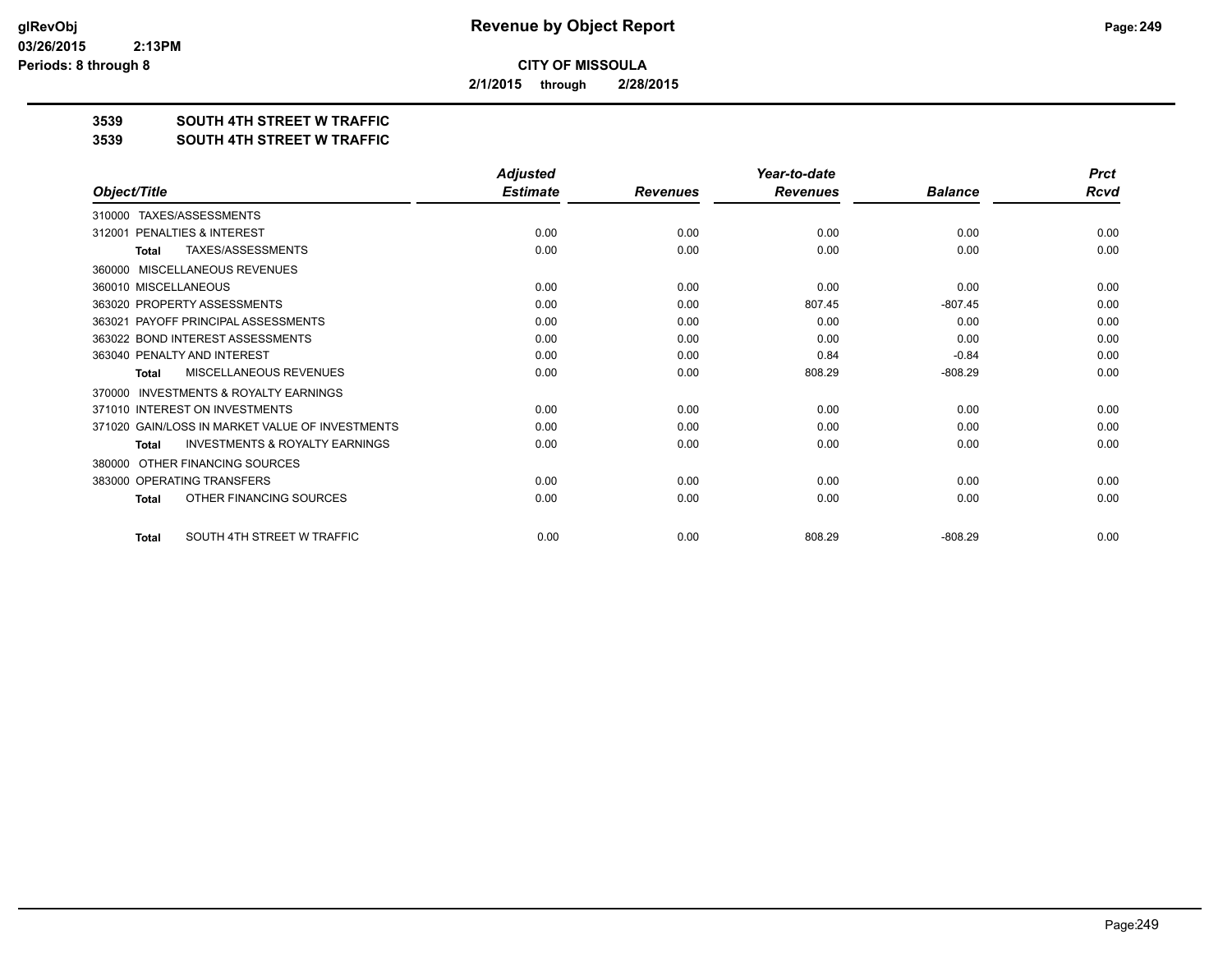**2/1/2015 through 2/28/2015**

### **3539 SOUTH 4TH STREET W TRAFFIC**

|                                                           | <b>Adjusted</b> |                 | Year-to-date    |                | <b>Prct</b> |
|-----------------------------------------------------------|-----------------|-----------------|-----------------|----------------|-------------|
| Object/Title                                              | <b>Estimate</b> | <b>Revenues</b> | <b>Revenues</b> | <b>Balance</b> | Rcvd        |
| 310000 TAXES/ASSESSMENTS                                  |                 |                 |                 |                |             |
| PENALTIES & INTEREST<br>312001                            | 0.00            | 0.00            | 0.00            | 0.00           | 0.00        |
| TAXES/ASSESSMENTS<br><b>Total</b>                         | 0.00            | 0.00            | 0.00            | 0.00           | 0.00        |
| 360000 MISCELLANEOUS REVENUES                             |                 |                 |                 |                |             |
| 360010 MISCELLANEOUS                                      | 0.00            | 0.00            | 0.00            | 0.00           | 0.00        |
| 363020 PROPERTY ASSESSMENTS                               | 0.00            | 0.00            | 807.45          | $-807.45$      | 0.00        |
| 363021 PAYOFF PRINCIPAL ASSESSMENTS                       | 0.00            | 0.00            | 0.00            | 0.00           | 0.00        |
| 363022 BOND INTEREST ASSESSMENTS                          | 0.00            | 0.00            | 0.00            | 0.00           | 0.00        |
| 363040 PENALTY AND INTEREST                               | 0.00            | 0.00            | 0.84            | $-0.84$        | 0.00        |
| MISCELLANEOUS REVENUES<br><b>Total</b>                    | 0.00            | 0.00            | 808.29          | $-808.29$      | 0.00        |
| <b>INVESTMENTS &amp; ROYALTY EARNINGS</b><br>370000       |                 |                 |                 |                |             |
| 371010 INTEREST ON INVESTMENTS                            | 0.00            | 0.00            | 0.00            | 0.00           | 0.00        |
| 371020 GAIN/LOSS IN MARKET VALUE OF INVESTMENT            | 0.00            | 0.00            | 0.00            | 0.00           | 0.00        |
| <b>INVESTMENTS &amp; ROYALTY EARNINGS</b><br><b>Total</b> | 0.00            | 0.00            | 0.00            | 0.00           | 0.00        |
| OTHER FINANCING SOURCES<br>380000                         |                 |                 |                 |                |             |
| 383000 OPERATING TRANSFERS                                | 0.00            | 0.00            | 0.00            | 0.00           | 0.00        |
| OTHER FINANCING SOURCES<br><b>Total</b>                   | 0.00            | 0.00            | 0.00            | 0.00           | 0.00        |
| SOUTH 4TH STREET W TRAFFIC<br><b>Total</b>                | 0.00            | 0.00            | 808.29          | $-808.29$      | 0.00        |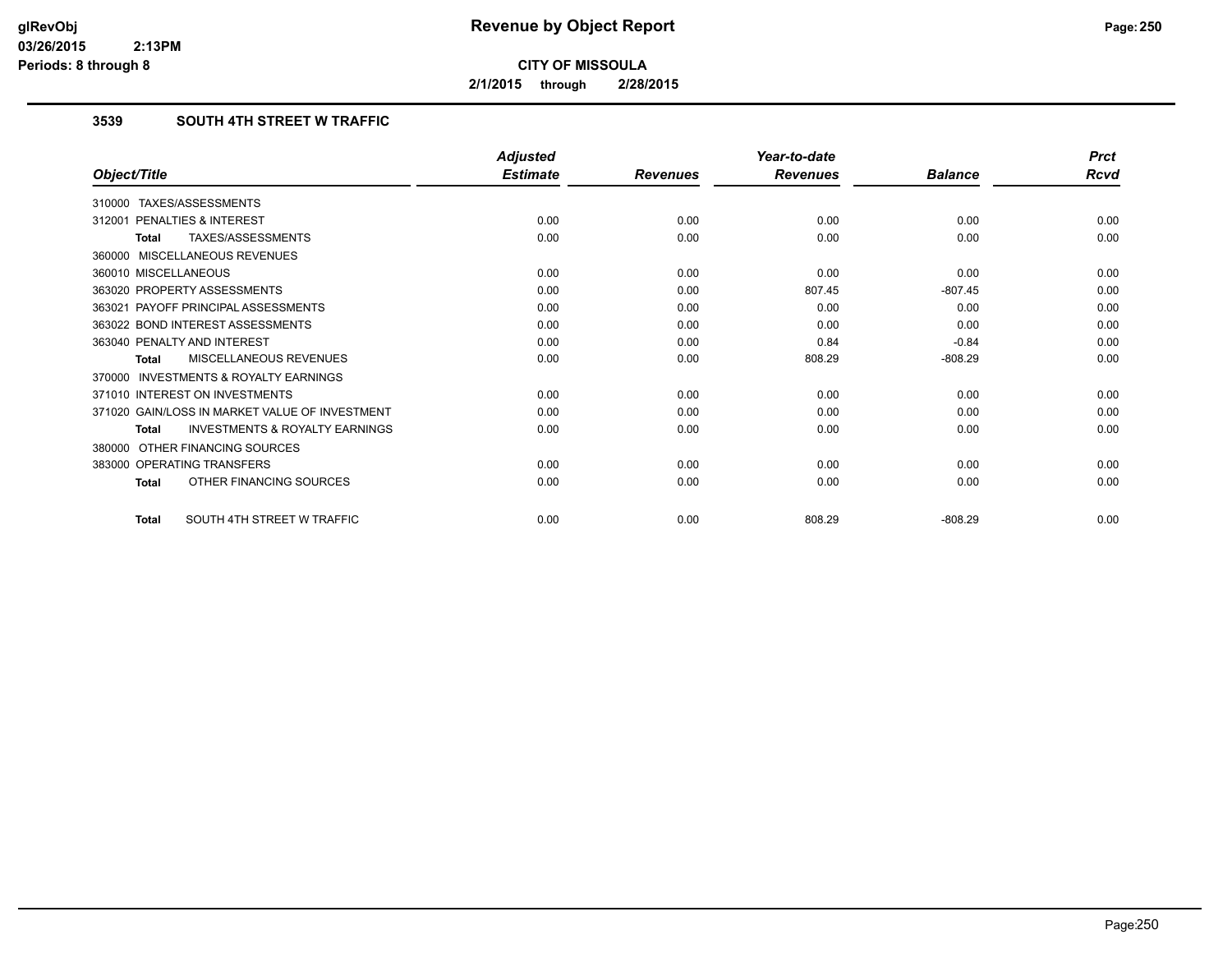**2/1/2015 through 2/28/2015**

**3540 SID 540 DEBT SERVICE FUND**

**3540 SID 540 DEBT SERVICE FUND**

|                                                    | <b>Adjusted</b> |                 | Year-to-date    |                | <b>Prct</b> |
|----------------------------------------------------|-----------------|-----------------|-----------------|----------------|-------------|
| Object/Title                                       | <b>Estimate</b> | <b>Revenues</b> | <b>Revenues</b> | <b>Balance</b> | <b>Rcvd</b> |
| 360000 MISCELLANEOUS REVENUES                      |                 |                 |                 |                |             |
| 363020 PROPERTY ASSESSMENTS                        | 122.098.00      | 371.75          | 70.867.60       | 51.230.40      | 58.04       |
| 363021 PAYOFF PRINCIPAL ASSESSMENTS                | 0.00            | 2.913.09        | 6,532.55        | $-6,532.55$    | 0.00        |
| 363040 PENALTY AND INTEREST                        | 0.00            | 7.56            | 24.45           | $-24.45$       | 0.00        |
| MISCELLANEOUS REVENUES<br>Total                    | 122,098.00      | 3,292.40        | 77.424.60       | 44,673.40      | 63.41       |
| 370000 INVESTMENTS & ROYALTY EARNINGS              |                 |                 |                 |                |             |
| 371010 INTEREST ON INVESTMENTS                     | 0.00            | 0.00            | 0.00            | 0.00           | 0.00        |
| 371500 INTEREST ON INTERFUND LOAN                  | 0.00            | 0.00            | 0.00            | 0.00           | 0.00        |
| <b>INVESTMENTS &amp; ROYALTY EARNINGS</b><br>Total | 0.00            | 0.00            | 0.00            | 0.00           | 0.00        |
| SID 540 DEBT SERVICE FUND<br>Total                 | 122.098.00      | 3.292.40        | 77.424.60       | 44.673.40      | 63.41       |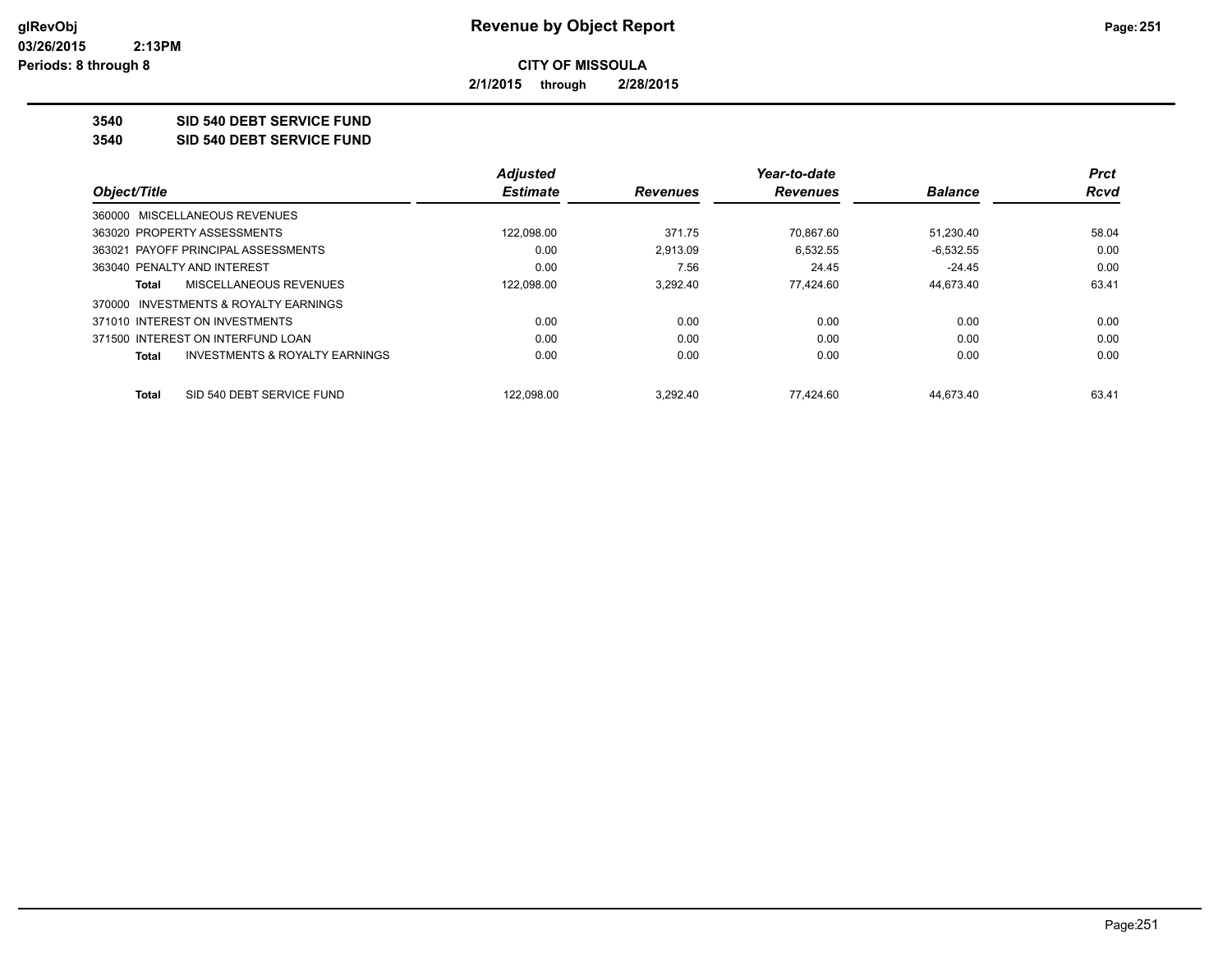**2/1/2015 through 2/28/2015**

### **3540 SID 540 DEBT SERVICE FUND**

| Object/Title                                        | <b>Adjusted</b><br><b>Estimate</b> | <b>Revenues</b> | Year-to-date<br><b>Revenues</b> | <b>Balance</b> | <b>Prct</b><br><b>Rcvd</b> |
|-----------------------------------------------------|------------------------------------|-----------------|---------------------------------|----------------|----------------------------|
| 360000 MISCELLANEOUS REVENUES                       |                                    |                 |                                 |                |                            |
| 363020 PROPERTY ASSESSMENTS                         | 122.098.00                         | 371.75          | 70.867.60                       | 51.230.40      | 58.04                      |
| 363021 PAYOFF PRINCIPAL ASSESSMENTS                 | 0.00                               | 2.913.09        | 6.532.55                        | $-6.532.55$    | 0.00                       |
| 363040 PENALTY AND INTEREST                         | 0.00                               | 7.56            | 24.45                           | $-24.45$       | 0.00                       |
| MISCELLANEOUS REVENUES<br>Total                     | 122,098.00                         | 3.292.40        | 77.424.60                       | 44.673.40      | 63.41                      |
| <b>INVESTMENTS &amp; ROYALTY EARNINGS</b><br>370000 |                                    |                 |                                 |                |                            |
| 371010 INTEREST ON INVESTMENTS                      | 0.00                               | 0.00            | 0.00                            | 0.00           | 0.00                       |
| 371500 INTEREST ON INTERFUND LOAN                   | 0.00                               | 0.00            | 0.00                            | 0.00           | 0.00                       |
| INVESTMENTS & ROYALTY EARNINGS<br>Total             | 0.00                               | 0.00            | 0.00                            | 0.00           | 0.00                       |
| SID 540 DEBT SERVICE FUND<br><b>Total</b>           | 122.098.00                         | 3.292.40        | 77.424.60                       | 44.673.40      | 63.41                      |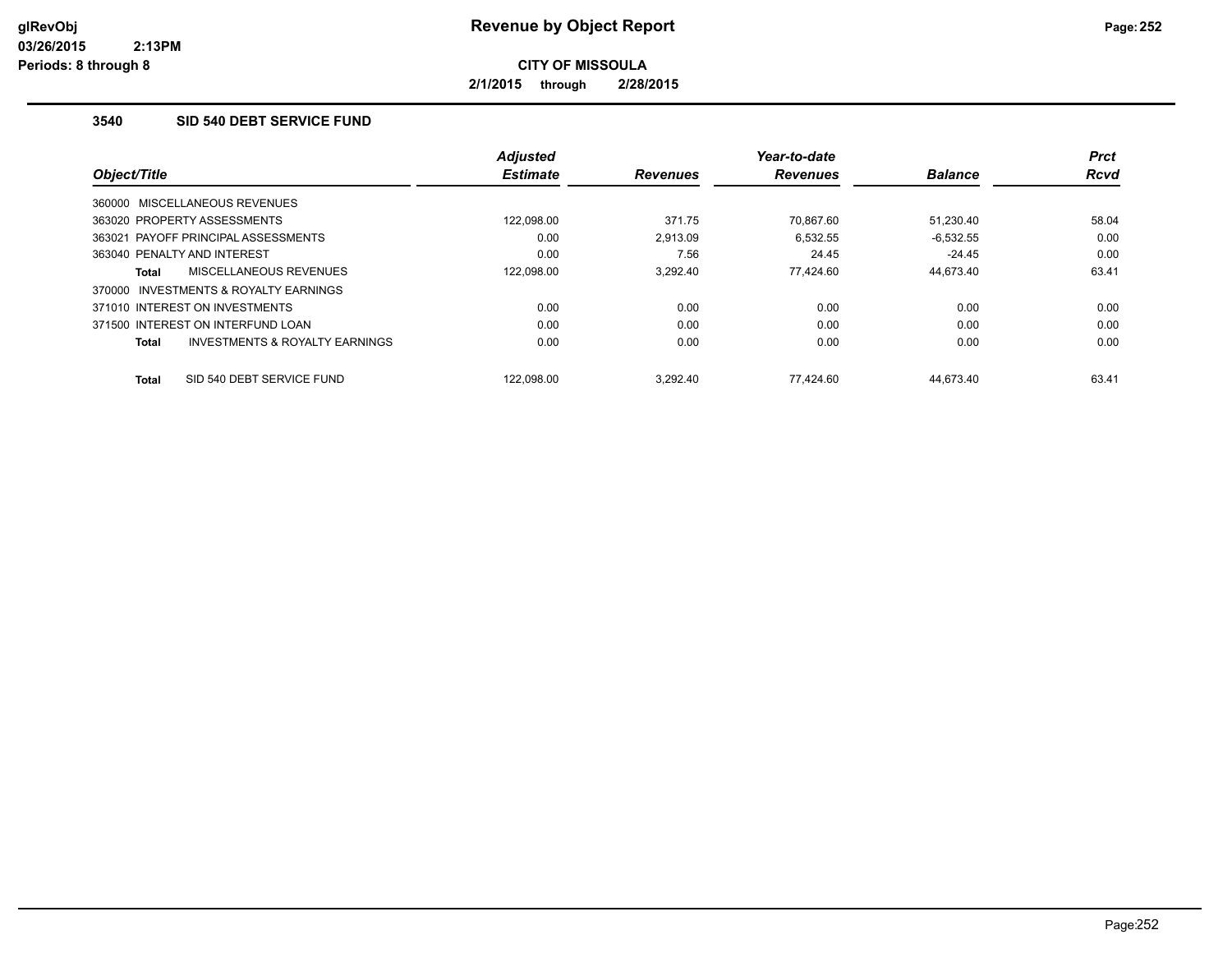**2/1/2015 through 2/28/2015**

# **3541 SID 541 DEBT SERVICE**

**3541 SID 541 DEBT SERVICE**

|                                         | <b>Adjusted</b> |                 | Year-to-date    |                | <b>Prct</b> |
|-----------------------------------------|-----------------|-----------------|-----------------|----------------|-------------|
| Object/Title                            | <b>Estimate</b> | <b>Revenues</b> | <b>Revenues</b> | <b>Balance</b> | <b>Rcvd</b> |
| 360000 MISCELLANEOUS REVENUES           |                 |                 |                 |                |             |
| 363020 PROPERTY ASSESSMENTS             | 60,383.00       | 349.17          | 29.671.89       | 30,711.11      | 49.14       |
| 363021 PAYOFF PRINCIPAL ASSESSMENTS     | 0.00            | 0.00            | 2.415.66        | $-2,415.66$    | 0.00        |
| 363040 PENALTY AND INTEREST             | 0.00            | 6.83            | 19.71           | $-19.71$       | 0.00        |
| MISCELLANEOUS REVENUES<br>Total         | 60,383.00       | 356.00          | 32,107.26       | 28,275.74      | 53.17       |
| 370000 INVESTMENTS & ROYALTY EARNINGS   |                 |                 |                 |                |             |
| 371010 INTEREST ON INVESTMENTS          | 0.00            | 0.00            | 0.00            | 0.00           | 0.00        |
| INVESTMENTS & ROYALTY EARNINGS<br>Total | 0.00            | 0.00            | 0.00            | 0.00           | 0.00        |
| 380000 OTHER FINANCING SOURCES          |                 |                 |                 |                |             |
| 381030 SID BONDS PROCEEDS               | 0.00            | 0.00            | 0.00            | 0.00           | 0.00        |
| OTHER FINANCING SOURCES<br>Total        | 0.00            | 0.00            | 0.00            | 0.00           | 0.00        |
| SID 541 DEBT SERVICE<br>Total           | 60.383.00       | 356.00          | 32,107.26       | 28.275.74      | 53.17       |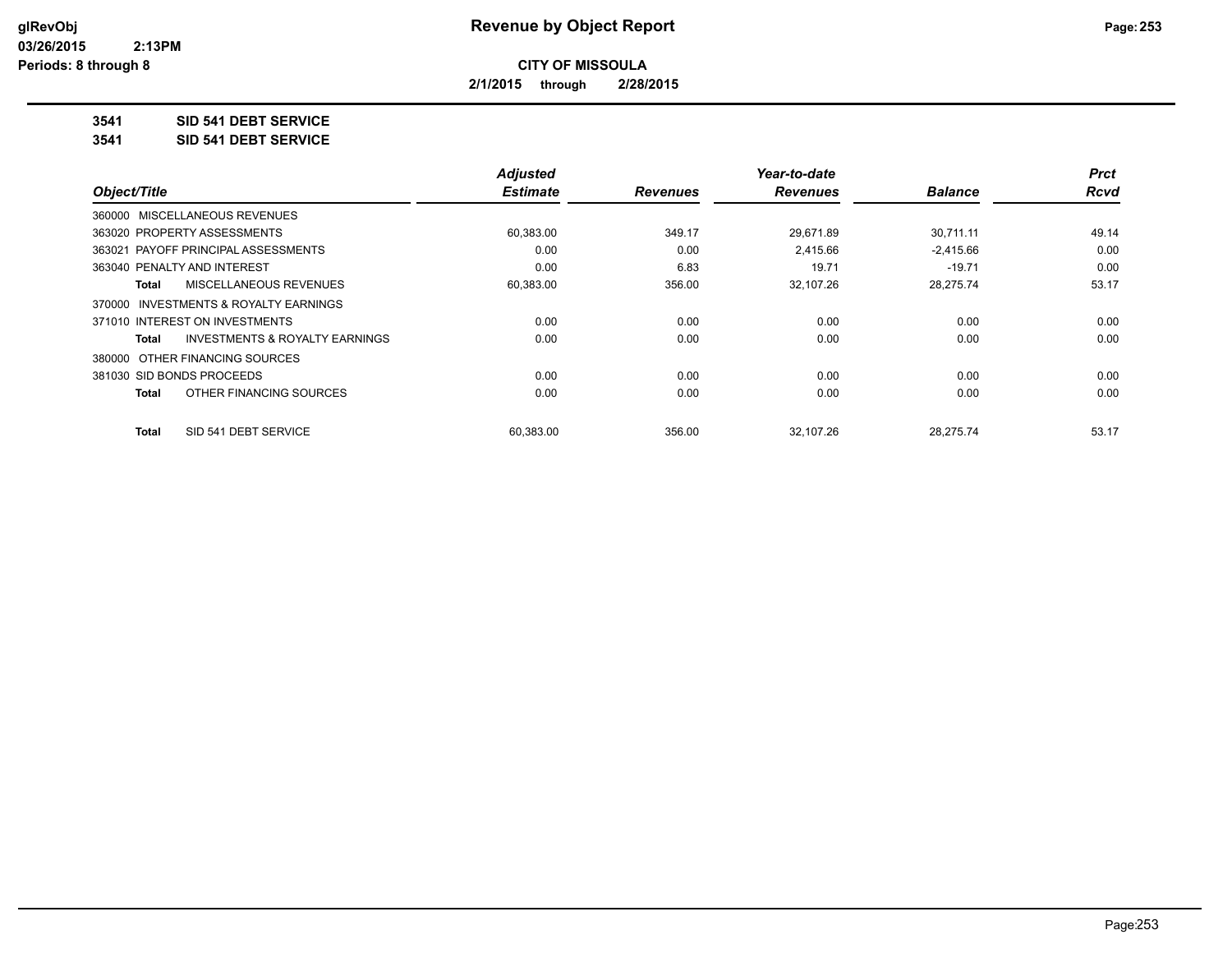**2/1/2015 through 2/28/2015**

### **3541 SID 541 DEBT SERVICE**

| Object/Title                                       | <b>Adjusted</b><br><b>Estimate</b> | <b>Revenues</b> | Year-to-date<br><b>Revenues</b> | <b>Balance</b> | <b>Prct</b><br><b>Rcvd</b> |
|----------------------------------------------------|------------------------------------|-----------------|---------------------------------|----------------|----------------------------|
| 360000 MISCELLANEOUS REVENUES                      |                                    |                 |                                 |                |                            |
| 363020 PROPERTY ASSESSMENTS                        | 60,383.00                          | 349.17          | 29,671.89                       | 30,711.11      | 49.14                      |
| 363021 PAYOFF PRINCIPAL ASSESSMENTS                | 0.00                               | 0.00            | 2,415.66                        | $-2,415.66$    | 0.00                       |
| 363040 PENALTY AND INTEREST                        | 0.00                               | 6.83            | 19.71                           | $-19.71$       | 0.00                       |
| <b>MISCELLANEOUS REVENUES</b><br>Total             | 60,383.00                          | 356.00          | 32.107.26                       | 28.275.74      | 53.17                      |
| INVESTMENTS & ROYALTY EARNINGS<br>370000           |                                    |                 |                                 |                |                            |
| 371010 INTEREST ON INVESTMENTS                     | 0.00                               | 0.00            | 0.00                            | 0.00           | 0.00                       |
| <b>INVESTMENTS &amp; ROYALTY EARNINGS</b><br>Total | 0.00                               | 0.00            | 0.00                            | 0.00           | 0.00                       |
| 380000 OTHER FINANCING SOURCES                     |                                    |                 |                                 |                |                            |
| 381030 SID BONDS PROCEEDS                          | 0.00                               | 0.00            | 0.00                            | 0.00           | 0.00                       |
| OTHER FINANCING SOURCES<br>Total                   | 0.00                               | 0.00            | 0.00                            | 0.00           | 0.00                       |
|                                                    |                                    |                 |                                 |                |                            |
| SID 541 DEBT SERVICE<br>Total                      | 60,383.00                          | 356.00          | 32.107.26                       | 28.275.74      | 53.17                      |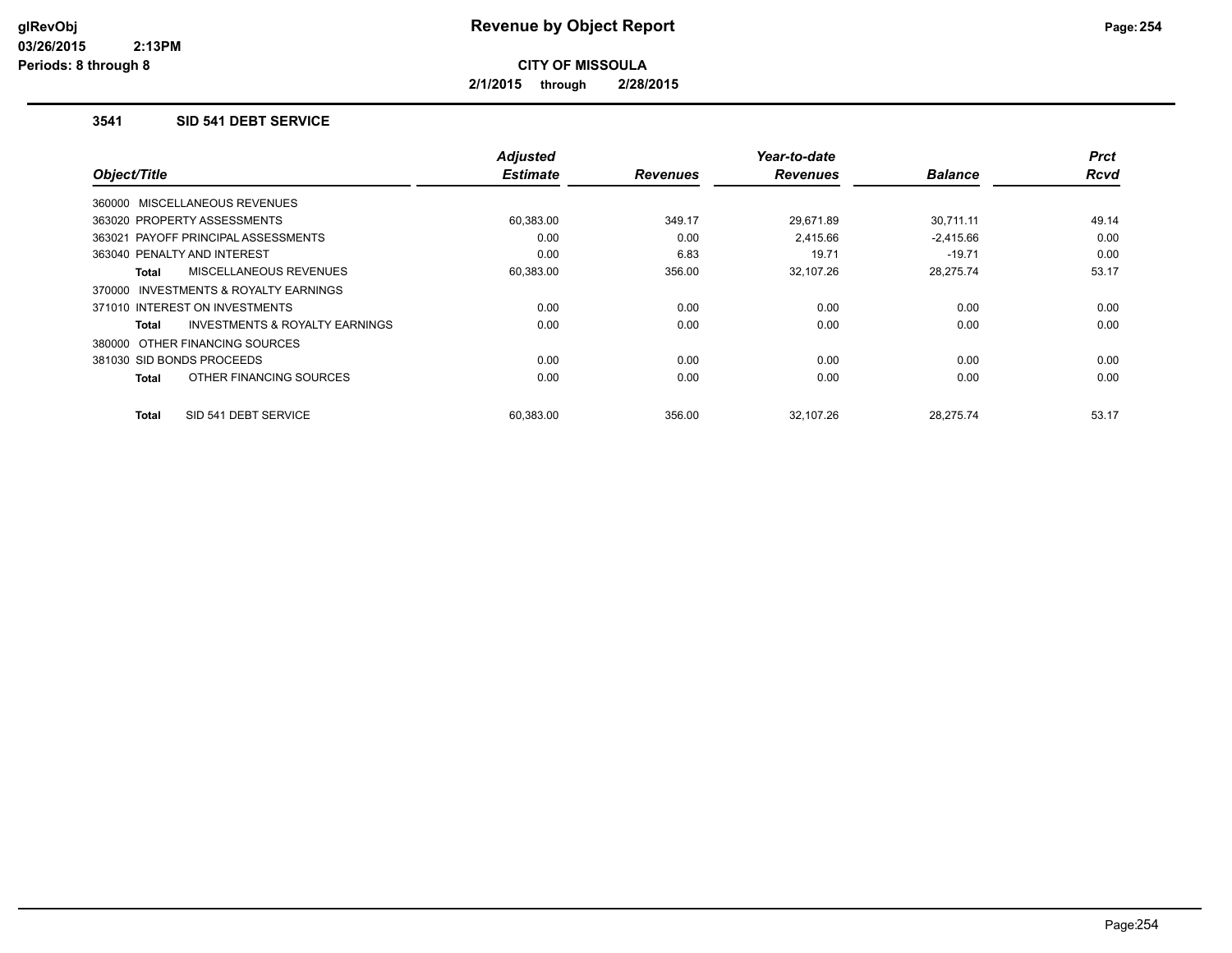**2/1/2015 through 2/28/2015**

**3543 SID 543 DEBT SERVICE**

**3543 SID 543 DEBT SERVICE**

|                                                    | <b>Adjusted</b> |                 | Year-to-date    |                | <b>Prct</b> |
|----------------------------------------------------|-----------------|-----------------|-----------------|----------------|-------------|
| Object/Title                                       | <b>Estimate</b> | <b>Revenues</b> | <b>Revenues</b> | <b>Balance</b> | Rcvd        |
| 360000 MISCELLANEOUS REVENUES                      |                 |                 |                 |                |             |
| 363020 PROPERTY ASSESSMENTS                        | 0.00            | 37.30           | 4.867.65        | $-4.867.65$    | 0.00        |
| 363021 PAYOFF PRINCIPAL ASSESSMENTS                | 0.00            | 0.00            | 328.51          | $-328.51$      | 0.00        |
| 363040 PENALTY AND INTEREST                        | 0.00            | 1.12            | 3.57            | $-3.57$        | 0.00        |
| MISCELLANEOUS REVENUES<br>Total                    | 0.00            | 38.42           | 5.199.73        | $-5.199.73$    | 0.00        |
| 370000 INVESTMENTS & ROYALTY EARNINGS              |                 |                 |                 |                |             |
| 371010 INTEREST ON INVESTMENTS                     | 0.00            | 0.00            | 0.00            | 0.00           | 0.00        |
| <b>INVESTMENTS &amp; ROYALTY EARNINGS</b><br>Total | 0.00            | 0.00            | 0.00            | 0.00           | 0.00        |
| SID 543 DEBT SERVICE<br><b>Total</b>               | 0.00            | 38.42           | 5.199.73        | $-5.199.73$    | 0.00        |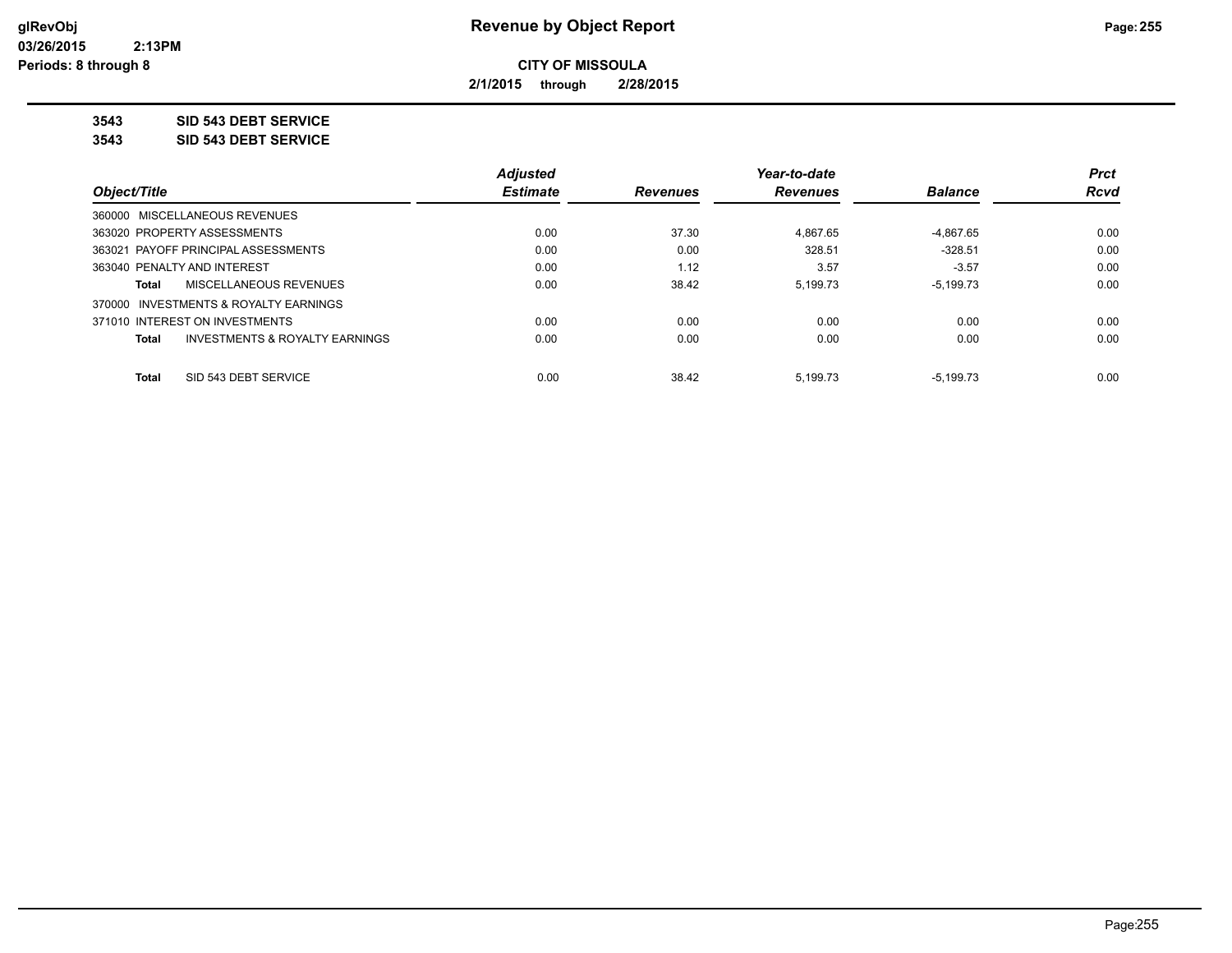**2/1/2015 through 2/28/2015**

### **3543 SID 543 DEBT SERVICE**

|                                                    | <b>Adjusted</b> |                 | Year-to-date    |                | <b>Prct</b> |
|----------------------------------------------------|-----------------|-----------------|-----------------|----------------|-------------|
| Object/Title                                       | <b>Estimate</b> | <b>Revenues</b> | <b>Revenues</b> | <b>Balance</b> | <b>Rcvd</b> |
| 360000 MISCELLANEOUS REVENUES                      |                 |                 |                 |                |             |
| 363020 PROPERTY ASSESSMENTS                        | 0.00            | 37.30           | 4.867.65        | $-4,867.65$    | 0.00        |
| 363021 PAYOFF PRINCIPAL ASSESSMENTS                | 0.00            | 0.00            | 328.51          | $-328.51$      | 0.00        |
| 363040 PENALTY AND INTEREST                        | 0.00            | 1.12            | 3.57            | $-3.57$        | 0.00        |
| <b>MISCELLANEOUS REVENUES</b><br>Total             | 0.00            | 38.42           | 5.199.73        | $-5.199.73$    | 0.00        |
| 370000 INVESTMENTS & ROYALTY EARNINGS              |                 |                 |                 |                |             |
| 371010 INTEREST ON INVESTMENTS                     | 0.00            | 0.00            | 0.00            | 0.00           | 0.00        |
| <b>INVESTMENTS &amp; ROYALTY EARNINGS</b><br>Total | 0.00            | 0.00            | 0.00            | 0.00           | 0.00        |
| SID 543 DEBT SERVICE<br><b>Total</b>               | 0.00            | 38.42           | 5.199.73        | $-5.199.73$    | 0.00        |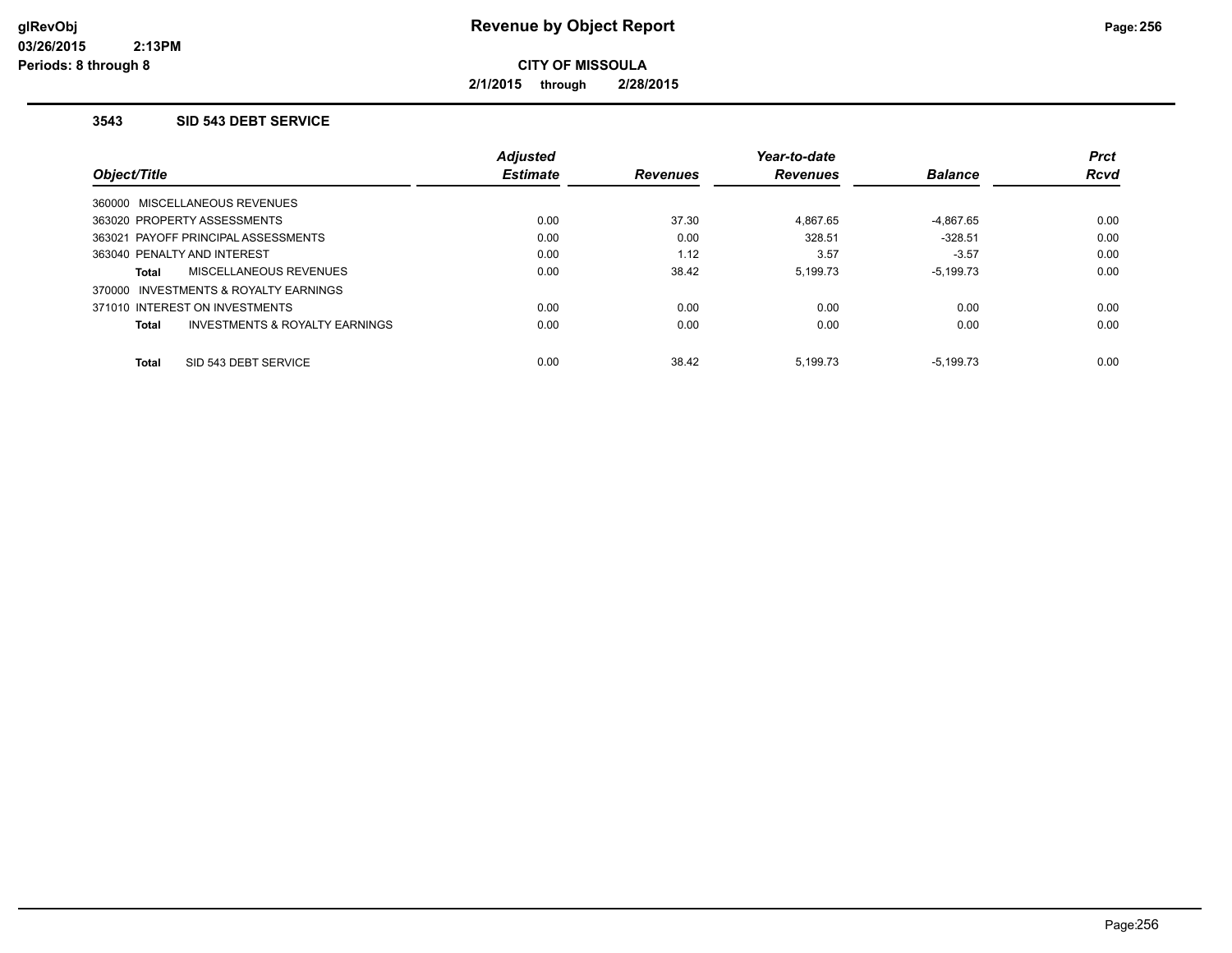**2/1/2015 through 2/28/2015**

# **3544 SID 544 RATTLESNAKE DEBT SERVICE**

### **3544 SID 544 RATTLESNAKE DEBT SERVICE**

|                                                           | <b>Adjusted</b> |                 | Year-to-date    |                | <b>Prct</b> |
|-----------------------------------------------------------|-----------------|-----------------|-----------------|----------------|-------------|
| Object/Title                                              | <b>Estimate</b> | <b>Revenues</b> | <b>Revenues</b> | <b>Balance</b> | <b>Rcvd</b> |
| 360000 MISCELLANEOUS REVENUES                             |                 |                 |                 |                |             |
| 363020 PROPERTY ASSESSMENTS                               | 140.176.00      | 1,556.86        | 82.191.80       | 57,984.20      | 58.63       |
| 363021 PAYOFF PRINCIPAL ASSESSMENTS                       | 0.00            | 0.00            | 4.032.77        | $-4.032.77$    | 0.00        |
| 363040 PENALTY AND INTEREST                               | 0.00            | 34.08           | 65.69           | $-65.69$       | 0.00        |
| MISCELLANEOUS REVENUES<br>Total                           | 140.176.00      | 1.590.94        | 86.290.26       | 53.885.74      | 61.56       |
| 370000 INVESTMENTS & ROYALTY EARNINGS                     |                 |                 |                 |                |             |
| 371010 INTEREST ON INVESTMENTS                            | 0.00            | 0.00            | 0.00            | 0.00           | 0.00        |
| <b>INVESTMENTS &amp; ROYALTY EARNINGS</b><br><b>Total</b> | 0.00            | 0.00            | 0.00            | 0.00           | 0.00        |
| SID 544 RATTLESNAKE DEBT SERVICE<br><b>Total</b>          | 140.176.00      | 1.590.94        | 86.290.26       | 53.885.74      | 61.56       |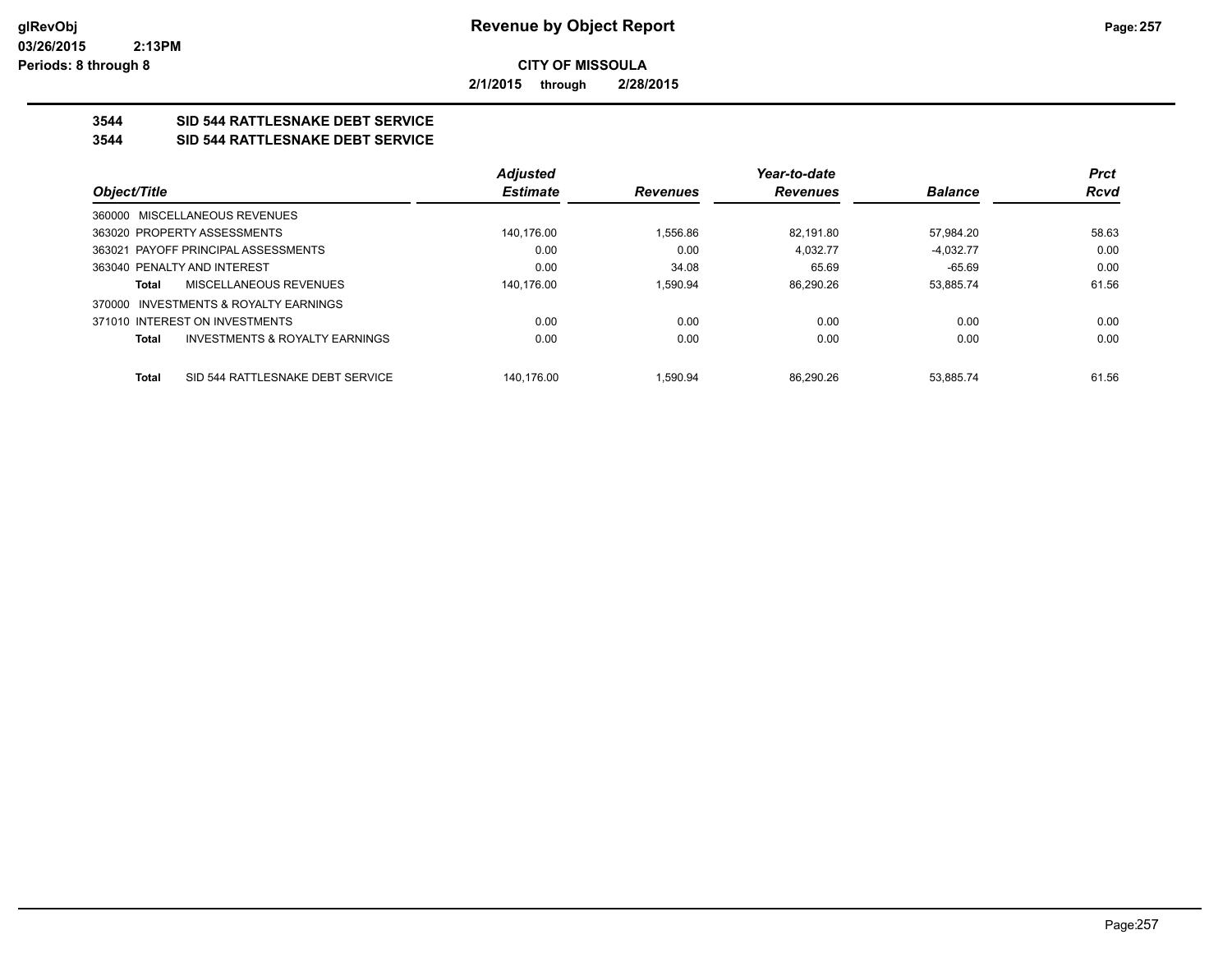**2/1/2015 through 2/28/2015**

# **3544 SID 544 RATTLESNAKE DEBT SERVICE**

|              |                                     | <b>Adjusted</b> |                 | Year-to-date    |                | <b>Prct</b> |
|--------------|-------------------------------------|-----------------|-----------------|-----------------|----------------|-------------|
| Object/Title |                                     | <b>Estimate</b> | <b>Revenues</b> | <b>Revenues</b> | <b>Balance</b> | <b>Rcvd</b> |
|              | 360000 MISCELLANEOUS REVENUES       |                 |                 |                 |                |             |
|              | 363020 PROPERTY ASSESSMENTS         | 140.176.00      | 1.556.86        | 82.191.80       | 57.984.20      | 58.63       |
|              | 363021 PAYOFF PRINCIPAL ASSESSMENTS | 0.00            | 0.00            | 4.032.77        | $-4,032.77$    | 0.00        |
|              | 363040 PENALTY AND INTEREST         | 0.00            | 34.08           | 65.69           | $-65.69$       | 0.00        |
| <b>Total</b> | MISCELLANEOUS REVENUES              | 140.176.00      | 1.590.94        | 86.290.26       | 53.885.74      | 61.56       |
| 370000       | INVESTMENTS & ROYALTY EARNINGS      |                 |                 |                 |                |             |
|              | 371010 INTEREST ON INVESTMENTS      | 0.00            | 0.00            | 0.00            | 0.00           | 0.00        |
| <b>Total</b> | INVESTMENTS & ROYALTY EARNINGS      | 0.00            | 0.00            | 0.00            | 0.00           | 0.00        |
| <b>Total</b> | SID 544 RATTLESNAKE DEBT SERVICE    | 140.176.00      | 1.590.94        | 86.290.26       | 53.885.74      | 61.56       |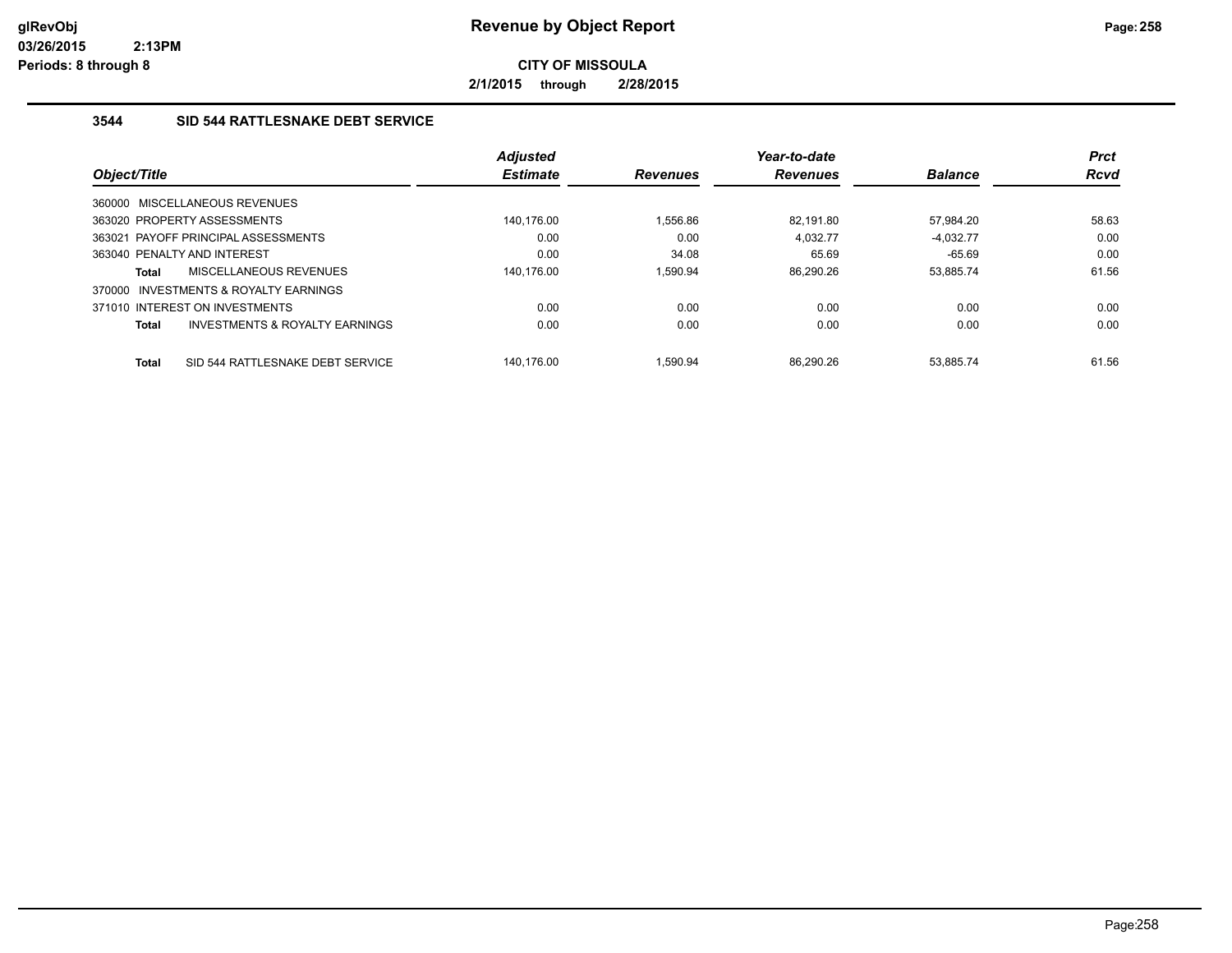**2/1/2015 through 2/28/2015**

**3545 SID 545 DEBT SERVICE**

**3545 SID 545 DEBT SERVICE**

|                                                    | <b>Adjusted</b> |                 | Year-to-date    |                | <b>Prct</b> |
|----------------------------------------------------|-----------------|-----------------|-----------------|----------------|-------------|
| Object/Title                                       | <b>Estimate</b> | <b>Revenues</b> | <b>Revenues</b> | <b>Balance</b> | Rcvd        |
| 360000 MISCELLANEOUS REVENUES                      |                 |                 |                 |                |             |
| 363020 PROPERTY ASSESSMENTS                        | 0.00            | 14.15           | 1.018.75        | $-1.018.75$    | 0.00        |
| 363021 PAYOFF PRINCIPAL ASSESSMENTS                | 0.00            | 0.00            | 0.00            | 0.00           | 0.00        |
| 363040 PENALTY AND INTEREST                        | 0.00            | 0.43            | 1.35            | $-1.35$        | 0.00        |
| MISCELLANEOUS REVENUES<br>Total                    | 0.00            | 14.58           | 1.020.10        | $-1.020.10$    | 0.00        |
| 370000 INVESTMENTS & ROYALTY EARNINGS              |                 |                 |                 |                |             |
| 371010 INTEREST ON INVESTMENTS                     | 0.00            | 0.00            | 0.00            | 0.00           | 0.00        |
| <b>INVESTMENTS &amp; ROYALTY EARNINGS</b><br>Total | 0.00            | 0.00            | 0.00            | 0.00           | 0.00        |
| SID 545 DEBT SERVICE<br><b>Total</b>               | 0.00            | 14.58           | 1.020.10        | $-1.020.10$    | 0.00        |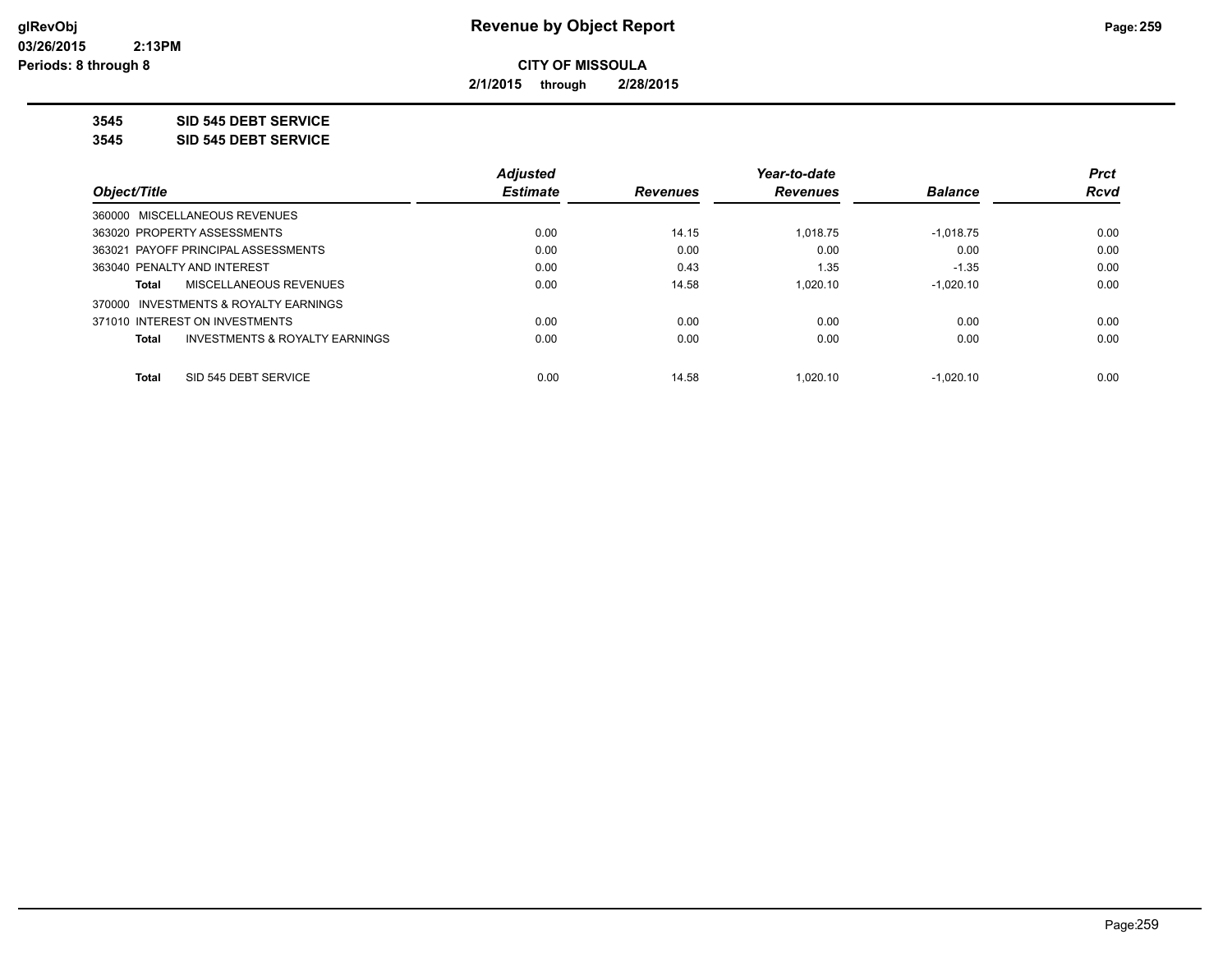**2/1/2015 through 2/28/2015**

### **3545 SID 545 DEBT SERVICE**

|                                                    | <b>Adjusted</b> |                 | Year-to-date    |                | <b>Prct</b> |
|----------------------------------------------------|-----------------|-----------------|-----------------|----------------|-------------|
| Object/Title                                       | <b>Estimate</b> | <b>Revenues</b> | <b>Revenues</b> | <b>Balance</b> | <b>Rcvd</b> |
| 360000 MISCELLANEOUS REVENUES                      |                 |                 |                 |                |             |
| 363020 PROPERTY ASSESSMENTS                        | 0.00            | 14.15           | 1.018.75        | $-1.018.75$    | 0.00        |
| 363021 PAYOFF PRINCIPAL ASSESSMENTS                | 0.00            | 0.00            | 0.00            | 0.00           | 0.00        |
| 363040 PENALTY AND INTEREST                        | 0.00            | 0.43            | 1.35            | $-1.35$        | 0.00        |
| MISCELLANEOUS REVENUES<br>Total                    | 0.00            | 14.58           | 1.020.10        | $-1.020.10$    | 0.00        |
| 370000 INVESTMENTS & ROYALTY EARNINGS              |                 |                 |                 |                |             |
| 371010 INTEREST ON INVESTMENTS                     | 0.00            | 0.00            | 0.00            | 0.00           | 0.00        |
| <b>INVESTMENTS &amp; ROYALTY EARNINGS</b><br>Total | 0.00            | 0.00            | 0.00            | 0.00           | 0.00        |
| SID 545 DEBT SERVICE<br><b>Total</b>               | 0.00            | 14.58           | 1.020.10        | $-1.020.10$    | 0.00        |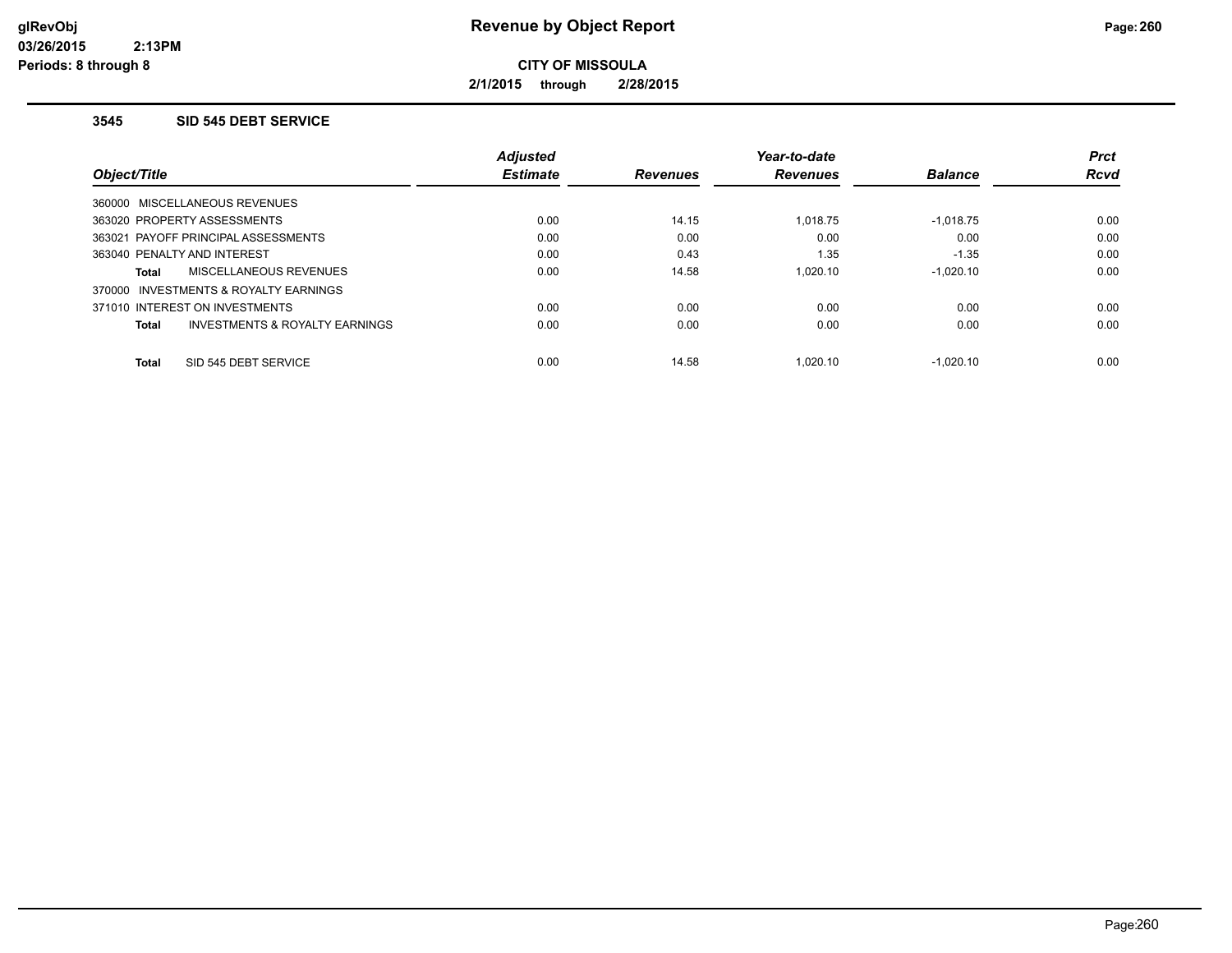**2/1/2015 through 2/28/2015**

**3546 SID 546 DEBT SERVICE**

**3546 SID 546 DEBT SERVICE**

|                                                    | <b>Adjusted</b> |                 | Year-to-date    |                | <b>Prct</b> |
|----------------------------------------------------|-----------------|-----------------|-----------------|----------------|-------------|
| Object/Title                                       | <b>Estimate</b> | <b>Revenues</b> | <b>Revenues</b> | <b>Balance</b> | Rcvd        |
| 360000 MISCELLANEOUS REVENUES                      |                 |                 |                 |                |             |
| 363020 PROPERTY ASSESSMENTS                        | 0.00            | 17.77           | 906.73          | $-906.73$      | 0.00        |
| 363021 PAYOFF PRINCIPAL ASSESSMENTS                | 0.00            | 0.00            | 0.00            | 0.00           | 0.00        |
| 363040 PENALTY AND INTEREST                        | 0.00            | 0.00            | 0.76            | $-0.76$        | 0.00        |
| MISCELLANEOUS REVENUES<br>Total                    | 0.00            | 17.77           | 907.49          | $-907.49$      | 0.00        |
| 370000 INVESTMENTS & ROYALTY EARNINGS              |                 |                 |                 |                |             |
| 371010 INTEREST ON INVESTMENTS                     | 0.00            | 0.00            | 0.00            | 0.00           | 0.00        |
| <b>INVESTMENTS &amp; ROYALTY EARNINGS</b><br>Total | 0.00            | 0.00            | 0.00            | 0.00           | 0.00        |
| SID 546 DEBT SERVICE<br><b>Total</b>               | 0.00            | 17.77           | 907.49          | $-907.49$      | 0.00        |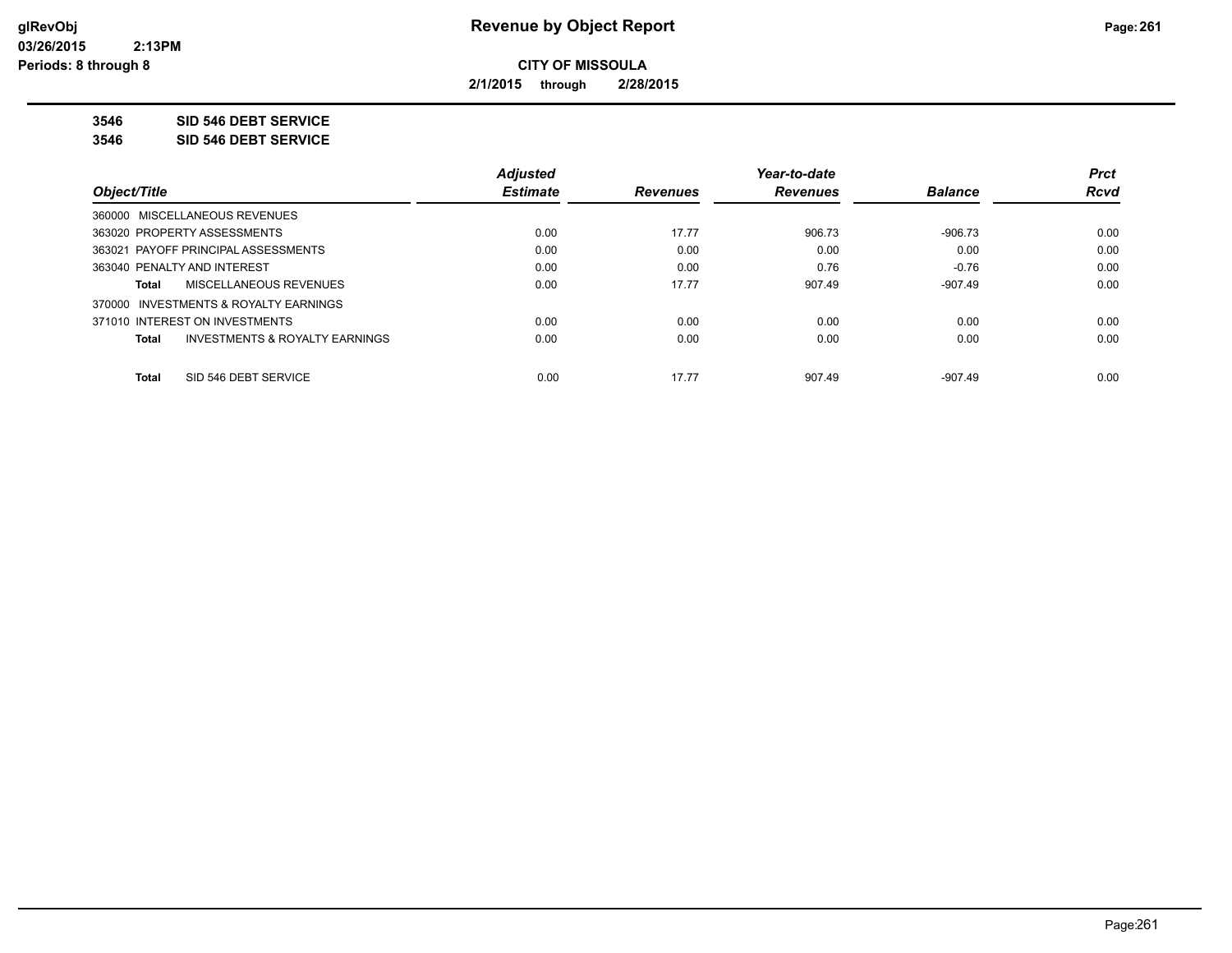**2/1/2015 through 2/28/2015**

### **3546 SID 546 DEBT SERVICE**

|                                         | <b>Adjusted</b> |                 | Year-to-date    |                | <b>Prct</b> |
|-----------------------------------------|-----------------|-----------------|-----------------|----------------|-------------|
| Obiect/Title                            | <b>Estimate</b> | <b>Revenues</b> | <b>Revenues</b> | <b>Balance</b> | <b>Rcvd</b> |
| 360000 MISCELLANEOUS REVENUES           |                 |                 |                 |                |             |
| 363020 PROPERTY ASSESSMENTS             | 0.00            | 17.77           | 906.73          | $-906.73$      | 0.00        |
| 363021 PAYOFF PRINCIPAL ASSESSMENTS     | 0.00            | 0.00            | 0.00            | 0.00           | 0.00        |
| 363040 PENALTY AND INTEREST             | 0.00            | 0.00            | 0.76            | $-0.76$        | 0.00        |
| MISCELLANEOUS REVENUES<br>Total         | 0.00            | 17.77           | 907.49          | $-907.49$      | 0.00        |
| 370000 INVESTMENTS & ROYALTY EARNINGS   |                 |                 |                 |                |             |
| 371010 INTEREST ON INVESTMENTS          | 0.00            | 0.00            | 0.00            | 0.00           | 0.00        |
| INVESTMENTS & ROYALTY EARNINGS<br>Total | 0.00            | 0.00            | 0.00            | 0.00           | 0.00        |
| SID 546 DEBT SERVICE<br><b>Total</b>    | 0.00            | 17.77           | 907.49          | $-907.49$      | 0.00        |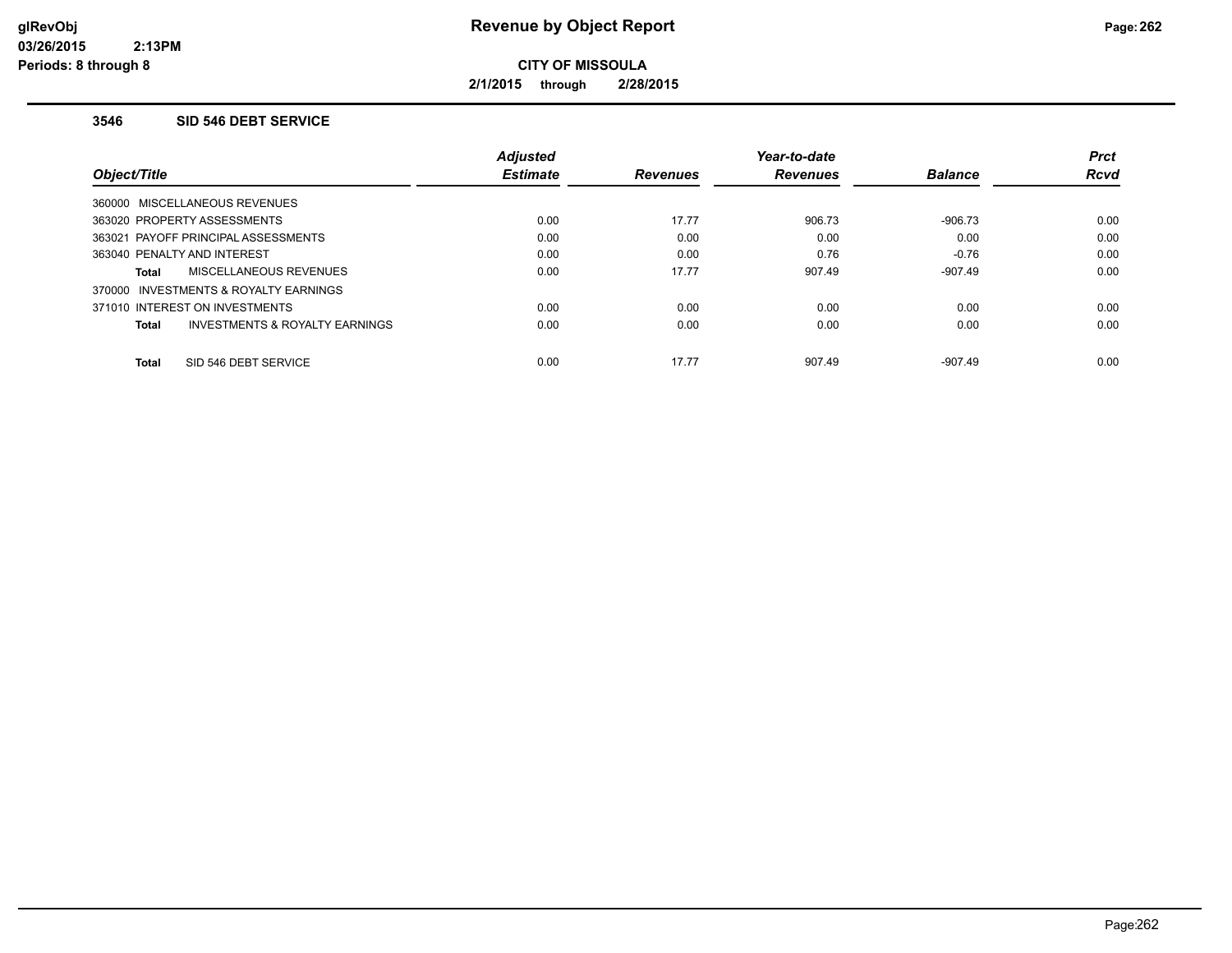**2/1/2015 through 2/28/2015**

**3548 SID 548-5TH, 6TH & ARTHUR**

**3548 SID 548-5TH, 6TH & ARTHUR**

|                                                           | <b>Adjusted</b> |                 | Year-to-date    |                | <b>Prct</b> |
|-----------------------------------------------------------|-----------------|-----------------|-----------------|----------------|-------------|
| Object/Title                                              | <b>Estimate</b> | <b>Revenues</b> | <b>Revenues</b> | <b>Balance</b> | Rcvd        |
| 360000 MISCELLANEOUS REVENUES                             |                 |                 |                 |                |             |
| 363020 PROPERTY ASSESSMENTS                               | 113,475.00      | 0.00            | 28.687.50       | 84.787.50      | 25.28       |
| 363021 PAYOFF PRINCIPAL ASSESSMENTS                       | 0.00            | 0.00            | 0.00            | 0.00           | 0.00        |
| 363040 PENALTY AND INTEREST                               | 0.00            | 0.00            | 0.00            | 0.00           | 0.00        |
| MISCELLANEOUS REVENUES<br><b>Total</b>                    | 113.475.00      | 0.00            | 28.687.50       | 84.787.50      | 25.28       |
| 370000 INVESTMENTS & ROYALTY EARNINGS                     |                 |                 |                 |                |             |
| 371010 INTEREST ON INVESTMENTS                            | 0.00            | 0.00            | 0.00            | 0.00           | 0.00        |
| <b>INVESTMENTS &amp; ROYALTY EARNINGS</b><br><b>Total</b> | 0.00            | 0.00            | 0.00            | 0.00           | 0.00        |
| SID 548-5TH, 6TH & ARTHUR<br><b>Total</b>                 | 113.475.00      | 0.00            | 28.687.50       | 84.787.50      | 25.28       |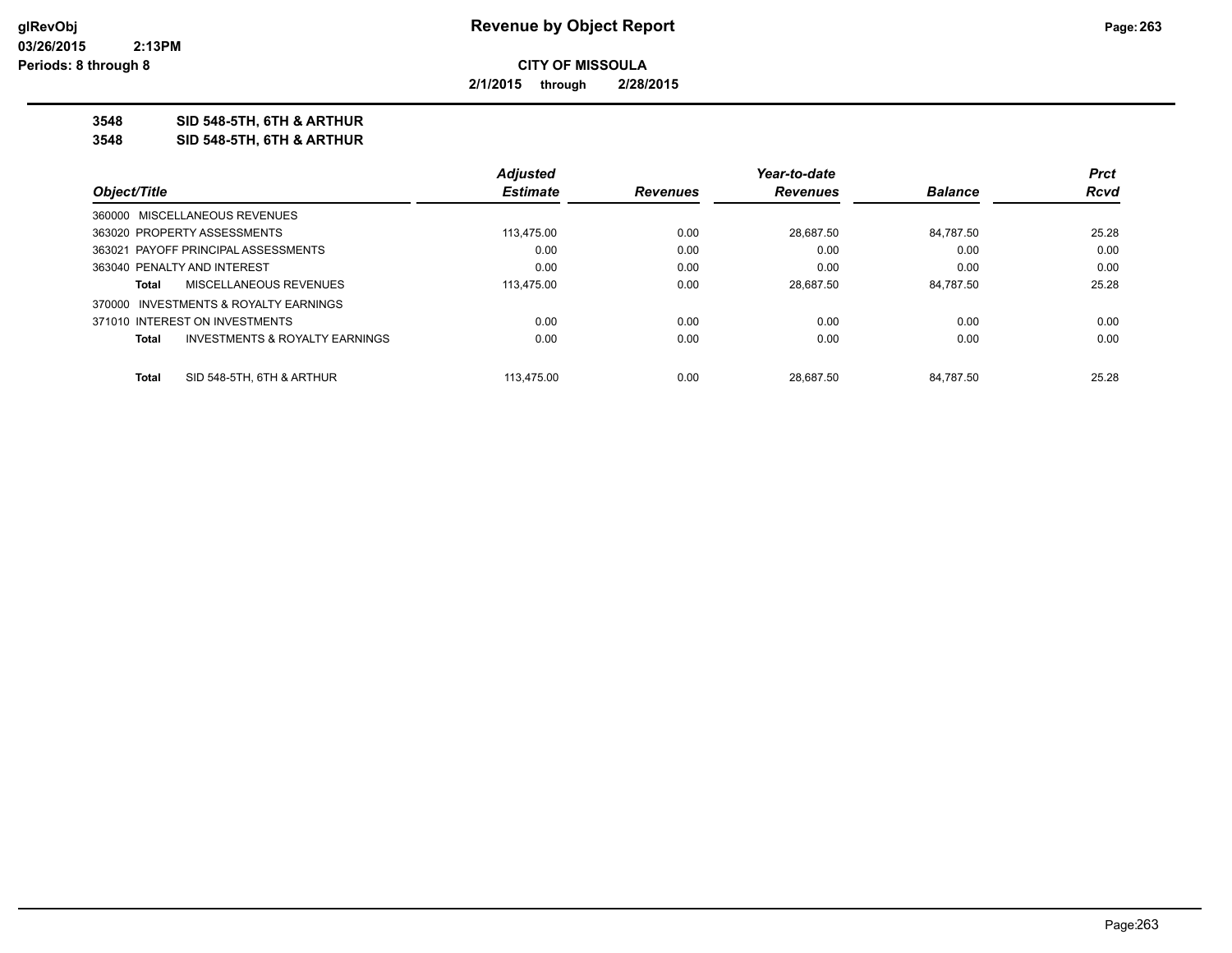**2/1/2015 through 2/28/2015**

# **3548 SID 548-5TH, 6TH & ARTHUR**

|              |                                     | <b>Adjusted</b> |                 | Year-to-date    |                | <b>Prct</b> |
|--------------|-------------------------------------|-----------------|-----------------|-----------------|----------------|-------------|
| Object/Title |                                     | <b>Estimate</b> | <b>Revenues</b> | <b>Revenues</b> | <b>Balance</b> | <b>Rcvd</b> |
|              | 360000 MISCELLANEOUS REVENUES       |                 |                 |                 |                |             |
|              | 363020 PROPERTY ASSESSMENTS         | 113.475.00      | 0.00            | 28.687.50       | 84.787.50      | 25.28       |
|              | 363021 PAYOFF PRINCIPAL ASSESSMENTS | 0.00            | 0.00            | 0.00            | 0.00           | 0.00        |
|              | 363040 PENALTY AND INTEREST         | 0.00            | 0.00            | 0.00            | 0.00           | 0.00        |
| Total        | MISCELLANEOUS REVENUES              | 113.475.00      | 0.00            | 28.687.50       | 84.787.50      | 25.28       |
| 370000       | INVESTMENTS & ROYALTY EARNINGS      |                 |                 |                 |                |             |
|              | 371010 INTEREST ON INVESTMENTS      | 0.00            | 0.00            | 0.00            | 0.00           | 0.00        |
| Total        | INVESTMENTS & ROYALTY EARNINGS      | 0.00            | 0.00            | 0.00            | 0.00           | 0.00        |
| <b>Total</b> | SID 548-5TH, 6TH & ARTHUR           | 113.475.00      | 0.00            | 28.687.50       | 84.787.50      | 25.28       |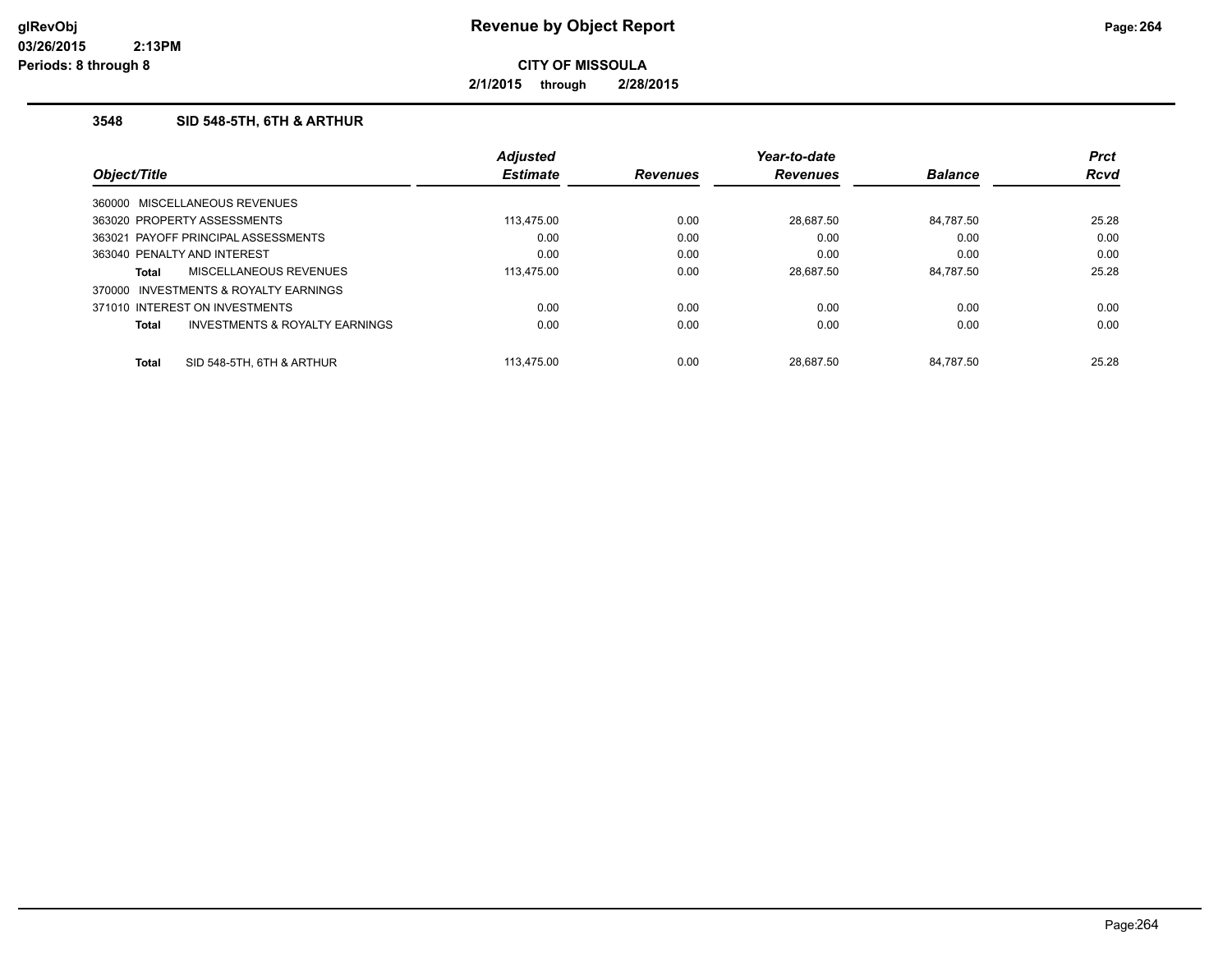**2/1/2015 through 2/28/2015**

# **4060 CAPITAL IMPROVEMENT PROGRAM FUND**

|                                                           | <b>Adjusted</b> |                 | Year-to-date    |                 | <b>Prct</b> |
|-----------------------------------------------------------|-----------------|-----------------|-----------------|-----------------|-------------|
| Object/Title                                              | <b>Estimate</b> | <b>Revenues</b> | <b>Revenues</b> | Balance         | Rcvd        |
| 330000 INTERGOVERNMENTAL REVENUES                         |                 |                 |                 |                 |             |
| 331001 GRANTS                                             | 0.00            | 0.00            | 0.00            | 0.00            | 0.00        |
| 331002 COUNTY ASSISTANCE CIP PROJECTS                     | 0.00            | 0.00            | 0.00            | 0.00            | 0.00        |
| 331003 STATE HOME PROGRAM INCOME                          | 0.00            | 0.00            | 0.00            | 0.00            | 0.00        |
| 331004 CITY ASSESSMENTS                                   | 0.00            | 0.00            | 0.00            | 0.00            | 0.00        |
| 334040 GAS TAX APPORTIONMENT                              | 0.00            | 0.00            | 0.00            | 0.00            | 0.00        |
| 334061 IMPACT FEES-CLEARING ACCOUNT                       | 0.00            | 0.00            | 0.00            | 0.00            | 0.00        |
| 334120 TSEP GRANT                                         | 0.00            | 0.00            | 0.00            | 0.00            | 0.00        |
| 334121 DNRC GRANT                                         | 0.00            | 0.00            | 0.00            | 0.00            | 0.00        |
| 334123 MAQI FEDERAL ASSISTANCE                            | 0.00            | 0.00            | 0.00            | 0.00            | 0.00        |
| 334124 GRANTS-CIP                                         | 0.00            | 0.00            | 0.00            | 0.00            | 0.00        |
| 334125 FIRE FIGHTER GRANT                                 | 0.00            | 0.00            | 0.00            | 0.00            | 0.00        |
| 334126 DEVELOPER ASSESSMENTS                              | 0.00            | 0.00            | 0.00            | 0.00            | 0.00        |
| 334127 TONKIN TRAIL - FISH WILDLIFE PARKS                 | 0.00            | 0.00            | 0.00            | 0.00            | 0.00        |
| 334128 CDBG FIRE HYDRANT GRANT                            | 0.00            | 0.00            | 0.00            | 0.00            | 0.00        |
| 339000 PAYMENT IN LIEU OF TAXES                           | 0.00            | 0.00            | 0.00            | 0.00            | 0.00        |
| <b>INTERGOVERNMENTAL REVENUES</b><br><b>Total</b>         | 0.00            | 0.00            | 0.00            | 0.00            | 0.00        |
| 360000 MISCELLANEOUS REVENUES                             |                 |                 |                 |                 |             |
| 360010 MISCELLANEOUS                                      | 0.00            | 0.00            | 0.00            | 0.00            | 0.00        |
| 360011 YOUTH COUNCIL FUNDS                                | 9,010.00        | 0.00            | 9,339.65        | $-329.65$       | 103.66      |
| 360012 SEWER GRANT REPAYMENTS                             | 0.00            | 0.00            | 0.00            | 0.00            | 0.00        |
| 360016 MRA SHARE OF CIVIC STADIUM PARKING                 | 0.00            | 0.00            | 0.00            | 0.00            | 0.00        |
| 362000 OTHER MISCELLANEOUS REVENUE                        | 0.00            | 0.00            | 0.00            | 0.00            | 0.00        |
| 365000 DONATIONS                                          | 0.00            | 0.00            | 0.00            | 0.00            | 0.00        |
| 365001 *** Title Not Found ***                            | 0.00            | 0.00            | 0.00            | 0.00            | 0.00        |
| 365030 WHITE PINE PARK DONATION-ZIP BEVERAGE              | 0.00            | 0.00            | 0.00            | 0.00            | 0.00        |
| MISCELLANEOUS REVENUES<br><b>Total</b>                    | 9,010.00        | 0.00            | 9,339.65        | $-329.65$       | 103.66      |
| 370000 INVESTMENTS & ROYALTY EARNINGS                     |                 |                 |                 |                 |             |
| 371010 INTEREST ON INVESTMENTS                            | 0.00            | 0.00            | 0.00            | 0.00            | 0.00        |
| 371020 GAIN/LOSS IN MARKET VALUE OF INVESTMENTS           | 0.00            | 0.00            | 0.00            | 0.00            | 0.00        |
| <b>INVESTMENTS &amp; ROYALTY EARNINGS</b><br><b>Total</b> | 0.00            | 0.00            | 0.00            | 0.00            | 0.00        |
| 380000 OTHER FINANCING SOURCES                            |                 |                 |                 |                 |             |
| 381000 LOAN PROCEEDS                                      | 0.00            | 0.00            | 0.00            | 0.00            | 0.00        |
| 381010 BOND PROCEEDS                                      | 0.00            | 0.00            | 0.00            | 0.00            | 0.00        |
| 381011 \$1,860,000 General Fund Obligation Bond           | 0.00            | 0.00            | 0.00            | 0.00            | 0.00        |
| 381012 \$680,000 FIRE GF DEBT                             | 0.00            | 0.00            | 0.00            | 0.00            | 0.00        |
| 381015 \$1,010,000 LIMITED TAX GO BONDS 2010C             | 0.00            | 0.00            | 0.00            | 0.00            | 0.00        |
| 381090 PROCEEDS FROM CAPITAL LEASE                        | 0.00            | 0.00            | 1,534,597.24    | $-1,534,597.24$ | 0.00        |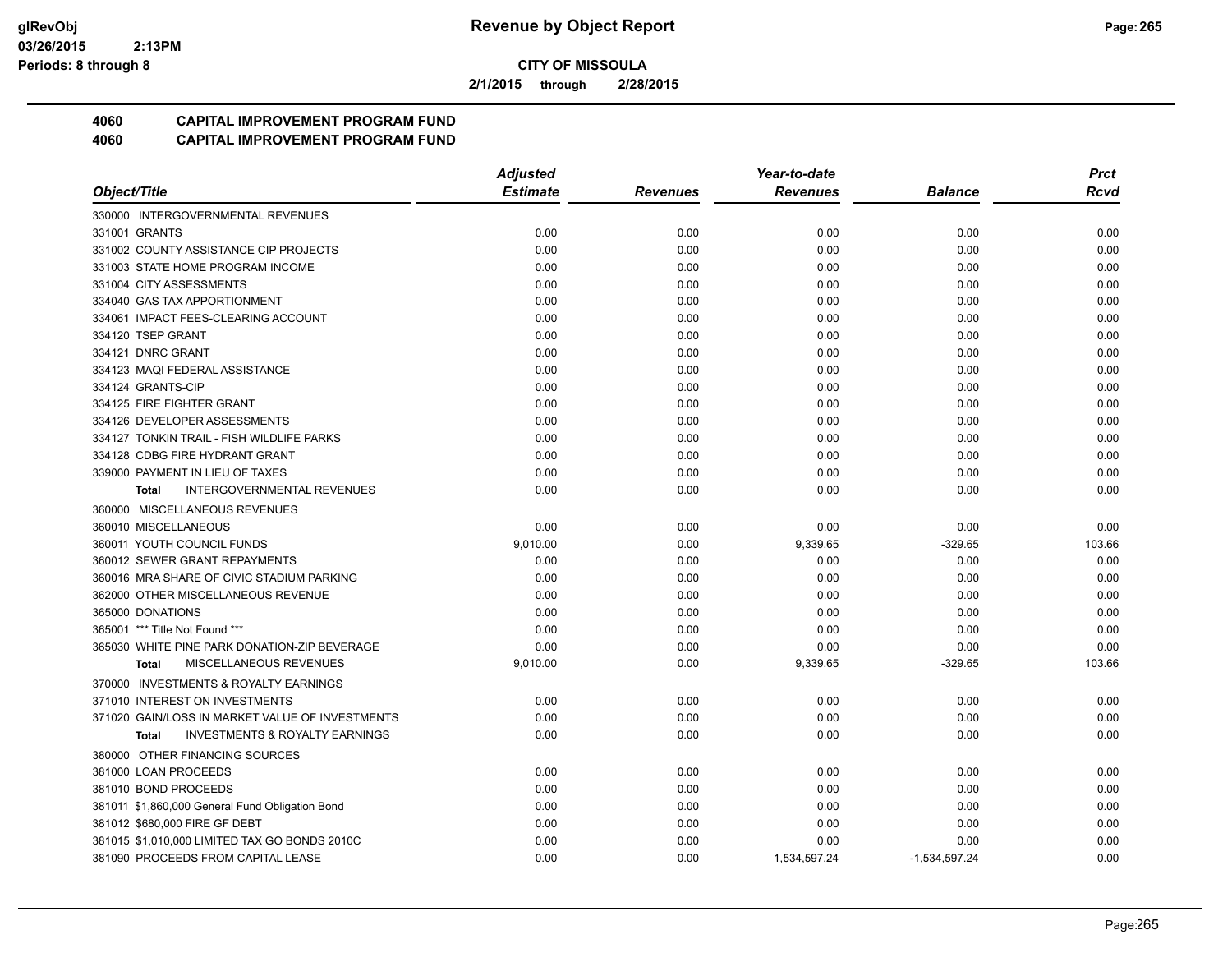**2/1/2015 through 2/28/2015**

# **4060 CAPITAL IMPROVEMENT PROGRAM FUND**

|                                            | <b>Adjusted</b> |                 | Year-to-date    |                | <b>Prct</b> |
|--------------------------------------------|-----------------|-----------------|-----------------|----------------|-------------|
| Object/Title                               | <b>Estimate</b> | <b>Revenues</b> | <b>Revenues</b> | <b>Balance</b> | <b>Rcvd</b> |
| 382010 SALE OF FIXED ASSETS                | 0.00            | 0.00            | 0.00            | 0.00           | 0.00        |
| 383009 TRANS FR TITLE I                    | 0.00            | 0.00            | 0.00            | 0.00           | 0.00        |
| 383010 TRANS FR CIP                        | 0.00            | 0.00            | 0.00            | 0.00           | 0.00        |
| 383014 TRANS FR MRA                        | 0.00            | 0.00            | 0.00            | 0.00           | 0.00        |
| 383015 TRANS FR MPC                        | 0.00            | 0.00            | 0.00            | 0.00           | 0.00        |
| 383017 TRANS FR BUILDING                   | 0.00            | 0.00            | 0.00            | 0.00           | 0.00        |
| 383020 TRANS FR CEMETERY CARE              | 0.00            | 0.00            | 0.00            | 0.00           | 0.00        |
| 383025 TRANS FR SEWER R & D                | 0.00            | 0.00            | 0.00            | 0.00           | 0.00        |
| 383029 TRANS FR GENERAL                    | 913,831.00      | 0.00            | 0.00            | 913,831.00     | 0.00        |
| 383041 TRANS FR CDBG                       | 0.00            | 0.00            | 0.00            | 0.00           | 0.00        |
| 383042 TRANSFERS FROM OTHER FUNDS          | 0.00            | 0.00            | 0.00            | 0.00           | 0.00        |
| 383043 TRANSFERS FROM IMPACT FEES          | 0.00            | 0.00            | 0.00            | 0.00           | 0.00        |
| 383044 TRANSFER FROM PYMT IN LIEU OF PARKS | 0.00            | 0.00            | 0.00            | 0.00           | 0.00        |
| 383045 TRANSFER FROM PARK ENTERPRISE       | 0.00            | 0.00            | 0.00            | 0.00           | 0.00        |
| OTHER FINANCING SOURCES<br>Total           | 913,831.00      | 0.00            | 1,534,597.24    | $-620,766.24$  | 167.93      |
| CAPITAL IMPROVEMENT PROGRAM FUND<br>Total  | 922,841.00      | 0.00            | 1,543,936.89    | $-621,095.89$  | 167.30      |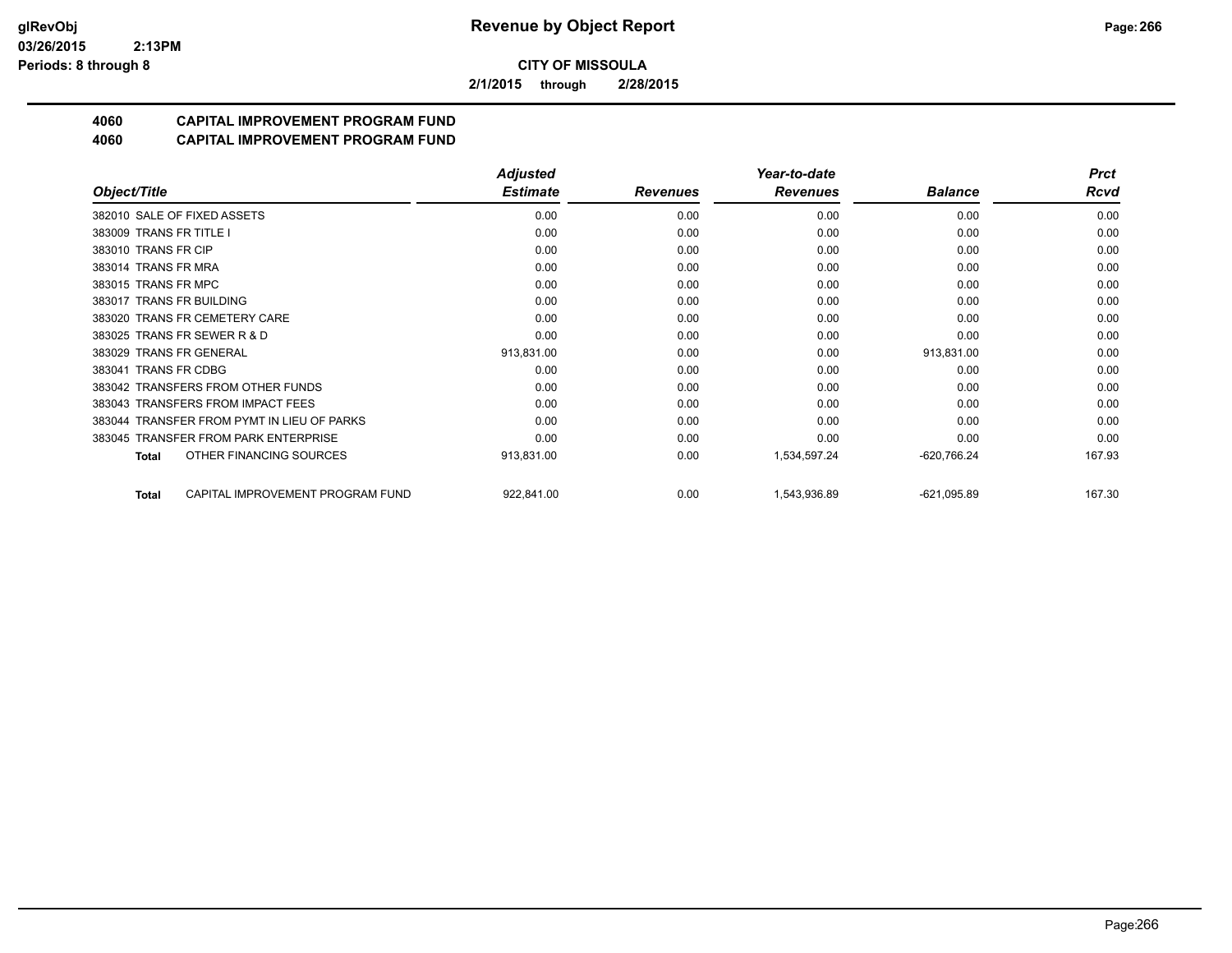**2/1/2015 through 2/28/2015**

| Object/Title                                       | <b>Adjusted</b> |                 | Year-to-date    |                 | <b>Prct</b> |
|----------------------------------------------------|-----------------|-----------------|-----------------|-----------------|-------------|
|                                                    | <b>Estimate</b> | <b>Revenues</b> | <b>Revenues</b> | <b>Balance</b>  | <b>Rcvd</b> |
| 330000 INTERGOVERNMENTAL REVENUES                  |                 |                 |                 |                 |             |
| 331001 GRANTS                                      | 0.00            | 0.00            | 0.00            | 0.00            | 0.00        |
| 331002 COUNTY ASSISTANCE CIP PROJECTS              | 0.00            | 0.00            | 0.00            | 0.00            | 0.00        |
| 331003 STATE HOME PROGRAM INCOME                   | 0.00            | 0.00            | 0.00            | 0.00            | 0.00        |
| 331004 CITY ASSESSMENTS                            | 0.00            | 0.00            | 0.00            | 0.00            | 0.00        |
| 334040 GAS TAX APPORTIONMENT                       | 0.00            | 0.00            | 0.00            | 0.00            | 0.00        |
| 334061 IMPACT FEES-CLEARING ACCOUNT                | 0.00            | 0.00            | 0.00            | 0.00            | 0.00        |
| 334120 TSEP GRANT                                  | 0.00            | 0.00            | 0.00            | 0.00            | 0.00        |
| 334121 DNRC GRANT                                  | 0.00            | 0.00            | 0.00            | 0.00            | 0.00        |
| 334123 MAQI FEDERAL ASSISTANCE                     | 0.00            | 0.00            | 0.00            | 0.00            | 0.00        |
| 334124 GRANTS-CIP                                  | 0.00            | 0.00            | 0.00            | 0.00            | 0.00        |
| 334125 FIRE FIGHTER GRANT                          | 0.00            | 0.00            | 0.00            | 0.00            | 0.00        |
| 334126 DEVELOPER ASSESSMENTS                       | 0.00            | 0.00            | 0.00            | 0.00            | 0.00        |
| 334127 TONKIN TRAIL - FISH WILDLIFE PARKS          | 0.00            | 0.00            | 0.00            | 0.00            | 0.00        |
| 334128 CDBG FIRE HYDRANT GRANT                     | 0.00            | 0.00            | 0.00            | 0.00            | 0.00        |
| 339000 PAYMENT IN LIEU OF TAXES                    | 0.00            | 0.00            | 0.00            | 0.00            | 0.00        |
| INTERGOVERNMENTAL REVENUES<br><b>Total</b>         | 0.00            | 0.00            | 0.00            | 0.00            | 0.00        |
| 360000 MISCELLANEOUS REVENUES                      |                 |                 |                 |                 |             |
| 360010 MISCELLANEOUS                               | 0.00            | 0.00            | 0.00            | 0.00            | 0.00        |
| 360011 YOUTH COUNCIL FUNDS                         | 9,010.00        | 0.00            | 9,339.65        | $-329.65$       | 103.66      |
| 360012 SEWER GRANT REPAYMENTS                      | 0.00            | 0.00            | 0.00            | 0.00            | 0.00        |
| 360016 MRA SHARE OF CIVIC STADIUM PARKING          | 0.00            | 0.00            | 0.00            | 0.00            | 0.00        |
| 362000 OTHER MISCELLANEOUS REVENUE                 | 0.00            | 0.00            | 0.00            | 0.00            | 0.00        |
| 365000 DONATIONS                                   | 0.00            | 0.00            | 0.00            | 0.00            | 0.00        |
| 365001 *** Title Not Found ***                     | 0.00            | 0.00            | 0.00            | 0.00            | 0.00        |
| 365030 WHITE PINE PARK DONATION-ZIP BEVERAGE       | 0.00            | 0.00            | 0.00            | 0.00            | 0.00        |
| MISCELLANEOUS REVENUES<br><b>Total</b>             | 9,010.00        | 0.00            | 9,339.65        | $-329.65$       | 103.66      |
| 370000 INVESTMENTS & ROYALTY EARNINGS              |                 |                 |                 |                 |             |
| 371010 INTEREST ON INVESTMENTS                     | 0.00            | 0.00            | 0.00            | 0.00            | 0.00        |
| 371020 GAIN/LOSS IN MARKET VALUE OF INVESTMENT     | 0.00            | 0.00            | 0.00            | 0.00            | 0.00        |
| <b>INVESTMENTS &amp; ROYALTY EARNINGS</b><br>Total | 0.00            | 0.00            | 0.00            | 0.00            | 0.00        |
| 380000 OTHER FINANCING SOURCES                     |                 |                 |                 |                 |             |
| 381000 LOAN PROCEEDS                               | 0.00            | 0.00            | 0.00            | 0.00            | 0.00        |
| 381010 BOND PROCEEDS                               | 0.00            | 0.00            | 0.00            | 0.00            | 0.00        |
| 381011 \$1,860,000 General Fund Obligation Bond    | 0.00            | 0.00            | 0.00            | 0.00            | 0.00        |
| 381012 \$680,000 FIRE GF DEBT                      | 0.00            | 0.00            | 0.00            | 0.00            | 0.00        |
| 381015 \$1,010,000 LIMITED TAX GO BONDS 2010C      | 0.00            | 0.00            | 0.00            | 0.00            | 0.00        |
| 381090 PROCEEDS FROM CAPITAL LEASE                 | 0.00            | 0.00            | 1,534,597.24    | $-1,534,597.24$ | 0.00        |
| 382010 SALE OF FIXED ASSETS                        | 0.00            | 0.00            | 0.00            | 0.00            | 0.00        |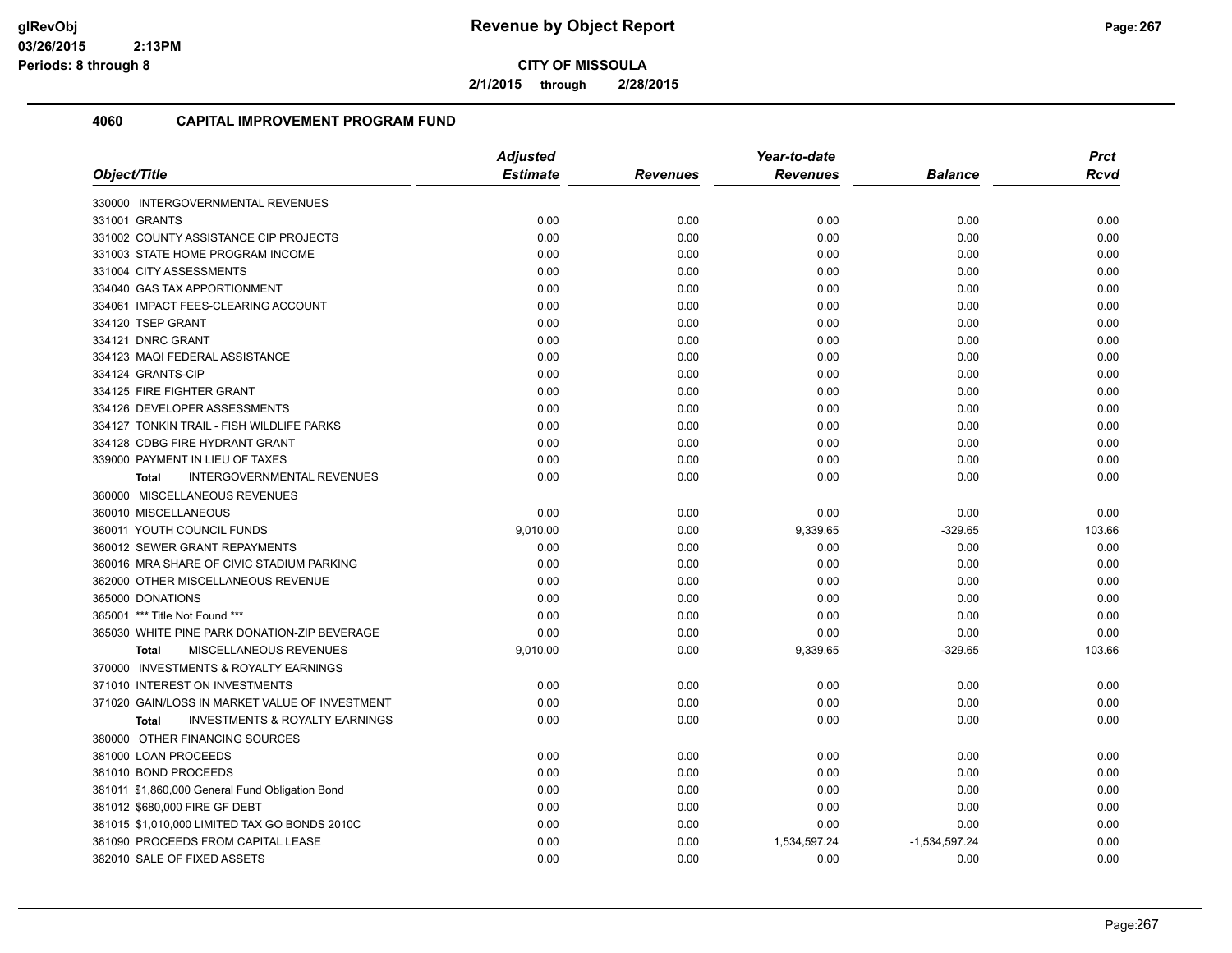**2/1/2015 through 2/28/2015**

| Object/Title                                     | <b>Adjusted</b><br><b>Estimate</b> | <b>Revenues</b> | Year-to-date<br><b>Revenues</b> | <b>Balance</b> | <b>Prct</b><br><b>Rcvd</b> |
|--------------------------------------------------|------------------------------------|-----------------|---------------------------------|----------------|----------------------------|
|                                                  |                                    |                 |                                 |                |                            |
| 383009 TRANS FR TITLE I                          | 0.00                               | 0.00            | 0.00                            | 0.00           | 0.00                       |
| 383010 TRANS FR CIP                              | 0.00                               | 0.00            | 0.00                            | 0.00           | 0.00                       |
| 383014 TRANS FR MRA                              | 0.00                               | 0.00            | 0.00                            | 0.00           | 0.00                       |
| 383015 TRANS FR MPC                              | 0.00                               | 0.00            | 0.00                            | 0.00           | 0.00                       |
| 383017 TRANS FR BUILDING                         | 0.00                               | 0.00            | 0.00                            | 0.00           | 0.00                       |
| 383020 TRANS FR CEMETERY CARE                    | 0.00                               | 0.00            | 0.00                            | 0.00           | 0.00                       |
| 383025 TRANS FR SEWER R & D                      | 0.00                               | 0.00            | 0.00                            | 0.00           | 0.00                       |
| 383029 TRANS FR GENERAL                          | 913,831.00                         | 0.00            | 0.00                            | 913,831.00     | 0.00                       |
| <b>TRANS FR CDBG</b><br>383041                   | 0.00                               | 0.00            | 0.00                            | 0.00           | 0.00                       |
| 383042 TRANSFERS FROM OTHER FUNDS                | 0.00                               | 0.00            | 0.00                            | 0.00           | 0.00                       |
| 383043 TRANSFERS FROM IMPACT FEES                | 0.00                               | 0.00            | 0.00                            | 0.00           | 0.00                       |
| 383044 TRANSFER FROM PYMT IN LIEU OF PARKS       | 0.00                               | 0.00            | 0.00                            | 0.00           | 0.00                       |
| 383045 TRANSFER FROM PARK ENTERPRISE             | 0.00                               | 0.00            | 0.00                            | 0.00           | 0.00                       |
| OTHER FINANCING SOURCES<br><b>Total</b>          | 913,831.00                         | 0.00            | 1,534,597.24                    | $-620,766.24$  | 167.93                     |
| CAPITAL IMPROVEMENT PROGRAM FUND<br><b>Total</b> | 922,841.00                         | 0.00            | 1,543,936.89                    | $-621,095.89$  | 167.30                     |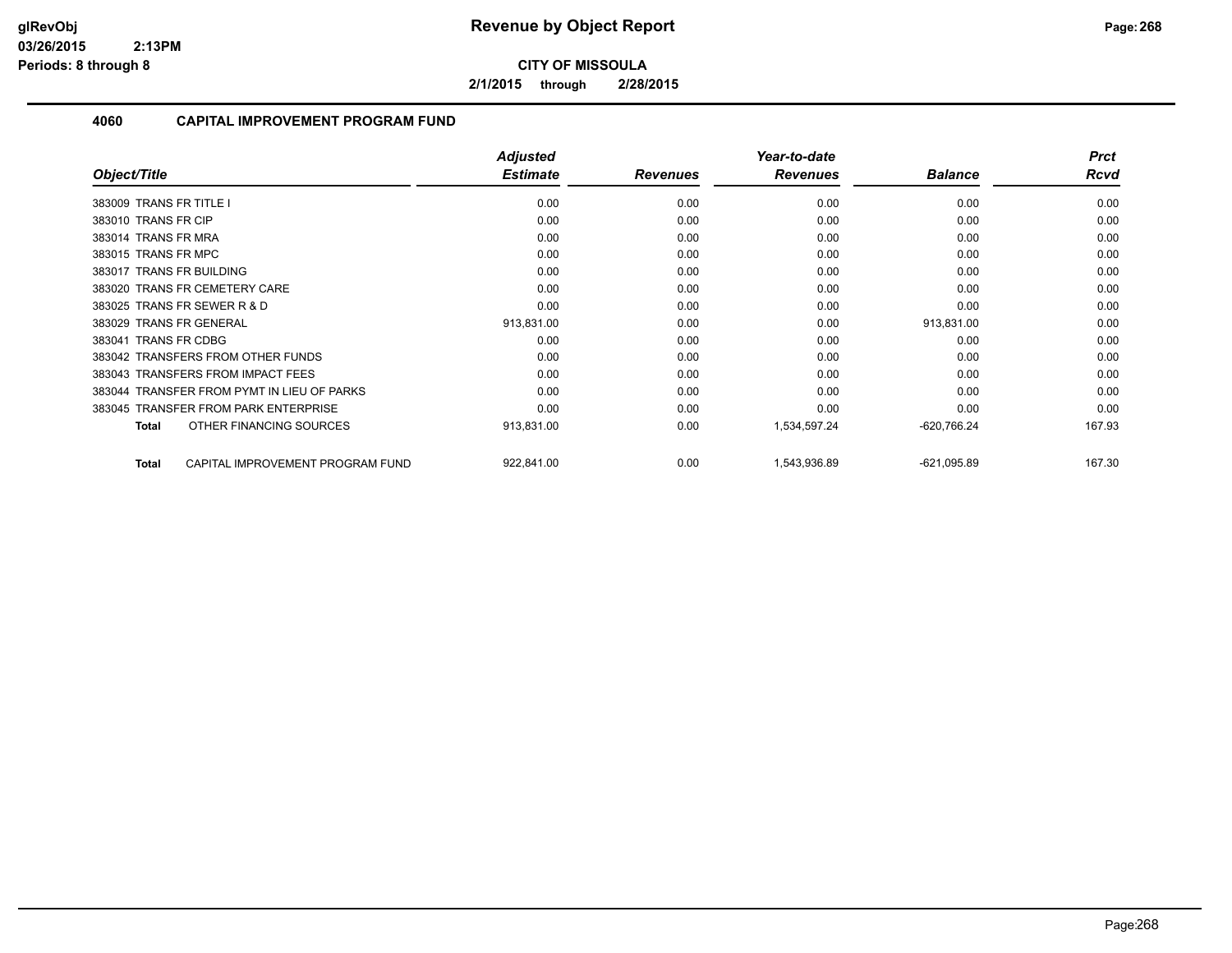**2/1/2015 through 2/28/2015**

# **4130 1997 G O BOND OPEN SPACE PURCHASE FUND**

# **4130 1997 G O BOND OPEN SPACE PURCHASE FUND**

|                                                           | <b>Adjusted</b> |                 | Year-to-date    |                | <b>Prct</b> |
|-----------------------------------------------------------|-----------------|-----------------|-----------------|----------------|-------------|
| Object/Title                                              | <b>Estimate</b> | <b>Revenues</b> | <b>Revenues</b> | <b>Balance</b> | <b>Rcvd</b> |
| 330000 INTERGOVERNMENTAL REVENUES                         |                 |                 |                 |                |             |
| 331156 CTEP GRANT - S HILLS TRAIL SYSTEM                  | 0.00            | 0.00            | 0.00            | 0.00           | 0.00        |
| 334014 MISSOULA COUNTY-GRANT CREEK TRAIL                  | 0.00            | 0.00            | 0.00            | 0.00           | 0.00        |
| <b>INTERGOVERNMENTAL REVENUES</b><br><b>Total</b>         | 0.00            | 0.00            | 0.00            | 0.00           | 0.00        |
| 340000 CHARGES FOR SERVICES                               |                 |                 |                 |                |             |
| 343065 BUILDING RENTALS                                   | 0.00            | 0.00            | 0.00            | 0.00           | 0.00        |
| <b>CHARGES FOR SERVICES</b><br><b>Total</b>               | 0.00            | 0.00            | 0.00            | 0.00           | 0.00        |
| 360000 MISCELLANEOUS REVENUES                             |                 |                 |                 |                |             |
| 360010 MISCELLANEOUS                                      | 0.00            | 0.00            | 0.00            | 0.00           | 0.00        |
| 365000 DONATIONS                                          | 0.00            | 0.00            | 0.00            | 0.00           | 0.00        |
| MISCELLANEOUS REVENUES<br><b>Total</b>                    | 0.00            | 0.00            | 0.00            | 0.00           | 0.00        |
| 370000 INVESTMENTS & ROYALTY EARNINGS                     |                 |                 |                 |                |             |
| 371010 INTEREST ON INVESTMENTS                            | 0.00            | 0.00            | 0.00            | 0.00           | 0.00        |
| 371020 GAIN/LOSS IN MARKET VALUE OF INVESTMENTS           | 0.00            | 0.00            | 0.00            | 0.00           | 0.00        |
| <b>INVESTMENTS &amp; ROYALTY EARNINGS</b><br><b>Total</b> | 0.00            | 0.00            | 0.00            | 0.00           | 0.00        |
| 380000 OTHER FINANCING SOURCES                            |                 |                 |                 |                |             |
| 382010 SALE OF FIXED ASSETS                               | 0.00            | 0.00            | 0.00            | 0.00           | 0.00        |
| 383000 OPERATING TRANSFERS                                | 0.00            | 0.00            | 0.00            | 0.00           | 0.00        |
| OTHER FINANCING SOURCES<br><b>Total</b>                   | 0.00            | 0.00            | 0.00            | 0.00           | 0.00        |
| 1997 G O BOND OPEN SPACE PURCHASE FU<br>Total             | 0.00            | 0.00            | 0.00            | 0.00           | 0.00        |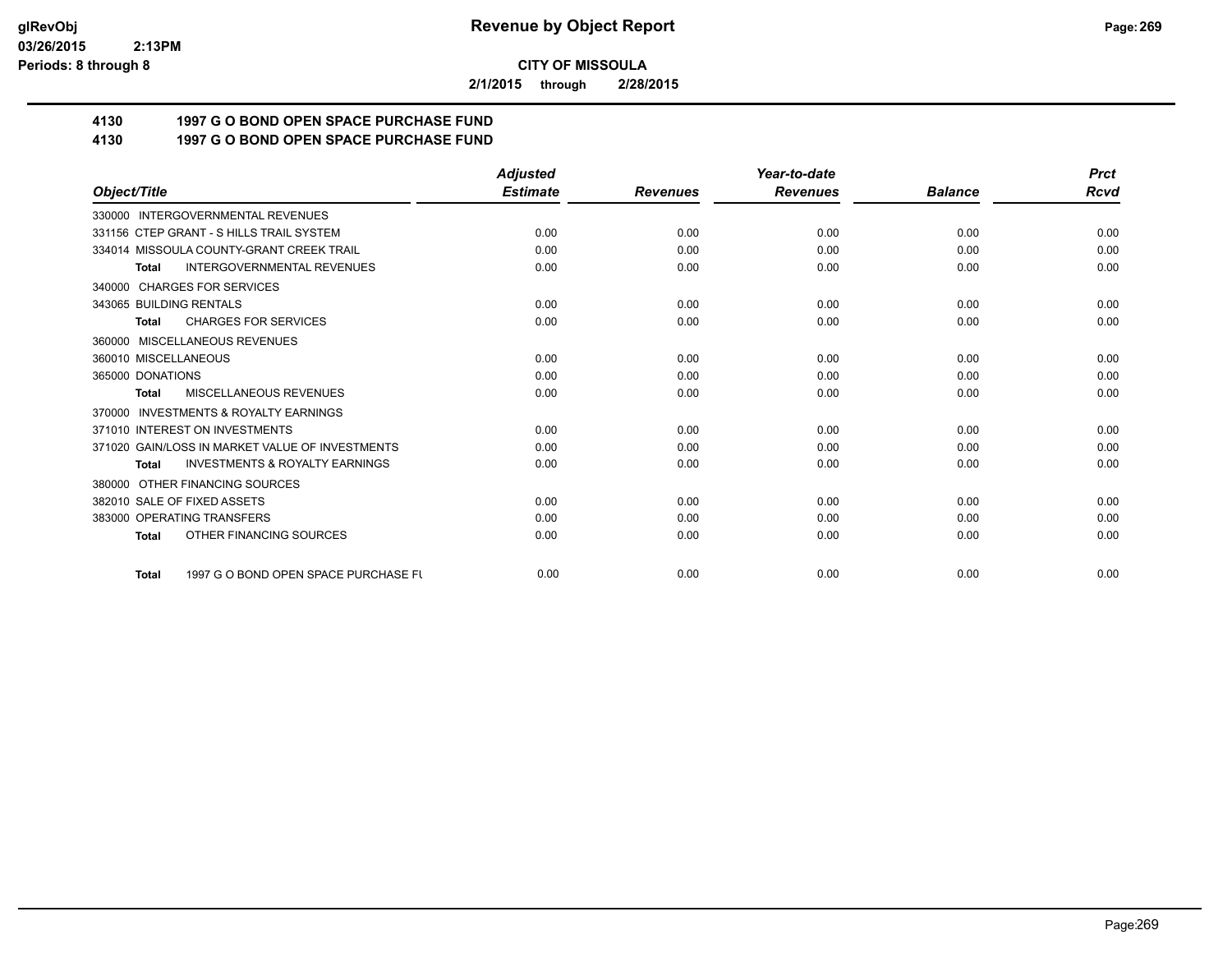**2/1/2015 through 2/28/2015**

# **4130 1997 G O BOND OPEN SPACE PURCHASE FUND**

|                                                           | <b>Adjusted</b> |                 | Year-to-date    |                | <b>Prct</b> |
|-----------------------------------------------------------|-----------------|-----------------|-----------------|----------------|-------------|
| Object/Title                                              | <b>Estimate</b> | <b>Revenues</b> | <b>Revenues</b> | <b>Balance</b> | Rcvd        |
| <b>INTERGOVERNMENTAL REVENUES</b><br>330000               |                 |                 |                 |                |             |
| 331156 CTEP GRANT - S HILLS TRAIL SYSTEM                  | 0.00            | 0.00            | 0.00            | 0.00           | 0.00        |
| 334014 MISSOULA COUNTY-GRANT CREEK TRAIL                  | 0.00            | 0.00            | 0.00            | 0.00           | 0.00        |
| <b>INTERGOVERNMENTAL REVENUES</b><br>Total                | 0.00            | 0.00            | 0.00            | 0.00           | 0.00        |
| 340000 CHARGES FOR SERVICES                               |                 |                 |                 |                |             |
| 343065 BUILDING RENTALS                                   | 0.00            | 0.00            | 0.00            | 0.00           | 0.00        |
| <b>CHARGES FOR SERVICES</b><br>Total                      | 0.00            | 0.00            | 0.00            | 0.00           | 0.00        |
| 360000 MISCELLANEOUS REVENUES                             |                 |                 |                 |                |             |
| 360010 MISCELLANEOUS                                      | 0.00            | 0.00            | 0.00            | 0.00           | 0.00        |
| 365000 DONATIONS                                          | 0.00            | 0.00            | 0.00            | 0.00           | 0.00        |
| MISCELLANEOUS REVENUES<br><b>Total</b>                    | 0.00            | 0.00            | 0.00            | 0.00           | 0.00        |
| <b>INVESTMENTS &amp; ROYALTY EARNINGS</b><br>370000       |                 |                 |                 |                |             |
| 371010 INTEREST ON INVESTMENTS                            | 0.00            | 0.00            | 0.00            | 0.00           | 0.00        |
| 371020 GAIN/LOSS IN MARKET VALUE OF INVESTMENT            | 0.00            | 0.00            | 0.00            | 0.00           | 0.00        |
| <b>INVESTMENTS &amp; ROYALTY EARNINGS</b><br><b>Total</b> | 0.00            | 0.00            | 0.00            | 0.00           | 0.00        |
| 380000 OTHER FINANCING SOURCES                            |                 |                 |                 |                |             |
| 382010 SALE OF FIXED ASSETS                               | 0.00            | 0.00            | 0.00            | 0.00           | 0.00        |
| 383000 OPERATING TRANSFERS                                | 0.00            | 0.00            | 0.00            | 0.00           | 0.00        |
| OTHER FINANCING SOURCES<br><b>Total</b>                   | 0.00            | 0.00            | 0.00            | 0.00           | 0.00        |
| 1997 G O BOND OPEN SPACE PURCHASE F<br><b>Total</b>       | 0.00            | 0.00            | 0.00            | 0.00           | 0.00        |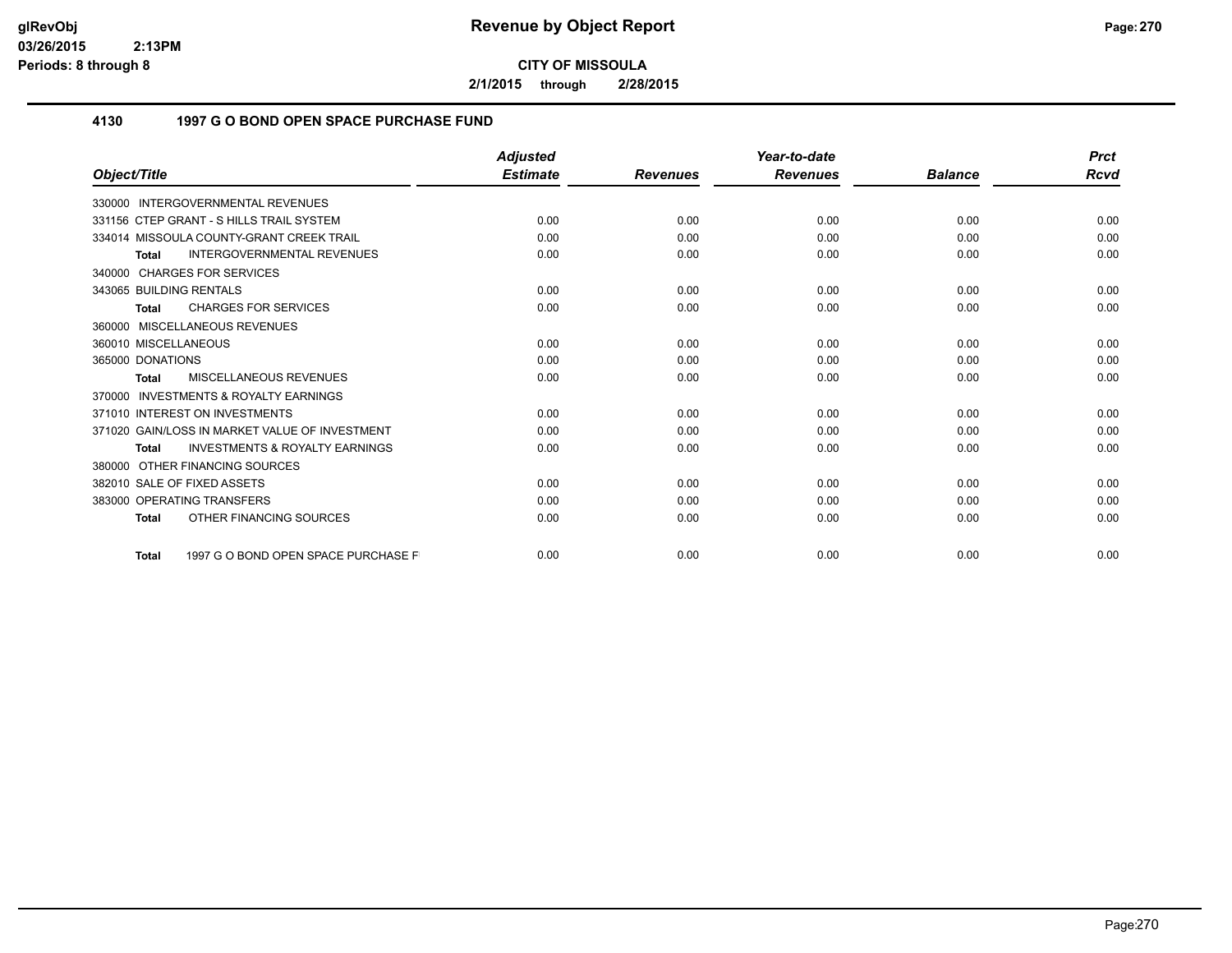**2/1/2015 through 2/28/2015**

#### **4196 NEW FIRE STATION GO BOND**

#### **4196 NEW FIRE STATION GO BOND**

|                                                    | <b>Adjusted</b> |                 | Year-to-date    |                | <b>Prct</b> |
|----------------------------------------------------|-----------------|-----------------|-----------------|----------------|-------------|
| Object/Title                                       | <b>Estimate</b> | <b>Revenues</b> | <b>Revenues</b> | <b>Balance</b> | <b>Rcvd</b> |
| 360000 MISCELLANEOUS REVENUES                      |                 |                 |                 |                |             |
| 365023 NORTHWESTERN ENERGY GRANT                   | 0.00            | 0.00            | 0.00            | 0.00           | 0.00        |
| <b>MISCELLANEOUS REVENUES</b><br>Total             | 0.00            | 0.00            | 0.00            | 0.00           | 0.00        |
| 370000 INVESTMENTS & ROYALTY EARNINGS              |                 |                 |                 |                |             |
| 371010 INTEREST ON INVESTMENTS                     | 0.00            | 0.00            | 0.00            | 0.00           | 0.00        |
| 371020 GAIN/LOSS IN MARKET VALUE OF INVESTMENTS    | 0.00            | 0.00            | 0.00            | 0.00           | 0.00        |
| <b>INVESTMENTS &amp; ROYALTY EARNINGS</b><br>Total | 0.00            | 0.00            | 0.00            | 0.00           | 0.00        |
| 380000 OTHER FINANCING SOURCES                     |                 |                 |                 |                |             |
| 381010 BOND PROCEEDS                               | 0.00            | 0.00            | 0.00            | 0.00           | 0.00        |
| 383000 OPERATING TRANSFERS                         | 0.00            | 0.00            | 0.00            | 0.00           | 0.00        |
| OTHER FINANCING SOURCES<br>Total                   | 0.00            | 0.00            | 0.00            | 0.00           | 0.00        |
| NEW FIRE STATION GO BOND<br>Total                  | 0.00            | 0.00            | 0.00            | 0.00           | 0.00        |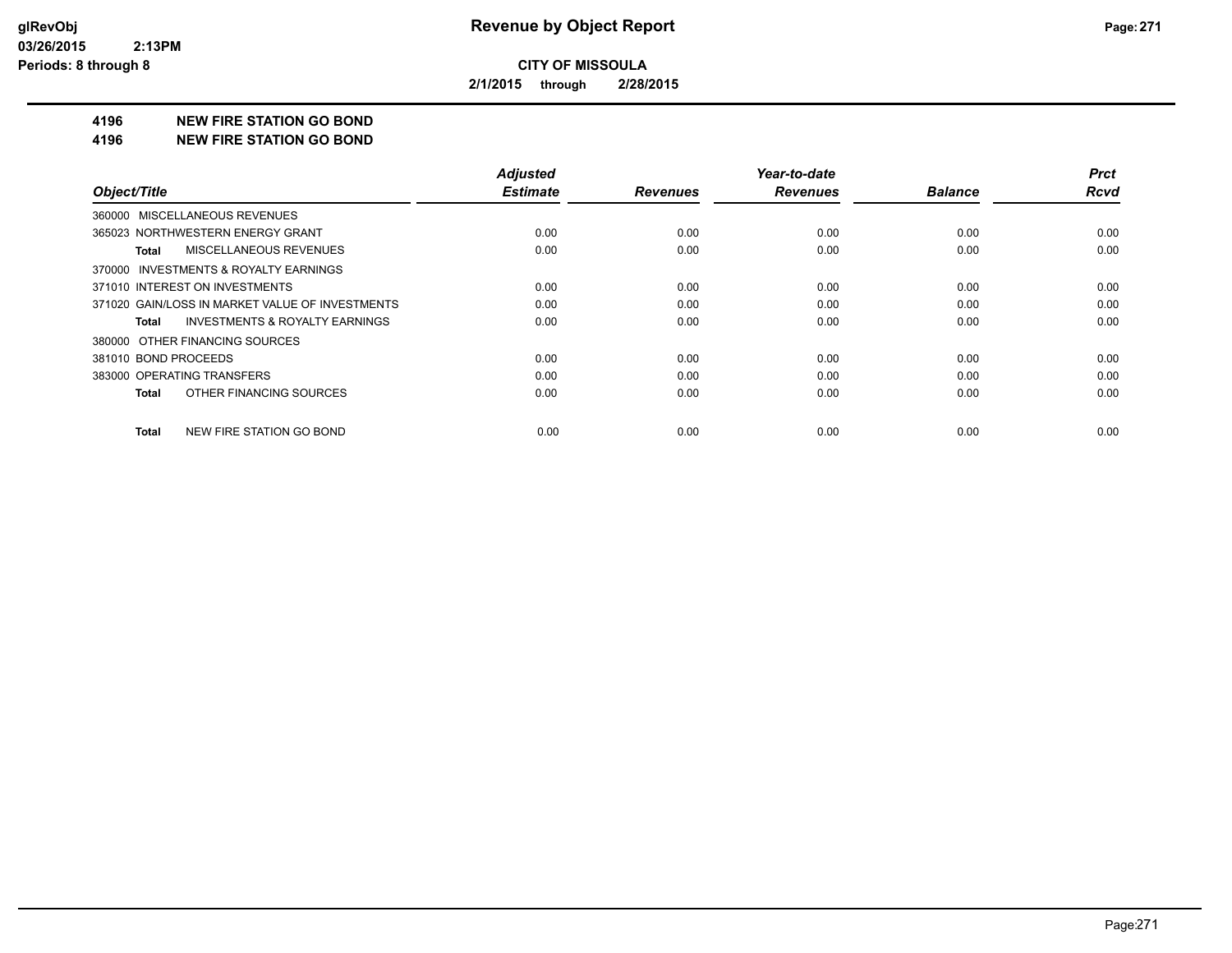**2/1/2015 through 2/28/2015**

# **4196 NEW FIRE STATION GO BOND**

| Object/Title                                       | <b>Adjusted</b><br><b>Estimate</b> | <b>Revenues</b> | Year-to-date<br><b>Revenues</b> | <b>Balance</b> | <b>Prct</b><br><b>Rcvd</b> |
|----------------------------------------------------|------------------------------------|-----------------|---------------------------------|----------------|----------------------------|
| 360000 MISCELLANEOUS REVENUES                      |                                    |                 |                                 |                |                            |
| 365023 NORTHWESTERN ENERGY GRANT                   | 0.00                               | 0.00            | 0.00                            | 0.00           | 0.00                       |
| MISCELLANEOUS REVENUES<br><b>Total</b>             | 0.00                               | 0.00            | 0.00                            | 0.00           | 0.00                       |
| 370000 INVESTMENTS & ROYALTY EARNINGS              |                                    |                 |                                 |                |                            |
| 371010 INTEREST ON INVESTMENTS                     | 0.00                               | 0.00            | 0.00                            | 0.00           | 0.00                       |
| 371020 GAIN/LOSS IN MARKET VALUE OF INVESTMENT     | 0.00                               | 0.00            | 0.00                            | 0.00           | 0.00                       |
| <b>INVESTMENTS &amp; ROYALTY EARNINGS</b><br>Total | 0.00                               | 0.00            | 0.00                            | 0.00           | 0.00                       |
| 380000 OTHER FINANCING SOURCES                     |                                    |                 |                                 |                |                            |
| 381010 BOND PROCEEDS                               | 0.00                               | 0.00            | 0.00                            | 0.00           | 0.00                       |
| 383000 OPERATING TRANSFERS                         | 0.00                               | 0.00            | 0.00                            | 0.00           | 0.00                       |
| OTHER FINANCING SOURCES<br><b>Total</b>            | 0.00                               | 0.00            | 0.00                            | 0.00           | 0.00                       |
| NEW FIRE STATION GO BOND<br><b>Total</b>           | 0.00                               | 0.00            | 0.00                            | 0.00           | 0.00                       |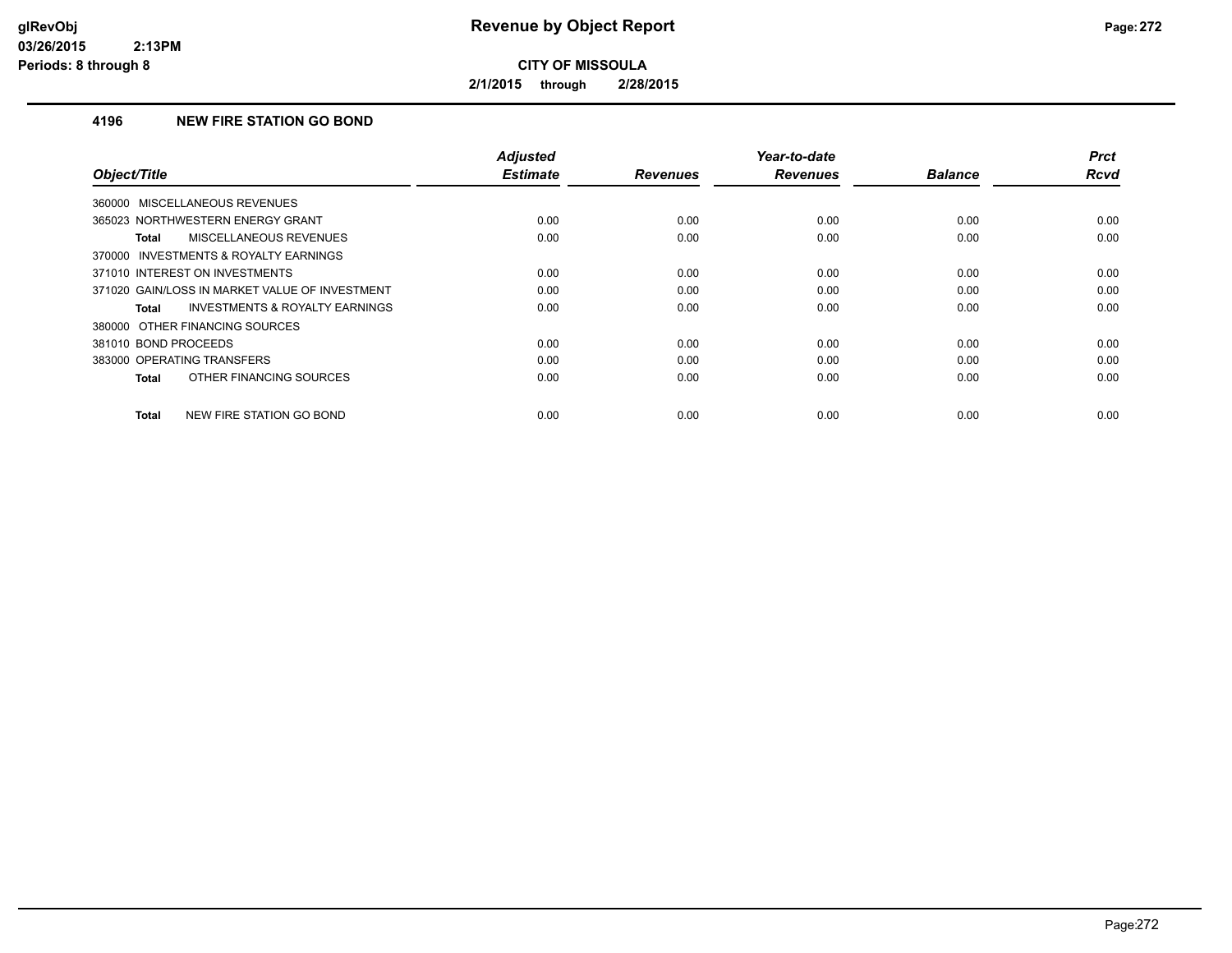**2/1/2015 through 2/28/2015**

# **4450 S/C CONSTRUCTION FUND FOR FY06**

**4450 S/C CONSTRUCTION FUND FOR FY06**

|                                                           | <b>Adjusted</b> |                 | Year-to-date    |                | Prct |
|-----------------------------------------------------------|-----------------|-----------------|-----------------|----------------|------|
| Object/Title                                              | <b>Estimate</b> | <b>Revenues</b> | <b>Revenues</b> | <b>Balance</b> | Rcvd |
| 370000 INVESTMENTS & ROYALTY EARNINGS                     |                 |                 |                 |                |      |
| 371010 INTEREST ON INVESTMENTS                            | 0.00            | 0.00            | 0.00            | 0.00           | 0.00 |
| 371020 GAIN/LOSS IN MARKET VALUE OF INVESTMENTS           | 0.00            | 0.00            | 0.00            | 0.00           | 0.00 |
| <b>INVESTMENTS &amp; ROYALTY EARNINGS</b><br><b>Total</b> | 0.00            | 0.00            | 0.00            | 0.00           | 0.00 |
| S/C CONSTRUCTION FUND FOR FY06<br><b>Total</b>            | 0.00            | 0.00            | 0.00            | 0.00           | 0.00 |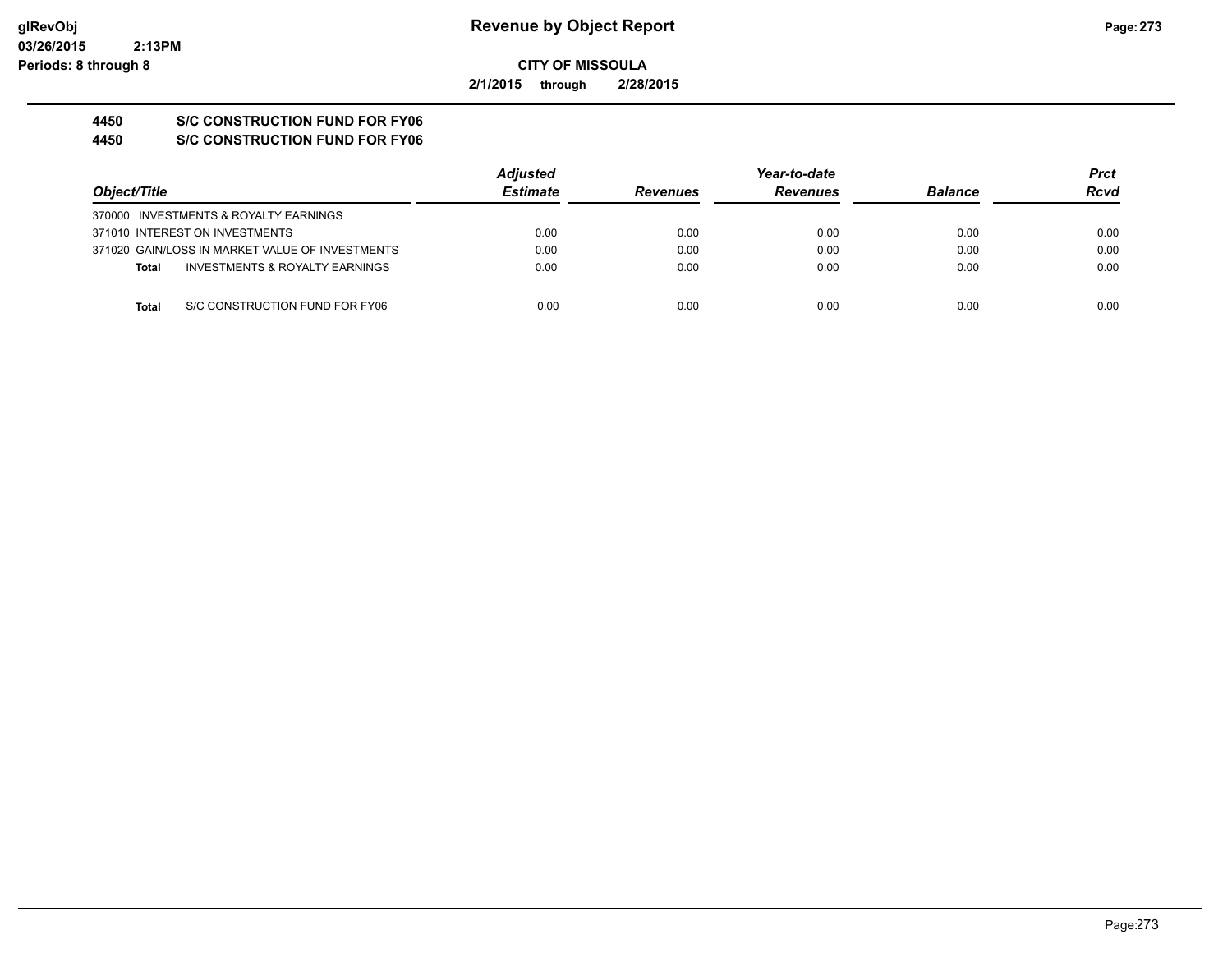**2/1/2015 through 2/28/2015**

# **4450 S/C CONSTRUCTION FUND FOR FY06**

| Object/Title |                                                | <b>Adjusted</b><br><b>Estimate</b> | <b>Revenues</b> | Year-to-date<br><b>Revenues</b> | <b>Balance</b> | <b>Prct</b><br><b>Rcvd</b> |
|--------------|------------------------------------------------|------------------------------------|-----------------|---------------------------------|----------------|----------------------------|
|              | 370000 INVESTMENTS & ROYALTY EARNINGS          |                                    |                 |                                 |                |                            |
|              | 371010 INTEREST ON INVESTMENTS                 | 0.00                               | 0.00            | 0.00                            | 0.00           | 0.00                       |
|              | 371020 GAIN/LOSS IN MARKET VALUE OF INVESTMENT | 0.00                               | 0.00            | 0.00                            | 0.00           | 0.00                       |
| <b>Total</b> | INVESTMENTS & ROYALTY EARNINGS                 | 0.00                               | 0.00            | 0.00                            | 0.00           | 0.00                       |
|              |                                                |                                    |                 |                                 |                |                            |
| Total        | S/C CONSTRUCTION FUND FOR FY06                 | 0.00                               | 0.00            | 0.00                            | 0.00           | 0.00                       |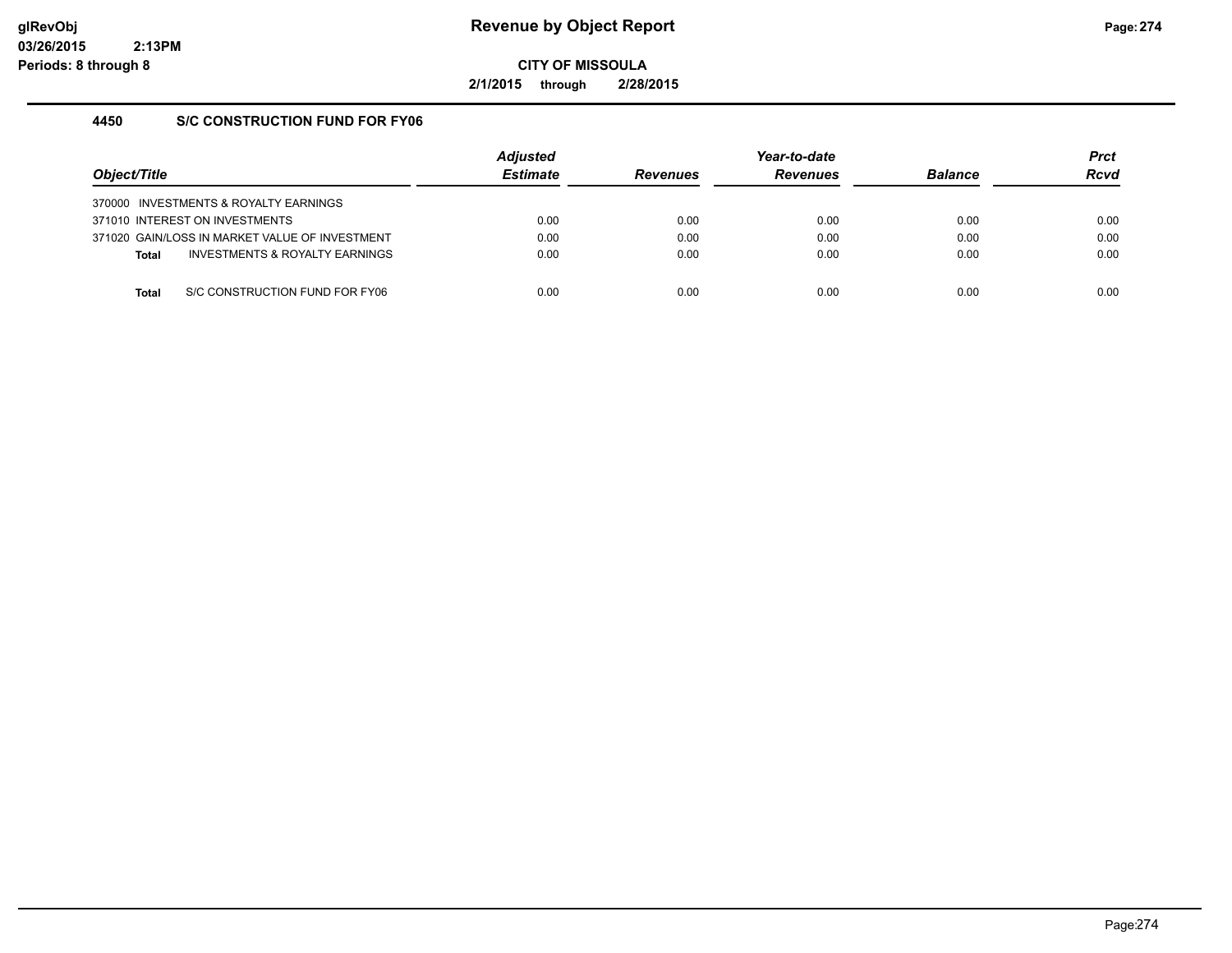**2/1/2015 through 2/28/2015**

**4451 FY07 S/C BOND FUND**

**4451 FY07 S/C BOND FUND**

|                                                 | <b>Adjusted</b> |                 | Year-to-date    |                | <b>Prct</b> |
|-------------------------------------------------|-----------------|-----------------|-----------------|----------------|-------------|
| Object/Title                                    | <b>Estimate</b> | <b>Revenues</b> | <b>Revenues</b> | <b>Balance</b> | <b>Rcvd</b> |
| 360000 MISCELLANEOUS REVENUES                   |                 |                 |                 |                |             |
| 360010 MISCELLANEOUS                            | 0.00            | 0.00            | 0.00            | 0.00           | 0.00        |
| <b>MISCELLANEOUS REVENUES</b><br>Total          | 0.00            | 0.00            | 0.00            | 0.00           | 0.00        |
| 370000 INVESTMENTS & ROYALTY EARNINGS           |                 |                 |                 |                |             |
| 371010 INTEREST ON INVESTMENTS                  | 0.00            | 0.00            | 0.00            | 0.00           | 0.00        |
| 371020 GAIN/LOSS IN MARKET VALUE OF INVESTMENTS | 0.00            | 0.00            | 0.00            | 0.00           | 0.00        |
| INVESTMENTS & ROYALTY EARNINGS<br>Total         | 0.00            | 0.00            | 0.00            | 0.00           | 0.00        |
| 380000 OTHER FINANCING SOURCES                  |                 |                 |                 |                |             |
| 381030 SID BONDS PROCEEDS                       | 0.00            | 0.00            | 0.00            | 0.00           | 0.00        |
| OTHER FINANCING SOURCES<br>Total                | 0.00            | 0.00            | 0.00            | 0.00           | 0.00        |
| FY07 S/C BOND FUND<br><b>Total</b>              | 0.00            | 0.00            | 0.00            | 0.00           | 0.00        |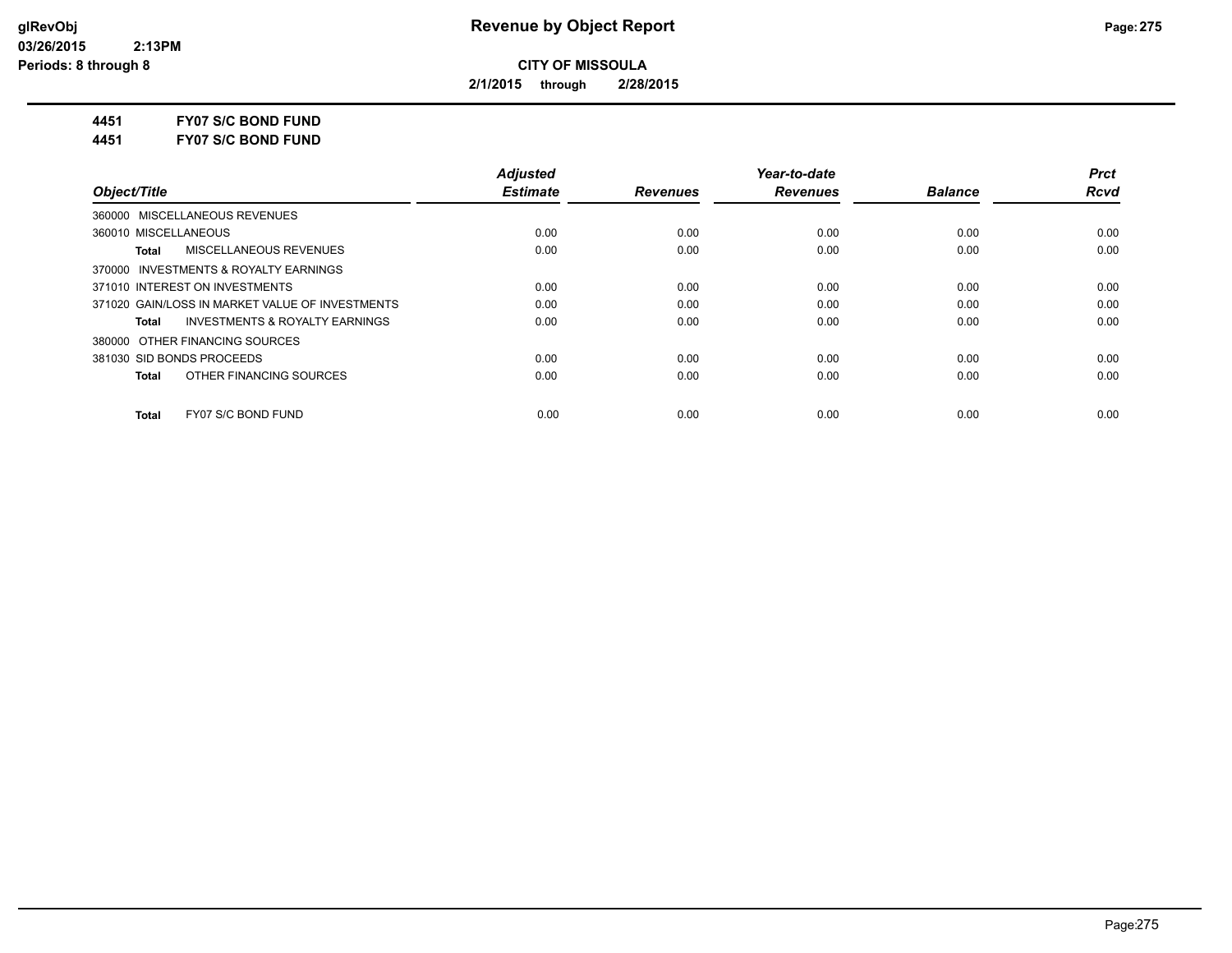**2/1/2015 through 2/28/2015**

#### **4451 FY07 S/C BOND FUND**

| Object/Title                                   | <b>Adjusted</b><br><b>Estimate</b> | <b>Revenues</b> | Year-to-date<br><b>Revenues</b> | <b>Balance</b> | <b>Prct</b><br>Rcvd |
|------------------------------------------------|------------------------------------|-----------------|---------------------------------|----------------|---------------------|
| 360000 MISCELLANEOUS REVENUES                  |                                    |                 |                                 |                |                     |
| 360010 MISCELLANEOUS                           | 0.00                               | 0.00            | 0.00                            | 0.00           | 0.00                |
| MISCELLANEOUS REVENUES<br><b>Total</b>         | 0.00                               | 0.00            | 0.00                            | 0.00           | 0.00                |
| 370000 INVESTMENTS & ROYALTY EARNINGS          |                                    |                 |                                 |                |                     |
| 371010 INTEREST ON INVESTMENTS                 | 0.00                               | 0.00            | 0.00                            | 0.00           | 0.00                |
| 371020 GAIN/LOSS IN MARKET VALUE OF INVESTMENT | 0.00                               | 0.00            | 0.00                            | 0.00           | 0.00                |
| INVESTMENTS & ROYALTY EARNINGS<br>Total        | 0.00                               | 0.00            | 0.00                            | 0.00           | 0.00                |
| 380000 OTHER FINANCING SOURCES                 |                                    |                 |                                 |                |                     |
| 381030 SID BONDS PROCEEDS                      | 0.00                               | 0.00            | 0.00                            | 0.00           | 0.00                |
| OTHER FINANCING SOURCES<br><b>Total</b>        | 0.00                               | 0.00            | 0.00                            | 0.00           | 0.00                |
| FY07 S/C BOND FUND<br><b>Total</b>             | 0.00                               | 0.00            | 0.00                            | 0.00           | 0.00                |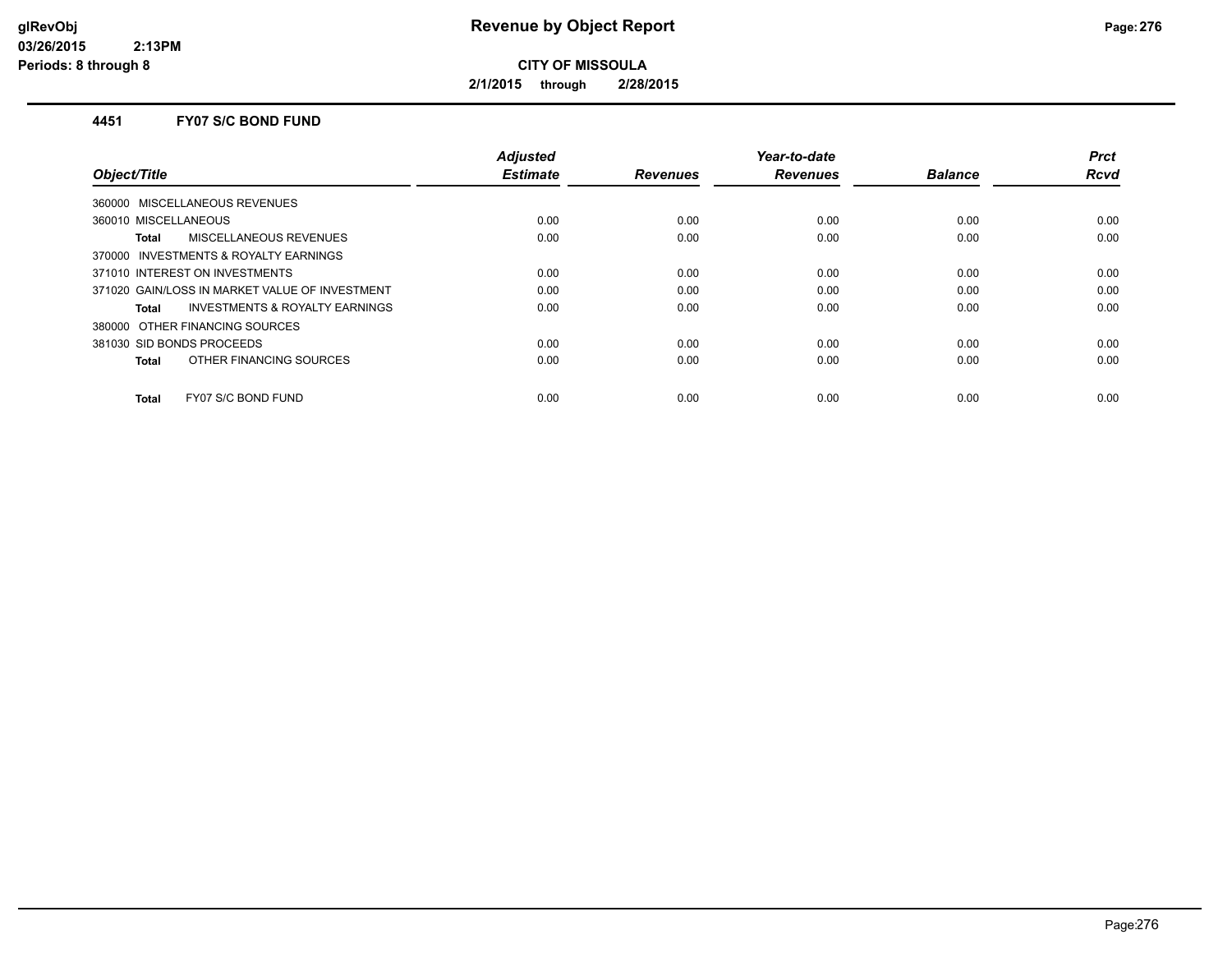**2/1/2015 through 2/28/2015**

# **4452 S/C CONSTRUCTION FUND FOR FY 08 BOND SAL**

**4452 S/C CONSTRUCTION FUND FOR FY 08 BOND SAL**

|                                                      | <b>Adjusted</b> |                 | Year-to-date    |                | <b>Prct</b> |
|------------------------------------------------------|-----------------|-----------------|-----------------|----------------|-------------|
| Object/Title                                         | <b>Estimate</b> | <b>Revenues</b> | <b>Revenues</b> | <b>Balance</b> | <b>Rcvd</b> |
| 360000 MISCELLANEOUS REVENUES                        |                 |                 |                 |                |             |
| 360010 MISCELLANEOUS                                 | 0.00            | 0.00            | 0.00            | 0.00           | 0.00        |
| 362000 OTHER MISCELLANEOUS REVENUE                   | 0.00            | 0.00            | 0.00            | 0.00           | 0.00        |
| MISCELLANEOUS REVENUES<br>Total                      | 0.00            | 0.00            | 0.00            | 0.00           | 0.00        |
| 370000 INVESTMENTS & ROYALTY EARNINGS                |                 |                 |                 |                |             |
| 371010 INTEREST ON INVESTMENTS                       | 0.00            | 0.00            | 0.00            | 0.00           | 0.00        |
| 371020 GAIN/LOSS IN MARKET VALUE OF INVESTMENTS      | 0.00            | 0.00            | 0.00            | 0.00           | 0.00        |
| <b>INVESTMENTS &amp; ROYALTY EARNINGS</b><br>Total   | 0.00            | 0.00            | 0.00            | 0.00           | 0.00        |
| 380000 OTHER FINANCING SOURCES                       |                 |                 |                 |                |             |
| 381000 LOAN PROCEEDS                                 | 0.00            | 0.00            | 0.00            | 0.00           | 0.00        |
| 383042 TRANSFERS FROM OTHER FUNDS                    | 0.00            | 0.00            | 0.00            | 0.00           | 0.00        |
| OTHER FINANCING SOURCES<br>Total                     | 0.00            | 0.00            | 0.00            | 0.00           | 0.00        |
| S/C CONSTRUCTION FUND FOR FY 08 BOND<br><b>Total</b> | 0.00            | 0.00            | 0.00            | 0.00           | 0.00        |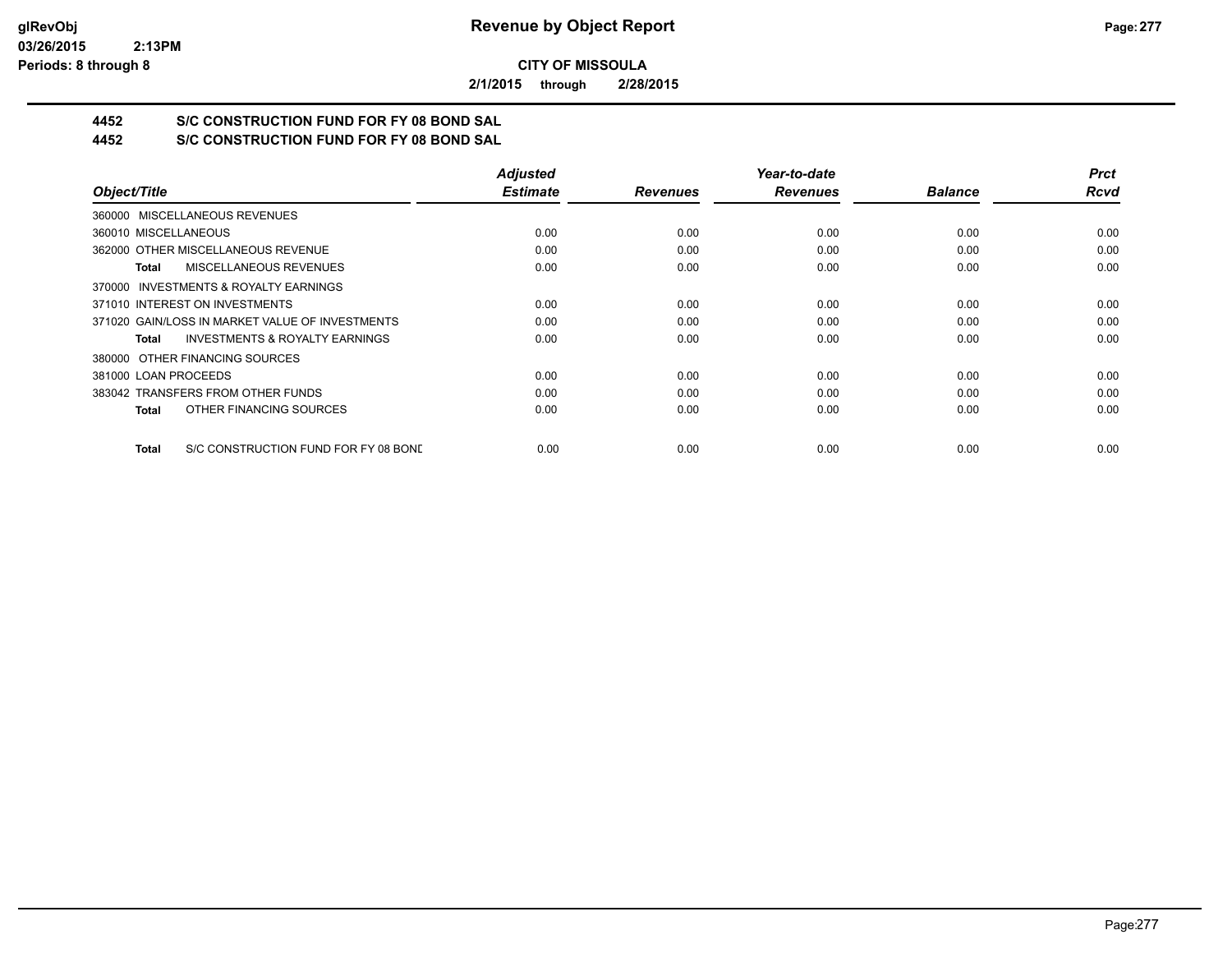**2/1/2015 through 2/28/2015**

# **4452 S/C CONSTRUCTION FUND FOR FY 08 BOND SAL**

| Object/Title                                         | <b>Adjusted</b><br><b>Estimate</b> | <b>Revenues</b> | Year-to-date<br><b>Revenues</b> | <b>Balance</b> | <b>Prct</b><br><b>Rcvd</b> |
|------------------------------------------------------|------------------------------------|-----------------|---------------------------------|----------------|----------------------------|
|                                                      |                                    |                 |                                 |                |                            |
| 360000 MISCELLANEOUS REVENUES                        |                                    |                 |                                 |                |                            |
| 360010 MISCELLANEOUS                                 | 0.00                               | 0.00            | 0.00                            | 0.00           | 0.00                       |
| 362000 OTHER MISCELLANEOUS REVENUE                   | 0.00                               | 0.00            | 0.00                            | 0.00           | 0.00                       |
| MISCELLANEOUS REVENUES<br>Total                      | 0.00                               | 0.00            | 0.00                            | 0.00           | 0.00                       |
| 370000 INVESTMENTS & ROYALTY EARNINGS                |                                    |                 |                                 |                |                            |
| 371010 INTEREST ON INVESTMENTS                       | 0.00                               | 0.00            | 0.00                            | 0.00           | 0.00                       |
| 371020 GAIN/LOSS IN MARKET VALUE OF INVESTMENT       | 0.00                               | 0.00            | 0.00                            | 0.00           | 0.00                       |
| <b>INVESTMENTS &amp; ROYALTY EARNINGS</b><br>Total   | 0.00                               | 0.00            | 0.00                            | 0.00           | 0.00                       |
| 380000 OTHER FINANCING SOURCES                       |                                    |                 |                                 |                |                            |
| 381000 LOAN PROCEEDS                                 | 0.00                               | 0.00            | 0.00                            | 0.00           | 0.00                       |
| 383042 TRANSFERS FROM OTHER FUNDS                    | 0.00                               | 0.00            | 0.00                            | 0.00           | 0.00                       |
| OTHER FINANCING SOURCES<br>Total                     | 0.00                               | 0.00            | 0.00                            | 0.00           | 0.00                       |
|                                                      |                                    |                 |                                 |                |                            |
| S/C CONSTRUCTION FUND FOR FY 08 BONI<br><b>Total</b> | 0.00                               | 0.00            | 0.00                            | 0.00           | 0.00                       |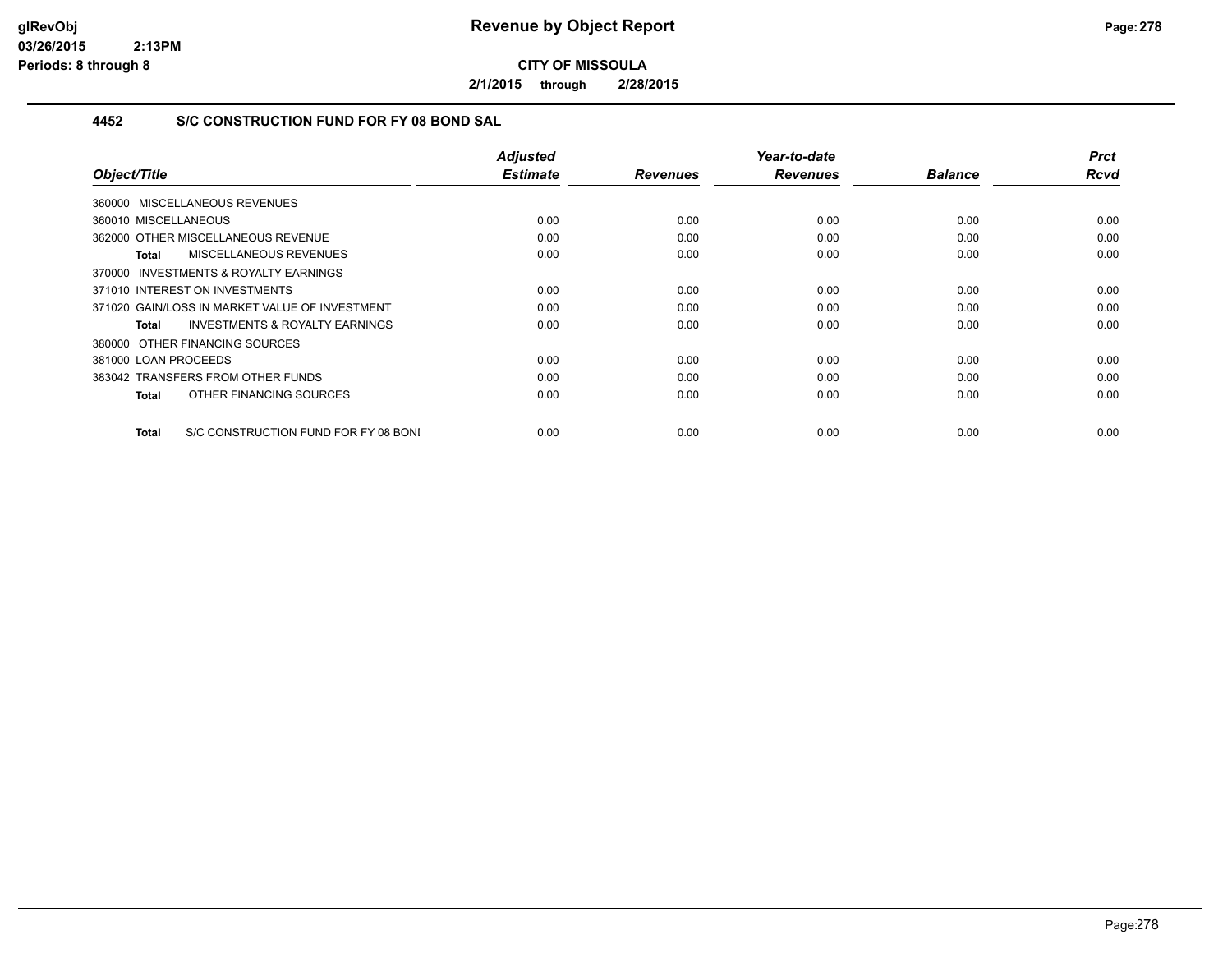**2/1/2015 through 2/28/2015**

# **4453 S/C CONSTRUCTION FUND FY09 BOND**

**4453 S/C CONSTRUCTION FUND FY09 BOND**

|                                                    | <b>Adjusted</b> |                 | Year-to-date    |                | <b>Prct</b> |
|----------------------------------------------------|-----------------|-----------------|-----------------|----------------|-------------|
| Object/Title                                       | <b>Estimate</b> | <b>Revenues</b> | <b>Revenues</b> | <b>Balance</b> | <b>Rcvd</b> |
| 360000 MISCELLANEOUS REVENUES                      |                 |                 |                 |                |             |
| 360010 MISCELLANEOUS                               | 0.00            | 0.00            | 0.00            | 0.00           | 0.00        |
| 362000 OTHER MISCELLANEOUS REVENUE                 | 0.00            | 0.00            | 0.00            | 0.00           | 0.00        |
| MISCELLANEOUS REVENUES<br>Total                    | 0.00            | 0.00            | 0.00            | 0.00           | 0.00        |
| 370000 INVESTMENTS & ROYALTY EARNINGS              |                 |                 |                 |                |             |
| 371010 INTEREST ON INVESTMENTS                     | 0.00            | 0.00            | 0.00            | 0.00           | 0.00        |
| <b>INVESTMENTS &amp; ROYALTY EARNINGS</b><br>Total | 0.00            | 0.00            | 0.00            | 0.00           | 0.00        |
| 380000 OTHER FINANCING SOURCES                     |                 |                 |                 |                |             |
| 381030 SID BONDS PROCEEDS                          | 0.00            | 0.00            | 0.00            | 0.00           | 0.00        |
| 383000 OPERATING TRANSFERS                         | 0.00            | 0.00            | 0.00            | 0.00           | 0.00        |
| OTHER FINANCING SOURCES<br>Total                   | 0.00            | 0.00            | 0.00            | 0.00           | 0.00        |
| S/C CONSTRUCTION FUND FY09 BOND<br>Total           | 0.00            | 0.00            | 0.00            | 0.00           | 0.00        |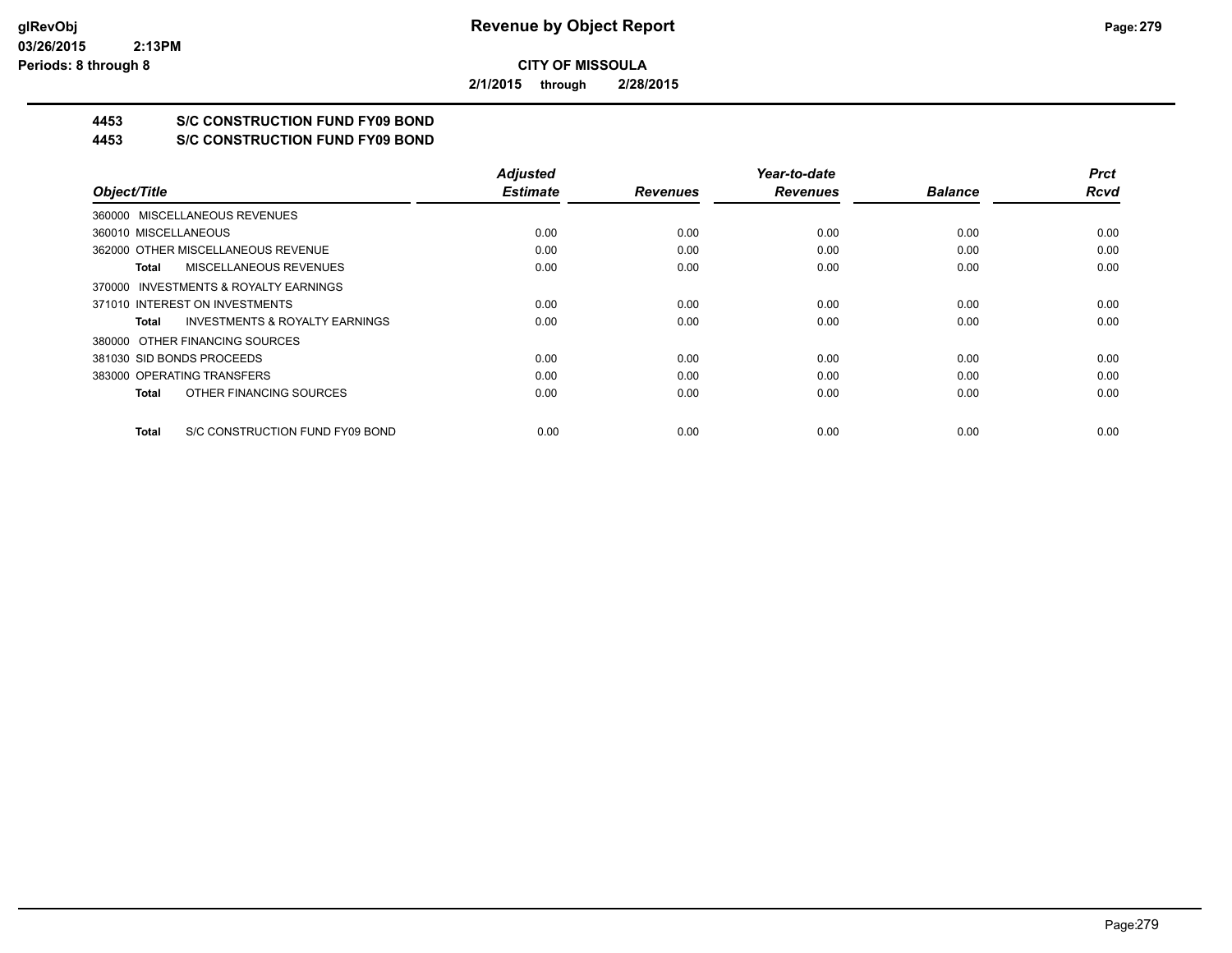**2/1/2015 through 2/28/2015**

### **4453 S/C CONSTRUCTION FUND FY09 BOND**

| Object/Title                                        | Adjusted<br><b>Estimate</b> | <b>Revenues</b> | Year-to-date<br><b>Revenues</b> | <b>Balance</b> | <b>Prct</b><br>Rcvd |
|-----------------------------------------------------|-----------------------------|-----------------|---------------------------------|----------------|---------------------|
|                                                     |                             |                 |                                 |                |                     |
| 360000 MISCELLANEOUS REVENUES                       |                             |                 |                                 |                |                     |
| 360010 MISCELLANEOUS                                | 0.00                        | 0.00            | 0.00                            | 0.00           | 0.00                |
| 362000 OTHER MISCELLANEOUS REVENUE                  | 0.00                        | 0.00            | 0.00                            | 0.00           | 0.00                |
| MISCELLANEOUS REVENUES<br>Total                     | 0.00                        | 0.00            | 0.00                            | 0.00           | 0.00                |
| <b>INVESTMENTS &amp; ROYALTY EARNINGS</b><br>370000 |                             |                 |                                 |                |                     |
| 371010 INTEREST ON INVESTMENTS                      | 0.00                        | 0.00            | 0.00                            | 0.00           | 0.00                |
| <b>INVESTMENTS &amp; ROYALTY EARNINGS</b><br>Total  | 0.00                        | 0.00            | 0.00                            | 0.00           | 0.00                |
| 380000 OTHER FINANCING SOURCES                      |                             |                 |                                 |                |                     |
| 381030 SID BONDS PROCEEDS                           | 0.00                        | 0.00            | 0.00                            | 0.00           | 0.00                |
| 383000 OPERATING TRANSFERS                          | 0.00                        | 0.00            | 0.00                            | 0.00           | 0.00                |
| OTHER FINANCING SOURCES<br>Total                    | 0.00                        | 0.00            | 0.00                            | 0.00           | 0.00                |
| S/C CONSTRUCTION FUND FY09 BOND<br>Total            | 0.00                        | 0.00            | 0.00                            | 0.00           | 0.00                |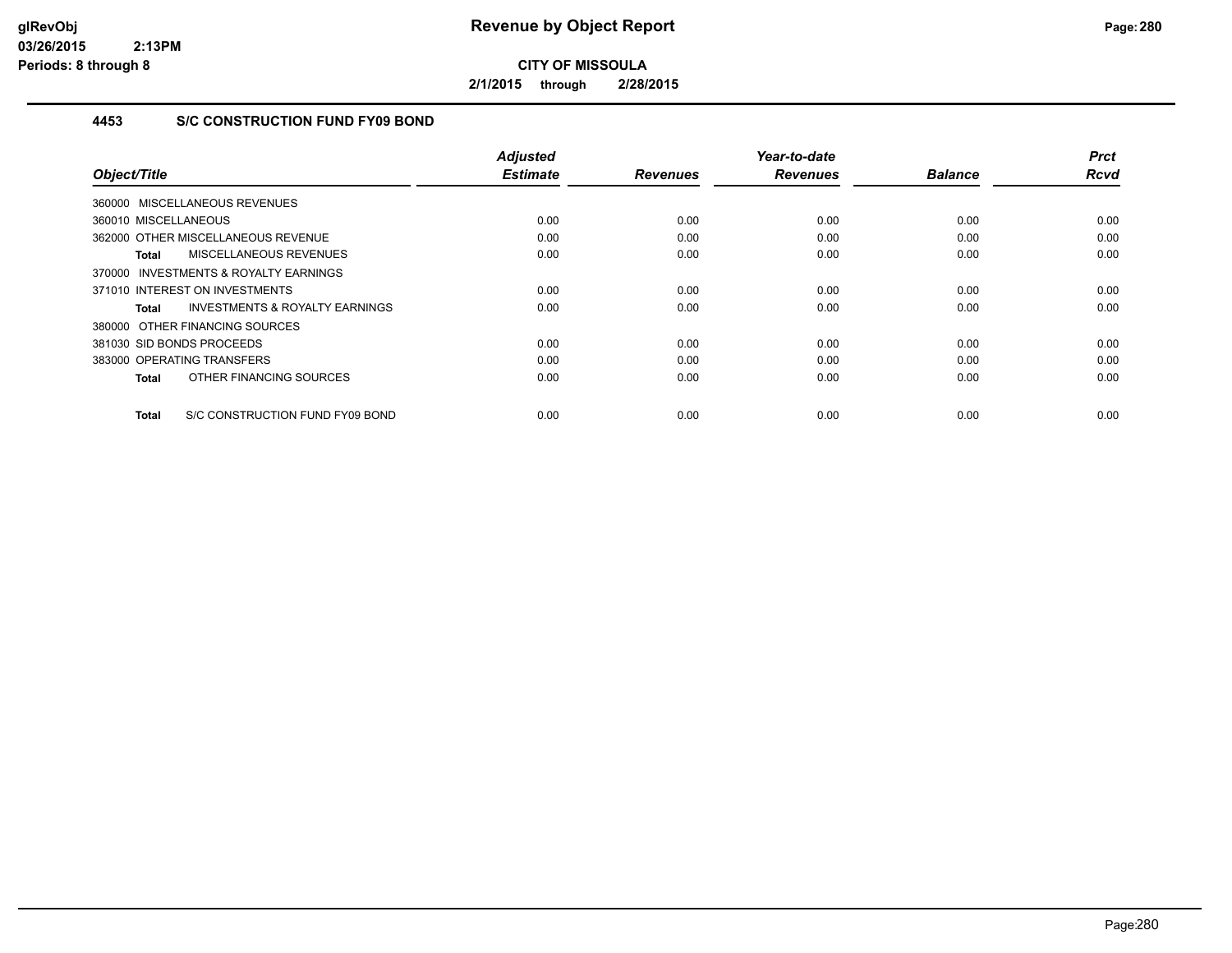**2/1/2015 through 2/28/2015**

# **4454 S/C CONSTRUCTION FUND FOR FY10**

**4454 S/C CONSTRUCTION FUND FOR FY10**

|                                                    | <b>Adjusted</b> |                 | Year-to-date    |                | <b>Prct</b> |
|----------------------------------------------------|-----------------|-----------------|-----------------|----------------|-------------|
| Object/Title                                       | <b>Estimate</b> | <b>Revenues</b> | <b>Revenues</b> | <b>Balance</b> | <b>Rcvd</b> |
| 360000 MISCELLANEOUS REVENUES                      |                 |                 |                 |                |             |
| 360010 MISCELLANEOUS                               | 0.00            | 0.00            | 41,835.61       | $-41,835.61$   | 0.00        |
| 362000 OTHER MISCELLANEOUS REVENUE                 | 0.00            | 0.00            | 0.00            | 0.00           | 0.00        |
| MISCELLANEOUS REVENUES<br>Total                    | 0.00            | 0.00            | 41,835.61       | $-41,835.61$   | 0.00        |
| 370000 INVESTMENTS & ROYALTY EARNINGS              |                 |                 |                 |                |             |
| 371010 INTEREST ON INVESTMENTS                     | 0.00            | 0.00            | 0.00            | 0.00           | 0.00        |
| <b>INVESTMENTS &amp; ROYALTY EARNINGS</b><br>Total | 0.00            | 0.00            | 0.00            | 0.00           | 0.00        |
| 380000 OTHER FINANCING SOURCES                     |                 |                 |                 |                |             |
| 381030 SID BONDS PROCEEDS                          | 0.00            | 0.00            | 0.00            | 0.00           | 0.00        |
| OTHER FINANCING SOURCES<br>Total                   | 0.00            | 0.00            | 0.00            | 0.00           | 0.00        |
| S/C CONSTRUCTION FUND FOR FY10<br>Total            | 0.00            | 0.00            | 41,835.61       | $-41,835.61$   | 0.00        |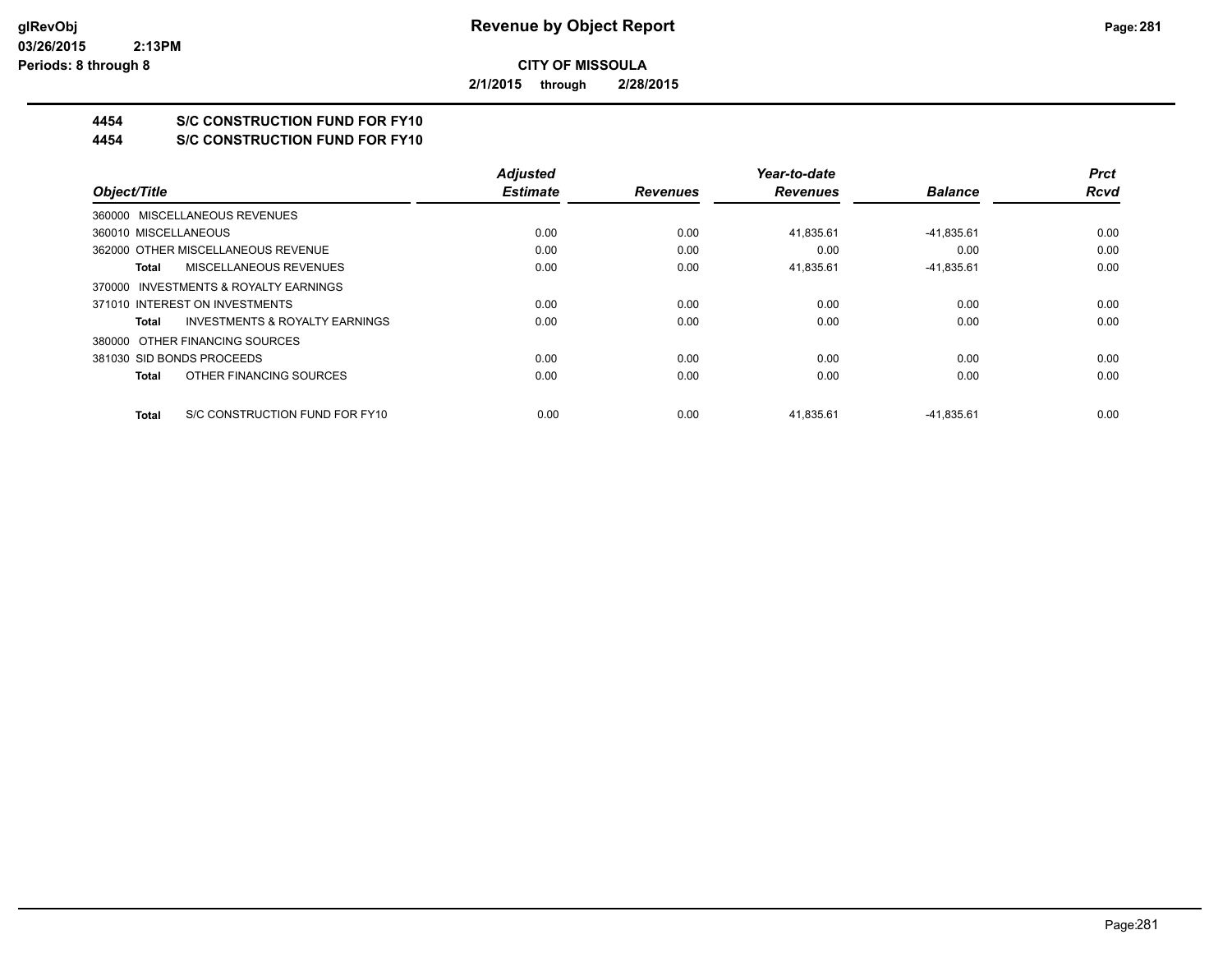**2/1/2015 through 2/28/2015**

# **4454 S/C CONSTRUCTION FUND FOR FY10**

| Object/Title                                   | <b>Adjusted</b><br><b>Estimate</b> | <b>Revenues</b> | Year-to-date<br><b>Revenues</b> | <b>Balance</b> | <b>Prct</b><br><b>Rcvd</b> |
|------------------------------------------------|------------------------------------|-----------------|---------------------------------|----------------|----------------------------|
| 360000 MISCELLANEOUS REVENUES                  |                                    |                 |                                 |                |                            |
| 360010 MISCELLANEOUS                           | 0.00                               | 0.00            | 41,835.61                       | $-41,835.61$   | 0.00                       |
| 362000 OTHER MISCELLANEOUS REVENUE             | 0.00                               | 0.00            | 0.00                            | 0.00           | 0.00                       |
| MISCELLANEOUS REVENUES<br><b>Total</b>         | 0.00                               | 0.00            | 41,835.61                       | $-41,835.61$   | 0.00                       |
| 370000 INVESTMENTS & ROYALTY EARNINGS          |                                    |                 |                                 |                |                            |
| 371010 INTEREST ON INVESTMENTS                 | 0.00                               | 0.00            | 0.00                            | 0.00           | 0.00                       |
| INVESTMENTS & ROYALTY EARNINGS<br><b>Total</b> | 0.00                               | 0.00            | 0.00                            | 0.00           | 0.00                       |
| 380000 OTHER FINANCING SOURCES                 |                                    |                 |                                 |                |                            |
| 381030 SID BONDS PROCEEDS                      | 0.00                               | 0.00            | 0.00                            | 0.00           | 0.00                       |
| OTHER FINANCING SOURCES<br><b>Total</b>        | 0.00                               | 0.00            | 0.00                            | 0.00           | 0.00                       |
| S/C CONSTRUCTION FUND FOR FY10<br><b>Total</b> | 0.00                               | 0.00            | 41.835.61                       | $-41,835.61$   | 0.00                       |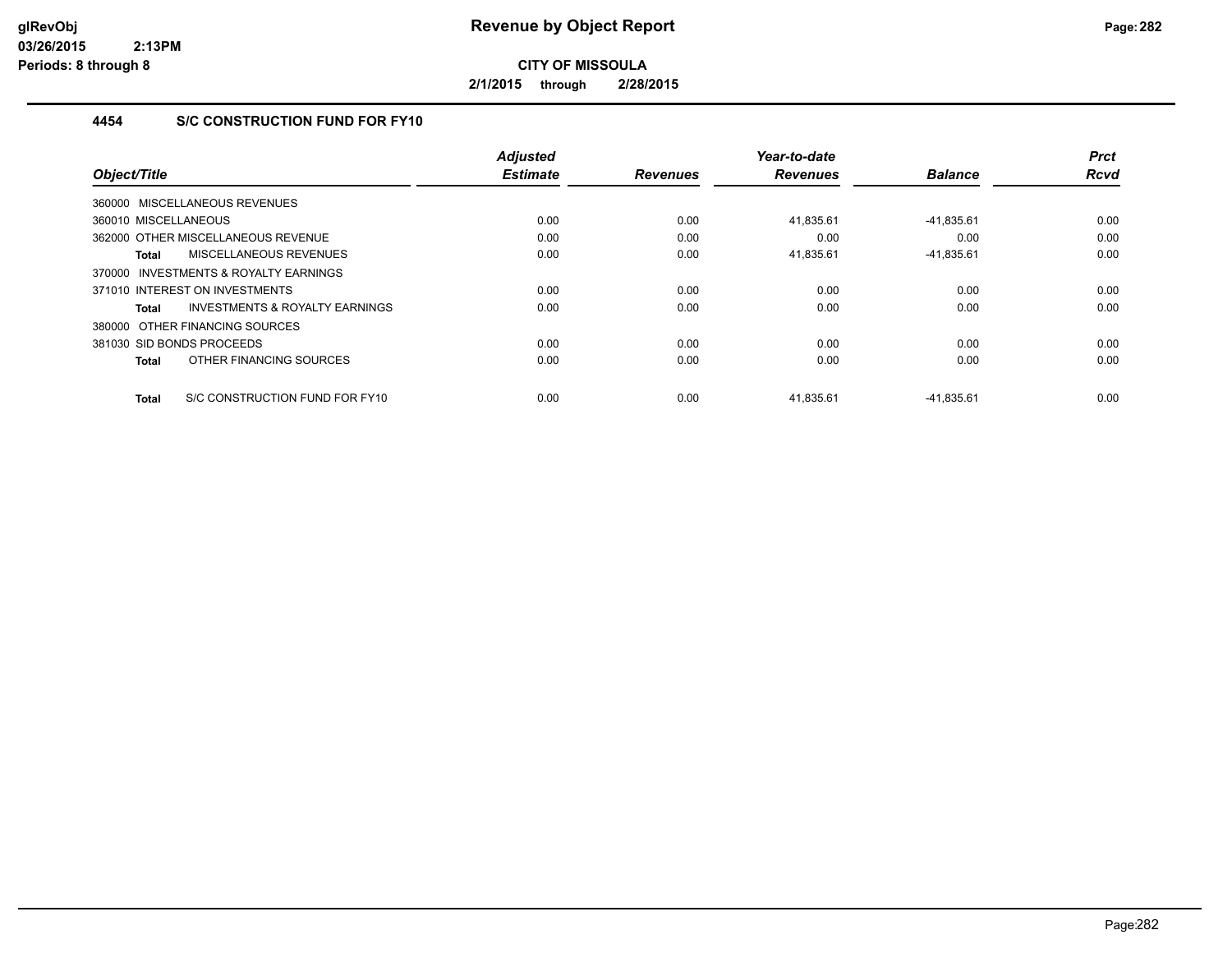**2/1/2015 through 2/28/2015**

### **4455 FY11 S/C CONSTRUCTION FUND**

#### **4455 FY11 S/C CONSTRUCTION FUND**

|                                            | <b>Adjusted</b> |                 | Year-to-date    |                | <b>Prct</b> |
|--------------------------------------------|-----------------|-----------------|-----------------|----------------|-------------|
| Object/Title                               | <b>Estimate</b> | <b>Revenues</b> | <b>Revenues</b> | <b>Balance</b> | <b>Rcvd</b> |
| 360000 MISCELLANEOUS REVENUES              |                 |                 |                 |                |             |
| 360010 MISCELLANEOUS                       | 0.00            | 0.00            | 0.00            | 0.00           | 0.00        |
| <b>MISCELLANEOUS REVENUES</b><br>Total     | 0.00            | 0.00            | 0.00            | 0.00           | 0.00        |
| 370000 INVESTMENTS & ROYALTY EARNINGS      |                 |                 |                 |                |             |
| 371010 INTEREST ON INVESTMENTS             | 0.00            | 0.00            | 0.00            | 0.00           | 0.00        |
| INVESTMENTS & ROYALTY EARNINGS<br>Total    | 0.00            | 0.00            | 0.00            | 0.00           | 0.00        |
| 380000 OTHER FINANCING SOURCES             |                 |                 |                 |                |             |
| 381030 SID BONDS PROCEEDS                  | 0.00            | 0.00            | 0.00            | 0.00           | 0.00        |
| OTHER FINANCING SOURCES<br>Total           | 0.00            | 0.00            | 0.00            | 0.00           | 0.00        |
|                                            |                 |                 |                 |                |             |
| <b>FY11 S/C CONSTRUCTION FUND</b><br>Total | 0.00            | 0.00            | 0.00            | 0.00           | 0.00        |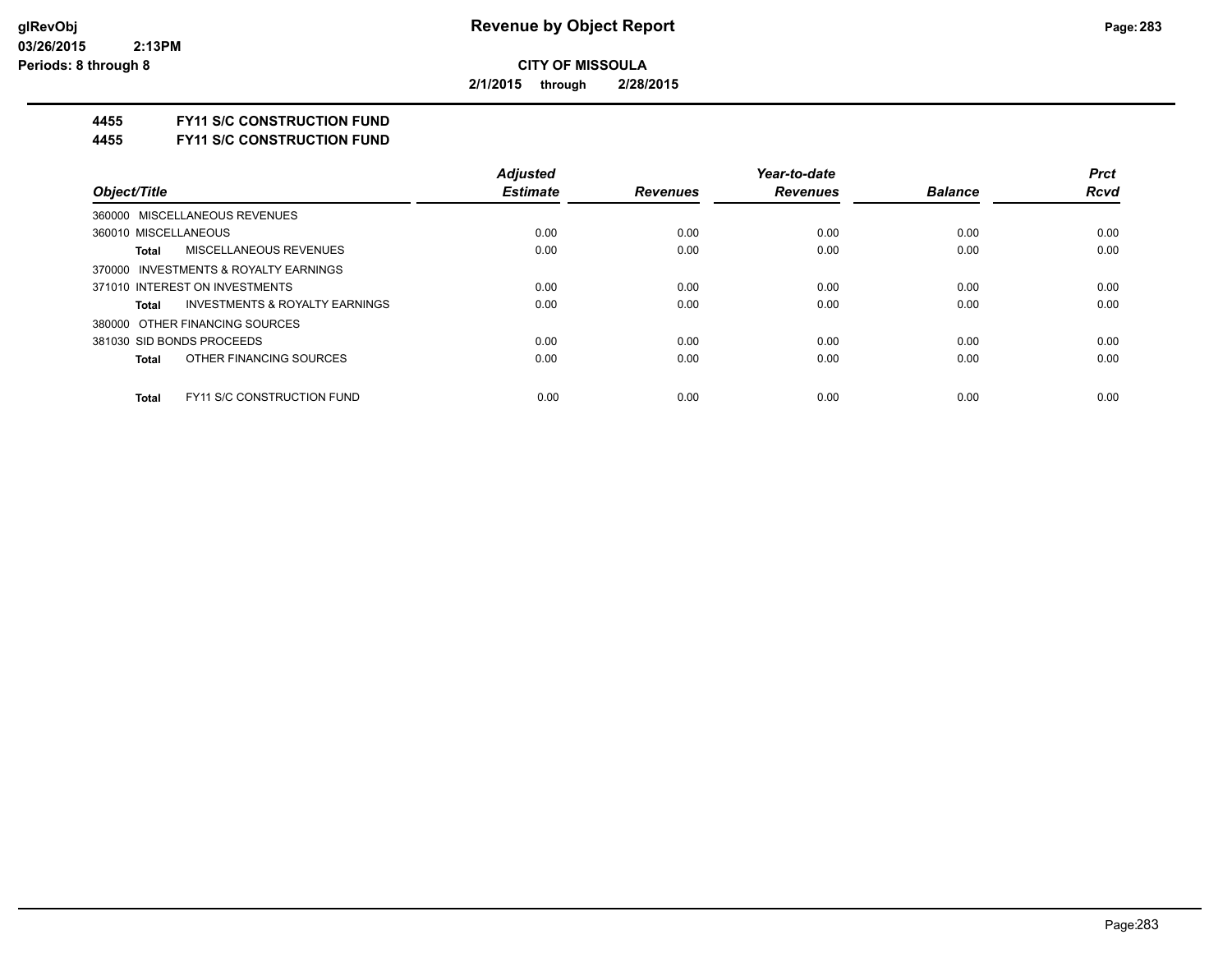**2/1/2015 through 2/28/2015**

# **4455 FY11 S/C CONSTRUCTION FUND**

| Object/Title                                       | <b>Adjusted</b><br><b>Estimate</b> | <b>Revenues</b> | Year-to-date<br><b>Revenues</b> | <b>Balance</b> | <b>Prct</b><br><b>Rcvd</b> |
|----------------------------------------------------|------------------------------------|-----------------|---------------------------------|----------------|----------------------------|
| 360000 MISCELLANEOUS REVENUES                      |                                    |                 |                                 |                |                            |
| 360010 MISCELLANEOUS                               | 0.00                               | 0.00            | 0.00                            | 0.00           | 0.00                       |
| MISCELLANEOUS REVENUES<br>Total                    | 0.00                               | 0.00            | 0.00                            | 0.00           | 0.00                       |
| 370000 INVESTMENTS & ROYALTY EARNINGS              |                                    |                 |                                 |                |                            |
| 371010 INTEREST ON INVESTMENTS                     | 0.00                               | 0.00            | 0.00                            | 0.00           | 0.00                       |
| <b>INVESTMENTS &amp; ROYALTY EARNINGS</b><br>Total | 0.00                               | 0.00            | 0.00                            | 0.00           | 0.00                       |
| 380000 OTHER FINANCING SOURCES                     |                                    |                 |                                 |                |                            |
| 381030 SID BONDS PROCEEDS                          | 0.00                               | 0.00            | 0.00                            | 0.00           | 0.00                       |
| OTHER FINANCING SOURCES<br><b>Total</b>            | 0.00                               | 0.00            | 0.00                            | 0.00           | 0.00                       |
| <b>FY11 S/C CONSTRUCTION FUND</b><br><b>Total</b>  | 0.00                               | 0.00            | 0.00                            | 0.00           | 0.00                       |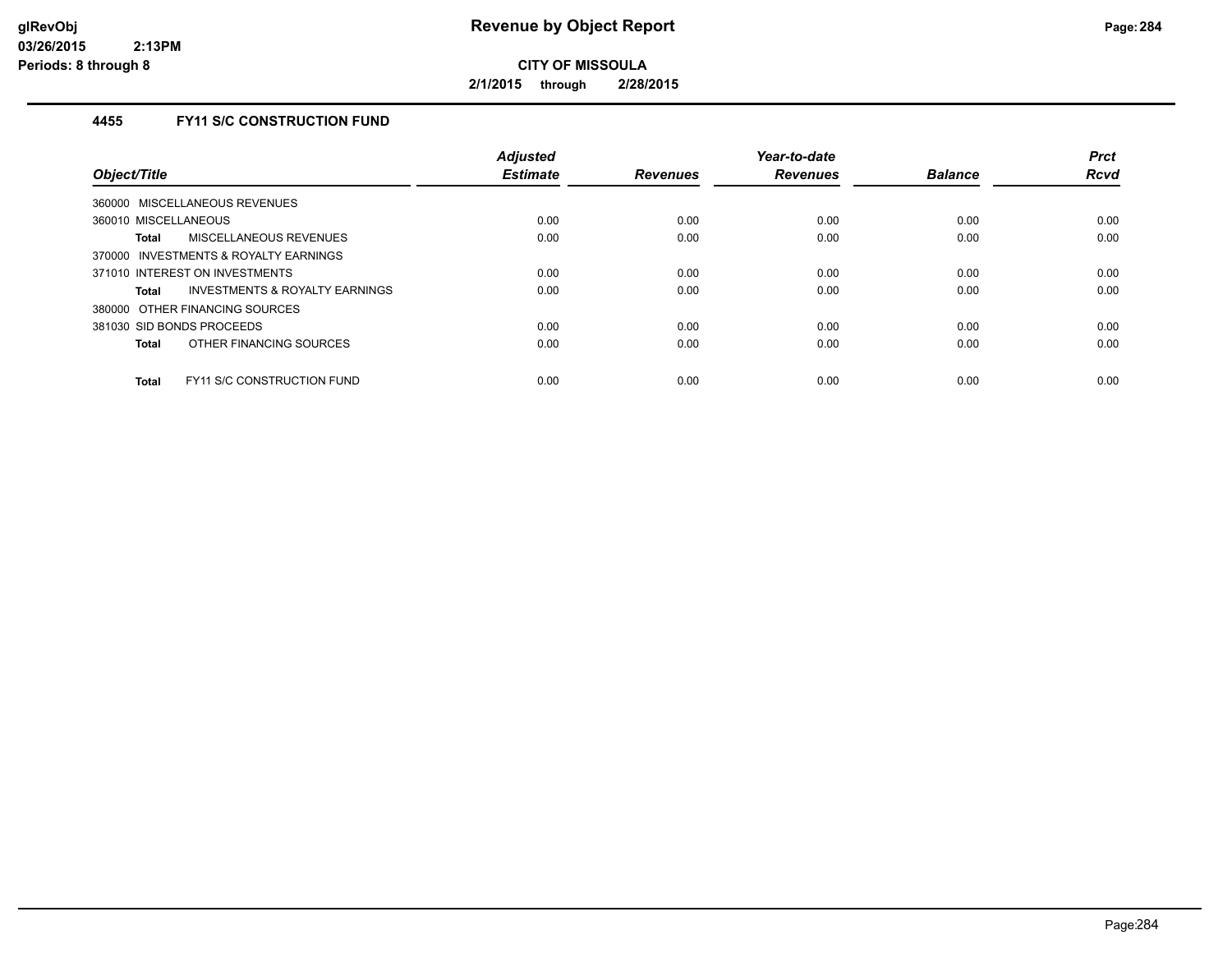**2/1/2015 through 2/28/2015**

### **4456 FY12 S/C CONSTRUCTION FUND**

**4456 FY12 S/C CONSTRUCTION FUND**

|                                                    | <b>Adjusted</b> |                 | Year-to-date    |                | <b>Prct</b> |
|----------------------------------------------------|-----------------|-----------------|-----------------|----------------|-------------|
| Object/Title                                       | <b>Estimate</b> | <b>Revenues</b> | <b>Revenues</b> | <b>Balance</b> | <b>Rcvd</b> |
| 360000 MISCELLANEOUS REVENUES                      |                 |                 |                 |                |             |
| 360010 MISCELLANEOUS                               | 0.00            | 0.00            | 0.00            | 0.00           | 0.00        |
| 362000 OTHER MISCELLANEOUS REVENUE                 | 0.00            | 0.00            | 0.00            | 0.00           | 0.00        |
| <b>MISCELLANEOUS REVENUES</b><br>Total             | 0.00            | 0.00            | 0.00            | 0.00           | 0.00        |
| 370000 INVESTMENTS & ROYALTY EARNINGS              |                 |                 |                 |                |             |
| 371010 INTEREST ON INVESTMENTS                     | 0.00            | 0.00            | 0.00            | 0.00           | 0.00        |
| <b>INVESTMENTS &amp; ROYALTY EARNINGS</b><br>Total | 0.00            | 0.00            | 0.00            | 0.00           | 0.00        |
| 380000 OTHER FINANCING SOURCES                     |                 |                 |                 |                |             |
| 381030 SID BONDS PROCEEDS                          | 0.00            | 0.00            | 0.00            | 0.00           | 0.00        |
| OTHER FINANCING SOURCES<br><b>Total</b>            | 0.00            | 0.00            | 0.00            | 0.00           | 0.00        |
| <b>FY12 S/C CONSTRUCTION FUND</b><br><b>Total</b>  | 0.00            | 0.00            | 0.00            | 0.00           | 0.00        |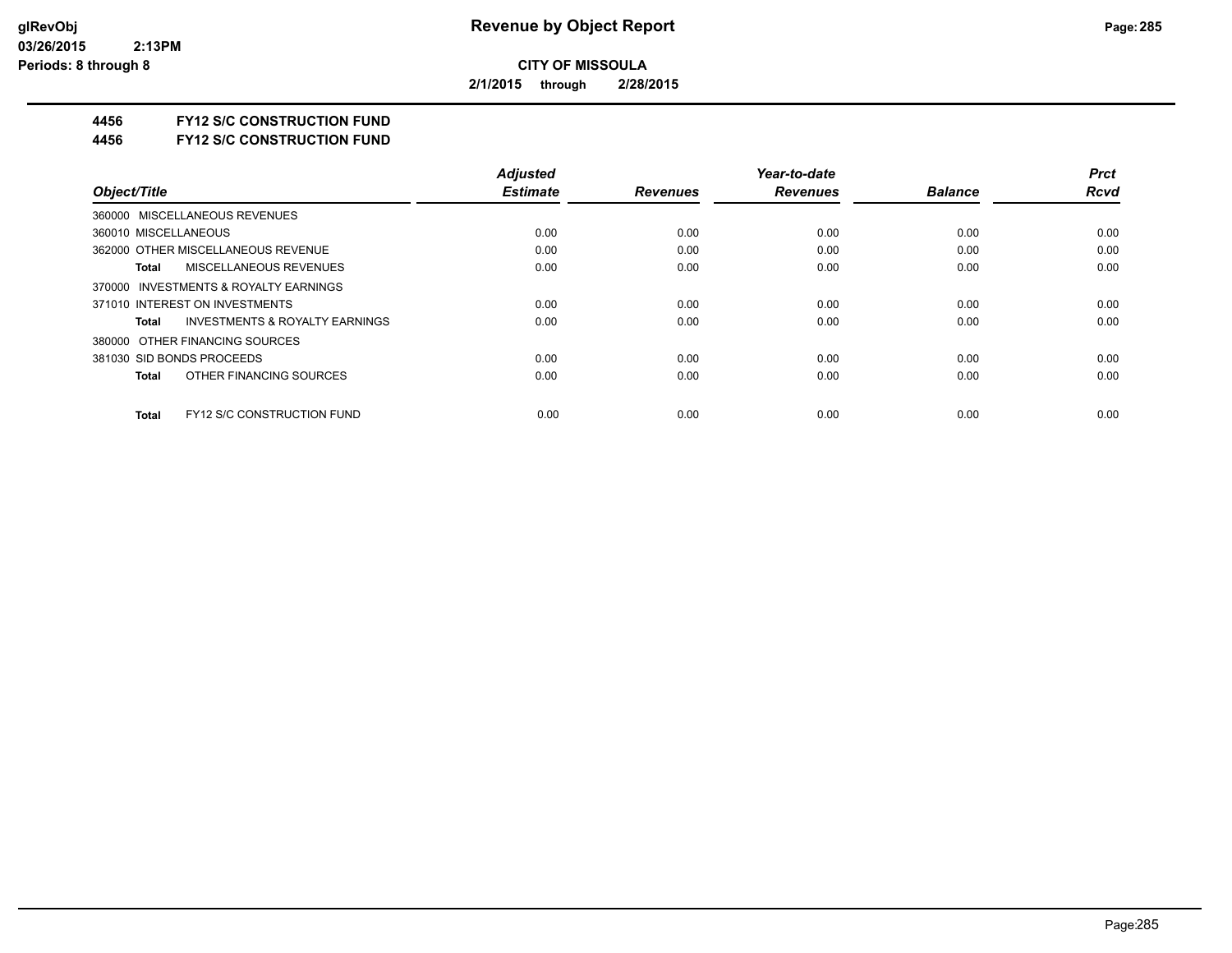**2/1/2015 through 2/28/2015**

# **4456 FY12 S/C CONSTRUCTION FUND**

|                                                   | <b>Adjusted</b><br><b>Estimate</b> |                 | Year-to-date<br><b>Revenues</b> | <b>Balance</b> | <b>Prct</b><br><b>Rcvd</b> |
|---------------------------------------------------|------------------------------------|-----------------|---------------------------------|----------------|----------------------------|
| Object/Title                                      |                                    | <b>Revenues</b> |                                 |                |                            |
| 360000 MISCELLANEOUS REVENUES                     |                                    |                 |                                 |                |                            |
| 360010 MISCELLANEOUS                              | 0.00                               | 0.00            | 0.00                            | 0.00           | 0.00                       |
| 362000 OTHER MISCELLANEOUS REVENUE                | 0.00                               | 0.00            | 0.00                            | 0.00           | 0.00                       |
| MISCELLANEOUS REVENUES<br><b>Total</b>            | 0.00                               | 0.00            | 0.00                            | 0.00           | 0.00                       |
| INVESTMENTS & ROYALTY EARNINGS<br>370000          |                                    |                 |                                 |                |                            |
| 371010 INTEREST ON INVESTMENTS                    | 0.00                               | 0.00            | 0.00                            | 0.00           | 0.00                       |
| INVESTMENTS & ROYALTY EARNINGS<br>Total           | 0.00                               | 0.00            | 0.00                            | 0.00           | 0.00                       |
| 380000 OTHER FINANCING SOURCES                    |                                    |                 |                                 |                |                            |
| 381030 SID BONDS PROCEEDS                         | 0.00                               | 0.00            | 0.00                            | 0.00           | 0.00                       |
| OTHER FINANCING SOURCES<br><b>Total</b>           | 0.00                               | 0.00            | 0.00                            | 0.00           | 0.00                       |
|                                                   |                                    |                 |                                 |                |                            |
| <b>FY12 S/C CONSTRUCTION FUND</b><br><b>Total</b> | 0.00                               | 0.00            | 0.00                            | 0.00           | 0.00                       |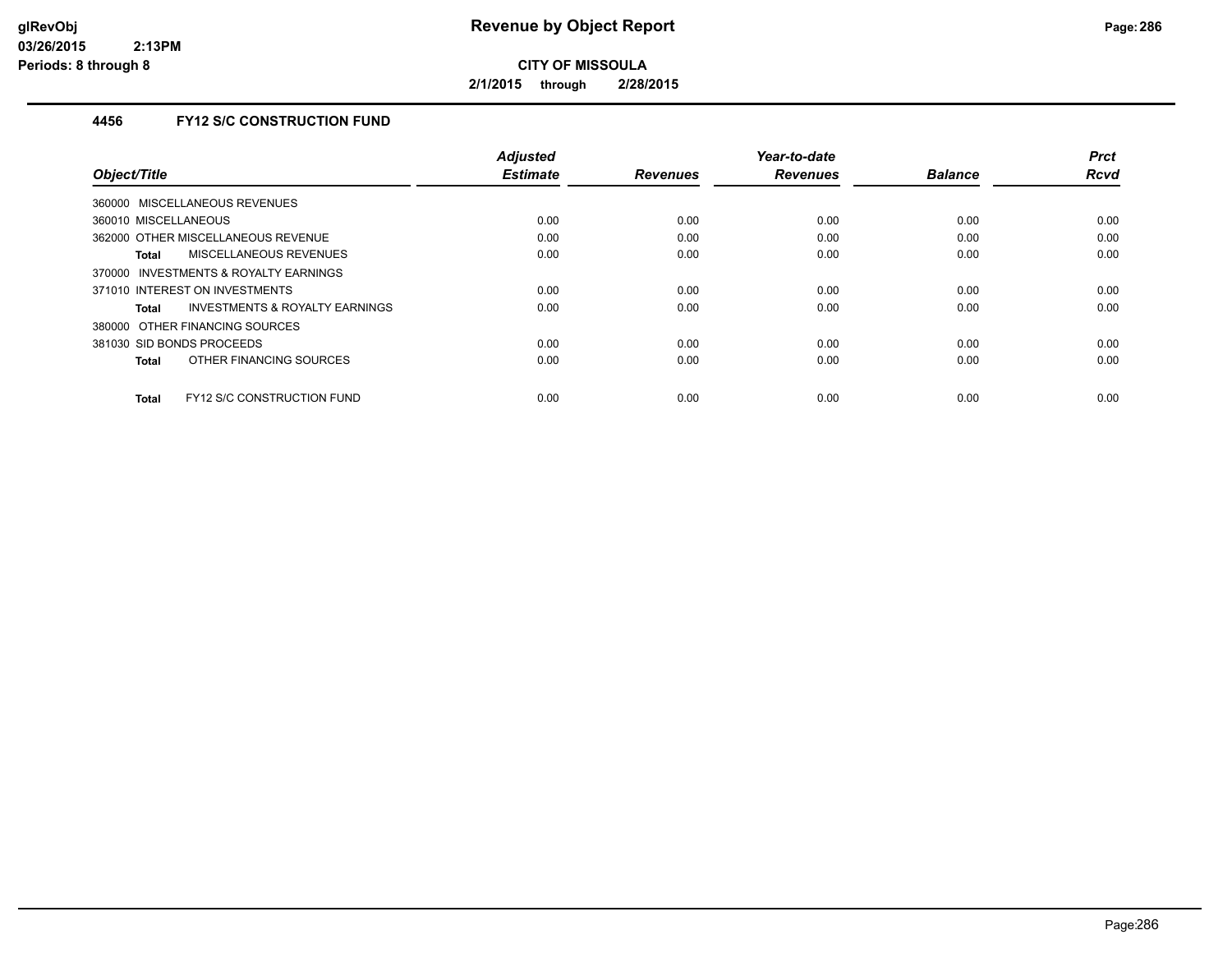**2/1/2015 through 2/28/2015**

# **4457 FY13 SIDEWALK/CURB CONSTRUCTION**

**4457 FY13 SIDEWALK/CURB CONSTRUCTION**

|                                                    | <b>Adiusted</b> |                 | Year-to-date    |                | <b>Prct</b> |
|----------------------------------------------------|-----------------|-----------------|-----------------|----------------|-------------|
| Object/Title                                       | <b>Estimate</b> | <b>Revenues</b> | <b>Revenues</b> | <b>Balance</b> | <b>Rcvd</b> |
| 360000 MISCELLANEOUS REVENUES                      |                 |                 |                 |                |             |
| 360010 MISCELLANEOUS                               | 0.00            | 0.00            | 0.00            | 0.00           | 0.00        |
| <b>MISCELLANEOUS REVENUES</b><br>Total             | 0.00            | 0.00            | 0.00            | 0.00           | 0.00        |
| 370000 INVESTMENTS & ROYALTY EARNINGS              |                 |                 |                 |                |             |
| 371010 INTEREST ON INVESTMENTS                     | 0.00            | 0.00            | 0.00            | 0.00           | 0.00        |
| <b>INVESTMENTS &amp; ROYALTY EARNINGS</b><br>Total | 0.00            | 0.00            | 0.00            | 0.00           | 0.00        |
| 380000 OTHER FINANCING SOURCES                     |                 |                 |                 |                |             |
| 381030 SID BONDS PROCEEDS                          | 0.00            | 0.00            | 0.00            | 0.00           | 0.00        |
| 383000 OPERATING TRANSFERS                         | 0.00            | 0.00            | 0.00            | 0.00           | 0.00        |
| OTHER FINANCING SOURCES<br>Total                   | 0.00            | 0.00            | 0.00            | 0.00           | 0.00        |
| FY13 SIDEWALK/CURB CONSTRUCTION<br>Total           | 0.00            | 0.00            | 0.00            | 0.00           | 0.00        |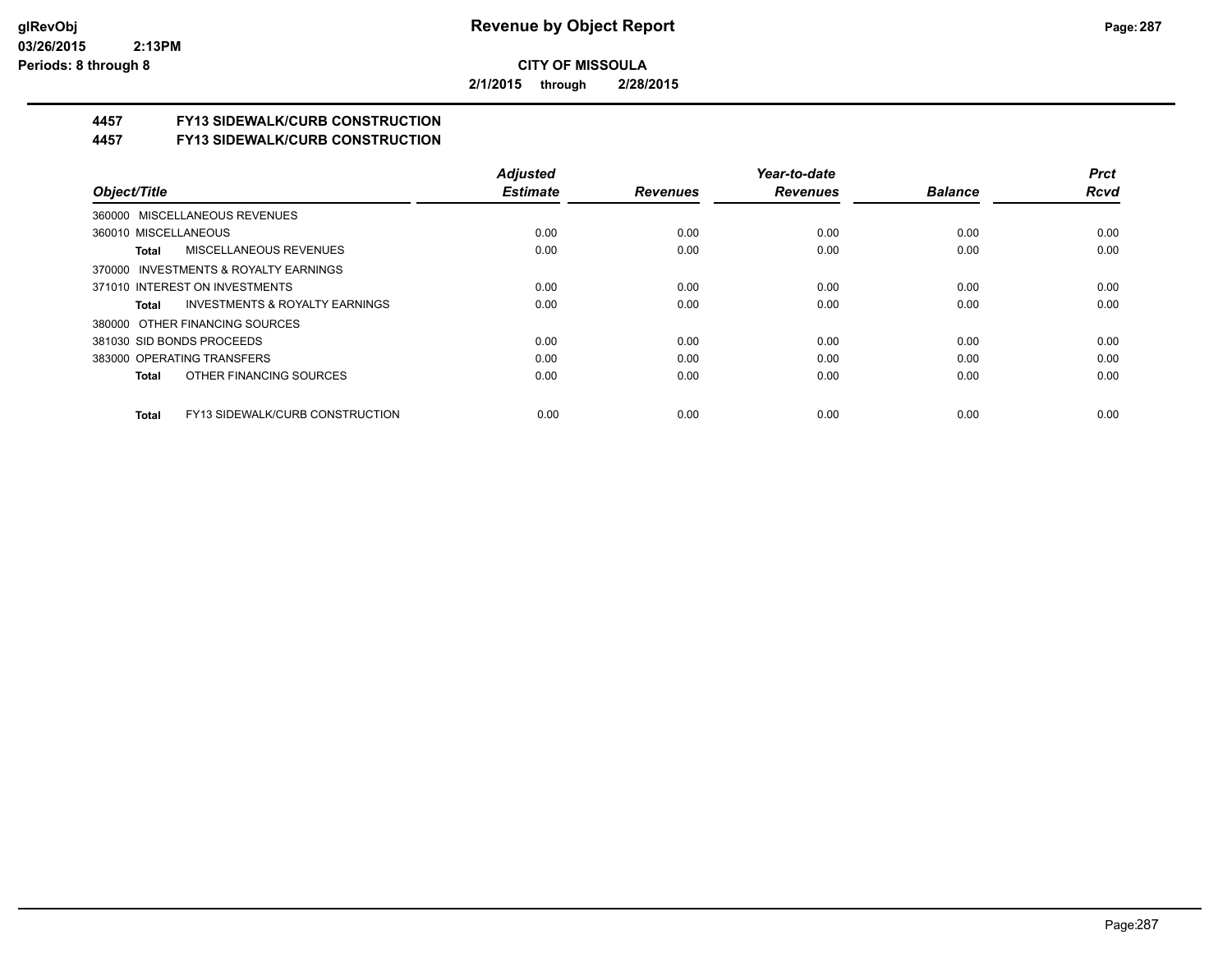**2/1/2015 through 2/28/2015**

### **4457 FY13 SIDEWALK/CURB CONSTRUCTION**

|                                                 | <b>Adjusted</b> |                 | Year-to-date    |                | <b>Prct</b> |
|-------------------------------------------------|-----------------|-----------------|-----------------|----------------|-------------|
| Object/Title                                    | <b>Estimate</b> | <b>Revenues</b> | <b>Revenues</b> | <b>Balance</b> | <b>Rcvd</b> |
| 360000 MISCELLANEOUS REVENUES                   |                 |                 |                 |                |             |
| 360010 MISCELLANEOUS                            | 0.00            | 0.00            | 0.00            | 0.00           | 0.00        |
| MISCELLANEOUS REVENUES<br><b>Total</b>          | 0.00            | 0.00            | 0.00            | 0.00           | 0.00        |
| 370000 INVESTMENTS & ROYALTY EARNINGS           |                 |                 |                 |                |             |
| 371010 INTEREST ON INVESTMENTS                  | 0.00            | 0.00            | 0.00            | 0.00           | 0.00        |
| INVESTMENTS & ROYALTY EARNINGS<br>Total         | 0.00            | 0.00            | 0.00            | 0.00           | 0.00        |
| 380000 OTHER FINANCING SOURCES                  |                 |                 |                 |                |             |
| 381030 SID BONDS PROCEEDS                       | 0.00            | 0.00            | 0.00            | 0.00           | 0.00        |
| 383000 OPERATING TRANSFERS                      | 0.00            | 0.00            | 0.00            | 0.00           | 0.00        |
| OTHER FINANCING SOURCES<br><b>Total</b>         | 0.00            | 0.00            | 0.00            | 0.00           | 0.00        |
| FY13 SIDEWALK/CURB CONSTRUCTION<br><b>Total</b> | 0.00            | 0.00            | 0.00            | 0.00           | 0.00        |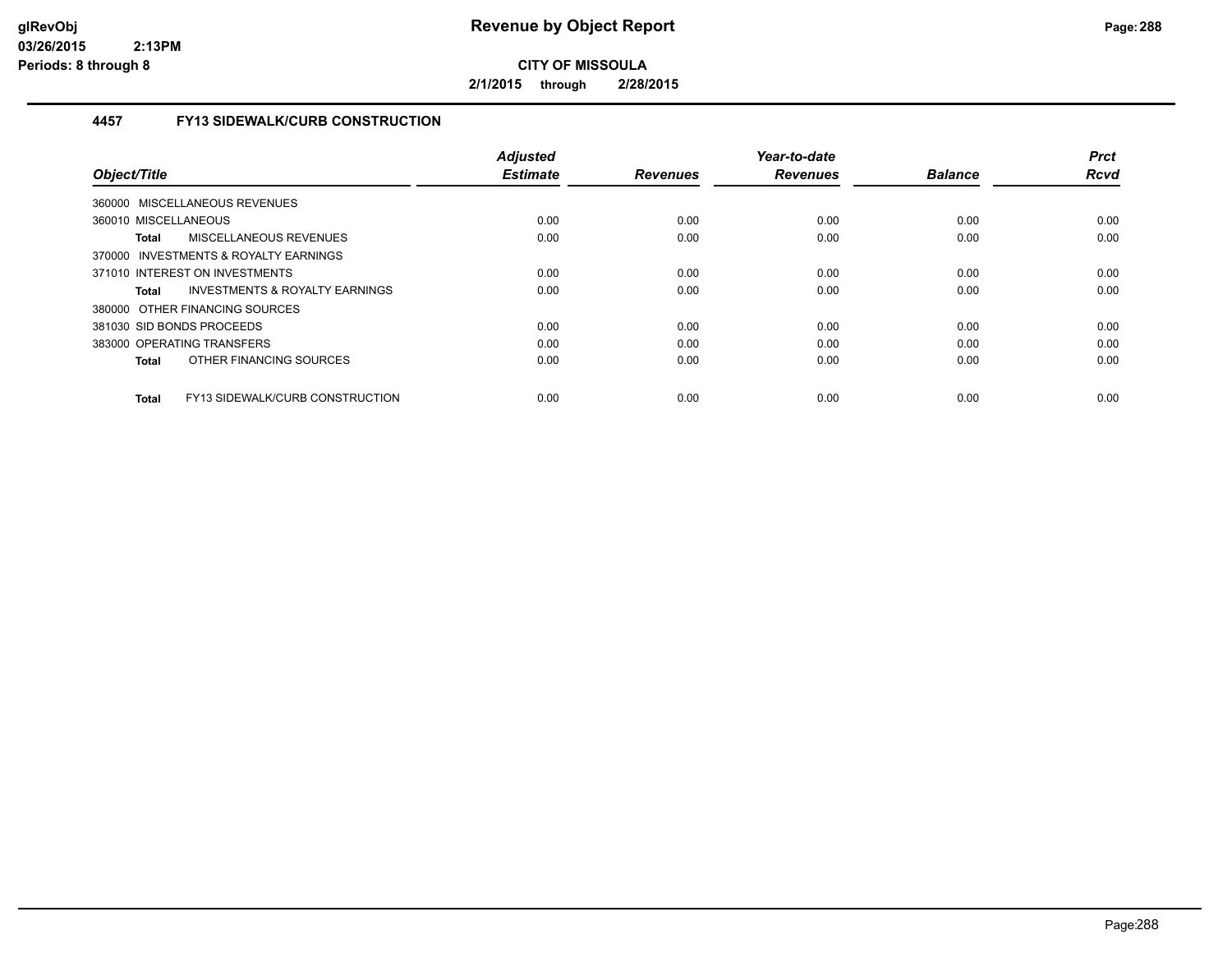**2/1/2015 through 2/28/2015**

# **4458 FY14 SIDEWALK & CURB CONSTRUCTION**

**4458 FY14 SIDEWALK & CURB CONSTRUCTION**

|                                                              | <b>Adjusted</b> |                 | Year-to-date    |                | <b>Prct</b> |
|--------------------------------------------------------------|-----------------|-----------------|-----------------|----------------|-------------|
| Object/Title                                                 | <b>Estimate</b> | <b>Revenues</b> | <b>Revenues</b> | <b>Balance</b> | <b>Rcvd</b> |
| 360000 MISCELLANEOUS REVENUES                                |                 |                 |                 |                |             |
| 360010 MISCELLANEOUS                                         | 0.00            | 0.00            | 0.00            | 0.00           | 0.00        |
| <b>MISCELLANEOUS REVENUES</b><br>Total                       | 0.00            | 0.00            | 0.00            | 0.00           | 0.00        |
| 370000 INVESTMENTS & ROYALTY EARNINGS                        |                 |                 |                 |                |             |
| 371010 INTEREST ON INVESTMENTS                               | 0.00            | 0.00            | 0.00            | 0.00           | 0.00        |
| INVESTMENTS & ROYALTY EARNINGS<br>Total                      | 0.00            | 0.00            | 0.00            | 0.00           | 0.00        |
| 380000 OTHER FINANCING SOURCES                               |                 |                 |                 |                |             |
| 381030 SID BONDS PROCEEDS                                    | 0.00            | 0.00            | 0.00            | 0.00           | 0.00        |
| OTHER FINANCING SOURCES<br><b>Total</b>                      | 0.00            | 0.00            | 0.00            | 0.00           | 0.00        |
|                                                              |                 |                 |                 |                |             |
| <b>FY14 SIDEWALK &amp; CURB CONSTRUCTION</b><br><b>Total</b> | 0.00            | 0.00            | 0.00            | 0.00           | 0.00        |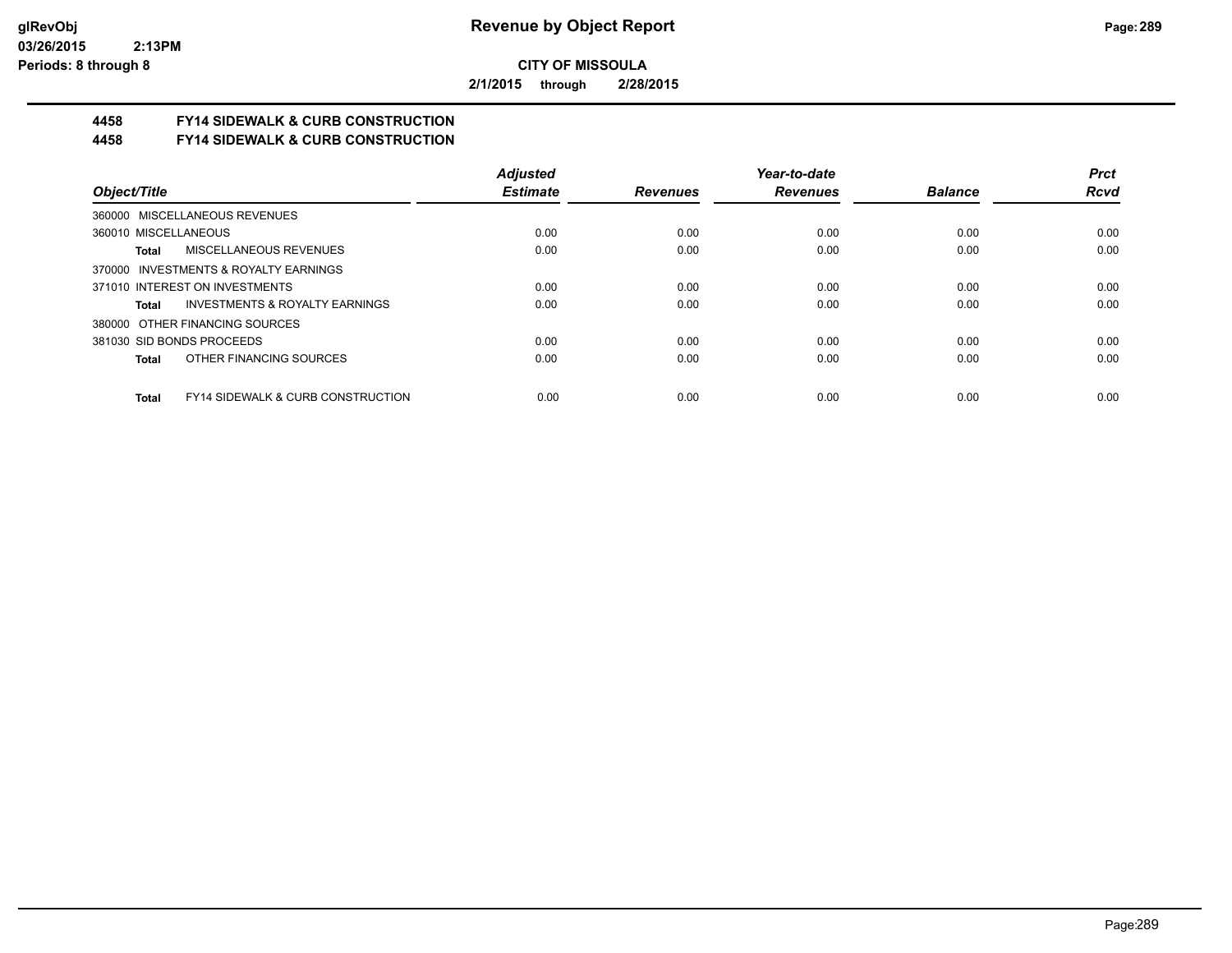**2/1/2015 through 2/28/2015**

## **4458 FY14 SIDEWALK & CURB CONSTRUCTION**

| Object/Title         |                                              | <b>Adjusted</b><br><b>Estimate</b> | <b>Revenues</b> | Year-to-date<br><b>Revenues</b> | <b>Balance</b> | <b>Prct</b><br><b>Rcvd</b> |
|----------------------|----------------------------------------------|------------------------------------|-----------------|---------------------------------|----------------|----------------------------|
|                      | 360000 MISCELLANEOUS REVENUES                |                                    |                 |                                 |                |                            |
| 360010 MISCELLANEOUS |                                              | 0.00                               | 0.00            | 0.00                            | 0.00           | 0.00                       |
| Total                | MISCELLANEOUS REVENUES                       | 0.00                               | 0.00            | 0.00                            | 0.00           | 0.00                       |
|                      | 370000 INVESTMENTS & ROYALTY EARNINGS        |                                    |                 |                                 |                |                            |
|                      | 371010 INTEREST ON INVESTMENTS               | 0.00                               | 0.00            | 0.00                            | 0.00           | 0.00                       |
| <b>Total</b>         | INVESTMENTS & ROYALTY EARNINGS               | 0.00                               | 0.00            | 0.00                            | 0.00           | 0.00                       |
|                      | 380000 OTHER FINANCING SOURCES               |                                    |                 |                                 |                |                            |
|                      | 381030 SID BONDS PROCEEDS                    | 0.00                               | 0.00            | 0.00                            | 0.00           | 0.00                       |
| Total                | OTHER FINANCING SOURCES                      | 0.00                               | 0.00            | 0.00                            | 0.00           | 0.00                       |
| Total                | <b>FY14 SIDEWALK &amp; CURB CONSTRUCTION</b> | 0.00                               | 0.00            | 0.00                            | 0.00           | 0.00                       |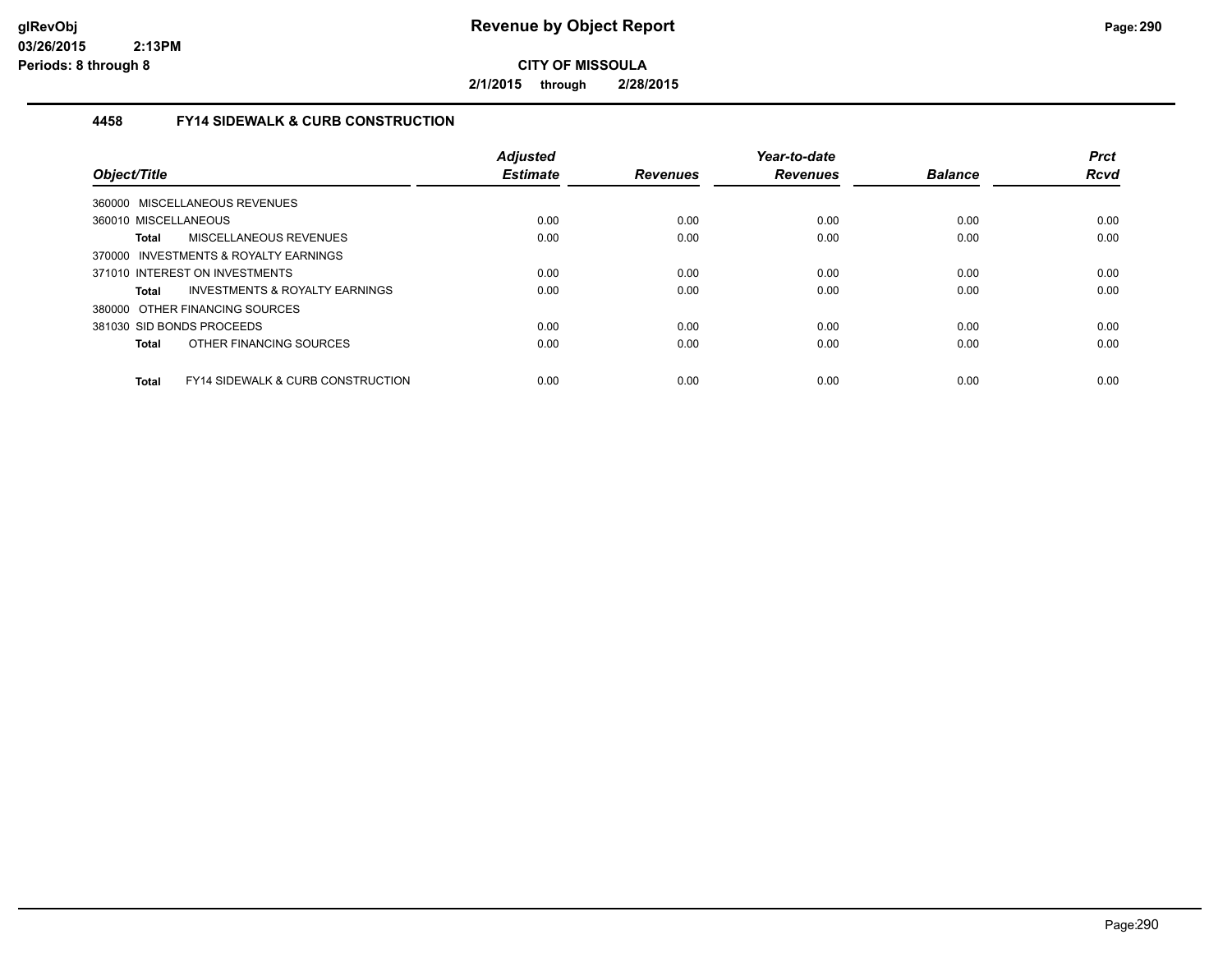**2/1/2015 through 2/28/2015**

# **4459 FY15 SIDEWALK/CURB CONSTRUCTION**

**4459 FY15 SIDEWALK/CURB CONSTRUCTION**

|                                                        | <b>Adjusted</b> |                 | Year-to-date    |                | <b>Prct</b> |
|--------------------------------------------------------|-----------------|-----------------|-----------------|----------------|-------------|
| Object/Title                                           | <b>Estimate</b> | <b>Revenues</b> | <b>Revenues</b> | <b>Balance</b> | <b>Rcvd</b> |
| 330000 INTERGOVERNMENTAL REVENUES                      |                 |                 |                 |                |             |
| 331156 CTEP GRANTS                                     | 0.00            | 0.00            | 0.00            | 0.00           | 0.00        |
| INTERGOVERNMENTAL REVENUES<br>Total                    | 0.00            | 0.00            | 0.00            | 0.00           | 0.00        |
| 360000 MISCELLANEOUS REVENUES                          |                 |                 |                 |                |             |
| 360010 MISCELLANEOUS                                   | 0.00            | 0.00            | 9.365.30        | $-9,365.30$    | 0.00        |
| <b>MISCELLANEOUS REVENUES</b><br>Total                 | 0.00            | 0.00            | 9,365.30        | $-9,365.30$    | 0.00        |
| 380000 OTHER FINANCING SOURCES                         |                 |                 |                 |                |             |
| 381030 SID BONDS PROCEEDS                              | 0.00            | 0.00            | 0.00            | 0.00           | 0.00        |
| OTHER FINANCING SOURCES<br>Total                       | 0.00            | 0.00            | 0.00            | 0.00           | 0.00        |
| <b>FY15 SIDEWALK/CURB CONSTRUCTION</b><br><b>Total</b> | 0.00            | 0.00            | 9.365.30        | $-9.365.30$    | 0.00        |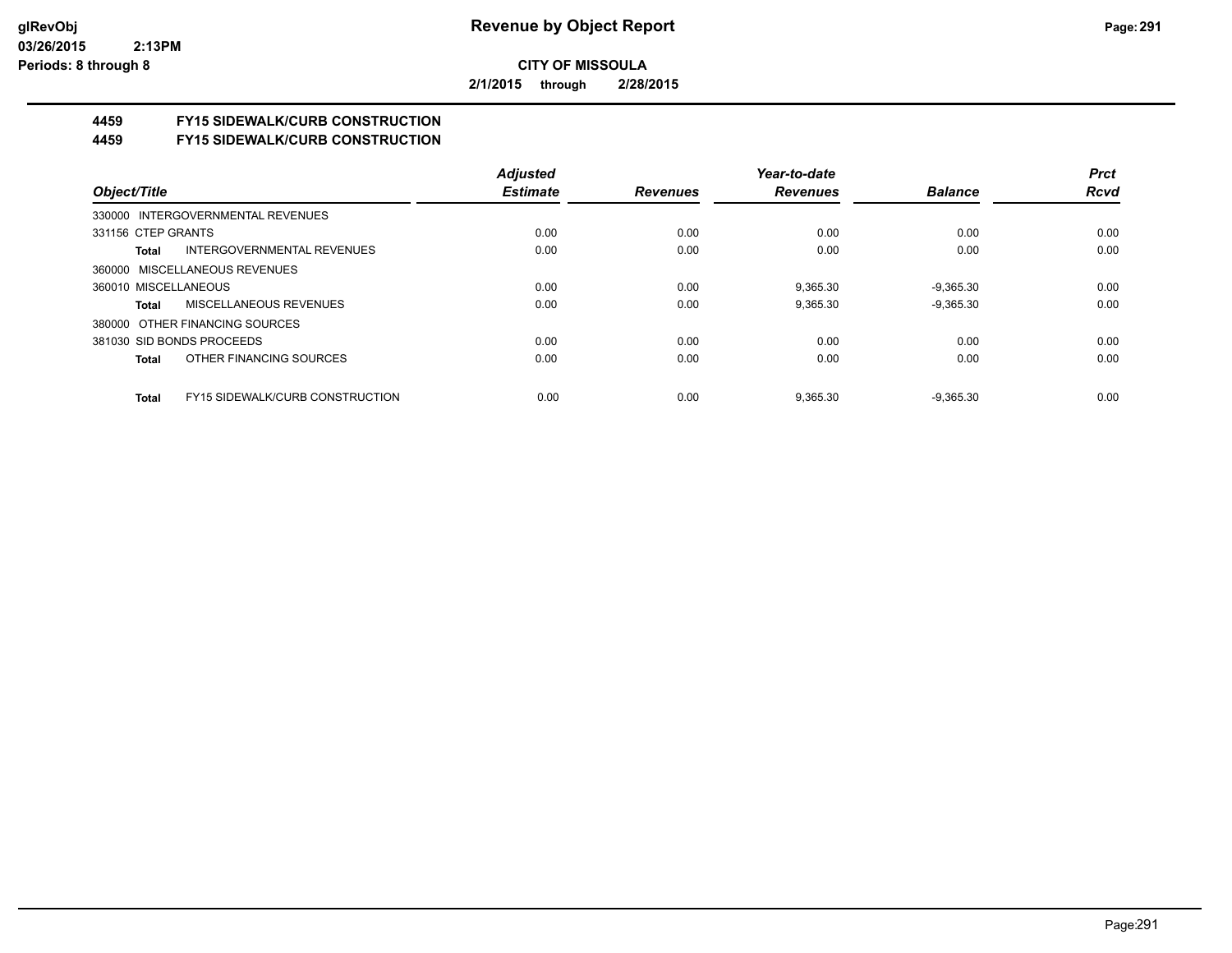**2/1/2015 through 2/28/2015**

## **4459 FY15 SIDEWALK/CURB CONSTRUCTION**

| Object/Title              |                                        | <b>Adjusted</b><br><b>Estimate</b> | <b>Revenues</b> | Year-to-date<br><b>Revenues</b> | <b>Balance</b> | <b>Prct</b><br><b>Rcvd</b> |
|---------------------------|----------------------------------------|------------------------------------|-----------------|---------------------------------|----------------|----------------------------|
|                           | 330000 INTERGOVERNMENTAL REVENUES      |                                    |                 |                                 |                |                            |
| 331156 CTEP GRANTS        |                                        | 0.00                               | 0.00            | 0.00                            | 0.00           | 0.00                       |
| <b>Total</b>              | INTERGOVERNMENTAL REVENUES             | 0.00                               | 0.00            | 0.00                            | 0.00           | 0.00                       |
|                           | 360000 MISCELLANEOUS REVENUES          |                                    |                 |                                 |                |                            |
| 360010 MISCELLANEOUS      |                                        | 0.00                               | 0.00            | 9.365.30                        | $-9,365.30$    | 0.00                       |
| <b>Total</b>              | MISCELLANEOUS REVENUES                 | 0.00                               | 0.00            | 9,365.30                        | $-9,365.30$    | 0.00                       |
|                           | 380000 OTHER FINANCING SOURCES         |                                    |                 |                                 |                |                            |
| 381030 SID BONDS PROCEEDS |                                        | 0.00                               | 0.00            | 0.00                            | 0.00           | 0.00                       |
| <b>Total</b>              | OTHER FINANCING SOURCES                | 0.00                               | 0.00            | 0.00                            | 0.00           | 0.00                       |
| <b>Total</b>              | <b>FY15 SIDEWALK/CURB CONSTRUCTION</b> | 0.00                               | 0.00            | 9.365.30                        | $-9.365.30$    | 0.00                       |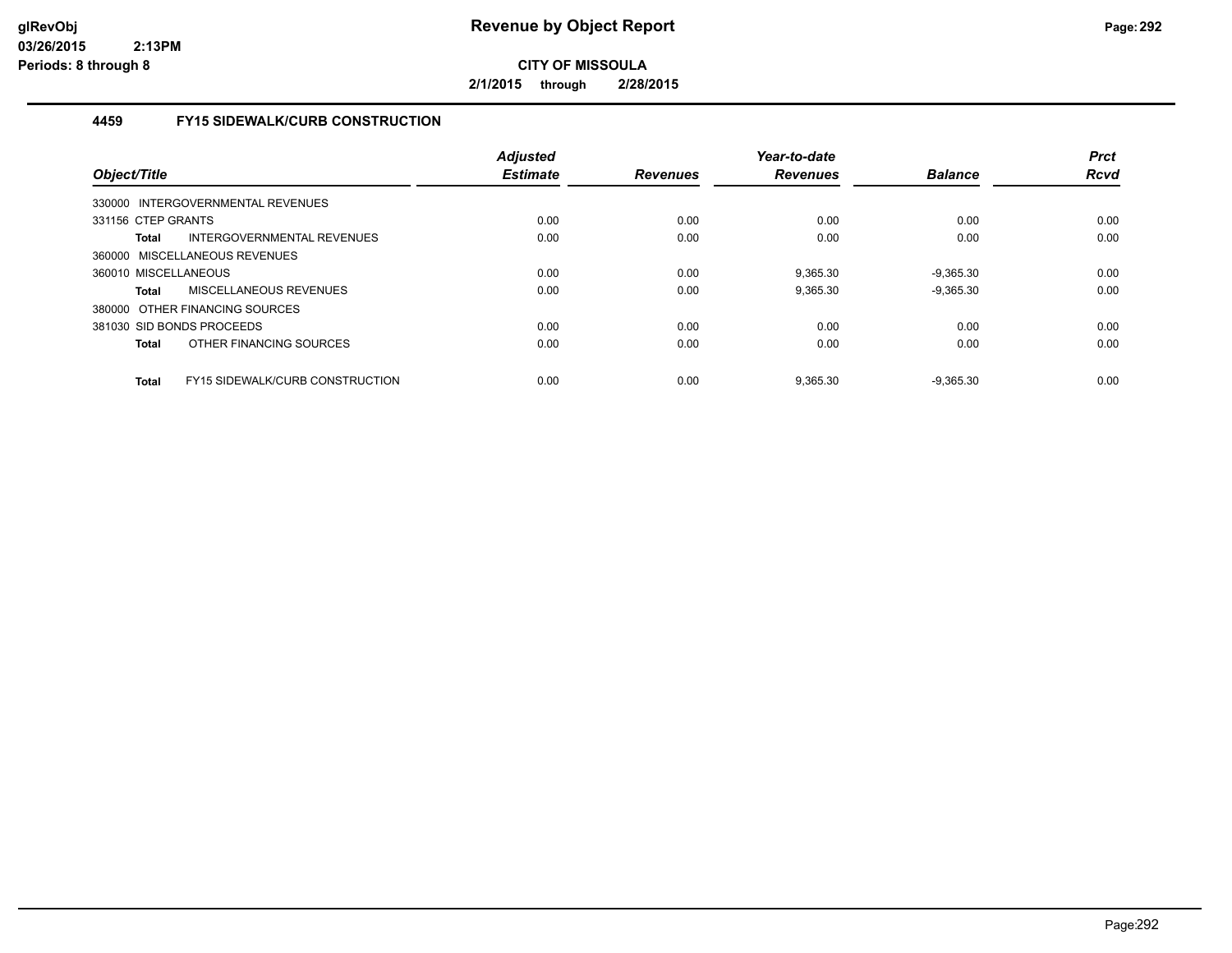**2/1/2015 through 2/28/2015**

#### **4529 SID 529 CHRISTIAN DR TRAFFIC CALMING 4529 SID 529 CHRISTIAN DR TRAFFIC CALMING**

|                                                      | <b>Adjusted</b> |                 | Year-to-date    |                | <b>Prct</b> |
|------------------------------------------------------|-----------------|-----------------|-----------------|----------------|-------------|
| Object/Title                                         | <b>Estimate</b> | <b>Revenues</b> | <b>Revenues</b> | <b>Balance</b> | <b>Rcvd</b> |
| 370000 INVESTMENTS & ROYALTY EARNINGS                |                 |                 |                 |                |             |
| 371010 INTEREST ON INVESTMENTS                       | 0.00            | 0.00            | 0.00            | 0.00           | 0.00        |
| 371020 GAIN/LOSS IN MARKET VALUE OF INVESTMENTS      | 0.00            | 0.00            | 0.00            | 0.00           | 0.00        |
| <b>INVESTMENTS &amp; ROYALTY EARNINGS</b><br>Total   | 0.00            | 0.00            | 0.00            | 0.00           | 0.00        |
| 380000 OTHER FINANCING SOURCES                       |                 |                 |                 |                |             |
| 381000 LOAN PROCEEDS                                 | 0.00            | 0.00            | 0.00            | 0.00           | 0.00        |
| 381002 SRF LOAN                                      | 0.00            | 0.00            | 0.00            | 0.00           | 0.00        |
| 381030 SID BONDS PROCEEDS                            | 0.00            | 0.00            | 0.00            | 0.00           | 0.00        |
| OTHER FINANCING SOURCES<br>Total                     | 0.00            | 0.00            | 0.00            | 0.00           | 0.00        |
|                                                      |                 |                 |                 |                |             |
| SID 529 CHRISTIAN DR TRAFFIC CALMING<br><b>Total</b> | 0.00            | 0.00            | 0.00            | 0.00           | 0.00        |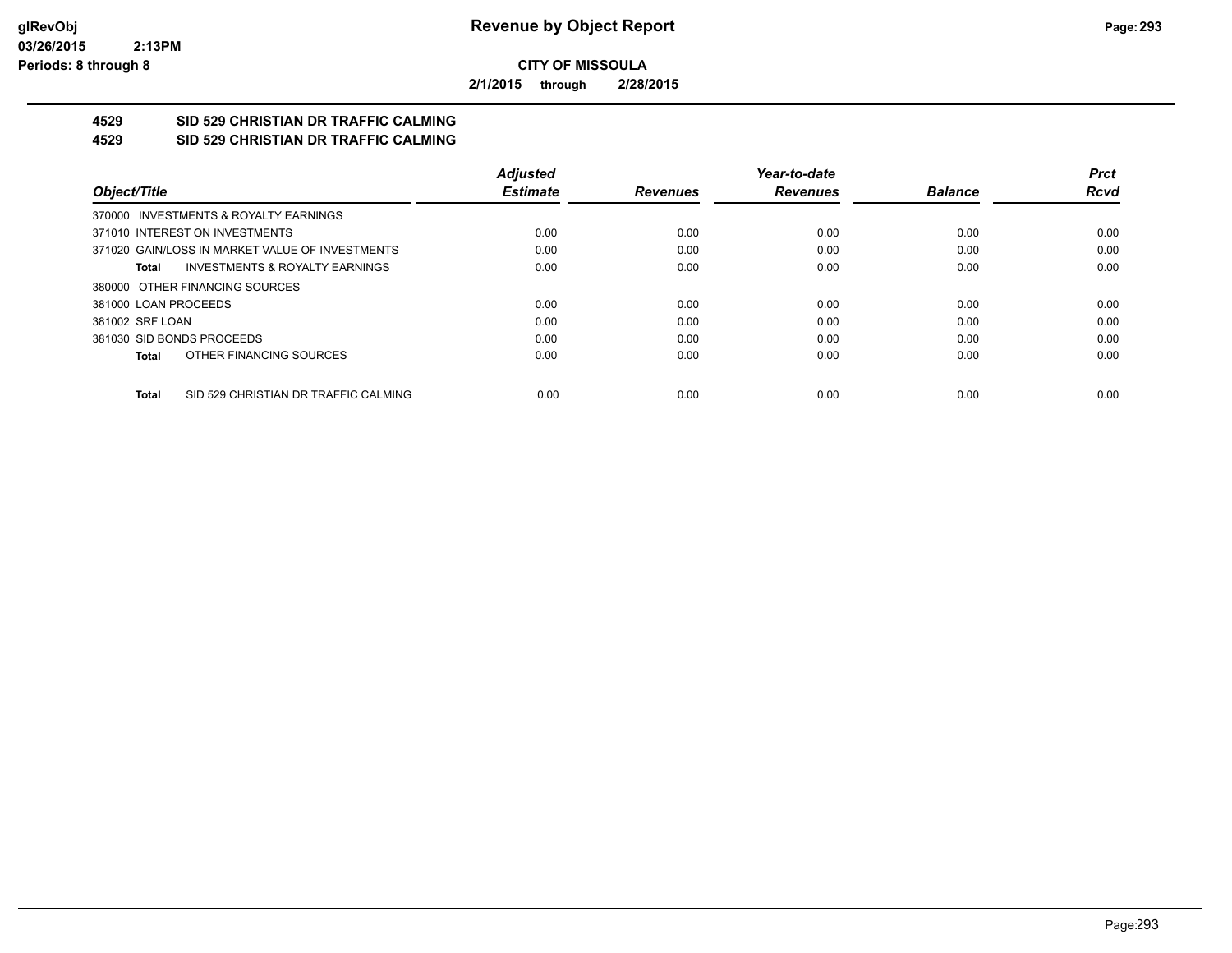**2/1/2015 through 2/28/2015**

### **4529 SID 529 CHRISTIAN DR TRAFFIC CALMING**

| Object/Title                                       | <b>Adjusted</b><br><b>Estimate</b> | <b>Revenues</b> | Year-to-date<br><b>Revenues</b> | <b>Balance</b> | <b>Prct</b><br>Rcvd |
|----------------------------------------------------|------------------------------------|-----------------|---------------------------------|----------------|---------------------|
| 370000 INVESTMENTS & ROYALTY EARNINGS              |                                    |                 |                                 |                |                     |
| 371010 INTEREST ON INVESTMENTS                     | 0.00                               | 0.00            | 0.00                            | 0.00           | 0.00                |
| 371020 GAIN/LOSS IN MARKET VALUE OF INVESTMENT     | 0.00                               | 0.00            | 0.00                            | 0.00           | 0.00                |
| <b>INVESTMENTS &amp; ROYALTY EARNINGS</b><br>Total | 0.00                               | 0.00            | 0.00                            | 0.00           | 0.00                |
| 380000 OTHER FINANCING SOURCES                     |                                    |                 |                                 |                |                     |
| 381000 LOAN PROCEEDS                               | 0.00                               | 0.00            | 0.00                            | 0.00           | 0.00                |
| 381002 SRF LOAN                                    | 0.00                               | 0.00            | 0.00                            | 0.00           | 0.00                |
| 381030 SID BONDS PROCEEDS                          | 0.00                               | 0.00            | 0.00                            | 0.00           | 0.00                |
| OTHER FINANCING SOURCES<br>Total                   | 0.00                               | 0.00            | 0.00                            | 0.00           | 0.00                |
| SID 529 CHRISTIAN DR TRAFFIC CALMING<br>Total      | 0.00                               | 0.00            | 0.00                            | 0.00           | 0.00                |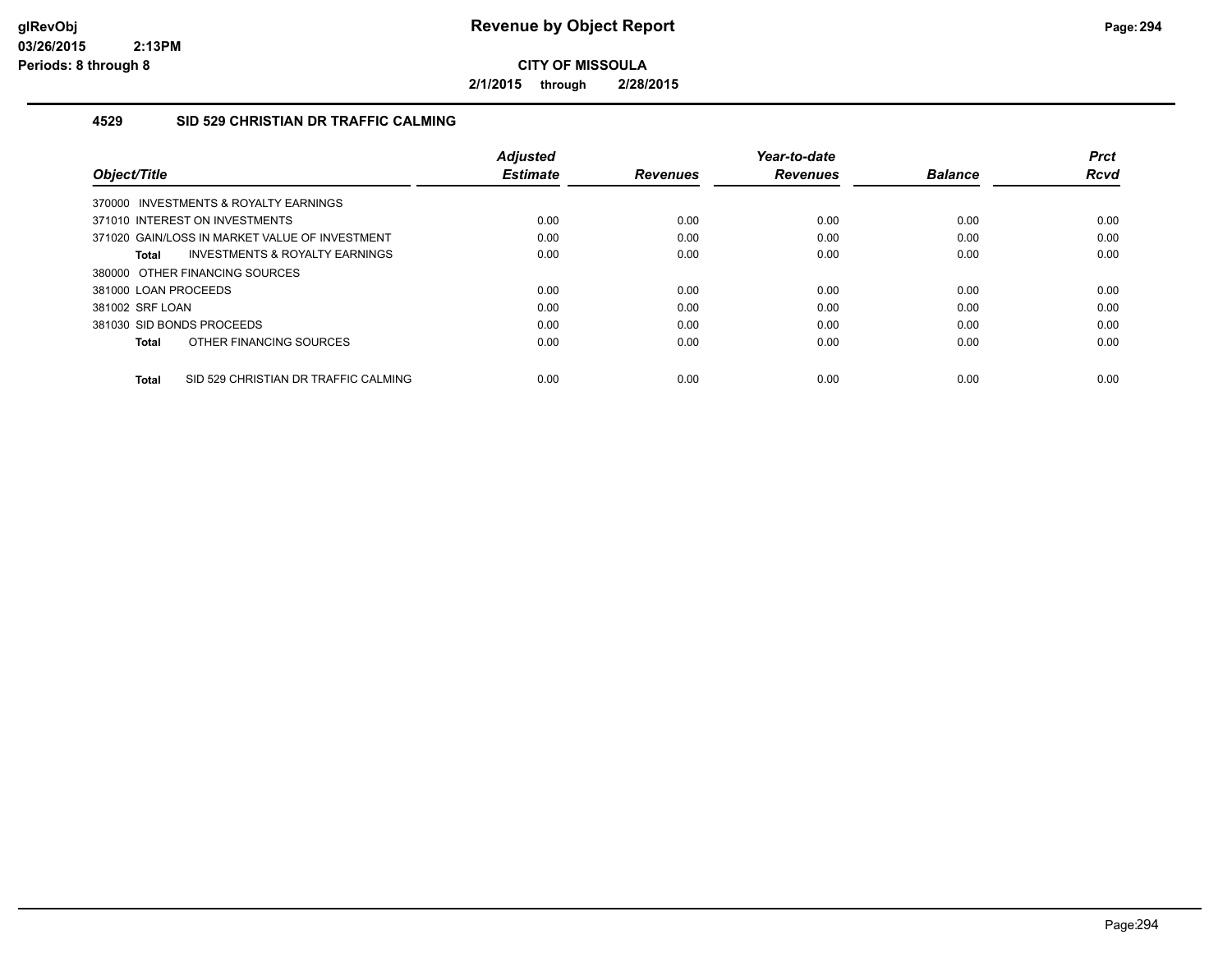**2/1/2015 through 2/28/2015**

## **4530 SID 530 CHRISTIAN DR CALMING**

**4530 SID 530 CHRISTIAN DR CALMING**

|                                                 | <b>Adjusted</b> |                 | Year-to-date    |                | <b>Prct</b> |
|-------------------------------------------------|-----------------|-----------------|-----------------|----------------|-------------|
| Object/Title                                    | <b>Estimate</b> | <b>Revenues</b> | <b>Revenues</b> | <b>Balance</b> | Rcvd        |
| 370000 INVESTMENTS & ROYALTY EARNINGS           |                 |                 |                 |                |             |
| 371010 INTEREST ON INVESTMENTS                  | 0.00            | 0.00            | 0.00            | 0.00           | 0.00        |
| 371020 GAIN/LOSS IN MARKET VALUE OF INVESTMENTS | 0.00            | 0.00            | 0.00            | 0.00           | 0.00        |
| INVESTMENTS & ROYALTY EARNINGS<br>Total         | 0.00            | 0.00            | 0.00            | 0.00           | 0.00        |
| 380000 OTHER FINANCING SOURCES                  |                 |                 |                 |                |             |
| 381000 LOAN PROCEEDS                            | 0.00            | 0.00            | 0.00            | 0.00           | 0.00        |
| 381002 SRF LOAN                                 | 0.00            | 0.00            | 0.00            | 0.00           | 0.00        |
| 381030 SID BONDS PROCEEDS                       | 0.00            | 0.00            | 0.00            | 0.00           | 0.00        |
| OTHER FINANCING SOURCES<br>Total                | 0.00            | 0.00            | 0.00            | 0.00           | 0.00        |
| SID 530 CHRISTIAN DR CALMING<br>Total           | 0.00            | 0.00            | 0.00            | 0.00           | 0.00        |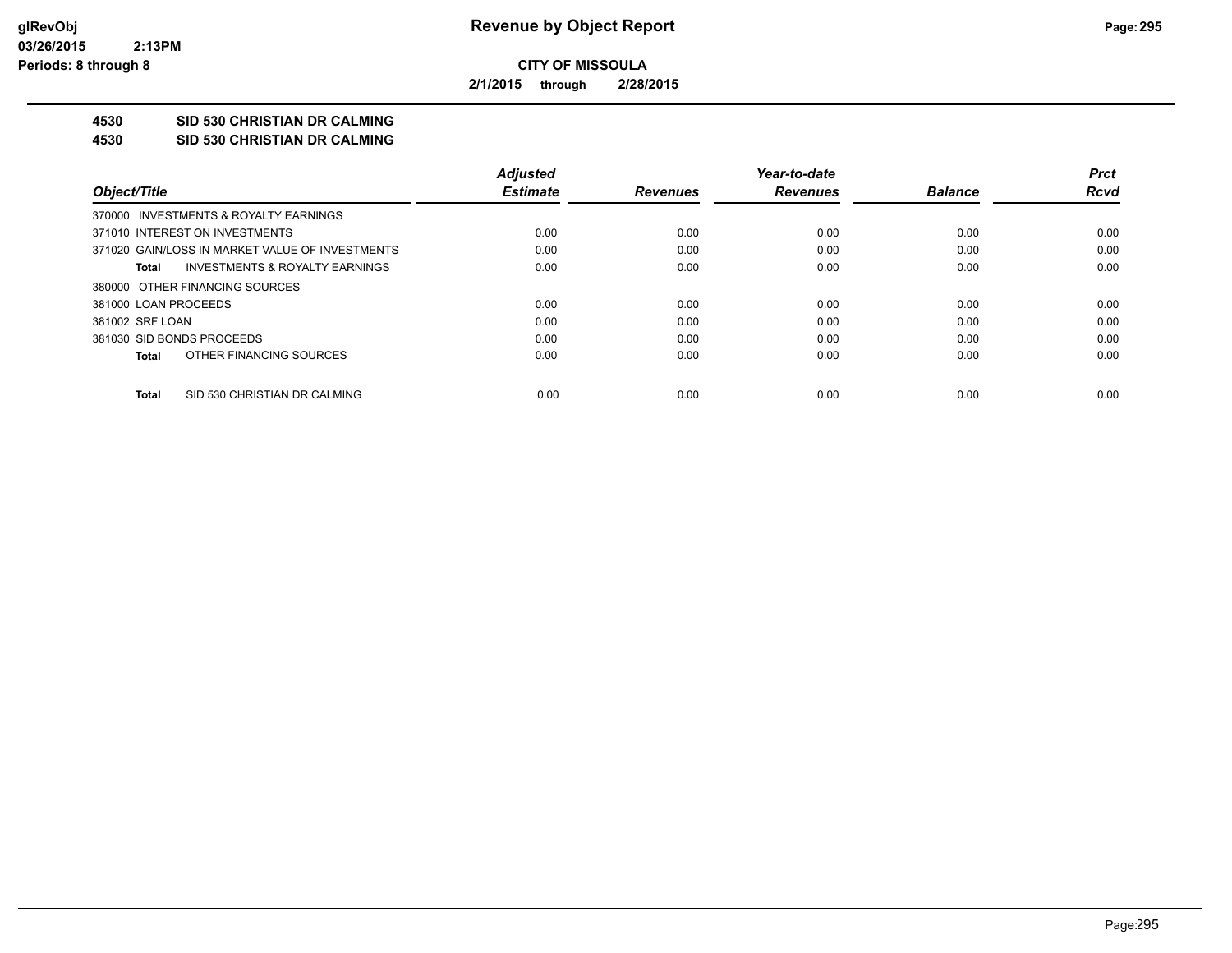**2/1/2015 through 2/28/2015**

## **4530 SID 530 CHRISTIAN DR CALMING**

| Object/Title                                   | <b>Adjusted</b><br><b>Estimate</b> | <b>Revenues</b> | Year-to-date<br><b>Revenues</b> | <b>Balance</b> | <b>Prct</b><br><b>Rcvd</b> |
|------------------------------------------------|------------------------------------|-----------------|---------------------------------|----------------|----------------------------|
| 370000 INVESTMENTS & ROYALTY EARNINGS          |                                    |                 |                                 |                |                            |
| 371010 INTEREST ON INVESTMENTS                 | 0.00                               | 0.00            | 0.00                            | 0.00           | 0.00                       |
| 371020 GAIN/LOSS IN MARKET VALUE OF INVESTMENT | 0.00                               | 0.00            | 0.00                            | 0.00           | 0.00                       |
| INVESTMENTS & ROYALTY EARNINGS<br>Total        | 0.00                               | 0.00            | 0.00                            | 0.00           | 0.00                       |
| 380000 OTHER FINANCING SOURCES                 |                                    |                 |                                 |                |                            |
| 381000 LOAN PROCEEDS                           | 0.00                               | 0.00            | 0.00                            | 0.00           | 0.00                       |
| 381002 SRF LOAN                                | 0.00                               | 0.00            | 0.00                            | 0.00           | 0.00                       |
| 381030 SID BONDS PROCEEDS                      | 0.00                               | 0.00            | 0.00                            | 0.00           | 0.00                       |
| OTHER FINANCING SOURCES<br><b>Total</b>        | 0.00                               | 0.00            | 0.00                            | 0.00           | 0.00                       |
| SID 530 CHRISTIAN DR CALMING<br><b>Total</b>   | 0.00                               | 0.00            | 0.00                            | 0.00           | 0.00                       |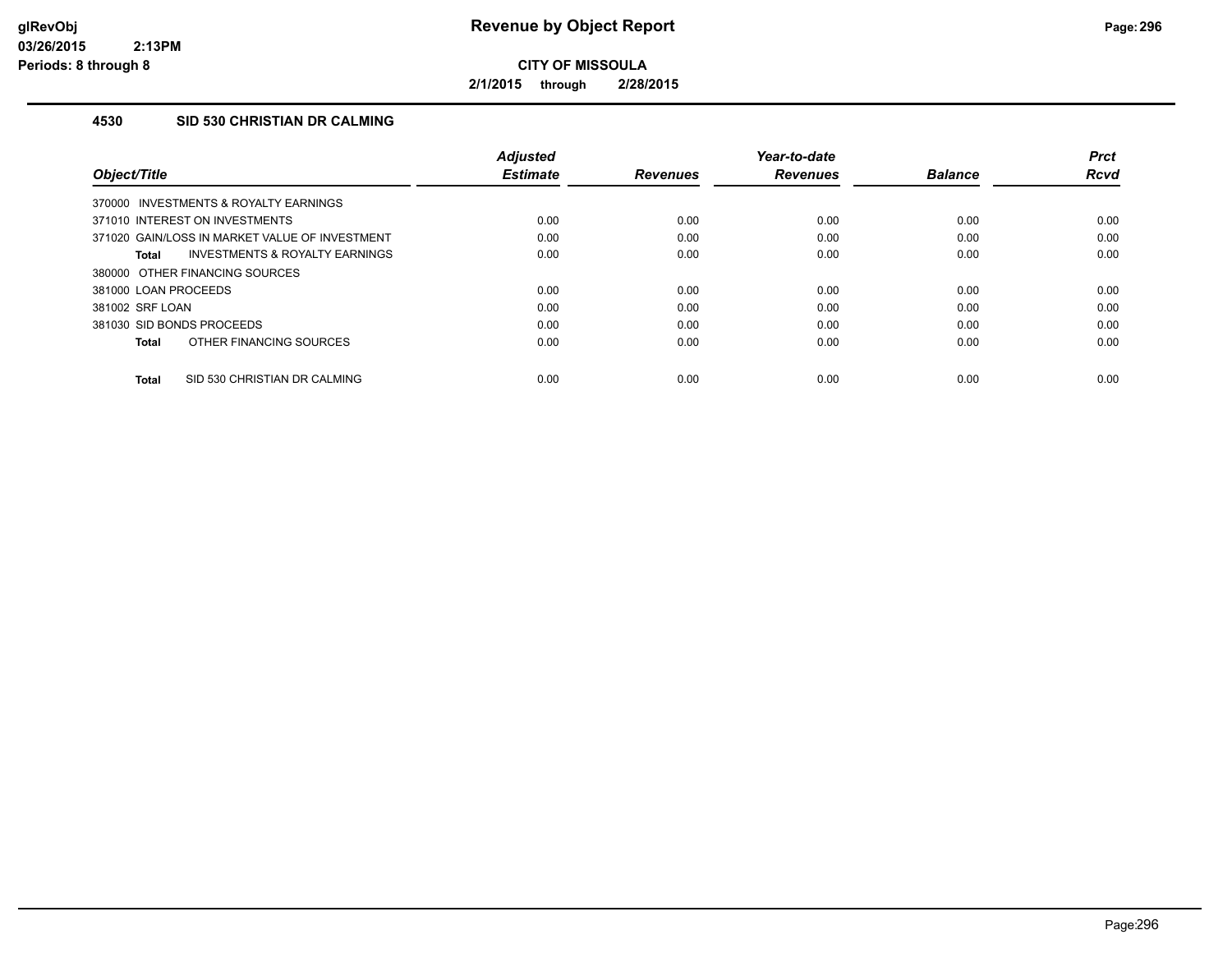**2/1/2015 through 2/28/2015**

### **4531 SID 531 TRAFFIC CALMING**

**4531 SID 531 TRAFFIC CALMING**

|                                                 | <b>Adjusted</b> |                 | Year-to-date    |                | <b>Prct</b> |
|-------------------------------------------------|-----------------|-----------------|-----------------|----------------|-------------|
| Object/Title                                    | <b>Estimate</b> | <b>Revenues</b> | <b>Revenues</b> | <b>Balance</b> | <b>Rcvd</b> |
| 370000 INVESTMENTS & ROYALTY EARNINGS           |                 |                 |                 |                |             |
| 371010 INTEREST ON INVESTMENTS                  | 0.00            | 0.00            | 0.00            | 0.00           | 0.00        |
| 371020 GAIN/LOSS IN MARKET VALUE OF INVESTMENTS | 0.00            | 0.00            | 0.00            | 0.00           | 0.00        |
| INVESTMENTS & ROYALTY EARNINGS<br>Total         | 0.00            | 0.00            | 0.00            | 0.00           | 0.00        |
| 380000 OTHER FINANCING SOURCES                  |                 |                 |                 |                |             |
| 383000 OPERATING TRANSFERS                      | 0.00            | 0.00            | 0.00            | 0.00           | 0.00        |
| OTHER FINANCING SOURCES<br>Total                | 0.00            | 0.00            | 0.00            | 0.00           | 0.00        |
|                                                 |                 |                 |                 |                |             |
| Total<br>SID 531 TRAFFIC CALMING                | 0.00            | 0.00            | 0.00            | 0.00           | 0.00        |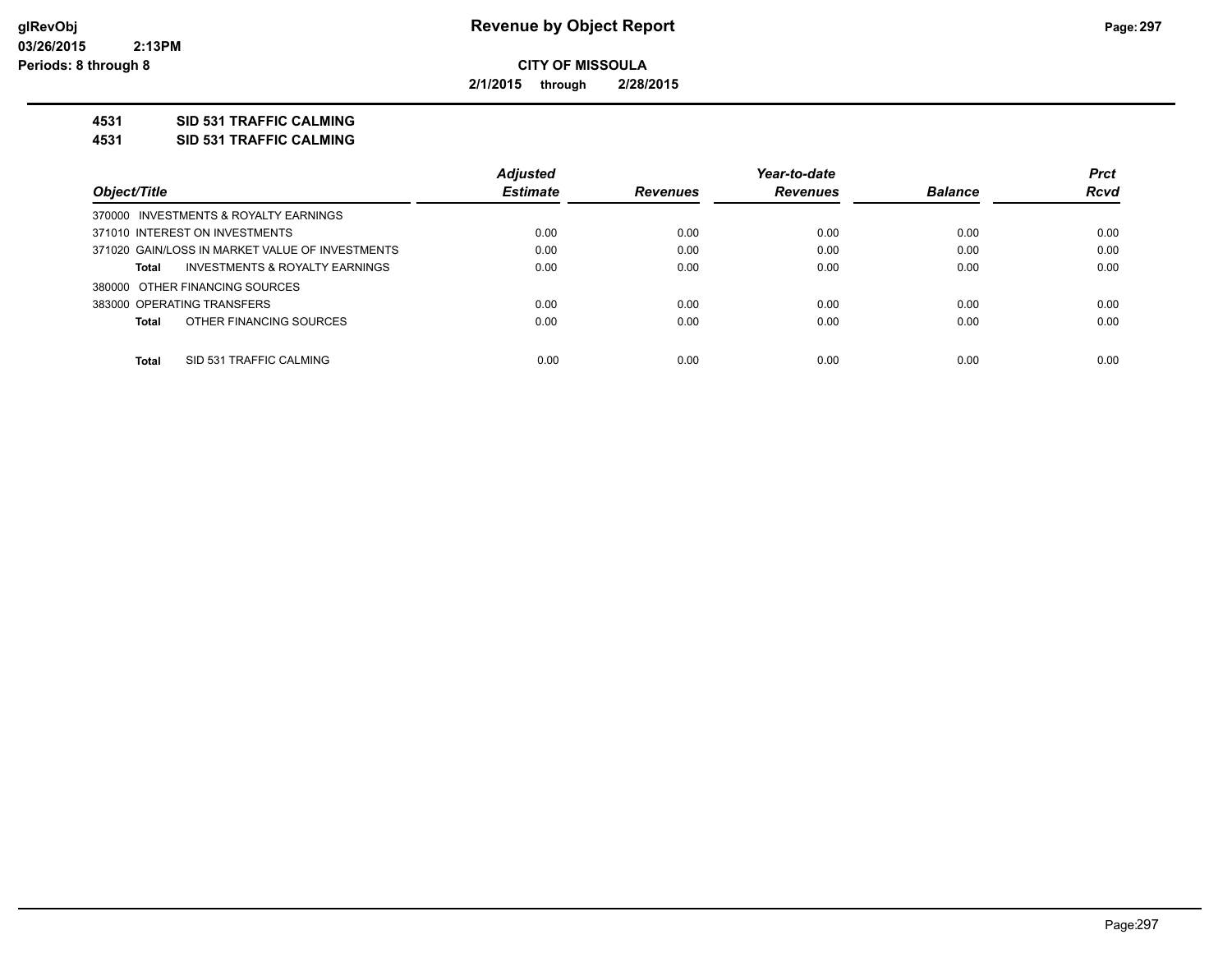**2/1/2015 through 2/28/2015**

## **4531 SID 531 TRAFFIC CALMING**

|                                                | <b>Adjusted</b> |                 | Year-to-date    |                | <b>Prct</b> |
|------------------------------------------------|-----------------|-----------------|-----------------|----------------|-------------|
| Object/Title                                   | <b>Estimate</b> | <b>Revenues</b> | <b>Revenues</b> | <b>Balance</b> | <b>Rcvd</b> |
| 370000 INVESTMENTS & ROYALTY EARNINGS          |                 |                 |                 |                |             |
| 371010 INTEREST ON INVESTMENTS                 | 0.00            | 0.00            | 0.00            | 0.00           | 0.00        |
| 371020 GAIN/LOSS IN MARKET VALUE OF INVESTMENT | 0.00            | 0.00            | 0.00            | 0.00           | 0.00        |
| INVESTMENTS & ROYALTY EARNINGS<br>Total        | 0.00            | 0.00            | 0.00            | 0.00           | 0.00        |
| 380000 OTHER FINANCING SOURCES                 |                 |                 |                 |                |             |
| 383000 OPERATING TRANSFERS                     | 0.00            | 0.00            | 0.00            | 0.00           | 0.00        |
| OTHER FINANCING SOURCES<br>Total               | 0.00            | 0.00            | 0.00            | 0.00           | 0.00        |
|                                                |                 |                 |                 |                |             |
| Total<br>SID 531 TRAFFIC CALMING               | 0.00            | 0.00            | 0.00            | 0.00           | 0.00        |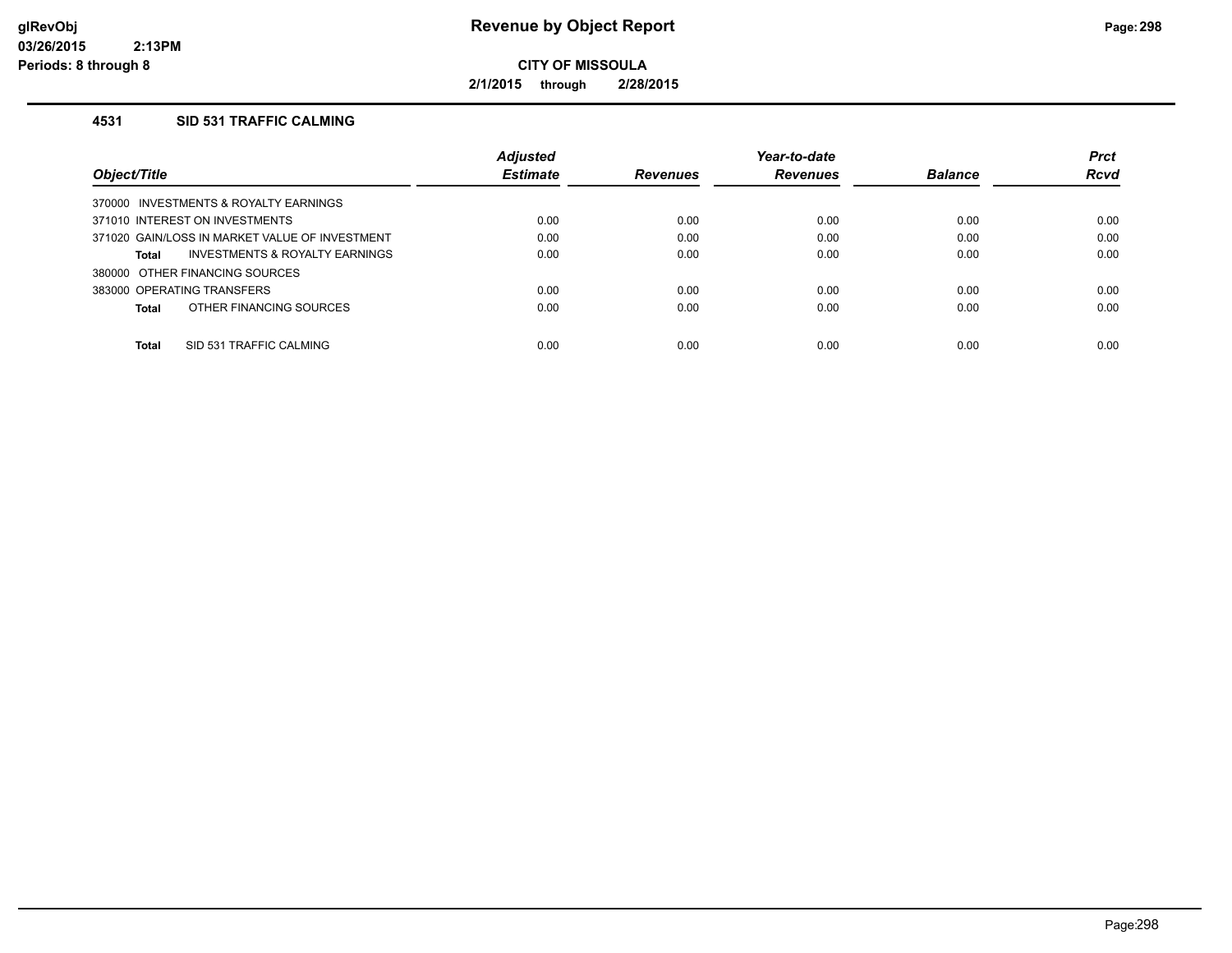**2/1/2015 through 2/28/2015**

## **4532 MALONEY RANCH SID**

**4532 MALONEY RANCH SID**

|                                                 | <b>Adjusted</b> |                 | Year-to-date    |                | <b>Prct</b> |
|-------------------------------------------------|-----------------|-----------------|-----------------|----------------|-------------|
| Object/Title                                    | <b>Estimate</b> | <b>Revenues</b> | <b>Revenues</b> | <b>Balance</b> | <b>Rcvd</b> |
| 370000 INVESTMENTS & ROYALTY EARNINGS           |                 |                 |                 |                |             |
| 371010 INTEREST ON INVESTMENTS                  | 0.00            | 0.00            | 0.00            | 0.00           | 0.00        |
| 371020 GAIN/LOSS IN MARKET VALUE OF INVESTMENTS | 0.00            | 0.00            | 0.00            | 0.00           | 0.00        |
| INVESTMENTS & ROYALTY EARNINGS<br>Total         | 0.00            | 0.00            | 0.00            | 0.00           | 0.00        |
| 380000 OTHER FINANCING SOURCES                  |                 |                 |                 |                |             |
| 381030 SID BONDS PROCEEDS                       | 0.00            | 0.00            | 0.00            | 0.00           | 0.00        |
| OTHER FINANCING SOURCES<br>Total                | 0.00            | 0.00            | 0.00            | 0.00           | 0.00        |
|                                                 |                 |                 |                 |                |             |
| <b>Total</b><br>MALONEY RANCH SID               | 0.00            | 0.00            | 0.00            | 0.00           | 0.00        |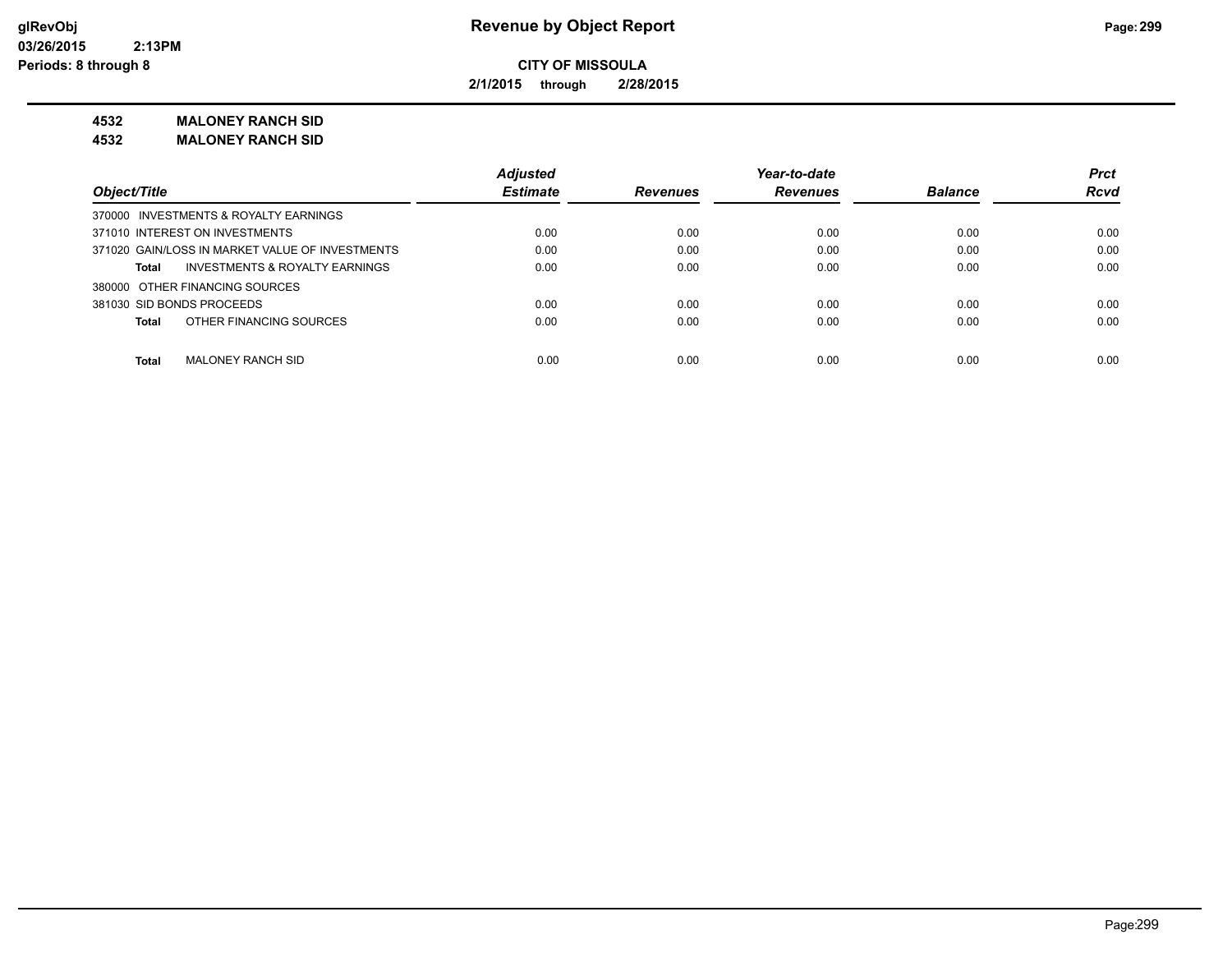## **glRevObj Revenue by Object Report Page:300**

**CITY OF MISSOULA**

**2/1/2015 through 2/28/2015**

### **4532 MALONEY RANCH SID**

|                                                | <b>Adjusted</b> |                 | Year-to-date    |                | <b>Prct</b> |
|------------------------------------------------|-----------------|-----------------|-----------------|----------------|-------------|
| Object/Title                                   | <b>Estimate</b> | <b>Revenues</b> | <b>Revenues</b> | <b>Balance</b> | <b>Rcvd</b> |
| 370000 INVESTMENTS & ROYALTY EARNINGS          |                 |                 |                 |                |             |
| 371010 INTEREST ON INVESTMENTS                 | 0.00            | 0.00            | 0.00            | 0.00           | 0.00        |
| 371020 GAIN/LOSS IN MARKET VALUE OF INVESTMENT | 0.00            | 0.00            | 0.00            | 0.00           | 0.00        |
| INVESTMENTS & ROYALTY EARNINGS<br>Total        | 0.00            | 0.00            | 0.00            | 0.00           | 0.00        |
| 380000 OTHER FINANCING SOURCES                 |                 |                 |                 |                |             |
| 381030 SID BONDS PROCEEDS                      | 0.00            | 0.00            | 0.00            | 0.00           | 0.00        |
| OTHER FINANCING SOURCES<br>Total               | 0.00            | 0.00            | 0.00            | 0.00           | 0.00        |
|                                                |                 |                 |                 |                |             |
| <b>Total</b><br>MALONEY RANCH SID              | 0.00            | 0.00            | 0.00            | 0.00           | 0.00        |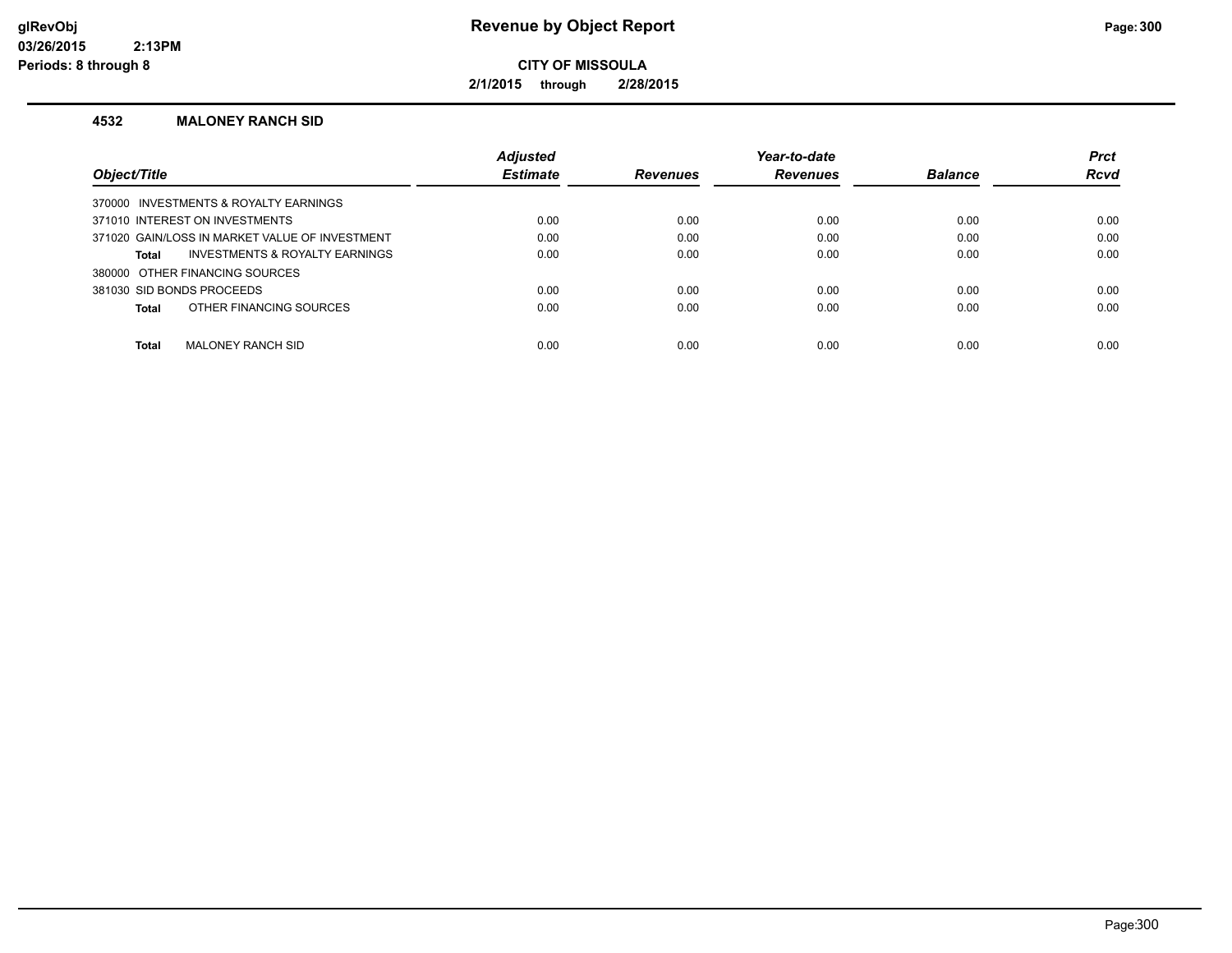**2/1/2015 through 2/28/2015**

## **4533 RATTLESNAKE SEWER SID**

#### **4533 RATTLESNAKE SEWER SID**

|                                                    | <b>Adjusted</b> |                 | Year-to-date    |                | <b>Prct</b> |
|----------------------------------------------------|-----------------|-----------------|-----------------|----------------|-------------|
| Object/Title                                       | <b>Estimate</b> | <b>Revenues</b> | <b>Revenues</b> | <b>Balance</b> | <b>Rcvd</b> |
| 330000 INTERGOVERNMENTAL REVENUES                  |                 |                 |                 |                |             |
| 334121 DNRC GRANT                                  | 0.00            | 0.00            | 0.00            | 0.00           | 0.00        |
| INTERGOVERNMENTAL REVENUES<br>Total                | 0.00            | 0.00            | 0.00            | 0.00           | 0.00        |
| 370000 INVESTMENTS & ROYALTY EARNINGS              |                 |                 |                 |                |             |
| 371010 INTEREST ON INVESTMENTS                     | 0.00            | 0.00            | 0.00            | 0.00           | 0.00        |
| 371020 GAIN/LOSS IN MARKET VALUE OF INVESTMENTS    | 0.00            | 0.00            | 0.00            | 0.00           | 0.00        |
| <b>INVESTMENTS &amp; ROYALTY EARNINGS</b><br>Total | 0.00            | 0.00            | 0.00            | 0.00           | 0.00        |
| 380000 OTHER FINANCING SOURCES                     |                 |                 |                 |                |             |
| 381002 SRF LOAN                                    | 0.00            | 0.00            | 0.00            | 0.00           | 0.00        |
| OTHER FINANCING SOURCES<br>Total                   | 0.00            | 0.00            | 0.00            | 0.00           | 0.00        |
| <b>RATTLESNAKE SEWER SID</b><br><b>Total</b>       | 0.00            | 0.00            | 0.00            | 0.00           | 0.00        |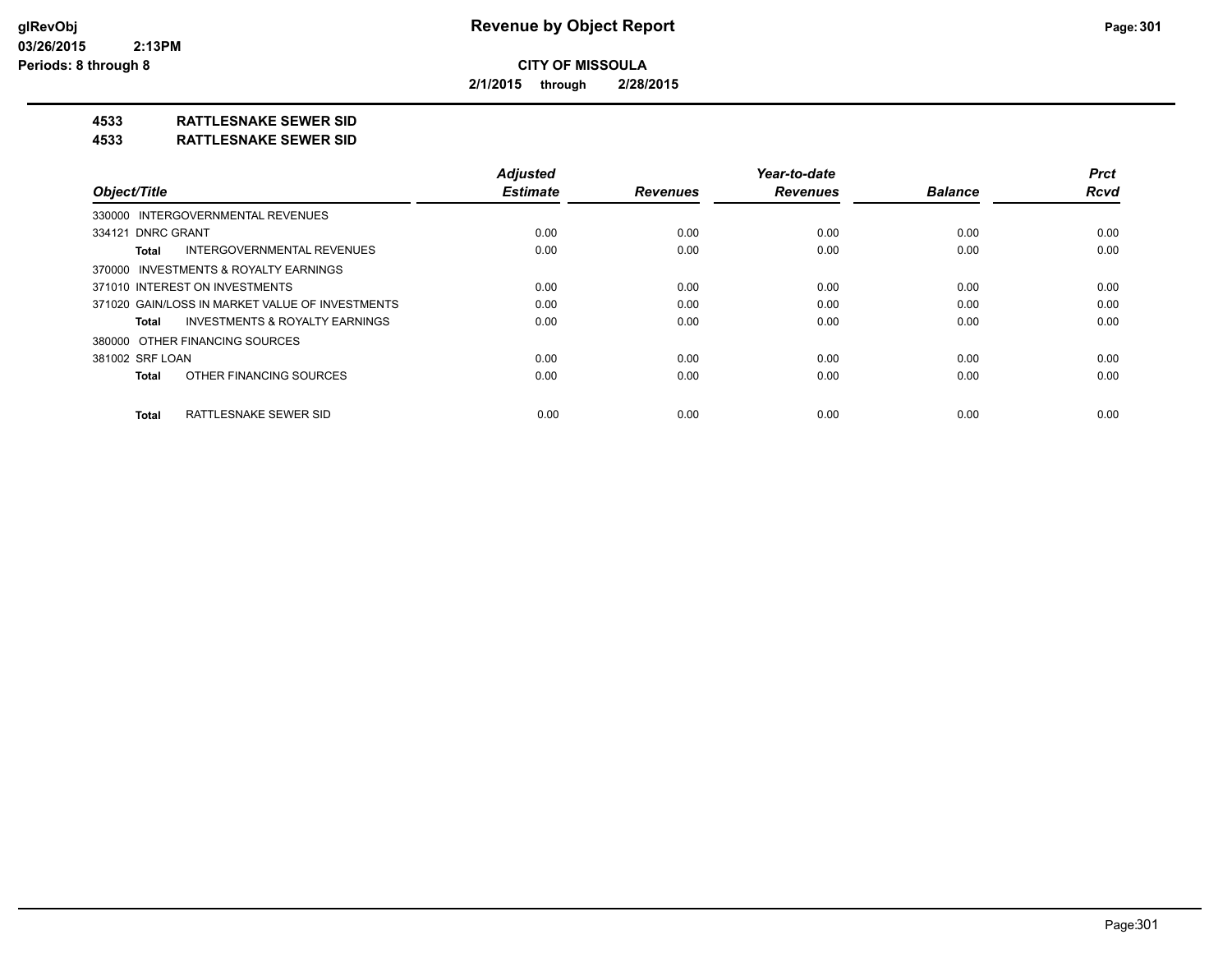**2/1/2015 through 2/28/2015**

## **4533 RATTLESNAKE SEWER SID**

| Object/Title                                       | <b>Adjusted</b><br><b>Estimate</b> | <b>Revenues</b> | Year-to-date<br><b>Revenues</b> | <b>Balance</b> | <b>Prct</b><br>Rcvd |
|----------------------------------------------------|------------------------------------|-----------------|---------------------------------|----------------|---------------------|
|                                                    |                                    |                 |                                 |                |                     |
| 330000 INTERGOVERNMENTAL REVENUES                  |                                    |                 |                                 |                |                     |
| 334121 DNRC GRANT                                  | 0.00                               | 0.00            | 0.00                            | 0.00           | 0.00                |
| INTERGOVERNMENTAL REVENUES<br>Total                | 0.00                               | 0.00            | 0.00                            | 0.00           | 0.00                |
| 370000 INVESTMENTS & ROYALTY EARNINGS              |                                    |                 |                                 |                |                     |
| 371010 INTEREST ON INVESTMENTS                     | 0.00                               | 0.00            | 0.00                            | 0.00           | 0.00                |
| 371020 GAIN/LOSS IN MARKET VALUE OF INVESTMENT     | 0.00                               | 0.00            | 0.00                            | 0.00           | 0.00                |
| <b>INVESTMENTS &amp; ROYALTY EARNINGS</b><br>Total | 0.00                               | 0.00            | 0.00                            | 0.00           | 0.00                |
| 380000 OTHER FINANCING SOURCES                     |                                    |                 |                                 |                |                     |
| 381002 SRF LOAN                                    | 0.00                               | 0.00            | 0.00                            | 0.00           | 0.00                |
| OTHER FINANCING SOURCES<br>Total                   | 0.00                               | 0.00            | 0.00                            | 0.00           | 0.00                |
|                                                    |                                    |                 |                                 |                |                     |
| <b>RATTLESNAKE SEWER SID</b><br>Total              | 0.00                               | 0.00            | 0.00                            | 0.00           | 0.00                |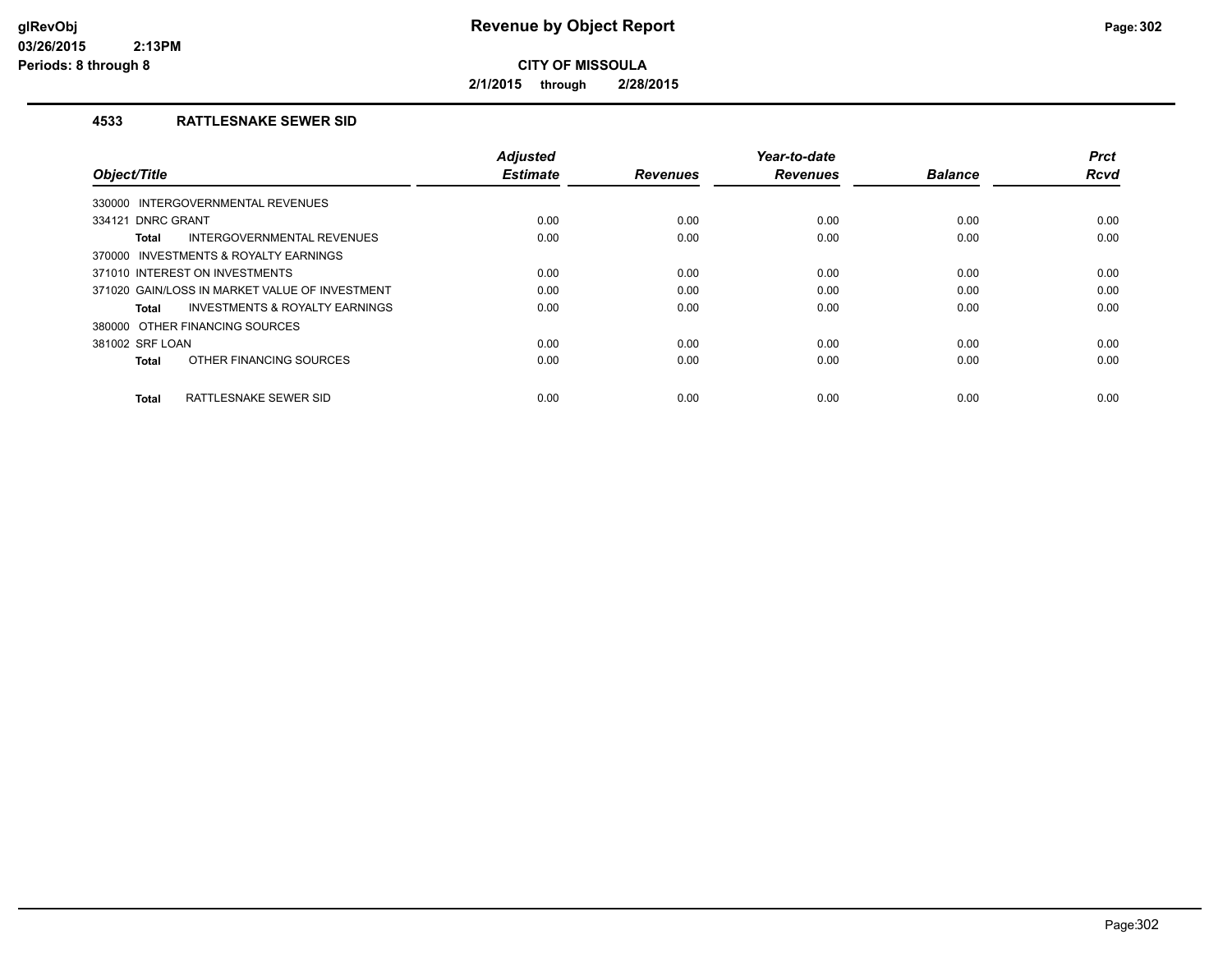**2/1/2015 through 2/28/2015**

## **4534 SID 534 LINCOLNWOOD**

#### **4534 SID 534 LINCOLNWOOD**

|                                                 | <b>Adjusted</b> |                 | Year-to-date    |                | <b>Prct</b> |
|-------------------------------------------------|-----------------|-----------------|-----------------|----------------|-------------|
| Object/Title                                    | <b>Estimate</b> | <b>Revenues</b> | <b>Revenues</b> | <b>Balance</b> | <b>Rcvd</b> |
| 330000 INTERGOVERNMENTAL REVENUES               |                 |                 |                 |                |             |
| 334121 DNRC GRANT                               | 0.00            | 0.00            | 0.00            | 0.00           | 0.00        |
| <b>INTERGOVERNMENTAL REVENUES</b><br>Total      | 0.00            | 0.00            | 0.00            | 0.00           | 0.00        |
| 370000 INVESTMENTS & ROYALTY EARNINGS           |                 |                 |                 |                |             |
| 371010 INTEREST ON INVESTMENTS                  | 0.00            | 0.00            | 0.00            | 0.00           | 0.00        |
| 371020 GAIN/LOSS IN MARKET VALUE OF INVESTMENTS | 0.00            | 0.00            | 0.00            | 0.00           | 0.00        |
| INVESTMENTS & ROYALTY EARNINGS<br>Total         | 0.00            | 0.00            | 0.00            | 0.00           | 0.00        |
| 380000 OTHER FINANCING SOURCES                  |                 |                 |                 |                |             |
| 381002 SRF LOAN                                 | 0.00            | 0.00            | 0.00            | 0.00           | 0.00        |
| OTHER FINANCING SOURCES<br>Total                | 0.00            | 0.00            | 0.00            | 0.00           | 0.00        |
|                                                 |                 |                 |                 |                |             |
| SID 534 LINCOLNWOOD<br>Total                    | 0.00            | 0.00            | 0.00            | 0.00           | 0.00        |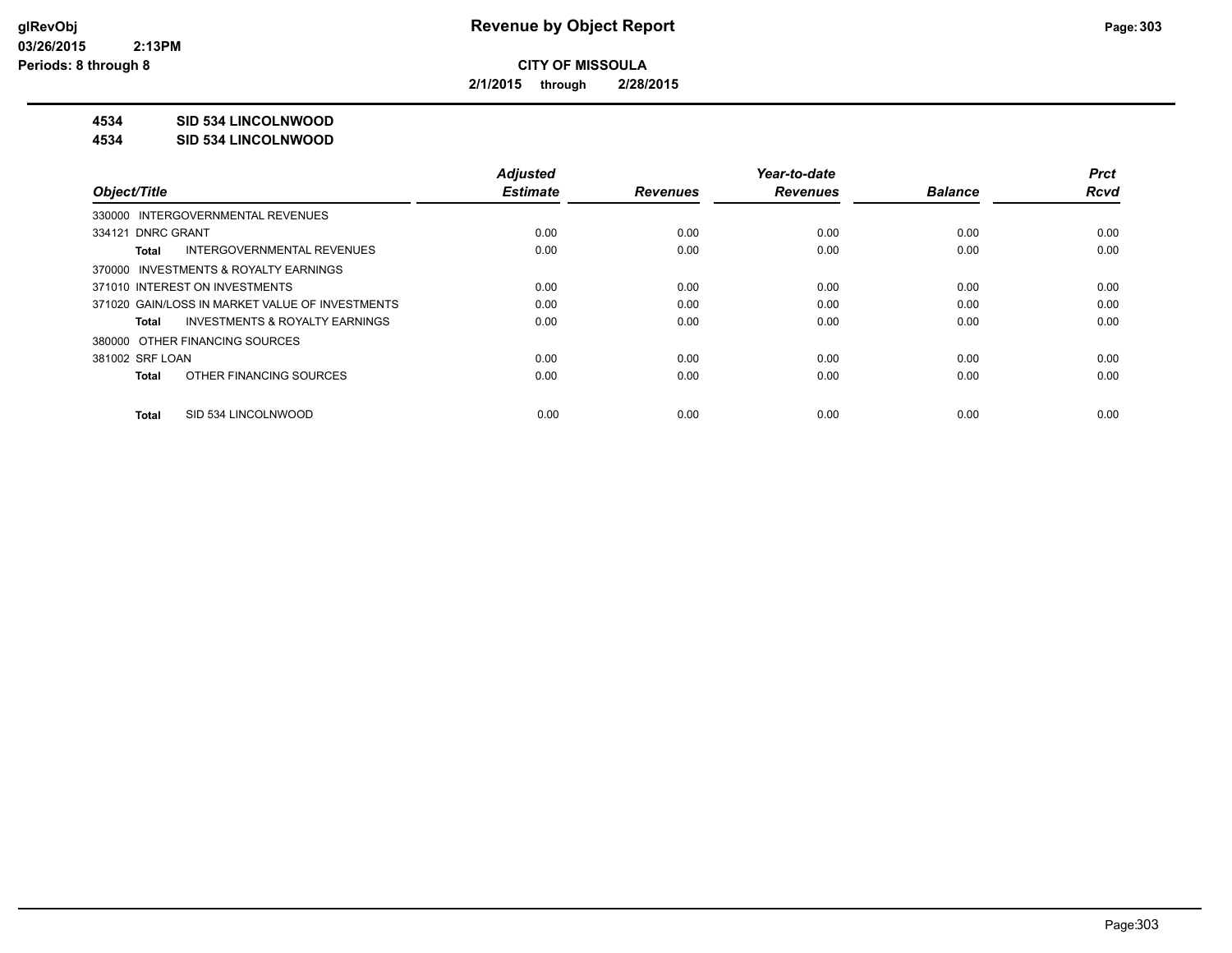**2/1/2015 through 2/28/2015**

### **4534 SID 534 LINCOLNWOOD**

|                                                | <b>Adjusted</b> |                 | Year-to-date    |                | <b>Prct</b> |
|------------------------------------------------|-----------------|-----------------|-----------------|----------------|-------------|
| Object/Title                                   | <b>Estimate</b> | <b>Revenues</b> | <b>Revenues</b> | <b>Balance</b> | <b>Rcvd</b> |
| 330000 INTERGOVERNMENTAL REVENUES              |                 |                 |                 |                |             |
| 334121 DNRC GRANT                              | 0.00            | 0.00            | 0.00            | 0.00           | 0.00        |
| INTERGOVERNMENTAL REVENUES<br>Total            | 0.00            | 0.00            | 0.00            | 0.00           | 0.00        |
| 370000 INVESTMENTS & ROYALTY EARNINGS          |                 |                 |                 |                |             |
| 371010 INTEREST ON INVESTMENTS                 | 0.00            | 0.00            | 0.00            | 0.00           | 0.00        |
| 371020 GAIN/LOSS IN MARKET VALUE OF INVESTMENT | 0.00            | 0.00            | 0.00            | 0.00           | 0.00        |
| INVESTMENTS & ROYALTY EARNINGS<br>Total        | 0.00            | 0.00            | 0.00            | 0.00           | 0.00        |
| 380000 OTHER FINANCING SOURCES                 |                 |                 |                 |                |             |
| 381002 SRF LOAN                                | 0.00            | 0.00            | 0.00            | 0.00           | 0.00        |
| OTHER FINANCING SOURCES<br><b>Total</b>        | 0.00            | 0.00            | 0.00            | 0.00           | 0.00        |
| SID 534 LINCOLNWOOD<br><b>Total</b>            | 0.00            | 0.00            | 0.00            | 0.00           | 0.00        |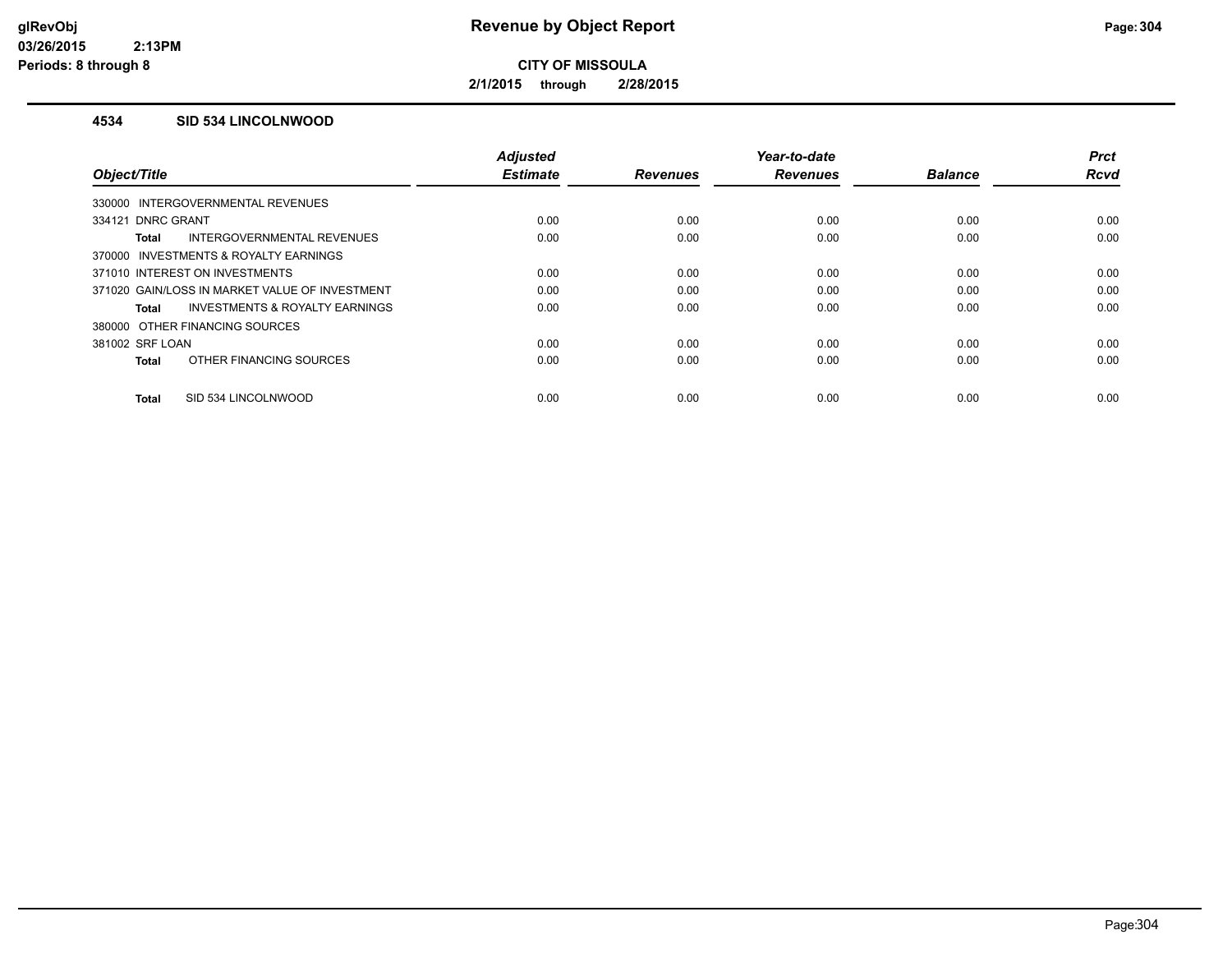**2/1/2015 through 2/28/2015**

## **4535 SLANT STREET TRAFFIC CALMING**

#### **4535 SLANT STREET TRAFFIC CALMING**

|                                                 | <b>Adjusted</b> |                 | Year-to-date    |                | <b>Prct</b> |
|-------------------------------------------------|-----------------|-----------------|-----------------|----------------|-------------|
| Object/Title                                    | <b>Estimate</b> | <b>Revenues</b> | <b>Revenues</b> | <b>Balance</b> | <b>Rcvd</b> |
| 370000 INVESTMENTS & ROYALTY EARNINGS           |                 |                 |                 |                |             |
| 371010 INTEREST ON INVESTMENTS                  | 0.00            | 0.00            | 0.00            | 0.00           | 0.00        |
| 371020 GAIN/LOSS IN MARKET VALUE OF INVESTMENTS | 0.00            | 0.00            | 0.00            | 0.00           | 0.00        |
| INVESTMENTS & ROYALTY EARNINGS<br>Total         | 0.00            | 0.00            | 0.00            | 0.00           | 0.00        |
| 380000 OTHER FINANCING SOURCES                  |                 |                 |                 |                |             |
| 383000 OPERATING TRANSFERS                      | 0.00            | 0.00            | 0.00            | 0.00           | 0.00        |
| OTHER FINANCING SOURCES<br>Total                | 0.00            | 0.00            | 0.00            | 0.00           | 0.00        |
|                                                 |                 |                 |                 |                |             |
| SLANT STREET TRAFFIC CALMING<br>Total           | 0.00            | 0.00            | 0.00            | 0.00           | 0.00        |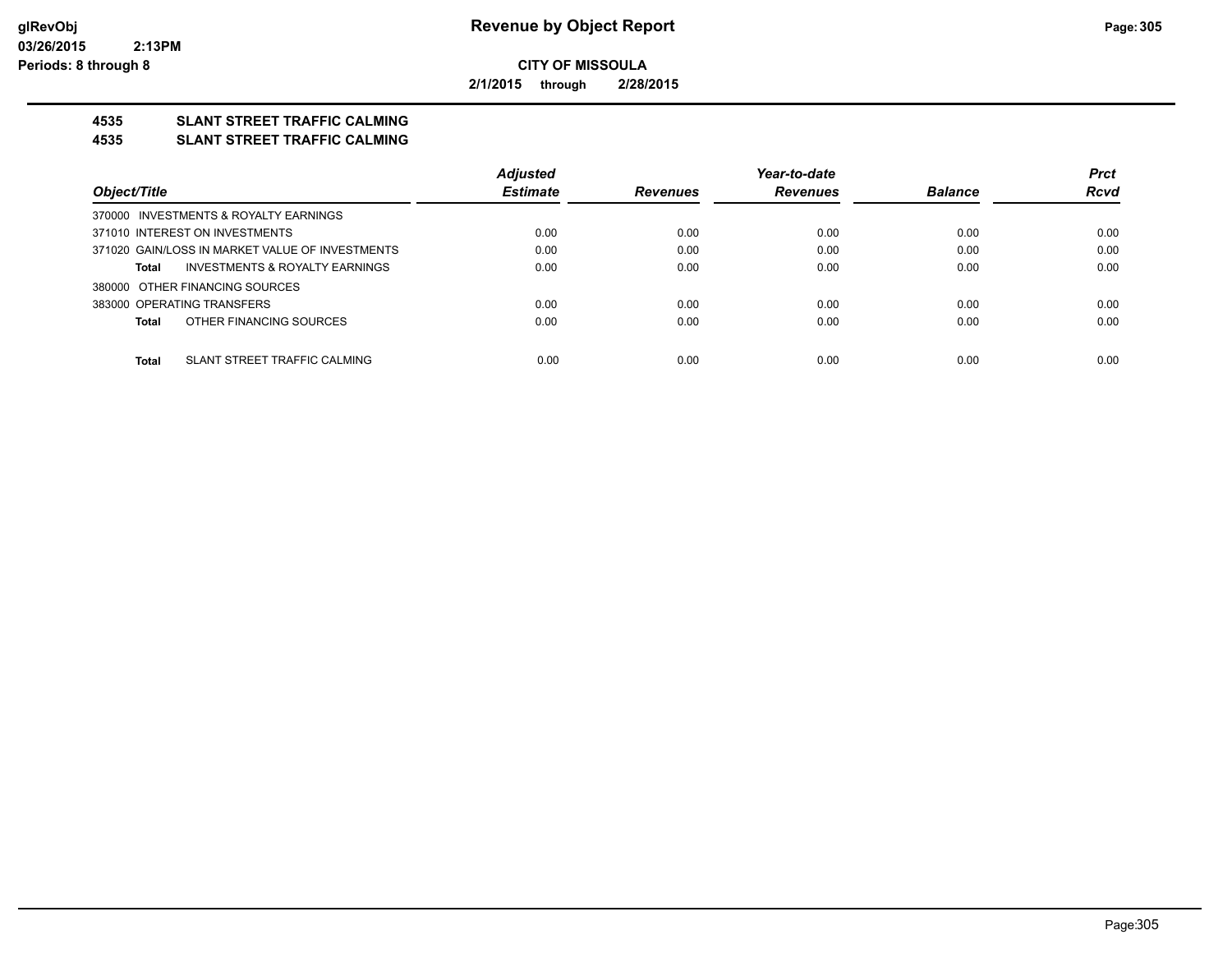**2/1/2015 through 2/28/2015**

## **4535 SLANT STREET TRAFFIC CALMING**

|                                                    | <b>Adjusted</b> |                 | Year-to-date    |                | <b>Prct</b> |
|----------------------------------------------------|-----------------|-----------------|-----------------|----------------|-------------|
| Object/Title                                       | <b>Estimate</b> | <b>Revenues</b> | <b>Revenues</b> | <b>Balance</b> | Rcvd        |
| 370000 INVESTMENTS & ROYALTY EARNINGS              |                 |                 |                 |                |             |
| 371010 INTEREST ON INVESTMENTS                     | 0.00            | 0.00            | 0.00            | 0.00           | 0.00        |
| 371020 GAIN/LOSS IN MARKET VALUE OF INVESTMENT     | 0.00            | 0.00            | 0.00            | 0.00           | 0.00        |
| <b>INVESTMENTS &amp; ROYALTY EARNINGS</b><br>Total | 0.00            | 0.00            | 0.00            | 0.00           | 0.00        |
| 380000 OTHER FINANCING SOURCES                     |                 |                 |                 |                |             |
| 383000 OPERATING TRANSFERS                         | 0.00            | 0.00            | 0.00            | 0.00           | 0.00        |
| OTHER FINANCING SOURCES<br>Total                   | 0.00            | 0.00            | 0.00            | 0.00           | 0.00        |
|                                                    |                 |                 |                 |                |             |
| <b>Total</b><br>SLANT STREET TRAFFIC CALMING       | 0.00            | 0.00            | 0.00            | 0.00           | 0.00        |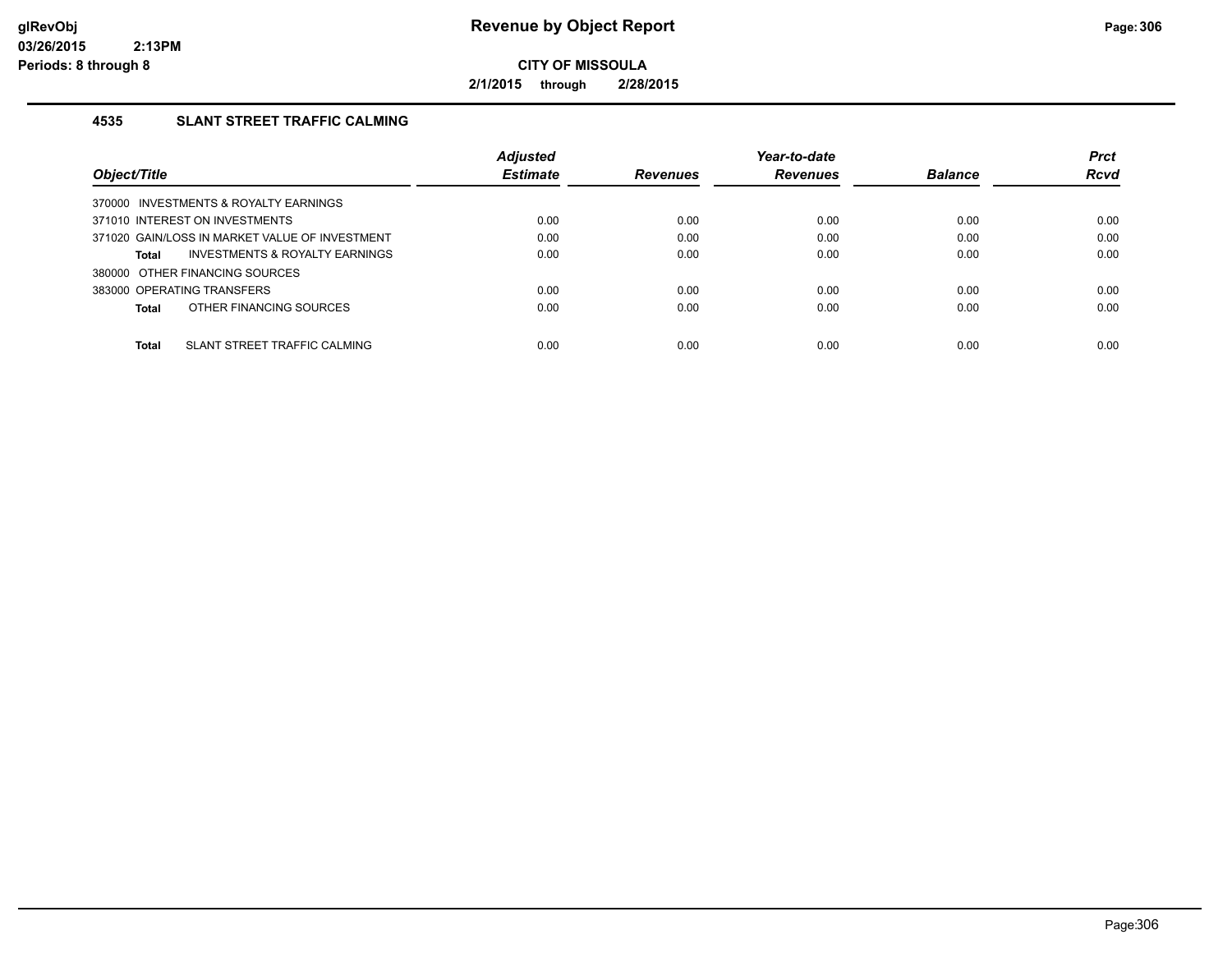**2/1/2015 through 2/28/2015**

## **4536 SID536 LINCOLNWOOD SWR PH2**

#### **4536 SID536 LINCOLNWOOD SWR PH2**

|                                                    | <b>Adjusted</b> |                 | Year-to-date    |                | <b>Prct</b> |
|----------------------------------------------------|-----------------|-----------------|-----------------|----------------|-------------|
| Object/Title                                       | <b>Estimate</b> | <b>Revenues</b> | <b>Revenues</b> | <b>Balance</b> | <b>Rcvd</b> |
| 330000 INTERGOVERNMENTAL REVENUES                  |                 |                 |                 |                |             |
| 334121 DNRC GRANT                                  | 0.00            | 0.00            | 0.00            | 0.00           | 0.00        |
| <b>INTERGOVERNMENTAL REVENUES</b><br>Total         | 0.00            | 0.00            | 0.00            | 0.00           | 0.00        |
| 360000 MISCELLANEOUS REVENUES                      |                 |                 |                 |                |             |
| 365001 *** Title Not Found ***                     | 0.00            | 0.00            | 0.00            | 0.00           | 0.00        |
| MISCELLANEOUS REVENUES<br>Total                    | 0.00            | 0.00            | 0.00            | 0.00           | 0.00        |
| 370000 INVESTMENTS & ROYALTY EARNINGS              |                 |                 |                 |                |             |
| 371010 INTEREST ON INVESTMENTS                     | 0.00            | 0.00            | 0.00            | 0.00           | 0.00        |
| 371020 GAIN/LOSS IN MARKET VALUE OF INVESTMENTS    | 0.00            | 0.00            | 0.00            | 0.00           | 0.00        |
| <b>INVESTMENTS &amp; ROYALTY EARNINGS</b><br>Total | 0.00            | 0.00            | 0.00            | 0.00           | 0.00        |
| 380000 OTHER FINANCING SOURCES                     |                 |                 |                 |                |             |
| 381030 SID BONDS PROCEEDS                          | 0.00            | 0.00            | 0.00            | 0.00           | 0.00        |
| OTHER FINANCING SOURCES<br>Total                   | 0.00            | 0.00            | 0.00            | 0.00           | 0.00        |
|                                                    |                 |                 |                 |                |             |
| SID536 LINCOLNWOOD SWR PH2<br>Total                | 0.00            | 0.00            | 0.00            | 0.00           | 0.00        |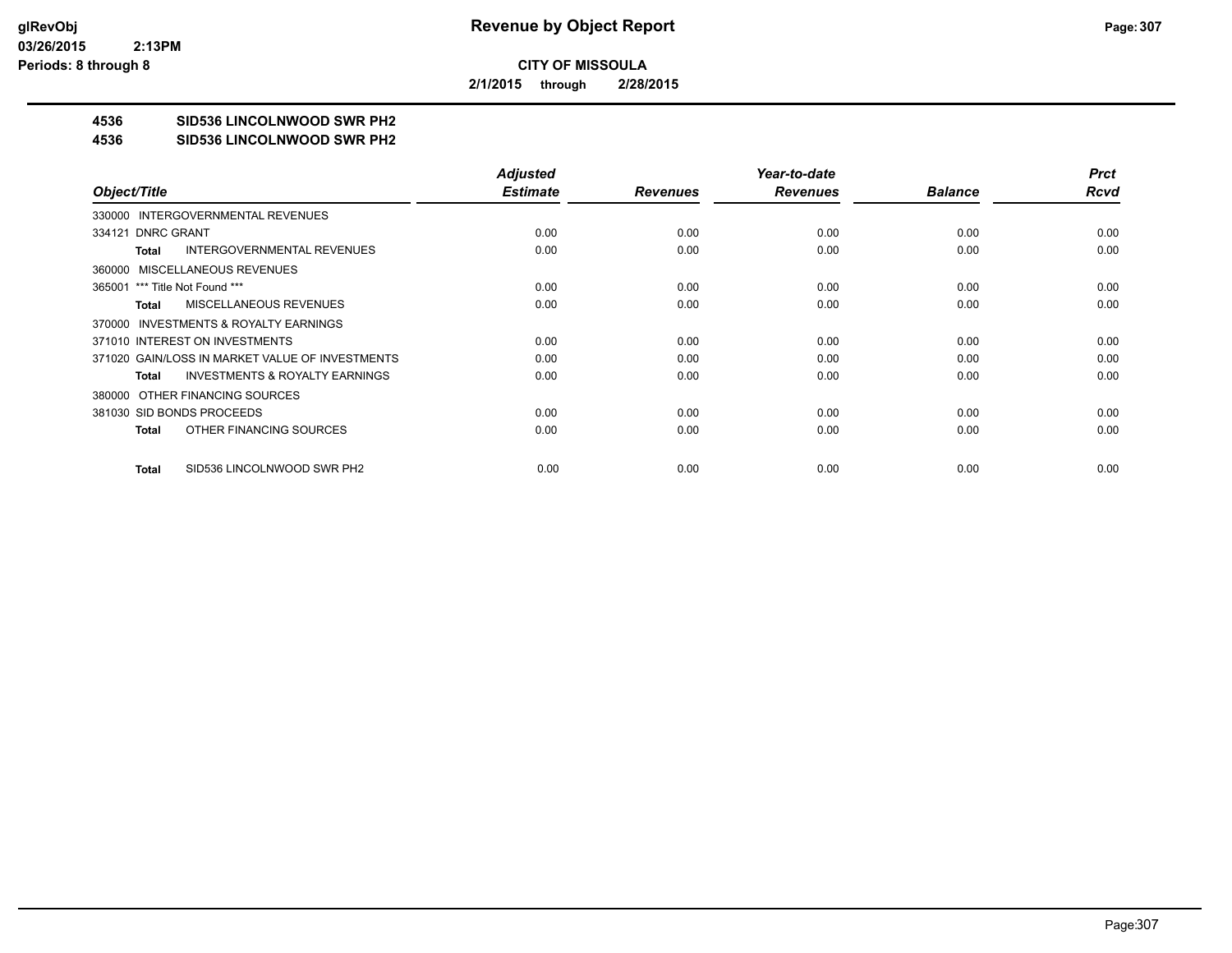**2/1/2015 through 2/28/2015**

## **4536 SID536 LINCOLNWOOD SWR PH2**

| Object/Title                                              | <b>Adjusted</b><br><b>Estimate</b> | <b>Revenues</b> | Year-to-date<br><b>Revenues</b> | <b>Balance</b> | <b>Prct</b><br><b>Rcvd</b> |
|-----------------------------------------------------------|------------------------------------|-----------------|---------------------------------|----------------|----------------------------|
| 330000 INTERGOVERNMENTAL REVENUES                         |                                    |                 |                                 |                |                            |
| 334121 DNRC GRANT                                         | 0.00                               | 0.00            | 0.00                            | 0.00           | 0.00                       |
| INTERGOVERNMENTAL REVENUES<br><b>Total</b>                | 0.00                               | 0.00            | 0.00                            | 0.00           | 0.00                       |
| 360000 MISCELLANEOUS REVENUES                             |                                    |                 |                                 |                |                            |
| 365001 *** Title Not Found ***                            | 0.00                               | 0.00            | 0.00                            | 0.00           | 0.00                       |
| <b>MISCELLANEOUS REVENUES</b><br><b>Total</b>             | 0.00                               | 0.00            | 0.00                            | 0.00           | 0.00                       |
| 370000 INVESTMENTS & ROYALTY EARNINGS                     |                                    |                 |                                 |                |                            |
| 371010 INTEREST ON INVESTMENTS                            | 0.00                               | 0.00            | 0.00                            | 0.00           | 0.00                       |
| 371020 GAIN/LOSS IN MARKET VALUE OF INVESTMENT            | 0.00                               | 0.00            | 0.00                            | 0.00           | 0.00                       |
| <b>INVESTMENTS &amp; ROYALTY EARNINGS</b><br><b>Total</b> | 0.00                               | 0.00            | 0.00                            | 0.00           | 0.00                       |
| 380000 OTHER FINANCING SOURCES                            |                                    |                 |                                 |                |                            |
| 381030 SID BONDS PROCEEDS                                 | 0.00                               | 0.00            | 0.00                            | 0.00           | 0.00                       |
| OTHER FINANCING SOURCES<br><b>Total</b>                   | 0.00                               | 0.00            | 0.00                            | 0.00           | 0.00                       |
| SID536 LINCOLNWOOD SWR PH2<br><b>Total</b>                | 0.00                               | 0.00            | 0.00                            | 0.00           | 0.00                       |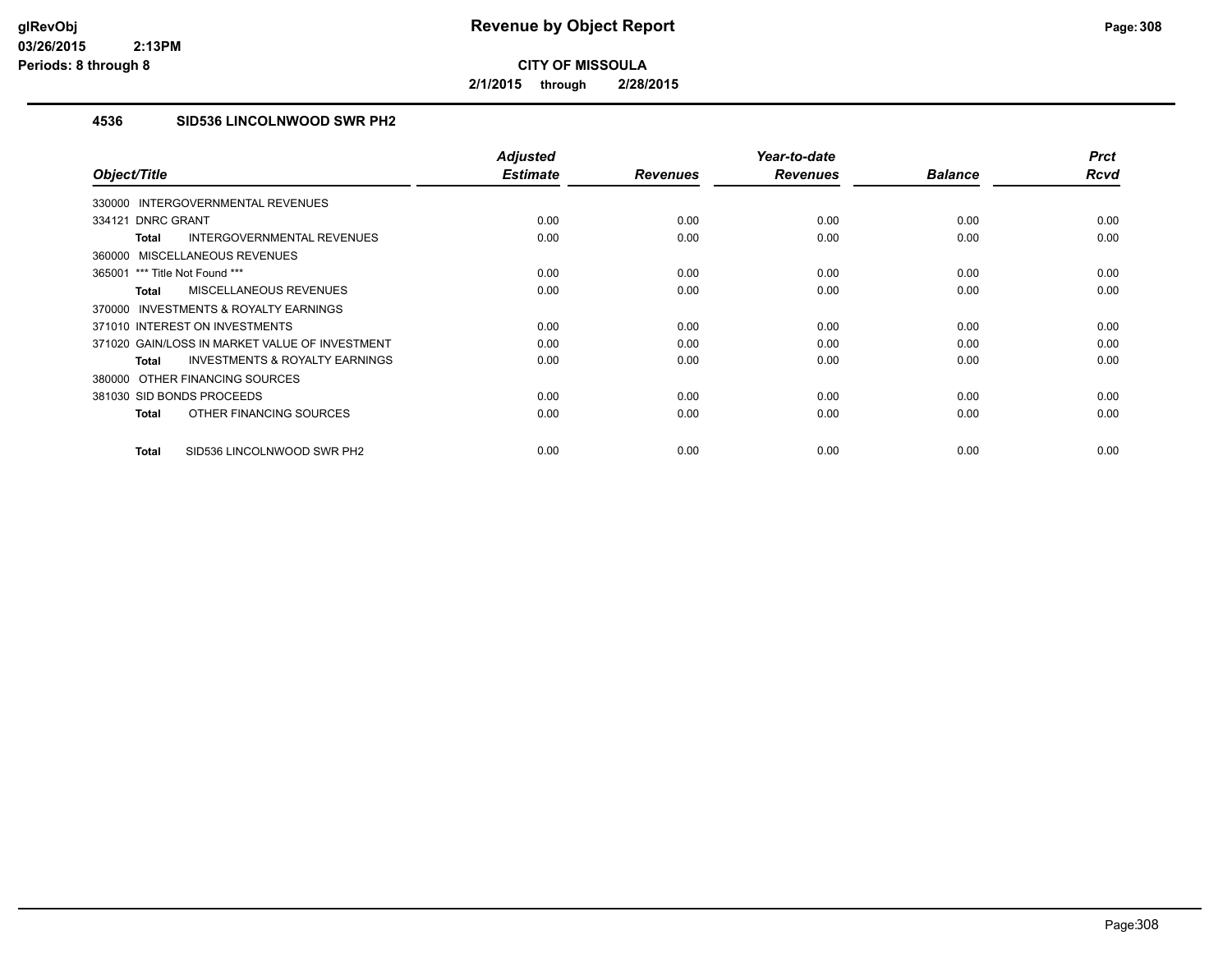**2/1/2015 through 2/28/2015**

## **4538 SID 538 HILLVIEW WAY**

**4538 SID 538 HILLVIEW WAY**

|                                                 | <b>Adjusted</b> |                 | Year-to-date    |                | <b>Prct</b> |
|-------------------------------------------------|-----------------|-----------------|-----------------|----------------|-------------|
| Object/Title                                    | <b>Estimate</b> | <b>Revenues</b> | <b>Revenues</b> | <b>Balance</b> | <b>Rcvd</b> |
| 370000 INVESTMENTS & ROYALTY EARNINGS           |                 |                 |                 |                |             |
| 371010 INTEREST ON INVESTMENTS                  | 0.00            | 0.00            | 0.00            | 0.00           | 0.00        |
| 371020 GAIN/LOSS IN MARKET VALUE OF INVESTMENTS | 0.00            | 0.00            | 0.00            | 0.00           | 0.00        |
| INVESTMENTS & ROYALTY EARNINGS<br>Total         | 0.00            | 0.00            | 0.00            | 0.00           | 0.00        |
| 380000 OTHER FINANCING SOURCES                  |                 |                 |                 |                |             |
| 383000 OPERATING TRANSFERS                      | 0.00            | 0.00            | 0.00            | 0.00           | 0.00        |
| OTHER FINANCING SOURCES<br><b>Total</b>         | 0.00            | 0.00            | 0.00            | 0.00           | 0.00        |
|                                                 |                 |                 |                 |                |             |
| <b>Total</b><br>SID 538 HILLVIEW WAY            | 0.00            | 0.00            | 0.00            | 0.00           | 0.00        |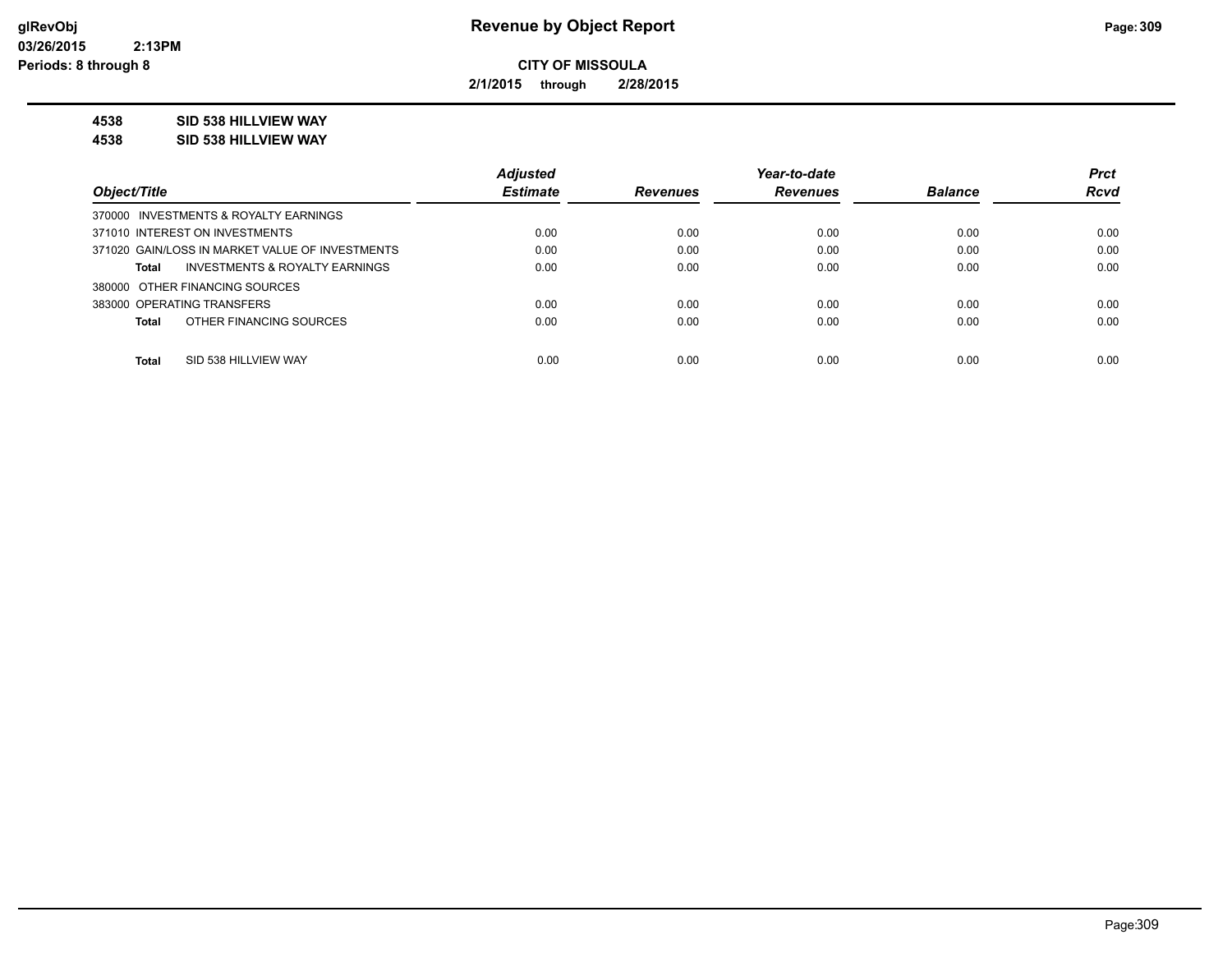**2/1/2015 through 2/28/2015**

### **4538 SID 538 HILLVIEW WAY**

|                                                | <b>Adjusted</b> |                 | Year-to-date    |                | <b>Prct</b> |
|------------------------------------------------|-----------------|-----------------|-----------------|----------------|-------------|
| Object/Title                                   | <b>Estimate</b> | <b>Revenues</b> | <b>Revenues</b> | <b>Balance</b> | <b>Rcvd</b> |
| 370000 INVESTMENTS & ROYALTY EARNINGS          |                 |                 |                 |                |             |
| 371010 INTEREST ON INVESTMENTS                 | 0.00            | 0.00            | 0.00            | 0.00           | 0.00        |
| 371020 GAIN/LOSS IN MARKET VALUE OF INVESTMENT | 0.00            | 0.00            | 0.00            | 0.00           | 0.00        |
| INVESTMENTS & ROYALTY EARNINGS<br>Total        | 0.00            | 0.00            | 0.00            | 0.00           | 0.00        |
| 380000 OTHER FINANCING SOURCES                 |                 |                 |                 |                |             |
| 383000 OPERATING TRANSFERS                     | 0.00            | 0.00            | 0.00            | 0.00           | 0.00        |
| OTHER FINANCING SOURCES<br>Total               | 0.00            | 0.00            | 0.00            | 0.00           | 0.00        |
|                                                |                 |                 |                 |                |             |
| Total<br>SID 538 HILLVIEW WAY                  | 0.00            | 0.00            | 0.00            | 0.00           | 0.00        |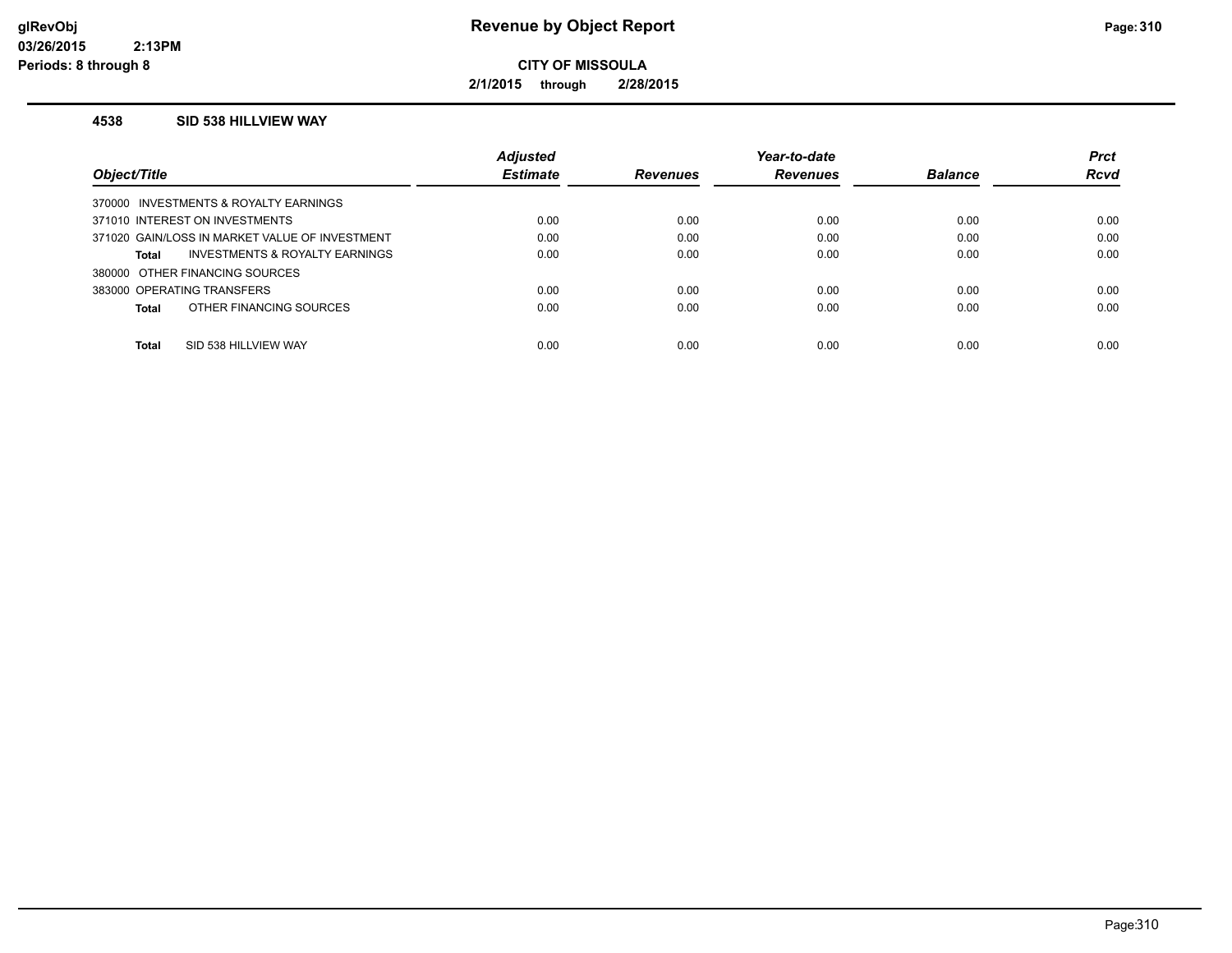**2/1/2015 through 2/28/2015**

**4539 SID 539 4th STREET**

**4539 SID 539 4th STREET**

|                                                    | <b>Adiusted</b> |                 | Year-to-date    |                | <b>Prct</b> |
|----------------------------------------------------|-----------------|-----------------|-----------------|----------------|-------------|
| Object/Title                                       | <b>Estimate</b> | <b>Revenues</b> | <b>Revenues</b> | <b>Balance</b> | <b>Rcvd</b> |
| 370000 INVESTMENTS & ROYALTY EARNINGS              |                 |                 |                 |                |             |
| 371010 INTEREST ON INVESTMENTS                     | 0.00            | 0.00            | 0.00            | 0.00           | 0.00        |
| <b>INVESTMENTS &amp; ROYALTY EARNINGS</b><br>Total | 0.00            | 0.00            | 0.00            | 0.00           | 0.00        |
| 380000 OTHER FINANCING SOURCES                     |                 |                 |                 |                |             |
| 383000 OPERATING TRANSFERS                         | 0.00            | 0.00            | 0.00            | 0.00           | 0.00        |
| OTHER FINANCING SOURCES<br><b>Total</b>            | 0.00            | 0.00            | 0.00            | 0.00           | 0.00        |
|                                                    |                 |                 |                 |                |             |
| SID 539 4th STREET<br>Total                        | 0.00            | 0.00            | 0.00            | 0.00           | 0.00        |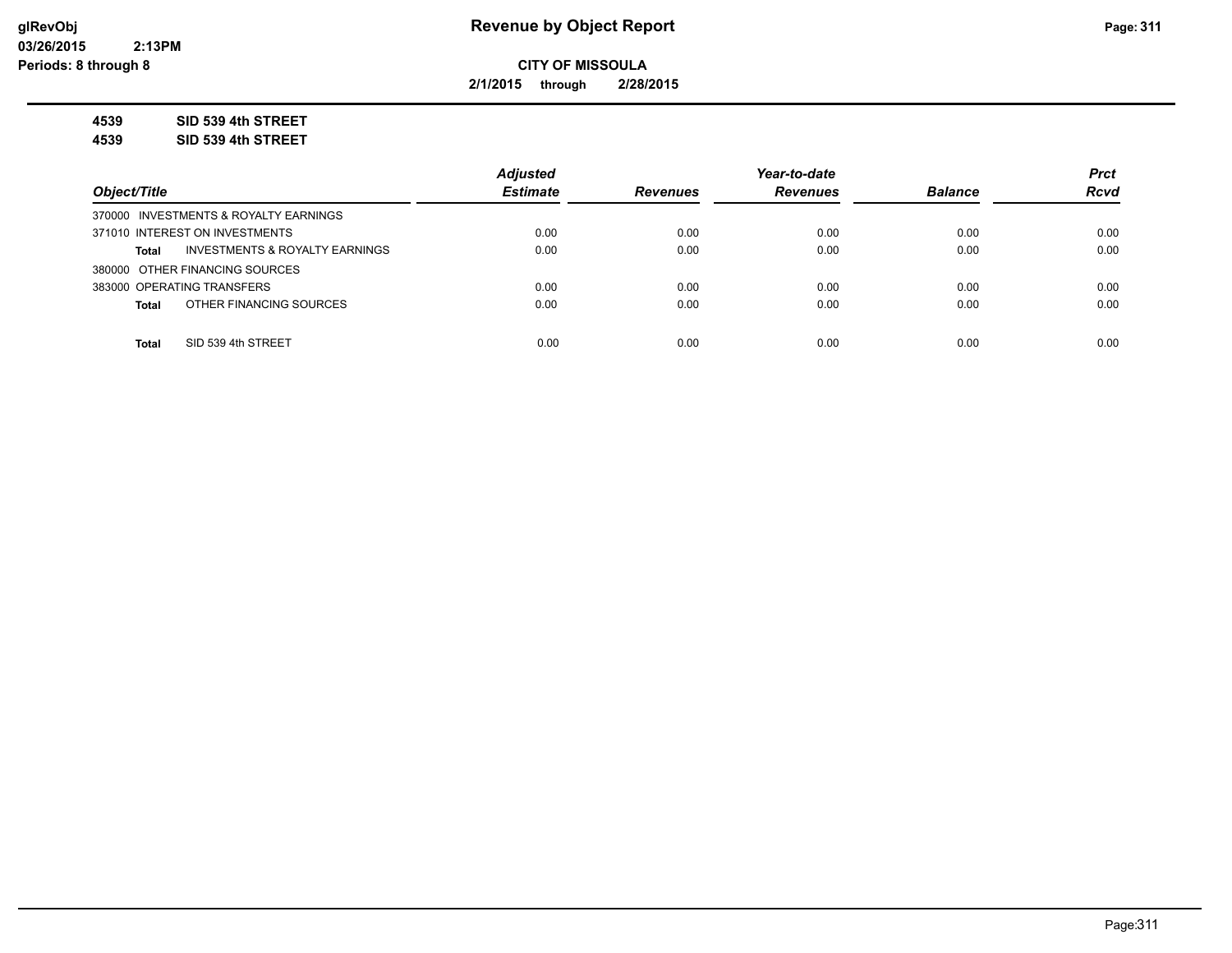## **glRevObj Revenue by Object Report Page:312**

**CITY OF MISSOULA**

**2/1/2015 through 2/28/2015**

#### **4539 SID 539 4th STREET**

| Object/Title                                              | <b>Adjusted</b><br><b>Estimate</b> | <b>Revenues</b> | Year-to-date<br><b>Revenues</b> | <b>Balance</b> | <b>Prct</b><br><b>Rcvd</b> |
|-----------------------------------------------------------|------------------------------------|-----------------|---------------------------------|----------------|----------------------------|
| 370000 INVESTMENTS & ROYALTY EARNINGS                     |                                    |                 |                                 |                |                            |
| 371010 INTEREST ON INVESTMENTS                            | 0.00                               | 0.00            | 0.00                            | 0.00           | 0.00                       |
| <b>INVESTMENTS &amp; ROYALTY EARNINGS</b><br><b>Total</b> | 0.00                               | 0.00            | 0.00                            | 0.00           | 0.00                       |
| 380000 OTHER FINANCING SOURCES                            |                                    |                 |                                 |                |                            |
| 383000 OPERATING TRANSFERS                                | 0.00                               | 0.00            | 0.00                            | 0.00           | 0.00                       |
| OTHER FINANCING SOURCES<br><b>Total</b>                   | 0.00                               | 0.00            | 0.00                            | 0.00           | 0.00                       |
|                                                           |                                    |                 |                                 |                |                            |
| SID 539 4th STREET<br><b>Total</b>                        | 0.00                               | 0.00            | 0.00                            | 0.00           | 0.00                       |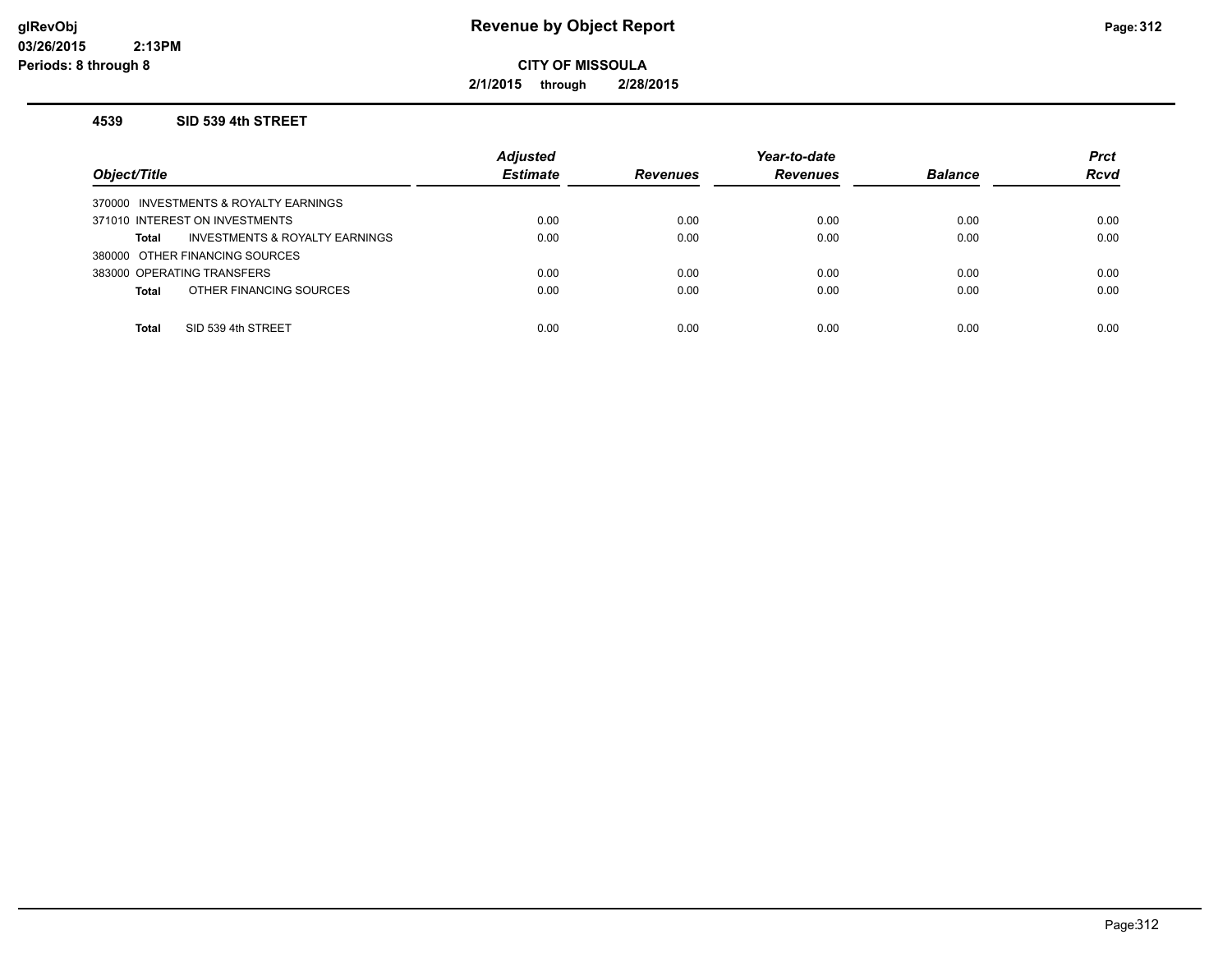**2/1/2015 through 2/28/2015**

**4540 SID 540 ENGLAND BLVD**

**4540 SID 540 ENGLAND BLVD**

|                                                           | <b>Adjusted</b> |                 | Year-to-date    |                | <b>Prct</b> |
|-----------------------------------------------------------|-----------------|-----------------|-----------------|----------------|-------------|
| Object/Title                                              | <b>Estimate</b> | <b>Revenues</b> | <b>Revenues</b> | <b>Balance</b> | <b>Rcvd</b> |
| TAXES/ASSESSMENTS<br>310000                               |                 |                 |                 |                |             |
| <b>PENALTIES &amp; INTEREST</b><br>312001                 | 0.00            | 0.00            | 0.00            | 0.00           | 0.00        |
| TAXES/ASSESSMENTS<br><b>Total</b>                         | 0.00            | 0.00            | 0.00            | 0.00           | 0.00        |
| MISCELLANEOUS REVENUES<br>360000                          |                 |                 |                 |                |             |
| 363020 PROPERTY ASSESSMENTS                               | 0.00            | 0.00            | 0.00            | 0.00           | 0.00        |
| PAYOFF PRINCIPAL ASSESSMENTS<br>363021                    | 0.00            | 0.00            | 0.00            | 0.00           | 0.00        |
| 363022 BOND INTEREST ASSESSMENTS                          | 0.00            | 0.00            | 0.00            | 0.00           | 0.00        |
| 363040 PENALTY AND INTEREST                               | 0.00            | 0.00            | 0.00            | 0.00           | 0.00        |
| <b>MISCELLANEOUS REVENUES</b><br><b>Total</b>             | 0.00            | 0.00            | 0.00            | 0.00           | 0.00        |
| <b>INVESTMENTS &amp; ROYALTY EARNINGS</b><br>370000       |                 |                 |                 |                |             |
| 371010 INTEREST ON INVESTMENTS                            | 0.00            | 0.00            | 0.00            | 0.00           | 0.00        |
| 371020 GAIN/LOSS IN MARKET VALUE OF INVESTMENTS           | 0.00            | 0.00            | 0.00            | 0.00           | 0.00        |
| <b>INVESTMENTS &amp; ROYALTY EARNINGS</b><br><b>Total</b> | 0.00            | 0.00            | 0.00            | 0.00           | 0.00        |
| OTHER FINANCING SOURCES<br>380000                         |                 |                 |                 |                |             |
| 381030 SID BONDS PROCEEDS                                 | 0.00            | 0.00            | 0.00            | 0.00           | 0.00        |
| OTHER FINANCING SOURCES<br><b>Total</b>                   | 0.00            | 0.00            | 0.00            | 0.00           | 0.00        |
|                                                           |                 |                 |                 |                |             |
| SID 540 ENGLAND BLVD<br><b>Total</b>                      | 0.00            | 0.00            | 0.00            | 0.00           | 0.00        |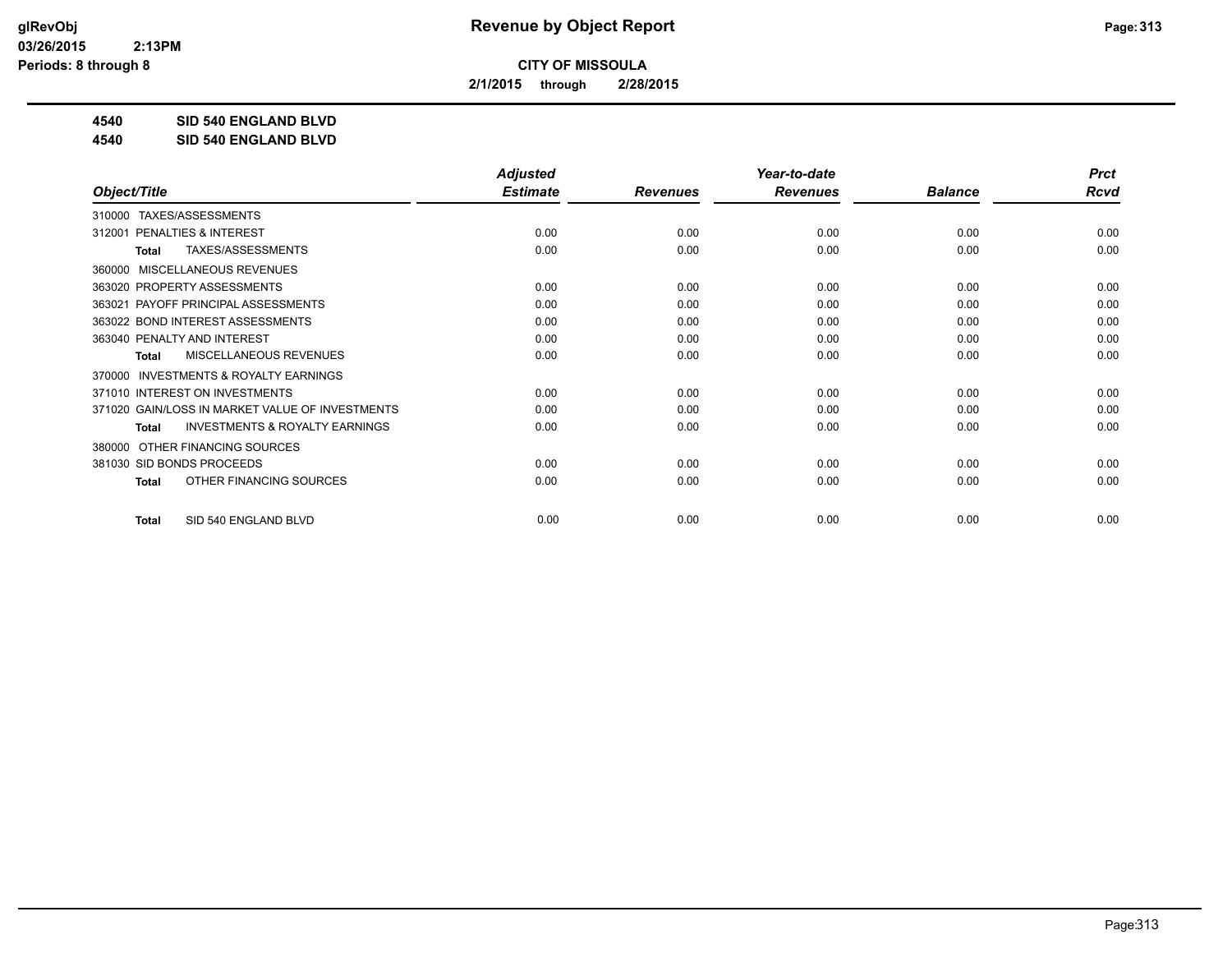**2/1/2015 through 2/28/2015**

## **4540 SID 540 ENGLAND BLVD**

|                                                           | <b>Adjusted</b> |                 | Year-to-date    |                | <b>Prct</b> |
|-----------------------------------------------------------|-----------------|-----------------|-----------------|----------------|-------------|
| Object/Title                                              | <b>Estimate</b> | <b>Revenues</b> | <b>Revenues</b> | <b>Balance</b> | <b>Rcvd</b> |
| TAXES/ASSESSMENTS<br>310000                               |                 |                 |                 |                |             |
| PENALTIES & INTEREST<br>312001                            | 0.00            | 0.00            | 0.00            | 0.00           | 0.00        |
| TAXES/ASSESSMENTS<br><b>Total</b>                         | 0.00            | 0.00            | 0.00            | 0.00           | 0.00        |
| MISCELLANEOUS REVENUES<br>360000                          |                 |                 |                 |                |             |
| 363020 PROPERTY ASSESSMENTS                               | 0.00            | 0.00            | 0.00            | 0.00           | 0.00        |
| PAYOFF PRINCIPAL ASSESSMENTS<br>363021                    | 0.00            | 0.00            | 0.00            | 0.00           | 0.00        |
| 363022 BOND INTEREST ASSESSMENTS                          | 0.00            | 0.00            | 0.00            | 0.00           | 0.00        |
| 363040 PENALTY AND INTEREST                               | 0.00            | 0.00            | 0.00            | 0.00           | 0.00        |
| <b>MISCELLANEOUS REVENUES</b><br>Total                    | 0.00            | 0.00            | 0.00            | 0.00           | 0.00        |
| <b>INVESTMENTS &amp; ROYALTY EARNINGS</b><br>370000       |                 |                 |                 |                |             |
| 371010 INTEREST ON INVESTMENTS                            | 0.00            | 0.00            | 0.00            | 0.00           | 0.00        |
| 371020 GAIN/LOSS IN MARKET VALUE OF INVESTMENT            | 0.00            | 0.00            | 0.00            | 0.00           | 0.00        |
| <b>INVESTMENTS &amp; ROYALTY EARNINGS</b><br><b>Total</b> | 0.00            | 0.00            | 0.00            | 0.00           | 0.00        |
| OTHER FINANCING SOURCES<br>380000                         |                 |                 |                 |                |             |
| 381030 SID BONDS PROCEEDS                                 | 0.00            | 0.00            | 0.00            | 0.00           | 0.00        |
| OTHER FINANCING SOURCES<br><b>Total</b>                   | 0.00            | 0.00            | 0.00            | 0.00           | 0.00        |
| SID 540 ENGLAND BLVD<br><b>Total</b>                      | 0.00            | 0.00            | 0.00            | 0.00           | 0.00        |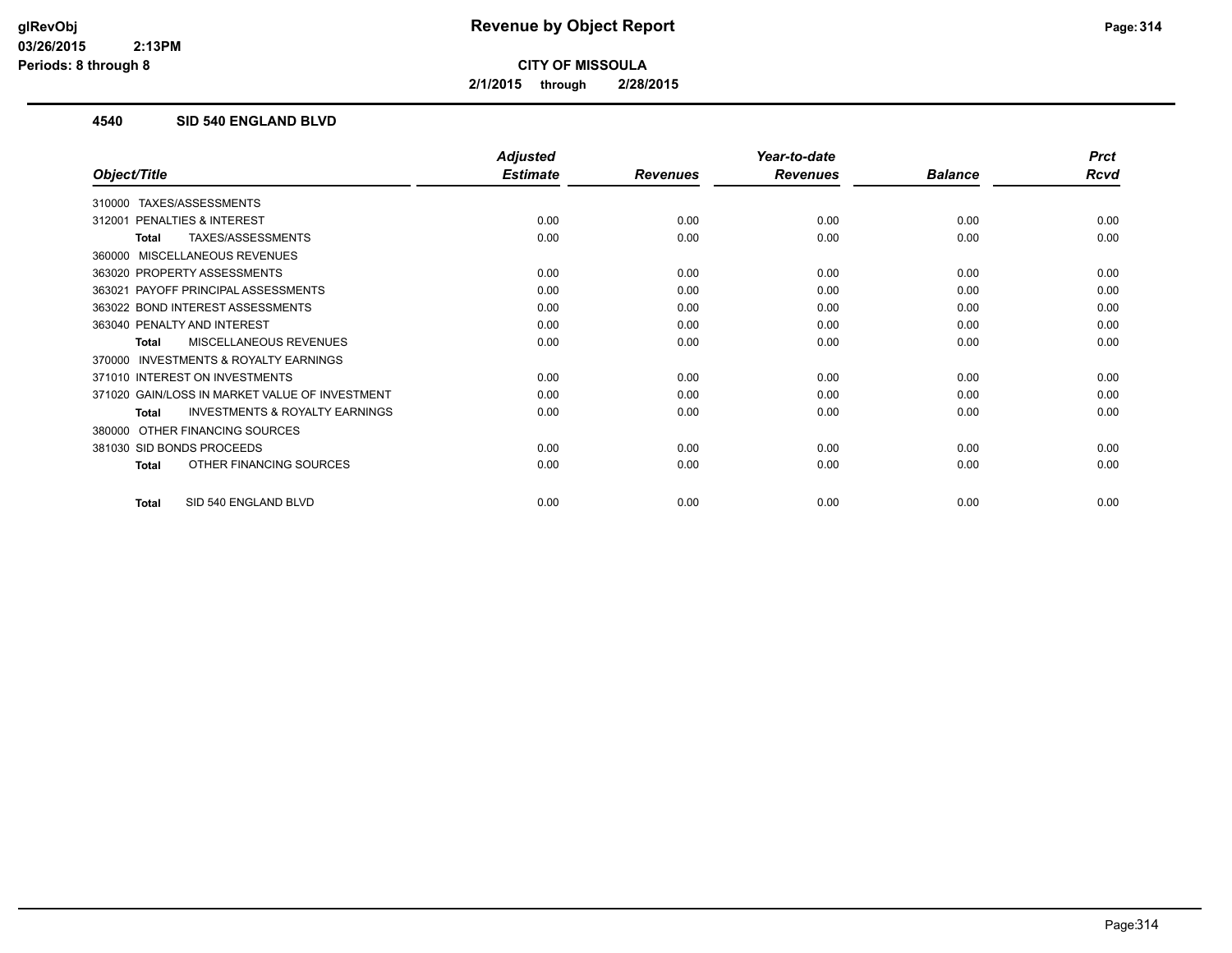**2/1/2015 through 2/28/2015**

## **4541 SID 541 PINEVIEW PARK**

**4541 SID 541 PINEVIEW PARK**

|                                                           | <b>Adjusted</b> |                 | Year-to-date    |                | <b>Prct</b> |
|-----------------------------------------------------------|-----------------|-----------------|-----------------|----------------|-------------|
| Object/Title                                              | <b>Estimate</b> | <b>Revenues</b> | <b>Revenues</b> | <b>Balance</b> | <b>Rcvd</b> |
| TAXES/ASSESSMENTS<br>310000                               |                 |                 |                 |                |             |
| PENALTIES & INTEREST<br>312001                            | 0.00            | 0.00            | 0.00            | 0.00           | 0.00        |
| TAXES/ASSESSMENTS<br><b>Total</b>                         | 0.00            | 0.00            | 0.00            | 0.00           | 0.00        |
| MISCELLANEOUS REVENUES<br>360000                          |                 |                 |                 |                |             |
| 363020 PROPERTY ASSESSMENTS                               | 0.00            | 0.00            | 0.00            | 0.00           | 0.00        |
| PAYOFF PRINCIPAL ASSESSMENTS<br>363021                    | 0.00            | 0.00            | 0.00            | 0.00           | 0.00        |
| 363022 BOND INTEREST ASSESSMENTS                          | 0.00            | 0.00            | 0.00            | 0.00           | 0.00        |
| 363040 PENALTY AND INTEREST                               | 0.00            | 0.00            | 0.00            | 0.00           | 0.00        |
| <b>MISCELLANEOUS REVENUES</b><br>Total                    | 0.00            | 0.00            | 0.00            | 0.00           | 0.00        |
| <b>INVESTMENTS &amp; ROYALTY EARNINGS</b><br>370000       |                 |                 |                 |                |             |
| 371010 INTEREST ON INVESTMENTS                            | 0.00            | 0.00            | 0.00            | 0.00           | 0.00        |
| 371020 GAIN/LOSS IN MARKET VALUE OF INVESTMENTS           | 0.00            | 0.00            | 0.00            | 0.00           | 0.00        |
| <b>INVESTMENTS &amp; ROYALTY EARNINGS</b><br><b>Total</b> | 0.00            | 0.00            | 0.00            | 0.00           | 0.00        |
| OTHER FINANCING SOURCES<br>380000                         |                 |                 |                 |                |             |
| 381030 SID BONDS PROCEEDS                                 | 0.00            | 0.00            | 0.00            | 0.00           | 0.00        |
| OTHER FINANCING SOURCES<br><b>Total</b>                   | 0.00            | 0.00            | 0.00            | 0.00           | 0.00        |
|                                                           |                 |                 |                 |                |             |
| SID 541 PINEVIEW PARK<br><b>Total</b>                     | 0.00            | 0.00            | 0.00            | 0.00           | 0.00        |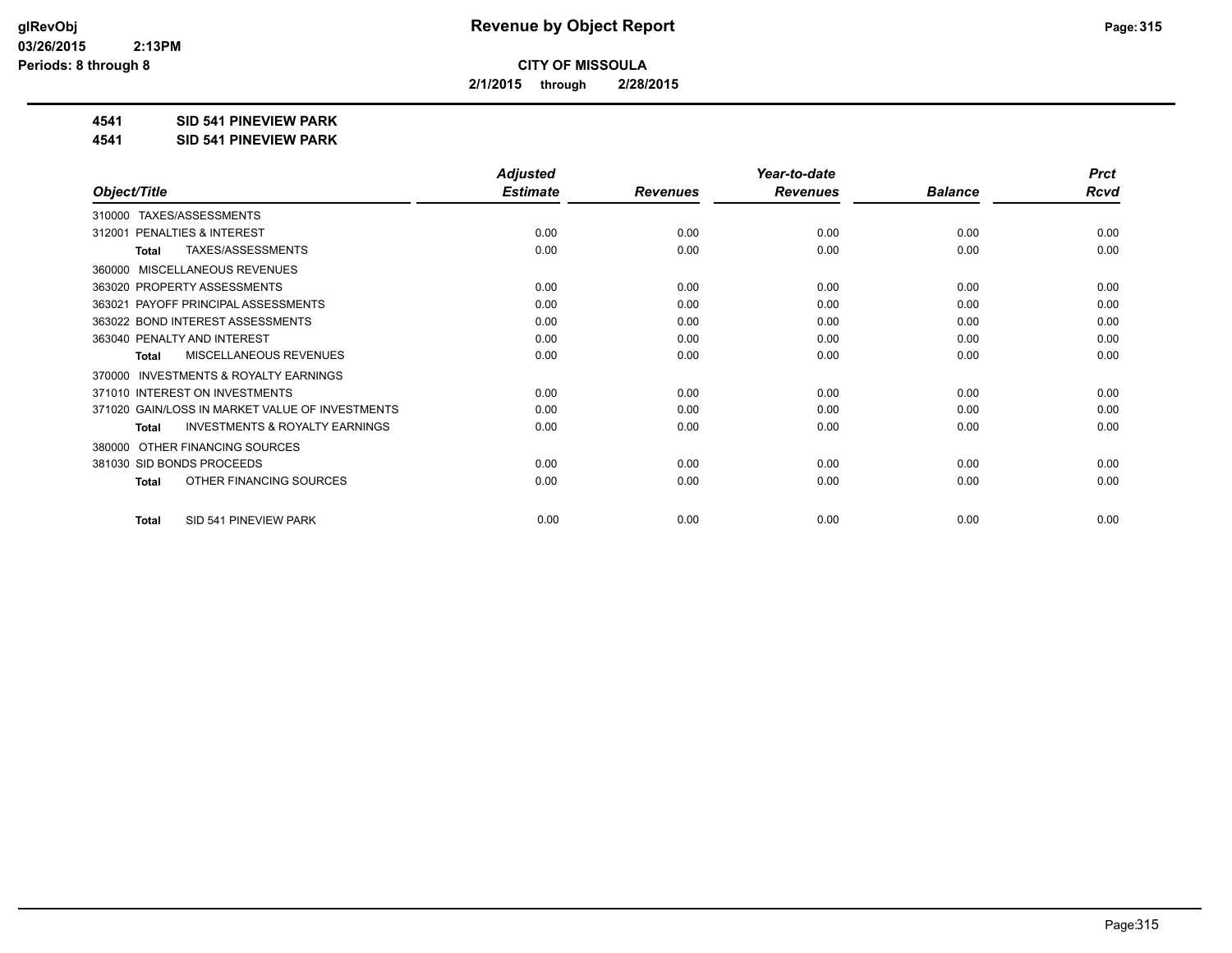**2/1/2015 through 2/28/2015**

### **4541 SID 541 PINEVIEW PARK**

|                                                           | <b>Adjusted</b> |                 | Year-to-date    |                | <b>Prct</b> |
|-----------------------------------------------------------|-----------------|-----------------|-----------------|----------------|-------------|
| Object/Title                                              | <b>Estimate</b> | <b>Revenues</b> | <b>Revenues</b> | <b>Balance</b> | <b>Rcvd</b> |
| TAXES/ASSESSMENTS<br>310000                               |                 |                 |                 |                |             |
| PENALTIES & INTEREST<br>312001                            | 0.00            | 0.00            | 0.00            | 0.00           | 0.00        |
| TAXES/ASSESSMENTS<br>Total                                | 0.00            | 0.00            | 0.00            | 0.00           | 0.00        |
| 360000 MISCELLANEOUS REVENUES                             |                 |                 |                 |                |             |
| 363020 PROPERTY ASSESSMENTS                               | 0.00            | 0.00            | 0.00            | 0.00           | 0.00        |
| 363021 PAYOFF PRINCIPAL ASSESSMENTS                       | 0.00            | 0.00            | 0.00            | 0.00           | 0.00        |
| 363022 BOND INTEREST ASSESSMENTS                          | 0.00            | 0.00            | 0.00            | 0.00           | 0.00        |
| 363040 PENALTY AND INTEREST                               | 0.00            | 0.00            | 0.00            | 0.00           | 0.00        |
| <b>MISCELLANEOUS REVENUES</b><br><b>Total</b>             | 0.00            | 0.00            | 0.00            | 0.00           | 0.00        |
| <b>INVESTMENTS &amp; ROYALTY EARNINGS</b><br>370000       |                 |                 |                 |                |             |
| 371010 INTEREST ON INVESTMENTS                            | 0.00            | 0.00            | 0.00            | 0.00           | 0.00        |
| 371020 GAIN/LOSS IN MARKET VALUE OF INVESTMENT            | 0.00            | 0.00            | 0.00            | 0.00           | 0.00        |
| <b>INVESTMENTS &amp; ROYALTY EARNINGS</b><br><b>Total</b> | 0.00            | 0.00            | 0.00            | 0.00           | 0.00        |
| OTHER FINANCING SOURCES<br>380000                         |                 |                 |                 |                |             |
| 381030 SID BONDS PROCEEDS                                 | 0.00            | 0.00            | 0.00            | 0.00           | 0.00        |
| OTHER FINANCING SOURCES<br><b>Total</b>                   | 0.00            | 0.00            | 0.00            | 0.00           | 0.00        |
|                                                           |                 |                 |                 |                |             |
| SID 541 PINEVIEW PARK<br><b>Total</b>                     | 0.00            | 0.00            | 0.00            | 0.00           | 0.00        |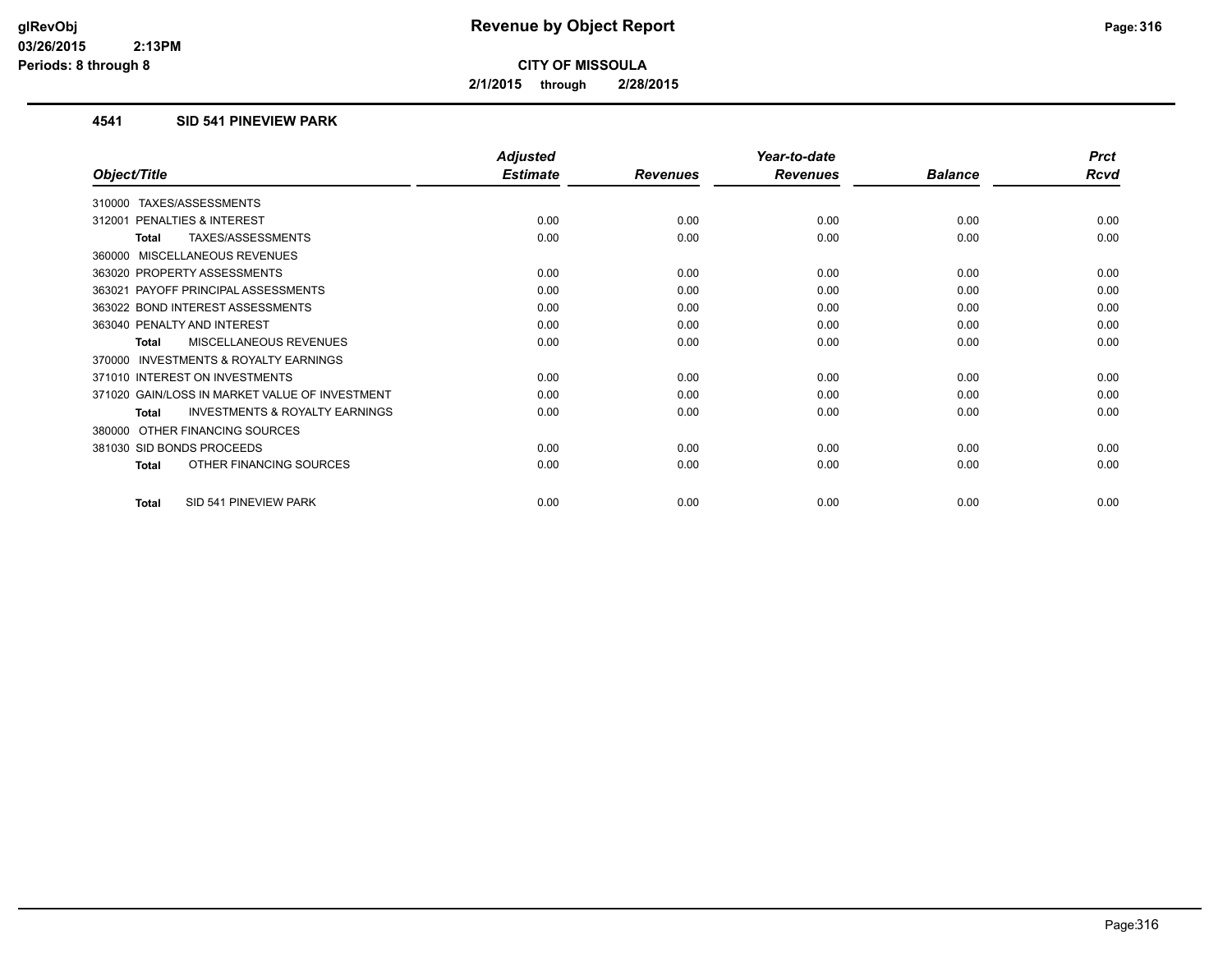**2/1/2015 through 2/28/2015**

## **4542 SID 542 HILLVIEW WAY**

#### **4542 SID 542 HILLVIEW WAY**

|                                                    | <b>Adjusted</b> |                 | Year-to-date    |                | <b>Prct</b> |
|----------------------------------------------------|-----------------|-----------------|-----------------|----------------|-------------|
| Object/Title                                       | <b>Estimate</b> | <b>Revenues</b> | <b>Revenues</b> | <b>Balance</b> | <b>Rcvd</b> |
| 370000 INVESTMENTS & ROYALTY EARNINGS              |                 |                 |                 |                |             |
| 371010 INTEREST ON INVESTMENTS                     | 0.00            | 0.00            | 0.00            | 0.00           | 0.00        |
| 371020 GAIN/LOSS IN MARKET VALUE OF INVESTMENTS    | 0.00            | 0.00            | 0.00            | 0.00           | 0.00        |
| <b>INVESTMENTS &amp; ROYALTY EARNINGS</b><br>Total | 0.00            | 0.00            | 0.00            | 0.00           | 0.00        |
| 380000 OTHER FINANCING SOURCES                     |                 |                 |                 |                |             |
| 381030 SID BONDS PROCEEDS                          | 0.00            | 0.00            | 0.00            | 0.00           | 0.00        |
| 383000 OPERATING TRANSFERS                         | 0.00            | 0.00            | 0.00            | 0.00           | 0.00        |
| OTHER FINANCING SOURCES<br>Total                   | 0.00            | 0.00            | 0.00            | 0.00           | 0.00        |
|                                                    |                 |                 |                 |                |             |
| SID 542 HILLVIEW WAY<br>Total                      | 0.00            | 0.00            | 0.00            | 0.00           | 0.00        |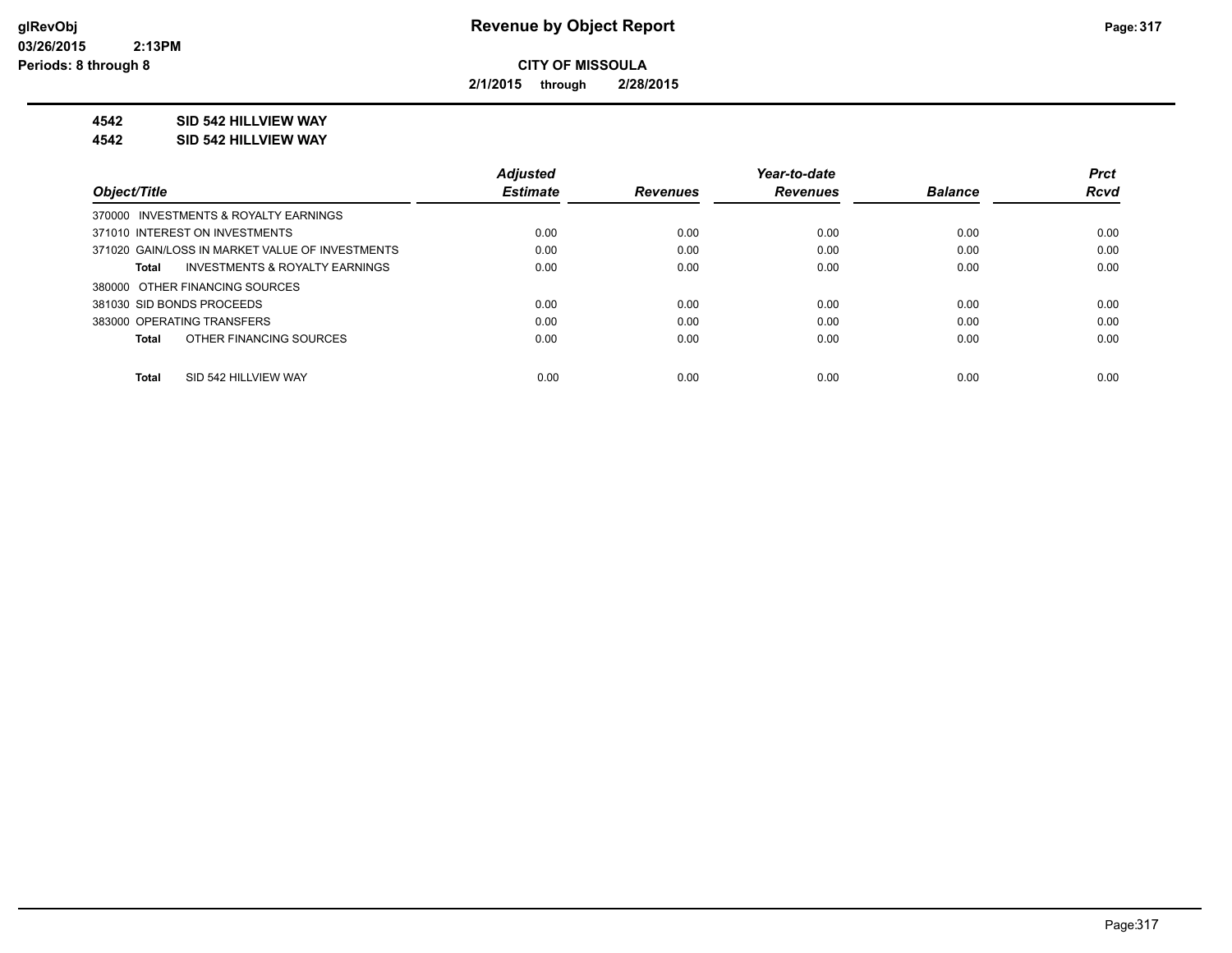**2/1/2015 through 2/28/2015**

### **4542 SID 542 HILLVIEW WAY**

|                                                           | <b>Adjusted</b> |                 | Year-to-date    |                | <b>Prct</b> |
|-----------------------------------------------------------|-----------------|-----------------|-----------------|----------------|-------------|
| Object/Title                                              | <b>Estimate</b> | <b>Revenues</b> | <b>Revenues</b> | <b>Balance</b> | <b>Rcvd</b> |
| 370000 INVESTMENTS & ROYALTY EARNINGS                     |                 |                 |                 |                |             |
| 371010 INTEREST ON INVESTMENTS                            | 0.00            | 0.00            | 0.00            | 0.00           | 0.00        |
| 371020 GAIN/LOSS IN MARKET VALUE OF INVESTMENT            | 0.00            | 0.00            | 0.00            | 0.00           | 0.00        |
| <b>INVESTMENTS &amp; ROYALTY EARNINGS</b><br><b>Total</b> | 0.00            | 0.00            | 0.00            | 0.00           | 0.00        |
| 380000 OTHER FINANCING SOURCES                            |                 |                 |                 |                |             |
| 381030 SID BONDS PROCEEDS                                 | 0.00            | 0.00            | 0.00            | 0.00           | 0.00        |
| 383000 OPERATING TRANSFERS                                | 0.00            | 0.00            | 0.00            | 0.00           | 0.00        |
| OTHER FINANCING SOURCES<br><b>Total</b>                   | 0.00            | 0.00            | 0.00            | 0.00           | 0.00        |
|                                                           |                 |                 |                 |                |             |
| SID 542 HILLVIEW WAY<br><b>Total</b>                      | 0.00            | 0.00            | 0.00            | 0.00           | 0.00        |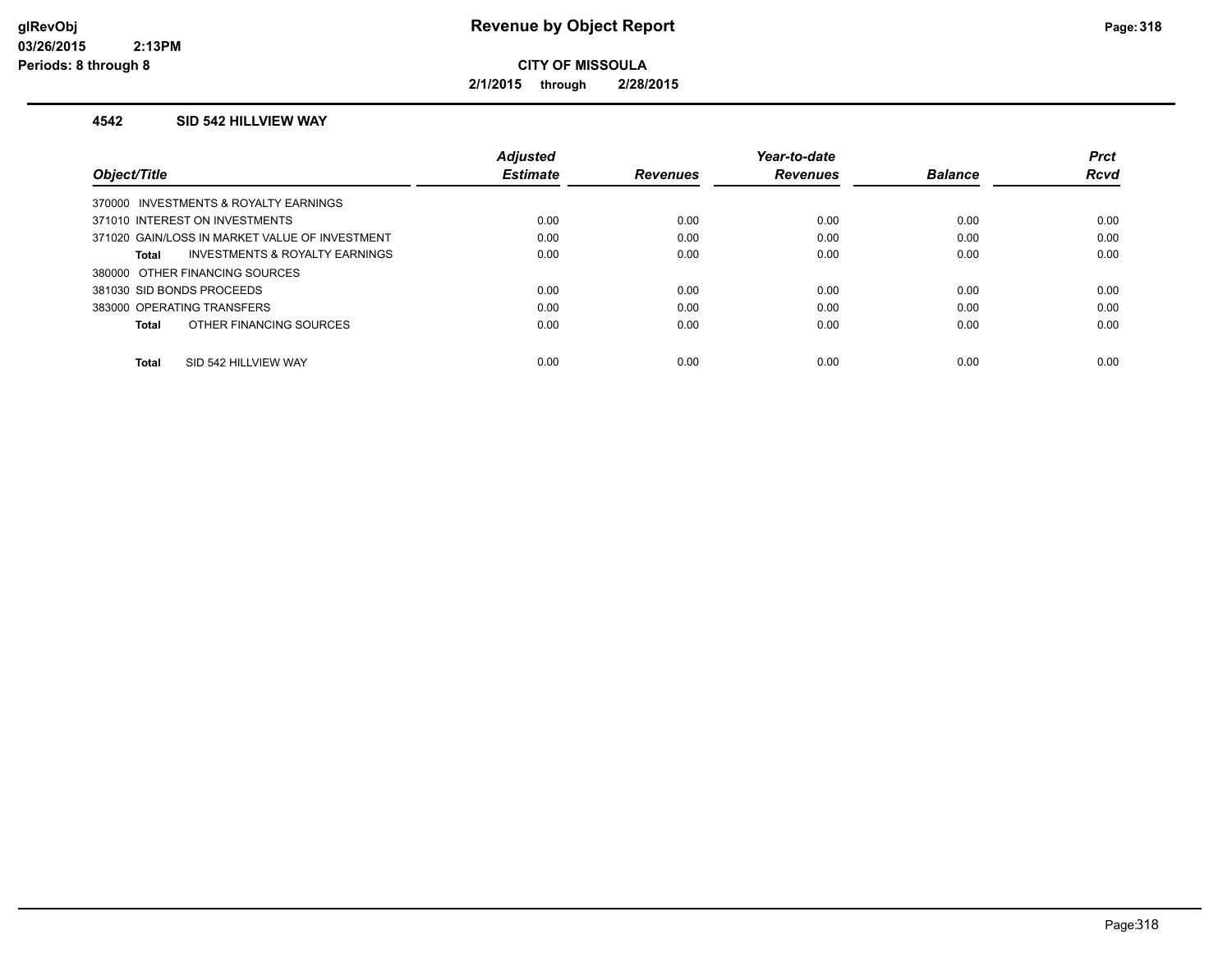**2/1/2015 through 2/28/2015**

### **4543 SID 543 TRAFFIC CALMING**

**4543 SID 543 TRAFFIC CALMING**

|                                                | <b>Adjusted</b> |                 | Year-to-date    |                | <b>Prct</b> |
|------------------------------------------------|-----------------|-----------------|-----------------|----------------|-------------|
| Object/Title                                   | <b>Estimate</b> | <b>Revenues</b> | <b>Revenues</b> | <b>Balance</b> | <b>Rcvd</b> |
| 370000 INVESTMENTS & ROYALTY EARNINGS          |                 |                 |                 |                |             |
| 371010 INTEREST ON INVESTMENTS                 | 0.00            | 0.00            | 0.00            | 0.00           | 0.00        |
| INVESTMENTS & ROYALTY EARNINGS<br><b>Total</b> | 0.00            | 0.00            | 0.00            | 0.00           | 0.00        |
| 380000 OTHER FINANCING SOURCES                 |                 |                 |                 |                |             |
| 383000 OPERATING TRANSFERS                     | 0.00            | 0.00            | 0.00            | 0.00           | 0.00        |
| OTHER FINANCING SOURCES<br><b>Total</b>        | 0.00            | 0.00            | 0.00            | 0.00           | 0.00        |
|                                                |                 |                 |                 |                |             |
| SID 543 TRAFFIC CALMING<br><b>Total</b>        | 0.00            | 0.00            | 0.00            | 0.00           | 0.00        |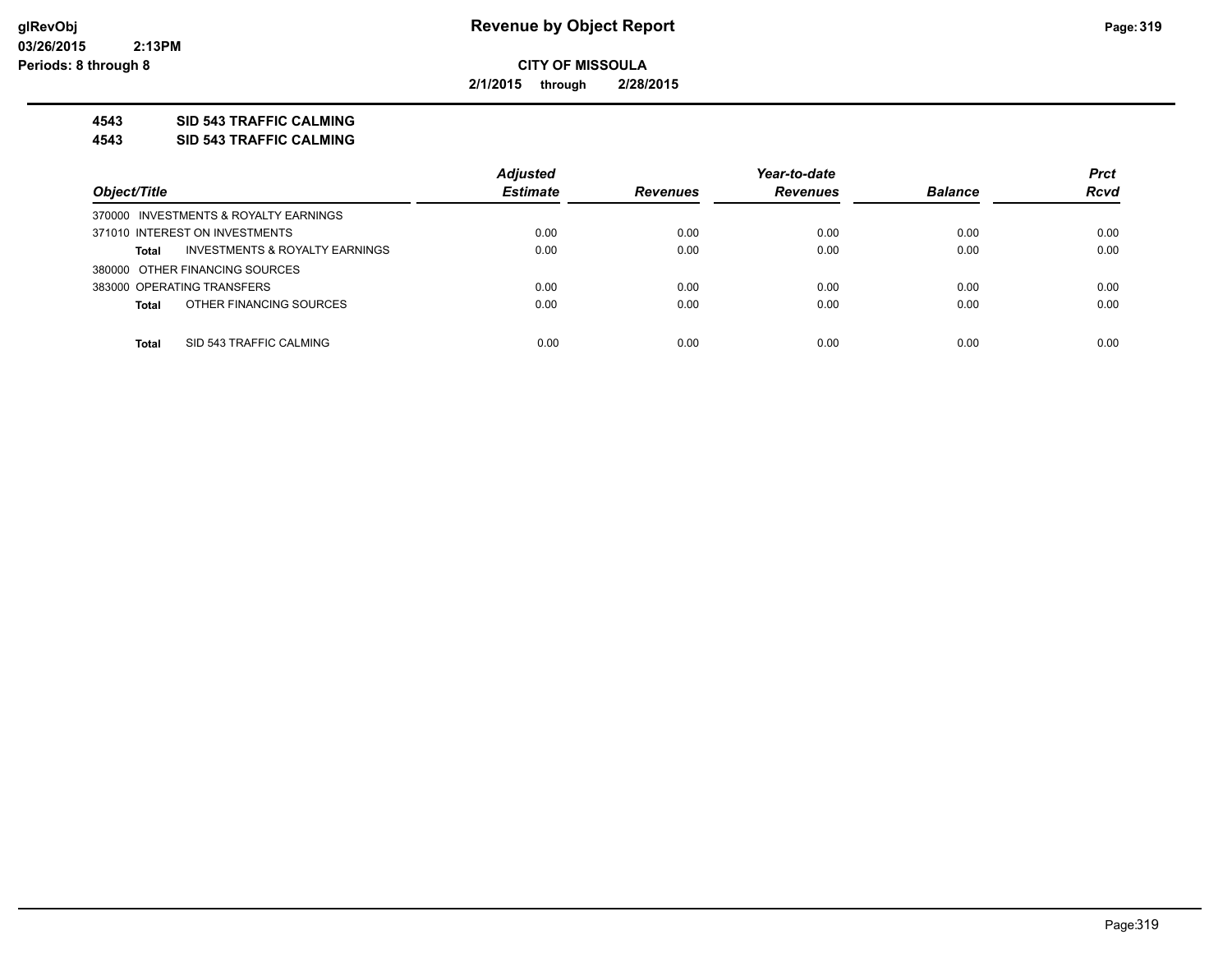**2/1/2015 through 2/28/2015**

## **4543 SID 543 TRAFFIC CALMING**

| Object/Title                            | <b>Adjusted</b><br><b>Estimate</b> | <b>Revenues</b> | Year-to-date<br><b>Revenues</b> | <b>Balance</b> | <b>Prct</b><br><b>Rcvd</b> |
|-----------------------------------------|------------------------------------|-----------------|---------------------------------|----------------|----------------------------|
| 370000 INVESTMENTS & ROYALTY EARNINGS   |                                    |                 |                                 |                |                            |
| 371010 INTEREST ON INVESTMENTS          | 0.00                               | 0.00            | 0.00                            | 0.00           | 0.00                       |
| INVESTMENTS & ROYALTY EARNINGS<br>Total | 0.00                               | 0.00            | 0.00                            | 0.00           | 0.00                       |
| 380000 OTHER FINANCING SOURCES          |                                    |                 |                                 |                |                            |
| 383000 OPERATING TRANSFERS              | 0.00                               | 0.00            | 0.00                            | 0.00           | 0.00                       |
| OTHER FINANCING SOURCES<br><b>Total</b> | 0.00                               | 0.00            | 0.00                            | 0.00           | 0.00                       |
|                                         |                                    |                 |                                 |                |                            |
| SID 543 TRAFFIC CALMING<br><b>Total</b> | 0.00                               | 0.00            | 0.00                            | 0.00           | 0.00                       |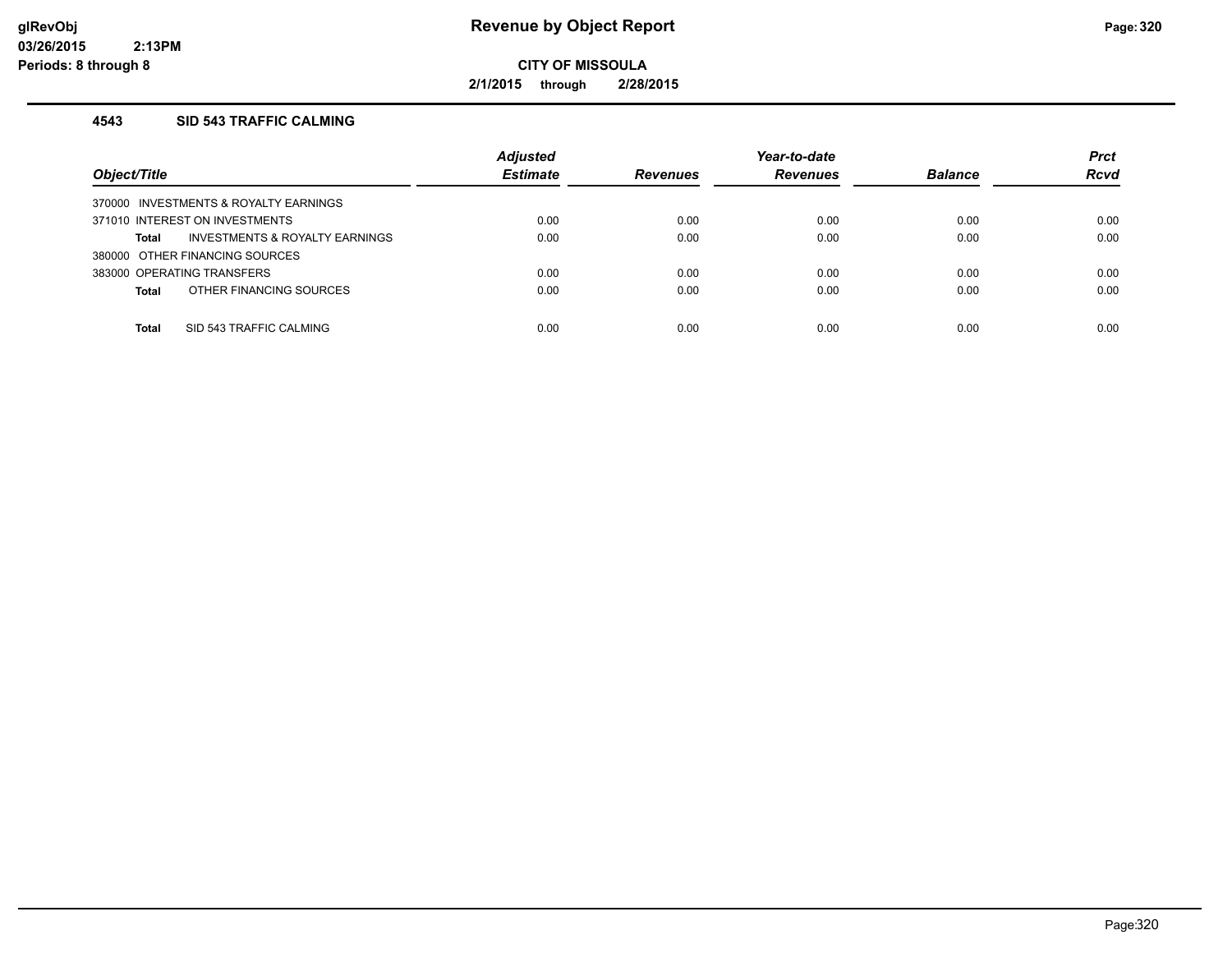**2/1/2015 through 2/28/2015**

## **4544 MILLER CREEK MITIGATION FUND**

#### **4544 MILLER CREEK MITIGATION FUND**

|                                                    | <b>Adjusted</b> |                 | Year-to-date    |                | <b>Prct</b> |
|----------------------------------------------------|-----------------|-----------------|-----------------|----------------|-------------|
| Object/Title                                       | <b>Estimate</b> | <b>Revenues</b> | <b>Revenues</b> | <b>Balance</b> | <b>Rcvd</b> |
| TAXES/ASSESSMENTS<br>310000                        |                 |                 |                 |                |             |
| 312001 PENALTIES & INTEREST                        | 0.00            | 0.00            | 0.00            | 0.00           | 0.00        |
| TAXES/ASSESSMENTS<br>Total                         | 0.00            | 0.00            | 0.00            | 0.00           | 0.00        |
| 370000 INVESTMENTS & ROYALTY EARNINGS              |                 |                 |                 |                |             |
| 371010 INTEREST ON INVESTMENTS                     | 0.00            | 0.00            | 0.00            | 0.00           | 0.00        |
| 371020 GAIN/LOSS IN MARKET VALUE OF INVESTMENTS    | 0.00            | 0.00            | 0.00            | 0.00           | 0.00        |
| <b>INVESTMENTS &amp; ROYALTY EARNINGS</b><br>Total | 0.00            | 0.00            | 0.00            | 0.00           | 0.00        |
| OTHER FINANCING SOURCES<br>380000                  |                 |                 |                 |                |             |
| 381030 SID BONDS PROCEEDS                          | 0.00            | 0.00            | 0.00            | 0.00           | 0.00        |
| OTHER FINANCING SOURCES<br><b>Total</b>            | 0.00            | 0.00            | 0.00            | 0.00           | 0.00        |
| MILLER CREEK MITIGATION FUND<br><b>Total</b>       | 0.00            | 0.00            | 0.00            | 0.00           | 0.00        |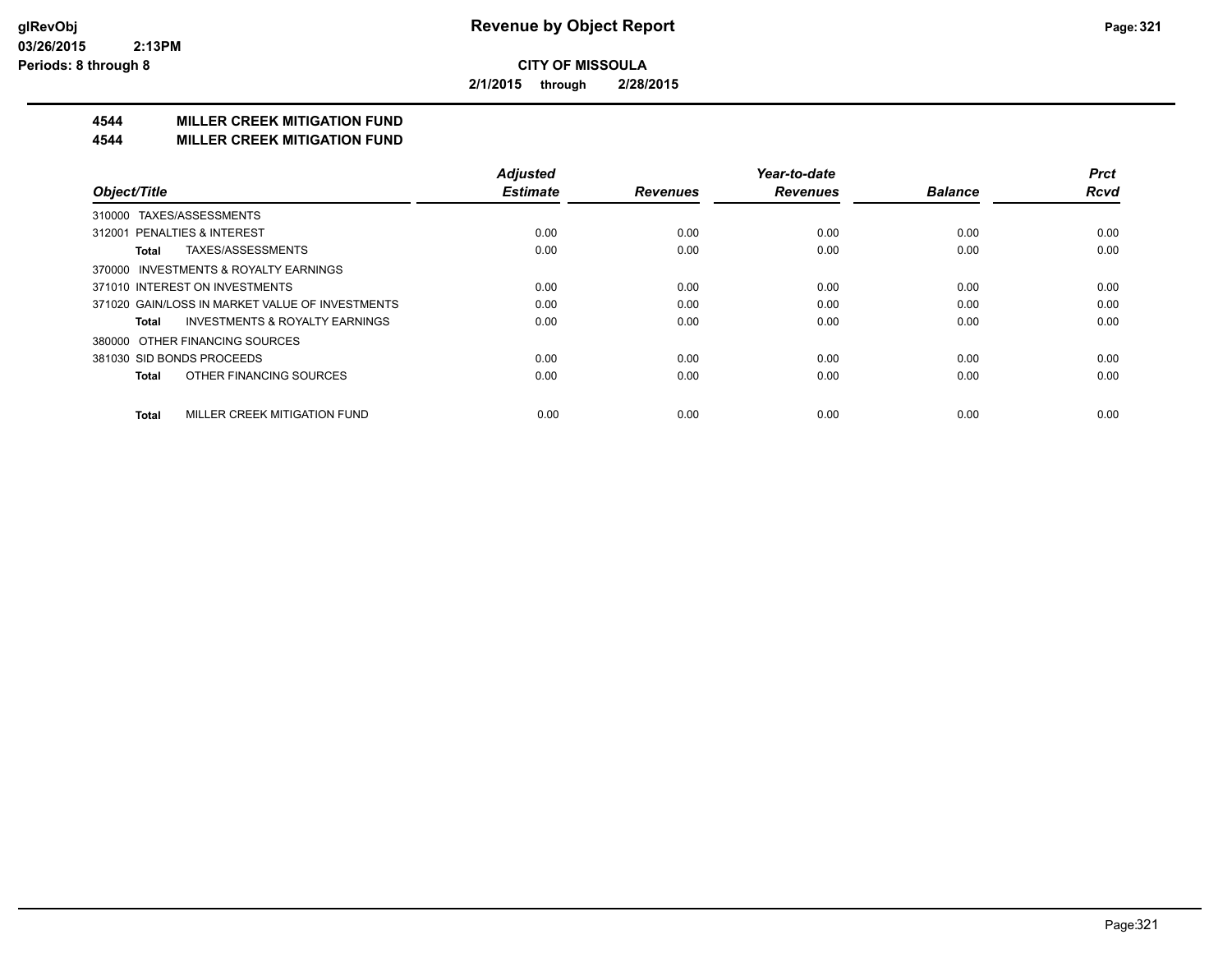**2/1/2015 through 2/28/2015**

## **4544 MILLER CREEK MITIGATION FUND**

|                                                    | <b>Adjusted</b> |                 | Year-to-date    |                | <b>Prct</b> |
|----------------------------------------------------|-----------------|-----------------|-----------------|----------------|-------------|
| Object/Title                                       | <b>Estimate</b> | <b>Revenues</b> | <b>Revenues</b> | <b>Balance</b> | <b>Rcvd</b> |
| TAXES/ASSESSMENTS<br>310000                        |                 |                 |                 |                |             |
| 312001 PENALTIES & INTEREST                        | 0.00            | 0.00            | 0.00            | 0.00           | 0.00        |
| TAXES/ASSESSMENTS<br><b>Total</b>                  | 0.00            | 0.00            | 0.00            | 0.00           | 0.00        |
| 370000 INVESTMENTS & ROYALTY EARNINGS              |                 |                 |                 |                |             |
| 371010 INTEREST ON INVESTMENTS                     | 0.00            | 0.00            | 0.00            | 0.00           | 0.00        |
| 371020 GAIN/LOSS IN MARKET VALUE OF INVESTMENT     | 0.00            | 0.00            | 0.00            | 0.00           | 0.00        |
| <b>INVESTMENTS &amp; ROYALTY EARNINGS</b><br>Total | 0.00            | 0.00            | 0.00            | 0.00           | 0.00        |
| 380000 OTHER FINANCING SOURCES                     |                 |                 |                 |                |             |
| 381030 SID BONDS PROCEEDS                          | 0.00            | 0.00            | 0.00            | 0.00           | 0.00        |
| OTHER FINANCING SOURCES<br><b>Total</b>            | 0.00            | 0.00            | 0.00            | 0.00           | 0.00        |
|                                                    |                 |                 |                 |                |             |
| MILLER CREEK MITIGATION FUND<br><b>Total</b>       | 0.00            | 0.00            | 0.00            | 0.00           | 0.00        |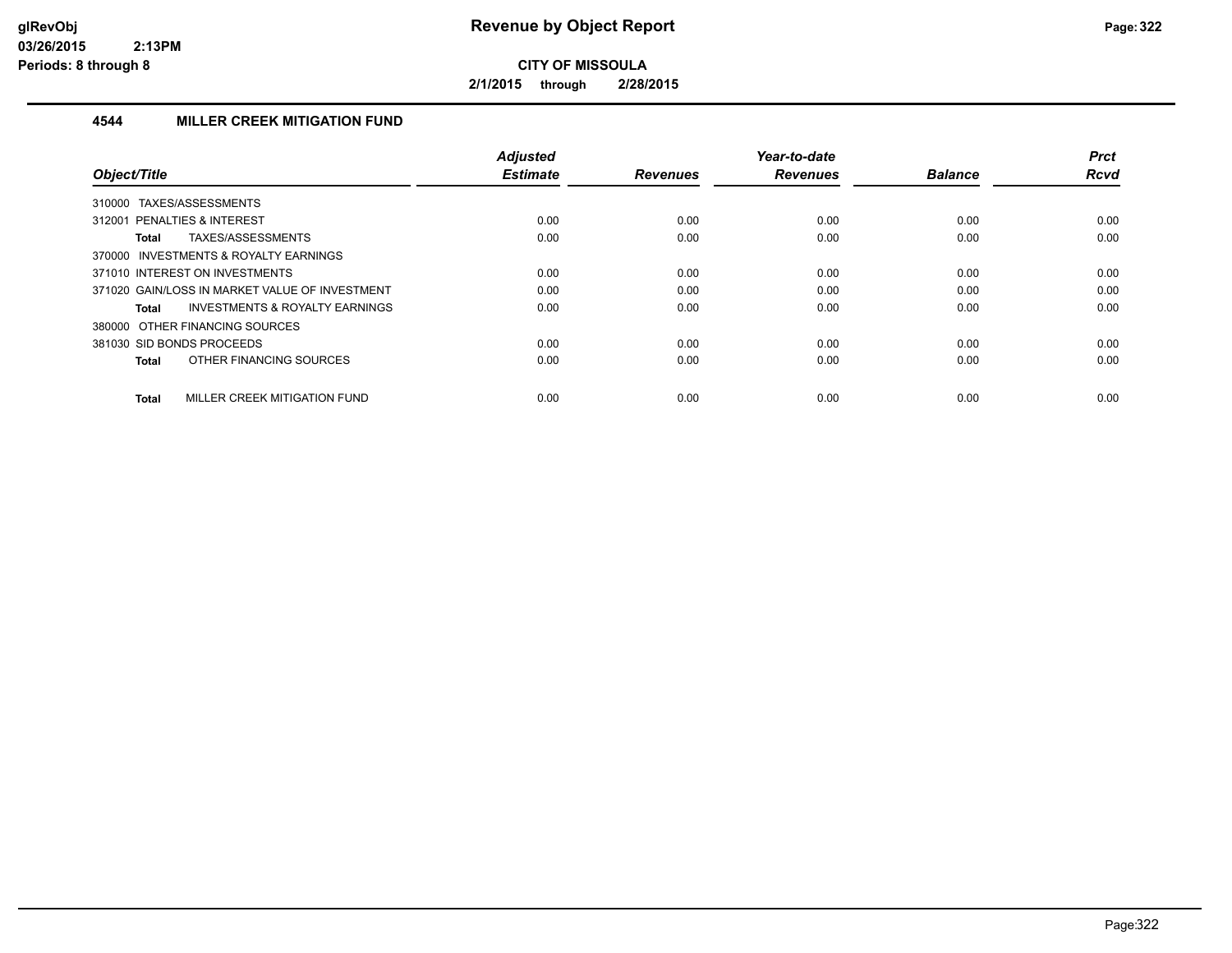**2/1/2015 through 2/28/2015**

# **4545 MILLER CREEK TWITE CONSTRUCTION**

### **4545 MILLER CREEK TWITE CONSTRUCTION**

|                                                     | <b>Adjusted</b> |                 | Year-to-date    |                | <b>Prct</b> |
|-----------------------------------------------------|-----------------|-----------------|-----------------|----------------|-------------|
| Object/Title                                        | <b>Estimate</b> | <b>Revenues</b> | <b>Revenues</b> | <b>Balance</b> | <b>Rcvd</b> |
| TAXES/ASSESSMENTS<br>310000                         |                 |                 |                 |                |             |
| 312001 PENALTIES & INTEREST                         | 0.00            | 0.00            | 0.00            | 0.00           | 0.00        |
| TAXES/ASSESSMENTS<br>Total                          | 0.00            | 0.00            | 0.00            | 0.00           | 0.00        |
| <b>INVESTMENTS &amp; ROYALTY EARNINGS</b><br>370000 |                 |                 |                 |                |             |
| 371010 INTEREST ON INVESTMENTS                      | 0.00            | 0.00            | 0.00            | 0.00           | 0.00        |
| 371020 GAIN/LOSS IN MARKET VALUE OF INVESTMENTS     | 0.00            | 0.00            | 0.00            | 0.00           | 0.00        |
| <b>INVESTMENTS &amp; ROYALTY EARNINGS</b><br>Total  | 0.00            | 0.00            | 0.00            | 0.00           | 0.00        |
| OTHER FINANCING SOURCES<br>380000                   |                 |                 |                 |                |             |
| 381030 SID BONDS PROCEEDS                           | 0.00            | 0.00            | 0.00            | 0.00           | 0.00        |
| OTHER FINANCING SOURCES<br>Total                    | 0.00            | 0.00            | 0.00            | 0.00           | 0.00        |
| <b>MILLER CREEK</b><br>430000                       |                 |                 |                 |                |             |
| 430230 MILLER CR TWITE CONSTRUCTION                 | 0.00            | 0.00            | 0.00            | 0.00           | 0.00        |
| <b>MILLER CREEK</b><br>Total                        | 0.00            | 0.00            | 0.00            | 0.00           | 0.00        |
|                                                     |                 |                 |                 |                |             |
| MILLER CREEK TWITE CONSTRUCTION<br><b>Total</b>     | 0.00            | 0.00            | 0.00            | 0.00           | 0.00        |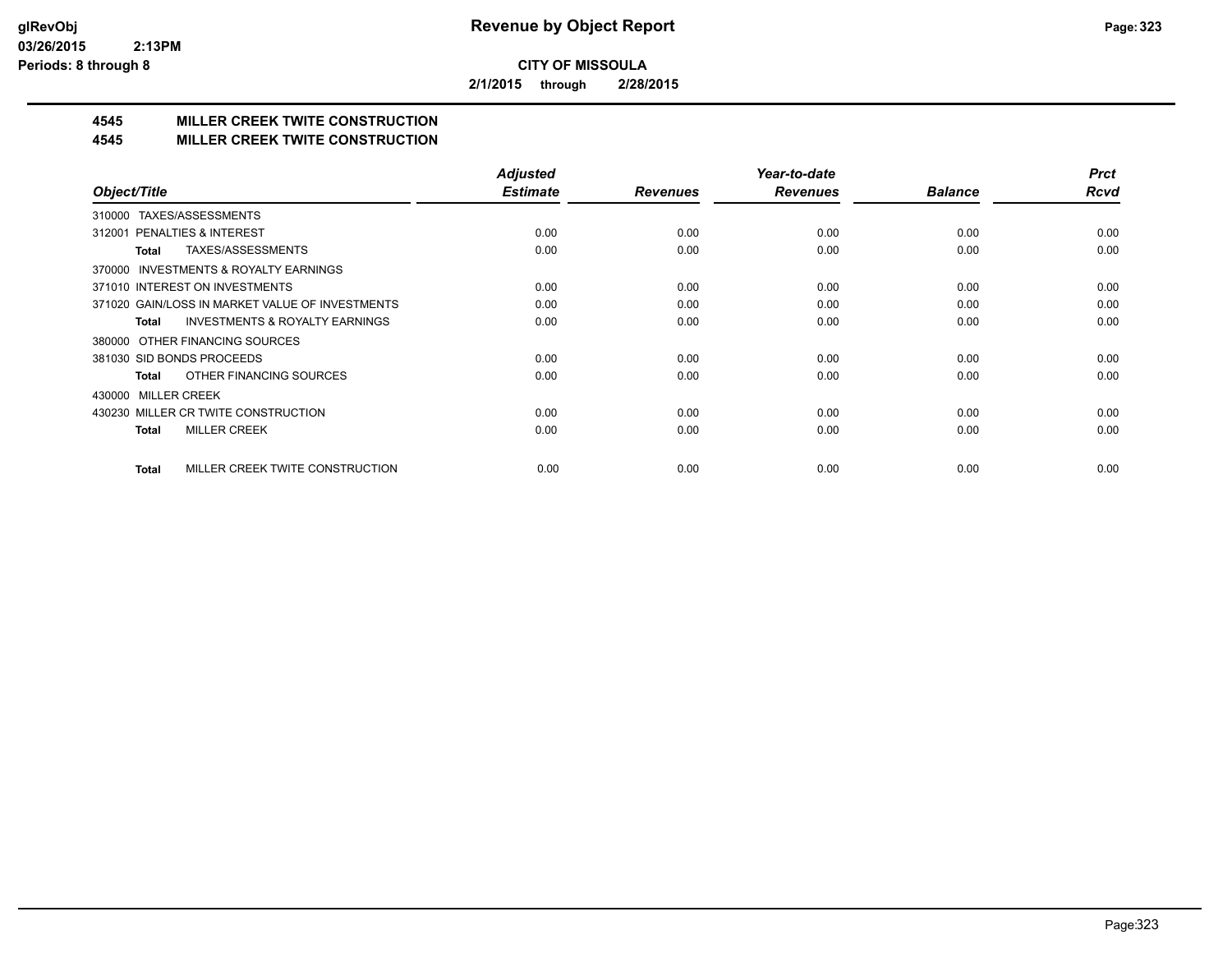**2/1/2015 through 2/28/2015**

## **4545 MILLER CREEK TWITE CONSTRUCTION**

| Object/Title                                              | Adjusted<br><b>Estimate</b> | <b>Revenues</b> | Year-to-date<br><b>Revenues</b> | <b>Balance</b> | <b>Prct</b><br>Rcvd |
|-----------------------------------------------------------|-----------------------------|-----------------|---------------------------------|----------------|---------------------|
|                                                           |                             |                 |                                 |                |                     |
| TAXES/ASSESSMENTS<br>310000                               |                             |                 |                                 |                |                     |
| PENALTIES & INTEREST<br>312001                            | 0.00                        | 0.00            | 0.00                            | 0.00           | 0.00                |
| TAXES/ASSESSMENTS<br><b>Total</b>                         | 0.00                        | 0.00            | 0.00                            | 0.00           | 0.00                |
| 370000 INVESTMENTS & ROYALTY EARNINGS                     |                             |                 |                                 |                |                     |
| 371010 INTEREST ON INVESTMENTS                            | 0.00                        | 0.00            | 0.00                            | 0.00           | 0.00                |
| 371020 GAIN/LOSS IN MARKET VALUE OF INVESTMENT            | 0.00                        | 0.00            | 0.00                            | 0.00           | 0.00                |
| <b>INVESTMENTS &amp; ROYALTY EARNINGS</b><br><b>Total</b> | 0.00                        | 0.00            | 0.00                            | 0.00           | 0.00                |
| 380000 OTHER FINANCING SOURCES                            |                             |                 |                                 |                |                     |
| 381030 SID BONDS PROCEEDS                                 | 0.00                        | 0.00            | 0.00                            | 0.00           | 0.00                |
| OTHER FINANCING SOURCES<br><b>Total</b>                   | 0.00                        | 0.00            | 0.00                            | 0.00           | 0.00                |
| 430000 MILLER CREEK                                       |                             |                 |                                 |                |                     |
| 430230 MILLER CR TWITE CONSTRUCTION                       | 0.00                        | 0.00            | 0.00                            | 0.00           | 0.00                |
| <b>MILLER CREEK</b><br><b>Total</b>                       | 0.00                        | 0.00            | 0.00                            | 0.00           | 0.00                |
|                                                           |                             |                 |                                 |                |                     |
| MILLER CREEK TWITE CONSTRUCTION<br><b>Total</b>           | 0.00                        | 0.00            | 0.00                            | 0.00           | 0.00                |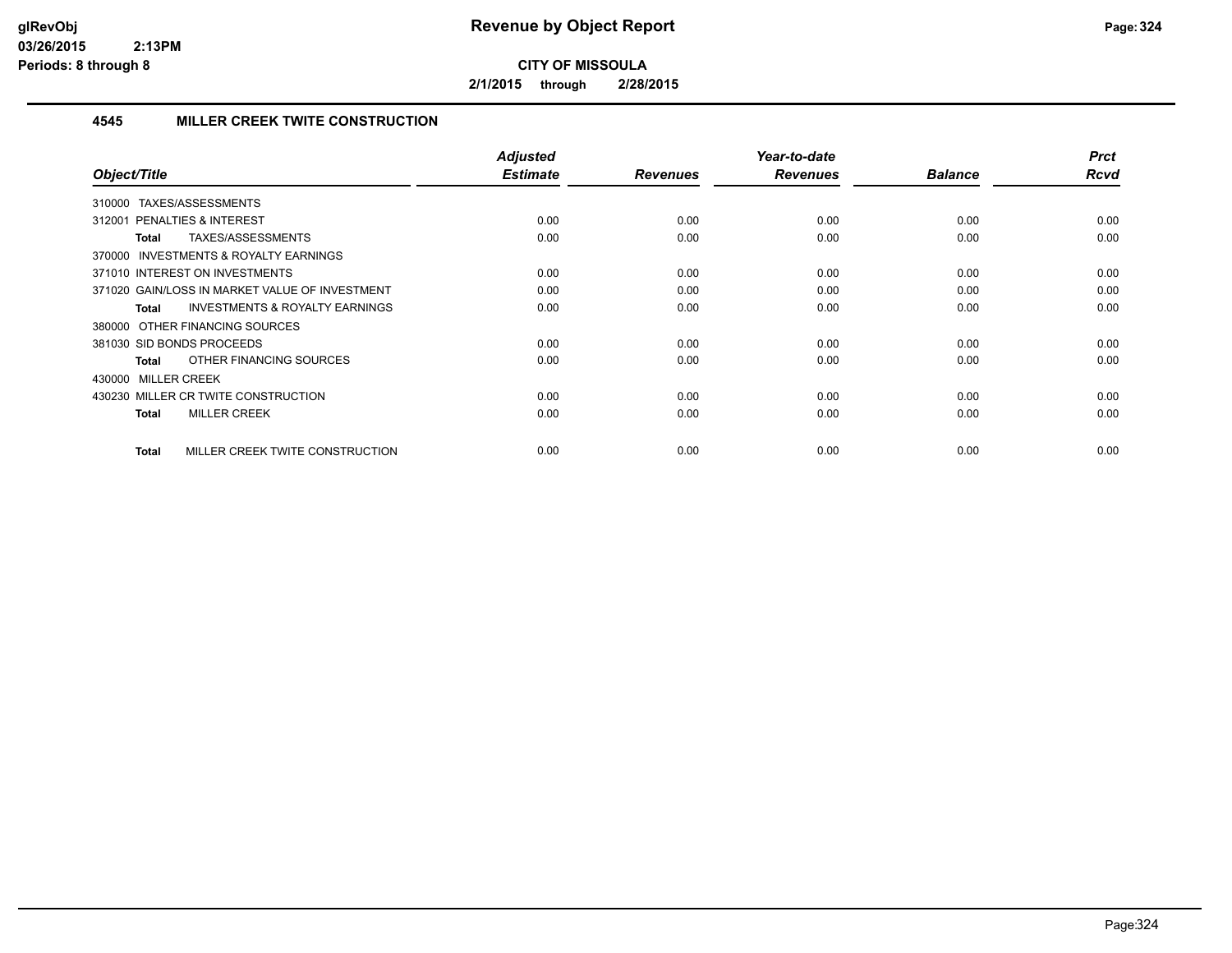**2/1/2015 through 2/28/2015**

# **4546 MILLER CREEK MALOHNEY CONSTRUCTION**

## **4546 MILLER CREEK MALOHNEY CONSTRUCTION**

|                                                           | <b>Adjusted</b> |                 | Year-to-date    |                | <b>Prct</b> |
|-----------------------------------------------------------|-----------------|-----------------|-----------------|----------------|-------------|
| Object/Title                                              | <b>Estimate</b> | <b>Revenues</b> | <b>Revenues</b> | <b>Balance</b> | Rcvd        |
| TAXES/ASSESSMENTS<br>310000                               |                 |                 |                 |                |             |
| PENALTIES & INTEREST<br>312001                            | 0.00            | 0.00            | 0.00            | 0.00           | 0.00        |
| TAXES/ASSESSMENTS<br>Total                                | 0.00            | 0.00            | 0.00            | 0.00           | 0.00        |
| MISCELLANEOUS REVENUES<br>360000                          |                 |                 |                 |                |             |
| 365000 DONATIONS                                          | 0.00            | 0.00            | 0.00            | 0.00           | 0.00        |
| <b>MISCELLANEOUS REVENUES</b><br><b>Total</b>             | 0.00            | 0.00            | 0.00            | 0.00           | 0.00        |
| <b>INVESTMENTS &amp; ROYALTY EARNINGS</b><br>370000       |                 |                 |                 |                |             |
| 371010 INTEREST ON INVESTMENTS                            | 0.00            | 0.00            | 0.00            | 0.00           | 0.00        |
| 371020 GAIN/LOSS IN MARKET VALUE OF INVESTMENTS           | 0.00            | 0.00            | 0.00            | 0.00           | 0.00        |
| <b>INVESTMENTS &amp; ROYALTY EARNINGS</b><br><b>Total</b> | 0.00            | 0.00            | 0.00            | 0.00           | 0.00        |
| OTHER FINANCING SOURCES<br>380000                         |                 |                 |                 |                |             |
| 381030 SID BONDS PROCEEDS                                 | 0.00            | 0.00            | 0.00            | 0.00           | 0.00        |
| OTHER FINANCING SOURCES<br>Total                          | 0.00            | 0.00            | 0.00            | 0.00           | 0.00        |
| <b>MILLER CREEK</b><br>430000                             |                 |                 |                 |                |             |
| 430230 MILLER CR TWITE CONSTRUCTION                       | 0.00            | 0.00            | 0.00            | 0.00           | 0.00        |
| <b>MILLER CREEK</b><br><b>Total</b>                       | 0.00            | 0.00            | 0.00            | 0.00           | 0.00        |
|                                                           |                 |                 |                 |                |             |
| MILLER CREEK MALOHNEY CONSTRUCTION<br>Total               | 0.00            | 0.00            | 0.00            | 0.00           | 0.00        |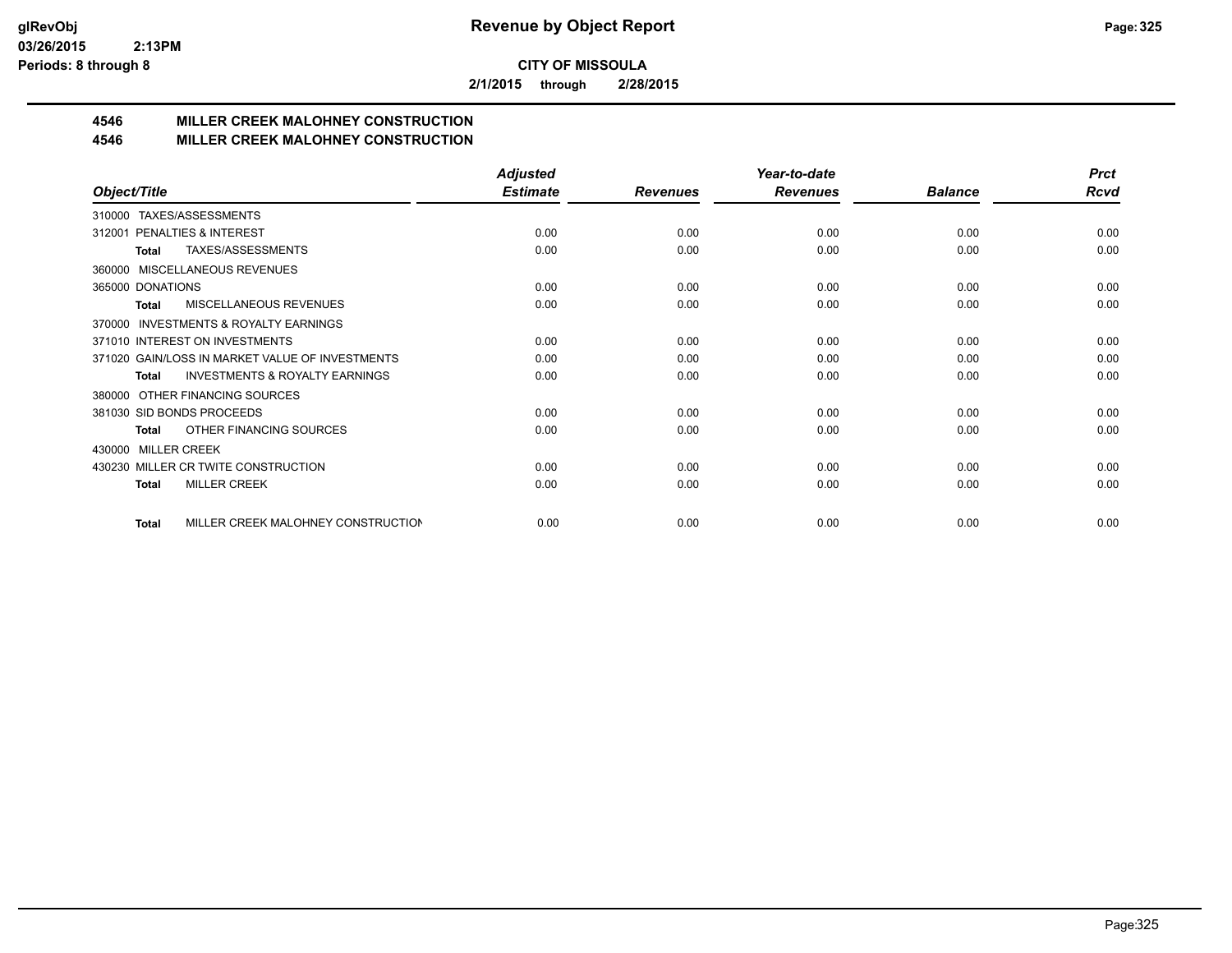**2/1/2015 through 2/28/2015**

### **4546 MILLER CREEK MALOHNEY CONSTRUCTION**

|                                                           | <b>Adjusted</b> |                 | Year-to-date    |                | <b>Prct</b> |
|-----------------------------------------------------------|-----------------|-----------------|-----------------|----------------|-------------|
| Object/Title                                              | <b>Estimate</b> | <b>Revenues</b> | <b>Revenues</b> | <b>Balance</b> | <b>Rcvd</b> |
| TAXES/ASSESSMENTS<br>310000                               |                 |                 |                 |                |             |
| 312001 PENALTIES & INTEREST                               | 0.00            | 0.00            | 0.00            | 0.00           | 0.00        |
| TAXES/ASSESSMENTS<br><b>Total</b>                         | 0.00            | 0.00            | 0.00            | 0.00           | 0.00        |
| 360000 MISCELLANEOUS REVENUES                             |                 |                 |                 |                |             |
| 365000 DONATIONS                                          | 0.00            | 0.00            | 0.00            | 0.00           | 0.00        |
| <b>MISCELLANEOUS REVENUES</b><br><b>Total</b>             | 0.00            | 0.00            | 0.00            | 0.00           | 0.00        |
| <b>INVESTMENTS &amp; ROYALTY EARNINGS</b><br>370000       |                 |                 |                 |                |             |
| 371010 INTEREST ON INVESTMENTS                            | 0.00            | 0.00            | 0.00            | 0.00           | 0.00        |
| 371020 GAIN/LOSS IN MARKET VALUE OF INVESTMENT            | 0.00            | 0.00            | 0.00            | 0.00           | 0.00        |
| <b>INVESTMENTS &amp; ROYALTY EARNINGS</b><br><b>Total</b> | 0.00            | 0.00            | 0.00            | 0.00           | 0.00        |
| 380000 OTHER FINANCING SOURCES                            |                 |                 |                 |                |             |
| 381030 SID BONDS PROCEEDS                                 | 0.00            | 0.00            | 0.00            | 0.00           | 0.00        |
| OTHER FINANCING SOURCES<br><b>Total</b>                   | 0.00            | 0.00            | 0.00            | 0.00           | 0.00        |
| 430000 MILLER CREEK                                       |                 |                 |                 |                |             |
| 430230 MILLER CR TWITE CONSTRUCTION                       | 0.00            | 0.00            | 0.00            | 0.00           | 0.00        |
| <b>MILLER CREEK</b><br><b>Total</b>                       | 0.00            | 0.00            | 0.00            | 0.00           | 0.00        |
| MILLER CREEK MALOHNEY CONSTRUCTIOI<br><b>Total</b>        | 0.00            | 0.00            | 0.00            | 0.00           | 0.00        |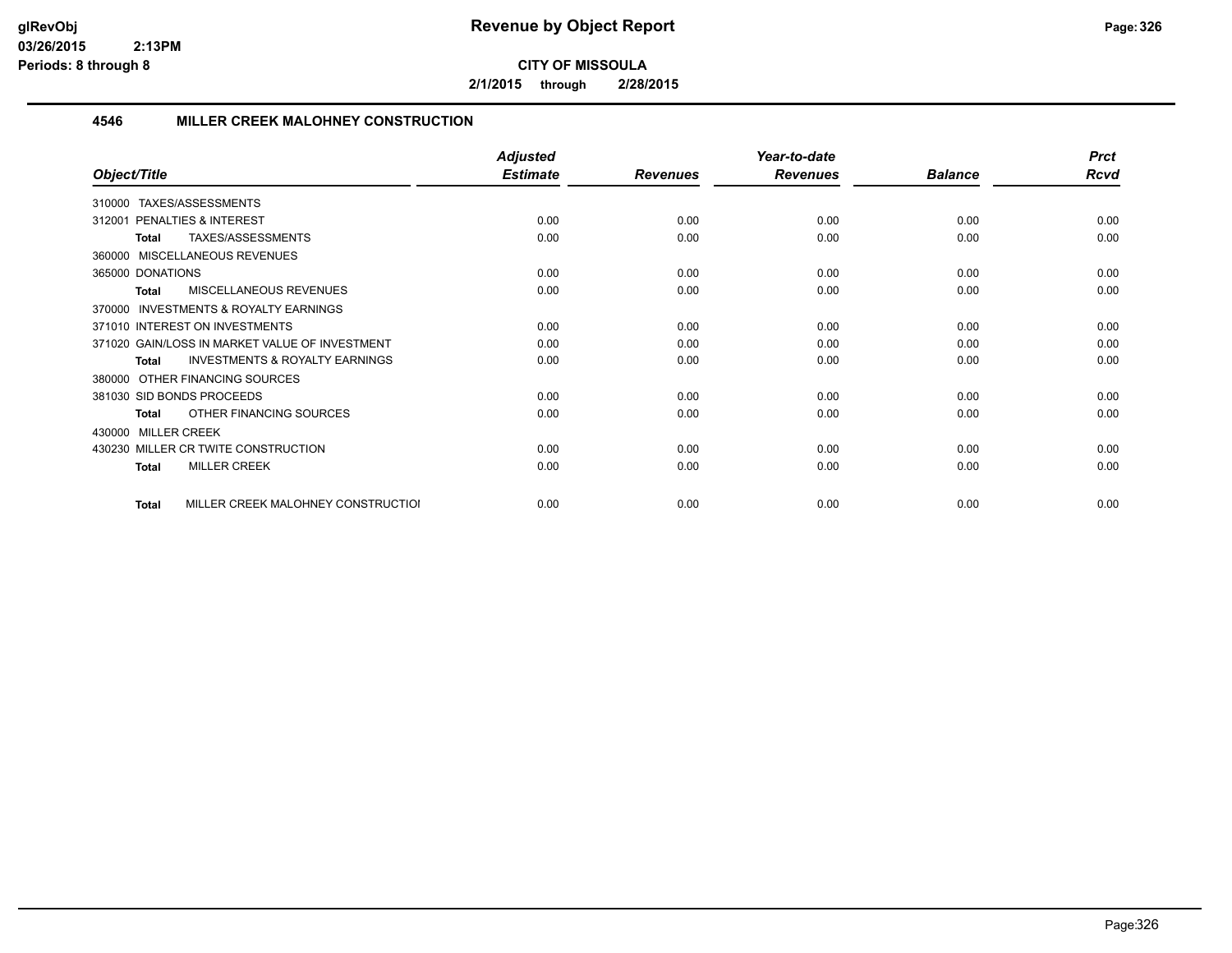**2/1/2015 through 2/28/2015**

# **4547 MILLER CREEK MCCARTHY CONSTRUCTION**

### **4547 MILLER CREEK MCCARTHY CONSTRUCTION**

|                                                     | <b>Adjusted</b> |                 | Year-to-date    |                | <b>Prct</b> |
|-----------------------------------------------------|-----------------|-----------------|-----------------|----------------|-------------|
| Object/Title                                        | <b>Estimate</b> | <b>Revenues</b> | <b>Revenues</b> | <b>Balance</b> | <b>Rcvd</b> |
| TAXES/ASSESSMENTS<br>310000                         |                 |                 |                 |                |             |
| 312001 PENALTIES & INTEREST                         | 0.00            | 0.00            | 0.00            | 0.00           | 0.00        |
| TAXES/ASSESSMENTS<br>Total                          | 0.00            | 0.00            | 0.00            | 0.00           | 0.00        |
| <b>INVESTMENTS &amp; ROYALTY EARNINGS</b><br>370000 |                 |                 |                 |                |             |
| 371010 INTEREST ON INVESTMENTS                      | 0.00            | 0.00            | 0.00            | 0.00           | 0.00        |
| 371020 GAIN/LOSS IN MARKET VALUE OF INVESTMENTS     | 0.00            | 0.00            | 0.00            | 0.00           | 0.00        |
| <b>INVESTMENTS &amp; ROYALTY EARNINGS</b><br>Total  | 0.00            | 0.00            | 0.00            | 0.00           | 0.00        |
| 380000 OTHER FINANCING SOURCES                      |                 |                 |                 |                |             |
| 381030 SID BONDS PROCEEDS                           | 0.00            | 0.00            | 0.00            | 0.00           | 0.00        |
| OTHER FINANCING SOURCES<br>Total                    | 0.00            | 0.00            | 0.00            | 0.00           | 0.00        |
| <b>MILLER CREEK</b><br>430000                       |                 |                 |                 |                |             |
| 430230 MILLER CR TWITE CONSTRUCTION                 | 0.00            | 0.00            | 0.00            | 0.00           | 0.00        |
| <b>MILLER CREEK</b><br>Total                        | 0.00            | 0.00            | 0.00            | 0.00           | 0.00        |
|                                                     |                 |                 |                 |                |             |
| MILLER CREEK MCCARTHY CONSTRUCTION<br><b>Total</b>  | 0.00            | 0.00            | 0.00            | 0.00           | 0.00        |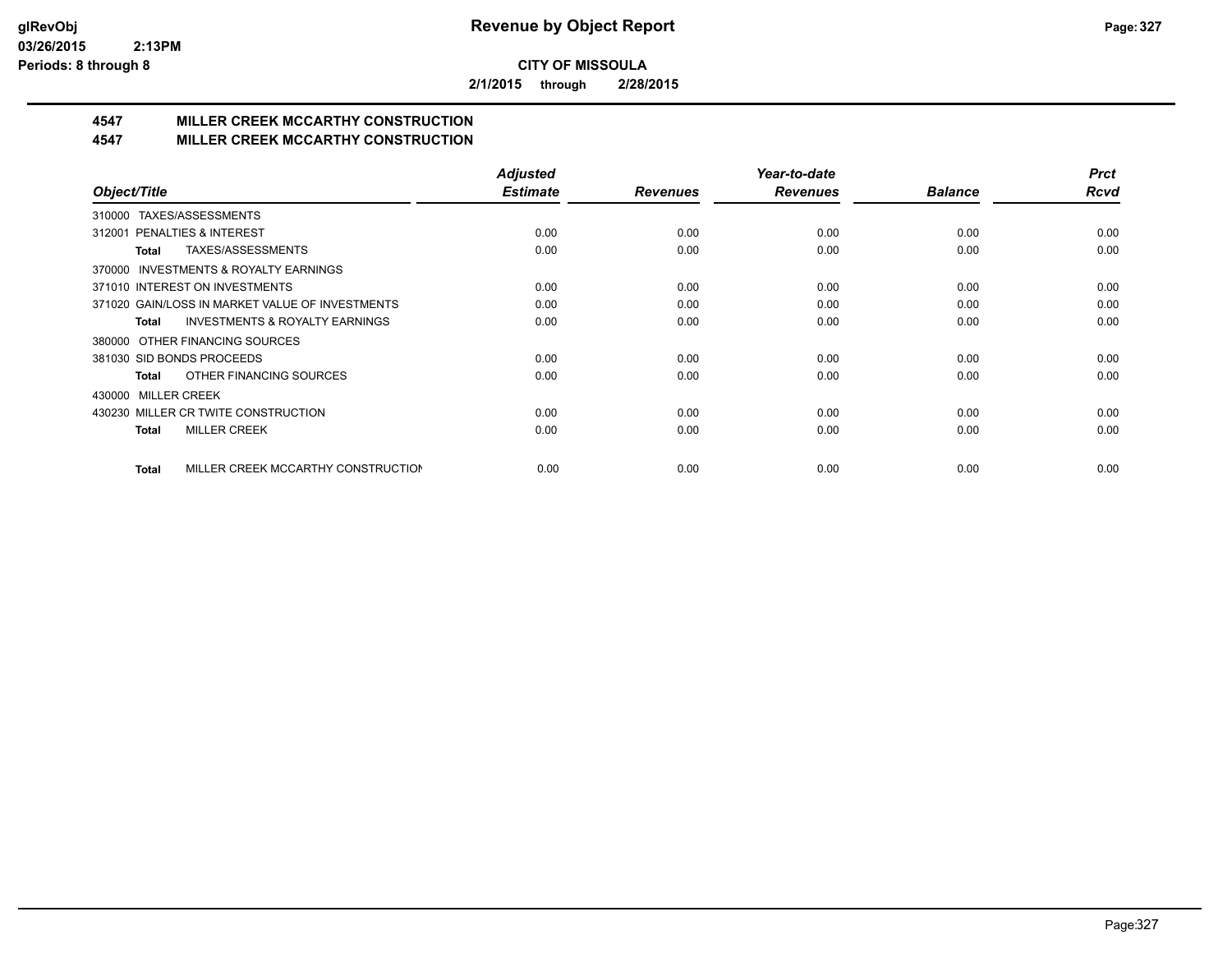**2/1/2015 through 2/28/2015**

### **4547 MILLER CREEK MCCARTHY CONSTRUCTION**

| Object/Title                                              | <b>Adjusted</b><br><b>Estimate</b> | <b>Revenues</b> | Year-to-date<br><b>Revenues</b> | <b>Balance</b> | <b>Prct</b><br><b>Rcvd</b> |
|-----------------------------------------------------------|------------------------------------|-----------------|---------------------------------|----------------|----------------------------|
| TAXES/ASSESSMENTS<br>310000                               |                                    |                 |                                 |                |                            |
| 312001 PENALTIES & INTEREST                               | 0.00                               | 0.00            | 0.00                            | 0.00           | 0.00                       |
| TAXES/ASSESSMENTS<br><b>Total</b>                         | 0.00                               | 0.00            | 0.00                            | 0.00           | 0.00                       |
| <b>INVESTMENTS &amp; ROYALTY EARNINGS</b><br>370000       |                                    |                 |                                 |                |                            |
| 371010 INTEREST ON INVESTMENTS                            | 0.00                               | 0.00            | 0.00                            | 0.00           | 0.00                       |
| 371020 GAIN/LOSS IN MARKET VALUE OF INVESTMENT            | 0.00                               | 0.00            | 0.00                            | 0.00           | 0.00                       |
| <b>INVESTMENTS &amp; ROYALTY EARNINGS</b><br><b>Total</b> | 0.00                               | 0.00            | 0.00                            | 0.00           | 0.00                       |
| 380000 OTHER FINANCING SOURCES                            |                                    |                 |                                 |                |                            |
| 381030 SID BONDS PROCEEDS                                 | 0.00                               | 0.00            | 0.00                            | 0.00           | 0.00                       |
| OTHER FINANCING SOURCES<br><b>Total</b>                   | 0.00                               | 0.00            | 0.00                            | 0.00           | 0.00                       |
| 430000 MILLER CREEK                                       |                                    |                 |                                 |                |                            |
| 430230 MILLER CR TWITE CONSTRUCTION                       | 0.00                               | 0.00            | 0.00                            | 0.00           | 0.00                       |
| <b>MILLER CREEK</b><br><b>Total</b>                       | 0.00                               | 0.00            | 0.00                            | 0.00           | 0.00                       |
|                                                           |                                    |                 |                                 |                |                            |
| MILLER CREEK MCCARTHY CONSTRUCTIOI<br><b>Total</b>        | 0.00                               | 0.00            | 0.00                            | 0.00           | 0.00                       |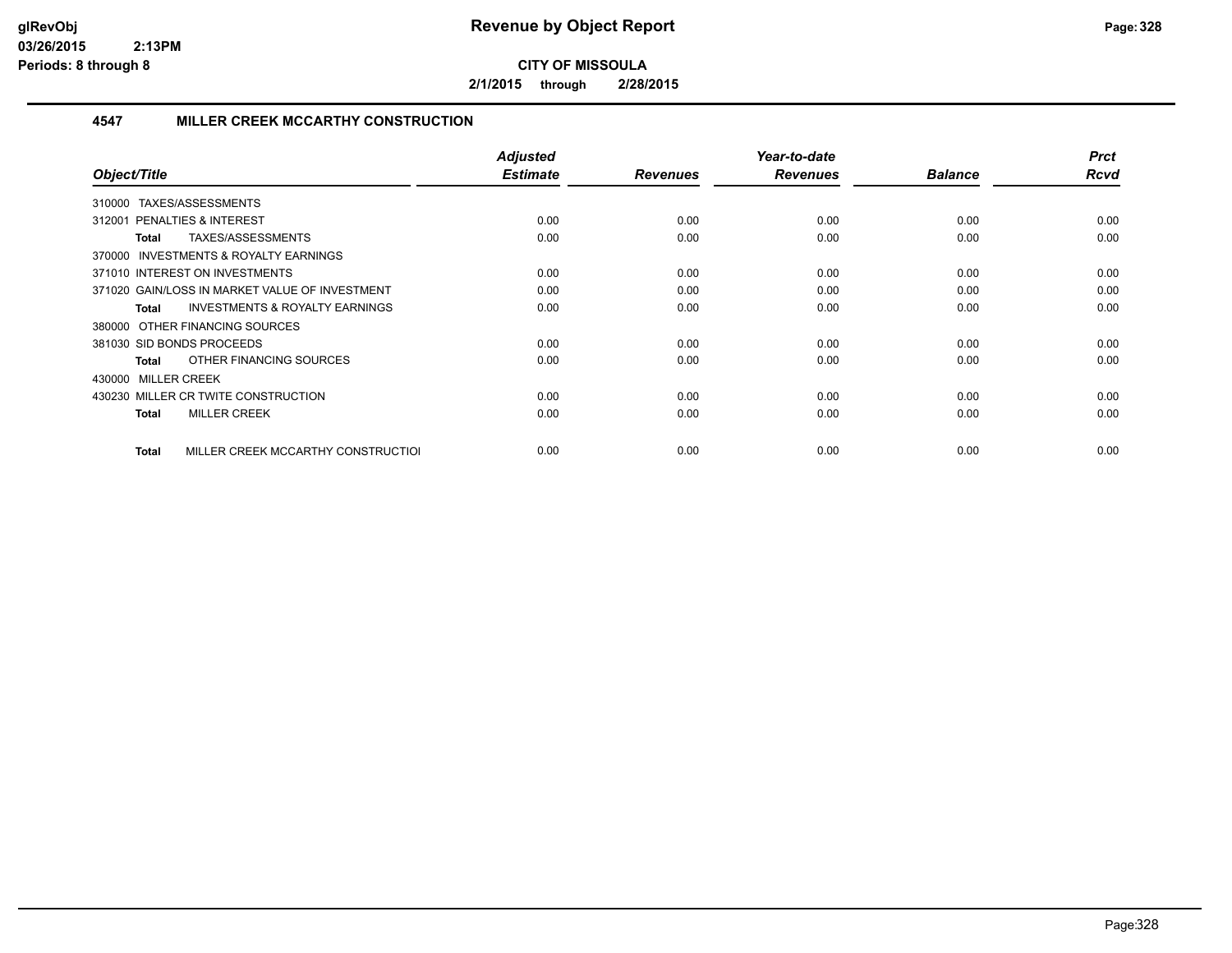**2/1/2015 through 2/28/2015**

# **4548 5TH,6TH & ARTHUR ROAD IMPROVEMENTS**

## **4548 5TH,6TH & ARTHUR ROAD IMPROVEMENTS**

|                                                           | <b>Adjusted</b> |                 | Year-to-date    |                | <b>Prct</b> |
|-----------------------------------------------------------|-----------------|-----------------|-----------------|----------------|-------------|
| Object/Title                                              | <b>Estimate</b> | <b>Revenues</b> | <b>Revenues</b> | <b>Balance</b> | <b>Rcvd</b> |
| 330000 INTERGOVERNMENTAL REVENUES                         |                 |                 |                 |                |             |
| <b>MDT REIMBURSEMENTS</b><br>336001                       | 0.00            | 0.00            | 0.00            | 0.00           | 0.00        |
| <b>INTERGOVERNMENTAL REVENUES</b><br>Total                | 0.00            | 0.00            | 0.00            | 0.00           | 0.00        |
| 360000 MISCELLANEOUS REVENUES                             |                 |                 |                 |                |             |
| 363020 PROPERTY ASSESSMENTS                               | 0.00            | 0.00            | 0.00            | 0.00           | 0.00        |
| MISCELLANEOUS REVENUES<br>Total                           | 0.00            | 0.00            | 0.00            | 0.00           | 0.00        |
| 370000 INVESTMENTS & ROYALTY EARNINGS                     |                 |                 |                 |                |             |
| 371010 INTEREST ON INVESTMENTS                            | 0.00            | 0.00            | 0.00            | 0.00           | 0.00        |
| <b>INVESTMENTS &amp; ROYALTY EARNINGS</b><br><b>Total</b> | 0.00            | 0.00            | 0.00            | 0.00           | 0.00        |
| 380000 OTHER FINANCING SOURCES                            |                 |                 |                 |                |             |
| 381010 BOND PROCEEDS                                      | 0.00            | 0.00            | 0.00            | 0.00           | 0.00        |
| 381030 SID BONDS PROCEEDS                                 | 0.00            | 0.00            | 0.00            | 0.00           | 0.00        |
| OTHER FINANCING SOURCES<br><b>Total</b>                   | 0.00            | 0.00            | 0.00            | 0.00           | 0.00        |
| 5TH, 6TH & ARTHUR ROAD IMPROVEMENTS<br><b>Total</b>       | 0.00            | 0.00            | 0.00            | 0.00           | 0.00        |
|                                                           |                 |                 |                 |                |             |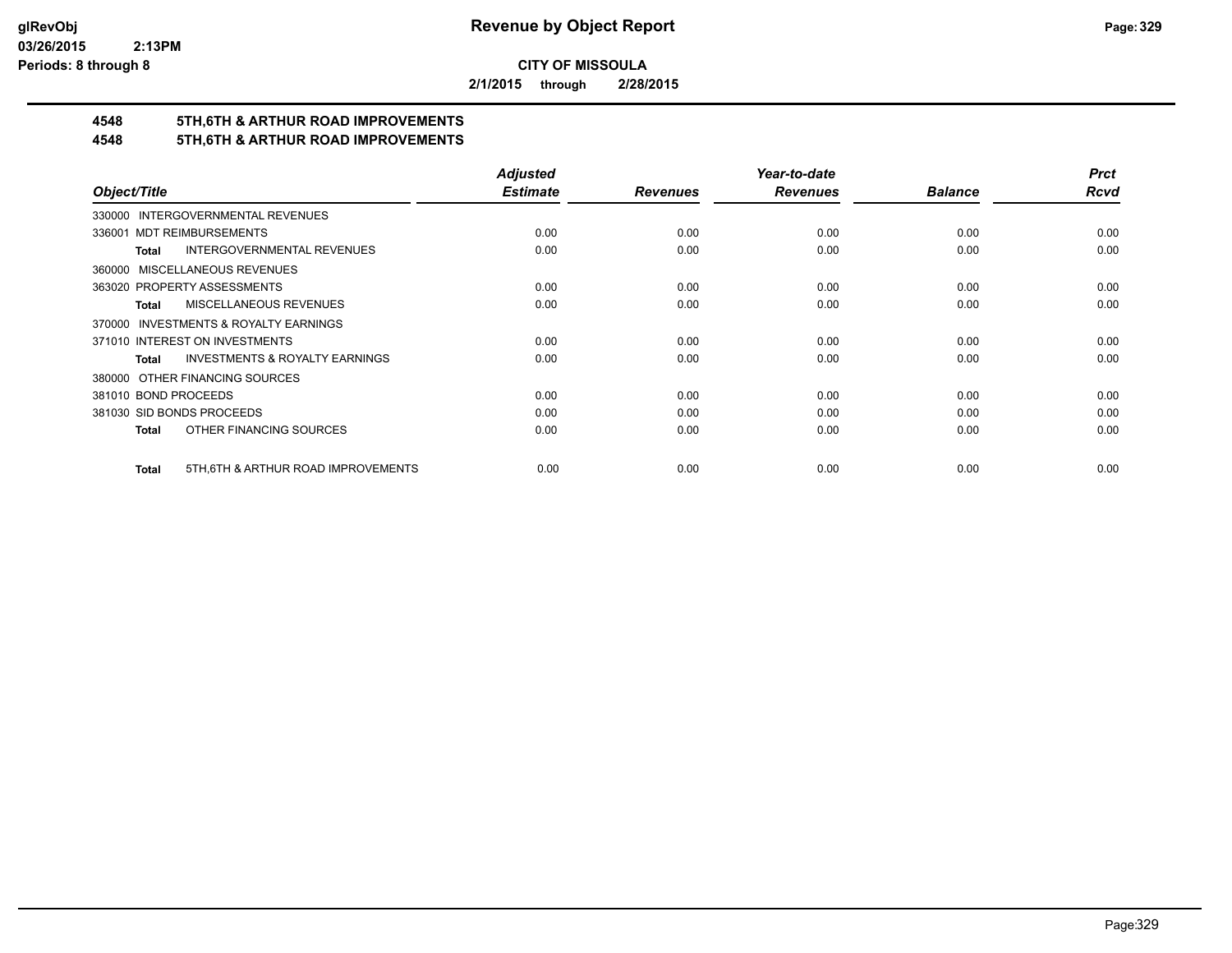**2/1/2015 through 2/28/2015**

### **4548 5TH,6TH & ARTHUR ROAD IMPROVEMENTS**

| Object/Title                                       | <b>Adjusted</b><br><b>Estimate</b> | <b>Revenues</b> | Year-to-date<br><b>Revenues</b> | <b>Balance</b> | <b>Prct</b><br><b>Rcvd</b> |
|----------------------------------------------------|------------------------------------|-----------------|---------------------------------|----------------|----------------------------|
| INTERGOVERNMENTAL REVENUES<br>330000               |                                    |                 |                                 |                |                            |
| 336001 MDT REIMBURSEMENTS                          | 0.00                               | 0.00            | 0.00                            | 0.00           | 0.00                       |
| <b>INTERGOVERNMENTAL REVENUES</b><br>Total         | 0.00                               | 0.00            | 0.00                            | 0.00           | 0.00                       |
| 360000 MISCELLANEOUS REVENUES                      |                                    |                 |                                 |                |                            |
| 363020 PROPERTY ASSESSMENTS                        | 0.00                               | 0.00            | 0.00                            | 0.00           | 0.00                       |
| <b>MISCELLANEOUS REVENUES</b><br>Total             | 0.00                               | 0.00            | 0.00                            | 0.00           | 0.00                       |
| 370000 INVESTMENTS & ROYALTY EARNINGS              |                                    |                 |                                 |                |                            |
| 371010 INTEREST ON INVESTMENTS                     | 0.00                               | 0.00            | 0.00                            | 0.00           | 0.00                       |
| <b>INVESTMENTS &amp; ROYALTY EARNINGS</b><br>Total | 0.00                               | 0.00            | 0.00                            | 0.00           | 0.00                       |
| 380000 OTHER FINANCING SOURCES                     |                                    |                 |                                 |                |                            |
| 381010 BOND PROCEEDS                               | 0.00                               | 0.00            | 0.00                            | 0.00           | 0.00                       |
| 381030 SID BONDS PROCEEDS                          | 0.00                               | 0.00            | 0.00                            | 0.00           | 0.00                       |
| OTHER FINANCING SOURCES<br>Total                   | 0.00                               | 0.00            | 0.00                            | 0.00           | 0.00                       |
| 5TH, 6TH & ARTHUR ROAD IMPROVEMENTS<br>Total       | 0.00                               | 0.00            | 0.00                            | 0.00           | 0.00                       |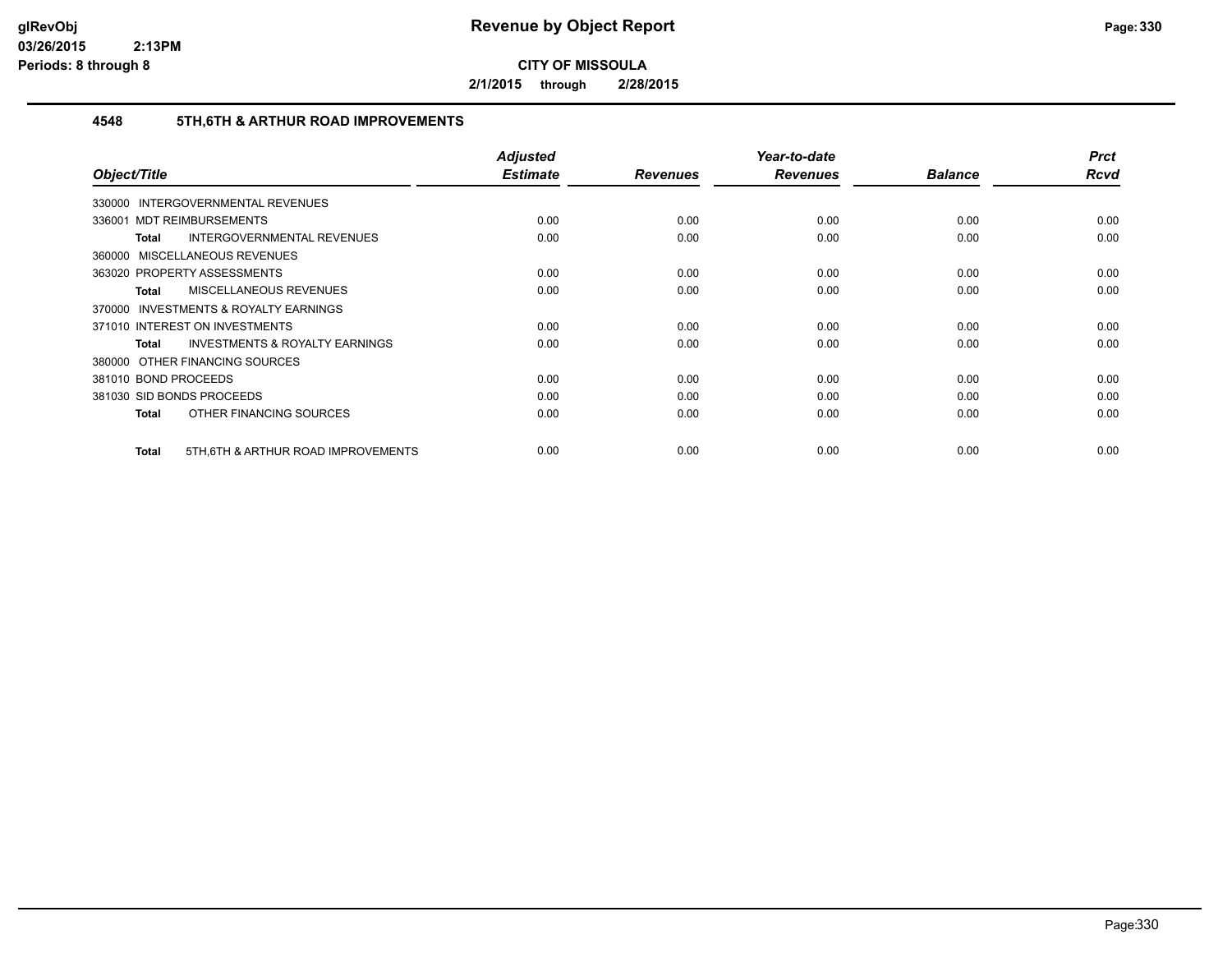**2/1/2015 through 2/28/2015**

# **4745 MALONEY/TWITE MILLER CR \$1.2M CONTRIB**

**4745 MALONEY/TWITE MILLER CR \$1.2M CONTRIB**

|                                                           | <b>Adjusted</b> |                 | Year-to-date    |                | <b>Prct</b> |
|-----------------------------------------------------------|-----------------|-----------------|-----------------|----------------|-------------|
| Object/Title                                              | <b>Estimate</b> | <b>Revenues</b> | <b>Revenues</b> | <b>Balance</b> | <b>Rcvd</b> |
| 310000 TAXES/ASSESSMENTS                                  |                 |                 |                 |                |             |
| 312001 PENALTIES & INTEREST                               | 0.00            | 0.00            | 0.00            | 0.00           | 0.00        |
| TAXES/ASSESSMENTS<br>Total                                | 0.00            | 0.00            | 0.00            | 0.00           | 0.00        |
| 360000 MISCELLANEOUS REVENUES                             |                 |                 |                 |                |             |
| 365000 DONATIONS                                          | 0.00            | 0.00            | 0.00            | 0.00           | 0.00        |
| MISCELLANEOUS REVENUES<br>Total                           | 0.00            | 0.00            | 0.00            | 0.00           | 0.00        |
| 370000 INVESTMENTS & ROYALTY EARNINGS                     |                 |                 |                 |                |             |
| 371010 INTEREST ON INVESTMENTS                            | 0.00            | 0.00            | 0.00            | 0.00           | 0.00        |
| 371020 GAIN/LOSS IN MARKET VALUE OF INVESTMENTS           | 0.00            | 0.00            | 0.00            | 0.00           | 0.00        |
| <b>INVESTMENTS &amp; ROYALTY EARNINGS</b><br><b>Total</b> | 0.00            | 0.00            | 0.00            | 0.00           | 0.00        |
| MALONEY/TWITE MILLER CR \$1.2M CONTRI<br><b>Total</b>     | 0.00            | 0.00            | 0.00            | 0.00           | 0.00        |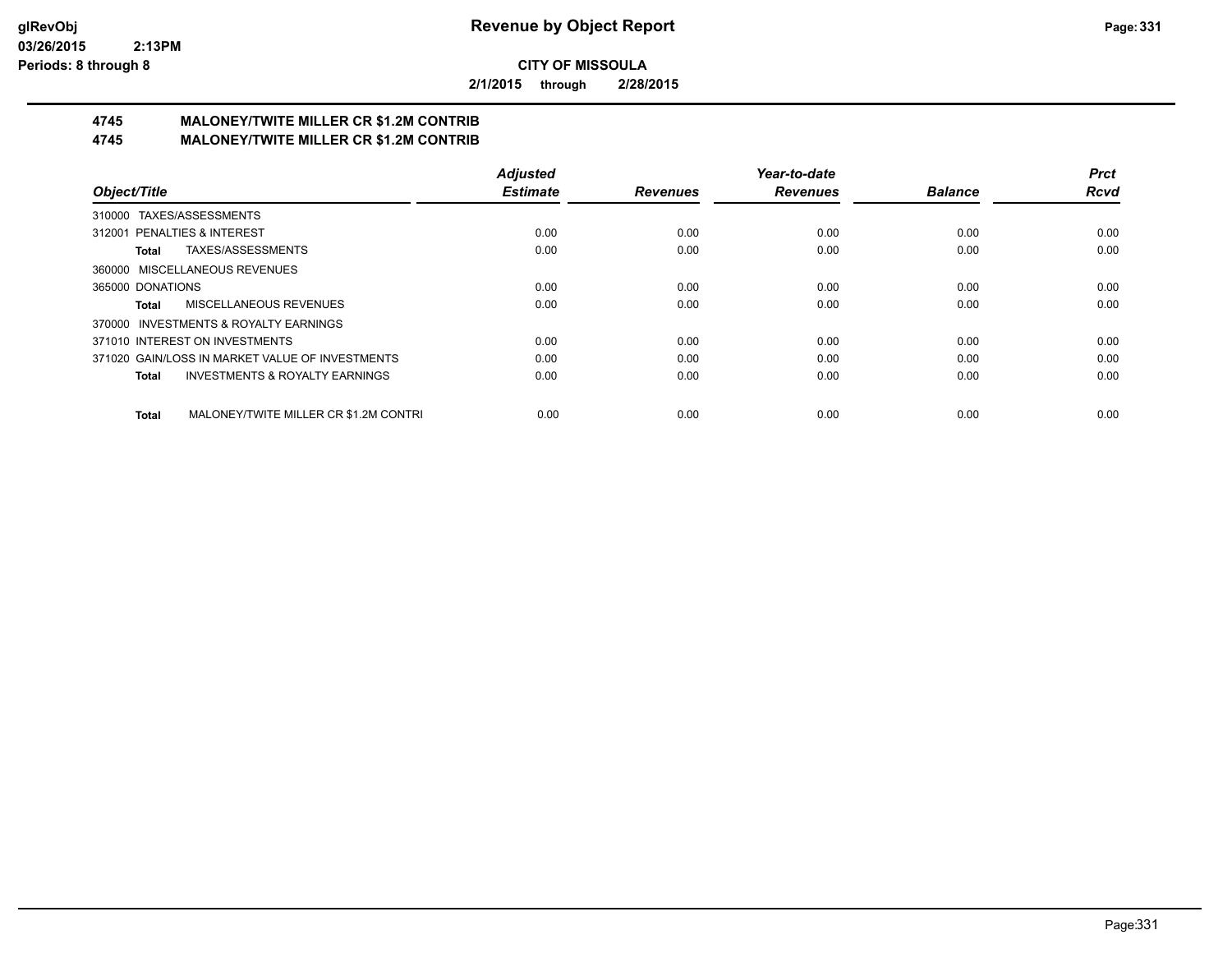**2/1/2015 through 2/28/2015**

### **4745 MALONEY/TWITE MILLER CR \$1.2M CONTRIB**

| Object/Title                                         | <b>Adjusted</b><br><b>Estimate</b> | <b>Revenues</b> | Year-to-date<br><b>Revenues</b> | <b>Balance</b> | <b>Prct</b><br><b>Rcvd</b> |
|------------------------------------------------------|------------------------------------|-----------------|---------------------------------|----------------|----------------------------|
|                                                      |                                    |                 |                                 |                |                            |
| TAXES/ASSESSMENTS<br>310000                          |                                    |                 |                                 |                |                            |
| 312001 PENALTIES & INTEREST                          | 0.00                               | 0.00            | 0.00                            | 0.00           | 0.00                       |
| TAXES/ASSESSMENTS<br>Total                           | 0.00                               | 0.00            | 0.00                            | 0.00           | 0.00                       |
| 360000 MISCELLANEOUS REVENUES                        |                                    |                 |                                 |                |                            |
| 365000 DONATIONS                                     | 0.00                               | 0.00            | 0.00                            | 0.00           | 0.00                       |
| MISCELLANEOUS REVENUES<br>Total                      | 0.00                               | 0.00            | 0.00                            | 0.00           | 0.00                       |
| 370000 INVESTMENTS & ROYALTY EARNINGS                |                                    |                 |                                 |                |                            |
| 371010 INTEREST ON INVESTMENTS                       | 0.00                               | 0.00            | 0.00                            | 0.00           | 0.00                       |
| 371020 GAIN/LOSS IN MARKET VALUE OF INVESTMENT       | 0.00                               | 0.00            | 0.00                            | 0.00           | 0.00                       |
| <b>INVESTMENTS &amp; ROYALTY EARNINGS</b><br>Total   | 0.00                               | 0.00            | 0.00                            | 0.00           | 0.00                       |
|                                                      |                                    |                 |                                 |                |                            |
| MALONEY/TWITE MILLER CR \$1.2M CONTR<br><b>Total</b> | 0.00                               | 0.00            | 0.00                            | 0.00           | 0.00                       |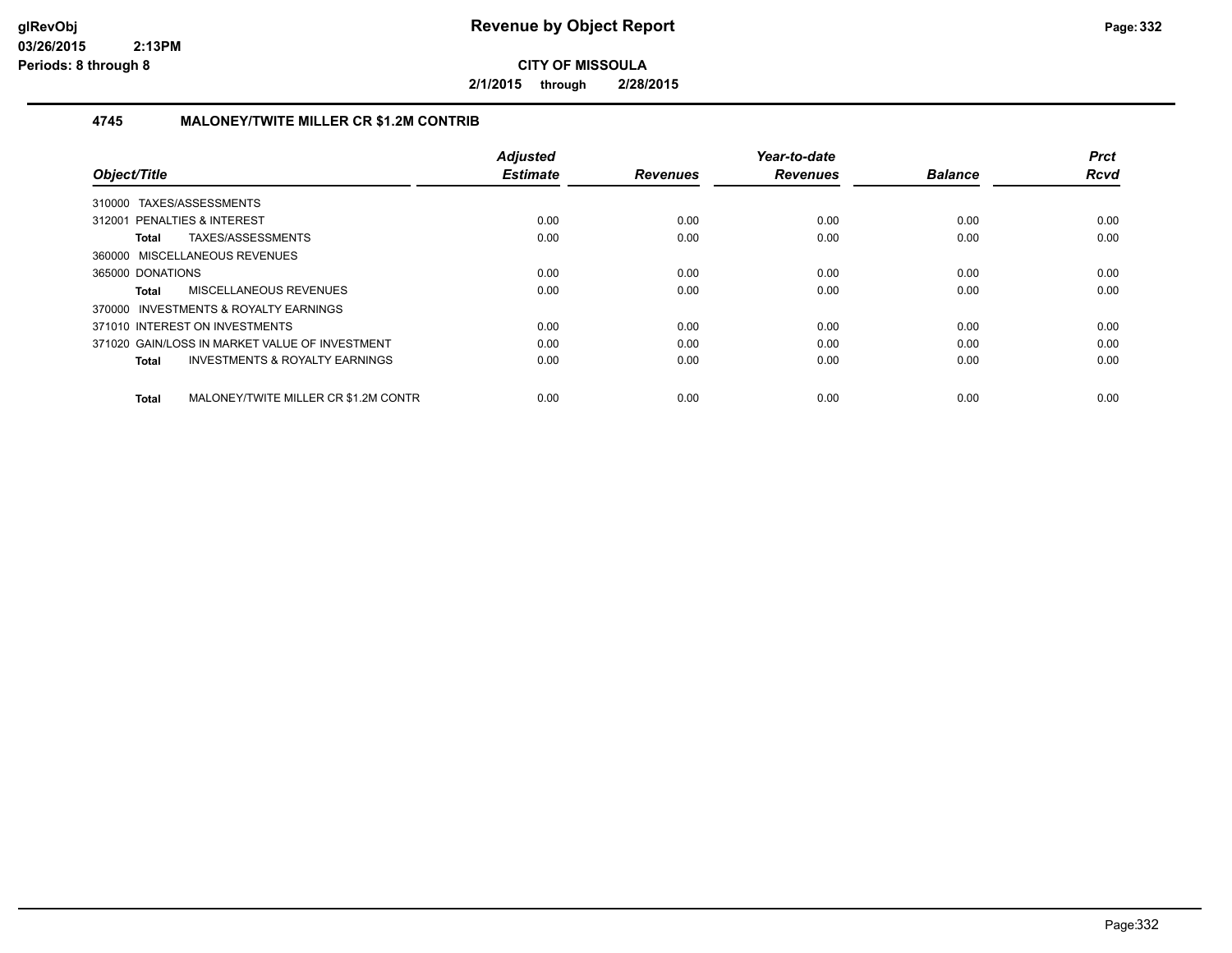**2/1/2015 through 2/28/2015**

# **4941 HILLVIEW WAY CONSTRUCTION**

#### **4941 HILLVIEW WAY CONSTRUCTION**

|              |                                           | <b>Adjusted</b> |                 | Year-to-date    |                | <b>Prct</b> |
|--------------|-------------------------------------------|-----------------|-----------------|-----------------|----------------|-------------|
| Object/Title |                                           | <b>Estimate</b> | <b>Revenues</b> | <b>Revenues</b> | <b>Balance</b> | <b>Rcvd</b> |
|              | 370000 INVESTMENTS & ROYALTY EARNINGS     |                 |                 |                 |                |             |
|              | 371010 INTEREST ON INVESTMENTS            | 0.00            | 0.00            | 0.00            | 0.00           | 0.00        |
| Total        | <b>INVESTMENTS &amp; ROYALTY EARNINGS</b> | 0.00            | 0.00            | 0.00            | 0.00           | 0.00        |
| Total        | HILLVIEW WAY CONSTRUCTION                 | 0.00            | 0.00            | 0.00            | 0.00           | 0.00        |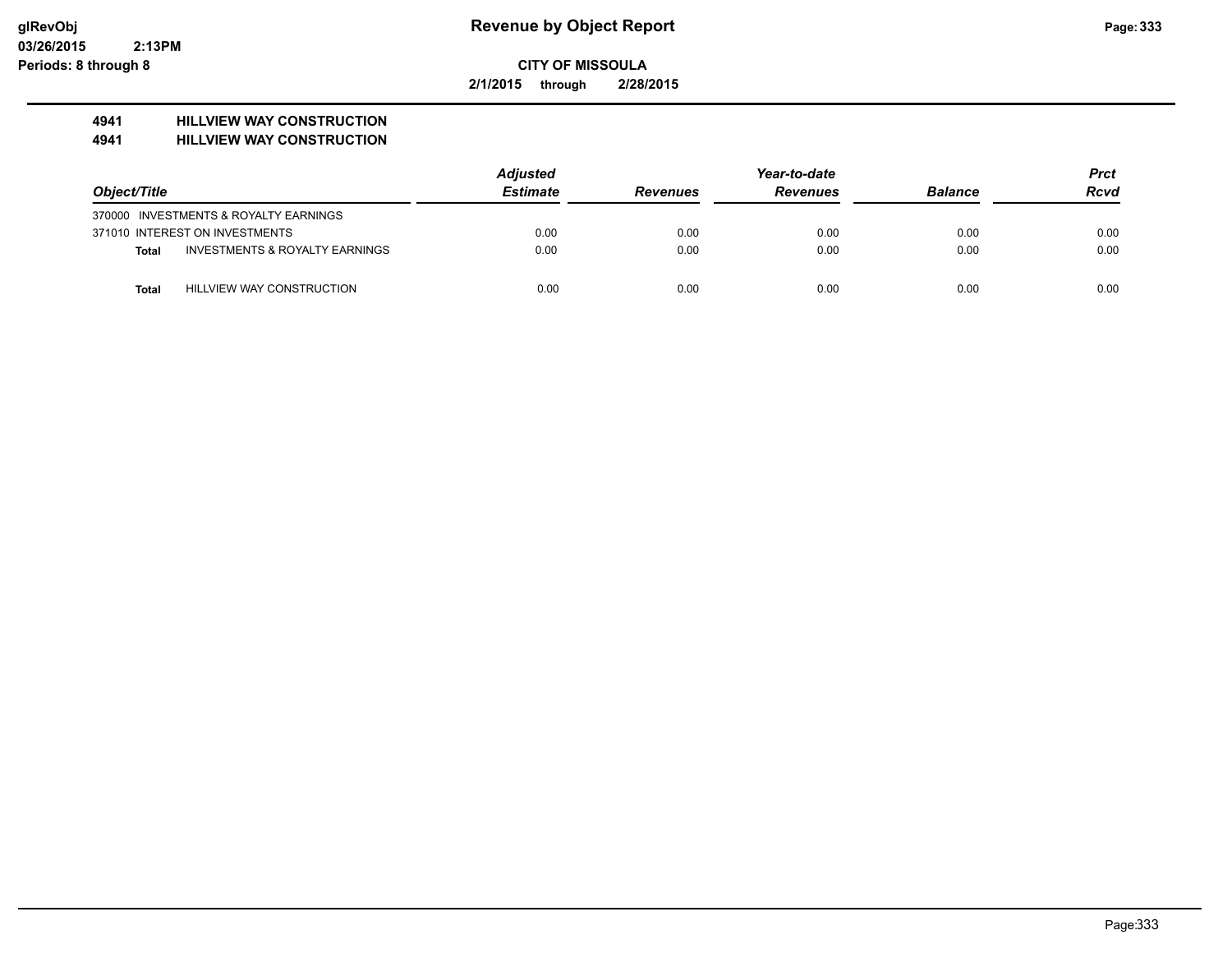## **glRevObj Revenue by Object Report Page:334**

**CITY OF MISSOULA**

**2/1/2015 through 2/28/2015**

### **4941 HILLVIEW WAY CONSTRUCTION**

| Object/Title |                                       | <b>Adjusted</b><br><b>Estimate</b> | <b>Revenues</b> | Year-to-date<br><b>Revenues</b> | <b>Balance</b> | <b>Prct</b><br><b>Rcvd</b> |
|--------------|---------------------------------------|------------------------------------|-----------------|---------------------------------|----------------|----------------------------|
|              | 370000 INVESTMENTS & ROYALTY EARNINGS |                                    |                 |                                 |                |                            |
|              | 371010 INTEREST ON INVESTMENTS        | 0.00                               | 0.00            | 0.00                            | 0.00           | 0.00                       |
| <b>Total</b> | INVESTMENTS & ROYALTY EARNINGS        | 0.00                               | 0.00            | 0.00                            | 0.00           | 0.00                       |
| Total        | <b>HILLVIEW WAY CONSTRUCTION</b>      | 0.00                               | 0.00            | 0.00                            | 0.00           | 0.00                       |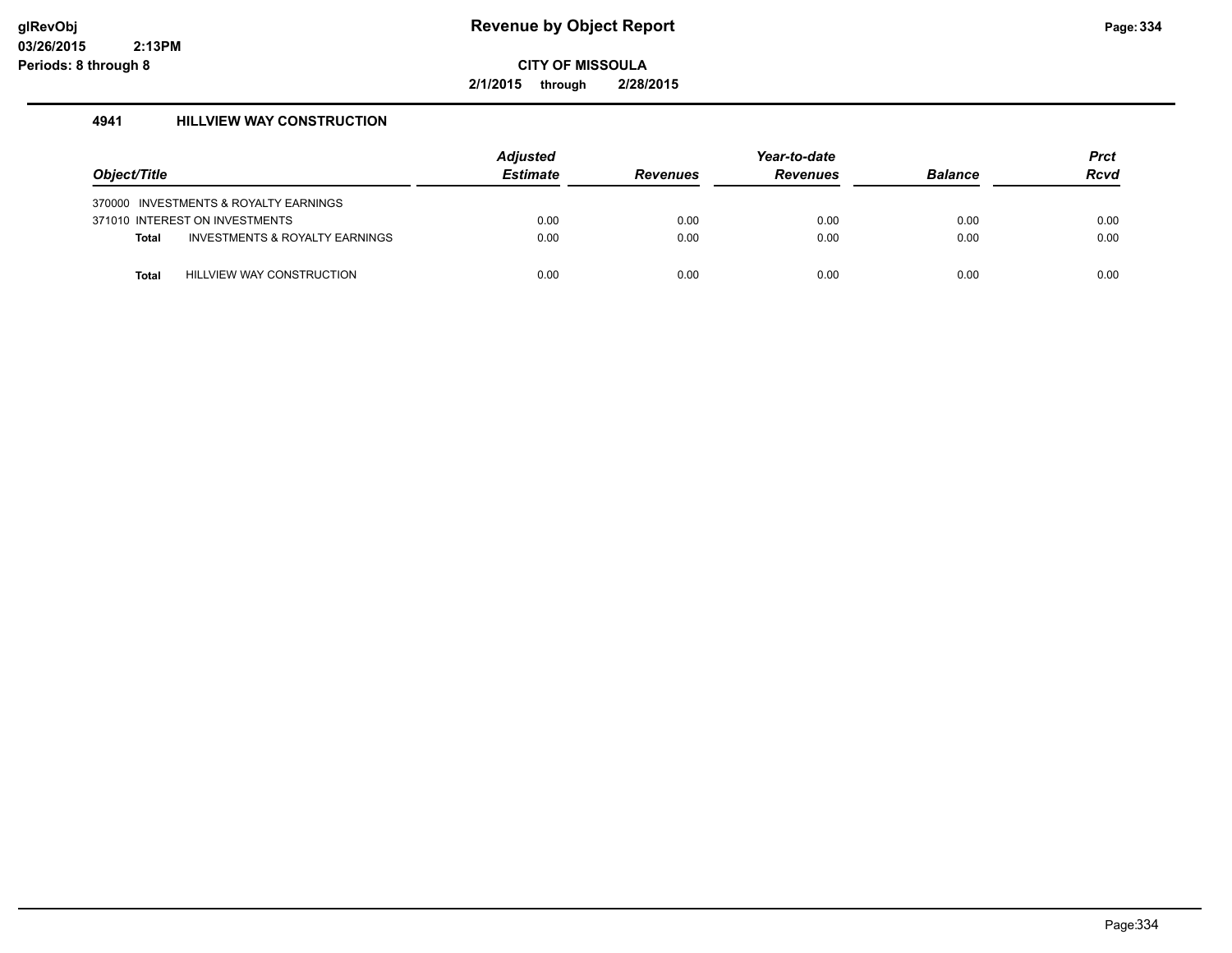**2/1/2015 through 2/28/2015**

# **4944 RATTLESNAKE SEWER COLLECTION (544)**

### **4944 RATTLESNAKE SEWER COLLECTION (544)**

|                                                    | <b>Adjusted</b> |                 | Year-to-date    |                | <b>Prct</b> |
|----------------------------------------------------|-----------------|-----------------|-----------------|----------------|-------------|
| Object/Title                                       | <b>Estimate</b> | <b>Revenues</b> | <b>Revenues</b> | <b>Balance</b> | <b>Rcvd</b> |
| 330000 INTERGOVERNMENTAL REVENUES                  |                 |                 |                 |                |             |
| 331090 EPA GRANT                                   | 0.00            | 0.00            | 0.00            | 0.00           | 0.00        |
| 334120 TSEP GRANT                                  | 0.00            | 0.00            | 0.00            | 0.00           | 0.00        |
| 334121 DNRC GRANT                                  | 0.00            | 0.00            | 0.00            | 0.00           | 0.00        |
| 334990 ARRA FUNDING                                | 0.00            | 0.00            | 0.00            | 0.00           | 0.00        |
| 334992 ARRA LOAN                                   | 0.00            | 0.00            | 0.00            | 0.00           | 0.00        |
| <b>INTERGOVERNMENTAL REVENUES</b><br>Total         | 0.00            | 0.00            | 0.00            | 0.00           | 0.00        |
| 370000 INVESTMENTS & ROYALTY EARNINGS              |                 |                 |                 |                |             |
| 371010 INTEREST ON INVESTMENTS                     | 0.00            | 0.00            | 0.00            | 0.00           | 0.00        |
| <b>INVESTMENTS &amp; ROYALTY EARNINGS</b><br>Total | 0.00            | 0.00            | 0.00            | 0.00           | 0.00        |
| 380000 OTHER FINANCING SOURCES                     |                 |                 |                 |                |             |
| 381010 BOND PROCEEDS                               | 0.00            | 0.00            | 0.00            | 0.00           | 0.00        |
| 381020 REVENUE BONDS                               | 0.00            | 0.00            | 0.00            | 0.00           | 0.00        |
| 381030 SID BONDS PROCEEDS                          | 0.00            | 0.00            | 0.00            | 0.00           | 0.00        |
| OTHER FINANCING SOURCES<br>Total                   | 0.00            | 0.00            | 0.00            | 0.00           | 0.00        |
| RATTLESNAKE SEWER COLLECTION (544)<br>Total        | 0.00            | 0.00            | 0.00            | 0.00           | 0.00        |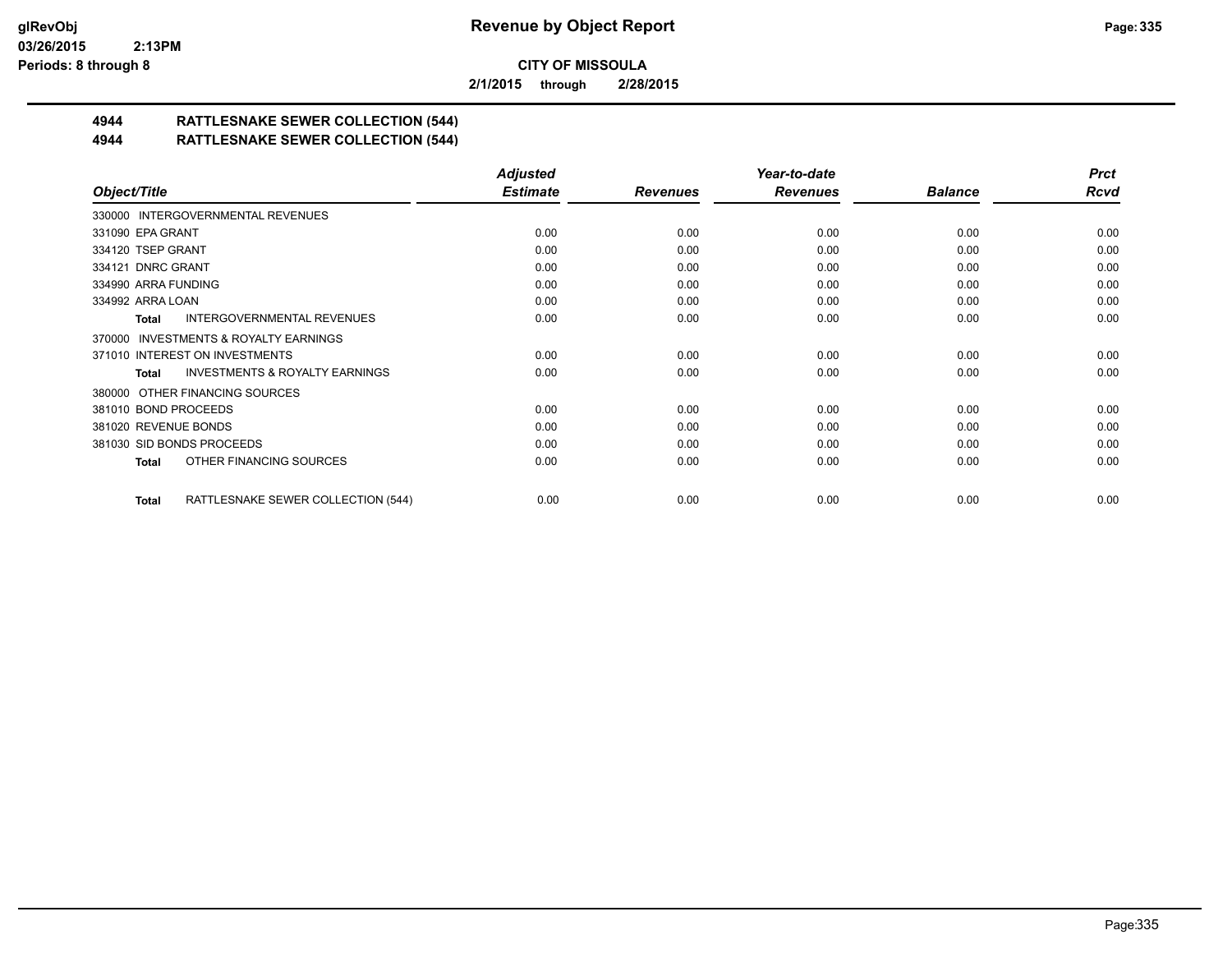**2/1/2015 through 2/28/2015**

## **4944 RATTLESNAKE SEWER COLLECTION (544)**

|                                                           | <b>Adjusted</b> |                 | Year-to-date    |                | <b>Prct</b> |
|-----------------------------------------------------------|-----------------|-----------------|-----------------|----------------|-------------|
| Object/Title                                              | <b>Estimate</b> | <b>Revenues</b> | <b>Revenues</b> | <b>Balance</b> | <b>Rcvd</b> |
| 330000 INTERGOVERNMENTAL REVENUES                         |                 |                 |                 |                |             |
| 331090 EPA GRANT                                          | 0.00            | 0.00            | 0.00            | 0.00           | 0.00        |
| 334120 TSEP GRANT                                         | 0.00            | 0.00            | 0.00            | 0.00           | 0.00        |
| 334121 DNRC GRANT                                         | 0.00            | 0.00            | 0.00            | 0.00           | 0.00        |
| 334990 ARRA FUNDING                                       | 0.00            | 0.00            | 0.00            | 0.00           | 0.00        |
| 334992 ARRA LOAN                                          | 0.00            | 0.00            | 0.00            | 0.00           | 0.00        |
| <b>INTERGOVERNMENTAL REVENUES</b><br><b>Total</b>         | 0.00            | 0.00            | 0.00            | 0.00           | 0.00        |
| INVESTMENTS & ROYALTY EARNINGS<br>370000                  |                 |                 |                 |                |             |
| 371010 INTEREST ON INVESTMENTS                            | 0.00            | 0.00            | 0.00            | 0.00           | 0.00        |
| <b>INVESTMENTS &amp; ROYALTY EARNINGS</b><br><b>Total</b> | 0.00            | 0.00            | 0.00            | 0.00           | 0.00        |
| 380000 OTHER FINANCING SOURCES                            |                 |                 |                 |                |             |
| 381010 BOND PROCEEDS                                      | 0.00            | 0.00            | 0.00            | 0.00           | 0.00        |
| 381020 REVENUE BONDS                                      | 0.00            | 0.00            | 0.00            | 0.00           | 0.00        |
| 381030 SID BONDS PROCEEDS                                 | 0.00            | 0.00            | 0.00            | 0.00           | 0.00        |
| OTHER FINANCING SOURCES<br><b>Total</b>                   | 0.00            | 0.00            | 0.00            | 0.00           | 0.00        |
| RATTLESNAKE SEWER COLLECTION (544)<br><b>Total</b>        | 0.00            | 0.00            | 0.00            | 0.00           | 0.00        |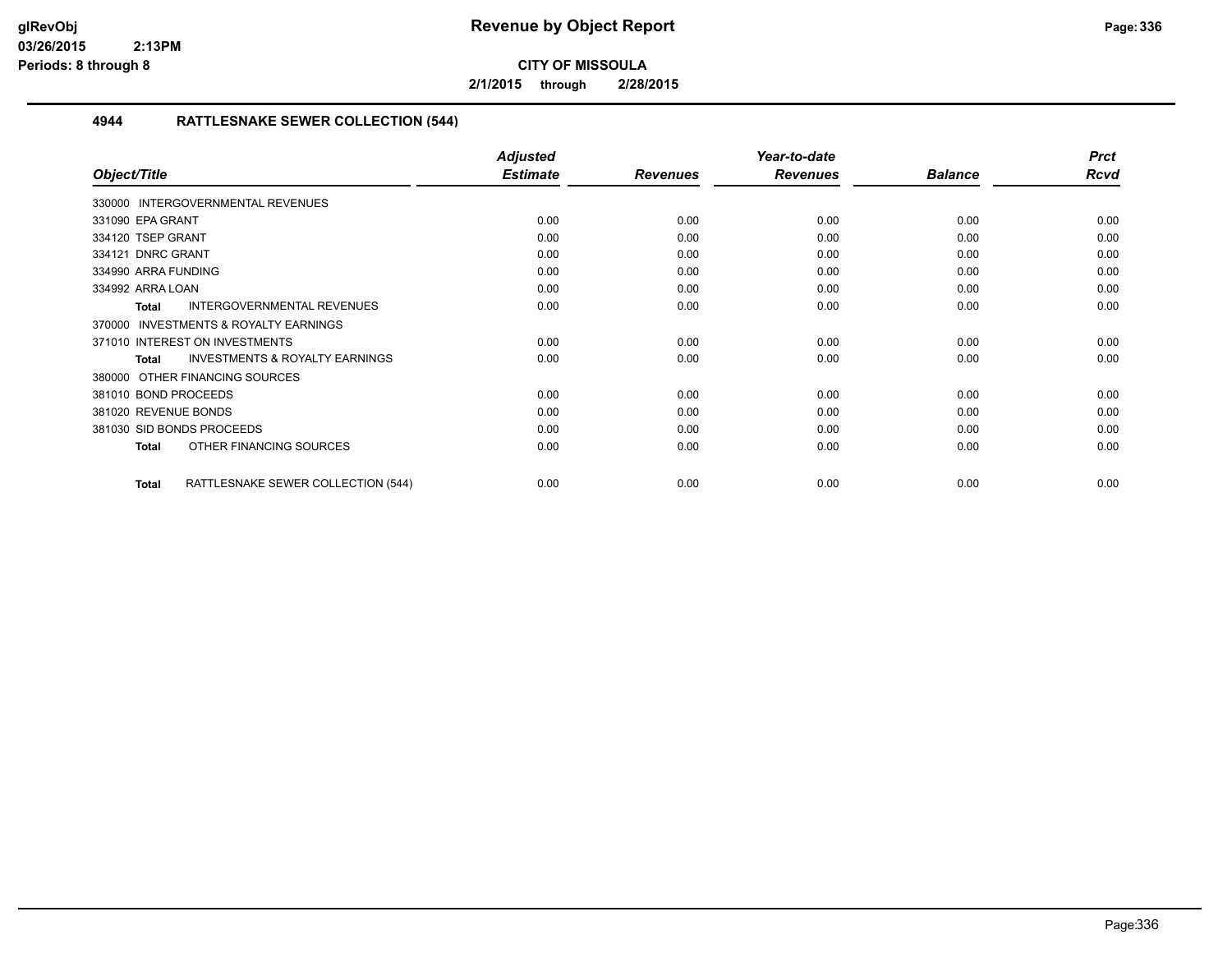**2/1/2015 through 2/28/2015**

## **4945 PHILLIPS ST TRAFFIC CALMING**

**4945 PHILLIPS ST TRAFFIC CALMING**

|                                             | <b>Adjusted</b> |                 | Year-to-date    |                | <b>Prct</b> |
|---------------------------------------------|-----------------|-----------------|-----------------|----------------|-------------|
| Object/Title                                | <b>Estimate</b> | <b>Revenues</b> | <b>Revenues</b> | <b>Balance</b> | <b>Rcvd</b> |
| 370000 INVESTMENTS & ROYALTY EARNINGS       |                 |                 |                 |                |             |
| 371010 INTEREST ON INVESTMENTS              | 0.00            | 0.00            | 0.00            | 0.00           | 0.00        |
| INVESTMENTS & ROYALTY EARNINGS<br>Total     | 0.00            | 0.00            | 0.00            | 0.00           | 0.00        |
| 380000 OTHER FINANCING SOURCES              |                 |                 |                 |                |             |
| 381030 SID BONDS PROCEEDS                   | 0.00            | 0.00            | 0.00            | 0.00           | 0.00        |
| 383000 OPERATING TRANSFERS                  | 0.00            | 0.00            | 0.00            | 0.00           | 0.00        |
| OTHER FINANCING SOURCES<br>Total            | 0.00            | 0.00            | 0.00            | 0.00           | 0.00        |
| <b>Total</b><br>PHILLIPS ST TRAFFIC CALMING | 0.00            | 0.00            | 0.00            | 0.00           | 0.00        |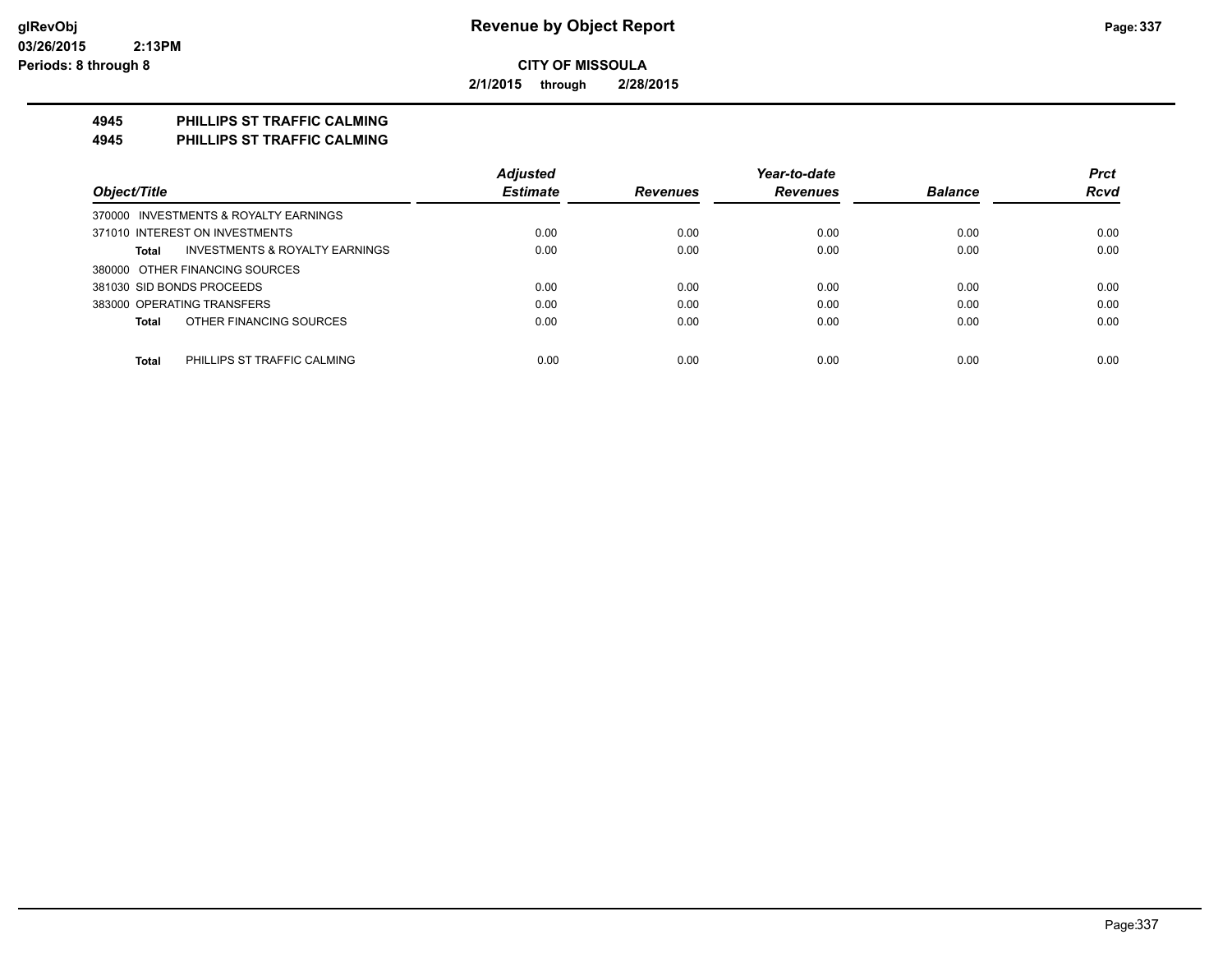**2/1/2015 through 2/28/2015**

### **4945 PHILLIPS ST TRAFFIC CALMING**

|                                                | <b>Adjusted</b> |                 | Year-to-date    |                | <b>Prct</b> |
|------------------------------------------------|-----------------|-----------------|-----------------|----------------|-------------|
| Object/Title                                   | <b>Estimate</b> | <b>Revenues</b> | <b>Revenues</b> | <b>Balance</b> | <b>Rcvd</b> |
| 370000 INVESTMENTS & ROYALTY EARNINGS          |                 |                 |                 |                |             |
| 371010 INTEREST ON INVESTMENTS                 | 0.00            | 0.00            | 0.00            | 0.00           | 0.00        |
| INVESTMENTS & ROYALTY EARNINGS<br><b>Total</b> | 0.00            | 0.00            | 0.00            | 0.00           | 0.00        |
| 380000 OTHER FINANCING SOURCES                 |                 |                 |                 |                |             |
| 381030 SID BONDS PROCEEDS                      | 0.00            | 0.00            | 0.00            | 0.00           | 0.00        |
| 383000 OPERATING TRANSFERS                     | 0.00            | 0.00            | 0.00            | 0.00           | 0.00        |
| OTHER FINANCING SOURCES<br><b>Total</b>        | 0.00            | 0.00            | 0.00            | 0.00           | 0.00        |
|                                                |                 |                 |                 |                |             |
| <b>Total</b><br>PHILLIPS ST TRAFFIC CALMING    | 0.00            | 0.00            | 0.00            | 0.00           | 0.00        |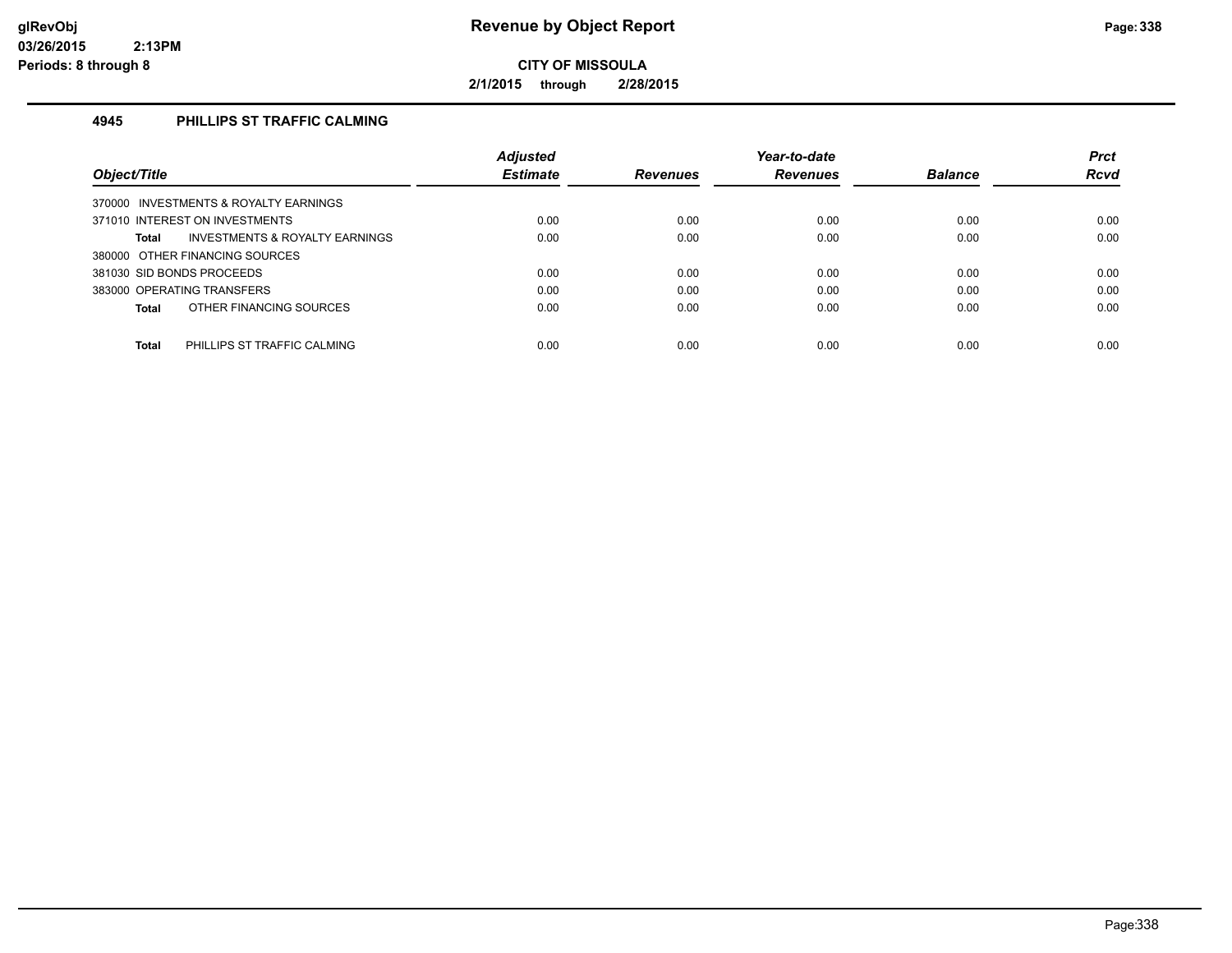**2/1/2015 through 2/28/2015**

# **4946 PATTEE CREEK DR. TRAFFIC CALMING**

**4946 PATTEE CREEK DR. TRAFFIC CALMING**

|                                                  | <b>Adjusted</b> |                 | Year-to-date    |                | <b>Prct</b> |
|--------------------------------------------------|-----------------|-----------------|-----------------|----------------|-------------|
| Object/Title                                     | <b>Estimate</b> | <b>Revenues</b> | <b>Revenues</b> | <b>Balance</b> | <b>Rcvd</b> |
| 370000 INVESTMENTS & ROYALTY EARNINGS            |                 |                 |                 |                |             |
| 371010 INTEREST ON INVESTMENTS                   | 0.00            | 0.00            | 0.00            | 0.00           | 0.00        |
| INVESTMENTS & ROYALTY EARNINGS<br>Total          | 0.00            | 0.00            | 0.00            | 0.00           | 0.00        |
| 380000 OTHER FINANCING SOURCES                   |                 |                 |                 |                |             |
| 381030 SID BONDS PROCEEDS                        | 0.00            | 0.00            | 0.00            | 0.00           | 0.00        |
| 383000 OPERATING TRANSFERS                       | 0.00            | 0.00            | 0.00            | 0.00           | 0.00        |
| OTHER FINANCING SOURCES<br>Total                 | 0.00            | 0.00            | 0.00            | 0.00           | 0.00        |
|                                                  |                 |                 |                 |                |             |
| PATTEE CREEK DR. TRAFFIC CALMING<br><b>Total</b> | 0.00            | 0.00            | 0.00            | 0.00           | 0.00        |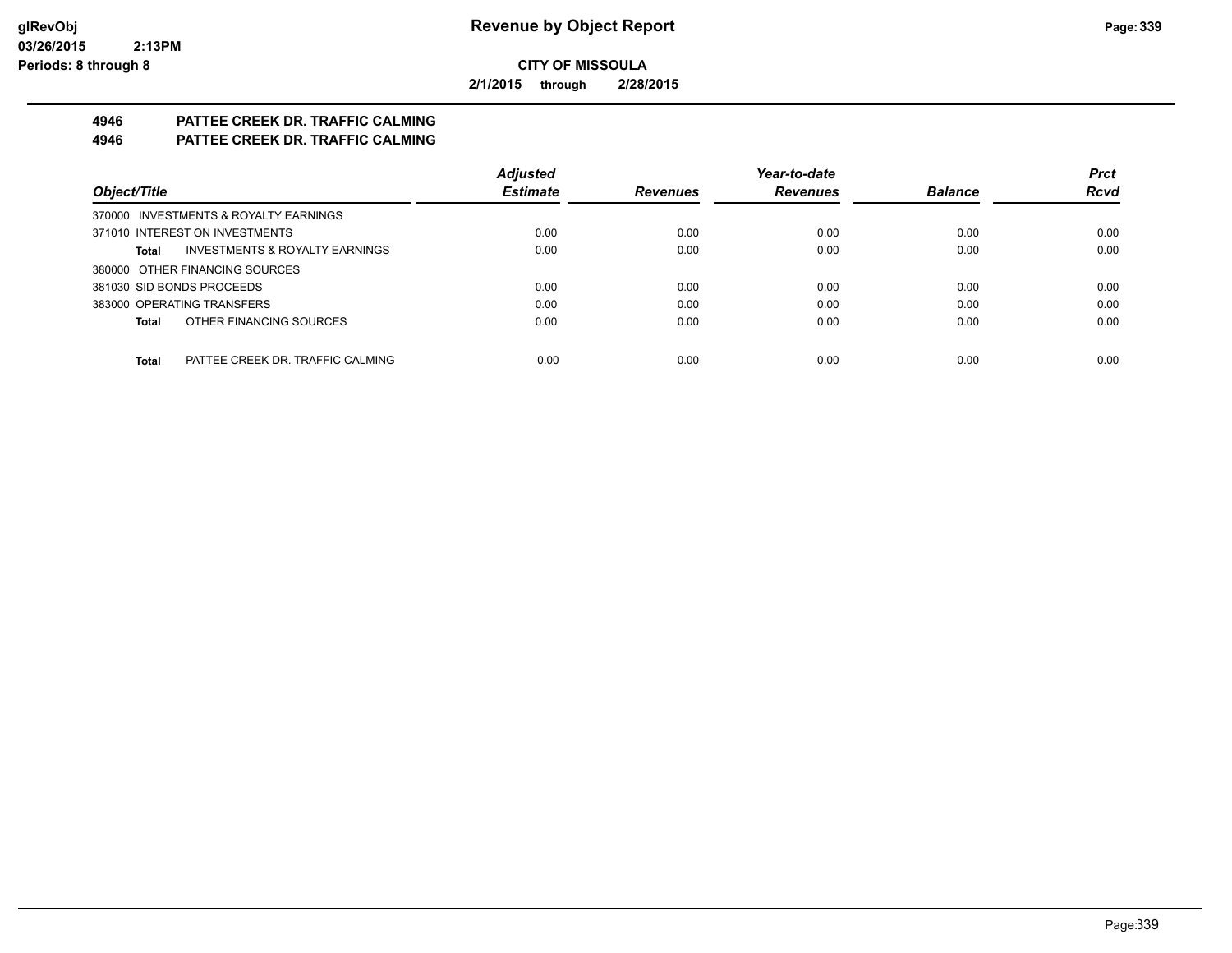**2/1/2015 through 2/28/2015**

### **4946 PATTEE CREEK DR. TRAFFIC CALMING**

| Object/Title                              | <b>Adjusted</b><br><b>Estimate</b> | <b>Revenues</b> | Year-to-date<br><b>Revenues</b> | <b>Balance</b> | <b>Prct</b><br><b>Rcvd</b> |
|-------------------------------------------|------------------------------------|-----------------|---------------------------------|----------------|----------------------------|
|                                           |                                    |                 |                                 |                |                            |
| 370000 INVESTMENTS & ROYALTY EARNINGS     |                                    |                 |                                 |                |                            |
| 371010 INTEREST ON INVESTMENTS            | 0.00                               | 0.00            | 0.00                            | 0.00           | 0.00                       |
| INVESTMENTS & ROYALTY EARNINGS<br>Total   | 0.00                               | 0.00            | 0.00                            | 0.00           | 0.00                       |
| 380000 OTHER FINANCING SOURCES            |                                    |                 |                                 |                |                            |
| 381030 SID BONDS PROCEEDS                 | 0.00                               | 0.00            | 0.00                            | 0.00           | 0.00                       |
| 383000 OPERATING TRANSFERS                | 0.00                               | 0.00            | 0.00                            | 0.00           | 0.00                       |
| OTHER FINANCING SOURCES<br>Total          | 0.00                               | 0.00            | 0.00                            | 0.00           | 0.00                       |
|                                           |                                    |                 |                                 |                |                            |
| Total<br>PATTEE CREEK DR. TRAFFIC CALMING | 0.00                               | 0.00            | 0.00                            | 0.00           | 0.00                       |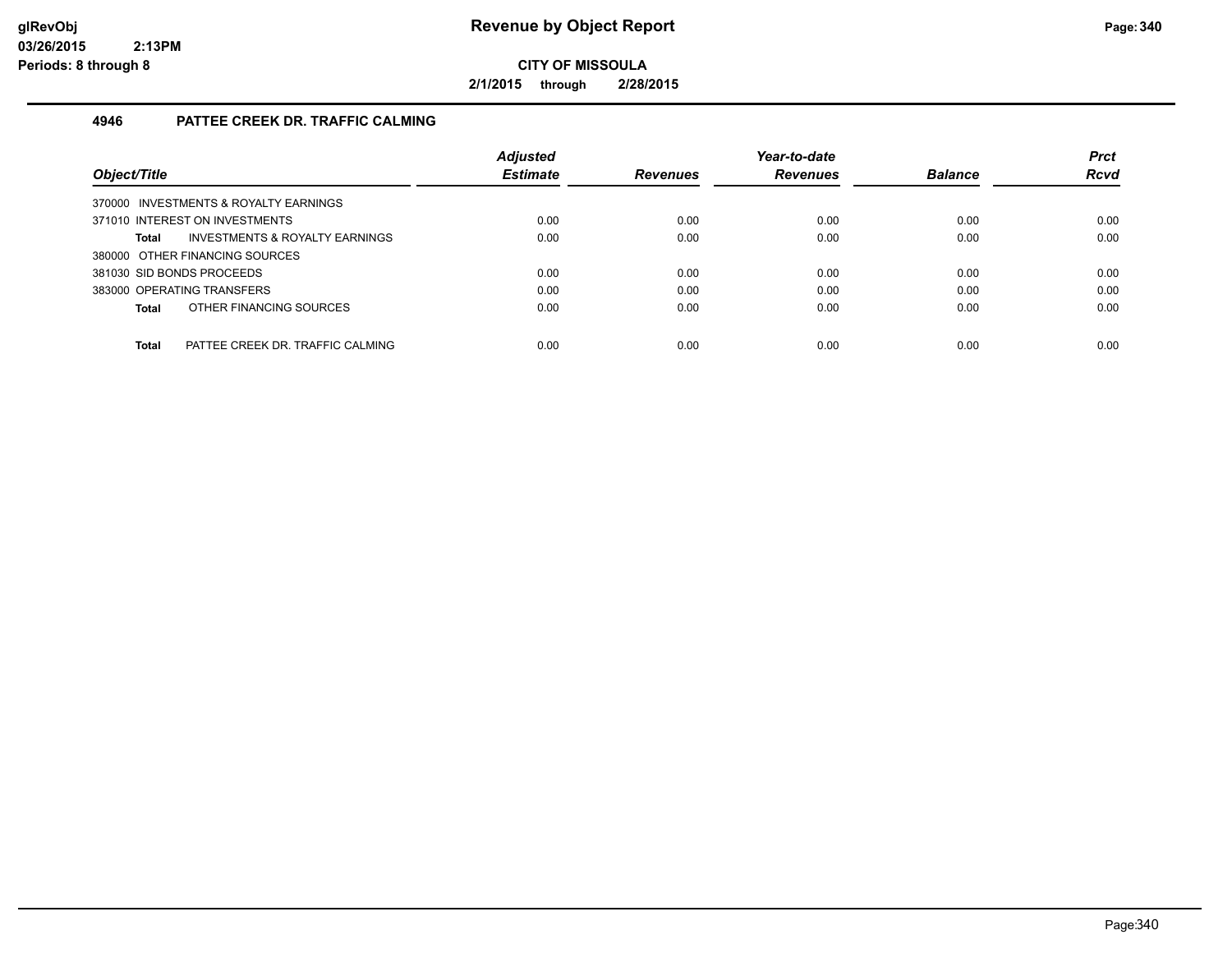**2/1/2015 through 2/28/2015**

# **4948 STORMWATER OUTFALL RETROFITS**

### **4948 STORMWATER OUTFALL RETROFITS**

|                   |                                     | Adjusted        |                 | Year-to-date    |                |             |
|-------------------|-------------------------------------|-----------------|-----------------|-----------------|----------------|-------------|
| Object/Title      |                                     | <b>Estimate</b> | <b>Revenues</b> | <b>Revenues</b> | <b>Balance</b> | <b>Rcvd</b> |
|                   | 330000 INTERGOVERNMENTAL REVENUES   |                 |                 |                 |                |             |
| 334121 DNRC GRANT |                                     | 0.00            | 0.00            | 0.00            | 0.00           | 0.00        |
|                   | 337003 HEALTH DEPT-STORM WATER MGMT | 0.00            | 0.00            | 0.00            | 0.00           | 0.00        |
| Total             | INTERGOVERNMENTAL REVENUES          | 0.00            | 0.00            | 0.00            | 0.00           | 0.00        |
|                   |                                     |                 |                 |                 |                |             |
| Total             | STORMWATER OUTFALL RETROFITS        | 0.00            | 0.00            | 0.00            | 0.00           | 0.00        |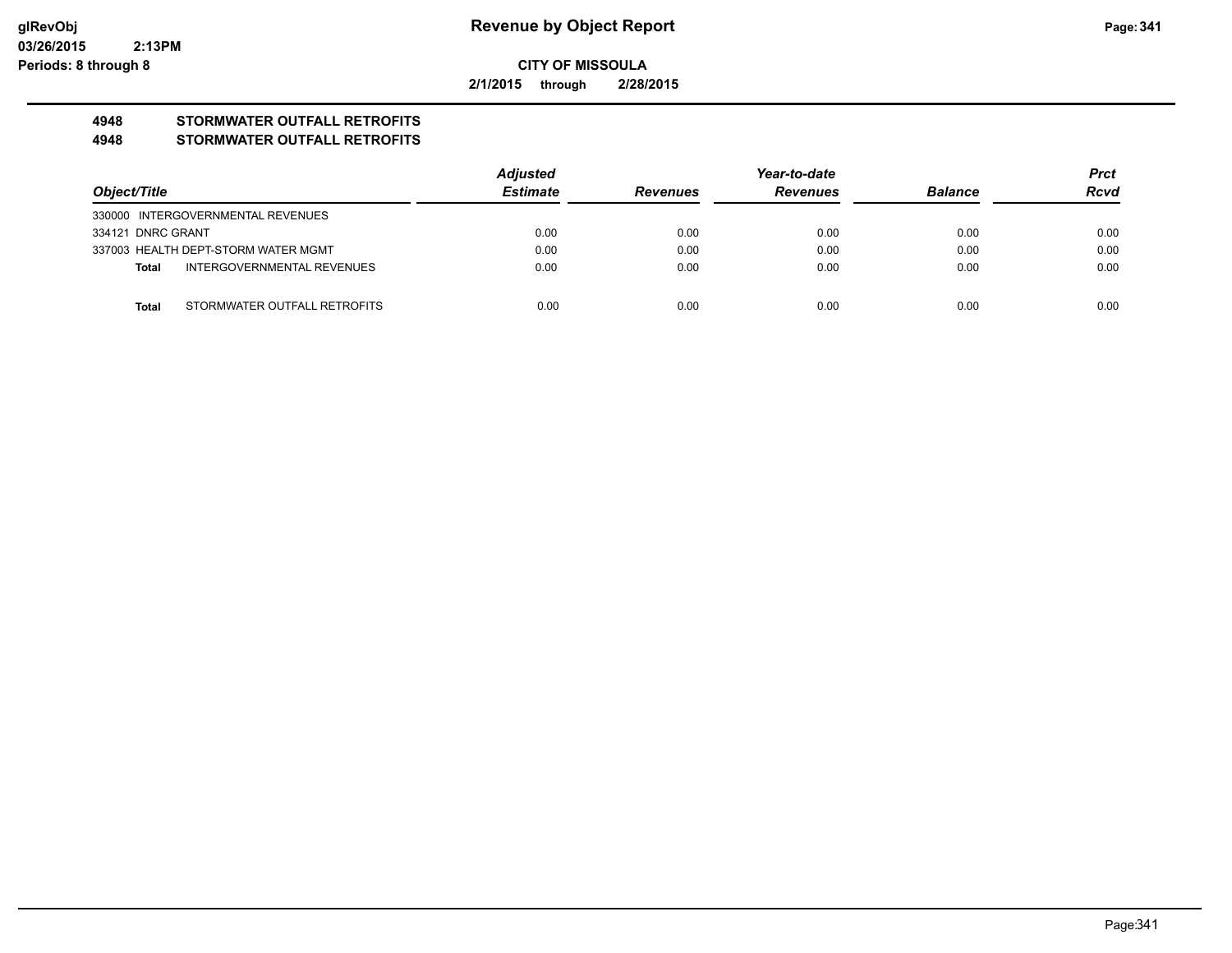**2/1/2015 through 2/28/2015**

### **4948 STORMWATER OUTFALL RETROFITS**

| Object/Title                               | <b>Adjusted</b><br><b>Estimate</b> | <b>Revenues</b> | Year-to-date<br><b>Revenues</b> | <b>Balance</b> | <b>Prct</b><br><b>Rcvd</b> |
|--------------------------------------------|------------------------------------|-----------------|---------------------------------|----------------|----------------------------|
| 330000 INTERGOVERNMENTAL REVENUES          |                                    |                 |                                 |                |                            |
| 334121 DNRC GRANT                          | 0.00                               | 0.00            | 0.00                            | 0.00           | 0.00                       |
| 337003 HEALTH DEPT-STORM WATER MGMT        | 0.00                               | 0.00            | 0.00                            | 0.00           | 0.00                       |
| INTERGOVERNMENTAL REVENUES<br><b>Total</b> | 0.00                               | 0.00            | 0.00                            | 0.00           | 0.00                       |
|                                            |                                    |                 |                                 |                |                            |
| STORMWATER OUTFALL RETROFITS<br>Total      | 0.00                               | 0.00            | 0.00                            | 0.00           | 0.00                       |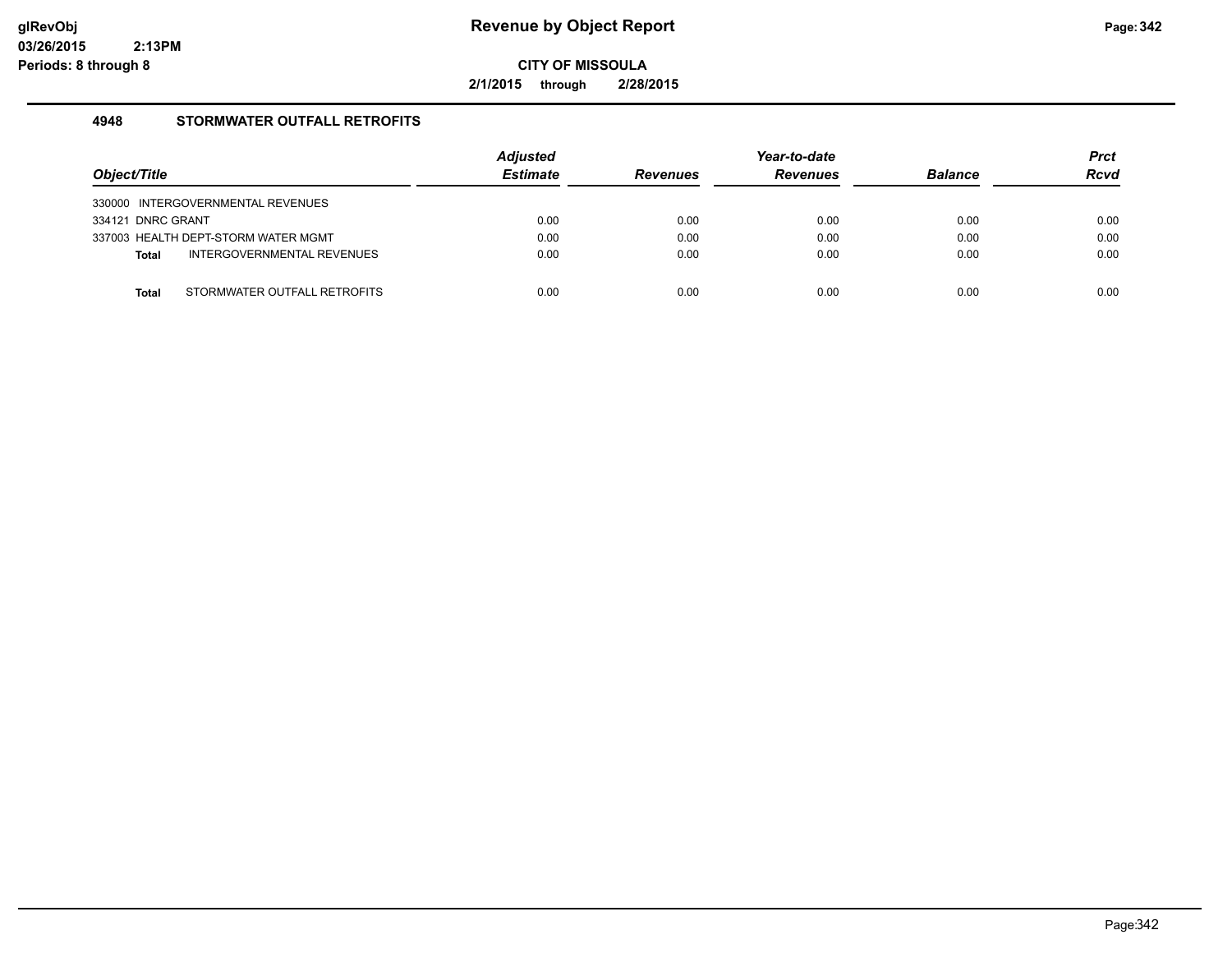**2/1/2015 through 2/28/2015**

### **4990 ARRA ENHANCEMENTS**

**4990 ARRA ENHANCEMENTS**

|                                                           | Adjusted        |                 | Year-to-date    |                | <b>Prct</b> |
|-----------------------------------------------------------|-----------------|-----------------|-----------------|----------------|-------------|
| Object/Title                                              | <b>Estimate</b> | <b>Revenues</b> | <b>Revenues</b> | <b>Balance</b> | <b>Rcvd</b> |
| 330000 INTERGOVERNMENTAL REVENUES                         |                 |                 |                 |                |             |
| 334990 ARRA FUNDING                                       | 0.00            | 0.00            | 0.00            | 0.00           | 0.00        |
| INTERGOVERNMENTAL REVENUES<br><b>Total</b>                | 0.00            | 0.00            | 0.00            | 0.00           | 0.00        |
| 370000 INVESTMENTS & ROYALTY EARNINGS                     |                 |                 |                 |                |             |
| 371010 INTEREST ON INVESTMENTS                            | 0.00            | 0.00            | 0.00            | 0.00           | 0.00        |
| <b>INVESTMENTS &amp; ROYALTY EARNINGS</b><br><b>Total</b> | 0.00            | 0.00            | 0.00            | 0.00           | 0.00        |
|                                                           |                 |                 |                 |                |             |
| ARRA ENHANCEMENTS<br>Total                                | 0.00            | 0.00            | 0.00            | 0.00           | 0.00        |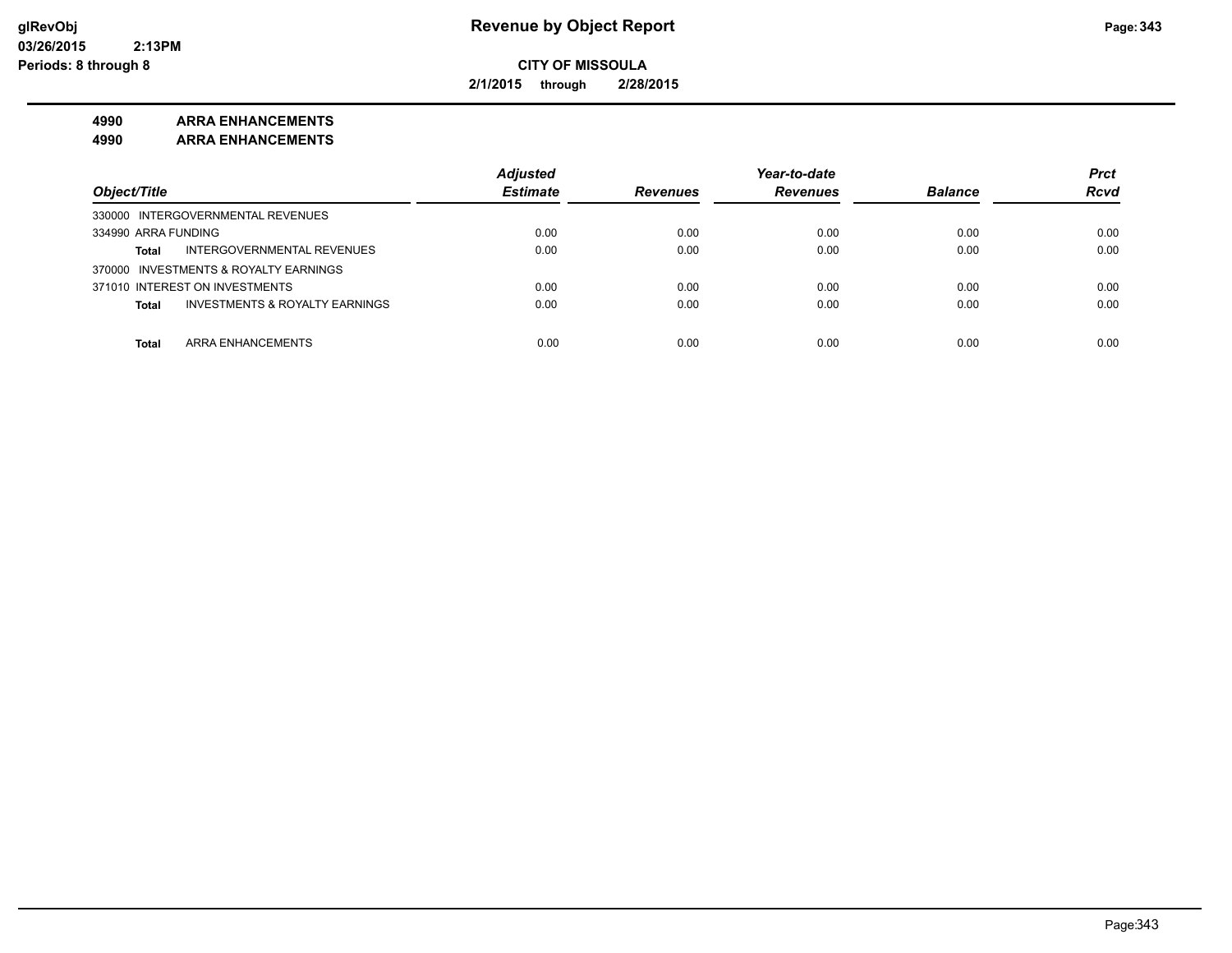**2/1/2015 through 2/28/2015**

### **4990 ARRA ENHANCEMENTS**

| Object/Title                                              | <b>Adjusted</b><br><b>Estimate</b> | <b>Revenues</b> | Year-to-date<br><b>Revenues</b> | <b>Balance</b> | <b>Prct</b><br><b>Rcvd</b> |
|-----------------------------------------------------------|------------------------------------|-----------------|---------------------------------|----------------|----------------------------|
| 330000 INTERGOVERNMENTAL REVENUES                         |                                    |                 |                                 |                |                            |
| 334990 ARRA FUNDING                                       | 0.00                               | 0.00            | 0.00                            | 0.00           | 0.00                       |
| INTERGOVERNMENTAL REVENUES<br>Total                       | 0.00                               | 0.00            | 0.00                            | 0.00           | 0.00                       |
| 370000 INVESTMENTS & ROYALTY EARNINGS                     |                                    |                 |                                 |                |                            |
| 371010 INTEREST ON INVESTMENTS                            | 0.00                               | 0.00            | 0.00                            | 0.00           | 0.00                       |
| <b>INVESTMENTS &amp; ROYALTY EARNINGS</b><br><b>Total</b> | 0.00                               | 0.00            | 0.00                            | 0.00           | 0.00                       |
|                                                           |                                    |                 |                                 |                |                            |
| <b>ARRA ENHANCEMENTS</b><br><b>Total</b>                  | 0.00                               | 0.00            | 0.00                            | 0.00           | 0.00                       |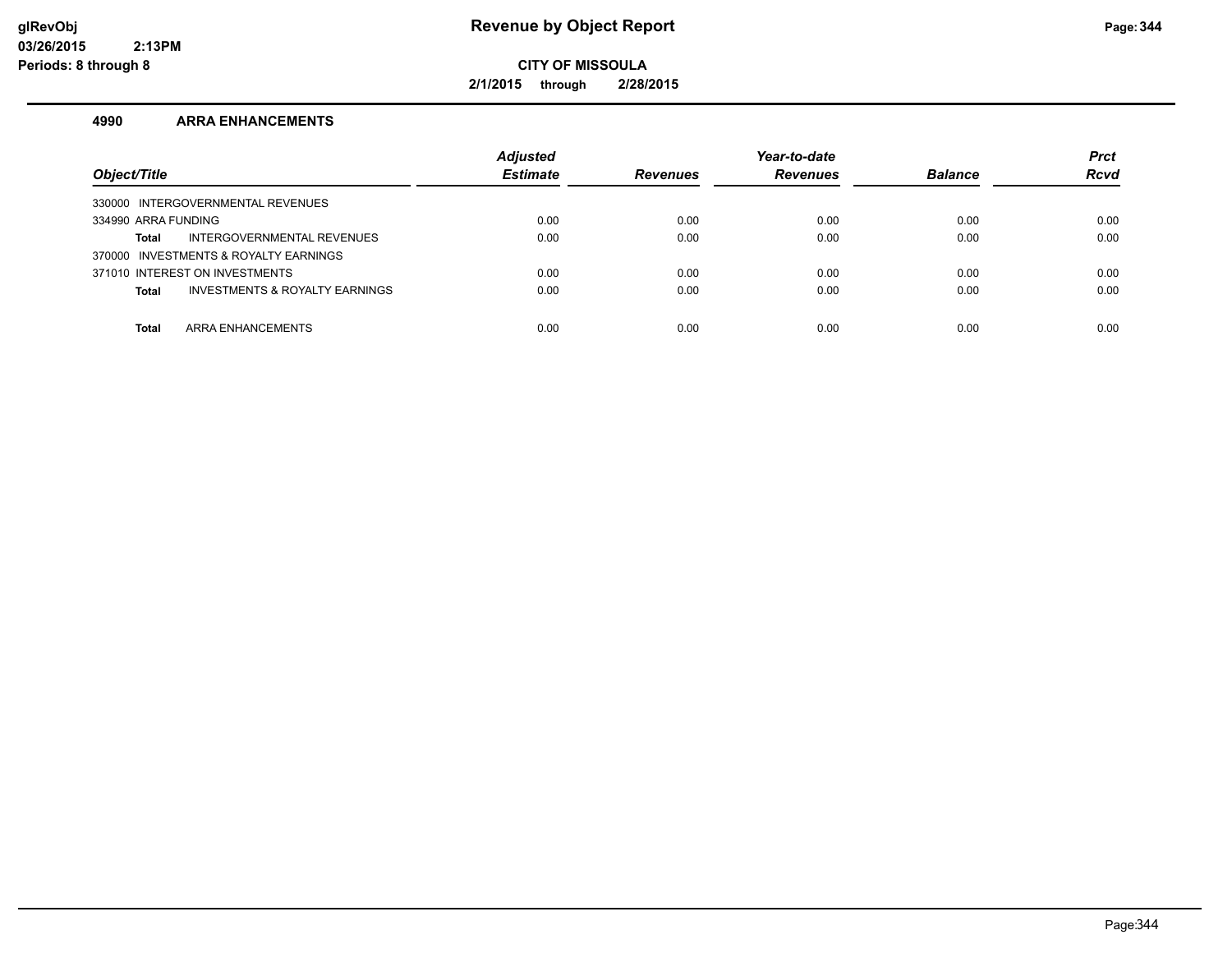**2/1/2015 through 2/28/2015**

### **4991 ARRA HB645**

**4991 ARRA HB645**

|                                                           | <b>Adjusted</b> |                 | Year-to-date    |                | <b>Prct</b> |
|-----------------------------------------------------------|-----------------|-----------------|-----------------|----------------|-------------|
| Object/Title                                              | <b>Estimate</b> | <b>Revenues</b> | <b>Revenues</b> | <b>Balance</b> | Rcvd        |
| 330000 INTERGOVERNMENTAL REVENUES                         |                 |                 |                 |                |             |
| 334991 ARRA HB645 FUNDING                                 | 0.00            | 0.00            | 0.00            | 0.00           | 0.00        |
| 336023 STATE CONTRIB. - PERS                              | 0.00            | 0.00            | 0.00            | 0.00           | 0.00        |
| <b>INTERGOVERNMENTAL REVENUES</b><br><b>Total</b>         | 0.00            | 0.00            | 0.00            | 0.00           | 0.00        |
| 340000 CHARGES FOR SERVICES                               |                 |                 |                 |                |             |
| 343005 NON-ARRA MOUNTAIN WATER CONTRACT                   | 0.00            | 0.00            | 0.00            | 0.00           | 0.00        |
| <b>CHARGES FOR SERVICES</b><br><b>Total</b>               | 0.00            | 0.00            | 0.00            | 0.00           | 0.00        |
| 360000 MISCELLANEOUS REVENUES                             |                 |                 |                 |                |             |
| 360000 MISCELLANEOUS REVENUES                             | 0.00            | 0.00            | 0.00            | 0.00           | 0.00        |
| <b>MISCELLANEOUS REVENUES</b><br><b>Total</b>             | 0.00            | 0.00            | 0.00            | 0.00           | 0.00        |
| <b>INVESTMENTS &amp; ROYALTY EARNINGS</b><br>370000       |                 |                 |                 |                |             |
| 371010 INTEREST ON INVESTMENTS                            | 0.00            | 0.00            | 0.00            | 0.00           | 0.00        |
| <b>INVESTMENTS &amp; ROYALTY EARNINGS</b><br><b>Total</b> | 0.00            | 0.00            | 0.00            | 0.00           | 0.00        |
|                                                           |                 |                 |                 |                |             |
| ARRA HB645<br><b>Total</b>                                | 0.00            | 0.00            | 0.00            | 0.00           | 0.00        |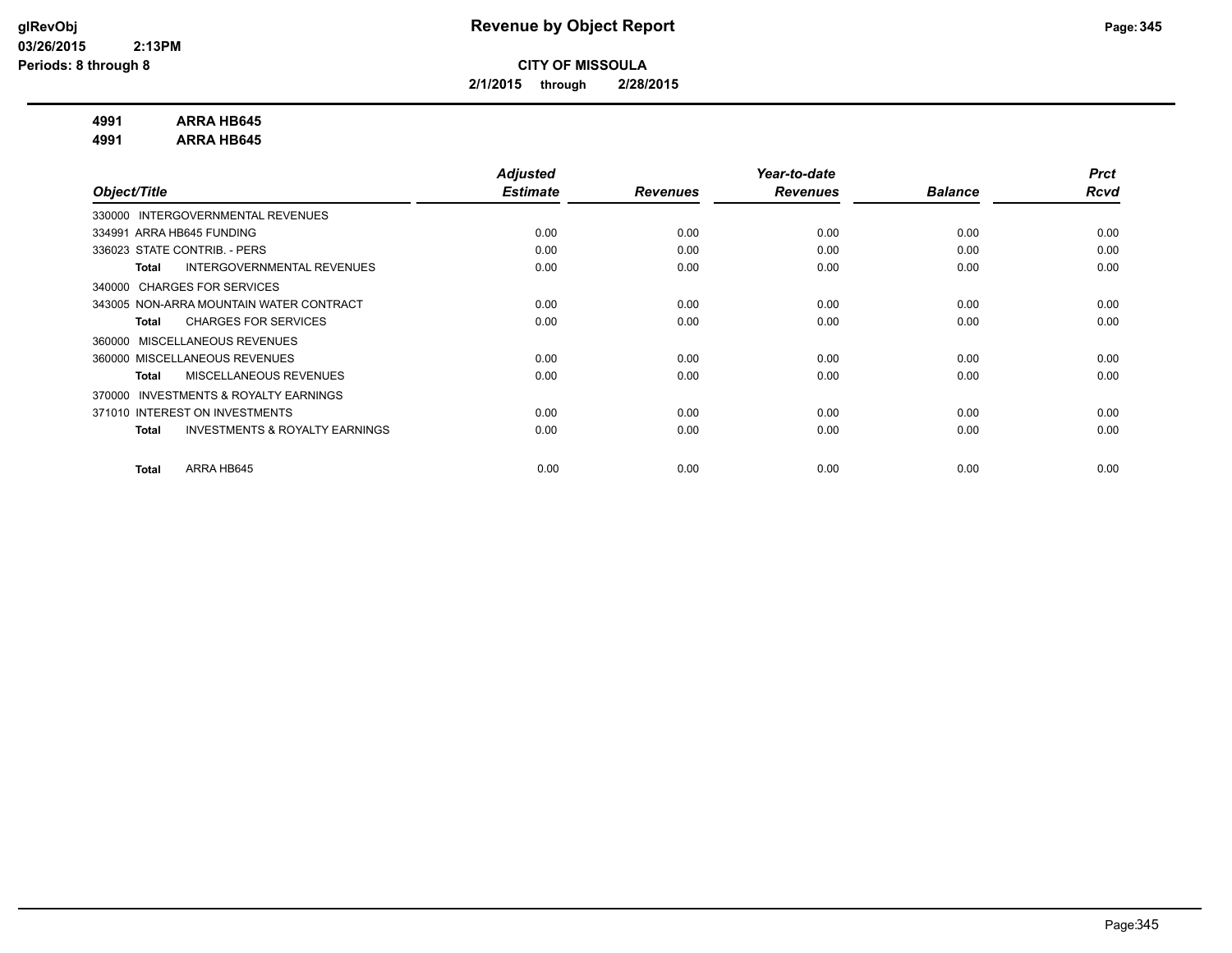**2/1/2015 through 2/28/2015**

### **4991 ARRA HB645**

| Object/Title                                              | <b>Adjusted</b><br><b>Estimate</b> | <b>Revenues</b> | Year-to-date<br><b>Revenues</b> | <b>Balance</b> | <b>Prct</b><br>Rcvd |
|-----------------------------------------------------------|------------------------------------|-----------------|---------------------------------|----------------|---------------------|
| <b>INTERGOVERNMENTAL REVENUES</b><br>330000               |                                    |                 |                                 |                |                     |
|                                                           |                                    |                 |                                 |                |                     |
| 334991 ARRA HB645 FUNDING                                 | 0.00                               | 0.00            | 0.00                            | 0.00           | 0.00                |
| 336023 STATE CONTRIB. - PERS                              | 0.00                               | 0.00            | 0.00                            | 0.00           | 0.00                |
| INTERGOVERNMENTAL REVENUES<br><b>Total</b>                | 0.00                               | 0.00            | 0.00                            | 0.00           | 0.00                |
| 340000 CHARGES FOR SERVICES                               |                                    |                 |                                 |                |                     |
| 343005 NON-ARRA MOUNTAIN WATER CONTRACT                   | 0.00                               | 0.00            | 0.00                            | 0.00           | 0.00                |
| <b>CHARGES FOR SERVICES</b><br><b>Total</b>               | 0.00                               | 0.00            | 0.00                            | 0.00           | 0.00                |
| 360000 MISCELLANEOUS REVENUES                             |                                    |                 |                                 |                |                     |
| 360000 MISCELLANEOUS REVENUES                             | 0.00                               | 0.00            | 0.00                            | 0.00           | 0.00                |
| <b>MISCELLANEOUS REVENUES</b><br><b>Total</b>             | 0.00                               | 0.00            | 0.00                            | 0.00           | 0.00                |
| <b>INVESTMENTS &amp; ROYALTY EARNINGS</b><br>370000       |                                    |                 |                                 |                |                     |
| 371010 INTEREST ON INVESTMENTS                            | 0.00                               | 0.00            | 0.00                            | 0.00           | 0.00                |
| <b>INVESTMENTS &amp; ROYALTY EARNINGS</b><br><b>Total</b> | 0.00                               | 0.00            | 0.00                            | 0.00           | 0.00                |
| ARRA HB645<br>Total                                       | 0.00                               | 0.00            | 0.00                            | 0.00           | 0.00                |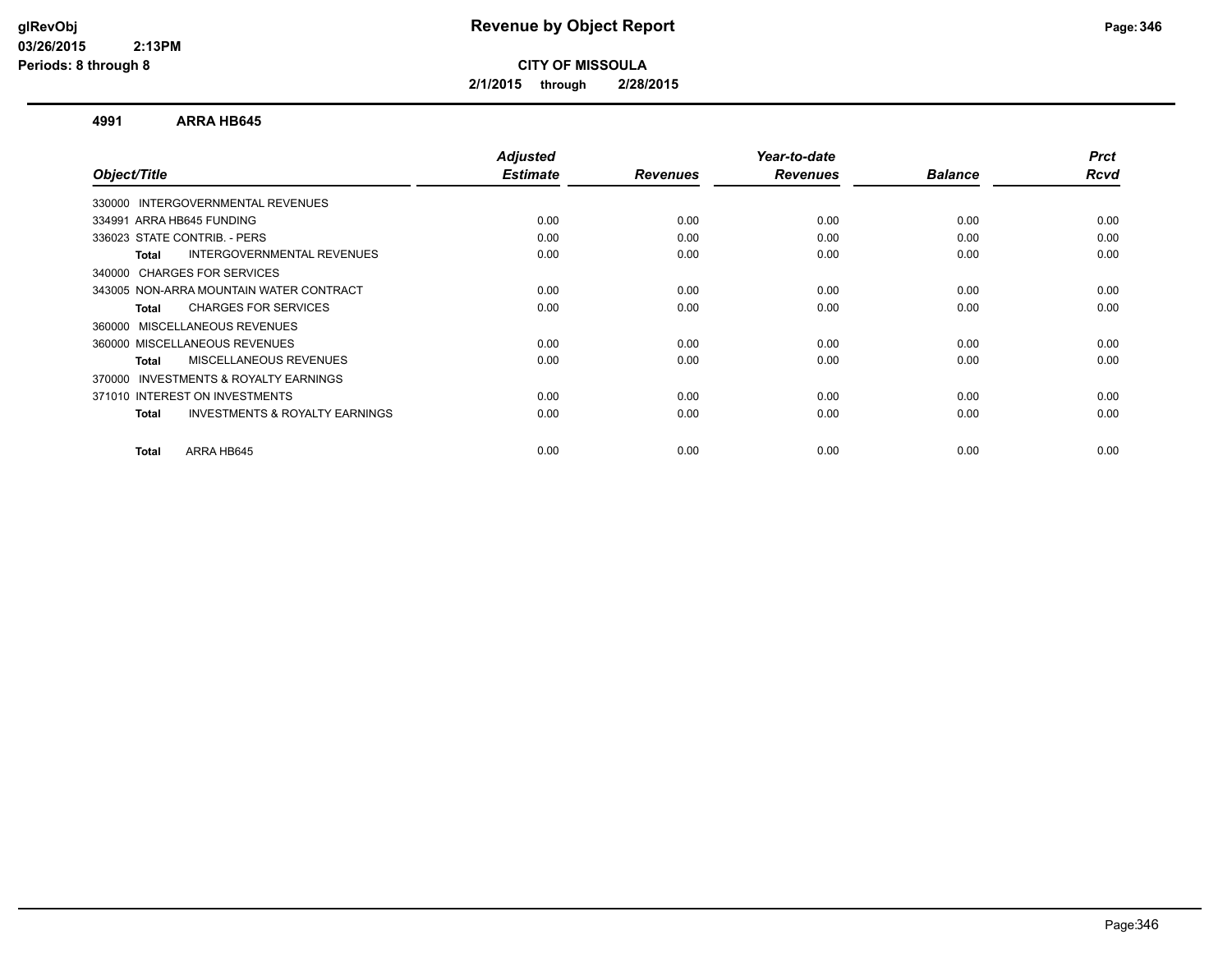**2/1/2015 through 2/28/2015**

## **4992 WFL MILLER CREEK ROAD**

**4992 WFL MILLER CREEK ROAD**

|                                                           | <b>Adjusted</b> |                 | Year-to-date    |                | <b>Prct</b> |
|-----------------------------------------------------------|-----------------|-----------------|-----------------|----------------|-------------|
| Object/Title                                              | <b>Estimate</b> | <b>Revenues</b> | <b>Revenues</b> | <b>Balance</b> | <b>Rcvd</b> |
| 330000 INTERGOVERNMENTAL REVENUES                         |                 |                 |                 |                |             |
| 334990 ARRA FUNDING                                       | 0.00            | 0.00            | 0.00            | 0.00           | 0.00        |
| INTERGOVERNMENTAL REVENUES<br><b>Total</b>                | 0.00            | 0.00            | 0.00            | 0.00           | 0.00        |
| 370000 INVESTMENTS & ROYALTY EARNINGS                     |                 |                 |                 |                |             |
| 371010 INTEREST ON INVESTMENTS                            | 0.00            | 0.00            | 0.00            | 0.00           | 0.00        |
| <b>INVESTMENTS &amp; ROYALTY EARNINGS</b><br><b>Total</b> | 0.00            | 0.00            | 0.00            | 0.00           | 0.00        |
| WFL MILLER CREEK ROAD<br>Total                            | 0.00            | 0.00            | 0.00            | 0.00           | 0.00        |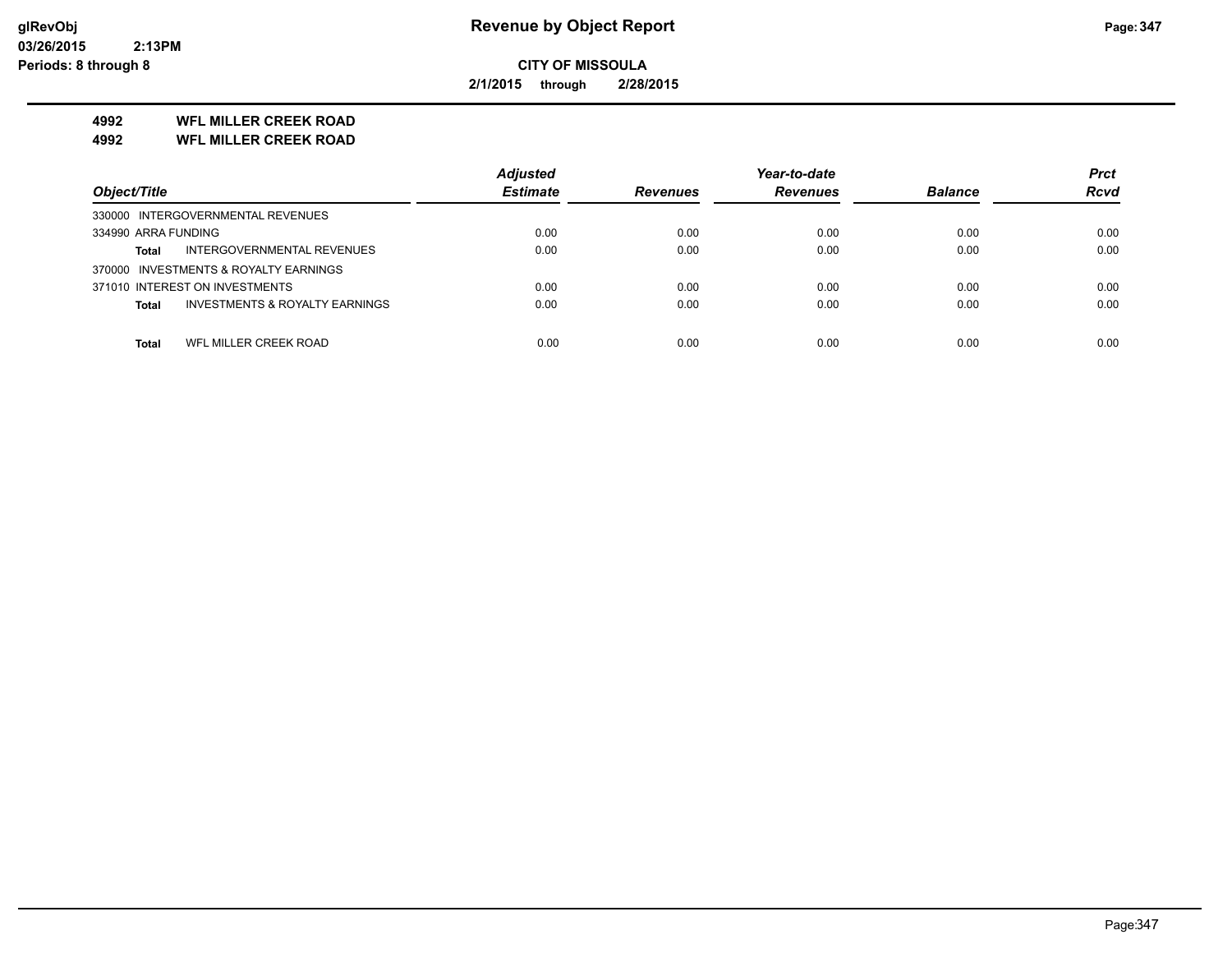**2/1/2015 through 2/28/2015**

### **4992 WFL MILLER CREEK ROAD**

| Object/Title                                              | <b>Adjusted</b><br><b>Estimate</b> | <b>Revenues</b> | Year-to-date<br><b>Revenues</b> | <b>Balance</b> | <b>Prct</b><br><b>Rcvd</b> |
|-----------------------------------------------------------|------------------------------------|-----------------|---------------------------------|----------------|----------------------------|
| 330000 INTERGOVERNMENTAL REVENUES                         |                                    |                 |                                 |                |                            |
| 334990 ARRA FUNDING                                       | 0.00                               | 0.00            | 0.00                            | 0.00           | 0.00                       |
| INTERGOVERNMENTAL REVENUES<br>Total                       | 0.00                               | 0.00            | 0.00                            | 0.00           | 0.00                       |
| 370000 INVESTMENTS & ROYALTY EARNINGS                     |                                    |                 |                                 |                |                            |
| 371010 INTEREST ON INVESTMENTS                            | 0.00                               | 0.00            | 0.00                            | 0.00           | 0.00                       |
| <b>INVESTMENTS &amp; ROYALTY EARNINGS</b><br><b>Total</b> | 0.00                               | 0.00            | 0.00                            | 0.00           | 0.00                       |
|                                                           |                                    |                 |                                 |                |                            |
| WFL MILLER CREEK ROAD<br><b>Total</b>                     | 0.00                               | 0.00            | 0.00                            | 0.00           | 0.00                       |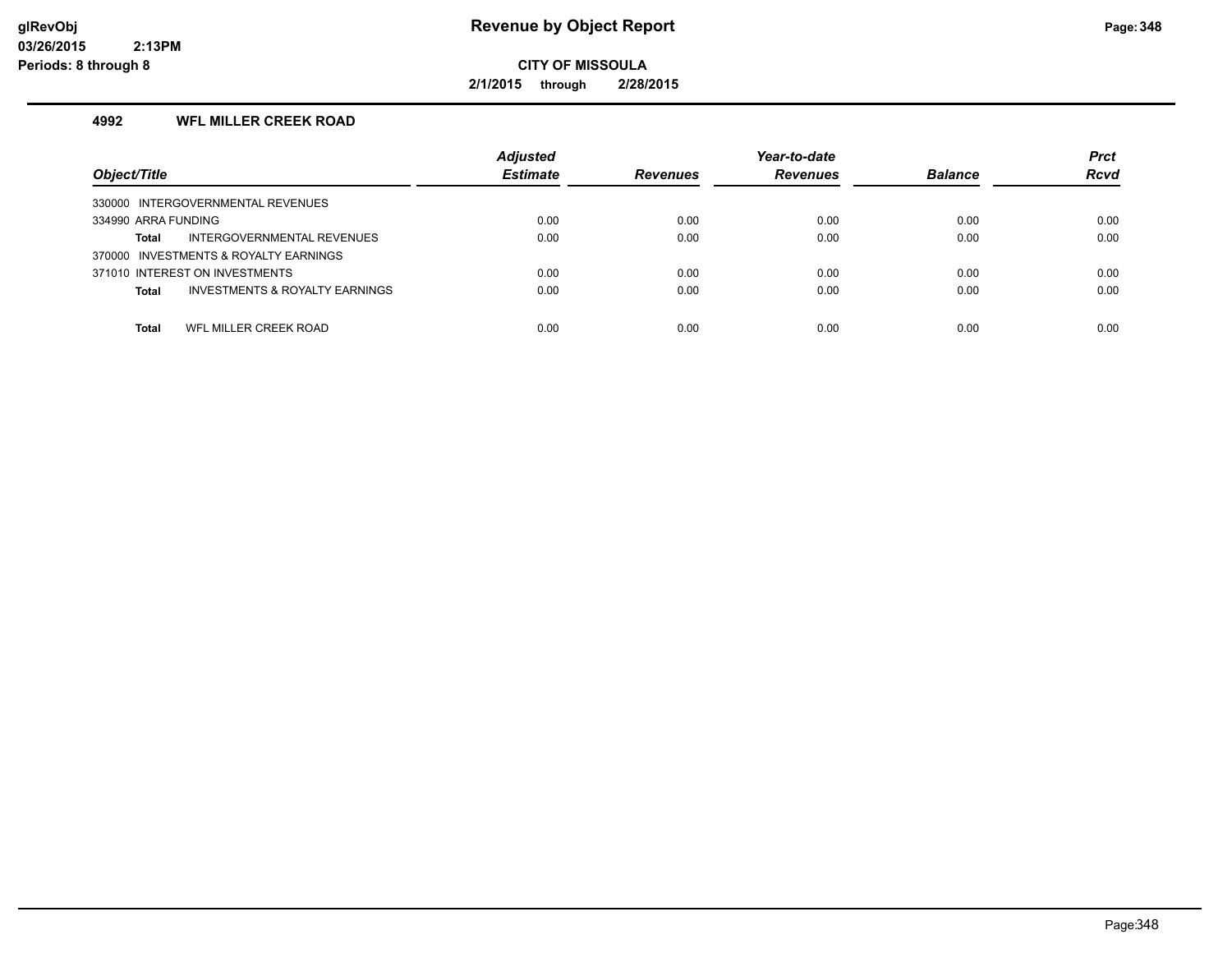**2/1/2015 through 2/28/2015**

**4993 WESTERN FEDERAL LANDS**

**4993 WESTERN FEDERAL LANDS**

|                                                | <b>Adjusted</b> |                 | Year-to-date    |                | <b>Prct</b> |
|------------------------------------------------|-----------------|-----------------|-----------------|----------------|-------------|
| Object/Title                                   | <b>Estimate</b> | <b>Revenues</b> | <b>Revenues</b> | <b>Balance</b> | <b>Rcvd</b> |
| 330000 INTERGOVERNMENTAL REVENUES              |                 |                 |                 |                |             |
| 331005 WESTERN FEDERAL LANDS GRANT             | 0.00            | 0.00            | 0.00            | 0.00           | 0.00        |
| 334125 FWP GRANT                               | 0.00            | 0.00            | 73.578.10       | $-73.578.10$   | 0.00        |
| <b>INTERGOVERNMENTAL REVENUES</b><br>Total     | 0.00            | 0.00            | 73,578.10       | $-73,578.10$   | 0.00        |
| 360000 MISCELLANEOUS REVENUES                  |                 |                 |                 |                |             |
| 365010 FRIENDS OF MISSOULA PARKS DONATION      | 0.00            | 0.00            | 0.00            | 0.00           | 0.00        |
| MISCELLANEOUS REVENUES<br>Total                | 0.00            | 0.00            | 0.00            | 0.00           | 0.00        |
| INVESTMENTS & ROYALTY EARNINGS<br>370000       |                 |                 |                 |                |             |
| 371010 INTEREST ON INVESTMENTS                 | 0.00            | 0.00            | 0.00            | 0.00           | 0.00        |
| INVESTMENTS & ROYALTY EARNINGS<br><b>Total</b> | 0.00            | 0.00            | 0.00            | 0.00           | 0.00        |
| <b>WESTERN FEDERAL LANDS</b><br><b>Total</b>   | 0.00            | 0.00            | 73.578.10       | $-73.578.10$   | 0.00        |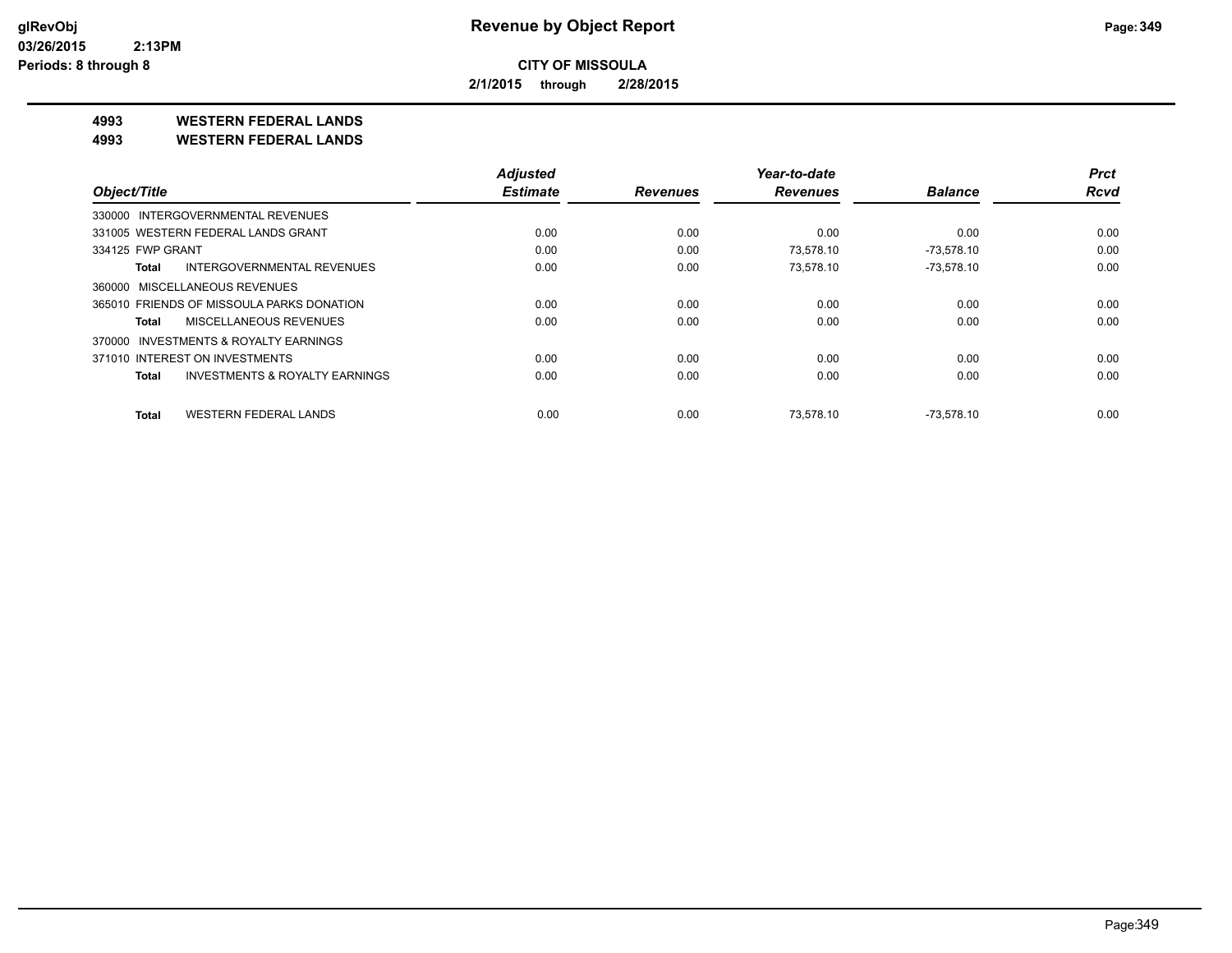**2/1/2015 through 2/28/2015**

### **4993 WESTERN FEDERAL LANDS**

|                                                           | <b>Adjusted</b> |                 | Year-to-date    |                | <b>Prct</b> |
|-----------------------------------------------------------|-----------------|-----------------|-----------------|----------------|-------------|
| Object/Title                                              | <b>Estimate</b> | <b>Revenues</b> | <b>Revenues</b> | <b>Balance</b> | <b>Rcvd</b> |
| 330000 INTERGOVERNMENTAL REVENUES                         |                 |                 |                 |                |             |
| 331005 WESTERN FEDERAL LANDS GRANT                        | 0.00            | 0.00            | 0.00            | 0.00           | 0.00        |
| 334125 FWP GRANT                                          | 0.00            | 0.00            | 73.578.10       | $-73,578.10$   | 0.00        |
| INTERGOVERNMENTAL REVENUES<br><b>Total</b>                | 0.00            | 0.00            | 73.578.10       | $-73,578.10$   | 0.00        |
| 360000 MISCELLANEOUS REVENUES                             |                 |                 |                 |                |             |
| 365010 FRIENDS OF MISSOULA PARKS DONATION                 | 0.00            | 0.00            | 0.00            | 0.00           | 0.00        |
| MISCELLANEOUS REVENUES<br>Total                           | 0.00            | 0.00            | 0.00            | 0.00           | 0.00        |
| 370000 INVESTMENTS & ROYALTY EARNINGS                     |                 |                 |                 |                |             |
| 371010 INTEREST ON INVESTMENTS                            | 0.00            | 0.00            | 0.00            | 0.00           | 0.00        |
| <b>INVESTMENTS &amp; ROYALTY EARNINGS</b><br><b>Total</b> | 0.00            | 0.00            | 0.00            | 0.00           | 0.00        |
|                                                           |                 |                 |                 |                |             |
| <b>WESTERN FEDERAL LANDS</b><br><b>Total</b>              | 0.00            | 0.00            | 73.578.10       | $-73.578.10$   | 0.00        |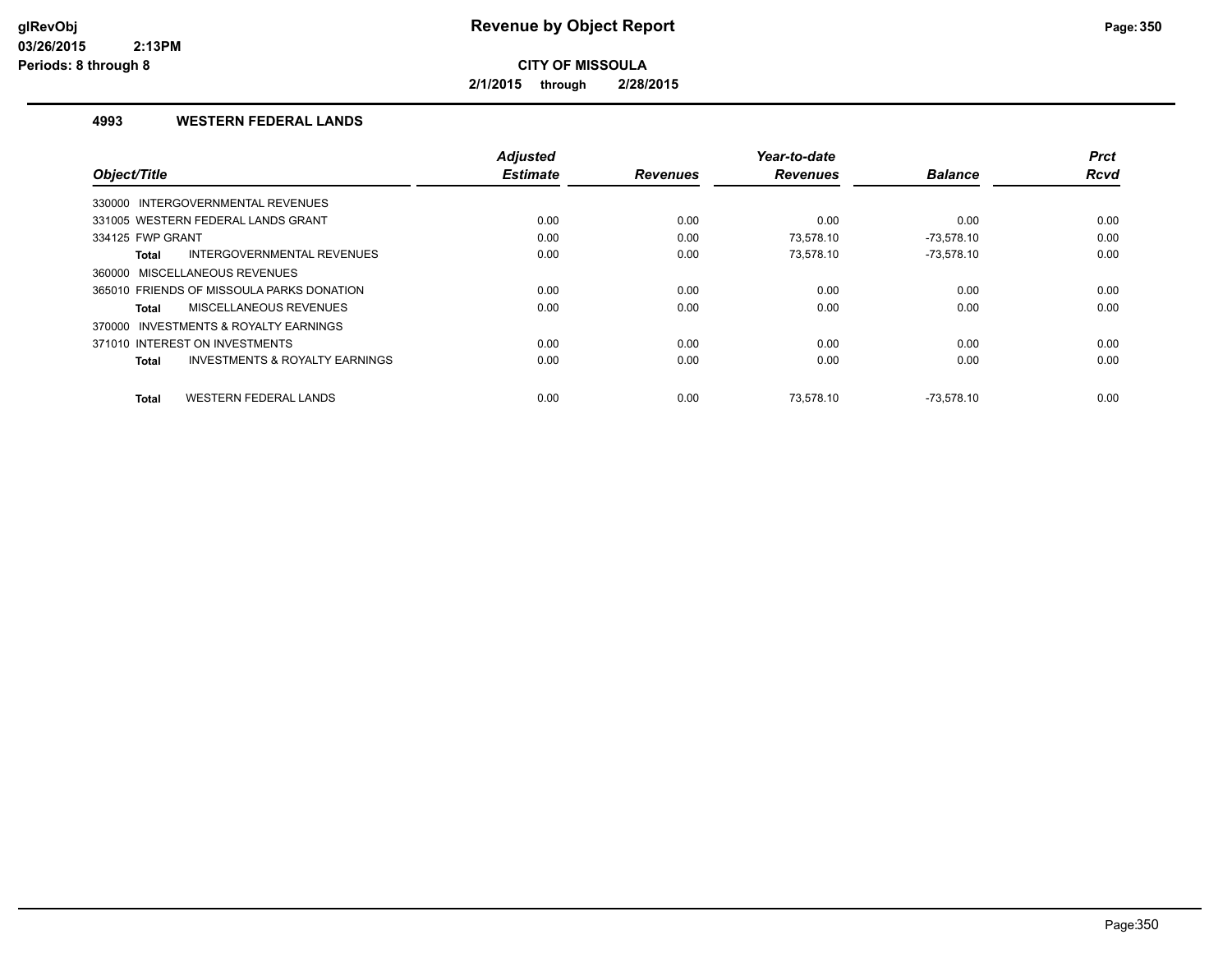**2/1/2015 through 2/28/2015**

**5020 CIVIC STADIUM**

**5020 CIVIC STADIUM**

|                                                           | <b>Adjusted</b> |                 | Year-to-date    |                | <b>Prct</b> |
|-----------------------------------------------------------|-----------------|-----------------|-----------------|----------------|-------------|
| Object/Title                                              | <b>Estimate</b> | <b>Revenues</b> | <b>Revenues</b> | <b>Balance</b> | <b>Rcvd</b> |
| 330000 INTERGOVERNMENTAL REVENUES                         |                 |                 |                 |                |             |
| 336023 STATE CONTRIB. - PERS                              | 0.00            | 0.00            | 0.00            | 0.00           | 0.00        |
| <b>INTERGOVERNMENTAL REVENUES</b><br><b>Total</b>         | 0.00            | 0.00            | 0.00            | 0.00           | 0.00        |
| 360000 MISCELLANEOUS REVENUES                             |                 |                 |                 |                |             |
| 360010 MISCELLANEOUS                                      | 0.00            | 0.00            | 0.00            | 0.00           | 0.00        |
| 361010 RENTAL REVENUE                                     | 120,000.00      | 0.00            | 0.00            | 120,000.00     | 0.00        |
| 362003 US BANK FEE REIMBURSEMENT                          | 0.00            | 0.00            | 0.00            | 0.00           | 0.00        |
| 365030 DONATIONS STADIUM R&D                              | 0.00            | 0.00            | 0.00            | 0.00           | 0.00        |
| MISCELLANEOUS REVENUES<br><b>Total</b>                    | 120,000.00      | 0.00            | 0.00            | 120,000.00     | 0.00        |
| 370000 INVESTMENTS & ROYALTY EARNINGS                     |                 |                 |                 |                |             |
| 371010 INTEREST ON INVESTMENTS                            | 0.00            | 0.00            | 0.00            | 0.00           | 0.00        |
| <b>INVESTMENTS &amp; ROYALTY EARNINGS</b><br><b>Total</b> | 0.00            | 0.00            | 0.00            | 0.00           | 0.00        |
| OTHER FINANCING SOURCES<br>380000                         |                 |                 |                 |                |             |
| 383000 OPERATING TRANSFERS                                | 0.00            | 0.00            | 0.00            | 0.00           | 0.00        |
| 383400 CAPITAL CONTRIBUTION                               | 0.00            | 0.00            | 0.00            | 0.00           | 0.00        |
| OTHER FINANCING SOURCES<br><b>Total</b>                   | 0.00            | 0.00            | 0.00            | 0.00           | 0.00        |
|                                                           |                 |                 |                 |                |             |
| <b>CIVIC STADIUM</b><br><b>Total</b>                      | 120,000.00      | 0.00            | 0.00            | 120,000.00     | 0.00        |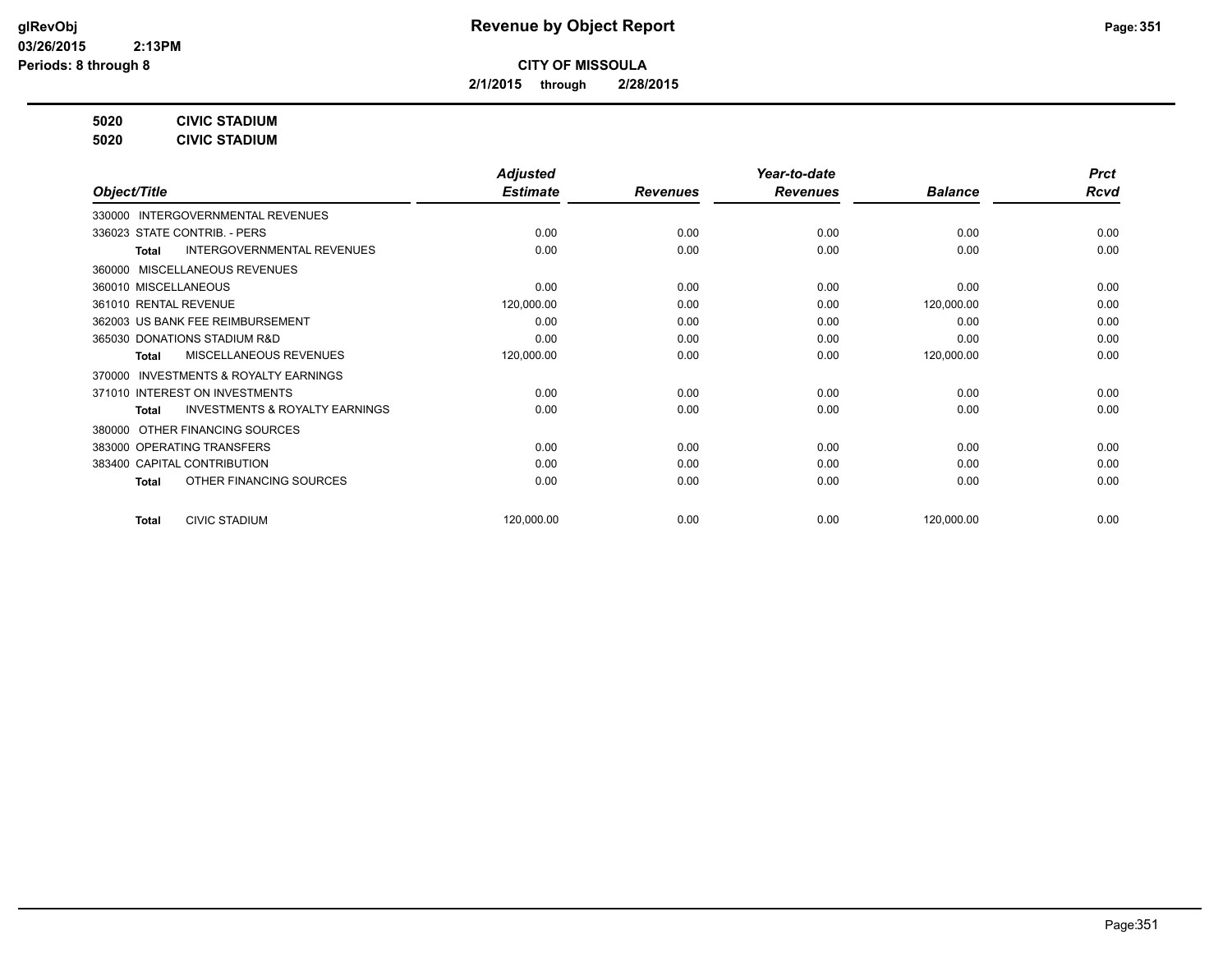**2/1/2015 through 2/28/2015**

### **5020 CIVIC STADIUM**

|                                                           | <b>Adjusted</b> |                 | Year-to-date    |                | <b>Prct</b> |
|-----------------------------------------------------------|-----------------|-----------------|-----------------|----------------|-------------|
| Object/Title                                              | <b>Estimate</b> | <b>Revenues</b> | <b>Revenues</b> | <b>Balance</b> | <b>Rcvd</b> |
| 330000 INTERGOVERNMENTAL REVENUES                         |                 |                 |                 |                |             |
| 336023 STATE CONTRIB. - PERS                              | 0.00            | 0.00            | 0.00            | 0.00           | 0.00        |
| <b>INTERGOVERNMENTAL REVENUES</b><br>Total                | 0.00            | 0.00            | 0.00            | 0.00           | 0.00        |
| 360000 MISCELLANEOUS REVENUES                             |                 |                 |                 |                |             |
| 360010 MISCELLANEOUS                                      | 0.00            | 0.00            | 0.00            | 0.00           | 0.00        |
| 361010 RENTAL REVENUE                                     | 120,000.00      | 0.00            | 0.00            | 120,000.00     | 0.00        |
| 362003 US BANK FEE REIMBURSEMENT                          | 0.00            | 0.00            | 0.00            | 0.00           | 0.00        |
| 365030 DONATIONS STADIUM R&D                              | 0.00            | 0.00            | 0.00            | 0.00           | 0.00        |
| <b>MISCELLANEOUS REVENUES</b><br><b>Total</b>             | 120,000.00      | 0.00            | 0.00            | 120,000.00     | 0.00        |
| INVESTMENTS & ROYALTY EARNINGS<br>370000                  |                 |                 |                 |                |             |
| 371010 INTEREST ON INVESTMENTS                            | 0.00            | 0.00            | 0.00            | 0.00           | 0.00        |
| <b>INVESTMENTS &amp; ROYALTY EARNINGS</b><br><b>Total</b> | 0.00            | 0.00            | 0.00            | 0.00           | 0.00        |
| OTHER FINANCING SOURCES<br>380000                         |                 |                 |                 |                |             |
| 383000 OPERATING TRANSFERS                                | 0.00            | 0.00            | 0.00            | 0.00           | 0.00        |
| 383400 CAPITAL CONTRIBUTION                               | 0.00            | 0.00            | 0.00            | 0.00           | 0.00        |
| OTHER FINANCING SOURCES<br>Total                          | 0.00            | 0.00            | 0.00            | 0.00           | 0.00        |
| <b>CIVIC STADIUM</b><br><b>Total</b>                      | 120,000.00      | 0.00            | 0.00            | 120,000.00     | 0.00        |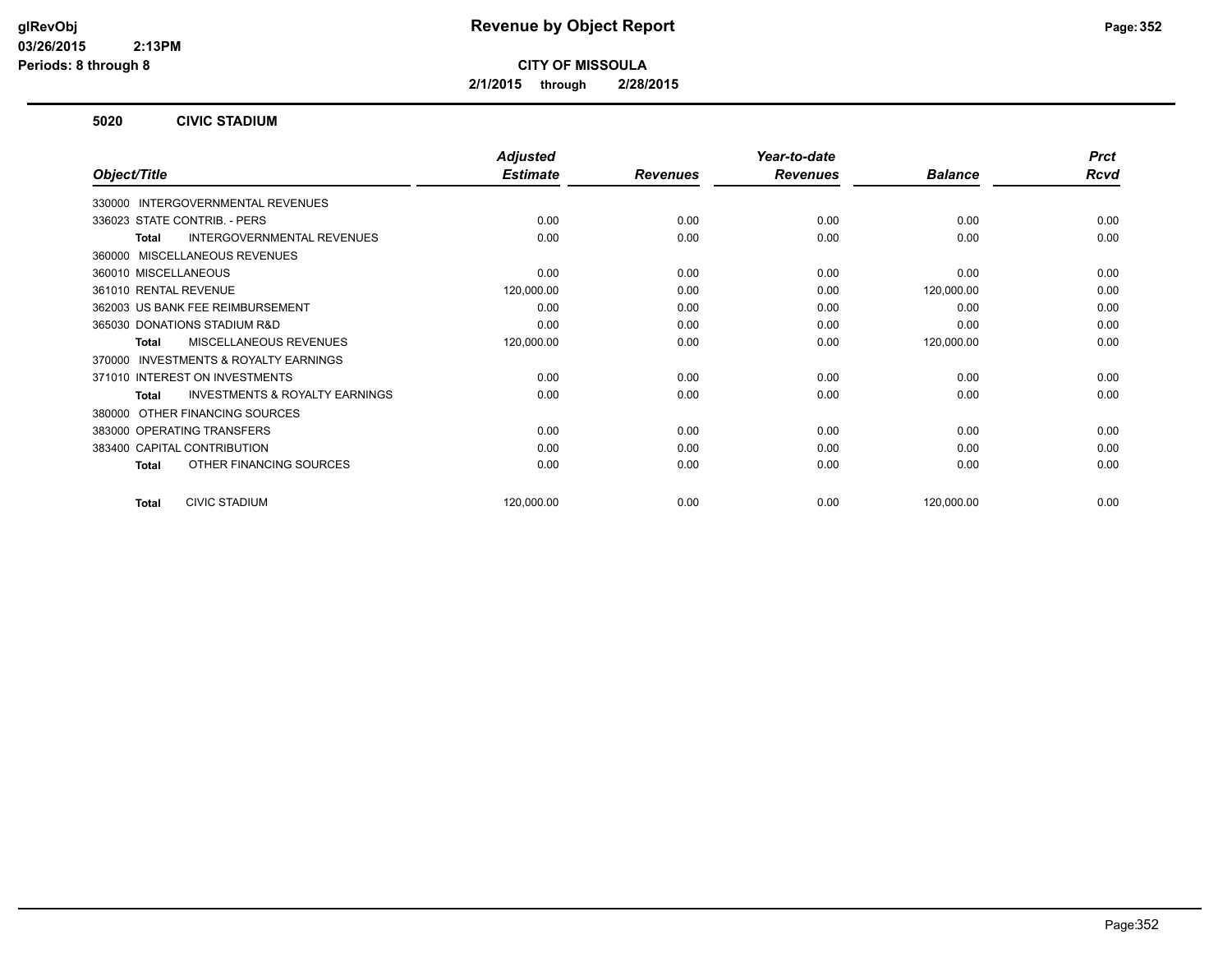**2/1/2015 through 2/28/2015**

## **5310 SEWER OPERATING BUDGET FUND**

#### **5310 SEWER OPERATING BUDGET FUND**

|                                                    | <b>Adjusted</b> |                 | Year-to-date    |                | <b>Prct</b> |
|----------------------------------------------------|-----------------|-----------------|-----------------|----------------|-------------|
| Object/Title                                       | <b>Estimate</b> | <b>Revenues</b> | <b>Revenues</b> | <b>Balance</b> | <b>Rcvd</b> |
| 320000 LICENSES & PERMITS                          |                 |                 |                 |                |             |
| 323027 HAULER PERMITS                              | 0.00            | 0.00            | 150.00          | $-150.00$      | 0.00        |
| <b>LICENSES &amp; PERMITS</b><br><b>Total</b>      | 0.00            | 0.00            | 150.00          | $-150.00$      | 0.00        |
| 330000 INTERGOVERNMENTAL REVENUES                  |                 |                 |                 |                |             |
| 334071 DEQ/RIVER WATER SAMPLING                    | 0.00            | 0.00            | 0.00            | 0.00           | 0.00        |
| 336023 STATE CONTRIB. - PERS                       | 0.00            | 86.16           | 908.37          | $-908.37$      | 0.00        |
| <b>INTERGOVERNMENTAL REVENUES</b><br><b>Total</b>  | 0.00            | 86.16           | 908.37          | $-908.37$      | 0.00        |
| 340000 CHARGES FOR SERVICES                        |                 |                 |                 |                |             |
| 343031 SEWER SERVICE CHARGES                       | 0.00            | 0.00            | 0.00            | 0.00           | 0.00        |
| 343032 SEWER INSTALLATION CHARGES                  | 76,000.00       | 0.00            | 0.00            | 76,000.00      | 0.00        |
| 343035 SALE OF SEWER MATERIALS AND SUPPLIES        | 0.00            | 0.00            | 0.00            | 0.00           | 0.00        |
| 343039 DISPOSAL FEES                               | 0.00            | 3,420.00        | 18,433.88       | $-18,433.88$   | 0.00        |
| <b>CHARGES FOR SERVICES</b><br><b>Total</b>        | 76,000.00       | 3,420.00        | 18,433.88       | 57,566.12      | 24.26       |
| 360000 MISCELLANEOUS REVENUES                      |                 |                 |                 |                |             |
| 360010 MISCELLANEOUS                               | 0.00            | 0.00            | 0.00            | 0.00           | 0.00        |
| 360030 CONTRIBUTIONS FROM PROPERTY OWNERS          | 0.00            | 0.00            | 0.00            | 0.00           | 0.00        |
| 363040 PENALTY AND INTEREST                        | 0.00            | 113.04          | 568.96          | $-568.96$      | 0.00        |
| 364012 SALE OF SURPLUS PROPERTY                    | 0.00            | 0.00            | 0.00            | 0.00           | 0.00        |
| MISCELLANEOUS REVENUES<br>Total                    | 0.00            | 113.04          | 568.96          | $-568.96$      | 0.00        |
| 370000 INVESTMENTS & ROYALTY EARNINGS              |                 |                 |                 |                |             |
| 371010 INTEREST ON INVESTMENTS                     | 0.00            | 0.00            | 0.00            | 0.00           | 0.00        |
| 371020 GAIN/LOSS IN MARKET VALUE OF INVESTMENTS    | 0.00            | 0.00            | 0.00            | 0.00           | 0.00        |
| <b>INVESTMENTS &amp; ROYALTY EARNINGS</b><br>Total | 0.00            | 0.00            | 0.00            | 0.00           | 0.00        |
| 380000 OTHER FINANCING SOURCES                     |                 |                 |                 |                |             |
| 381090 PROCEEDS FROM CAPITAL LEASE                 | 0.00            | 0.00            | 0.00            | 0.00           | 0.00        |
| 382010 SALE OF FIXED ASSETS                        | 0.00            | 0.00            | 0.00            | 0.00           | 0.00        |
| 383024 TRANS FR SEWER CLEARING                     | 4,458,965.00    | 0.00            | 0.00            | 4,458,965.00   | 0.00        |
| OTHER FINANCING SOURCES<br><b>Total</b>            | 4,458,965.00    | 0.00            | 0.00            | 4,458,965.00   | 0.00        |
| SEWER OPERATING BUDGET FUND<br>Total               | 4.534.965.00    | 3.619.20        | 20.061.21       | 4.514.903.79   | 0.44        |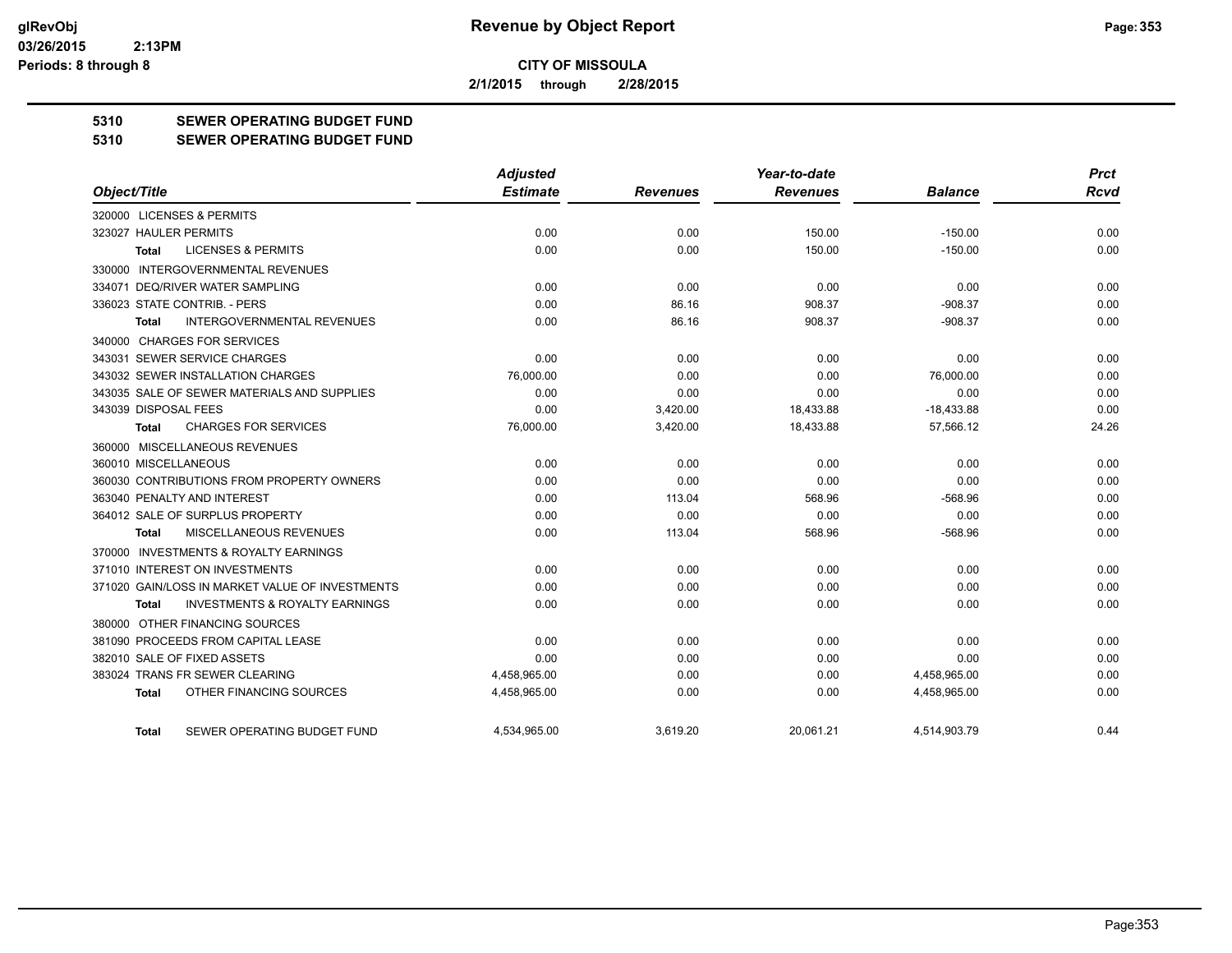**2/1/2015 through 2/28/2015**

### **5310 SEWER OPERATING BUDGET FUND**

| Object/Title                                       | <b>Adjusted</b><br><b>Estimate</b> | <b>Revenues</b> | Year-to-date<br><b>Revenues</b> | <b>Balance</b> | <b>Prct</b><br><b>Rcvd</b> |
|----------------------------------------------------|------------------------------------|-----------------|---------------------------------|----------------|----------------------------|
|                                                    |                                    |                 |                                 |                |                            |
| 320000 LICENSES & PERMITS                          |                                    |                 |                                 |                |                            |
| 323027 HAULER PERMITS                              | 0.00                               | 0.00            | 150.00                          | $-150.00$      | 0.00                       |
| <b>LICENSES &amp; PERMITS</b><br><b>Total</b>      | 0.00                               | 0.00            | 150.00                          | $-150.00$      | 0.00                       |
| 330000 INTERGOVERNMENTAL REVENUES                  |                                    |                 |                                 |                |                            |
| 334071 DEQ/RIVER WATER SAMPLING                    | 0.00                               | 0.00            | 0.00                            | 0.00           | 0.00                       |
| 336023 STATE CONTRIB. - PERS                       | 0.00                               | 86.16           | 908.37                          | $-908.37$      | 0.00                       |
| INTERGOVERNMENTAL REVENUES<br>Total                | 0.00                               | 86.16           | 908.37                          | $-908.37$      | 0.00                       |
| 340000 CHARGES FOR SERVICES                        |                                    |                 |                                 |                |                            |
| 343031 SEWER SERVICE CHARGES                       | 0.00                               | 0.00            | 0.00                            | 0.00           | 0.00                       |
| 343032 SEWER INSTALLATION CHARGES                  | 76,000.00                          | 0.00            | 0.00                            | 76,000.00      | 0.00                       |
| 343035 SALE OF SEWER MATERIALS AND SUPPLIES        | 0.00                               | 0.00            | 0.00                            | 0.00           | 0.00                       |
| 343039 DISPOSAL FEES                               | 0.00                               | 3,420.00        | 18,433.88                       | $-18,433.88$   | 0.00                       |
| <b>CHARGES FOR SERVICES</b><br>Total               | 76,000.00                          | 3,420.00        | 18,433.88                       | 57,566.12      | 24.26                      |
| 360000 MISCELLANEOUS REVENUES                      |                                    |                 |                                 |                |                            |
| 360010 MISCELLANEOUS                               | 0.00                               | 0.00            | 0.00                            | 0.00           | 0.00                       |
| 360030 CONTRIBUTIONS FROM PROPERTY OWNERS          | 0.00                               | 0.00            | 0.00                            | 0.00           | 0.00                       |
| 363040 PENALTY AND INTEREST                        | 0.00                               | 113.04          | 568.96                          | $-568.96$      | 0.00                       |
| 364012 SALE OF SURPLUS PROPERTY                    | 0.00                               | 0.00            | 0.00                            | 0.00           | 0.00                       |
| MISCELLANEOUS REVENUES<br><b>Total</b>             | 0.00                               | 113.04          | 568.96                          | $-568.96$      | 0.00                       |
| 370000 INVESTMENTS & ROYALTY EARNINGS              |                                    |                 |                                 |                |                            |
| 371010 INTEREST ON INVESTMENTS                     | 0.00                               | 0.00            | 0.00                            | 0.00           | 0.00                       |
| 371020 GAIN/LOSS IN MARKET VALUE OF INVESTMENT     | 0.00                               | 0.00            | 0.00                            | 0.00           | 0.00                       |
| <b>INVESTMENTS &amp; ROYALTY EARNINGS</b><br>Total | 0.00                               | 0.00            | 0.00                            | 0.00           | 0.00                       |
| 380000 OTHER FINANCING SOURCES                     |                                    |                 |                                 |                |                            |
| 381090 PROCEEDS FROM CAPITAL LEASE                 | 0.00                               | 0.00            | 0.00                            | 0.00           | 0.00                       |
| 382010 SALE OF FIXED ASSETS                        | 0.00                               | 0.00            | 0.00                            | 0.00           | 0.00                       |
| 383024 TRANS FR SEWER CLEARING                     | 4,458,965.00                       | 0.00            | 0.00                            | 4,458,965.00   | 0.00                       |
| OTHER FINANCING SOURCES<br><b>Total</b>            | 4,458,965.00                       | 0.00            | 0.00                            | 4,458,965.00   | 0.00                       |
|                                                    |                                    |                 |                                 |                |                            |
| SEWER OPERATING BUDGET FUND<br>Total               | 4,534,965.00                       | 3.619.20        | 20,061.21                       | 4,514,903.79   | 0.44                       |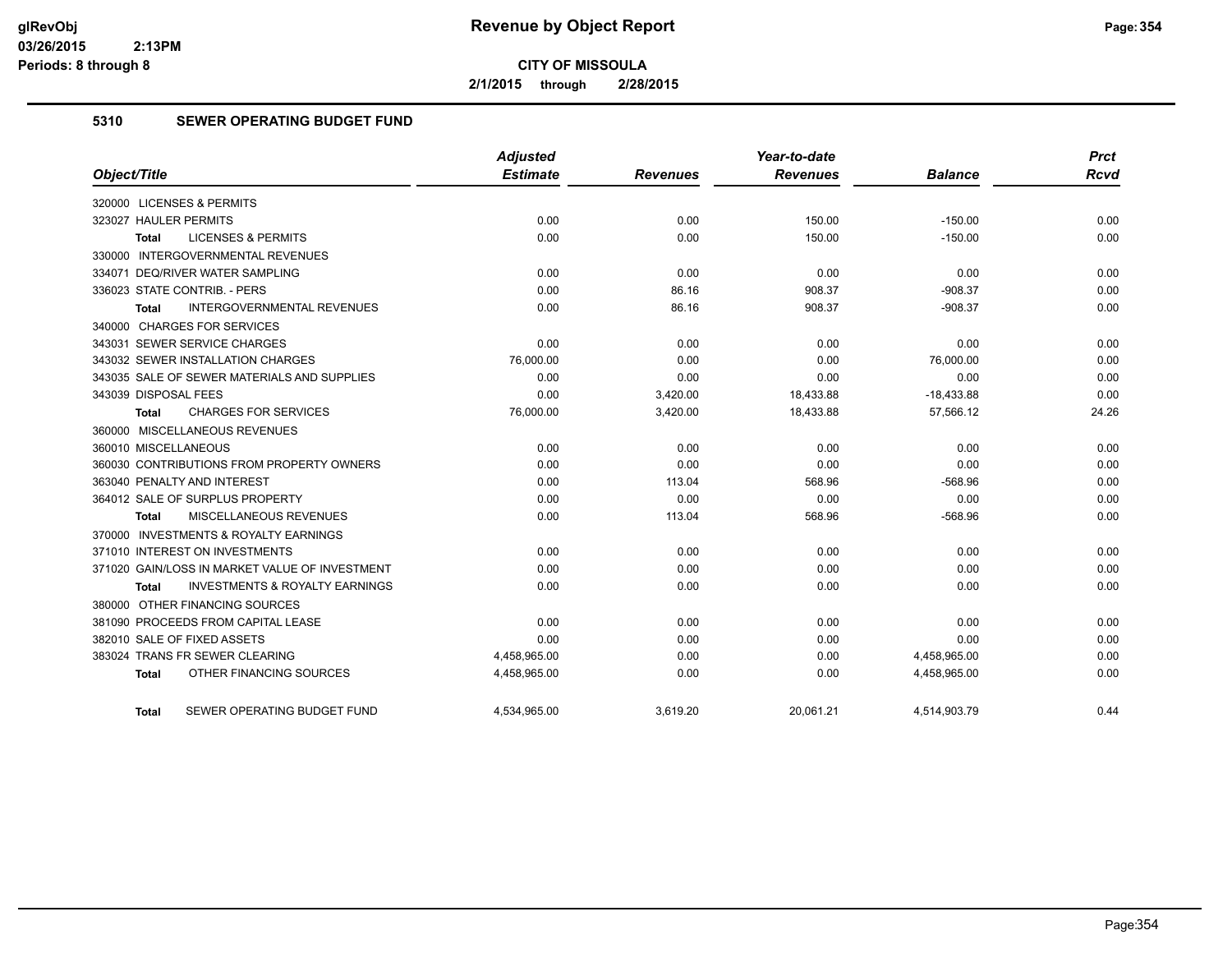**2/1/2015 through 2/28/2015**

# **5311 SEWER REVENUE COLLECTION & CLEARING FUND**

| 5311 | <b>SEWER REVENUE COLLECTION &amp; CLEARING FUND</b> |
|------|-----------------------------------------------------|
|      |                                                     |

|                                                           | <b>Adjusted</b> |                 | Year-to-date    |                | <b>Prct</b> |
|-----------------------------------------------------------|-----------------|-----------------|-----------------|----------------|-------------|
| Object/Title                                              | <b>Estimate</b> | <b>Revenues</b> | <b>Revenues</b> | <b>Balance</b> | <b>Rcvd</b> |
| 330000 INTERGOVERNMENTAL REVENUES                         |                 |                 |                 |                |             |
| 331992 FEDERAL ARRA GRANTS                                | 0.00            | 0.00            | 0.00            | 0.00           | 0.00        |
| <b>INTERGOVERNMENTAL REVENUES</b><br><b>Total</b>         | 0.00            | 0.00            | 0.00            | 0.00           | 0.00        |
| 340000 CHARGES FOR SERVICES                               |                 |                 |                 |                |             |
| 343032 SEWER INSTALLATION CHARGES                         | 0.00            | 0.00            | 0.00            | 0.00           | 0.00        |
| 343034 TREATMENT FACILITIES FEES                          | 7,200,001.00    | 10.054.27       | 7,069,469.99    | 130,531.01     | 98.19       |
| 343037 DELINQUENT SEWER FEES                              | 0.00            | 0.00            | 0.00            | 0.00           | 0.00        |
| 343038 P & I TAX LIENS                                    | 0.00            | 249.99          | 5.009.44        | $-5.009.44$    | 0.00        |
| <b>CHARGES FOR SERVICES</b><br><b>Total</b>               | 7,200,001.00    | 10,304.26       | 7,074,479.43    | 125,521.57     | 98.26       |
| MISCELLANEOUS REVENUES<br>360000                          |                 |                 |                 |                |             |
| 360010 MISCELLANEOUS                                      | 0.00            | 0.00            | 0.00            | 0.00           | 0.00        |
| 361200 RADIO TOWER LEASE PAYMENTS                         | 0.00            | 0.00            | 2,850.00        | $-2,850.00$    | 0.00        |
| 361201 EKO LAND LEASE                                     | 0.00            | 0.00            | 24.586.36       | $-24,586.36$   | 0.00        |
| 365023 NORTHWESTERN ENERGY GRANT                          | 0.00            | 0.00            | 0.00            | 0.00           | 0.00        |
| <b>MISCELLANEOUS REVENUES</b><br><b>Total</b>             | 0.00            | 0.00            | 27,436.36       | $-27,436.36$   | 0.00        |
| <b>INVESTMENTS &amp; ROYALTY EARNINGS</b><br>370000       |                 |                 |                 |                |             |
| 371010 INTEREST ON INVESTMENTS                            | 0.00            | 0.00            | 0.00            | 0.00           | 0.00        |
| 371020 GAIN/LOSS IN MARKET VALUE OF INVESTMENTS           | 0.00            | 0.00            | 0.00            | 0.00           | 0.00        |
| <b>INVESTMENTS &amp; ROYALTY EARNINGS</b><br><b>Total</b> | 0.00            | 0.00            | 0.00            | 0.00           | 0.00        |
| OTHER FINANCING SOURCES<br>380000                         |                 |                 |                 |                |             |
| 383034 TRANS FR 01 SERIES DEBT SERVICE                    | 0.00            | 0.00            | 0.00            | 0.00           | 0.00        |
| 383042 TRANSFERS FROM OTHER FUNDS                         | 0.00            | 0.00            | 0.00            | 0.00           | 0.00        |
| OTHER FINANCING SOURCES<br><b>Total</b>                   | 0.00            | 0.00            | 0.00            | 0.00           | 0.00        |
| SEWER REVENUE COLLECTION & CLEARING<br><b>Total</b>       | 7,200,001.00    | 10,304.26       | 7,101,915.79    | 98,085.21      | 98.64       |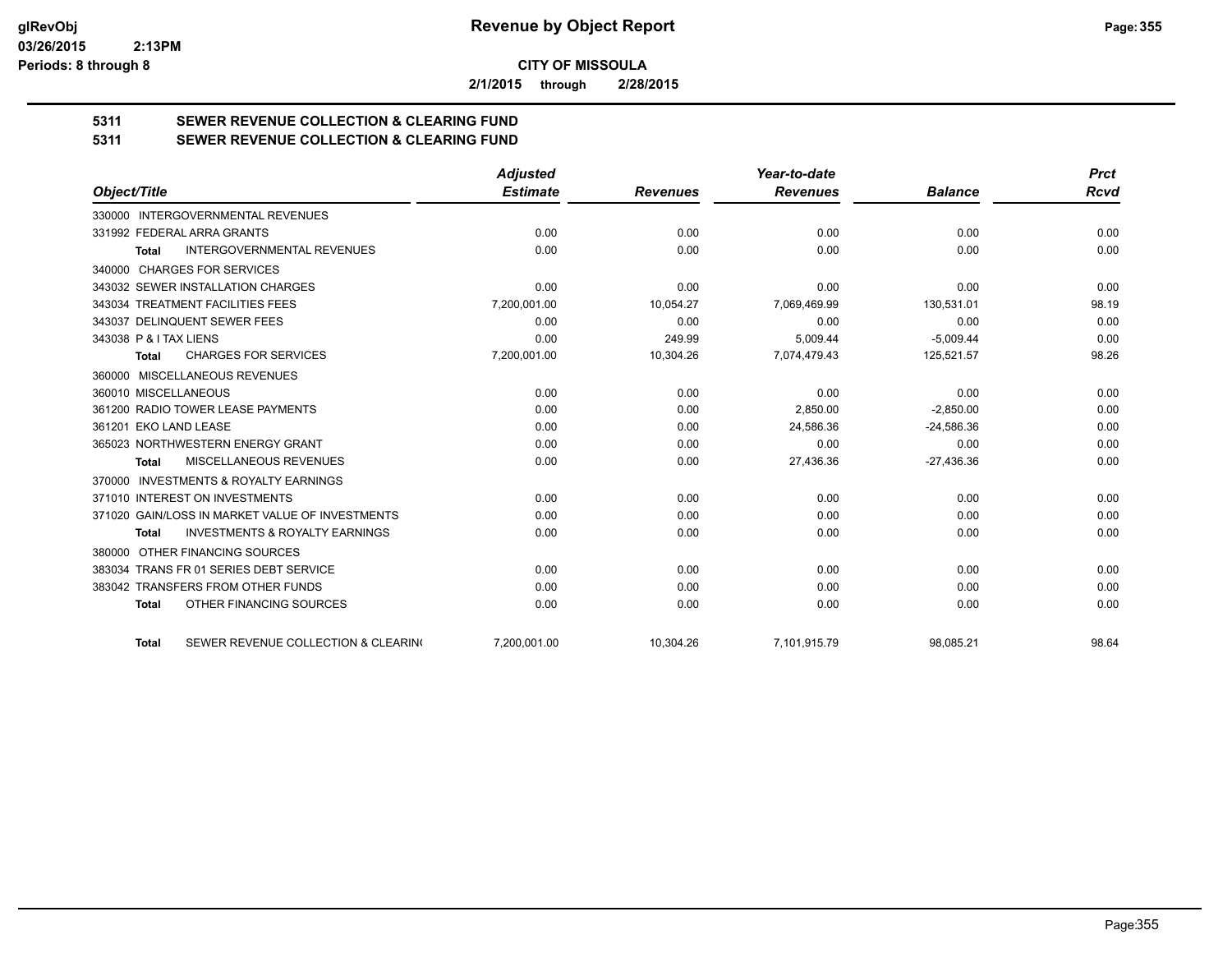**2/1/2015 through 2/28/2015**

### **5311 SEWER REVENUE COLLECTION & CLEARING FUND**

|                                                    | <b>Adjusted</b> |                 | Year-to-date    |                | <b>Prct</b> |
|----------------------------------------------------|-----------------|-----------------|-----------------|----------------|-------------|
| Object/Title                                       | <b>Estimate</b> | <b>Revenues</b> | <b>Revenues</b> | <b>Balance</b> | Rcvd        |
| 330000 INTERGOVERNMENTAL REVENUES                  |                 |                 |                 |                |             |
| 331992 FEDERAL ARRA GRANTS                         | 0.00            | 0.00            | 0.00            | 0.00           | 0.00        |
| <b>INTERGOVERNMENTAL REVENUES</b><br>Total         | 0.00            | 0.00            | 0.00            | 0.00           | 0.00        |
| 340000 CHARGES FOR SERVICES                        |                 |                 |                 |                |             |
| 343032 SEWER INSTALLATION CHARGES                  | 0.00            | 0.00            | 0.00            | 0.00           | 0.00        |
| 343034 TREATMENT FACILITIES FEES                   | 7,200,001.00    | 10,054.27       | 7,069,469.99    | 130,531.01     | 98.19       |
| 343037 DELINQUENT SEWER FEES                       | 0.00            | 0.00            | 0.00            | 0.00           | 0.00        |
| 343038 P & I TAX LIENS                             | 0.00            | 249.99          | 5,009.44        | $-5,009.44$    | 0.00        |
| <b>CHARGES FOR SERVICES</b><br><b>Total</b>        | 7,200,001.00    | 10,304.26       | 7,074,479.43    | 125,521.57     | 98.26       |
| 360000 MISCELLANEOUS REVENUES                      |                 |                 |                 |                |             |
| 360010 MISCELLANEOUS                               | 0.00            | 0.00            | 0.00            | 0.00           | 0.00        |
| 361200 RADIO TOWER LEASE PAYMENTS                  | 0.00            | 0.00            | 2.850.00        | $-2.850.00$    | 0.00        |
| 361201 EKO LAND LEASE                              | 0.00            | 0.00            | 24,586.36       | $-24,586.36$   | 0.00        |
| 365023 NORTHWESTERN ENERGY GRANT                   | 0.00            | 0.00            | 0.00            | 0.00           | 0.00        |
| <b>MISCELLANEOUS REVENUES</b><br>Total             | 0.00            | 0.00            | 27,436.36       | $-27,436.36$   | 0.00        |
| 370000 INVESTMENTS & ROYALTY EARNINGS              |                 |                 |                 |                |             |
| 371010 INTEREST ON INVESTMENTS                     | 0.00            | 0.00            | 0.00            | 0.00           | 0.00        |
| 371020 GAIN/LOSS IN MARKET VALUE OF INVESTMENT     | 0.00            | 0.00            | 0.00            | 0.00           | 0.00        |
| <b>INVESTMENTS &amp; ROYALTY EARNINGS</b><br>Total | 0.00            | 0.00            | 0.00            | 0.00           | 0.00        |
| OTHER FINANCING SOURCES<br>380000                  |                 |                 |                 |                |             |
| 383034 TRANS FR 01 SERIES DEBT SERVICE             | 0.00            | 0.00            | 0.00            | 0.00           | 0.00        |
| 383042 TRANSFERS FROM OTHER FUNDS                  | 0.00            | 0.00            | 0.00            | 0.00           | 0.00        |
| OTHER FINANCING SOURCES<br><b>Total</b>            | 0.00            | 0.00            | 0.00            | 0.00           | 0.00        |
| SEWER REVENUE COLLECTION & CLEARIN<br><b>Total</b> | 7,200,001.00    | 10,304.26       | 7,101,915.79    | 98,085.21      | 98.64       |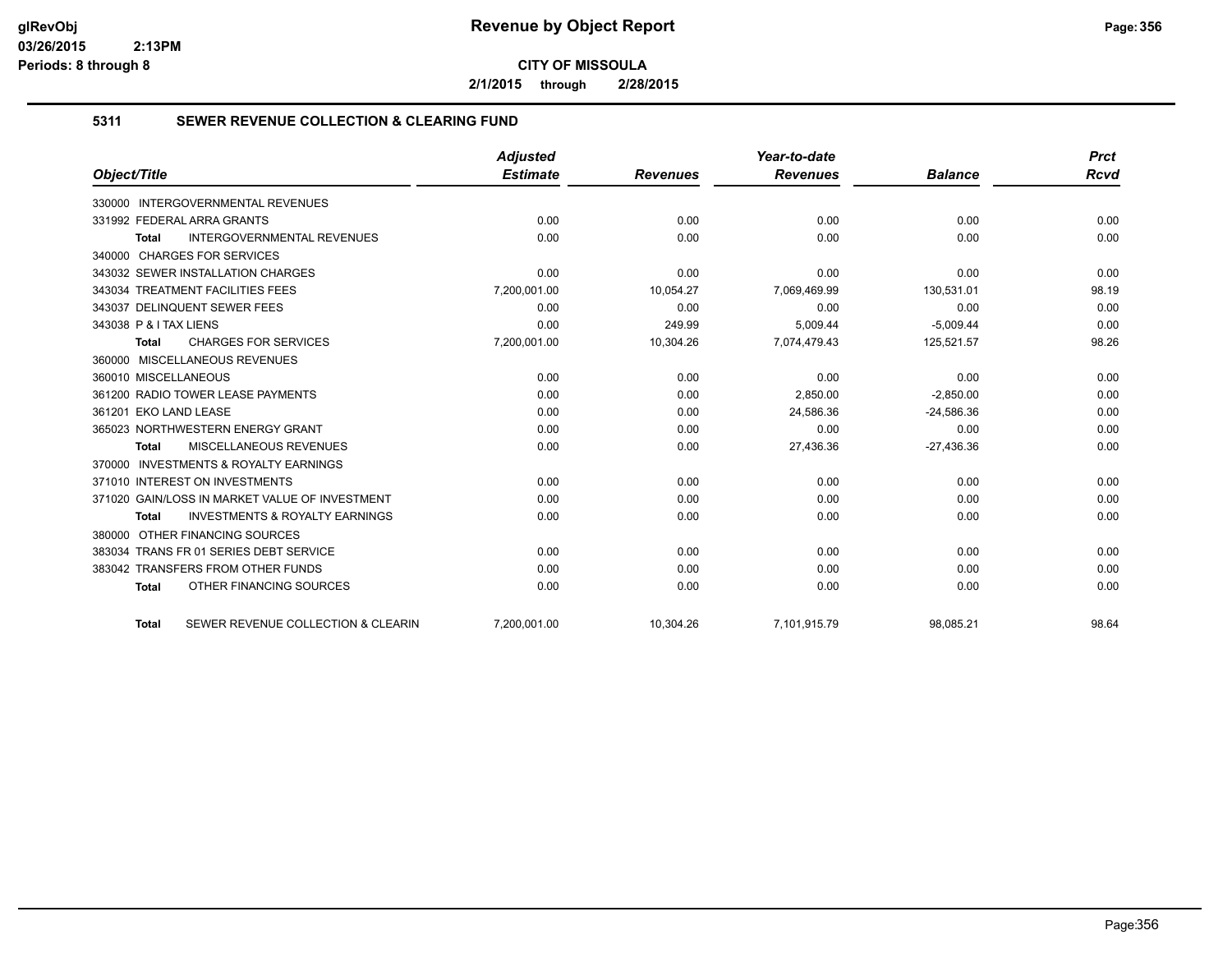**2/1/2015 through 2/28/2015**

**5315 SEWER LOAN FUND**

**5315 SEWER LOAN FUND**

|                                                           | <b>Adjusted</b> |                 | Year-to-date    |                | <b>Prct</b> |
|-----------------------------------------------------------|-----------------|-----------------|-----------------|----------------|-------------|
| Object/Title                                              | <b>Estimate</b> | <b>Revenues</b> | <b>Revenues</b> | <b>Balance</b> | <b>Rcvd</b> |
| 340000 CHARGES FOR SERVICES                               |                 |                 |                 |                |             |
| 343032 SEWER INSTALLATION CHARGES                         | 0.00            | 0.00            | 0.00            | 0.00           | 0.00        |
| 343035 SALE OF SEWER MATERIALS AND SUPPLIES               | 0.00            | 0.00            | $-18,239.20$    | 18,239.20      | 0.00        |
| 343037 GREASE INTERCEPTOR LOANS                           | 0.00            | 0.00            | 0.00            | 0.00           | 0.00        |
| <b>CHARGES FOR SERVICES</b><br><b>Total</b>               | 0.00            | 0.00            | $-18,239.20$    | 18,239.20      | 0.00        |
| MISCELLANEOUS REVENUES<br>360000                          |                 |                 |                 |                |             |
| 360010 MISCELLANEOUS                                      | 0.00            | 0.00            | 25.00           | $-25.00$       | 0.00        |
| MISCELLANEOUS REVENUES<br><b>Total</b>                    | 0.00            | 0.00            | 25.00           | $-25.00$       | 0.00        |
| <b>INVESTMENTS &amp; ROYALTY EARNINGS</b><br>370000       |                 |                 |                 |                |             |
| 371010 INTEREST ON INVESTMENTS                            | 0.00            | 0.00            | 0.00            | 0.00           | 0.00        |
| 371020 GAIN/LOSS IN MARKET VALUE OF INVESTMENTS           | 0.00            | 0.00            | 0.00            | 0.00           | 0.00        |
| <b>INVESTMENTS &amp; ROYALTY EARNINGS</b><br><b>Total</b> | 0.00            | 0.00            | 0.00            | 0.00           | 0.00        |
| OTHER FINANCING SOURCES<br>380000                         |                 |                 |                 |                |             |
| 383024 TRANS FR SEWER CLEARING                            | 0.00            | 0.00            | 0.00            | 0.00           | 0.00        |
| 383025 TRANS FR SEWER R & D                               | 0.00            | 0.00            | 0.00            | 0.00           | 0.00        |
| OTHER FINANCING SOURCES<br><b>Total</b>                   | 0.00            | 0.00            | 0.00            | 0.00           | 0.00        |
|                                                           |                 |                 |                 |                |             |
| <b>SEWER LOAN FUND</b><br><b>Total</b>                    | 0.00            | 0.00            | $-18,214.20$    | 18,214.20      | 0.00        |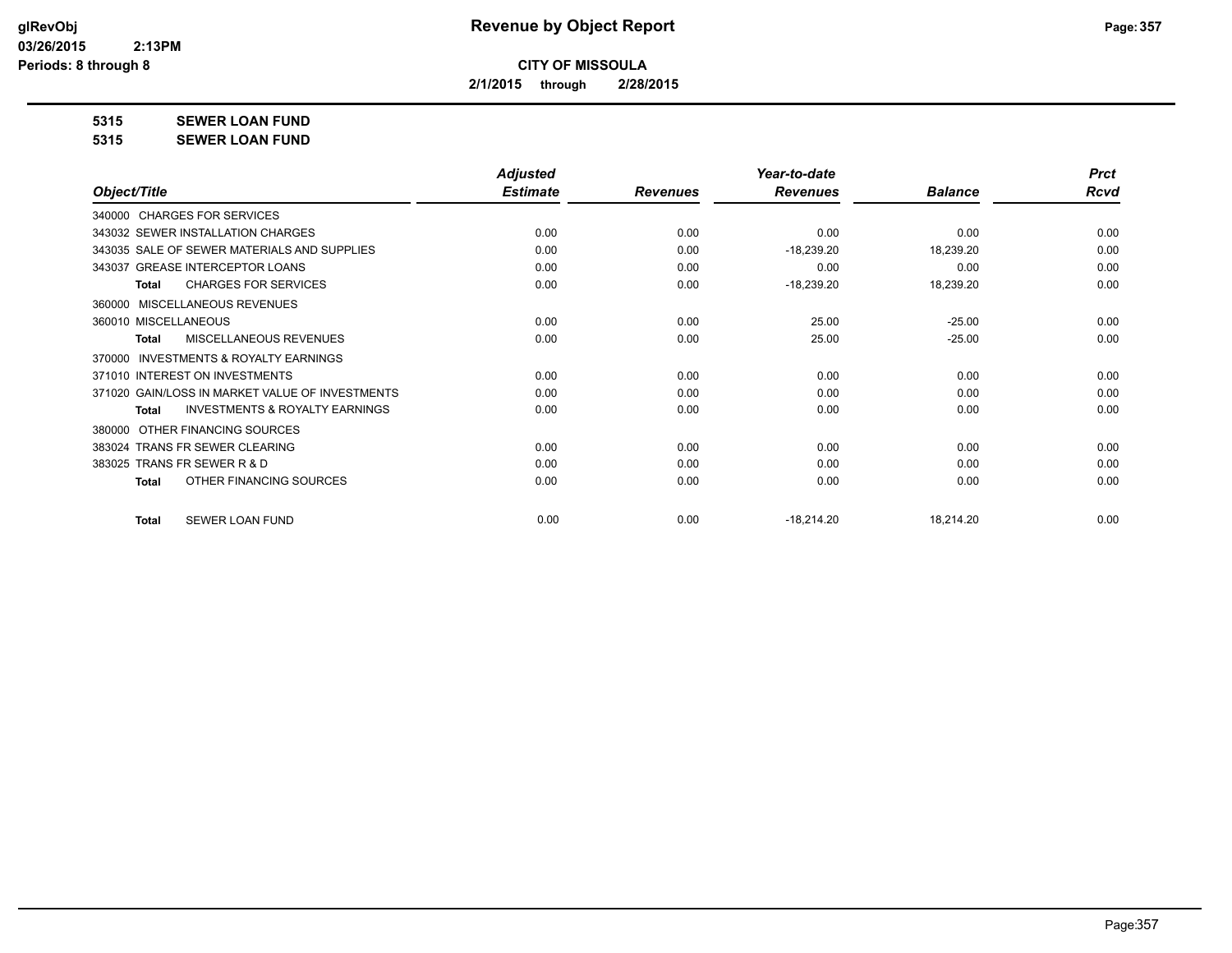**2/1/2015 through 2/28/2015**

### **5315 SEWER LOAN FUND**

|                                                           | <b>Adjusted</b> |                 | Year-to-date    |                | <b>Prct</b> |
|-----------------------------------------------------------|-----------------|-----------------|-----------------|----------------|-------------|
| Object/Title                                              | <b>Estimate</b> | <b>Revenues</b> | <b>Revenues</b> | <b>Balance</b> | <b>Rcvd</b> |
| 340000 CHARGES FOR SERVICES                               |                 |                 |                 |                |             |
| 343032 SEWER INSTALLATION CHARGES                         | 0.00            | 0.00            | 0.00            | 0.00           | 0.00        |
| 343035 SALE OF SEWER MATERIALS AND SUPPLIES               | 0.00            | 0.00            | $-18,239.20$    | 18,239.20      | 0.00        |
| 343037 GREASE INTERCEPTOR LOANS                           | 0.00            | 0.00            | 0.00            | 0.00           | 0.00        |
| <b>CHARGES FOR SERVICES</b><br><b>Total</b>               | 0.00            | 0.00            | $-18,239.20$    | 18,239.20      | 0.00        |
| 360000 MISCELLANEOUS REVENUES                             |                 |                 |                 |                |             |
| 360010 MISCELLANEOUS                                      | 0.00            | 0.00            | 25.00           | $-25.00$       | 0.00        |
| MISCELLANEOUS REVENUES<br><b>Total</b>                    | 0.00            | 0.00            | 25.00           | $-25.00$       | 0.00        |
| <b>INVESTMENTS &amp; ROYALTY EARNINGS</b><br>370000       |                 |                 |                 |                |             |
| 371010 INTEREST ON INVESTMENTS                            | 0.00            | 0.00            | 0.00            | 0.00           | 0.00        |
| 371020 GAIN/LOSS IN MARKET VALUE OF INVESTMENT            | 0.00            | 0.00            | 0.00            | 0.00           | 0.00        |
| <b>INVESTMENTS &amp; ROYALTY EARNINGS</b><br><b>Total</b> | 0.00            | 0.00            | 0.00            | 0.00           | 0.00        |
| OTHER FINANCING SOURCES<br>380000                         |                 |                 |                 |                |             |
| 383024 TRANS FR SEWER CLEARING                            | 0.00            | 0.00            | 0.00            | 0.00           | 0.00        |
| 383025 TRANS FR SEWER R & D                               | 0.00            | 0.00            | 0.00            | 0.00           | 0.00        |
| OTHER FINANCING SOURCES<br><b>Total</b>                   | 0.00            | 0.00            | 0.00            | 0.00           | 0.00        |
|                                                           |                 |                 |                 |                |             |
| SEWER LOAN FUND<br><b>Total</b>                           | 0.00            | 0.00            | $-18,214.20$    | 18,214.20      | 0.00        |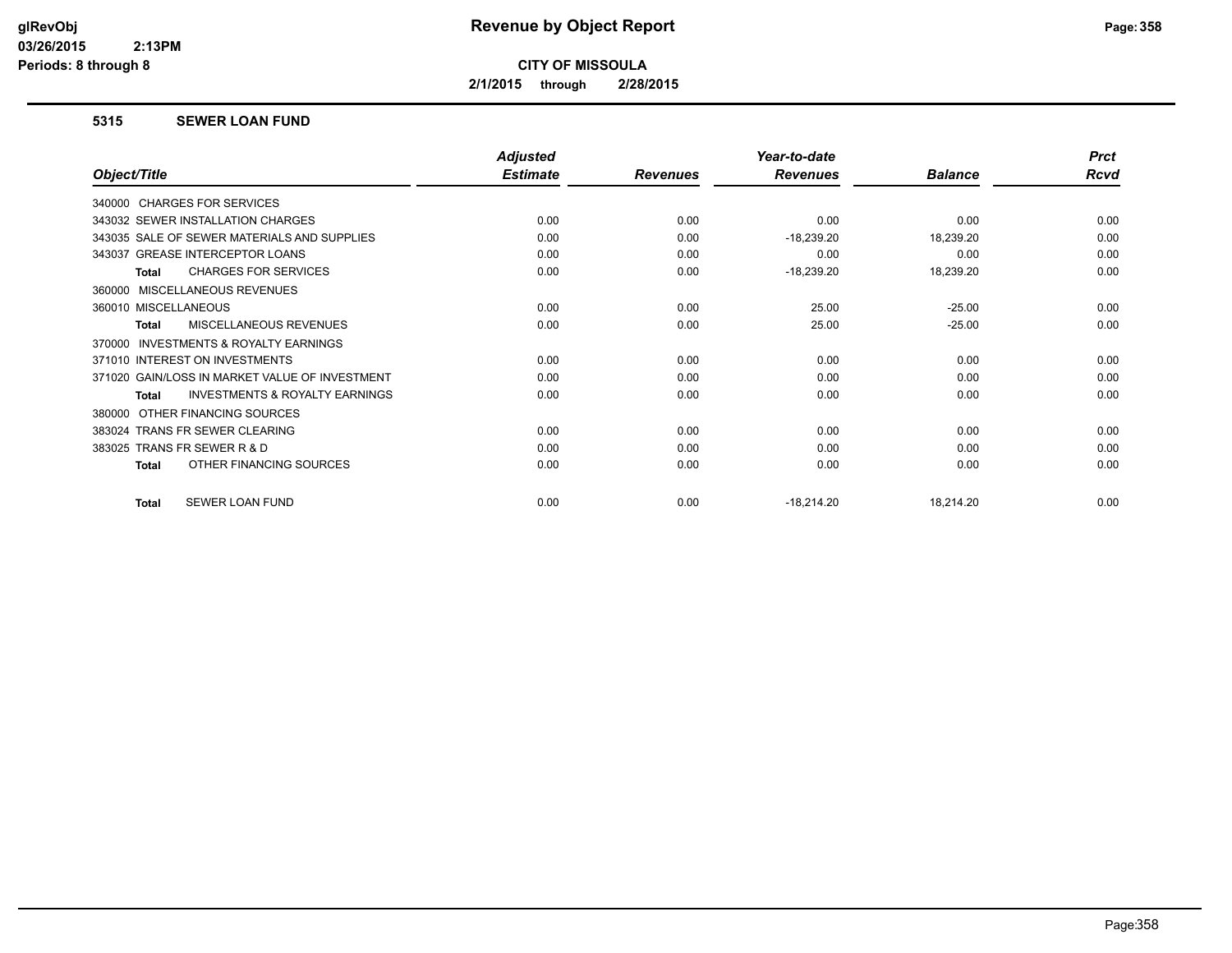**2/1/2015 through 2/28/2015**

# **5320 SEWER REPLACEMENT & DEPRECIATION FUND**

# **5320 SEWER REPLACEMENT & DEPRECIATION FUND**

|                                                           | <b>Adjusted</b> |                 | Year-to-date    |                | <b>Prct</b> |
|-----------------------------------------------------------|-----------------|-----------------|-----------------|----------------|-------------|
| Object/Title                                              | <b>Estimate</b> | <b>Revenues</b> | <b>Revenues</b> | <b>Balance</b> | <b>Rcvd</b> |
| 330000 INTERGOVERNMENTAL REVENUES                         |                 |                 |                 |                |             |
| 337010 COUNTY REIMBURSEMENT-DEANOS                        | 0.00            | 0.00            | 0.00            | 0.00           | 0.00        |
| <b>INTERGOVERNMENTAL REVENUES</b><br><b>Total</b>         | 0.00            | 0.00            | 0.00            | 0.00           | 0.00        |
| 340000 CHARGES FOR SERVICES                               |                 |                 |                 |                |             |
| 343032 SEWER INSTALLATION CHARGES                         | 0.00            | 0.00            | 13,402.50       | $-13,402.50$   | 0.00        |
| <b>CHARGES FOR SERVICES</b><br><b>Total</b>               | 0.00            | 0.00            | 13,402.50       | $-13,402.50$   | 0.00        |
| 360000 MISCELLANEOUS REVENUES                             |                 |                 |                 |                |             |
| 360000 MISCELLANEOUS REVENUES                             | 0.00            | 0.00            | 0.00            | 0.00           | 0.00        |
| 360010 MISCELLANEOUS                                      | 0.00            | 0.00            | 0.00            | 0.00           | 0.00        |
| 362006 GAIC INSURANCE SETTLEMENT                          | 0.00            | 0.00            | 0.00            | 0.00           | 0.00        |
| MISCELLANEOUS REVENUES<br><b>Total</b>                    | 0.00            | 0.00            | 0.00            | 0.00           | 0.00        |
| 370000 INVESTMENTS & ROYALTY EARNINGS                     |                 |                 |                 |                |             |
| 371010 INTEREST ON INVESTMENTS                            | 0.00            | 0.00            | 0.00            | 0.00           | 0.00        |
| 371020 GAIN/LOSS IN MARKET VALUE OF INVESTMENTS           | 0.00            | 0.00            | 0.00            | 0.00           | 0.00        |
| <b>INVESTMENTS &amp; ROYALTY EARNINGS</b><br><b>Total</b> | 0.00            | 0.00            | 0.00            | 0.00           | 0.00        |
| 380000 OTHER FINANCING SOURCES                            |                 |                 |                 |                |             |
| 381002 SRF LOAN                                           | 0.00            | 0.00            | 0.00            | 0.00           | 0.00        |
| 381020 REVENUE BONDS                                      | 0.00            | 0.00            | 0.00            | 0.00           | 0.00        |
| 383000 OPERATING TRANSFERS                                | 0.00            | 0.00            | 0.00            | 0.00           | 0.00        |
| 383024 TRANS FR SEWER CLEARING                            | 829,473.00      | 0.00            | 0.00            | 829,473.00     | 0.00        |
| 383042 TRANSFERS FROM OTHER FUNDS                         | 0.00            | 0.00            | 0.00            | 0.00           | 0.00        |
| OTHER FINANCING SOURCES<br><b>Total</b>                   | 829,473.00      | 0.00            | 0.00            | 829,473.00     | 0.00        |
| SEWER REPLACEMENT & DEPRECIATION FI<br><b>Total</b>       | 829,473.00      | 0.00            | 13,402.50       | 816,070.50     | 1.62        |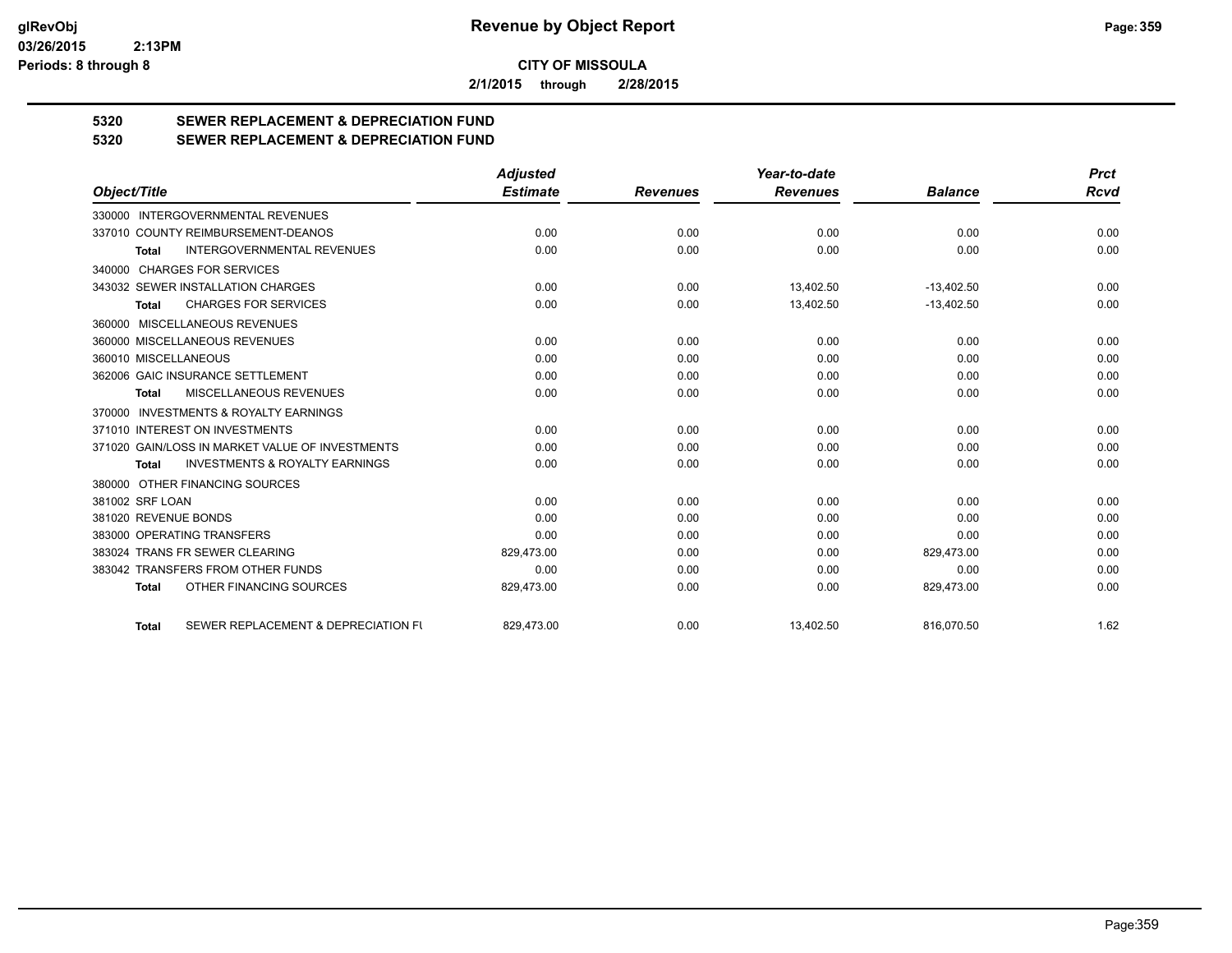**2/1/2015 through 2/28/2015**

### **5320 SEWER REPLACEMENT & DEPRECIATION FUND**

| Object/Title                                       | <b>Adjusted</b> |                 | Year-to-date    |                | <b>Prct</b> |
|----------------------------------------------------|-----------------|-----------------|-----------------|----------------|-------------|
|                                                    | <b>Estimate</b> | <b>Revenues</b> | <b>Revenues</b> | <b>Balance</b> | <b>Rcvd</b> |
| 330000 INTERGOVERNMENTAL REVENUES                  |                 |                 |                 |                |             |
| 337010 COUNTY REIMBURSEMENT-DEANOS                 | 0.00            | 0.00            | 0.00            | 0.00           | 0.00        |
| <b>INTERGOVERNMENTAL REVENUES</b><br><b>Total</b>  | 0.00            | 0.00            | 0.00            | 0.00           | 0.00        |
| 340000 CHARGES FOR SERVICES                        |                 |                 |                 |                |             |
| 343032 SEWER INSTALLATION CHARGES                  | 0.00            | 0.00            | 13,402.50       | $-13,402.50$   | 0.00        |
| <b>CHARGES FOR SERVICES</b><br><b>Total</b>        | 0.00            | 0.00            | 13,402.50       | $-13,402.50$   | 0.00        |
| 360000 MISCELLANEOUS REVENUES                      |                 |                 |                 |                |             |
| 360000 MISCELLANEOUS REVENUES                      | 0.00            | 0.00            | 0.00            | 0.00           | 0.00        |
| 360010 MISCELLANEOUS                               | 0.00            | 0.00            | 0.00            | 0.00           | 0.00        |
| 362006 GAIC INSURANCE SETTLEMENT                   | 0.00            | 0.00            | 0.00            | 0.00           | 0.00        |
| <b>MISCELLANEOUS REVENUES</b><br>Total             | 0.00            | 0.00            | 0.00            | 0.00           | 0.00        |
| 370000 INVESTMENTS & ROYALTY EARNINGS              |                 |                 |                 |                |             |
| 371010 INTEREST ON INVESTMENTS                     | 0.00            | 0.00            | 0.00            | 0.00           | 0.00        |
| 371020 GAIN/LOSS IN MARKET VALUE OF INVESTMENT     | 0.00            | 0.00            | 0.00            | 0.00           | 0.00        |
| <b>INVESTMENTS &amp; ROYALTY EARNINGS</b><br>Total | 0.00            | 0.00            | 0.00            | 0.00           | 0.00        |
| 380000 OTHER FINANCING SOURCES                     |                 |                 |                 |                |             |
| 381002 SRF LOAN                                    | 0.00            | 0.00            | 0.00            | 0.00           | 0.00        |
| 381020 REVENUE BONDS                               | 0.00            | 0.00            | 0.00            | 0.00           | 0.00        |
| 383000 OPERATING TRANSFERS                         | 0.00            | 0.00            | 0.00            | 0.00           | 0.00        |
| 383024 TRANS FR SEWER CLEARING                     | 829,473.00      | 0.00            | 0.00            | 829,473.00     | 0.00        |
| 383042 TRANSFERS FROM OTHER FUNDS                  | 0.00            | 0.00            | 0.00            | 0.00           | 0.00        |
| OTHER FINANCING SOURCES<br><b>Total</b>            | 829,473.00      | 0.00            | 0.00            | 829,473.00     | 0.00        |
| SEWER REPLACEMENT & DEPRECIATION F<br><b>Total</b> | 829.473.00      | 0.00            | 13.402.50       | 816.070.50     | 1.62        |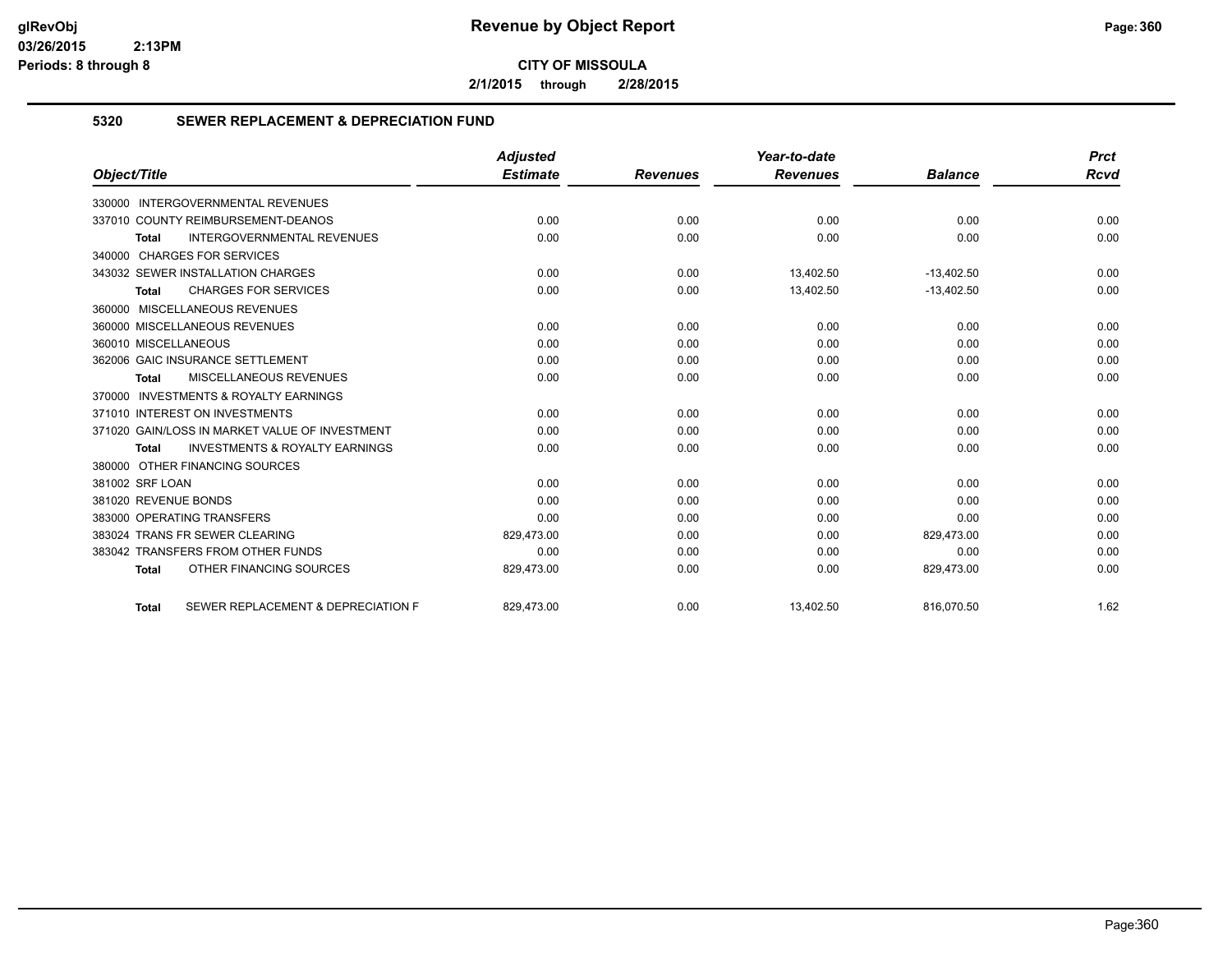**2/1/2015 through 2/28/2015**

# **5325 SEWER DEVELOPMENT FEE FUND**

**5325 SEWER DEVELOPMENT FEE FUND**

|                                                           | <b>Adjusted</b> |                 | Year-to-date    |                | <b>Prct</b> |
|-----------------------------------------------------------|-----------------|-----------------|-----------------|----------------|-------------|
| Object/Title                                              | <b>Estimate</b> | <b>Revenues</b> | <b>Revenues</b> | <b>Balance</b> | <b>Rcvd</b> |
| 330000 INTERGOVERNMENTAL REVENUES                         |                 |                 |                 |                |             |
| 334120 TSEP GRANT                                         | 0.00            | 0.00            | 0.00            | 0.00           | 0.00        |
| <b>INTERGOVERNMENTAL REVENUES</b><br>Total                | 0.00            | 0.00            | 0.00            | 0.00           | 0.00        |
| 340000 CHARGES FOR SERVICES                               |                 |                 |                 |                |             |
| 343032 SEWER INSTALLATION CHARGES                         | 0.00            | 0.00            | 0.00            | 0.00           | 0.00        |
| 343034 TREATMENT FACILITIES FEES                          | 624,906.00      | 58,095.60       | 396,612.92      | 228,293.08     | 63.47       |
| 343036 *** Title Not Found ***                            | 0.00            | 0.00            | 0.00            | 0.00           | 0.00        |
| <b>CHARGES FOR SERVICES</b><br>Total                      | 624,906.00      | 58,095.60       | 396,612.92      | 228,293.08     | 63.47       |
| 360000 MISCELLANEOUS REVENUES                             |                 |                 |                 |                |             |
| 360010 MISCELLANEOUS                                      | 0.00            | 0.00            | 0.00            | 0.00           | 0.00        |
| 360030 CONTRIBUTIONS FROM PROPERTY OWNERS                 | 0.00            | 0.00            | 0.00            | 0.00           | 0.00        |
| 362000 OTHER MISCELLANEOUS REVENUE                        | 0.00            | 0.00            | 32,310.55       | $-32,310.55$   | 0.00        |
| MISCELLANEOUS REVENUES<br><b>Total</b>                    | 0.00            | 0.00            | 32,310.55       | $-32,310.55$   | 0.00        |
| INVESTMENTS & ROYALTY EARNINGS<br>370000                  |                 |                 |                 |                |             |
| 371010 INTEREST ON INVESTMENTS                            | 0.00            | 0.00            | 0.00            | 0.00           | 0.00        |
| 371020 GAIN/LOSS IN MARKET VALUE OF INVESTMENTS           | 0.00            | 0.00            | 0.00            | 0.00           | 0.00        |
| <b>INVESTMENTS &amp; ROYALTY EARNINGS</b><br><b>Total</b> | 0.00            | 0.00            | 0.00            | 0.00           | 0.00        |
| 380000 OTHER FINANCING SOURCES                            |                 |                 |                 |                |             |
| 383042 TRANSFERS FROM OTHER FUNDS                         | 0.00            | 0.00            | 0.00            | 0.00           | 0.00        |
| OTHER FINANCING SOURCES<br>Total                          | 0.00            | 0.00            | 0.00            | 0.00           | 0.00        |
| SEWER DEVELOPMENT FEE FUND<br><b>Total</b>                | 624.906.00      | 58,095.60       | 428.923.47      | 195.982.53     | 68.64       |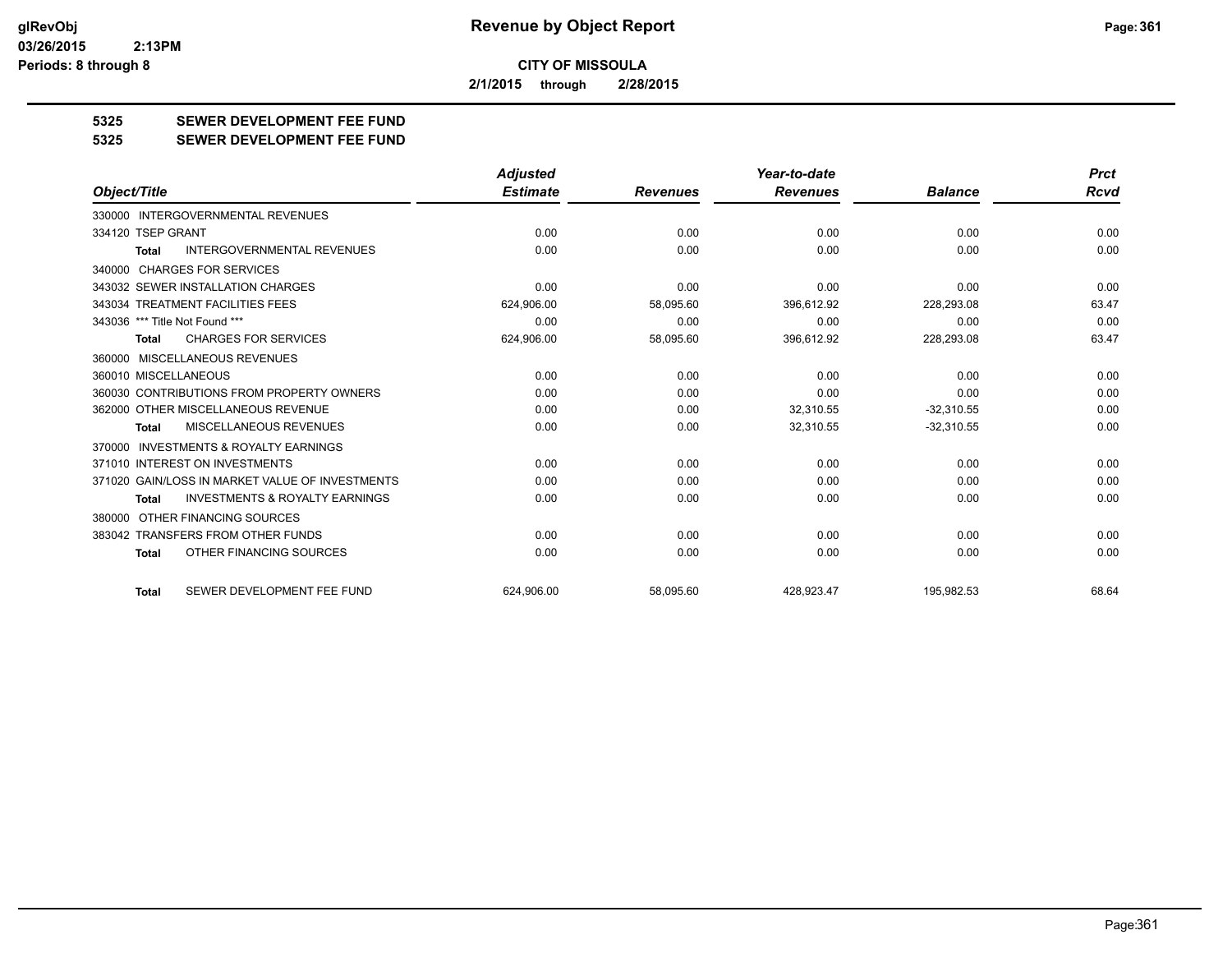**2/1/2015 through 2/28/2015**

# **5325 SEWER DEVELOPMENT FEE FUND**

|                                                    | <b>Adjusted</b> |                 | Year-to-date    |                | <b>Prct</b> |
|----------------------------------------------------|-----------------|-----------------|-----------------|----------------|-------------|
| Object/Title                                       | <b>Estimate</b> | <b>Revenues</b> | <b>Revenues</b> | <b>Balance</b> | Rcvd        |
| 330000 INTERGOVERNMENTAL REVENUES                  |                 |                 |                 |                |             |
| 334120 TSEP GRANT                                  | 0.00            | 0.00            | 0.00            | 0.00           | 0.00        |
| <b>INTERGOVERNMENTAL REVENUES</b><br><b>Total</b>  | 0.00            | 0.00            | 0.00            | 0.00           | 0.00        |
| 340000 CHARGES FOR SERVICES                        |                 |                 |                 |                |             |
| 343032 SEWER INSTALLATION CHARGES                  | 0.00            | 0.00            | 0.00            | 0.00           | 0.00        |
| 343034 TREATMENT FACILITIES FEES                   | 624,906.00      | 58,095.60       | 396,612.92      | 228,293.08     | 63.47       |
| 343036 *** Title Not Found ***                     | 0.00            | 0.00            | 0.00            | 0.00           | 0.00        |
| <b>CHARGES FOR SERVICES</b><br><b>Total</b>        | 624,906.00      | 58,095.60       | 396,612.92      | 228,293.08     | 63.47       |
| 360000 MISCELLANEOUS REVENUES                      |                 |                 |                 |                |             |
| 360010 MISCELLANEOUS                               | 0.00            | 0.00            | 0.00            | 0.00           | 0.00        |
| 360030 CONTRIBUTIONS FROM PROPERTY OWNERS          | 0.00            | 0.00            | 0.00            | 0.00           | 0.00        |
| 362000 OTHER MISCELLANEOUS REVENUE                 | 0.00            | 0.00            | 32,310.55       | $-32,310.55$   | 0.00        |
| MISCELLANEOUS REVENUES<br><b>Total</b>             | 0.00            | 0.00            | 32,310.55       | $-32,310.55$   | 0.00        |
| 370000 INVESTMENTS & ROYALTY EARNINGS              |                 |                 |                 |                |             |
| 371010 INTEREST ON INVESTMENTS                     | 0.00            | 0.00            | 0.00            | 0.00           | 0.00        |
| 371020 GAIN/LOSS IN MARKET VALUE OF INVESTMENT     | 0.00            | 0.00            | 0.00            | 0.00           | 0.00        |
| <b>INVESTMENTS &amp; ROYALTY EARNINGS</b><br>Total | 0.00            | 0.00            | 0.00            | 0.00           | 0.00        |
| 380000 OTHER FINANCING SOURCES                     |                 |                 |                 |                |             |
| 383042 TRANSFERS FROM OTHER FUNDS                  | 0.00            | 0.00            | 0.00            | 0.00           | 0.00        |
| OTHER FINANCING SOURCES<br><b>Total</b>            | 0.00            | 0.00            | 0.00            | 0.00           | 0.00        |
| SEWER DEVELOPMENT FEE FUND<br><b>Total</b>         | 624.906.00      | 58,095.60       | 428.923.47      | 195.982.53     | 68.64       |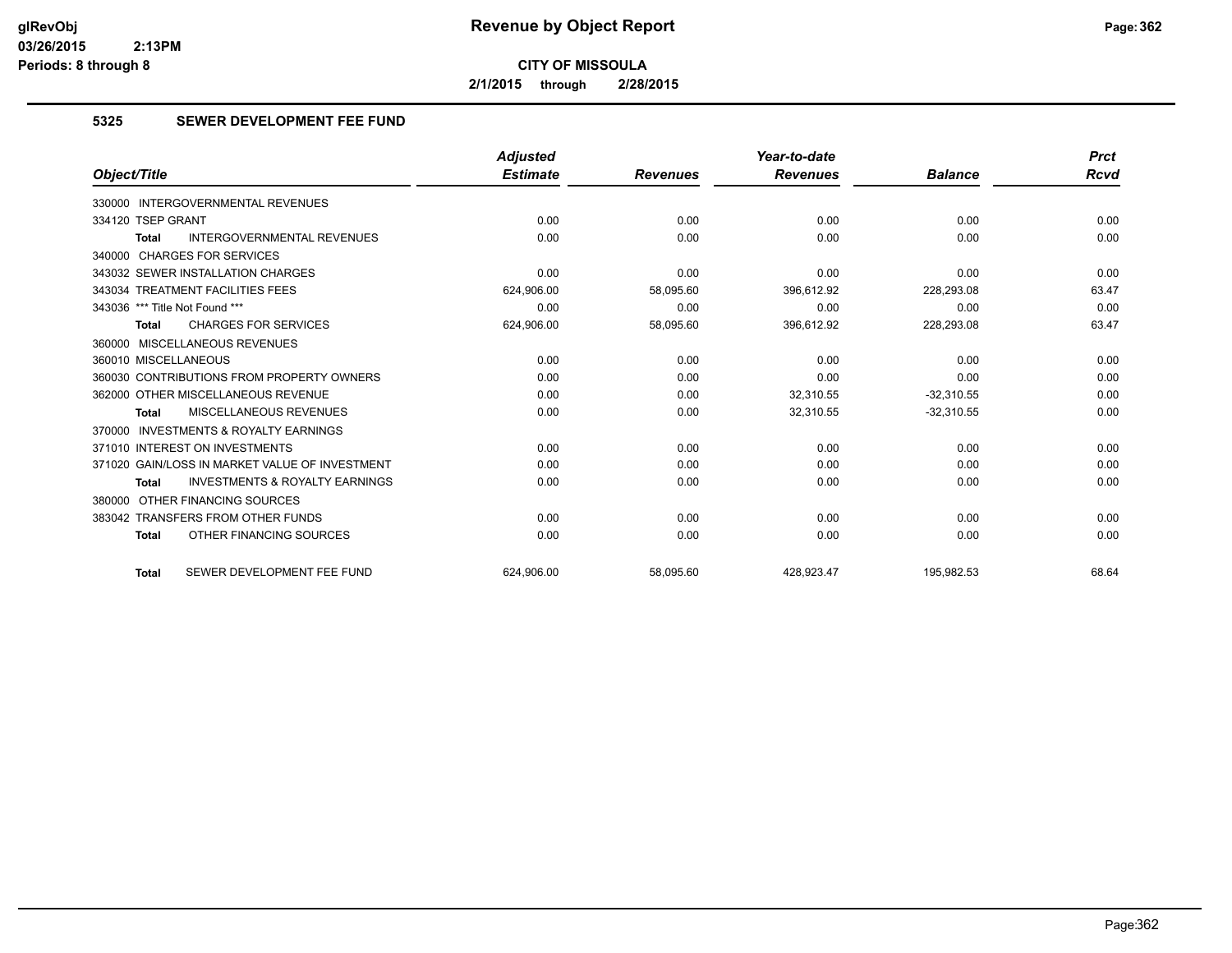**2/1/2015 through 2/28/2015**

## **5340 SEWER CONSTRUCTION FUND**

#### **5340 SEWER CONSTRUCTION FUND**

|                                                     | <b>Adjusted</b> |                 | Year-to-date    |                | <b>Prct</b> |
|-----------------------------------------------------|-----------------|-----------------|-----------------|----------------|-------------|
| Object/Title                                        | <b>Estimate</b> | <b>Revenues</b> | <b>Revenues</b> | <b>Balance</b> | <b>Rcvd</b> |
| 330000 INTERGOVERNMENTAL REVENUES                   |                 |                 |                 |                |             |
| 331090 EPA GRANT                                    | 0.00            | 0.00            | 0.00            | 0.00           | 0.00        |
| 334120 TSEP GRANT                                   | 0.00            | 0.00            | 0.00            | 0.00           | 0.00        |
| 334140 DNRC GRANT                                   | 0.00            | 0.00            | 0.00            | 0.00           | 0.00        |
| 337000 LOCAL GRANTS                                 | 0.00            | 0.00            | 0.00            | 0.00           | 0.00        |
| <b>INTERGOVERNMENTAL REVENUES</b><br><b>Total</b>   | 0.00            | 0.00            | 0.00            | 0.00           | 0.00        |
| 340000 CHARGES FOR SERVICES                         |                 |                 |                 |                |             |
| 343032 SEWER INSTALLATION CHARGES                   | 0.00            | 0.00            | 2,526.00        | $-2,526.00$    | 0.00        |
| <b>CHARGES FOR SERVICES</b><br>Total                | 0.00            | 0.00            | 2,526.00        | $-2,526.00$    | 0.00        |
| 360000 MISCELLANEOUS REVENUES                       |                 |                 |                 |                |             |
| 360030 CONTRIBUTIONS FROM PROPERTY OWNERS           | 0.00            | 0.00            | 0.00            | 0.00           | 0.00        |
| 363020 PROPERTY ASSESSMENTS                         | 0.00            | 0.00            | 0.00            | 0.00           | 0.00        |
| 365000 DONATIONS                                    | 0.00            | 0.00            | 0.00            | 0.00           | 0.00        |
| MISCELLANEOUS REVENUES<br>Total                     | 0.00            | 0.00            | 0.00            | 0.00           | 0.00        |
| <b>INVESTMENTS &amp; ROYALTY EARNINGS</b><br>370000 |                 |                 |                 |                |             |
| 371010 INTEREST ON INVESTMENTS                      | 0.00            | 0.00            | 0.00            | 0.00           | 0.00        |
| 371020 GAIN/LOSS IN MARKET VALUE OF INVESTMENTS     | 0.00            | 0.00            | 0.00            | 0.00           | 0.00        |
| <b>INVESTMENTS &amp; ROYALTY EARNINGS</b><br>Total  | 0.00            | 0.00            | 0.00            | 0.00           | 0.00        |
| 380000 OTHER FINANCING SOURCES                      |                 |                 |                 |                |             |
| 381002 SRF LOAN                                     | 0.00            | 0.00            | 0.00            | 0.00           | 0.00        |
| 381020 REVENUE BONDS                                | 920,000.00      | 0.00            | 0.00            | 920,000.00     | 0.00        |
| 383011 TRANS FR SID REVOLVING                       | 0.00            | 0.00            | 0.00            | 0.00           | 0.00        |
| 383024 TRANS FR SEWER CLEARING                      | 0.00            | 0.00            | 0.00            | 0.00           | 0.00        |
| 383025 TRANS FR SEWER R & D                         | 0.00            | 0.00            | 0.00            | 0.00           | 0.00        |
| 383026 TRANS FR CDBG                                | 0.00            | 0.00            | 0.00            | 0.00           | 0.00        |
| 383040 TRANSFER FROM CITY GRANTS                    | 0.00            | 0.00            | 0.00            | 0.00           | 0.00        |
| OTHER FINANCING SOURCES<br><b>Total</b>             | 920,000.00      | 0.00            | 0.00            | 920,000.00     | 0.00        |
| SEWER CONSTRUCTION FUND<br>Total                    | 920.000.00      | 0.00            | 2,526.00        | 917.474.00     | 0.27        |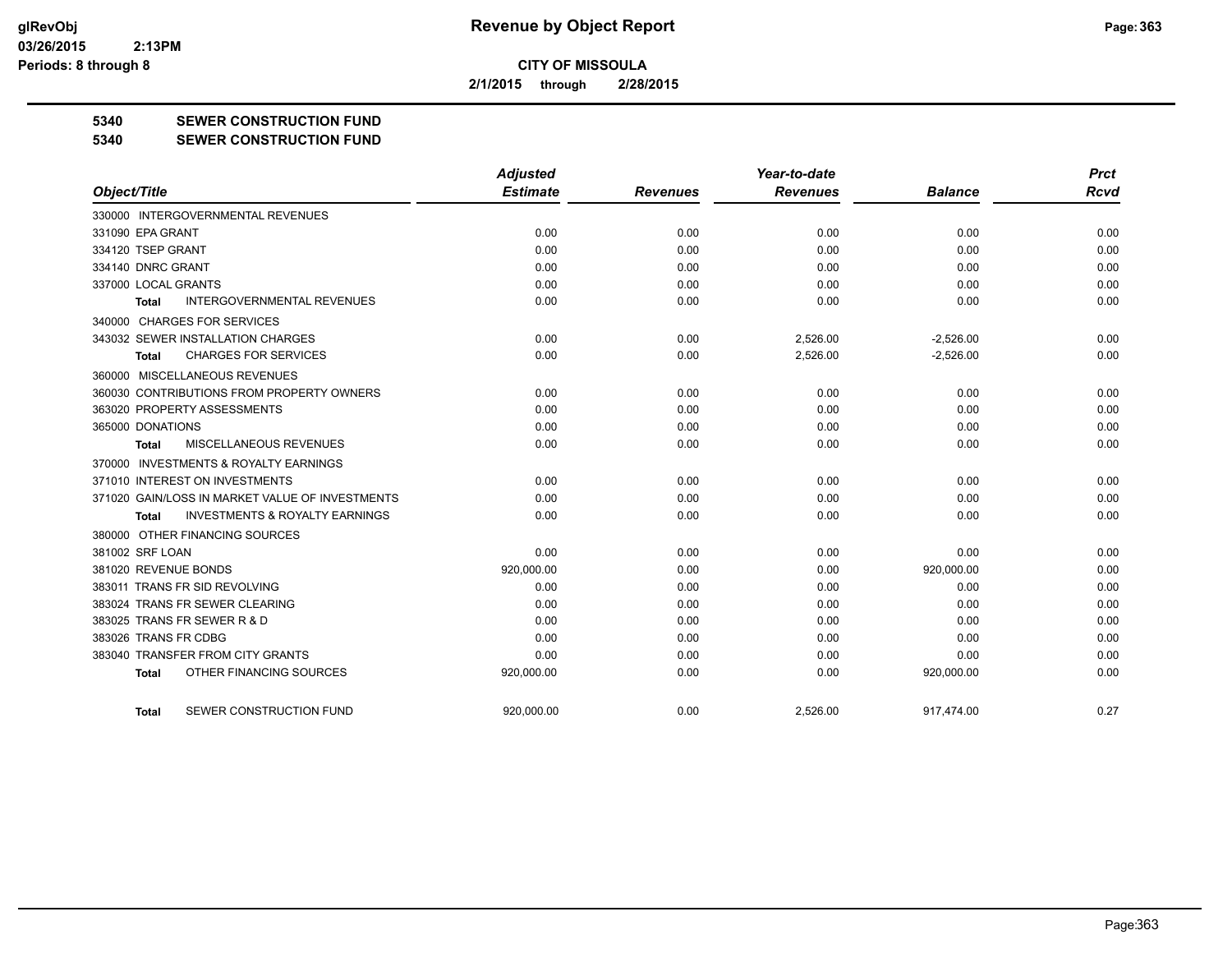**2/1/2015 through 2/28/2015**

# **5340 SEWER CONSTRUCTION FUND**

|                                                    | <b>Adjusted</b> |                 | Year-to-date    |                | <b>Prct</b> |
|----------------------------------------------------|-----------------|-----------------|-----------------|----------------|-------------|
| Object/Title                                       | <b>Estimate</b> | <b>Revenues</b> | <b>Revenues</b> | <b>Balance</b> | <b>Rcvd</b> |
| 330000 INTERGOVERNMENTAL REVENUES                  |                 |                 |                 |                |             |
| 331090 EPA GRANT                                   | 0.00            | 0.00            | 0.00            | 0.00           | 0.00        |
| 334120 TSEP GRANT                                  | 0.00            | 0.00            | 0.00            | 0.00           | 0.00        |
| 334140 DNRC GRANT                                  | 0.00            | 0.00            | 0.00            | 0.00           | 0.00        |
| 337000 LOCAL GRANTS                                | 0.00            | 0.00            | 0.00            | 0.00           | 0.00        |
| <b>INTERGOVERNMENTAL REVENUES</b><br>Total         | 0.00            | 0.00            | 0.00            | 0.00           | 0.00        |
| 340000 CHARGES FOR SERVICES                        |                 |                 |                 |                |             |
| 343032 SEWER INSTALLATION CHARGES                  | 0.00            | 0.00            | 2,526.00        | $-2,526.00$    | 0.00        |
| <b>CHARGES FOR SERVICES</b><br>Total               | 0.00            | 0.00            | 2,526.00        | $-2,526.00$    | 0.00        |
| 360000 MISCELLANEOUS REVENUES                      |                 |                 |                 |                |             |
| 360030 CONTRIBUTIONS FROM PROPERTY OWNERS          | 0.00            | 0.00            | 0.00            | 0.00           | 0.00        |
| 363020 PROPERTY ASSESSMENTS                        | 0.00            | 0.00            | 0.00            | 0.00           | 0.00        |
| 365000 DONATIONS                                   | 0.00            | 0.00            | 0.00            | 0.00           | 0.00        |
| <b>MISCELLANEOUS REVENUES</b><br>Total             | 0.00            | 0.00            | 0.00            | 0.00           | 0.00        |
| 370000 INVESTMENTS & ROYALTY EARNINGS              |                 |                 |                 |                |             |
| 371010 INTEREST ON INVESTMENTS                     | 0.00            | 0.00            | 0.00            | 0.00           | 0.00        |
| 371020 GAIN/LOSS IN MARKET VALUE OF INVESTMENT     | 0.00            | 0.00            | 0.00            | 0.00           | 0.00        |
| <b>INVESTMENTS &amp; ROYALTY EARNINGS</b><br>Total | 0.00            | 0.00            | 0.00            | 0.00           | 0.00        |
| 380000 OTHER FINANCING SOURCES                     |                 |                 |                 |                |             |
| 381002 SRF LOAN                                    | 0.00            | 0.00            | 0.00            | 0.00           | 0.00        |
| 381020 REVENUE BONDS                               | 920,000.00      | 0.00            | 0.00            | 920,000.00     | 0.00        |
| 383011 TRANS FR SID REVOLVING                      | 0.00            | 0.00            | 0.00            | 0.00           | 0.00        |
| 383024 TRANS FR SEWER CLEARING                     | 0.00            | 0.00            | 0.00            | 0.00           | 0.00        |
| 383025 TRANS FR SEWER R & D                        | 0.00            | 0.00            | 0.00            | 0.00           | 0.00        |
| 383026 TRANS FR CDBG                               | 0.00            | 0.00            | 0.00            | 0.00           | 0.00        |
| 383040 TRANSFER FROM CITY GRANTS                   | 0.00            | 0.00            | 0.00            | 0.00           | 0.00        |
| OTHER FINANCING SOURCES<br><b>Total</b>            | 920,000.00      | 0.00            | 0.00            | 920,000.00     | 0.00        |
| SEWER CONSTRUCTION FUND<br><b>Total</b>            | 920,000.00      | 0.00            | 2,526.00        | 917,474.00     | 0.27        |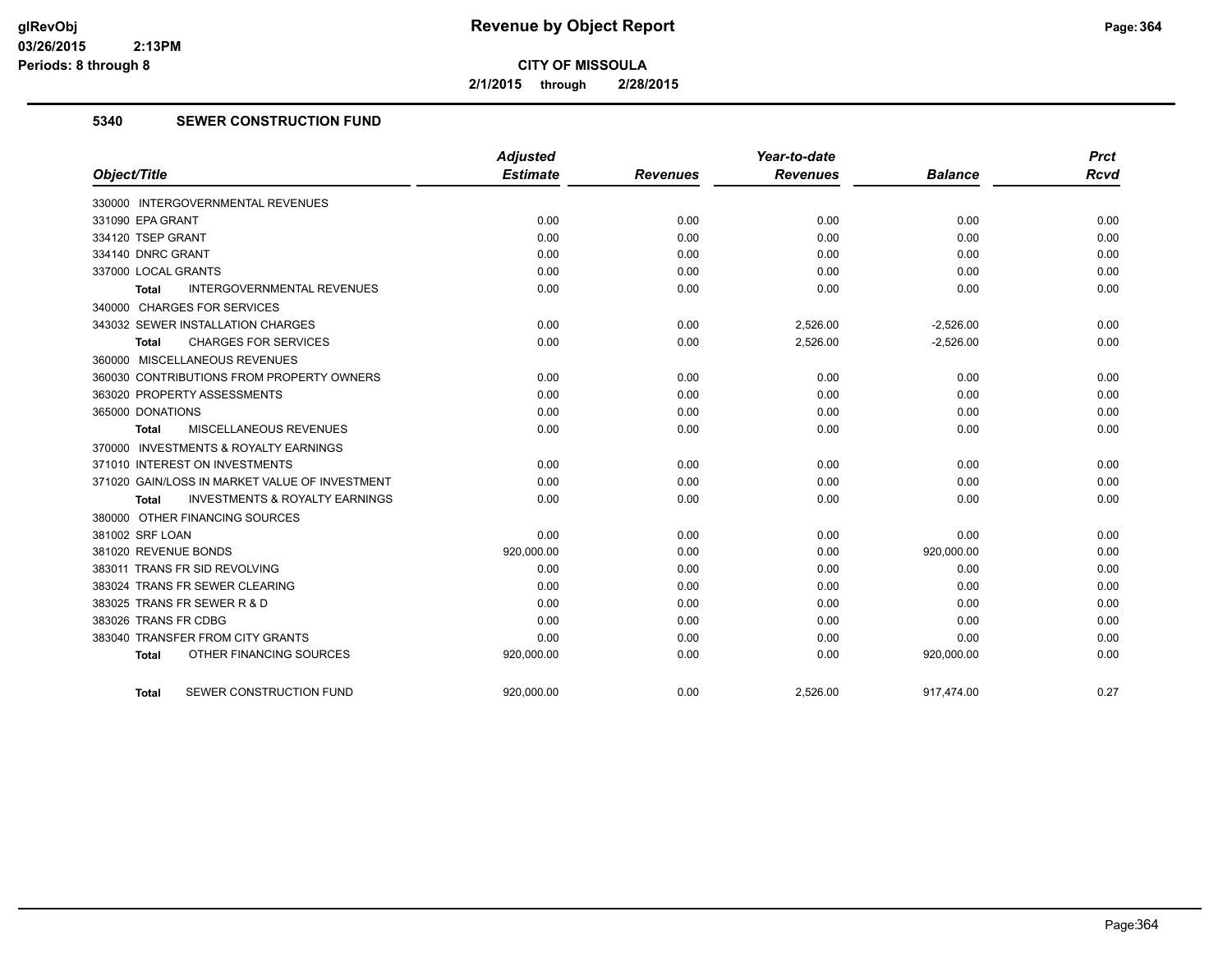**2/1/2015 through 2/28/2015**

# **5361 2001 SEWER REVENUE BONDS-DEBT SERVICE**

**5361 2001 SEWER REVENUE BONDS-DEBT SERVICE**

|                                                           | <b>Adjusted</b> |                 | Year-to-date    |                | <b>Prct</b> |
|-----------------------------------------------------------|-----------------|-----------------|-----------------|----------------|-------------|
| Object/Title                                              | <b>Estimate</b> | <b>Revenues</b> | <b>Revenues</b> | <b>Balance</b> | <b>Rcvd</b> |
| 340000 CHARGES FOR SERVICES                               |                 |                 |                 |                |             |
| <b>SEWER SERVICE CHARGES</b><br>343031                    | 0.00            | 0.00            | 0.00            | 0.00           | 0.00        |
| 343032 SEWER INSTALLATION CHARGES                         | 0.00            | 0.00            | 0.00            | 0.00           | 0.00        |
| 343035 SALE OF SEWER MATERIALS AND SUPPLIES               | 0.00            | 0.00            | 0.00            | 0.00           | 0.00        |
| <b>CHARGES FOR SERVICES</b><br><b>Total</b>               | 0.00            | 0.00            | 0.00            | 0.00           | 0.00        |
| <b>MISCELLANEOUS REVENUES</b><br>360000                   |                 |                 |                 |                |             |
| 360010 MISCELLANEOUS                                      | 0.00            | 0.00            | 0.00            | 0.00           | 0.00        |
| <b>MISCELLANEOUS REVENUES</b><br>Total                    | 0.00            | 0.00            | 0.00            | 0.00           | 0.00        |
| <b>INVESTMENTS &amp; ROYALTY EARNINGS</b><br>370000       |                 |                 |                 |                |             |
| 371010 INTEREST ON INVESTMENTS                            | 0.00            | 0.00            | 0.00            | 0.00           | 0.00        |
| 371020 GAIN/LOSS IN MARKET VALUE OF INVESTMENTS           | 0.00            | 0.00            | 0.00            | 0.00           | 0.00        |
| <b>INVESTMENTS &amp; ROYALTY EARNINGS</b><br><b>Total</b> | 0.00            | 0.00            | 0.00            | 0.00           | 0.00        |
| OTHER FINANCING SOURCES<br>380000                         |                 |                 |                 |                |             |
| 382010 SALE OF FIXED ASSETS                               | 0.00            | 0.00            | 0.00            | 0.00           | 0.00        |
| 383024 TRANS FR SEWER CLEARING                            | 30,590.00       | 0.00            | 0.00            | 30,590.00      | 0.00        |
| OTHER FINANCING SOURCES<br><b>Total</b>                   | 30,590.00       | 0.00            | 0.00            | 30,590.00      | 0.00        |
|                                                           |                 |                 |                 |                |             |
| 2001 SEWER REVENUE BONDS-DEBT SERVI<br><b>Total</b>       | 30,590.00       | 0.00            | 0.00            | 30,590.00      | 0.00        |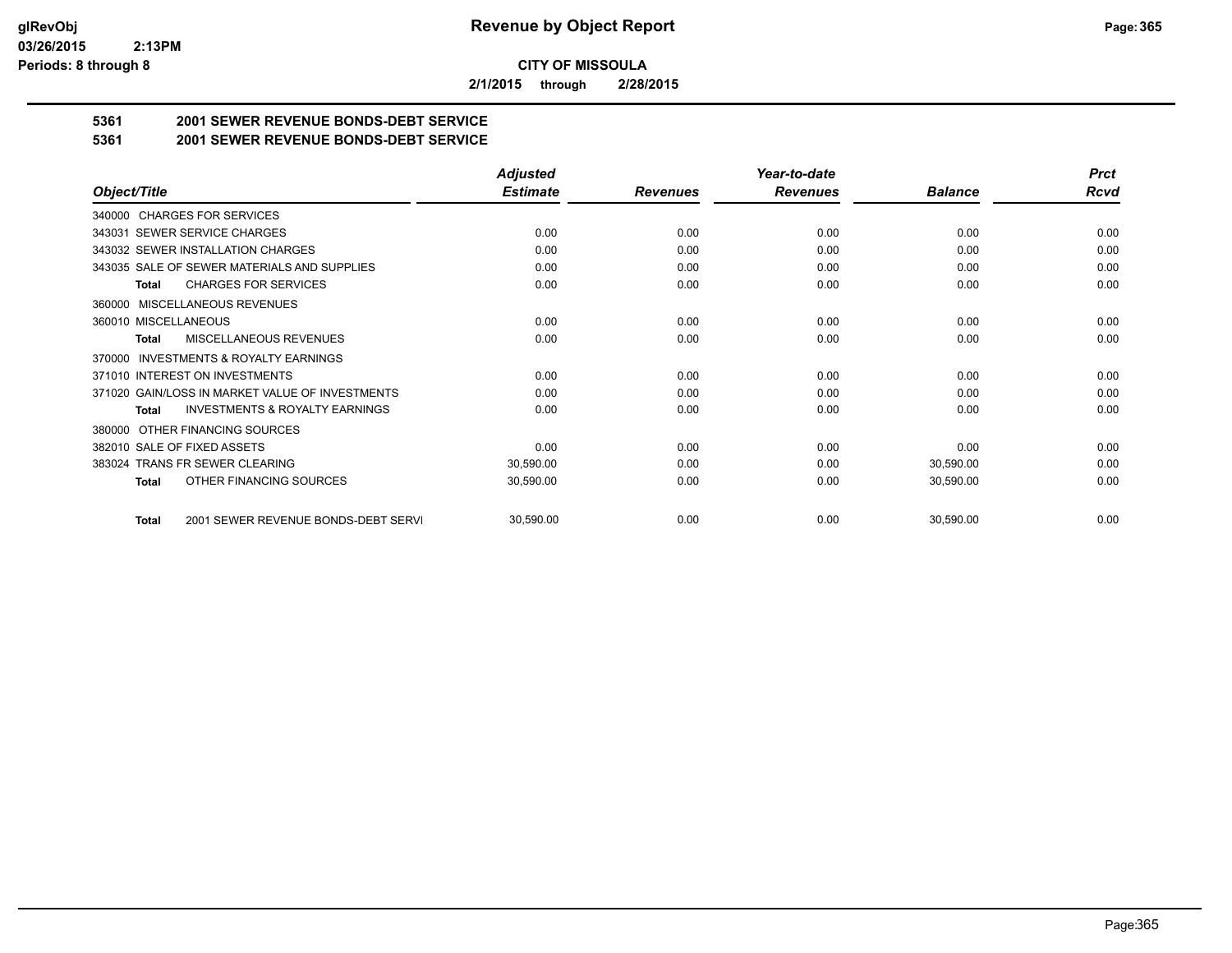**2/1/2015 through 2/28/2015**

## **5361 2001 SEWER REVENUE BONDS-DEBT SERVICE**

|                                                           | <b>Adjusted</b> |                 | Year-to-date    |                | <b>Prct</b> |
|-----------------------------------------------------------|-----------------|-----------------|-----------------|----------------|-------------|
| Object/Title                                              | <b>Estimate</b> | <b>Revenues</b> | <b>Revenues</b> | <b>Balance</b> | Rcvd        |
| 340000 CHARGES FOR SERVICES                               |                 |                 |                 |                |             |
| 343031 SEWER SERVICE CHARGES                              | 0.00            | 0.00            | 0.00            | 0.00           | 0.00        |
| 343032 SEWER INSTALLATION CHARGES                         | 0.00            | 0.00            | 0.00            | 0.00           | 0.00        |
| 343035 SALE OF SEWER MATERIALS AND SUPPLIES               | 0.00            | 0.00            | 0.00            | 0.00           | 0.00        |
| <b>CHARGES FOR SERVICES</b><br><b>Total</b>               | 0.00            | 0.00            | 0.00            | 0.00           | 0.00        |
| MISCELLANEOUS REVENUES<br>360000                          |                 |                 |                 |                |             |
| 360010 MISCELLANEOUS                                      | 0.00            | 0.00            | 0.00            | 0.00           | 0.00        |
| MISCELLANEOUS REVENUES<br><b>Total</b>                    | 0.00            | 0.00            | 0.00            | 0.00           | 0.00        |
| <b>INVESTMENTS &amp; ROYALTY EARNINGS</b><br>370000       |                 |                 |                 |                |             |
| 371010 INTEREST ON INVESTMENTS                            | 0.00            | 0.00            | 0.00            | 0.00           | 0.00        |
| 371020 GAIN/LOSS IN MARKET VALUE OF INVESTMENT            | 0.00            | 0.00            | 0.00            | 0.00           | 0.00        |
| <b>INVESTMENTS &amp; ROYALTY EARNINGS</b><br><b>Total</b> | 0.00            | 0.00            | 0.00            | 0.00           | 0.00        |
| OTHER FINANCING SOURCES<br>380000                         |                 |                 |                 |                |             |
| 382010 SALE OF FIXED ASSETS                               | 0.00            | 0.00            | 0.00            | 0.00           | 0.00        |
| 383024 TRANS FR SEWER CLEARING                            | 30,590.00       | 0.00            | 0.00            | 30,590.00      | 0.00        |
| OTHER FINANCING SOURCES<br><b>Total</b>                   | 30,590.00       | 0.00            | 0.00            | 30,590.00      | 0.00        |
| 2001 SEWER REVENUE BONDS-DEBT SERV<br><b>Total</b>        | 30,590.00       | 0.00            | 0.00            | 30,590.00      | 0.00        |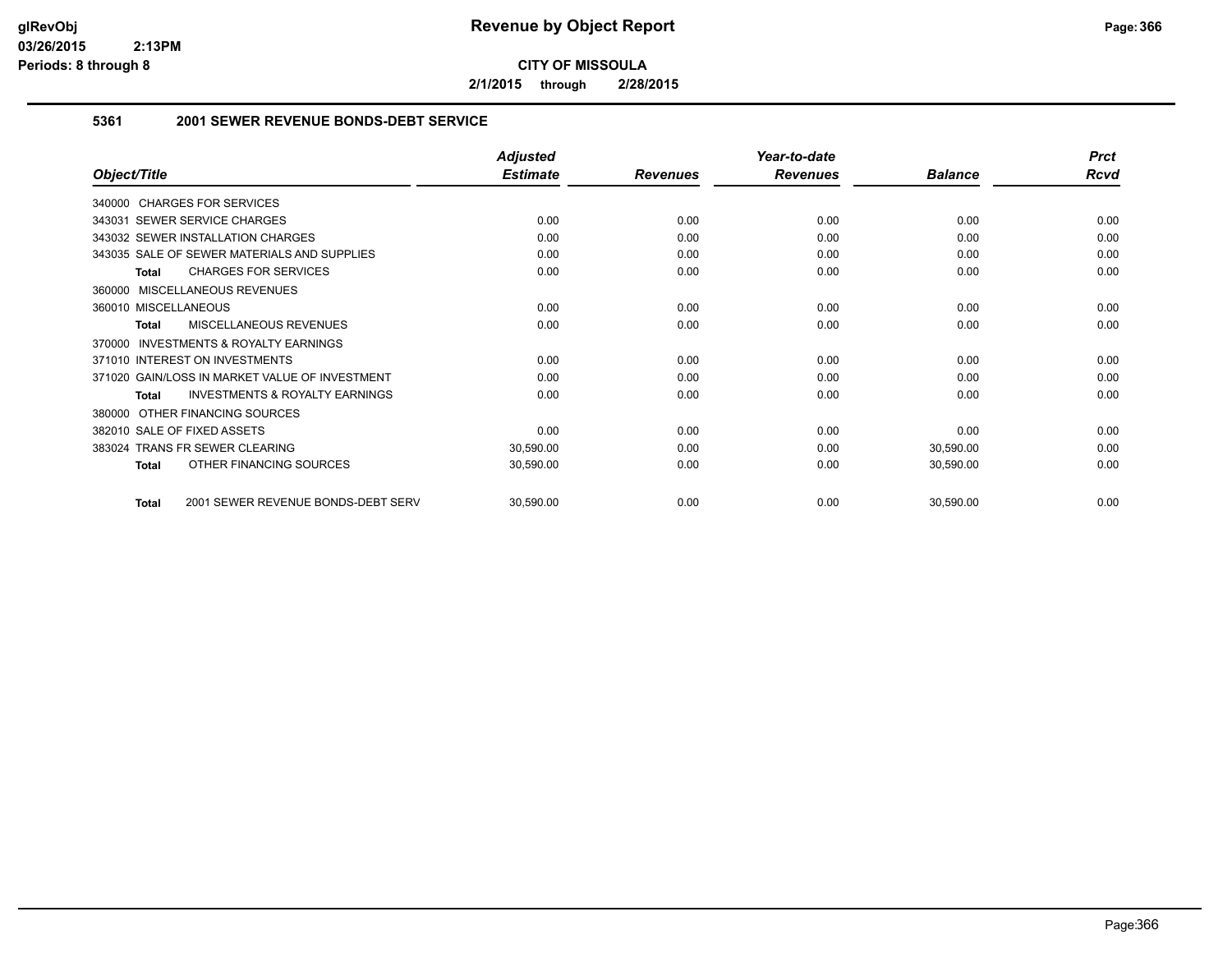**2/1/2015 through 2/28/2015**

# **5362 00 SEWER REVENUE BOND - SERIES B DEBT SE**

**5362 00 SEWER REVENUE BOND - SERIES B DEBT SE**

|                                                           | <b>Adjusted</b> |                 | Year-to-date    |                | <b>Prct</b> |
|-----------------------------------------------------------|-----------------|-----------------|-----------------|----------------|-------------|
| Object/Title                                              | <b>Estimate</b> | <b>Revenues</b> | <b>Revenues</b> | <b>Balance</b> | Rcvd        |
| 340000 CHARGES FOR SERVICES                               |                 |                 |                 |                |             |
| 343032 SEWER INSTALLATION CHARGES                         | 0.00            | 0.00            | 0.00            | 0.00           | 0.00        |
| <b>CHARGES FOR SERVICES</b><br><b>Total</b>               | 0.00            | 0.00            | 0.00            | 0.00           | 0.00        |
| MISCELLANEOUS REVENUES<br>360000                          |                 |                 |                 |                |             |
| 360010 MISCELLANEOUS                                      | 0.00            | 0.00            | 0.00            | 0.00           | 0.00        |
| MISCELLANEOUS REVENUES<br>Total                           | 0.00            | 0.00            | 0.00            | 0.00           | 0.00        |
| <b>INVESTMENTS &amp; ROYALTY EARNINGS</b><br>370000       |                 |                 |                 |                |             |
| 371010 INTEREST ON INVESTMENTS                            | 0.00            | 0.00            | 0.00            | 0.00           | 0.00        |
| 371020 GAIN/LOSS IN MARKET VALUE OF INVESTMENTS           | 0.00            | 0.00            | 0.00            | 0.00           | 0.00        |
| <b>INVESTMENTS &amp; ROYALTY EARNINGS</b><br><b>Total</b> | 0.00            | 0.00            | 0.00            | 0.00           | 0.00        |
| OTHER FINANCING SOURCES<br>380000                         |                 |                 |                 |                |             |
| 383024 TRANS FR SEWER CLEARING                            | 49,240.00       | 0.00            | 0.00            | 49,240.00      | 0.00        |
| OTHER FINANCING SOURCES<br><b>Total</b>                   | 49,240.00       | 0.00            | 0.00            | 49,240.00      | 0.00        |
| 00 SEWER REVENUE BOND - SERIES B DEB<br><b>Total</b>      | 49.240.00       | 0.00            | 0.00            | 49,240.00      | 0.00        |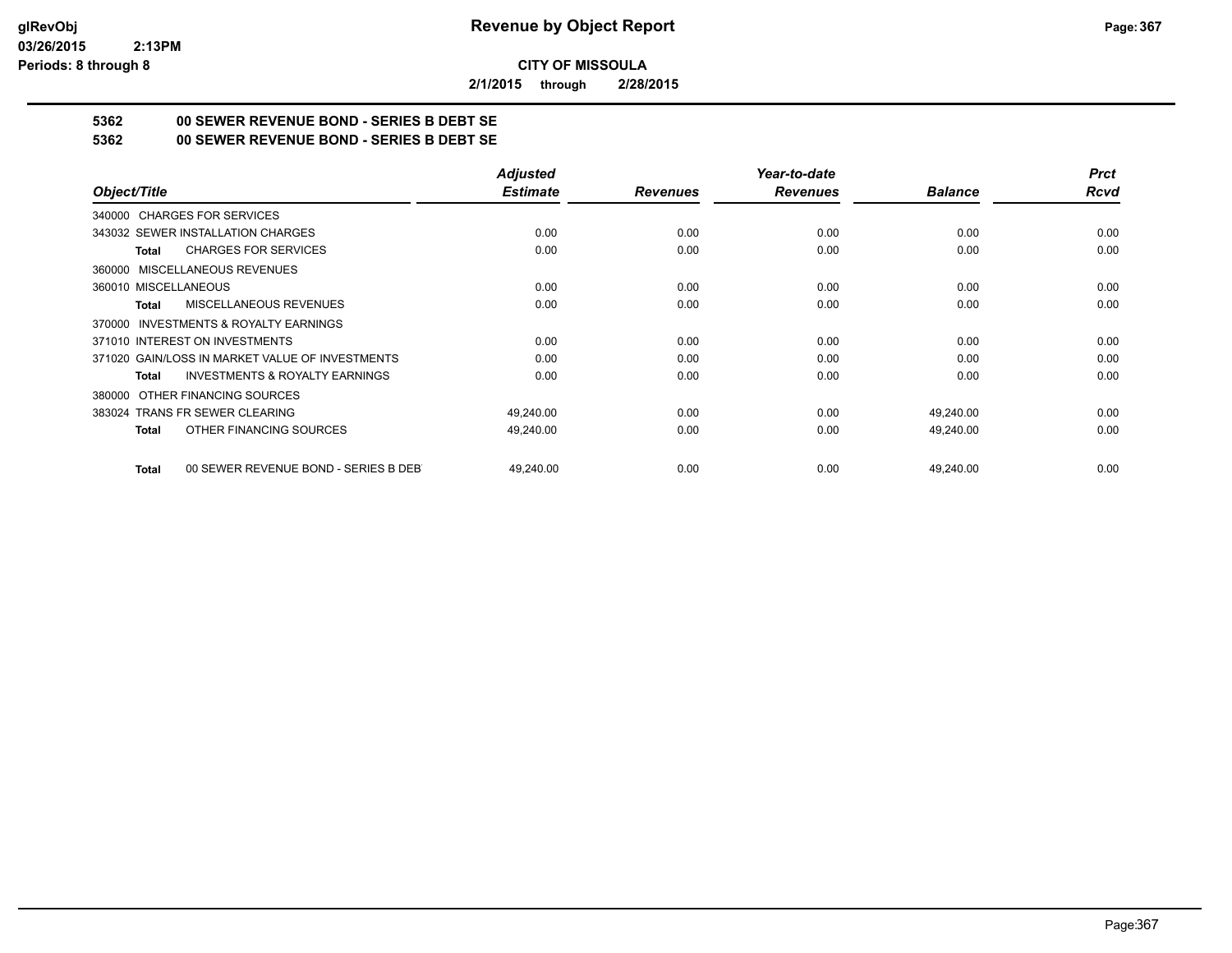**2/1/2015 through 2/28/2015**

# **5362 00 SEWER REVENUE BOND - SERIES B DEBT SE**

| Object/Title                                        | <b>Adjusted</b><br><b>Estimate</b> | <b>Revenues</b> | Year-to-date<br><b>Revenues</b> | <b>Balance</b> | <b>Prct</b><br><b>Rcvd</b> |
|-----------------------------------------------------|------------------------------------|-----------------|---------------------------------|----------------|----------------------------|
| 340000 CHARGES FOR SERVICES                         |                                    |                 |                                 |                |                            |
| 343032 SEWER INSTALLATION CHARGES                   | 0.00                               | 0.00            | 0.00                            | 0.00           | 0.00                       |
| <b>CHARGES FOR SERVICES</b><br>Total                | 0.00                               | 0.00            | 0.00                            | 0.00           | 0.00                       |
| 360000 MISCELLANEOUS REVENUES                       |                                    |                 |                                 |                |                            |
| 360010 MISCELLANEOUS                                | 0.00                               | 0.00            | 0.00                            | 0.00           | 0.00                       |
| <b>MISCELLANEOUS REVENUES</b><br>Total              | 0.00                               | 0.00            | 0.00                            | 0.00           | 0.00                       |
| <b>INVESTMENTS &amp; ROYALTY EARNINGS</b><br>370000 |                                    |                 |                                 |                |                            |
| 371010 INTEREST ON INVESTMENTS                      | 0.00                               | 0.00            | 0.00                            | 0.00           | 0.00                       |
| 371020 GAIN/LOSS IN MARKET VALUE OF INVESTMENT      | 0.00                               | 0.00            | 0.00                            | 0.00           | 0.00                       |
| <b>INVESTMENTS &amp; ROYALTY EARNINGS</b><br>Total  | 0.00                               | 0.00            | 0.00                            | 0.00           | 0.00                       |
| 380000 OTHER FINANCING SOURCES                      |                                    |                 |                                 |                |                            |
| 383024 TRANS FR SEWER CLEARING                      | 49,240.00                          | 0.00            | 0.00                            | 49,240.00      | 0.00                       |
| OTHER FINANCING SOURCES<br>Total                    | 49,240.00                          | 0.00            | 0.00                            | 49,240.00      | 0.00                       |
| 00 SEWER REVENUE BOND - SERIES B DEE<br>Total       | 49,240.00                          | 0.00            | 0.00                            | 49,240.00      | 0.00                       |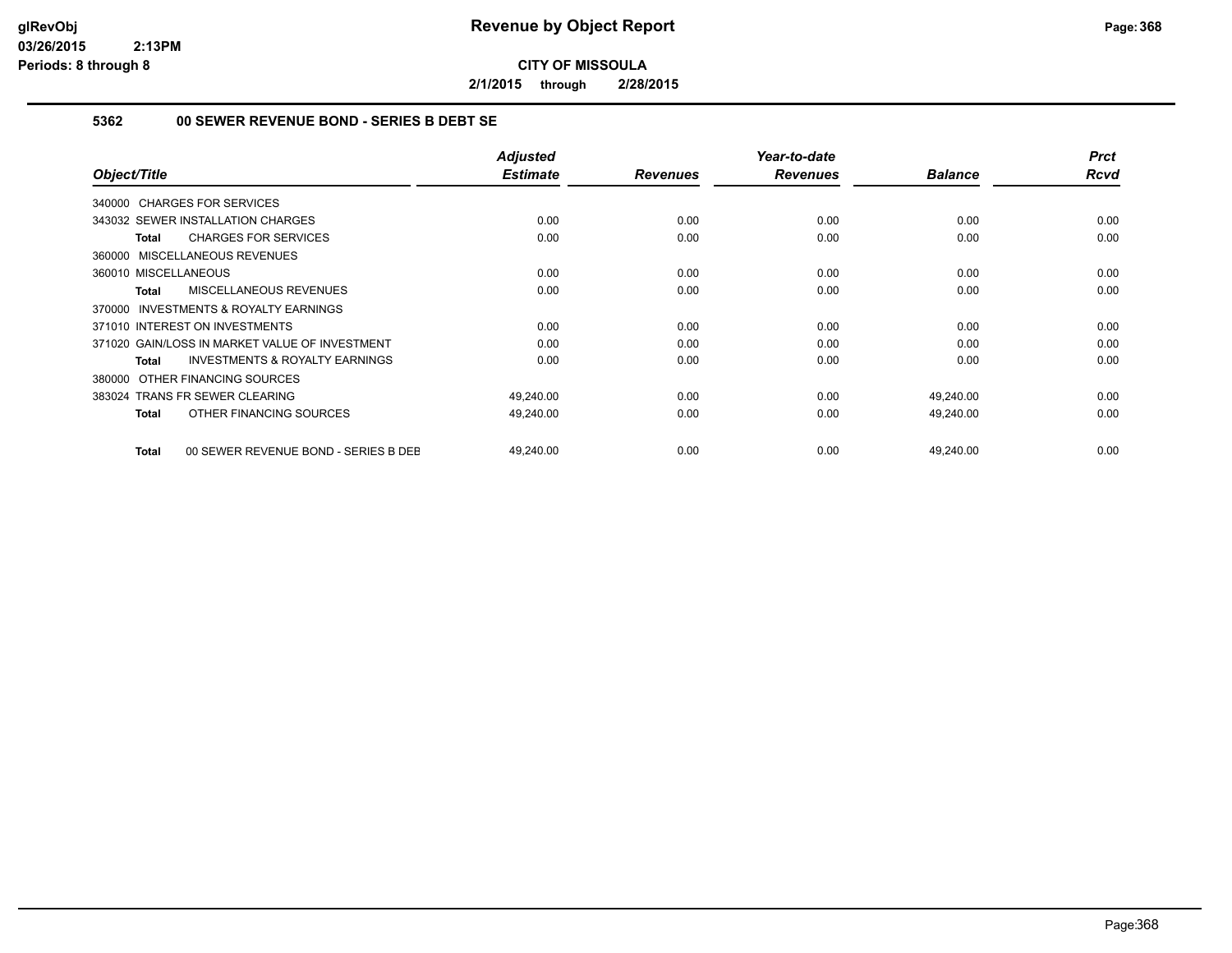**2/1/2015 through 2/28/2015**

# **5363 92 SEWER REVENUE BOND SERIES A DEBT SERV**

**5363 92 SEWER REVENUE BOND SERIES A DEBT SERV**

|                                                     | <b>Adjusted</b> |                 | Year-to-date    |                | <b>Prct</b> |
|-----------------------------------------------------|-----------------|-----------------|-----------------|----------------|-------------|
| Object/Title                                        | <b>Estimate</b> | <b>Revenues</b> | <b>Revenues</b> | <b>Balance</b> | <b>Rcvd</b> |
| 340000 CHARGES FOR SERVICES                         |                 |                 |                 |                |             |
| 343032 SEWER INSTALLATION CHARGES                   | 0.00            | 0.00            | 0.00            | 0.00           | 0.00        |
| <b>CHARGES FOR SERVICES</b><br>Total                | 0.00            | 0.00            | 0.00            | 0.00           | 0.00        |
| 370000 INVESTMENTS & ROYALTY EARNINGS               |                 |                 |                 |                |             |
| 371010 INTEREST ON INVESTMENTS                      | 0.00            | 0.00            | 0.00            | 0.00           | 0.00        |
| 371020 GAIN/LOSS IN MARKET VALUE OF INVESTMENTS     | 0.00            | 0.00            | 0.00            | 0.00           | 0.00        |
| <b>INVESTMENTS &amp; ROYALTY EARNINGS</b><br>Total  | 0.00            | 0.00            | 0.00            | 0.00           | 0.00        |
| 380000 OTHER FINANCING SOURCES                      |                 |                 |                 |                |             |
| 383024 TRANS FR SEWER CLEARING                      | 0.00            | 0.00            | 0.00            | 0.00           | 0.00        |
| 383042 TRANSFERS FROM OTHER FUNDS                   | 0.00            | 0.00            | 0.00            | 0.00           | 0.00        |
| OTHER FINANCING SOURCES<br><b>Total</b>             | 0.00            | 0.00            | 0.00            | 0.00           | 0.00        |
| 92 SEWER REVENUE BOND SERIES A DEBT<br><b>Total</b> | 0.00            | 0.00            | 0.00            | 0.00           | 0.00        |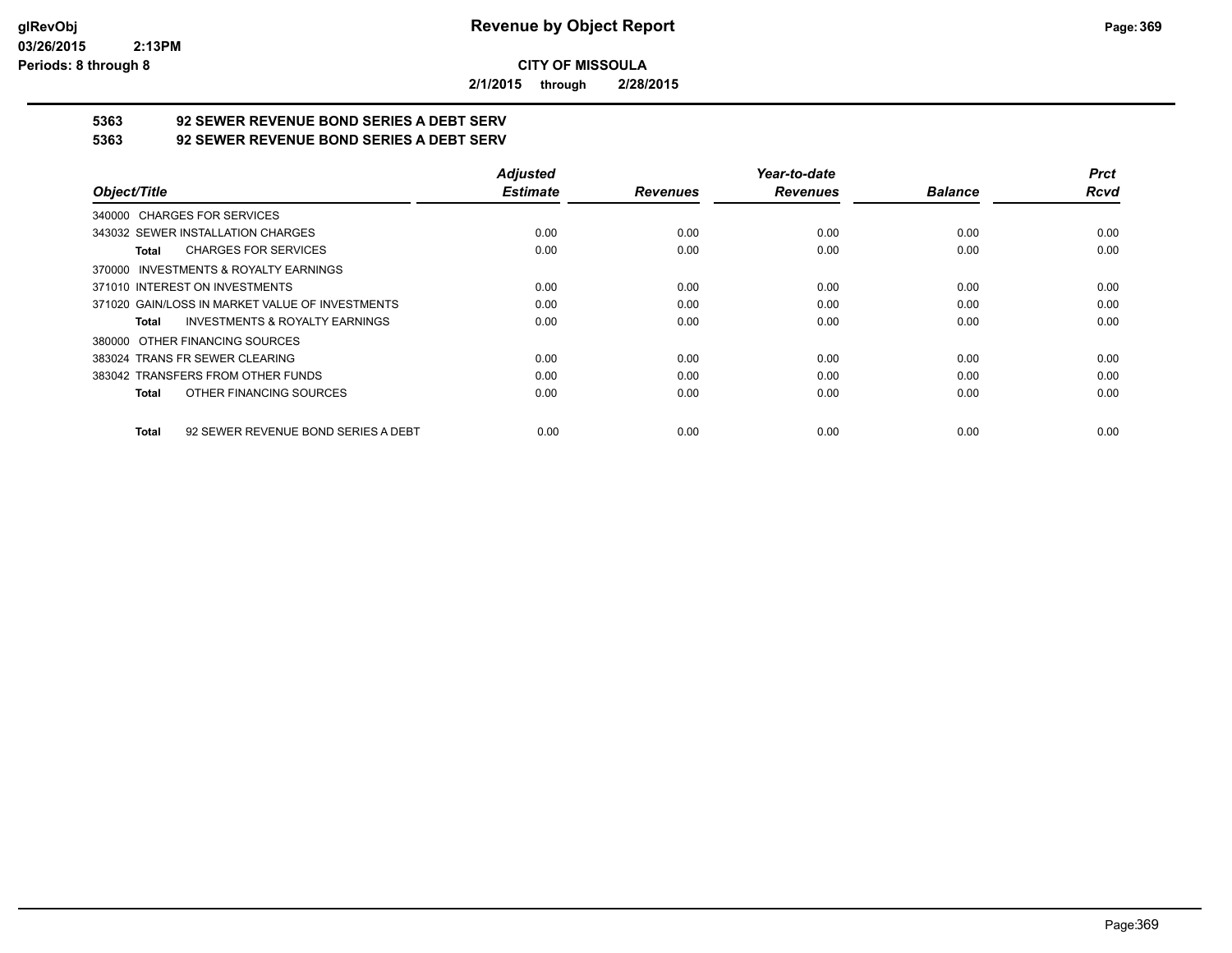**2/1/2015 through 2/28/2015**

## **5363 92 SEWER REVENUE BOND SERIES A DEBT SERV**

| Object/Title                                       | <b>Adjusted</b><br><b>Estimate</b> | <b>Revenues</b> | Year-to-date<br><b>Revenues</b> | <b>Balance</b> | <b>Prct</b><br>Rcvd |
|----------------------------------------------------|------------------------------------|-----------------|---------------------------------|----------------|---------------------|
| 340000 CHARGES FOR SERVICES                        |                                    |                 |                                 |                |                     |
| 343032 SEWER INSTALLATION CHARGES                  | 0.00                               | 0.00            | 0.00                            | 0.00           | 0.00                |
| <b>CHARGES FOR SERVICES</b><br>Total               | 0.00                               | 0.00            | 0.00                            | 0.00           | 0.00                |
| 370000 INVESTMENTS & ROYALTY EARNINGS              |                                    |                 |                                 |                |                     |
| 371010 INTEREST ON INVESTMENTS                     | 0.00                               | 0.00            | 0.00                            | 0.00           | 0.00                |
| 371020 GAIN/LOSS IN MARKET VALUE OF INVESTMENT     | 0.00                               | 0.00            | 0.00                            | 0.00           | 0.00                |
| <b>INVESTMENTS &amp; ROYALTY EARNINGS</b><br>Total | 0.00                               | 0.00            | 0.00                            | 0.00           | 0.00                |
| 380000 OTHER FINANCING SOURCES                     |                                    |                 |                                 |                |                     |
| 383024 TRANS FR SEWER CLEARING                     | 0.00                               | 0.00            | 0.00                            | 0.00           | 0.00                |
| 383042 TRANSFERS FROM OTHER FUNDS                  | 0.00                               | 0.00            | 0.00                            | 0.00           | 0.00                |
| OTHER FINANCING SOURCES<br>Total                   | 0.00                               | 0.00            | 0.00                            | 0.00           | 0.00                |
|                                                    |                                    |                 |                                 |                |                     |
| 92 SEWER REVENUE BOND SERIES A DEBT<br>Total       | 0.00                               | 0.00            | 0.00                            | 0.00           | 0.00                |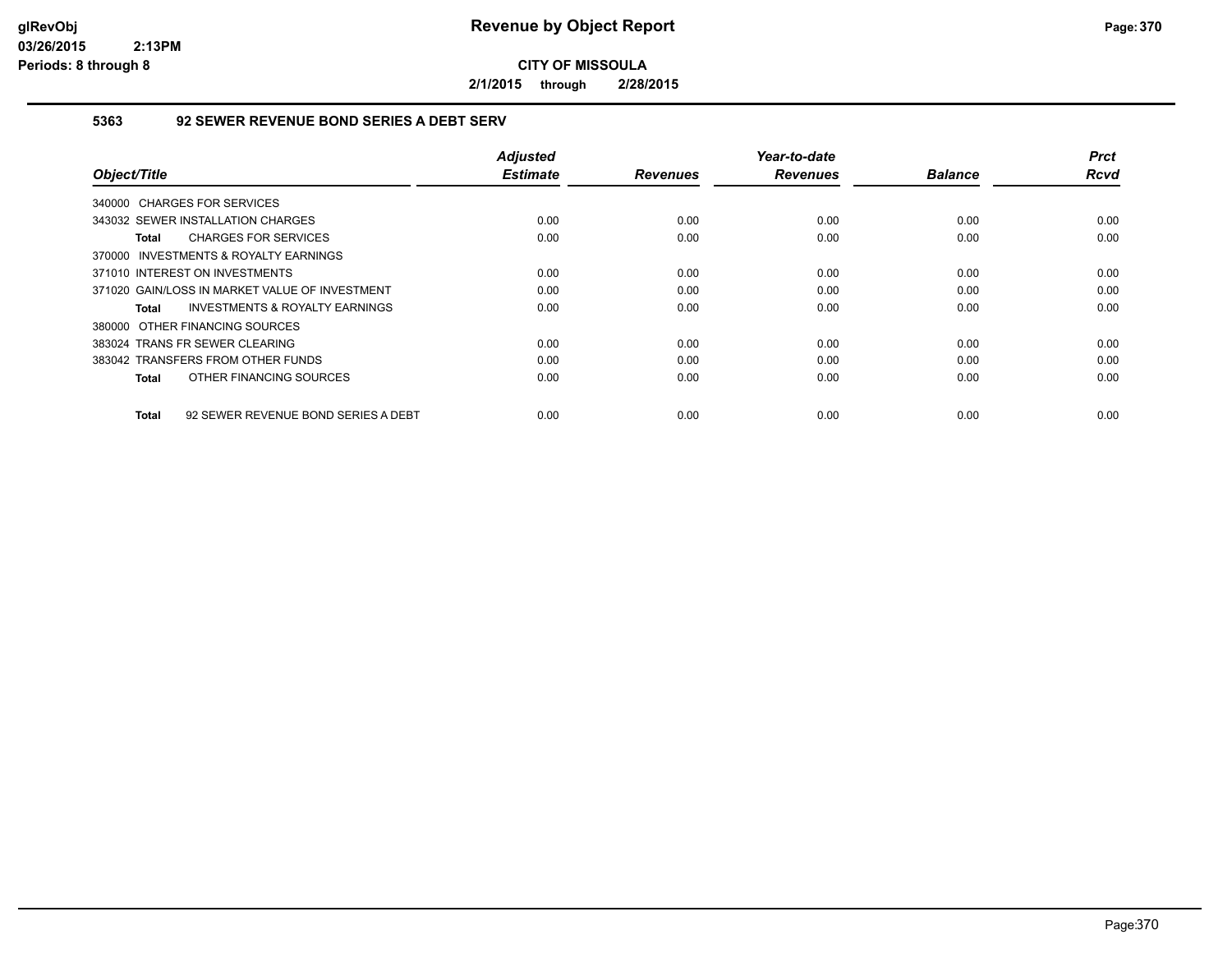**2/1/2015 through 2/28/2015**

# **5364 92 SEWER REVENUE BOND - SERIES B DEBT S**

**5364 92 SEWER REVENUE BOND - SERIES B DEBT S**

|                                                    | <b>Adjusted</b> |                 | Year-to-date    |                | <b>Prct</b> |
|----------------------------------------------------|-----------------|-----------------|-----------------|----------------|-------------|
| Object/Title                                       | <b>Estimate</b> | <b>Revenues</b> | <b>Revenues</b> | <b>Balance</b> | <b>Rcvd</b> |
| 340000 CHARGES FOR SERVICES                        |                 |                 |                 |                |             |
| 343032 SEWER INSTALLATION CHARGES                  | 0.00            | 0.00            | 0.00            | 0.00           | 0.00        |
| <b>CHARGES FOR SERVICES</b><br>Total               | 0.00            | 0.00            | 0.00            | 0.00           | 0.00        |
| 370000 INVESTMENTS & ROYALTY EARNINGS              |                 |                 |                 |                |             |
| 371010 INTEREST ON INVESTMENTS                     | 0.00            | 0.00            | 0.00            | 0.00           | 0.00        |
| 371020 GAIN/LOSS IN MARKET VALUE OF INVESTMENTS    | 0.00            | 0.00            | 0.00            | 0.00           | 0.00        |
| <b>INVESTMENTS &amp; ROYALTY EARNINGS</b><br>Total | 0.00            | 0.00            | 0.00            | 0.00           | 0.00        |
| 380000 OTHER FINANCING SOURCES                     |                 |                 |                 |                |             |
| 383024 TRANS FR SEWER CLEARING                     | 0.00            | 0.00            | 0.00            | 0.00           | 0.00        |
| 383042 TRANSFERS FROM OTHER FUNDS                  | 0.00            | 0.00            | 0.00            | 0.00           | 0.00        |
| OTHER FINANCING SOURCES<br>Total                   | 0.00            | 0.00            | 0.00            | 0.00           | 0.00        |
| 92 SEWER REVENUE BOND - SERIES B DEE<br>Total      | 0.00            | 0.00            | 0.00            | 0.00           | 0.00        |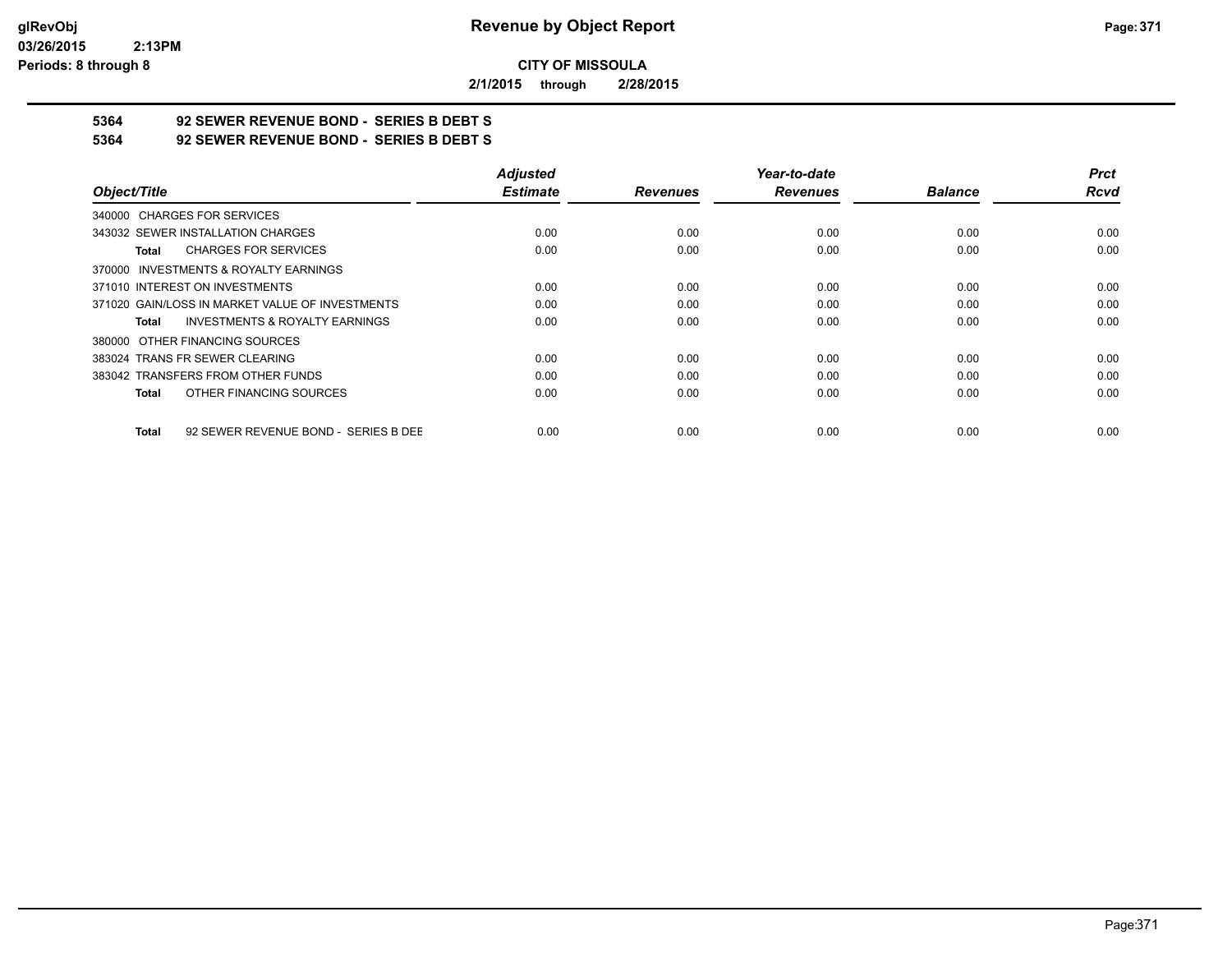**2/1/2015 through 2/28/2015**

## **5364 92 SEWER REVENUE BOND - SERIES B DEBT S**

| Object/Title                                       | <b>Adjusted</b><br><b>Estimate</b> | <b>Revenues</b> | Year-to-date<br><b>Revenues</b> | <b>Balance</b> | <b>Prct</b><br>Rcvd |
|----------------------------------------------------|------------------------------------|-----------------|---------------------------------|----------------|---------------------|
| 340000 CHARGES FOR SERVICES                        |                                    |                 |                                 |                |                     |
| 343032 SEWER INSTALLATION CHARGES                  | 0.00                               | 0.00            | 0.00                            | 0.00           | 0.00                |
| <b>CHARGES FOR SERVICES</b><br>Total               | 0.00                               | 0.00            | 0.00                            | 0.00           | 0.00                |
| 370000 INVESTMENTS & ROYALTY EARNINGS              |                                    |                 |                                 |                |                     |
| 371010 INTEREST ON INVESTMENTS                     | 0.00                               | 0.00            | 0.00                            | 0.00           | 0.00                |
| 371020 GAIN/LOSS IN MARKET VALUE OF INVESTMENT     | 0.00                               | 0.00            | 0.00                            | 0.00           | 0.00                |
| <b>INVESTMENTS &amp; ROYALTY EARNINGS</b><br>Total | 0.00                               | 0.00            | 0.00                            | 0.00           | 0.00                |
| 380000 OTHER FINANCING SOURCES                     |                                    |                 |                                 |                |                     |
| 383024 TRANS FR SEWER CLEARING                     | 0.00                               | 0.00            | 0.00                            | 0.00           | 0.00                |
| 383042 TRANSFERS FROM OTHER FUNDS                  | 0.00                               | 0.00            | 0.00                            | 0.00           | 0.00                |
| OTHER FINANCING SOURCES<br>Total                   | 0.00                               | 0.00            | 0.00                            | 0.00           | 0.00                |
| 92 SEWER REVENUE BOND - SERIES B DEI<br>Total      | 0.00                               | 0.00            | 0.00                            | 0.00           | 0.00                |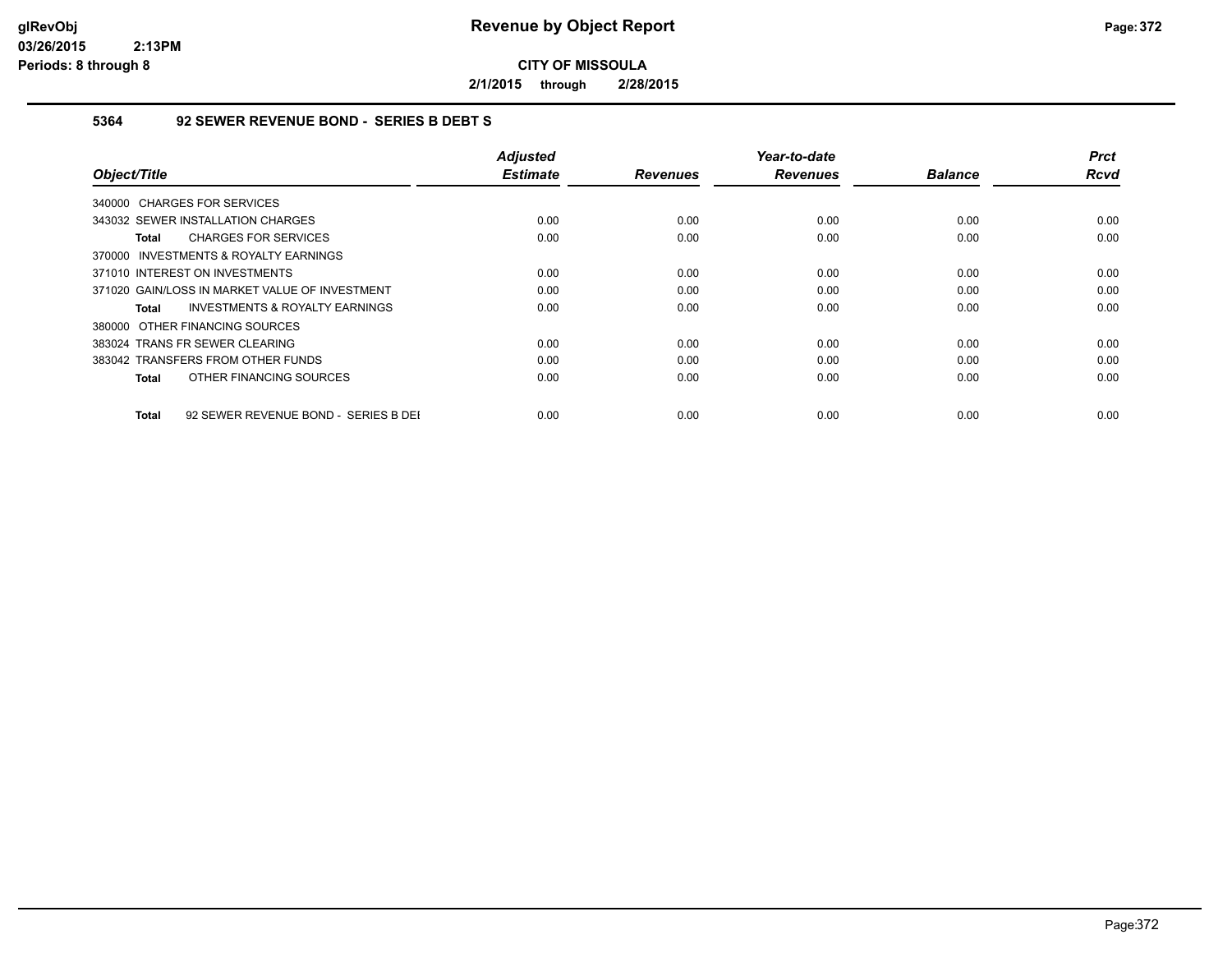**2/1/2015 through 2/28/2015**

# **5365 99 SEWER REVENUE BONDS DEBT SERVICE FUND**

| 5365 | 99 SEWER REVENUE BONDS DEBT SERVICE FUND |
|------|------------------------------------------|
|      |                                          |

|                                                     | <b>Adjusted</b> |                 | Year-to-date    |                | <b>Prct</b> |
|-----------------------------------------------------|-----------------|-----------------|-----------------|----------------|-------------|
| Object/Title                                        | <b>Estimate</b> | <b>Revenues</b> | <b>Revenues</b> | <b>Balance</b> | Rcvd        |
| 340000 CHARGES FOR SERVICES                         |                 |                 |                 |                |             |
| 343032 SEWER INSTALLATION CHARGES                   | 0.00            | 0.00            | 0.00            | 0.00           | 0.00        |
| <b>CHARGES FOR SERVICES</b><br>Total                | 0.00            | 0.00            | 0.00            | 0.00           | 0.00        |
| 370000 INVESTMENTS & ROYALTY EARNINGS               |                 |                 |                 |                |             |
| 371010 INTEREST ON INVESTMENTS                      | 0.00            | 0.00            | 0.00            | 0.00           | 0.00        |
| 371020 GAIN/LOSS IN MARKET VALUE OF INVESTMENTS     | 0.00            | 0.00            | 0.00            | 0.00           | 0.00        |
| INVESTMENTS & ROYALTY EARNINGS<br>Total             | 0.00            | 0.00            | 0.00            | 0.00           | 0.00        |
| 380000 OTHER FINANCING SOURCES                      |                 |                 |                 |                |             |
| 383024 TRANS FR SEWER CLEARING                      | 124,180.00      | 0.00            | 0.00            | 124.180.00     | 0.00        |
| OTHER FINANCING SOURCES<br>Total                    | 124,180.00      | 0.00            | 0.00            | 124.180.00     | 0.00        |
| 99 SEWER REVENUE BONDS DEBT SERVICE<br><b>Total</b> | 124.180.00      | 0.00            | 0.00            | 124.180.00     | 0.00        |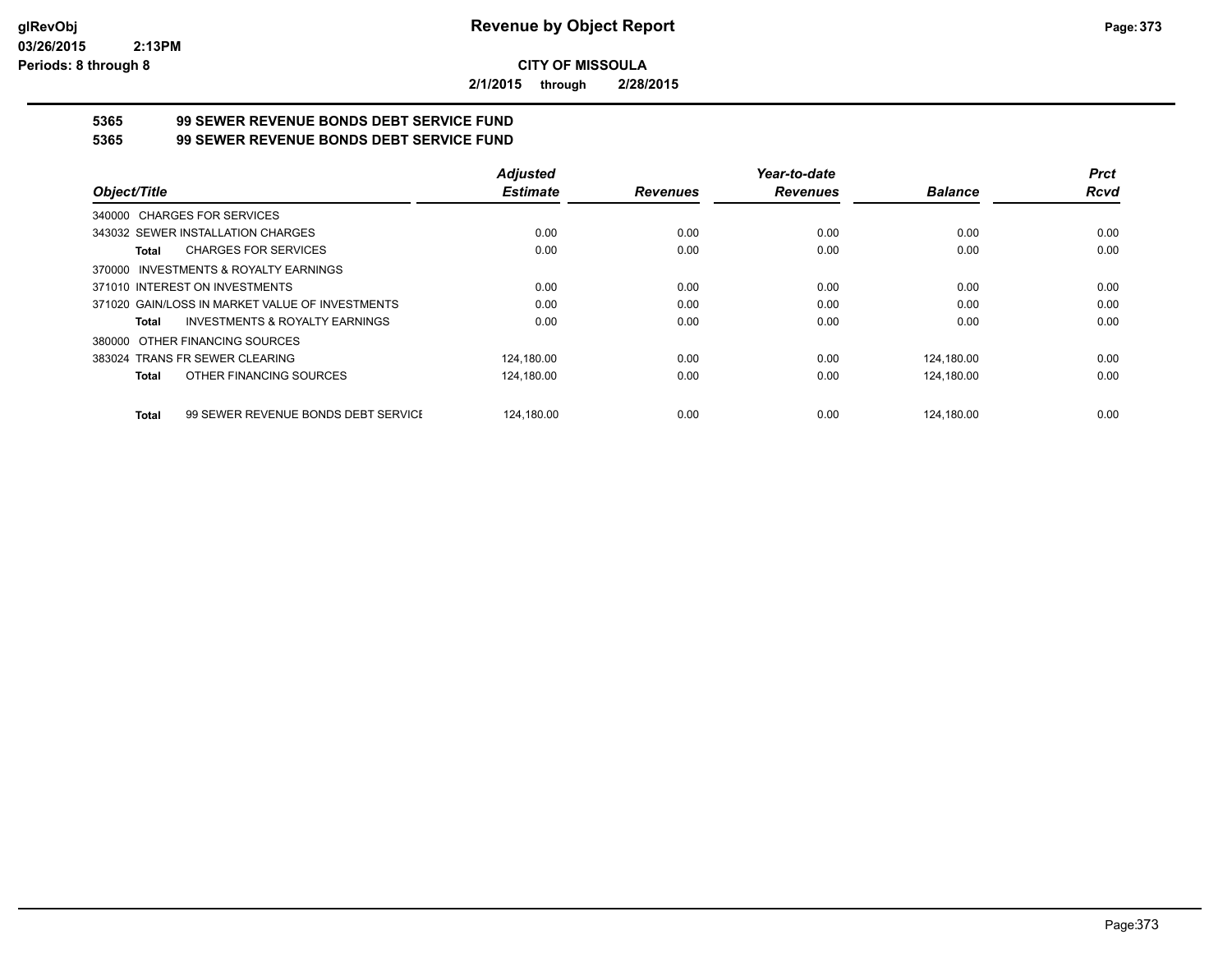**2/1/2015 through 2/28/2015**

# **5365 99 SEWER REVENUE BONDS DEBT SERVICE FUND**

|                                                | <b>Adjusted</b> |                 | Year-to-date    |                | <b>Prct</b> |
|------------------------------------------------|-----------------|-----------------|-----------------|----------------|-------------|
| Object/Title                                   | <b>Estimate</b> | <b>Revenues</b> | <b>Revenues</b> | <b>Balance</b> | <b>Rcvd</b> |
| 340000 CHARGES FOR SERVICES                    |                 |                 |                 |                |             |
| 343032 SEWER INSTALLATION CHARGES              | 0.00            | 0.00            | 0.00            | 0.00           | 0.00        |
| <b>CHARGES FOR SERVICES</b><br>Total           | 0.00            | 0.00            | 0.00            | 0.00           | 0.00        |
| 370000 INVESTMENTS & ROYALTY EARNINGS          |                 |                 |                 |                |             |
| 371010 INTEREST ON INVESTMENTS                 | 0.00            | 0.00            | 0.00            | 0.00           | 0.00        |
| 371020 GAIN/LOSS IN MARKET VALUE OF INVESTMENT | 0.00            | 0.00            | 0.00            | 0.00           | 0.00        |
| INVESTMENTS & ROYALTY EARNINGS<br>Total        | 0.00            | 0.00            | 0.00            | 0.00           | 0.00        |
| 380000 OTHER FINANCING SOURCES                 |                 |                 |                 |                |             |
| 383024 TRANS FR SEWER CLEARING                 | 124.180.00      | 0.00            | 0.00            | 124,180.00     | 0.00        |
| OTHER FINANCING SOURCES<br>Total               | 124,180.00      | 0.00            | 0.00            | 124,180.00     | 0.00        |
|                                                |                 |                 |                 |                |             |
| 99 SEWER REVENUE BONDS DEBT SERVIC<br>Total    | 124.180.00      | 0.00            | 0.00            | 124.180.00     | 0.00        |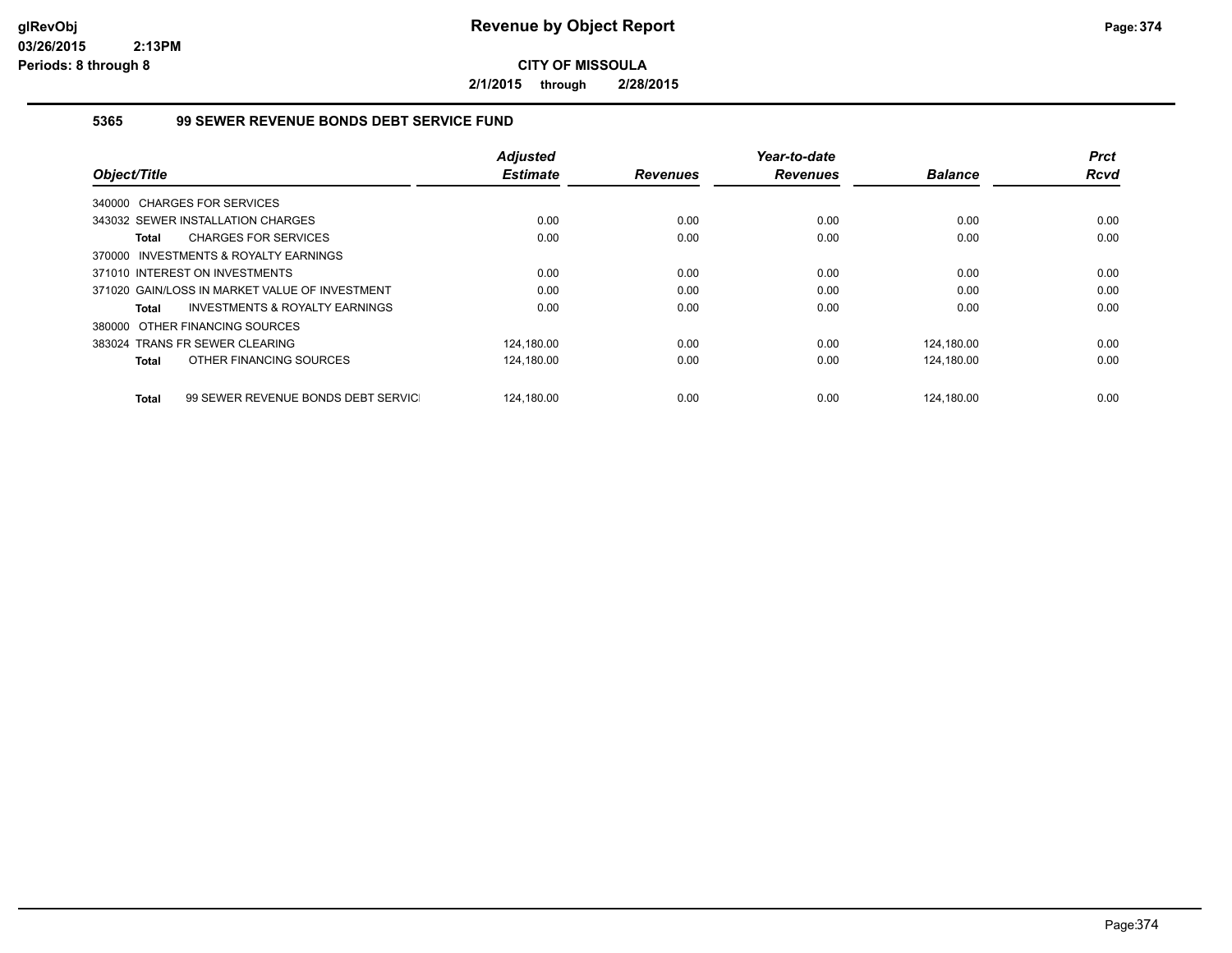**2/1/2015 through 2/28/2015**

# **5366 92 SEWER REVENUE BOND - SERIES A BOND RE**

**5366 92 SEWER REVENUE BOND - SERIES A BOND RE**

|                                                 | <b>Adjusted</b> |                 | Year-to-date    |                | <b>Prct</b> |
|-------------------------------------------------|-----------------|-----------------|-----------------|----------------|-------------|
| Object/Title                                    | <b>Estimate</b> | <b>Revenues</b> | <b>Revenues</b> | <b>Balance</b> | <b>Rcvd</b> |
| 370000 INVESTMENTS & ROYALTY EARNINGS           |                 |                 |                 |                |             |
| 371010 INTEREST ON INVESTMENTS                  | 0.00            | 0.00            | 0.00            | 0.00           | 0.00        |
| 371020 GAIN/LOSS IN MARKET VALUE OF INVESTMENTS | 0.00            | 0.00            | 0.00            | 0.00           | 0.00        |
| INVESTMENTS & ROYALTY EARNINGS<br>Total         | 0.00            | 0.00            | 0.00            | 0.00           | 0.00        |
| 380000 OTHER FINANCING SOURCES                  |                 |                 |                 |                |             |
| 383024 TRANS FR SEWER CLEARING                  | 0.00            | 0.00            | 0.00            | 0.00           | 0.00        |
| 383042 TRANSFERS FROM OTHER FUNDS               | 0.00            | 0.00            | 0.00            | 0.00           | 0.00        |
| OTHER FINANCING SOURCES<br>Total                | 0.00            | 0.00            | 0.00            | 0.00           | 0.00        |
| 92 SEWER REVENUE BOND - SERIES A BON<br>Total   | 0.00            | 0.00            | 0.00            | 0.00           | 0.00        |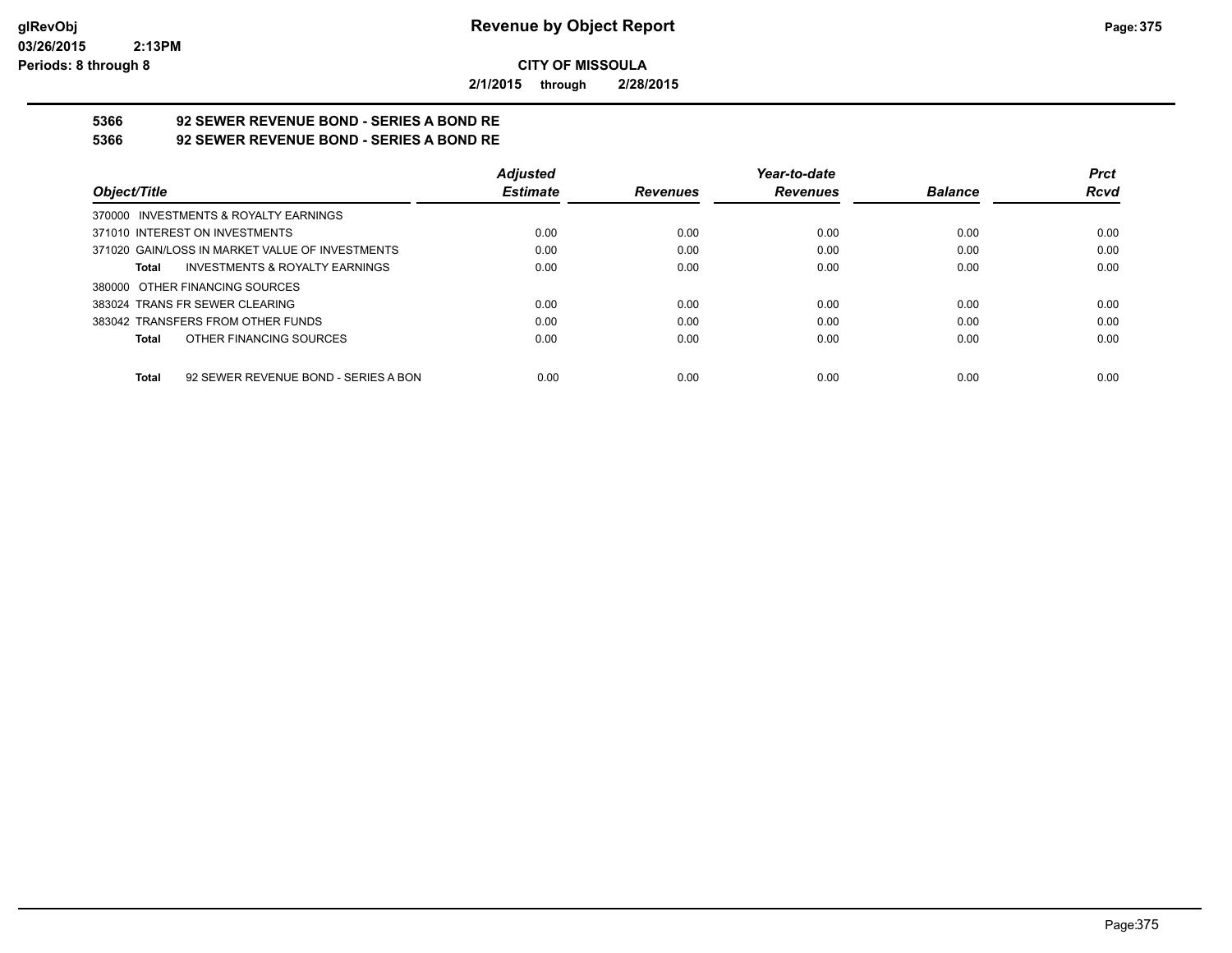**2/1/2015 through 2/28/2015**

## **5366 92 SEWER REVENUE BOND - SERIES A BOND RE**

|                                                      | <b>Adiusted</b> |                 | Year-to-date    |                | <b>Prct</b> |
|------------------------------------------------------|-----------------|-----------------|-----------------|----------------|-------------|
| Object/Title                                         | <b>Estimate</b> | <b>Revenues</b> | <b>Revenues</b> | <b>Balance</b> | <b>Rcvd</b> |
| 370000 INVESTMENTS & ROYALTY EARNINGS                |                 |                 |                 |                |             |
| 371010 INTEREST ON INVESTMENTS                       | 0.00            | 0.00            | 0.00            | 0.00           | 0.00        |
| 371020 GAIN/LOSS IN MARKET VALUE OF INVESTMENT       | 0.00            | 0.00            | 0.00            | 0.00           | 0.00        |
| INVESTMENTS & ROYALTY EARNINGS<br>Total              | 0.00            | 0.00            | 0.00            | 0.00           | 0.00        |
| 380000 OTHER FINANCING SOURCES                       |                 |                 |                 |                |             |
| 383024 TRANS FR SEWER CLEARING                       | 0.00            | 0.00            | 0.00            | 0.00           | 0.00        |
| 383042 TRANSFERS FROM OTHER FUNDS                    | 0.00            | 0.00            | 0.00            | 0.00           | 0.00        |
| OTHER FINANCING SOURCES<br><b>Total</b>              | 0.00            | 0.00            | 0.00            | 0.00           | 0.00        |
|                                                      |                 |                 |                 |                |             |
| 92 SEWER REVENUE BOND - SERIES A BON<br><b>Total</b> | 0.00            | 0.00            | 0.00            | 0.00           | 0.00        |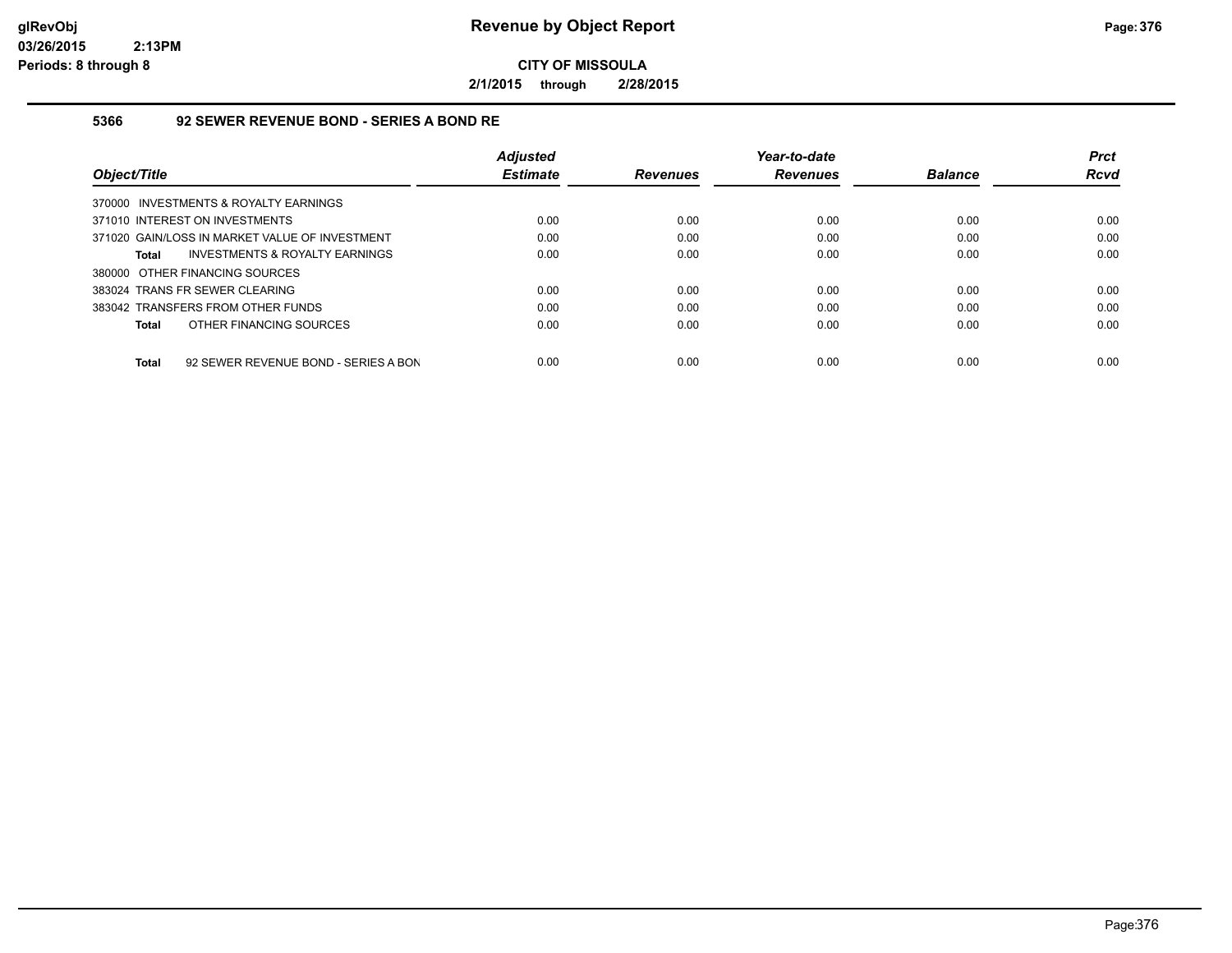**2/1/2015 through 2/28/2015**

# **5367 92 SEWER REVENUE BOND - SERIES B BOND RE**

**5367 92 SEWER REVENUE BOND - SERIES B BOND RE**

|                                                 | <b>Adjusted</b> |                 | Year-to-date    |                | <b>Prct</b> |
|-------------------------------------------------|-----------------|-----------------|-----------------|----------------|-------------|
| Object/Title                                    | <b>Estimate</b> | <b>Revenues</b> | <b>Revenues</b> | <b>Balance</b> | <b>Rcvd</b> |
| 370000 INVESTMENTS & ROYALTY EARNINGS           |                 |                 |                 |                |             |
| 371010 INTEREST ON INVESTMENTS                  | 0.00            | 0.00            | 0.00            | 0.00           | 0.00        |
| 371020 GAIN/LOSS IN MARKET VALUE OF INVESTMENTS | 0.00            | 0.00            | 0.00            | 0.00           | 0.00        |
| INVESTMENTS & ROYALTY EARNINGS<br>Total         | 0.00            | 0.00            | 0.00            | 0.00           | 0.00        |
| 380000 OTHER FINANCING SOURCES                  |                 |                 |                 |                |             |
| 383042 TRANSFERS FROM OTHER FUNDS               | 0.00            | 0.00            | 0.00            | 0.00           | 0.00        |
| OTHER FINANCING SOURCES<br>Total                | 0.00            | 0.00            | 0.00            | 0.00           | 0.00        |
|                                                 |                 |                 |                 |                |             |
| 92 SEWER REVENUE BOND - SERIES B BON<br>Total   | 0.00            | 0.00            | 0.00            | 0.00           | 0.00        |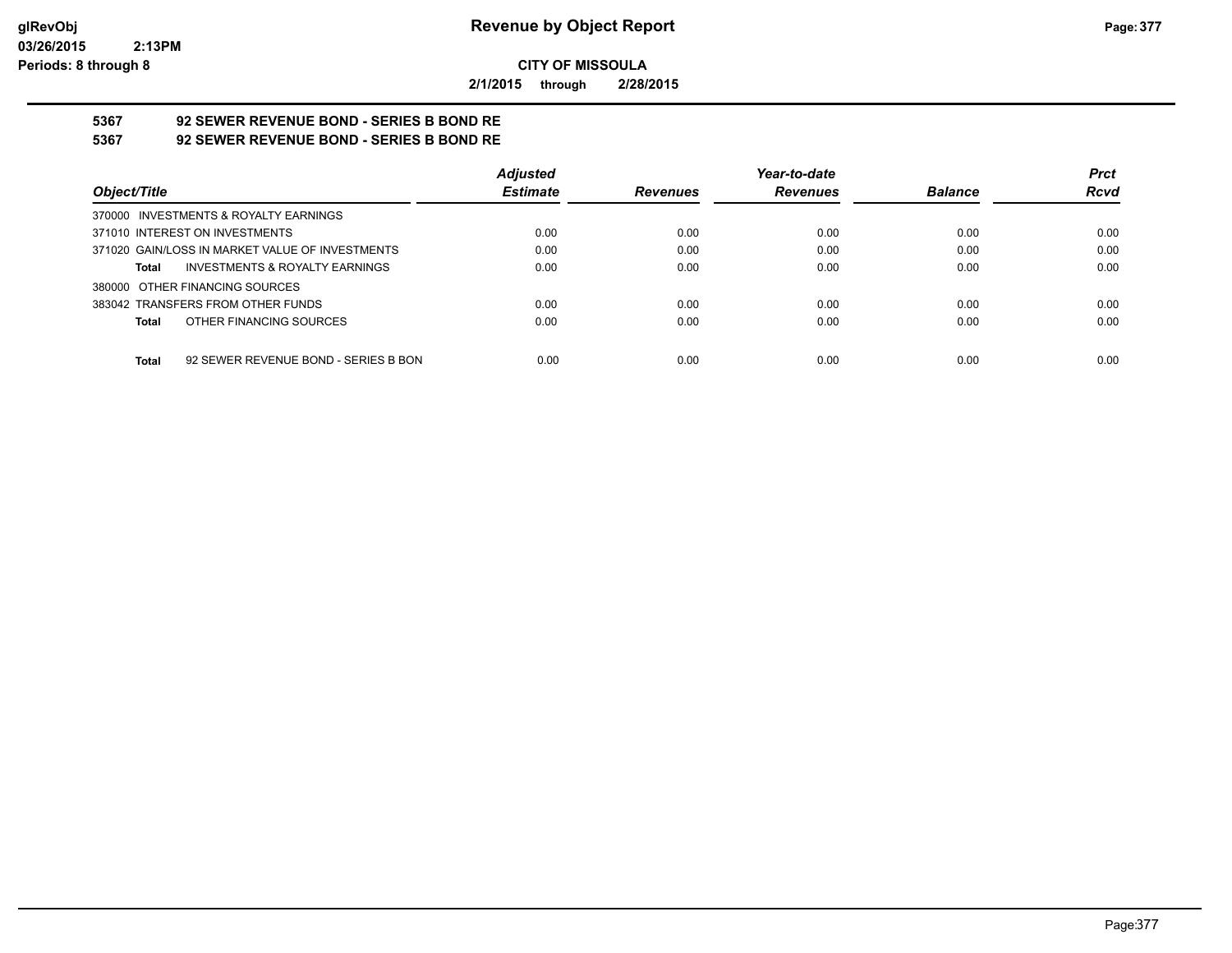**2/1/2015 through 2/28/2015**

## **5367 92 SEWER REVENUE BOND - SERIES B BOND RE**

|                                                      | <b>Adjusted</b> |                 | Year-to-date    |                | <b>Prct</b> |
|------------------------------------------------------|-----------------|-----------------|-----------------|----------------|-------------|
| Object/Title                                         | <b>Estimate</b> | <b>Revenues</b> | <b>Revenues</b> | <b>Balance</b> | <b>Rcvd</b> |
| 370000 INVESTMENTS & ROYALTY EARNINGS                |                 |                 |                 |                |             |
| 371010 INTEREST ON INVESTMENTS                       | 0.00            | 0.00            | 0.00            | 0.00           | 0.00        |
| 371020 GAIN/LOSS IN MARKET VALUE OF INVESTMENT       | 0.00            | 0.00            | 0.00            | 0.00           | 0.00        |
| <b>INVESTMENTS &amp; ROYALTY EARNINGS</b><br>Total   | 0.00            | 0.00            | 0.00            | 0.00           | 0.00        |
| 380000 OTHER FINANCING SOURCES                       |                 |                 |                 |                |             |
| 383042 TRANSFERS FROM OTHER FUNDS                    | 0.00            | 0.00            | 0.00            | 0.00           | 0.00        |
| OTHER FINANCING SOURCES<br>Total                     | 0.00            | 0.00            | 0.00            | 0.00           | 0.00        |
|                                                      |                 |                 |                 |                |             |
| 92 SEWER REVENUE BOND - SERIES B BON<br><b>Total</b> | 0.00            | 0.00            | 0.00            | 0.00           | 0.00        |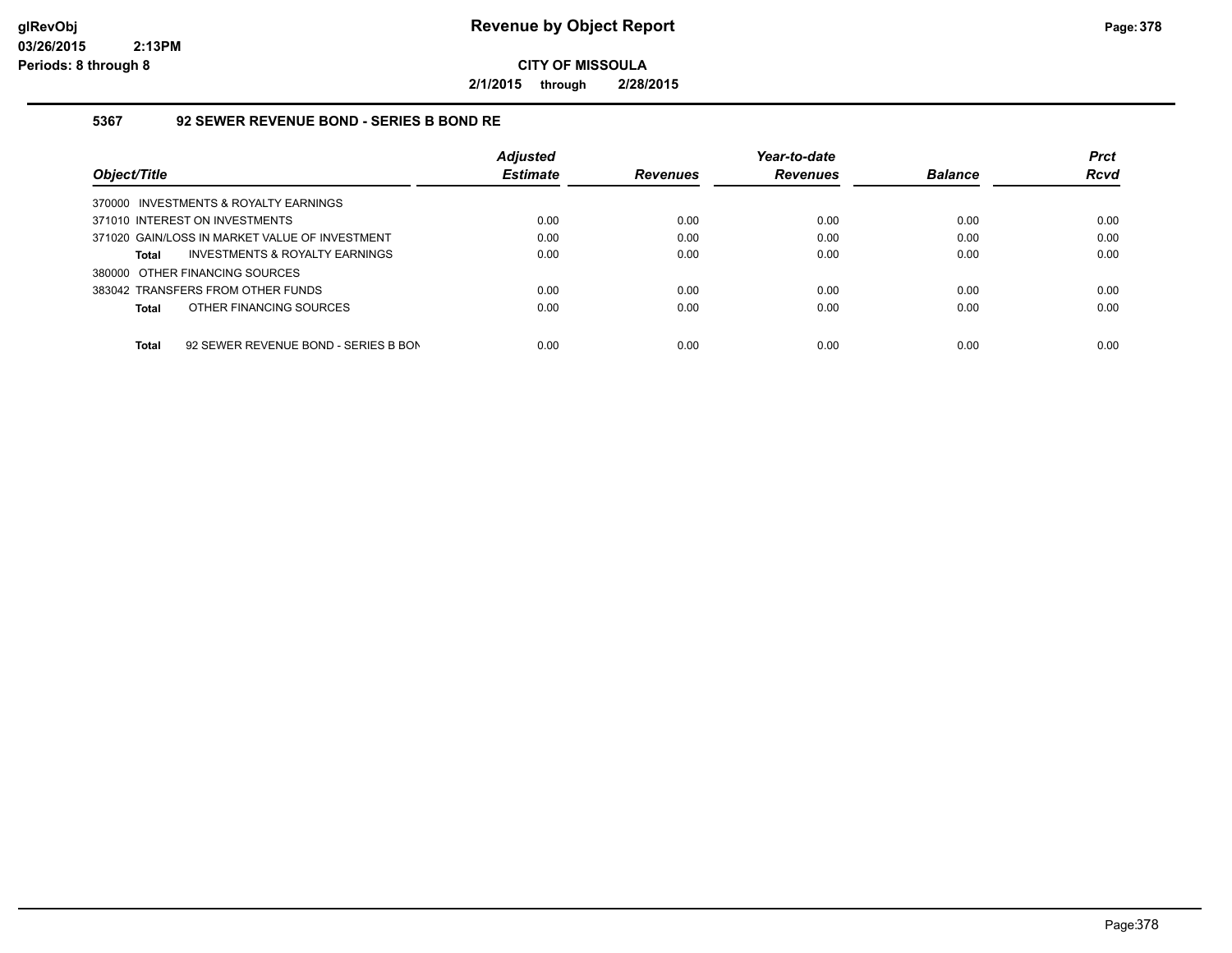**2/1/2015 through 2/28/2015**

# **5368 00 SEWER REVENUE BOND RESERVE FUND**

# **5368 00 SEWER REVENUE BOND RESERVE FUND**

|                                                    | <b>Adjusted</b> |                 | Year-to-date    |                | <b>Prct</b> |
|----------------------------------------------------|-----------------|-----------------|-----------------|----------------|-------------|
| Object/Title                                       | <b>Estimate</b> | <b>Revenues</b> | <b>Revenues</b> | <b>Balance</b> | <b>Rcvd</b> |
| 370000 INVESTMENTS & ROYALTY EARNINGS              |                 |                 |                 |                |             |
| 371010 INTEREST ON INVESTMENTS                     | 0.00            | 0.00            | 0.00            | 0.00           | 0.00        |
| 371020 GAIN/LOSS IN MARKET VALUE OF INVESTMENTS    | 0.00            | 0.00            | 0.00            | 0.00           | 0.00        |
| INVESTMENTS & ROYALTY EARNINGS<br>Total            | 0.00            | 0.00            | 0.00            | 0.00           | 0.00        |
| 380000 OTHER FINANCING SOURCES                     |                 |                 |                 |                |             |
| 383042 TRANSFERS FROM OTHER FUNDS                  | 0.00            | 0.00            | 0.00            | 0.00           | 0.00        |
| OTHER FINANCING SOURCES<br>Total                   | 0.00            | 0.00            | 0.00            | 0.00           | 0.00        |
|                                                    |                 |                 |                 |                |             |
| <b>Total</b><br>00 SEWER REVENUE BOND RESERVE FUND | 0.00            | 0.00            | 0.00            | 0.00           | 0.00        |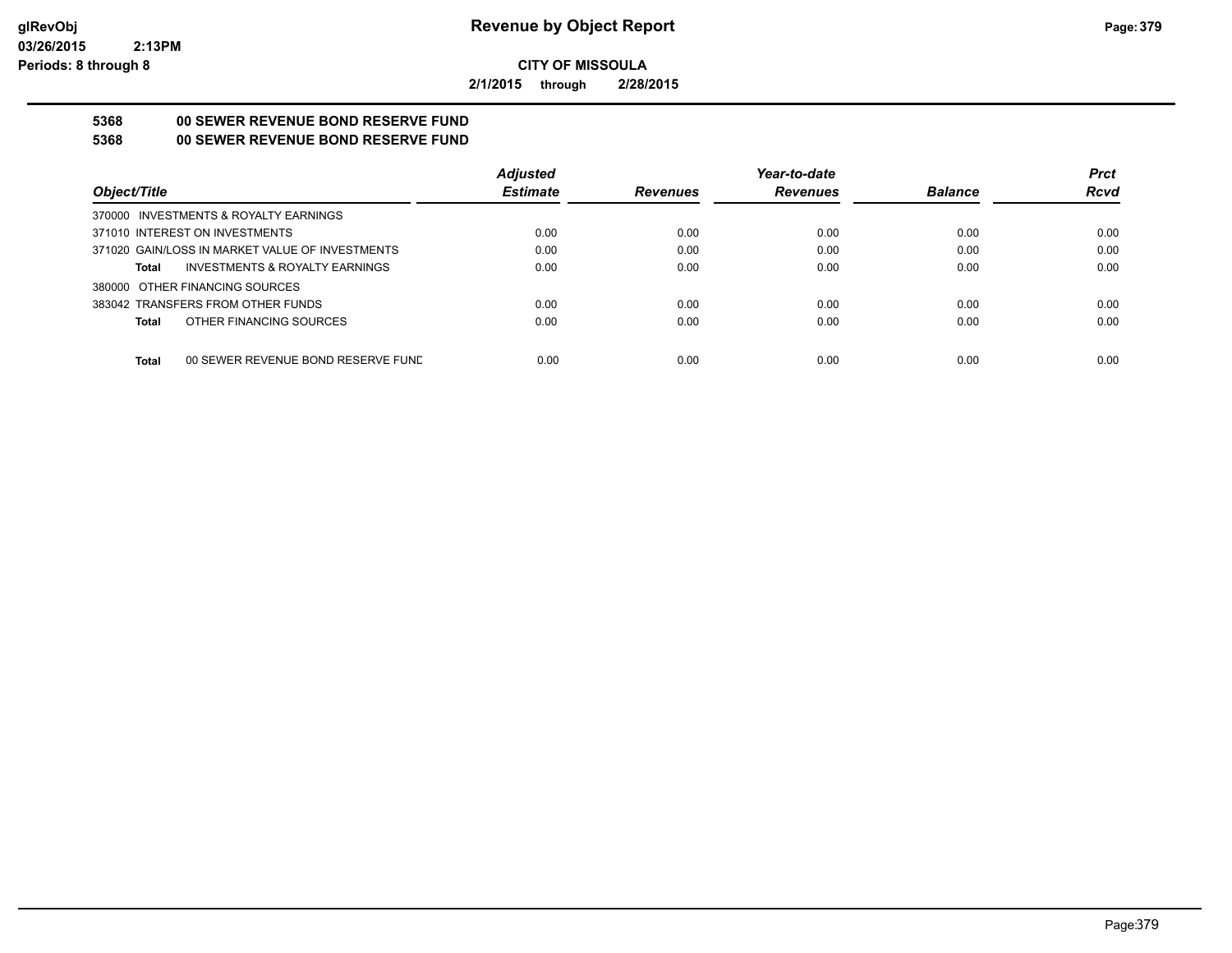**2/1/2015 through 2/28/2015**

## **5368 00 SEWER REVENUE BOND RESERVE FUND**

|                                                    | <b>Adjusted</b> |                 | Year-to-date    |                | <b>Prct</b> |
|----------------------------------------------------|-----------------|-----------------|-----------------|----------------|-------------|
| Object/Title                                       | <b>Estimate</b> | <b>Revenues</b> | <b>Revenues</b> | <b>Balance</b> | <b>Rcvd</b> |
| 370000 INVESTMENTS & ROYALTY EARNINGS              |                 |                 |                 |                |             |
| 371010 INTEREST ON INVESTMENTS                     | 0.00            | 0.00            | 0.00            | 0.00           | 0.00        |
| 371020 GAIN/LOSS IN MARKET VALUE OF INVESTMENT     | 0.00            | 0.00            | 0.00            | 0.00           | 0.00        |
| <b>INVESTMENTS &amp; ROYALTY EARNINGS</b><br>Total | 0.00            | 0.00            | 0.00            | 0.00           | 0.00        |
| 380000 OTHER FINANCING SOURCES                     |                 |                 |                 |                |             |
| 383042 TRANSFERS FROM OTHER FUNDS                  | 0.00            | 0.00            | 0.00            | 0.00           | 0.00        |
| OTHER FINANCING SOURCES<br>Total                   | 0.00            | 0.00            | 0.00            | 0.00           | 0.00        |
|                                                    |                 |                 |                 |                |             |
| <b>Total</b><br>00 SEWER REVENUE BOND RESERVE FUNI | 0.00            | 0.00            | 0.00            | 0.00           | 0.00        |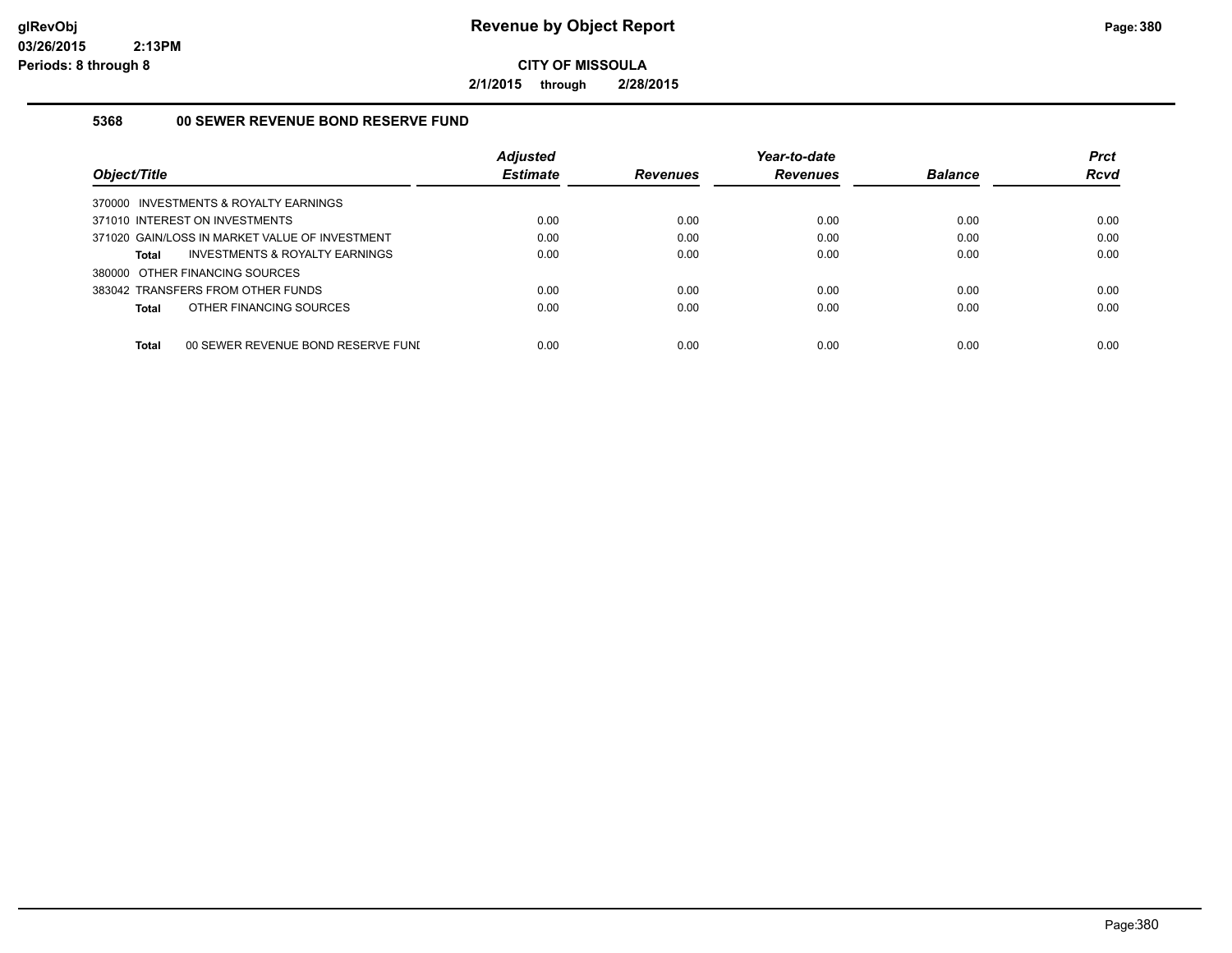**2/1/2015 through 2/28/2015**

#### **5369 2001 SEWER REVENUE BOND**

**5369 2001 SEWER REVENUE BOND**

|                                                 | <b>Adjusted</b> |                 | Year-to-date    |                | <b>Prct</b> |
|-------------------------------------------------|-----------------|-----------------|-----------------|----------------|-------------|
| Object/Title                                    | <b>Estimate</b> | <b>Revenues</b> | <b>Revenues</b> | <b>Balance</b> | <b>Rcvd</b> |
| 370000 INVESTMENTS & ROYALTY EARNINGS           |                 |                 |                 |                |             |
| 371010 INTEREST ON INVESTMENTS                  | 0.00            | 0.00            | 0.00            | 0.00           | 0.00        |
| 371020 GAIN/LOSS IN MARKET VALUE OF INVESTMENTS | 0.00            | 0.00            | 0.00            | 0.00           | 0.00        |
| INVESTMENTS & ROYALTY EARNINGS<br>Total         | 0.00            | 0.00            | 0.00            | 0.00           | 0.00        |
| 380000 OTHER FINANCING SOURCES                  |                 |                 |                 |                |             |
| 383042 TRANSFERS FROM OTHER FUNDS               | 0.00            | 0.00            | 0.00            | 0.00           | 0.00        |
| OTHER FINANCING SOURCES<br><b>Total</b>         | 0.00            | 0.00            | 0.00            | 0.00           | 0.00        |
| <b>Total</b><br>2001 SEWER REVENUE BOND         | 0.00            | 0.00            | 0.00            | 0.00           | 0.00        |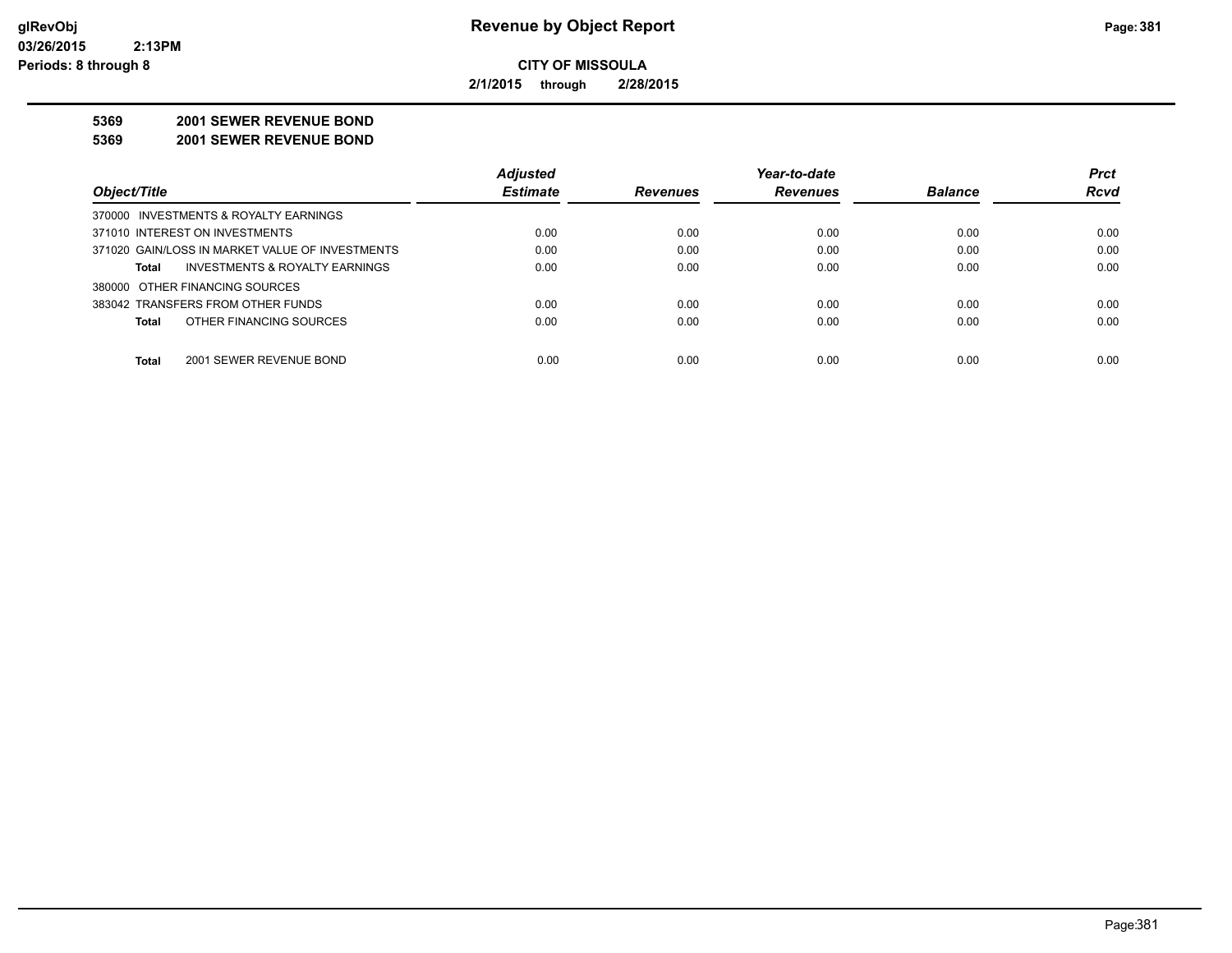**2/1/2015 through 2/28/2015**

# **5369 2001 SEWER REVENUE BOND**

| Adjusted        |                 | Year-to-date    |                | <b>Prct</b> |
|-----------------|-----------------|-----------------|----------------|-------------|
| <b>Estimate</b> | <b>Revenues</b> | <b>Revenues</b> | <b>Balance</b> | Rcvd        |
|                 |                 |                 |                |             |
| 0.00            | 0.00            | 0.00            | 0.00           | 0.00        |
| 0.00            | 0.00            | 0.00            | 0.00           | 0.00        |
| 0.00            | 0.00            | 0.00            | 0.00           | 0.00        |
|                 |                 |                 |                |             |
| 0.00            | 0.00            | 0.00            | 0.00           | 0.00        |
| 0.00            | 0.00            | 0.00            | 0.00           | 0.00        |
|                 |                 |                 |                | 0.00        |
|                 | 0.00            | 0.00            | 0.00           | 0.00        |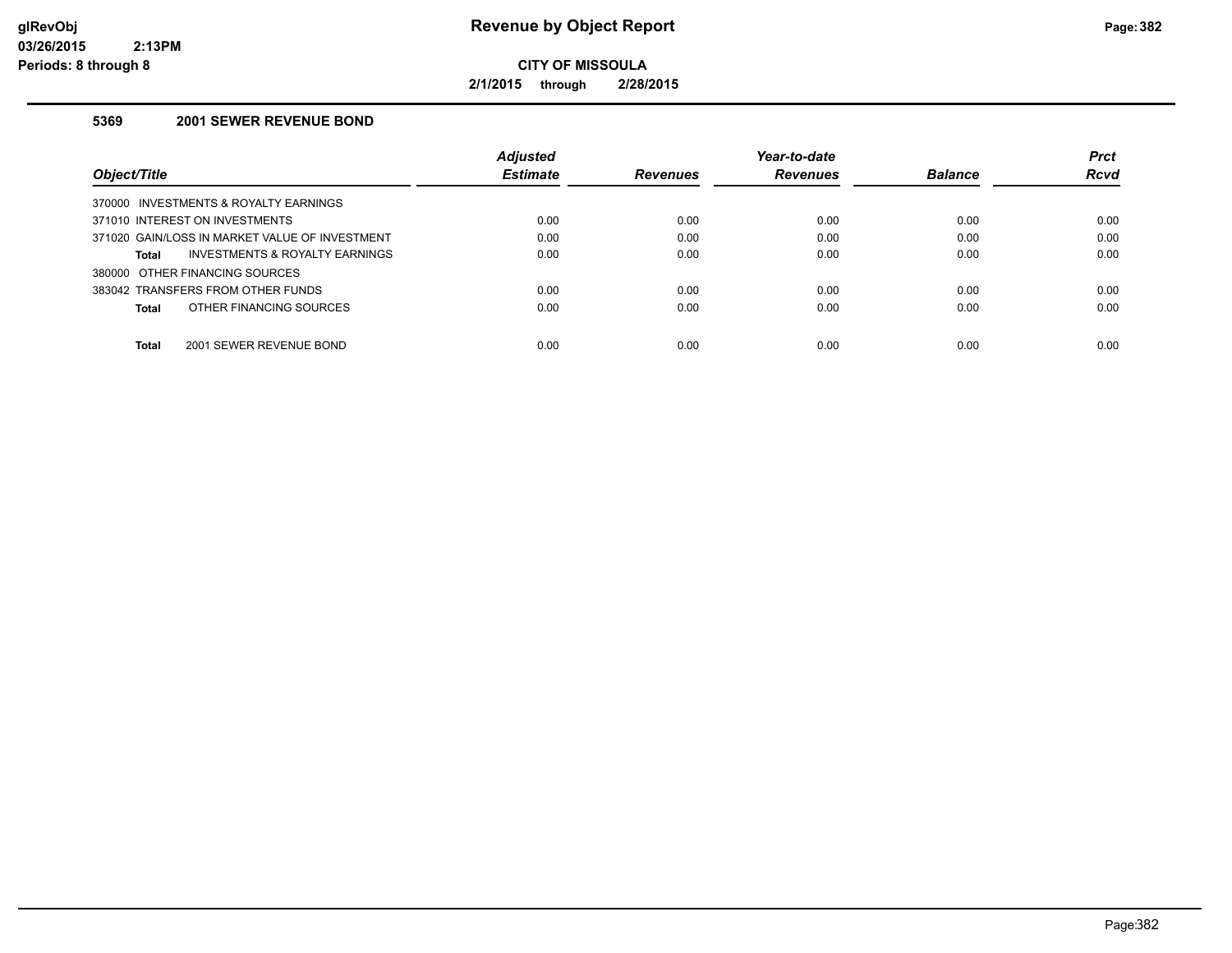**2/1/2015 through 2/28/2015**

# **5370 99 SEWER REVENUE BOND RESERVE FUND**

## **5370 99 SEWER REVENUE BOND RESERVE FUND**

|                                                    | <b>Adjusted</b> |                 | Year-to-date    |                | <b>Prct</b> |
|----------------------------------------------------|-----------------|-----------------|-----------------|----------------|-------------|
| Object/Title                                       | <b>Estimate</b> | <b>Revenues</b> | <b>Revenues</b> | <b>Balance</b> | Rcvd        |
| 360000 MISCELLANEOUS REVENUES                      |                 |                 |                 |                |             |
| 360010 MISCELLANEOUS                               | 0.00            | 0.00            | 0.00            | 0.00           | 0.00        |
| MISCELLANEOUS REVENUES<br>Total                    | 0.00            | 0.00            | 0.00            | 0.00           | 0.00        |
| 370000 INVESTMENTS & ROYALTY EARNINGS              |                 |                 |                 |                |             |
| 371010 INTEREST ON INVESTMENTS                     | 0.00            | 0.00            | 0.00            | 0.00           | 0.00        |
| 371020 GAIN/LOSS IN MARKET VALUE OF INVESTMENTS    | 0.00            | 0.00            | 0.00            | 0.00           | 0.00        |
| <b>INVESTMENTS &amp; ROYALTY EARNINGS</b><br>Total | 0.00            | 0.00            | 0.00            | 0.00           | 0.00        |
| 380000 OTHER FINANCING SOURCES                     |                 |                 |                 |                |             |
| 383042 TRANSFERS FROM OTHER FUNDS                  | 0.00            | 0.00            | 0.00            | 0.00           | 0.00        |
| OTHER FINANCING SOURCES<br>Total                   | 0.00            | 0.00            | 0.00            | 0.00           | 0.00        |
| 99 SEWER REVENUE BOND RESERVE FUND<br>Total        | 0.00            | 0.00            | 0.00            | 0.00           | 0.00        |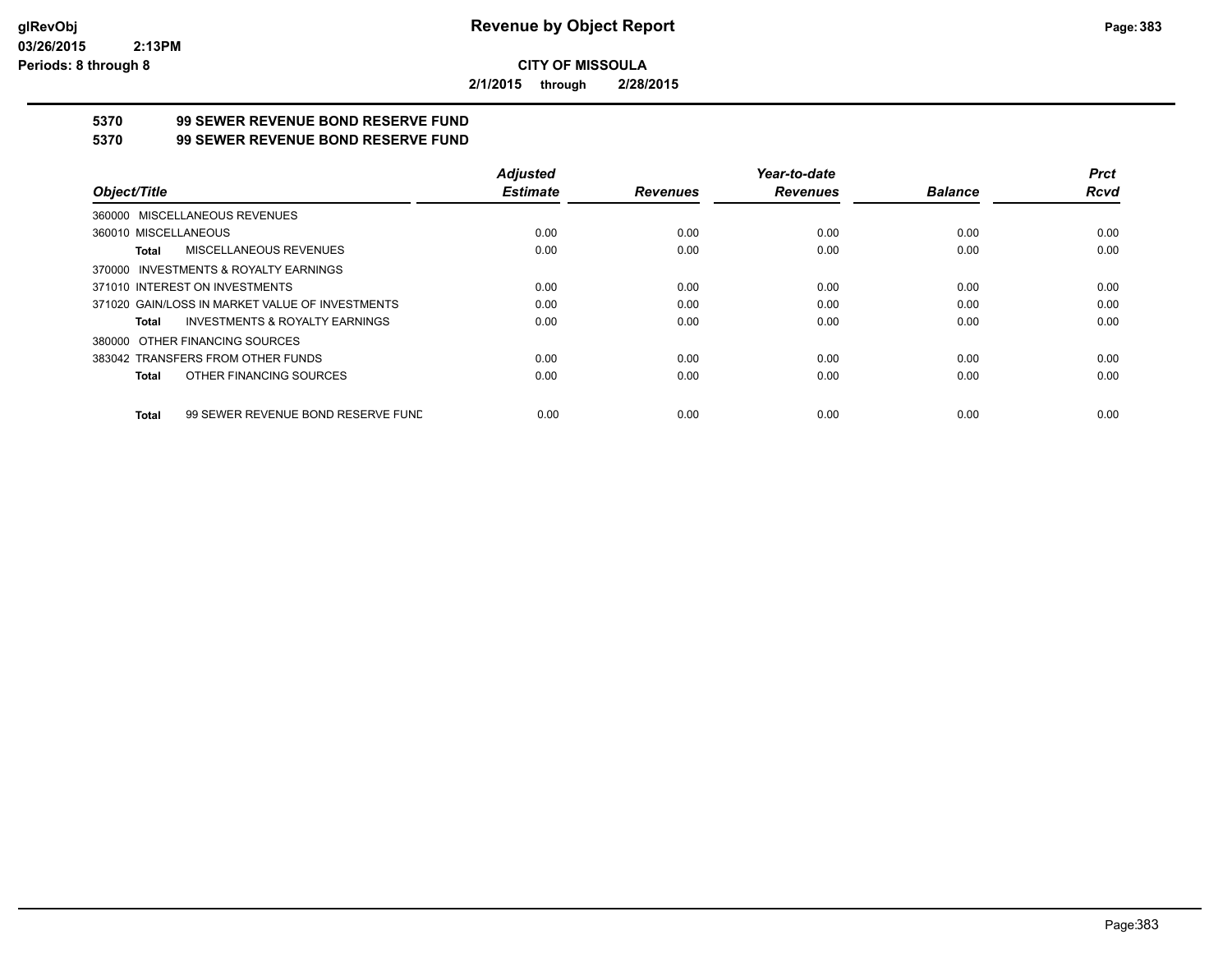**2/1/2015 through 2/28/2015**

# **5370 99 SEWER REVENUE BOND RESERVE FUND**

|                                                    | <b>Adjusted</b> |                 | Year-to-date    |                | <b>Prct</b> |
|----------------------------------------------------|-----------------|-----------------|-----------------|----------------|-------------|
| Object/Title                                       | <b>Estimate</b> | <b>Revenues</b> | <b>Revenues</b> | <b>Balance</b> | <b>Rcvd</b> |
| 360000 MISCELLANEOUS REVENUES                      |                 |                 |                 |                |             |
| 360010 MISCELLANEOUS                               | 0.00            | 0.00            | 0.00            | 0.00           | 0.00        |
| MISCELLANEOUS REVENUES<br><b>Total</b>             | 0.00            | 0.00            | 0.00            | 0.00           | 0.00        |
| 370000 INVESTMENTS & ROYALTY EARNINGS              |                 |                 |                 |                |             |
| 371010 INTEREST ON INVESTMENTS                     | 0.00            | 0.00            | 0.00            | 0.00           | 0.00        |
| 371020 GAIN/LOSS IN MARKET VALUE OF INVESTMENT     | 0.00            | 0.00            | 0.00            | 0.00           | 0.00        |
| INVESTMENTS & ROYALTY EARNINGS<br>Total            | 0.00            | 0.00            | 0.00            | 0.00           | 0.00        |
| 380000 OTHER FINANCING SOURCES                     |                 |                 |                 |                |             |
| 383042 TRANSFERS FROM OTHER FUNDS                  | 0.00            | 0.00            | 0.00            | 0.00           | 0.00        |
| OTHER FINANCING SOURCES<br><b>Total</b>            | 0.00            | 0.00            | 0.00            | 0.00           | 0.00        |
|                                                    |                 |                 |                 |                |             |
| 99 SEWER REVENUE BOND RESERVE FUNI<br><b>Total</b> | 0.00            | 0.00            | 0.00            | 0.00           | 0.00        |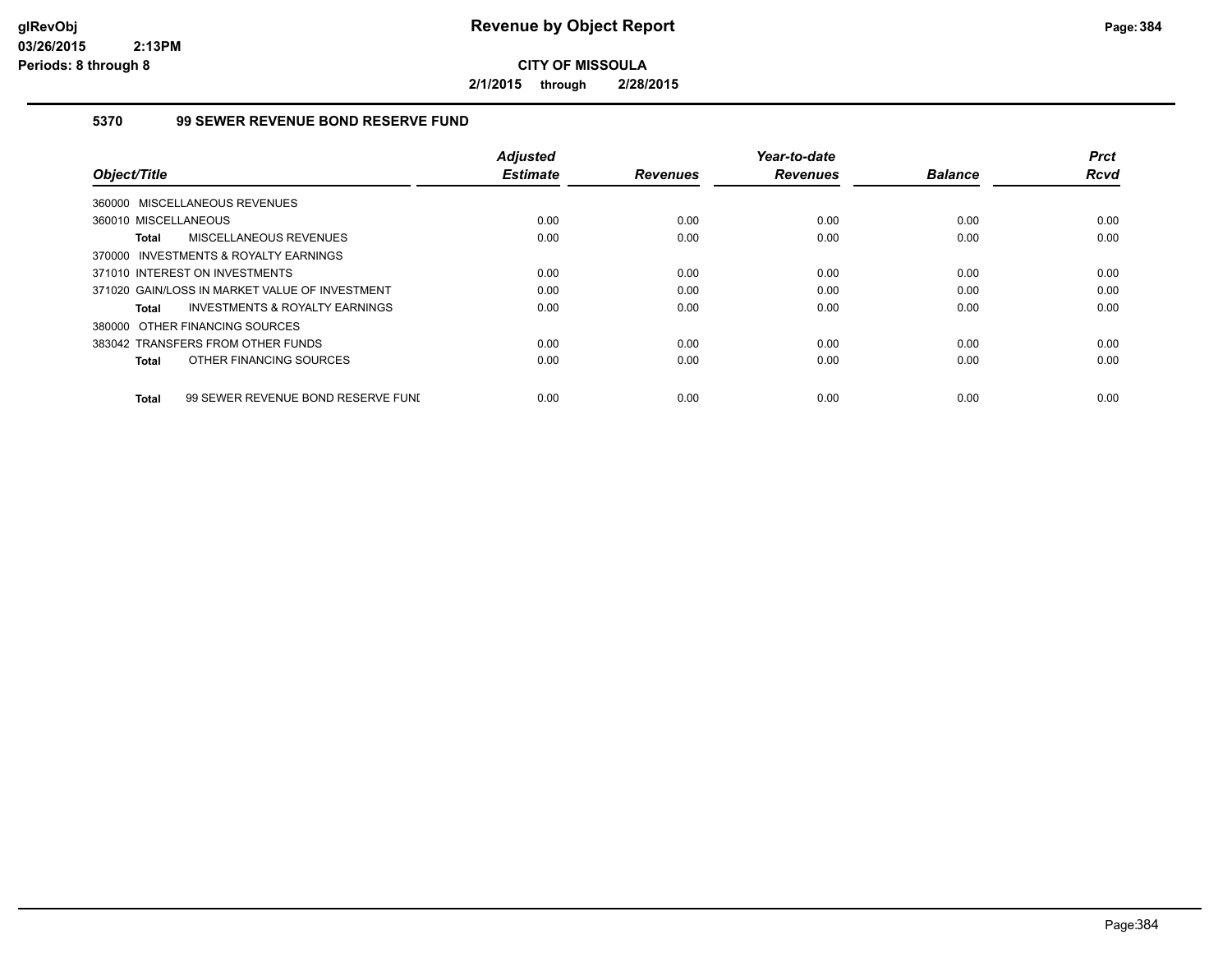**2/1/2015 through 2/28/2015**

**5371 2002 SEWER BONDS**

**5371 2002 SEWER BONDS**

|                                                 | <b>Adjusted</b> |                 | Year-to-date    |                | <b>Prct</b> |
|-------------------------------------------------|-----------------|-----------------|-----------------|----------------|-------------|
| Object/Title                                    | <b>Estimate</b> | <b>Revenues</b> | <b>Revenues</b> | <b>Balance</b> | Rcvd        |
| 370000 INVESTMENTS & ROYALTY EARNINGS           |                 |                 |                 |                |             |
| 371010 INTEREST ON INVESTMENTS                  | 0.00            | 0.00            | 0.00            | 0.00           | 0.00        |
| 371020 GAIN/LOSS IN MARKET VALUE OF INVESTMENTS | 0.00            | 0.00            | 0.00            | 0.00           | 0.00        |
| INVESTMENTS & ROYALTY EARNINGS<br>Total         | 0.00            | 0.00            | 0.00            | 0.00           | 0.00        |
| 380000 OTHER FINANCING SOURCES                  |                 |                 |                 |                |             |
| 383024 TRANS FR SEWER CLEARING                  | 85.410.00       | 0.00            | 0.00            | 85.410.00      | 0.00        |
| OTHER FINANCING SOURCES<br>Total                | 85.410.00       | 0.00            | 0.00            | 85.410.00      | 0.00        |
| 2002 SEWER BONDS<br><b>Total</b>                | 85.410.00       | 0.00            | 0.00            | 85.410.00      | 0.00        |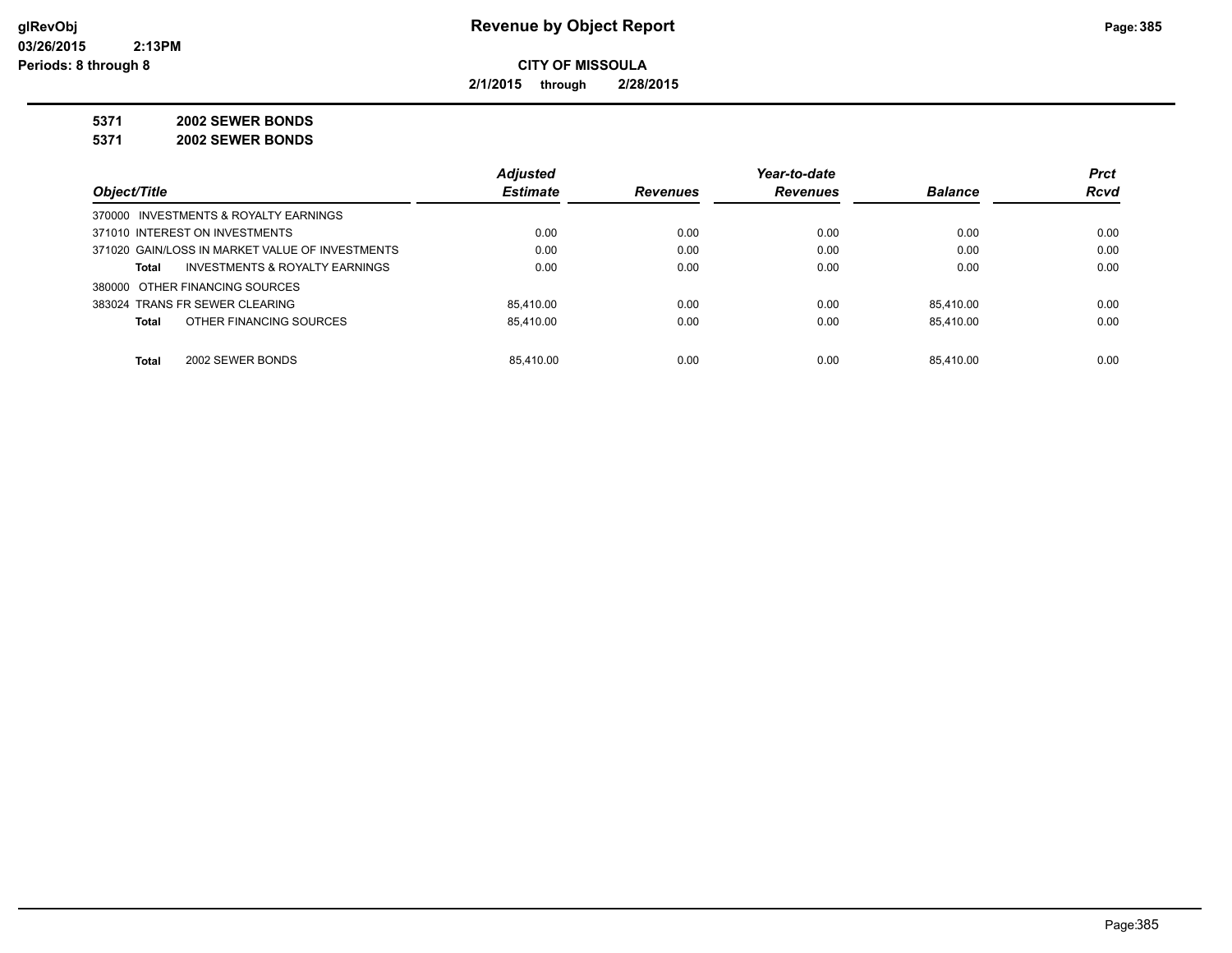**2/1/2015 through 2/28/2015**

### **5371 2002 SEWER BONDS**

|                                                | <b>Adjusted</b> |                 | Year-to-date    |                | <b>Prct</b> |
|------------------------------------------------|-----------------|-----------------|-----------------|----------------|-------------|
| Object/Title                                   | <b>Estimate</b> | <b>Revenues</b> | <b>Revenues</b> | <b>Balance</b> | <b>Rcvd</b> |
| 370000 INVESTMENTS & ROYALTY EARNINGS          |                 |                 |                 |                |             |
| 371010 INTEREST ON INVESTMENTS                 | 0.00            | 0.00            | 0.00            | 0.00           | 0.00        |
| 371020 GAIN/LOSS IN MARKET VALUE OF INVESTMENT | 0.00            | 0.00            | 0.00            | 0.00           | 0.00        |
| INVESTMENTS & ROYALTY EARNINGS<br>Total        | 0.00            | 0.00            | 0.00            | 0.00           | 0.00        |
| 380000 OTHER FINANCING SOURCES                 |                 |                 |                 |                |             |
| 383024 TRANS FR SEWER CLEARING                 | 85.410.00       | 0.00            | 0.00            | 85.410.00      | 0.00        |
| OTHER FINANCING SOURCES<br>Total               | 85.410.00       | 0.00            | 0.00            | 85.410.00      | 0.00        |
|                                                |                 |                 |                 |                |             |
| <b>Total</b><br>2002 SEWER BONDS               | 85.410.00       | 0.00            | 0.00            | 85.410.00      | 0.00        |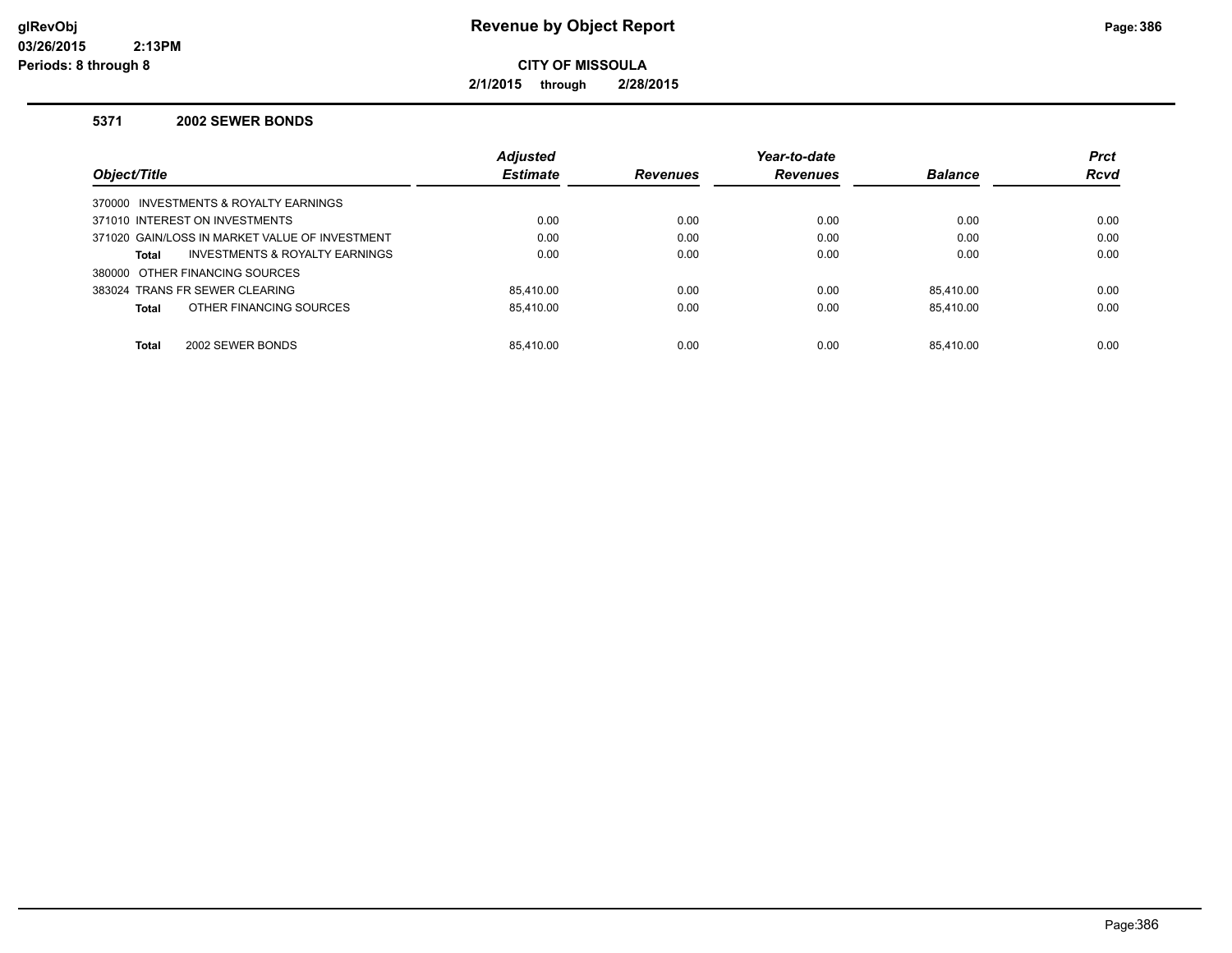**2/1/2015 through 2/28/2015**

#### **5372 2002 SEWER REVENUE BOND**

#### **5372 2002 SEWER REVENUE BOND**

|                                                    | <b>Adjusted</b> |                 | Year-to-date    |                | <b>Prct</b> |
|----------------------------------------------------|-----------------|-----------------|-----------------|----------------|-------------|
| Object/Title                                       | <b>Estimate</b> | <b>Revenues</b> | <b>Revenues</b> | <b>Balance</b> | <b>Rcvd</b> |
| 360000 MISCELLANEOUS REVENUES                      |                 |                 |                 |                |             |
| 360000 MISCELLANEOUS REVENUES                      | 0.00            | 0.00            | 0.00            | 0.00           | 0.00        |
| MISCELLANEOUS REVENUES<br>Total                    | 0.00            | 0.00            | 0.00            | 0.00           | 0.00        |
| 370000 INVESTMENTS & ROYALTY EARNINGS              |                 |                 |                 |                |             |
| 371010 INTEREST ON INVESTMENTS                     | 0.00            | 0.00            | 0.00            | 0.00           | 0.00        |
| 371020 GAIN/LOSS IN MARKET VALUE OF INVESTMENTS    | 0.00            | 0.00            | 0.00            | 0.00           | 0.00        |
| <b>INVESTMENTS &amp; ROYALTY EARNINGS</b><br>Total | 0.00            | 0.00            | 0.00            | 0.00           | 0.00        |
| 380000 OTHER FINANCING SOURCES                     |                 |                 |                 |                |             |
| 383024 TRANS FR SEWER CLEARING                     | 0.00            | 0.00            | 0.00            | 0.00           | 0.00        |
| 383042 TRANSFERS FROM OTHER FUNDS                  | 0.00            | 0.00            | 0.00            | 0.00           | 0.00        |
| OTHER FINANCING SOURCES<br>Total                   | 0.00            | 0.00            | 0.00            | 0.00           | 0.00        |
| 2002 SEWER REVENUE BOND<br>Total                   | 0.00            | 0.00            | 0.00            | 0.00           | 0.00        |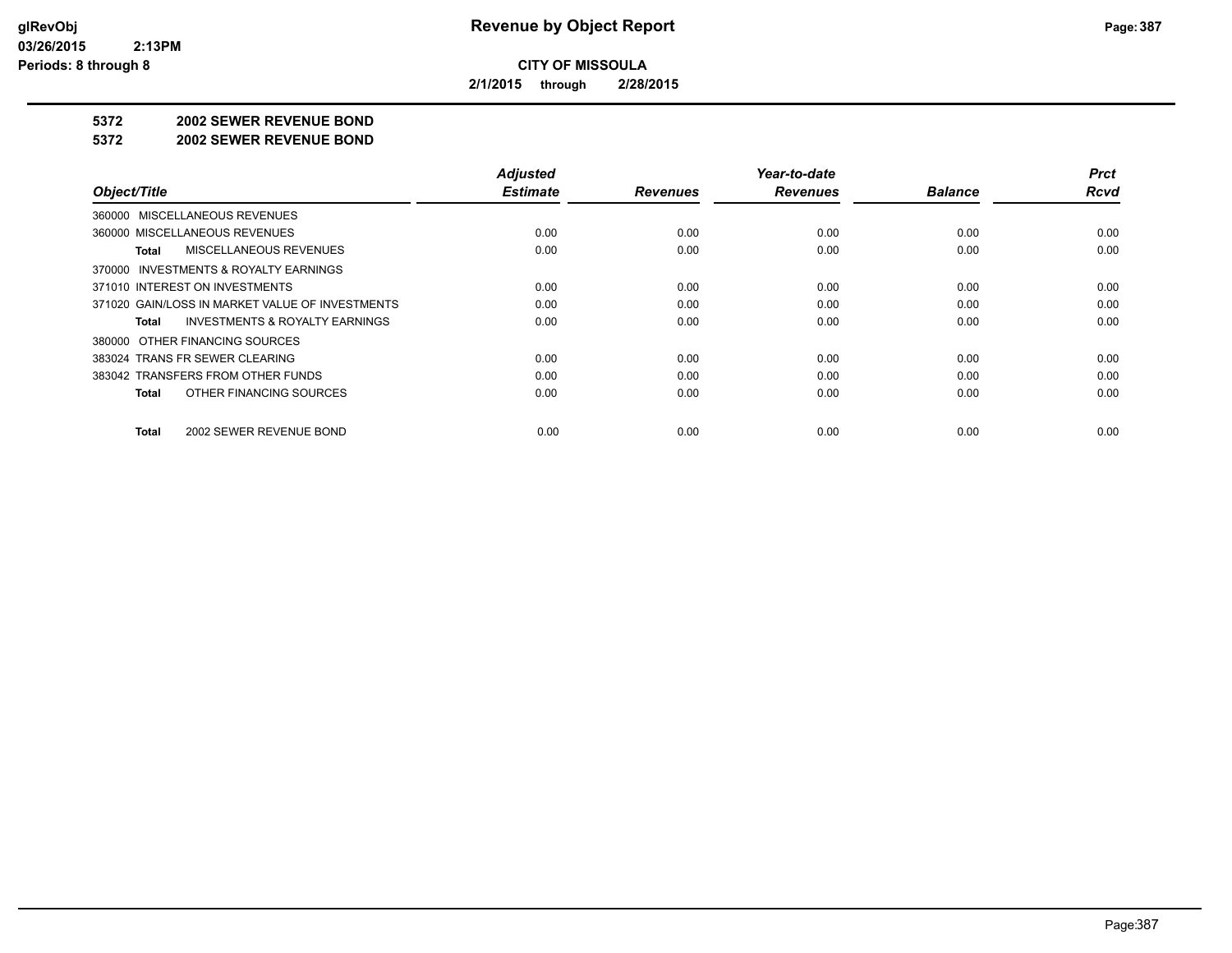**2/1/2015 through 2/28/2015**

# **5372 2002 SEWER REVENUE BOND**

| Object/Title                                              | <b>Adjusted</b><br><b>Estimate</b> | <b>Revenues</b> | Year-to-date<br><b>Revenues</b> | <b>Balance</b> | <b>Prct</b><br><b>Rcvd</b> |
|-----------------------------------------------------------|------------------------------------|-----------------|---------------------------------|----------------|----------------------------|
| 360000 MISCELLANEOUS REVENUES                             |                                    |                 |                                 |                |                            |
| 360000 MISCELLANEOUS REVENUES                             | 0.00                               | 0.00            | 0.00                            | 0.00           | 0.00                       |
| MISCELLANEOUS REVENUES<br>Total                           | 0.00                               | 0.00            | 0.00                            | 0.00           | 0.00                       |
| 370000 INVESTMENTS & ROYALTY EARNINGS                     |                                    |                 |                                 |                |                            |
| 371010 INTEREST ON INVESTMENTS                            | 0.00                               | 0.00            | 0.00                            | 0.00           | 0.00                       |
| 371020 GAIN/LOSS IN MARKET VALUE OF INVESTMENT            | 0.00                               | 0.00            | 0.00                            | 0.00           | 0.00                       |
| <b>INVESTMENTS &amp; ROYALTY EARNINGS</b><br><b>Total</b> | 0.00                               | 0.00            | 0.00                            | 0.00           | 0.00                       |
| 380000 OTHER FINANCING SOURCES                            |                                    |                 |                                 |                |                            |
| 383024 TRANS FR SEWER CLEARING                            | 0.00                               | 0.00            | 0.00                            | 0.00           | 0.00                       |
| 383042 TRANSFERS FROM OTHER FUNDS                         | 0.00                               | 0.00            | 0.00                            | 0.00           | 0.00                       |
| OTHER FINANCING SOURCES<br>Total                          | 0.00                               | 0.00            | 0.00                            | 0.00           | 0.00                       |
| 2002 SEWER REVENUE BOND<br><b>Total</b>                   | 0.00                               | 0.00            | 0.00                            | 0.00           | 0.00                       |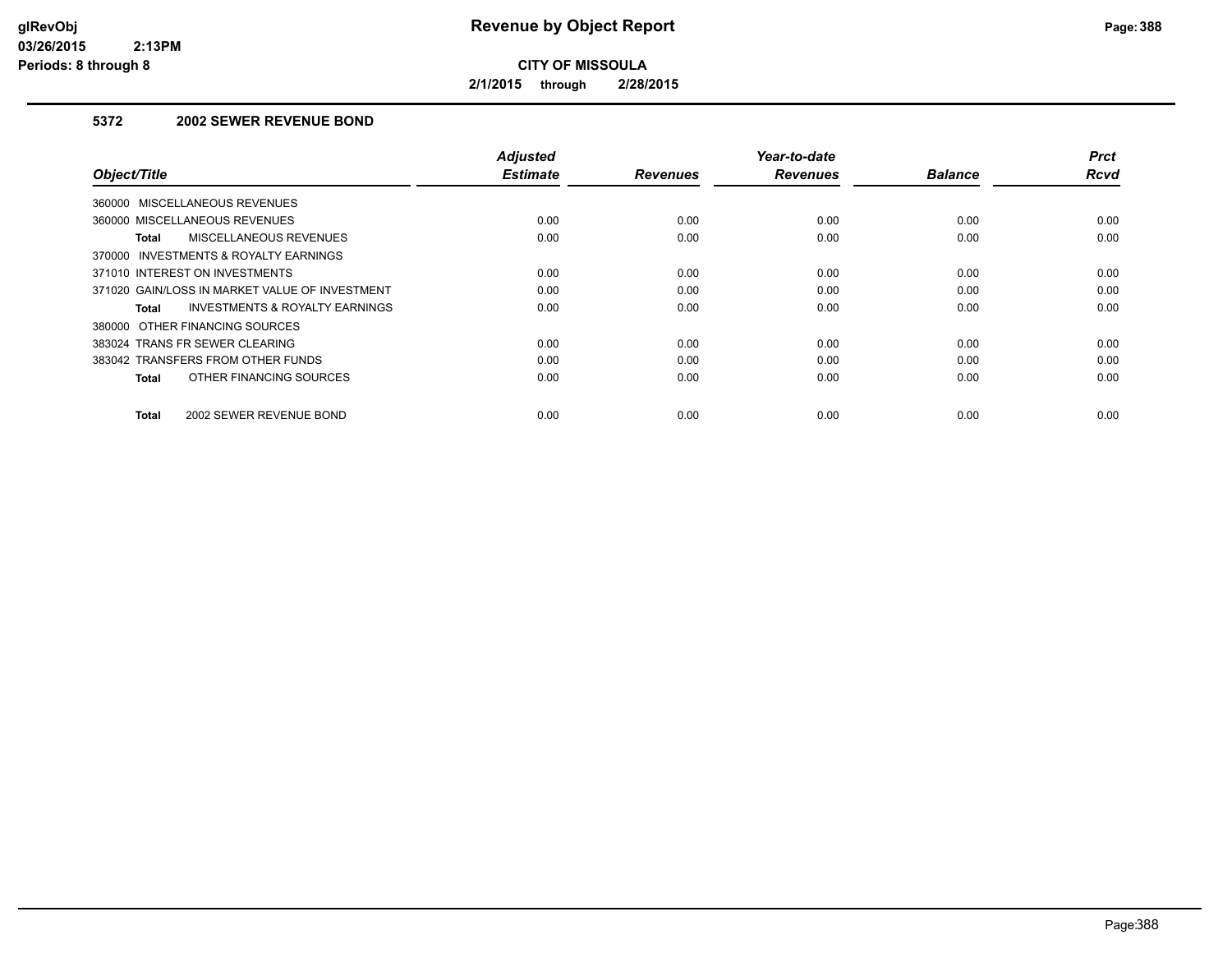**2/1/2015 through 2/28/2015**

# **5373 2002 WWTP UPGRADE REVENUE BOND**

# **5373 2002 WWTP UPGRADE REVENUE BOND**

|                                                 | <b>Adjusted</b> |                 | Year-to-date    |                | <b>Prct</b> |
|-------------------------------------------------|-----------------|-----------------|-----------------|----------------|-------------|
| Object/Title                                    | <b>Estimate</b> | <b>Revenues</b> | <b>Revenues</b> | <b>Balance</b> | <b>Rcvd</b> |
| 370000 INVESTMENTS & ROYALTY EARNINGS           |                 |                 |                 |                |             |
| 371010 INTEREST ON INVESTMENTS                  | 0.00            | 0.00            | 0.00            | 0.00           | 0.00        |
| 371020 GAIN/LOSS IN MARKET VALUE OF INVESTMENTS | 0.00            | 0.00            | 0.00            | 0.00           | 0.00        |
| INVESTMENTS & ROYALTY EARNINGS<br>Total         | 0.00            | 0.00            | 0.00            | 0.00           | 0.00        |
| 380000 OTHER FINANCING SOURCES                  |                 |                 |                 |                |             |
| 383024 TRANS FR SEWER CLEARING                  | 331.350.00      | 0.00            | 0.00            | 331.350.00     | 0.00        |
| OTHER FINANCING SOURCES<br>Total                | 331,350.00      | 0.00            | 0.00            | 331,350.00     | 0.00        |
|                                                 |                 |                 |                 |                |             |
| 2002 WWTP UPGRADE REVENUE BOND<br><b>Total</b>  | 331.350.00      | 0.00            | 0.00            | 331.350.00     | 0.00        |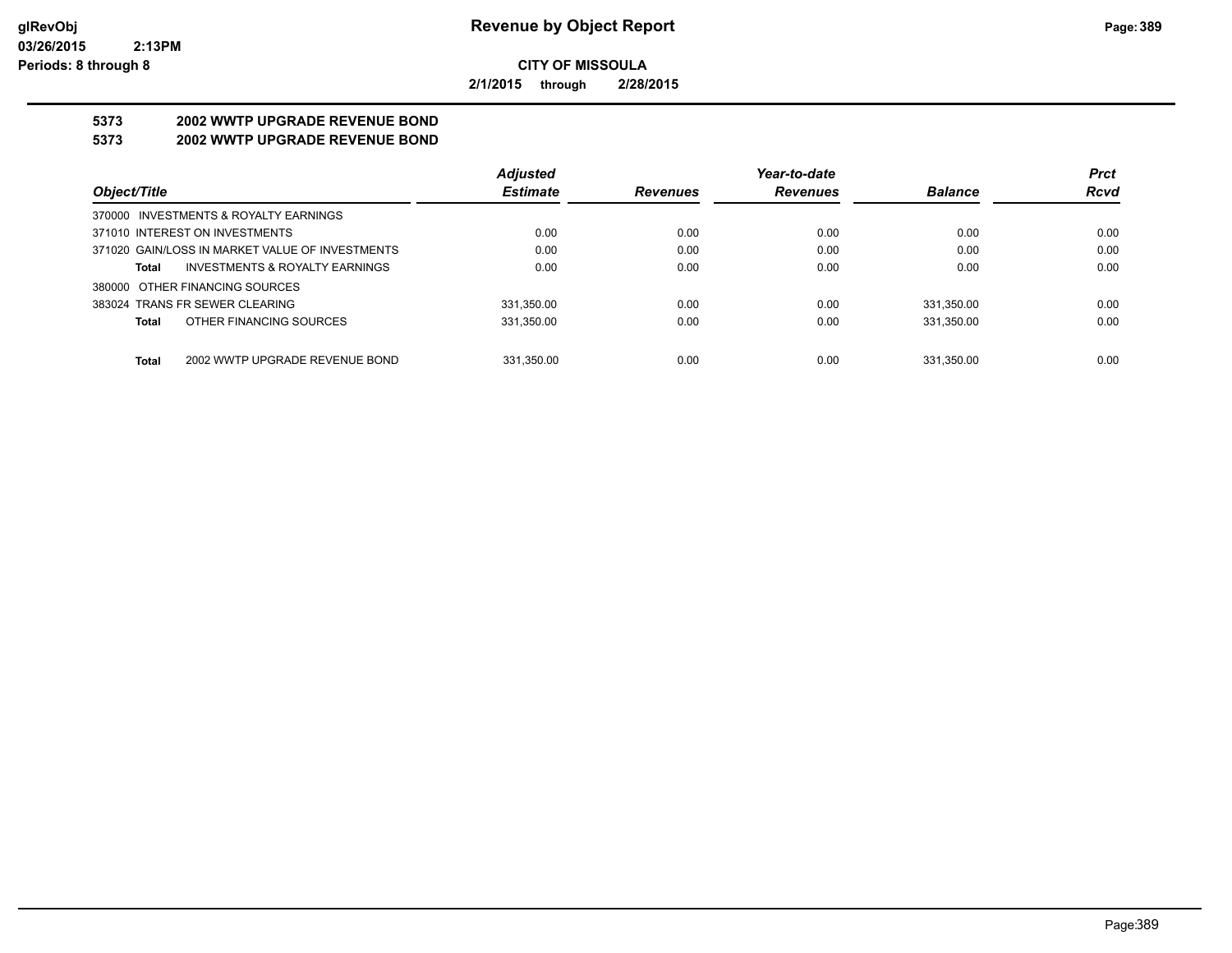**2/1/2015 through 2/28/2015**

# **5373 2002 WWTP UPGRADE REVENUE BOND**

|                                                | <b>Adjusted</b> |                 | Year-to-date    |                | <b>Prct</b> |
|------------------------------------------------|-----------------|-----------------|-----------------|----------------|-------------|
| Object/Title                                   | <b>Estimate</b> | <b>Revenues</b> | <b>Revenues</b> | <b>Balance</b> | <b>Rcvd</b> |
| 370000 INVESTMENTS & ROYALTY EARNINGS          |                 |                 |                 |                |             |
| 371010 INTEREST ON INVESTMENTS                 | 0.00            | 0.00            | 0.00            | 0.00           | 0.00        |
| 371020 GAIN/LOSS IN MARKET VALUE OF INVESTMENT | 0.00            | 0.00            | 0.00            | 0.00           | 0.00        |
| INVESTMENTS & ROYALTY EARNINGS<br>Total        | 0.00            | 0.00            | 0.00            | 0.00           | 0.00        |
| 380000 OTHER FINANCING SOURCES                 |                 |                 |                 |                |             |
| 383024 TRANS FR SEWER CLEARING                 | 331.350.00      | 0.00            | 0.00            | 331.350.00     | 0.00        |
| OTHER FINANCING SOURCES<br>Total               | 331,350.00      | 0.00            | 0.00            | 331.350.00     | 0.00        |
|                                                |                 |                 |                 |                |             |
| <b>Total</b><br>2002 WWTP UPGRADE REVENUE BOND | 331.350.00      | 0.00            | 0.00            | 331.350.00     | 0.00        |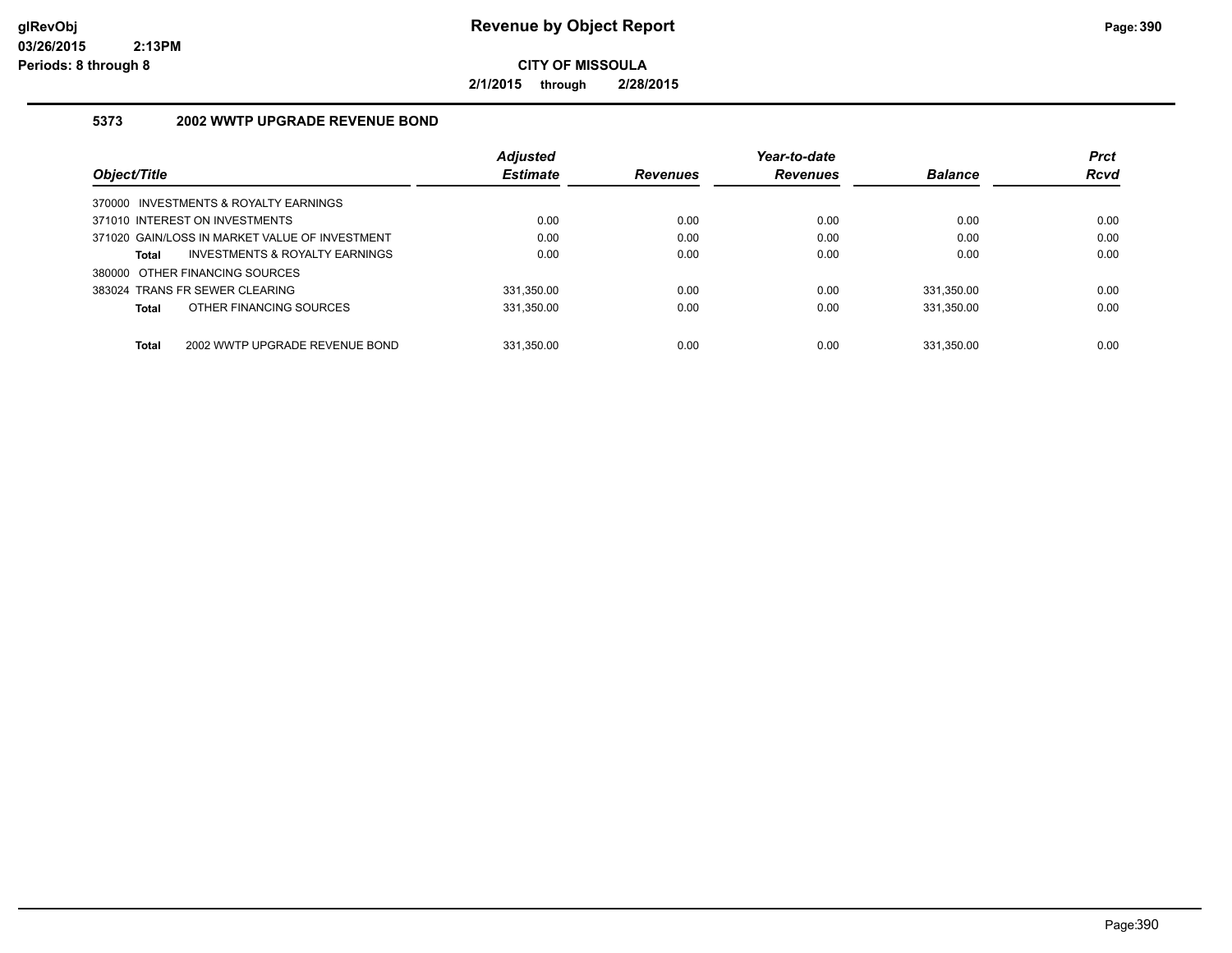**2/1/2015 through 2/28/2015**

# **5374 2002 WWTP UPGRADE RESERVE**

#### **5374 2002 WWTP UPGRADE RESERVE**

|                                                    | <b>Adjusted</b> |                 | Year-to-date    |                | <b>Prct</b> |
|----------------------------------------------------|-----------------|-----------------|-----------------|----------------|-------------|
| Object/Title                                       | <b>Estimate</b> | <b>Revenues</b> | <b>Revenues</b> | <b>Balance</b> | <b>Rcvd</b> |
| 360000 MISCELLANEOUS REVENUES                      |                 |                 |                 |                |             |
| 360000 MISCELLANEOUS REVENUES                      | 0.00            | 0.00            | 0.00            | 0.00           | 0.00        |
| <b>MISCELLANEOUS REVENUES</b><br>Total             | 0.00            | 0.00            | 0.00            | 0.00           | 0.00        |
| 370000 INVESTMENTS & ROYALTY EARNINGS              |                 |                 |                 |                |             |
| 371010 INTEREST ON INVESTMENTS                     | 0.00            | 0.00            | 0.00            | 0.00           | 0.00        |
| 371020 GAIN/LOSS IN MARKET VALUE OF INVESTMENTS    | 0.00            | 0.00            | 0.00            | 0.00           | 0.00        |
| <b>INVESTMENTS &amp; ROYALTY EARNINGS</b><br>Total | 0.00            | 0.00            | 0.00            | 0.00           | 0.00        |
| 380000 OTHER FINANCING SOURCES                     |                 |                 |                 |                |             |
| 381002 SRF LOAN                                    | 0.00            | 0.00            | 0.00            | 0.00           | 0.00        |
| 383042 TRANSFERS FROM OTHER FUNDS                  | 0.00            | 0.00            | 0.00            | 0.00           | 0.00        |
| OTHER FINANCING SOURCES<br>Total                   | 0.00            | 0.00            | 0.00            | 0.00           | 0.00        |
| 2002 WWTP UPGRADE RESERVE<br>Total                 | 0.00            | 0.00            | 0.00            | 0.00           | 0.00        |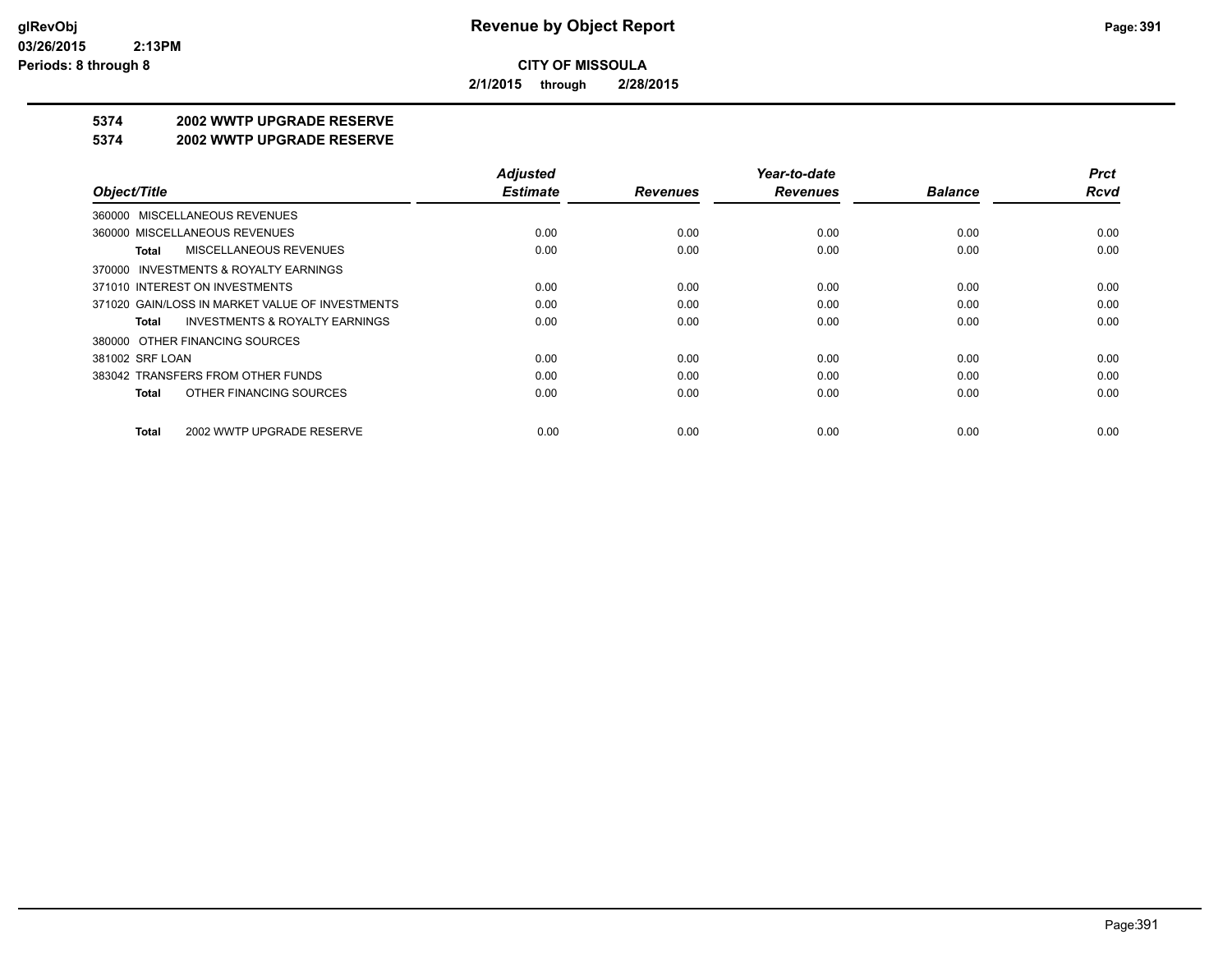**2/1/2015 through 2/28/2015**

# **5374 2002 WWTP UPGRADE RESERVE**

| Object/Title                                   | <b>Adjusted</b><br><b>Estimate</b> | <b>Revenues</b> | Year-to-date<br><b>Revenues</b> | <b>Balance</b> | <b>Prct</b><br>Rcvd |
|------------------------------------------------|------------------------------------|-----------------|---------------------------------|----------------|---------------------|
| 360000 MISCELLANEOUS REVENUES                  |                                    |                 |                                 |                |                     |
| 360000 MISCELLANEOUS REVENUES                  | 0.00                               | 0.00            | 0.00                            | 0.00           | 0.00                |
| MISCELLANEOUS REVENUES<br><b>Total</b>         | 0.00                               | 0.00            | 0.00                            | 0.00           | 0.00                |
| 370000 INVESTMENTS & ROYALTY EARNINGS          |                                    |                 |                                 |                |                     |
| 371010 INTEREST ON INVESTMENTS                 | 0.00                               | 0.00            | 0.00                            | 0.00           | 0.00                |
| 371020 GAIN/LOSS IN MARKET VALUE OF INVESTMENT | 0.00                               | 0.00            | 0.00                            | 0.00           | 0.00                |
| INVESTMENTS & ROYALTY EARNINGS<br>Total        | 0.00                               | 0.00            | 0.00                            | 0.00           | 0.00                |
| 380000 OTHER FINANCING SOURCES                 |                                    |                 |                                 |                |                     |
| 381002 SRF LOAN                                | 0.00                               | 0.00            | 0.00                            | 0.00           | 0.00                |
| 383042 TRANSFERS FROM OTHER FUNDS              | 0.00                               | 0.00            | 0.00                            | 0.00           | 0.00                |
| OTHER FINANCING SOURCES<br><b>Total</b>        | 0.00                               | 0.00            | 0.00                            | 0.00           | 0.00                |
| 2002 WWTP UPGRADE RESERVE<br><b>Total</b>      | 0.00                               | 0.00            | 0.00                            | 0.00           | 0.00                |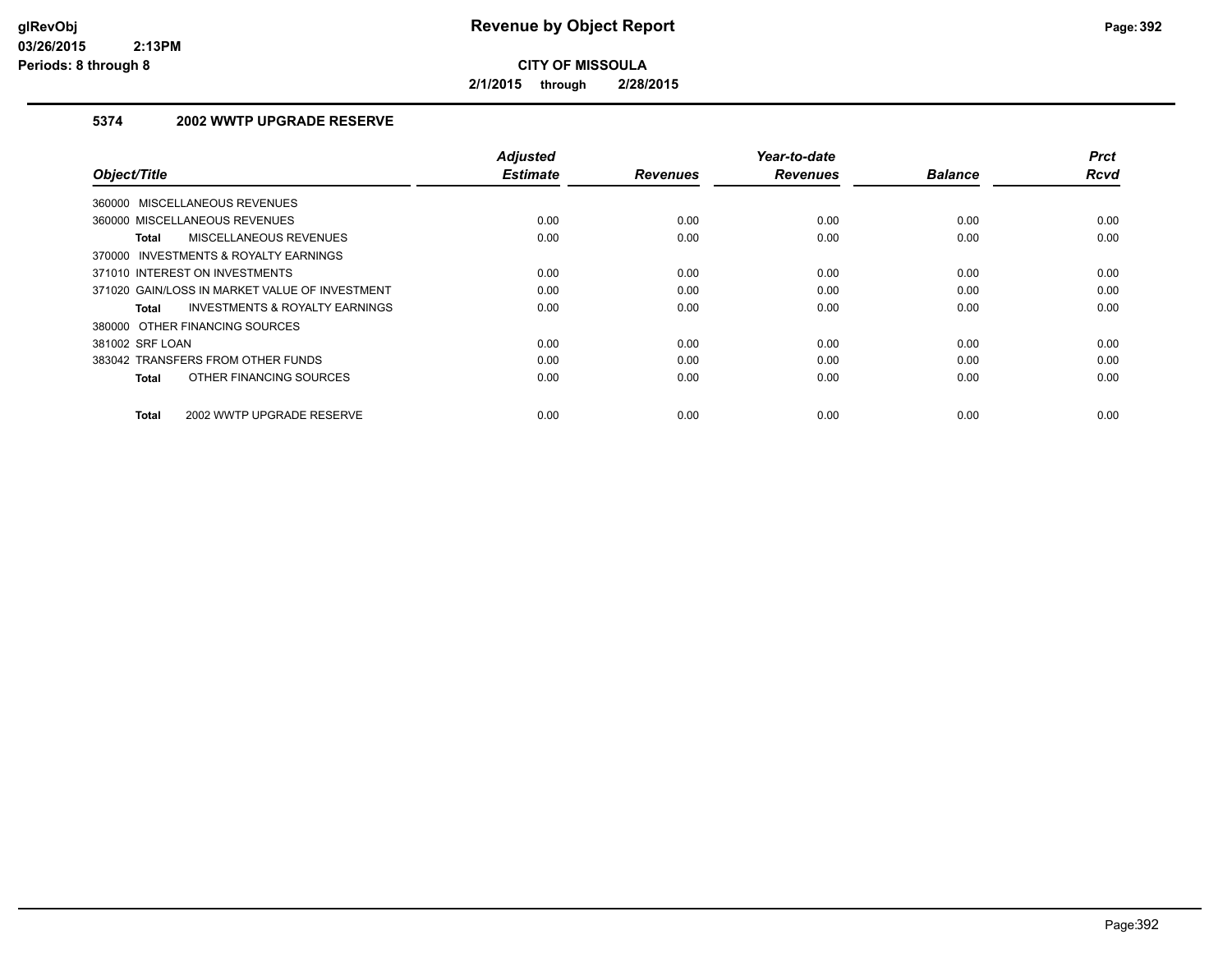**2/1/2015 through 2/28/2015**

# **5375 2003 WWTP SRF \$3.8M EPA DEBT**

**5375 2003 WWTP SRF \$3.8M EPA DEBT**

|                                                    | <b>Adjusted</b> |                 | Year-to-date    |                | <b>Prct</b> |
|----------------------------------------------------|-----------------|-----------------|-----------------|----------------|-------------|
| Object/Title                                       | <b>Estimate</b> | <b>Revenues</b> | <b>Revenues</b> | <b>Balance</b> | Rcvd        |
| 340000 CHARGES FOR SERVICES                        |                 |                 |                 |                |             |
| 343032 SEWER INSTALLATION CHARGES                  | 0.00            | 0.00            | 0.00            | 0.00           | 0.00        |
| <b>CHARGES FOR SERVICES</b><br>Total               | 0.00            | 0.00            | 0.00            | 0.00           | 0.00        |
| 370000 INVESTMENTS & ROYALTY EARNINGS              |                 |                 |                 |                |             |
| 371010 INTEREST ON INVESTMENTS                     | 0.00            | 0.00            | 0.00            | 0.00           | 0.00        |
| 371020 GAIN/LOSS IN MARKET VALUE OF INVESTMENTS    | 0.00            | 0.00            | 0.00            | 0.00           | 0.00        |
| <b>INVESTMENTS &amp; ROYALTY EARNINGS</b><br>Total | 0.00            | 0.00            | 0.00            | 0.00           | 0.00        |
| 380000 OTHER FINANCING SOURCES                     |                 |                 |                 |                |             |
| 383024 TRANS FR SEWER CLEARING                     | 250,595.00      | 0.00            | 0.00            | 250,595.00     | 0.00        |
| OTHER FINANCING SOURCES<br>Total                   | 250,595.00      | 0.00            | 0.00            | 250,595.00     | 0.00        |
| 2003 WWTP SRF \$3.8M EPA DEBT<br>Total             | 250.595.00      | 0.00            | 0.00            | 250.595.00     | 0.00        |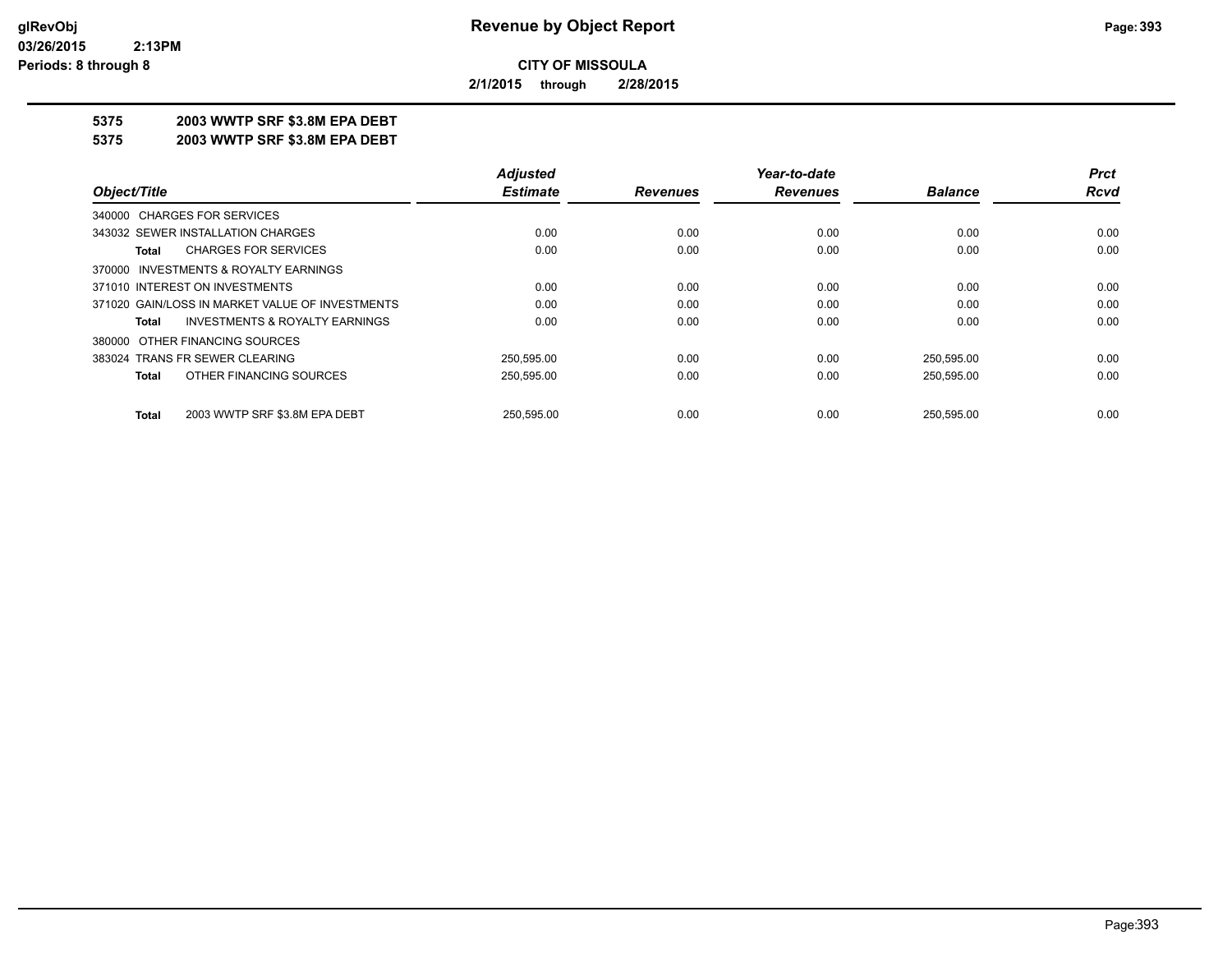**2/1/2015 through 2/28/2015**

# **5375 2003 WWTP SRF \$3.8M EPA DEBT**

| Object/Title                                       | <b>Adjusted</b><br><b>Estimate</b> | <b>Revenues</b> | Year-to-date<br><b>Revenues</b> | <b>Balance</b> | <b>Prct</b><br><b>Rcvd</b> |
|----------------------------------------------------|------------------------------------|-----------------|---------------------------------|----------------|----------------------------|
| 340000 CHARGES FOR SERVICES                        |                                    |                 |                                 |                |                            |
| 343032 SEWER INSTALLATION CHARGES                  | 0.00                               | 0.00            | 0.00                            | 0.00           | 0.00                       |
| <b>CHARGES FOR SERVICES</b><br>Total               | 0.00                               | 0.00            | 0.00                            | 0.00           | 0.00                       |
| 370000 INVESTMENTS & ROYALTY EARNINGS              |                                    |                 |                                 |                |                            |
| 371010 INTEREST ON INVESTMENTS                     | 0.00                               | 0.00            | 0.00                            | 0.00           | 0.00                       |
| 371020 GAIN/LOSS IN MARKET VALUE OF INVESTMENT     | 0.00                               | 0.00            | 0.00                            | 0.00           | 0.00                       |
| <b>INVESTMENTS &amp; ROYALTY EARNINGS</b><br>Total | 0.00                               | 0.00            | 0.00                            | 0.00           | 0.00                       |
| 380000 OTHER FINANCING SOURCES                     |                                    |                 |                                 |                |                            |
| 383024 TRANS FR SEWER CLEARING                     | 250.595.00                         | 0.00            | 0.00                            | 250.595.00     | 0.00                       |
| OTHER FINANCING SOURCES<br>Total                   | 250,595.00                         | 0.00            | 0.00                            | 250,595.00     | 0.00                       |
| 2003 WWTP SRF \$3.8M EPA DEBT<br>Total             | 250,595.00                         | 0.00            | 0.00                            | 250.595.00     | 0.00                       |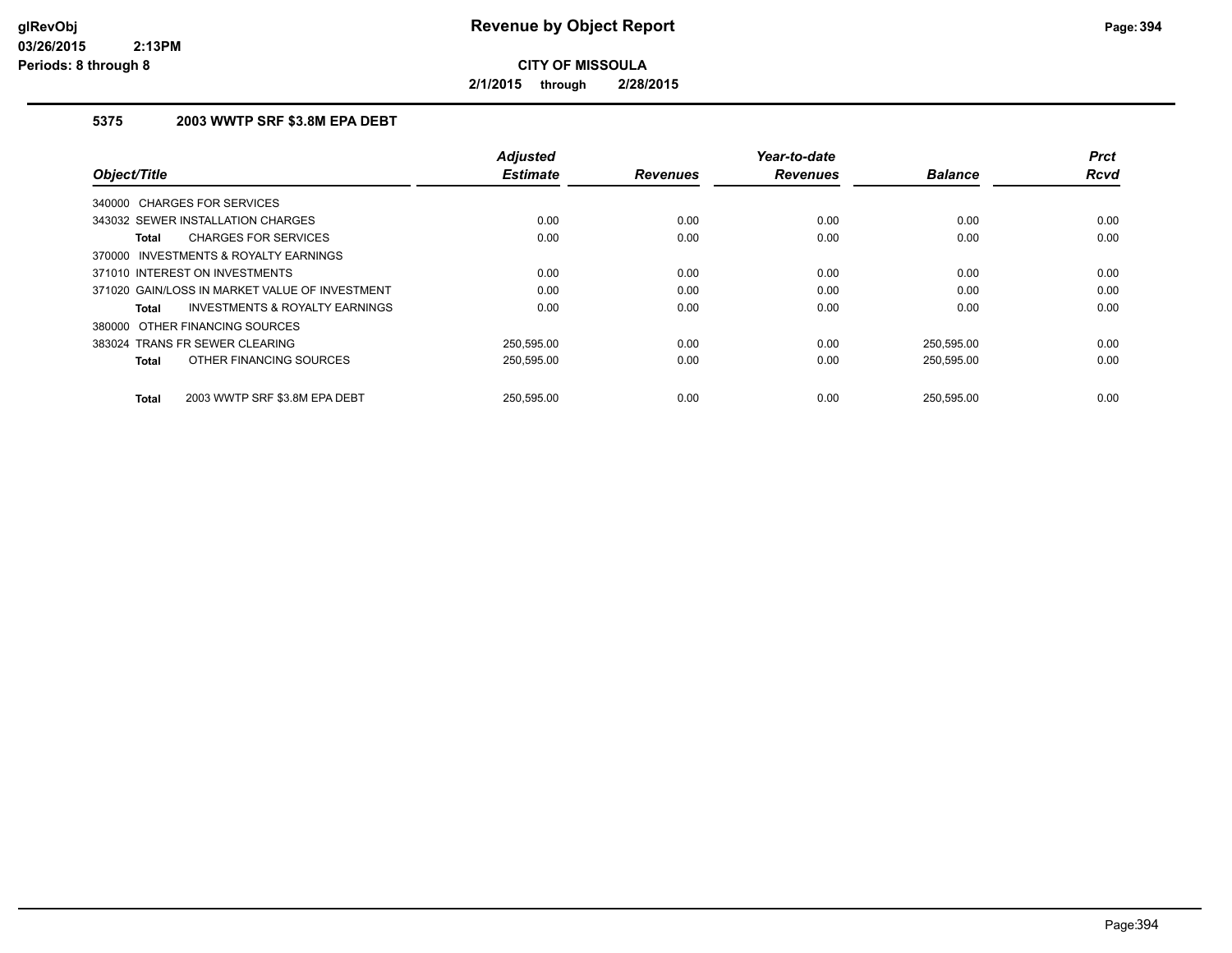**2/1/2015 through 2/28/2015**

# **5376 2003 WWTP SRF \$3.8M EPA RESERVE**

#### **5376 2003 WWTP SRF \$3.8M EPA RESERVE**

|                                                    | <b>Adjusted</b> |                 | Year-to-date    |                | <b>Prct</b> |
|----------------------------------------------------|-----------------|-----------------|-----------------|----------------|-------------|
| Object/Title                                       | <b>Estimate</b> | <b>Revenues</b> | <b>Revenues</b> | <b>Balance</b> | <b>Rcvd</b> |
| 360000 MISCELLANEOUS REVENUES                      |                 |                 |                 |                |             |
| 360000 MISCELLANEOUS REVENUES                      | 0.00            | 0.00            | 0.00            | 0.00           | 0.00        |
| 360010 MISCELLANEOUS                               | 0.00            | 0.00            | 0.00            | 0.00           | 0.00        |
| MISCELLANEOUS REVENUES<br>Total                    | 0.00            | 0.00            | 0.00            | 0.00           | 0.00        |
| 370000 INVESTMENTS & ROYALTY EARNINGS              |                 |                 |                 |                |             |
| 371010 INTEREST ON INVESTMENTS                     | 0.00            | 0.00            | 0.00            | 0.00           | 0.00        |
| 371020 GAIN/LOSS IN MARKET VALUE OF INVESTMENTS    | 0.00            | 0.00            | 0.00            | 0.00           | 0.00        |
| <b>INVESTMENTS &amp; ROYALTY EARNINGS</b><br>Total | 0.00            | 0.00            | 0.00            | 0.00           | 0.00        |
| 380000 OTHER FINANCING SOURCES                     |                 |                 |                 |                |             |
| 381002 SRF LOAN                                    | 0.00            | 0.00            | 0.00            | 0.00           | 0.00        |
| 383042 TRANSFERS FROM OTHER FUNDS                  | 0.00            | 0.00            | 0.00            | 0.00           | 0.00        |
| OTHER FINANCING SOURCES<br><b>Total</b>            | 0.00            | 0.00            | 0.00            | 0.00           | 0.00        |
| 2003 WWTP SRF \$3.8M EPA RESERVE<br><b>Total</b>   | 0.00            | 0.00            | 0.00            | 0.00           | 0.00        |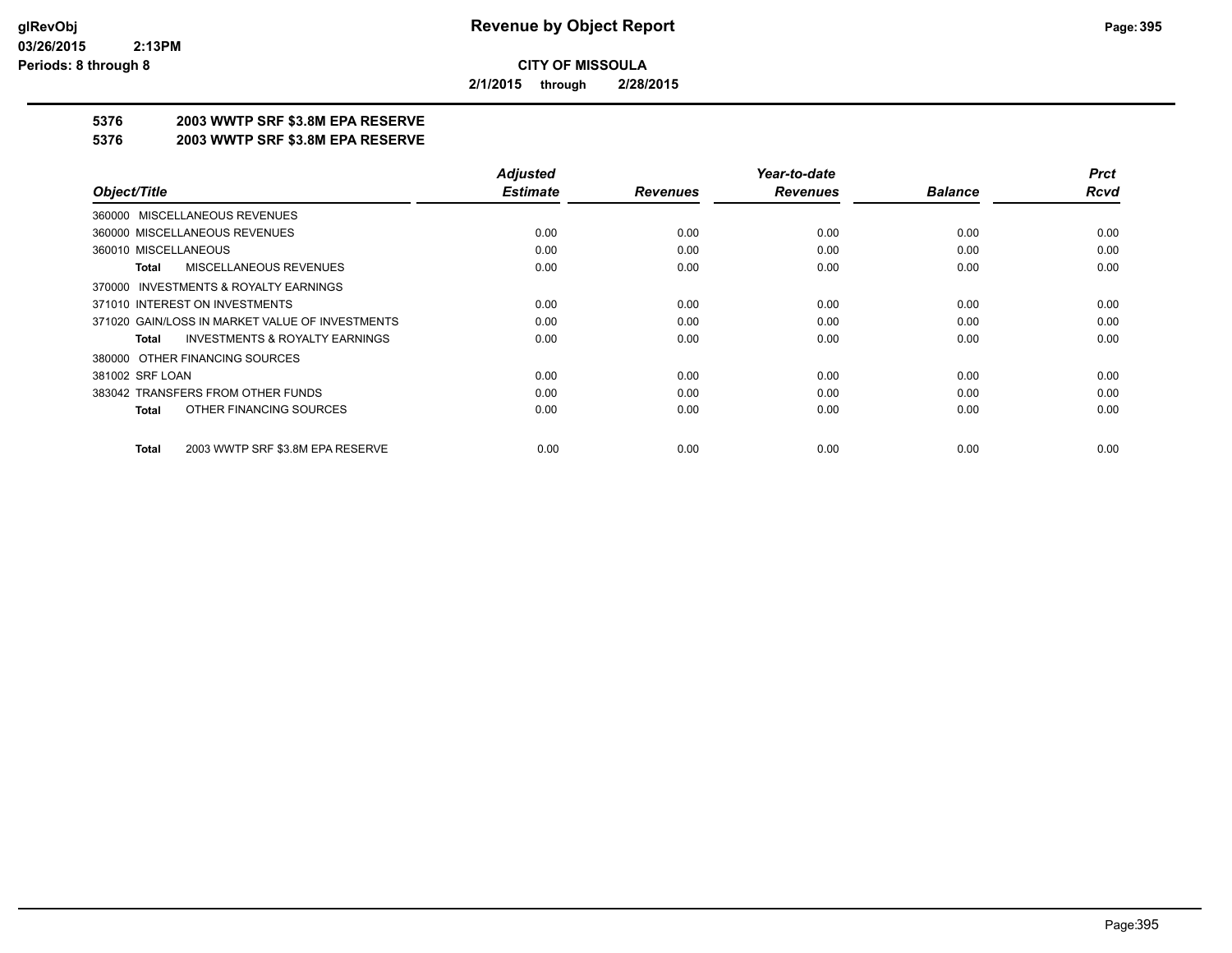**2/1/2015 through 2/28/2015**

# **5376 2003 WWTP SRF \$3.8M EPA RESERVE**

|                                                           | <b>Adjusted</b> |                 | Year-to-date    |                | <b>Prct</b> |
|-----------------------------------------------------------|-----------------|-----------------|-----------------|----------------|-------------|
| Object/Title                                              | <b>Estimate</b> | <b>Revenues</b> | <b>Revenues</b> | <b>Balance</b> | <b>Rcvd</b> |
| 360000 MISCELLANEOUS REVENUES                             |                 |                 |                 |                |             |
| 360000 MISCELLANEOUS REVENUES                             | 0.00            | 0.00            | 0.00            | 0.00           | 0.00        |
| 360010 MISCELLANEOUS                                      | 0.00            | 0.00            | 0.00            | 0.00           | 0.00        |
| MISCELLANEOUS REVENUES<br><b>Total</b>                    | 0.00            | 0.00            | 0.00            | 0.00           | 0.00        |
| <b>INVESTMENTS &amp; ROYALTY EARNINGS</b><br>370000       |                 |                 |                 |                |             |
| 371010 INTEREST ON INVESTMENTS                            | 0.00            | 0.00            | 0.00            | 0.00           | 0.00        |
| 371020 GAIN/LOSS IN MARKET VALUE OF INVESTMENT            | 0.00            | 0.00            | 0.00            | 0.00           | 0.00        |
| <b>INVESTMENTS &amp; ROYALTY EARNINGS</b><br><b>Total</b> | 0.00            | 0.00            | 0.00            | 0.00           | 0.00        |
| 380000 OTHER FINANCING SOURCES                            |                 |                 |                 |                |             |
| 381002 SRF LOAN                                           | 0.00            | 0.00            | 0.00            | 0.00           | 0.00        |
| 383042 TRANSFERS FROM OTHER FUNDS                         | 0.00            | 0.00            | 0.00            | 0.00           | 0.00        |
| OTHER FINANCING SOURCES<br><b>Total</b>                   | 0.00            | 0.00            | 0.00            | 0.00           | 0.00        |
|                                                           |                 |                 |                 |                |             |
| 2003 WWTP SRF \$3.8M EPA RESERVE<br><b>Total</b>          | 0.00            | 0.00            | 0.00            | 0.00           | 0.00        |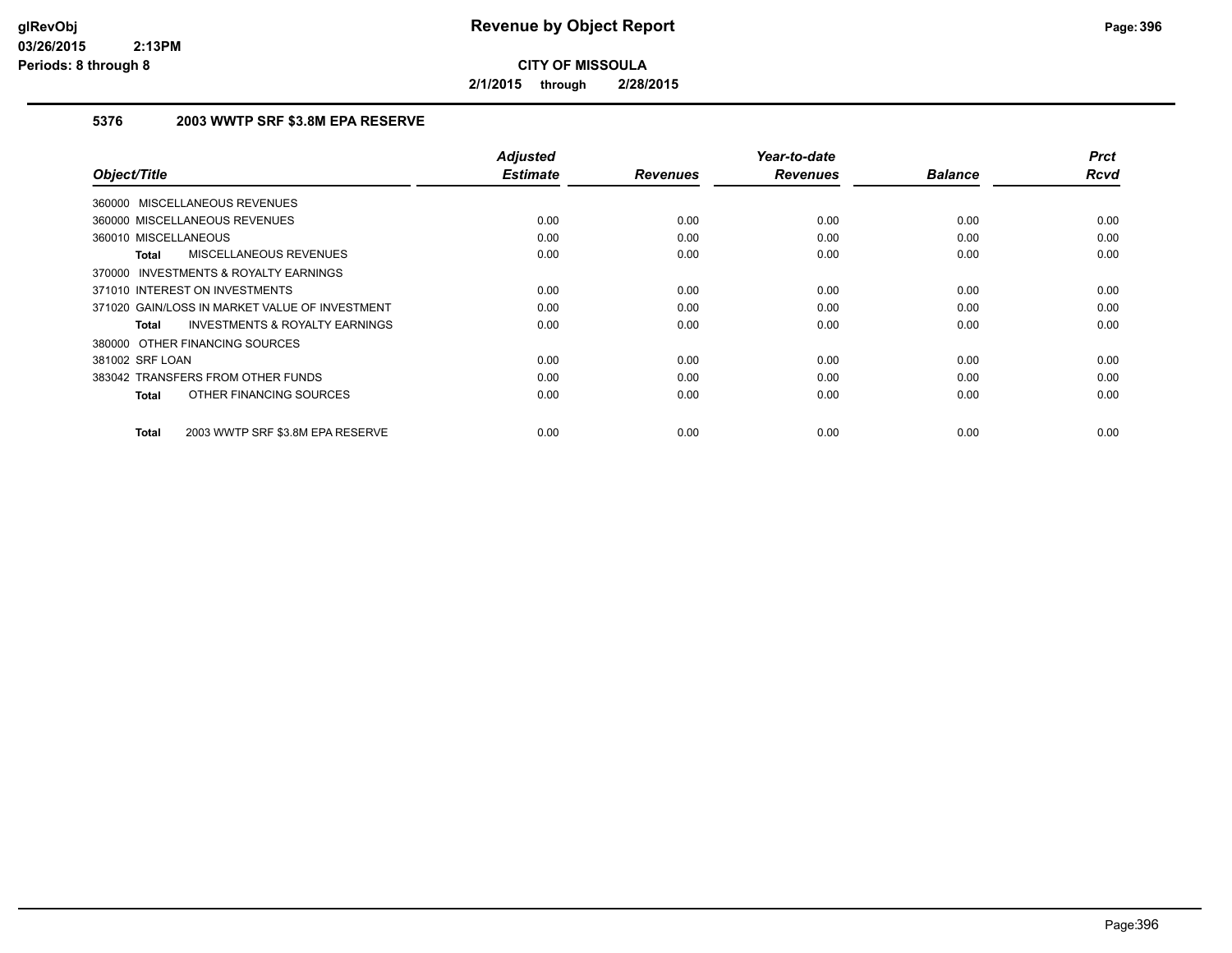**2/1/2015 through 2/28/2015**

# **5377 2004 WWTP \$3.023 LOAN DEBT SERVICE**

### **5377 2004 WWTP \$3.023 LOAN DEBT SERVICE**

|                                                     | <b>Adjusted</b> |                 | Year-to-date    |                | <b>Prct</b> |
|-----------------------------------------------------|-----------------|-----------------|-----------------|----------------|-------------|
| Object/Title                                        | <b>Estimate</b> | <b>Revenues</b> | <b>Revenues</b> | <b>Balance</b> | Rcvd        |
| 340000 CHARGES FOR SERVICES                         |                 |                 |                 |                |             |
| 343032 SEWER INSTALLATION CHARGES                   | 0.00            | 0.00            | 0.00            | 0.00           | 0.00        |
| <b>CHARGES FOR SERVICES</b><br>Total                | 0.00            | 0.00            | 0.00            | 0.00           | 0.00        |
| 370000 INVESTMENTS & ROYALTY EARNINGS               |                 |                 |                 |                |             |
| 371010 INTEREST ON INVESTMENTS                      | 0.00            | 0.00            | 0.00            | 0.00           | 0.00        |
| 371020 GAIN/LOSS IN MARKET VALUE OF INVESTMENTS     | 0.00            | 0.00            | 0.00            | 0.00           | 0.00        |
| <b>INVESTMENTS &amp; ROYALTY EARNINGS</b><br>Total  | 0.00            | 0.00            | 0.00            | 0.00           | 0.00        |
| 380000 OTHER FINANCING SOURCES                      |                 |                 |                 |                |             |
| 383024 TRANS FR SEWER CLEARING                      | 0.00            | 0.00            | 0.00            | 0.00           | 0.00        |
| OTHER FINANCING SOURCES<br>Total                    | 0.00            | 0.00            | 0.00            | 0.00           | 0.00        |
| 2004 WWTP \$3.023 LOAN DEBT SERVICE<br><b>Total</b> | 0.00            | 0.00            | 0.00            | 0.00           | 0.00        |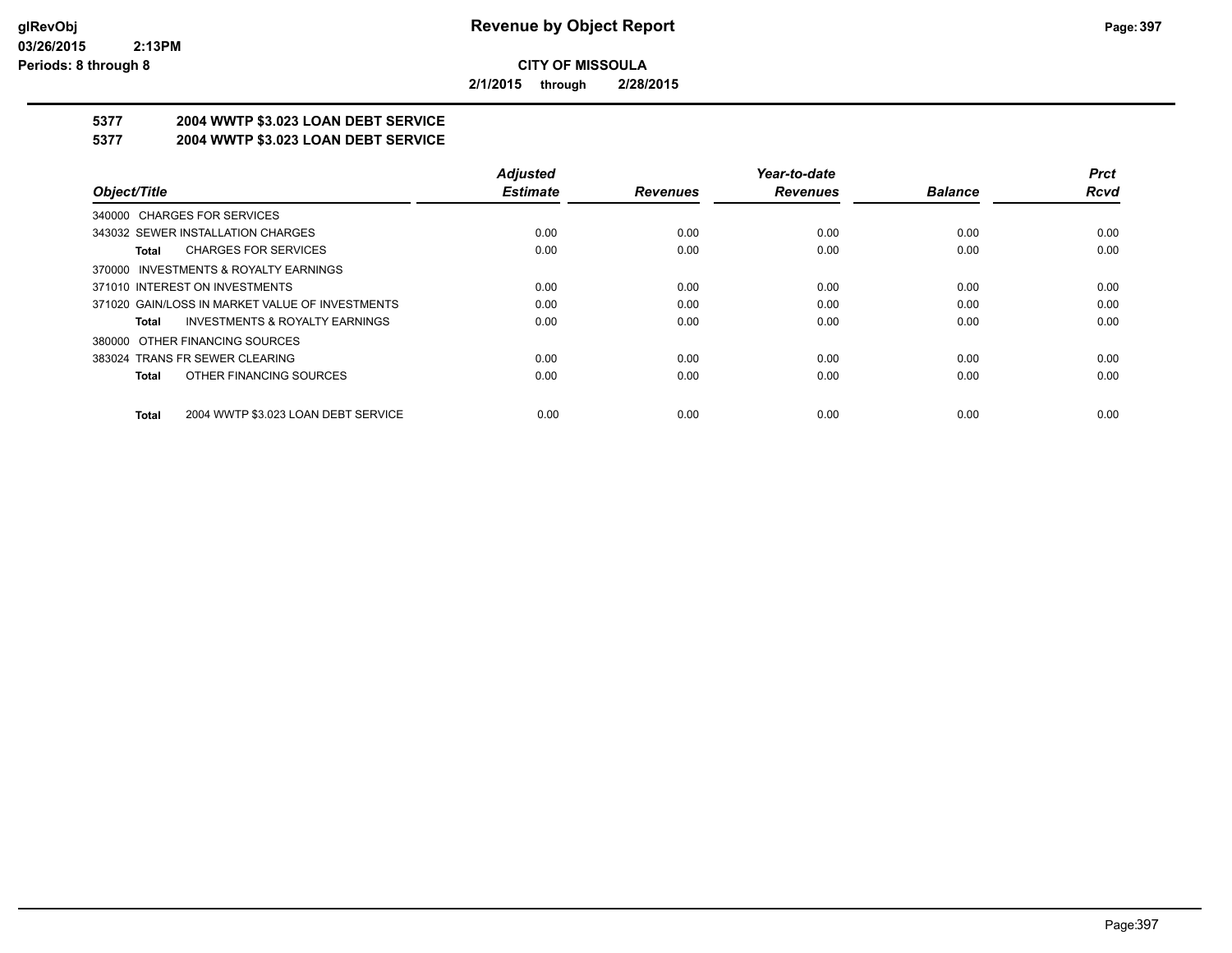**2/1/2015 through 2/28/2015**

#### **5377 2004 WWTP \$3.023 LOAN DEBT SERVICE**

| Object/Title                                        | <b>Adjusted</b><br><b>Estimate</b> | <b>Revenues</b> | Year-to-date<br><b>Revenues</b> | <b>Balance</b> | <b>Prct</b><br><b>Rcvd</b> |
|-----------------------------------------------------|------------------------------------|-----------------|---------------------------------|----------------|----------------------------|
|                                                     |                                    |                 |                                 |                |                            |
| 340000 CHARGES FOR SERVICES                         |                                    |                 |                                 |                |                            |
| 343032 SEWER INSTALLATION CHARGES                   | 0.00                               | 0.00            | 0.00                            | 0.00           | 0.00                       |
| <b>CHARGES FOR SERVICES</b><br><b>Total</b>         | 0.00                               | 0.00            | 0.00                            | 0.00           | 0.00                       |
| 370000 INVESTMENTS & ROYALTY EARNINGS               |                                    |                 |                                 |                |                            |
| 371010 INTEREST ON INVESTMENTS                      | 0.00                               | 0.00            | 0.00                            | 0.00           | 0.00                       |
| 371020 GAIN/LOSS IN MARKET VALUE OF INVESTMENT      | 0.00                               | 0.00            | 0.00                            | 0.00           | 0.00                       |
| INVESTMENTS & ROYALTY EARNINGS<br>Total             | 0.00                               | 0.00            | 0.00                            | 0.00           | 0.00                       |
| 380000 OTHER FINANCING SOURCES                      |                                    |                 |                                 |                |                            |
| 383024 TRANS FR SEWER CLEARING                      | 0.00                               | 0.00            | 0.00                            | 0.00           | 0.00                       |
| OTHER FINANCING SOURCES<br>Total                    | 0.00                               | 0.00            | 0.00                            | 0.00           | 0.00                       |
| 2004 WWTP \$3.023 LOAN DEBT SERVICE<br><b>Total</b> | 0.00                               | 0.00            | 0.00                            | 0.00           | 0.00                       |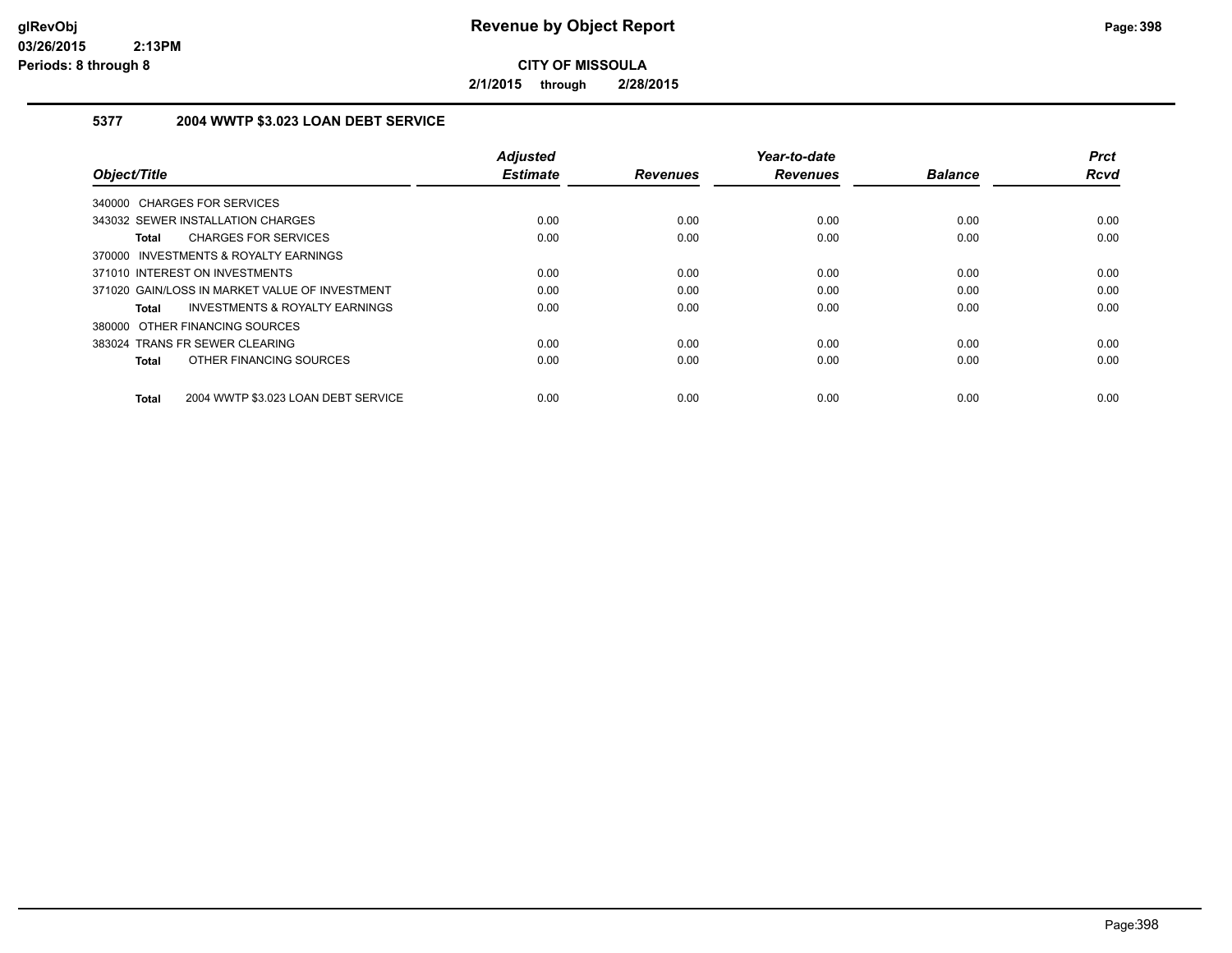**2/1/2015 through 2/28/2015**

## **5378 2004 WWTP \$3.023 LOAN RESERVE**

#### **5378 2004 WWTP \$3.023 LOAN RESERVE**

|                                                    | <b>Adjusted</b> |                 | Year-to-date    |                | <b>Prct</b> |
|----------------------------------------------------|-----------------|-----------------|-----------------|----------------|-------------|
| Object/Title                                       | <b>Estimate</b> | <b>Revenues</b> | <b>Revenues</b> | <b>Balance</b> | <b>Rcvd</b> |
| 360000 MISCELLANEOUS REVENUES                      |                 |                 |                 |                |             |
| 360000 MISCELLANEOUS REVENUES                      | 0.00            | 0.00            | 0.00            | 0.00           | 0.00        |
| MISCELLANEOUS REVENUES<br>Total                    | 0.00            | 0.00            | 0.00            | 0.00           | 0.00        |
| 370000 INVESTMENTS & ROYALTY EARNINGS              |                 |                 |                 |                |             |
| 371010 INTEREST ON INVESTMENTS                     | 0.00            | 0.00            | 0.00            | 0.00           | 0.00        |
| 371020 GAIN/LOSS IN MARKET VALUE OF INVESTMENTS    | 0.00            | 0.00            | 0.00            | 0.00           | 0.00        |
| <b>INVESTMENTS &amp; ROYALTY EARNINGS</b><br>Total | 0.00            | 0.00            | 0.00            | 0.00           | 0.00        |
| 380000 OTHER FINANCING SOURCES                     |                 |                 |                 |                |             |
| 381002 SRF LOAN                                    | 0.00            | 0.00            | 0.00            | 0.00           | 0.00        |
| 383024 TRANS FR SEWER CLEARING                     | 242,473.00      | 0.00            | 0.00            | 242.473.00     | 0.00        |
| 383042 TRANSFERS FROM OTHER FUNDS                  | 0.00            | 0.00            | 0.00            | 0.00           | 0.00        |
| OTHER FINANCING SOURCES<br>Total                   | 242,473.00      | 0.00            | 0.00            | 242,473.00     | 0.00        |
| 2004 WWTP \$3.023 LOAN RESERVE<br>Total            | 242.473.00      | 0.00            | 0.00            | 242.473.00     | 0.00        |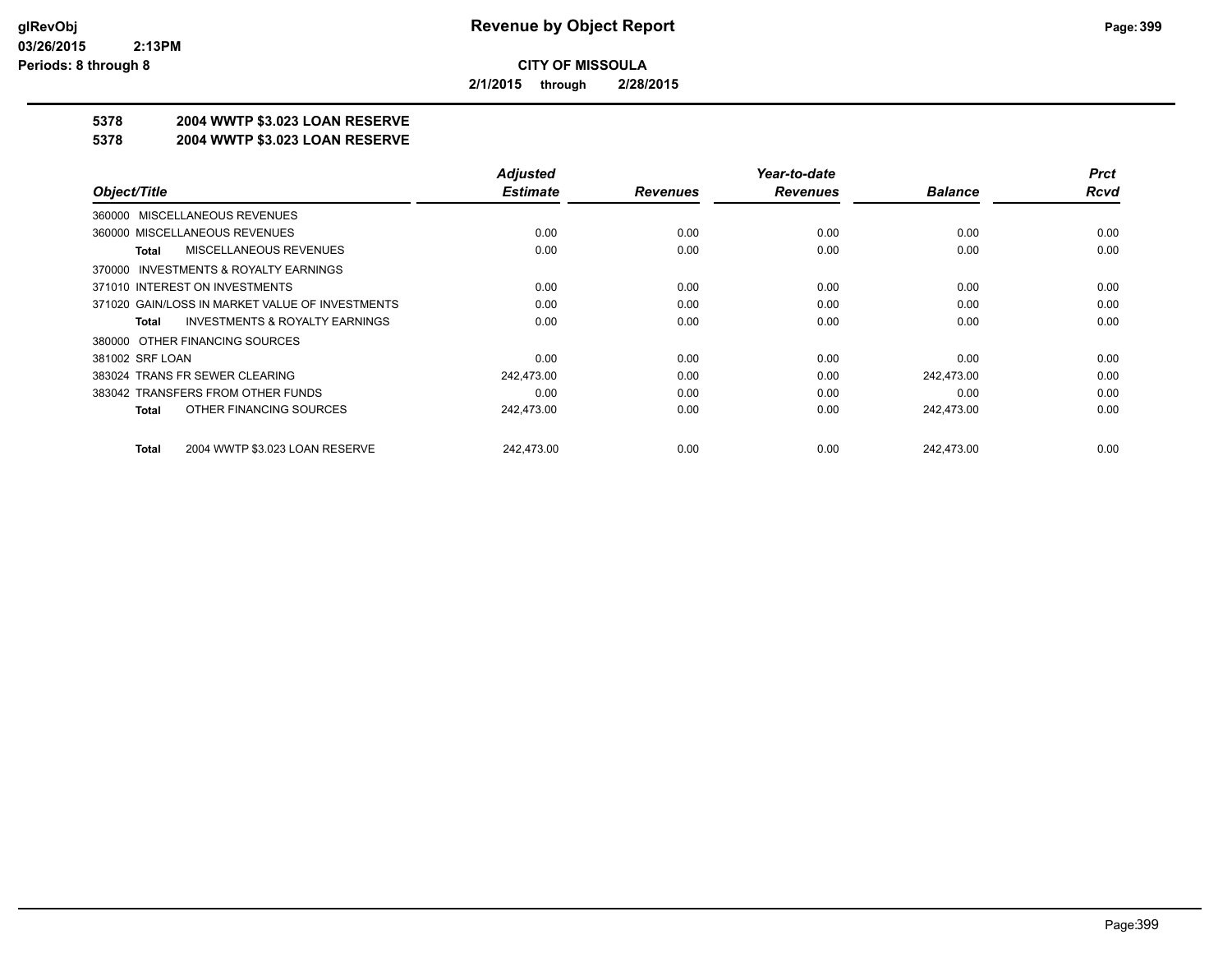**2/1/2015 through 2/28/2015**

### **5378 2004 WWTP \$3.023 LOAN RESERVE**

| Object/Title                                              | <b>Adjusted</b><br><b>Estimate</b> | <b>Revenues</b> | Year-to-date<br><b>Revenues</b> | <b>Balance</b> | <b>Prct</b><br><b>Rcvd</b> |
|-----------------------------------------------------------|------------------------------------|-----------------|---------------------------------|----------------|----------------------------|
| 360000 MISCELLANEOUS REVENUES                             |                                    |                 |                                 |                |                            |
|                                                           |                                    |                 |                                 |                |                            |
| 360000 MISCELLANEOUS REVENUES                             | 0.00                               | 0.00            | 0.00                            | 0.00           | 0.00                       |
| <b>MISCELLANEOUS REVENUES</b><br><b>Total</b>             | 0.00                               | 0.00            | 0.00                            | 0.00           | 0.00                       |
| 370000 INVESTMENTS & ROYALTY EARNINGS                     |                                    |                 |                                 |                |                            |
| 371010 INTEREST ON INVESTMENTS                            | 0.00                               | 0.00            | 0.00                            | 0.00           | 0.00                       |
| 371020 GAIN/LOSS IN MARKET VALUE OF INVESTMENT            | 0.00                               | 0.00            | 0.00                            | 0.00           | 0.00                       |
| <b>INVESTMENTS &amp; ROYALTY EARNINGS</b><br><b>Total</b> | 0.00                               | 0.00            | 0.00                            | 0.00           | 0.00                       |
| 380000 OTHER FINANCING SOURCES                            |                                    |                 |                                 |                |                            |
| 381002 SRF LOAN                                           | 0.00                               | 0.00            | 0.00                            | 0.00           | 0.00                       |
| 383024 TRANS FR SEWER CLEARING                            | 242.473.00                         | 0.00            | 0.00                            | 242.473.00     | 0.00                       |
| 383042 TRANSFERS FROM OTHER FUNDS                         | 0.00                               | 0.00            | 0.00                            | 0.00           | 0.00                       |
| OTHER FINANCING SOURCES<br><b>Total</b>                   | 242,473.00                         | 0.00            | 0.00                            | 242,473.00     | 0.00                       |
| 2004 WWTP \$3.023 LOAN RESERVE<br><b>Total</b>            | 242.473.00                         | 0.00            | 0.00                            | 242.473.00     | 0.00                       |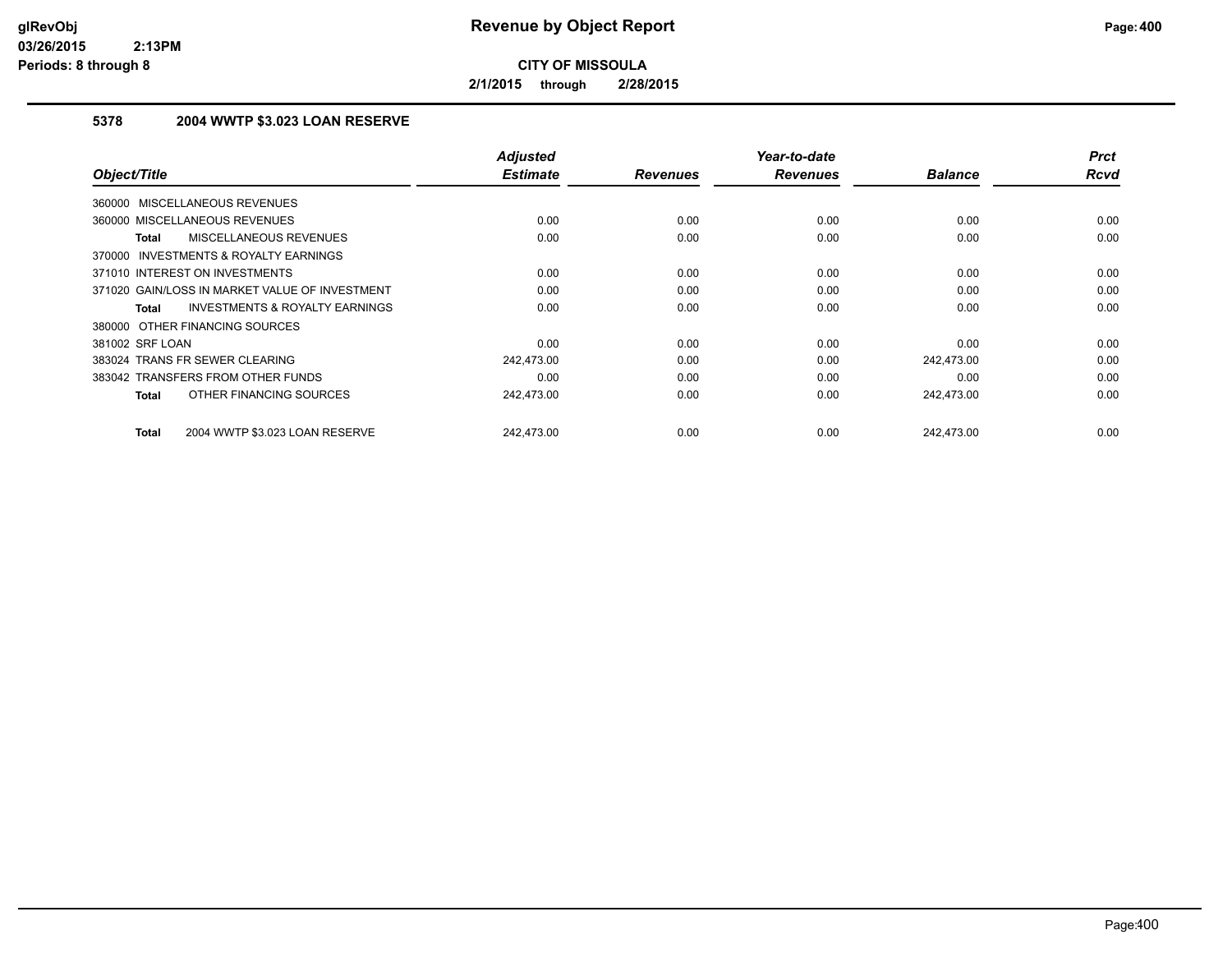**2/1/2015 through 2/28/2015**

## **5379 2005 BRICH/BRDY/LIN/GIL SRF DEBT**

**5379 2005 BRICH/BRDY/LIN/GIL SRF DEBT**

|                                                  | <b>Adjusted</b> |                 | Year-to-date    |                | <b>Prct</b> |
|--------------------------------------------------|-----------------|-----------------|-----------------|----------------|-------------|
| Object/Title                                     | <b>Estimate</b> | <b>Revenues</b> | <b>Revenues</b> | <b>Balance</b> | <b>Rcvd</b> |
| 370000 INVESTMENTS & ROYALTY EARNINGS            |                 |                 |                 |                |             |
| 371010 INTEREST ON INVESTMENTS                   | 0.00            | 0.00            | 0.00            | 0.00           | 0.00        |
| 371020 GAIN/LOSS IN MARKET VALUE OF INVESTMENTS  | 0.00            | 0.00            | 0.00            | 0.00           | 0.00        |
| INVESTMENTS & ROYALTY EARNINGS<br>Total          | 0.00            | 0.00            | 0.00            | 0.00           | 0.00        |
| 380000 OTHER FINANCING SOURCES                   |                 |                 |                 |                |             |
| 383024 TRANS FR SEWER CLEARING                   | 109.389.00      | 0.00            | 0.00            | 109.389.00     | 0.00        |
| OTHER FINANCING SOURCES<br><b>Total</b>          | 109,389.00      | 0.00            | 0.00            | 109.389.00     | 0.00        |
|                                                  |                 |                 |                 |                |             |
| <b>Total</b><br>2005 BRICH/BRDY/LIN/GIL SRF DEBT | 109.389.00      | 0.00            | 0.00            | 109.389.00     | 0.00        |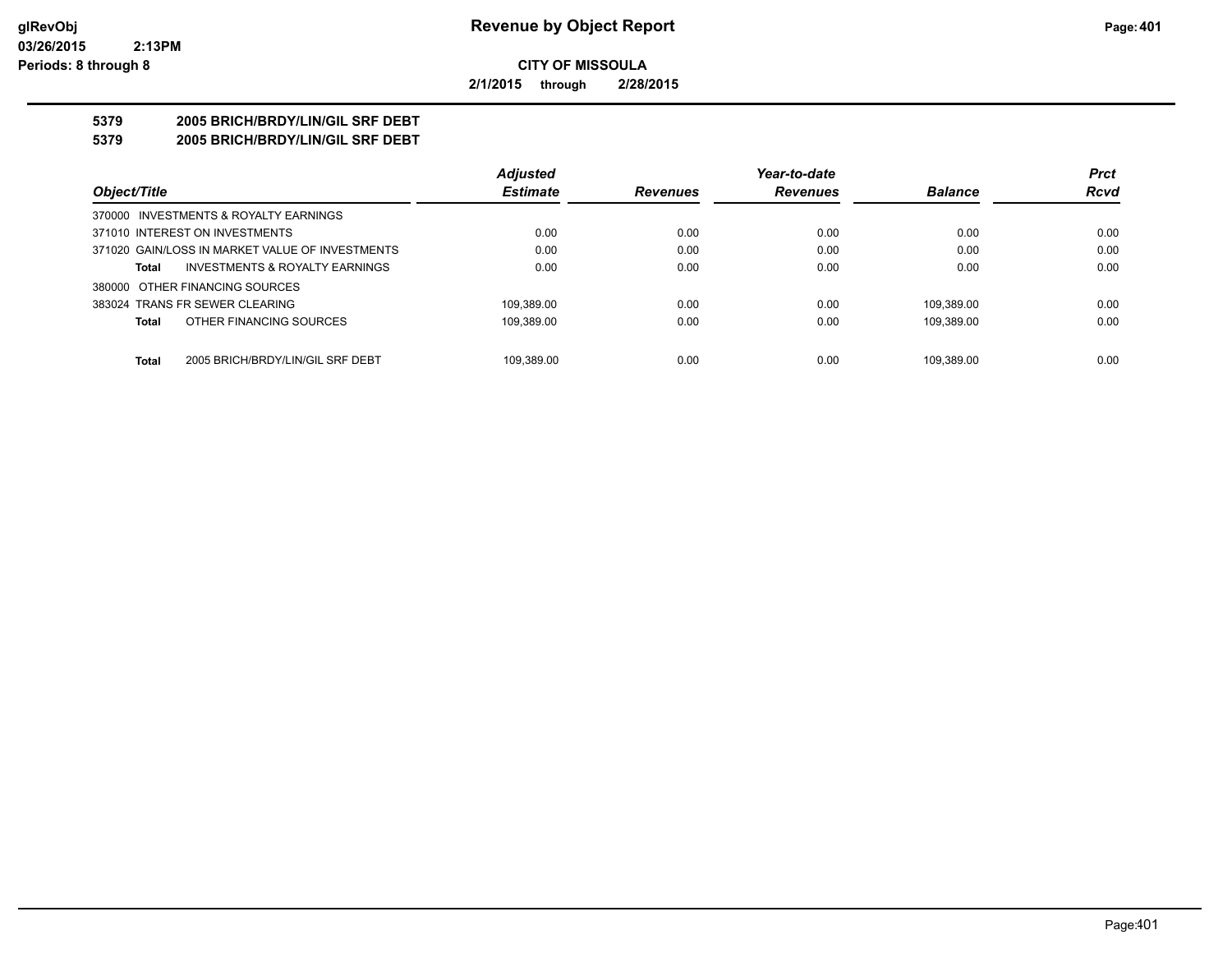**2/1/2015 through 2/28/2015**

#### **5379 2005 BRICH/BRDY/LIN/GIL SRF DEBT**

|                                                  | <b>Adjusted</b> |                 | Year-to-date    |                | <b>Prct</b> |
|--------------------------------------------------|-----------------|-----------------|-----------------|----------------|-------------|
| Object/Title                                     | <b>Estimate</b> | <b>Revenues</b> | <b>Revenues</b> | <b>Balance</b> | <b>Rcvd</b> |
| 370000 INVESTMENTS & ROYALTY EARNINGS            |                 |                 |                 |                |             |
| 371010 INTEREST ON INVESTMENTS                   | 0.00            | 0.00            | 0.00            | 0.00           | 0.00        |
| 371020 GAIN/LOSS IN MARKET VALUE OF INVESTMENT   | 0.00            | 0.00            | 0.00            | 0.00           | 0.00        |
| INVESTMENTS & ROYALTY EARNINGS<br>Total          | 0.00            | 0.00            | 0.00            | 0.00           | 0.00        |
| 380000 OTHER FINANCING SOURCES                   |                 |                 |                 |                |             |
| 383024 TRANS FR SEWER CLEARING                   | 109.389.00      | 0.00            | 0.00            | 109.389.00     | 0.00        |
| OTHER FINANCING SOURCES<br>Total                 | 109.389.00      | 0.00            | 0.00            | 109.389.00     | 0.00        |
|                                                  |                 |                 |                 |                |             |
| <b>Total</b><br>2005 BRICH/BRDY/LIN/GIL SRF DEBT | 109.389.00      | 0.00            | 0.00            | 109.389.00     | 0.00        |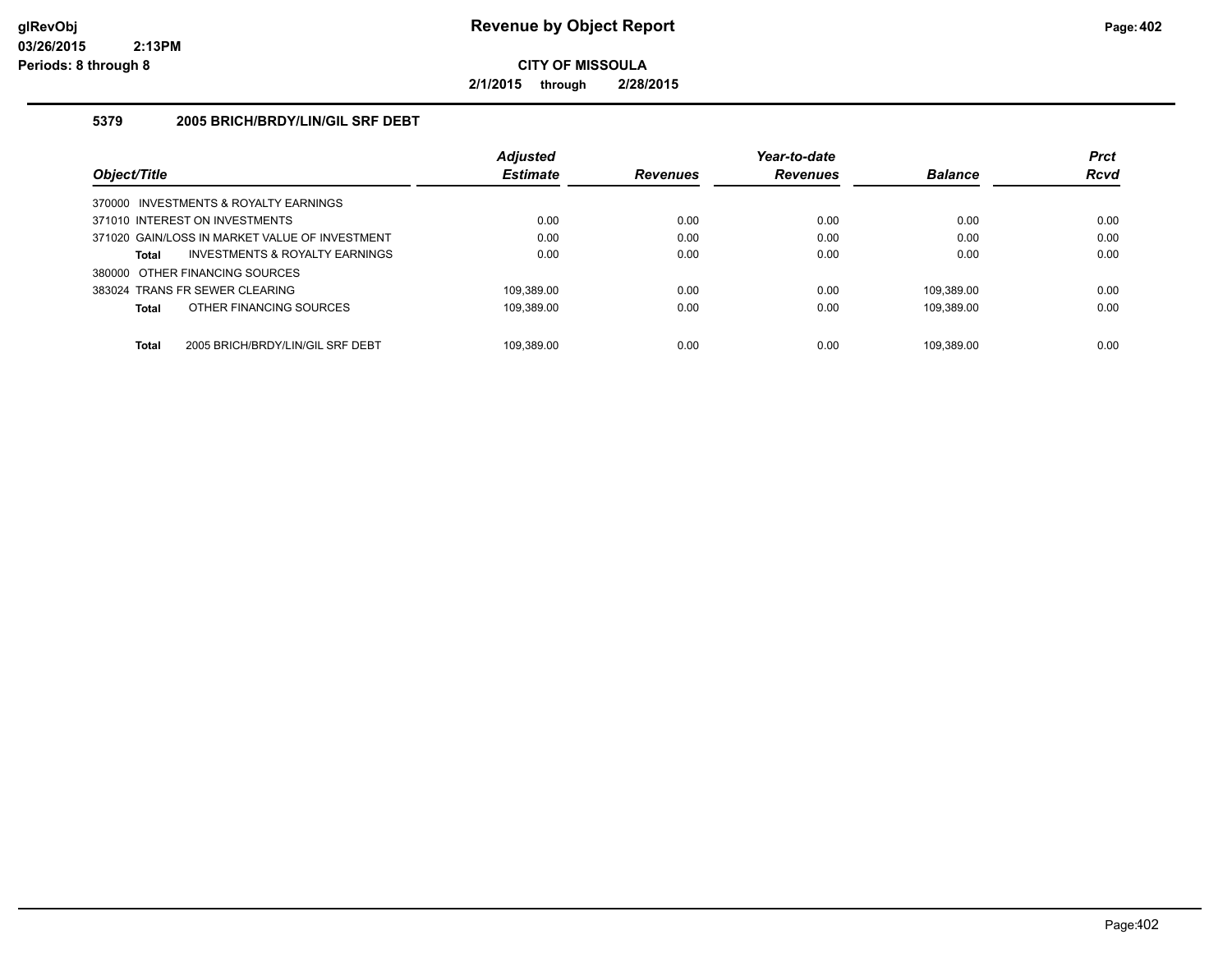**2/1/2015 through 2/28/2015**

#### **5380 BRDWY/BIRCH/GILBERT/LINCOLNWOOD 5380 BRDWY/BIRCH/GILBERT/LINCOLNWOOD**

|                                                    | <b>Adjusted</b> |                 | Year-to-date    |                | Prct        |
|----------------------------------------------------|-----------------|-----------------|-----------------|----------------|-------------|
| Object/Title                                       | <b>Estimate</b> | <b>Revenues</b> | <b>Revenues</b> | <b>Balance</b> | <b>Rcvd</b> |
| 370000 INVESTMENTS & ROYALTY EARNINGS              |                 |                 |                 |                |             |
| 371010 INTEREST ON INVESTMENTS                     | 0.00            | 0.00            | 0.00            | 0.00           | 0.00        |
| 371020 GAIN/LOSS IN MARKET VALUE OF INVESTMENTS    | 0.00            | 0.00            | 0.00            | 0.00           | 0.00        |
| <b>INVESTMENTS &amp; ROYALTY EARNINGS</b><br>Total | 0.00            | 0.00            | 0.00            | 0.00           | 0.00        |
| 380000 OTHER FINANCING SOURCES                     |                 |                 |                 |                |             |
| 381002 SRF LOAN                                    | 0.00            | 0.00            | 0.00            | 0.00           | 0.00        |
| 383042 TRANSFERS FROM OTHER FUNDS                  | 0.00            | 0.00            | 0.00            | 0.00           | 0.00        |
| OTHER FINANCING SOURCES<br>Total                   | 0.00            | 0.00            | 0.00            | 0.00           | 0.00        |
|                                                    |                 |                 |                 |                |             |
| BRDWY/BIRCH/GILBERT/LINCOLNWOOD<br>Total           | 0.00            | 0.00            | 0.00            | 0.00           | 0.00        |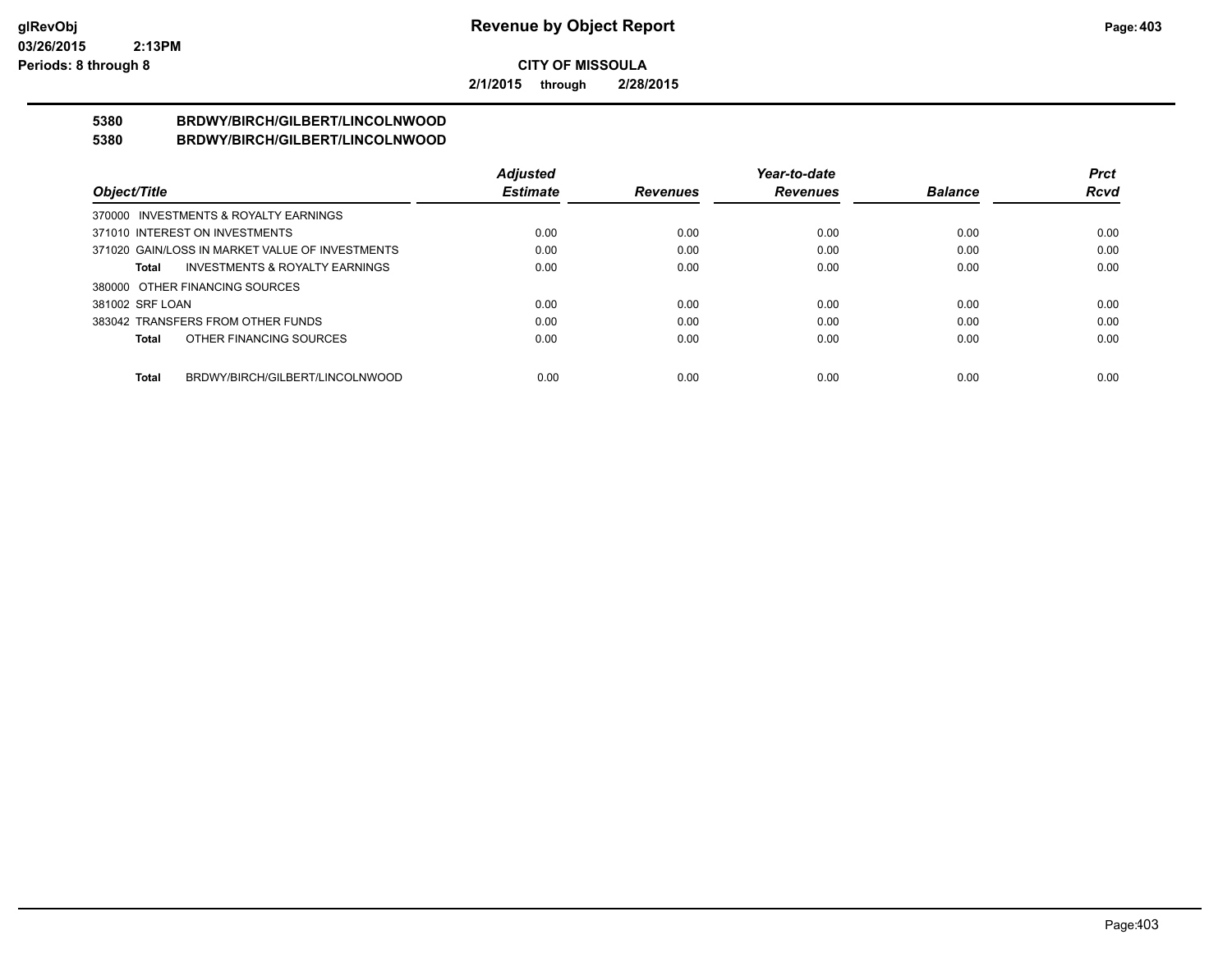**2/1/2015 through 2/28/2015**

#### **5380 BRDWY/BIRCH/GILBERT/LINCOLNWOOD**

|                                                 | <b>Adiusted</b> |                 | Year-to-date    |                | <b>Prct</b> |
|-------------------------------------------------|-----------------|-----------------|-----------------|----------------|-------------|
| Object/Title                                    | <b>Estimate</b> | <b>Revenues</b> | <b>Revenues</b> | <b>Balance</b> | <b>Rcvd</b> |
| 370000 INVESTMENTS & ROYALTY EARNINGS           |                 |                 |                 |                |             |
| 371010 INTEREST ON INVESTMENTS                  | 0.00            | 0.00            | 0.00            | 0.00           | 0.00        |
| 371020 GAIN/LOSS IN MARKET VALUE OF INVESTMENT  | 0.00            | 0.00            | 0.00            | 0.00           | 0.00        |
| INVESTMENTS & ROYALTY EARNINGS<br>Total         | 0.00            | 0.00            | 0.00            | 0.00           | 0.00        |
| 380000 OTHER FINANCING SOURCES                  |                 |                 |                 |                |             |
| 381002 SRF LOAN                                 | 0.00            | 0.00            | 0.00            | 0.00           | 0.00        |
| 383042 TRANSFERS FROM OTHER FUNDS               | 0.00            | 0.00            | 0.00            | 0.00           | 0.00        |
| OTHER FINANCING SOURCES<br><b>Total</b>         | 0.00            | 0.00            | 0.00            | 0.00           | 0.00        |
|                                                 |                 |                 |                 |                |             |
| BRDWY/BIRCH/GILBERT/LINCOLNWOOD<br><b>Total</b> | 0.00            | 0.00            | 0.00            | 0.00           | 0.00        |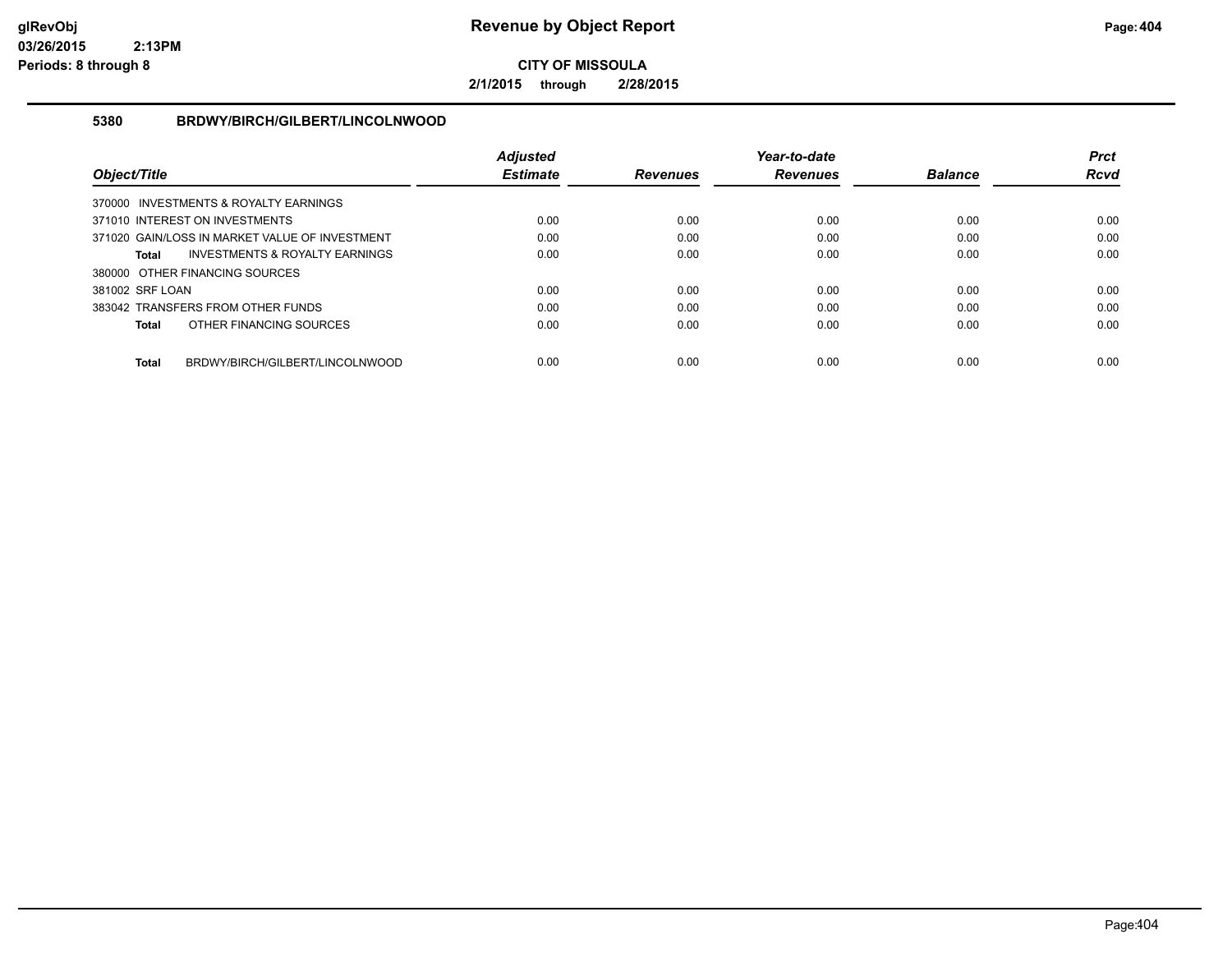**2/1/2015 through 2/28/2015**

## **5381 LINCOLNWOOD PH2 DEBT SERVICE**

#### **5381 LINCOLNWOOD PH2 DEBT SERVICE**

|                                                 | <b>Adjusted</b> |                 | Year-to-date    |                | <b>Prct</b> |
|-------------------------------------------------|-----------------|-----------------|-----------------|----------------|-------------|
| Object/Title                                    | <b>Estimate</b> | <b>Revenues</b> | <b>Revenues</b> | <b>Balance</b> | <b>Rcvd</b> |
| 370000 INVESTMENTS & ROYALTY EARNINGS           |                 |                 |                 |                |             |
| 371010 INTEREST ON INVESTMENTS                  | 0.00            | 0.00            | 0.00            | 0.00           | 0.00        |
| 371020 GAIN/LOSS IN MARKET VALUE OF INVESTMENTS | 0.00            | 0.00            | 0.00            | 0.00           | 0.00        |
| INVESTMENTS & ROYALTY EARNINGS<br>Total         | 0.00            | 0.00            | 0.00            | 0.00           | 0.00        |
| 380000 OTHER FINANCING SOURCES                  |                 |                 |                 |                |             |
| 383024 TRANS FR SEWER CLEARING                  | 0.00            | 0.00            | 0.00            | 0.00           | 0.00        |
| OTHER FINANCING SOURCES<br>Total                | 0.00            | 0.00            | 0.00            | 0.00           | 0.00        |
|                                                 |                 |                 |                 |                |             |
| <b>Total</b><br>LINCOLNWOOD PH2 DEBT SERVICE    | 0.00            | 0.00            | 0.00            | 0.00           | 0.00        |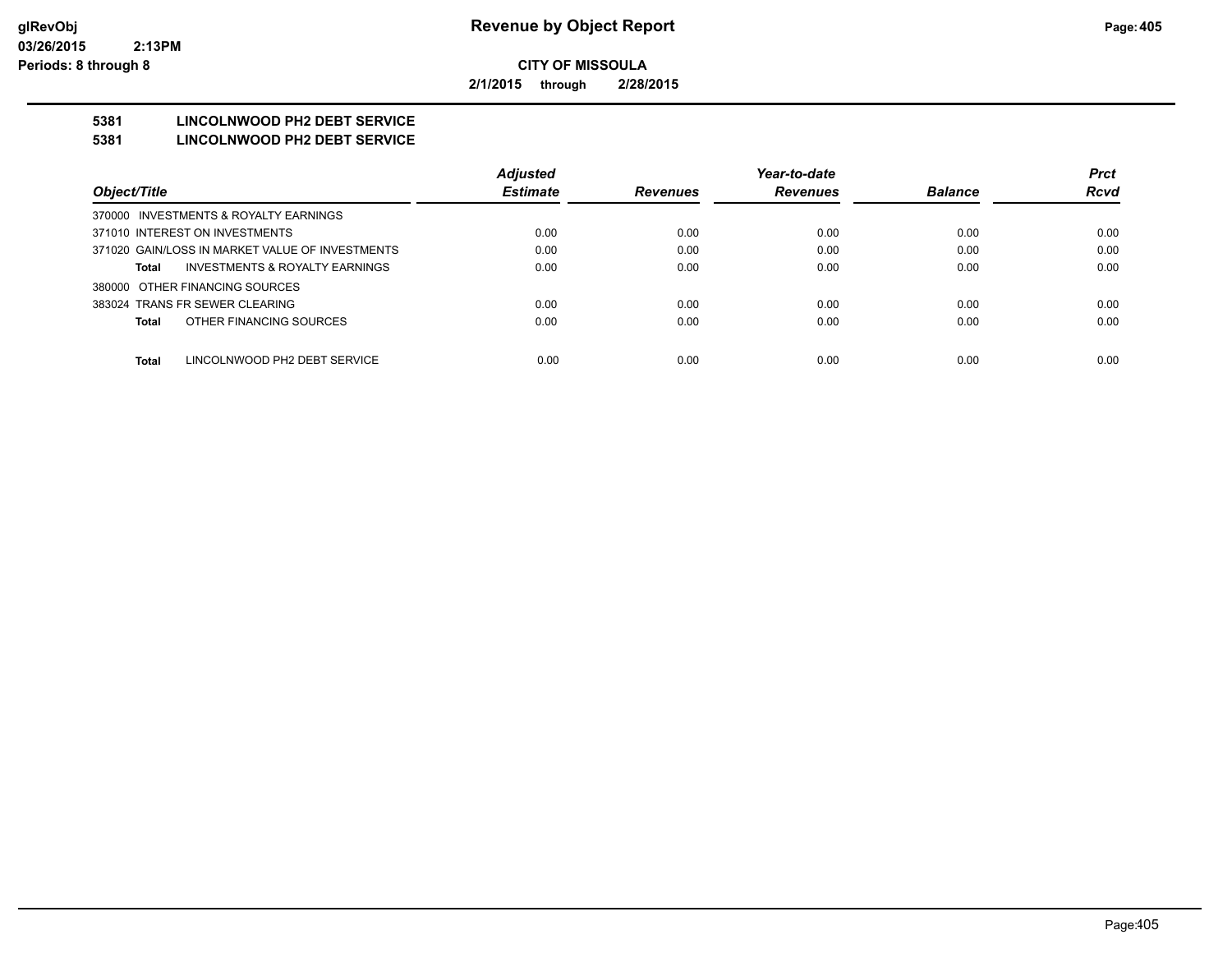**2/1/2015 through 2/28/2015**

#### **5381 LINCOLNWOOD PH2 DEBT SERVICE**

|                                                | <b>Adjusted</b> |                 | Year-to-date    |                | <b>Prct</b> |
|------------------------------------------------|-----------------|-----------------|-----------------|----------------|-------------|
| Object/Title                                   | <b>Estimate</b> | <b>Revenues</b> | <b>Revenues</b> | <b>Balance</b> | <b>Rcvd</b> |
| 370000 INVESTMENTS & ROYALTY EARNINGS          |                 |                 |                 |                |             |
| 371010 INTEREST ON INVESTMENTS                 | 0.00            | 0.00            | 0.00            | 0.00           | 0.00        |
| 371020 GAIN/LOSS IN MARKET VALUE OF INVESTMENT | 0.00            | 0.00            | 0.00            | 0.00           | 0.00        |
| INVESTMENTS & ROYALTY EARNINGS<br><b>Total</b> | 0.00            | 0.00            | 0.00            | 0.00           | 0.00        |
| 380000 OTHER FINANCING SOURCES                 |                 |                 |                 |                |             |
| 383024 TRANS FR SEWER CLEARING                 | 0.00            | 0.00            | 0.00            | 0.00           | 0.00        |
| OTHER FINANCING SOURCES<br><b>Total</b>        | 0.00            | 0.00            | 0.00            | 0.00           | 0.00        |
|                                                |                 |                 |                 |                |             |
| <b>Total</b><br>LINCOLNWOOD PH2 DEBT SERVICE   | 0.00            | 0.00            | 0.00            | 0.00           | 0.00        |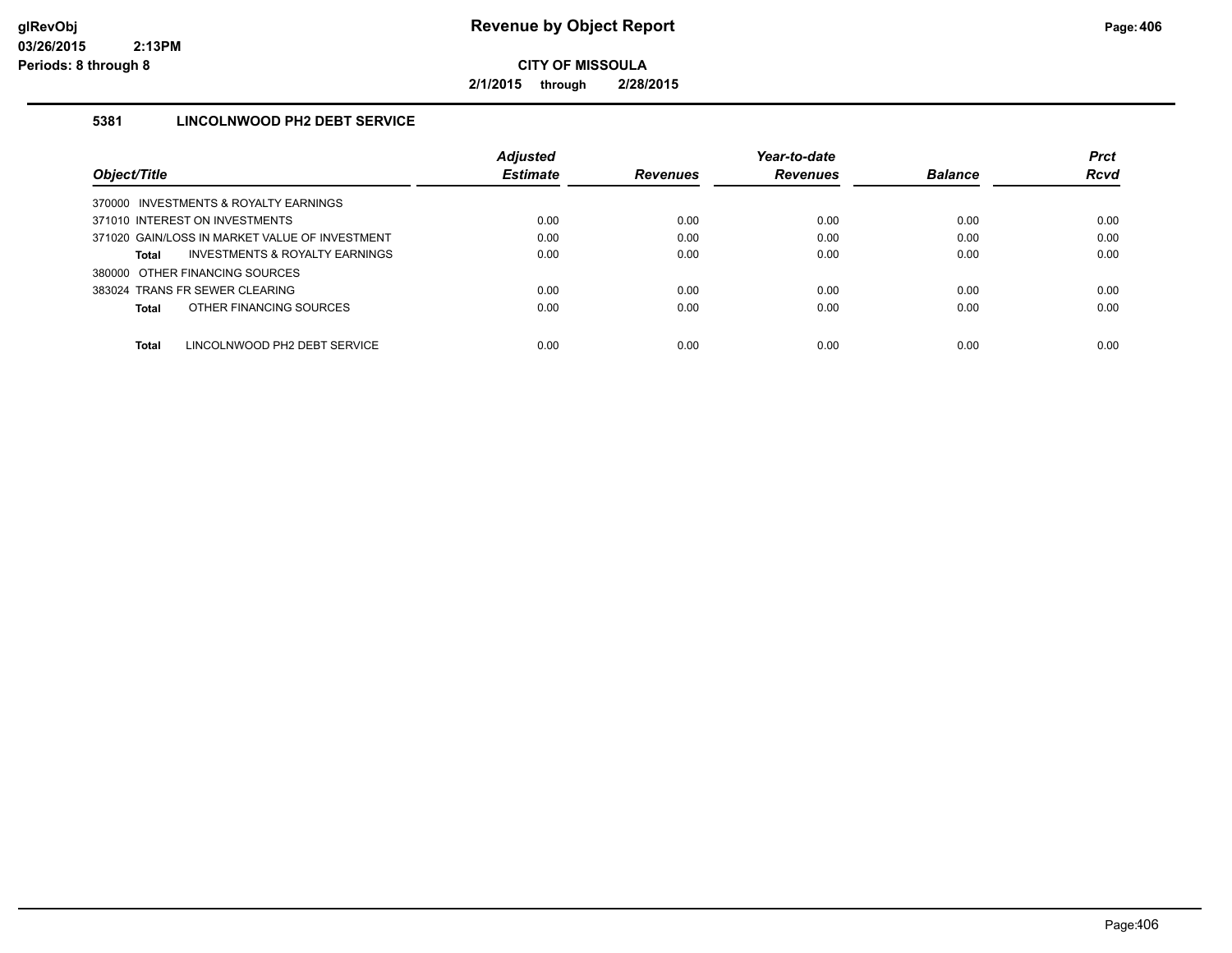**2/1/2015 through 2/28/2015**

## **5382 LINCOLNWOOD PH2 RESERVE FUND**

#### **5382 LINCOLNWOOD PH2 RESERVE FUND**

|                                                    | <b>Adjusted</b> |                 | Year-to-date    |                | <b>Prct</b> |
|----------------------------------------------------|-----------------|-----------------|-----------------|----------------|-------------|
| Object/Title                                       | <b>Estimate</b> | <b>Revenues</b> | <b>Revenues</b> | <b>Balance</b> | <b>Rcvd</b> |
| 370000 INVESTMENTS & ROYALTY EARNINGS              |                 |                 |                 |                |             |
| 371010 INTEREST ON INVESTMENTS                     | 0.00            | 0.00            | 0.00            | 0.00           | 0.00        |
| 371020 GAIN/LOSS IN MARKET VALUE OF INVESTMENTS    | 0.00            | 0.00            | 0.00            | 0.00           | 0.00        |
| <b>INVESTMENTS &amp; ROYALTY EARNINGS</b><br>Total | 0.00            | 0.00            | 0.00            | 0.00           | 0.00        |
| 380000 OTHER FINANCING SOURCES                     |                 |                 |                 |                |             |
| 381002 SRF LOAN                                    | 0.00            | 0.00            | 0.00            | 0.00           | 0.00        |
| 381030 SID BONDS PROCEEDS                          | 0.00            | 0.00            | 0.00            | 0.00           | 0.00        |
| 383024 TRANS FR SEWER CLEARING                     | 0.00            | 0.00            | 0.00            | 0.00           | 0.00        |
| 383042 TRANSFERS FROM OTHER FUNDS                  | 0.00            | 0.00            | 0.00            | 0.00           | 0.00        |
| OTHER FINANCING SOURCES<br><b>Total</b>            | 0.00            | 0.00            | 0.00            | 0.00           | 0.00        |
| LINCOLNWOOD PH2 RESERVE FUND<br><b>Total</b>       | 0.00            | 0.00            | 0.00            | 0.00           | 0.00        |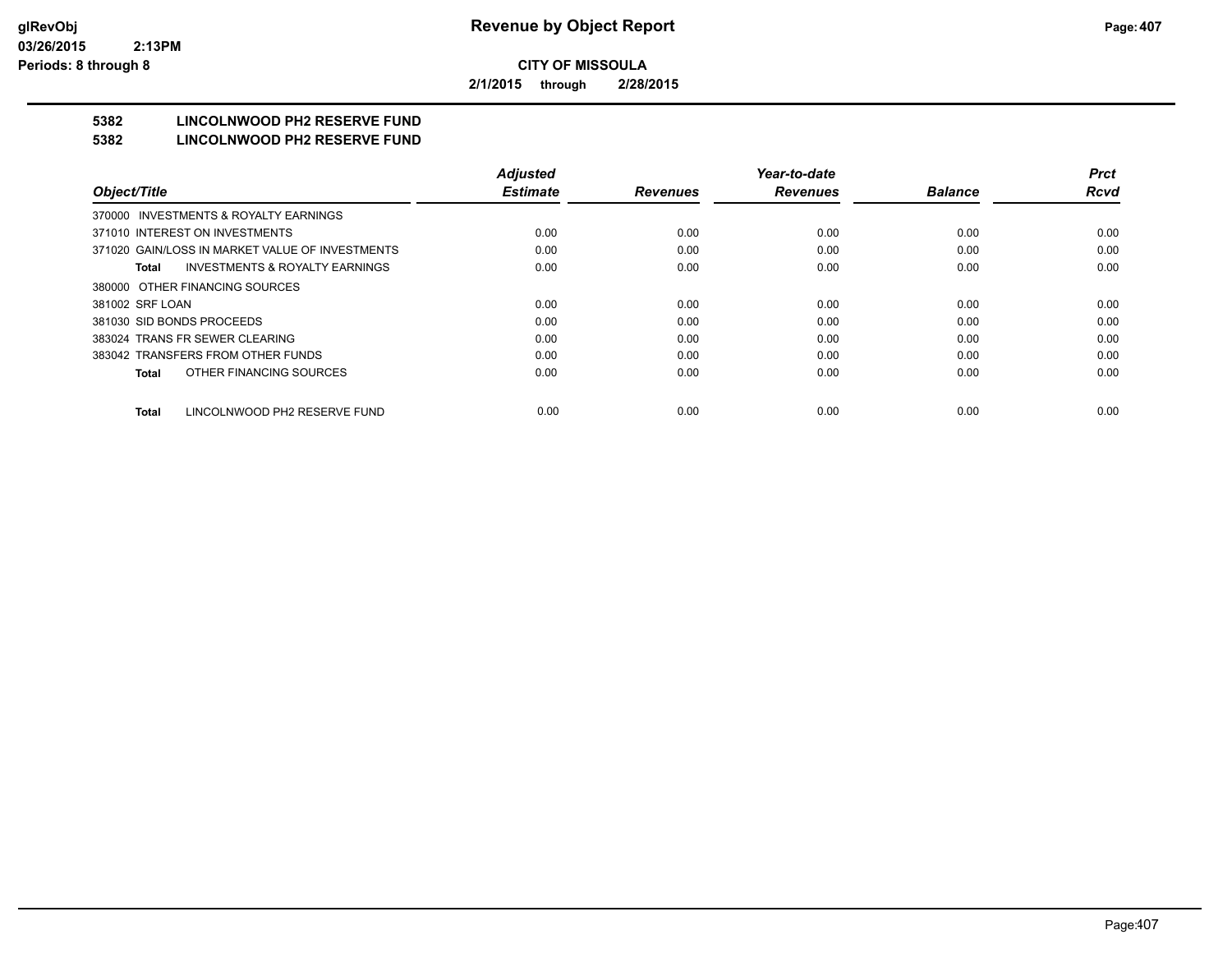**2/1/2015 through 2/28/2015**

#### **5382 LINCOLNWOOD PH2 RESERVE FUND**

|                                                    | <b>Adjusted</b> |                 | Year-to-date    |                | Prct        |
|----------------------------------------------------|-----------------|-----------------|-----------------|----------------|-------------|
| Object/Title                                       | <b>Estimate</b> | <b>Revenues</b> | <b>Revenues</b> | <b>Balance</b> | <b>Rcvd</b> |
| 370000 INVESTMENTS & ROYALTY EARNINGS              |                 |                 |                 |                |             |
| 371010 INTEREST ON INVESTMENTS                     | 0.00            | 0.00            | 0.00            | 0.00           | 0.00        |
| 371020 GAIN/LOSS IN MARKET VALUE OF INVESTMENT     | 0.00            | 0.00            | 0.00            | 0.00           | 0.00        |
| <b>INVESTMENTS &amp; ROYALTY EARNINGS</b><br>Total | 0.00            | 0.00            | 0.00            | 0.00           | 0.00        |
| 380000 OTHER FINANCING SOURCES                     |                 |                 |                 |                |             |
| 381002 SRF LOAN                                    | 0.00            | 0.00            | 0.00            | 0.00           | 0.00        |
| 381030 SID BONDS PROCEEDS                          | 0.00            | 0.00            | 0.00            | 0.00           | 0.00        |
| 383024 TRANS FR SEWER CLEARING                     | 0.00            | 0.00            | 0.00            | 0.00           | 0.00        |
| 383042 TRANSFERS FROM OTHER FUNDS                  | 0.00            | 0.00            | 0.00            | 0.00           | 0.00        |
| OTHER FINANCING SOURCES<br>Total                   | 0.00            | 0.00            | 0.00            | 0.00           | 0.00        |
|                                                    |                 |                 |                 |                |             |
| LINCOLNWOOD PH2 RESERVE FUND<br>Total              | 0.00            | 0.00            | 0.00            | 0.00           | 0.00        |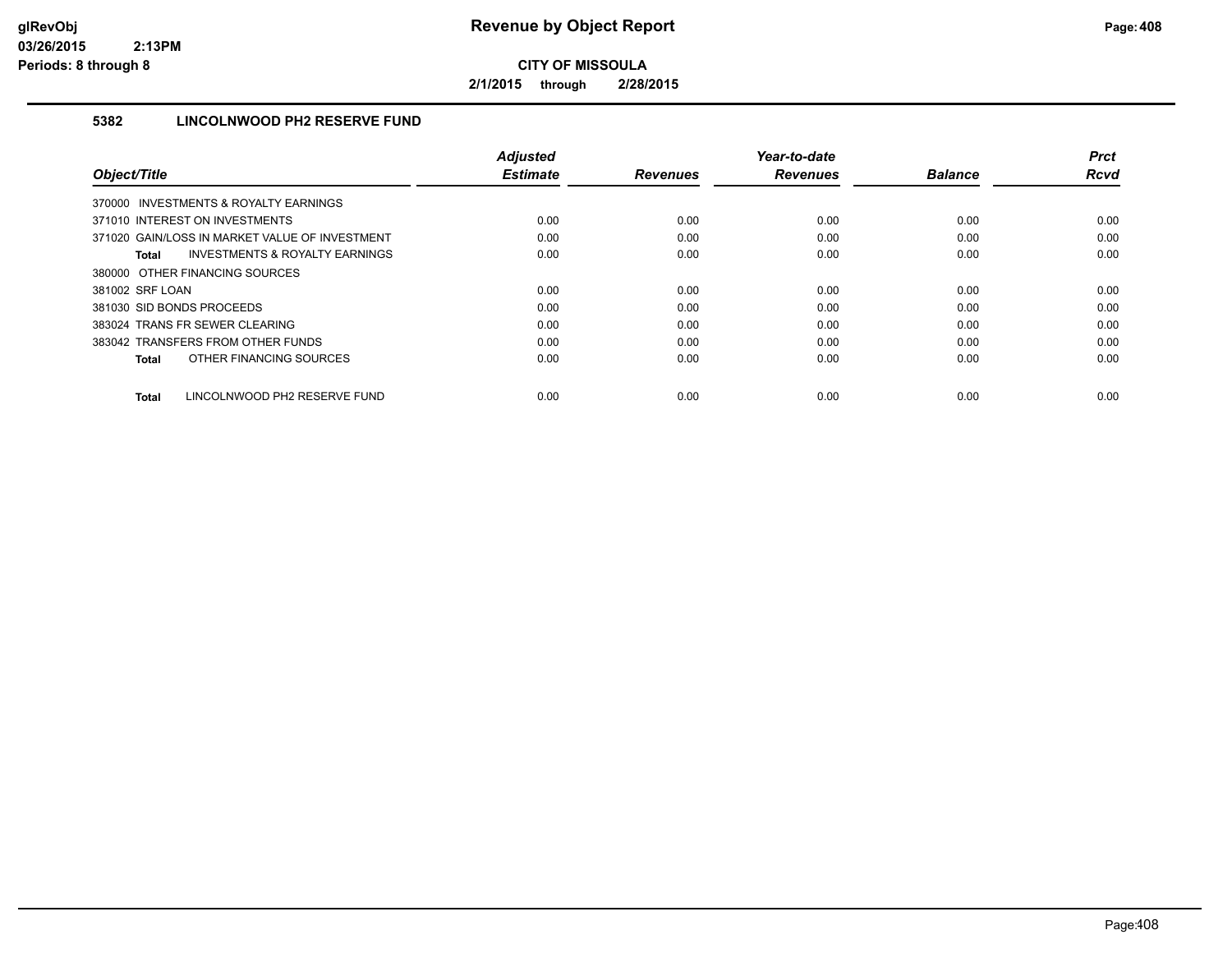**2/1/2015 through 2/28/2015**

## **5383 FY09 RATTLESNAKE SEWER DEBT SVS**

**5383 FY09 RATTLESNAKE SEWER DEBT SVS**

|                                                           | <b>Adjusted</b> |                 | Year-to-date    |                | <b>Prct</b> |
|-----------------------------------------------------------|-----------------|-----------------|-----------------|----------------|-------------|
| Object/Title                                              | <b>Estimate</b> | <b>Revenues</b> | <b>Revenues</b> | <b>Balance</b> | <b>Rcvd</b> |
| 340000 CHARGES FOR SERVICES                               |                 |                 |                 |                |             |
| 343032 SEWER INSTALLATION CHARGES                         | 0.00            | 0.00            | 0.00            | 0.00           | 0.00        |
| <b>CHARGES FOR SERVICES</b><br><b>Total</b>               | 0.00            | 0.00            | 0.00            | 0.00           | 0.00        |
| <b>INVESTMENTS &amp; ROYALTY EARNINGS</b><br>370000       |                 |                 |                 |                |             |
| 371010 INTEREST ON INVESTMENTS                            | 0.00            | 0.00            | 0.00            | 0.00           | 0.00        |
| 371020 GAIN/LOSS IN MARKET VALUE OF INVESTMENTS           | 0.00            | 0.00            | 0.00            | 0.00           | 0.00        |
| <b>INVESTMENTS &amp; ROYALTY EARNINGS</b><br><b>Total</b> | 0.00            | 0.00            | 0.00            | 0.00           | 0.00        |
| OTHER FINANCING SOURCES<br>380000                         |                 |                 |                 |                |             |
| 381002 SRF LOAN                                           | 0.00            | 0.00            | 0.00            | 0.00           | 0.00        |
| 381020 REVENUE BONDS                                      | 0.00            | 0.00            | 0.00            | 0.00           | 0.00        |
| 383024 TRANS FR SEWER CLEARING                            | 31,550.00       | 0.00            | 0.00            | 31,550.00      | 0.00        |
| 383042 TRANSFERS FROM OTHER FUNDS                         | 0.00            | 0.00            | 0.00            | 0.00           | 0.00        |
| OTHER FINANCING SOURCES<br><b>Total</b>                   | 31,550.00       | 0.00            | 0.00            | 31,550.00      | 0.00        |
| <b>FY09 RATTLESNAKE SEWER DEBT SVS</b><br><b>Total</b>    | 31,550.00       | 0.00            | 0.00            | 31,550.00      | 0.00        |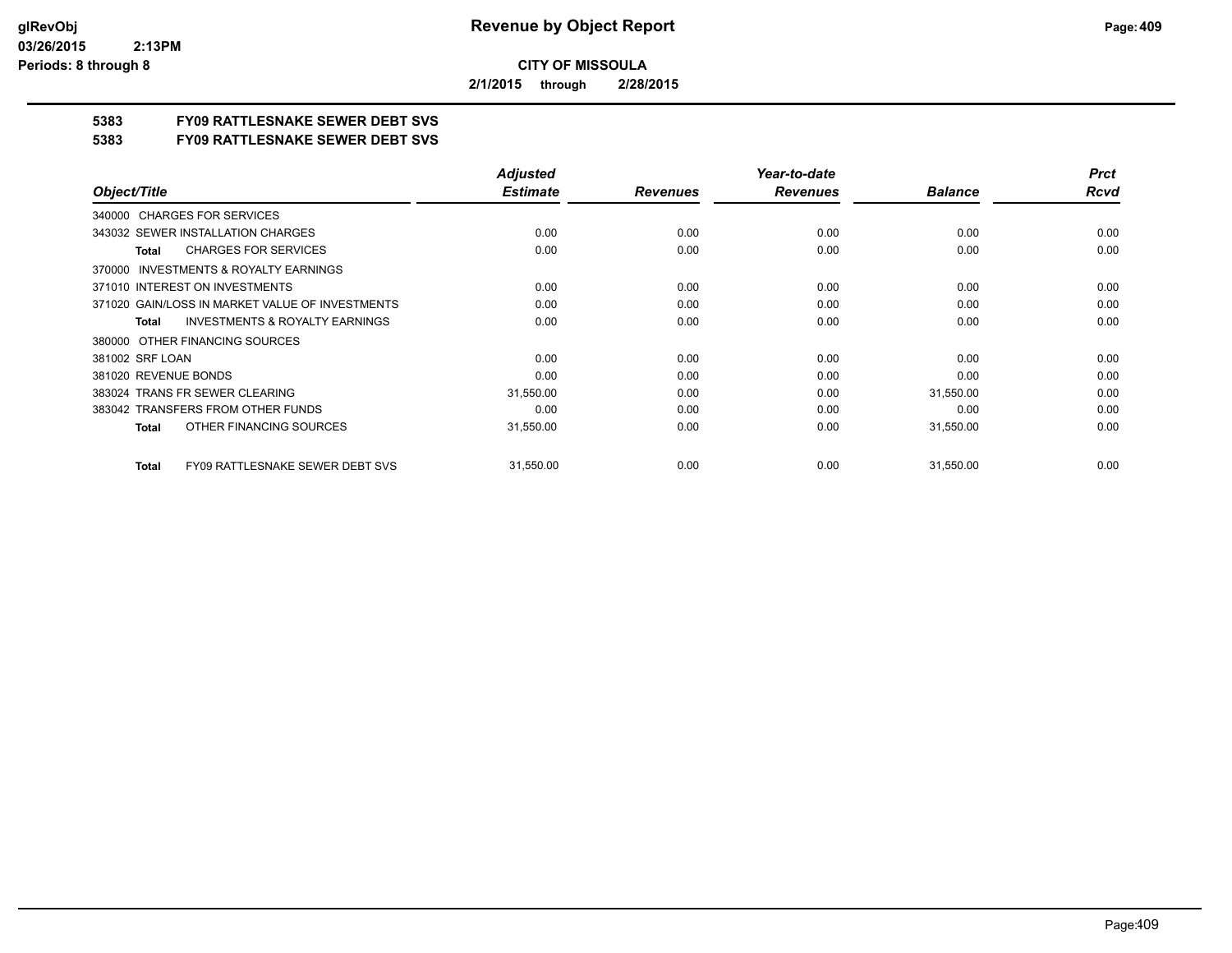**2/1/2015 through 2/28/2015**

#### **5383 FY09 RATTLESNAKE SEWER DEBT SVS**

| Object/Title                                              | <b>Adjusted</b><br><b>Estimate</b> | <b>Revenues</b> | Year-to-date<br><b>Revenues</b> | <b>Balance</b> | <b>Prct</b><br><b>Rcvd</b> |
|-----------------------------------------------------------|------------------------------------|-----------------|---------------------------------|----------------|----------------------------|
|                                                           |                                    |                 |                                 |                |                            |
| 340000 CHARGES FOR SERVICES                               |                                    |                 |                                 |                |                            |
| 343032 SEWER INSTALLATION CHARGES                         | 0.00                               | 0.00            | 0.00                            | 0.00           | 0.00                       |
| <b>CHARGES FOR SERVICES</b><br>Total                      | 0.00                               | 0.00            | 0.00                            | 0.00           | 0.00                       |
| <b>INVESTMENTS &amp; ROYALTY EARNINGS</b><br>370000       |                                    |                 |                                 |                |                            |
| 371010 INTEREST ON INVESTMENTS                            | 0.00                               | 0.00            | 0.00                            | 0.00           | 0.00                       |
| 371020 GAIN/LOSS IN MARKET VALUE OF INVESTMENT            | 0.00                               | 0.00            | 0.00                            | 0.00           | 0.00                       |
| <b>INVESTMENTS &amp; ROYALTY EARNINGS</b><br><b>Total</b> | 0.00                               | 0.00            | 0.00                            | 0.00           | 0.00                       |
| 380000 OTHER FINANCING SOURCES                            |                                    |                 |                                 |                |                            |
| 381002 SRF LOAN                                           | 0.00                               | 0.00            | 0.00                            | 0.00           | 0.00                       |
| 381020 REVENUE BONDS                                      | 0.00                               | 0.00            | 0.00                            | 0.00           | 0.00                       |
| 383024 TRANS FR SEWER CLEARING                            | 31,550.00                          | 0.00            | 0.00                            | 31,550.00      | 0.00                       |
| 383042 TRANSFERS FROM OTHER FUNDS                         | 0.00                               | 0.00            | 0.00                            | 0.00           | 0.00                       |
| OTHER FINANCING SOURCES<br><b>Total</b>                   | 31,550.00                          | 0.00            | 0.00                            | 31,550.00      | 0.00                       |
|                                                           |                                    |                 |                                 |                |                            |
| <b>FY09 RATTLESNAKE SEWER DEBT SVS</b><br><b>Total</b>    | 31,550.00                          | 0.00            | 0.00                            | 31,550.00      | 0.00                       |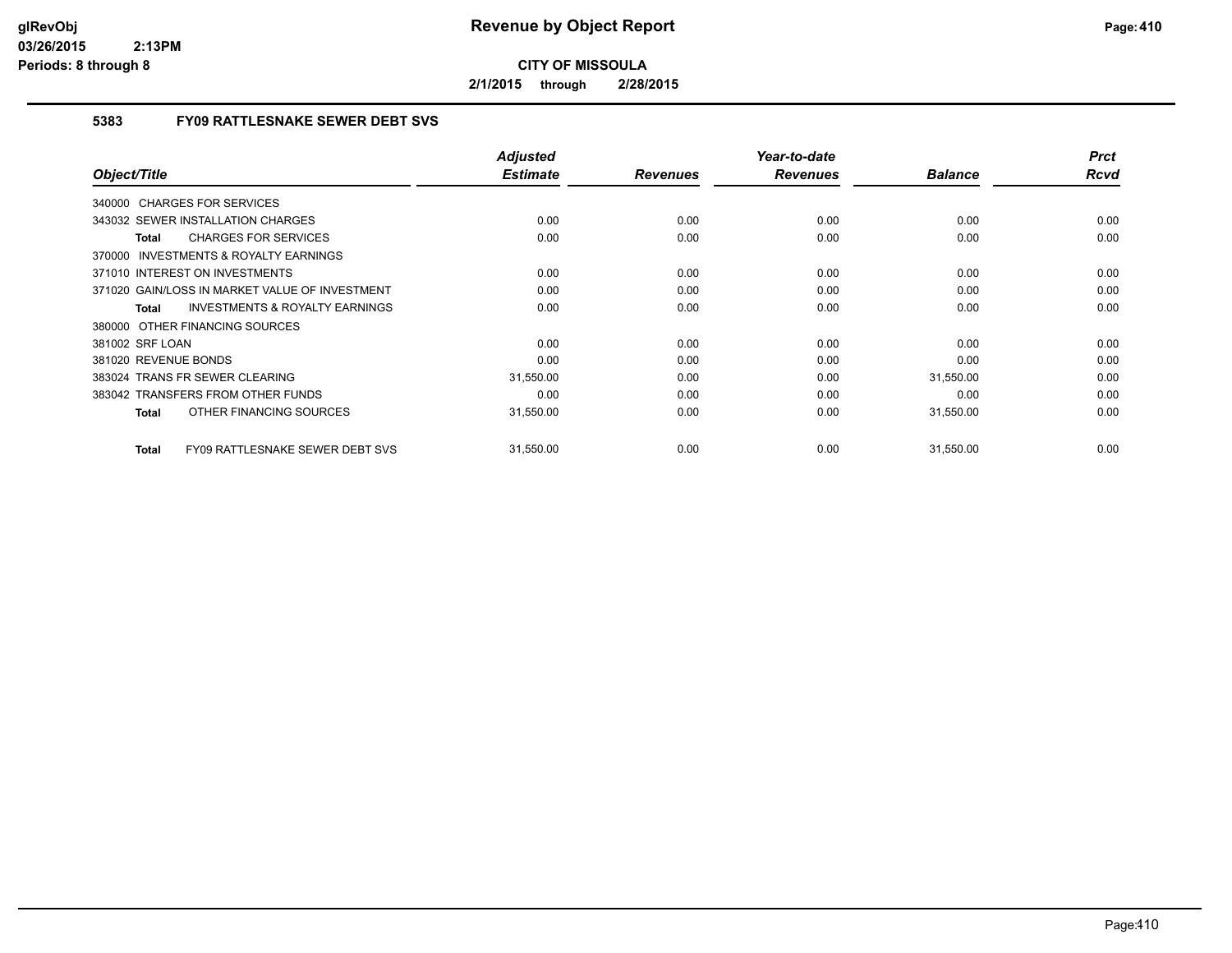**2/1/2015 through 2/28/2015**

#### **5384 09 LOLO BOND RESERVE**

**5384 09 LOLO BOND RESERVE**

|                                                    | <b>Adjusted</b> |                 | Year-to-date    |                | <b>Prct</b> |
|----------------------------------------------------|-----------------|-----------------|-----------------|----------------|-------------|
| Object/Title                                       | <b>Estimate</b> | <b>Revenues</b> | <b>Revenues</b> | <b>Balance</b> | <b>Rcvd</b> |
| 370000 INVESTMENTS & ROYALTY EARNINGS              |                 |                 |                 |                |             |
| 371010 INTEREST ON INVESTMENTS                     | 0.00            | 0.00            | 0.00            | 0.00           | 0.00        |
| 371020 GAIN/LOSS IN MARKET VALUE OF INVESTMENTS    | 0.00            | 0.00            | 0.00            | 0.00           | 0.00        |
| <b>INVESTMENTS &amp; ROYALTY EARNINGS</b><br>Total | 0.00            | 0.00            | 0.00            | 0.00           | 0.00        |
| 380000 OTHER FINANCING SOURCES                     |                 |                 |                 |                |             |
| 381002 SRF LOAN                                    | 0.00            | 0.00            | 0.00            | 0.00           | 0.00        |
| 383024 TRANS FR SEWER CLEARING                     | 245,500.00      | 0.00            | 0.00            | 245,500.00     | 0.00        |
| OTHER FINANCING SOURCES<br>Total                   | 245,500.00      | 0.00            | 0.00            | 245.500.00     | 0.00        |
|                                                    |                 |                 |                 |                |             |
| 09 LOLO BOND RESERVE<br>Total                      | 245.500.00      | 0.00            | 0.00            | 245.500.00     | 0.00        |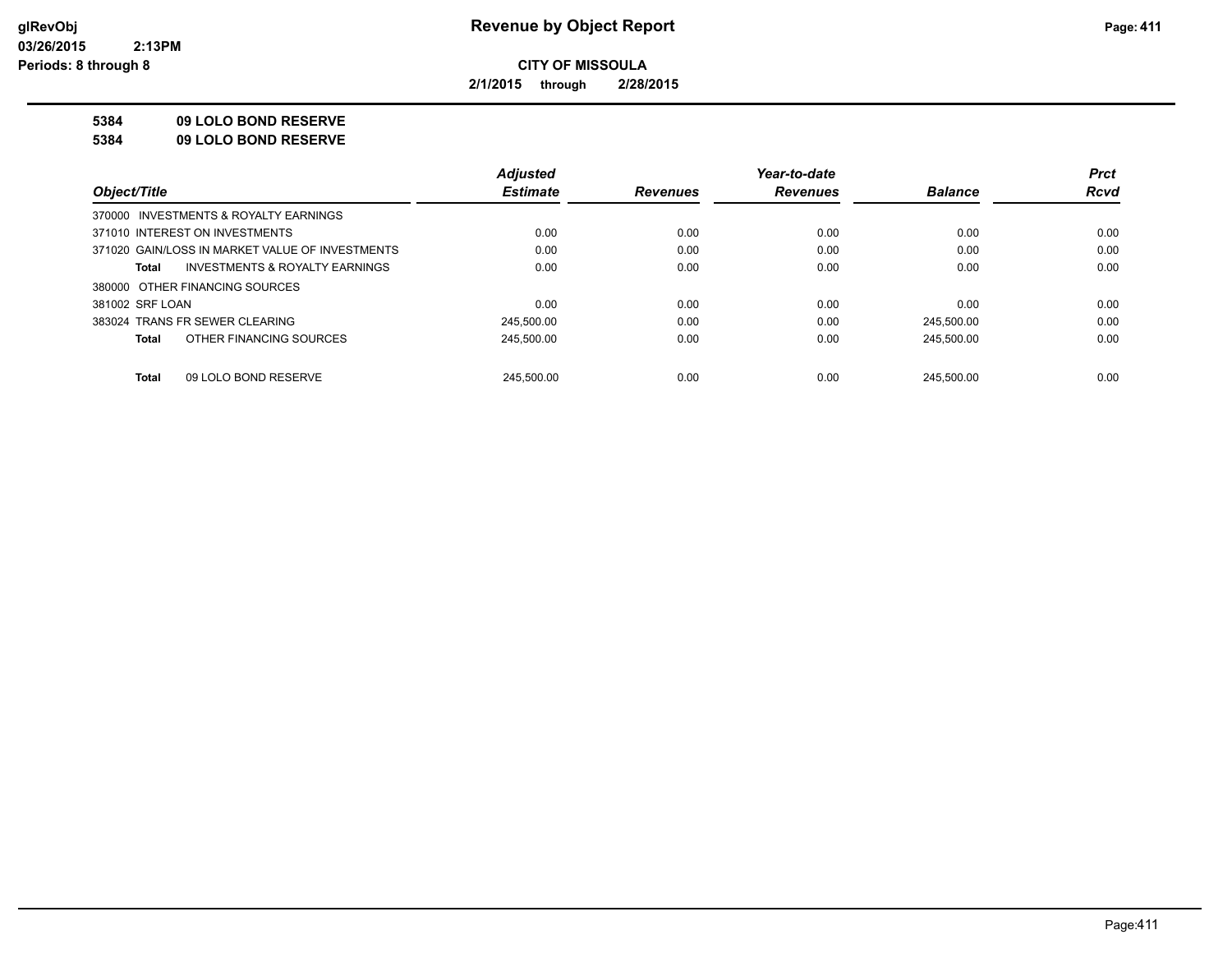**2/1/2015 through 2/28/2015**

#### **5384 09 LOLO BOND RESERVE**

|                                                           | <b>Adjusted</b> |                 | Year-to-date    |                | <b>Prct</b> |
|-----------------------------------------------------------|-----------------|-----------------|-----------------|----------------|-------------|
| Object/Title                                              | <b>Estimate</b> | <b>Revenues</b> | <b>Revenues</b> | <b>Balance</b> | <b>Rcvd</b> |
| 370000 INVESTMENTS & ROYALTY EARNINGS                     |                 |                 |                 |                |             |
| 371010 INTEREST ON INVESTMENTS                            | 0.00            | 0.00            | 0.00            | 0.00           | 0.00        |
| 371020 GAIN/LOSS IN MARKET VALUE OF INVESTMENT            | 0.00            | 0.00            | 0.00            | 0.00           | 0.00        |
| <b>INVESTMENTS &amp; ROYALTY EARNINGS</b><br><b>Total</b> | 0.00            | 0.00            | 0.00            | 0.00           | 0.00        |
| 380000 OTHER FINANCING SOURCES                            |                 |                 |                 |                |             |
| 381002 SRF LOAN                                           | 0.00            | 0.00            | 0.00            | 0.00           | 0.00        |
| 383024 TRANS FR SEWER CLEARING                            | 245.500.00      | 0.00            | 0.00            | 245.500.00     | 0.00        |
| OTHER FINANCING SOURCES<br><b>Total</b>                   | 245.500.00      | 0.00            | 0.00            | 245.500.00     | 0.00        |
| 09 LOLO BOND RESERVE<br><b>Total</b>                      | 245.500.00      | 0.00            | 0.00            | 245.500.00     | 0.00        |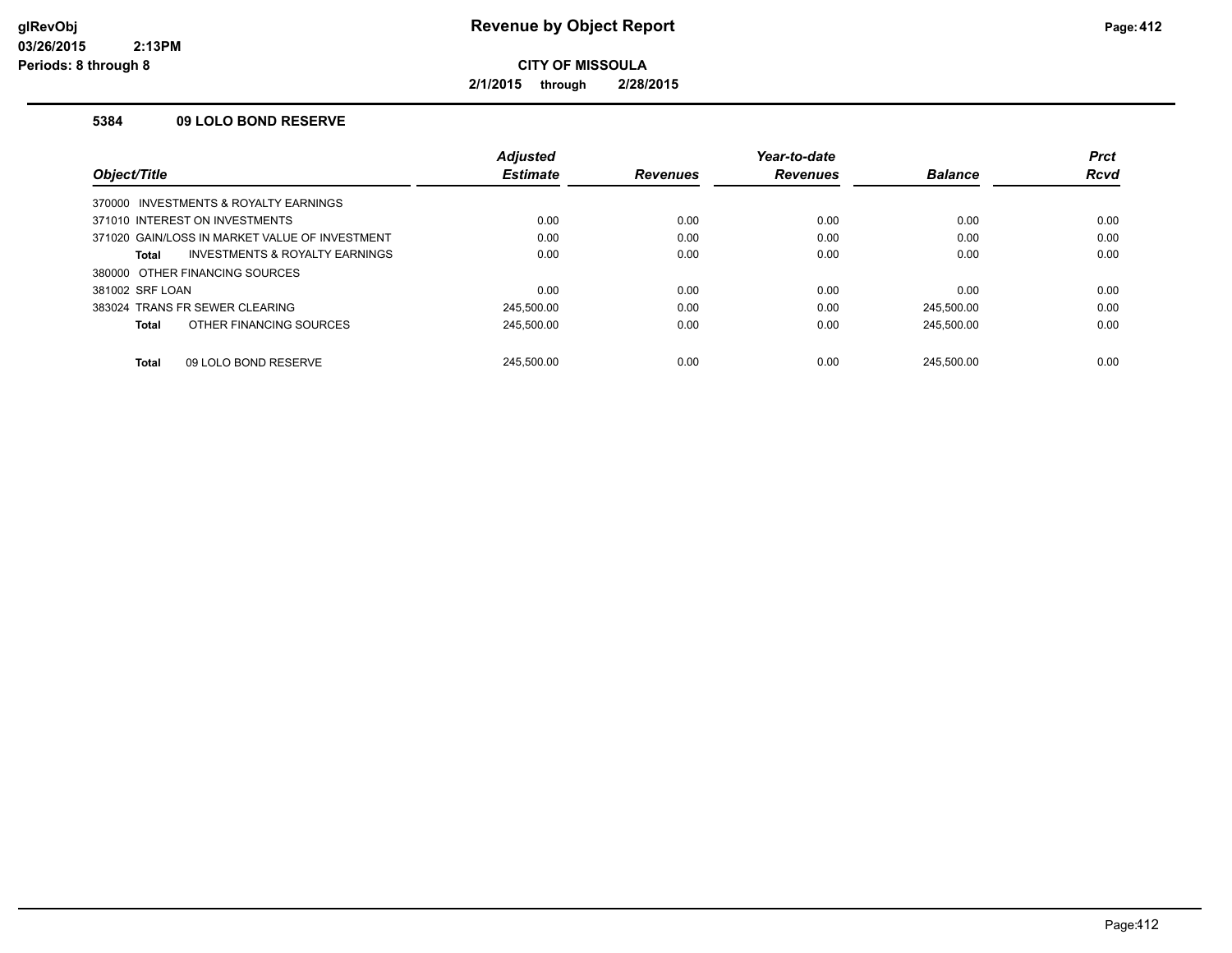**2/1/2015 through 2/28/2015**

## **5385 HEADWORKS 2010 BOND RESERVE**

#### **5385 HEADWORKS 2010 BOND RESERVE**

|                 |                                    | <b>Adjusted</b> |                 | <b>Prct</b>     |                |             |
|-----------------|------------------------------------|-----------------|-----------------|-----------------|----------------|-------------|
| Object/Title    |                                    | <b>Estimate</b> | <b>Revenues</b> | <b>Revenues</b> | <b>Balance</b> | <b>Rcvd</b> |
|                 | 380000 OTHER FINANCING SOURCES     |                 |                 |                 |                |             |
| 381002 SRF LOAN |                                    | 0.00            | 0.00            | 0.00            | 0.00           | 0.00        |
| <b>Total</b>    | OTHER FINANCING SOURCES            | 0.00            | 0.00            | 0.00            | 0.00           | 0.00        |
| <b>Total</b>    | <b>HEADWORKS 2010 BOND RESERVE</b> | 0.00            | 0.00            | 0.00            | 0.00           | 0.00        |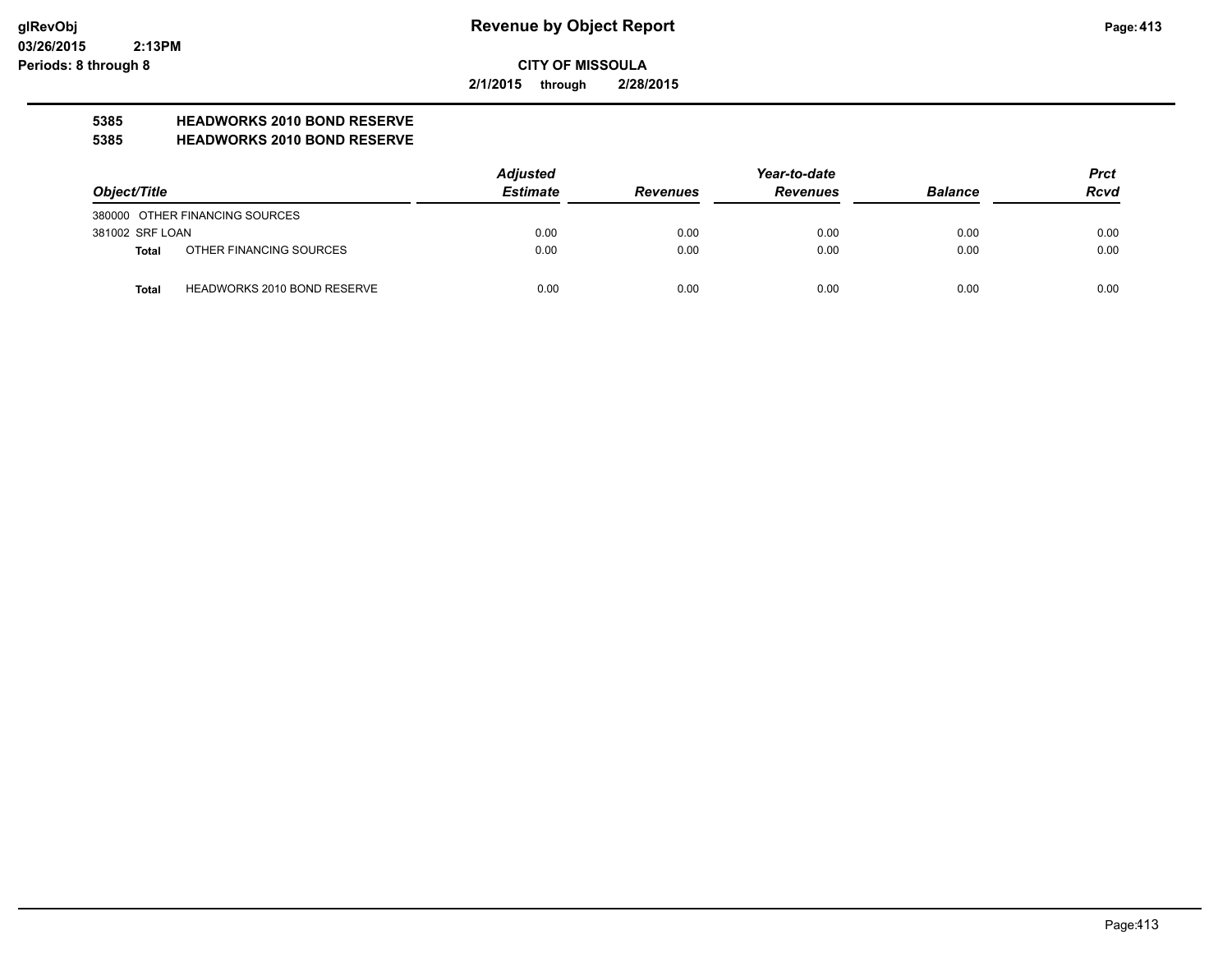**2/1/2015 through 2/28/2015**

#### **5385 HEADWORKS 2010 BOND RESERVE**

| Object/Title    |                                    | <b>Adjusted</b><br><b>Estimate</b> | <b>Revenues</b> | Year-to-date<br><b>Revenues</b> | <b>Balance</b> | <b>Prct</b><br><b>Rcvd</b> |
|-----------------|------------------------------------|------------------------------------|-----------------|---------------------------------|----------------|----------------------------|
|                 | 380000 OTHER FINANCING SOURCES     |                                    |                 |                                 |                |                            |
| 381002 SRF LOAN |                                    | 0.00                               | 0.00            | 0.00                            | 0.00           | 0.00                       |
| <b>Total</b>    | OTHER FINANCING SOURCES            | 0.00                               | 0.00            | 0.00                            | 0.00           | 0.00                       |
| <b>Total</b>    | <b>HEADWORKS 2010 BOND RESERVE</b> | 0.00                               | 0.00            | 0.00                            | 0.00           | 0.00                       |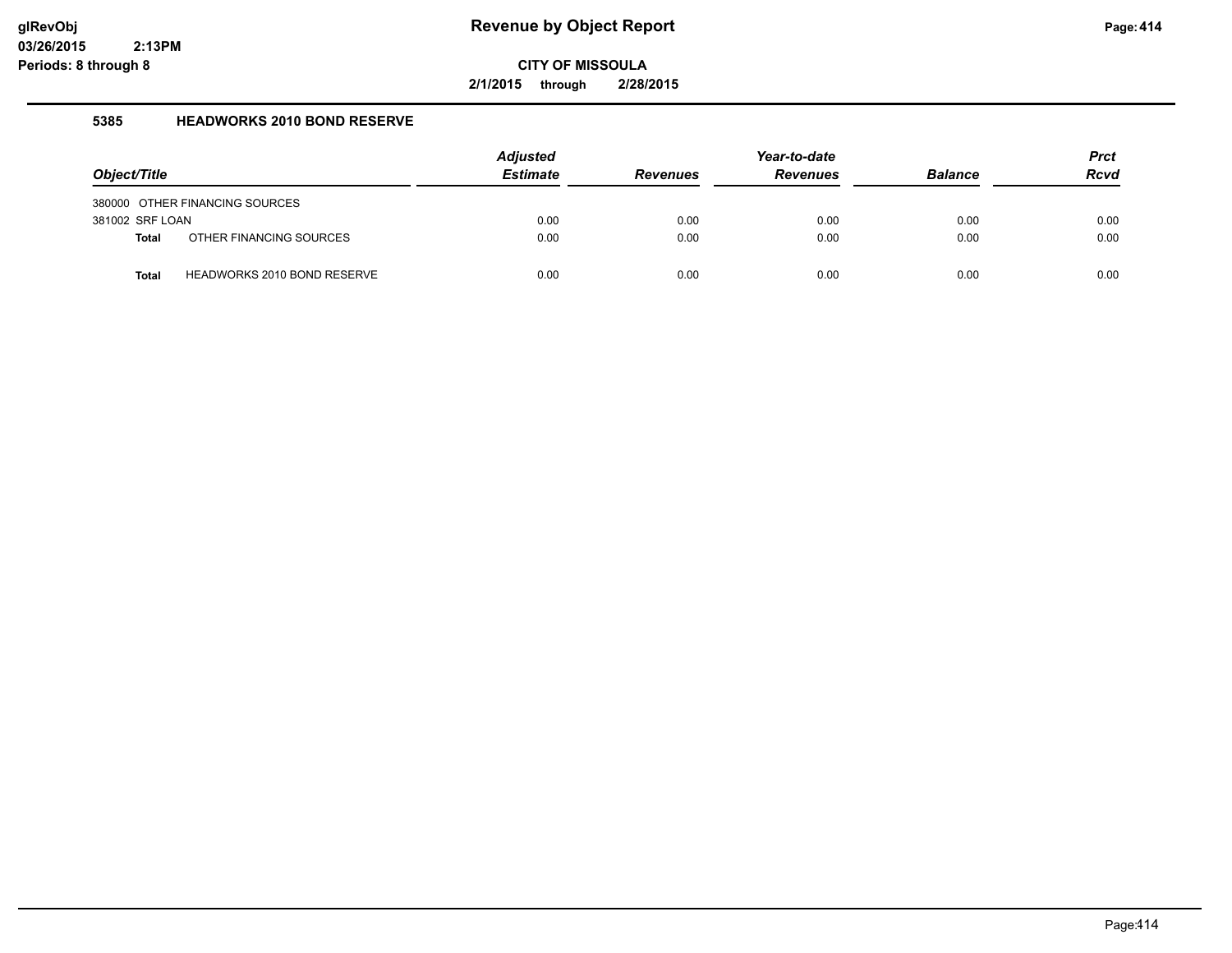**2/1/2015 through 2/28/2015**

#### **5386 FY10 HEADWORKS DEBT SERVICE**

#### **5386 FY10 HEADWORKS DEBT SERVICE**

|                                             | <b>Adjusted</b> |                 | Year-to-date    |                | <b>Prct</b> |
|---------------------------------------------|-----------------|-----------------|-----------------|----------------|-------------|
| Object/Title                                | <b>Estimate</b> | <b>Revenues</b> | <b>Revenues</b> | <b>Balance</b> | <b>Rcvd</b> |
| 330000 INTERGOVERNMENTAL REVENUES           |                 |                 |                 |                |             |
| 331990 IRS REIMB/DEBT SVS INTEREST          | 254.857.00      | 0.00            | 118.126.16      | 136.730.84     | 46.35       |
| <b>INTERGOVERNMENTAL REVENUES</b><br>Total  | 254,857.00      | 0.00            | 118.126.16      | 136.730.84     | 46.35       |
| 380000 OTHER FINANCING SOURCES              |                 |                 |                 |                |             |
| 381002 SRF LOAN                             | 0.00            | 0.00            | 0.00            | 0.00           | 0.00        |
| 383024 TRANS FR SEWER CLEARING              | 442.092.00      | 0.00            | 0.00            | 442,092.00     | 0.00        |
| OTHER FINANCING SOURCES<br>Total            | 442.092.00      | 0.00            | 0.00            | 442.092.00     | 0.00        |
|                                             |                 |                 |                 |                |             |
| FY10 HEADWORKS DEBT SERVICE<br><b>Total</b> | 696.949.00      | 0.00            | 118.126.16      | 578.822.84     | 16.95       |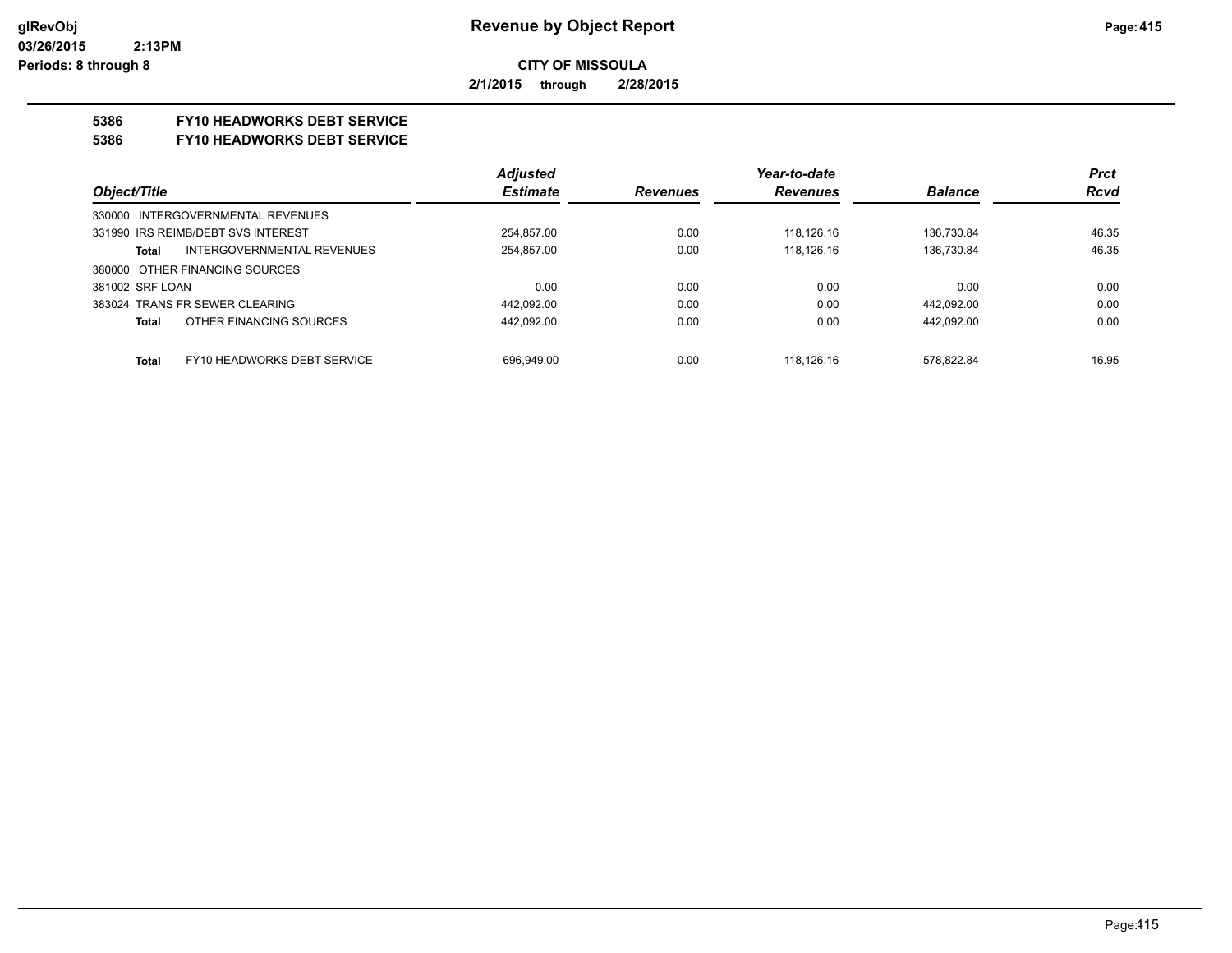**2/1/2015 through 2/28/2015**

#### **5386 FY10 HEADWORKS DEBT SERVICE**

|                 |                                    | <b>Adjusted</b> |                 | Year-to-date    |                | <b>Prct</b> |
|-----------------|------------------------------------|-----------------|-----------------|-----------------|----------------|-------------|
| Object/Title    |                                    | <b>Estimate</b> | <b>Revenues</b> | <b>Revenues</b> | <b>Balance</b> | <b>Rcvd</b> |
|                 | 330000 INTERGOVERNMENTAL REVENUES  |                 |                 |                 |                |             |
|                 | 331990 IRS REIMB/DEBT SVS INTEREST | 254.857.00      | 0.00            | 118.126.16      | 136.730.84     | 46.35       |
| Total           | INTERGOVERNMENTAL REVENUES         | 254.857.00      | 0.00            | 118.126.16      | 136.730.84     | 46.35       |
|                 | 380000 OTHER FINANCING SOURCES     |                 |                 |                 |                |             |
| 381002 SRF LOAN |                                    | 0.00            | 0.00            | 0.00            | 0.00           | 0.00        |
|                 | 383024 TRANS FR SEWER CLEARING     | 442.092.00      | 0.00            | 0.00            | 442.092.00     | 0.00        |
| <b>Total</b>    | OTHER FINANCING SOURCES            | 442.092.00      | 0.00            | 0.00            | 442.092.00     | 0.00        |
|                 |                                    |                 |                 |                 |                |             |
| <b>Total</b>    | FY10 HEADWORKS DEBT SERVICE        | 696.949.00      | 0.00            | 118.126.16      | 578.822.84     | 16.95       |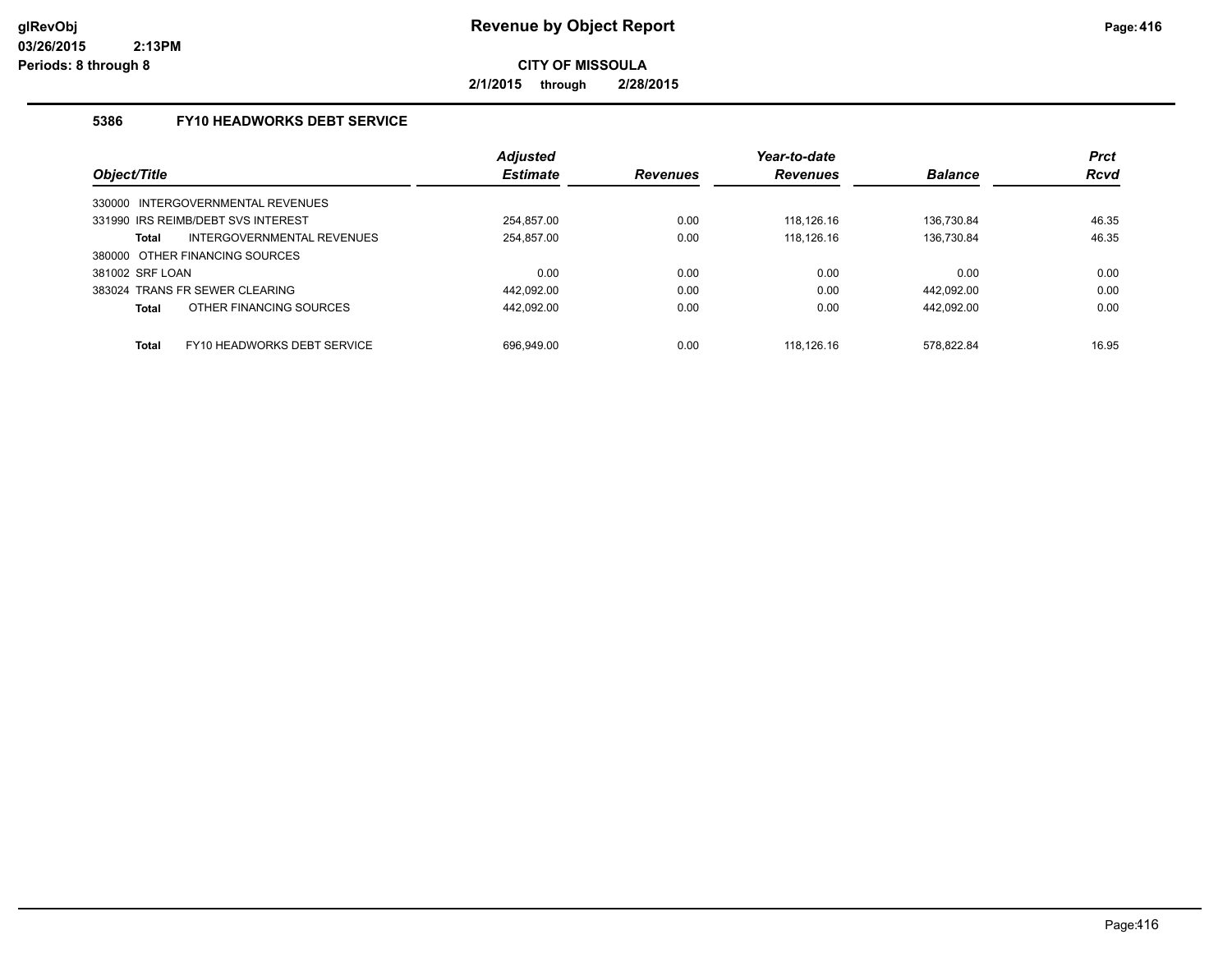**2/1/2015 through 2/28/2015**

# **5387 FY11 SEWER \$1.29M BOND DEBT SERVICE**

## **5387 FY11 SEWER \$1.29M BOND DEBT SERVICE**

|                                                      | <b>Adjusted</b> |                 | Year-to-date    |                | <b>Prct</b> |
|------------------------------------------------------|-----------------|-----------------|-----------------|----------------|-------------|
| Object/Title                                         | <b>Estimate</b> | <b>Revenues</b> | <b>Revenues</b> | <b>Balance</b> | <b>Rcvd</b> |
| 370000 INVESTMENTS & ROYALTY EARNINGS                |                 |                 |                 |                |             |
| 371010 INTEREST ON INVESTMENTS                       | 0.00            | 0.00            | 0.00            | 0.00           | 0.00        |
| 371020 GAIN/LOSS IN MARKET VALUE OF INVESTMENTS      | 0.00            | 0.00            | 0.00            | 0.00           | 0.00        |
| <b>INVESTMENTS &amp; ROYALTY EARNINGS</b><br>Total   | 0.00            | 0.00            | 0.00            | 0.00           | 0.00        |
| 380000 OTHER FINANCING SOURCES                       |                 |                 |                 |                |             |
| 383024 TRANS FR SEWER CLEARING                       | 103.430.00      | 0.00            | 0.00            | 103.430.00     | 0.00        |
| OTHER FINANCING SOURCES<br>Total                     | 103.430.00      | 0.00            | 0.00            | 103.430.00     | 0.00        |
|                                                      |                 |                 |                 |                |             |
| FY11 SEWER \$1.29M BOND DEBT SERVICE<br><b>Total</b> | 103.430.00      | 0.00            | 0.00            | 103.430.00     | 0.00        |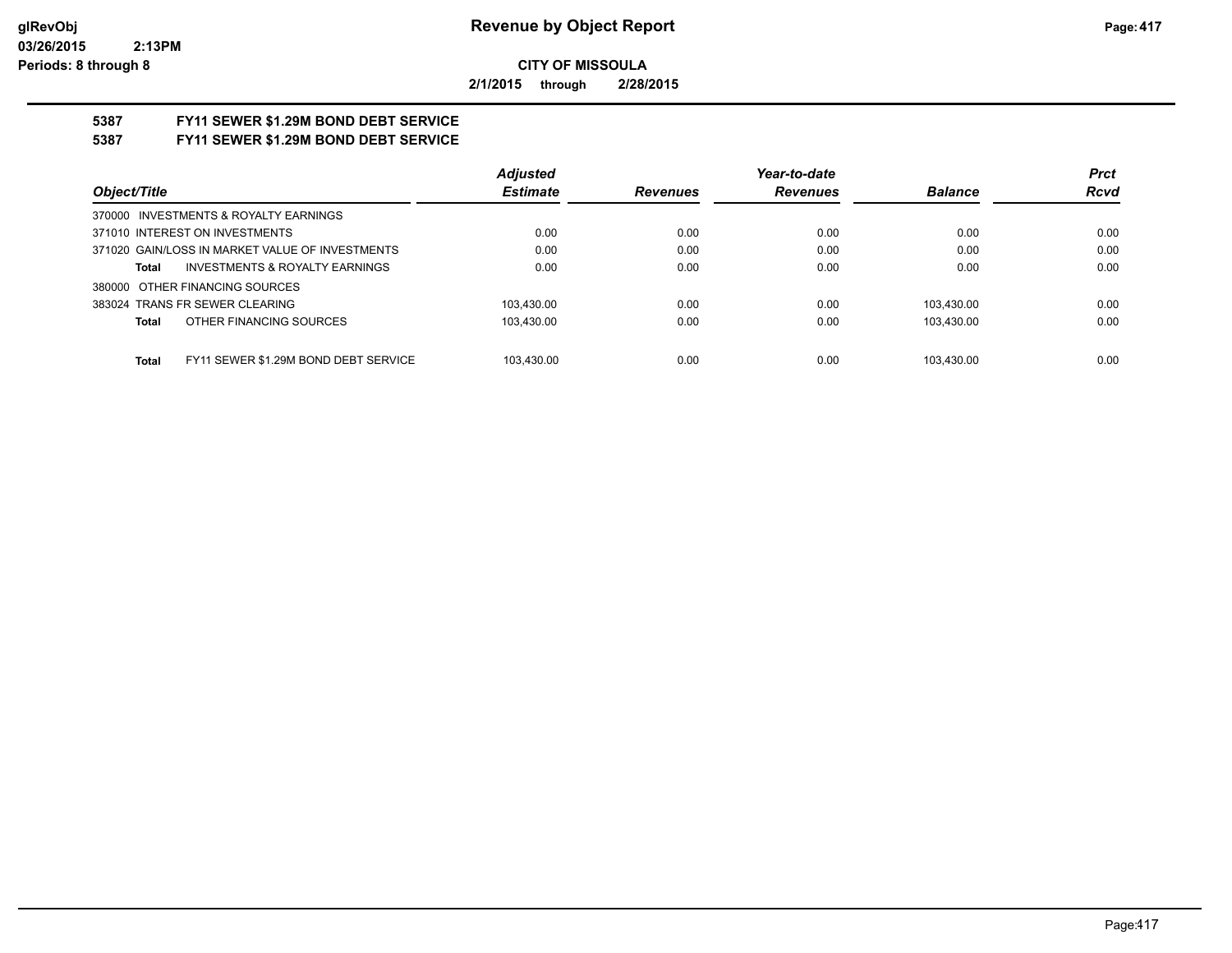**2/1/2015 through 2/28/2015**

#### **5387 FY11 SEWER \$1.29M BOND DEBT SERVICE**

|                                                      | <b>Adjusted</b> |                 | Year-to-date    |                | <b>Prct</b> |
|------------------------------------------------------|-----------------|-----------------|-----------------|----------------|-------------|
| Object/Title                                         | <b>Estimate</b> | <b>Revenues</b> | <b>Revenues</b> | <b>Balance</b> | <b>Rcvd</b> |
| 370000 INVESTMENTS & ROYALTY EARNINGS                |                 |                 |                 |                |             |
| 371010 INTEREST ON INVESTMENTS                       | 0.00            | 0.00            | 0.00            | 0.00           | 0.00        |
| 371020 GAIN/LOSS IN MARKET VALUE OF INVESTMENT       | 0.00            | 0.00            | 0.00            | 0.00           | 0.00        |
| INVESTMENTS & ROYALTY EARNINGS<br>Total              | 0.00            | 0.00            | 0.00            | 0.00           | 0.00        |
| 380000 OTHER FINANCING SOURCES                       |                 |                 |                 |                |             |
| 383024 TRANS FR SEWER CLEARING                       | 103.430.00      | 0.00            | 0.00            | 103.430.00     | 0.00        |
| OTHER FINANCING SOURCES<br><b>Total</b>              | 103.430.00      | 0.00            | 0.00            | 103.430.00     | 0.00        |
|                                                      |                 |                 |                 |                |             |
| <b>Total</b><br>FY11 SEWER \$1.29M BOND DEBT SERVICE | 103.430.00      | 0.00            | 0.00            | 103.430.00     | 0.00        |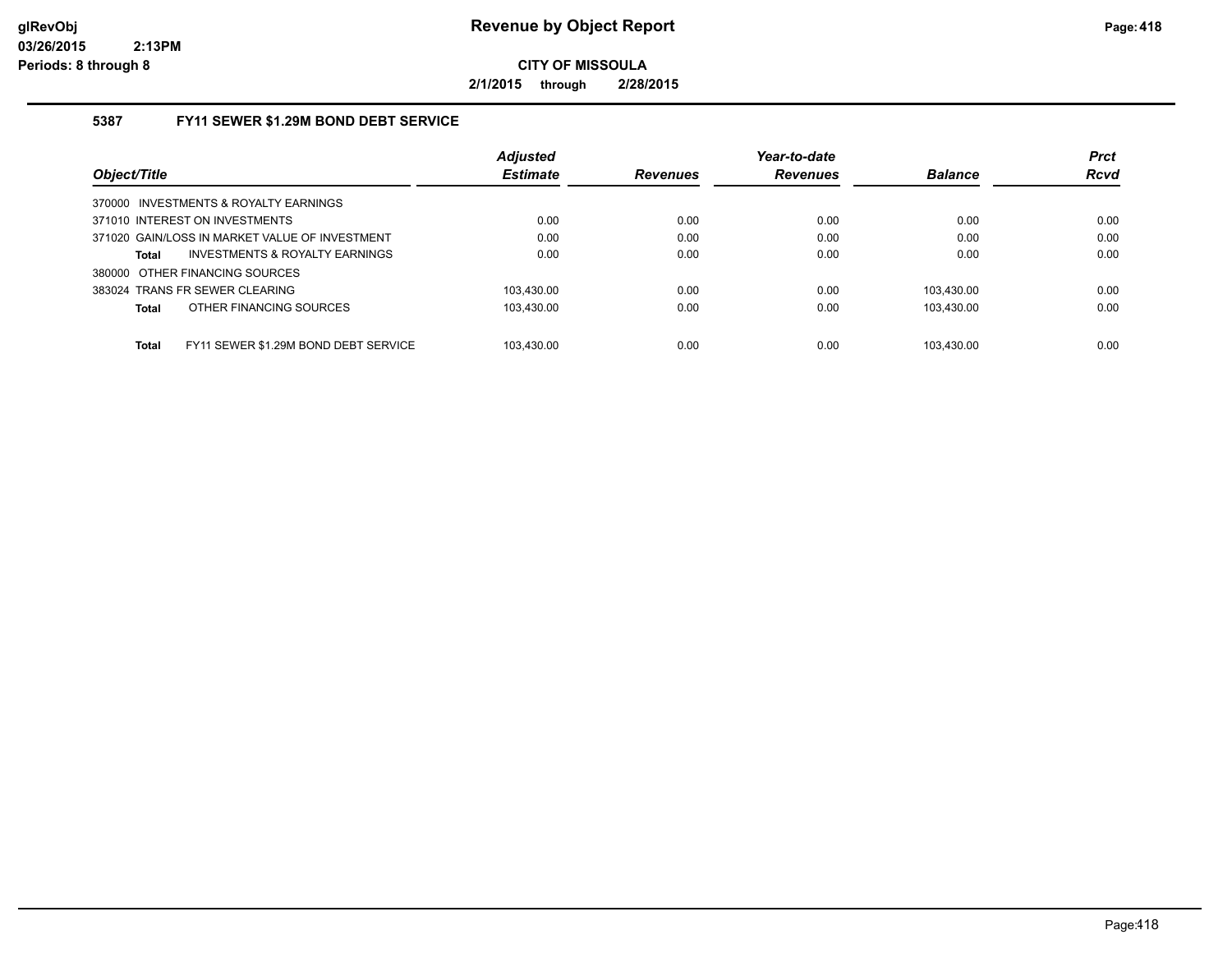**2/1/2015 through 2/28/2015**

#### **5388 FY11 \$1.29M SEWER BOND RESERVE**

**5388 FY11 \$1.29M SEWER BOND RESERVE**

|                                                           | <b>Adjusted</b> |                 | Year-to-date    |                | <b>Prct</b> |
|-----------------------------------------------------------|-----------------|-----------------|-----------------|----------------|-------------|
| Object/Title                                              | <b>Estimate</b> | <b>Revenues</b> | <b>Revenues</b> | <b>Balance</b> | <b>Rcvd</b> |
| INVESTMENTS & ROYALTY EARNINGS<br>370000                  |                 |                 |                 |                |             |
| 371010 INTEREST ON INVESTMENTS                            | 0.00            | 0.00            | 0.00            | 0.00           | 0.00        |
| 371020 GAIN/LOSS IN MARKET VALUE OF INVESTMENTS           | 0.00            | 0.00            | 0.00            | 0.00           | 0.00        |
| <b>INVESTMENTS &amp; ROYALTY EARNINGS</b><br><b>Total</b> | 0.00            | 0.00            | 0.00            | 0.00           | 0.00        |
| 380000 OTHER FINANCING SOURCES                            |                 |                 |                 |                |             |
| 381002 SRF LOAN                                           | 0.00            | 0.00            | 0.00            | 0.00           | 0.00        |
| 381020 REVENUE BONDS                                      | 0.00            | 0.00            | 0.00            | 0.00           | 0.00        |
| 381030 SID BONDS PROCEEDS                                 | 0.00            | 0.00            | 0.00            | 0.00           | 0.00        |
| 383024 TRANS FR SEWER CLEARING                            | 0.00            | 0.00            | 0.00            | 0.00           | 0.00        |
| 383042 TRANSFERS FROM OTHER FUNDS                         | 0.00            | 0.00            | 0.00            | 0.00           | 0.00        |
| OTHER FINANCING SOURCES<br><b>Total</b>                   | 0.00            | 0.00            | 0.00            | 0.00           | 0.00        |
| FY11 \$1.29M SEWER BOND RESERVE<br>Total                  | 0.00            | 0.00            | 0.00            | 0.00           | 0.00        |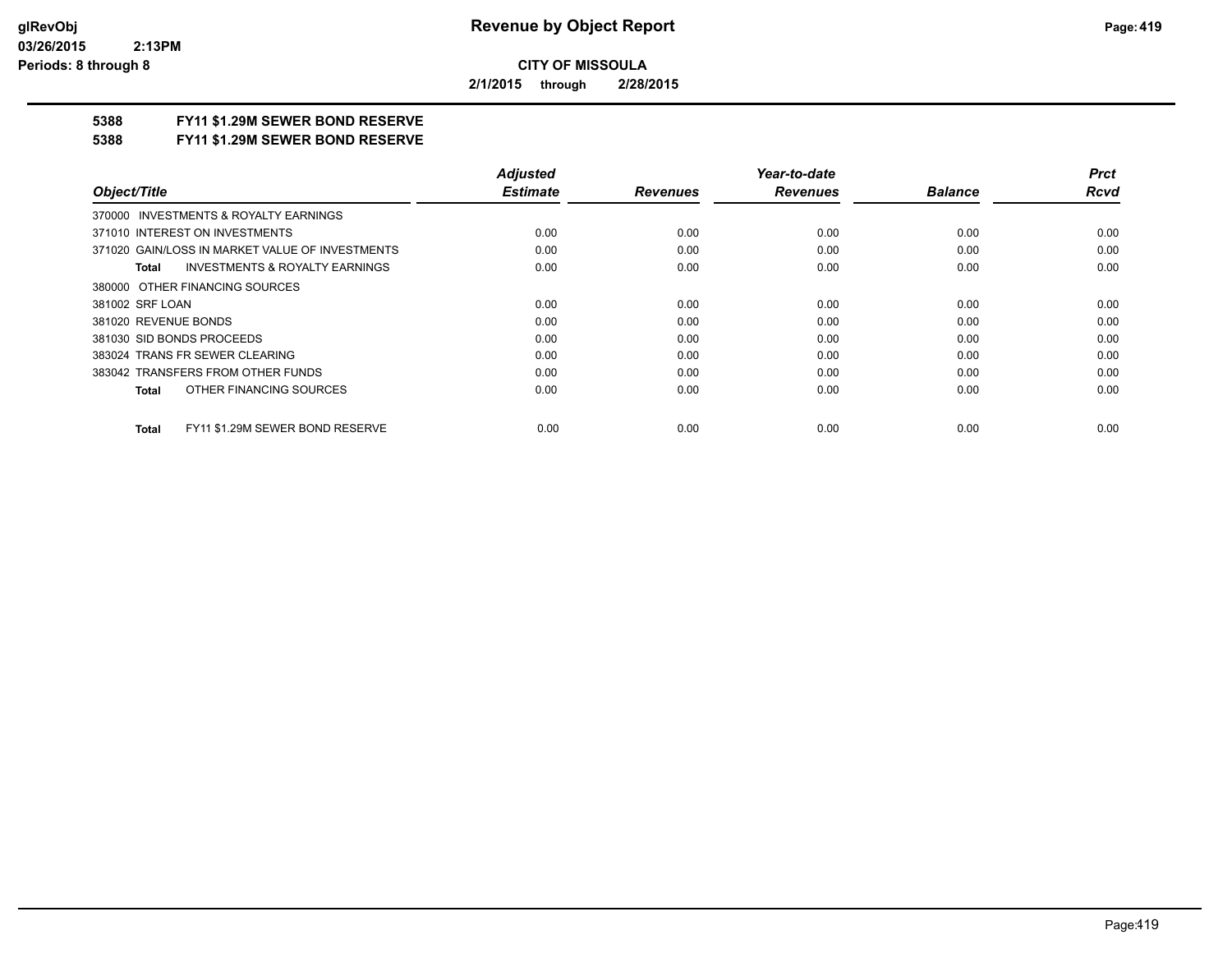**2/1/2015 through 2/28/2015**

#### **5388 FY11 \$1.29M SEWER BOND RESERVE**

|                                                           | <b>Adjusted</b> |                 | Year-to-date    |                | <b>Prct</b> |
|-----------------------------------------------------------|-----------------|-----------------|-----------------|----------------|-------------|
| Object/Title                                              | <b>Estimate</b> | <b>Revenues</b> | <b>Revenues</b> | <b>Balance</b> | <b>Rcvd</b> |
| 370000 INVESTMENTS & ROYALTY EARNINGS                     |                 |                 |                 |                |             |
| 371010 INTEREST ON INVESTMENTS                            | 0.00            | 0.00            | 0.00            | 0.00           | 0.00        |
| 371020 GAIN/LOSS IN MARKET VALUE OF INVESTMENT            | 0.00            | 0.00            | 0.00            | 0.00           | 0.00        |
| <b>INVESTMENTS &amp; ROYALTY EARNINGS</b><br><b>Total</b> | 0.00            | 0.00            | 0.00            | 0.00           | 0.00        |
| 380000 OTHER FINANCING SOURCES                            |                 |                 |                 |                |             |
| 381002 SRF LOAN                                           | 0.00            | 0.00            | 0.00            | 0.00           | 0.00        |
| 381020 REVENUE BONDS                                      | 0.00            | 0.00            | 0.00            | 0.00           | 0.00        |
| 381030 SID BONDS PROCEEDS                                 | 0.00            | 0.00            | 0.00            | 0.00           | 0.00        |
| 383024 TRANS FR SEWER CLEARING                            | 0.00            | 0.00            | 0.00            | 0.00           | 0.00        |
| 383042 TRANSFERS FROM OTHER FUNDS                         | 0.00            | 0.00            | 0.00            | 0.00           | 0.00        |
| OTHER FINANCING SOURCES<br><b>Total</b>                   | 0.00            | 0.00            | 0.00            | 0.00           | 0.00        |
| FY11 \$1.29M SEWER BOND RESERVE<br><b>Total</b>           | 0.00            | 0.00            | 0.00            | 0.00           | 0.00        |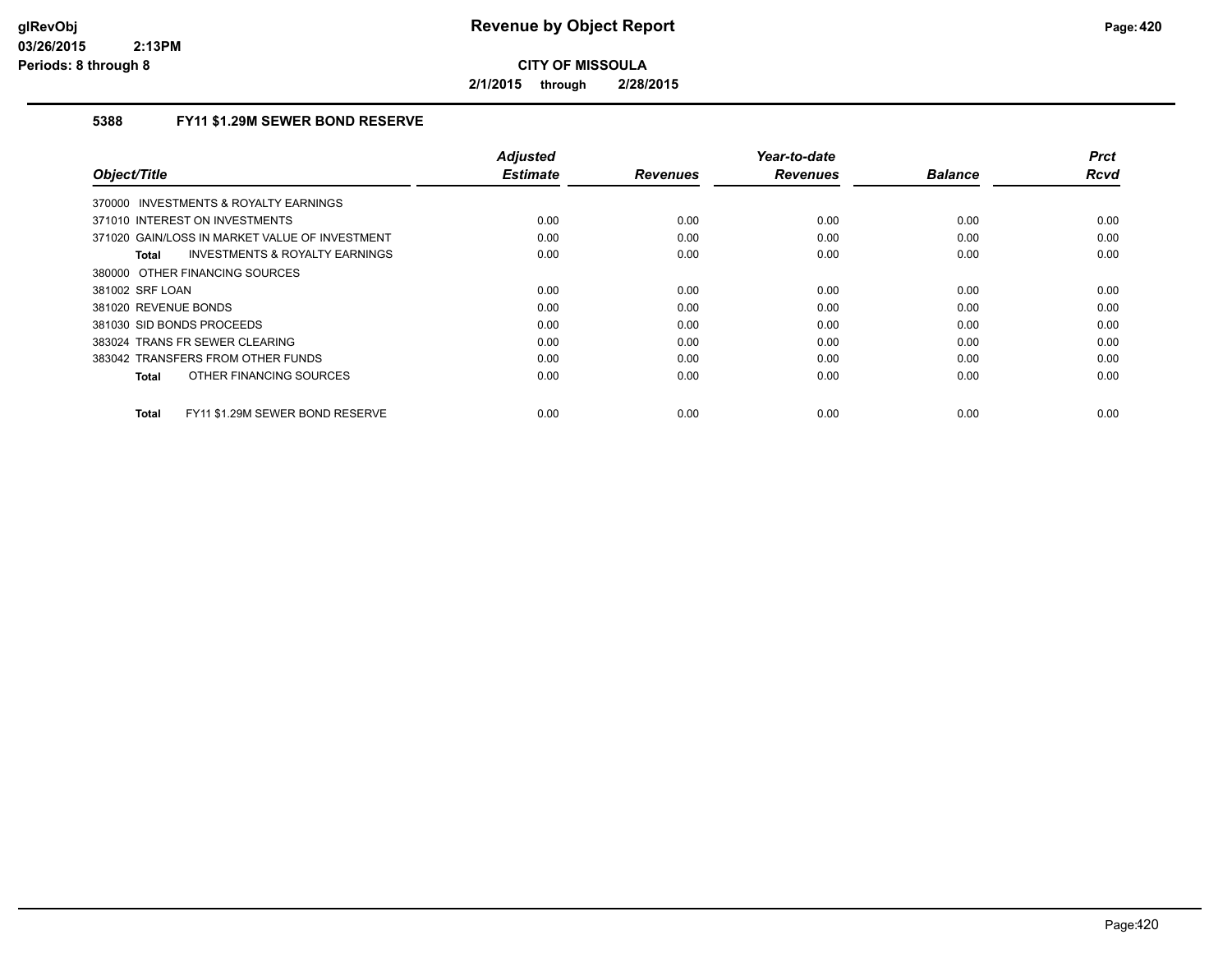**2/1/2015 through 2/28/2015**

## **5711 AQUATICS**

**5711 AQUATICS**

|                                                           | <b>Adjusted</b> |                 | Year-to-date    |                | <b>Prct</b> |
|-----------------------------------------------------------|-----------------|-----------------|-----------------|----------------|-------------|
| Object/Title                                              | <b>Estimate</b> | <b>Revenues</b> | <b>Revenues</b> | <b>Balance</b> | <b>Rcvd</b> |
| <b>INTERGOVERNMENTAL REVENUES</b><br>330000               |                 |                 |                 |                |             |
| 336023 STATE CONTRIB. - PERS                              | 0.00            | 28.64           | 495.45          | $-495.45$      | 0.00        |
| <b>INTERGOVERNMENTAL REVENUES</b><br><b>Total</b>         | 0.00            | 28.64           | 495.45          | $-495.45$      | 0.00        |
| <b>CHARGES FOR SERVICES</b><br>340000                     |                 |                 |                 |                |             |
| 340051 GRILL VAN CONCESSIONS                              | 0.00            | 0.00            | 19,438.50       | $-19,438.50$   | 0.00        |
| 346030 SWIMMING POOL FEES                                 | 1,045,954.00    | 984.48          | 397.397.79      | 648.556.21     | 37.99       |
| 346060 CURRENTS SWIMMING FACILITY                         | 0.00            | 42,120.65       | 255,123.19      | $-255, 123.19$ | 0.00        |
| 346061 CURRENTS ENTERPRISE                                | 0.00            | 0.00            | 0.00            | 0.00           | 0.00        |
| 346062 SPLASH ENTERPRISE                                  | 0.00            | 0.00            | 0.00            | 0.00           | 0.00        |
| <b>CHARGES FOR SERVICES</b><br><b>Total</b>               | 1,045,954.00    | 43,105.13       | 671,959.48      | 373,994.52     | 64.24       |
| 360000 MISCELLANEOUS REVENUES                             |                 |                 |                 |                |             |
| 360010 MISCELLANEOUS                                      | 0.00            | 0.00            | 0.00            | 0.00           | 0.00        |
| 365000 DONATIONS                                          | 0.00            | 0.00            | 0.00            | 0.00           | 0.00        |
| 365019 AQUATICS DONATIONS & GRANTS                        | 150,000.00      | 0.00            | 0.00            | 150,000.00     | 0.00        |
| MISCELLANEOUS REVENUES<br><b>Total</b>                    | 150,000.00      | 0.00            | 0.00            | 150,000.00     | 0.00        |
| <b>INVESTMENTS &amp; ROYALTY EARNINGS</b><br>370000       |                 |                 |                 |                |             |
| 371010 INTEREST ON INVESTMENTS                            | 0.00            | 0.00            | 0.00            | 0.00           | 0.00        |
| <b>INVESTMENTS &amp; ROYALTY EARNINGS</b><br><b>Total</b> | 0.00            | 0.00            | 0.00            | 0.00           | 0.00        |
| OTHER FINANCING SOURCES<br>380000                         |                 |                 |                 |                |             |
| 383029 TRANS FR GENERAL                                   | 203.000.00      | 0.00            | 0.00            | 203,000.00     | 0.00        |
| 383043 TRANSFERS FROM IMPACT FEES                         | 0.00            | 0.00            | 0.00            | 0.00           | 0.00        |
| 383400 CAPITAL CONTRIBUTION                               | 0.00            | 0.00            | 0.00            | 0.00           | 0.00        |
| OTHER FINANCING SOURCES<br><b>Total</b>                   | 203,000.00      | 0.00            | 0.00            | 203,000.00     | 0.00        |
| <b>AQUATICS</b><br><b>Total</b>                           | 1,398,954.00    | 43,133.77       | 672,454.93      | 726,499.07     | 48.07       |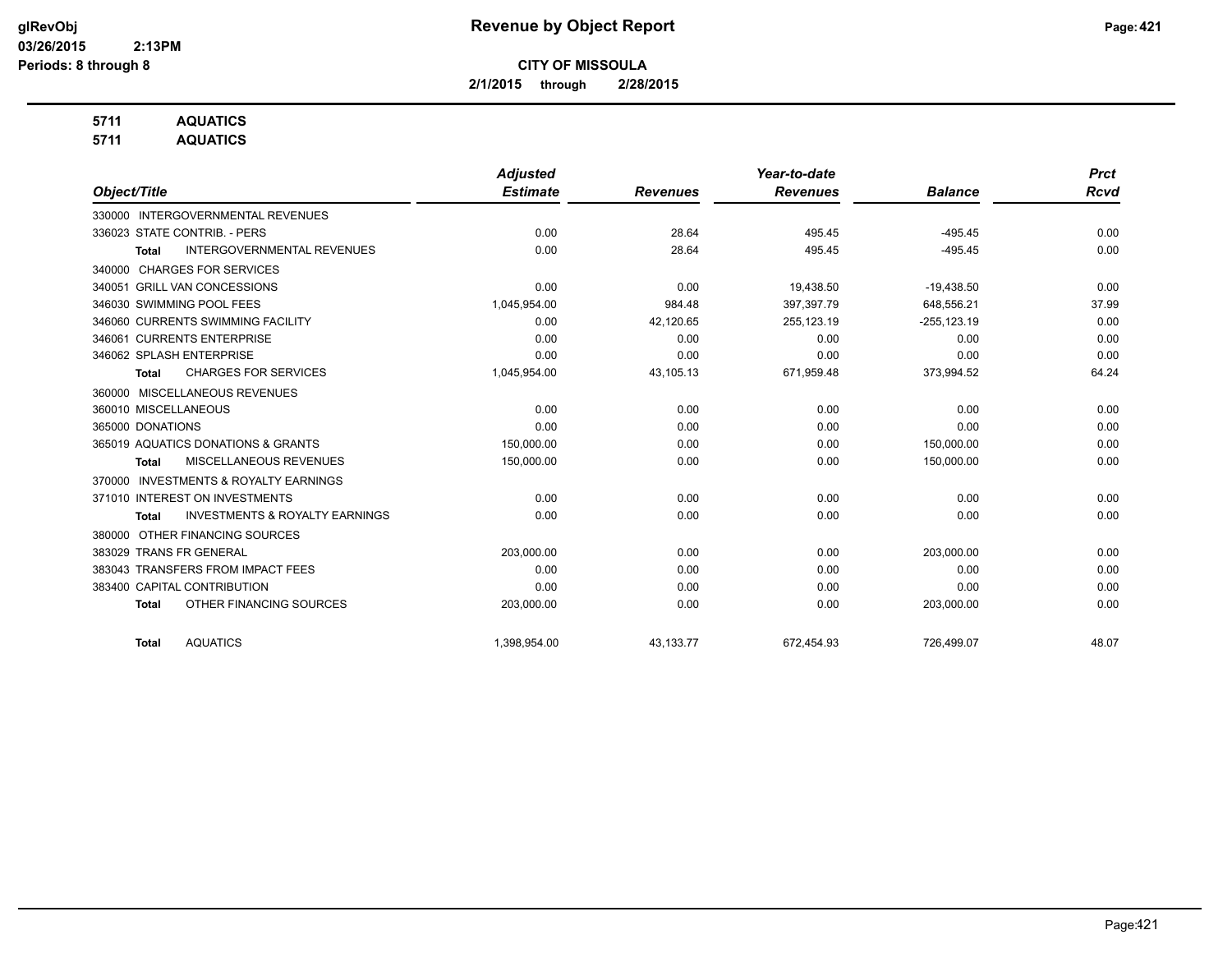**2/1/2015 through 2/28/2015**

#### **5711 AQUATICS**

|                                                           | Adjusted        |                 | Year-to-date    |                | <b>Prct</b> |
|-----------------------------------------------------------|-----------------|-----------------|-----------------|----------------|-------------|
| Object/Title                                              | <b>Estimate</b> | <b>Revenues</b> | <b>Revenues</b> | <b>Balance</b> | <b>Rcvd</b> |
| <b>INTERGOVERNMENTAL REVENUES</b><br>330000               |                 |                 |                 |                |             |
| 336023 STATE CONTRIB. - PERS                              | 0.00            | 28.64           | 495.45          | $-495.45$      | 0.00        |
| INTERGOVERNMENTAL REVENUES<br><b>Total</b>                | 0.00            | 28.64           | 495.45          | $-495.45$      | 0.00        |
| 340000 CHARGES FOR SERVICES                               |                 |                 |                 |                |             |
| 340051 GRILL VAN CONCESSIONS                              | 0.00            | 0.00            | 19,438.50       | $-19,438.50$   | 0.00        |
| 346030 SWIMMING POOL FEES                                 | 1,045,954.00    | 984.48          | 397,397.79      | 648,556.21     | 37.99       |
| 346060 CURRENTS SWIMMING FACILITY                         | 0.00            | 42,120.65       | 255,123.19      | $-255, 123.19$ | 0.00        |
| 346061 CURRENTS ENTERPRISE                                | 0.00            | 0.00            | 0.00            | 0.00           | 0.00        |
| 346062 SPLASH ENTERPRISE                                  | 0.00            | 0.00            | 0.00            | 0.00           | 0.00        |
| <b>CHARGES FOR SERVICES</b><br><b>Total</b>               | 1,045,954.00    | 43,105.13       | 671,959.48      | 373,994.52     | 64.24       |
| 360000 MISCELLANEOUS REVENUES                             |                 |                 |                 |                |             |
| 360010 MISCELLANEOUS                                      | 0.00            | 0.00            | 0.00            | 0.00           | 0.00        |
| 365000 DONATIONS                                          | 0.00            | 0.00            | 0.00            | 0.00           | 0.00        |
| 365019 AQUATICS DONATIONS & GRANTS                        | 150.000.00      | 0.00            | 0.00            | 150,000.00     | 0.00        |
| MISCELLANEOUS REVENUES<br><b>Total</b>                    | 150,000.00      | 0.00            | 0.00            | 150,000.00     | 0.00        |
| <b>INVESTMENTS &amp; ROYALTY EARNINGS</b><br>370000       |                 |                 |                 |                |             |
| 371010 INTEREST ON INVESTMENTS                            | 0.00            | 0.00            | 0.00            | 0.00           | 0.00        |
| <b>INVESTMENTS &amp; ROYALTY EARNINGS</b><br><b>Total</b> | 0.00            | 0.00            | 0.00            | 0.00           | 0.00        |
| OTHER FINANCING SOURCES<br>380000                         |                 |                 |                 |                |             |
| 383029 TRANS FR GENERAL                                   | 203,000.00      | 0.00            | 0.00            | 203,000.00     | 0.00        |
| 383043 TRANSFERS FROM IMPACT FEES                         | 0.00            | 0.00            | 0.00            | 0.00           | 0.00        |
| 383400 CAPITAL CONTRIBUTION                               | 0.00            | 0.00            | 0.00            | 0.00           | 0.00        |
| OTHER FINANCING SOURCES<br><b>Total</b>                   | 203,000.00      | 0.00            | 0.00            | 203,000.00     | 0.00        |
| <b>AQUATICS</b><br><b>Total</b>                           | 1.398.954.00    | 43,133.77       | 672.454.93      | 726.499.07     | 48.07       |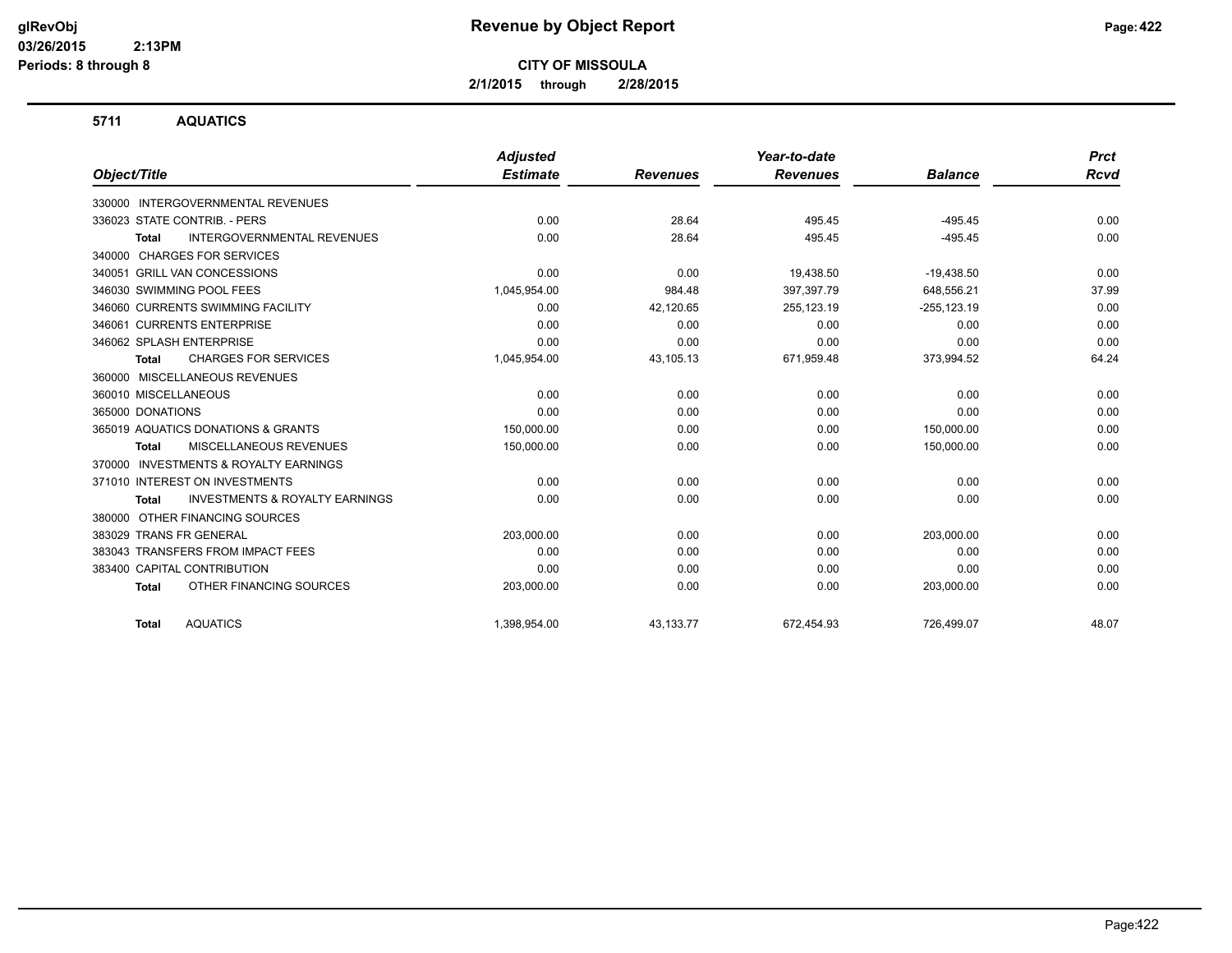**2/1/2015 through 2/28/2015**

## **6050 EMPLOYEE BENEFIT PLAN FUND**

#### **6050 EMPLOYEE BENEFIT PLAN FUND**

|                                                           | <b>Adjusted</b> |                 | Year-to-date    |                | <b>Prct</b> |
|-----------------------------------------------------------|-----------------|-----------------|-----------------|----------------|-------------|
| Object/Title                                              | <b>Estimate</b> | <b>Revenues</b> | <b>Revenues</b> | <b>Balance</b> | <b>Rcvd</b> |
| 330000 INTERGOVERNMENTAL REVENUES                         |                 |                 |                 |                |             |
| 334112 WELLNESS GRANT                                     | 0.00            | 0.00            | 0.00            | 0.00           | 0.00        |
| <b>INTERGOVERNMENTAL REVENUES</b><br><b>Total</b>         | 0.00            | 0.00            | 0.00            | 0.00           | 0.00        |
| 370000 INVESTMENTS & ROYALTY EARNINGS                     |                 |                 |                 |                |             |
| 371010 INTEREST ON INVESTMENTS                            | 0.00            | 0.00            | 0.00            | 0.00           | 0.00        |
| <b>INVESTMENTS &amp; ROYALTY EARNINGS</b><br><b>Total</b> | 0.00            | 0.00            | 0.00            | 0.00           | 0.00        |
| 380000 OTHER FINANCING SOURCES                            |                 |                 |                 |                |             |
| 383028 TRANS FROM GF FOR HEALTH RESERVE                   | 0.00            | 0.00            | 0.00            | 0.00           | 0.00        |
| 383029 TRANS FR GENERAL                                   | 692,000.00      | 6,329.40        | 59,943.79       | 632,056.21     | 8.66        |
| OTHER FINANCING SOURCES<br><b>Total</b>                   | 692,000.00      | 6,329.40        | 59,943.79       | 632,056.21     | 8.66        |
| 390000 INTERNAL SERVICES                                  |                 |                 |                 |                |             |
| 396001 INSURANCE REIMBURSEMENTS                           | 0.00            | 0.00            | 0.00            | 0.00           | 0.00        |
| 396002 CITY CONTRIBUTIONS                                 | 3,932,896.00    | 252.712.57      | 2.266.191.44    | 1,666,704.56   | 57.62       |
| 396003 EMPLOYEE DEDUCTION CONTRIBUTIONS                   | 845.040.00      | 64.033.67       | 710.933.30      | 134.106.70     | 84.13       |
| 396004 RETIREE CONTRIBUTIONS                              | 468,413.00      | 34,399.79       | 283,649.77      | 184,763.23     | 60.56       |
| 396005 FIRE + POLICE ADDTL HEALTH CONTRIB                 | 0.00            | 109,534.00      | 987.904.00      | $-987,904.00$  | 0.00        |
| 396006 RX REBATES                                         | 0.00            | 0.00            | 17,335.92       | $-17,335.92$   | 0.00        |
| 396007 OTHER PARTICIPANT HEALTH PREM CONTRIB              | 0.00            | 0.00            | 165.00          | $-165.00$      | 0.00        |
| 396008 COBRA CONTRIBUTIONS                                | 0.00            | 968.00          | 4.839.19        | $-4.839.19$    | 0.00        |
| 396009 WELLNESS PROGRAM CONTRIBUTIONS                     | 0.00            | 0.00            | 0.00            | 0.00           | 0.00        |
| 396010 EMPLOYEE SUPPLI LIFE INSURANCE CONTRI              | 0.00            | 2,820.05        | 21,162.91       | $-21,162.91$   | 0.00        |
| 396011 EMPLOYEE VISION INSURANCE CONTRIBUTIONS            | 0.00            | 78.41           | 1,297.00        | $-1,297.00$    | 0.00        |
| <b>INTERNAL SERVICES</b><br><b>Total</b>                  | 5,246,349.00    | 464,546.49      | 4,293,478.53    | 952,870.47     | 81.84       |
| EMPLOYEE BENEFIT PLAN FUND<br><b>Total</b>                | 5,938,349.00    | 470,875.89      | 4,353,422.32    | 1,584,926.68   | 73.31       |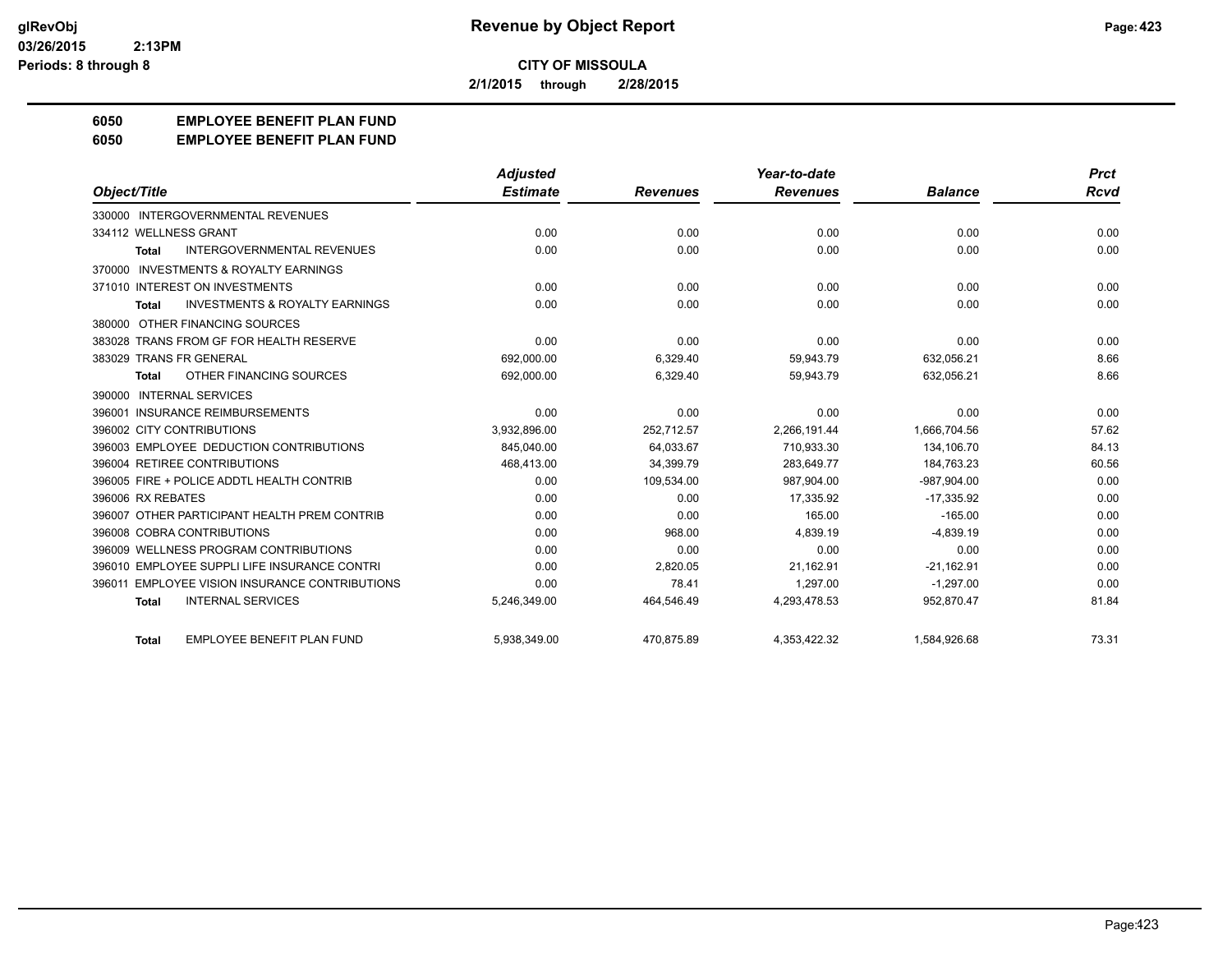**2/1/2015 through 2/28/2015**

## **6050 EMPLOYEE BENEFIT PLAN FUND**

|                                                           | <b>Adjusted</b> |                 | Year-to-date    |                | <b>Prct</b> |
|-----------------------------------------------------------|-----------------|-----------------|-----------------|----------------|-------------|
| Object/Title                                              | <b>Estimate</b> | <b>Revenues</b> | <b>Revenues</b> | <b>Balance</b> | <b>Rcvd</b> |
| <b>INTERGOVERNMENTAL REVENUES</b><br>330000               |                 |                 |                 |                |             |
| 334112 WELLNESS GRANT                                     | 0.00            | 0.00            | 0.00            | 0.00           | 0.00        |
| <b>INTERGOVERNMENTAL REVENUES</b><br><b>Total</b>         | 0.00            | 0.00            | 0.00            | 0.00           | 0.00        |
| 370000 INVESTMENTS & ROYALTY EARNINGS                     |                 |                 |                 |                |             |
| 371010 INTEREST ON INVESTMENTS                            | 0.00            | 0.00            | 0.00            | 0.00           | 0.00        |
| <b>INVESTMENTS &amp; ROYALTY EARNINGS</b><br><b>Total</b> | 0.00            | 0.00            | 0.00            | 0.00           | 0.00        |
| 380000 OTHER FINANCING SOURCES                            |                 |                 |                 |                |             |
| 383028 TRANS FROM GF FOR HEALTH RESERVE                   | 0.00            | 0.00            | 0.00            | 0.00           | 0.00        |
| 383029 TRANS FR GENERAL                                   | 692,000.00      | 6,329.40        | 59,943.79       | 632,056.21     | 8.66        |
| OTHER FINANCING SOURCES<br>Total                          | 692,000.00      | 6,329.40        | 59,943.79       | 632,056.21     | 8.66        |
| <b>INTERNAL SERVICES</b><br>390000                        |                 |                 |                 |                |             |
| 396001 INSURANCE REIMBURSEMENTS                           | 0.00            | 0.00            | 0.00            | 0.00           | 0.00        |
| 396002 CITY CONTRIBUTIONS                                 | 3,932,896.00    | 252.712.57      | 2,266,191.44    | 1,666,704.56   | 57.62       |
| 396003 EMPLOYEE DEDUCTION CONTRIBUTIONS                   | 845.040.00      | 64.033.67       | 710.933.30      | 134.106.70     | 84.13       |
| 396004 RETIREE CONTRIBUTIONS                              | 468,413.00      | 34,399.79       | 283,649.77      | 184,763.23     | 60.56       |
| 396005 FIRE + POLICE ADDTL HEALTH CONTRIB                 | 0.00            | 109,534.00      | 987,904.00      | $-987,904.00$  | 0.00        |
| 396006 RX REBATES                                         | 0.00            | 0.00            | 17.335.92       | $-17.335.92$   | 0.00        |
| 396007 OTHER PARTICIPANT HEALTH PREM CONTRIB              | 0.00            | 0.00            | 165.00          | $-165.00$      | 0.00        |
| 396008 COBRA CONTRIBUTIONS                                | 0.00            | 968.00          | 4.839.19        | $-4.839.19$    | 0.00        |
| 396009 WELLNESS PROGRAM CONTRIBUTIONS                     | 0.00            | 0.00            | 0.00            | 0.00           | 0.00        |
| 396010 EMPLOYEE SUPPLI LIFE INSURANCE CONTRI              | 0.00            | 2,820.05        | 21,162.91       | $-21,162.91$   | 0.00        |
| 396011 EMPLOYEE VISION INSURANCE CONTRIBUTION             | 0.00            | 78.41           | 1.297.00        | $-1.297.00$    | 0.00        |
| <b>INTERNAL SERVICES</b><br><b>Total</b>                  | 5,246,349.00    | 464,546.49      | 4,293,478.53    | 952,870.47     | 81.84       |
| EMPLOYEE BENEFIT PLAN FUND<br><b>Total</b>                | 5,938,349.00    | 470,875.89      | 4,353,422.32    | 1,584,926.68   | 73.31       |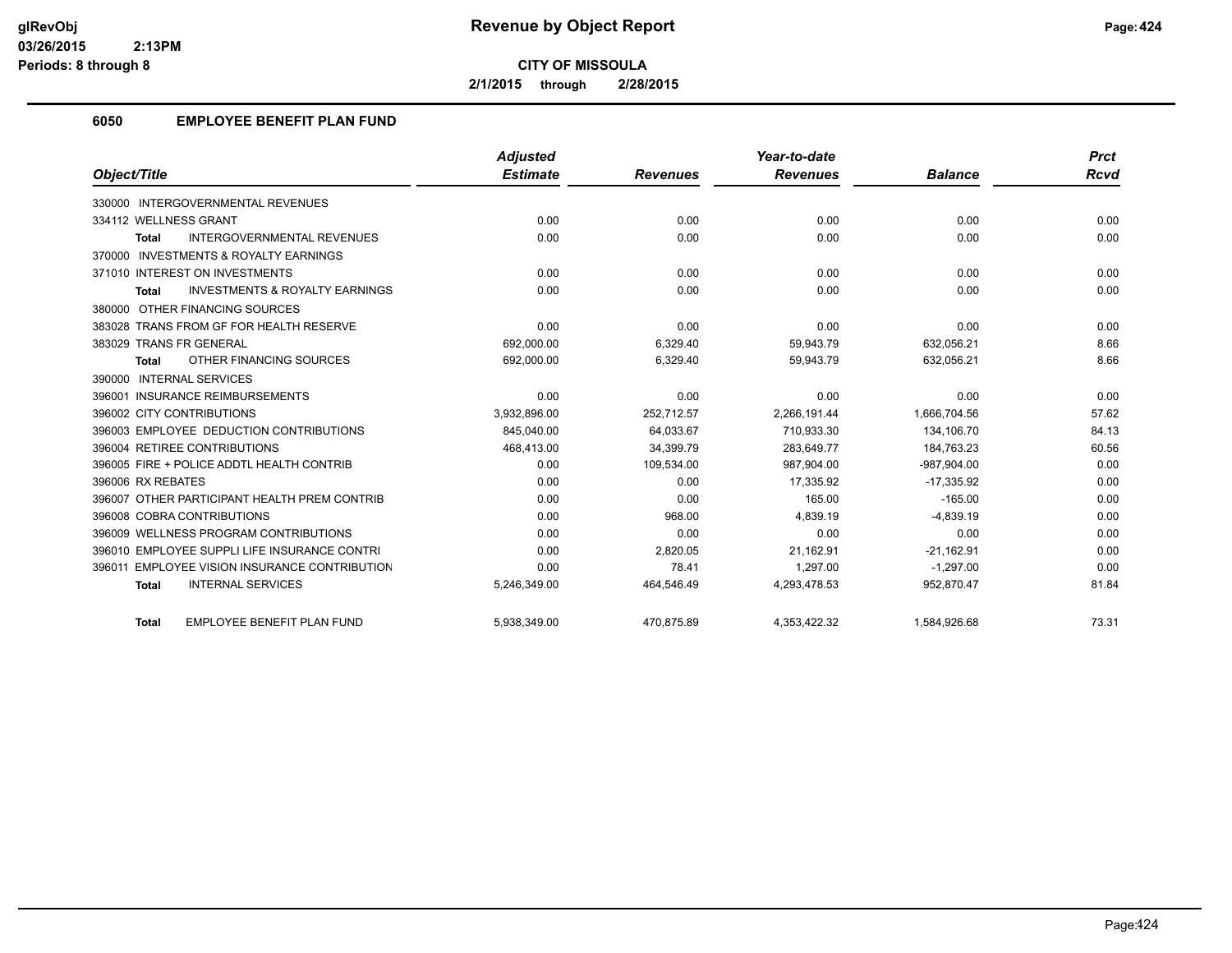**2/1/2015 through 2/28/2015**

#### **7370 PARKING COMMISSION FUND**

**7370 PARKING COMMISSION FUND**

|                                                           | <b>Adjusted</b> |                 | Year-to-date    |                | <b>Prct</b> |
|-----------------------------------------------------------|-----------------|-----------------|-----------------|----------------|-------------|
| Object/Title                                              | <b>Estimate</b> | <b>Revenues</b> | <b>Revenues</b> | <b>Balance</b> | <b>Rcvd</b> |
| 330000 INTERGOVERNMENTAL REVENUES                         |                 |                 |                 |                |             |
| 336023 STATE CONTRIB. - PERS                              | 0.00            | 32.47           | 351.61          | $-351.61$      | 0.00        |
| <b>INTERGOVERNMENTAL REVENUES</b><br><b>Total</b>         | 0.00            | 32.47           | 351.61          | $-351.61$      | 0.00        |
| 340000 CHARGES FOR SERVICES                               |                 |                 |                 |                |             |
| 343009 TOW CHARGES                                        | 0.00            | 0.00            | 0.00            | 0.00           | 0.00        |
| 343015 PARKING                                            | 1,405,905.00    | 0.00            | 0.00            | 1,405,905.00   | 0.00        |
| 343016 METER MONEY                                        | 0.00            | 46,346.38       | 359,045.47      | $-359,045.47$  | 0.00        |
| 343017 PARKING LEASE REVENUE                              | 0.00            | 42,626.25       | 443,735.06      | -443,735.06    | 0.00        |
| 343018 CENTRAL PARK REVENUE                               | 0.00            | 7,194.44        | 65,289.00       | $-65,289.00$   | 0.00        |
| 343301 BOOT REMOVAL                                       | 0.00            | 650.00          | 5,179.01        | $-5,179.01$    | 0.00        |
| <b>CHARGES FOR SERVICES</b><br><b>Total</b>               | 1,405,905.00    | 96,817.07       | 873,248.54      | 532,656.46     | 62.11       |
| 350000 FINES & FORFEITURES                                |                 |                 |                 |                |             |
| 352000 TICKETS                                            | 0.00            | 0.00            | 0.00            | 0.00           | 0.00        |
| 352001 PARKING TICKET REVENUE                             | 270,000.00      | 19,440.00       | 142,500.66      | 127,499.34     | 52.78       |
| 352002 PARKING FINES                                      | 0.00            | $-180.00$       | $-265.00$       | 265.00         | 0.00        |
| <b>FINES &amp; FORFEITURES</b><br><b>Total</b>            | 270,000.00      | 19,260.00       | 142,235.66      | 127,764.34     | 52.68       |
| 360000 MISCELLANEOUS REVENUES                             |                 |                 |                 |                |             |
| 360010 MISCELLANEOUS                                      | 0.00            | 641.85          | 35,351.65       | $-35,351.65$   | 0.00        |
| 360018 MARKET ON FRONT UTILITY PAYMENTS                   | 0.00            | 558.79          | 1,137.94        | $-1,137.94$    | 0.00        |
| 360019 GARBAGE-MARKET ON FRONT                            | 0.00            | 470.60          | 840.48          | $-840.48$      | 0.00        |
| 362002 BAD CHECK CHARGES                                  | 0.00            | 0.00            | 25.00           | $-25.00$       | 0.00        |
| 362005 LEASE LATE PAYMENT PENALTY                         | 0.00            | 0.00            | 0.00            | 0.00           | 0.00        |
| 364040 INSURANCE AND DAMAGE RECOVERY                      | 0.00            | 0.00            | 0.00            | 0.00           | 0.00        |
| MISCELLANEOUS REVENUES<br><b>Total</b>                    | 0.00            | 1,671.24        | 37,355.07       | $-37,355.07$   | 0.00        |
| 370000 INVESTMENTS & ROYALTY EARNINGS                     |                 |                 |                 |                |             |
| 371010 INTEREST ON INVESTMENTS                            | 20,000.00       | 0.00            | 0.00            | 20,000.00      | 0.00        |
| 371020 GAIN/LOSS IN MARKET VALUE OF INVESTMENTS           | 0.00            | 0.00            | 0.00            | 0.00           | 0.00        |
| <b>INVESTMENTS &amp; ROYALTY EARNINGS</b><br><b>Total</b> | 20,000.00       | 0.00            | 0.00            | 20,000.00      | 0.00        |
| 380000 OTHER FINANCING SOURCES                            |                 |                 |                 |                |             |
| 381010 BOND PROCEEDS                                      | 0.00            | 0.00            | 0.00            | 0.00           | 0.00        |
| 382010 SALE OF FIXED ASSETS                               | 0.00            | 0.00            | 0.00            | 0.00           | 0.00        |
| 383013 TRANS FR SID DEBT SERVICE                          | 0.00            | 0.00            | 0.00            | 0.00           | 0.00        |
| 383400 CAPITAL CONTRIBUTION                               | 0.00            | 0.00            | 0.00            | 0.00           | 0.00        |
| OTHER FINANCING SOURCES<br><b>Total</b>                   | 0.00            | 0.00            | 0.00            | 0.00           | 0.00        |
| PARKING COMMISSION FUND<br><b>Total</b>                   | 1,695,905.00    | 117,780.78      | 1,053,190.88    | 642,714.12     | 62.10       |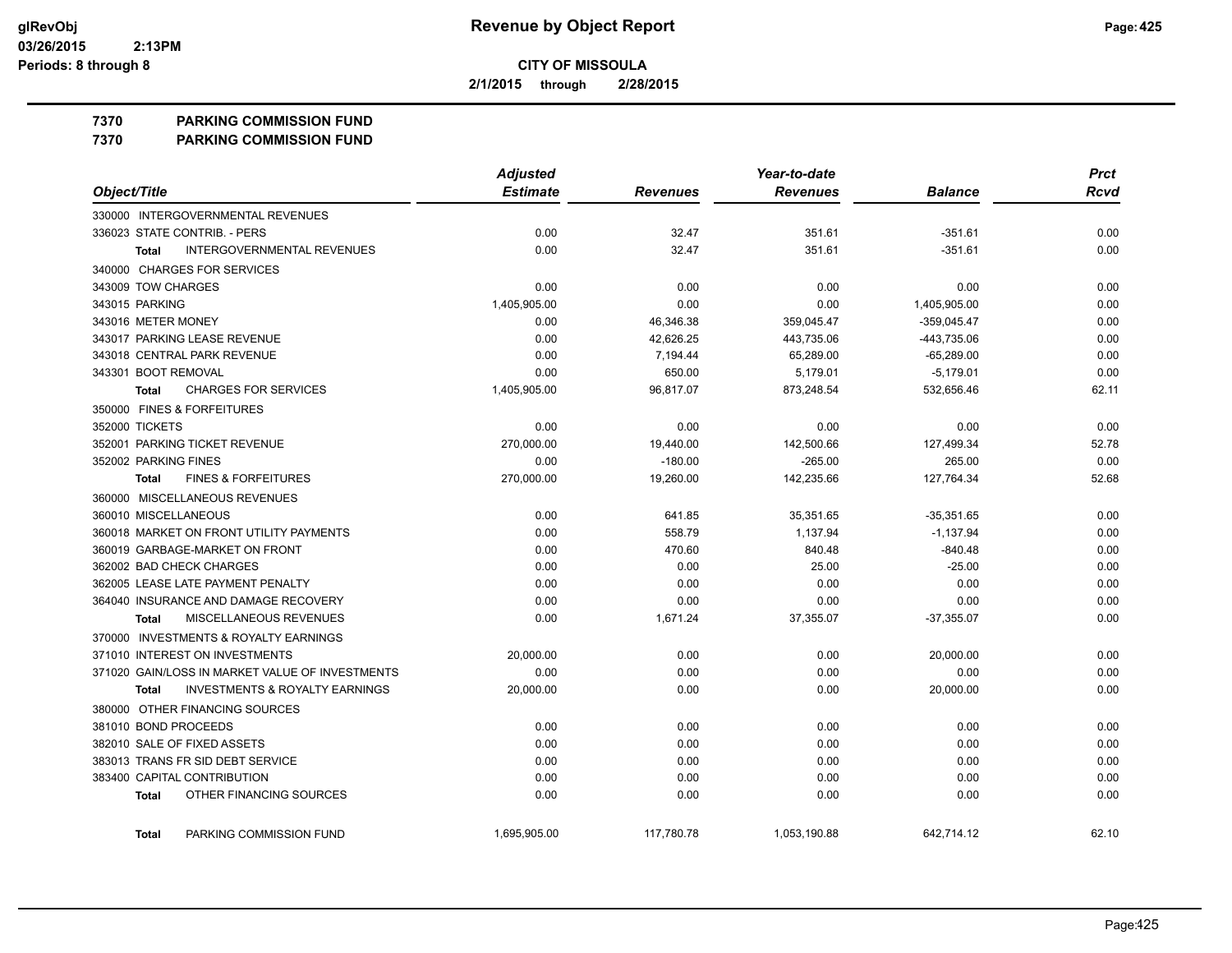**CITY OF MISSOULA 2/1/2015 through 2/28/2015**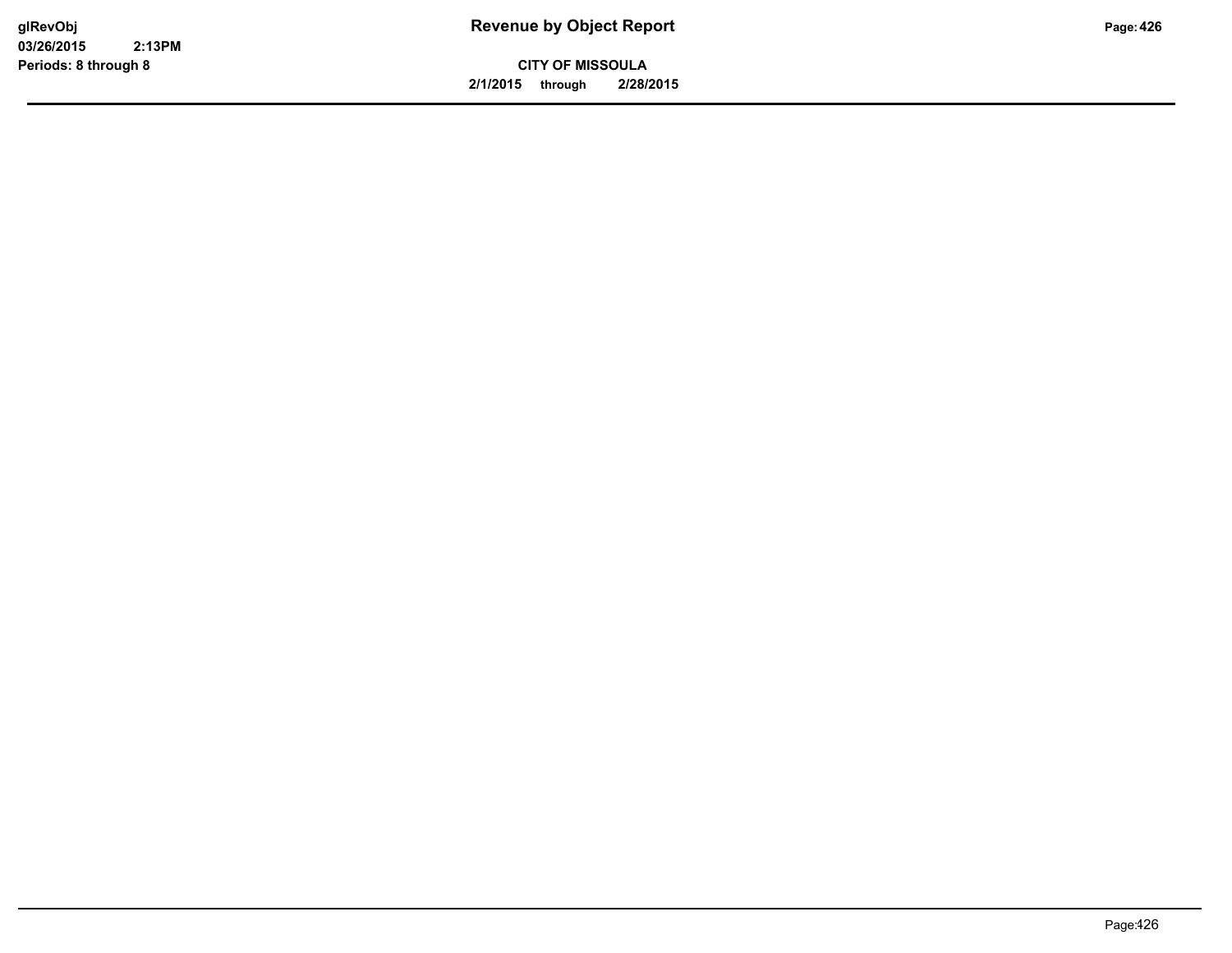**2/1/2015 through 2/28/2015**

#### **7370 PARKING COMMISSION FUND**

|                                                           | <b>Adjusted</b> |                 | Year-to-date    | <b>Prct</b>    |             |
|-----------------------------------------------------------|-----------------|-----------------|-----------------|----------------|-------------|
| Object/Title                                              | <b>Estimate</b> | <b>Revenues</b> | <b>Revenues</b> | <b>Balance</b> | <b>Rcvd</b> |
| 330000 INTERGOVERNMENTAL REVENUES                         |                 |                 |                 |                |             |
| 336023 STATE CONTRIB. - PERS                              | 0.00            | 32.47           | 351.61          | $-351.61$      | 0.00        |
| <b>INTERGOVERNMENTAL REVENUES</b><br><b>Total</b>         | 0.00            | 32.47           | 351.61          | $-351.61$      | 0.00        |
| 340000 CHARGES FOR SERVICES                               |                 |                 |                 |                |             |
| 343009 TOW CHARGES                                        | 0.00            | 0.00            | 0.00            | 0.00           | 0.00        |
| 343015 PARKING                                            | 1,405,905.00    | 0.00            | 0.00            | 1,405,905.00   | 0.00        |
| 343016 METER MONEY                                        | 0.00            | 46,346.38       | 359,045.47      | $-359,045.47$  | 0.00        |
| 343017 PARKING LEASE REVENUE                              | 0.00            | 42,626.25       | 443,735.06      | -443,735.06    | 0.00        |
| 343018 CENTRAL PARK REVENUE                               | 0.00            | 7,194.44        | 65,289.00       | $-65,289.00$   | 0.00        |
| 343301 BOOT REMOVAL                                       | 0.00            | 650.00          | 5,179.01        | $-5,179.01$    | 0.00        |
| <b>CHARGES FOR SERVICES</b><br><b>Total</b>               | 1,405,905.00    | 96,817.07       | 873,248.54      | 532,656.46     | 62.11       |
| 350000 FINES & FORFEITURES                                |                 |                 |                 |                |             |
| 352000 TICKETS                                            | 0.00            | 0.00            | 0.00            | 0.00           | 0.00        |
| 352001 PARKING TICKET REVENUE                             | 270,000.00      | 19,440.00       | 142,500.66      | 127,499.34     | 52.78       |
| 352002 PARKING FINES                                      | 0.00            | $-180.00$       | $-265.00$       | 265.00         | 0.00        |
| <b>FINES &amp; FORFEITURES</b><br><b>Total</b>            | 270,000.00      | 19,260.00       | 142,235.66      | 127,764.34     | 52.68       |
| 360000 MISCELLANEOUS REVENUES                             |                 |                 |                 |                |             |
| 360010 MISCELLANEOUS                                      | 0.00            | 641.85          | 35,351.65       | $-35,351.65$   | 0.00        |
| 360018 MARKET ON FRONT UTILITY PAYMENTS                   | 0.00            | 558.79          | 1,137.94        | $-1,137.94$    | 0.00        |
| 360019 GARBAGE-MARKET ON FRONT                            | 0.00            | 470.60          | 840.48          | $-840.48$      | 0.00        |
| 362002 BAD CHECK CHARGES                                  | 0.00            | 0.00            | 25.00           | $-25.00$       | 0.00        |
| 362005 LEASE LATE PAYMENT PENALTY                         | 0.00            | 0.00            | 0.00            | 0.00           | 0.00        |
| 364040 INSURANCE AND DAMAGE RECOVERY                      | 0.00            | 0.00            | 0.00            | 0.00           | 0.00        |
| MISCELLANEOUS REVENUES<br><b>Total</b>                    | 0.00            | 1,671.24        | 37,355.07       | $-37,355.07$   | 0.00        |
| 370000 INVESTMENTS & ROYALTY EARNINGS                     |                 |                 |                 |                |             |
| 371010 INTEREST ON INVESTMENTS                            | 20,000.00       | 0.00            | 0.00            | 20,000.00      | 0.00        |
| 371020 GAIN/LOSS IN MARKET VALUE OF INVESTMENT            | 0.00            | 0.00            | 0.00            | 0.00           | 0.00        |
| <b>INVESTMENTS &amp; ROYALTY EARNINGS</b><br><b>Total</b> | 20,000.00       | 0.00            | 0.00            | 20,000.00      | 0.00        |
| 380000 OTHER FINANCING SOURCES                            |                 |                 |                 |                |             |
| 381010 BOND PROCEEDS                                      | 0.00            | 0.00            | 0.00            | 0.00           | 0.00        |
| 382010 SALE OF FIXED ASSETS                               | 0.00            | 0.00            | 0.00            | 0.00           | 0.00        |
| 383013 TRANS FR SID DEBT SERVICE                          | 0.00            | 0.00            | 0.00            | 0.00           | 0.00        |
| 383400 CAPITAL CONTRIBUTION                               | 0.00            | 0.00            | 0.00            | 0.00           | 0.00        |
| OTHER FINANCING SOURCES<br><b>Total</b>                   | 0.00            | 0.00            | 0.00            | 0.00           | 0.00        |
| PARKING COMMISSION FUND<br><b>Total</b>                   | 1,695,905.00    | 117,780.78      | 1,053,190.88    | 642,714.12     | 62.10       |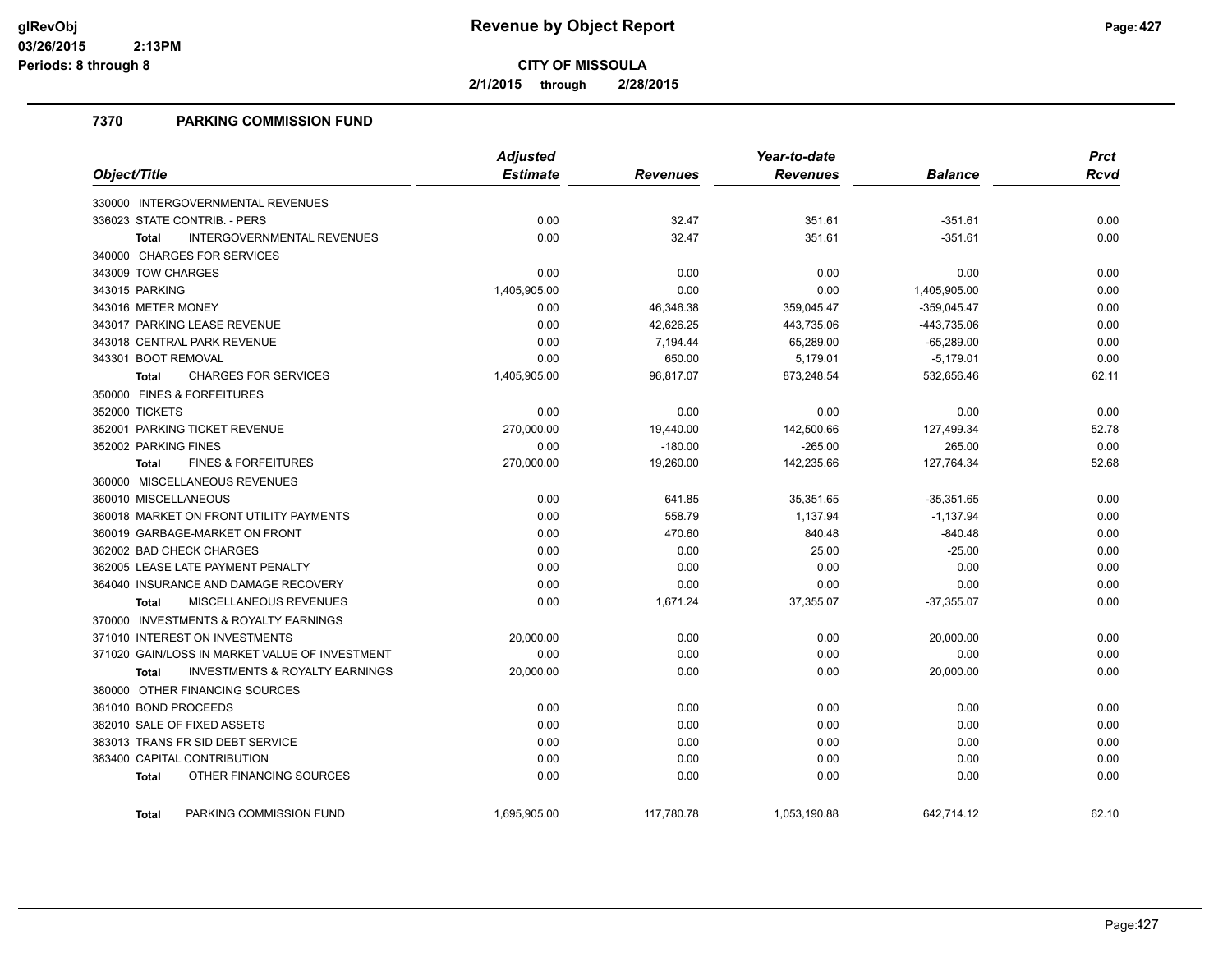**2/1/2015 through 2/28/2015**

#### **7371 FRONT STREET PARKING BONDS**

**7371 FRONT STREET PARKING BONDS**

|                                                           | <b>Adjusted</b> |                 | Year-to-date    |                | <b>Prct</b> |
|-----------------------------------------------------------|-----------------|-----------------|-----------------|----------------|-------------|
| Object/Title                                              | <b>Estimate</b> | <b>Revenues</b> | <b>Revenues</b> | <b>Balance</b> | <b>Rcvd</b> |
| 330000 INTERGOVERNMENTAL REVENUES                         |                 |                 |                 |                |             |
| 331990 IRS REIMB/DEBT SVS INTEREST                        | 0.00            | 0.00            | 0.00            | 0.00           | 0.00        |
| 338000 LOCAL SHARING OF TAX INCREMENT                     | 0.00            | 0.00            | 0.00            | 0.00           | 0.00        |
| INTERGOVERNMENTAL REVENUES<br><b>Total</b>                | 0.00            | 0.00            | 0.00            | 0.00           | 0.00        |
| 360000 MISCELLANEOUS REVENUES                             |                 |                 |                 |                |             |
| 360010 MISCELLANEOUS                                      | 0.00            | 0.00            | 0.00            | 0.00           | 0.00        |
| <b>MISCELLANEOUS REVENUES</b><br>Total                    | 0.00            | 0.00            | 0.00            | 0.00           | 0.00        |
| 370000 INVESTMENTS & ROYALTY EARNINGS                     |                 |                 |                 |                |             |
| 371010 INTEREST ON INVESTMENTS                            | 0.00            | 0.00            | 0.00            | 0.00           | 0.00        |
| <b>INVESTMENTS &amp; ROYALTY EARNINGS</b><br><b>Total</b> | 0.00            | 0.00            | 0.00            | 0.00           | 0.00        |
| 380000 OTHER FINANCING SOURCES                            |                 |                 |                 |                |             |
| 381009 TRANSFERS IN                                       | 269,059.00      | 0.00            | 0.00            | 269,059.00     | 0.00        |
| 381010 BOND PROCEEDS                                      | 0.00            | 0.00            | 0.00            | 0.00           | 0.00        |
| 383000 OPERATING TRANSFERS                                | 0.00            | 0.00            | 0.00            | 0.00           | 0.00        |
| OTHER FINANCING SOURCES<br><b>Total</b>                   | 269,059.00      | 0.00            | 0.00            | 269,059.00     | 0.00        |
| FRONT STREET PARKING BONDS<br><b>Total</b>                | 269,059.00      | 0.00            | 0.00            | 269,059.00     | 0.00        |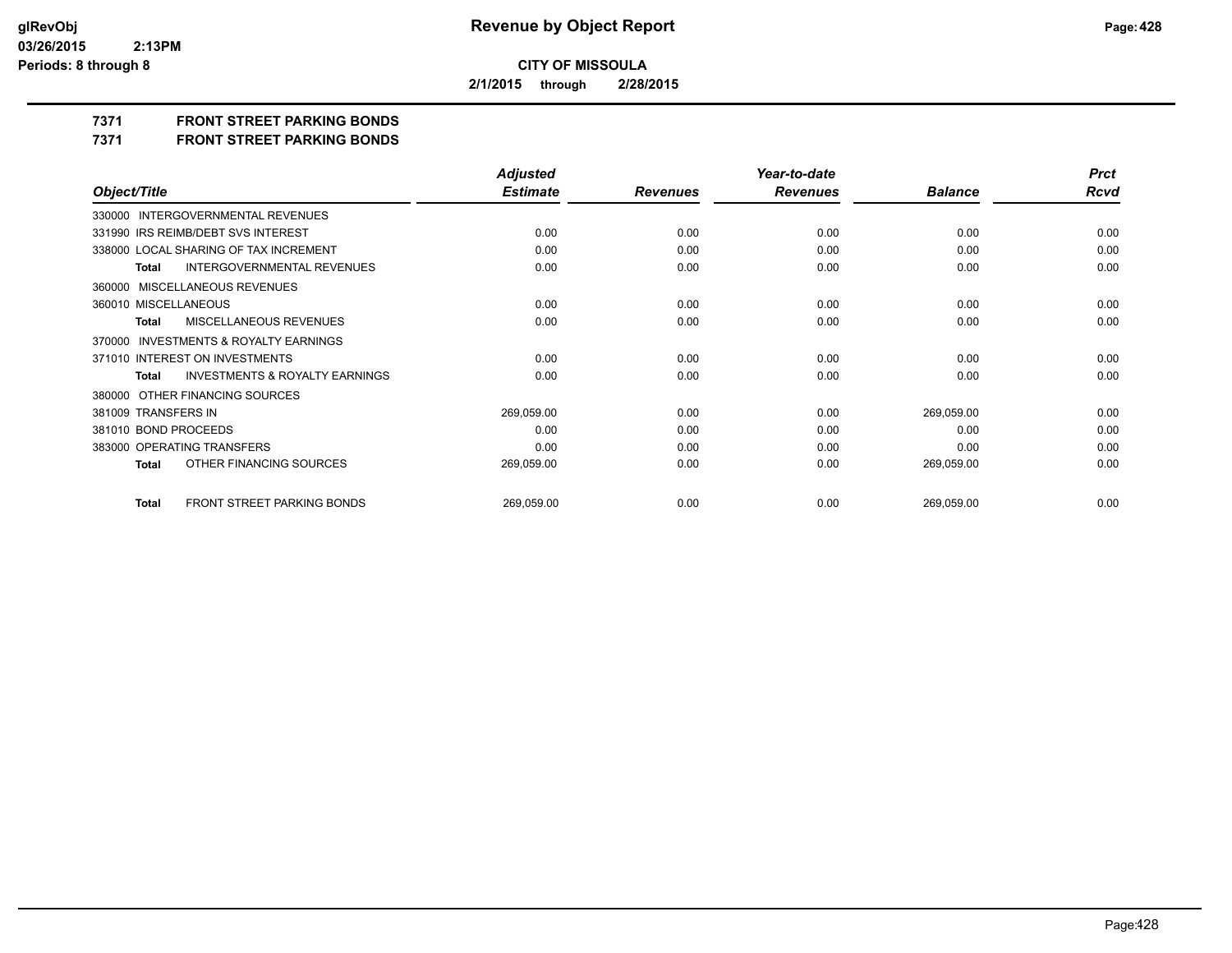**2/1/2015 through 2/28/2015**

## **7371 FRONT STREET PARKING BONDS**

|                                                           | <b>Adjusted</b> |                 | Year-to-date    |                | <b>Prct</b> |
|-----------------------------------------------------------|-----------------|-----------------|-----------------|----------------|-------------|
| Object/Title                                              | <b>Estimate</b> | <b>Revenues</b> | <b>Revenues</b> | <b>Balance</b> | Rcvd        |
| <b>INTERGOVERNMENTAL REVENUES</b><br>330000               |                 |                 |                 |                |             |
| 331990 IRS REIMB/DEBT SVS INTEREST                        | 0.00            | 0.00            | 0.00            | 0.00           | 0.00        |
| 338000 LOCAL SHARING OF TAX INCREMENT                     | 0.00            | 0.00            | 0.00            | 0.00           | 0.00        |
| INTERGOVERNMENTAL REVENUES<br><b>Total</b>                | 0.00            | 0.00            | 0.00            | 0.00           | 0.00        |
| 360000 MISCELLANEOUS REVENUES                             |                 |                 |                 |                |             |
| 360010 MISCELLANEOUS                                      | 0.00            | 0.00            | 0.00            | 0.00           | 0.00        |
| MISCELLANEOUS REVENUES<br><b>Total</b>                    | 0.00            | 0.00            | 0.00            | 0.00           | 0.00        |
| <b>INVESTMENTS &amp; ROYALTY EARNINGS</b><br>370000       |                 |                 |                 |                |             |
| 371010 INTEREST ON INVESTMENTS                            | 0.00            | 0.00            | 0.00            | 0.00           | 0.00        |
| <b>INVESTMENTS &amp; ROYALTY EARNINGS</b><br><b>Total</b> | 0.00            | 0.00            | 0.00            | 0.00           | 0.00        |
| 380000 OTHER FINANCING SOURCES                            |                 |                 |                 |                |             |
| 381009 TRANSFERS IN                                       | 269,059.00      | 0.00            | 0.00            | 269,059.00     | 0.00        |
| 381010 BOND PROCEEDS                                      | 0.00            | 0.00            | 0.00            | 0.00           | 0.00        |
| 383000 OPERATING TRANSFERS                                | 0.00            | 0.00            | 0.00            | 0.00           | 0.00        |
| OTHER FINANCING SOURCES<br><b>Total</b>                   | 269,059.00      | 0.00            | 0.00            | 269,059.00     | 0.00        |
| <b>FRONT STREET PARKING BONDS</b><br><b>Total</b>         | 269,059.00      | 0.00            | 0.00            | 269,059.00     | 0.00        |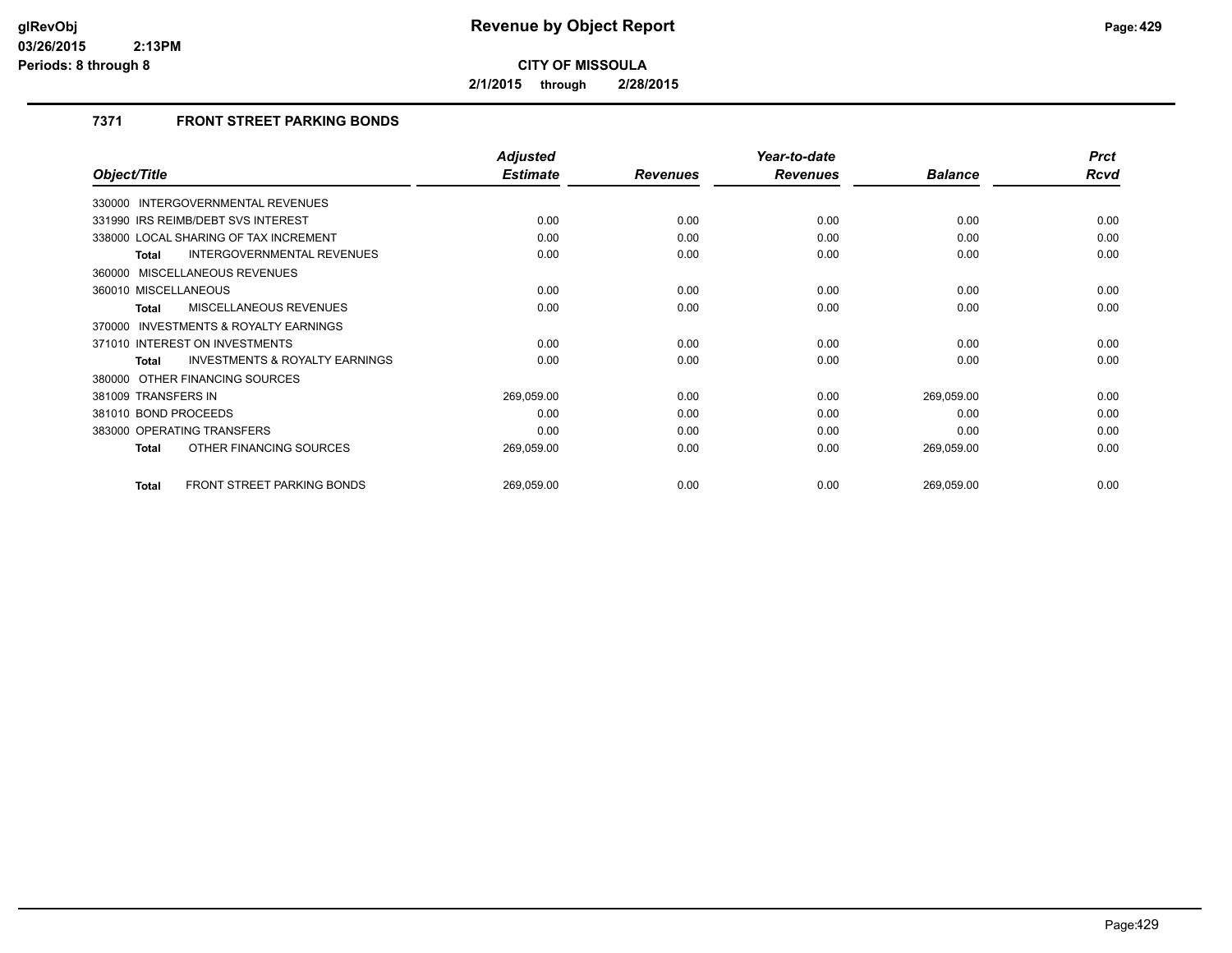**2/1/2015 through 2/28/2015**

# **7372 SINKING FUND/FRONT ST PARKING BONDS**

**7372 SINKING FUND/FRONT ST PARKING BONDS**

|                                              | <b>Adjusted</b> |                 | Year-to-date    |                | <b>Prct</b> |
|----------------------------------------------|-----------------|-----------------|-----------------|----------------|-------------|
| Object/Title                                 | <b>Estimate</b> | <b>Revenues</b> | <b>Revenues</b> | <b>Balance</b> | <b>Rcvd</b> |
| 330000 INTERGOVERNMENTAL REVENUES            |                 |                 |                 |                |             |
| 338000 LOCAL SHARING OF TAX INCREMENT        | 0.00            | 0.00            | 0.00            | 0.00           | 0.00        |
| INTERGOVERNMENTAL REVENUES<br>Total          | 0.00            | 0.00            | 0.00            | 0.00           | 0.00        |
| 370000 INVESTMENTS & ROYALTY EARNINGS        |                 |                 |                 |                |             |
| 371010 INTEREST ON INVESTMENTS               | 0.00            | 0.00            | 0.00            | 0.00           | 0.00        |
| INVESTMENTS & ROYALTY EARNINGS<br>Total      | 0.00            | 0.00            | 0.00            | 0.00           | 0.00        |
| 380000 OTHER FINANCING SOURCES               |                 |                 |                 |                |             |
| 381009 TRANSFERS IN                          | 40,000.00       | 0.00            | 0.00            | 40,000.00      | 0.00        |
| 381010 BOND PROCEEDS                         | 0.00            | 0.00            | 0.00            | 0.00           | 0.00        |
| 383000 OPERATING TRANSFERS                   | 0.00            | 0.00            | 0.00            | 0.00           | 0.00        |
| OTHER FINANCING SOURCES<br>Total             | 40,000.00       | 0.00            | 0.00            | 40,000.00      | 0.00        |
| SINKING FUND/FRONT ST PARKING BONDS<br>Total | 40.000.00       | 0.00            | 0.00            | 40.000.00      | 0.00        |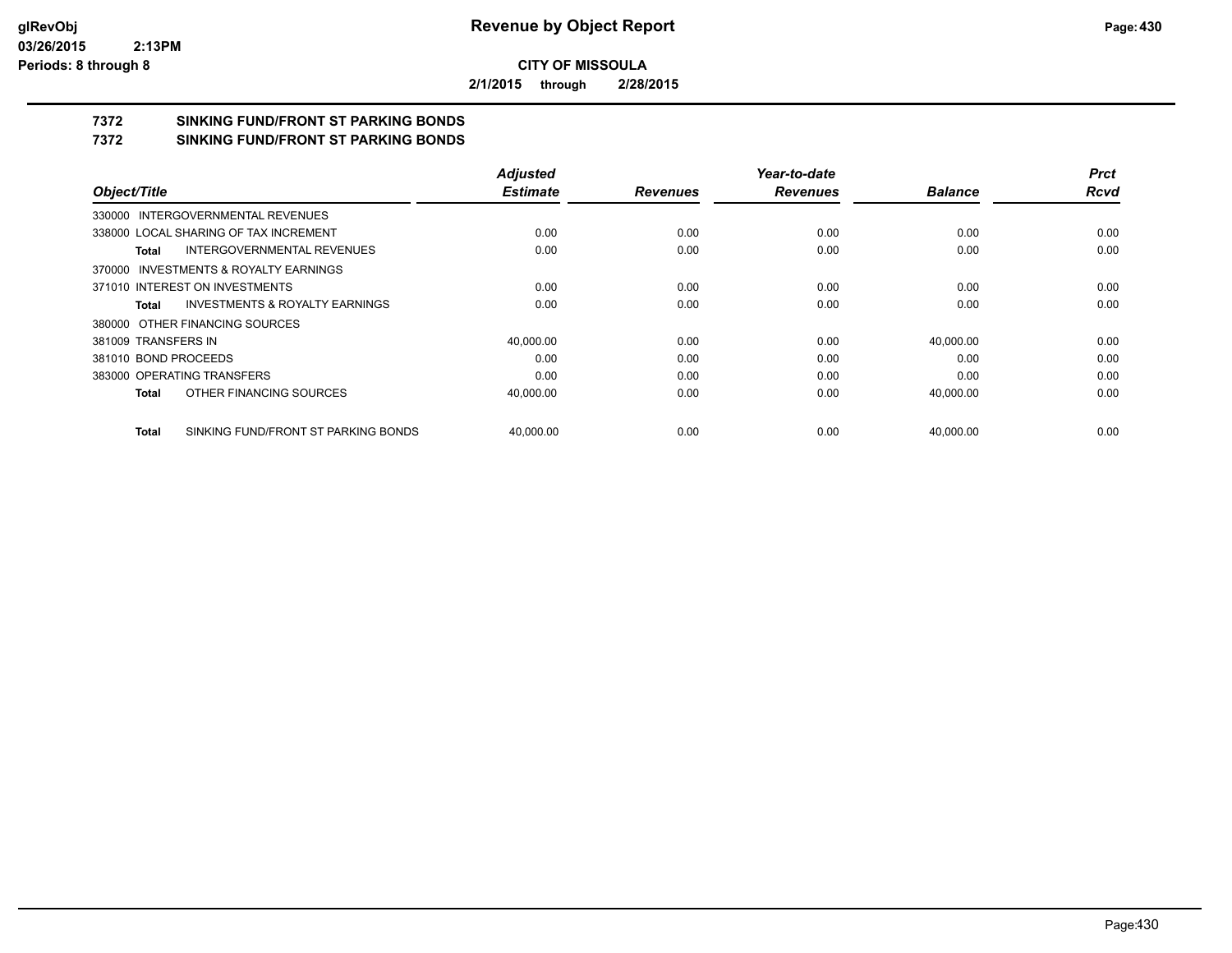**2/1/2015 through 2/28/2015**

#### **7372 SINKING FUND/FRONT ST PARKING BONDS**

|                                                     | <b>Adjusted</b> |                 | Year-to-date    |                | <b>Prct</b> |
|-----------------------------------------------------|-----------------|-----------------|-----------------|----------------|-------------|
| Object/Title                                        | <b>Estimate</b> | <b>Revenues</b> | <b>Revenues</b> | <b>Balance</b> | Rcvd        |
| 330000 INTERGOVERNMENTAL REVENUES                   |                 |                 |                 |                |             |
| 338000 LOCAL SHARING OF TAX INCREMENT               | 0.00            | 0.00            | 0.00            | 0.00           | 0.00        |
| <b>INTERGOVERNMENTAL REVENUES</b><br>Total          | 0.00            | 0.00            | 0.00            | 0.00           | 0.00        |
| 370000 INVESTMENTS & ROYALTY EARNINGS               |                 |                 |                 |                |             |
| 371010 INTEREST ON INVESTMENTS                      | 0.00            | 0.00            | 0.00            | 0.00           | 0.00        |
| <b>INVESTMENTS &amp; ROYALTY EARNINGS</b><br>Total  | 0.00            | 0.00            | 0.00            | 0.00           | 0.00        |
| 380000 OTHER FINANCING SOURCES                      |                 |                 |                 |                |             |
| 381009 TRANSFERS IN                                 | 40,000.00       | 0.00            | 0.00            | 40,000.00      | 0.00        |
| 381010 BOND PROCEEDS                                | 0.00            | 0.00            | 0.00            | 0.00           | 0.00        |
| 383000 OPERATING TRANSFERS                          | 0.00            | 0.00            | 0.00            | 0.00           | 0.00        |
| OTHER FINANCING SOURCES<br><b>Total</b>             | 40,000.00       | 0.00            | 0.00            | 40,000.00      | 0.00        |
| <b>Total</b><br>SINKING FUND/FRONT ST PARKING BONDS | 40,000.00       | 0.00            | 0.00            | 40,000.00      | 0.00        |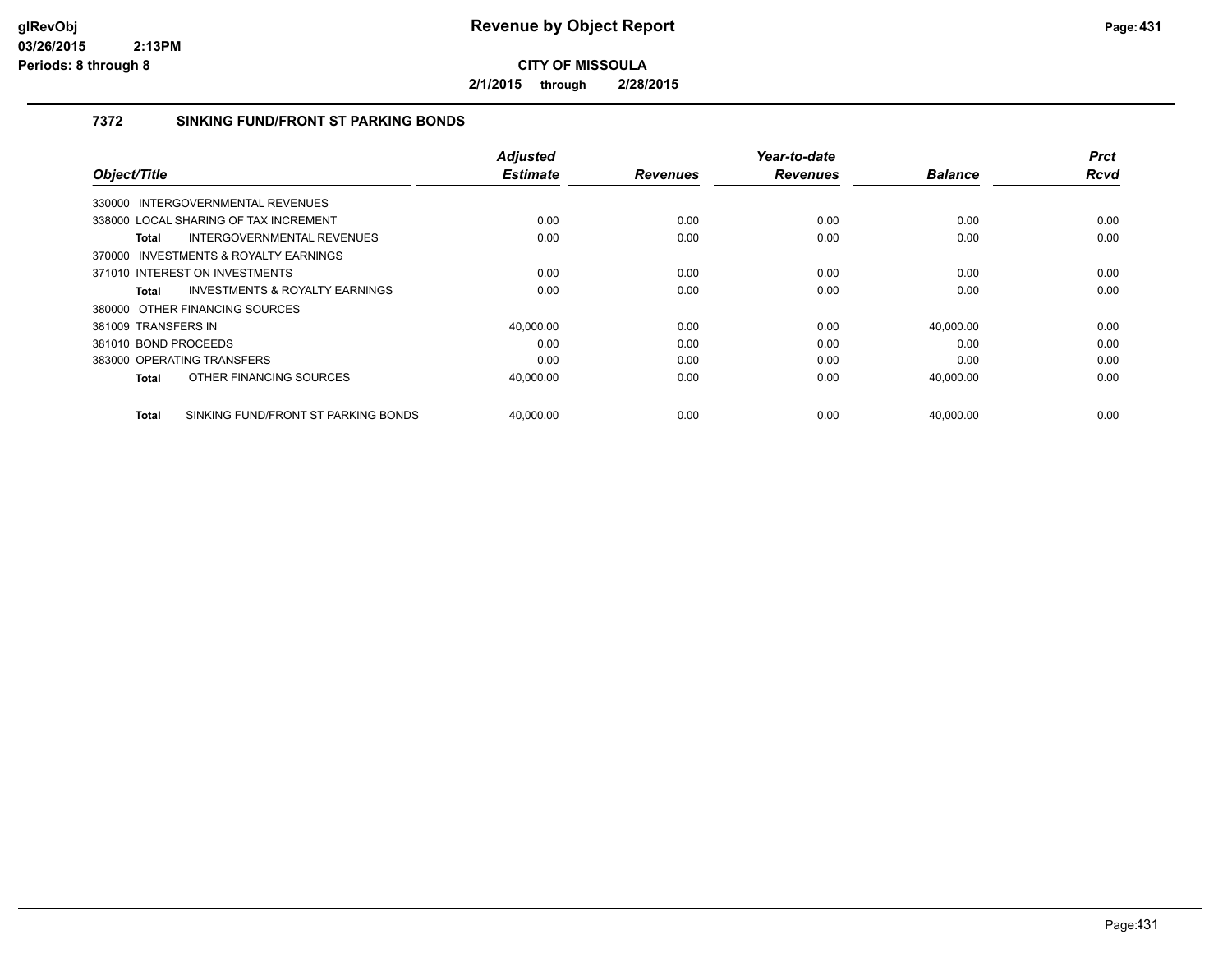**2/1/2015 through 2/28/2015**

## **7373 MPC SERIES 2010B CONSTRUCTION**

#### **7373 MPC SERIES 2010B CONSTRUCTION**

|                                                           | <b>Adjusted</b> |                 | Year-to-date    |                | <b>Prct</b> |
|-----------------------------------------------------------|-----------------|-----------------|-----------------|----------------|-------------|
| Object/Title                                              | <b>Estimate</b> | <b>Revenues</b> | <b>Revenues</b> | <b>Balance</b> | <b>Rcvd</b> |
| TAXES/ASSESSMENTS<br>310000                               |                 |                 |                 |                |             |
| <b>PENALTIES &amp; INTEREST</b><br>312001                 | 0.00            | 0.00            | 0.00            | 0.00           | 0.00        |
| <b>TAXES/ASSESSMENTS</b><br><b>Total</b>                  | 0.00            | 0.00            | 0.00            | 0.00           | 0.00        |
| MISCELLANEOUS REVENUES<br>360000                          |                 |                 |                 |                |             |
| 360010 MISCELLANEOUS                                      | 0.00            | 0.00            | 0.00            | 0.00           | 0.00        |
| MISCELLANEOUS REVENUES<br>Total                           | 0.00            | 0.00            | 0.00            | 0.00           | 0.00        |
| <b>INVESTMENTS &amp; ROYALTY EARNINGS</b><br>370000       |                 |                 |                 |                |             |
| 371010 INTEREST ON INVESTMENTS                            | 0.00            | 0.00            | 0.00            | 0.00           | 0.00        |
| <b>INVESTMENTS &amp; ROYALTY EARNINGS</b><br><b>Total</b> | 0.00            | 0.00            | 0.00            | 0.00           | 0.00        |
| OTHER FINANCING SOURCES<br>380000                         |                 |                 |                 |                |             |
| 381010 BOND PROCEEDS                                      | 0.00            | 0.00            | 0.00            | 0.00           | 0.00        |
| 383000 OPERATING TRANSFERS                                | 0.00            | 0.00            | 0.00            | 0.00           | 0.00        |
| 383042 TRANSFERS FROM OTHER FUNDS                         | 0.00            | 0.00            | 0.00            | 0.00           | 0.00        |
| 383400 CAPITAL CONTRIBUTION                               | 0.00            | 0.00            | 0.00            | 0.00           | 0.00        |
| OTHER FINANCING SOURCES<br><b>Total</b>                   | 0.00            | 0.00            | 0.00            | 0.00           | 0.00        |
| MPC SERIES 2010B CONSTRUCTION<br>Total                    | 0.00            | 0.00            | 0.00            | 0.00           | 0.00        |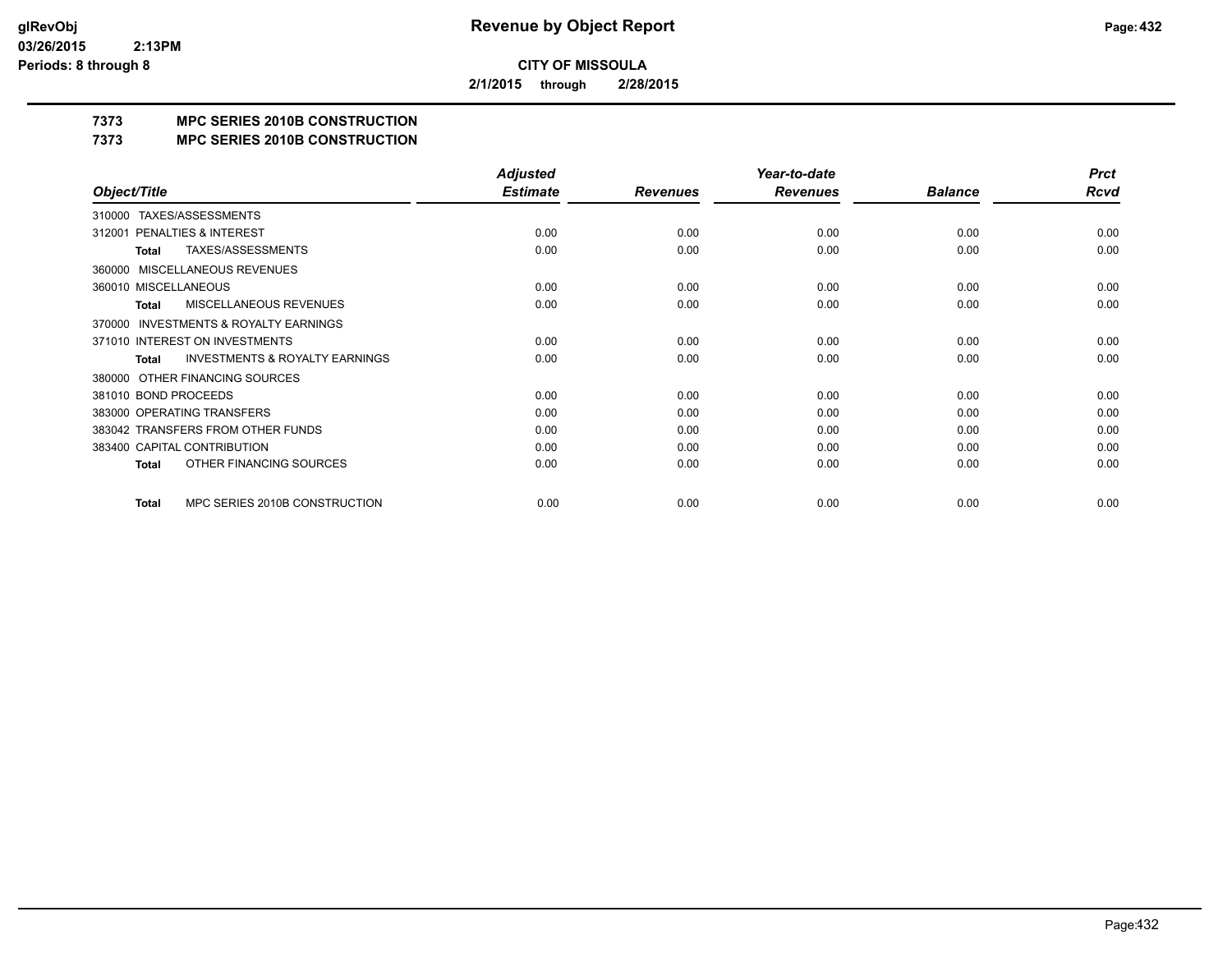**2/1/2015 through 2/28/2015**

### **7373 MPC SERIES 2010B CONSTRUCTION**

|                                                           | <b>Adjusted</b> |                 | Year-to-date    |                | <b>Prct</b> |
|-----------------------------------------------------------|-----------------|-----------------|-----------------|----------------|-------------|
| Object/Title                                              | <b>Estimate</b> | <b>Revenues</b> | <b>Revenues</b> | <b>Balance</b> | Rcvd        |
| TAXES/ASSESSMENTS<br>310000                               |                 |                 |                 |                |             |
| <b>PENALTIES &amp; INTEREST</b><br>312001                 | 0.00            | 0.00            | 0.00            | 0.00           | 0.00        |
| TAXES/ASSESSMENTS<br>Total                                | 0.00            | 0.00            | 0.00            | 0.00           | 0.00        |
| 360000 MISCELLANEOUS REVENUES                             |                 |                 |                 |                |             |
| 360010 MISCELLANEOUS                                      | 0.00            | 0.00            | 0.00            | 0.00           | 0.00        |
| <b>MISCELLANEOUS REVENUES</b><br><b>Total</b>             | 0.00            | 0.00            | 0.00            | 0.00           | 0.00        |
| <b>INVESTMENTS &amp; ROYALTY EARNINGS</b><br>370000       |                 |                 |                 |                |             |
| 371010 INTEREST ON INVESTMENTS                            | 0.00            | 0.00            | 0.00            | 0.00           | 0.00        |
| <b>INVESTMENTS &amp; ROYALTY EARNINGS</b><br><b>Total</b> | 0.00            | 0.00            | 0.00            | 0.00           | 0.00        |
| 380000 OTHER FINANCING SOURCES                            |                 |                 |                 |                |             |
| 381010 BOND PROCEEDS                                      | 0.00            | 0.00            | 0.00            | 0.00           | 0.00        |
| 383000 OPERATING TRANSFERS                                | 0.00            | 0.00            | 0.00            | 0.00           | 0.00        |
| 383042 TRANSFERS FROM OTHER FUNDS                         | 0.00            | 0.00            | 0.00            | 0.00           | 0.00        |
| 383400 CAPITAL CONTRIBUTION                               | 0.00            | 0.00            | 0.00            | 0.00           | 0.00        |
| OTHER FINANCING SOURCES<br><b>Total</b>                   | 0.00            | 0.00            | 0.00            | 0.00           | 0.00        |
| MPC SERIES 2010B CONSTRUCTION<br><b>Total</b>             | 0.00            | 0.00            | 0.00            | 0.00           | 0.00        |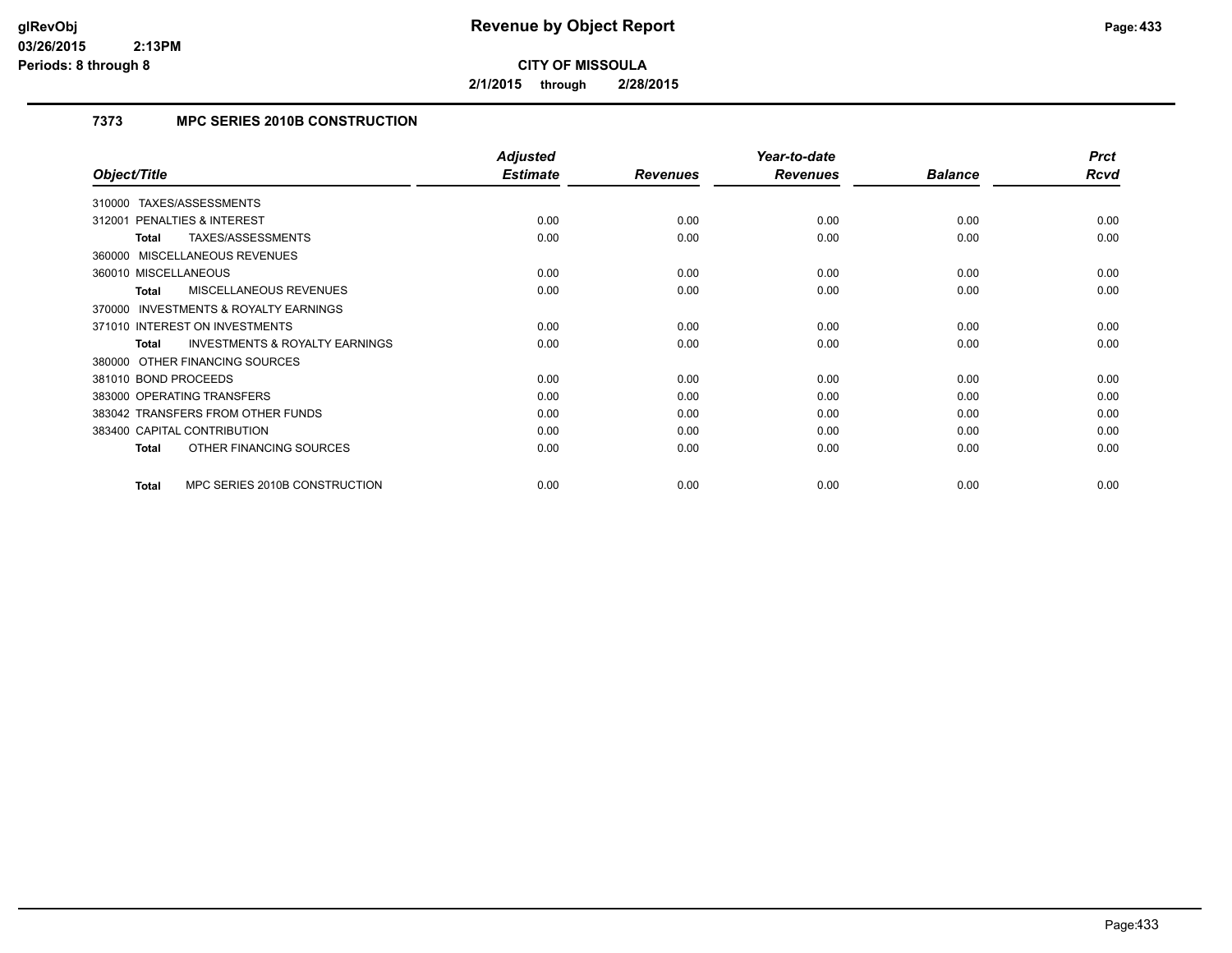**2/1/2015 through 2/28/2015**

#### **7374 RESERVE FUND-PARKING BONDS**

#### **7374 RESERVE FUND-PARKING BONDS**

|                                                    | <b>Adjusted</b> |                 | Year-to-date    |                | <b>Prct</b> |
|----------------------------------------------------|-----------------|-----------------|-----------------|----------------|-------------|
| Object/Title                                       | <b>Estimate</b> | <b>Revenues</b> | <b>Revenues</b> | <b>Balance</b> | <b>Rcvd</b> |
| 370000 INVESTMENTS & ROYALTY EARNINGS              |                 |                 |                 |                |             |
| 371010 INTEREST ON INVESTMENTS                     | 0.00            | 0.00            | 0.00            | 0.00           | 0.00        |
| <b>INVESTMENTS &amp; ROYALTY EARNINGS</b><br>Total | 0.00            | 0.00            | 0.00            | 0.00           | 0.00        |
| 380000 OTHER FINANCING SOURCES                     |                 |                 |                 |                |             |
| 381009 TRANSFERS IN                                | 0.00            | 0.00            | 0.00            | 0.00           | 0.00        |
| 381010 BOND PROCEEDS                               | 0.00            | 0.00            | 0.00            | 0.00           | 0.00        |
| 383000 OPERATING TRANSFERS                         | 0.00            | 0.00            | 0.00            | 0.00           | 0.00        |
| OTHER FINANCING SOURCES<br>Total                   | 0.00            | 0.00            | 0.00            | 0.00           | 0.00        |
| RESERVE FUND-PARKING BONDS                         |                 |                 |                 |                |             |
| Total                                              | 0.00            | 0.00            | 0.00            | 0.00           | 0.00        |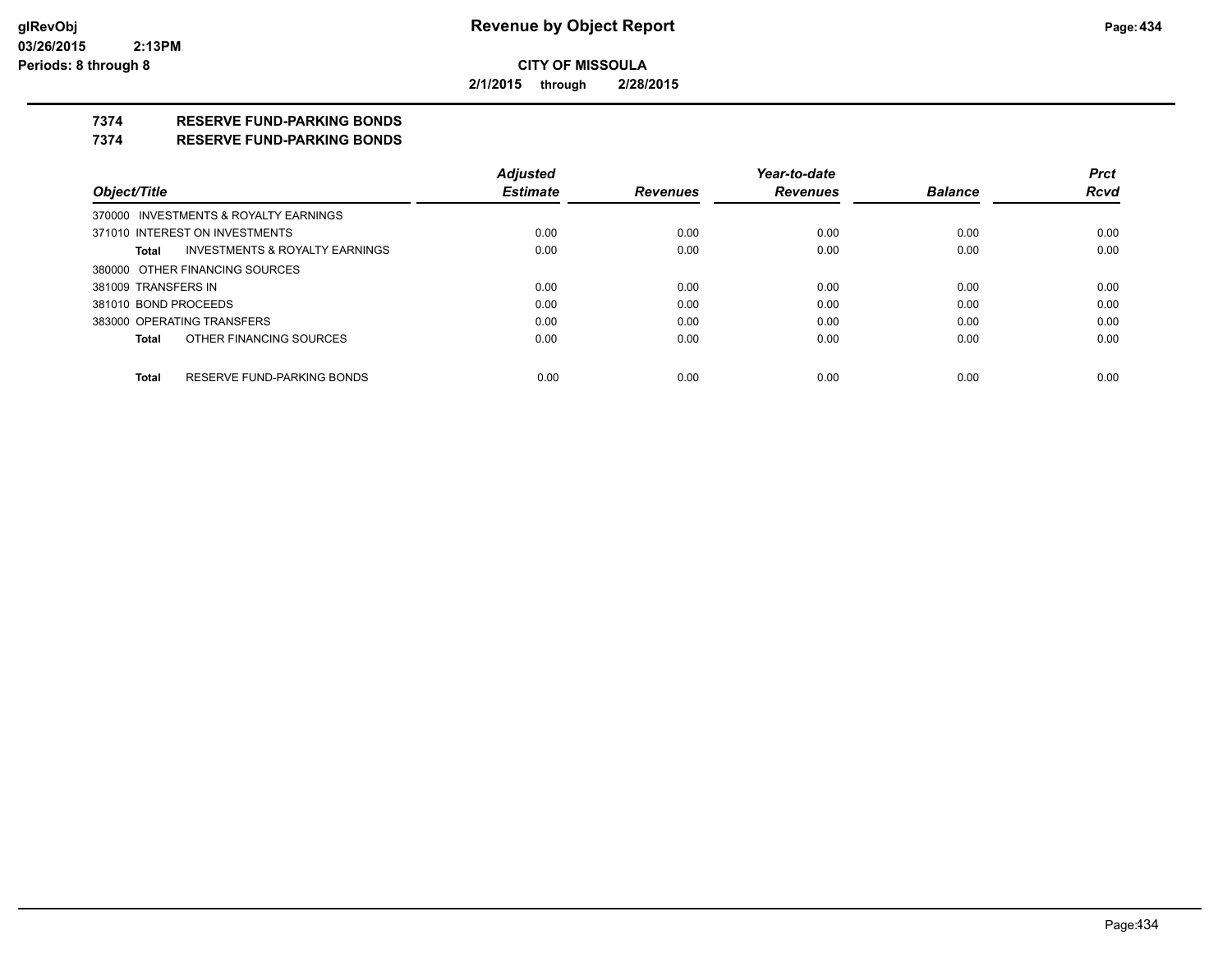**2/1/2015 through 2/28/2015**

#### **7374 RESERVE FUND-PARKING BONDS**

|                                                   | <b>Adjusted</b> |                 | Year-to-date    |                | <b>Prct</b> |
|---------------------------------------------------|-----------------|-----------------|-----------------|----------------|-------------|
| Object/Title                                      | <b>Estimate</b> | <b>Revenues</b> | <b>Revenues</b> | <b>Balance</b> | <b>Rcvd</b> |
| 370000 INVESTMENTS & ROYALTY EARNINGS             |                 |                 |                 |                |             |
| 371010 INTEREST ON INVESTMENTS                    | 0.00            | 0.00            | 0.00            | 0.00           | 0.00        |
| INVESTMENTS & ROYALTY EARNINGS<br><b>Total</b>    | 0.00            | 0.00            | 0.00            | 0.00           | 0.00        |
| 380000 OTHER FINANCING SOURCES                    |                 |                 |                 |                |             |
| 381009 TRANSFERS IN                               | 0.00            | 0.00            | 0.00            | 0.00           | 0.00        |
| 381010 BOND PROCEEDS                              | 0.00            | 0.00            | 0.00            | 0.00           | 0.00        |
| 383000 OPERATING TRANSFERS                        | 0.00            | 0.00            | 0.00            | 0.00           | 0.00        |
| OTHER FINANCING SOURCES<br><b>Total</b>           | 0.00            | 0.00            | 0.00            | 0.00           | 0.00        |
| <b>RESERVE FUND-PARKING BONDS</b><br><b>Total</b> | 0.00            | 0.00            | 0.00            | 0.00           | 0.00        |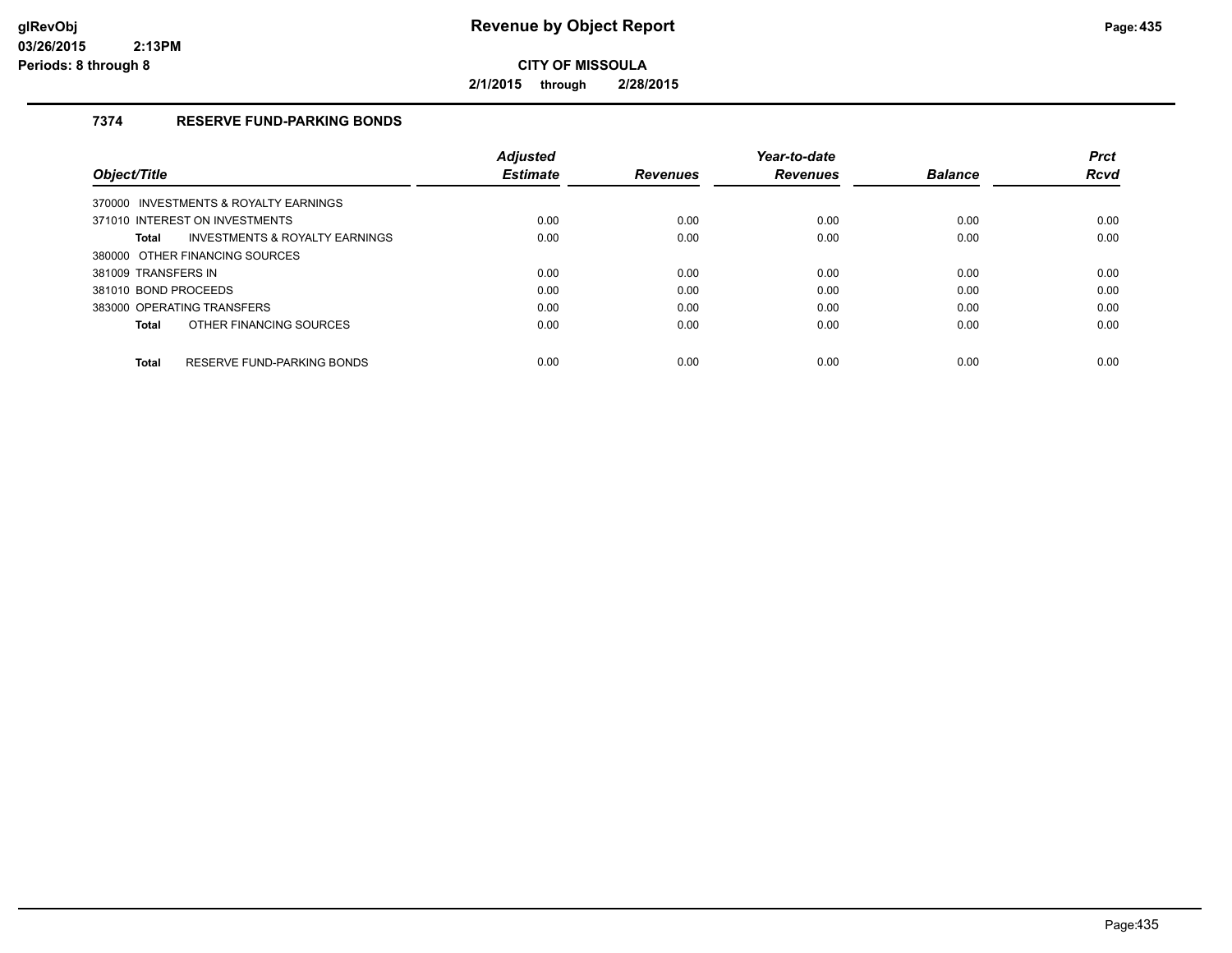**2/1/2015 through 2/28/2015**

# **7375 PLEDGED TAX INCREMENT-2010B BOND**

## **7375 PLEDGED TAX INCREMENT-2010B BOND**

|                                                    | <b>Adjusted</b> |                 | Year-to-date    |                | <b>Prct</b> |
|----------------------------------------------------|-----------------|-----------------|-----------------|----------------|-------------|
| Object/Title                                       | <b>Estimate</b> | <b>Revenues</b> | <b>Revenues</b> | <b>Balance</b> | <b>Rcvd</b> |
| 330000 INTERGOVERNMENTAL REVENUES                  |                 |                 |                 |                |             |
| 338000 LOCAL SHARING OF TAX INCREMENT              | 268,162.00      | 0.00            | 133,425.29      | 134,736.71     | 49.76       |
| INTERGOVERNMENTAL REVENUES<br>Total                | 268,162.00      | 0.00            | 133.425.29      | 134.736.71     | 49.76       |
| 370000 INVESTMENTS & ROYALTY EARNINGS              |                 |                 |                 |                |             |
| 371010 INTEREST ON INVESTMENTS                     | 0.00            | 0.00            | $-24.646.18$    | 24.646.18      | 0.00        |
| <b>INVESTMENTS &amp; ROYALTY EARNINGS</b><br>Total | 0.00            | 0.00            | $-24.646.18$    | 24.646.18      | 0.00        |
| 380000 OTHER FINANCING SOURCES                     |                 |                 |                 |                |             |
| 383000 OPERATING TRANSFERS                         | 0.00            | 0.00            | 0.00            | 0.00           | 0.00        |
| OTHER FINANCING SOURCES<br><b>Total</b>            | 0.00            | 0.00            | 0.00            | 0.00           | 0.00        |
| PLEDGED TAX INCREMENT-2010B BOND<br><b>Total</b>   | 268.162.00      | 0.00            | 108.779.11      | 159.382.89     | 40.56       |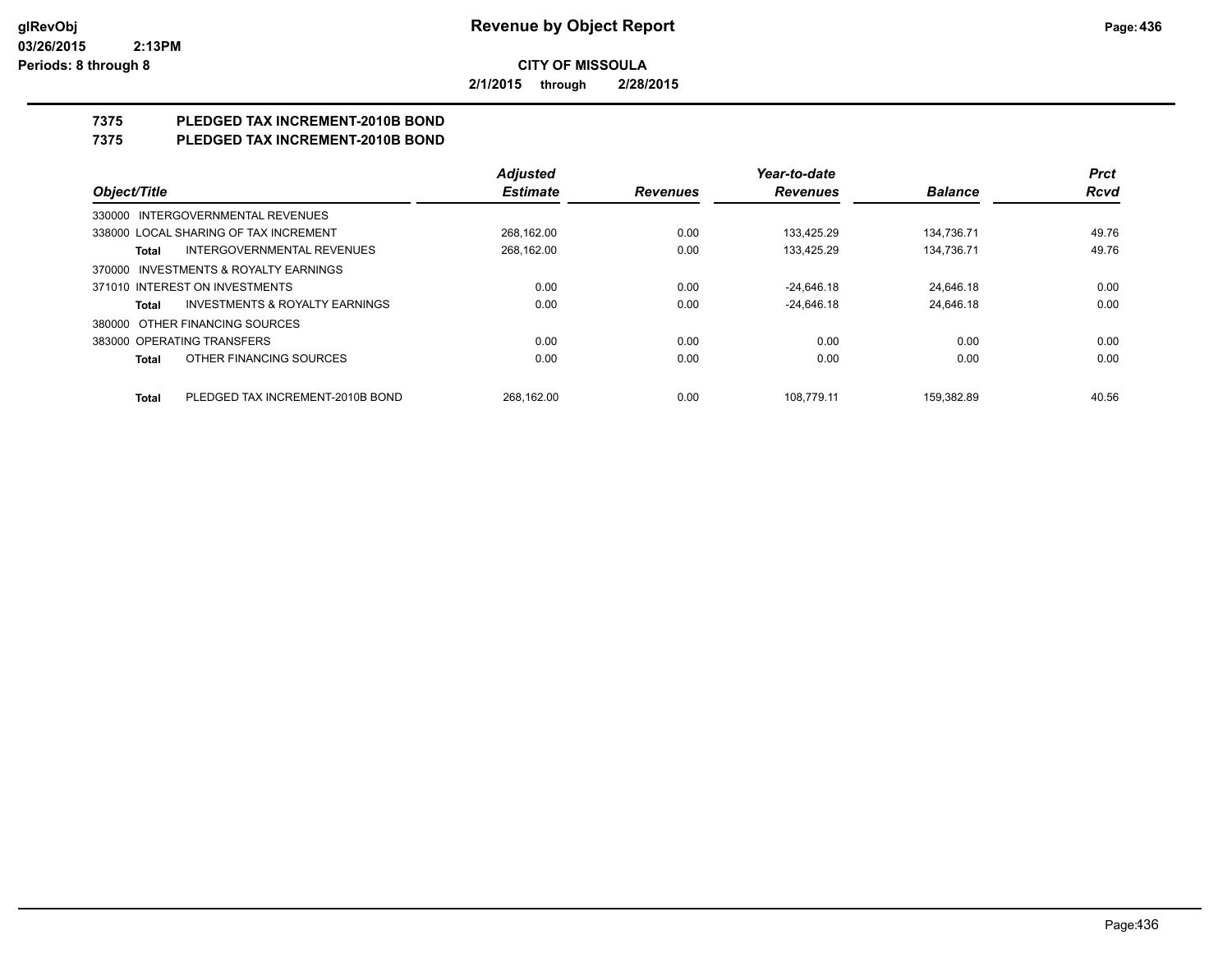**2/1/2015 through 2/28/2015**

#### **7375 PLEDGED TAX INCREMENT-2010B BOND**

| Object/Title                          |                                           | <b>Adjusted</b><br><b>Estimate</b> | <b>Revenues</b> | Year-to-date<br><b>Revenues</b> | <b>Balance</b> | <b>Prct</b><br>Rcvd |
|---------------------------------------|-------------------------------------------|------------------------------------|-----------------|---------------------------------|----------------|---------------------|
| 330000 INTERGOVERNMENTAL REVENUES     |                                           |                                    |                 |                                 |                |                     |
| 338000 LOCAL SHARING OF TAX INCREMENT |                                           | 268.162.00                         | 0.00            | 133.425.29                      | 134.736.71     | 49.76               |
| <b>Total</b>                          | INTERGOVERNMENTAL REVENUES                | 268.162.00                         | 0.00            | 133.425.29                      | 134.736.71     | 49.76               |
| 370000 INVESTMENTS & ROYALTY EARNINGS |                                           |                                    |                 |                                 |                |                     |
| 371010 INTEREST ON INVESTMENTS        |                                           | 0.00                               | 0.00            | $-24,646.18$                    | 24.646.18      | 0.00                |
| <b>Total</b>                          | <b>INVESTMENTS &amp; ROYALTY EARNINGS</b> | 0.00                               | 0.00            | $-24.646.18$                    | 24,646.18      | 0.00                |
| 380000 OTHER FINANCING SOURCES        |                                           |                                    |                 |                                 |                |                     |
| 383000 OPERATING TRANSFERS            |                                           | 0.00                               | 0.00            | 0.00                            | 0.00           | 0.00                |
| <b>Total</b>                          | OTHER FINANCING SOURCES                   | 0.00                               | 0.00            | 0.00                            | 0.00           | 0.00                |
| <b>Total</b>                          | PLEDGED TAX INCREMENT-2010B BOND          | 268.162.00                         | 0.00            | 108.779.11                      | 159.382.89     | 40.56               |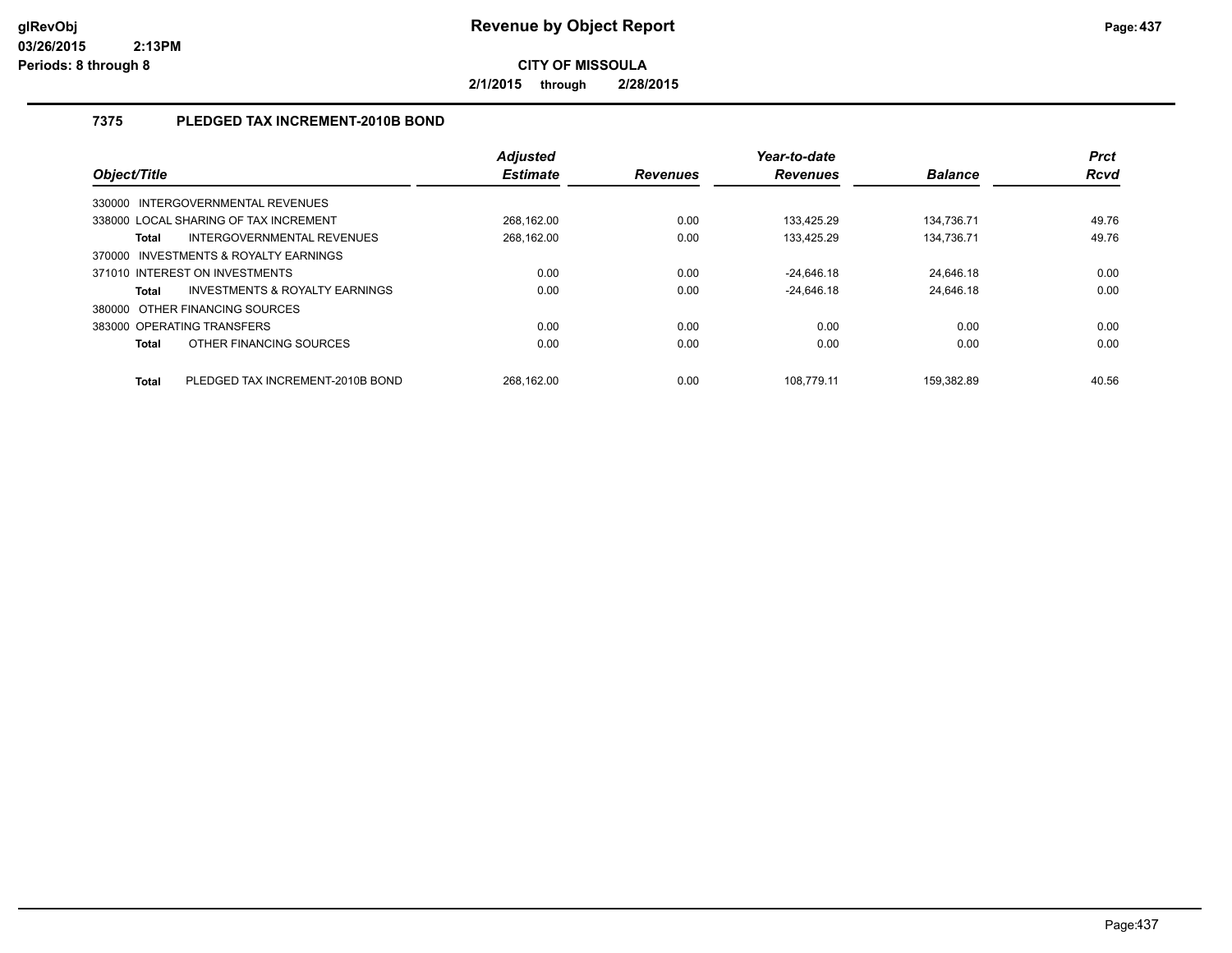**2/1/2015 through 2/28/2015**

#### **7376 MPC 2010A BONDS DEBT INTEREST**

#### **7376 MPC 2010A BONDS DEBT INTEREST**

|                            |                                           | <b>Adjusted</b> |                 | Year-to-date    |                | <b>Prct</b> |
|----------------------------|-------------------------------------------|-----------------|-----------------|-----------------|----------------|-------------|
| Object/Title               |                                           | <b>Estimate</b> | <b>Revenues</b> | <b>Revenues</b> | <b>Balance</b> | <b>Rcvd</b> |
|                            | 370000 INVESTMENTS & ROYALTY EARNINGS     |                 |                 |                 |                |             |
|                            | 371010 INTEREST ON INVESTMENTS            | 0.00            | 0.00            | 0.00            | 0.00           | 0.00        |
| Total                      | <b>INVESTMENTS &amp; ROYALTY EARNINGS</b> | 0.00            | 0.00            | 0.00            | 0.00           | 0.00        |
|                            | 380000 OTHER FINANCING SOURCES            |                 |                 |                 |                |             |
| 381009 TRANSFERS IN        |                                           | 0.00            | 0.00            | 0.00            | 0.00           | 0.00        |
| 381010 BOND PROCEEDS       |                                           | 0.00            | 0.00            | 0.00            | 0.00           | 0.00        |
| 383000 OPERATING TRANSFERS |                                           | 0.00            | 0.00            | 0.00            | 0.00           | 0.00        |
| Total                      | OTHER FINANCING SOURCES                   | 0.00            | 0.00            | 0.00            | 0.00           | 0.00        |
|                            |                                           |                 |                 |                 |                |             |
| Total                      | MPC 2010A BONDS DEBT INTEREST             | 0.00            | 0.00            | 0.00            | 0.00           | 0.00        |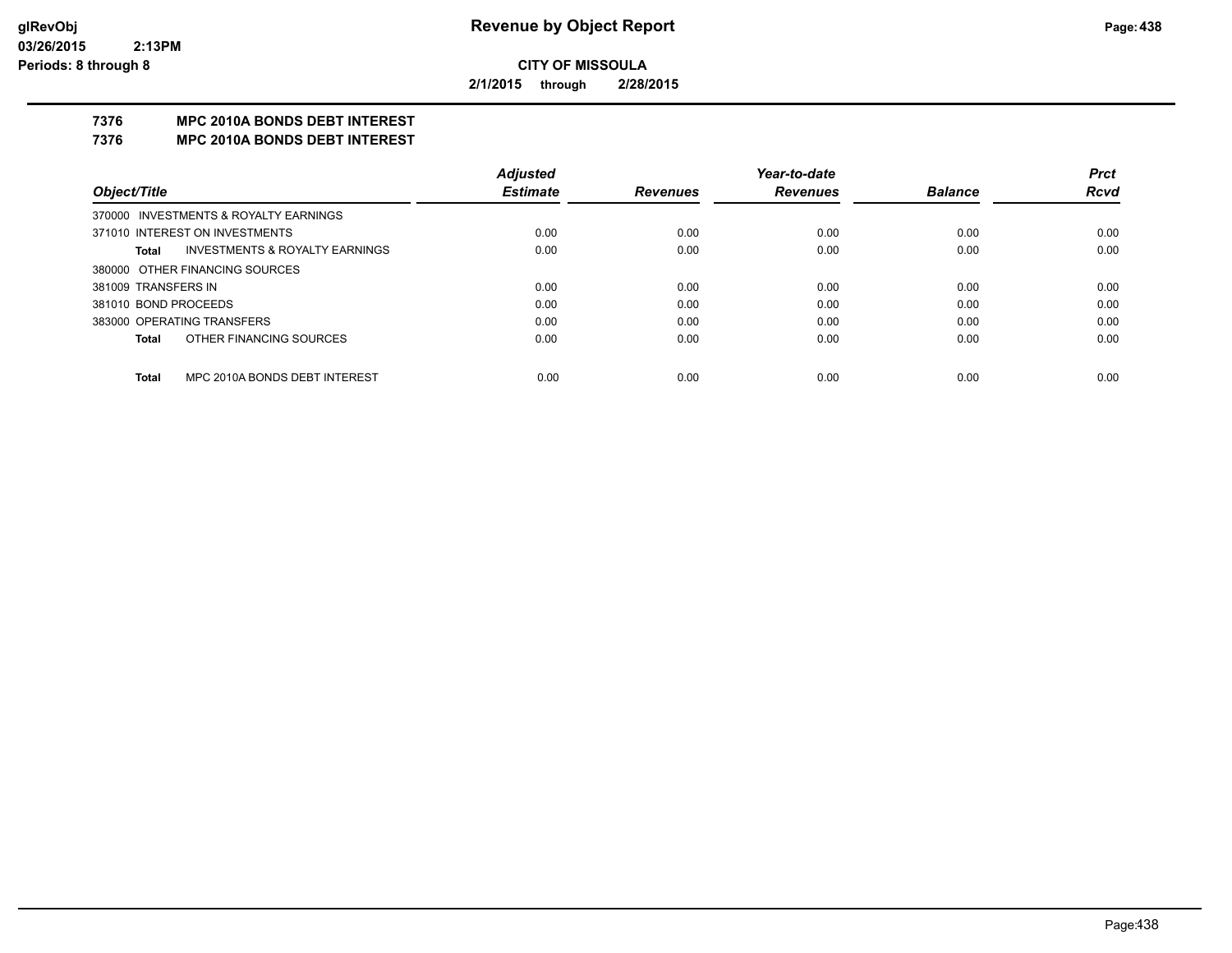**2/1/2015 through 2/28/2015**

#### **7376 MPC 2010A BONDS DEBT INTEREST**

|                                                | <b>Adjusted</b> |                 | Year-to-date    |                | <b>Prct</b> |
|------------------------------------------------|-----------------|-----------------|-----------------|----------------|-------------|
| <i><b>Object/Title</b></i>                     | <b>Estimate</b> | <b>Revenues</b> | <b>Revenues</b> | <b>Balance</b> | Rcvd        |
| 370000 INVESTMENTS & ROYALTY EARNINGS          |                 |                 |                 |                |             |
| 371010 INTEREST ON INVESTMENTS                 | 0.00            | 0.00            | 0.00            | 0.00           | 0.00        |
| INVESTMENTS & ROYALTY EARNINGS<br><b>Total</b> | 0.00            | 0.00            | 0.00            | 0.00           | 0.00        |
| 380000 OTHER FINANCING SOURCES                 |                 |                 |                 |                |             |
| 381009 TRANSFERS IN                            | 0.00            | 0.00            | 0.00            | 0.00           | 0.00        |
| 381010 BOND PROCEEDS                           | 0.00            | 0.00            | 0.00            | 0.00           | 0.00        |
| 383000 OPERATING TRANSFERS                     | 0.00            | 0.00            | 0.00            | 0.00           | 0.00        |
| OTHER FINANCING SOURCES<br><b>Total</b>        | 0.00            | 0.00            | 0.00            | 0.00           | 0.00        |
| MPC 2010A BONDS DEBT INTEREST<br><b>Total</b>  | 0.00            | 0.00            | 0.00            | 0.00           | 0.00        |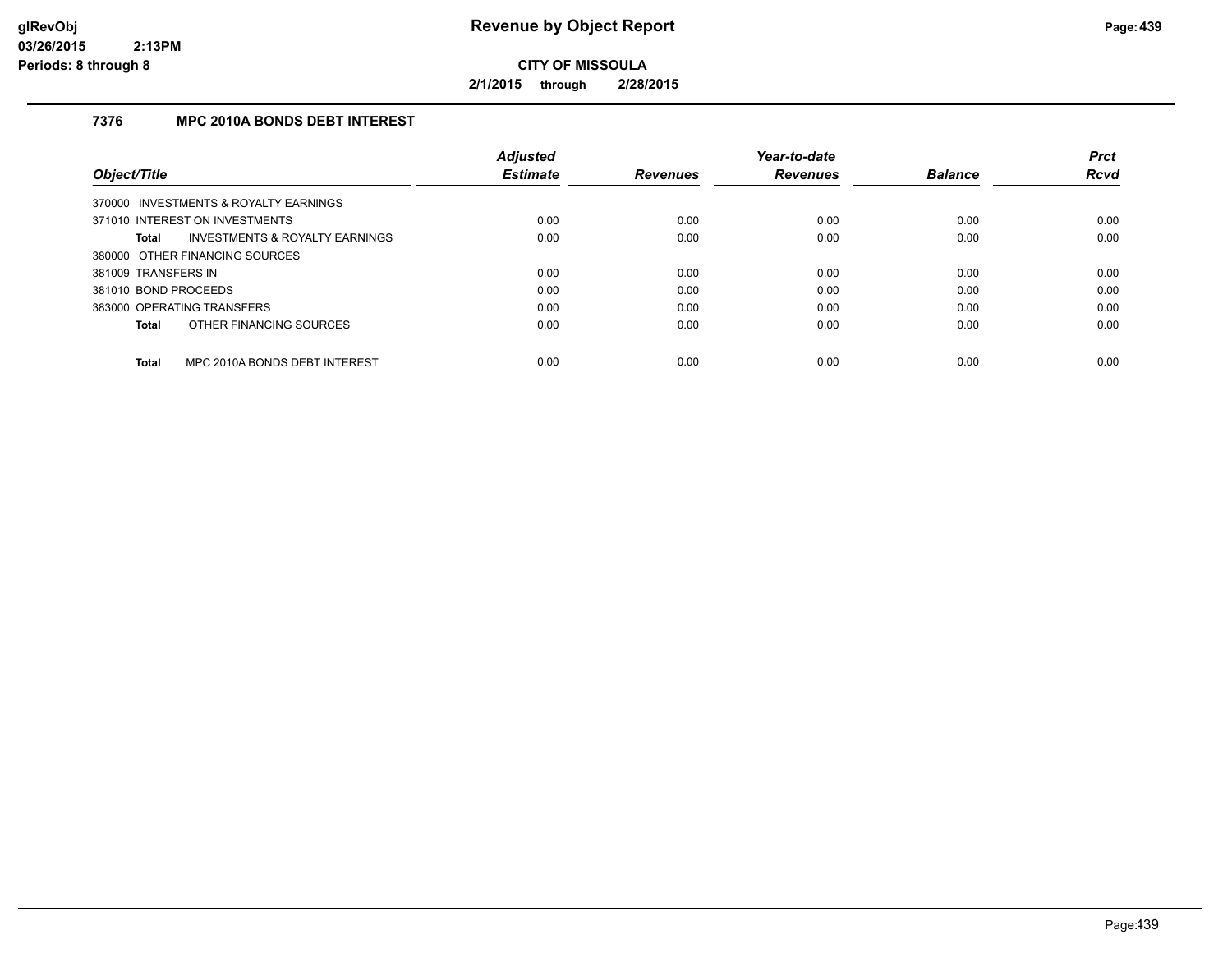**2/1/2015 through 2/28/2015**

### **7377 MPC 2010A BONDS SINKING FUND**

**7377 MPC 2010A BONDS SINKING FUND**

|                                                    | <b>Adjusted</b> |                 | Year-to-date    |                | <b>Prct</b> |
|----------------------------------------------------|-----------------|-----------------|-----------------|----------------|-------------|
| Object/Title                                       | <b>Estimate</b> | <b>Revenues</b> | <b>Revenues</b> | <b>Balance</b> | Rcvd        |
| 370000 INVESTMENTS & ROYALTY EARNINGS              |                 |                 |                 |                |             |
| 371010 INTEREST ON INVESTMENTS                     | 0.00            | 0.00            | 0.00            | 0.00           | 0.00        |
| <b>INVESTMENTS &amp; ROYALTY EARNINGS</b><br>Total | 0.00            | 0.00            | 0.00            | 0.00           | 0.00        |
| 380000 OTHER FINANCING SOURCES                     |                 |                 |                 |                |             |
| 381009 TRANSFERS IN                                | 0.00            | 0.00            | 0.00            | 0.00           | 0.00        |
| 381010 BOND PROCEEDS                               | 0.00            | 0.00            | 0.00            | 0.00           | 0.00        |
| 383000 OPERATING TRANSFERS                         | 0.00            | 0.00            | 0.00            | 0.00           | 0.00        |
| OTHER FINANCING SOURCES<br>Total                   | 0.00            | 0.00            | 0.00            | 0.00           | 0.00        |
|                                                    |                 |                 |                 |                |             |
| MPC 2010A BONDS SINKING FUND<br><b>Total</b>       | 0.00            | 0.00            | 0.00            | 0.00           | 0.00        |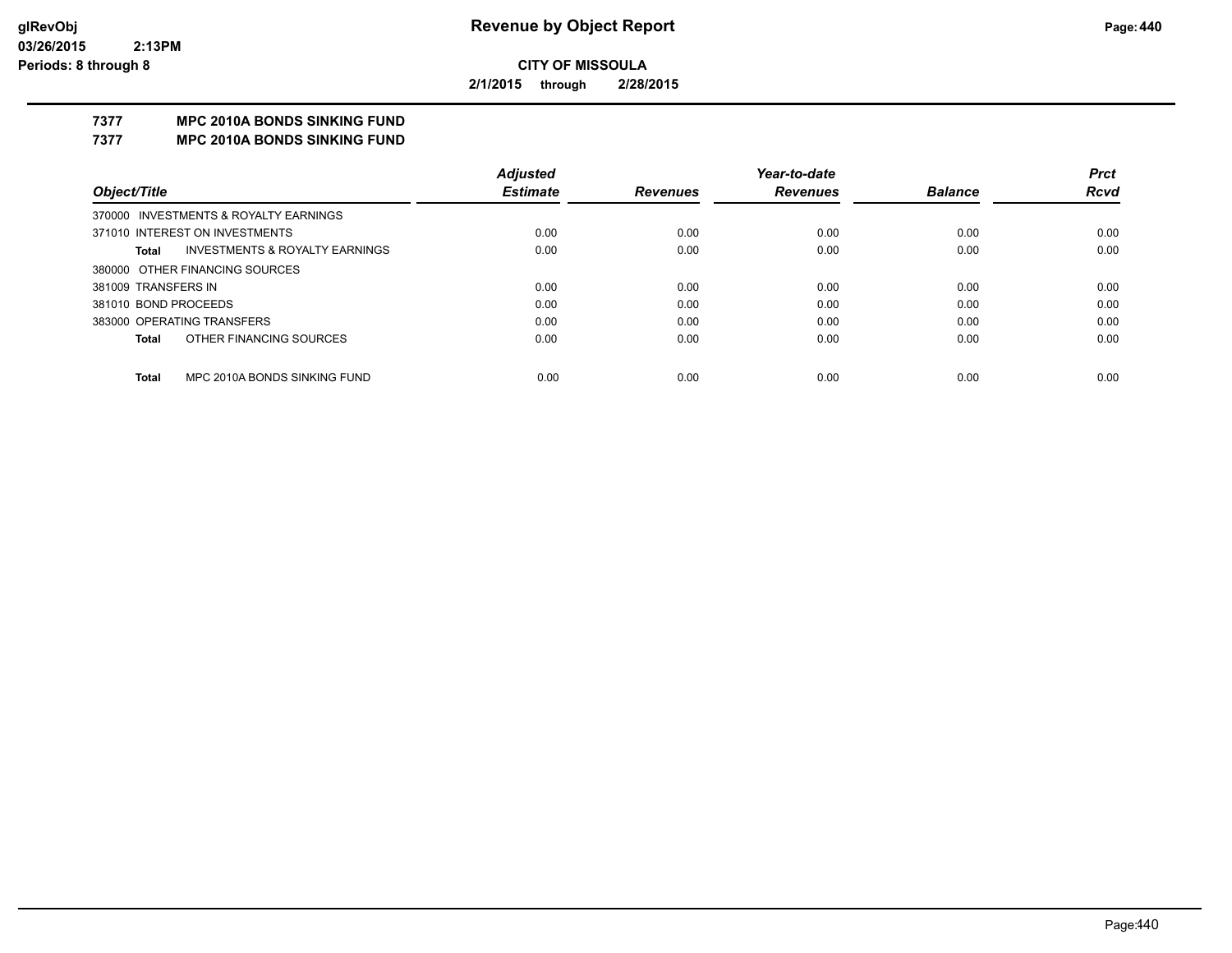**2/1/2015 through 2/28/2015**

#### **7377 MPC 2010A BONDS SINKING FUND**

|                                                | <b>Adjusted</b> |                 | Year-to-date    |                | <b>Prct</b> |
|------------------------------------------------|-----------------|-----------------|-----------------|----------------|-------------|
| Object/Title                                   | <b>Estimate</b> | <b>Revenues</b> | <b>Revenues</b> | <b>Balance</b> | <b>Rcvd</b> |
| 370000 INVESTMENTS & ROYALTY EARNINGS          |                 |                 |                 |                |             |
| 371010 INTEREST ON INVESTMENTS                 | 0.00            | 0.00            | 0.00            | 0.00           | 0.00        |
| INVESTMENTS & ROYALTY EARNINGS<br><b>Total</b> | 0.00            | 0.00            | 0.00            | 0.00           | 0.00        |
| 380000 OTHER FINANCING SOURCES                 |                 |                 |                 |                |             |
| 381009 TRANSFERS IN                            | 0.00            | 0.00            | 0.00            | 0.00           | 0.00        |
| 381010 BOND PROCEEDS                           | 0.00            | 0.00            | 0.00            | 0.00           | 0.00        |
| 383000 OPERATING TRANSFERS                     | 0.00            | 0.00            | 0.00            | 0.00           | 0.00        |
| OTHER FINANCING SOURCES<br>Total               | 0.00            | 0.00            | 0.00            | 0.00           | 0.00        |
| MPC 2010A BONDS SINKING FUND<br><b>Total</b>   | 0.00            | 0.00            | 0.00            | 0.00           | 0.00        |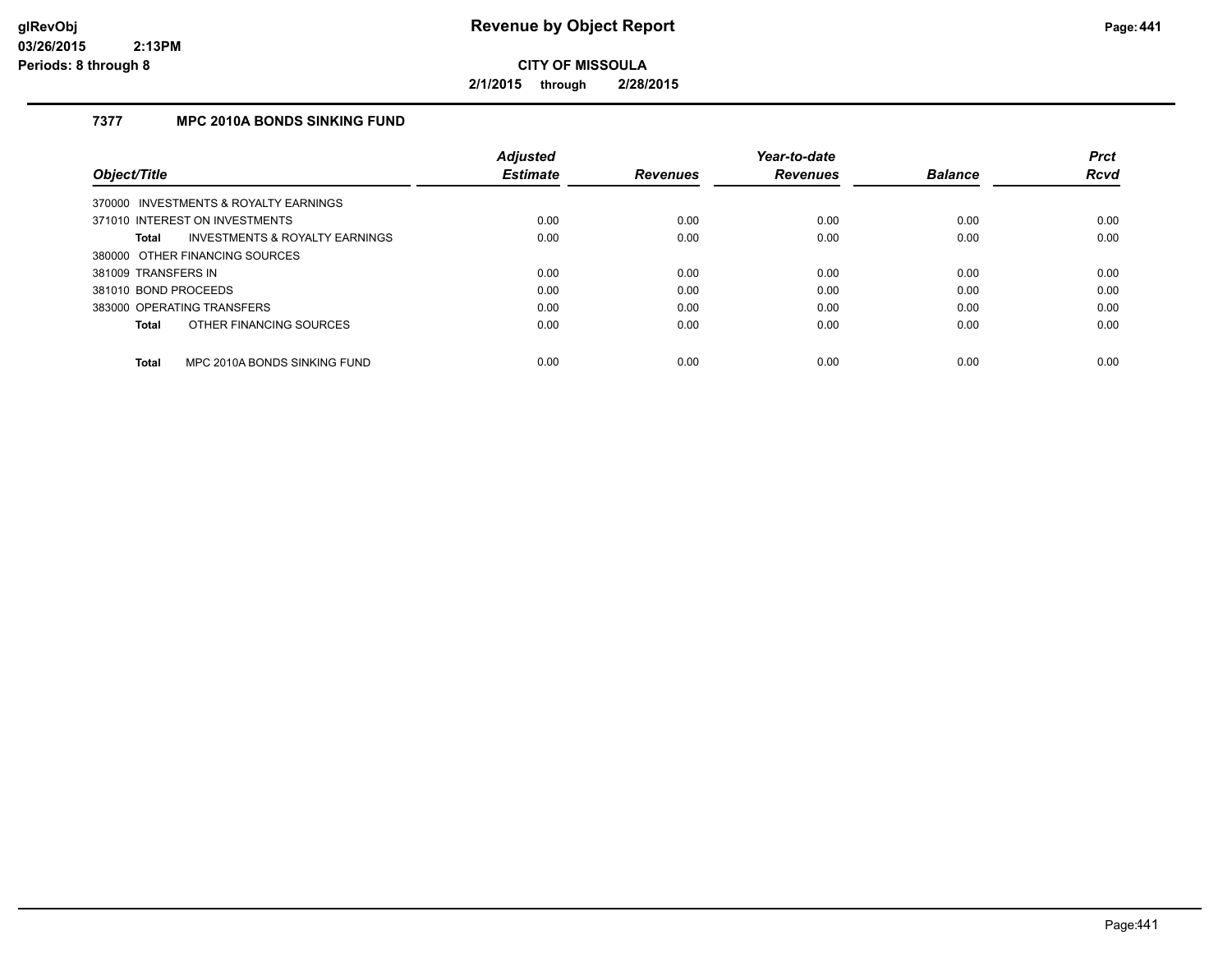**2/1/2015 through 2/28/2015**

#### **7378 MPC 2010A BOND RESERVE**

**7378 MPC 2010A BOND RESERVE**

|                      |                                           | <b>Adjusted</b> |                 | Year-to-date    |                | <b>Prct</b> |
|----------------------|-------------------------------------------|-----------------|-----------------|-----------------|----------------|-------------|
| Object/Title         |                                           | <b>Estimate</b> | <b>Revenues</b> | <b>Revenues</b> | <b>Balance</b> | <b>Rcvd</b> |
|                      | 370000 INVESTMENTS & ROYALTY EARNINGS     |                 |                 |                 |                |             |
|                      | 371010 INTEREST ON INVESTMENTS            | 0.00            | 0.00            | 0.00            | 0.00           | 0.00        |
| Total                | <b>INVESTMENTS &amp; ROYALTY EARNINGS</b> | 0.00            | 0.00            | 0.00            | 0.00           | 0.00        |
|                      | 380000 OTHER FINANCING SOURCES            |                 |                 |                 |                |             |
| 381009 TRANSFERS IN  |                                           | 0.00            | 0.00            | 0.00            | 0.00           | 0.00        |
| 381010 BOND PROCEEDS |                                           | 0.00            | 0.00            | 0.00            | 0.00           | 0.00        |
|                      | 383000 OPERATING TRANSFERS                | 0.00            | 0.00            | 0.00            | 0.00           | 0.00        |
| Total                | OTHER FINANCING SOURCES                   | 0.00            | 0.00            | 0.00            | 0.00           | 0.00        |
|                      |                                           |                 |                 |                 |                |             |
| Total                | MPC 2010A BOND RESERVE                    | 0.00            | 0.00            | 0.00            | 0.00           | 0.00        |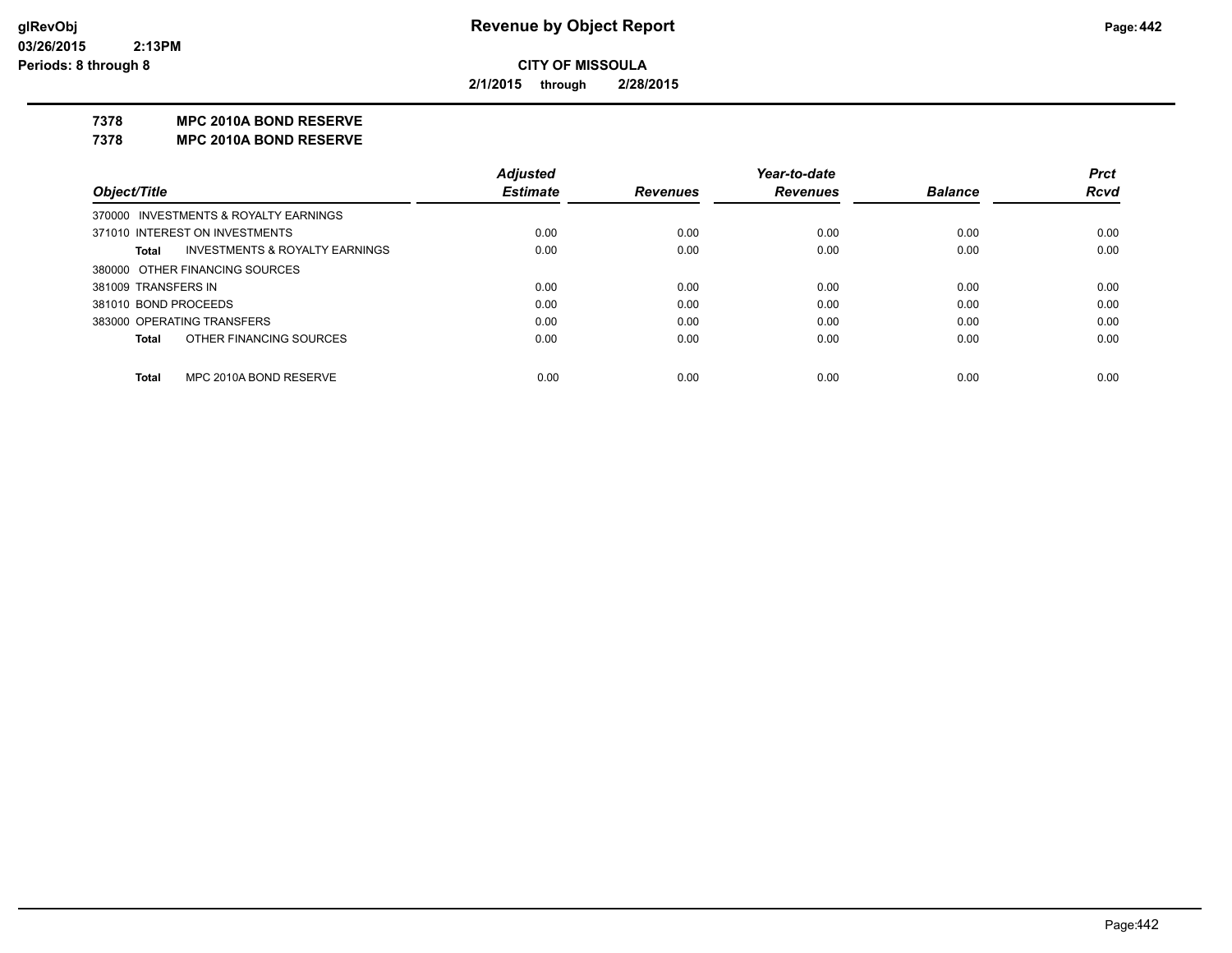**2/1/2015 through 2/28/2015**

#### **7378 MPC 2010A BOND RESERVE**

|                                         | <b>Adjusted</b> |                 | Year-to-date    |                | <b>Prct</b> |
|-----------------------------------------|-----------------|-----------------|-----------------|----------------|-------------|
| Object/Title                            | <b>Estimate</b> | <b>Revenues</b> | <b>Revenues</b> | <b>Balance</b> | <b>Rcvd</b> |
| 370000 INVESTMENTS & ROYALTY EARNINGS   |                 |                 |                 |                |             |
| 371010 INTEREST ON INVESTMENTS          | 0.00            | 0.00            | 0.00            | 0.00           | 0.00        |
| INVESTMENTS & ROYALTY EARNINGS<br>Total | 0.00            | 0.00            | 0.00            | 0.00           | 0.00        |
| 380000 OTHER FINANCING SOURCES          |                 |                 |                 |                |             |
| 381009 TRANSFERS IN                     | 0.00            | 0.00            | 0.00            | 0.00           | 0.00        |
| 381010 BOND PROCEEDS                    | 0.00            | 0.00            | 0.00            | 0.00           | 0.00        |
| 383000 OPERATING TRANSFERS              | 0.00            | 0.00            | 0.00            | 0.00           | 0.00        |
| OTHER FINANCING SOURCES<br>Total        | 0.00            | 0.00            | 0.00            | 0.00           | 0.00        |
| MPC 2010A BOND RESERVE<br><b>Total</b>  | 0.00            | 0.00            | 0.00            | 0.00           | 0.00        |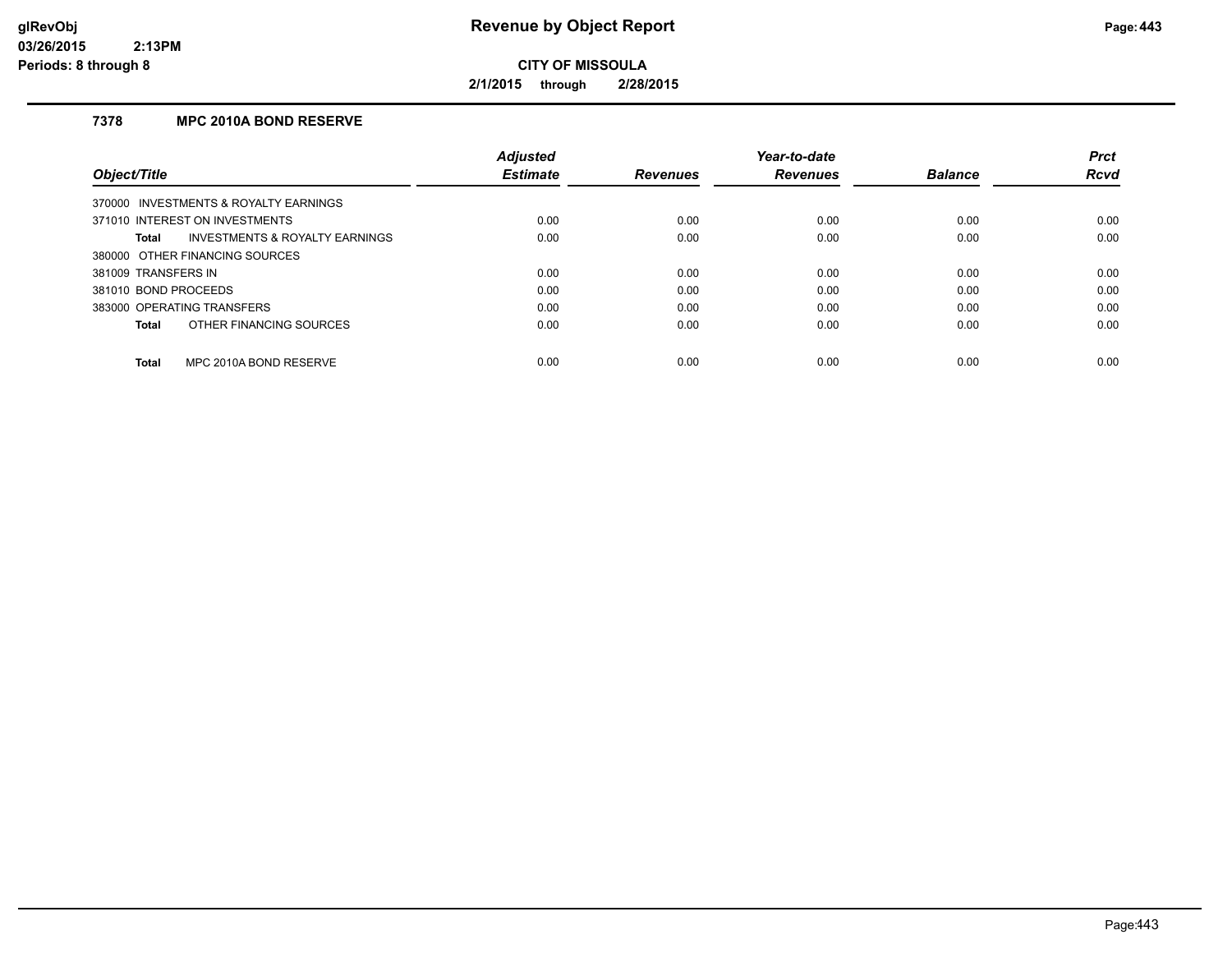**2/1/2015 through 2/28/2015**

#### **7379 MPC 2010A BOND CONSTRUCTION**

#### **7379 MPC 2010A BOND CONSTRUCTION**

|                      |                                       | <b>Adjusted</b> |                 | Year-to-date    |                | <b>Prct</b> |
|----------------------|---------------------------------------|-----------------|-----------------|-----------------|----------------|-------------|
| Object/Title         |                                       | <b>Estimate</b> | <b>Revenues</b> | <b>Revenues</b> | <b>Balance</b> | <b>Rcvd</b> |
|                      | 370000 INVESTMENTS & ROYALTY EARNINGS |                 |                 |                 |                |             |
|                      | 371010 INTEREST ON INVESTMENTS        | 0.00            | 0.00            | 0.00            | 0.00           | 0.00        |
| Total                | INVESTMENTS & ROYALTY EARNINGS        | 0.00            | 0.00            | 0.00            | 0.00           | 0.00        |
|                      | 380000 OTHER FINANCING SOURCES        |                 |                 |                 |                |             |
| 381009 TRANSFERS IN  |                                       | 0.00            | 0.00            | 0.00            | 0.00           | 0.00        |
| 381010 BOND PROCEEDS |                                       | 0.00            | 0.00            | 0.00            | 0.00           | 0.00        |
|                      | 383000 OPERATING TRANSFERS            | 0.00            | 0.00            | 0.00            | 0.00           | 0.00        |
| Total                | OTHER FINANCING SOURCES               | 0.00            | 0.00            | 0.00            | 0.00           | 0.00        |
| <b>Total</b>         | MPC 2010A BOND CONSTRUCTION           | 0.00            | 0.00            | 0.00            | 0.00           | 0.00        |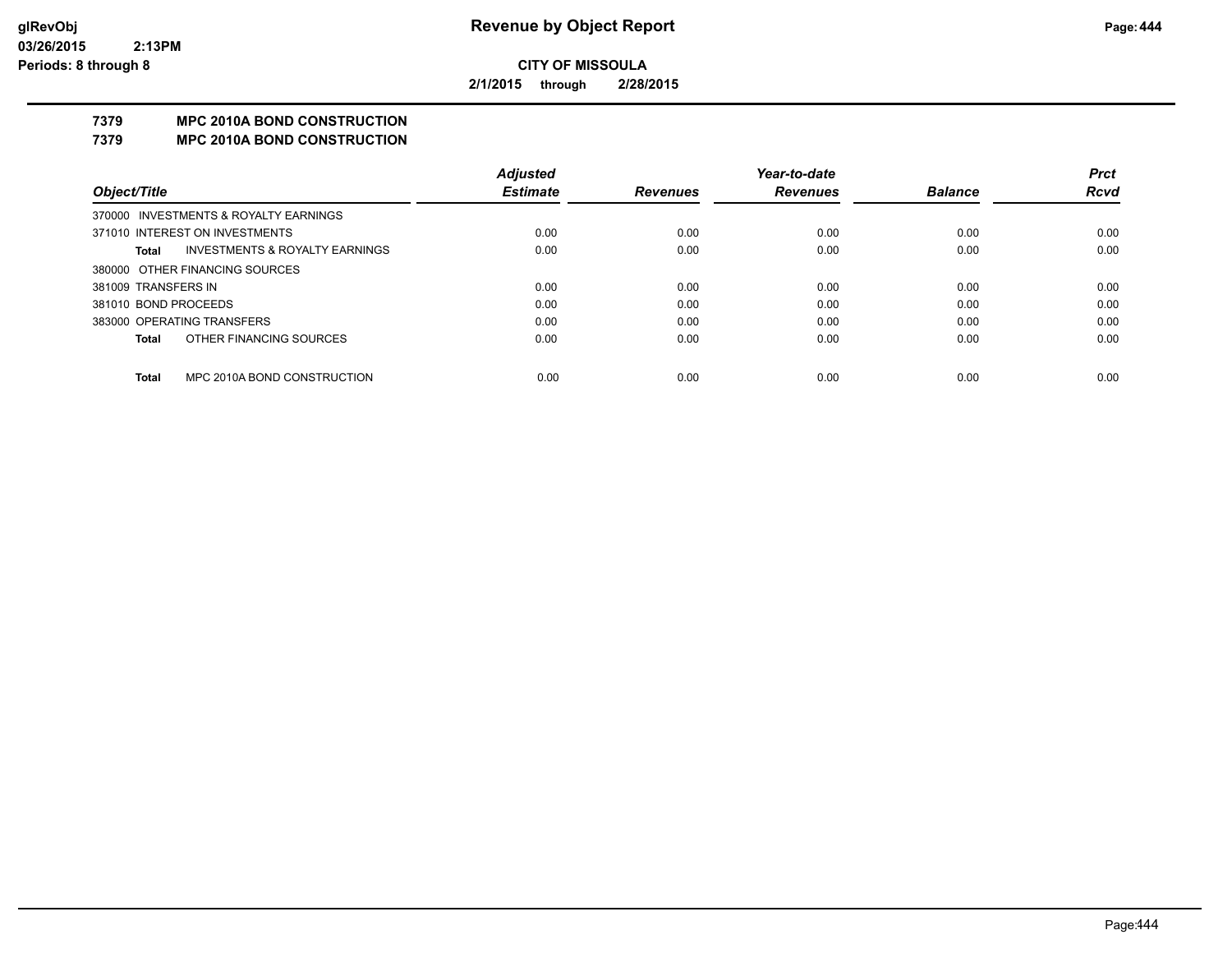**2/1/2015 through 2/28/2015**

#### **7379 MPC 2010A BOND CONSTRUCTION**

|                                                    | <b>Adjusted</b> |                 | Year-to-date    |                | <b>Prct</b> |
|----------------------------------------------------|-----------------|-----------------|-----------------|----------------|-------------|
| Object/Title                                       | <b>Estimate</b> | <b>Revenues</b> | <b>Revenues</b> | <b>Balance</b> | <b>Rcvd</b> |
| 370000 INVESTMENTS & ROYALTY EARNINGS              |                 |                 |                 |                |             |
| 371010 INTEREST ON INVESTMENTS                     | 0.00            | 0.00            | 0.00            | 0.00           | 0.00        |
| <b>INVESTMENTS &amp; ROYALTY EARNINGS</b><br>Total | 0.00            | 0.00            | 0.00            | 0.00           | 0.00        |
| 380000 OTHER FINANCING SOURCES                     |                 |                 |                 |                |             |
| 381009 TRANSFERS IN                                | 0.00            | 0.00            | 0.00            | 0.00           | 0.00        |
| 381010 BOND PROCEEDS                               | 0.00            | 0.00            | 0.00            | 0.00           | 0.00        |
| 383000 OPERATING TRANSFERS                         | 0.00            | 0.00            | 0.00            | 0.00           | 0.00        |
| OTHER FINANCING SOURCES<br><b>Total</b>            | 0.00            | 0.00            | 0.00            | 0.00           | 0.00        |
| MPC 2010A BOND CONSTRUCTION<br><b>Total</b>        | 0.00            | 0.00            | 0.00            | 0.00           | 0.00        |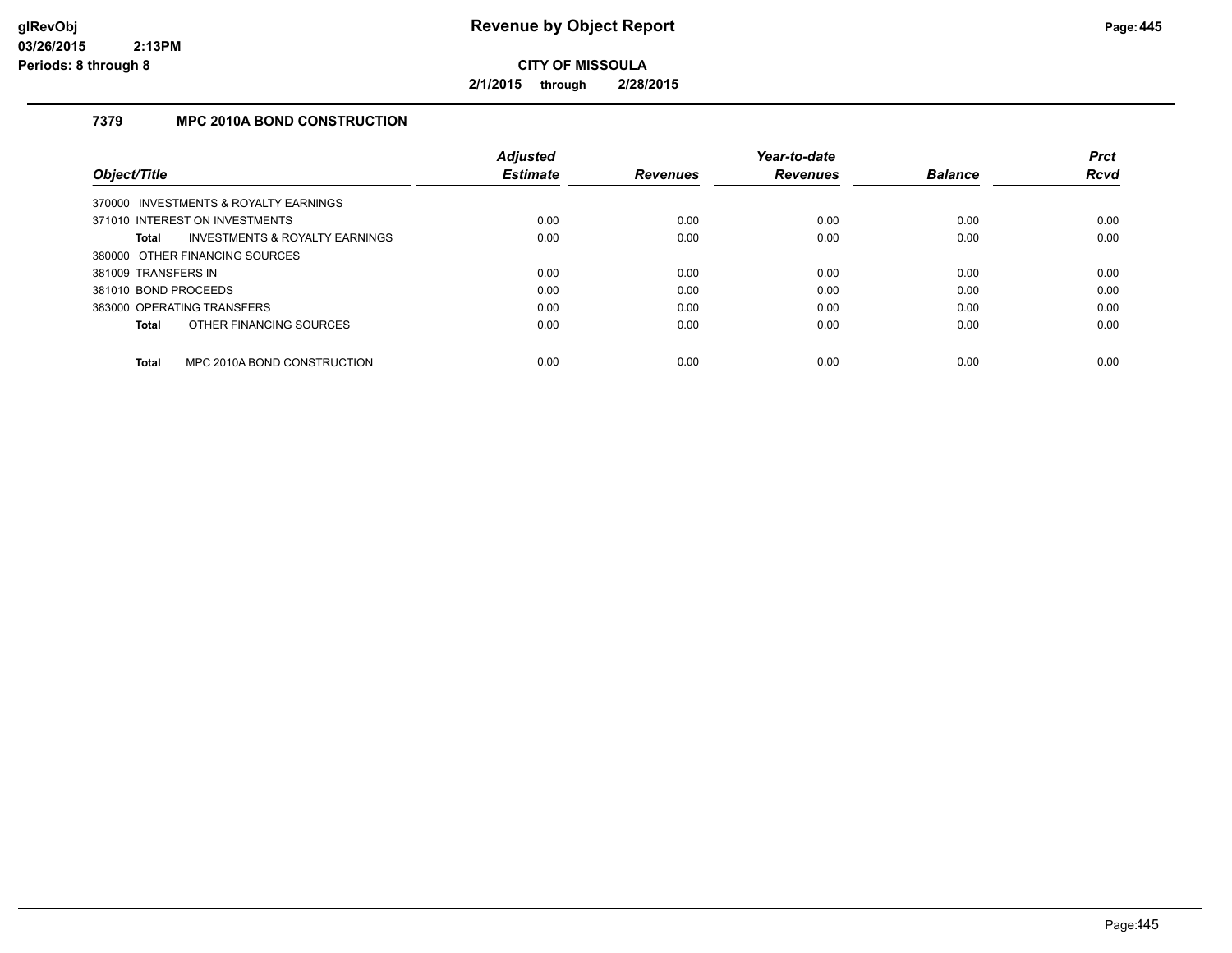**2/1/2015 through 2/28/2015**

### **7380 BUSINESS IMPROVEMENT DISTRICT**

#### **7380 BUSINESS IMPROVEMENT DISTRICT**

|                                                     | <b>Adjusted</b> |                 | Year-to-date    |                | <b>Prct</b> |
|-----------------------------------------------------|-----------------|-----------------|-----------------|----------------|-------------|
| Object/Title                                        | <b>Estimate</b> | <b>Revenues</b> | <b>Revenues</b> | <b>Balance</b> | Rcvd        |
| TAXES/ASSESSMENTS<br>310000                         |                 |                 |                 |                |             |
| 311011 TAX INCREMENT                                | 364,322.00      | 4,115.45        | 186,999.54      | 177,322.46     | 51.33       |
| <b>PENALTIES &amp; INTEREST</b><br>312001           | 0.00            | 74.46           | 592.80          | $-592.80$      | 0.00        |
| <b>TAXES/ASSESSMENTS</b><br><b>Total</b>            | 364,322.00      | 4,189.91        | 187,592.34      | 176,729.66     | 51.49       |
| <b>CHARGES FOR SERVICES</b><br>340000               |                 |                 |                 |                |             |
| <b>GARBAGE COLLECTION SERVICES</b><br>343041        | 5,000.00        | 1,293.77        | 12,987.76       | $-7,987.76$    | 259.76      |
| <b>CHARGES FOR SERVICES</b><br><b>Total</b>         | 5,000.00        | 1,293.77        | 12,987.76       | $-7,987.76$    | 259.76      |
| <b>MISCELLANEOUS REVENUES</b><br>360000             |                 |                 |                 |                |             |
| 363010 LIGHTING ASSESSMENTS                         | 0.00            | 0.00            | 0.00            | 0.00           | 0.00        |
| 363020 PROPERTY ASSESSMENTS                         | 0.00            | 0.00            | 0.00            | 0.00           | 0.00        |
| MISCELLANEOUS REVENUES<br>Total                     | 0.00            | 0.00            | 0.00            | 0.00           | 0.00        |
| <b>INVESTMENTS &amp; ROYALTY EARNINGS</b><br>370000 |                 |                 |                 |                |             |
| 371010 INTEREST ON INVESTMENTS                      | 0.00            | 0.00            | 0.00            | 0.00           | 0.00        |
| 371020 GAIN/LOSS IN MARKET VALUE OF INVESTMENTS     | 0.00            | 0.00            | 0.00            | 0.00           | 0.00        |
| <b>INVESTMENTS &amp; ROYALTY EARNINGS</b><br>Total  | 0.00            | 0.00            | 0.00            | 0.00           | 0.00        |
| <b>BUSINESS IMPROVEMENT DISTRICT</b><br>Total       | 369,322.00      | 5,483.68        | 200,580.10      | 168,741.90     | 54.31       |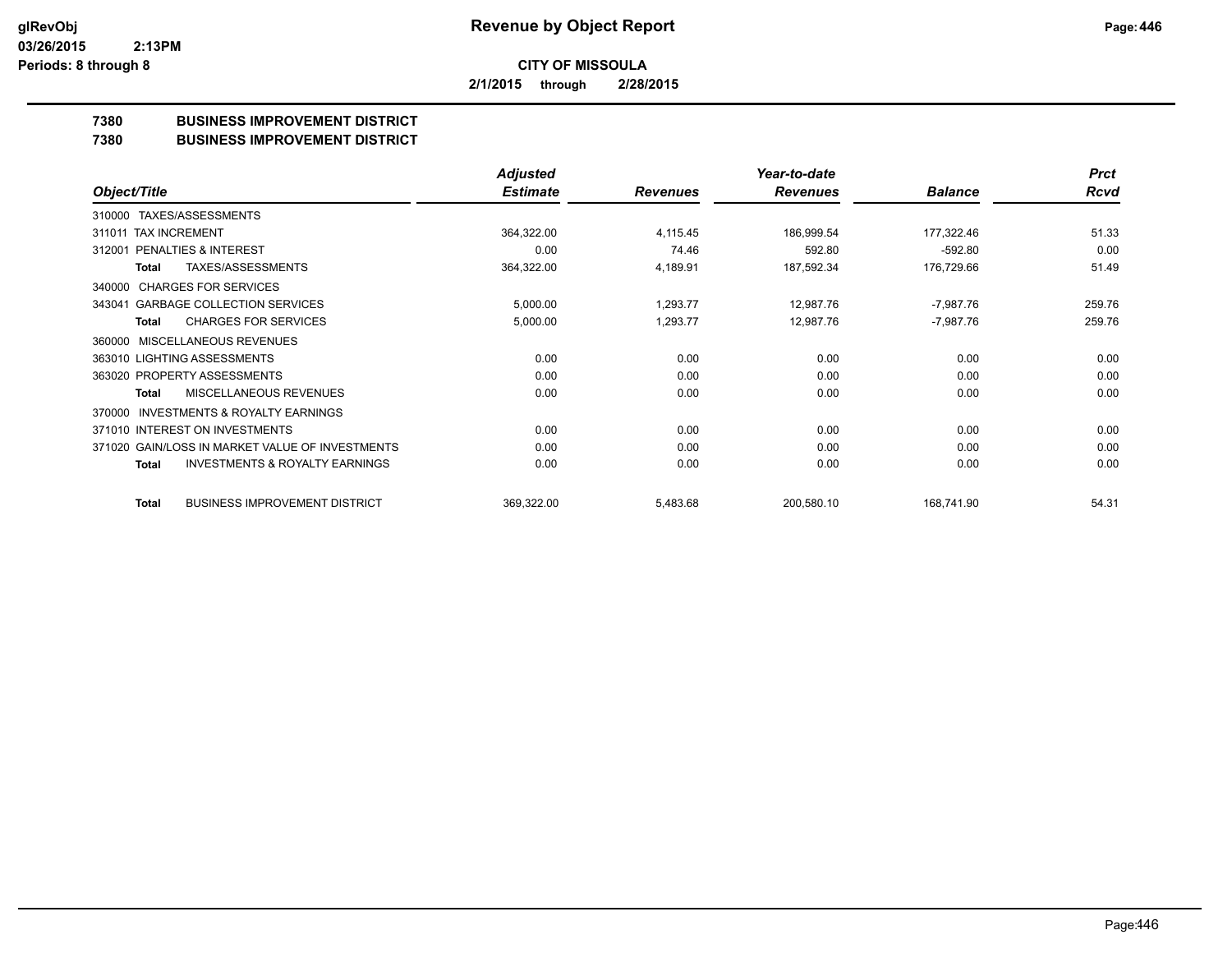**2/1/2015 through 2/28/2015**

#### **7380 BUSINESS IMPROVEMENT DISTRICT**

|                                                           | <b>Adjusted</b> |                 | Year-to-date    |                | <b>Prct</b> |
|-----------------------------------------------------------|-----------------|-----------------|-----------------|----------------|-------------|
| Object/Title                                              | <b>Estimate</b> | <b>Revenues</b> | <b>Revenues</b> | <b>Balance</b> | Rcvd        |
| 310000 TAXES/ASSESSMENTS                                  |                 |                 |                 |                |             |
| <b>TAX INCREMENT</b><br>311011                            | 364,322.00      | 4,115.45        | 186,999.54      | 177,322.46     | 51.33       |
| PENALTIES & INTEREST<br>312001                            | 0.00            | 74.46           | 592.80          | $-592.80$      | 0.00        |
| TAXES/ASSESSMENTS<br><b>Total</b>                         | 364,322.00      | 4,189.91        | 187,592.34      | 176,729.66     | 51.49       |
| 340000 CHARGES FOR SERVICES                               |                 |                 |                 |                |             |
| <b>GARBAGE COLLECTION SERVICES</b><br>343041              | 5,000.00        | 1,293.77        | 12,987.76       | $-7,987.76$    | 259.76      |
| <b>CHARGES FOR SERVICES</b><br><b>Total</b>               | 5,000.00        | 1,293.77        | 12,987.76       | $-7,987.76$    | 259.76      |
| MISCELLANEOUS REVENUES<br>360000                          |                 |                 |                 |                |             |
| 363010 LIGHTING ASSESSMENTS                               | 0.00            | 0.00            | 0.00            | 0.00           | 0.00        |
| 363020 PROPERTY ASSESSMENTS                               | 0.00            | 0.00            | 0.00            | 0.00           | 0.00        |
| <b>MISCELLANEOUS REVENUES</b><br><b>Total</b>             | 0.00            | 0.00            | 0.00            | 0.00           | 0.00        |
| <b>INVESTMENTS &amp; ROYALTY EARNINGS</b><br>370000       |                 |                 |                 |                |             |
| 371010 INTEREST ON INVESTMENTS                            | 0.00            | 0.00            | 0.00            | 0.00           | 0.00        |
| 371020 GAIN/LOSS IN MARKET VALUE OF INVESTMENT            | 0.00            | 0.00            | 0.00            | 0.00           | 0.00        |
| <b>INVESTMENTS &amp; ROYALTY EARNINGS</b><br><b>Total</b> | 0.00            | 0.00            | 0.00            | 0.00           | 0.00        |
| <b>BUSINESS IMPROVEMENT DISTRICT</b><br><b>Total</b>      | 369,322.00      | 5,483.68        | 200,580.10      | 168,741.90     | 54.31       |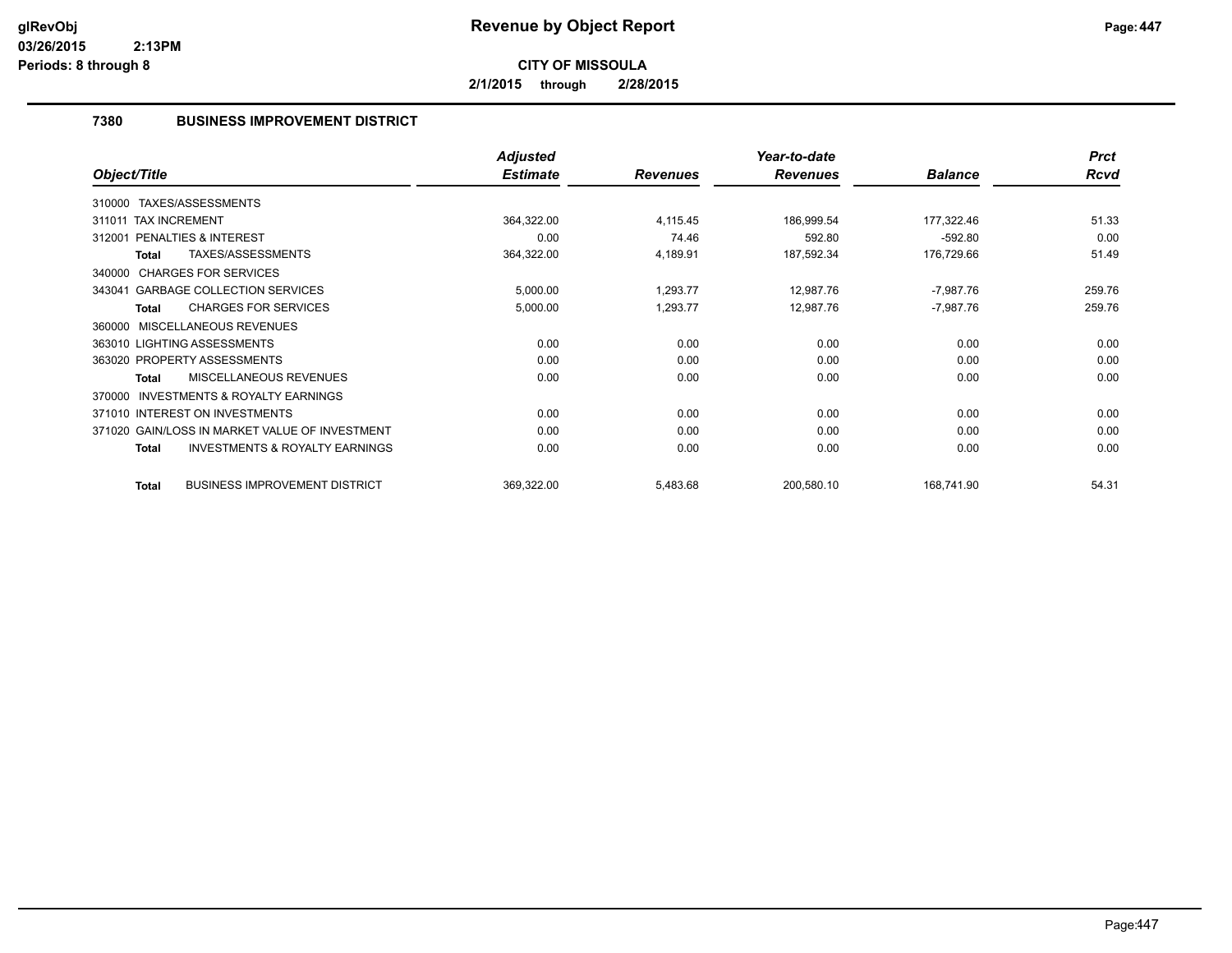**2/1/2015 through 2/28/2015**

#### **7381 TOURISM BUSINESS IMPROVEMENT DISTRICT 7381 TOURISM BUSINESS IMPROVEMENT DISTRICT**

|                                                     | <b>Adjusted</b> |          | Year-to-date    | <b>Prct</b>    |             |
|-----------------------------------------------------|-----------------|----------|-----------------|----------------|-------------|
| Object/Title                                        | <b>Estimate</b> | Revenues | <b>Revenues</b> | <b>Balance</b> | <b>Rcvd</b> |
| 310000 TAXES/ASSESSMENTS                            |                 |          |                 |                |             |
| 314100 TBID REVENUE                                 | 620.494.00      | 0.00     | 0.00            | 620.494.00     | 0.00        |
| TAXES/ASSESSMENTS<br>Total                          | 620,494.00      | 0.00     | 0.00            | 620.494.00     | 0.00        |
| 370000 INVESTMENTS & ROYALTY EARNINGS               |                 |          |                 |                |             |
| 371010 INTEREST ON INVESTMENTS                      | 0.00            | 0.00     | 0.00            | 0.00           | 0.00        |
| <b>INVESTMENTS &amp; ROYALTY EARNINGS</b><br>Total  | 0.00            | 0.00     | 0.00            | 0.00           | 0.00        |
|                                                     |                 |          |                 |                |             |
| TOURISM BUSINESS IMPROVEMENT DISTRI<br><b>Total</b> | 620.494.00      | 0.00     | 0.00            | 620.494.00     | 0.00        |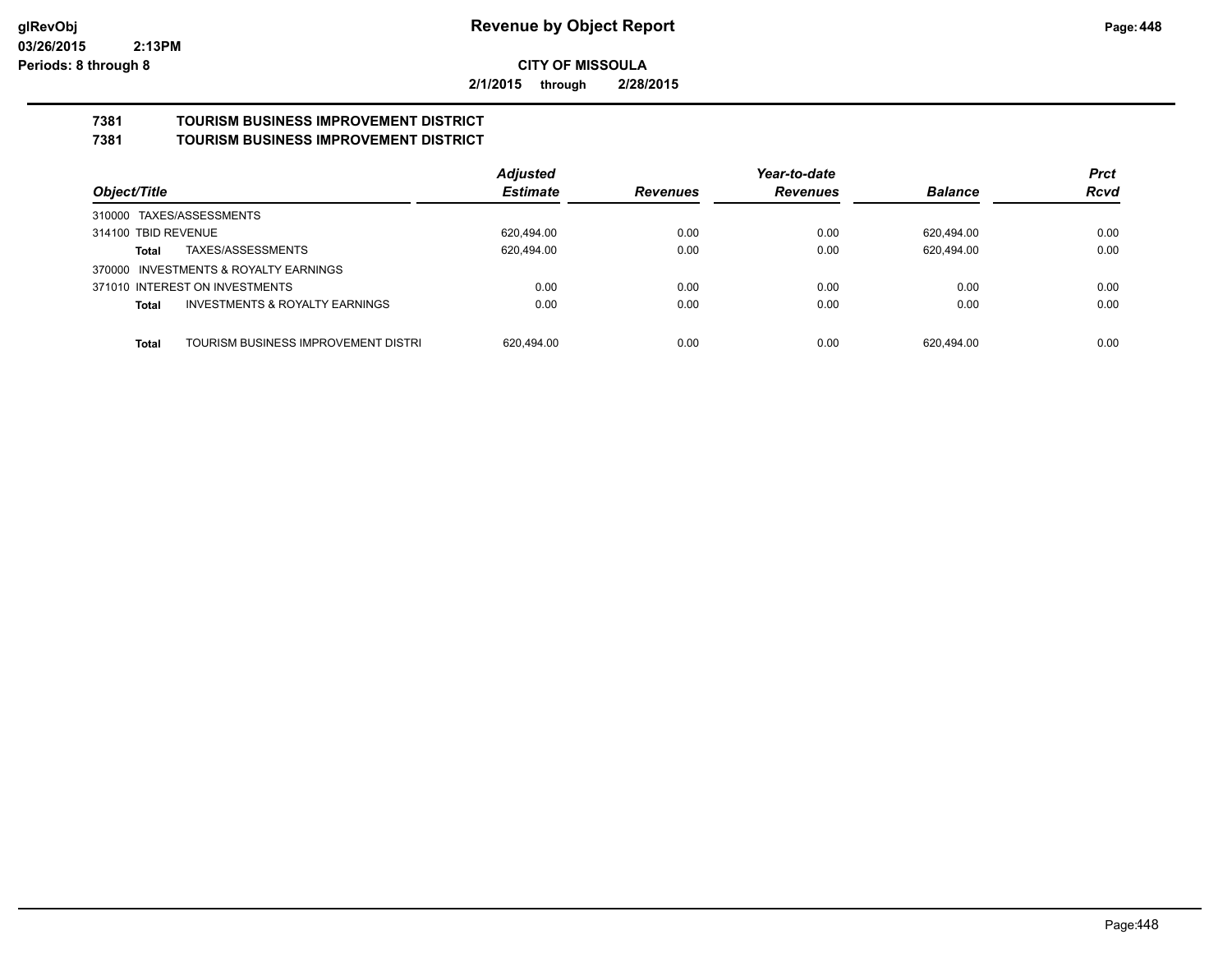**2/1/2015 through 2/28/2015**

#### **7381 TOURISM BUSINESS IMPROVEMENT DISTRICT**

| Object/Title                                              | <b>Adjusted</b><br><b>Estimate</b> | <b>Revenues</b> | Year-to-date<br><b>Revenues</b> | <b>Balance</b> | <b>Prct</b><br><b>Rcvd</b> |
|-----------------------------------------------------------|------------------------------------|-----------------|---------------------------------|----------------|----------------------------|
| 310000 TAXES/ASSESSMENTS                                  |                                    |                 |                                 |                |                            |
| 314100 TBID REVENUE                                       | 620.494.00                         | 0.00            | 0.00                            | 620.494.00     | 0.00                       |
| TAXES/ASSESSMENTS<br><b>Total</b>                         | 620,494.00                         | 0.00            | 0.00                            | 620,494.00     | 0.00                       |
| 370000 INVESTMENTS & ROYALTY EARNINGS                     |                                    |                 |                                 |                |                            |
| 371010 INTEREST ON INVESTMENTS                            | 0.00                               | 0.00            | 0.00                            | 0.00           | 0.00                       |
| <b>INVESTMENTS &amp; ROYALTY EARNINGS</b><br><b>Total</b> | 0.00                               | 0.00            | 0.00                            | 0.00           | 0.00                       |
|                                                           |                                    |                 |                                 |                |                            |
| TOURISM BUSINESS IMPROVEMENT DISTR<br><b>Total</b>        | 620.494.00                         | 0.00            | 0.00                            | 620.494.00     | 0.00                       |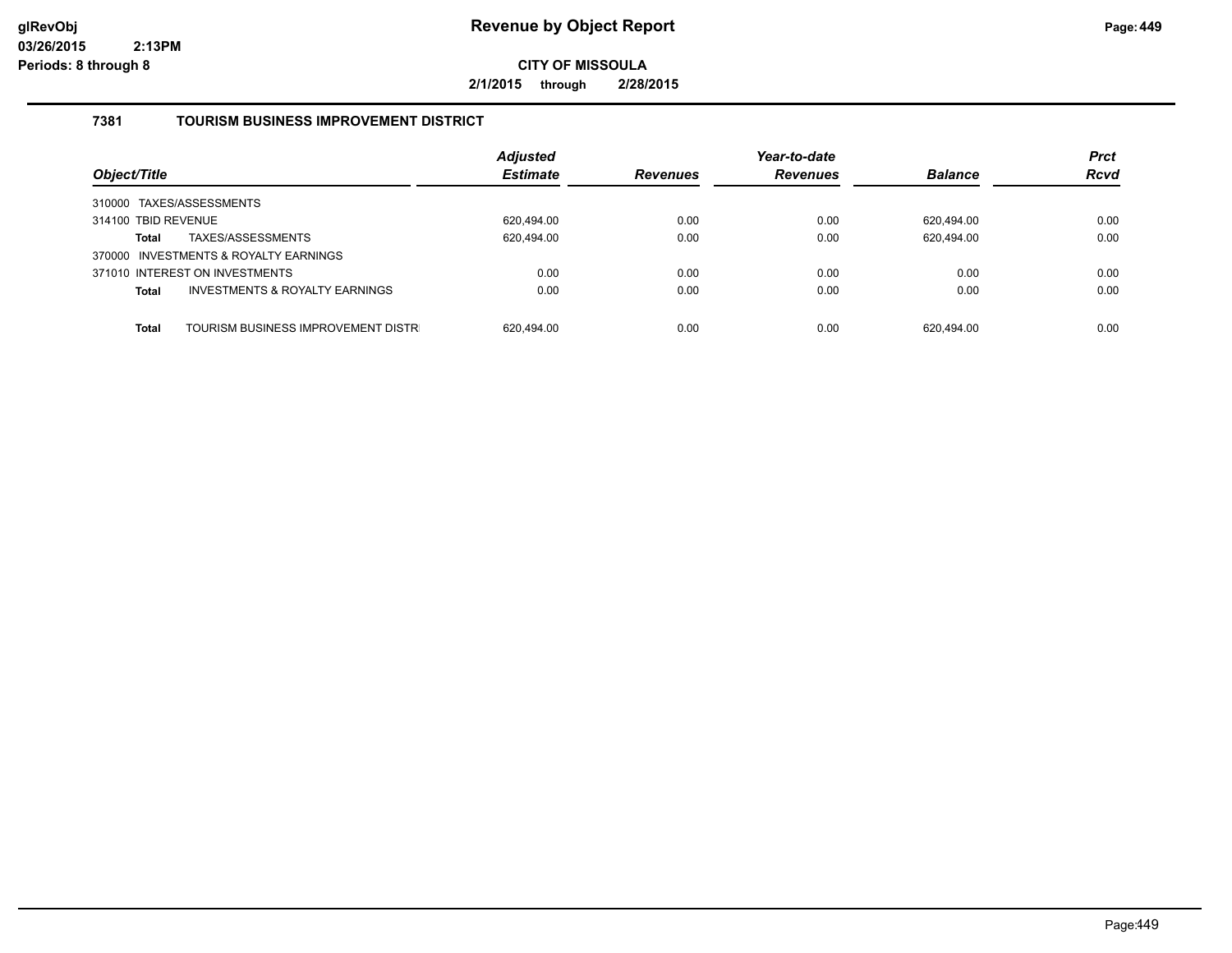**2/1/2015 through 2/28/2015**

## **7382 5.75M TIF RESERVE**

**7382 5.75M TIF RESERVE**

|                                                    | <b>Adjusted</b> |                 | Year-to-date    |                | <b>Prct</b> |
|----------------------------------------------------|-----------------|-----------------|-----------------|----------------|-------------|
| Object/Title                                       | <b>Estimate</b> | <b>Revenues</b> | <b>Revenues</b> | <b>Balance</b> | <b>Rcvd</b> |
| 370000 INVESTMENTS & ROYALTY EARNINGS              |                 |                 |                 |                |             |
| 371010 INTEREST ON INVESTMENTS                     | 0.00            | 0.00            | 0.00            | 0.00           | 0.00        |
| <b>INVESTMENTS &amp; ROYALTY EARNINGS</b><br>Total | 0.00            | 0.00            | 0.00            | 0.00           | 0.00        |
| 380000 OTHER FINANCING SOURCES                     |                 |                 |                 |                |             |
| 381025 BOND PROCEEDS                               | 0.00            | 0.00            | 0.00            | 0.00           | 0.00        |
| 383014 TRANS FR MRA                                | 0.00            | 0.00            | 0.00            | 0.00           | 0.00        |
| 383040 TRANSFER FROM CITY GRANTS                   | 0.00            | 0.00            | 0.00            | 0.00           | 0.00        |
| OTHER FINANCING SOURCES<br>Total                   | 0.00            | 0.00            | 0.00            | 0.00           | 0.00        |
|                                                    |                 |                 |                 |                |             |
| 5.75M TIF RESERVE<br>Total                         | 0.00            | 0.00            | 0.00            | 0.00           | 0.00        |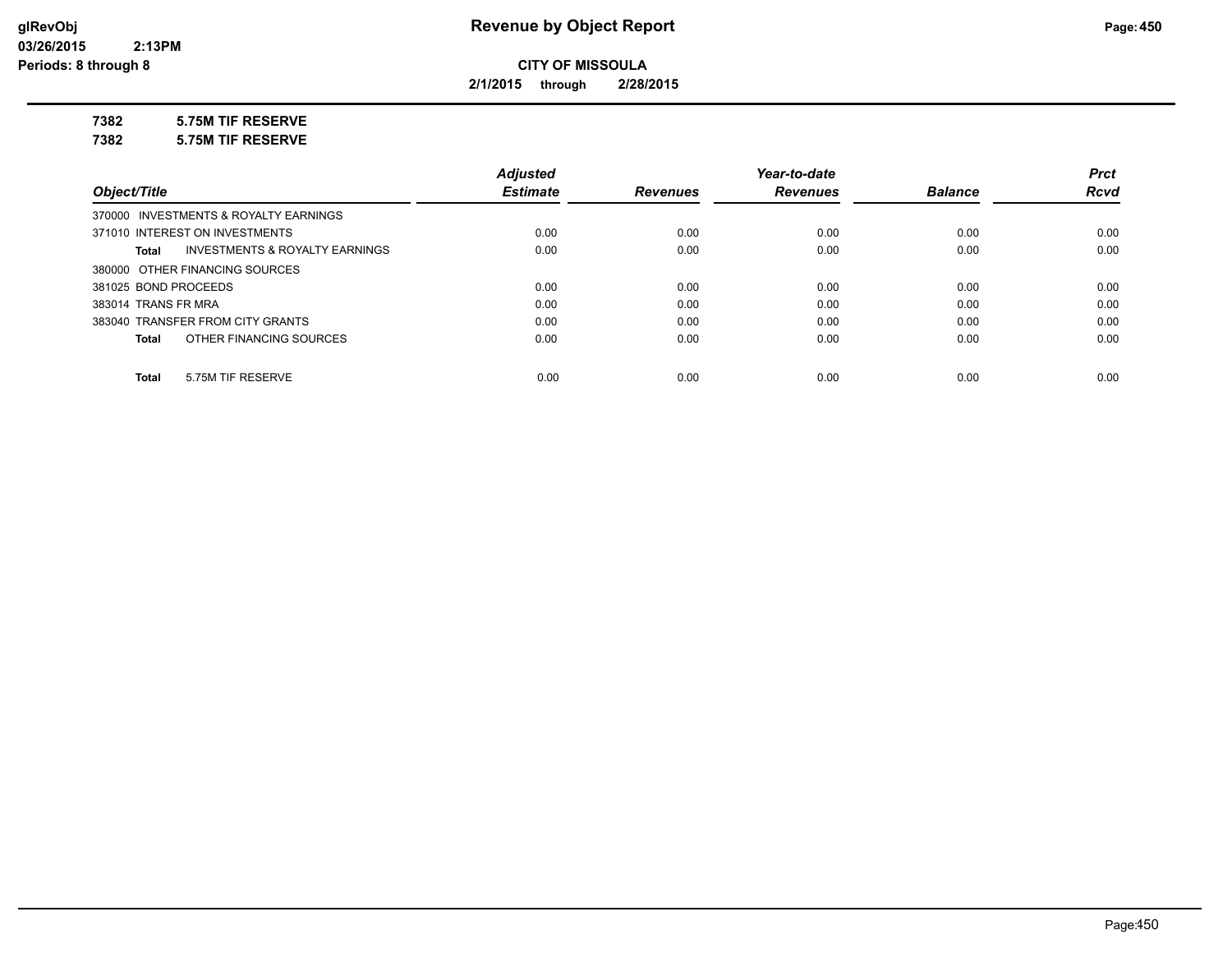**2/1/2015 through 2/28/2015**

#### **7382 5.75M TIF RESERVE**

|                                                    | <b>Adjusted</b> |                 | Year-to-date    |                | <b>Prct</b> |
|----------------------------------------------------|-----------------|-----------------|-----------------|----------------|-------------|
| Object/Title                                       | <b>Estimate</b> | <b>Revenues</b> | <b>Revenues</b> | <b>Balance</b> | <b>Rcvd</b> |
| 370000 INVESTMENTS & ROYALTY EARNINGS              |                 |                 |                 |                |             |
| 371010 INTEREST ON INVESTMENTS                     | 0.00            | 0.00            | 0.00            | 0.00           | 0.00        |
| <b>INVESTMENTS &amp; ROYALTY EARNINGS</b><br>Total | 0.00            | 0.00            | 0.00            | 0.00           | 0.00        |
| 380000 OTHER FINANCING SOURCES                     |                 |                 |                 |                |             |
| 381025 BOND PROCEEDS                               | 0.00            | 0.00            | 0.00            | 0.00           | 0.00        |
| 383014 TRANS FR MRA                                | 0.00            | 0.00            | 0.00            | 0.00           | 0.00        |
| 383040 TRANSFER FROM CITY GRANTS                   | 0.00            | 0.00            | 0.00            | 0.00           | 0.00        |
| OTHER FINANCING SOURCES<br>Total                   | 0.00            | 0.00            | 0.00            | 0.00           | 0.00        |
|                                                    |                 |                 |                 |                |             |
| 5.75M TIF RESERVE<br><b>Total</b>                  | 0.00            | 0.00            | 0.00            | 0.00           | 0.00        |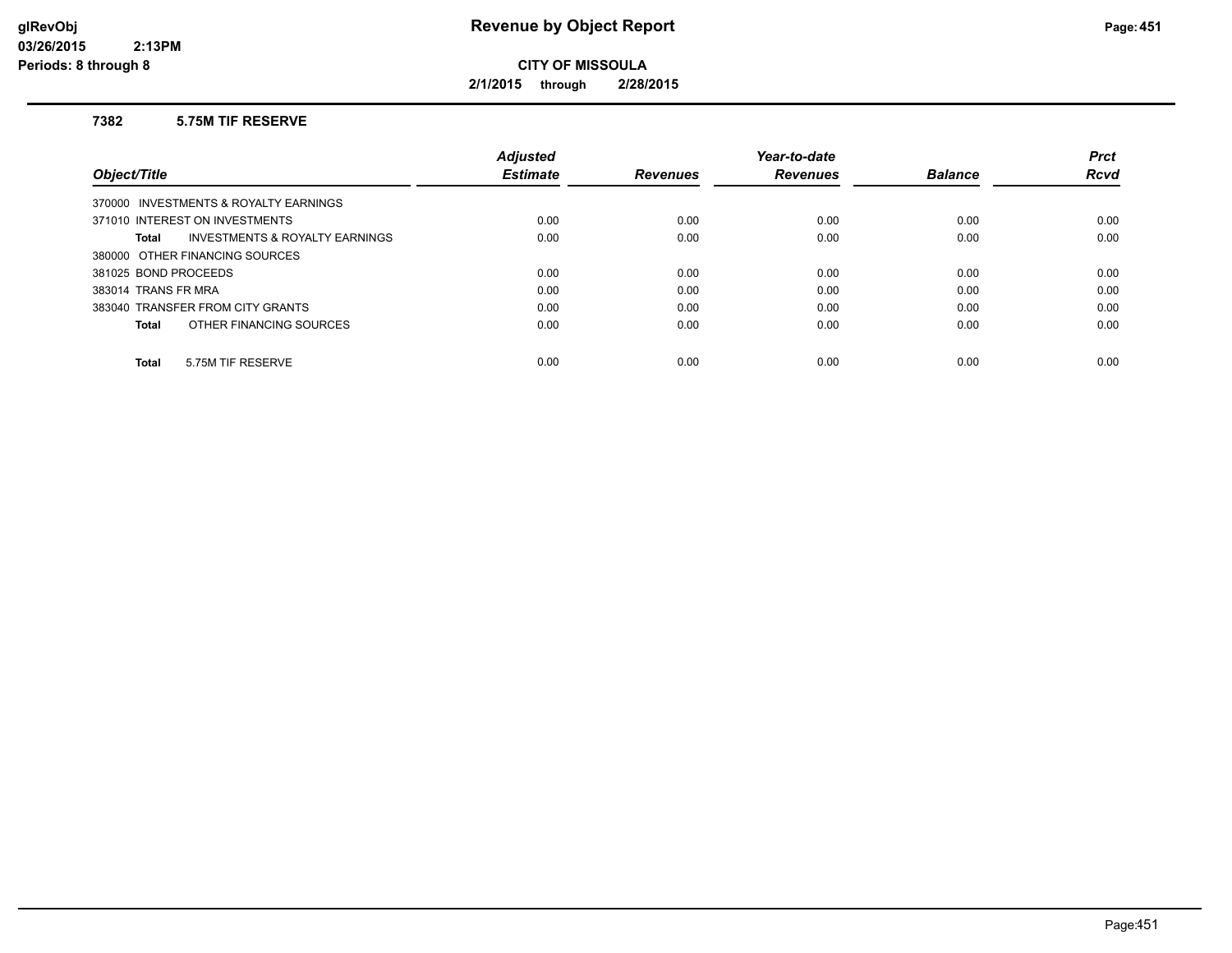**2/1/2015 through 2/28/2015**

**7383 RIVERFRONT TRIANGLE URD**

**7383 RIVERFRONT TRIANGLE URD**

|                                                           | <b>Adjusted</b> |                 | Year-to-date    |                | <b>Prct</b> |
|-----------------------------------------------------------|-----------------|-----------------|-----------------|----------------|-------------|
| Object/Title                                              | <b>Estimate</b> | <b>Revenues</b> | <b>Revenues</b> | <b>Balance</b> | <b>Rcvd</b> |
| 310000 TAXES/ASSESSMENTS                                  |                 |                 |                 |                |             |
| 311011 TAX INCREMENT                                      | 0.00            | 300.85          | 2,682.56        | $-2,682.56$    | 0.00        |
| <b>PENALTIES &amp; INTEREST</b><br>312001                 | 0.00            | 8.94            | 8.94            | $-8.94$        | 0.00        |
| TAXES/ASSESSMENTS<br><b>Total</b>                         | 0.00            | 309.79          | 2.691.50        | $-2,691.50$    | 0.00        |
| 330000 INTERGOVERNMENTAL REVENUES                         |                 |                 |                 |                |             |
| 335210 PERSONAL PROPERTY TAX REIMBURSEMENT                | 4,494.00        | 0.00            | 4,657.92        | $-163.92$      | 103.65      |
| INTERGOVERNMENTAL REVENUES<br>Total                       | 4.494.00        | 0.00            | 4,657.92        | $-163.92$      | 103.65      |
| 370000 INVESTMENTS & ROYALTY EARNINGS                     |                 |                 |                 |                |             |
| 371010 INTEREST ON INVESTMENTS                            | 0.00            | 0.00            | 0.00            | 0.00           | 0.00        |
| <b>INVESTMENTS &amp; ROYALTY EARNINGS</b><br><b>Total</b> | 0.00            | 0.00            | 0.00            | 0.00           | 0.00        |
| <b>RIVERFRONT TRIANGLE URD</b><br><b>Total</b>            | 4.494.00        | 309.79          | 7.349.42        | $-2,855.42$    | 163.54      |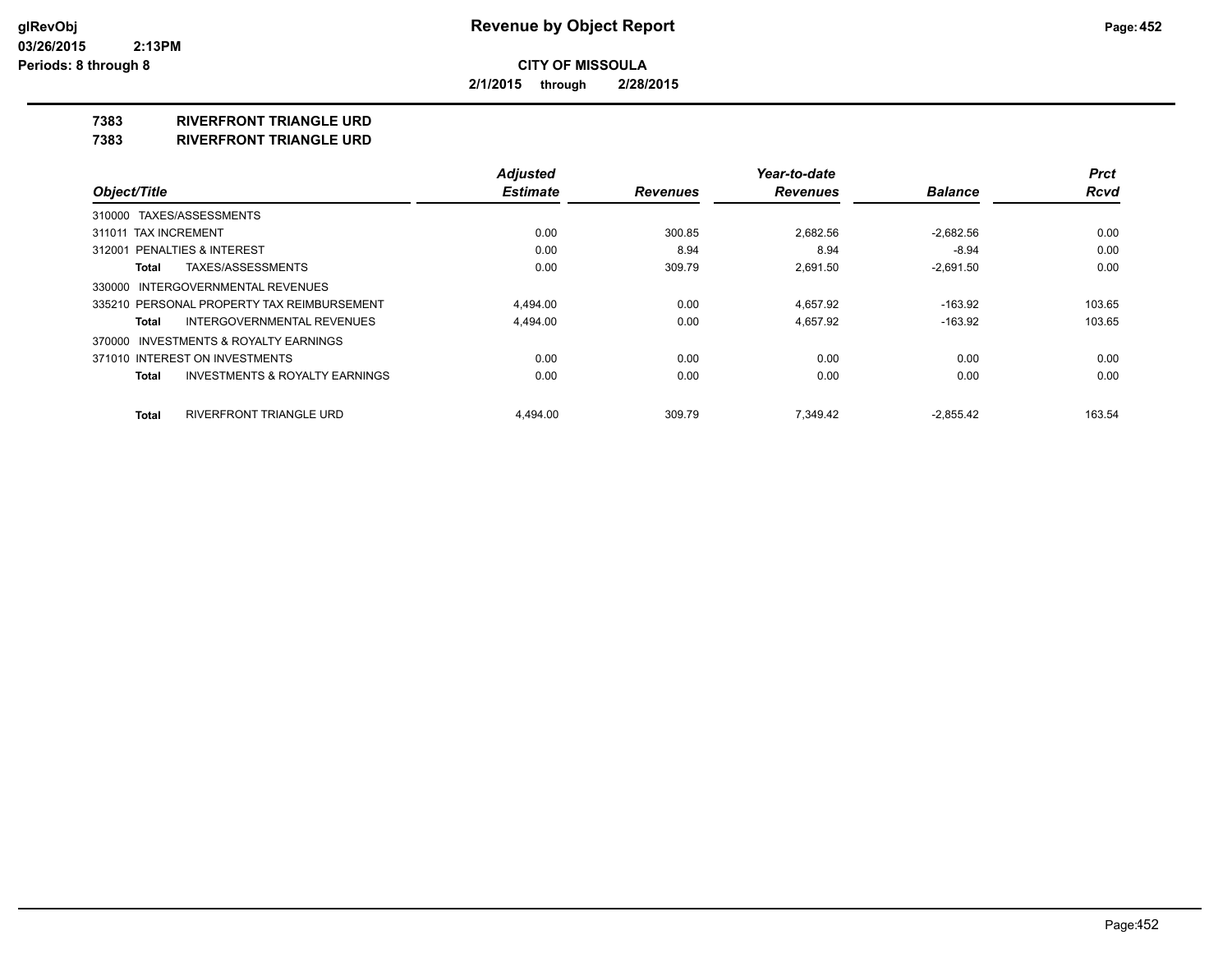**2/1/2015 through 2/28/2015**

### **7383 RIVERFRONT TRIANGLE URD**

| Object/Title                                   | <b>Adjusted</b><br><b>Estimate</b> | <b>Revenues</b> | Year-to-date<br><b>Revenues</b> | <b>Balance</b> | <b>Prct</b><br><b>Rcvd</b> |
|------------------------------------------------|------------------------------------|-----------------|---------------------------------|----------------|----------------------------|
|                                                |                                    |                 |                                 |                |                            |
| TAXES/ASSESSMENTS<br>310000                    |                                    |                 |                                 |                |                            |
| 311011 TAX INCREMENT                           | 0.00                               | 300.85          | 2.682.56                        | $-2,682.56$    | 0.00                       |
| PENALTIES & INTEREST<br>312001                 | 0.00                               | 8.94            | 8.94                            | $-8.94$        | 0.00                       |
| TAXES/ASSESSMENTS<br><b>Total</b>              | 0.00                               | 309.79          | 2,691.50                        | $-2,691.50$    | 0.00                       |
| INTERGOVERNMENTAL REVENUES<br>330000           |                                    |                 |                                 |                |                            |
| 335210 PERSONAL PROPERTY TAX REIMBURSEMENT     | 4.494.00                           | 0.00            | 4,657.92                        | $-163.92$      | 103.65                     |
| INTERGOVERNMENTAL REVENUES<br><b>Total</b>     | 4.494.00                           | 0.00            | 4.657.92                        | $-163.92$      | 103.65                     |
| 370000 INVESTMENTS & ROYALTY EARNINGS          |                                    |                 |                                 |                |                            |
| 371010 INTEREST ON INVESTMENTS                 | 0.00                               | 0.00            | 0.00                            | 0.00           | 0.00                       |
| INVESTMENTS & ROYALTY EARNINGS<br><b>Total</b> | 0.00                               | 0.00            | 0.00                            | 0.00           | 0.00                       |
| <b>RIVERFRONT TRIANGLE URD</b><br><b>Total</b> | 4.494.00                           | 309.79          | 7.349.42                        | $-2.855.42$    | 163.54                     |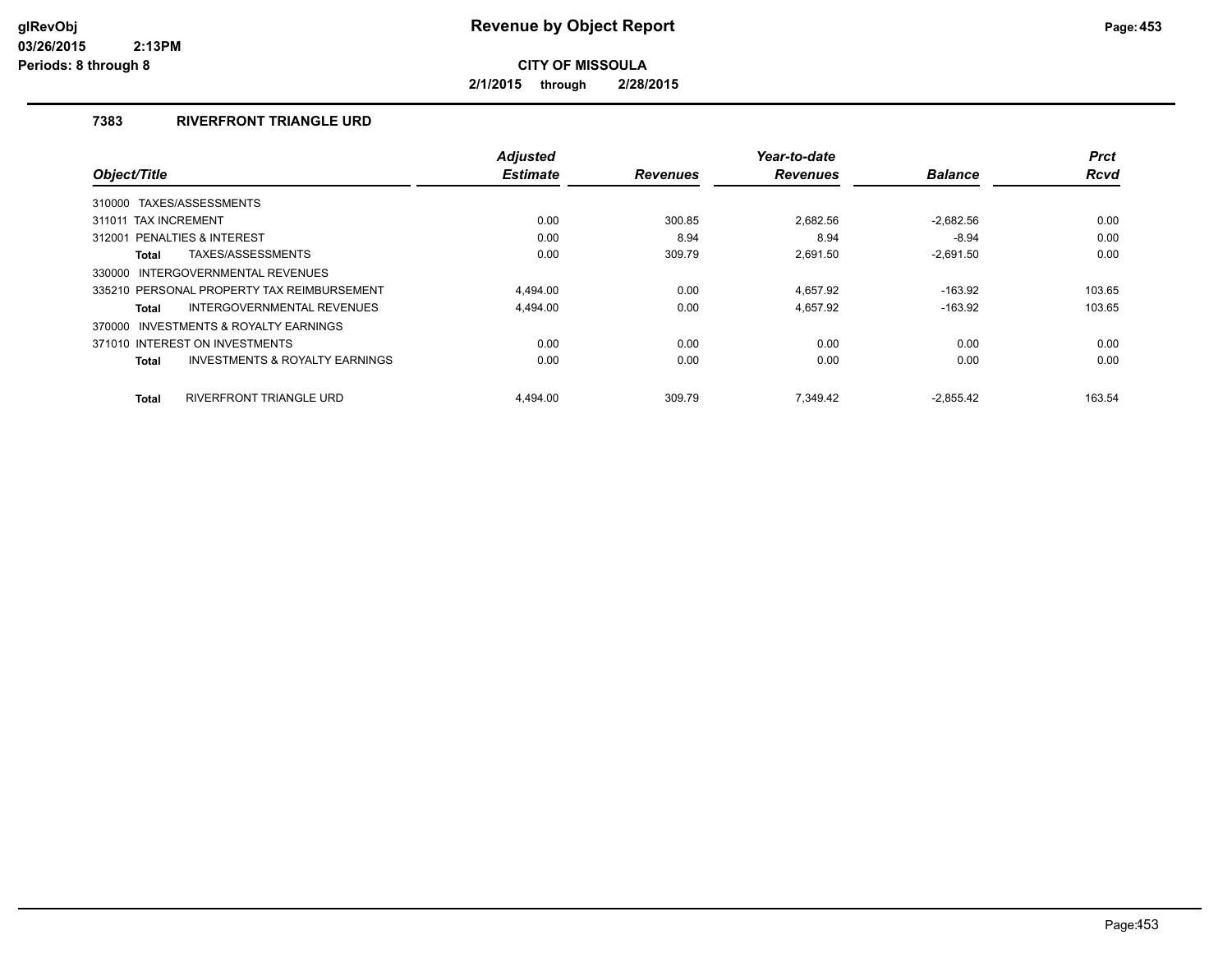**2/1/2015 through 2/28/2015**

## **7384 MILLSITE TAX INCREMENT FUND**

**7384 MILLSITE TAX INCREMENT FUND**

|                                                | <b>Adjusted</b> |                 | Year-to-date    |                | <b>Prct</b> |
|------------------------------------------------|-----------------|-----------------|-----------------|----------------|-------------|
| Object/Title                                   | <b>Estimate</b> | <b>Revenues</b> | <b>Revenues</b> | <b>Balance</b> | <b>Rcvd</b> |
| 370000 INVESTMENTS & ROYALTY EARNINGS          |                 |                 |                 |                |             |
| 371010 INTEREST ON INVESTMENTS                 | 0.00            | 0.00            | 0.00            | 0.00           | 0.00        |
| INVESTMENTS & ROYALTY EARNINGS<br><b>Total</b> | 0.00            | 0.00            | 0.00            | 0.00           | 0.00        |
| 380000 OTHER FINANCING SOURCES                 |                 |                 |                 |                |             |
| 383014 TRANS FR MRA                            | 0.00            | 0.00            | 0.00            | 0.00           | 0.00        |
| OTHER FINANCING SOURCES<br><b>Total</b>        | 0.00            | 0.00            | 0.00            | 0.00           | 0.00        |
|                                                |                 |                 |                 |                |             |
| MILLSITE TAX INCREMENT FUND<br>Total           | 0.00            | 0.00            | 0.00            | 0.00           | 0.00        |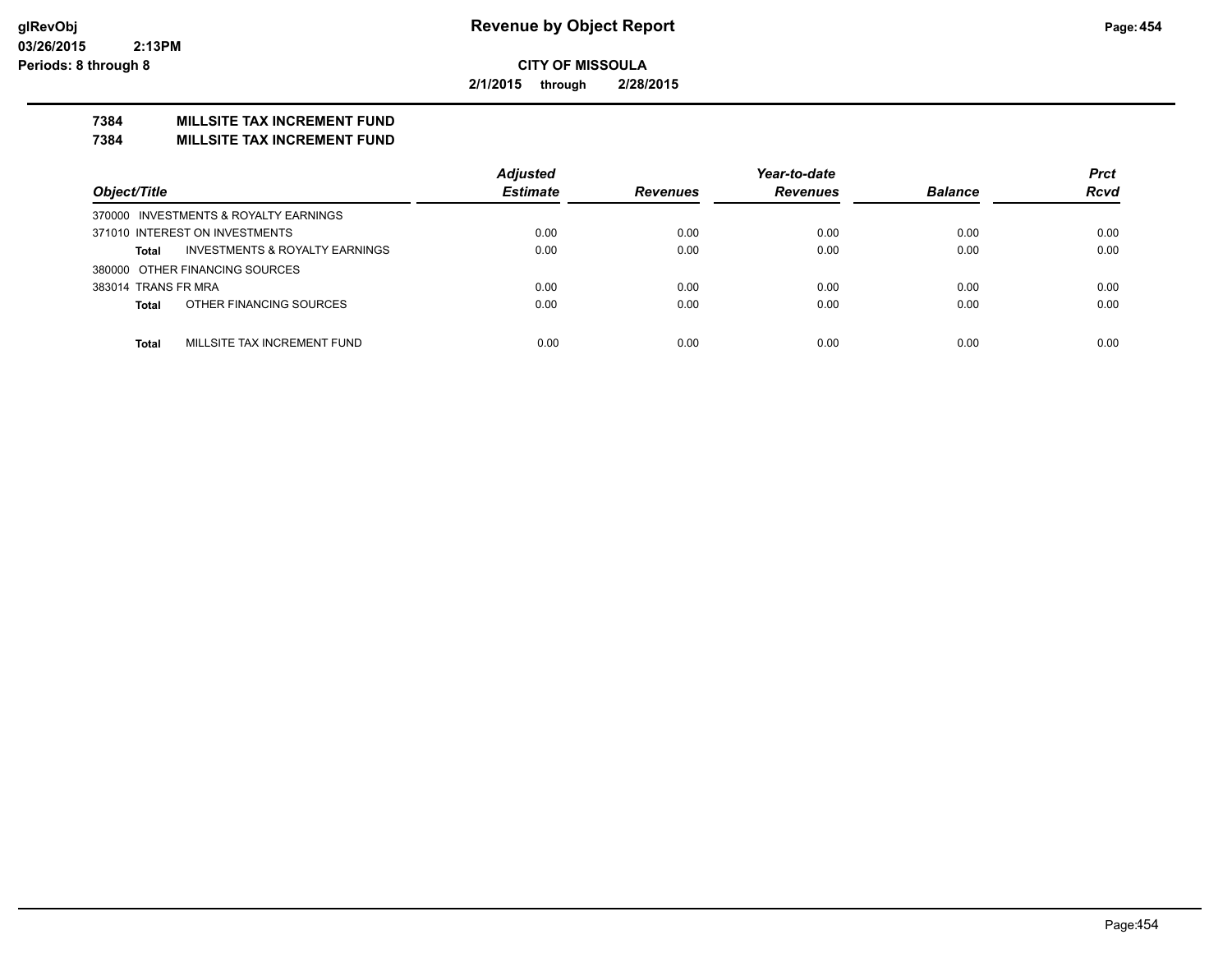**2/1/2015 through 2/28/2015**

#### **7384 MILLSITE TAX INCREMENT FUND**

| Object/Title                                       | <b>Adjusted</b><br><b>Estimate</b> | <b>Revenues</b> | Year-to-date<br><b>Revenues</b> | <b>Balance</b> | <b>Prct</b><br><b>Rcvd</b> |
|----------------------------------------------------|------------------------------------|-----------------|---------------------------------|----------------|----------------------------|
| 370000 INVESTMENTS & ROYALTY EARNINGS              |                                    |                 |                                 |                |                            |
| 371010 INTEREST ON INVESTMENTS                     | 0.00                               | 0.00            | 0.00                            | 0.00           | 0.00                       |
| <b>INVESTMENTS &amp; ROYALTY EARNINGS</b><br>Total | 0.00                               | 0.00            | 0.00                            | 0.00           | 0.00                       |
| 380000 OTHER FINANCING SOURCES                     |                                    |                 |                                 |                |                            |
| 383014 TRANS FR MRA                                | 0.00                               | 0.00            | 0.00                            | 0.00           | 0.00                       |
| OTHER FINANCING SOURCES<br>Total                   | 0.00                               | 0.00            | 0.00                            | 0.00           | 0.00                       |
|                                                    |                                    |                 |                                 |                |                            |
| MILLSITE TAX INCREMENT FUND<br>Total               | 0.00                               | 0.00            | 0.00                            | 0.00           | 0.00                       |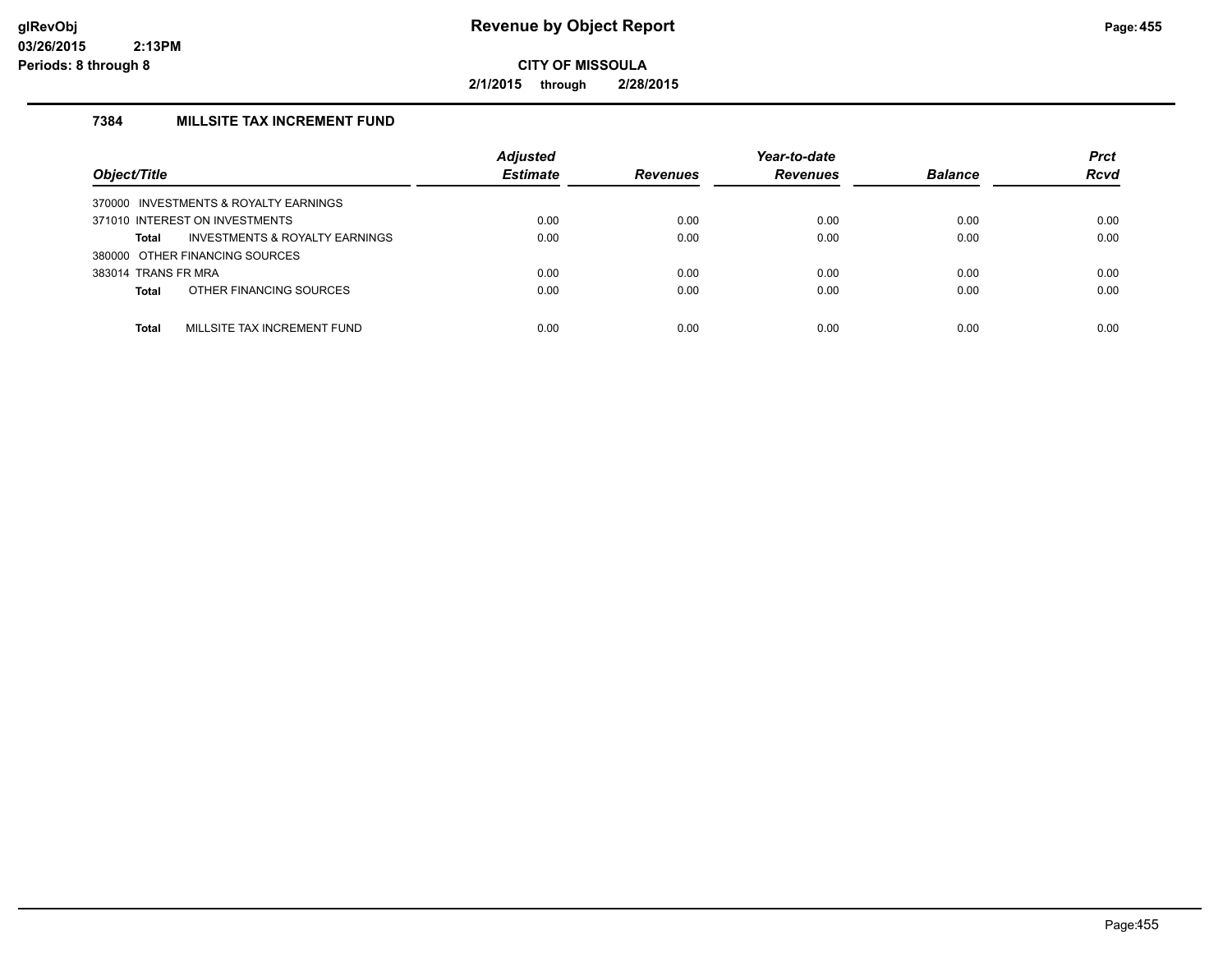**2/1/2015 through 2/28/2015**

**7385 FRONT STREET URD 7385 FRONT STREET URD**

|                                                           | <b>Adjusted</b> |                 | Year-to-date    |                | <b>Prct</b> |
|-----------------------------------------------------------|-----------------|-----------------|-----------------|----------------|-------------|
| Object/Title                                              | <b>Estimate</b> | <b>Revenues</b> | <b>Revenues</b> | <b>Balance</b> | Rcvd        |
| 310000 TAXES/ASSESSMENTS                                  |                 |                 |                 |                |             |
| 311011 TAX INCREMENT                                      | 0.00            | 0.00            | 0.00            | 0.00           | 0.00        |
| TAXES/ASSESSMENTS<br><b>Total</b>                         | 0.00            | 0.00            | 0.00            | 0.00           | 0.00        |
| <b>INTERGOVERNMENTAL REVENUES</b><br>330000               |                 |                 |                 |                |             |
| 331056 MDT FEDERAL CMAQ                                   | 0.00            | 26,415.47       | 47,020.72       | $-47,020.72$   | 0.00        |
| 335210 PERSONAL PROPERTY TAX REIMBURSEMENT                | 0.00            | 0.00            | 0.00            | 0.00           | 0.00        |
| <b>INTERGOVERNMENTAL REVENUES</b><br><b>Total</b>         | 0.00            | 26,415.47       | 47,020.72       | $-47,020.72$   | 0.00        |
| MISCELLANEOUS REVENUES<br>360000                          |                 |                 |                 |                |             |
| 365000 DONATIONS                                          | 0.00            | 0.00            | 0.00            | 0.00           | 0.00        |
| <b>MISCELLANEOUS REVENUES</b><br>Total                    | 0.00            | 0.00            | 0.00            | 0.00           | 0.00        |
| <b>INVESTMENTS &amp; ROYALTY EARNINGS</b><br>370000       |                 |                 |                 |                |             |
| 371010 INTEREST ON INVESTMENTS                            | 0.00            | 0.00            | 0.00            | 0.00           | 0.00        |
| <b>INVESTMENTS &amp; ROYALTY EARNINGS</b><br><b>Total</b> | 0.00            | 0.00            | 0.00            | 0.00           | 0.00        |
| OTHER FINANCING SOURCES<br>380000                         |                 |                 |                 |                |             |
| 381029 PARKING STRUCTURE BOND PROCEEDS                    | 0.00            | 0.00            | 0.00            | 0.00           | 0.00        |
| 381071 WILMA NOTE PROCEEDS                                | 0.00            | 0.00            | 0.00            | 0.00           | 0.00        |
| 381072 FIB NOTE PROCEEDS                                  | 0.00            | 0.00            | 0.00            | 0.00           | 0.00        |
| 383066 TRANSFER FROM FRONT ST CLEARING                    | 164,160.00      | 0.00            | 0.00            | 164,160.00     | 0.00        |
| 383067 TRANSFER FROM FSPS                                 | 0.00            | 0.00            | 0.00            | 0.00           | 0.00        |
| 383068 TRANSFER FROM SUBORDINATE LIEN                     | 0.00            | 0.00            | 0.00            | 0.00           | 0.00        |
| OTHER FINANCING SOURCES<br><b>Total</b>                   | 164,160.00      | 0.00            | 0.00            | 164.160.00     | 0.00        |
| <b>FRONT STREET URD</b><br><b>Total</b>                   | 164.160.00      | 26,415.47       | 47,020.72       | 117,139.28     | 28.64       |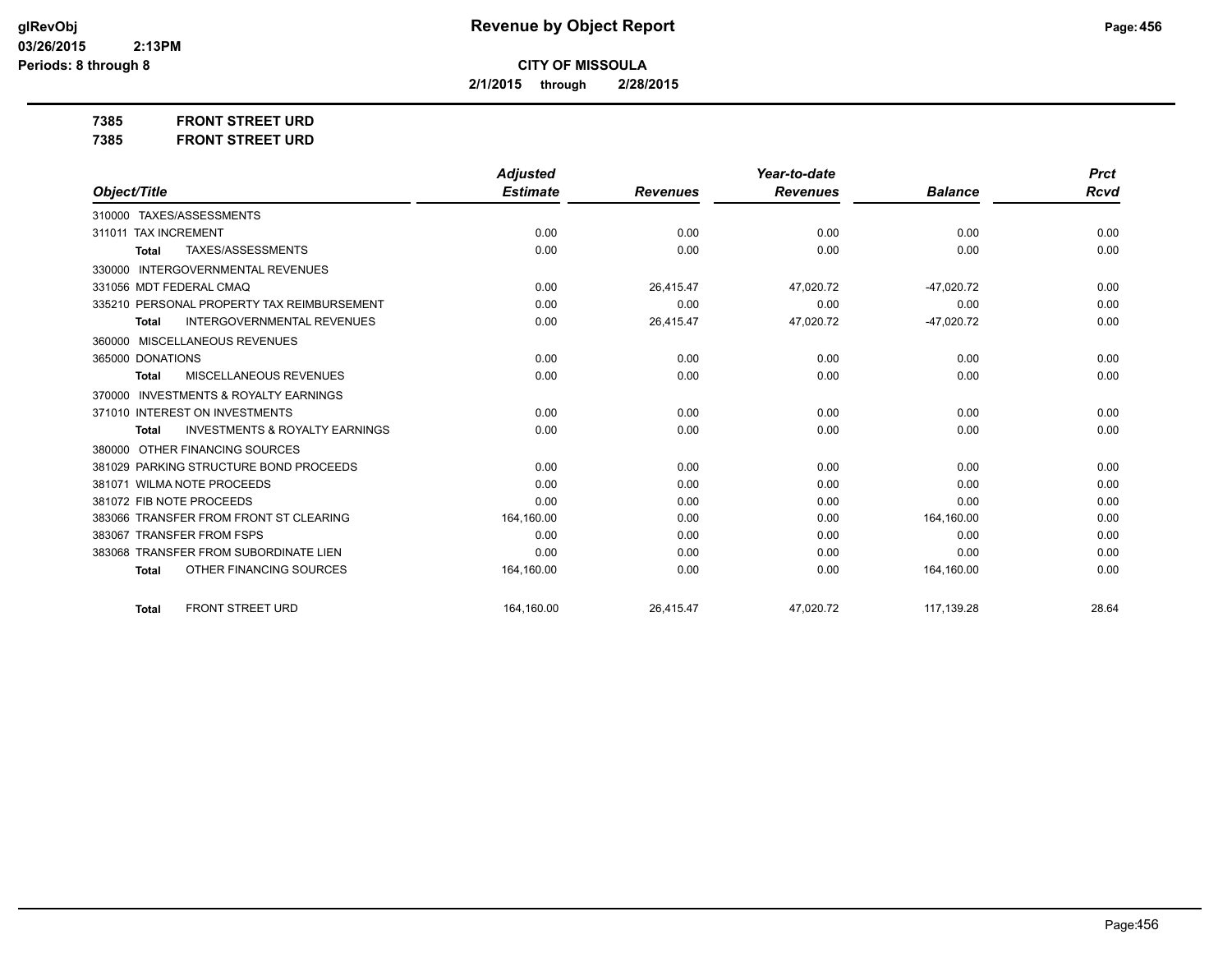**2/1/2015 through 2/28/2015**

#### **7385 FRONT STREET URD**

|                                                           | <b>Adjusted</b> |                 | Year-to-date    |                | <b>Prct</b> |
|-----------------------------------------------------------|-----------------|-----------------|-----------------|----------------|-------------|
| Object/Title                                              | <b>Estimate</b> | <b>Revenues</b> | <b>Revenues</b> | <b>Balance</b> | Rcvd        |
| 310000 TAXES/ASSESSMENTS                                  |                 |                 |                 |                |             |
| 311011 TAX INCREMENT                                      | 0.00            | 0.00            | 0.00            | 0.00           | 0.00        |
| TAXES/ASSESSMENTS<br><b>Total</b>                         | 0.00            | 0.00            | 0.00            | 0.00           | 0.00        |
| 330000 INTERGOVERNMENTAL REVENUES                         |                 |                 |                 |                |             |
| 331056 MDT FEDERAL CMAQ                                   | 0.00            | 26,415.47       | 47,020.72       | $-47,020.72$   | 0.00        |
| 335210 PERSONAL PROPERTY TAX REIMBURSEMENT                | 0.00            | 0.00            | 0.00            | 0.00           | 0.00        |
| <b>INTERGOVERNMENTAL REVENUES</b><br>Total                | 0.00            | 26,415.47       | 47,020.72       | $-47,020.72$   | 0.00        |
| 360000 MISCELLANEOUS REVENUES                             |                 |                 |                 |                |             |
| 365000 DONATIONS                                          | 0.00            | 0.00            | 0.00            | 0.00           | 0.00        |
| MISCELLANEOUS REVENUES<br><b>Total</b>                    | 0.00            | 0.00            | 0.00            | 0.00           | 0.00        |
| 370000 INVESTMENTS & ROYALTY EARNINGS                     |                 |                 |                 |                |             |
| 371010 INTEREST ON INVESTMENTS                            | 0.00            | 0.00            | 0.00            | 0.00           | 0.00        |
| <b>INVESTMENTS &amp; ROYALTY EARNINGS</b><br><b>Total</b> | 0.00            | 0.00            | 0.00            | 0.00           | 0.00        |
| 380000 OTHER FINANCING SOURCES                            |                 |                 |                 |                |             |
| 381029 PARKING STRUCTURE BOND PROCEEDS                    | 0.00            | 0.00            | 0.00            | 0.00           | 0.00        |
| 381071 WILMA NOTE PROCEEDS                                | 0.00            | 0.00            | 0.00            | 0.00           | 0.00        |
| 381072 FIB NOTE PROCEEDS                                  | 0.00            | 0.00            | 0.00            | 0.00           | 0.00        |
| 383066 TRANSFER FROM FRONT ST CLEARING                    | 164,160.00      | 0.00            | 0.00            | 164,160.00     | 0.00        |
| 383067 TRANSFER FROM FSPS                                 | 0.00            | 0.00            | 0.00            | 0.00           | 0.00        |
| 383068 TRANSFER FROM SUBORDINATE LIEN                     | 0.00            | 0.00            | 0.00            | 0.00           | 0.00        |
| OTHER FINANCING SOURCES<br><b>Total</b>                   | 164,160.00      | 0.00            | 0.00            | 164,160.00     | 0.00        |
| <b>FRONT STREET URD</b><br>Total                          | 164.160.00      | 26.415.47       | 47.020.72       | 117.139.28     | 28.64       |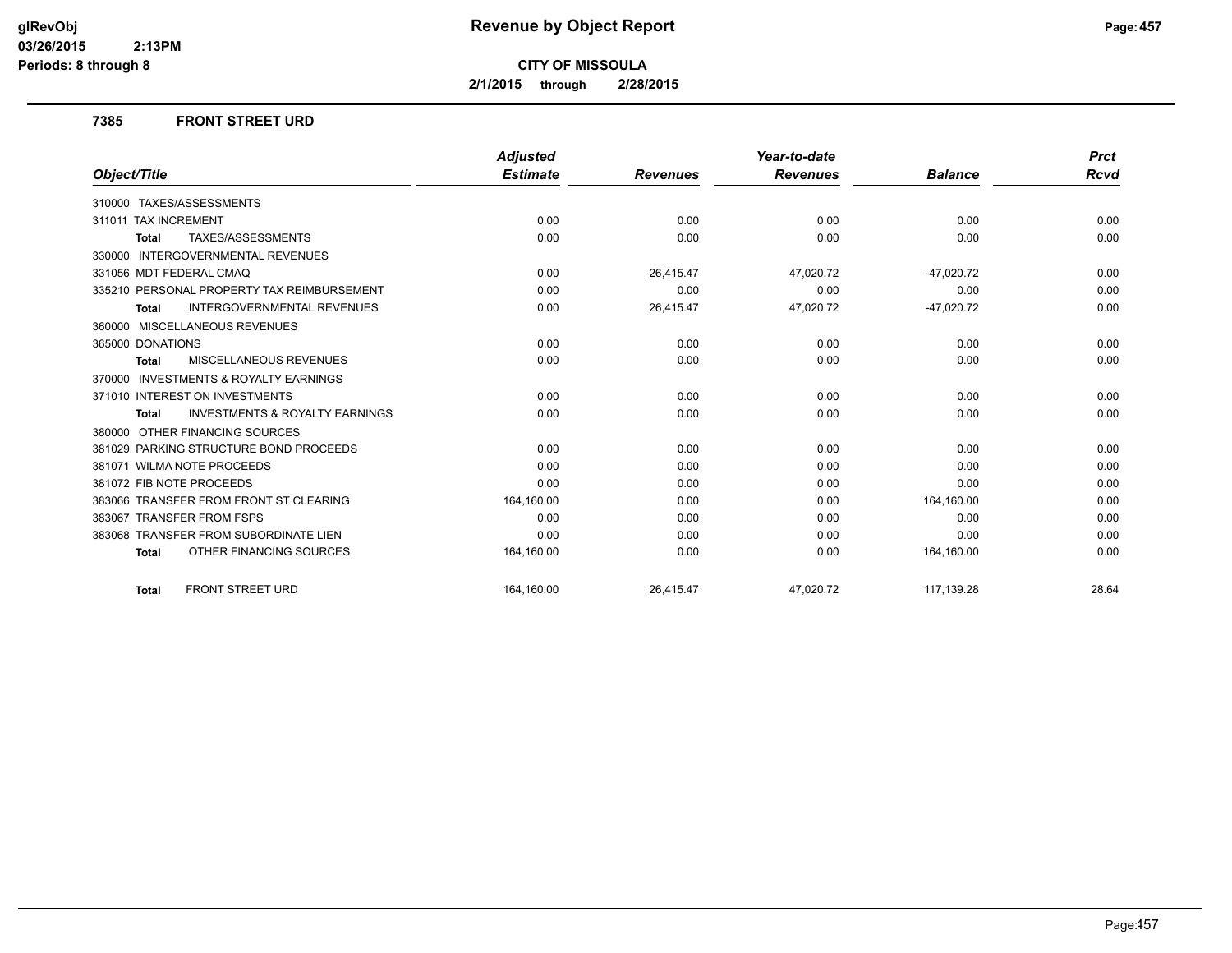**2/1/2015 through 2/28/2015**

## **7386 DEBT SERVICE-SAFEWAY/ST PAT 1.5M**

**7386 DEBT SERVICE-SAFEWAY/ST PAT 1.5M**

|                                                     | <b>Adjusted</b> |                 | Year-to-date    |                | <b>Prct</b> |
|-----------------------------------------------------|-----------------|-----------------|-----------------|----------------|-------------|
| Object/Title                                        | <b>Estimate</b> | <b>Revenues</b> | <b>Revenues</b> | <b>Balance</b> | <b>Rcvd</b> |
| TAXES/ASSESSMENTS<br>310000                         |                 |                 |                 |                |             |
| 311011 TAX INCREMENT                                | 0.00            | 0.00            | 0.00            | 0.00           | 0.00        |
| TAXES/ASSESSMENTS<br>Total                          | 0.00            | 0.00            | 0.00            | 0.00           | 0.00        |
| 360000 MISCELLANEOUS REVENUES                       |                 |                 |                 |                |             |
| 365000 DONATIONS                                    | 0.00            | 0.00            | 0.00            | 0.00           | 0.00        |
| <b>MISCELLANEOUS REVENUES</b><br>Total              | 0.00            | 0.00            | 0.00            | 0.00           | 0.00        |
| <b>INVESTMENTS &amp; ROYALTY EARNINGS</b><br>370000 |                 |                 |                 |                |             |
| 371010 INTEREST ON INVESTMENTS                      | 0.00            | 0.00            | 0.00            | 0.00           | 0.00        |
| <b>INVESTMENTS &amp; ROYALTY EARNINGS</b><br>Total  | 0.00            | 0.00            | 0.00            | 0.00           | 0.00        |
| OTHER FINANCING SOURCES<br>380000                   |                 |                 |                 |                |             |
| 383014 TRANS FR MRA                                 | 155,875.00      | 0.00            | 0.00            | 155,875.00     | 0.00        |
| 383037 TRANSFER - URD II                            | 0.00            | 0.00            | 0.00            | 0.00           | 0.00        |
| 384000 GUARANTOR REVENUE                            | 0.00            | 0.00            | 0.00            | 0.00           | 0.00        |
| OTHER FINANCING SOURCES<br><b>Total</b>             | 155,875.00      | 0.00            | 0.00            | 155,875.00     | 0.00        |
| DEBT SERVICE-SAFEWAY/ST PAT 1.5M<br><b>Total</b>    | 155,875.00      | 0.00            | 0.00            | 155,875.00     | 0.00        |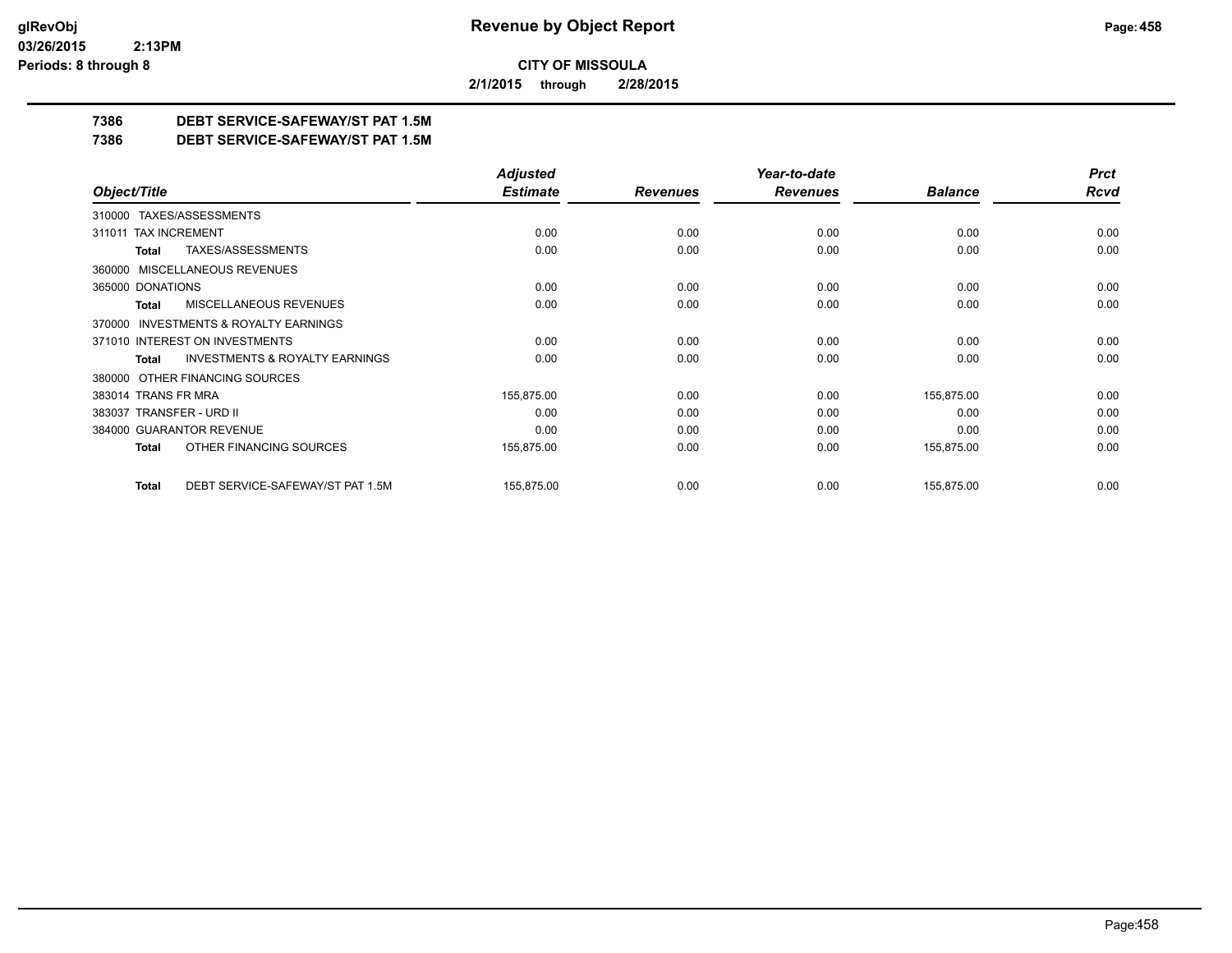**2/1/2015 through 2/28/2015**

### **7386 DEBT SERVICE-SAFEWAY/ST PAT 1.5M**

|                                                           | <b>Adjusted</b> |                 | Year-to-date    |                | <b>Prct</b> |
|-----------------------------------------------------------|-----------------|-----------------|-----------------|----------------|-------------|
| Object/Title                                              | <b>Estimate</b> | <b>Revenues</b> | <b>Revenues</b> | <b>Balance</b> | <b>Rcvd</b> |
| 310000 TAXES/ASSESSMENTS                                  |                 |                 |                 |                |             |
| <b>TAX INCREMENT</b><br>311011                            | 0.00            | 0.00            | 0.00            | 0.00           | 0.00        |
| TAXES/ASSESSMENTS<br>Total                                | 0.00            | 0.00            | 0.00            | 0.00           | 0.00        |
| 360000 MISCELLANEOUS REVENUES                             |                 |                 |                 |                |             |
| 365000 DONATIONS                                          | 0.00            | 0.00            | 0.00            | 0.00           | 0.00        |
| <b>MISCELLANEOUS REVENUES</b><br>Total                    | 0.00            | 0.00            | 0.00            | 0.00           | 0.00        |
| <b>INVESTMENTS &amp; ROYALTY EARNINGS</b><br>370000       |                 |                 |                 |                |             |
| 371010 INTEREST ON INVESTMENTS                            | 0.00            | 0.00            | 0.00            | 0.00           | 0.00        |
| <b>INVESTMENTS &amp; ROYALTY EARNINGS</b><br><b>Total</b> | 0.00            | 0.00            | 0.00            | 0.00           | 0.00        |
| 380000 OTHER FINANCING SOURCES                            |                 |                 |                 |                |             |
| 383014 TRANS FR MRA                                       | 155,875.00      | 0.00            | 0.00            | 155,875.00     | 0.00        |
| 383037 TRANSFER - URD II                                  | 0.00            | 0.00            | 0.00            | 0.00           | 0.00        |
| 384000 GUARANTOR REVENUE                                  | 0.00            | 0.00            | 0.00            | 0.00           | 0.00        |
| OTHER FINANCING SOURCES<br>Total                          | 155,875.00      | 0.00            | 0.00            | 155,875.00     | 0.00        |
| DEBT SERVICE-SAFEWAY/ST PAT 1.5M<br><b>Total</b>          | 155,875.00      | 0.00            | 0.00            | 155,875.00     | 0.00        |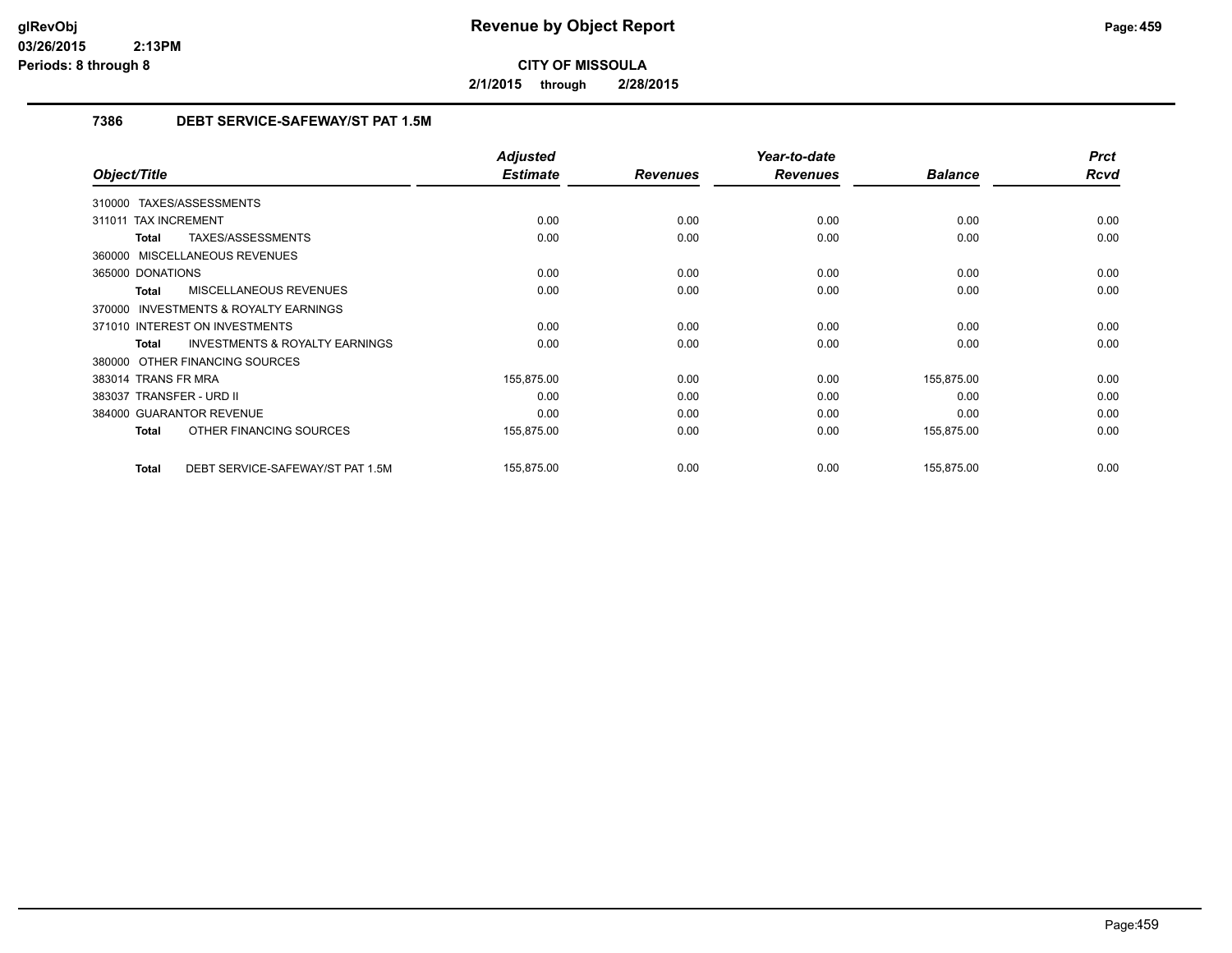**2/1/2015 through 2/28/2015**

## **7387 DEBT SERVICE-BROWNFIELD RLF 1.125M**

**7387 DEBT SERVICE-BROWNFIELD RLF 1.125M**

|                                                    | <b>Adjusted</b> |                 | Year-to-date    |                | Prct |
|----------------------------------------------------|-----------------|-----------------|-----------------|----------------|------|
| Object/Title                                       | <b>Estimate</b> | <b>Revenues</b> | <b>Revenues</b> | <b>Balance</b> | Rcvd |
| 310000 TAXES/ASSESSMENTS                           |                 |                 |                 |                |      |
| 311011 TAX INCREMENT                               | 0.00            | 0.00            | 0.00            | 0.00           | 0.00 |
| TAXES/ASSESSMENTS<br>Total                         | 0.00            | 0.00            | 0.00            | 0.00           | 0.00 |
| 370000 INVESTMENTS & ROYALTY EARNINGS              |                 |                 |                 |                |      |
| 371010 INTEREST ON INVESTMENTS                     | 0.00            | 0.00            | 0.00            | 0.00           | 0.00 |
| <b>INVESTMENTS &amp; ROYALTY EARNINGS</b><br>Total | 0.00            | 0.00            | 0.00            | 0.00           | 0.00 |
| 380000 OTHER FINANCING SOURCES                     |                 |                 |                 |                |      |
| 383014 TRANS FR MRA                                | 31.941.00       | 0.00            | 0.00            | 31.941.00      | 0.00 |
| 383016 TRANS FR TAX INCREMENT BOND                 | 0.00            | 0.00            | 0.00            | 0.00           | 0.00 |
| OTHER FINANCING SOURCES<br>Total                   | 31,941.00       | 0.00            | 0.00            | 31,941.00      | 0.00 |
| DEBT SERVICE-BROWNFIELD RLF 1.125M<br><b>Total</b> | 31.941.00       | 0.00            | 0.00            | 31.941.00      | 0.00 |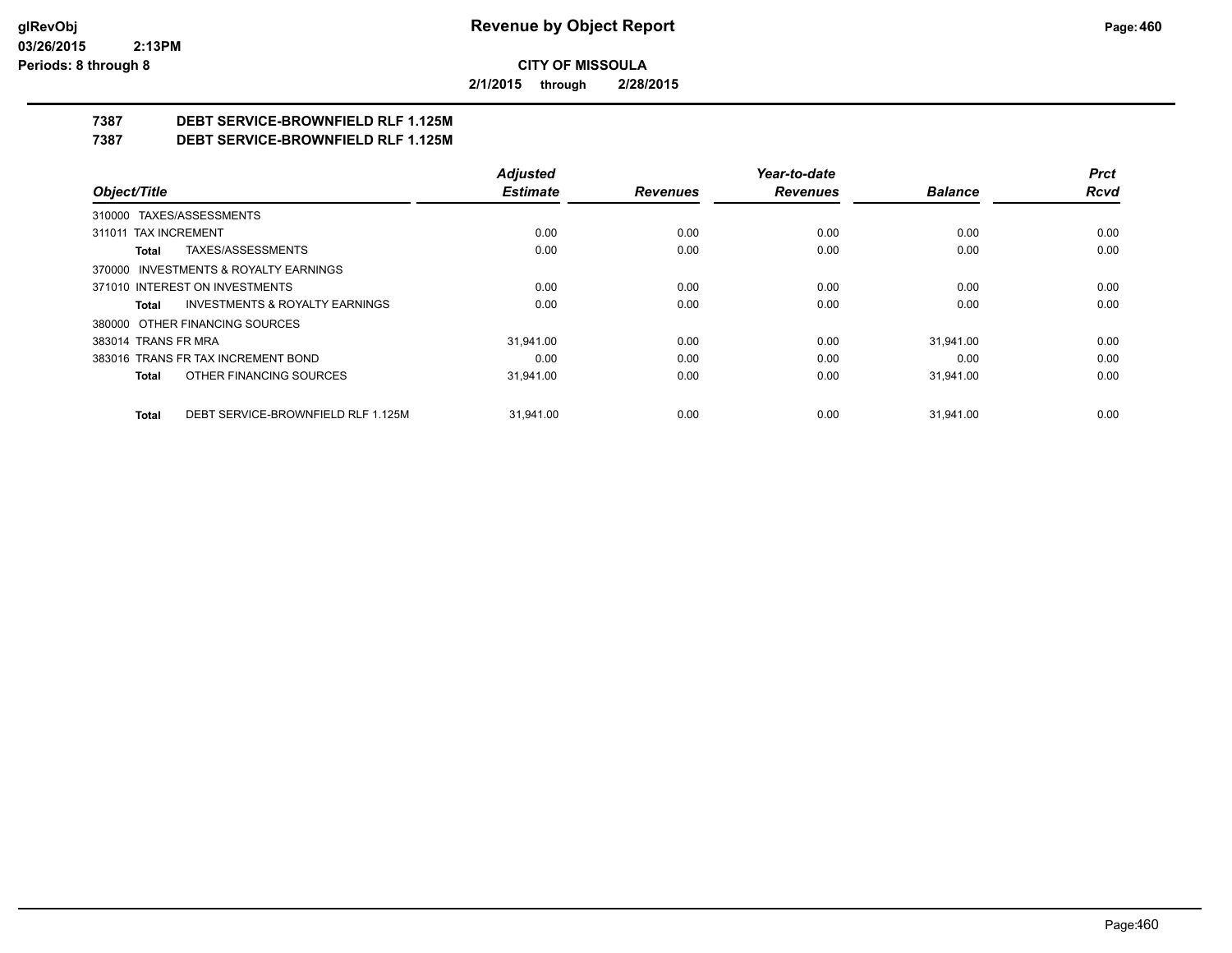**2/1/2015 through 2/28/2015**

#### **7387 DEBT SERVICE-BROWNFIELD RLF 1.125M**

|                                                    | <b>Adjusted</b> |                 | Year-to-date    |                | <b>Prct</b> |
|----------------------------------------------------|-----------------|-----------------|-----------------|----------------|-------------|
| Object/Title                                       | <b>Estimate</b> | <b>Revenues</b> | <b>Revenues</b> | <b>Balance</b> | <b>Rcvd</b> |
| 310000 TAXES/ASSESSMENTS                           |                 |                 |                 |                |             |
| 311011 TAX INCREMENT                               | 0.00            | 0.00            | 0.00            | 0.00           | 0.00        |
| TAXES/ASSESSMENTS<br><b>Total</b>                  | 0.00            | 0.00            | 0.00            | 0.00           | 0.00        |
| 370000 INVESTMENTS & ROYALTY EARNINGS              |                 |                 |                 |                |             |
| 371010 INTEREST ON INVESTMENTS                     | 0.00            | 0.00            | 0.00            | 0.00           | 0.00        |
| INVESTMENTS & ROYALTY EARNINGS<br><b>Total</b>     | 0.00            | 0.00            | 0.00            | 0.00           | 0.00        |
| 380000 OTHER FINANCING SOURCES                     |                 |                 |                 |                |             |
| 383014 TRANS FR MRA                                | 31.941.00       | 0.00            | 0.00            | 31.941.00      | 0.00        |
| 383016 TRANS FR TAX INCREMENT BOND                 | 0.00            | 0.00            | 0.00            | 0.00           | 0.00        |
| OTHER FINANCING SOURCES<br><b>Total</b>            | 31,941.00       | 0.00            | 0.00            | 31,941.00      | 0.00        |
| DEBT SERVICE-BROWNFIELD RLF 1.125M<br><b>Total</b> | 31.941.00       | 0.00            | 0.00            | 31.941.00      | 0.00        |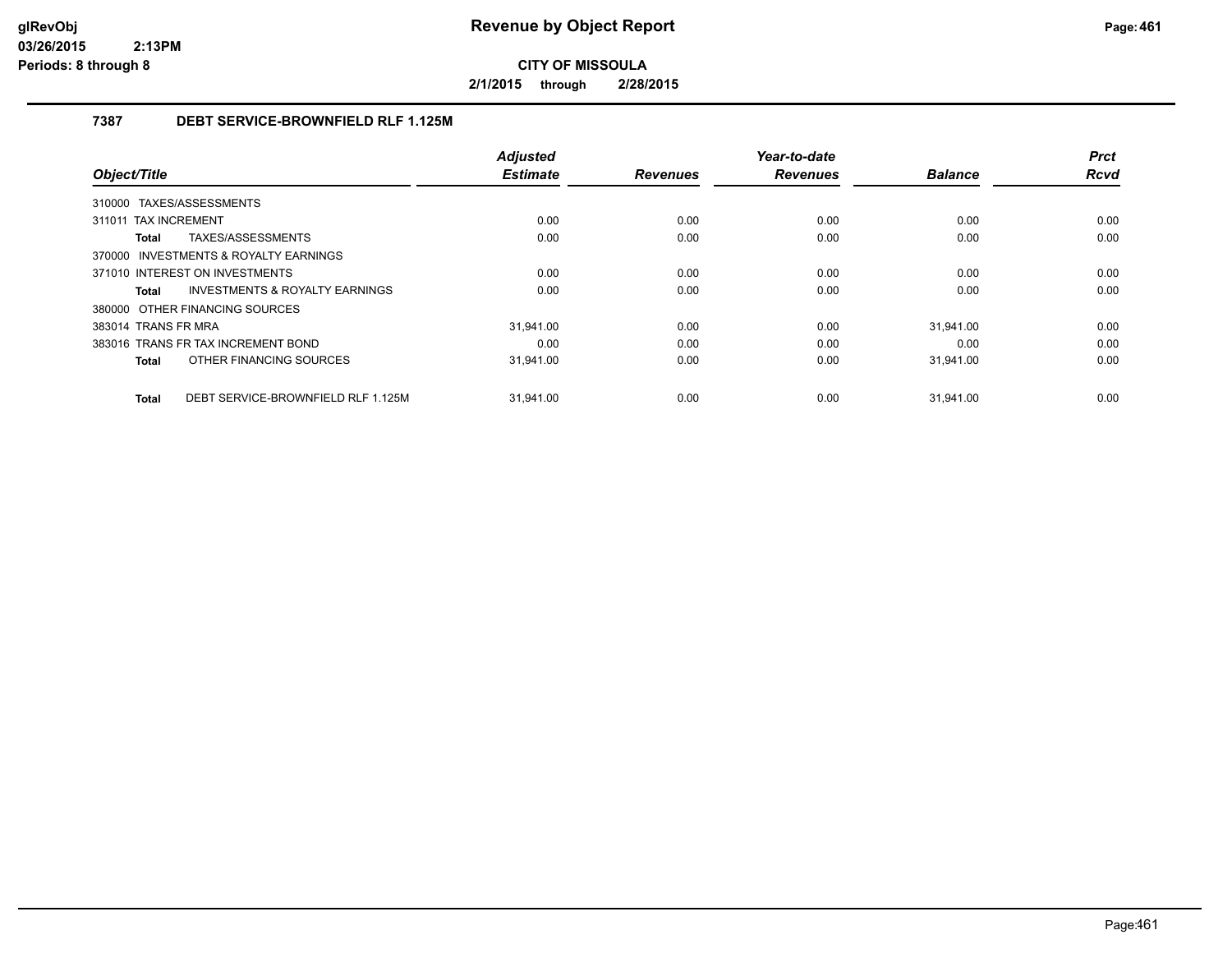**2/1/2015 through 2/28/2015**

**7388 RESERVE-3.6m TIF**

**7388 RESERVE-3.6m TIF**

|                                                 | <b>Adjusted</b> |                 | Year-to-date    |                | <b>Prct</b> |
|-------------------------------------------------|-----------------|-----------------|-----------------|----------------|-------------|
| Object/Title                                    | <b>Estimate</b> | <b>Revenues</b> | <b>Revenues</b> | <b>Balance</b> | <b>Rcvd</b> |
| 370000 INVESTMENTS & ROYALTY EARNINGS           |                 |                 |                 |                |             |
| 371010 INTEREST ON INVESTMENTS                  | 0.00            | 0.00            | 0.00            | 0.00           | 0.00        |
| 371020 GAIN/LOSS IN MARKET VALUE OF INVESTMENTS | 0.00            | 0.00            | 0.00            | 0.00           | 0.00        |
| INVESTMENTS & ROYALTY EARNINGS<br>Total         | 0.00            | 0.00            | 0.00            | 0.00           | 0.00        |
| 380000 OTHER FINANCING SOURCES                  |                 |                 |                 |                |             |
| 381025 BOND PROCEEDS                            | 0.00            | 0.00            | 0.00            | 0.00           | 0.00        |
| 383014 TRANS FR MRA                             | 0.00            | 0.00            | 0.00            | 0.00           | 0.00        |
| 383037 TRANSFER - URD II                        | 0.00            | 0.00            | 0.00            | 0.00           | 0.00        |
| 383040 TRANSFER FROM CITY GRANTS                | 0.00            | 0.00            | 0.00            | 0.00           | 0.00        |
| OTHER FINANCING SOURCES<br>Total                | 0.00            | 0.00            | 0.00            | 0.00           | 0.00        |
| RESERVE-3.6m TIF<br>Total                       | 0.00            | 0.00            | 0.00            | 0.00           | 0.00        |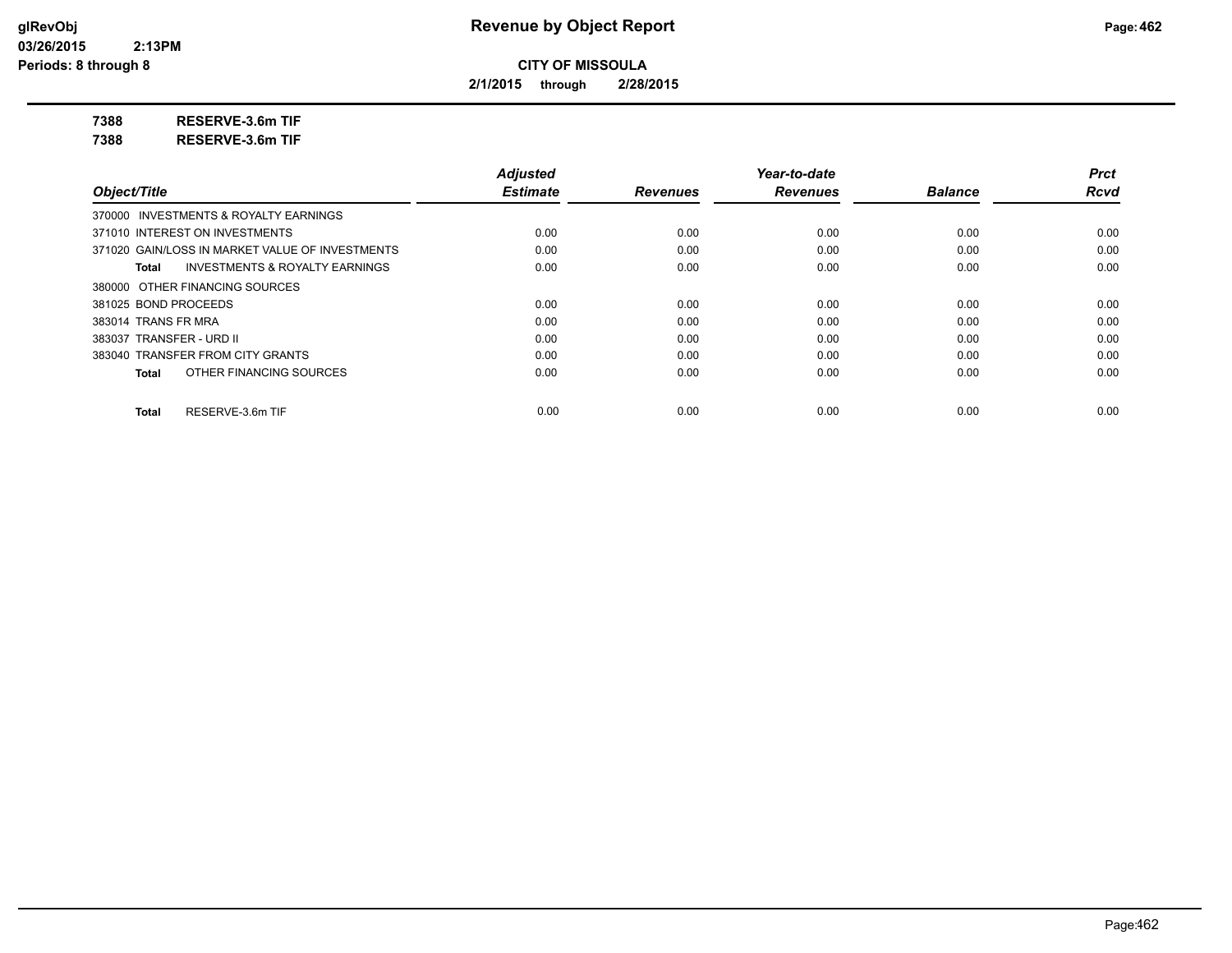**2/1/2015 through 2/28/2015**

#### **7388 RESERVE-3.6m TIF**

|                                                    | <b>Adjusted</b> |                 | Year-to-date    |                | <b>Prct</b> |
|----------------------------------------------------|-----------------|-----------------|-----------------|----------------|-------------|
| Object/Title                                       | <b>Estimate</b> | <b>Revenues</b> | <b>Revenues</b> | <b>Balance</b> | Rcvd        |
| 370000 INVESTMENTS & ROYALTY EARNINGS              |                 |                 |                 |                |             |
| 371010 INTEREST ON INVESTMENTS                     | 0.00            | 0.00            | 0.00            | 0.00           | 0.00        |
| 371020 GAIN/LOSS IN MARKET VALUE OF INVESTMENT     | 0.00            | 0.00            | 0.00            | 0.00           | 0.00        |
| <b>INVESTMENTS &amp; ROYALTY EARNINGS</b><br>Total | 0.00            | 0.00            | 0.00            | 0.00           | 0.00        |
| 380000 OTHER FINANCING SOURCES                     |                 |                 |                 |                |             |
| 381025 BOND PROCEEDS                               | 0.00            | 0.00            | 0.00            | 0.00           | 0.00        |
| 383014 TRANS FR MRA                                | 0.00            | 0.00            | 0.00            | 0.00           | 0.00        |
| 383037 TRANSFER - URD II                           | 0.00            | 0.00            | 0.00            | 0.00           | 0.00        |
| 383040 TRANSFER FROM CITY GRANTS                   | 0.00            | 0.00            | 0.00            | 0.00           | 0.00        |
| OTHER FINANCING SOURCES<br>Total                   | 0.00            | 0.00            | 0.00            | 0.00           | 0.00        |
| RESERVE-3.6m TIF<br><b>Total</b>                   | 0.00            | 0.00            | 0.00            | 0.00           | 0.00        |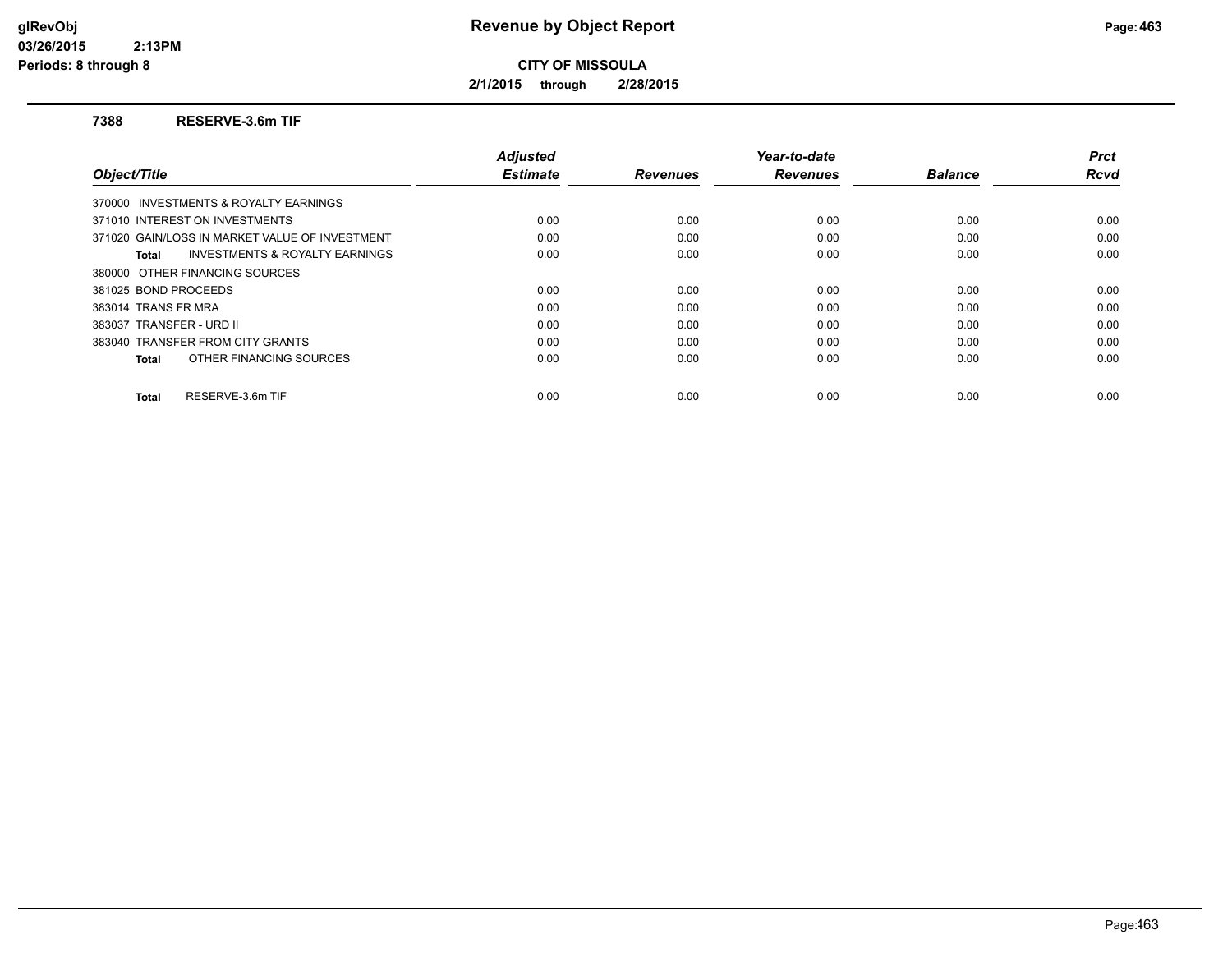**2/1/2015 through 2/28/2015**

**7389 DEBT SERVICE - 3.6M/5.75M**

**7389 DEBT SERVICE - 3.6M/5.75M**

|                                                 | <b>Adjusted</b> |                 | Year-to-date    |                | Prct        |
|-------------------------------------------------|-----------------|-----------------|-----------------|----------------|-------------|
| Object/Title                                    | <b>Estimate</b> | <b>Revenues</b> | <b>Revenues</b> | <b>Balance</b> | <b>Rcvd</b> |
| 370000 INVESTMENTS & ROYALTY EARNINGS           |                 |                 |                 |                |             |
| 371010 INTEREST ON INVESTMENTS                  | 0.00            | 0.00            | 0.00            | 0.00           | 0.00        |
| 371020 GAIN/LOSS IN MARKET VALUE OF INVESTMENTS | 0.00            | 0.00            | 0.00            | 0.00           | 0.00        |
| INVESTMENTS & ROYALTY EARNINGS<br>Total         | 0.00            | 0.00            | 0.00            | 0.00           | 0.00        |
| 380000 OTHER FINANCING SOURCES                  |                 |                 |                 |                |             |
| 381009 TRANSFER FROM CLEARING                   | 0.00            | 0.00            | 0.00            | 0.00           | 0.00        |
| 381025 BOND PROCEEDS                            | 0.00            | 0.00            | 0.00            | 0.00           | 0.00        |
| 383014 TRANS FR MRA                             | 921,916.00      | 0.00            | 0.00            | 921,916.00     | 0.00        |
| OTHER FINANCING SOURCES<br>Total                | 921.916.00      | 0.00            | 0.00            | 921.916.00     | 0.00        |
| DEBT SERVICE - 3.6M/5.75M<br><b>Total</b>       | 921.916.00      | 0.00            | 0.00            | 921.916.00     | 0.00        |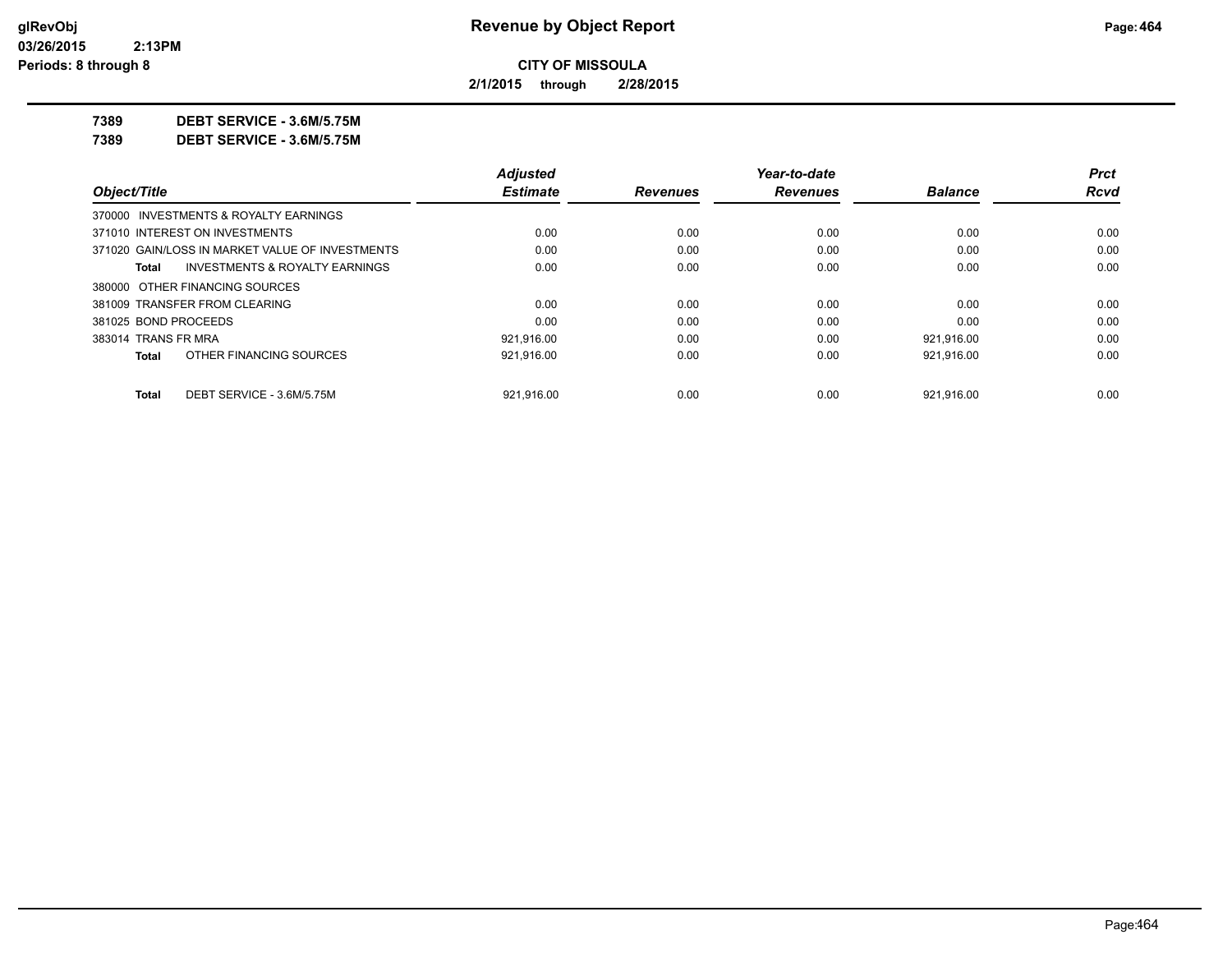**2/1/2015 through 2/28/2015**

#### **7389 DEBT SERVICE - 3.6M/5.75M**

| Object/Title         |                                                | <b>Adjusted</b><br><b>Estimate</b> | <b>Revenues</b> | Year-to-date<br><b>Revenues</b> | <b>Balance</b> | <b>Prct</b><br><b>Rcvd</b> |
|----------------------|------------------------------------------------|------------------------------------|-----------------|---------------------------------|----------------|----------------------------|
|                      | 370000 INVESTMENTS & ROYALTY EARNINGS          |                                    |                 |                                 |                |                            |
|                      | 371010 INTEREST ON INVESTMENTS                 | 0.00                               | 0.00            | 0.00                            | 0.00           | 0.00                       |
|                      | 371020 GAIN/LOSS IN MARKET VALUE OF INVESTMENT | 0.00                               | 0.00            | 0.00                            | 0.00           | 0.00                       |
| Total                | <b>INVESTMENTS &amp; ROYALTY EARNINGS</b>      | 0.00                               | 0.00            | 0.00                            | 0.00           | 0.00                       |
|                      | 380000 OTHER FINANCING SOURCES                 |                                    |                 |                                 |                |                            |
|                      | 381009 TRANSFER FROM CLEARING                  | 0.00                               | 0.00            | 0.00                            | 0.00           | 0.00                       |
| 381025 BOND PROCEEDS |                                                | 0.00                               | 0.00            | 0.00                            | 0.00           | 0.00                       |
| 383014 TRANS FR MRA  |                                                | 921.916.00                         | 0.00            | 0.00                            | 921.916.00     | 0.00                       |
| Total                | OTHER FINANCING SOURCES                        | 921,916.00                         | 0.00            | 0.00                            | 921,916.00     | 0.00                       |
| Total                | DEBT SERVICE - 3.6M/5.75M                      | 921.916.00                         | 0.00            | 0.00                            | 921.916.00     | 0.00                       |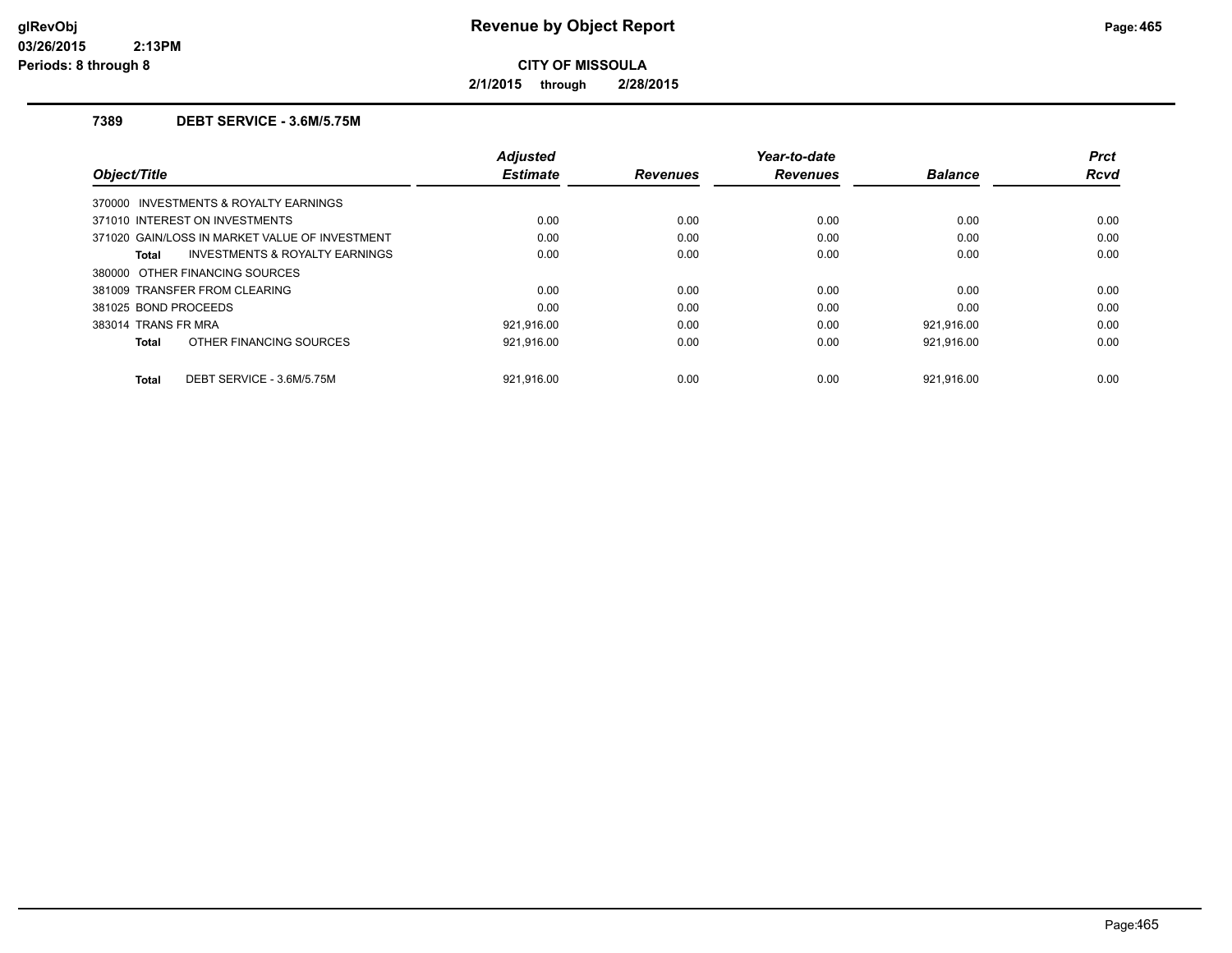**2/1/2015 through 2/28/2015**

**7390 URDII CLEARING - 3.6M TIF**

| <b>URDII CLEARING - 3.6M TIF</b><br>7390 |  |
|------------------------------------------|--|
|------------------------------------------|--|

|                                                     | <b>Adjusted</b> |                 | Year-to-date    |                | <b>Prct</b> |
|-----------------------------------------------------|-----------------|-----------------|-----------------|----------------|-------------|
| Object/Title                                        | <b>Estimate</b> | <b>Revenues</b> | <b>Revenues</b> | <b>Balance</b> | Rcvd        |
| TAXES/ASSESSMENTS<br>310000                         |                 |                 |                 |                |             |
| 310000 TAXES/ASSESSMENTS                            | 0.00            | 0.00            | 0.00            | 0.00           | 0.00        |
| <b>TAX INCREMENT</b><br>311011                      | 1,872,885.00    | 31,237.91       | 919,989.91      | 952,895.09     | 49.12       |
| PENALTIES & INTEREST<br>312001                      | 0.00            | 808.80          | 2,009.54        | $-2,009.54$    | 0.00        |
| TAXES/ASSESSMENTS<br>Total                          | 1,872,885.00    | 32,046.71       | 921,999.45      | 950,885.55     | 49.23       |
| <b>INTERGOVERNMENTAL REVENUES</b><br>330000         |                 |                 |                 |                |             |
| 335210 PERSONAL PROPERTY TAX REIMBURSEMENT          | 0.00            | 0.00            | 93,665.65       | $-93,665.65$   | 0.00        |
| 335230 HB 124 REVENUE                               | 0.00            | 0.00            | 127,630.00      | $-127,630.00$  | 0.00        |
| INTERGOVERNMENTAL REVENUES<br>Total                 | 0.00            | 0.00            | 221,295.65      | $-221,295.65$  | 0.00        |
| <b>INVESTMENTS &amp; ROYALTY EARNINGS</b><br>370000 |                 |                 |                 |                |             |
| 371010 INTEREST ON INVESTMENTS                      | 0.00            | 0.00            | 0.00            | 0.00           | 0.00        |
| 371020 GAIN/LOSS IN MARKET VALUE OF INVESTMENTS     | 0.00            | 0.00            | 0.00            | 0.00           | 0.00        |
| <b>INVESTMENTS &amp; ROYALTY EARNINGS</b><br>Total  | 0.00            | 0.00            | 0.00            | 0.00           | 0.00        |
| OTHER FINANCING SOURCES<br>380000                   |                 |                 |                 |                |             |
| <b>TRANSFER FROM URD II</b><br>383037               | 0.00            | 0.00            | 0.00            | 0.00           | 0.00        |
| OTHER FINANCING SOURCES<br>Total                    | 0.00            | 0.00            | 0.00            | 0.00           | 0.00        |
| URDII CLEARING - 3.6M TIF<br>Total                  | 1,872,885.00    | 32,046.71       | 1,143,295.10    | 729,589.90     | 61.04       |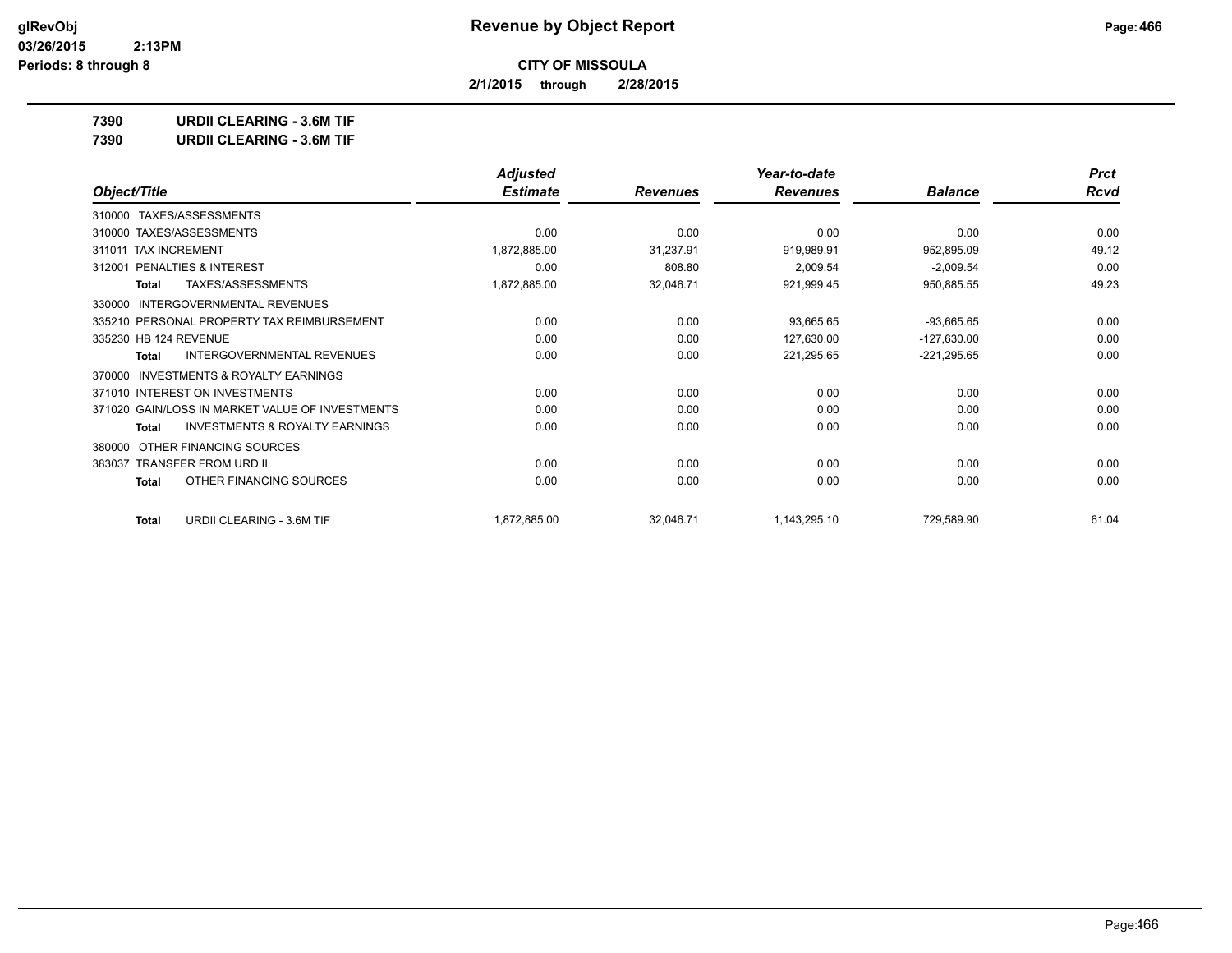**2/1/2015 through 2/28/2015**

#### **7390 URDII CLEARING - 3.6M TIF**

|                                                           | <b>Adjusted</b> |                 | Year-to-date    |                | <b>Prct</b> |
|-----------------------------------------------------------|-----------------|-----------------|-----------------|----------------|-------------|
| Object/Title                                              | <b>Estimate</b> | <b>Revenues</b> | <b>Revenues</b> | <b>Balance</b> | <b>Rcvd</b> |
| TAXES/ASSESSMENTS<br>310000                               |                 |                 |                 |                |             |
| 310000 TAXES/ASSESSMENTS                                  | 0.00            | 0.00            | 0.00            | 0.00           | 0.00        |
| 311011 TAX INCREMENT                                      | 1,872,885.00    | 31,237.91       | 919,989.91      | 952,895.09     | 49.12       |
| 312001 PENALTIES & INTEREST                               | 0.00            | 808.80          | 2,009.54        | $-2,009.54$    | 0.00        |
| TAXES/ASSESSMENTS<br><b>Total</b>                         | 1,872,885.00    | 32,046.71       | 921,999.45      | 950,885.55     | 49.23       |
| <b>INTERGOVERNMENTAL REVENUES</b><br>330000               |                 |                 |                 |                |             |
| 335210 PERSONAL PROPERTY TAX REIMBURSEMENT                | 0.00            | 0.00            | 93,665.65       | $-93,665.65$   | 0.00        |
| 335230 HB 124 REVENUE                                     | 0.00            | 0.00            | 127,630.00      | $-127,630.00$  | 0.00        |
| <b>INTERGOVERNMENTAL REVENUES</b><br><b>Total</b>         | 0.00            | 0.00            | 221,295.65      | $-221,295.65$  | 0.00        |
| <b>INVESTMENTS &amp; ROYALTY EARNINGS</b><br>370000       |                 |                 |                 |                |             |
| 371010 INTEREST ON INVESTMENTS                            | 0.00            | 0.00            | 0.00            | 0.00           | 0.00        |
| 371020 GAIN/LOSS IN MARKET VALUE OF INVESTMENT            | 0.00            | 0.00            | 0.00            | 0.00           | 0.00        |
| <b>INVESTMENTS &amp; ROYALTY EARNINGS</b><br><b>Total</b> | 0.00            | 0.00            | 0.00            | 0.00           | 0.00        |
| OTHER FINANCING SOURCES<br>380000                         |                 |                 |                 |                |             |
| <b>TRANSFER FROM URD II</b><br>383037                     | 0.00            | 0.00            | 0.00            | 0.00           | 0.00        |
| OTHER FINANCING SOURCES<br><b>Total</b>                   | 0.00            | 0.00            | 0.00            | 0.00           | 0.00        |
| URDII CLEARING - 3.6M TIF<br>Total                        | 1,872,885.00    | 32,046.71       | 1,143,295.10    | 729,589.90     | 61.04       |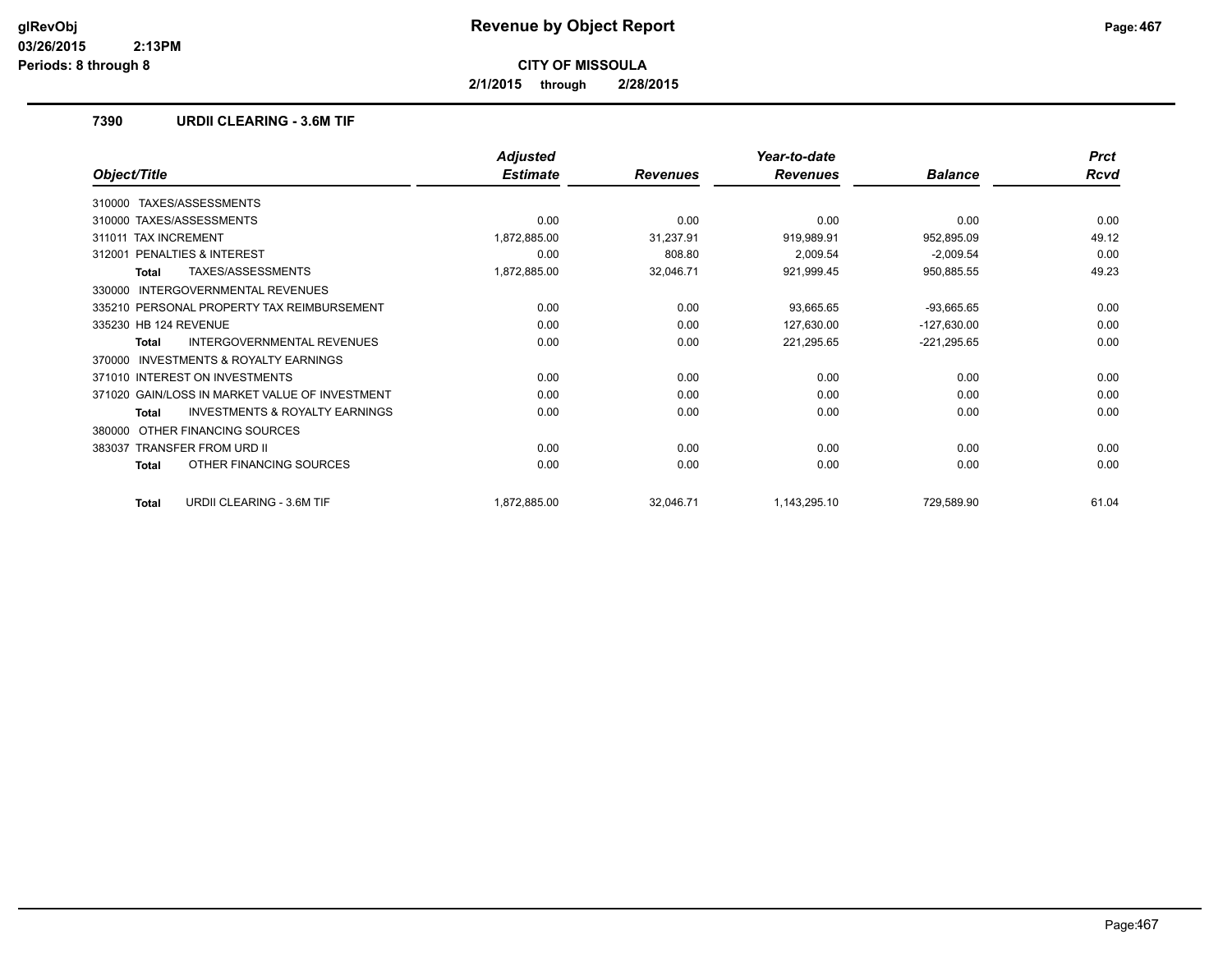**2/1/2015 through 2/28/2015**

**7391 MRA - URD I FUND 7391 MRA - URD I FUND**

| Object/Title                                              | <b>Adjusted</b> |                 | Year-to-date<br><b>Revenues</b> | <b>Balance</b> | <b>Prct</b><br>Rcvd |
|-----------------------------------------------------------|-----------------|-----------------|---------------------------------|----------------|---------------------|
|                                                           | <b>Estimate</b> | <b>Revenues</b> |                                 |                |                     |
| 310000 TAXES/ASSESSMENTS                                  |                 |                 |                                 |                |                     |
| 311011 TAX INCREMENT                                      | 0.00            | 0.00            | 0.00                            | 0.00           | 0.00                |
| 312001 PENALTIES & INTEREST                               | 0.00            | 0.00            | 0.00                            | 0.00           | 0.00                |
| TAXES/ASSESSMENTS<br><b>Total</b>                         | 0.00            | 0.00            | 0.00                            | 0.00           | 0.00                |
| 330000 INTERGOVERNMENTAL REVENUES                         |                 |                 |                                 |                |                     |
| 331050 ISTEA/CTEP GRANT                                   | 0.00            | 0.00            | 0.00                            | 0.00           | 0.00                |
| 336023 STATE CONTRIB. - PERS                              | 0.00            | 0.00            | 0.00                            | 0.00           | 0.00                |
| <b>INTERGOVERNMENTAL REVENUES</b><br><b>Total</b>         | 0.00            | 0.00            | 0.00                            | 0.00           | 0.00                |
| 360000 MISCELLANEOUS REVENUES                             |                 |                 |                                 |                |                     |
| 360000 MISCELLANEOUS REVENUES                             | 0.00            | 0.00            | 0.00                            | 0.00           | 0.00                |
| 360010 MISCELLANEOUS                                      | 0.00            | 0.00            | 0.00                            | 0.00           | 0.00                |
| 364012 SALE OF SURPLUS PROPERTY                           | 0.00            | 0.00            | 0.00                            | 0.00           | 0.00                |
| 365000 DONATIONS                                          | 0.00            | 0.00            | 0.00                            | 0.00           | 0.00                |
| <b>MISCELLANEOUS REVENUES</b><br>Total                    | 0.00            | 0.00            | 0.00                            | 0.00           | 0.00                |
| <b>INVESTMENTS &amp; ROYALTY EARNINGS</b><br>370000       |                 |                 |                                 |                |                     |
| 371010 INTEREST ON INVESTMENTS                            | 0.00            | 0.00            | 0.00                            | 0.00           | 0.00                |
| 371020 GAIN/LOSS IN MARKET VALUE OF INVESTMENTS           | 0.00            | 0.00            | 0.00                            | 0.00           | 0.00                |
| <b>INVESTMENTS &amp; ROYALTY EARNINGS</b><br><b>Total</b> | 0.00            | 0.00            | 0.00                            | 0.00           | 0.00                |
| OTHER FINANCING SOURCES<br>380000                         |                 |                 |                                 |                |                     |
| 382010 SALE OF FIXED ASSETS                               | 0.00            | 0.00            | 0.00                            | 0.00           | 0.00                |
| 383001 TRANS FR FLUSHING DISTRICT                         | 0.00            | 0.00            | 0.00                            | 0.00           | 0.00                |
| 383016 TRANS FR TAX INCREMENT BOND                        | 0.00            | 0.00            | 0.00                            | 0.00           | 0.00                |
| 383029 TRANS FR GENERAL                                   | 0.00            | 0.00            | 0.00                            | 0.00           | 0.00                |
| 383037 TRANSFER - URD II                                  | 0.00            | 0.00            | 0.00                            | 0.00           | 0.00                |
| 383038 TRANSFER - URD III                                 | 0.00            | 0.00            | 0.00                            | 0.00           | 0.00                |
| OTHER FINANCING SOURCES<br><b>Total</b>                   | 0.00            | 0.00            | 0.00                            | 0.00           | 0.00                |
|                                                           |                 |                 |                                 |                |                     |

**Total** MRA - URD I FUND 0.00 0.00 0.00 0.00 0.00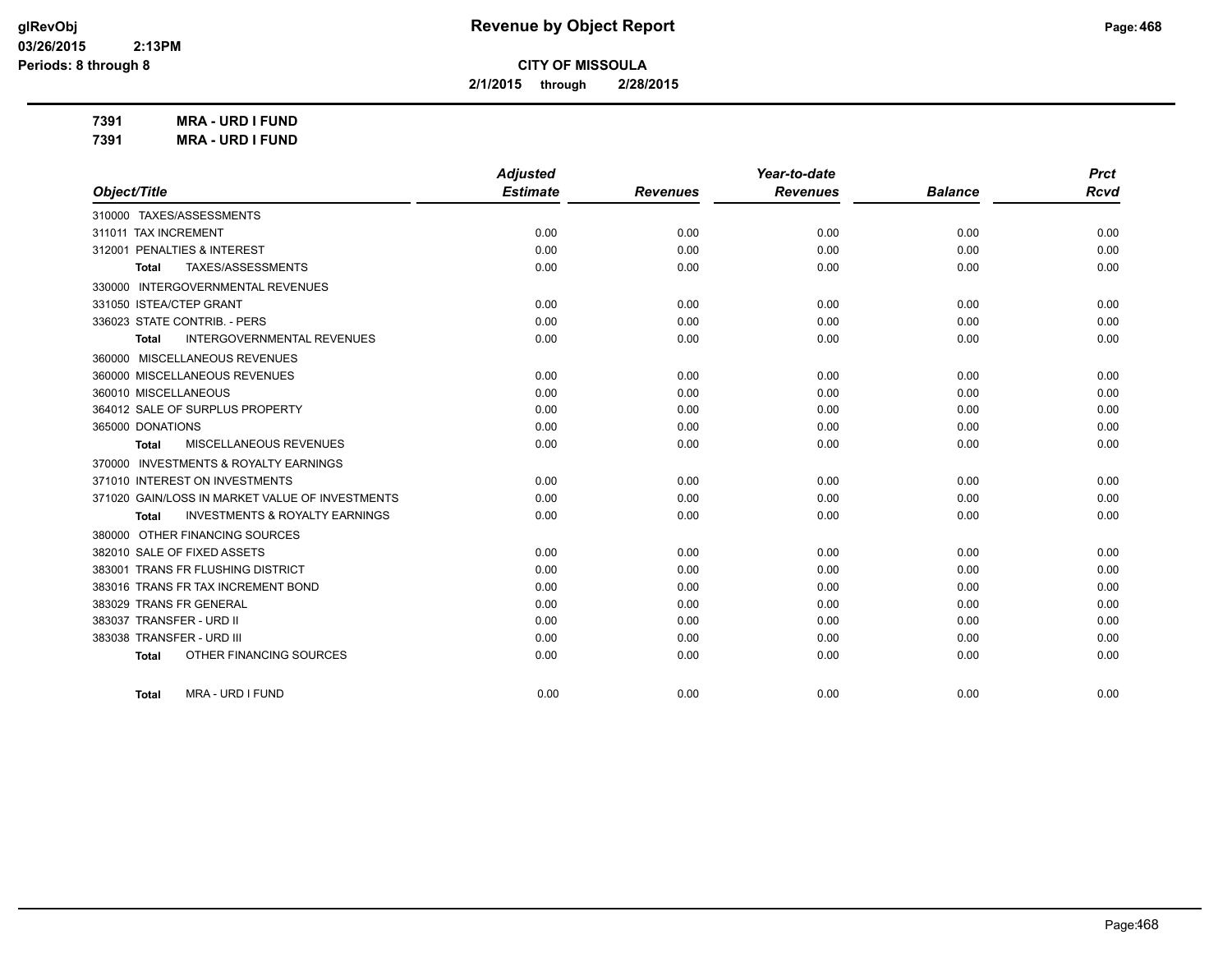**2/1/2015 through 2/28/2015**

#### **7391 MRA - URD I FUND**

|                                                    | <b>Adjusted</b> |                 | Year-to-date    |                | <b>Prct</b> |
|----------------------------------------------------|-----------------|-----------------|-----------------|----------------|-------------|
| Object/Title                                       | <b>Estimate</b> | <b>Revenues</b> | <b>Revenues</b> | <b>Balance</b> | <b>Rcvd</b> |
| 310000 TAXES/ASSESSMENTS                           |                 |                 |                 |                |             |
| 311011 TAX INCREMENT                               | 0.00            | 0.00            | 0.00            | 0.00           | 0.00        |
| 312001 PENALTIES & INTEREST                        | 0.00            | 0.00            | 0.00            | 0.00           | 0.00        |
| TAXES/ASSESSMENTS<br><b>Total</b>                  | 0.00            | 0.00            | 0.00            | 0.00           | 0.00        |
| 330000 INTERGOVERNMENTAL REVENUES                  |                 |                 |                 |                |             |
| 331050 ISTEA/CTEP GRANT                            | 0.00            | 0.00            | 0.00            | 0.00           | 0.00        |
| 336023 STATE CONTRIB. - PERS                       | 0.00            | 0.00            | 0.00            | 0.00           | 0.00        |
| <b>INTERGOVERNMENTAL REVENUES</b><br>Total         | 0.00            | 0.00            | 0.00            | 0.00           | 0.00        |
| 360000 MISCELLANEOUS REVENUES                      |                 |                 |                 |                |             |
| 360000 MISCELLANEOUS REVENUES                      | 0.00            | 0.00            | 0.00            | 0.00           | 0.00        |
| 360010 MISCELLANEOUS                               | 0.00            | 0.00            | 0.00            | 0.00           | 0.00        |
| 364012 SALE OF SURPLUS PROPERTY                    | 0.00            | 0.00            | 0.00            | 0.00           | 0.00        |
| 365000 DONATIONS                                   | 0.00            | 0.00            | 0.00            | 0.00           | 0.00        |
| <b>MISCELLANEOUS REVENUES</b><br><b>Total</b>      | 0.00            | 0.00            | 0.00            | 0.00           | 0.00        |
| 370000 INVESTMENTS & ROYALTY EARNINGS              |                 |                 |                 |                |             |
| 371010 INTEREST ON INVESTMENTS                     | 0.00            | 0.00            | 0.00            | 0.00           | 0.00        |
| 371020 GAIN/LOSS IN MARKET VALUE OF INVESTMENT     | 0.00            | 0.00            | 0.00            | 0.00           | 0.00        |
| <b>INVESTMENTS &amp; ROYALTY EARNINGS</b><br>Total | 0.00            | 0.00            | 0.00            | 0.00           | 0.00        |
| 380000 OTHER FINANCING SOURCES                     |                 |                 |                 |                |             |
| 382010 SALE OF FIXED ASSETS                        | 0.00            | 0.00            | 0.00            | 0.00           | 0.00        |
| 383001 TRANS FR FLUSHING DISTRICT                  | 0.00            | 0.00            | 0.00            | 0.00           | 0.00        |
| 383016 TRANS FR TAX INCREMENT BOND                 | 0.00            | 0.00            | 0.00            | 0.00           | 0.00        |
| 383029 TRANS FR GENERAL                            | 0.00            | 0.00            | 0.00            | 0.00           | 0.00        |
| 383037 TRANSFER - URD II                           | 0.00            | 0.00            | 0.00            | 0.00           | 0.00        |
| 383038 TRANSFER - URD III                          | 0.00            | 0.00            | 0.00            | 0.00           | 0.00        |
| OTHER FINANCING SOURCES<br><b>Total</b>            | 0.00            | 0.00            | 0.00            | 0.00           | 0.00        |
| MRA - URD I FUND<br><b>Total</b>                   | 0.00            | 0.00            | 0.00            | 0.00           | 0.00        |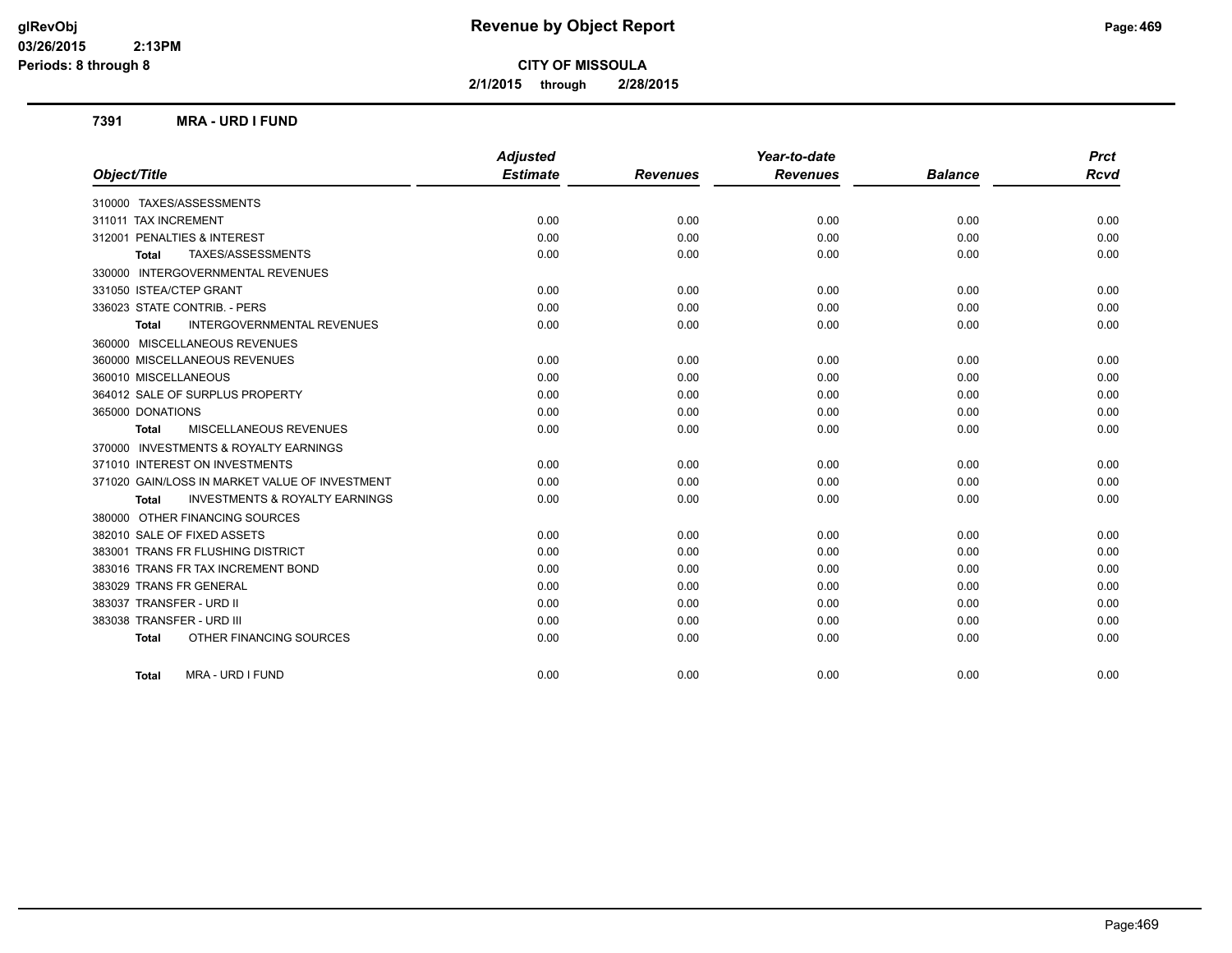**2/1/2015 through 2/28/2015**

**7392 MRA - URD II FUND**

**7392 MRA - URD II FUND**

|                                                           | <b>Adjusted</b> |                 | Year-to-date    |                | <b>Prct</b> |
|-----------------------------------------------------------|-----------------|-----------------|-----------------|----------------|-------------|
| Object/Title                                              | <b>Estimate</b> | <b>Revenues</b> | <b>Revenues</b> | <b>Balance</b> | <b>Rcvd</b> |
| 310000 TAXES/ASSESSMENTS                                  |                 |                 |                 |                |             |
| 311011 TAX INCREMENT                                      | 0.00            | 0.00            | 0.00            | 0.00           | 0.00        |
| TAXES/ASSESSMENTS<br><b>Total</b>                         | 0.00            | 0.00            | 0.00            | 0.00           | 0.00        |
| 330000 INTERGOVERNMENTAL REVENUES                         |                 |                 |                 |                |             |
| 330000 INTERGOVERNMENTAL REVENUES                         | 0.00            | 0.00            | 0.00            | 0.00           | 0.00        |
| 331050 ISTEA/CTEP GRANT                                   | 0.00            | 0.00            | 140,813.71      | $-140,813.71$  | 0.00        |
| 331060 NATL RECREATION TRAILS GRANTS                      | 0.00            | 0.00            | 0.00            | 0.00           | 0.00        |
| 335210 PERSONAL PROPERTY TAX REIMBURSEMENT                | 0.00            | 0.00            | 0.00            | 0.00           | 0.00        |
| 335230 HB 124 REVENUE                                     | 0.00            | 0.00            | 0.00            | 0.00           | 0.00        |
| 335250 STATE REIMB - SB #184                              | 200,000.00      | 0.00            | 0.00            | 200,000.00     | 0.00        |
| 336023 STATE CONTRIB. - PERS                              | 0.00            | 0.00            | 0.00            | 0.00           | 0.00        |
| <b>INTERGOVERNMENTAL REVENUES</b><br><b>Total</b>         | 200,000.00      | 0.00            | 140,813.71      | 59,186.29      | 70.41       |
| 340000 CHARGES FOR SERVICES                               |                 |                 |                 |                |             |
| 343300 MISC CHARGES FOR SERVICES                          | 0.00            | 0.00            | 0.00            | 0.00           | 0.00        |
| <b>CHARGES FOR SERVICES</b><br><b>Total</b>               | 0.00            | 0.00            | 0.00            | 0.00           | 0.00        |
| 360000 MISCELLANEOUS REVENUES                             |                 |                 |                 |                |             |
| 360000 MISCELLANEOUS REVENUES                             | 0.00            | 0.00            | 0.00            | 0.00           | 0.00        |
| 360007 RLF REVENUES                                       | 0.00            | 0.00            | 0.00            | 0.00           | 0.00        |
| 360010 MISCELLANEOUS                                      | 0.00            | 0.00            | 0.00            | 0.00           | 0.00        |
| 365000 DONATIONS                                          | 0.00            | 0.00            | 0.00            | 0.00           | 0.00        |
| MISCELLANEOUS REVENUES<br><b>Total</b>                    | 0.00            | 0.00            | 0.00            | 0.00           | 0.00        |
| 370000 INVESTMENTS & ROYALTY EARNINGS                     |                 |                 |                 |                |             |
| 371010 INTEREST ON INVESTMENTS                            | 0.00            | 0.00            | 0.00            | 0.00           | 0.00        |
| 371020 GAIN/LOSS IN MARKET VALUE OF INVESTMENTS           | 0.00            | 0.00            | 0.00            | 0.00           | 0.00        |
| <b>INVESTMENTS &amp; ROYALTY EARNINGS</b><br><b>Total</b> | 0.00            | 0.00            | 0.00            | 0.00           | 0.00        |
| 380000 OTHER FINANCING SOURCES                            |                 |                 |                 |                |             |
| 381009 TRANSFERS IN                                       | 0.00            | 0.00            | 0.00            | 0.00           | 0.00        |
| 381025 BOND PROCEEDS                                      | 0.00            | 0.00            | 0.00            | 0.00           | 0.00        |
| 381026 DEBT SERVICE/BROWNSFIELD RLF 1.125M                | 0.00            | 0.00            | 0.00            | 0.00           | 0.00        |
| 381027 SAFEWAY/ST PAT 1.5M                                | 0.00            | 0.00            | 0.00            | 0.00           | 0.00        |
| 381028 BOND PROCEEDS-MILL SITE                            | 0.00            | 0.00            | 0.00            | 0.00           | 0.00        |
| 381074 CIVIC STADIUM TIF NOTES 1.5M                       | 0.00            | 0.00            | 0.00            | 0.00           | 0.00        |
| 383014 TRANS FR MRA                                       | 616,365.00      | 0.00            | 0.00            | 616,365.00     | 0.00        |
| 383037 TRANSFER - URD II                                  | 0.00            | 0.00            | 0.00            | 0.00           | 0.00        |
| 383038 TRANSFER - URD III                                 | 0.00            | 0.00            | 0.00            | 0.00           | 0.00        |
| 383039 FROM SID TRANSFERS                                 | 0.00            | 0.00            | 0.00            | 0.00           | 0.00        |
| 383060 TRANSFERS FROM FRONT ST URD                        | 0.00            | 0.00            | 0.00            | 0.00           | 0.00        |
| 383061 TRANSFERS FROM PARK IMPACT FEES                    | 0.00            | 0.00            | 0.00            | 0.00           | 0.00        |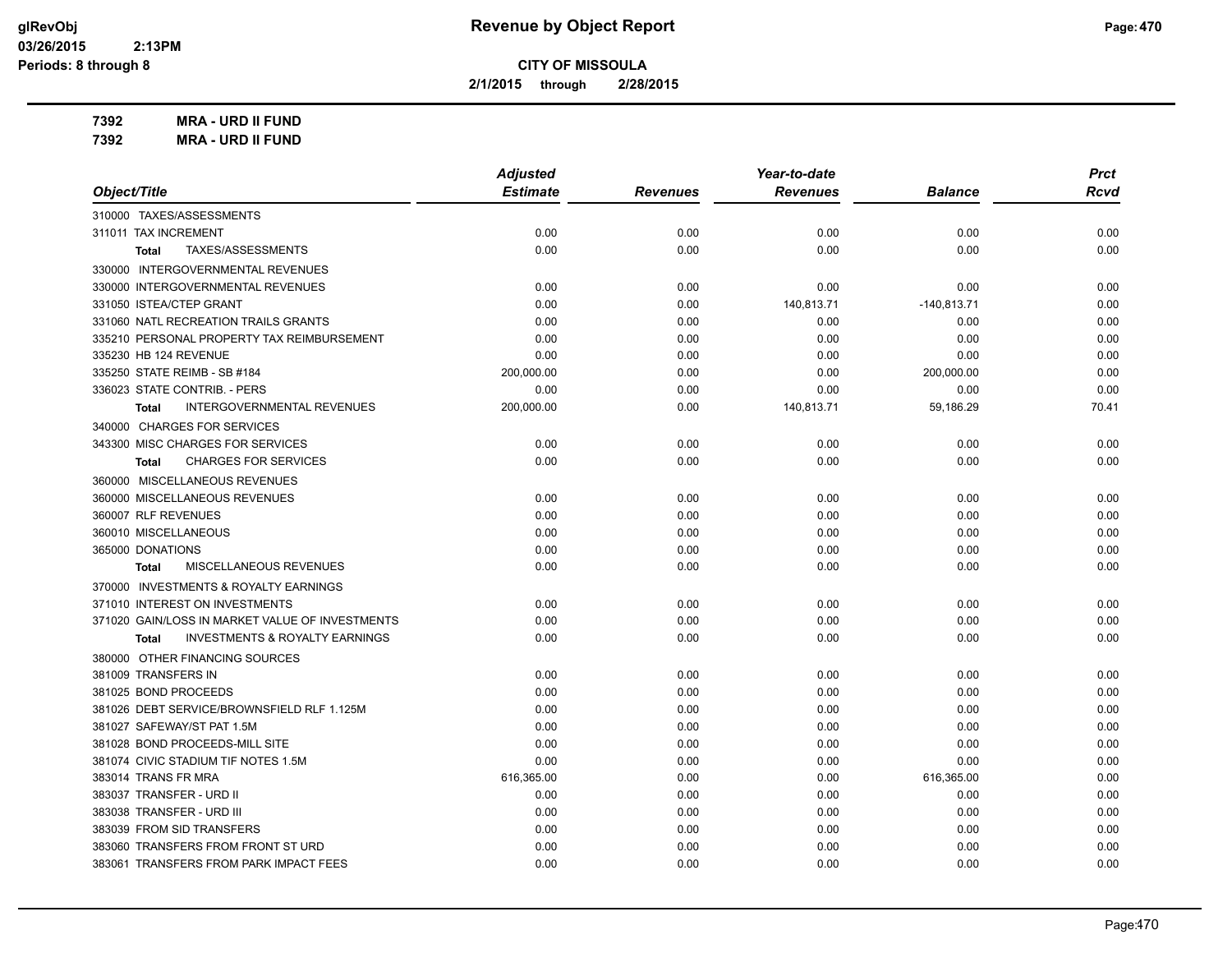**2/1/2015 through 2/28/2015**

**7392 MRA - URD II FUND 7392 MRA - URD II FUND**

|                                         | <b>Adjusted</b> |                 | Year-to-date    |                | <b>Prct</b> |
|-----------------------------------------|-----------------|-----------------|-----------------|----------------|-------------|
| Object/Title                            | <b>Estimate</b> | <b>Revenues</b> | <b>Revenues</b> | <b>Balance</b> | <b>Rcvd</b> |
| 383062 TRANSFERS FROM PARK SIDS         | 0.00            | 0.00            | 0.00            | 0.00           | 0.00        |
| 383063 TRANSF FROM SAFETY-LU (CTEP)FUND | 0.00            | 0.00            | 0.00            | 0.00           | 0.00        |
| OTHER FINANCING SOURCES<br>Total        | 616.365.00      | 0.00            | 0.00            | 616.365.00     | 0.00        |
| MRA - URD II FUND<br>Total              | 816.365.00      | 0.00            | 140.813.71      | 675.551.29     | 17.25       |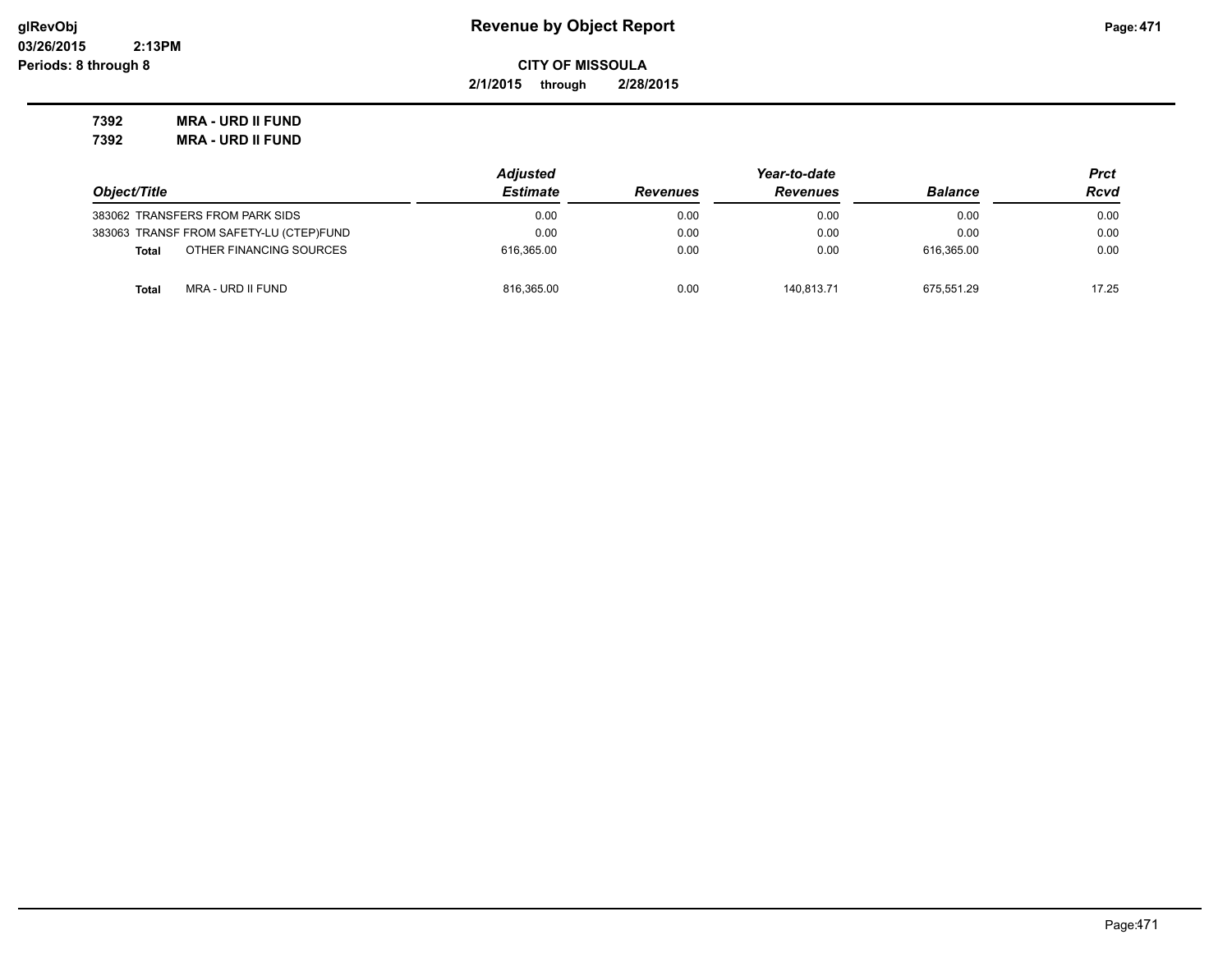**2/1/2015 through 2/28/2015**

#### **7392 MRA - URD II FUND**

|                                                    | <b>Adjusted</b> |                 | Year-to-date    |               | <b>Prct</b> |
|----------------------------------------------------|-----------------|-----------------|-----------------|---------------|-------------|
| Object/Title                                       | <b>Estimate</b> | <b>Revenues</b> | <b>Revenues</b> | Balance       | <b>Rcvd</b> |
| 310000 TAXES/ASSESSMENTS                           |                 |                 |                 |               |             |
| 311011 TAX INCREMENT                               | 0.00            | 0.00            | 0.00            | 0.00          | 0.00        |
| TAXES/ASSESSMENTS<br><b>Total</b>                  | 0.00            | 0.00            | 0.00            | 0.00          | 0.00        |
| 330000 INTERGOVERNMENTAL REVENUES                  |                 |                 |                 |               |             |
| 330000 INTERGOVERNMENTAL REVENUES                  | 0.00            | 0.00            | 0.00            | 0.00          | 0.00        |
| 331050 ISTEA/CTEP GRANT                            | 0.00            | 0.00            | 140,813.71      | $-140,813.71$ | 0.00        |
| 331060 NATL RECREATION TRAILS GRANTS               | 0.00            | 0.00            | 0.00            | 0.00          | 0.00        |
| 335210 PERSONAL PROPERTY TAX REIMBURSEMENT         | 0.00            | 0.00            | 0.00            | 0.00          | 0.00        |
| 335230 HB 124 REVENUE                              | 0.00            | 0.00            | 0.00            | 0.00          | 0.00        |
| 335250 STATE REIMB - SB #184                       | 200,000.00      | 0.00            | 0.00            | 200,000.00    | 0.00        |
| 336023 STATE CONTRIB. - PERS                       | 0.00            | 0.00            | 0.00            | 0.00          | 0.00        |
| <b>INTERGOVERNMENTAL REVENUES</b><br><b>Total</b>  | 200,000.00      | 0.00            | 140,813.71      | 59,186.29     | 70.41       |
| 340000 CHARGES FOR SERVICES                        |                 |                 |                 |               |             |
| 343300 MISC CHARGES FOR SERVICES                   | 0.00            | 0.00            | 0.00            | 0.00          | 0.00        |
| <b>CHARGES FOR SERVICES</b><br><b>Total</b>        | 0.00            | 0.00            | 0.00            | 0.00          | 0.00        |
| 360000 MISCELLANEOUS REVENUES                      |                 |                 |                 |               |             |
| 360000 MISCELLANEOUS REVENUES                      | 0.00            | 0.00            | 0.00            | 0.00          | 0.00        |
| 360007 RLF REVENUES                                | 0.00            | 0.00            | 0.00            | 0.00          | 0.00        |
| 360010 MISCELLANEOUS                               | 0.00            | 0.00            | 0.00            | 0.00          | 0.00        |
| 365000 DONATIONS                                   | 0.00            | 0.00            | 0.00            | 0.00          | 0.00        |
| MISCELLANEOUS REVENUES<br><b>Total</b>             | 0.00            | 0.00            | 0.00            | 0.00          | 0.00        |
| 370000 INVESTMENTS & ROYALTY EARNINGS              |                 |                 |                 |               |             |
| 371010 INTEREST ON INVESTMENTS                     | 0.00            | 0.00            | 0.00            | 0.00          | 0.00        |
| 371020 GAIN/LOSS IN MARKET VALUE OF INVESTMENT     | 0.00            | 0.00            | 0.00            | 0.00          | 0.00        |
| <b>INVESTMENTS &amp; ROYALTY EARNINGS</b><br>Total | 0.00            | 0.00            | 0.00            | 0.00          | 0.00        |
| 380000 OTHER FINANCING SOURCES                     |                 |                 |                 |               |             |
| 381009 TRANSFERS IN                                | 0.00            | 0.00            | 0.00            | 0.00          | 0.00        |
| 381025 BOND PROCEEDS                               | 0.00            | 0.00            | 0.00            | 0.00          | 0.00        |
| 381026 DEBT SERVICE/BROWNSFIELD RLF 1.125M         | 0.00            | 0.00            | 0.00            | 0.00          | 0.00        |
| 381027 SAFEWAY/ST PAT 1.5M                         | 0.00            | 0.00            | 0.00            | 0.00          | 0.00        |
| 381028 BOND PROCEEDS-MILL SITE                     | 0.00            | 0.00            | 0.00            | 0.00          | 0.00        |
| 381074 CIVIC STADIUM TIF NOTES 1.5M                | 0.00            | 0.00            | 0.00            | 0.00          | 0.00        |
| 383014 TRANS FR MRA                                | 616,365.00      | 0.00            | 0.00            | 616,365.00    | 0.00        |
| 383037 TRANSFER - URD II                           | 0.00            | 0.00            | 0.00            | 0.00          | 0.00        |
| 383038 TRANSFER - URD III                          | 0.00            | 0.00            | 0.00            | 0.00          | 0.00        |
| 383039 FROM SID TRANSFERS                          | 0.00            | 0.00            | 0.00            | 0.00          | 0.00        |
| 383060 TRANSFERS FROM FRONT ST URD                 | 0.00            | 0.00            | 0.00            | 0.00          | 0.00        |
| 383061 TRANSFERS FROM PARK IMPACT FEES             | 0.00            | 0.00            | 0.00            | 0.00          | 0.00        |
| 383062 TRANSFERS FROM PARK SIDS                    | 0.00            | 0.00            | 0.00            | 0.00          | 0.00        |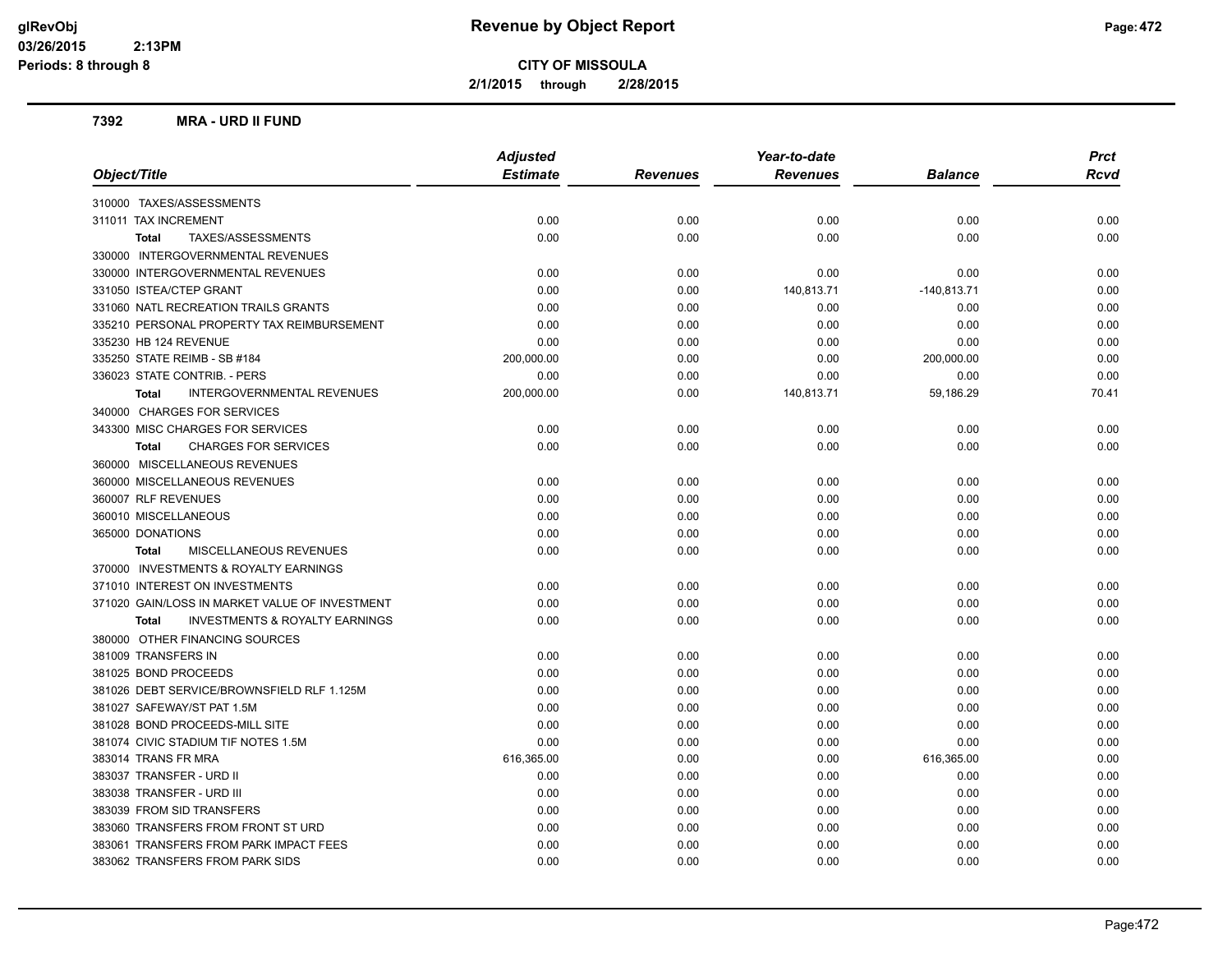**2/1/2015 through 2/28/2015**

#### **7392 MRA - URD II FUND**

|              |                                         | <b>Adjusted</b> |                 | Year-to-date    |                | <b>Prct</b> |
|--------------|-----------------------------------------|-----------------|-----------------|-----------------|----------------|-------------|
| Object/Title |                                         | <b>Estimate</b> | <b>Revenues</b> | <b>Revenues</b> | <b>Balance</b> | <b>Rcvd</b> |
|              | 383063 TRANSF FROM SAFETY-LU (CTEP)FUND | 0.00            | 0.00            | 0.00            | 0.00           | 0.00        |
| <b>Total</b> | OTHER FINANCING SOURCES                 | 616.365.00      | 0.00            | 0.00            | 616.365.00     | 0.00        |
| Total        | MRA - URD II FUND                       | 816,365.00      | 0.00            | 140.813.71      | 675.551.29     | 17.25       |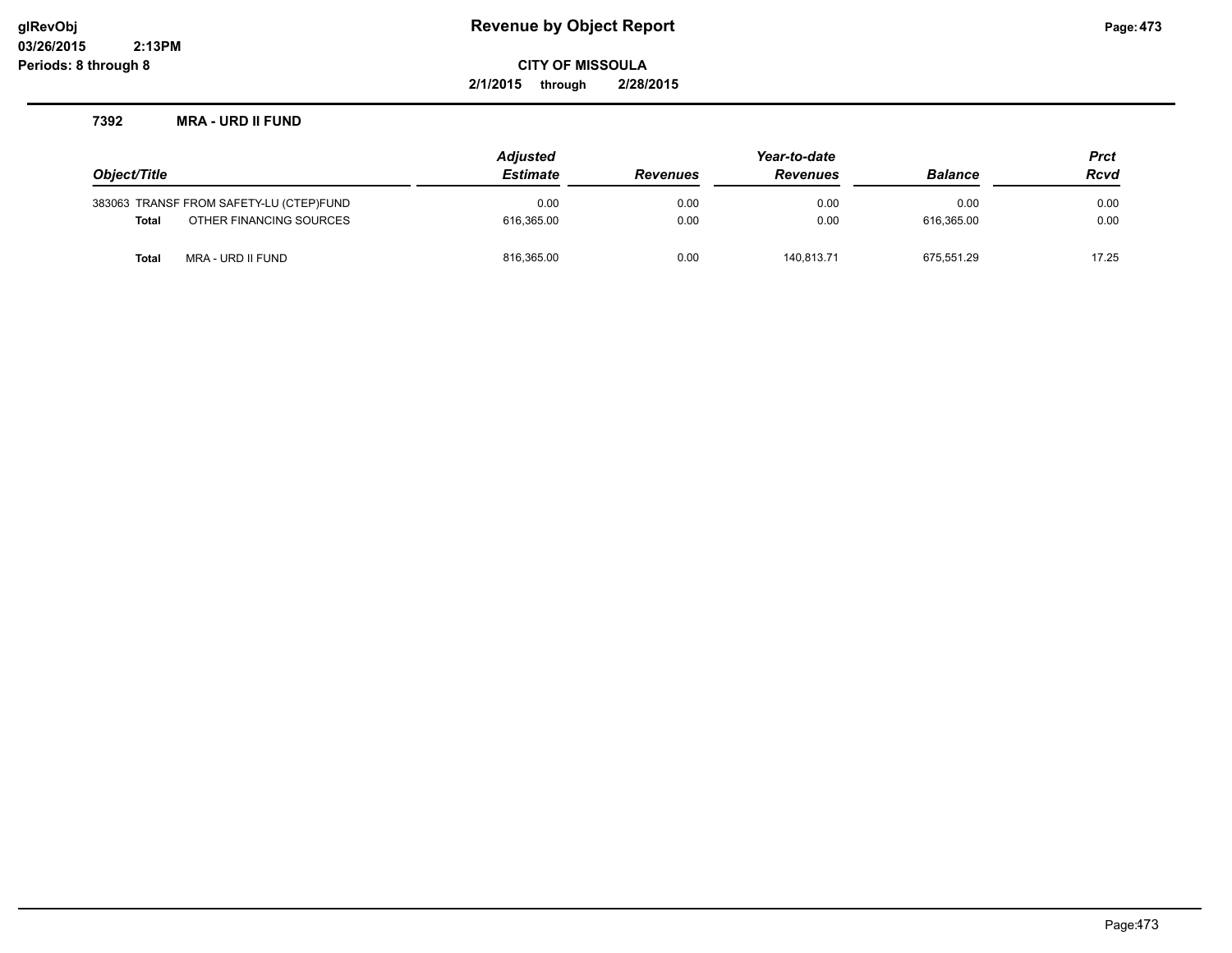**2/1/2015 through 2/28/2015**

**7393 MRA - URD III FUND**

|  | 7393 | <b>MRA - URD III FUND</b> |
|--|------|---------------------------|
|--|------|---------------------------|

|                                                           | <b>Adjusted</b> |                 | Year-to-date    |                | <b>Prct</b> |
|-----------------------------------------------------------|-----------------|-----------------|-----------------|----------------|-------------|
| Object/Title                                              | <b>Estimate</b> | <b>Revenues</b> | <b>Revenues</b> | <b>Balance</b> | <b>Rcvd</b> |
| 310000 TAXES/ASSESSMENTS                                  |                 |                 |                 |                |             |
| 311011 TAX INCREMENT                                      | 1,837,654.00    | 10,331.06       | 672,221.99      | 1,165,432.01   | 36.58       |
| 312001 PENALTIES & INTEREST                               | 0.00            | 235.68          | 784.72          | $-784.72$      | 0.00        |
| TAXES/ASSESSMENTS<br><b>Total</b>                         | 1,837,654.00    | 10,566.74       | 673,006.71      | 1,164,647.29   | 36.62       |
| 330000 INTERGOVERNMENTAL REVENUES                         |                 |                 |                 |                |             |
| 331050 ISTEA/CTEP GRANT                                   | 0.00            | 0.00            | 0.00            | 0.00           | 0.00        |
| 331060 NATL RECREATION TRAILS GRANTS                      | 0.00            | 0.00            | 0.00            | 0.00           | 0.00        |
| 335210 PERSONAL PROPERTY TAX REIMBURSEMENT                | 121,116.00      | 0.00            | 138,925.02      | $-17,809.02$   | 114.70      |
| 336023 STATE CONTRIB. - PERS                              | 0.00            | 22.99           | 228.86          | $-228.86$      | 0.00        |
| <b>INTERGOVERNMENTAL REVENUES</b><br><b>Total</b>         | 121,116.00      | 22.99           | 139,153.88      | $-18,037.88$   | 114.89      |
| 360000 MISCELLANEOUS REVENUES                             |                 |                 |                 |                |             |
| 360000 MISCELLANEOUS REVENUES                             | 0.00            | 0.00            | 0.00            | 0.00           | 0.00        |
| 360010 MISCELLANEOUS                                      | 0.00            | 0.00            | 0.00            | 0.00           | 0.00        |
| 362000 OTHER MISCELLANEOUS REVENUE                        | 0.00            | 0.00            | 0.00            | 0.00           | 0.00        |
| 362004 URD III FACADE IMPROVEMENT LOAN REC                | 0.00            | 0.00            | 0.00            | 0.00           | 0.00        |
| 365000 DONATIONS                                          | 0.00            | 0.00            | 0.00            | 0.00           | 0.00        |
| MISCELLANEOUS REVENUES<br><b>Total</b>                    | 0.00            | 0.00            | 0.00            | 0.00           | 0.00        |
| <b>INVESTMENTS &amp; ROYALTY EARNINGS</b><br>370000       |                 |                 |                 |                |             |
| 371010 INTEREST ON INVESTMENTS                            | 0.00            | 0.00            | 0.00            | 0.00           | 0.00        |
| 371020 GAIN/LOSS IN MARKET VALUE OF INVESTMENTS           | 0.00            | 0.00            | 0.00            | 0.00           | 0.00        |
| <b>INVESTMENTS &amp; ROYALTY EARNINGS</b><br><b>Total</b> | 0.00            | 0.00            | 0.00            | 0.00           | 0.00        |
| OTHER FINANCING SOURCES<br>380000                         |                 |                 |                 |                |             |
| 381000 LOAN PROCEEDS                                      | 0.00            | 0.00            | 0.00            | 0.00           | 0.00        |
| 383037 TRANSFER - URD II                                  | 250,000.00      | 0.00            | 0.00            | 250,000.00     | 0.00        |
| OTHER FINANCING SOURCES<br><b>Total</b>                   | 250,000.00      | 0.00            | 0.00            | 250,000.00     | 0.00        |
| MRA - URD III FUND<br><b>Total</b>                        | 2,208,770.00    | 10,589.73       | 812,160.59      | 1,396,609.41   | 36.77       |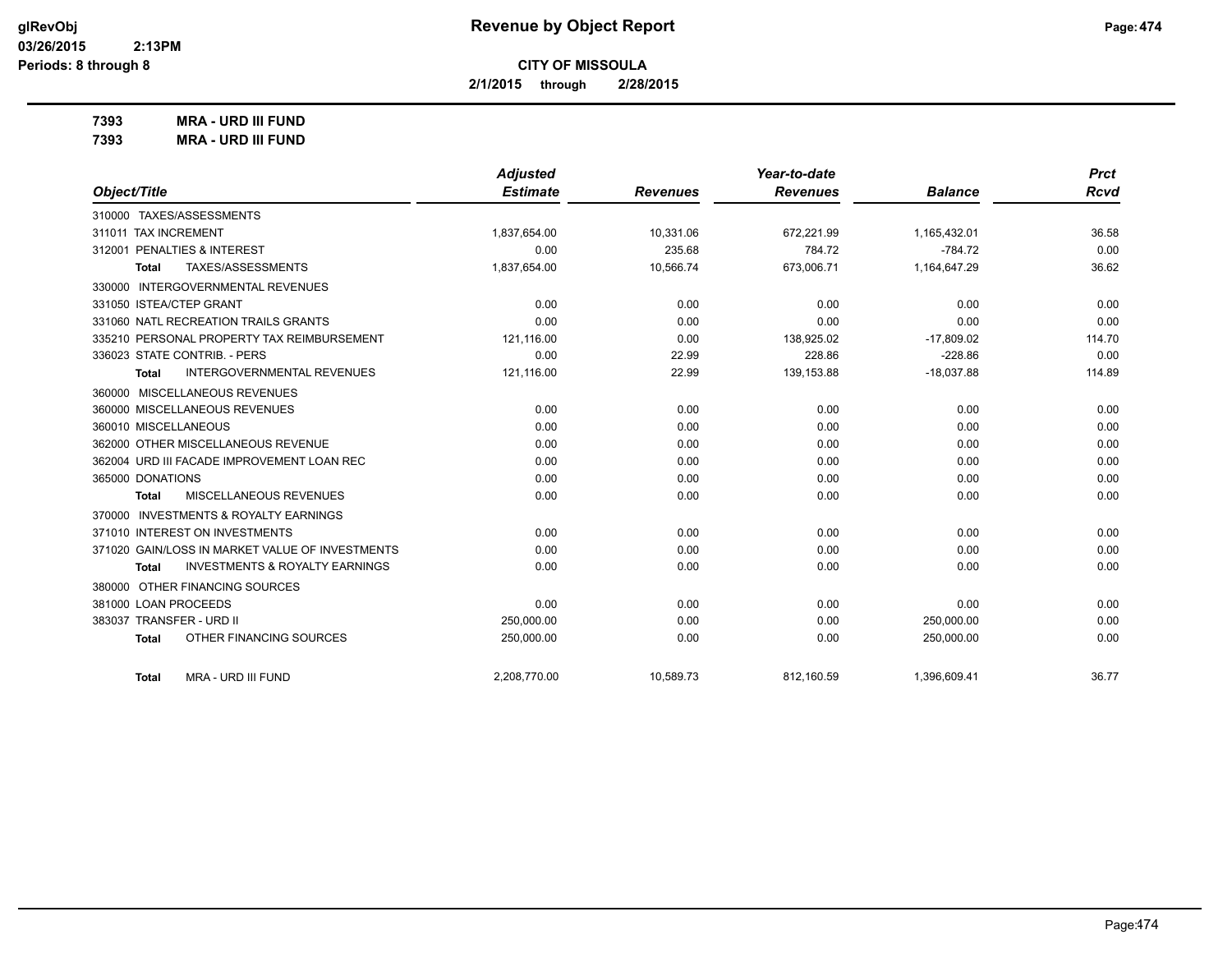**2/1/2015 through 2/28/2015**

#### **7393 MRA - URD III FUND**

|                                                    | <b>Adjusted</b> |                 | Year-to-date    |                | Prct        |
|----------------------------------------------------|-----------------|-----------------|-----------------|----------------|-------------|
| Object/Title                                       | <b>Estimate</b> | <b>Revenues</b> | <b>Revenues</b> | <b>Balance</b> | <b>Rcvd</b> |
| 310000 TAXES/ASSESSMENTS                           |                 |                 |                 |                |             |
| 311011 TAX INCREMENT                               | 1,837,654.00    | 10,331.06       | 672,221.99      | 1,165,432.01   | 36.58       |
| 312001 PENALTIES & INTEREST                        | 0.00            | 235.68          | 784.72          | $-784.72$      | 0.00        |
| TAXES/ASSESSMENTS<br>Total                         | 1,837,654.00    | 10,566.74       | 673,006.71      | 1,164,647.29   | 36.62       |
| 330000 INTERGOVERNMENTAL REVENUES                  |                 |                 |                 |                |             |
| 331050 ISTEA/CTEP GRANT                            | 0.00            | 0.00            | 0.00            | 0.00           | 0.00        |
| 331060 NATL RECREATION TRAILS GRANTS               | 0.00            | 0.00            | 0.00            | 0.00           | 0.00        |
| 335210 PERSONAL PROPERTY TAX REIMBURSEMENT         | 121.116.00      | 0.00            | 138,925.02      | $-17,809.02$   | 114.70      |
| 336023 STATE CONTRIB. - PERS                       | 0.00            | 22.99           | 228.86          | $-228.86$      | 0.00        |
| <b>INTERGOVERNMENTAL REVENUES</b><br><b>Total</b>  | 121,116.00      | 22.99           | 139,153.88      | $-18,037.88$   | 114.89      |
| 360000 MISCELLANEOUS REVENUES                      |                 |                 |                 |                |             |
| 360000 MISCELLANEOUS REVENUES                      | 0.00            | 0.00            | 0.00            | 0.00           | 0.00        |
| 360010 MISCELLANEOUS                               | 0.00            | 0.00            | 0.00            | 0.00           | 0.00        |
| 362000 OTHER MISCELLANEOUS REVENUE                 | 0.00            | 0.00            | 0.00            | 0.00           | 0.00        |
| 362004 URD III FACADE IMPROVEMENT LOAN REC         | 0.00            | 0.00            | 0.00            | 0.00           | 0.00        |
| 365000 DONATIONS                                   | 0.00            | 0.00            | 0.00            | 0.00           | 0.00        |
| <b>MISCELLANEOUS REVENUES</b><br><b>Total</b>      | 0.00            | 0.00            | 0.00            | 0.00           | 0.00        |
| 370000 INVESTMENTS & ROYALTY EARNINGS              |                 |                 |                 |                |             |
| 371010 INTEREST ON INVESTMENTS                     | 0.00            | 0.00            | 0.00            | 0.00           | 0.00        |
| 371020 GAIN/LOSS IN MARKET VALUE OF INVESTMENT     | 0.00            | 0.00            | 0.00            | 0.00           | 0.00        |
| <b>INVESTMENTS &amp; ROYALTY EARNINGS</b><br>Total | 0.00            | 0.00            | 0.00            | 0.00           | 0.00        |
| 380000 OTHER FINANCING SOURCES                     |                 |                 |                 |                |             |
| 381000 LOAN PROCEEDS                               | 0.00            | 0.00            | 0.00            | 0.00           | 0.00        |
| 383037 TRANSFER - URD II                           | 250,000.00      | 0.00            | 0.00            | 250,000.00     | 0.00        |
| OTHER FINANCING SOURCES<br><b>Total</b>            | 250,000.00      | 0.00            | 0.00            | 250,000.00     | 0.00        |
| MRA - URD III FUND<br>Total                        | 2,208,770.00    | 10,589.73       | 812,160.59      | 1,396,609.41   | 36.77       |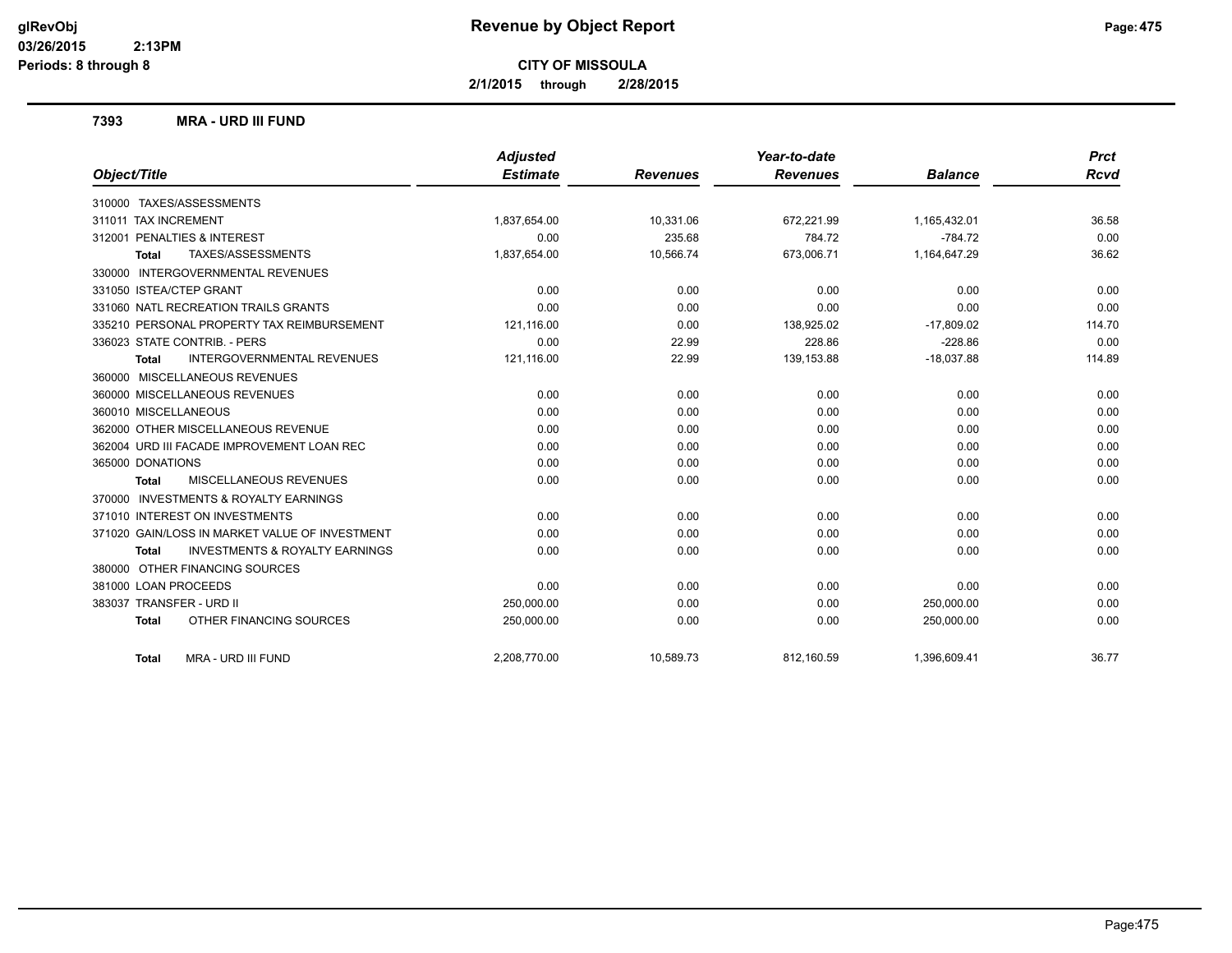**2/1/2015 through 2/28/2015**

# **7394 MRA TAX INCREMENT DEBT CLEARING FUND**

**7394 MRA TAX INCREMENT DEBT CLEARING FUND**

|                                                           | <b>Adjusted</b> |                 | Year-to-date    |                | <b>Prct</b> |
|-----------------------------------------------------------|-----------------|-----------------|-----------------|----------------|-------------|
| Object/Title                                              | <b>Estimate</b> | <b>Revenues</b> | <b>Revenues</b> | <b>Balance</b> | <b>Rcvd</b> |
| 310000 TAXES/ASSESSMENTS                                  |                 |                 |                 |                |             |
| <b>TAX INCREMENT</b><br>311011                            | 0.00            | 0.00            | 0.00            | 0.00           | 0.00        |
| TAXES/ASSESSMENTS<br><b>Total</b>                         | 0.00            | 0.00            | 0.00            | 0.00           | 0.00        |
| <b>INTERGOVERNMENTAL REVENUES</b><br>330000               |                 |                 |                 |                |             |
| 335210 PERSONAL PROPERTY TAX REIMBURSEMENT                | 0.00            | 0.00            | 0.00            | 0.00           | 0.00        |
| 335230 HB 124 REVENUE                                     | 0.00            | 0.00            | 0.00            | 0.00           | 0.00        |
| 335250 STATE REIMB - SB #184                              | 0.00            | 0.00            | 0.00            | 0.00           | 0.00        |
| INTERGOVERNMENTAL REVENUES<br><b>Total</b>                | 0.00            | 0.00            | 0.00            | 0.00           | 0.00        |
| <b>INVESTMENTS &amp; ROYALTY EARNINGS</b><br>370000       |                 |                 |                 |                |             |
| 371010 INTEREST ON INVESTMENTS                            | 0.00            | 0.00            | 0.00            | 0.00           | 0.00        |
| 371020 GAIN/LOSS IN MARKET VALUE OF INVESTMENTS           | 0.00            | 0.00            | 0.00            | 0.00           | 0.00        |
| <b>INVESTMENTS &amp; ROYALTY EARNINGS</b><br><b>Total</b> | 0.00            | 0.00            | 0.00            | 0.00           | 0.00        |
| OTHER FINANCING SOURCES<br>380000                         |                 |                 |                 |                |             |
| 383014 TRANS FR MRA                                       | 0.00            | 0.00            | 0.00            | 0.00           | 0.00        |
| OTHER FINANCING SOURCES<br><b>Total</b>                   | 0.00            | 0.00            | 0.00            | 0.00           | 0.00        |
| MRA TAX INCREMENT DEBT CLEARING FUN<br><b>Total</b>       | 0.00            | 0.00            | 0.00            | 0.00           | 0.00        |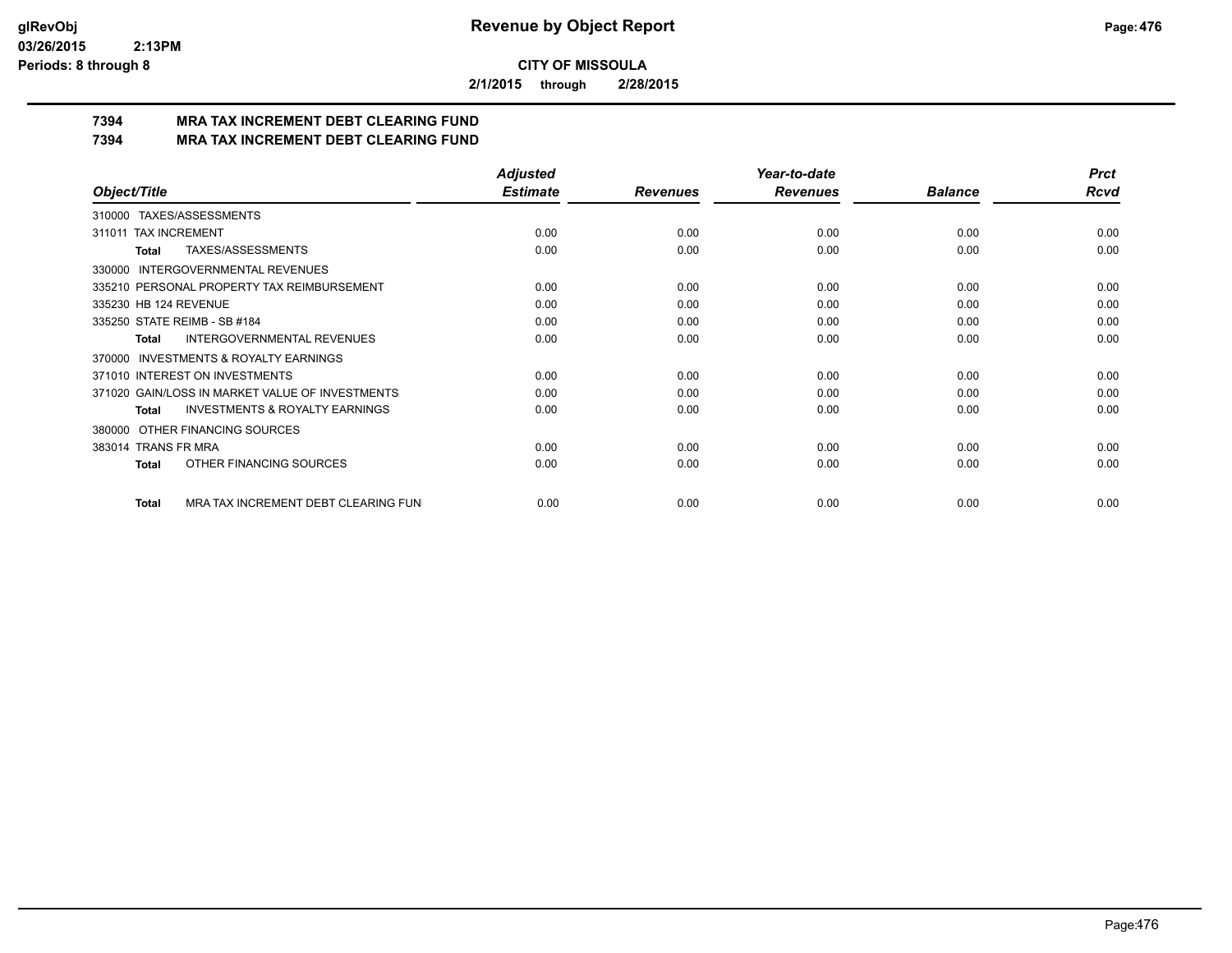**2/1/2015 through 2/28/2015**

## **7394 MRA TAX INCREMENT DEBT CLEARING FUND**

|                                                    | <b>Adjusted</b> |                 | Year-to-date    |                | <b>Prct</b> |
|----------------------------------------------------|-----------------|-----------------|-----------------|----------------|-------------|
| Object/Title                                       | <b>Estimate</b> | <b>Revenues</b> | <b>Revenues</b> | <b>Balance</b> | Rcvd        |
| TAXES/ASSESSMENTS<br>310000                        |                 |                 |                 |                |             |
| <b>TAX INCREMENT</b><br>311011                     | 0.00            | 0.00            | 0.00            | 0.00           | 0.00        |
| TAXES/ASSESSMENTS<br><b>Total</b>                  | 0.00            | 0.00            | 0.00            | 0.00           | 0.00        |
| 330000 INTERGOVERNMENTAL REVENUES                  |                 |                 |                 |                |             |
| 335210 PERSONAL PROPERTY TAX REIMBURSEMENT         | 0.00            | 0.00            | 0.00            | 0.00           | 0.00        |
| 335230 HB 124 REVENUE                              | 0.00            | 0.00            | 0.00            | 0.00           | 0.00        |
| 335250 STATE REIMB - SB #184                       | 0.00            | 0.00            | 0.00            | 0.00           | 0.00        |
| <b>INTERGOVERNMENTAL REVENUES</b><br>Total         | 0.00            | 0.00            | 0.00            | 0.00           | 0.00        |
| INVESTMENTS & ROYALTY EARNINGS<br>370000           |                 |                 |                 |                |             |
| 371010 INTEREST ON INVESTMENTS                     | 0.00            | 0.00            | 0.00            | 0.00           | 0.00        |
| 371020 GAIN/LOSS IN MARKET VALUE OF INVESTMENT     | 0.00            | 0.00            | 0.00            | 0.00           | 0.00        |
| <b>INVESTMENTS &amp; ROYALTY EARNINGS</b><br>Total | 0.00            | 0.00            | 0.00            | 0.00           | 0.00        |
| 380000 OTHER FINANCING SOURCES                     |                 |                 |                 |                |             |
| 383014 TRANS FR MRA                                | 0.00            | 0.00            | 0.00            | 0.00           | 0.00        |
| OTHER FINANCING SOURCES<br>Total                   | 0.00            | 0.00            | 0.00            | 0.00           | 0.00        |
| MRA TAX INCREMENT DEBT CLEARING FUN<br>Total       | 0.00            | 0.00            | 0.00            | 0.00           | 0.00        |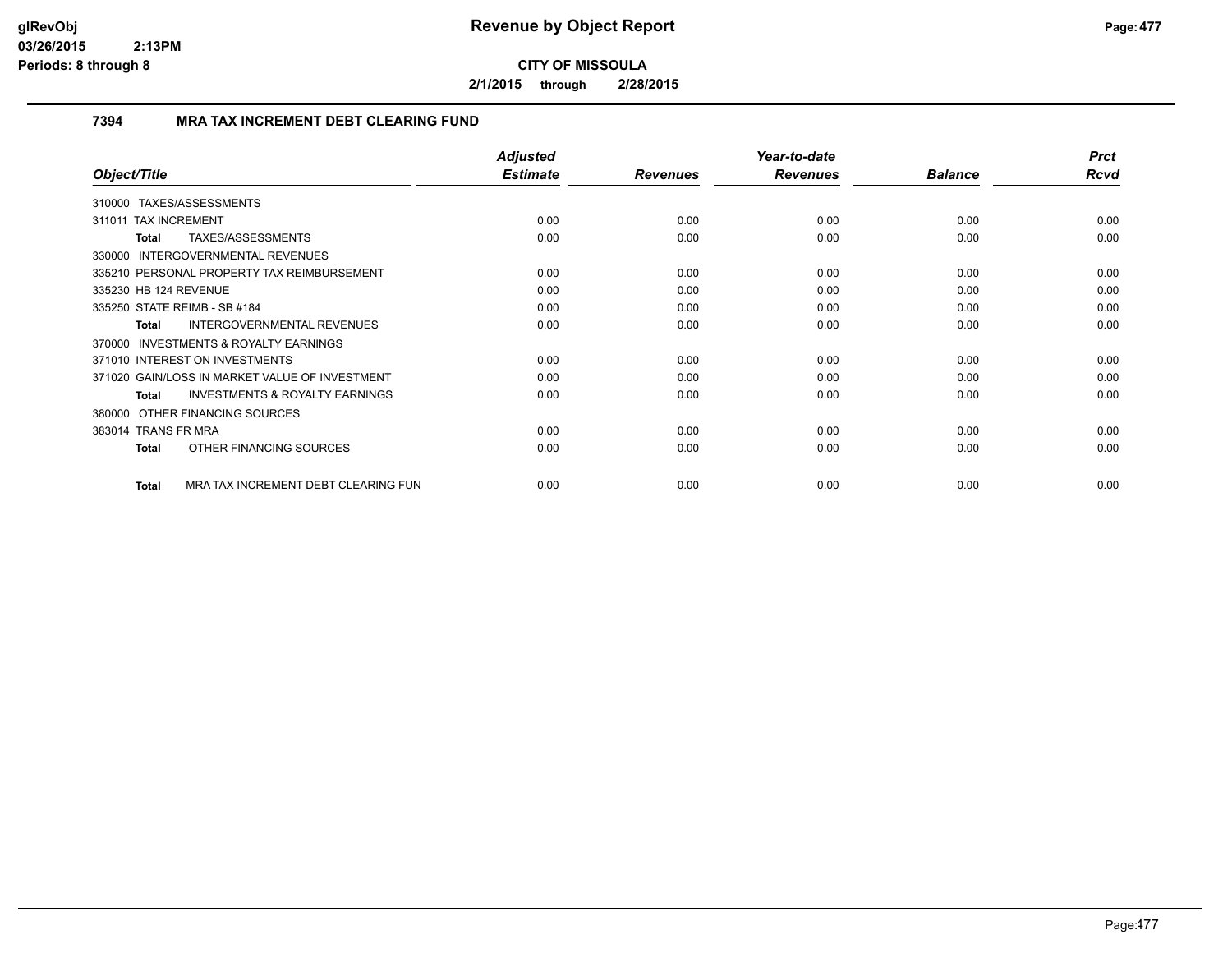**2/1/2015 through 2/28/2015**

#### **7395 MRA TAX INCREMENT DEBT SERVICE INTEREST 7395 MRA TAX INCREMENT DEBT SERVICE INTEREST**

|                                                      | <b>Adjusted</b> |                 | Year-to-date    |                | <b>Prct</b> |
|------------------------------------------------------|-----------------|-----------------|-----------------|----------------|-------------|
| Object/Title                                         | <b>Estimate</b> | <b>Revenues</b> | <b>Revenues</b> | <b>Balance</b> | <b>Rcvd</b> |
| 360000 MISCELLANEOUS REVENUES                        |                 |                 |                 |                |             |
| 360010 MISCELLANEOUS                                 | 0.00            | 0.00            | 0.00            | 0.00           | 0.00        |
| <b>MISCELLANEOUS REVENUES</b><br>Total               | 0.00            | 0.00            | 0.00            | 0.00           | 0.00        |
| 370000 INVESTMENTS & ROYALTY EARNINGS                |                 |                 |                 |                |             |
| 371010 INTEREST ON INVESTMENTS                       | 0.00            | 0.00            | 0.00            | 0.00           | 0.00        |
| 371020 GAIN/LOSS IN MARKET VALUE OF INVESTMENTS      | 0.00            | 0.00            | 0.00            | 0.00           | 0.00        |
| <b>INVESTMENTS &amp; ROYALTY EARNINGS</b><br>Total   | 0.00            | 0.00            | 0.00            | 0.00           | 0.00        |
| 380000 OTHER FINANCING SOURCES                       |                 |                 |                 |                |             |
| 383014 TRANS FR MRA                                  | 0.00            | 0.00            | 0.00            | 0.00           | 0.00        |
| OTHER FINANCING SOURCES<br>Total                     | 0.00            | 0.00            | 0.00            | 0.00           | 0.00        |
| MRA TAX INCREMENT DEBT SERVICE INTER<br><b>Total</b> | 0.00            | 0.00            | 0.00            | 0.00           | 0.00        |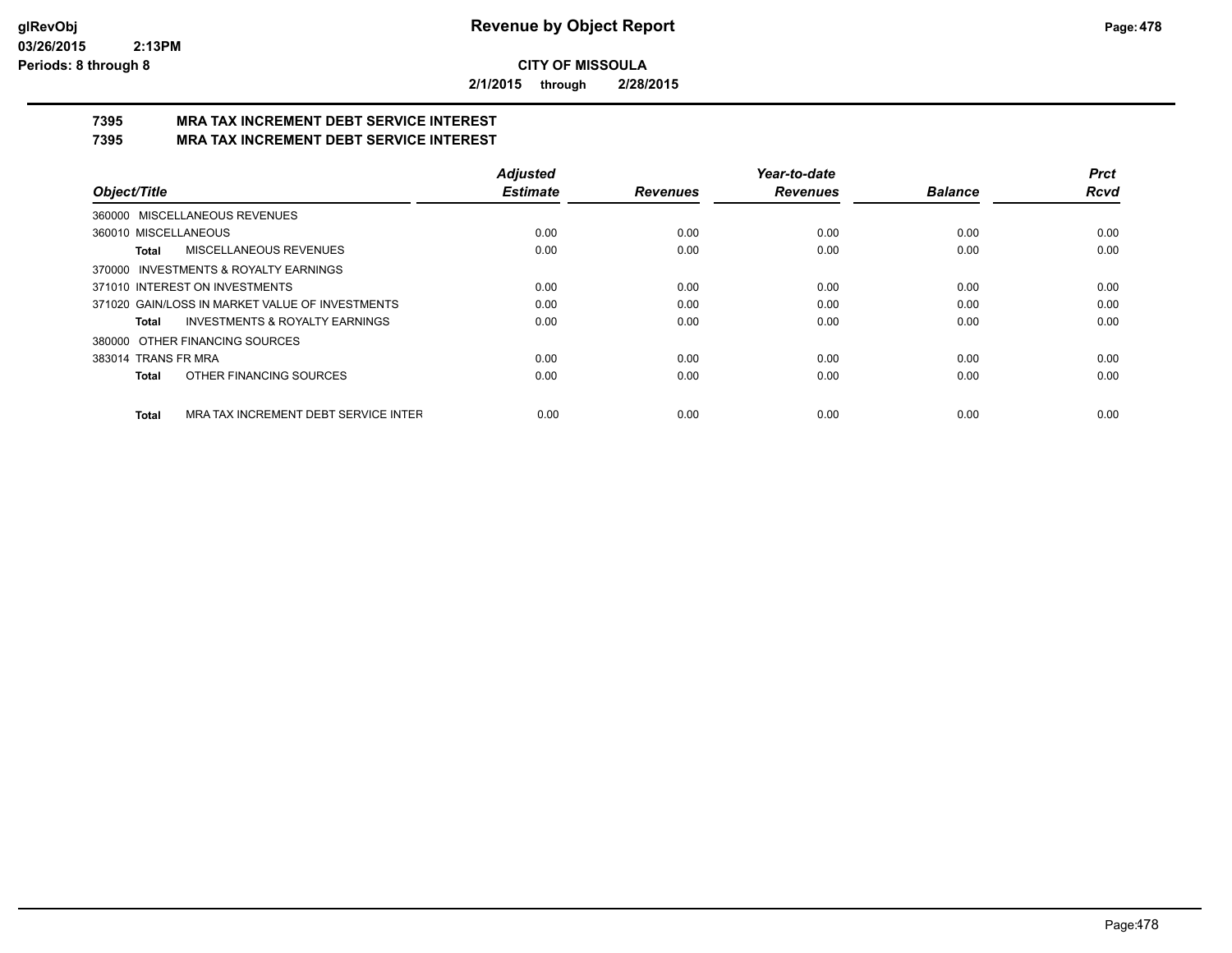**2/1/2015 through 2/28/2015**

# **7395 MRA TAX INCREMENT DEBT SERVICE INTEREST**

|                                                    | <b>Adjusted</b> |                 | Year-to-date    |                | <b>Prct</b> |
|----------------------------------------------------|-----------------|-----------------|-----------------|----------------|-------------|
| Object/Title                                       | <b>Estimate</b> | <b>Revenues</b> | <b>Revenues</b> | <b>Balance</b> | <b>Rcvd</b> |
| 360000 MISCELLANEOUS REVENUES                      |                 |                 |                 |                |             |
| 360010 MISCELLANEOUS                               | 0.00            | 0.00            | 0.00            | 0.00           | 0.00        |
| MISCELLANEOUS REVENUES<br>Total                    | 0.00            | 0.00            | 0.00            | 0.00           | 0.00        |
| 370000 INVESTMENTS & ROYALTY EARNINGS              |                 |                 |                 |                |             |
| 371010 INTEREST ON INVESTMENTS                     | 0.00            | 0.00            | 0.00            | 0.00           | 0.00        |
| 371020 GAIN/LOSS IN MARKET VALUE OF INVESTMENT     | 0.00            | 0.00            | 0.00            | 0.00           | 0.00        |
| <b>INVESTMENTS &amp; ROYALTY EARNINGS</b><br>Total | 0.00            | 0.00            | 0.00            | 0.00           | 0.00        |
| 380000 OTHER FINANCING SOURCES                     |                 |                 |                 |                |             |
| 383014 TRANS FR MRA                                | 0.00            | 0.00            | 0.00            | 0.00           | 0.00        |
| OTHER FINANCING SOURCES<br>Total                   | 0.00            | 0.00            | 0.00            | 0.00           | 0.00        |
| MRA TAX INCREMENT DEBT SERVICE INTEF<br>Total      | 0.00            | 0.00            | 0.00            | 0.00           | 0.00        |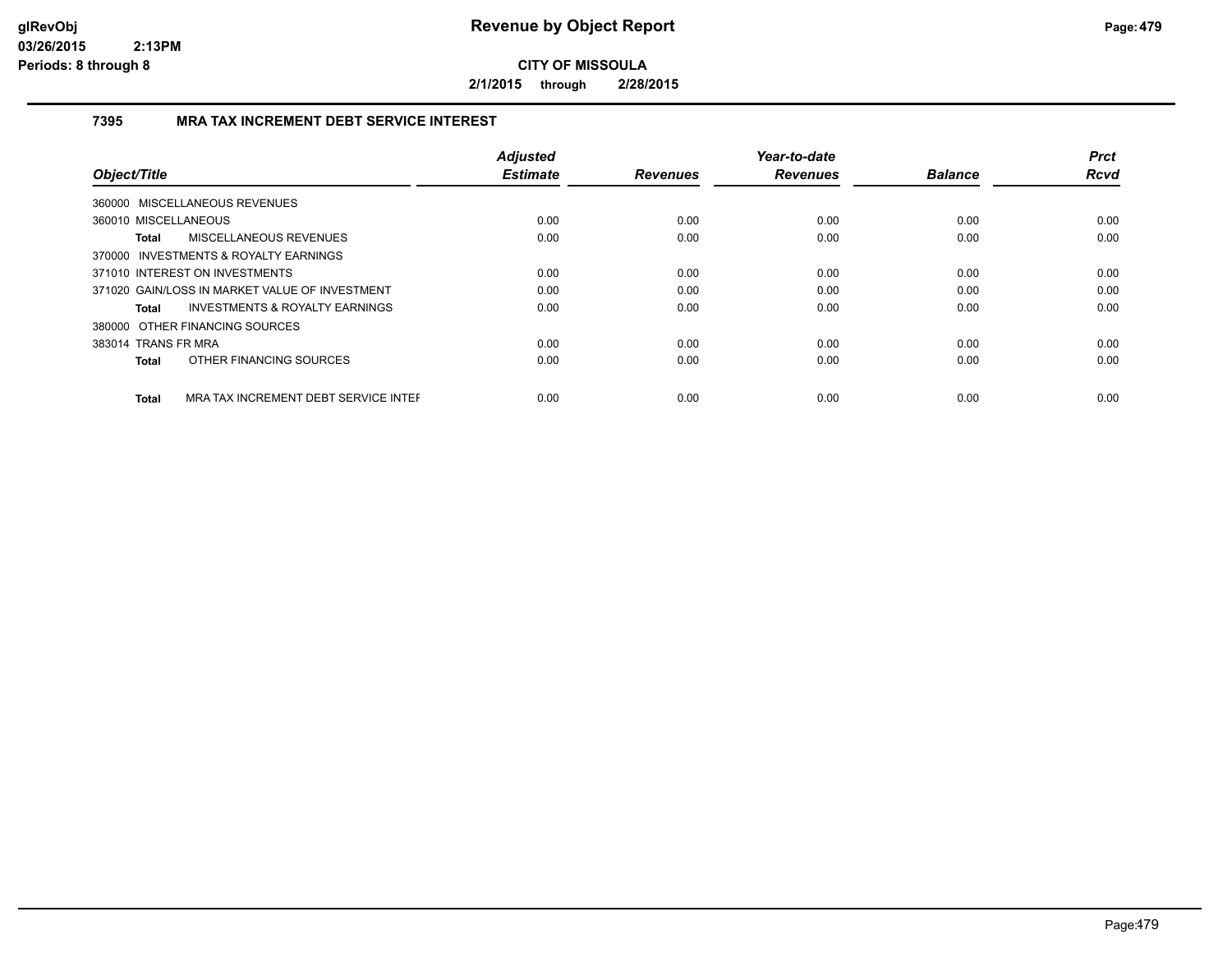**2/1/2015 through 2/28/2015**

#### **7396 MRA TAX INCREMENT DEBT SERVICE SINKING F 7396 MRA TAX INCREMENT DEBT SERVICE SINKING F**

|                                                    | <b>Adiusted</b> |                 | Year-to-date    |                | <b>Prct</b> |
|----------------------------------------------------|-----------------|-----------------|-----------------|----------------|-------------|
| Object/Title                                       | <b>Estimate</b> | <b>Revenues</b> | <b>Revenues</b> | <b>Balance</b> | <b>Rcvd</b> |
| 370000 INVESTMENTS & ROYALTY EARNINGS              |                 |                 |                 |                |             |
| 371010 INTEREST ON INVESTMENTS                     | 0.00            | 0.00            | 0.00            | 0.00           | 0.00        |
| 371020 GAIN/LOSS IN MARKET VALUE OF INVESTMENTS    | 0.00            | 0.00            | 0.00            | 0.00           | 0.00        |
| <b>INVESTMENTS &amp; ROYALTY EARNINGS</b><br>Total | 0.00            | 0.00            | 0.00            | 0.00           | 0.00        |
| 380000 OTHER FINANCING SOURCES                     |                 |                 |                 |                |             |
| 383014 TRANS FR MRA                                | 0.00            | 0.00            | 0.00            | 0.00           | 0.00        |
| OTHER FINANCING SOURCES<br>Total                   | 0.00            | 0.00            | 0.00            | 0.00           | 0.00        |
|                                                    |                 |                 |                 |                |             |
| Total<br>MRA TAX INCREMENT DEBT SERVICE SINKII     | 0.00            | 0.00            | 0.00            | 0.00           | 0.00        |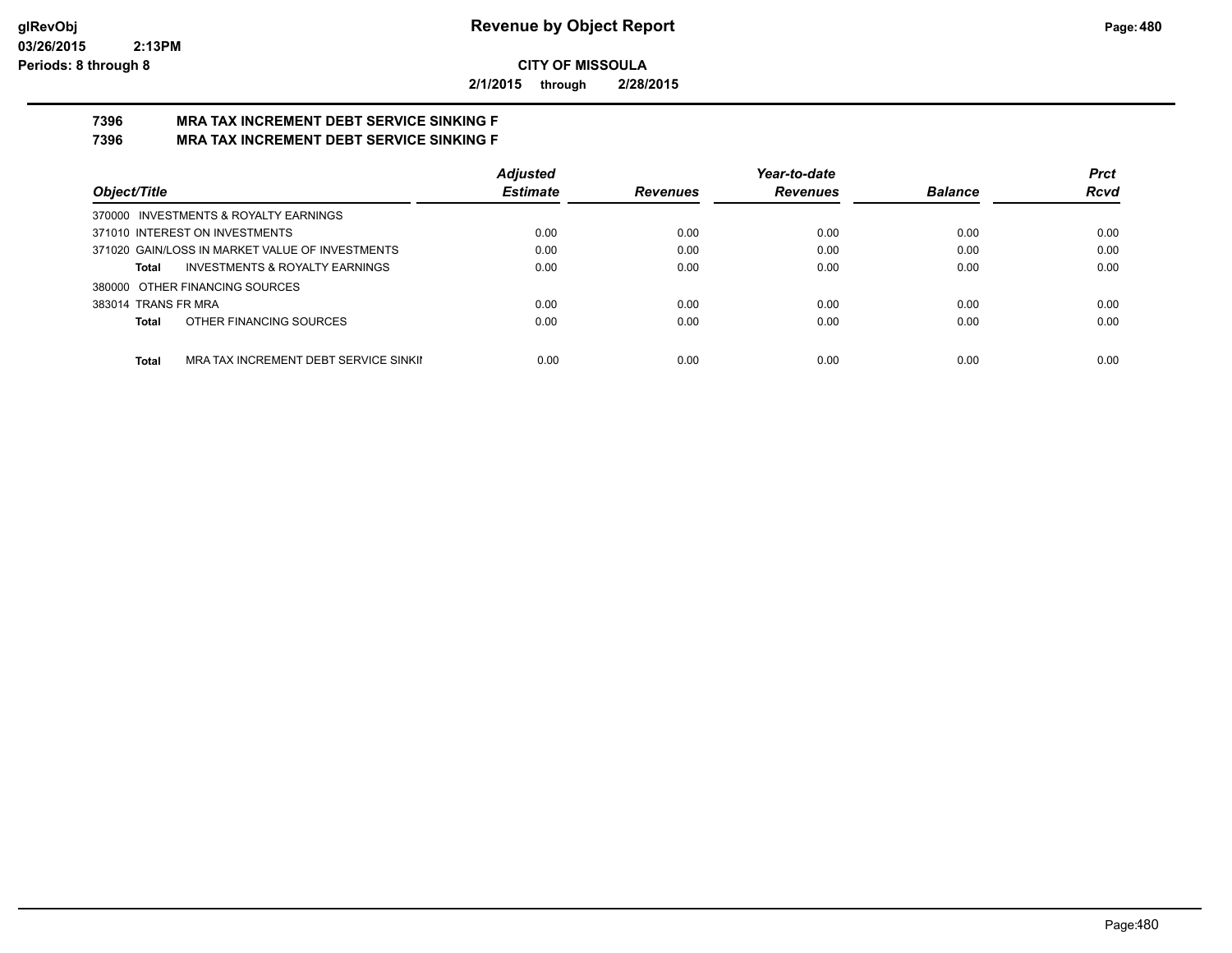**2/1/2015 through 2/28/2015**

## **7396 MRA TAX INCREMENT DEBT SERVICE SINKING F**

|                                                      | <b>Adjusted</b> |                 | Year-to-date    |                | <b>Prct</b> |
|------------------------------------------------------|-----------------|-----------------|-----------------|----------------|-------------|
| Object/Title                                         | <b>Estimate</b> | <b>Revenues</b> | <b>Revenues</b> | <b>Balance</b> | <b>Rcvd</b> |
| 370000 INVESTMENTS & ROYALTY EARNINGS                |                 |                 |                 |                |             |
| 371010 INTEREST ON INVESTMENTS                       | 0.00            | 0.00            | 0.00            | 0.00           | 0.00        |
| 371020 GAIN/LOSS IN MARKET VALUE OF INVESTMENT       | 0.00            | 0.00            | 0.00            | 0.00           | 0.00        |
| INVESTMENTS & ROYALTY EARNINGS<br>Total              | 0.00            | 0.00            | 0.00            | 0.00           | 0.00        |
| 380000 OTHER FINANCING SOURCES                       |                 |                 |                 |                |             |
| 383014 TRANS FR MRA                                  | 0.00            | 0.00            | 0.00            | 0.00           | 0.00        |
| OTHER FINANCING SOURCES<br>Total                     | 0.00            | 0.00            | 0.00            | 0.00           | 0.00        |
|                                                      |                 |                 |                 |                |             |
| <b>Total</b><br>MRA TAX INCREMENT DEBT SERVICE SINKI | 0.00            | 0.00            | 0.00            | 0.00           | 0.00        |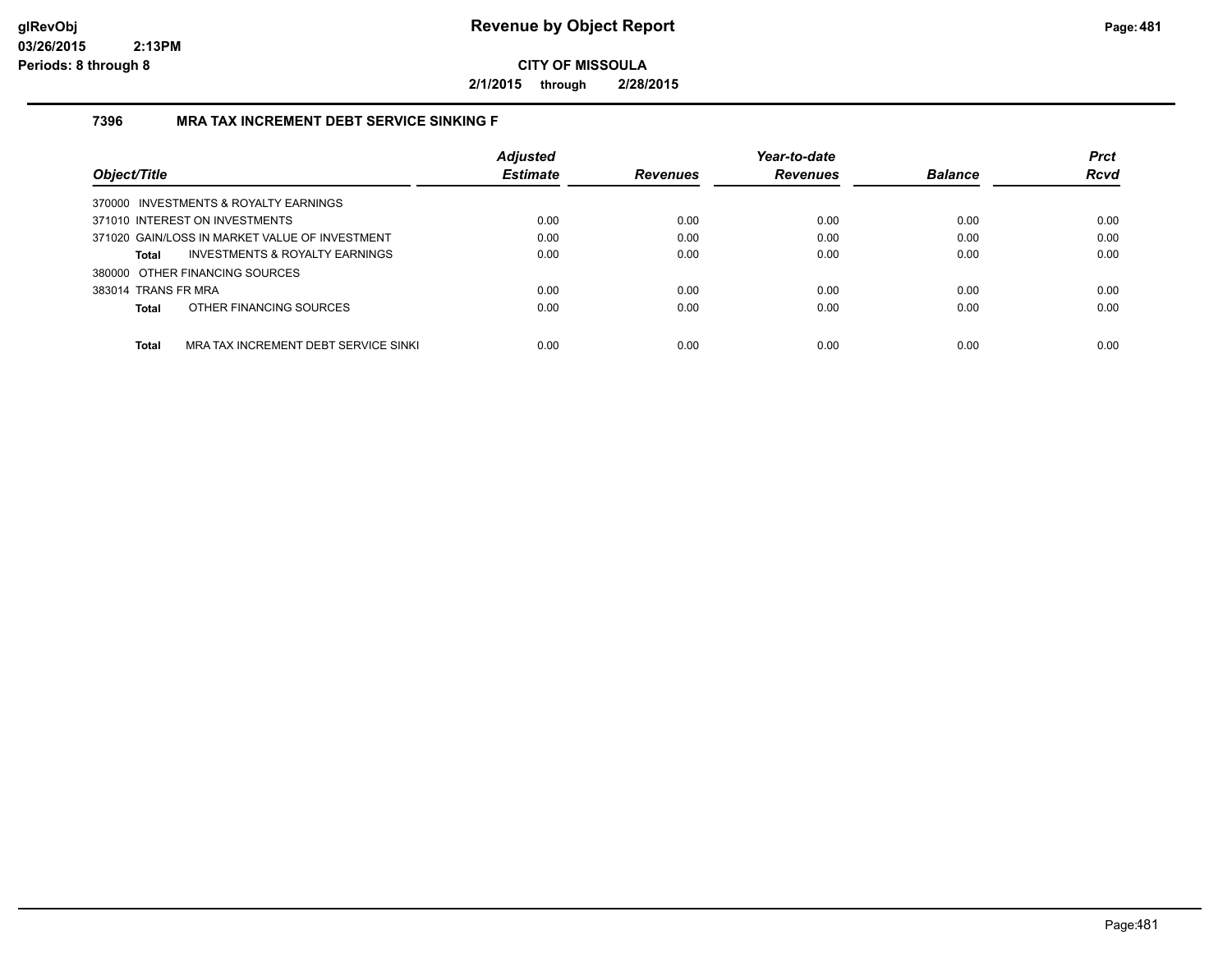**2/1/2015 through 2/28/2015**

#### **7397 MRA TAX INCREMENT BOND RESERVE FUND 7397 MRA TAX INCREMENT BOND RESERVE FUND**

|                                                     | <b>Adjusted</b> |                 | Year-to-date    |                | <b>Prct</b> |
|-----------------------------------------------------|-----------------|-----------------|-----------------|----------------|-------------|
| Object/Title                                        | <b>Estimate</b> | <b>Revenues</b> | <b>Revenues</b> | <b>Balance</b> | <b>Rcvd</b> |
| 370000 INVESTMENTS & ROYALTY EARNINGS               |                 |                 |                 |                |             |
| 371010 INTEREST ON INVESTMENTS                      | 0.00            | 0.00            | 0.00            | 0.00           | 0.00        |
| 371020 GAIN/LOSS IN MARKET VALUE OF INVESTMENTS     | 0.00            | 0.00            | 0.00            | 0.00           | 0.00        |
| INVESTMENTS & ROYALTY EARNINGS<br>Total             | 0.00            | 0.00            | 0.00            | 0.00           | 0.00        |
| 380000 OTHER FINANCING SOURCES                      |                 |                 |                 |                |             |
| 383014 TRANS FR MRA                                 | 0.00            | 0.00            | 0.00            | 0.00           | 0.00        |
| OTHER FINANCING SOURCES<br>Total                    | 0.00            | 0.00            | 0.00            | 0.00           | 0.00        |
|                                                     |                 |                 |                 |                |             |
| MRA TAX INCREMENT BOND RESERVE FUNI<br><b>Total</b> | 0.00            | 0.00            | 0.00            | 0.00           | 0.00        |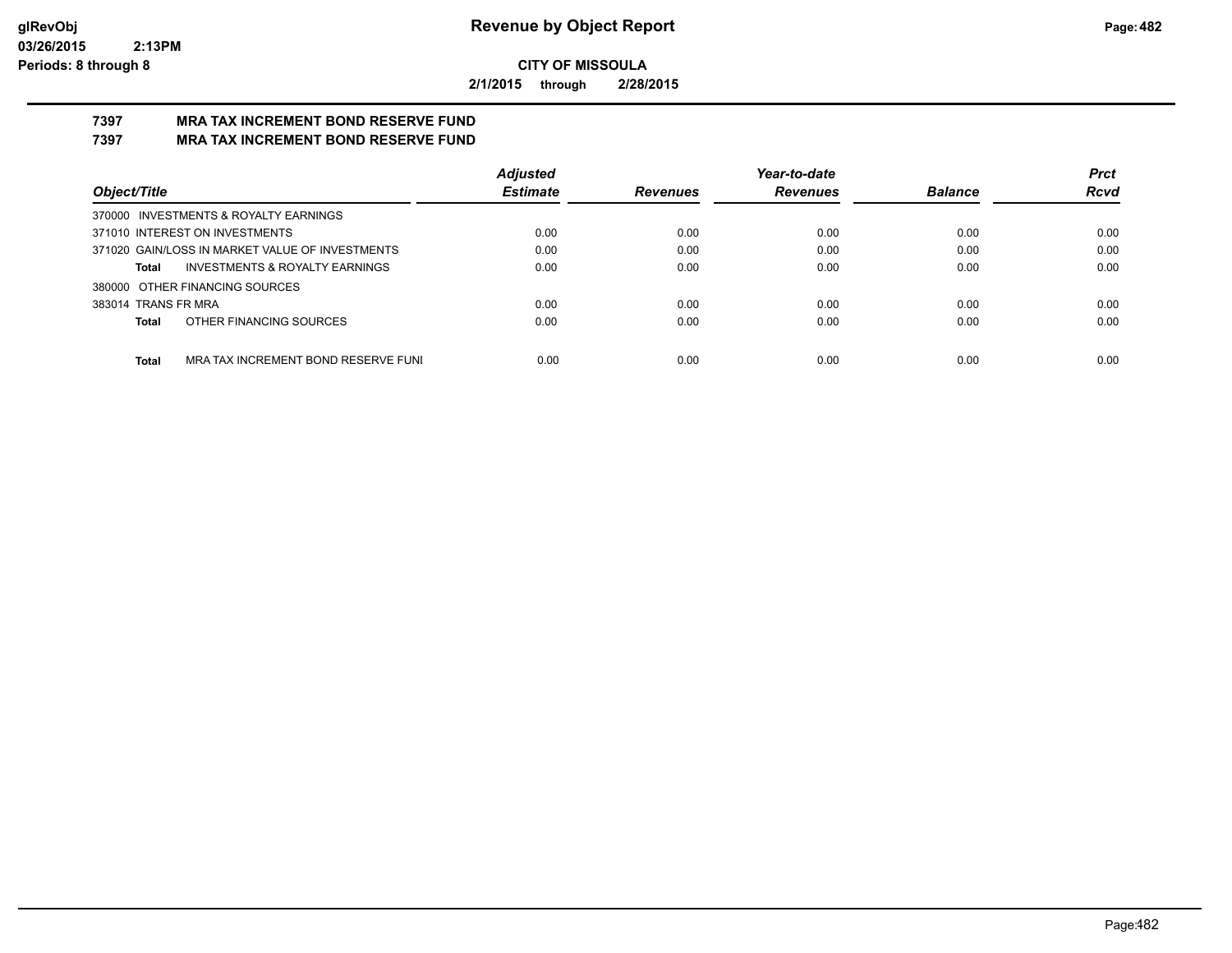**2/1/2015 through 2/28/2015**

# **7397 MRA TAX INCREMENT BOND RESERVE FUND**

|                                                    | <b>Adjusted</b> |                 | Year-to-date    |                | <b>Prct</b> |
|----------------------------------------------------|-----------------|-----------------|-----------------|----------------|-------------|
| Object/Title                                       | <b>Estimate</b> | <b>Revenues</b> | <b>Revenues</b> | <b>Balance</b> | <b>Rcvd</b> |
| 370000 INVESTMENTS & ROYALTY EARNINGS              |                 |                 |                 |                |             |
| 371010 INTEREST ON INVESTMENTS                     | 0.00            | 0.00            | 0.00            | 0.00           | 0.00        |
| 371020 GAIN/LOSS IN MARKET VALUE OF INVESTMENT     | 0.00            | 0.00            | 0.00            | 0.00           | 0.00        |
| INVESTMENTS & ROYALTY EARNINGS<br>Total            | 0.00            | 0.00            | 0.00            | 0.00           | 0.00        |
| 380000 OTHER FINANCING SOURCES                     |                 |                 |                 |                |             |
| 383014 TRANS FR MRA                                | 0.00            | 0.00            | 0.00            | 0.00           | 0.00        |
| OTHER FINANCING SOURCES<br>Total                   | 0.00            | 0.00            | 0.00            | 0.00           | 0.00        |
|                                                    |                 |                 |                 |                |             |
| <b>Total</b><br>MRA TAX INCREMENT BOND RESERVE FUN | 0.00            | 0.00            | 0.00            | 0.00           | 0.00        |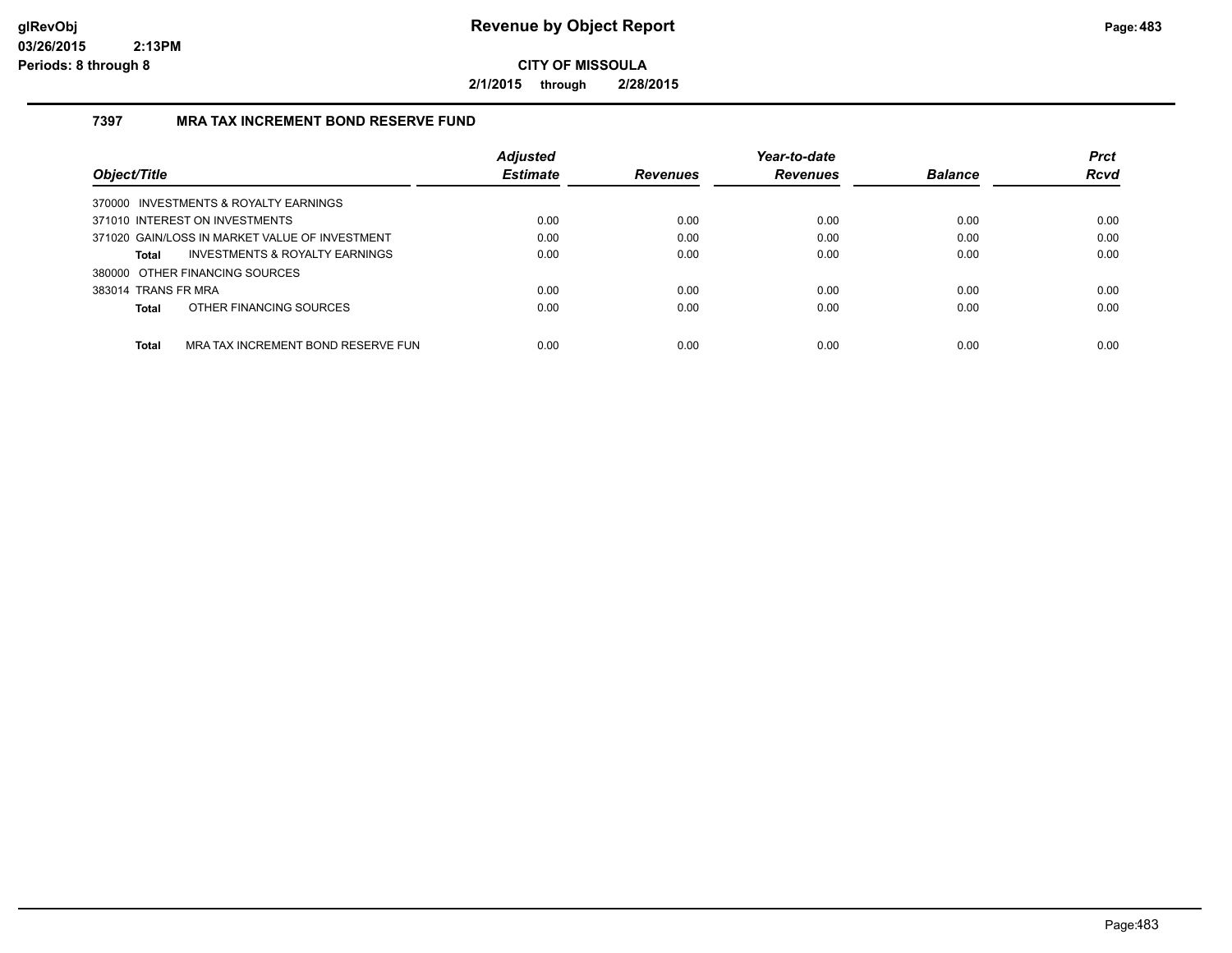**2/1/2015 through 2/28/2015**

# **7399 INTERMOUNTAIN BOND DEBT SERVICE**

## **7399 INTERMOUNTAIN BOND DEBT SERVICE**

|                                                           | <b>Adjusted</b> |                 | Year-to-date    |                | <b>Prct</b> |
|-----------------------------------------------------------|-----------------|-----------------|-----------------|----------------|-------------|
| Object/Title                                              | <b>Estimate</b> | <b>Revenues</b> | <b>Revenues</b> | <b>Balance</b> | <b>Rcvd</b> |
| TAXES/ASSESSMENTS<br>310000                               |                 |                 |                 |                |             |
| 311011 TAX INCREMENT                                      | 0.00            | 0.00            | 0.00            | 0.00           | 0.00        |
| TAXES/ASSESSMENTS<br>Total                                | 0.00            | 0.00            | 0.00            | 0.00           | 0.00        |
| 370000 INVESTMENTS & ROYALTY EARNINGS                     |                 |                 |                 |                |             |
| 371010 INTEREST ON INVESTMENTS                            | 0.00            | 0.00            | 0.00            | 0.00           | 0.00        |
| <b>INVESTMENTS &amp; ROYALTY EARNINGS</b><br><b>Total</b> | 0.00            | 0.00            | 0.00            | 0.00           | 0.00        |
| 380000 OTHER FINANCING SOURCES                            |                 |                 |                 |                |             |
| 381025 BOND PROCEEDS                                      | 0.00            | 0.00            | 0.00            | 0.00           | 0.00        |
| 383000 OPERATING TRANSFERS                                | 146,788.00      | 0.00            | 0.00            | 146,788.00     | 0.00        |
| 383014 TRANS FR MRA                                       | 0.00            | 0.00            | 0.00            | 0.00           | 0.00        |
| OTHER FINANCING SOURCES<br><b>Total</b>                   | 146,788.00      | 0.00            | 0.00            | 146,788.00     | 0.00        |
| <b>INTERMOUNTAIN BOND DEBT SERVICE</b><br><b>Total</b>    | 146.788.00      | 0.00            | 0.00            | 146.788.00     | 0.00        |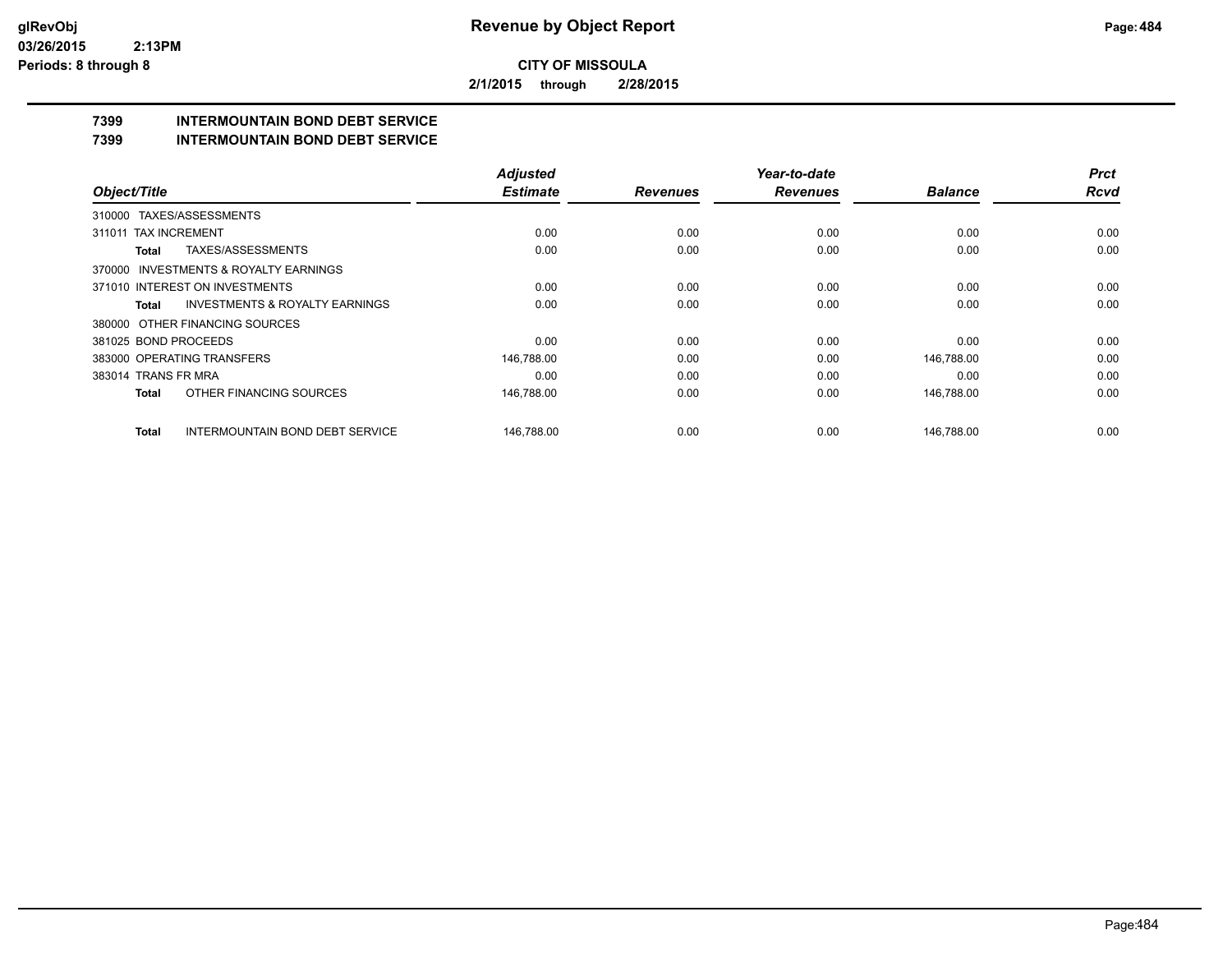**2/1/2015 through 2/28/2015**

# **7399 INTERMOUNTAIN BOND DEBT SERVICE**

| Object/Title                                       | <b>Adjusted</b><br><b>Estimate</b> | <b>Revenues</b> | Year-to-date<br><b>Revenues</b> | <b>Balance</b> | <b>Prct</b><br><b>Rcvd</b> |
|----------------------------------------------------|------------------------------------|-----------------|---------------------------------|----------------|----------------------------|
|                                                    |                                    |                 |                                 |                |                            |
| TAXES/ASSESSMENTS<br>310000                        |                                    |                 |                                 |                |                            |
| <b>TAX INCREMENT</b><br>311011                     | 0.00                               | 0.00            | 0.00                            | 0.00           | 0.00                       |
| TAXES/ASSESSMENTS<br><b>Total</b>                  | 0.00                               | 0.00            | 0.00                            | 0.00           | 0.00                       |
| 370000 INVESTMENTS & ROYALTY EARNINGS              |                                    |                 |                                 |                |                            |
| 371010 INTEREST ON INVESTMENTS                     | 0.00                               | 0.00            | 0.00                            | 0.00           | 0.00                       |
| <b>INVESTMENTS &amp; ROYALTY EARNINGS</b><br>Total | 0.00                               | 0.00            | 0.00                            | 0.00           | 0.00                       |
| 380000 OTHER FINANCING SOURCES                     |                                    |                 |                                 |                |                            |
| 381025 BOND PROCEEDS                               | 0.00                               | 0.00            | 0.00                            | 0.00           | 0.00                       |
| 383000 OPERATING TRANSFERS                         | 146,788.00                         | 0.00            | 0.00                            | 146,788.00     | 0.00                       |
| 383014 TRANS FR MRA                                | 0.00                               | 0.00            | 0.00                            | 0.00           | 0.00                       |
| OTHER FINANCING SOURCES<br><b>Total</b>            | 146,788.00                         | 0.00            | 0.00                            | 146,788.00     | 0.00                       |
| <b>Total</b><br>INTERMOUNTAIN BOND DEBT SERVICE    | 146,788.00                         | 0.00            | 0.00                            | 146,788.00     | 0.00                       |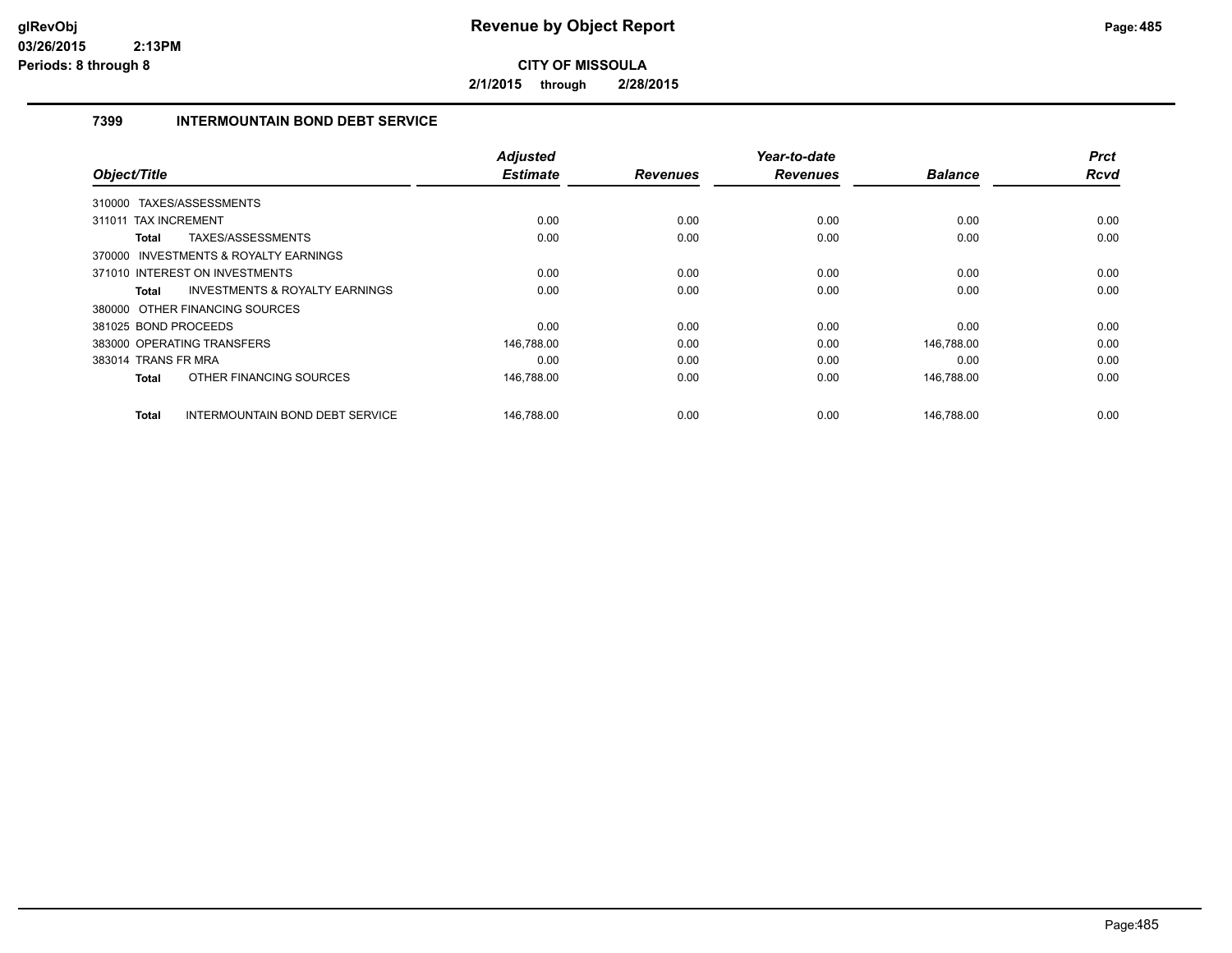**2/1/2015 through 2/28/2015**

**7400 FRONT ST BOND CLEARING**

**7400 FRONT ST BOND CLEARING**

|                                                           | <b>Adjusted</b> |                 | Year-to-date    |                | <b>Prct</b> |
|-----------------------------------------------------------|-----------------|-----------------|-----------------|----------------|-------------|
| Object/Title                                              | <b>Estimate</b> | <b>Revenues</b> | <b>Revenues</b> | <b>Balance</b> | <b>Rcvd</b> |
| 310000 TAXES/ASSESSMENTS                                  |                 |                 |                 |                |             |
| 311011 TAX INCREMENT                                      | 453.262.00      | 406.79          | 227,552.05      | 225,709.95     | 50.20       |
| 312001 PENALTIES & INTEREST                               | 0.00            | 44.50           | 268.37          | $-268.37$      | 0.00        |
| TAXES/ASSESSMENTS<br><b>Total</b>                         | 453,262.00      | 451.29          | 227,820.42      | 225,441.58     | 50.26       |
| 330000 INTERGOVERNMENTAL REVENUES                         |                 |                 |                 |                |             |
| 335210 PERSONAL PROPERTY TAX REIMBURSEMENT                | 0.00            | 0.00            | 26.987.29       | $-26.987.29$   | 0.00        |
| INTERGOVERNMENTAL REVENUES<br>Total                       | 0.00            | 0.00            | 26.987.29       | $-26,987.29$   | 0.00        |
| 370000 INVESTMENTS & ROYALTY EARNINGS                     |                 |                 |                 |                |             |
| 371010 INTEREST ON INVESTMENTS                            | 0.00            | 0.00            | 0.00            | 0.00           | 0.00        |
| <b>INVESTMENTS &amp; ROYALTY EARNINGS</b><br><b>Total</b> | 0.00            | 0.00            | 0.00            | 0.00           | 0.00        |
| <b>FRONT ST BOND CLEARING</b><br>Total                    | 453.262.00      | 451.29          | 254.807.71      | 198.454.29     | 56.22       |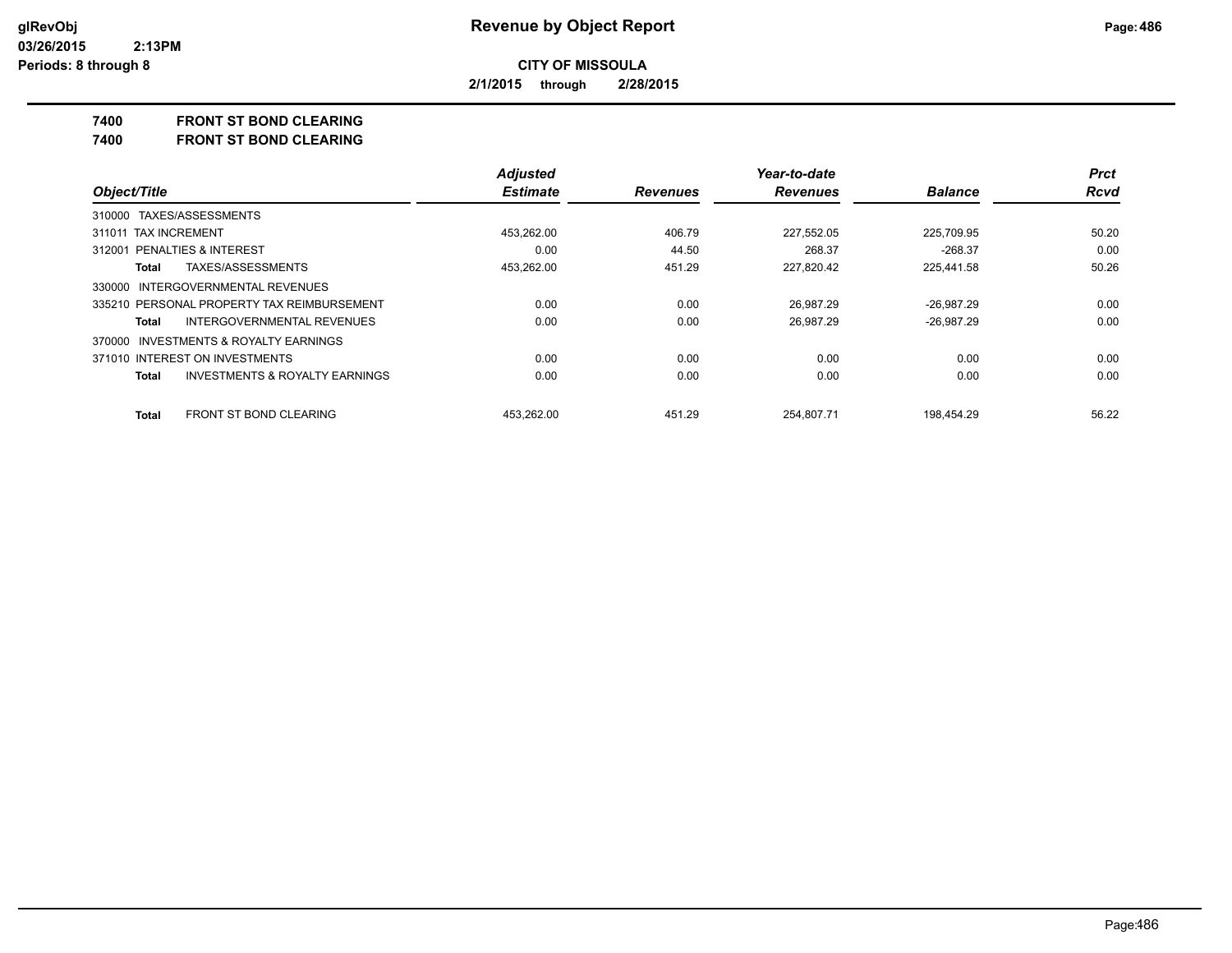**2/1/2015 through 2/28/2015**

# **7400 FRONT ST BOND CLEARING**

|                                                    | <b>Adjusted</b> |                 | Year-to-date    |                | <b>Prct</b> |
|----------------------------------------------------|-----------------|-----------------|-----------------|----------------|-------------|
| Object/Title                                       | <b>Estimate</b> | <b>Revenues</b> | <b>Revenues</b> | <b>Balance</b> | Rcvd        |
| 310000 TAXES/ASSESSMENTS                           |                 |                 |                 |                |             |
| 311011 TAX INCREMENT                               | 453,262.00      | 406.79          | 227,552.05      | 225,709.95     | 50.20       |
| 312001 PENALTIES & INTEREST                        | 0.00            | 44.50           | 268.37          | $-268.37$      | 0.00        |
| TAXES/ASSESSMENTS<br>Total                         | 453,262.00      | 451.29          | 227,820.42      | 225,441.58     | 50.26       |
| INTERGOVERNMENTAL REVENUES<br>330000               |                 |                 |                 |                |             |
| 335210 PERSONAL PROPERTY TAX REIMBURSEMENT         | 0.00            | 0.00            | 26,987.29       | $-26,987.29$   | 0.00        |
| <b>INTERGOVERNMENTAL REVENUES</b><br>Total         | 0.00            | 0.00            | 26.987.29       | $-26,987.29$   | 0.00        |
| INVESTMENTS & ROYALTY EARNINGS<br>370000           |                 |                 |                 |                |             |
| 371010 INTEREST ON INVESTMENTS                     | 0.00            | 0.00            | 0.00            | 0.00           | 0.00        |
| <b>INVESTMENTS &amp; ROYALTY EARNINGS</b><br>Total | 0.00            | 0.00            | 0.00            | 0.00           | 0.00        |
| <b>FRONT ST BOND CLEARING</b><br><b>Total</b>      | 453.262.00      | 451.29          | 254.807.71      | 198.454.29     | 56.22       |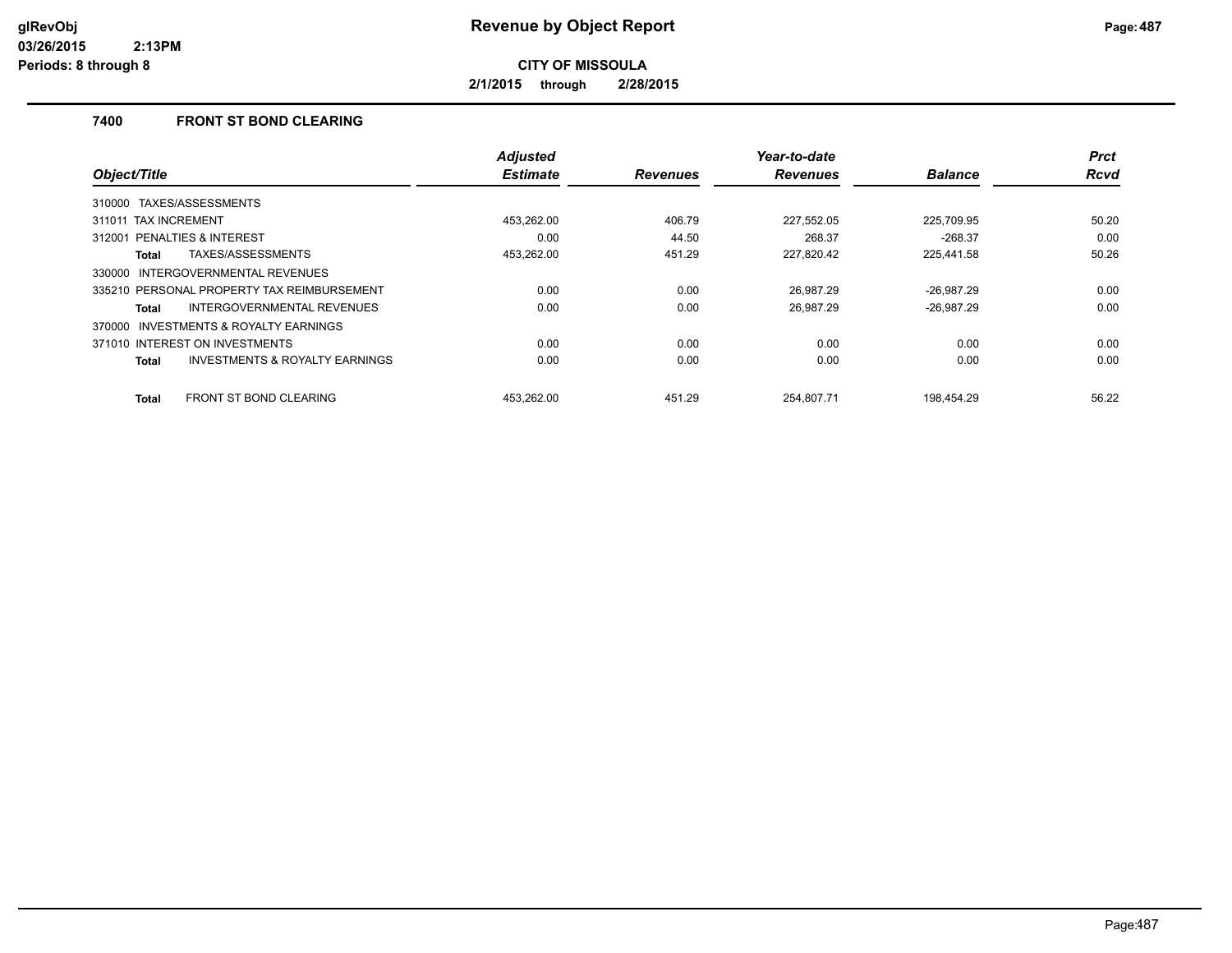**2/1/2015 through 2/28/2015**

# **7401 FRONT ST PARKING STRUCTURE**

#### **7401 FRONT ST PARKING STRUCTURE**

|                                            | <b>Adjusted</b> |                 | Year-to-date    |                | <b>Prct</b> |
|--------------------------------------------|-----------------|-----------------|-----------------|----------------|-------------|
| Object/Title                               | <b>Estimate</b> | <b>Revenues</b> | <b>Revenues</b> | <b>Balance</b> | <b>Rcvd</b> |
| 370000 INVESTMENTS & ROYALTY EARNINGS      |                 |                 |                 |                |             |
| 371010 INTEREST ON INVESTMENTS             | 0.00            | 0.00            | 0.00            | 0.00           | 0.00        |
| INVESTMENTS & ROYALTY EARNINGS<br>Total    | 0.00            | 0.00            | 0.00            | 0.00           | 0.00        |
| 380000 OTHER FINANCING SOURCES             |                 |                 |                 |                |             |
| 383066 TRANSFER FROM FRONT ST CLEARING     | 146.472.00      | 0.00            | 0.00            | 146.472.00     | 0.00        |
| OTHER FINANCING SOURCES<br><b>Total</b>    | 146.472.00      | 0.00            | 0.00            | 146.472.00     | 0.00        |
|                                            |                 |                 |                 |                |             |
| <b>FRONT ST PARKING STRUCTURE</b><br>Total | 146.472.00      | 0.00            | 0.00            | 146.472.00     | 0.00        |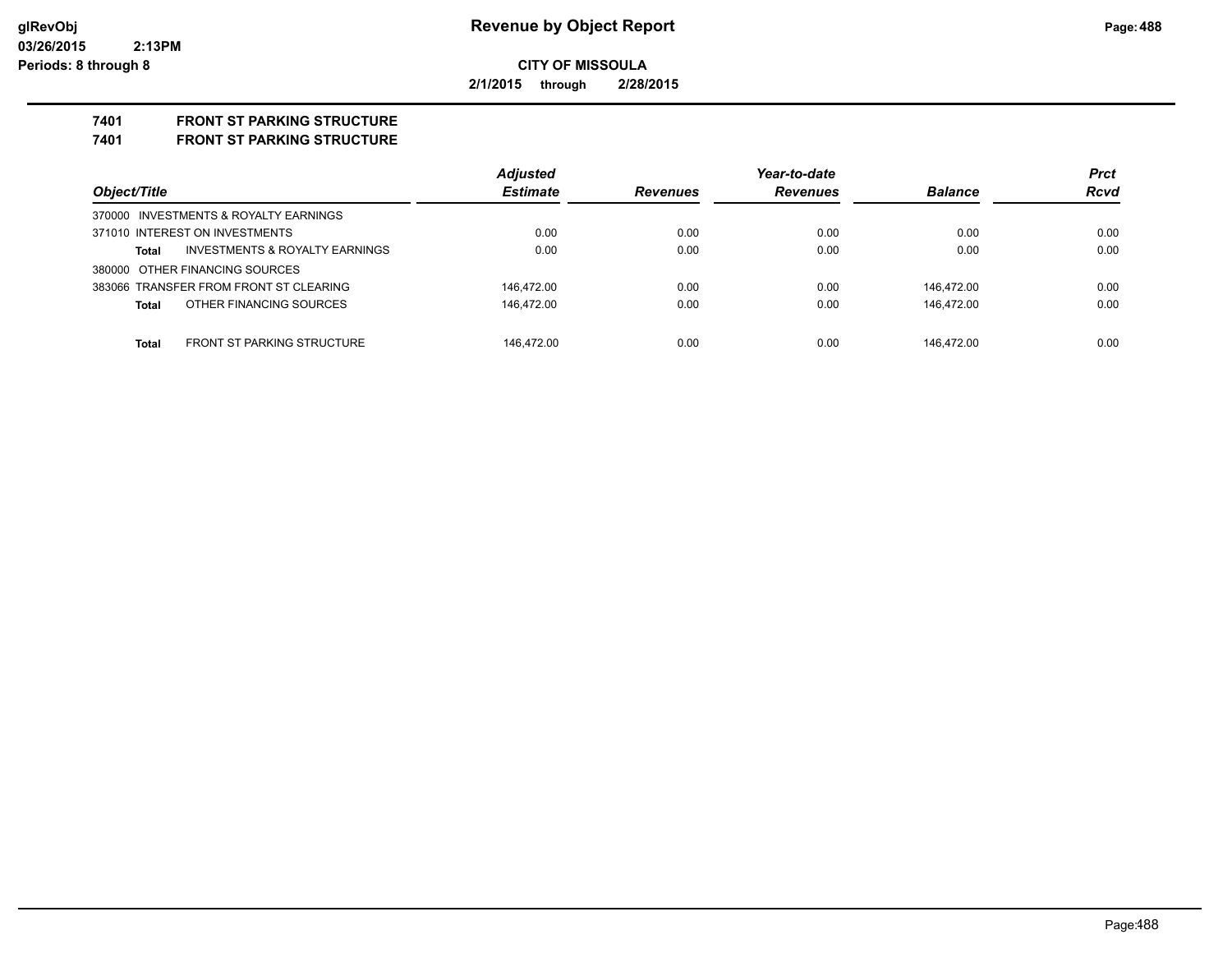**2/1/2015 through 2/28/2015**

# **7401 FRONT ST PARKING STRUCTURE**

| Object/Title                                       | <b>Adjusted</b><br><b>Estimate</b> | <b>Revenues</b> | Year-to-date<br><b>Revenues</b> | <b>Balance</b> | <b>Prct</b><br><b>Rcvd</b> |
|----------------------------------------------------|------------------------------------|-----------------|---------------------------------|----------------|----------------------------|
| 370000 INVESTMENTS & ROYALTY EARNINGS              |                                    |                 |                                 |                |                            |
| 371010 INTEREST ON INVESTMENTS                     | 0.00                               | 0.00            | 0.00                            | 0.00           | 0.00                       |
| <b>INVESTMENTS &amp; ROYALTY EARNINGS</b><br>Total | 0.00                               | 0.00            | 0.00                            | 0.00           | 0.00                       |
| 380000 OTHER FINANCING SOURCES                     |                                    |                 |                                 |                |                            |
| 383066 TRANSFER FROM FRONT ST CLEARING             | 146.472.00                         | 0.00            | 0.00                            | 146.472.00     | 0.00                       |
| OTHER FINANCING SOURCES<br>Total                   | 146,472.00                         | 0.00            | 0.00                            | 146,472.00     | 0.00                       |
|                                                    |                                    |                 |                                 |                |                            |
| <b>FRONT ST PARKING STRUCTURE</b><br>Total         | 146.472.00                         | 0.00            | 0.00                            | 146.472.00     | 0.00                       |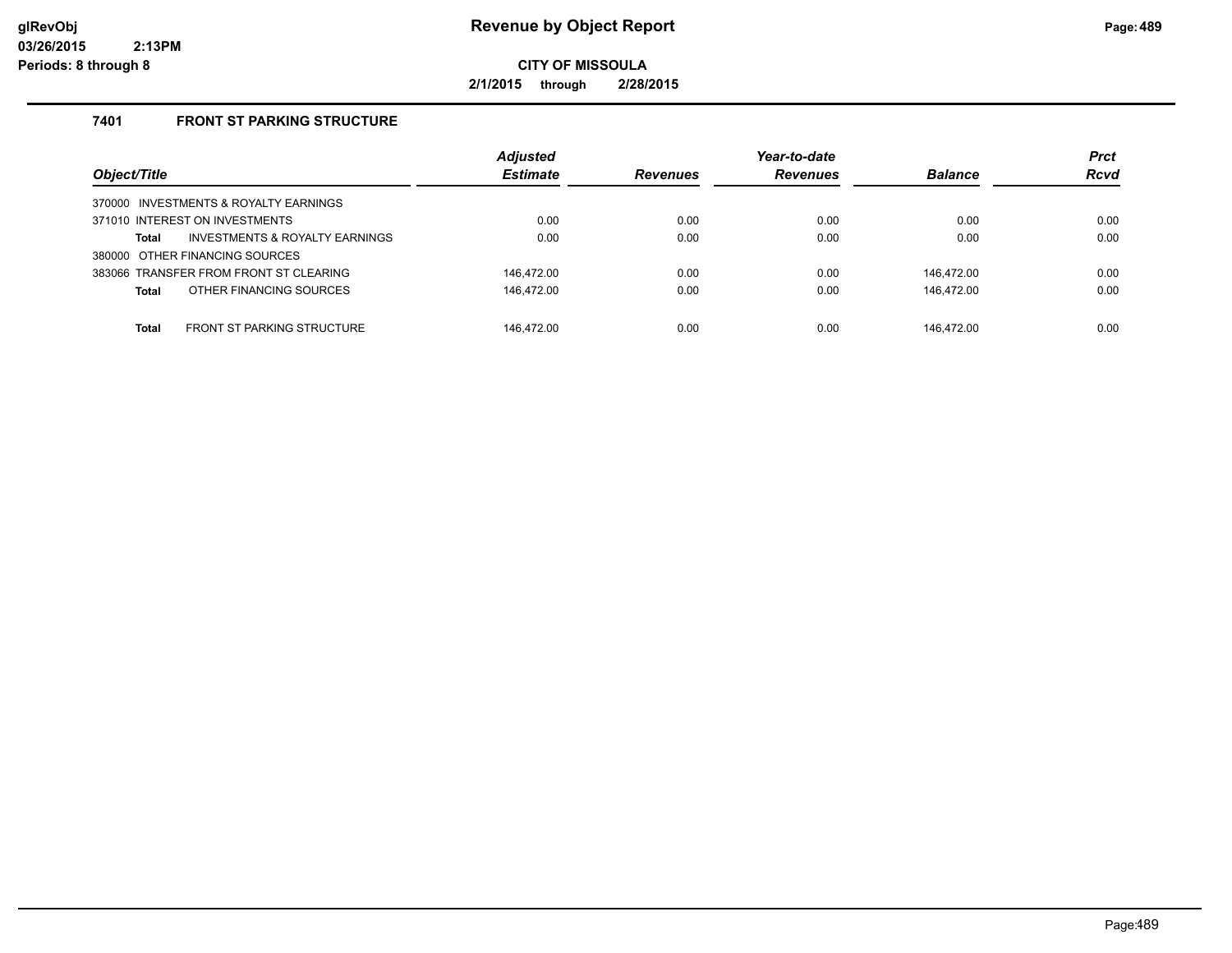**2/1/2015 through 2/28/2015**

# **7402 FRONT ST SUBORDINATE LIEN NOTE**

**7402 FRONT ST SUBORDINATE LIEN NOTE**

|                                                    | <b>Adjusted</b> |                 | Year-to-date    |                | <b>Prct</b> |
|----------------------------------------------------|-----------------|-----------------|-----------------|----------------|-------------|
| Object/Title                                       | <b>Estimate</b> | <b>Revenues</b> | <b>Revenues</b> | <b>Balance</b> | Rcvd        |
| 330000 INTERGOVERNMENTAL REVENUES                  |                 |                 |                 |                |             |
| 338001 EXCESS PLEDGED TAX INCREMENT RETURNED       | 0.00            | 0.00            | 0.00            | 0.00           | 0.00        |
| <b>INTERGOVERNMENTAL REVENUES</b><br>Total         | 0.00            | 0.00            | 0.00            | 0.00           | 0.00        |
| 370000 INVESTMENTS & ROYALTY EARNINGS              |                 |                 |                 |                |             |
| 371010 INTEREST ON INVESTMENTS                     | 0.00            | 0.00            | 0.00            | 0.00           | 0.00        |
| <b>INVESTMENTS &amp; ROYALTY EARNINGS</b><br>Total | 0.00            | 0.00            | 0.00            | 0.00           | 0.00        |
| 380000 OTHER FINANCING SOURCES                     |                 |                 |                 |                |             |
| 383066 TRANSFER FROM FRONT ST CLEARING             | 142.631.00      | 0.00            | 0.00            | 142.631.00     | 0.00        |
| 383067 TRANSFER FROM FSPS                          | 0.00            | 0.00            | 0.00            | 0.00           | 0.00        |
| OTHER FINANCING SOURCES<br>Total                   | 142,631.00      | 0.00            | 0.00            | 142,631.00     | 0.00        |
| FRONT ST SUBORDINATE LIEN NOTE<br>Total            | 142.631.00      | 0.00            | 0.00            | 142.631.00     | 0.00        |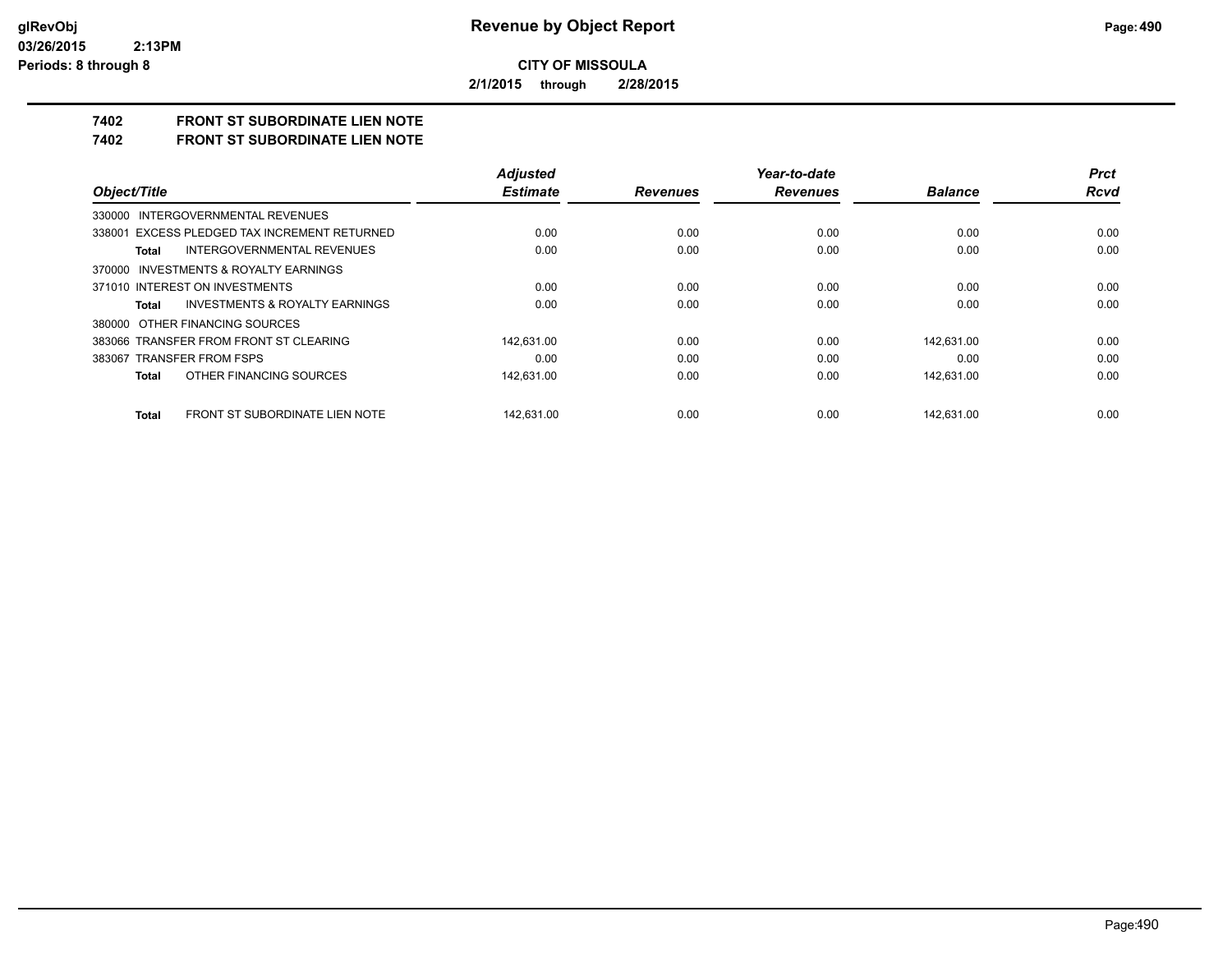**2/1/2015 through 2/28/2015**

# **7402 FRONT ST SUBORDINATE LIEN NOTE**

|                                                 | <b>Adjusted</b> |                 | Year-to-date    |                | <b>Prct</b> |
|-------------------------------------------------|-----------------|-----------------|-----------------|----------------|-------------|
| Object/Title                                    | <b>Estimate</b> | <b>Revenues</b> | <b>Revenues</b> | <b>Balance</b> | <b>Rcvd</b> |
| INTERGOVERNMENTAL REVENUES<br>330000            |                 |                 |                 |                |             |
| EXCESS PLEDGED TAX INCREMENT RETURNED<br>338001 | 0.00            | 0.00            | 0.00            | 0.00           | 0.00        |
| INTERGOVERNMENTAL REVENUES<br><b>Total</b>      | 0.00            | 0.00            | 0.00            | 0.00           | 0.00        |
| 370000 INVESTMENTS & ROYALTY EARNINGS           |                 |                 |                 |                |             |
| 371010 INTEREST ON INVESTMENTS                  | 0.00            | 0.00            | 0.00            | 0.00           | 0.00        |
| INVESTMENTS & ROYALTY EARNINGS<br>Total         | 0.00            | 0.00            | 0.00            | 0.00           | 0.00        |
| 380000 OTHER FINANCING SOURCES                  |                 |                 |                 |                |             |
| 383066 TRANSFER FROM FRONT ST CLEARING          | 142.631.00      | 0.00            | 0.00            | 142.631.00     | 0.00        |
| 383067 TRANSFER FROM FSPS                       | 0.00            | 0.00            | 0.00            | 0.00           | 0.00        |
| OTHER FINANCING SOURCES<br><b>Total</b>         | 142,631.00      | 0.00            | 0.00            | 142,631.00     | 0.00        |
| FRONT ST SUBORDINATE LIEN NOTE<br><b>Total</b>  | 142.631.00      | 0.00            | 0.00            | 142.631.00     | 0.00        |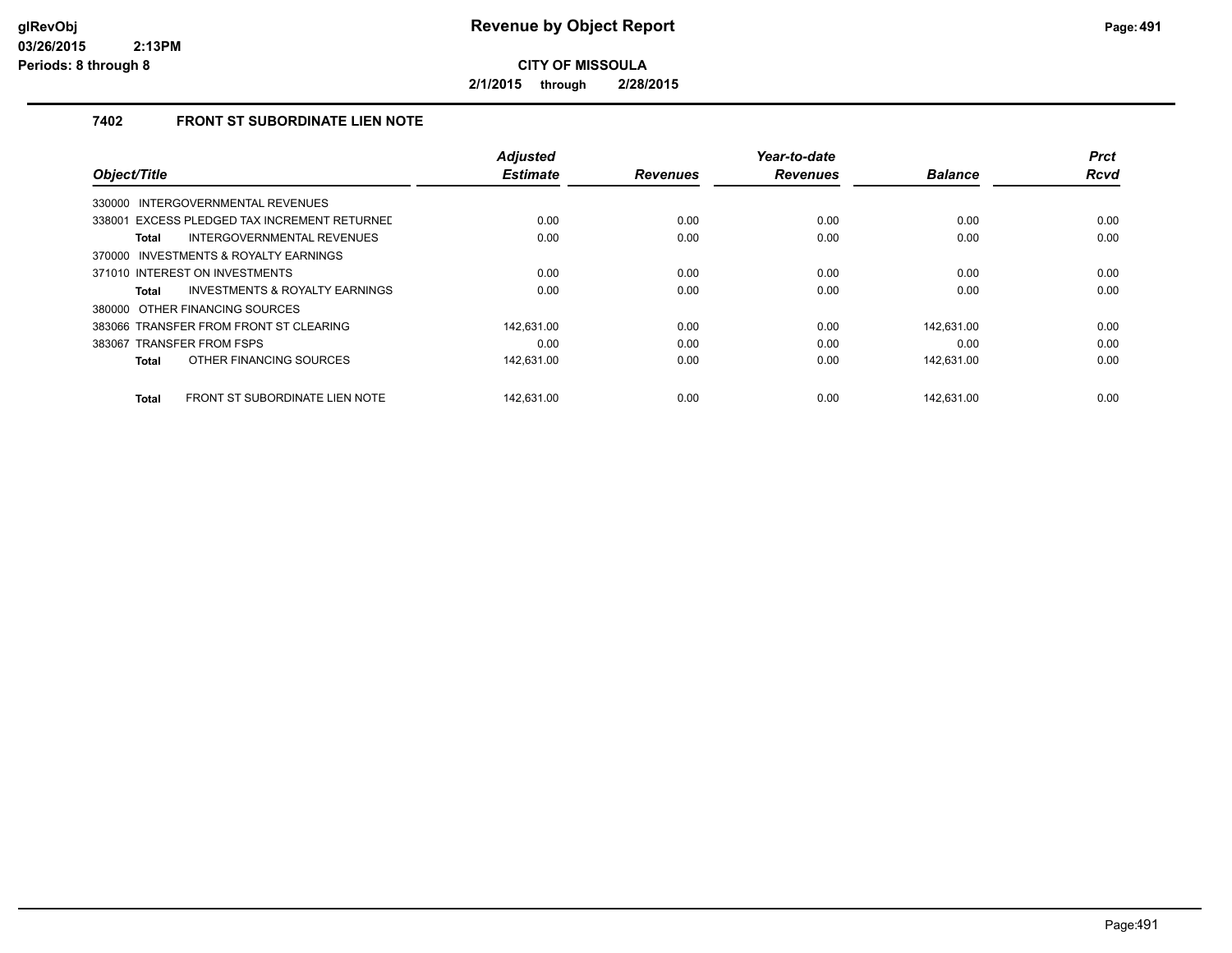**2/1/2015 through 2/28/2015**

# **7447 COURT COLLECTED PARKING FINES**

**7447 COURT COLLECTED PARKING FINES**

|                                         | <b>Adjusted</b> |                 | Year-to-date    |                | <b>Prct</b> |
|-----------------------------------------|-----------------|-----------------|-----------------|----------------|-------------|
| Object/Title                            | <b>Estimate</b> | <b>Revenues</b> | <b>Revenues</b> | <b>Balance</b> | <b>Rcvd</b> |
| 350000 FINES & FORFEITURES              |                 |                 |                 |                |             |
| 352002 PARKING FINES                    | 0.00            | 0.00            | 320.00          | $-320.00$      | 0.00        |
| <b>FINES &amp; FORFEITURES</b><br>Total | 0.00            | 0.00            | 320.00          | $-320.00$      | 0.00        |
| 370000 INVESTMENTS & ROYALTY EARNINGS   |                 |                 |                 |                |             |
| 371010 INTEREST ON INVESTMENTS          | 0.00            | 0.00            | 0.00            | 0.00           | 0.00        |
| INVESTMENTS & ROYALTY EARNINGS<br>Total | 0.00            | 0.00            | 0.00            | 0.00           | 0.00        |
|                                         |                 |                 |                 |                |             |
| COURT COLLECTED PARKING FINES<br>Total  | 0.00            | 0.00            | 320.00          | $-320.00$      | 0.00        |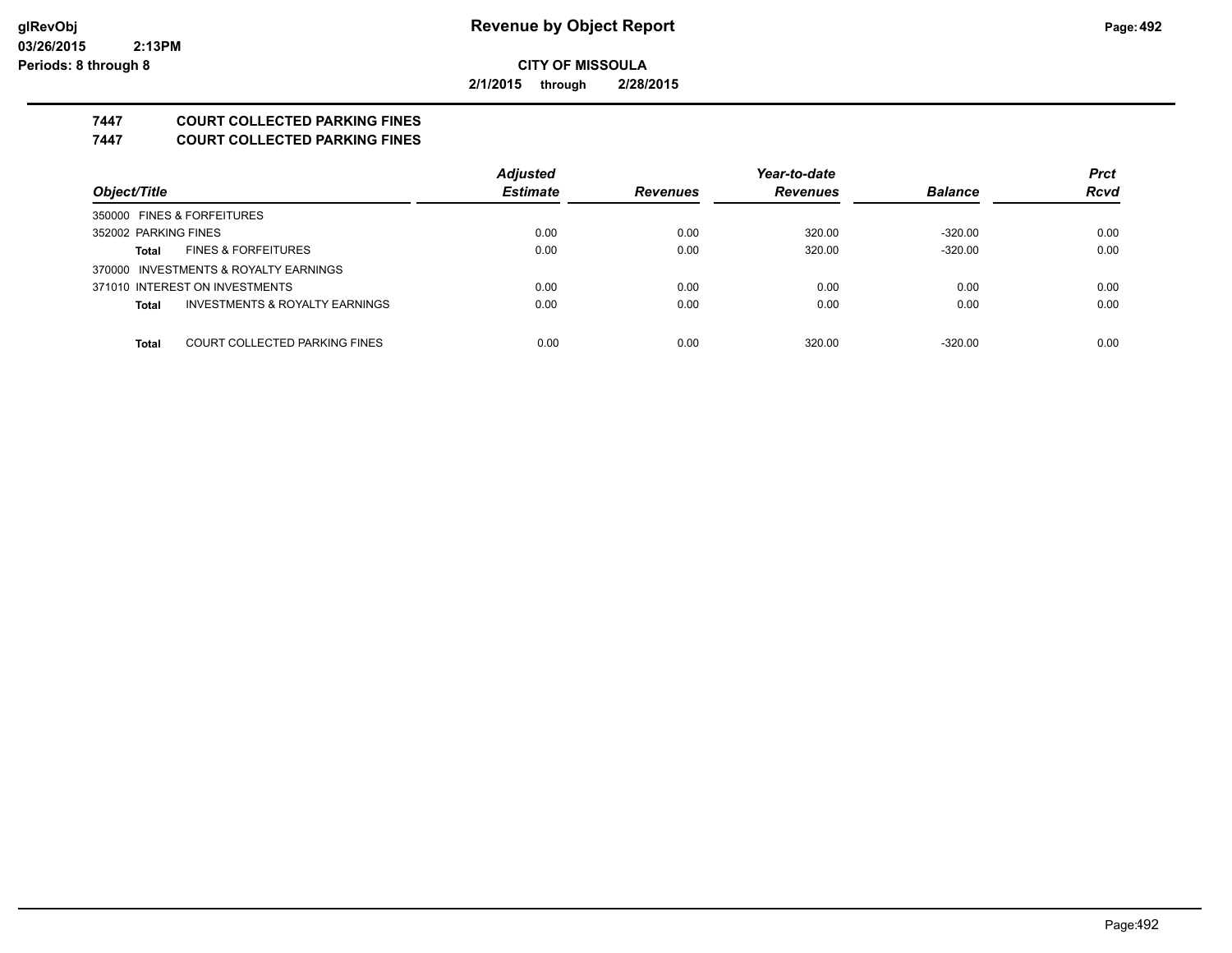**2/1/2015 through 2/28/2015**

# **7447 COURT COLLECTED PARKING FINES**

| Object/Title                                              | <b>Adjusted</b><br><b>Estimate</b> | <b>Revenues</b> | Year-to-date<br><b>Revenues</b> | <b>Balance</b> | <b>Prct</b><br><b>Rcvd</b> |
|-----------------------------------------------------------|------------------------------------|-----------------|---------------------------------|----------------|----------------------------|
| 350000 FINES & FORFEITURES                                |                                    |                 |                                 |                |                            |
| 352002 PARKING FINES                                      | 0.00                               | 0.00            | 320.00                          | $-320.00$      | 0.00                       |
| <b>FINES &amp; FORFEITURES</b><br>Total                   | 0.00                               | 0.00            | 320.00                          | $-320.00$      | 0.00                       |
| 370000 INVESTMENTS & ROYALTY EARNINGS                     |                                    |                 |                                 |                |                            |
| 371010 INTEREST ON INVESTMENTS                            | 0.00                               | 0.00            | 0.00                            | 0.00           | 0.00                       |
| <b>INVESTMENTS &amp; ROYALTY EARNINGS</b><br><b>Total</b> | 0.00                               | 0.00            | 0.00                            | 0.00           | 0.00                       |
|                                                           |                                    |                 |                                 |                |                            |
| <b>COURT COLLECTED PARKING FINES</b><br><b>Total</b>      | 0.00                               | 0.00            | 320.00                          | $-320.00$      | 0.00                       |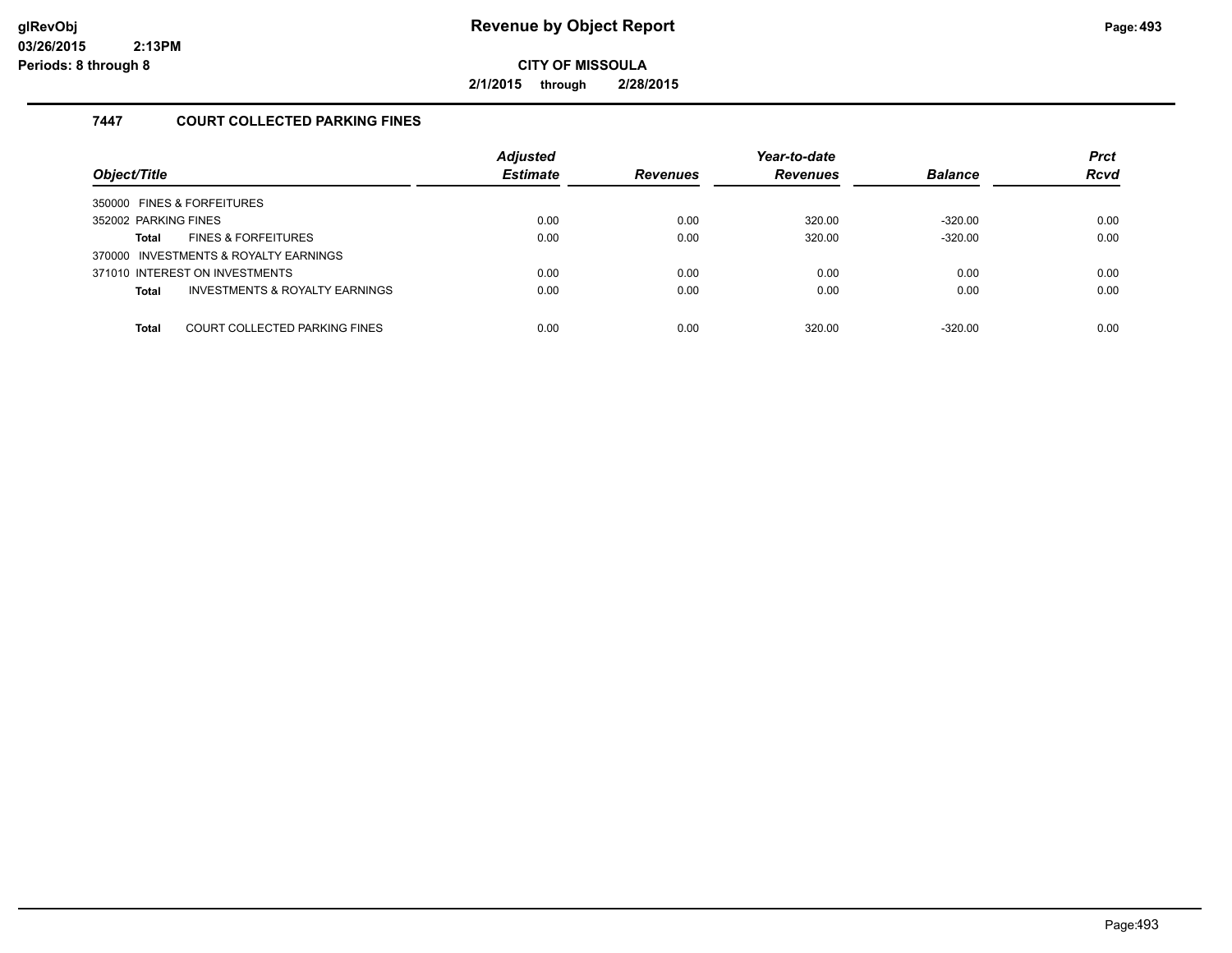**2/1/2015 through 2/28/2015**

**7458 COURT SURCHARGE**

**7458 COURT SURCHARGE**

|                                                    | <b>Adjusted</b> |                 | Year-to-date    |                | <b>Prct</b> |
|----------------------------------------------------|-----------------|-----------------|-----------------|----------------|-------------|
| Object/Title                                       | <b>Estimate</b> | <b>Revenues</b> | <b>Revenues</b> | <b>Balance</b> | <b>Rcvd</b> |
| 350000 FINES & FORFEITURES                         |                 |                 |                 |                |             |
| 351032 SURCHARGE ON FINES                          | 0.00            | 0.00            | 0.00            | 0.00           | 0.00        |
| <b>FINES &amp; FORFEITURES</b><br>Total            | 0.00            | 0.00            | 0.00            | 0.00           | 0.00        |
| 370000 INVESTMENTS & ROYALTY EARNINGS              |                 |                 |                 |                |             |
| 371010 INTEREST ON INVESTMENTS                     | 0.00            | 0.00            | 0.00            | 0.00           | 0.00        |
| 371020 GAIN/LOSS IN MARKET VALUE OF INVESTMENTS    | 0.00            | 0.00            | 0.00            | 0.00           | 0.00        |
| <b>INVESTMENTS &amp; ROYALTY EARNINGS</b><br>Total | 0.00            | 0.00            | 0.00            | 0.00           | 0.00        |
|                                                    |                 |                 |                 |                |             |
| <b>COURT SURCHARGE</b><br><b>Total</b>             | 0.00            | 0.00            | 0.00            | 0.00           | 0.00        |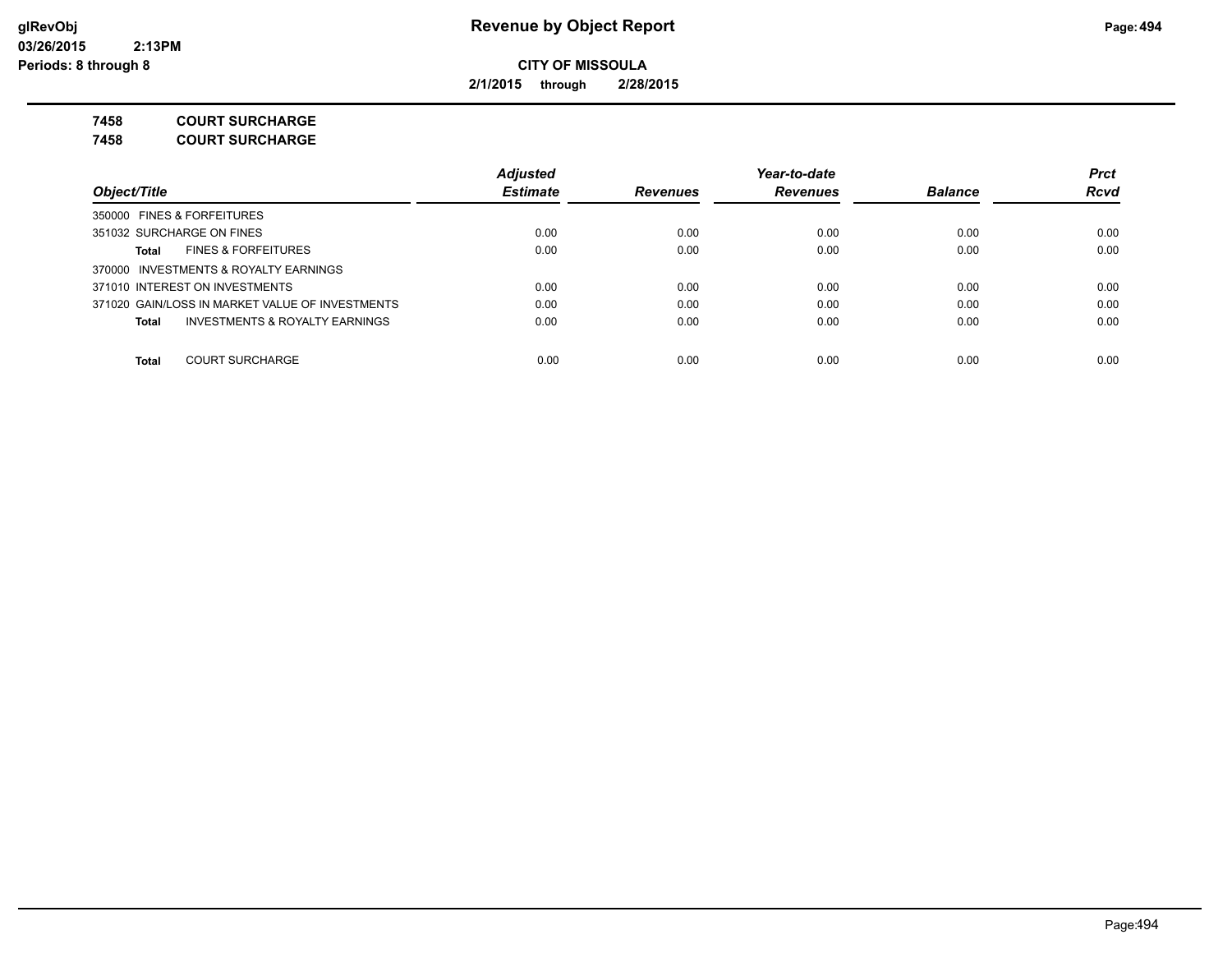**2/1/2015 through 2/28/2015**

### **7458 COURT SURCHARGE**

|                                                | <b>Adjusted</b> |                 | Year-to-date    |                | <b>Prct</b> |
|------------------------------------------------|-----------------|-----------------|-----------------|----------------|-------------|
| Object/Title                                   | <b>Estimate</b> | <b>Revenues</b> | <b>Revenues</b> | <b>Balance</b> | <b>Rcvd</b> |
| 350000 FINES & FORFEITURES                     |                 |                 |                 |                |             |
| 351032 SURCHARGE ON FINES                      | 0.00            | 0.00            | 0.00            | 0.00           | 0.00        |
| <b>FINES &amp; FORFEITURES</b><br>Total        | 0.00            | 0.00            | 0.00            | 0.00           | 0.00        |
| 370000 INVESTMENTS & ROYALTY EARNINGS          |                 |                 |                 |                |             |
| 371010 INTEREST ON INVESTMENTS                 | 0.00            | 0.00            | 0.00            | 0.00           | 0.00        |
| 371020 GAIN/LOSS IN MARKET VALUE OF INVESTMENT | 0.00            | 0.00            | 0.00            | 0.00           | 0.00        |
| INVESTMENTS & ROYALTY EARNINGS<br>Total        | 0.00            | 0.00            | 0.00            | 0.00           | 0.00        |
|                                                |                 |                 |                 |                |             |
| <b>COURT SURCHARGE</b><br><b>Total</b>         | 0.00            | 0.00            | 0.00            | 0.00           | 0.00        |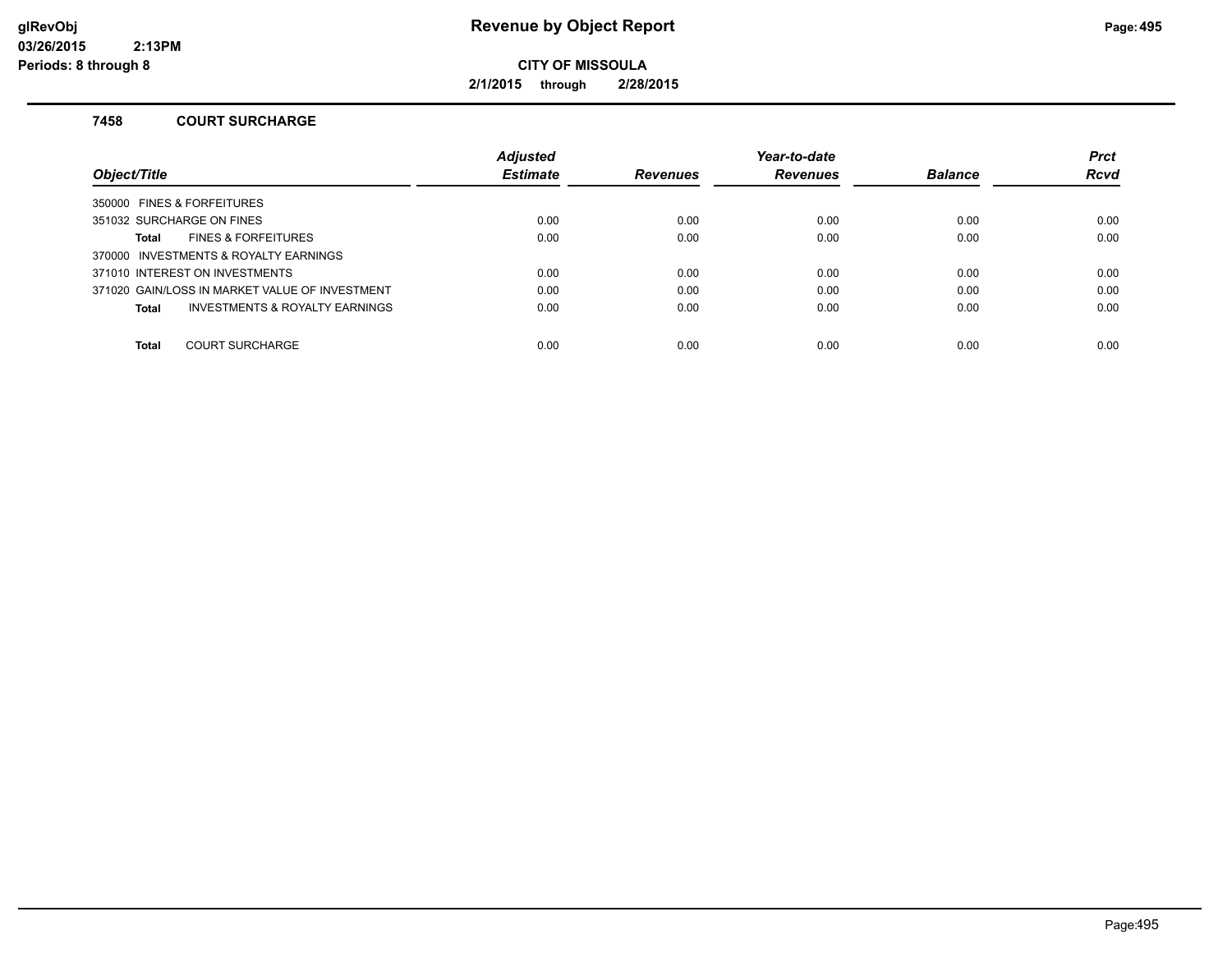**2/1/2015 through 2/28/2015**

**7469 PUBLIC DEFENDER FEES**

**7469 PUBLIC DEFENDER FEES**

|                                                    | <b>Adjusted</b> |                 | Year-to-date    |                | <b>Prct</b> |
|----------------------------------------------------|-----------------|-----------------|-----------------|----------------|-------------|
| Object/Title                                       | <b>Estimate</b> | <b>Revenues</b> | <b>Revenues</b> | <b>Balance</b> | <b>Rcvd</b> |
| 350000 FINES & FORFEITURES                         |                 |                 |                 |                |             |
| 351032 SURCHARGE ON FINES                          | 0.00            | 0.00            | 0.00            | 0.00           | 0.00        |
| 351033 PUBLIC DEFENDER FEES                        | 0.00            | 0.00            | 0.00            | 0.00           | 0.00        |
| <b>FINES &amp; FORFEITURES</b><br>Total            | 0.00            | 0.00            | 0.00            | 0.00           | 0.00        |
| 370000 INVESTMENTS & ROYALTY EARNINGS              |                 |                 |                 |                |             |
| 371010 INTEREST ON INVESTMENTS                     | 0.00            | 0.00            | 0.00            | 0.00           | 0.00        |
| 371020 GAIN/LOSS IN MARKET VALUE OF INVESTMENTS    | 0.00            | 0.00            | 0.00            | 0.00           | 0.00        |
| <b>INVESTMENTS &amp; ROYALTY EARNINGS</b><br>Total | 0.00            | 0.00            | 0.00            | 0.00           | 0.00        |
| PUBLIC DEFENDER FEES<br>Total                      | 0.00            | 0.00            | 0.00            | 0.00           | 0.00        |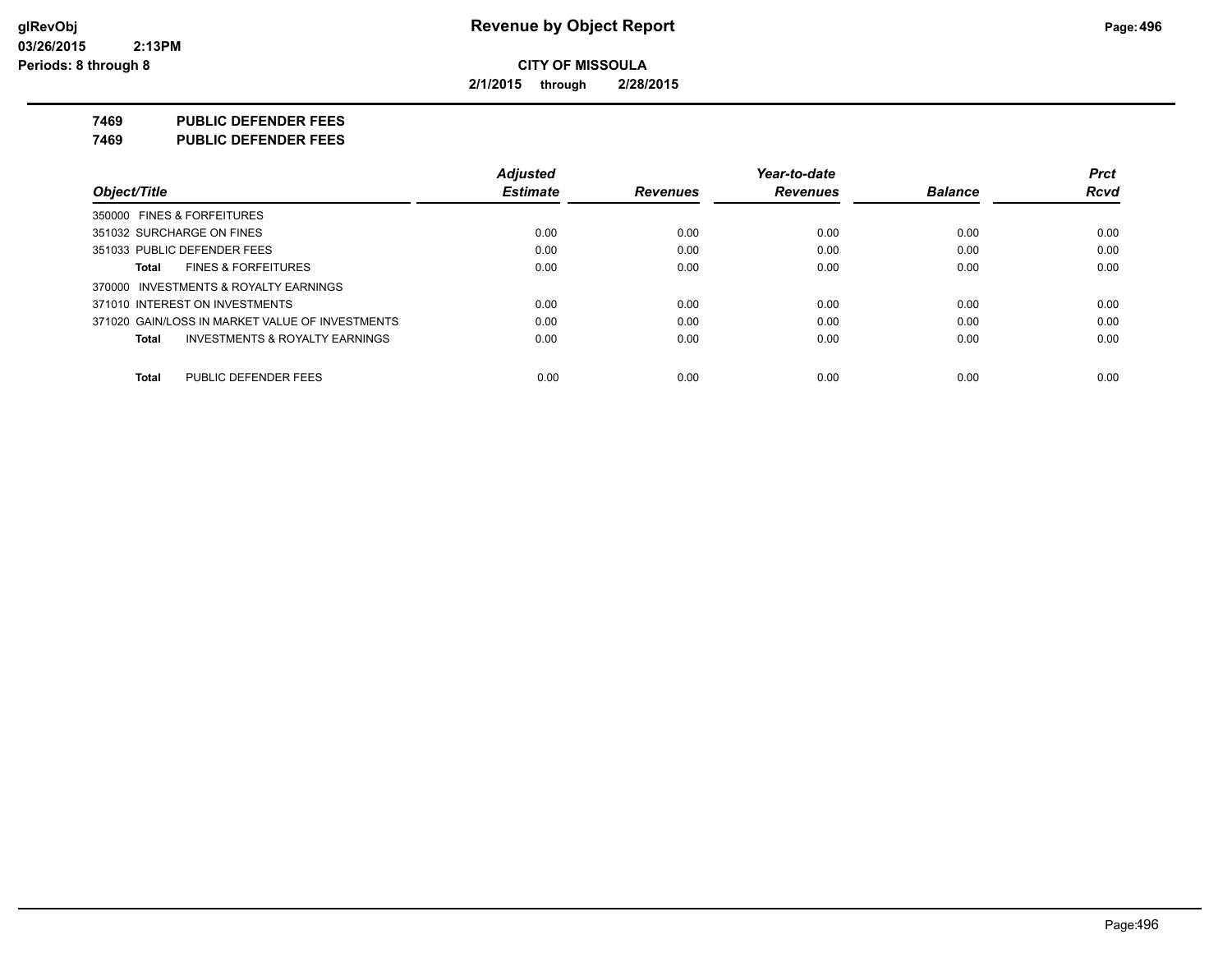**2/1/2015 through 2/28/2015**

# **7469 PUBLIC DEFENDER FEES**

|                                                           | <b>Adjusted</b> |                 | Year-to-date    |                | <b>Prct</b> |
|-----------------------------------------------------------|-----------------|-----------------|-----------------|----------------|-------------|
| Object/Title                                              | <b>Estimate</b> | <b>Revenues</b> | <b>Revenues</b> | <b>Balance</b> | <b>Rcvd</b> |
| 350000 FINES & FORFEITURES                                |                 |                 |                 |                |             |
| 351032 SURCHARGE ON FINES                                 | 0.00            | 0.00            | 0.00            | 0.00           | 0.00        |
| 351033 PUBLIC DEFENDER FEES                               | 0.00            | 0.00            | 0.00            | 0.00           | 0.00        |
| <b>FINES &amp; FORFEITURES</b><br>Total                   | 0.00            | 0.00            | 0.00            | 0.00           | 0.00        |
| 370000 INVESTMENTS & ROYALTY EARNINGS                     |                 |                 |                 |                |             |
| 371010 INTEREST ON INVESTMENTS                            | 0.00            | 0.00            | 0.00            | 0.00           | 0.00        |
| 371020 GAIN/LOSS IN MARKET VALUE OF INVESTMENT            | 0.00            | 0.00            | 0.00            | 0.00           | 0.00        |
| <b>INVESTMENTS &amp; ROYALTY EARNINGS</b><br><b>Total</b> | 0.00            | 0.00            | 0.00            | 0.00           | 0.00        |
| PUBLIC DEFENDER FEES<br><b>Total</b>                      | 0.00            | 0.00            | 0.00            | 0.00           | 0.00        |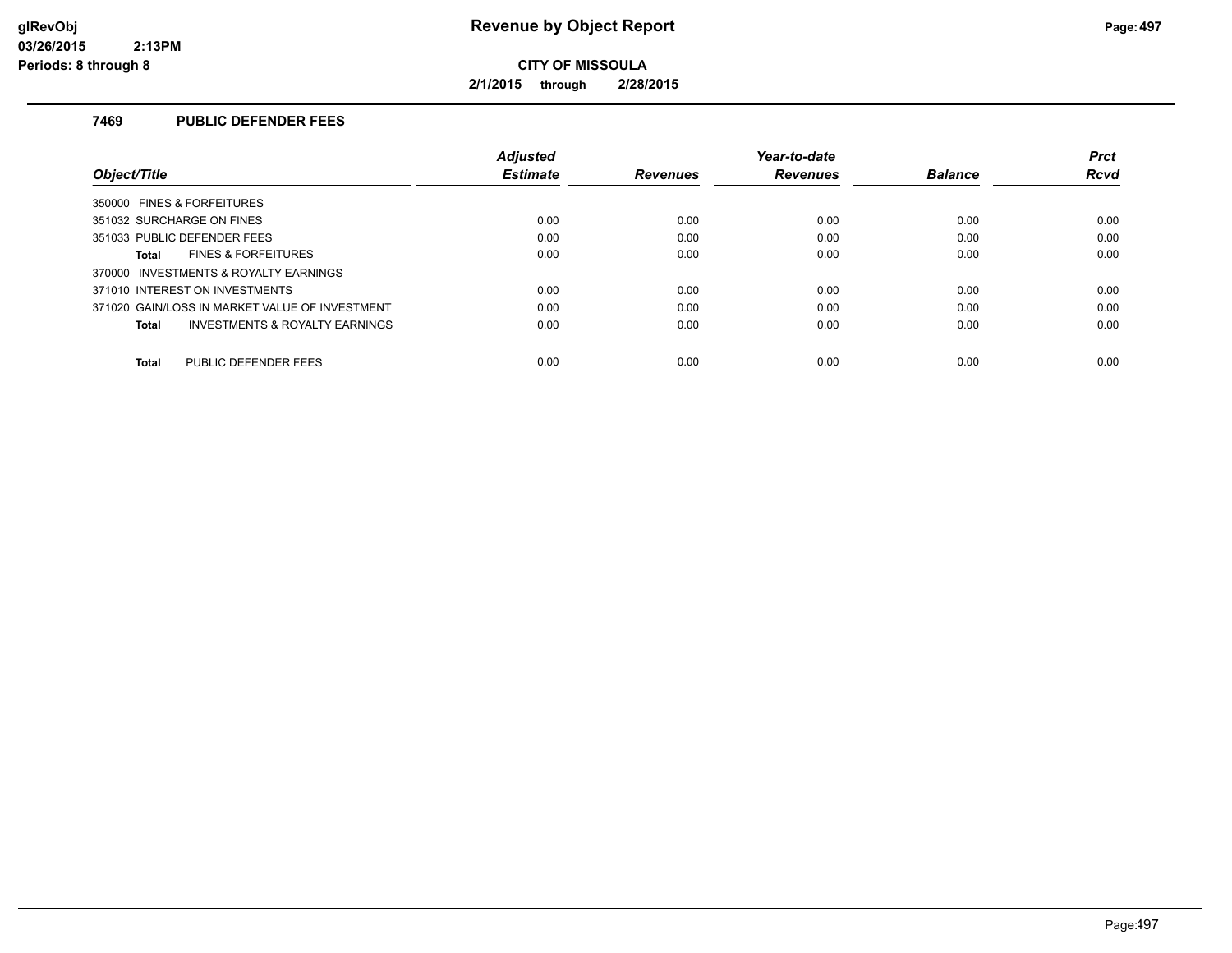**2/1/2015 through 2/28/2015**

**7900 PAYROLL CLEARING FUND**

**7900 PAYROLL CLEARING FUND**

|                                                 | Adjusted        |                 | Year-to-date    |                |      |
|-------------------------------------------------|-----------------|-----------------|-----------------|----------------|------|
| Object/Title                                    | <b>Estimate</b> | <b>Revenues</b> | <b>Revenues</b> | <b>Balance</b> | Rcvd |
| 370000 INVESTMENTS & ROYALTY EARNINGS           |                 |                 |                 |                |      |
| 371010 INTEREST ON INVESTMENTS                  | 0.00            | 0.00            | 0.00            | 0.00           | 0.00 |
| 371020 GAIN/LOSS IN MARKET VALUE OF INVESTMENTS | 0.00            | 0.00            | 0.00            | 0.00           | 0.00 |
| INVESTMENTS & ROYALTY EARNINGS<br>Total         | 0.00            | 0.00            | 0.00            | 0.00           | 0.00 |
|                                                 |                 |                 |                 |                |      |
| PAYROLL CLEARING FUND<br>Total                  | 0.00            | 0.00            | 0.00            | 0.00           | 0.00 |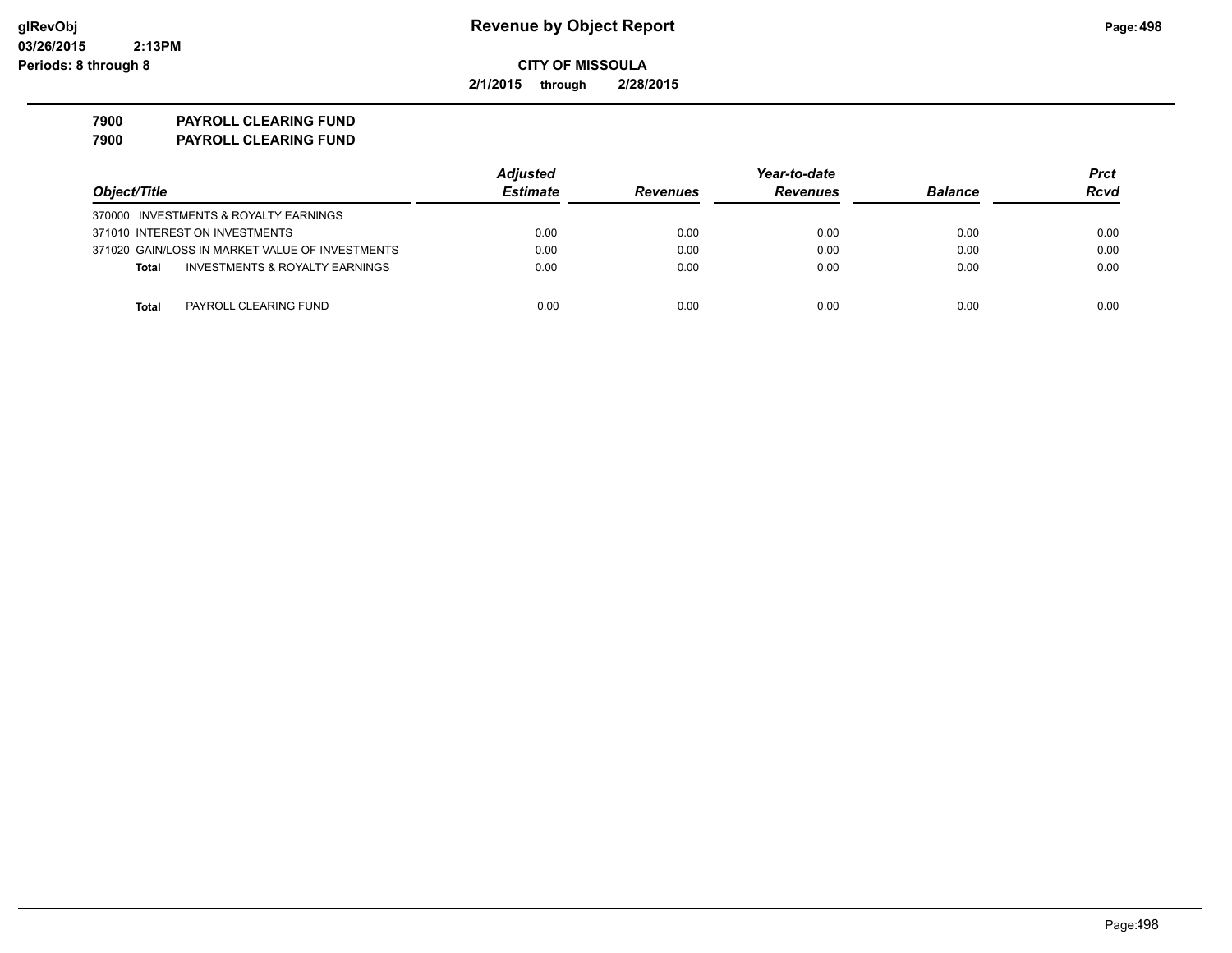# **glRevObj Revenue by Object Report Page:499**

**CITY OF MISSOULA**

**2/1/2015 through 2/28/2015**

# **7900 PAYROLL CLEARING FUND**

| Object/Title |                                                | <b>Adjusted</b><br><b>Estimate</b> | <b>Revenues</b> | Year-to-date<br><b>Revenues</b> | <b>Balance</b> | <b>Prct</b><br><b>Rcvd</b> |
|--------------|------------------------------------------------|------------------------------------|-----------------|---------------------------------|----------------|----------------------------|
|              | 370000 INVESTMENTS & ROYALTY EARNINGS          |                                    |                 |                                 |                |                            |
|              | 371010 INTEREST ON INVESTMENTS                 | 0.00                               | 0.00            | 0.00                            | 0.00           | 0.00                       |
|              | 371020 GAIN/LOSS IN MARKET VALUE OF INVESTMENT | 0.00                               | 0.00            | 0.00                            | 0.00           | 0.00                       |
| <b>Total</b> | INVESTMENTS & ROYALTY EARNINGS                 | 0.00                               | 0.00            | 0.00                            | 0.00           | 0.00                       |
|              |                                                |                                    |                 |                                 |                |                            |
| Total        | PAYROLL CLEARING FUND                          | 0.00                               | 0.00            | 0.00                            | 0.00           | 0.00                       |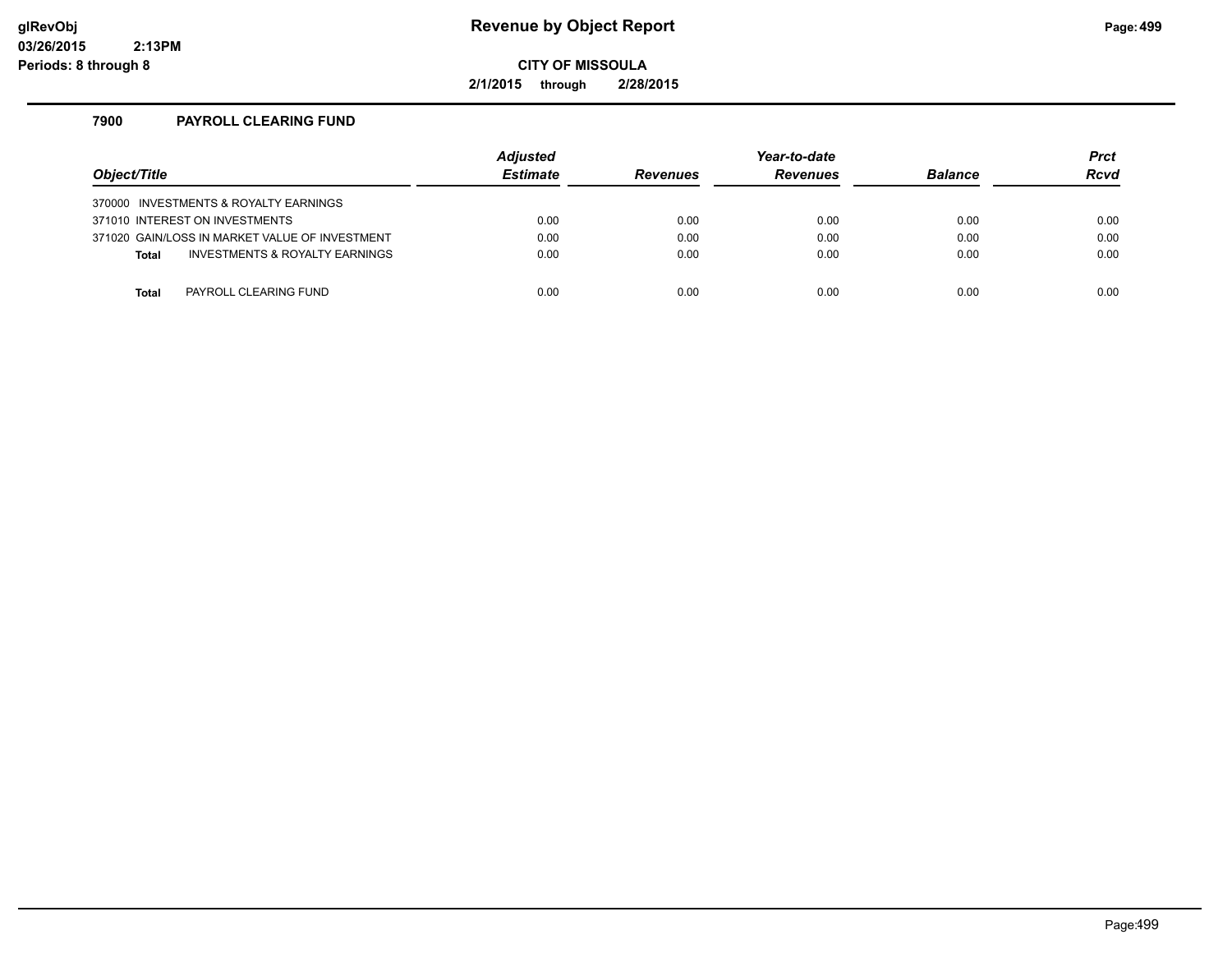**2/1/2015 through 2/28/2015**

**7903 COUNTY CLEARING**

**7903 COUNTY CLEARING**

|                                                           | <b>Adjusted</b> |                 | Year-to-date    |                | <b>Prct</b> |
|-----------------------------------------------------------|-----------------|-----------------|-----------------|----------------|-------------|
| Object/Title                                              | <b>Estimate</b> | <b>Revenues</b> | <b>Revenues</b> | <b>Balance</b> | <b>Rcvd</b> |
| <b>LICENSES &amp; PERMITS</b><br>320000                   |                 |                 |                 |                |             |
| 323030 ANIMAL LICENSES                                    | 0.00            | 723.00          | 5.045.00        | $-5.045.00$    | 0.00        |
| <b>LICENSES &amp; PERMITS</b><br>Total                    | 0.00            | 723.00          | 5,045.00        | $-5,045.00$    | 0.00        |
| MISCELLANEOUS REVENUES<br>360000                          |                 |                 |                 |                |             |
| 360010 MISCELLANEOUS                                      | 0.00            | 0.00            | 0.00            | 0.00           | 0.00        |
| MISCELLANEOUS REVENUES<br>Total                           | 0.00            | 0.00            | 0.00            | 0.00           | 0.00        |
| INVESTMENTS & ROYALTY EARNINGS<br>370000                  |                 |                 |                 |                |             |
| 371010 INTEREST ON INVESTMENTS                            | 0.00            | 0.00            | 0.00            | 0.00           | 0.00        |
| 371020 GAIN/LOSS IN MARKET VALUE OF INVESTMENTS           | 0.00            | 0.00            | 0.00            | 0.00           | 0.00        |
| <b>INVESTMENTS &amp; ROYALTY EARNINGS</b><br><b>Total</b> | 0.00            | 0.00            | 0.00            | 0.00           | 0.00        |
| <b>COUNTY CLEARING</b><br><b>Total</b>                    | 0.00            | 723.00          | 5.045.00        | $-5,045.00$    | 0.00        |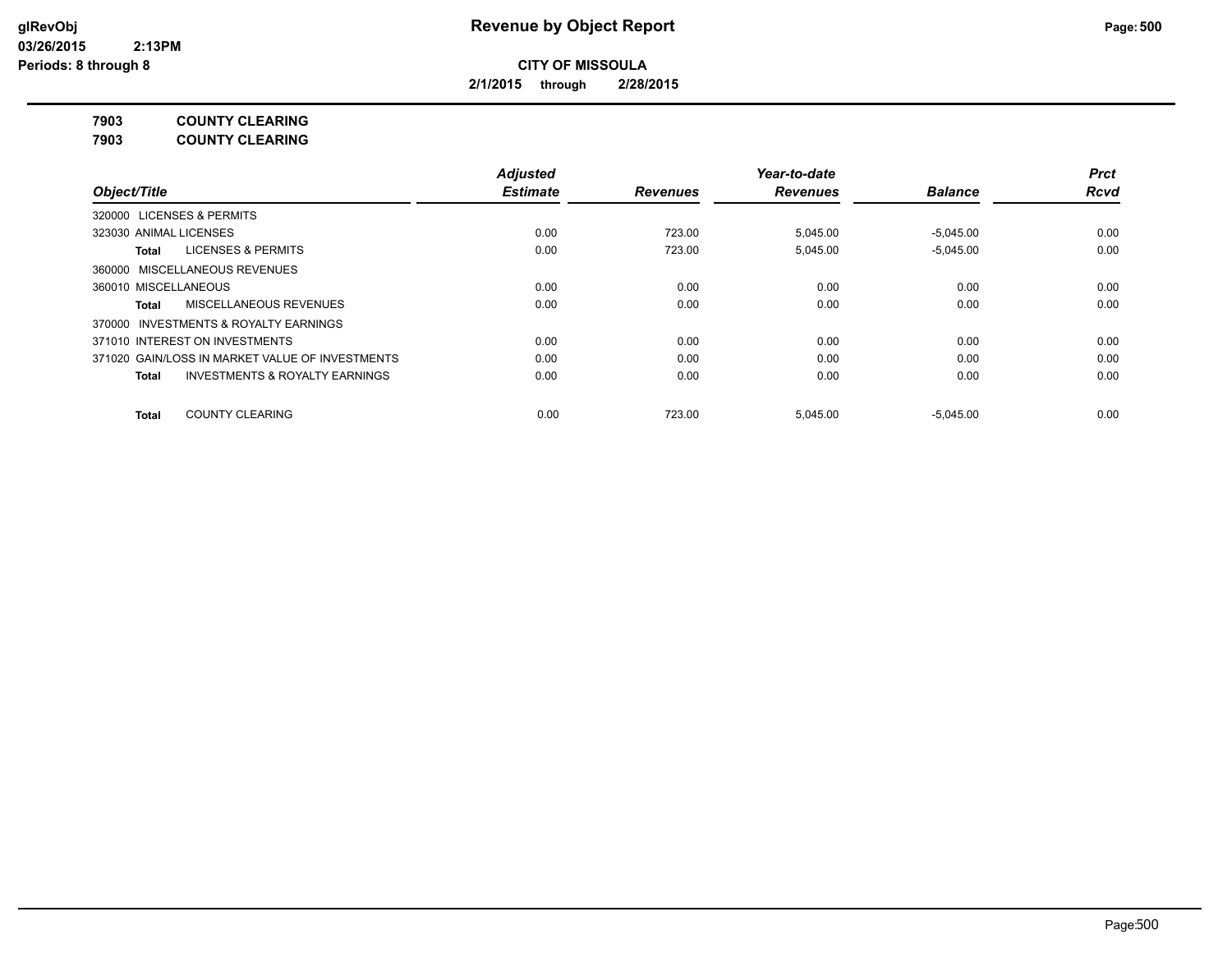**2/1/2015 through 2/28/2015**

#### **7903 COUNTY CLEARING**

|                                                           | <b>Adjusted</b> |                 | Year-to-date    |                | <b>Prct</b> |
|-----------------------------------------------------------|-----------------|-----------------|-----------------|----------------|-------------|
| Object/Title                                              | <b>Estimate</b> | <b>Revenues</b> | <b>Revenues</b> | <b>Balance</b> | <b>Rcvd</b> |
| 320000 LICENSES & PERMITS                                 |                 |                 |                 |                |             |
| 323030 ANIMAL LICENSES                                    | 0.00            | 723.00          | 5.045.00        | $-5.045.00$    | 0.00        |
| LICENSES & PERMITS<br>Total                               | 0.00            | 723.00          | 5,045.00        | $-5.045.00$    | 0.00        |
| 360000 MISCELLANEOUS REVENUES                             |                 |                 |                 |                |             |
| 360010 MISCELLANEOUS                                      | 0.00            | 0.00            | 0.00            | 0.00           | 0.00        |
| MISCELLANEOUS REVENUES<br>Total                           | 0.00            | 0.00            | 0.00            | 0.00           | 0.00        |
| 370000 INVESTMENTS & ROYALTY EARNINGS                     |                 |                 |                 |                |             |
| 371010 INTEREST ON INVESTMENTS                            | 0.00            | 0.00            | 0.00            | 0.00           | 0.00        |
| 371020 GAIN/LOSS IN MARKET VALUE OF INVESTMENT            | 0.00            | 0.00            | 0.00            | 0.00           | 0.00        |
| <b>INVESTMENTS &amp; ROYALTY EARNINGS</b><br><b>Total</b> | 0.00            | 0.00            | 0.00            | 0.00           | 0.00        |
|                                                           |                 |                 |                 |                |             |
| <b>COUNTY CLEARING</b><br><b>Total</b>                    | 0.00            | 723.00          | 5.045.00        | $-5.045.00$    | 0.00        |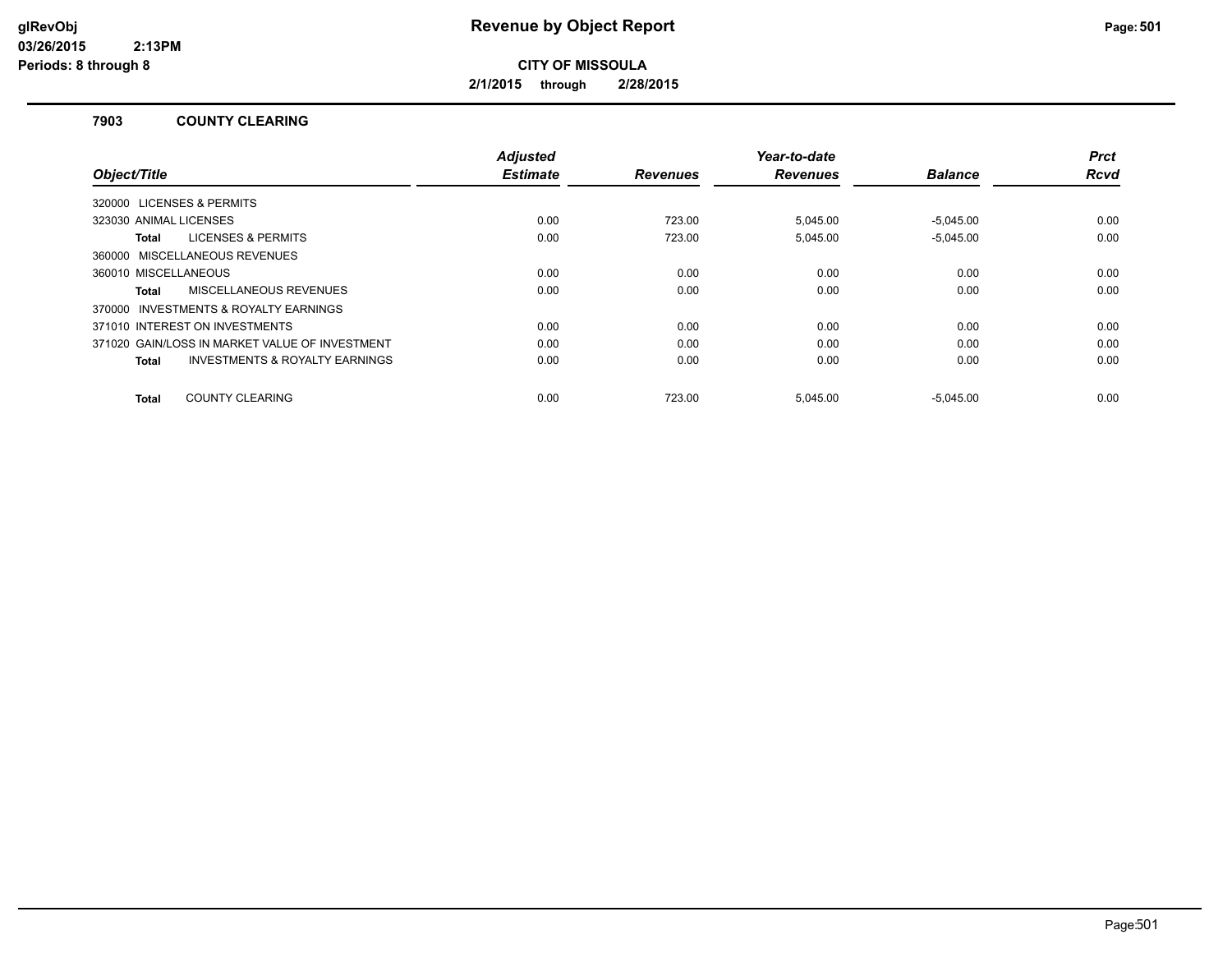**2/1/2015 through 2/28/2015**

**7904 SEWER REBATE**

**7904 SEWER REBATE**

|                                                           | <b>Adjusted</b> |                 | Year-to-date    |                | <b>Prct</b> |
|-----------------------------------------------------------|-----------------|-----------------|-----------------|----------------|-------------|
| Object/Title                                              | <b>Estimate</b> | <b>Revenues</b> | <b>Revenues</b> | <b>Balance</b> | <b>Rcvd</b> |
| 340000 CHARGES FOR SERVICES                               |                 |                 |                 |                |             |
| 343036 *** Title Not Found ***                            | 0.00            | 0.00            | 0.00            | 0.00           | 0.00        |
| <b>CHARGES FOR SERVICES</b><br>Total                      | 0.00            | 0.00            | 0.00            | 0.00           | 0.00        |
| 360000 MISCELLANEOUS REVENUES                             |                 |                 |                 |                |             |
| 360010 MISCELLANEOUS                                      | 0.00            | 0.00            | 0.00            | 0.00           | 0.00        |
| MISCELLANEOUS REVENUES<br>Total                           | 0.00            | 0.00            | 0.00            | 0.00           | 0.00        |
| INVESTMENTS & ROYALTY EARNINGS<br>370000                  |                 |                 |                 |                |             |
| 371010 INTEREST ON INVESTMENTS                            | 0.00            | 0.00            | 0.00            | 0.00           | 0.00        |
| 371020 GAIN/LOSS IN MARKET VALUE OF INVESTMENTS           | 0.00            | 0.00            | 0.00            | 0.00           | 0.00        |
| <b>INVESTMENTS &amp; ROYALTY EARNINGS</b><br><b>Total</b> | 0.00            | 0.00            | 0.00            | 0.00           | 0.00        |
| <b>SEWER REBATE</b><br><b>Total</b>                       | 0.00            | 0.00            | 0.00            | 0.00           | 0.00        |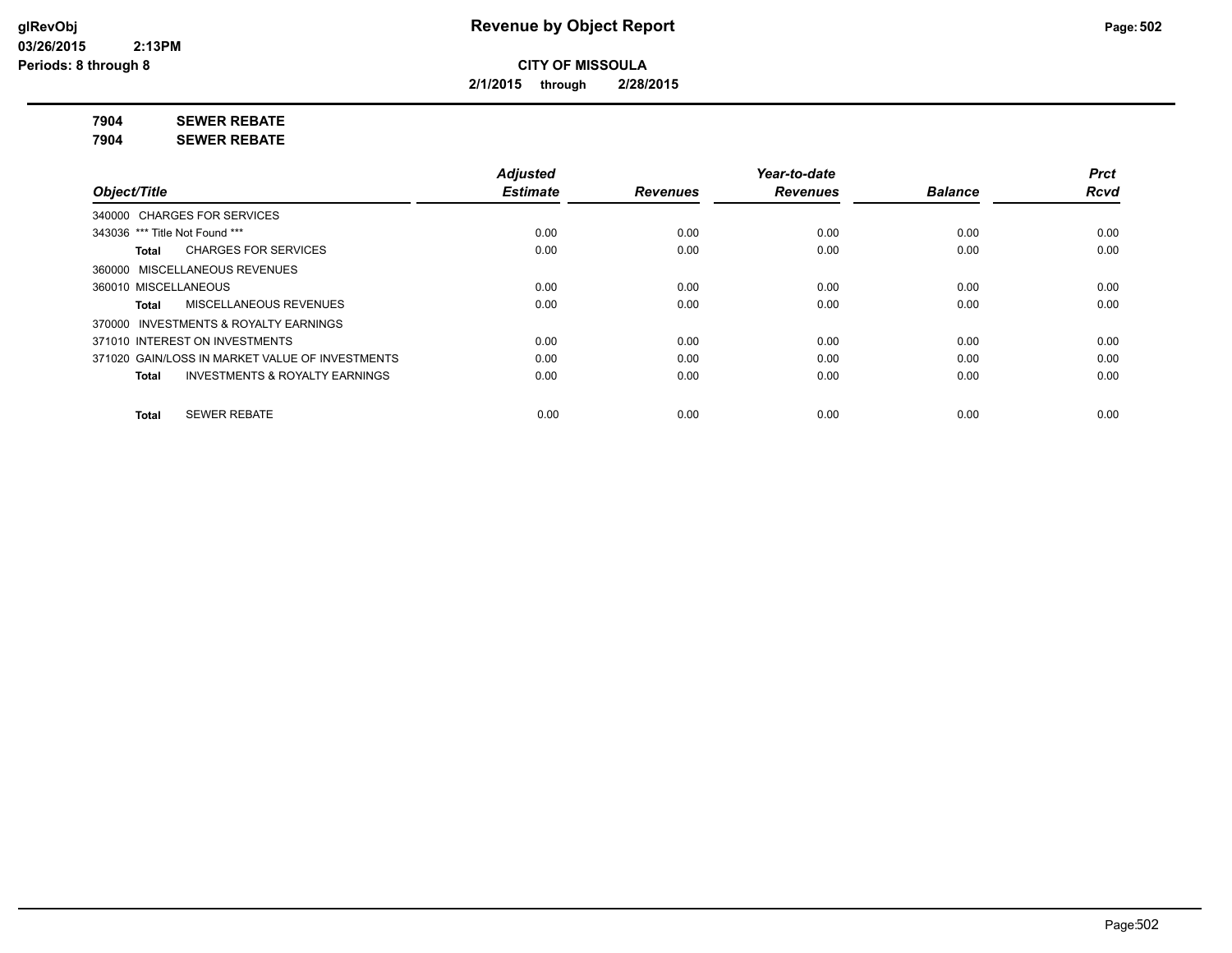**2/1/2015 through 2/28/2015**

#### **7904 SEWER REBATE**

| Object/Title                                              | <b>Adjusted</b><br><b>Estimate</b> | <b>Revenues</b> | Year-to-date<br><b>Revenues</b> | <b>Balance</b> | <b>Prct</b><br><b>Rcvd</b> |
|-----------------------------------------------------------|------------------------------------|-----------------|---------------------------------|----------------|----------------------------|
| 340000 CHARGES FOR SERVICES                               |                                    |                 |                                 |                |                            |
| 343036 *** Title Not Found ***                            | 0.00                               | 0.00            | 0.00                            | 0.00           | 0.00                       |
|                                                           |                                    |                 |                                 |                |                            |
| <b>CHARGES FOR SERVICES</b><br>Total                      | 0.00                               | 0.00            | 0.00                            | 0.00           | 0.00                       |
| 360000 MISCELLANEOUS REVENUES                             |                                    |                 |                                 |                |                            |
| 360010 MISCELLANEOUS                                      | 0.00                               | 0.00            | 0.00                            | 0.00           | 0.00                       |
| MISCELLANEOUS REVENUES<br>Total                           | 0.00                               | 0.00            | 0.00                            | 0.00           | 0.00                       |
| 370000 INVESTMENTS & ROYALTY EARNINGS                     |                                    |                 |                                 |                |                            |
| 371010 INTEREST ON INVESTMENTS                            | 0.00                               | 0.00            | 0.00                            | 0.00           | 0.00                       |
| 371020 GAIN/LOSS IN MARKET VALUE OF INVESTMENT            | 0.00                               | 0.00            | 0.00                            | 0.00           | 0.00                       |
| <b>INVESTMENTS &amp; ROYALTY EARNINGS</b><br><b>Total</b> | 0.00                               | 0.00            | 0.00                            | 0.00           | 0.00                       |
| <b>SEWER REBATE</b><br>Total                              | 0.00                               | 0.00            | 0.00                            | 0.00           | 0.00                       |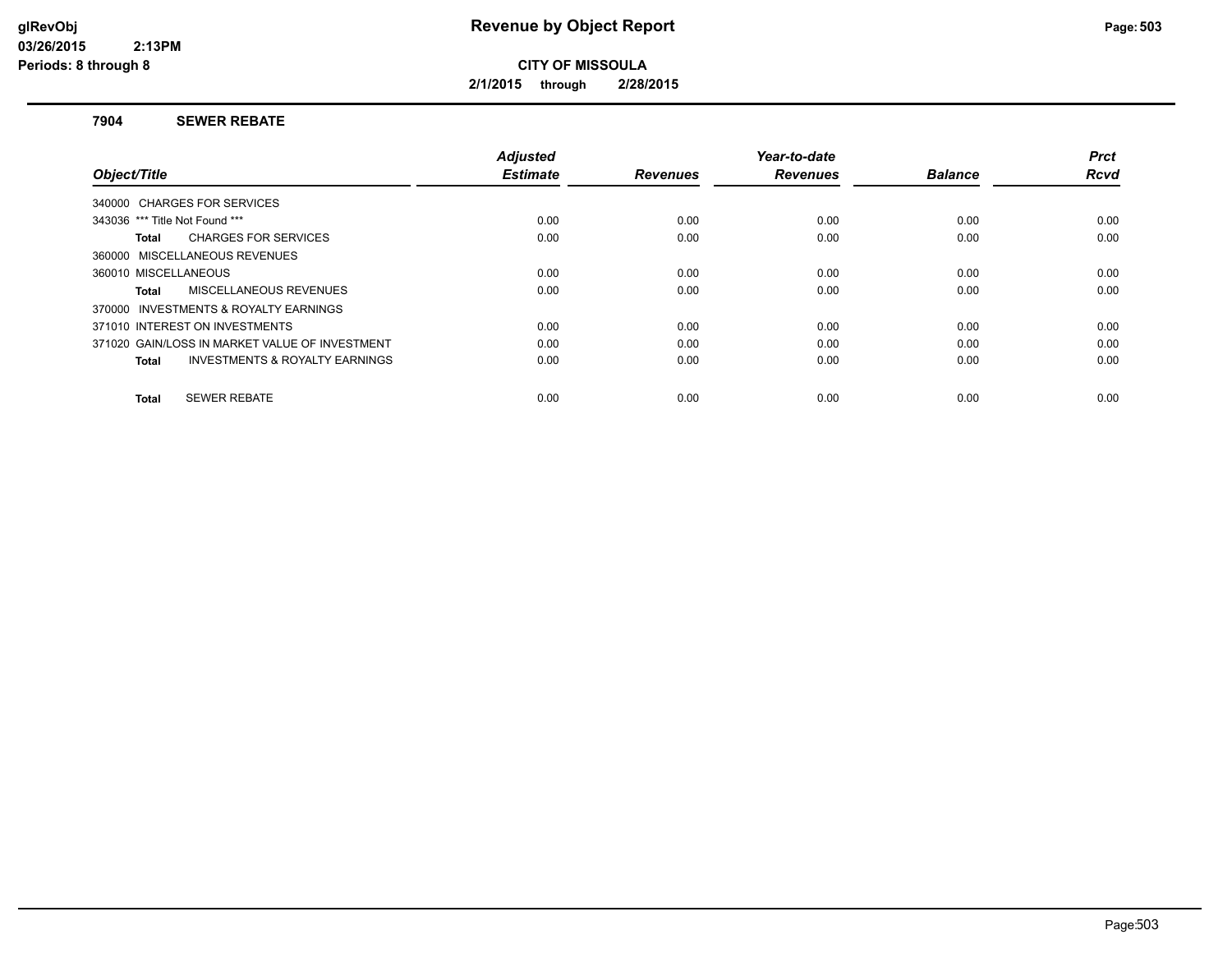**2/1/2015 through 2/28/2015**

**7905 WYE SEWER RSID 8489**

**7905 WYE SEWER RSID 8489**

|                                                 | <b>Adjusted</b> |                 | Year-to-date    |                | <b>Prct</b> |
|-------------------------------------------------|-----------------|-----------------|-----------------|----------------|-------------|
| Object/Title                                    | <b>Estimate</b> | <b>Revenues</b> | <b>Revenues</b> | <b>Balance</b> | <b>Rcvd</b> |
| 360000 MISCELLANEOUS REVENUES                   |                 |                 |                 |                |             |
| 360010 MISCELLANEOUS                            | 0.00            | 0.00            | 0.00            | 0.00           | 0.00        |
| MISCELLANEOUS REVENUES<br>Total                 | 0.00            | 0.00            | 0.00            | 0.00           | 0.00        |
| 370000 INVESTMENTS & ROYALTY EARNINGS           |                 |                 |                 |                |             |
| 371010 INTEREST ON INVESTMENTS                  | 0.00            | 0.00            | 0.00            | 0.00           | 0.00        |
| 371020 GAIN/LOSS IN MARKET VALUE OF INVESTMENTS | 0.00            | 0.00            | 0.00            | 0.00           | 0.00        |
| INVESTMENTS & ROYALTY EARNINGS<br>Total         | 0.00            | 0.00            | 0.00            | 0.00           | 0.00        |
|                                                 |                 |                 |                 |                |             |
| WYE SEWER RSID 8489<br>Total                    | 0.00            | 0.00            | 0.00            | 0.00           | 0.00        |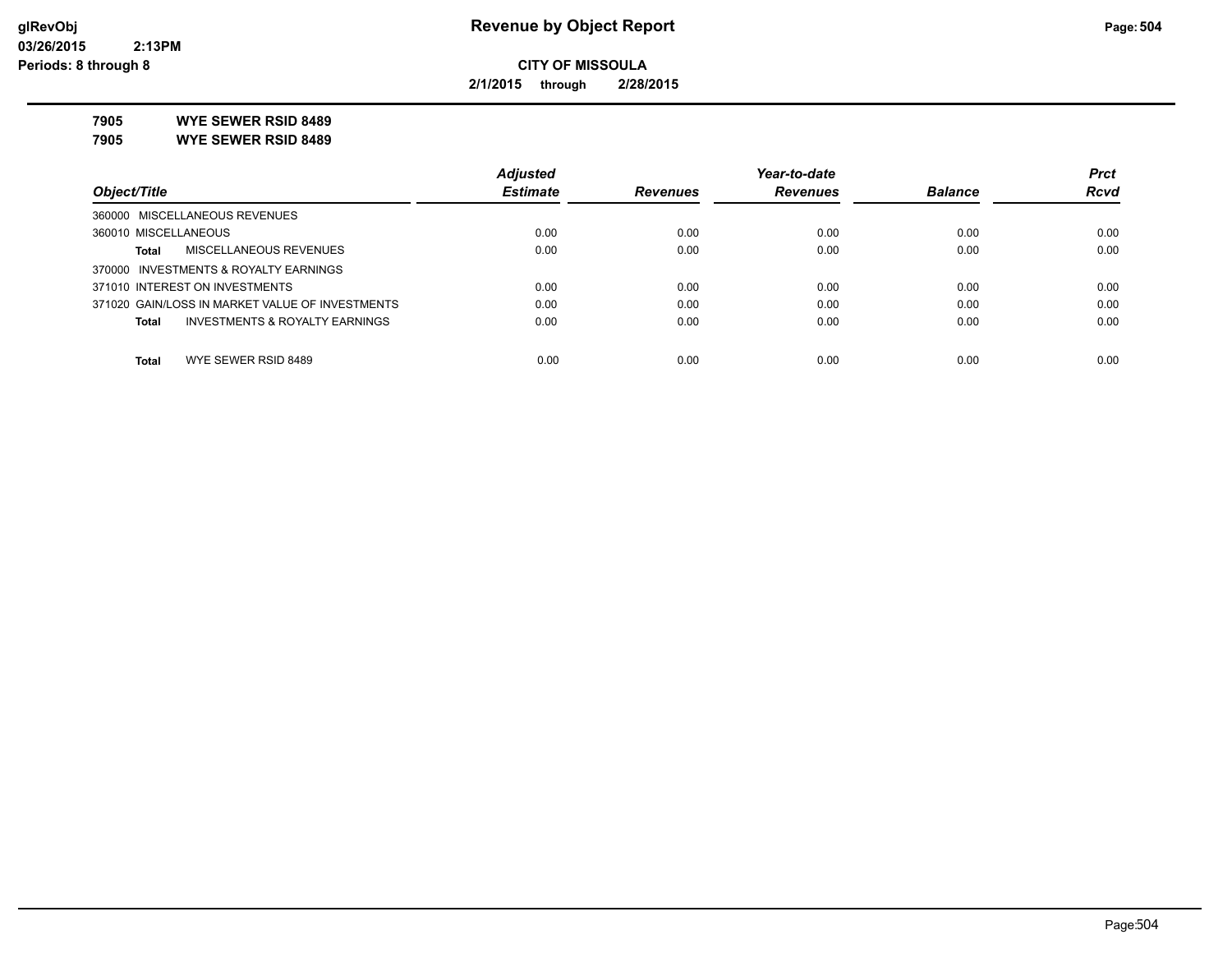**2/1/2015 through 2/28/2015**

#### **7905 WYE SEWER RSID 8489**

|                                                    | <b>Adjusted</b> |                 | Year-to-date    |                | <b>Prct</b> |
|----------------------------------------------------|-----------------|-----------------|-----------------|----------------|-------------|
| Object/Title                                       | <b>Estimate</b> | <b>Revenues</b> | <b>Revenues</b> | <b>Balance</b> | Rcvd        |
| 360000 MISCELLANEOUS REVENUES                      |                 |                 |                 |                |             |
| 360010 MISCELLANEOUS                               | 0.00            | 0.00            | 0.00            | 0.00           | 0.00        |
| <b>MISCELLANEOUS REVENUES</b><br>Total             | 0.00            | 0.00            | 0.00            | 0.00           | 0.00        |
| 370000 INVESTMENTS & ROYALTY EARNINGS              |                 |                 |                 |                |             |
| 371010 INTEREST ON INVESTMENTS                     | 0.00            | 0.00            | 0.00            | 0.00           | 0.00        |
| 371020 GAIN/LOSS IN MARKET VALUE OF INVESTMENT     | 0.00            | 0.00            | 0.00            | 0.00           | 0.00        |
| <b>INVESTMENTS &amp; ROYALTY EARNINGS</b><br>Total | 0.00            | 0.00            | 0.00            | 0.00           | 0.00        |
|                                                    |                 |                 |                 |                |             |
| Total<br>WYE SEWER RSID 8489                       | 0.00            | 0.00            | 0.00            | 0.00           | 0.00        |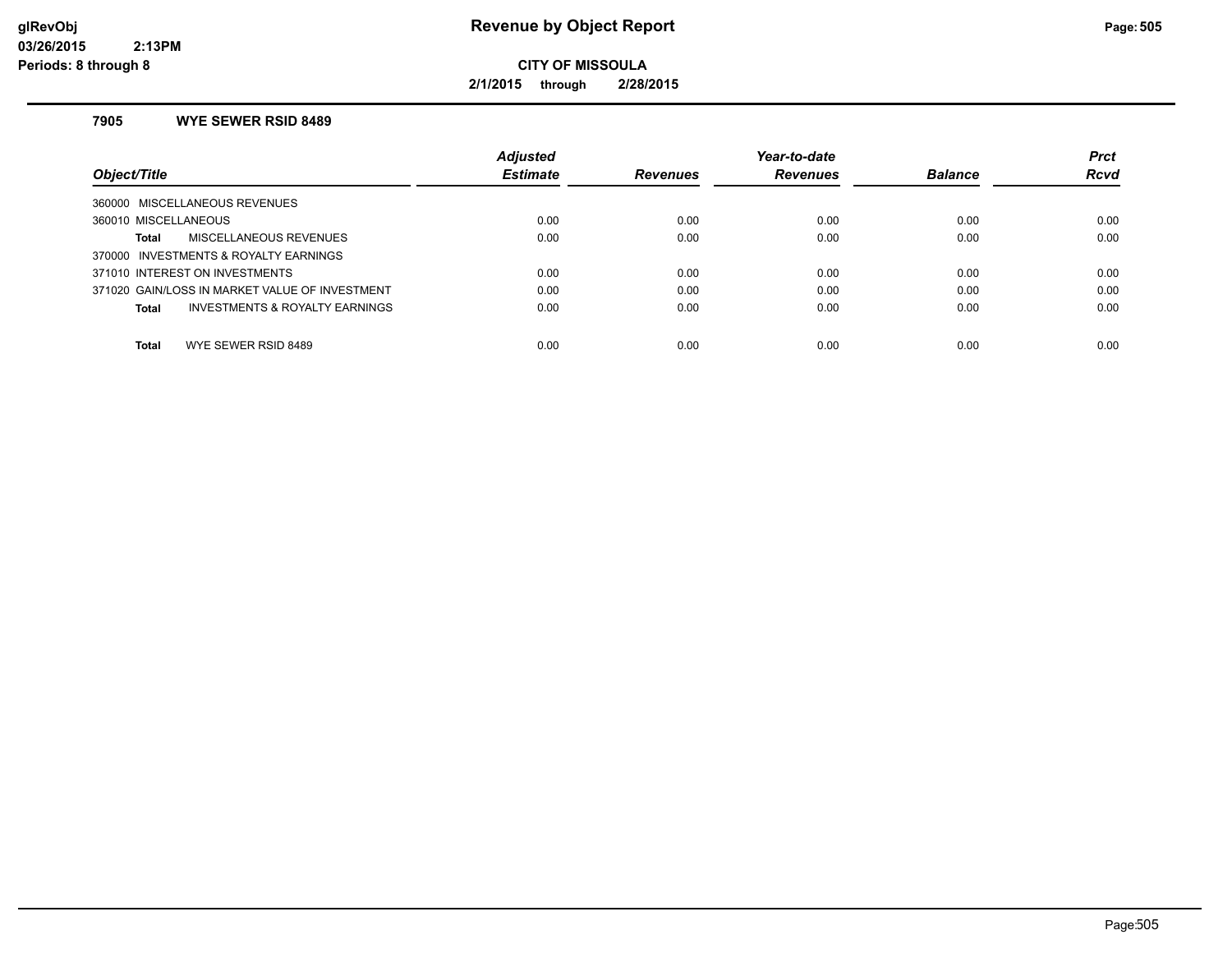**2/1/2015 through 2/28/2015**

**7906 COUNTY PARK BOARD CIP**

**7906 COUNTY PARK BOARD CIP**

|                                                 | <b>Adjusted</b> |                 | Year-to-date    |                | <b>Prct</b> |
|-------------------------------------------------|-----------------|-----------------|-----------------|----------------|-------------|
| Object/Title                                    | <b>Estimate</b> | <b>Revenues</b> | <b>Revenues</b> | <b>Balance</b> | Rcvd        |
| 340000 CHARGES FOR SERVICES                     |                 |                 |                 |                |             |
| 346050 COUNTY PLAYGROUND CONTRACT               | 0.00            | 0.00            | 0.00            | 0.00           | 0.00        |
| <b>CHARGES FOR SERVICES</b><br>Total            | 0.00            | 0.00            | 0.00            | 0.00           | 0.00        |
| 370000 INVESTMENTS & ROYALTY EARNINGS           |                 |                 |                 |                |             |
| 371010 INTEREST ON INVESTMENTS                  | 0.00            | 0.00            | 0.00            | 0.00           | 0.00        |
| 371020 GAIN/LOSS IN MARKET VALUE OF INVESTMENTS | 0.00            | 0.00            | 0.00            | 0.00           | 0.00        |
| INVESTMENTS & ROYALTY EARNINGS<br>Total         | 0.00            | 0.00            | 0.00            | 0.00           | 0.00        |
| Total<br>COUNTY PARK BOARD CIP                  | 0.00            | 0.00            | 0.00            | 0.00           | 0.00        |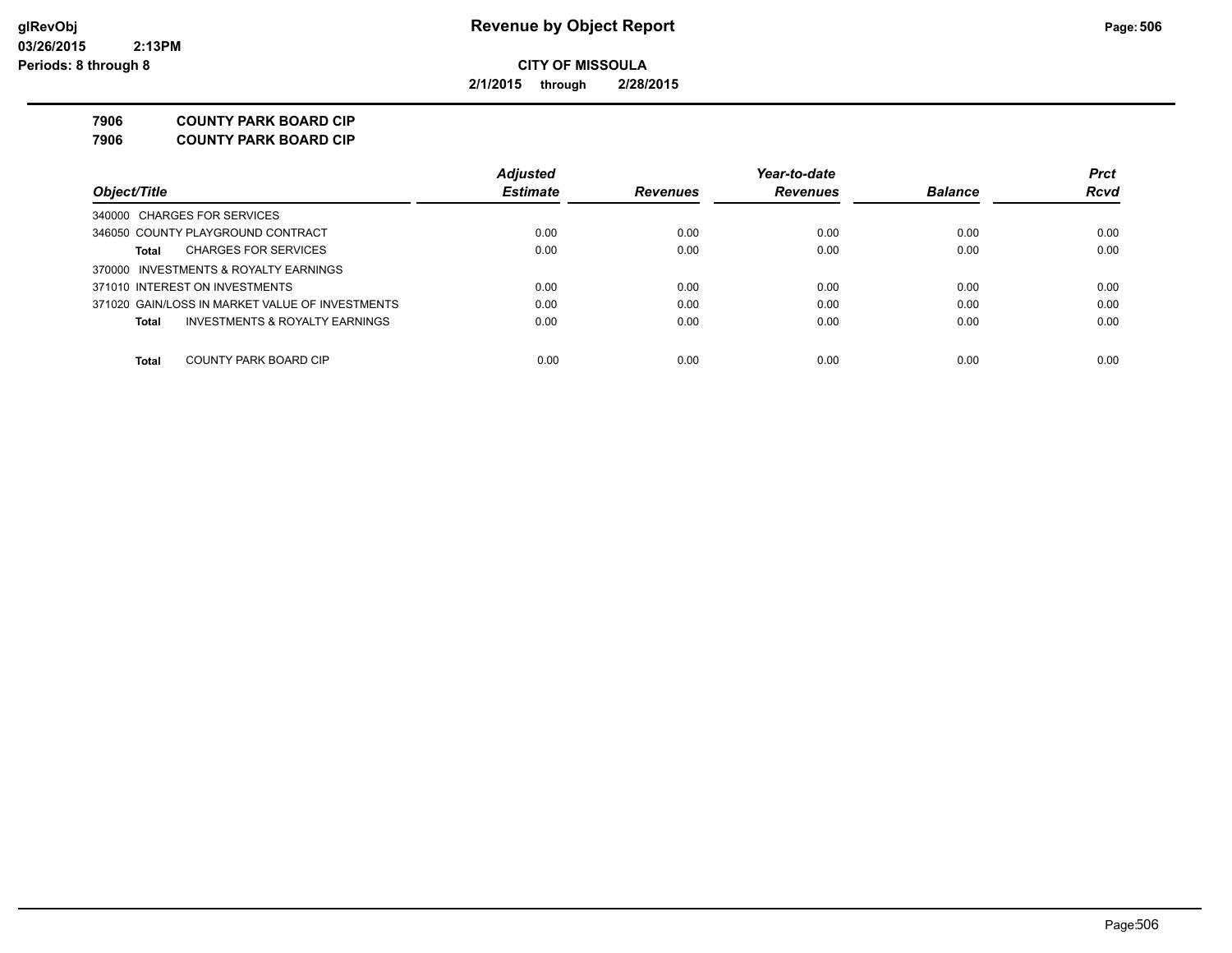**2/1/2015 through 2/28/2015**

#### **7906 COUNTY PARK BOARD CIP**

|                                                | <b>Adjusted</b> |                 | Year-to-date    |                | <b>Prct</b> |
|------------------------------------------------|-----------------|-----------------|-----------------|----------------|-------------|
| Object/Title                                   | <b>Estimate</b> | <b>Revenues</b> | <b>Revenues</b> | <b>Balance</b> | <b>Rcvd</b> |
| 340000 CHARGES FOR SERVICES                    |                 |                 |                 |                |             |
| 346050 COUNTY PLAYGROUND CONTRACT              | 0.00            | 0.00            | 0.00            | 0.00           | 0.00        |
| <b>CHARGES FOR SERVICES</b><br>Total           | 0.00            | 0.00            | 0.00            | 0.00           | 0.00        |
| 370000 INVESTMENTS & ROYALTY EARNINGS          |                 |                 |                 |                |             |
| 371010 INTEREST ON INVESTMENTS                 | 0.00            | 0.00            | 0.00            | 0.00           | 0.00        |
| 371020 GAIN/LOSS IN MARKET VALUE OF INVESTMENT | 0.00            | 0.00            | 0.00            | 0.00           | 0.00        |
| INVESTMENTS & ROYALTY EARNINGS<br>Total        | 0.00            | 0.00            | 0.00            | 0.00           | 0.00        |
|                                                |                 |                 |                 |                |             |
| <b>Total</b><br>COUNTY PARK BOARD CIP          | 0.00            | 0.00            | 0.00            | 0.00           | 0.00        |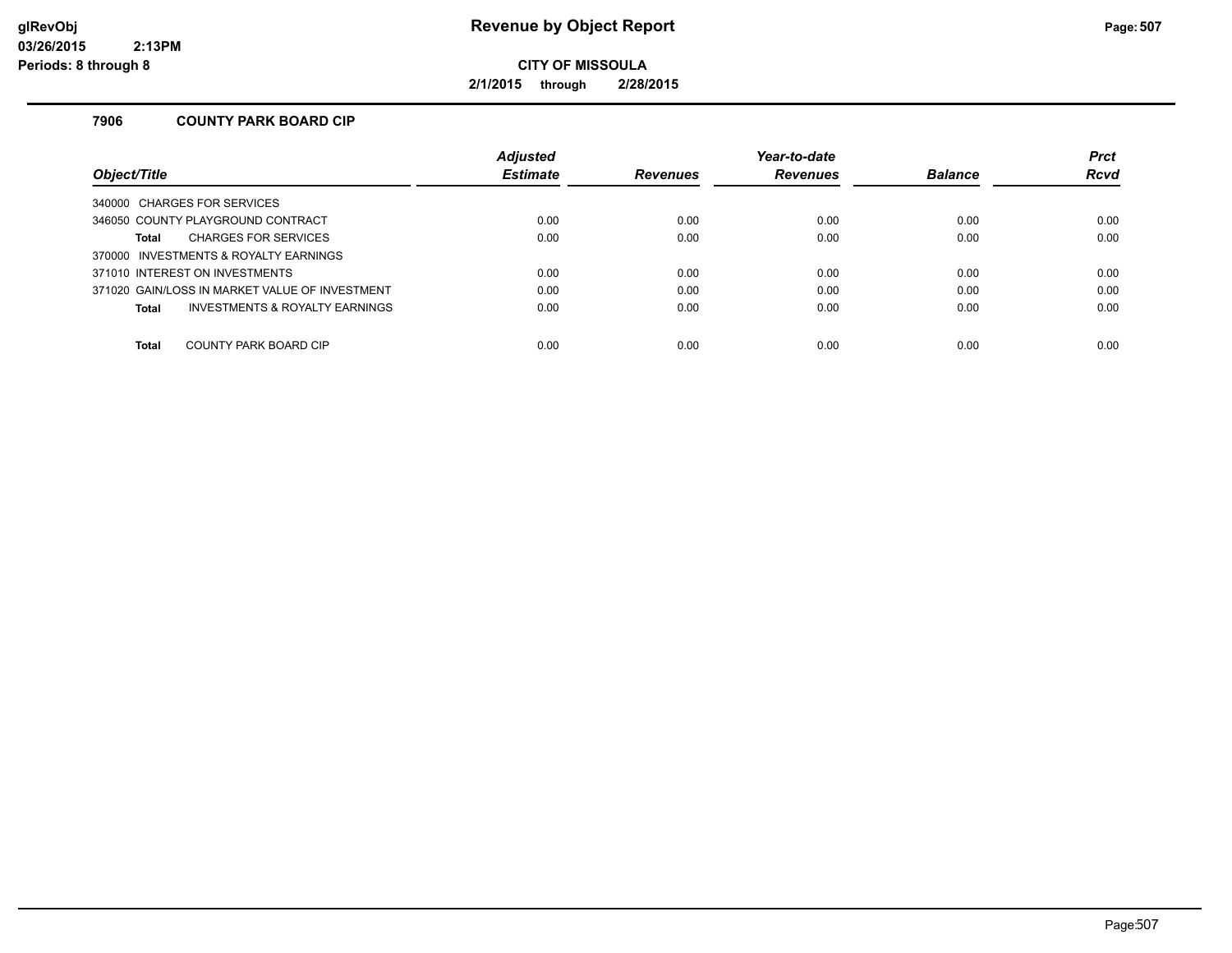**2/1/2015 through 2/28/2015**

#### **7907 ELK HILLS SUBDIVISION**

**7907 ELK HILLS SUBDIVISION**

|                                                 | <b>Adjusted</b> |                 | Year-to-date    |                | Prct |
|-------------------------------------------------|-----------------|-----------------|-----------------|----------------|------|
| Object/Title                                    | <b>Estimate</b> | <b>Revenues</b> | <b>Revenues</b> | <b>Balance</b> | Rcvd |
| 370000 INVESTMENTS & ROYALTY EARNINGS           |                 |                 |                 |                |      |
| 371010 INTEREST ON INVESTMENTS                  | 0.00            | 0.00            | 0.00            | 0.00           | 0.00 |
| 371020 GAIN/LOSS IN MARKET VALUE OF INVESTMENTS | 0.00            | 0.00            | 0.00            | 0.00           | 0.00 |
| INVESTMENTS & ROYALTY EARNINGS<br><b>Total</b>  | 0.00            | 0.00            | 0.00            | 0.00           | 0.00 |
|                                                 |                 |                 |                 |                |      |
| ELK HILLS SUBDIVISION<br>Total                  | 0.00            | 0.00            | 0.00            | 0.00           | 0.00 |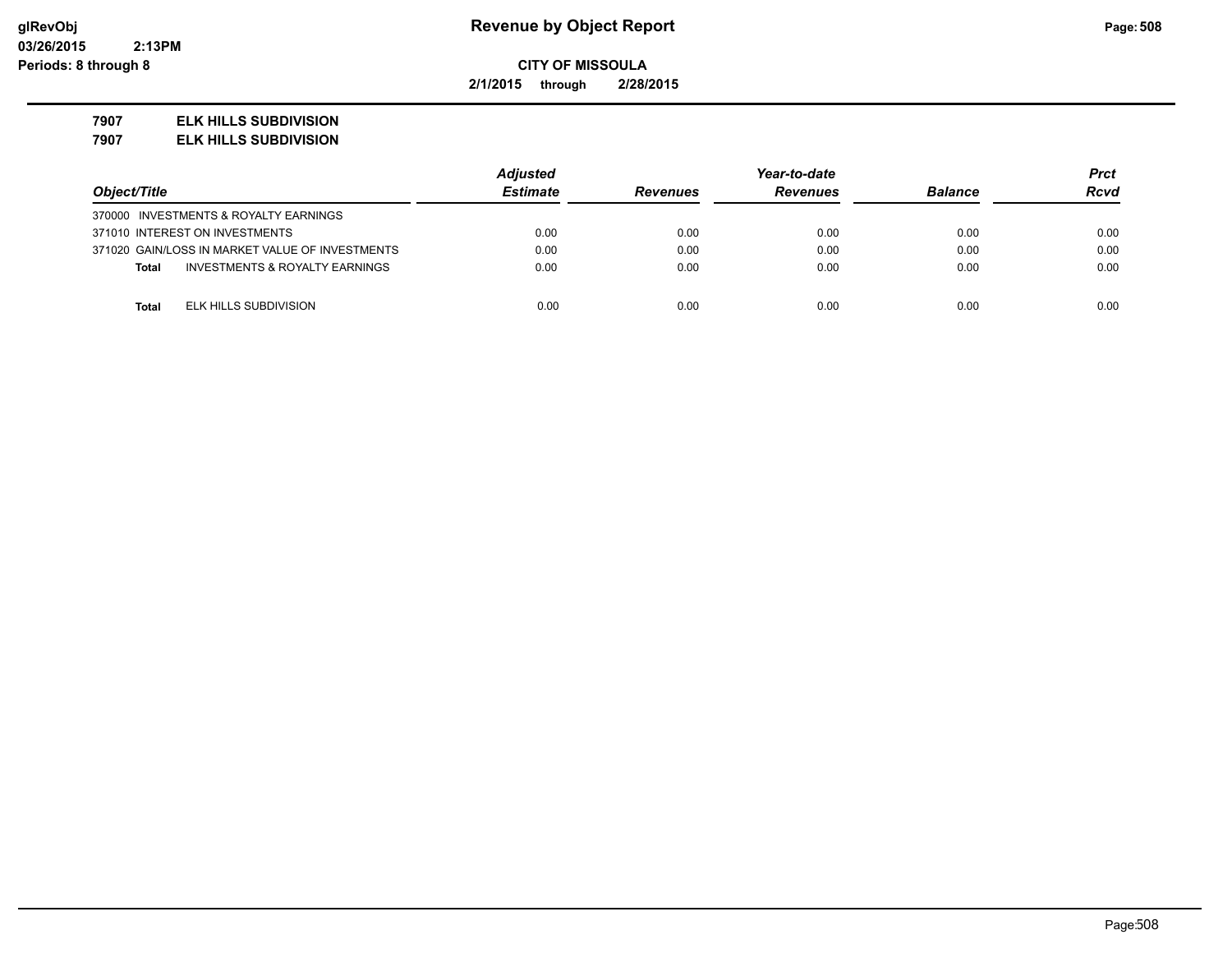#### **glRevObj Revenue by Object Report Page:509**

**CITY OF MISSOULA**

**2/1/2015 through 2/28/2015**

#### **7907 ELK HILLS SUBDIVISION**

| Object/Title |                                                | <b>Adjusted</b><br><b>Estimate</b> | <b>Revenues</b> | Year-to-date<br><b>Revenues</b> | <b>Balance</b> | Prct<br><b>Rcvd</b> |
|--------------|------------------------------------------------|------------------------------------|-----------------|---------------------------------|----------------|---------------------|
|              | 370000 INVESTMENTS & ROYALTY EARNINGS          |                                    |                 |                                 |                |                     |
|              | 371010 INTEREST ON INVESTMENTS                 | 0.00                               | 0.00            | 0.00                            | 0.00           | 0.00                |
|              | 371020 GAIN/LOSS IN MARKET VALUE OF INVESTMENT | 0.00                               | 0.00            | 0.00                            | 0.00           | 0.00                |
| <b>Total</b> | INVESTMENTS & ROYALTY EARNINGS                 | 0.00                               | 0.00            | 0.00                            | 0.00           | 0.00                |
|              |                                                |                                    |                 |                                 |                |                     |
| Total        | ELK HILLS SUBDIVISION                          | 0.00                               | 0.00            | 0.00                            | 0.00           | 0.00                |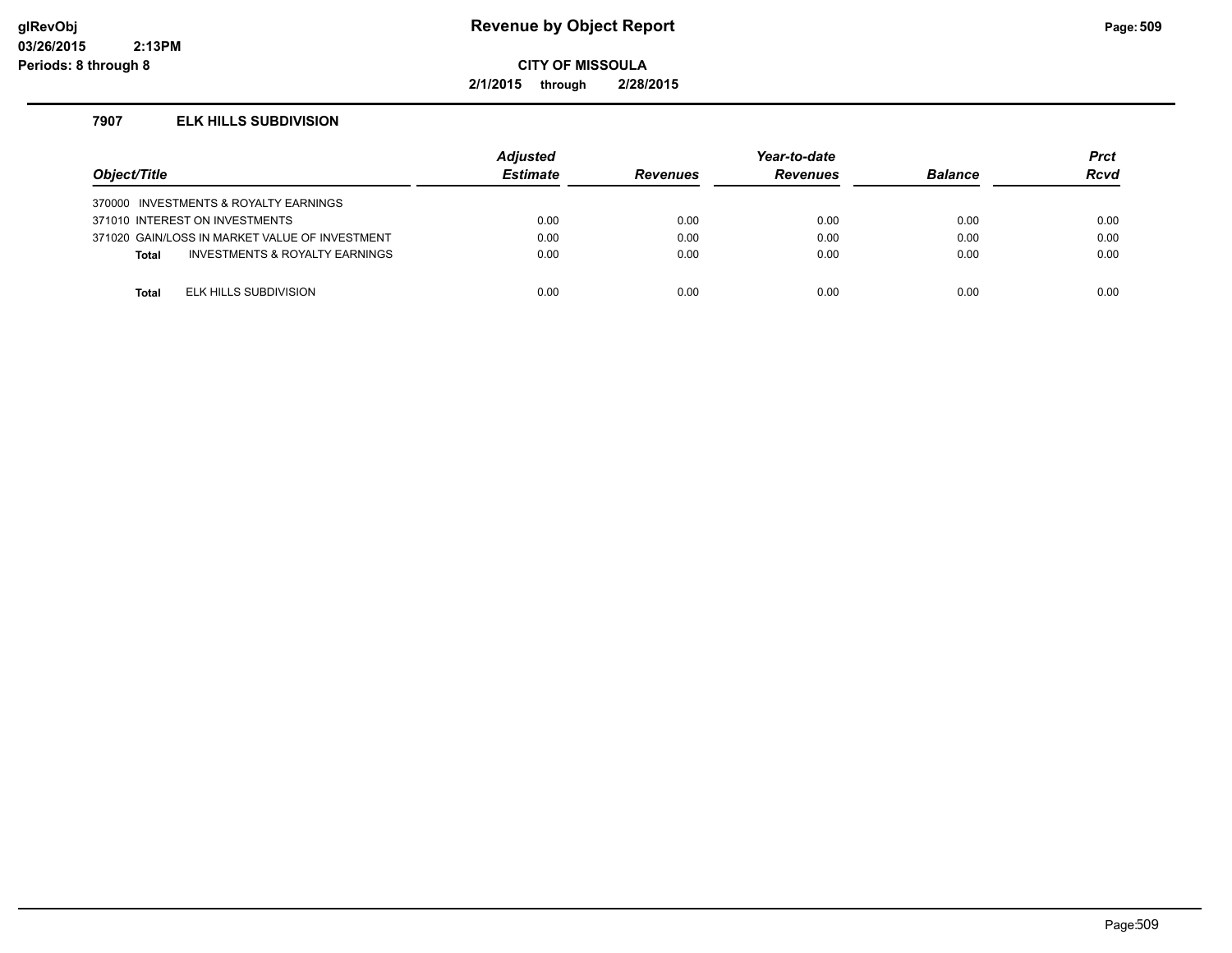**2/1/2015 through 2/28/2015**

# **7908 RATTLESNAKE-CORNERSTONE TRAIL SW**

#### **7908 RATTLESNAKE-CORNERSTONE TRAIL SW**

|                                                    | <b>Adjusted</b> |                 | Year-to-date    |                | <b>Prct</b> |
|----------------------------------------------------|-----------------|-----------------|-----------------|----------------|-------------|
| Object/Title                                       | <b>Estimate</b> | <b>Revenues</b> | <b>Revenues</b> | <b>Balance</b> | <b>Rcvd</b> |
| 370000 INVESTMENTS & ROYALTY EARNINGS              |                 |                 |                 |                |             |
| 371010 INTEREST ON INVESTMENTS                     | 0.00            | 0.00            | 0.00            | 0.00           | 0.00        |
| 371020 GAIN/LOSS IN MARKET VALUE OF INVESTMENTS    | 0.00            | 0.00            | 0.00            | 0.00           | 0.00        |
| <b>INVESTMENTS &amp; ROYALTY EARNINGS</b><br>Total | 0.00            | 0.00            | 0.00            | 0.00           | 0.00        |
| 380000 OTHER FINANCING SOURCES                     |                 |                 |                 |                |             |
| 383000 OPERATING TRANSFERS                         | 0.00            | 0.00            | 0.00            | 0.00           | 0.00        |
| OTHER FINANCING SOURCES<br>Total                   | 0.00            | 0.00            | 0.00            | 0.00           | 0.00        |
|                                                    |                 |                 |                 |                |             |
| RATTLESNAKE-CORNERSTONE TRAIL SW<br>Total          | 0.00            | 0.00            | 0.00            | 0.00           | 0.00        |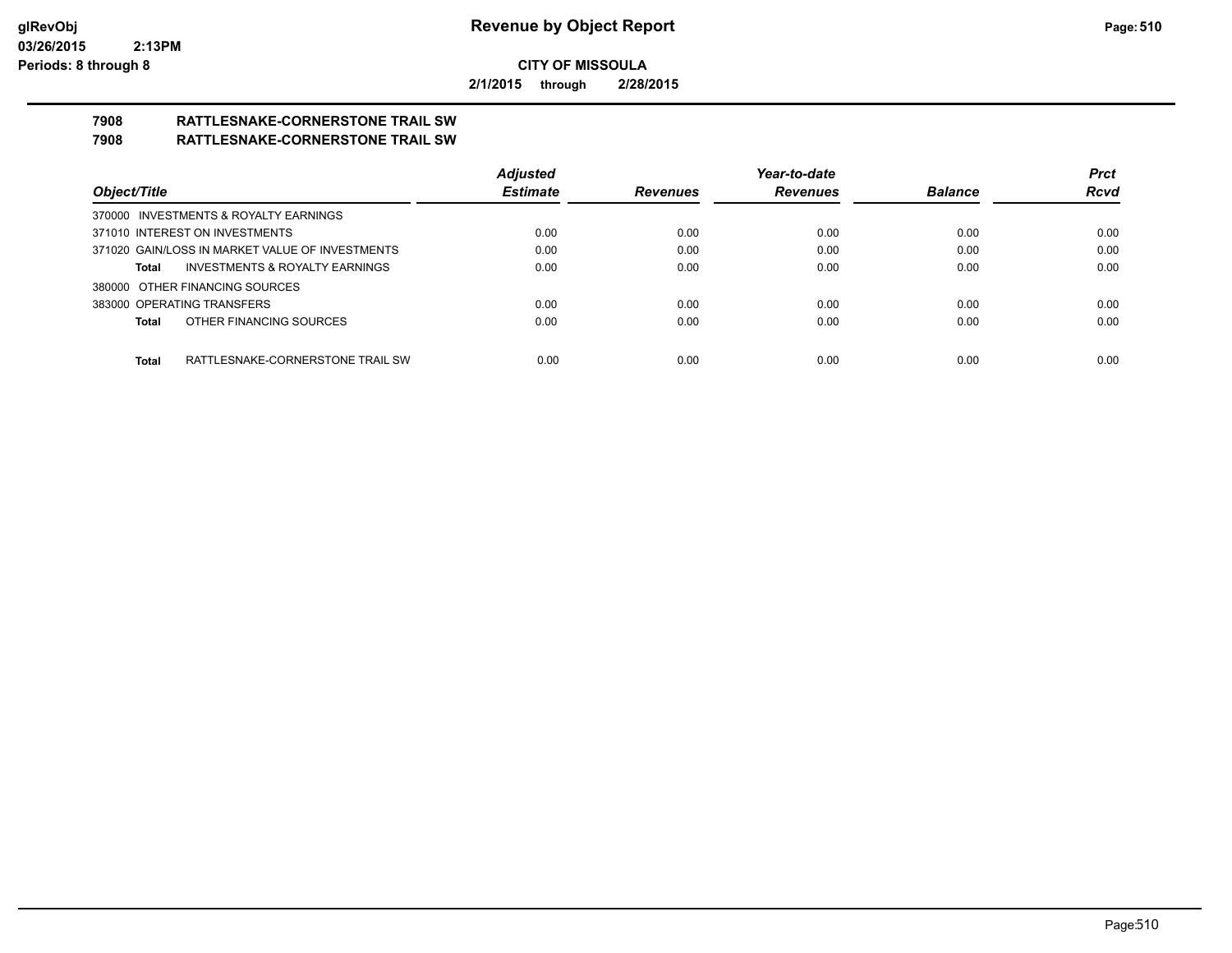**2/1/2015 through 2/28/2015**

#### **7908 RATTLESNAKE-CORNERSTONE TRAIL SW**

|                                                  | <b>Adjusted</b> |                 | Year-to-date    |                | <b>Prct</b> |
|--------------------------------------------------|-----------------|-----------------|-----------------|----------------|-------------|
| Object/Title                                     | <b>Estimate</b> | <b>Revenues</b> | <b>Revenues</b> | <b>Balance</b> | Rcvd        |
| 370000 INVESTMENTS & ROYALTY EARNINGS            |                 |                 |                 |                |             |
| 371010 INTEREST ON INVESTMENTS                   | 0.00            | 0.00            | 0.00            | 0.00           | 0.00        |
| 371020 GAIN/LOSS IN MARKET VALUE OF INVESTMENT   | 0.00            | 0.00            | 0.00            | 0.00           | 0.00        |
| INVESTMENTS & ROYALTY EARNINGS<br><b>Total</b>   | 0.00            | 0.00            | 0.00            | 0.00           | 0.00        |
| 380000 OTHER FINANCING SOURCES                   |                 |                 |                 |                |             |
| 383000 OPERATING TRANSFERS                       | 0.00            | 0.00            | 0.00            | 0.00           | 0.00        |
| OTHER FINANCING SOURCES<br><b>Total</b>          | 0.00            | 0.00            | 0.00            | 0.00           | 0.00        |
|                                                  |                 |                 |                 |                |             |
| <b>Total</b><br>RATTLESNAKE-CORNERSTONE TRAIL SW | 0.00            | 0.00            | 0.00            | 0.00           | 0.00        |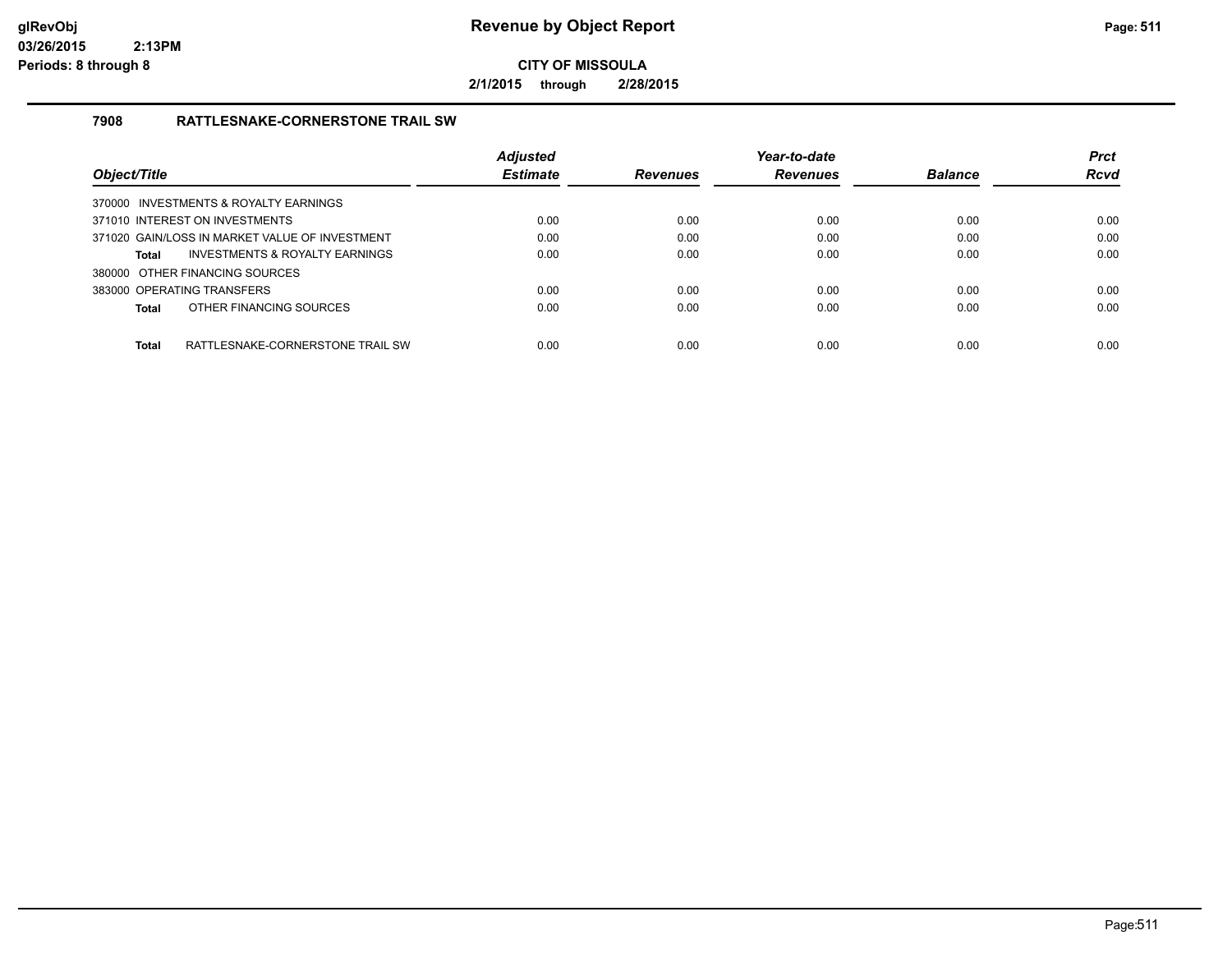**2/1/2015 through 2/28/2015**

**7909 YOUTH PROGRAMS**

**7909 YOUTH PROGRAMS**

|                                                    | <b>Adjusted</b> |                 | Year-to-date    |                |      |
|----------------------------------------------------|-----------------|-----------------|-----------------|----------------|------|
| Object/Title                                       | <b>Estimate</b> | <b>Revenues</b> | <b>Revenues</b> | <b>Balance</b> | Rcvd |
| 370000 INVESTMENTS & ROYALTY EARNINGS              |                 |                 |                 |                |      |
| 371010 INTEREST ON INVESTMENTS                     | 0.00            | 0.00            | 0.00            | 0.00           | 0.00 |
| 371020 GAIN/LOSS IN MARKET VALUE OF INVESTMENTS    | 0.00            | 0.00            | 0.00            | 0.00           | 0.00 |
| <b>INVESTMENTS &amp; ROYALTY EARNINGS</b><br>Total | 0.00            | 0.00            | 0.00            | 0.00           | 0.00 |
| YOUTH PROGRAMS<br>Total                            | 0.00            | 0.00            | 0.00            | 0.00           | 0.00 |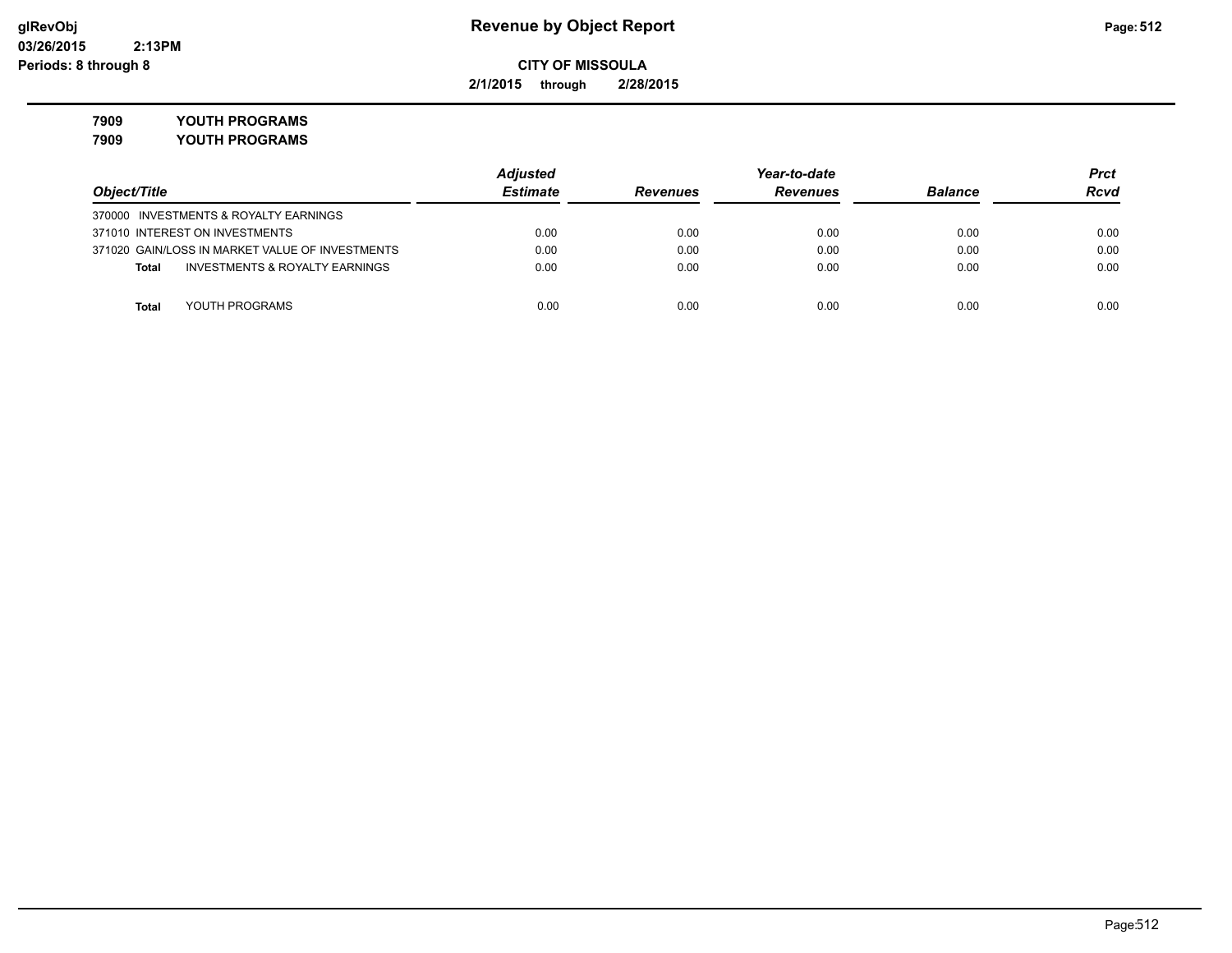#### **glRevObj Revenue by Object Report Page:513**

**CITY OF MISSOULA**

**2/1/2015 through 2/28/2015**

#### **7909 YOUTH PROGRAMS**

| Object/Title |                                                | <b>Adjusted</b><br><b>Estimate</b> | <b>Revenues</b> | Year-to-date<br><b>Revenues</b> | <b>Balance</b> | Prct<br><b>Rcvd</b> |
|--------------|------------------------------------------------|------------------------------------|-----------------|---------------------------------|----------------|---------------------|
|              | 370000 INVESTMENTS & ROYALTY EARNINGS          |                                    |                 |                                 |                |                     |
|              | 371010 INTEREST ON INVESTMENTS                 | 0.00                               | 0.00            | 0.00                            | 0.00           | 0.00                |
|              | 371020 GAIN/LOSS IN MARKET VALUE OF INVESTMENT | 0.00                               | 0.00            | 0.00                            | 0.00           | 0.00                |
| <b>Total</b> | INVESTMENTS & ROYALTY EARNINGS                 | 0.00                               | 0.00            | 0.00                            | 0.00           | 0.00                |
|              |                                                |                                    |                 |                                 |                |                     |
| Total        | YOUTH PROGRAMS                                 | 0.00                               | 0.00            | 0.00                            | 0.00           | 0.00                |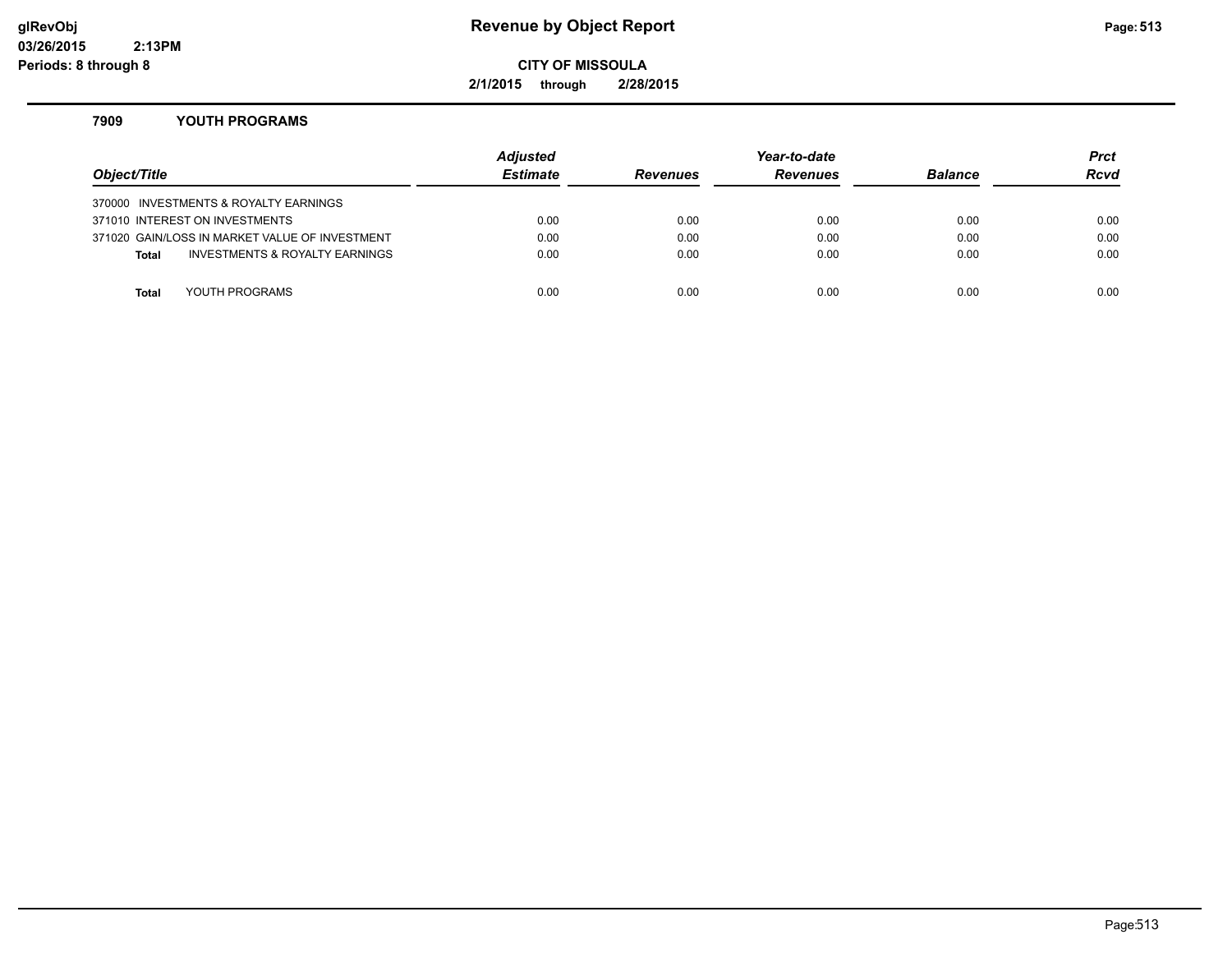**2/1/2015 through 2/28/2015**

#### **7910 SIDEWALK & CURB LOAN FUND**

**7910 SIDEWALK & CURB LOAN FUND**

|                                |                                                 | <b>Adjusted</b> |                 | Year-to-date    |                |             |
|--------------------------------|-------------------------------------------------|-----------------|-----------------|-----------------|----------------|-------------|
| Object/Title                   |                                                 | <b>Estimate</b> | <b>Revenues</b> | <b>Revenues</b> | <b>Balance</b> | <b>Rcvd</b> |
|                                | 370000 INVESTMENTS & ROYALTY EARNINGS           |                 |                 |                 |                |             |
| 371010 INTEREST ON INVESTMENTS |                                                 | 0.00            | 0.00            | 0.00            | 0.00           | 0.00        |
|                                | 371020 GAIN/LOSS IN MARKET VALUE OF INVESTMENTS | 0.00            | 0.00            | 0.00            | 0.00           | 0.00        |
| Total                          | INVESTMENTS & ROYALTY EARNINGS                  | 0.00            | 0.00            | 0.00            | 0.00           | 0.00        |
| Total                          | SIDEWALK & CURB LOAN FUND                       | 0.00            | 0.00            | 0.00            | 0.00           | 0.00        |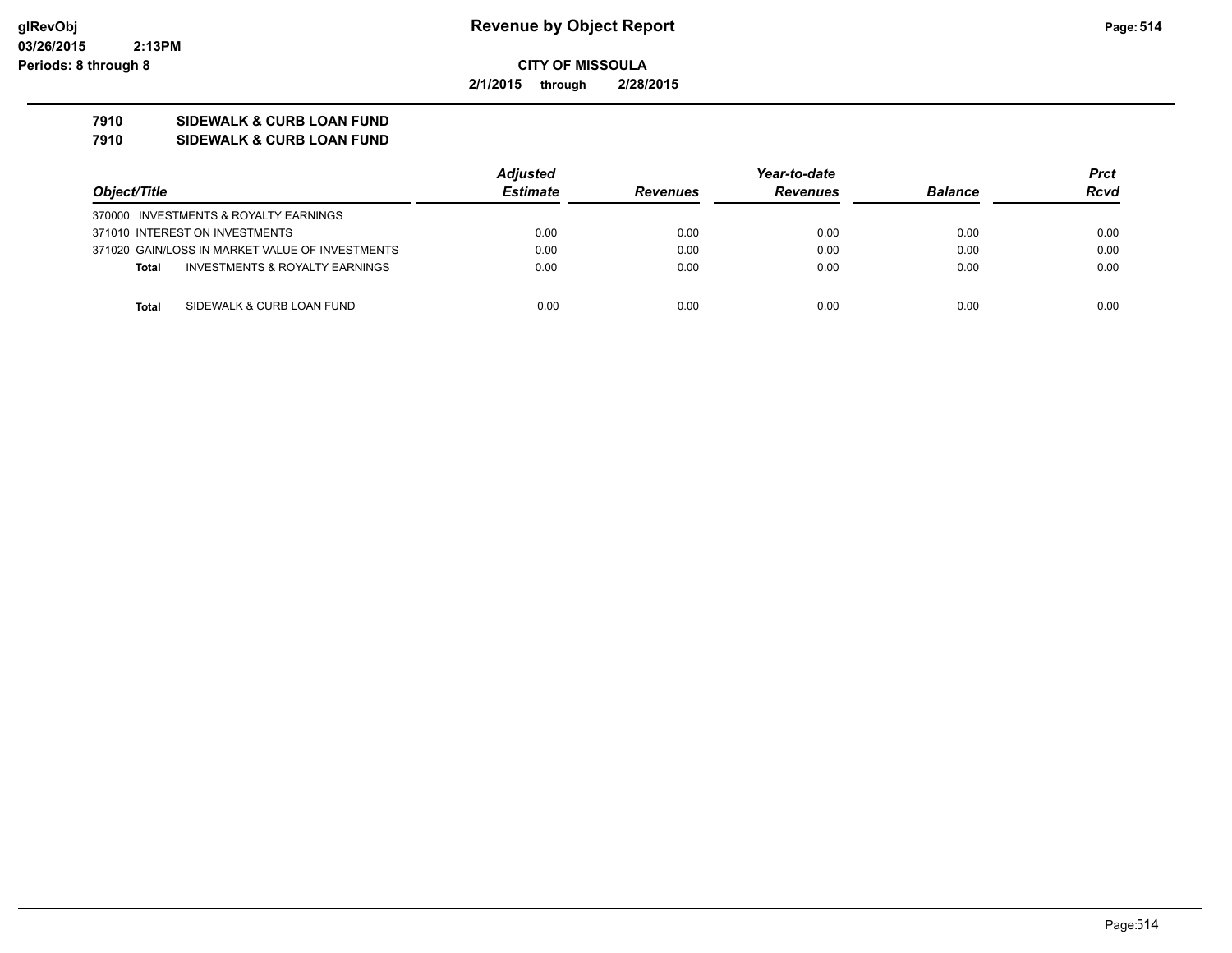#### **glRevObj Revenue by Object Report Page:515**

**CITY OF MISSOULA**

**2/1/2015 through 2/28/2015**

#### **7910 SIDEWALK & CURB LOAN FUND**

| Object/Title |                                                | <b>Adjusted</b><br><b>Estimate</b> | <b>Revenues</b> | Year-to-date<br><b>Revenues</b> | <b>Balance</b> | <b>Prct</b><br><b>Rcvd</b> |
|--------------|------------------------------------------------|------------------------------------|-----------------|---------------------------------|----------------|----------------------------|
|              | 370000 INVESTMENTS & ROYALTY EARNINGS          |                                    |                 |                                 |                |                            |
|              | 371010 INTEREST ON INVESTMENTS                 | 0.00                               | 0.00            | 0.00                            | 0.00           | 0.00                       |
|              | 371020 GAIN/LOSS IN MARKET VALUE OF INVESTMENT | 0.00                               | 0.00            | 0.00                            | 0.00           | 0.00                       |
| <b>Total</b> | INVESTMENTS & ROYALTY EARNINGS                 | 0.00                               | 0.00            | 0.00                            | 0.00           | 0.00                       |
|              |                                                |                                    |                 |                                 |                |                            |
| Total        | SIDEWALK & CURB LOAN FUND                      | 0.00                               | 0.00            | 0.00                            | 0.00           | 0.00                       |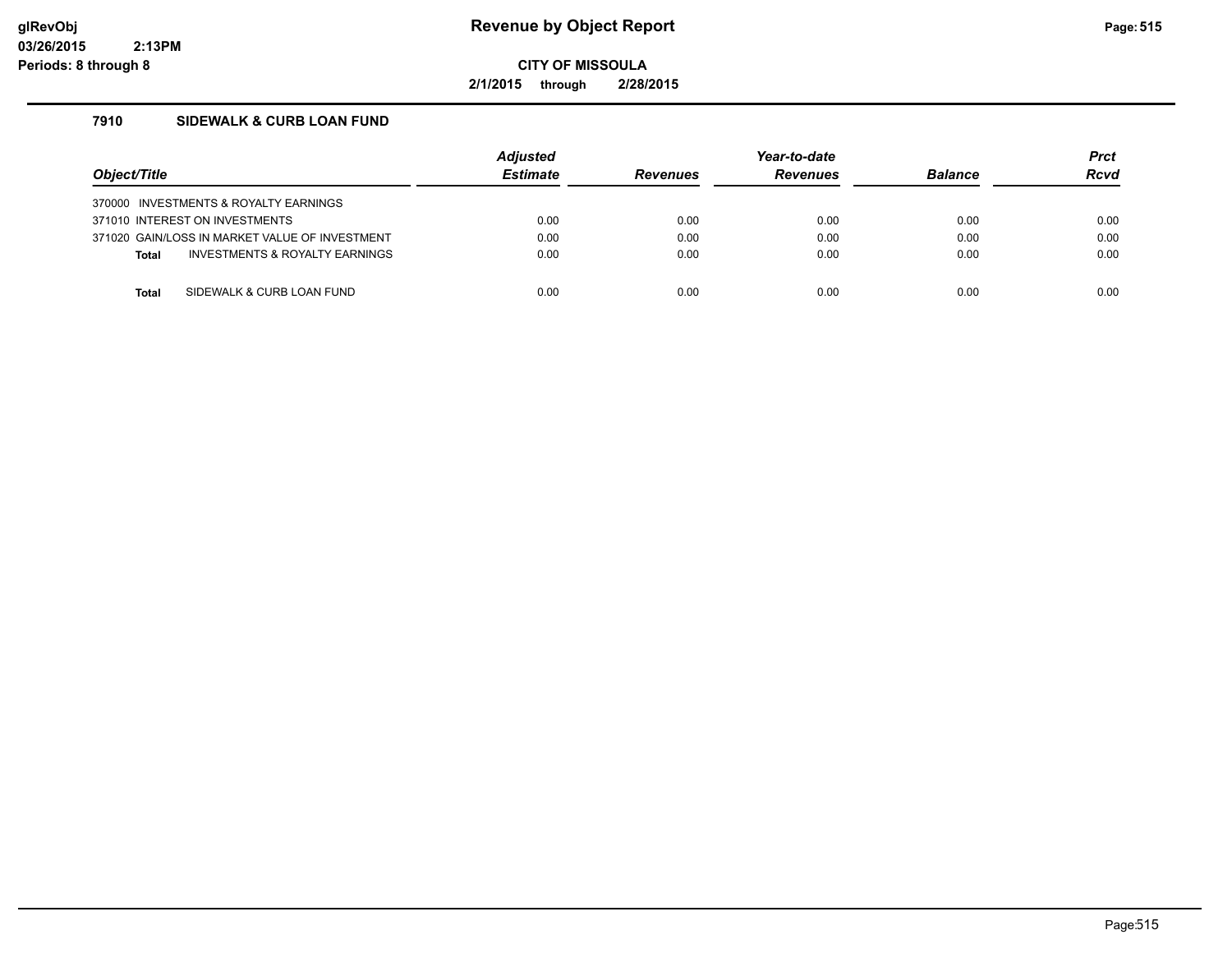**2/1/2015 through 2/28/2015**

### **7911 RESIDENTIAL INSPECTION FUND**

**7911 RESIDENTIAL INSPECTION FUND**

|                                                           | <b>Adjusted</b> |                 | Year-to-date    |                | <b>Prct</b> |
|-----------------------------------------------------------|-----------------|-----------------|-----------------|----------------|-------------|
| Object/Title                                              | <b>Estimate</b> | <b>Revenues</b> | <b>Revenues</b> | <b>Balance</b> | <b>Rcvd</b> |
| 320000 LICENSES & PERMITS                                 |                 |                 |                 |                |             |
| 323018 PAVING ASSESSMENTS                                 | 0.00            | 15.00           | 15.00           | $-15.00$       | 0.00        |
| <b>LICENSES &amp; PERMITS</b><br>Total                    | 0.00            | 15.00           | 15.00           | $-15.00$       | 0.00        |
| 360000 MISCELLANEOUS REVENUES                             |                 |                 |                 |                |             |
| 360010 MISCELLANEOUS                                      | 0.00            | 0.00            | 0.00            | 0.00           | 0.00        |
| 365001 *** Title Not Found ***                            | 0.00            | 0.00            | 0.00            | 0.00           | 0.00        |
| 365002 OTHER RECREATION DONATIONS                         | 0.00            | 0.00            | 0.00            | 0.00           | 0.00        |
| MISCELLANEOUS REVENUES<br>Total                           | 0.00            | 0.00            | 0.00            | 0.00           | 0.00        |
| 370000 INVESTMENTS & ROYALTY EARNINGS                     |                 |                 |                 |                |             |
| 371010 INTEREST ON INVESTMENTS                            | 0.00            | 0.00            | 0.00            | 0.00           | 0.00        |
| 371020 GAIN/LOSS IN MARKET VALUE OF INVESTMENTS           | 0.00            | 0.00            | 0.00            | 0.00           | 0.00        |
| <b>INVESTMENTS &amp; ROYALTY EARNINGS</b><br><b>Total</b> | 0.00            | 0.00            | 0.00            | 0.00           | 0.00        |
| RESIDENTIAL INSPECTION FUND<br>Total                      | 0.00            | 15.00           | 15.00           | $-15.00$       | 0.00        |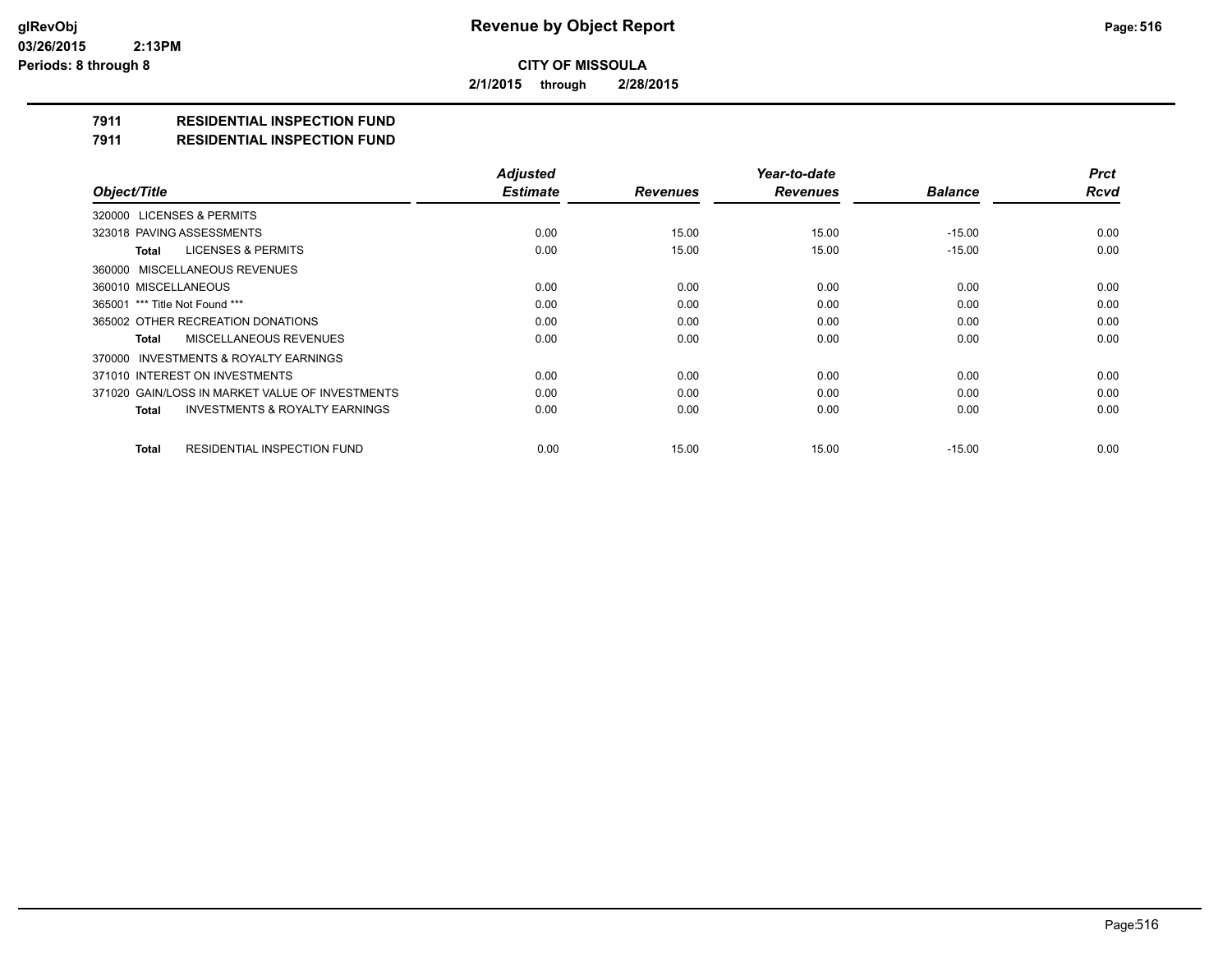**2/1/2015 through 2/28/2015**

#### **7911 RESIDENTIAL INSPECTION FUND**

| Object/Title                                              | <b>Adjusted</b><br><b>Estimate</b> | <b>Revenues</b> | Year-to-date<br><b>Revenues</b> | <b>Balance</b> | <b>Prct</b><br><b>Rcvd</b> |
|-----------------------------------------------------------|------------------------------------|-----------------|---------------------------------|----------------|----------------------------|
|                                                           |                                    |                 |                                 |                |                            |
| 320000 LICENSES & PERMITS                                 |                                    |                 |                                 |                |                            |
| 323018 PAVING ASSESSMENTS                                 | 0.00                               | 15.00           | 15.00                           | $-15.00$       | 0.00                       |
| <b>LICENSES &amp; PERMITS</b><br><b>Total</b>             | 0.00                               | 15.00           | 15.00                           | $-15.00$       | 0.00                       |
| 360000 MISCELLANEOUS REVENUES                             |                                    |                 |                                 |                |                            |
| 360010 MISCELLANEOUS                                      | 0.00                               | 0.00            | 0.00                            | 0.00           | 0.00                       |
| 365001 *** Title Not Found ***                            | 0.00                               | 0.00            | 0.00                            | 0.00           | 0.00                       |
| 365002 OTHER RECREATION DONATIONS                         | 0.00                               | 0.00            | 0.00                            | 0.00           | 0.00                       |
| MISCELLANEOUS REVENUES<br><b>Total</b>                    | 0.00                               | 0.00            | 0.00                            | 0.00           | 0.00                       |
| <b>INVESTMENTS &amp; ROYALTY EARNINGS</b><br>370000       |                                    |                 |                                 |                |                            |
| 371010 INTEREST ON INVESTMENTS                            | 0.00                               | 0.00            | 0.00                            | 0.00           | 0.00                       |
| 371020 GAIN/LOSS IN MARKET VALUE OF INVESTMENT            | 0.00                               | 0.00            | 0.00                            | 0.00           | 0.00                       |
| <b>INVESTMENTS &amp; ROYALTY EARNINGS</b><br><b>Total</b> | 0.00                               | 0.00            | 0.00                            | 0.00           | 0.00                       |
|                                                           |                                    |                 |                                 |                |                            |
| RESIDENTIAL INSPECTION FUND<br><b>Total</b>               | 0.00                               | 15.00           | 15.00                           | $-15.00$       | 0.00                       |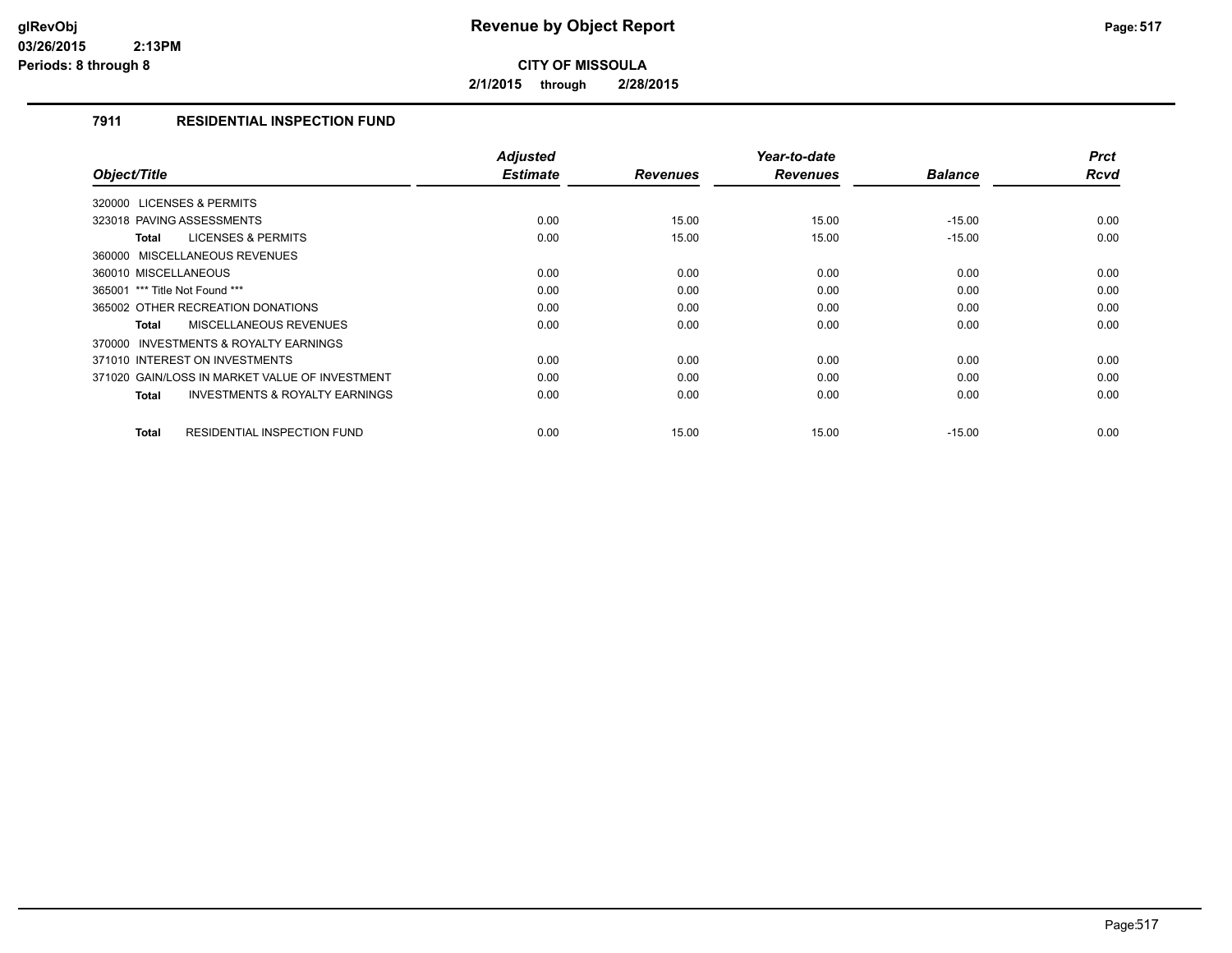**2/1/2015 through 2/28/2015**

#### **9000 GENERAL FIXED ASSETS ACCOUNT GROUP 9000 GENERAL FIXED ASSETS ACCOUNT GROUP**

|                                |                                           | <b>Adjusted</b> |                 | Year-to-date    |                | <b>Prct</b> |
|--------------------------------|-------------------------------------------|-----------------|-----------------|-----------------|----------------|-------------|
| Object/Title                   |                                           | <b>Estimate</b> | <b>Revenues</b> | <b>Revenues</b> | <b>Balance</b> | <b>Rcvd</b> |
|                                | 380000 OTHER FINANCING SOURCES            |                 |                 |                 |                |             |
| 382000 *** Title Not Found *** |                                           | 0.00            | 0.00            | 0.00            | 0.00           | 0.00        |
| <b>Total</b>                   | OTHER FINANCING SOURCES                   | 0.00            | 0.00            | 0.00            | 0.00           | 0.00        |
| <b>Total</b>                   | <b>GENERAL FIXED ASSETS ACCOUNT GROUP</b> | 0.00            | 0.00            | 0.00            | 0.00           | 0.00        |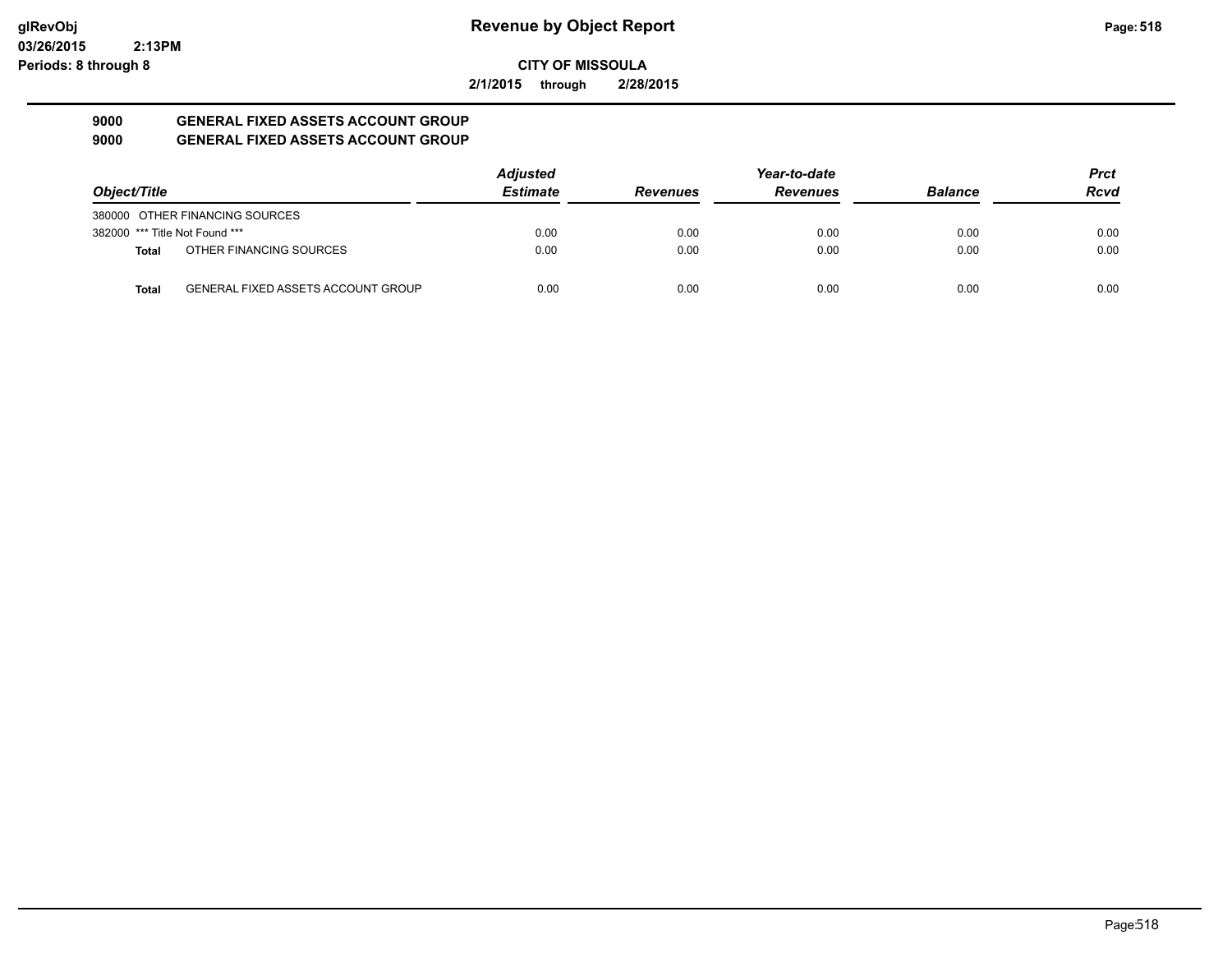**2/1/2015 through 2/28/2015**

#### **9000 GENERAL FIXED ASSETS ACCOUNT GROUP**

|                                |                                           | <b>Adjusted</b> |                 | Year-to-date    |                | <b>Prct</b> |
|--------------------------------|-------------------------------------------|-----------------|-----------------|-----------------|----------------|-------------|
| Object/Title                   |                                           | <b>Estimate</b> | <b>Revenues</b> | <b>Revenues</b> | <b>Balance</b> | <b>Rcvd</b> |
|                                | 380000 OTHER FINANCING SOURCES            |                 |                 |                 |                |             |
| 382000 *** Title Not Found *** |                                           | 0.00            | 0.00            | 0.00            | 0.00           | 0.00        |
| <b>Total</b>                   | OTHER FINANCING SOURCES                   | 0.00            | 0.00            | 0.00            | 0.00           | 0.00        |
| <b>Total</b>                   | <b>GENERAL FIXED ASSETS ACCOUNT GROUF</b> | 0.00            | 0.00            | 0.00            | 0.00           | 0.00        |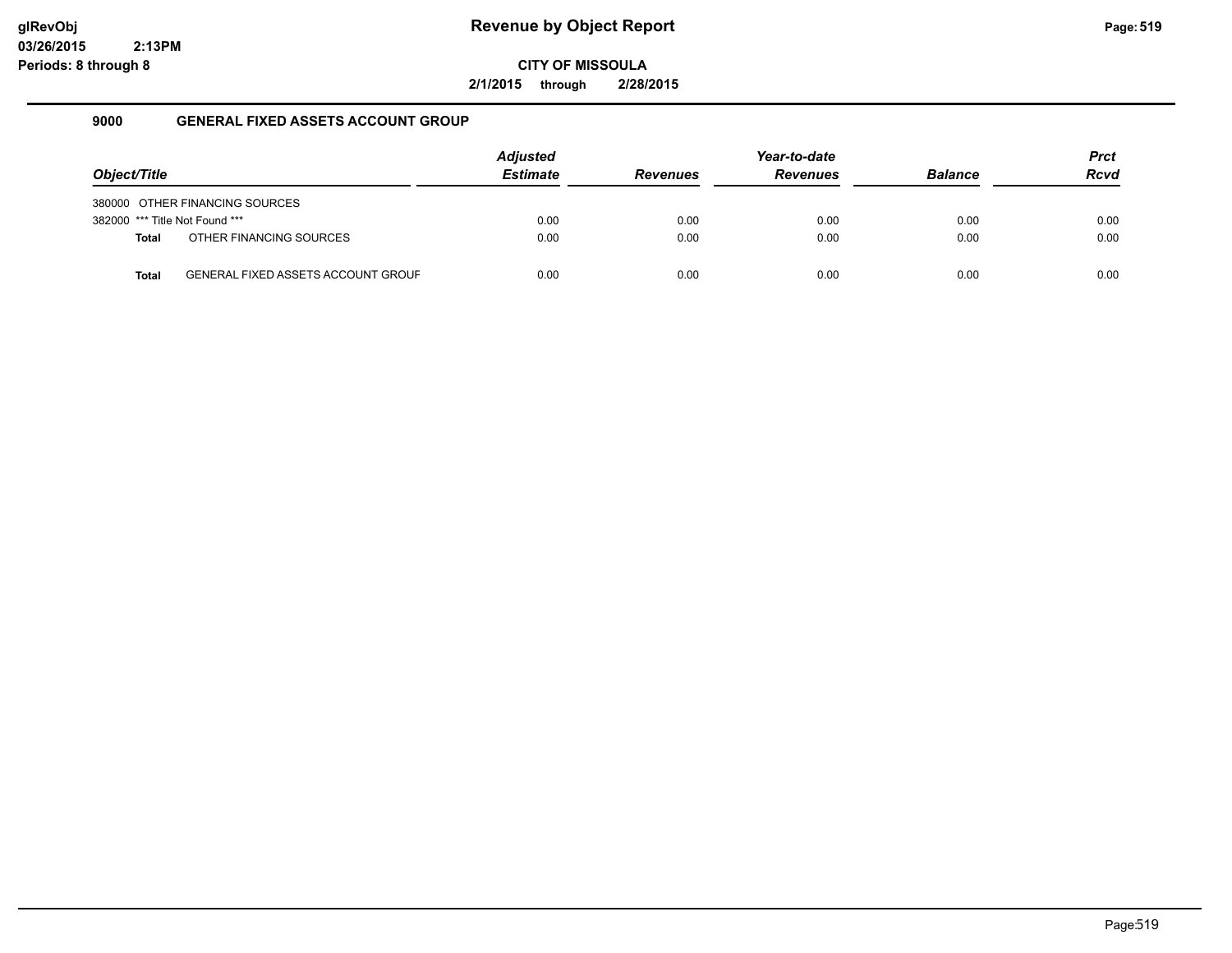**CITY OF MISSOULA 2/1/2015 through 2/28/2015**

#### *Grand Totals*

|                                                | <b>Adjusted</b> |                 | Year-to-date    |                | <b>Prct</b> |
|------------------------------------------------|-----------------|-----------------|-----------------|----------------|-------------|
| Object/Title                                   | <b>Estimate</b> | <b>Revenues</b> | <b>Revenues</b> | <b>Balance</b> | <b>Rcvd</b> |
| 310000 TAXES/ASSESSMENTS                       |                 |                 |                 |                |             |
| 310000 TAXES/ASSESSMENTS                       | 0.00            | 0.00            | 0.00            | 0.00           | 0.00        |
| 311000 GENERAL PROPERTY TAXES                  | 26,837,655.00   | 205,059.48      | 13,948,535.39   | 12,889,119.61  | 51.97       |
| 311001 CURRENT TAXES                           | 0.00            | 0.00            | 0.00            | 0.00           | 0.00        |
| 311005 DELINQUENT TAXES                        | 0.00            | 4,133.91        | 72,734.56       | $-72,734.56$   | 0.00        |
| 311011 TAX INCREMENT                           | 4,528,123.00    | 46,392.06       | 2,009,446.05    | 2,518,676.95   | 44.38       |
| 311030 MOTOR VEHICLE TAXES                     | 1,320,185.00    | 111,378.04      | 569,438.27      | 750,746.73     | 43.13       |
| 312000 PENALTIES & INTEREST - DELINQUENT TAXES | 0.00            | 0.00            | 0.00            | 0.00           | 0.00        |
| 312001 PENALTIES & INTEREST                    | 99,383.00       | 7,068.45        | 18,060.93       | 81,322.07      | 18.17       |
| 314000 PROP TAX - OTHER THAN ASSESSED VAL      | 0.00            | 0.00            | 0.00            | 0.00           | 0.00        |
| 314001 LIGHT VEHICLE TAX                       | 0.00            | 0.00            | 0.00            | 0.00           | 0.00        |
| 314100 TBID REVENUE                            | 620,494.00      | 0.00            | 0.00            | 620,494.00     | 0.00        |
| TAXES/ASSESSMENTS<br><b>Total</b>              | 33,405,840.00   | 374,031.94      | 16,618,215.20   | 16,787,624.80  | 49.75       |
| 320000 LICENSES & PERMITS                      |                 |                 |                 |                |             |
| 322011 LIQUOR LICENSES                         | 33,975.00       | 2,406.25        | 31,531.25       | 2,443.75       | 92.81       |
| 322012 BEER LICENSES                           | 34,900.00       | 7.800.00        | 45,400.00       | $-10,500.00$   | 130.09      |
| 322013 WINE LICENSES                           | 11,700.00       | 0.00            | 200.00          | 11,500.00      | 1.71        |
| 322020 GENERAL BUSINESS/PROF/OCCUPATIONAL LIC  | 642,344.00      | 75,038.00       | 267,448.08      | 374,895.92     | 41.64       |
| 322021 RENTAL LICENSES                         | 60,828.00       | 0.00            | 1,855.80        | 58,972.20      | 3.05        |
| 322022 BLIC PENALTIES & LICENSES               | 12,360.00       | 174.00          | 9,999.48        | 2,360.52       | 80.90       |
| 322030 FRANCHISE FEES                          | 0.00            | 0.00            | 0.00            | 0.00           | 0.00        |
| 322031 FRANCHISE FEE - AT&T                    | 680,000.00      | 176,455.63      | 504,203.49      | 175,796.51     | 74.15       |
| 322032 FRANCHISE FEE - FIBERVISION             | 0.00            | 0.00            | 0.00            | 0.00           | 0.00        |
| 322033 FRANCHISE FEE - MASADA                  | 0.00            | 0.00            | 0.00            | 0.00           | 0.00        |
| 322034 PEG ACCESS                              | 56,000.00       | 10,331.54       | 31,729.19       | 24,270.81      | 56.66       |
| 323011 BUILDING PERMITS                        | 671,560.00      | 67,736.56       | 586,847.30      | 84,712.70      | 87.39       |
| 323012 ELECTRICAL PERMITS                      | 193,640.00      | 16,295.39       | 142,483.31      | 51,156.69      | 73.58       |
| 323013 PLUMBING PERMITS                        | 111,240.00      | 6,235.00        | 80,225.00       | 31,015.00      | 72.12       |
| 323014 BLDG PERMIT REVIEW FEE                  | 0.00            | 0.00            | 0.00            | 0.00           | 0.00        |
| 323015 EXCAVATING PERMITS                      | 396,550.00      | 19,357.40       | 222,354.14      | 174,195.86     | 56.07       |
| 323016 MOVING PERMITS                          | 6,644.00        | 0.00            | 412.00          | 6,232.00       | 6.20        |
| 323017 MECHANICAL PERMITS                      | 81,370.00       | 5,139.00        | 63,128.80       | 18,241.20      | 77.58       |
| 323018 PAVING ASSESSMENTS                      | 64,196.00       | 15.00           | 7,768.00        | 56,428.00      | 12.10       |
| 323019 ALARM USERS PERMITS                     | 16,068.00       | 442.00          | 9,125.00        | 6,943.00       | 56.79       |
| 323020 FENCE PERMITS                           | 13,792.00       | 88.00           | 5,178.00        | 8,614.00       | 37.54       |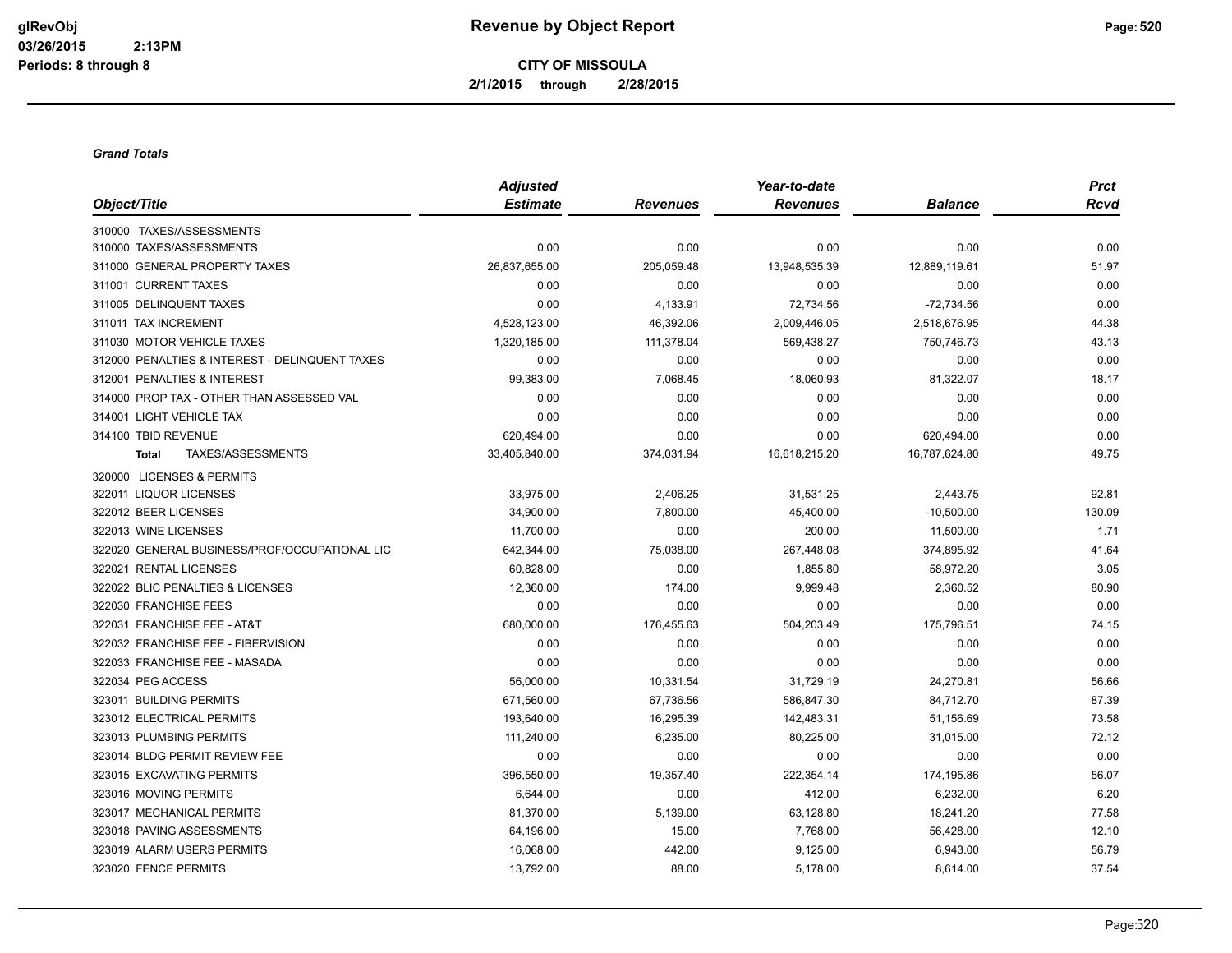**2/1/2015 through 2/28/2015**

| Object/Title                                   | <b>Adjusted</b><br><b>Estimate</b> | <b>Revenues</b> | Year-to-date<br><b>Revenues</b> | <b>Balance</b> | <b>Prct</b><br>Rcvd |
|------------------------------------------------|------------------------------------|-----------------|---------------------------------|----------------|---------------------|
| 323021 PAVING PERMITS                          | 32.960.00                          | 2,227.00        | 22,909.00                       | 10,051.00      | 69.51               |
| 323022 GRADING/DRAINAGE PERMITS                | 7,723.00                           | 1,571.00        | 8,789.00                        | $-1,066.00$    | 113.80              |
| 323023 ADA ACCESS PERMITS                      | 14,343.00                          | 1,442.00        | 13,175.00                       | 1,168.00       | 91.86               |
| 323025 STREET USE PERMITS                      | 3,862.00                           | 290.00          | 2,175.00                        | 1,687.00       | 56.32               |
| 323026 PYROTECHNICS PERMITS                    | 1,765.00                           | 0.00            | 3,240.00                        | $-1,475.00$    | 183.57              |
| 323027 HAULER PERMITS                          | 0.00                               | 0.00            | 150.00                          | $-150.00$      | 0.00                |
| 323030 ANIMAL LICENSES                         | 0.00                               | 723.00          | 5,045.00                        | $-5,045.00$    | 0.00                |
| 323031 CHICKEN LICENSES                        | 477.00                             | 15.00           | 255.00                          | 222.00         | 53.46               |
| 323051 BICYCLE LICENSES                        | 0.00                               | 0.00            | 0.00                            | 0.00           | 0.00                |
| 323052 STORM WATER POLLUTION PREVENTION PERMIT | 3,811.00                           | 286.00          | 3,707.00                        | 104.00         | 97.27               |
| 323054 ZONING COMPLIANCE PERMITS               | 3,090.00                           | 2,150.00        | 14,396.00                       | $-11,306.00$   | 465.89              |
| 323055 FLOOD PLAIN PERMITS                     | 0.00                               | 0.00            | 1,648.00                        | $-1,648.00$    | 0.00                |
| 323056 SIGN PERMITS                            | 7,210.00                           | 1,802.00        | 12,307.00                       | $-5,097.00$    | 170.69              |
| <b>LICENSES &amp; PERMITS</b><br><b>Total</b>  | 3,162,408.00                       | 398,019.77      | 2,097,684.84                    | 1,064,723.16   | 66.33               |
| 330000 INTERGOVERNMENTAL REVENUES              |                                    |                 |                                 |                |                     |
| 330000 INTERGOVERNMENTAL REVENUES              | 64,009.00                          | 0.00            | 134,701.44                      | $-70,692.44$   | 210.44              |
| 331000 FEDERAL GRANTS                          | 97,549.00                          | 8,156.25        | 22,539.25                       | 75,009.75      | 23.11               |
| 331001 BYRNE DISCRETIONARY                     | 0.00                               | 0.00            | 0.00                            | 0.00           | 0.00                |
| 331002 COUNTY ASSISTANCE CIP PROJECTS          | 0.00                               | 0.00            | 0.00                            | 0.00           | 0.00                |
| 331003 STATE HOME PROGRAM INCOME               | 186,489.00                         | 0.00            | 0.00                            | 186,489.00     | 0.00                |
| 331004 CITY ASSESSMENTS                        | 0.00                               | 0.00            | 0.00                            | 0.00           | 0.00                |
| 331005 WESTERN FEDERAL LANDS GRANT             | 0.00                               | 0.00            | 0.00                            | 0.00           | 0.00                |
| 331010 ENTITLEMENT - CDBG                      | 620,073.00                         | 29,087.23       | 340,924.33                      | 279,148.67     | 54.98               |
| 331011 NSP GRANT/SILVERTIP PROJECT             | 0.00                               | 0.00            | 0.00                            | 0.00           | 0.00                |
| 331012 ARRA/CDBG STIMULUS REVENUE              | 0.00                               | 0.00            | 0.00                            | 0.00           | 0.00                |
| 331013 NORTHSIDE PED BRIDGE ARRA GRANT         | 0.00                               | 0.00            | 0.00                            | 0.00           | 0.00                |
| 331014 WHITE PINE PLAYGROUND-CDBG GRANT        | 0.00                               | 0.00            | 0.00                            | 0.00           | 0.00                |
| 331016 HOMEWORD 1800 PHILLIPS                  | 0.00                               | 0.00            | 0.00                            | 0.00           | 0.00                |
| 331017 HUD 6.7M/SILVERTIP APTS                 | 0.00                               | 0.00            | 0.00                            | 0.00           | 0.00                |
| 331018 MHA 1M/SILVERTIP APTS                   | 0.00                               | 0.00            | 0.00                            | 0.00           | 0.00                |
| 331020 COPS GRANT                              | 0.00                               | 0.00            | 0.00                            | 0.00           | 0.00                |
| 331022 SMART POLICING GRANT                    | 0.00                               | 0.00            | 0.00                            | 0.00           | 0.00                |
| 331023 COPS HIRING GRANT 2011                  | 55,000.00                          | 20,464.41       | 53,980.21                       | 1,019.79       | 98.15               |
| 331024 DEPT OF JUSTICE GRANTS                  | 143,000.00                         | 23,838.37       | 23,838.37                       | 119,161.63     | 16.67               |
| 331025 DV ACCOUNTABILITY PROJECT               | 63,831.00                          | 0.00            | 19,894.51                       | 43,936.49      | 31.17               |
| 331026 ICAC GRANT                              | 102,698.00                         | 44,174.92       | 57,954.46                       | 44,743.54      | 56.43               |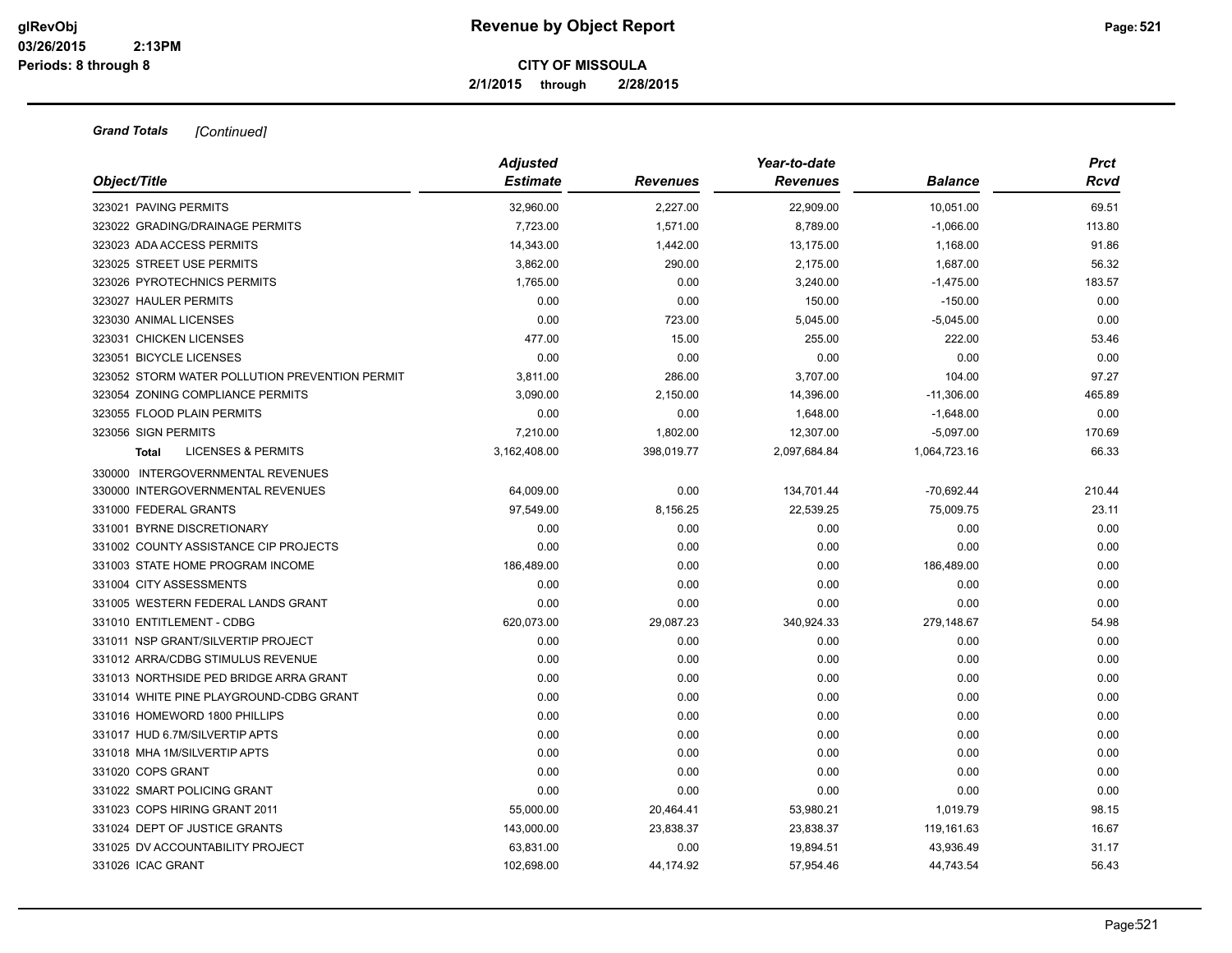**2/1/2015 through 2/28/2015**

|                                             | <b>Adjusted</b> |                 | Year-to-date    |                | <b>Prct</b> |
|---------------------------------------------|-----------------|-----------------|-----------------|----------------|-------------|
| Object/Title                                | <b>Estimate</b> | <b>Revenues</b> | <b>Revenues</b> | <b>Balance</b> | <b>Rcvd</b> |
| 331027 JAG GRANTS REVENUE                   | 0.00            | 0.00            | 22,542.48       | $-22,542.48$   | 0.00        |
| 331028 DUI-COPS IN SHOPS                    | 5,000.00        | 0.00            | 0.00            | 5,000.00       | 0.00        |
| 331029 CHRP GRANT                           | 0.00            | 0.00            | 0.00            | 0.00           | 0.00        |
| 331030 COMMUNITY RESOURCE OFFICER/MCPS      | 0.00            | 0.00            | 0.00            | 0.00           | 0.00        |
| 331031 EECBG REVOLVING LOAN                 | 0.00            | 0.00            | 0.00            | 0.00           | 0.00        |
| 331033 WORD                                 | 0.00            | 0.00            | 17,410.00       | $-17,410.00$   | 0.00        |
| 331036 RIVER HOUSE GRANT                    | 0.00            | 0.00            | 0.00            | 0.00           | 0.00        |
| 331037 ELOCAL.COM LOAN REPAYMENT            | 0.00            | 0.00            | 0.00            | 0.00           | 0.00        |
| 331038 EPA BROWNSFIELD GRANT                | 0.00            | 0.00            | 0.00            | 0.00           | 0.00        |
| 331039 EPA BROWNSFIELD ARRA                 | 0.00            | 0.00            | 0.00            | 0.00           | 0.00        |
| 331050 ISTEA/CTEP GRANT                     | 0.00            | $-364.50$       | 140,813.71      | $-140,813.71$  | 0.00        |
| 331051 ISTEA/CTEP-HIGGINS HILL/BECKWITH     | 0.00            | 0.00            | 0.00            | 0.00           | 0.00        |
| 331052 MDT CMAQ STRIPING GRANT              | 0.00            | 0.00            | 0.00            | 0.00           | 0.00        |
| 331053 CTEP PLAYFAIR                        | 0.00            | 0.00            | 0.00            | 0.00           | 0.00        |
| 331054 FHWA PL GRANT                        | 602,667.00      | 97,277.22       | 199,484.22      | 403,182.78     | 33.10       |
| 331055 FTA GRANT                            | 17,744.00       | 45,715.91       | 69,435.91       | $-51,691.91$   | 391.32      |
| 331056 MDT FEDERAL CMAQ                     | 381,084.00      | 26,415.47       | 82,818.26       | 298,265.74     | 21.73       |
| 331057 TRANSIT-MUTD CMAQ                    | 151,515.00      | 0.00            | 0.00            | 151,515.00     | 0.00        |
| 331060 NATL RECREATION TRAILS GRANTS        | 0.00            | 0.00            | 0.00            | 0.00           | 0.00        |
| 331081 GRANTS/DONATIONS - FORT MISSOULA     | 0.00            | 0.00            | 0.00            | 0.00           | 0.00        |
| 331090 EPA GRANT                            | 433,065.00      | 0.00            | 0.00            | 433,065.00     | 0.00        |
| 331091 US DOT HMEP GRANT                    | 0.00            | 0.00            | 0.00            | 0.00           | 0.00        |
| 331112 SAFER GRANT                          | 0.00            | 0.00            | 0.00            | 0.00           | 0.00        |
| 331113 FEMA GRANT                           | 0.00            | 0.00            | 0.00            | 0.00           | 0.00        |
| 331114 TITLE III GRANT-MSLA CO              | 0.00            | 0.00            | 14,500.00       | $-14,500.00$   | 0.00        |
| 331153 RUSSELL S 3RD IMPROVEMENTS           | 0.00            | 0.00            | 0.00            | 0.00           | 0.00        |
| 331154 CTEP-MILWAUKEE RR TRAIL              | 0.00            | 0.00            | 0.00            | 0.00           | 0.00        |
| 331155 CTEP/GRANT CREEK TRAIL BCN           | 0.00            | 0.00            | 640,425.98      | -640,425.98    | 0.00        |
| 331156 CTEP GRANT - S HILLS TRAIL SYSTEM    | 870,129.00      | 0.00            | 0.00            | 870,129.00     | 0.00        |
| 331159 CTEP-U OF M CROSSWALK PROJECT        | 0.00            | 0.00            | 0.00            | 0.00           | 0.00        |
| 331160 SAFE ROUTES TO SCHOOLS fY08 \$82,500 | 0.00            | 0.00            | 0.00            | 0.00           | 0.00        |
| 331161 CTEP-LOLO ST/BRIDGE TO DUNCAN S/C    | 0.00            | 0.00            | 0.00            | 0.00           | 0.00        |
| 331170 HISTORICAL PRESERVATION GRANT        | 5,500.00        | 0.00            | 5,225.00        | 275.00         | 95.00       |
| 331178 DUI TASK FORCE                       | 250,000.00      | 0.00            | 429.60          | 249,570.40     | 0.17        |
| 331180 LIBRARY LITERACY GRANT               | 0.00            | 0.00            | 0.00            | 0.00           | 0.00        |
| 331181 GRANTS/DONATIONS - FORT MISSOULA     | 0.00            | 0.00            | 0.00            | 0.00           | 0.00        |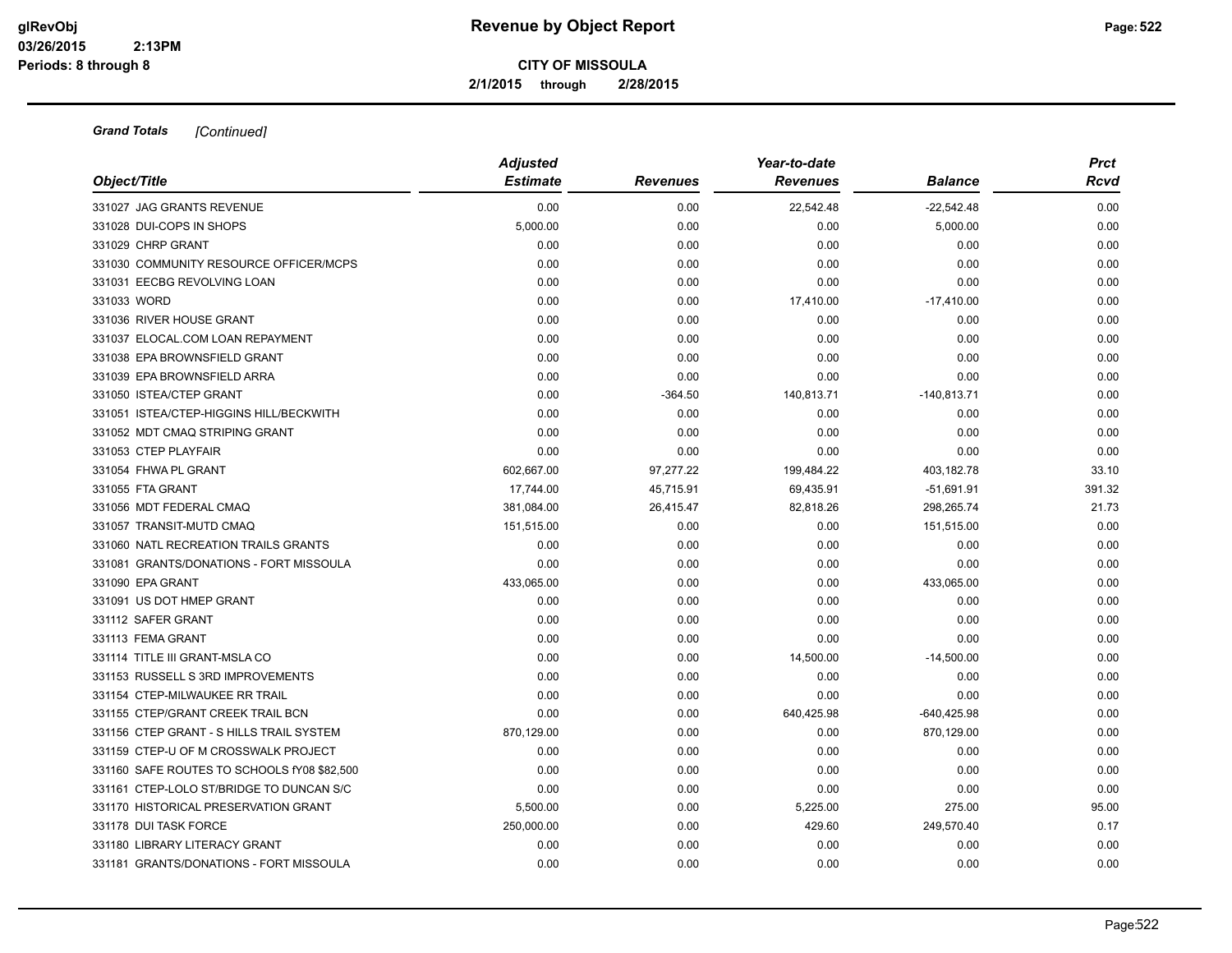**2/1/2015 through 2/28/2015**

| Object/Title                                  | <b>Adjusted</b><br><b>Estimate</b> | <b>Revenues</b> | Year-to-date<br><b>Revenues</b> | <b>Balance</b> | <b>Prct</b><br>Rcvd |
|-----------------------------------------------|------------------------------------|-----------------|---------------------------------|----------------|---------------------|
|                                               |                                    |                 |                                 |                |                     |
| 331990 IRS REIMB/DEBT SVS INTEREST            | 254,857.00                         | 0.00            | 118,126.16                      | 136,730.84     | 46.35               |
| 331992 FEDERAL ARRA GRANTS                    | 0.00                               | 0.00            | 0.00                            | 0.00           | 0.00                |
| 334013 STATE GRANT - OT SEATBELT              | 35,000.00                          | 15,244.45       | 30,969.48                       | 4,030.52       | 88.48               |
| 334014 MISSOULA COUNTY-GRANT CREEK TRAIL      | 0.00                               | 0.00            | 0.00                            | 0.00           | 0.00                |
| 334015 COPS TECHNOLOGY GRANT                  | 322,299.00                         | 35,617.23       | 66,368.81                       | 255,930.19     | 20.59               |
| 334016 BULLETPROOF VEST GRANT                 | 10,500.00                          | 0.00            | 0.00                            | 10,500.00      | 0.00                |
| 334017 SCHOOL RESOURCE OFFICER                | 0.00                               | 0.00            | 248,850.00                      | $-248,850.00$  | 0.00                |
| 334018 STATE GRANT - CAPITAL                  | 0.00                               | 0.00            | 0.00                            | 0.00           | 0.00                |
| 334020 UNDERAGE DRINKING GRANT                | 0.00                               | 0.00            | 3,293.98                        | $-3,293.98$    | 0.00                |
| 334025 COUNTY WEED                            | 13,200.00                          | 0.00            | 5,998.68                        | 7,201.32       | 45.44               |
| 334026 FOREST HEALTH GRANT                    | 0.00                               | 0.00            | 0.00                            | 0.00           | 0.00                |
| 334028 DEPT OF AG INTERN GRANT                | 0.00                               | 0.00            | 0.00                            | 0.00           | 0.00                |
| 334040 GAS TAX APPORTIONMENT                  | 982,213.00                         | 89,963.30       | 719,706.45                      | 262,506.55     | 73.27               |
| 334045 MONTANA DEPARTMENT TRANSPORTATION      | 0.00                               | 0.00            | 0.00                            | 0.00           | 0.00                |
| 334055 BANK CORP. LIC. TAX (CURRENT)          | 0.00                               | 0.00            | 0.00                            | 0.00           | 0.00                |
| 334056 BANK CORP. LIC. TAX - (PREVIOUS YEARS) | 0.00                               | 0.00            | 0.00                            | 0.00           | 0.00                |
| 334061 IMPACT FEES-CLEARING ACCOUNT           | 0.00                               | 0.00            | 0.00                            | 0.00           | 0.00                |
| 334071 DEQ/RIVER WATER SAMPLING               | 0.00                               | 0.00            | 0.00                            | 0.00           | 0.00                |
| 334076 BIG SKY TRUST FUND GRANTS              | 30,000.00                          | 0.00            | 90,000.00                       | $-60,000.00$   | 300.00              |
| 334112 WELLNESS GRANT                         | 0.00                               | 0.00            | 0.00                            | 0.00           | 0.00                |
| 334120 TSEP GRANT                             | 0.00                               | 0.00            | 0.00                            | 0.00           | 0.00                |
| 334121 DNRC GRANT                             | 0.00                               | 0.00            | $-26,044.18$                    | 26,044.18      | 0.00                |
| 334123 MAQI FEDERAL ASSISTANCE                | 0.00                               | 0.00            | 0.00                            | 0.00           | 0.00                |
| 334124 GRANTS-CIP                             | 0.00                               | 0.00            | 0.00                            | 0.00           | 0.00                |
| 334125 FIRE FIGHTER GRANT                     | 15,000.00                          | 0.00            | 73,578.10                       | $-58,578.10$   | 490.52              |
| 334126 DEVELOPER ASSESSMENTS                  | 0.00                               | 0.00            | 0.00                            | 0.00           | 0.00                |
| 334127 TONKIN TRAIL - FISH WILDLIFE PARKS     | 0.00                               | 0.00            | 0.00                            | 0.00           | 0.00                |
| 334128 CDBG FIRE HYDRANT GRANT                | 0.00                               | 0.00            | 0.00                            | 0.00           | 0.00                |
| 334140 DNRC GRANT                             | 0.00                               | 0.00            | 0.00                            | 0.00           | 0.00                |
| 334145 WESTERN MT MENTAL HEALTH CTR           | 0.00                               | 0.00            | 365.761.53                      | -365.761.53    | 0.00                |
| 334146 ADDI FUNDS-1ST TIME HOMEBUYERS         | 12,243.00                          | 0.00            | 0.00                            | 12,243.00      | 0.00                |
| 334149 MISSOULA HOMEOWNERSHIP PROGRAM         | 300,000.00                         | 0.00            | 0.00                            | 300,000.00     | 0.00                |
| 334153 FY14 DISTRICT XI HRC TBRA              | 0.00                               | 0.00            | 1,995.02                        | $-1,995.02$    | 0.00                |
| 334154 FY08 homeWORD                          | 0.00                               | 0.00            | 0.00                            | 0.00           | 0.00                |
| 334155 FY08 NMCDC                             | 0.00                               | 0.00            | 0.00                            | 0.00           | 0.00                |
| 334156 HOME PROGRAM INCOME                    | 35.500.00                          | 0.00            | 0.00                            | 35.500.00      | 0.00                |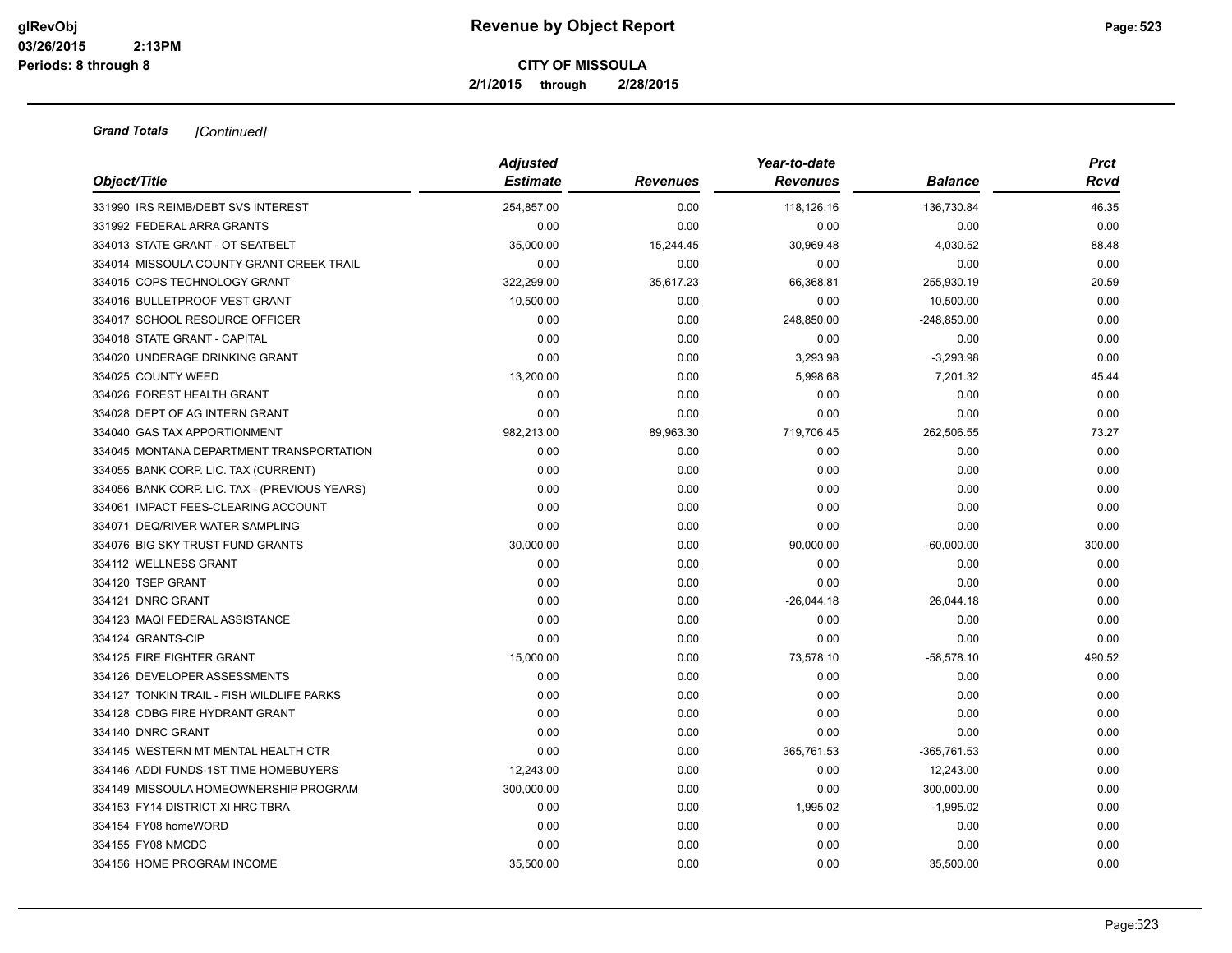**2/1/2015 through 2/28/2015**

|                                                   | <b>Adjusted</b> |                 | Year-to-date    |                |             |
|---------------------------------------------------|-----------------|-----------------|-----------------|----------------|-------------|
| Object/Title                                      | <b>Estimate</b> | <b>Revenues</b> | <b>Revenues</b> | <b>Balance</b> | <b>Rcvd</b> |
| 334157 FY09 MHA                                   | 0.00            | 0.00            | 0.00            | 0.00           | 0.00        |
| 334159 FY09 HOMEWORD                              | 0.00            | 0.00            | 0.00            | 0.00           | 0.00        |
| 334160 FY09 NMCDC                                 | 0.00            | 0.00            | 0.00            | 0.00           | 0.00        |
| 334161 FY10 DISTRICT XI HRC                       | 0.00            | 0.00            | 0.00            | 0.00           | 0.00        |
| 334163 FY10 homeWORD/SOLSTICE APT                 | 0.00            | 0.00            | 0.00            | 0.00           | 0.00        |
| 334990 ARRA FUNDING                               | 0.00            | 0.00            | 0.00            | 0.00           | 0.00        |
| 334991 ARRA HB645 FUNDING                         | 0.00            | 0.00            | 0.00            | 0.00           | 0.00        |
| 334992 ARRA LOAN                                  | 0.00            | 0.00            | 0.00            | 0.00           | 0.00        |
| 335075 STATE GAMBLING/VIDEO/KENO/BINGO FEES       | 127,650.00      | 0.00            | 108,325.00      | 19,325.00      | 84.86       |
| 335076 STATE GAMBLING LICENSE FEES                | 0.00            | 0.00            | 0.00            | 0.00           | 0.00        |
| 335077 STATE KENO/BINGO PROCEEDS TAX              | 0.00            | 0.00            | 0.00            | 0.00           | 0.00        |
| 335210 PERSONAL PROPERTY TAX REIMBURSEMENT        | 554,296.00      | 0.00            | 264,235.88      | 290,060.12     | 47.67       |
| 335230 HB 124 REVENUE                             | 7,300,985.00    | 0.00            | 4,115,535.34    | 3,185,449.66   | 56.37       |
| 335250 STATE REIMB - SB #184                      | 200,000.00      | 0.00            | 0.00            | 200,000.00     | 0.00        |
| 336001 MDT REIMBURSEMENTS                         | 0.00            | 0.00            | 0.00            | 0.00           | 0.00        |
| 336021 STATE CONTRIB - POLICE RETIREMENT          | 2,180,799.00    | 174,238.01      | 1,459,635.35    | 721,163.65     | 66.93       |
| 336022 STATE CONTRIB. - FIRE RETIREMENT           | 2,262,024.00    | 170,080.80      | 1,459,327.33    | 802,696.67     | 64.51       |
| 336023 STATE CONTRIB. - PERS                      | 9,986.00        | 1,041.46        | 11,025.47       | $-1,039.47$    | 110.41      |
| 336030 COUNTY CONTRIBUTION                        | 19,800.00       | 0.00            | 0.00            | 19,800.00      | 0.00        |
| 337000 LOCAL GRANTS                               | 0.00            | 0.00            | 0.00            | 0.00           | 0.00        |
| 337002 MRA GRANT                                  | 0.00            | 0.00            | 15,000.00       | $-15,000.00$   | 0.00        |
| 337003 HEALTH DEPT-STORM WATER MGMT               | 0.00            | 0.00            | 0.00            | 0.00           | 0.00        |
| 337010 COUNTY REIMBURSEMENT-DEANOS                | 0.00            | 0.00            | 0.00            | 0.00           | 0.00        |
| 337012 LEGAL SERVICES-CONTRACTED/REIMB.           | 0.00            | 0.00            | 6,075.00        | $-6,075.00$    | 0.00        |
| 337013 MUTD SIGN MAINTENANCE AGREEMENT            | 3,000.00        | 0.00            | 0.00            | 3,000.00       | 0.00        |
| 338000 LOCAL SHARING OF TAX INCREMENT             | 268,162.00      | 0.00            | 133,425.29      | 134,736.71     | 49.76       |
| 338001 EXCESS PLEDGED TAX INCREMENT RETURNED      | 0.00            | 0.00            | 0.00            | 0.00           | 0.00        |
| 338100 PLANNING MILLS PASSED THRU COUNTY          | 329,157.00      | 192,956.91      | 192,956.91      | 136,200.09     | 58.62       |
| 339000 PAYMENT IN LIEU OF TAXES                   | 34,056.00       | 0.00            | 14,678.00       | 19,378.00      | 43.10       |
| <b>INTERGOVERNMENTAL REVENUES</b><br><b>Total</b> | 19,350,080.00   | 973,907.44      | 11,325,741.33   | 8,024,338.67   | 58.53       |
| 340000 CHARGES FOR SERVICES                       |                 |                 |                 |                |             |
| 340051 GRILL VAN CONCESSIONS                      | 0.00            | 0.00            | 19,438.50       | $-19,438.50$   | 0.00        |
| 341009 BLDG ADMIN FEES                            | 245,008.00      | 0.00            | 122,504.00      | 122,504.00     | 50.00       |
| 341010 MISCELLANEOUS COLLECTIONS                  | 350.00          | 0.00            | 106.75          | 243.25         | 30.50       |
| 341011 TRANSPORTATION ADMIN FEES                  | 24,000.00       | 0.00            | 0.00            | 24,000.00      | 0.00        |
| 341012 MAYORS PROCLAMATION FEES                   | 100.00          | 0.00            | 40.00           | 60.00          | 40.00       |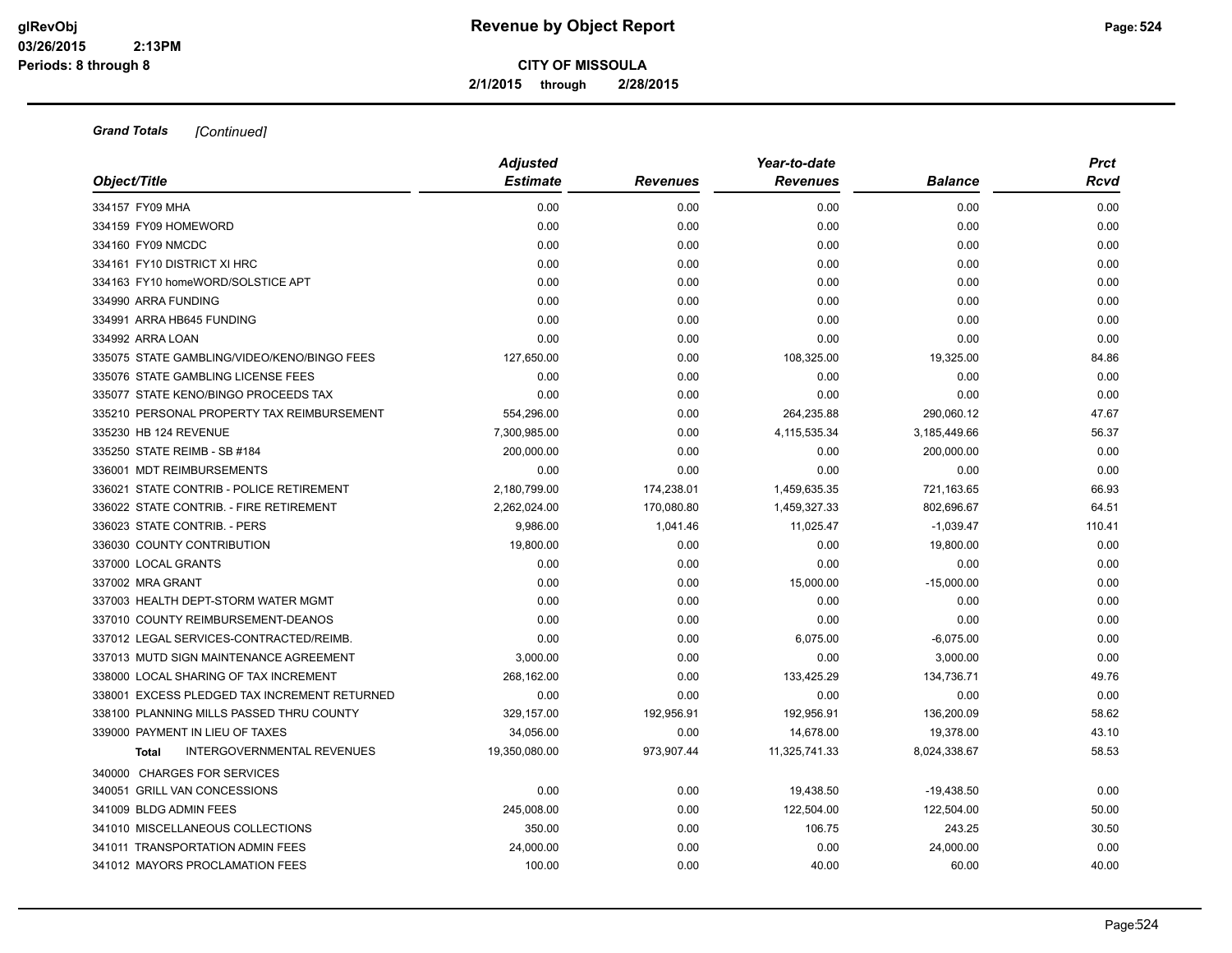**2/1/2015 through 2/28/2015**

| Object/Title                               | <b>Adjusted</b><br><b>Estimate</b> | <b>Revenues</b> | Year-to-date<br><b>Revenues</b> | <b>Balance</b> | <b>Prct</b><br>Rcvd |
|--------------------------------------------|------------------------------------|-----------------|---------------------------------|----------------|---------------------|
| 341013 AIR FUND FEES                       | 250.00                             | 0.00            | 55.00                           | 195.00         | 22.00               |
| 341015 SEWER ADMINISTRATION FEES           | 1,173,327.00                       | 0.00            | 586,663.50                      | 586,663.50     | 50.00               |
| 341016 MRA ADMINISTRATION FEES             | 117,053.00                         | 0.00            | 58,526.50                       | 58,526.50      | 50.00               |
| 341017 LIGHTING ADMINISTRATION FEES        | 15,002.00                          | 0.00            | 0.00                            | 15,002.00      | 0.00                |
| 341018 PARKING COMM ADMIN FEES             | 173,680.00                         | 0.00            | 86,840.00                       | 86,840.00      | 50.00               |
| 341021 SID ADMINISTRATION FEES             | 0.00                               | 0.00            | 0.00                            | 0.00           | 0.00                |
| 341022 PROJECT ADMIN FEES                  | 0.00                               | 0.00            | 0.00                            | 0.00           | 0.00                |
| 341023 PLANNING ADMIN FEES                 | 24,000.00                          | 0.00            | 0.00                            | 24,000.00      | 0.00                |
| 341031 STATE REIMB MUNI COURT              | 0.00                               | 0.00            | 0.00                            | 0.00           | 0.00                |
| 341032 IMPACT FEE CLEARING ACCOUNT         | 900,000.00                         | 136,034.50      | 748,611.59                      | 151,388.41     | 83.18               |
| 341033 IMPACT FEES-PARKS SHARE             | 0.00                               | 0.00            | 0.00                            | 0.00           | 0.00                |
| 341034 IMPACT FEES-FIRE SHARE              | 0.00                               | 0.00            | 0.00                            | 0.00           | 0.00                |
| 341035 IMPACT FEES-POLICE SHARE            | 0.00                               | 0.00            | 0.00                            | 0.00           | 0.00                |
| 341036 IMPACT FEES-COMMUNITY SERVICE SHARE | 0.00                               | 0.00            | 0.00                            | 0.00           | 0.00                |
| 341037 IMPACT FEE-ROAD SHARE               | 0.00                               | 0.00            | 0.00                            | 0.00           | 0.00                |
| 341041 SEWER EXTENSION RECORDING FEES      | 4,500.00                           | 339.00          | 2,121.00                        | 2,379.00       | 47.13               |
| 341052 MUNICIPAL COURT FILING FEES         | 283,400.00                         | 0.00            | 169,263.35                      | 114,136.65     | 59.73               |
| 341055 CRIME VICTIM SURCHARGE              | 2,500.00                           | 0.00            | 855.71                          | 1,644.29       | 34.23               |
| 341067 SUBDIVISION EXEMPTION AFFIDAVITS    | 0.00                               | 800.00          | 3,800.00                        | $-3,800.00$    | 0.00                |
| 341068 SUBDIVISON FEES                     | 5,000.00                           | 0.00            | 4,155.00                        | 845.00         | 83.10               |
| 341069 REZONING FEES                       | 5.000.00                           | 0.00            | 0.00                            | 5,000.00       | 0.00                |
| 341070 DESIGN REVIEW BOARD                 | 15,000.00                          | 1,710.00        | 21,303.92                       | $-6,303.92$    | 142.03              |
| 341071 BOARD OF ADJUST. ZONING, SIGNS      | 58,400.00                          | 0.00            | 0.00                            | 58,400.00      | 0.00                |
| 341072 FLOOD PLAIN-0THER FEES              | 0.00                               | 0.00            | 0.00                            | 0.00           | 0.00                |
| 341073 FIRE PLAN CHECK FEES                | 27,981.00                          | 2,765.00        | 20,362.00                       | 7,619.00       | 72.77               |
| 341074 FIRE INSPECTION FEES                | 0.00                               | 6,282.00        | 39,543.99                       | $-39,543.99$   | 0.00                |
| 341076 ENGINEERING PLAN CHECK FEES         | 33,478.00                          | 2,237.00        | 27,822.00                       | 5,656.00       | 83.11               |
| 341077 ZONING COMPLIANCE INSPECTIONS       | 0.00                               | 0.00            | 0.00                            | 0.00           | 0.00                |
| 341078 ENGINEERING MAP FEES                | 120.00                             | 10.00           | 60.00                           | 60.00          | 50.00               |
| 341079 GREASE INTERCEPTOR APPEAL FEES      | 2,000.00                           | 0.00            | 608.00                          | 1,392.00       | 30.40               |
| 341090 STREET VACATION PETITION FEES       | 0.00                               | 0.00            | 1,923.00                        | $-1,923.00$    | 0.00                |
| 341091 INSPECTION CODE BOOKS & COPIES      | 515.00                             | 35.00           | 501.00                          | 14.00          | 97.28               |
| 341100 GRANT ADMINISTRATION SERVICE FEES   | 0.00                               | 0.00            | 0.00                            | 0.00           | 0.00                |
| 341450 *** Title Not Found ***             | 0.00                               | 0.00            | 0.00                            | 0.00           | 0.00                |
| 342000 ANTI-GRAFFITI PROJECT               | 5,000.00                           | 0.00            | 1,000.00                        | 4,000.00       | 20.00               |
| 342010 POLICE/BID AGREEMENT                | 0.00                               | 0.00            | 0.00                            | 0.00           | 0.00                |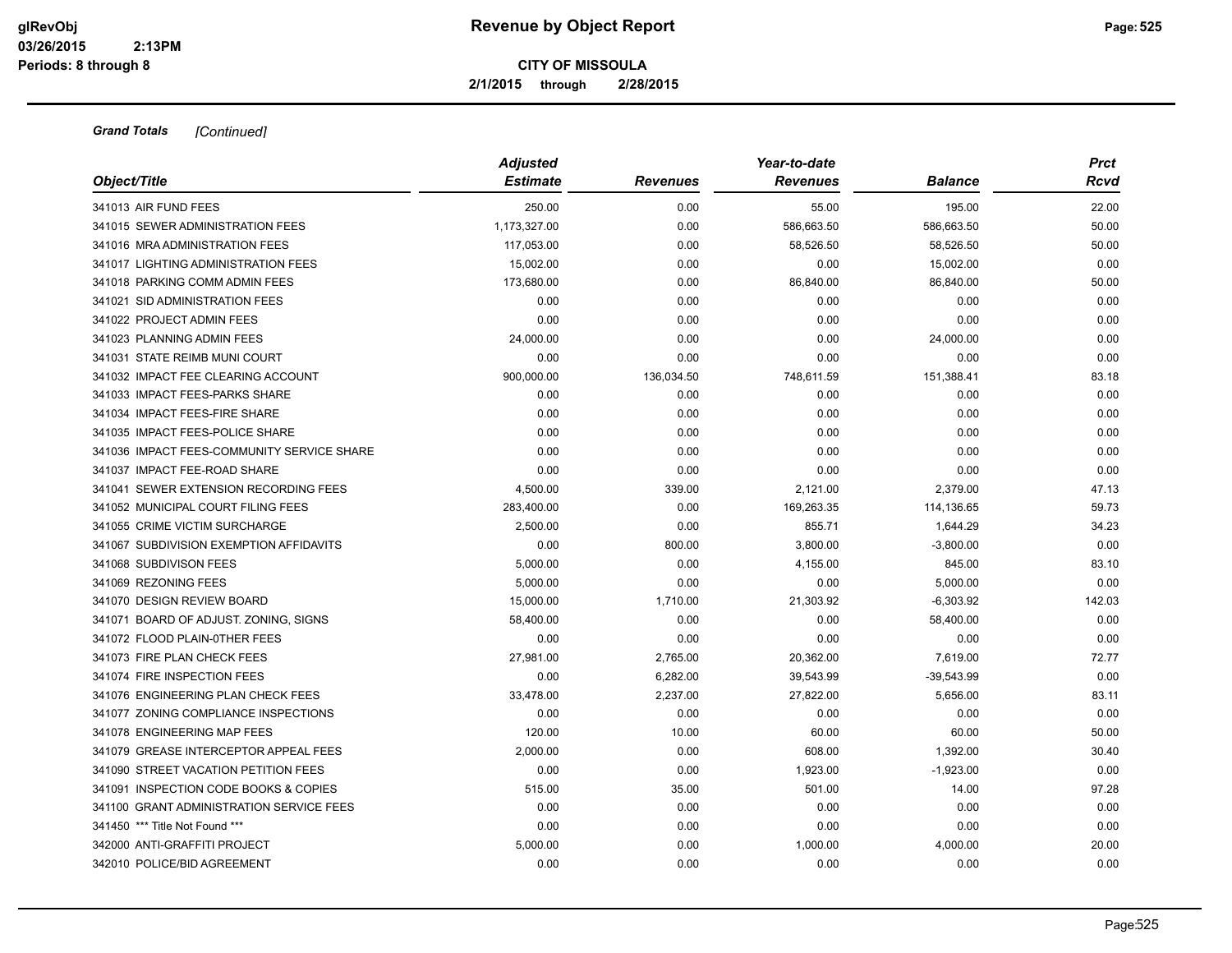**2/1/2015 through 2/28/2015**

|                                             | <b>Adjusted</b> |                 | Year-to-date    |                | <b>Prct</b> |  |
|---------------------------------------------|-----------------|-----------------|-----------------|----------------|-------------|--|
| Object/Title                                | <b>Estimate</b> | <b>Revenues</b> | <b>Revenues</b> | <b>Balance</b> | Rcvd        |  |
| 342012 PD REIMBURSABLE SERVICES             | 0.00            | 0.00            | 0.00            | 0.00           | 0.00        |  |
| 342013 SECURITY INVEST FEES                 | 61,000.00       | 930.75          | 56,013.63       | 4,986.37       | 91.83       |  |
| 342014 POLICE DEPARTMENT SERVICE FEES       | 157,300.00      | 1,869.00        | 57,169.84       | 100,130.16     | 36.34       |  |
| 342015 POLICE OVERTIME FEES                 | 84,000.00       | 1,079.19        | 75,895.81       | 8,104.19       | 90.35       |  |
| 342016 POLICE TRAINING FEES                 | 36,000.00       | 1,283.00        | 5,252.30        | 30,747.70      | 14.59       |  |
| 342017 CATERING FEES                        | 7,200.00        | 350.00          | 11,289.56       | $-4,089.56$    | 156.80      |  |
| 342018 DESK REPORTS                         | 20,000.00       | 2,983.00        | 15,762.00       | 4,238.00       | 78.81       |  |
| 342019 ABANDONED VEHICLE REVENUE FEES       | 32,500.00       | 460.00          | 10,217.50       | 22,282.50      | 31.44       |  |
| 342020 FIRE DEPARTMENT FEES                 | 100.00          | 0.00            | 231.00          | $-131.00$      | 231.00      |  |
| 342021 CPR EDUCATION PROGRAM                | 7,435.00        | 685.00          | 5,920.00        | 1,515.00       | 79.62       |  |
| 342022 OUTSIDE HIRES                        | 524,890.00      | 2,292.00        | 408,922.34      | 115,967.66     | 77.91       |  |
| 342060 BIKE PROGRAM SALES & FEES            | 2,700.00        | 0.00            | 1,229.37        | 1,470.63       | 45.53       |  |
| 343000 PW REIMBURSABLE SERVICES             | 31,258.00       | 0.00            | 3,355.00        | 27,903.00      | 10.73       |  |
| 343001 SIGN FABRICATION & CONTRACTS         | 500.00          | 0.00            | 0.00            | 500.00         | 0.00        |  |
| 343002 OTHER AGENCIES - VEH MAINT           | 48,000.00       | 56.00           | 18,101.76       | 29,898.24      | 37.71       |  |
| 343003 STATE PAYMENT - TRAFFIC COUNTS       | 4,450.00        | 0.00            | 0.00            | 4,450.00       | 0.00        |  |
| 343004 SPECIAL STATE CONTRACTS              | 80,000.00       | 0.00            | 0.00            | 80,000.00      | 0.00        |  |
| 343005 NON-ARRA MOUNTAIN WATER CONTRACT     | 0.00            | 0.00            | 0.00            | 0.00           | 0.00        |  |
| 343006 OTHER GOVT AGENCY-STREET PROJECTS    | 98,318.00       | 0.00            | 171,329.85      | $-73,011.85$   | 174.26      |  |
| 343008 PRIVATE COMPANY STREET PAYMENTS      | 0.00            | 0.00            | 0.00            | 0.00           | 0.00        |  |
| 343009 TOW CHARGES                          | 0.00            | 0.00            | 0.00            | 0.00           | 0.00        |  |
| 343010 STREET DEPT SALES & SERVICES         | 19,195.00       | 0.00            | 0.00            | 19,195.00      | 0.00        |  |
| 343011 STREET AND ROADWAY REPAIR CHARGES    | 0.00            | 0.00            | 0.00            | 0.00           | 0.00        |  |
| 343013 SNOW REMOVAL FEES                    | 1,500.00        | 0.00            | 684.50          | 815.50         | 45.63       |  |
| 343015 PARKING                              | 1,405,905.00    | 0.00            | 0.00            | 1,405,905.00   | 0.00        |  |
| 343016 METER MONEY                          | 0.00            | 46,346.38       | 359,045.47      | $-359,045.47$  | 0.00        |  |
| 343017 PARKING LEASE REVENUE                | 0.00            | 42,626.25       | 443,735.06      | -443,735.06    | 0.00        |  |
| 343018 CENTRAL PARK REVENUE                 | 0.00            | 7,194.44        | 65,289.00       | $-65,289.00$   | 0.00        |  |
| 343031 SEWER SERVICE CHARGES                | 0.00            | 0.00            | 0.00            | 0.00           | 0.00        |  |
| 343032 SEWER INSTALLATION CHARGES           | 76,000.00       | 0.00            | 15,928.50       | 60,071.50      | 20.96       |  |
| 343034 TREATMENT FACILITIES FEES            | 7,824,907.00    | 68,149.87       | 7,466,082.91    | 358,824.09     | 95.41       |  |
| 343035 SALE OF SEWER MATERIALS AND SUPPLIES | 0.00            | 0.00            | $-18,239.20$    | 18,239.20      | 0.00        |  |
| 343036 *** Title Not Found ***              | 0.00            | 0.00            | 0.00            | 0.00           | 0.00        |  |
| 343037 GREASE INTERCEPTOR LOANS             | 0.00            | 0.00            | 0.00            | 0.00           | 0.00        |  |
| 343038 P & I TAX LIENS                      | 0.00            | 249.99          | 5,009.44        | $-5,009.44$    | 0.00        |  |
| 343039 DISPOSAL FEES                        | 0.00            | 3,420.00        | 18,433.88       | $-18,433.88$   | 0.00        |  |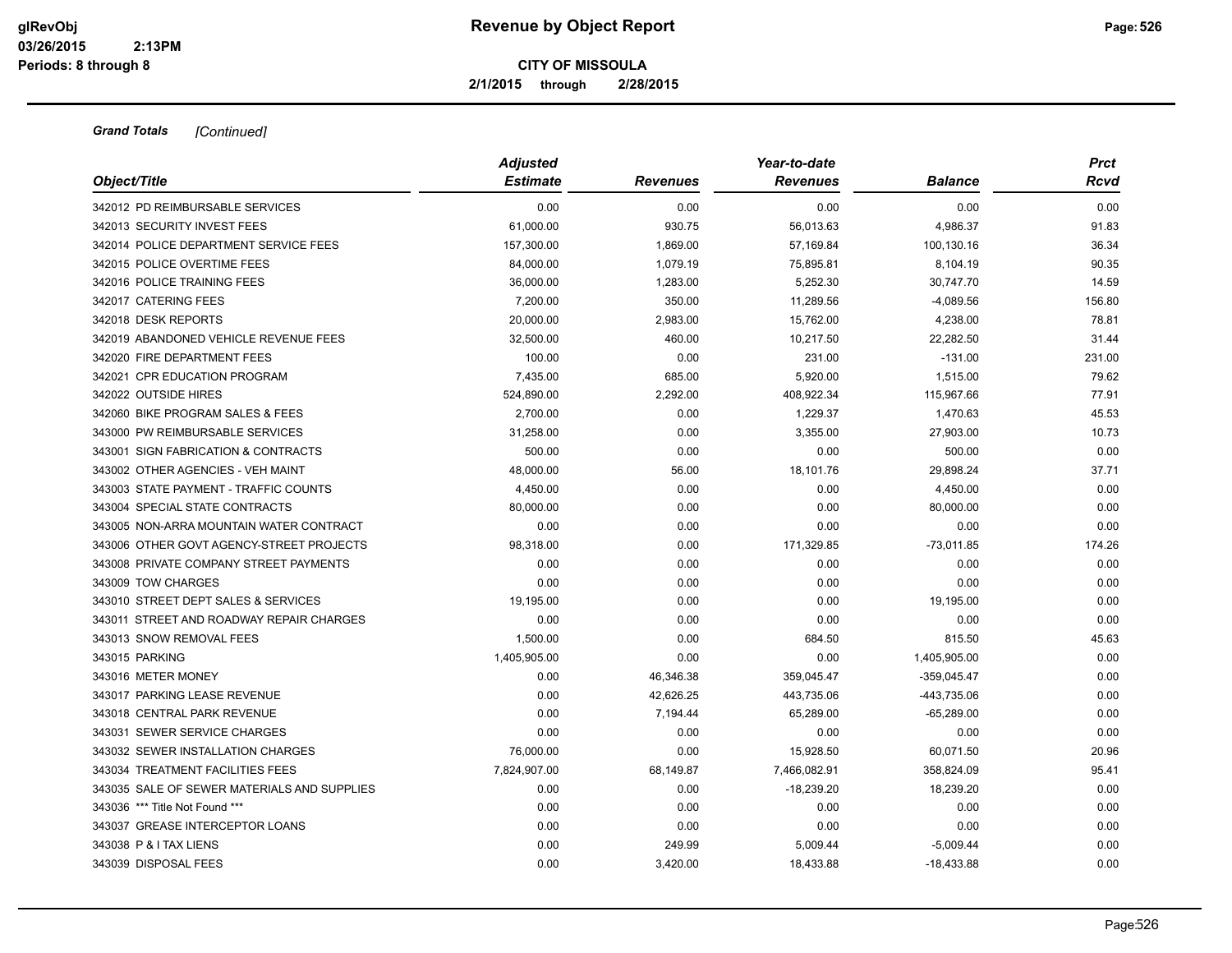**2/1/2015 through 2/28/2015**

|                                           | <b>Adjusted</b> |                 | Year-to-date    |                | <b>Prct</b> |  |
|-------------------------------------------|-----------------|-----------------|-----------------|----------------|-------------|--|
| Object/Title                              | <b>Estimate</b> | <b>Revenues</b> | <b>Revenues</b> | <b>Balance</b> | Rcvd        |  |
| 343041 GARBAGE COLLECTION SERVICES        | 5,000.00        | 1,293.77        | 12,987.76       | $-7,987.76$    | 259.76      |  |
| 343065 BUILDING RENTALS                   | 0.00            | 0.00            | 0.00            | 0.00           | 0.00        |  |
| 343080 STATE MAINTENANCE CONTRACT         | 530,082.00      | 162,640.75      | 333,619.27      | 196,462.73     | 62.94       |  |
| 343082 MDT URBAN PROJECTS                 | 0.00            | 0.00            | 0.00            | 0.00           | 0.00        |  |
| 343083 CONTRACT SEWER APPLICATIONS        | 0.00            | 0.00            | 0.00            | 0.00           | 0.00        |  |
| 343084 STREET MAINTENANCE MATERIALS REIMB | 55,500.00       | 0.00            | 39,722.64       | 15,777.36      | 71.57       |  |
| 343097 SIDEWALK AND CURB FEES             | 340,000.00      | 3,867.00        | 182,728.05      | 157,271.95     | 53.74       |  |
| 343300 MISC CHARGES FOR SERVICES          | 0.00            | 0.00            | 0.00            | 0.00           | 0.00        |  |
| 343301 BOOT REMOVAL                       | 0.00            | 650.00          | 5,179.01        | $-5,179.01$    | 0.00        |  |
| 343302 PARKS SOIL PROJECT                 | 0.00            | 0.00            | 9,200.00        | $-9,200.00$    | 0.00        |  |
| 343310 SALE OF NICHE NAMEPLATES & VASES   | 0.00            | 2,400.00        | 10,200.00       | $-10,200.00$   | 0.00        |  |
| 343311 SALE OF NICHES                     | 3,200.00        | 0.00            | 0.00            | 3,200.00       | 0.00        |  |
| 343320 CEMETERY - SALE OF PLOTS           | 12,870.00       | 1,400.00        | 11,700.00       | 1,170.00       | 90.91       |  |
| 343321 CEMETERY FOUNDATIONS               | 1,570.00        | 0.00            | 5,890.00        | $-4,320.00$    | 375.16      |  |
| 343322 CEMETERY FLOWER CARE               | 4,250.00        | 920.00          | 920.00          | 3,330.00       | 21.65       |  |
| 343323 CEMETERY - LINER INSTALL FEES      | 5,580.00        | 800.00          | 15,800.00       | $-10,220.00$   | 283.15      |  |
| 343324 OTHER CEMETERY FEES                | 1,500.00        | 300.00          | 2,400.00        | $-900.00$      | 160.00      |  |
| 343325 2ND INTERMENT RIGHT                | 0.00            | 0.00            | 3,200.00        | $-3,200.00$    | 0.00        |  |
| 343340 CEMETERY - OPENINGS & CLOSINGS     | 10,950.00       | 500.00          | 16,350.00       | $-5,400.00$    | 149.32      |  |
| 343350 CEMETERY CARE, FEES                | 99,000.00       | 0.00            | 0.00            | 99,000.00      | 0.00        |  |
| 343360 WEED CONTROL                       | 3,000.00        | 0.00            | 2,086.00        | 914.00         | 69.53       |  |
| 346000 FEES                               | 220,000.00      | 746.82          | 17, 111. 17     | 202,888.83     | 7.78        |  |
| 346001 TENNIS FEE                         | 0.00            | 0.00            | 503.14          | $-503.14$      | 0.00        |  |
| 346029 PARKS PETTY CASH FUND              | 0.00            | 0.00            | 0.00            | 0.00           | 0.00        |  |
| 346030 SWIMMING POOL FEES                 | 1,045,954.00    | 984.48          | 398,147.79      | 647,806.21     | 38.07       |  |
| 346031 RECREATION FEES                    | 273,988.00      | 2,233.00        | 100,441.49      | 173,546.51     | 36.66       |  |
| 346032 PRESCHOOL PROGRAMS                 | 0.00            | 0.00            | 0.00            | 0.00           | 0.00        |  |
| 346033 PARK FEES/FACILITY RENTALS         | 85,000.00       | 2,377.73        | 45,505.45       | 39,494.55      | 53.54       |  |
| 346034 GROUNDS MAINTENANCE CONTRACT       | 85,000.00       | 0.00            | 0.00            | 85,000.00      | 0.00        |  |
| 346036 PARK CONCESSION FEES               | 3,000.00        | 116.00          | 759.62          | 2,240.38       | 25.32       |  |
| 346037 YOUTH DRUG COURT CONTRACT          | 11,700.00       | 0.00            | 0.00            | 11,700.00      | 0.00        |  |
| 346040 MCCORMICK SWIMMING POOL            | 0.00            | 0.00            | 0.00            | 0.00           | 0.00        |  |
| 346050 COUNTY PLAYGROUND CONTRACT         | 3,150.00        | 0.00            | 0.00            | 3,150.00       | 0.00        |  |
| 346051 MONTANA PARKS/REC CONFERENCE 2012  | 4,500.00        | 0.00            | 470.34          | 4,029.66       | 10.45       |  |
| 346052 PLAYGROUND SAFETY TRAINING         | 0.00            | 0.00            | 0.00            | 0.00           | 0.00        |  |
| 346053 CITY LIFE PROGRAMS                 | 12,500.00       | 1,259.00        | 6,828.00        | 5,672.00       | 54.62       |  |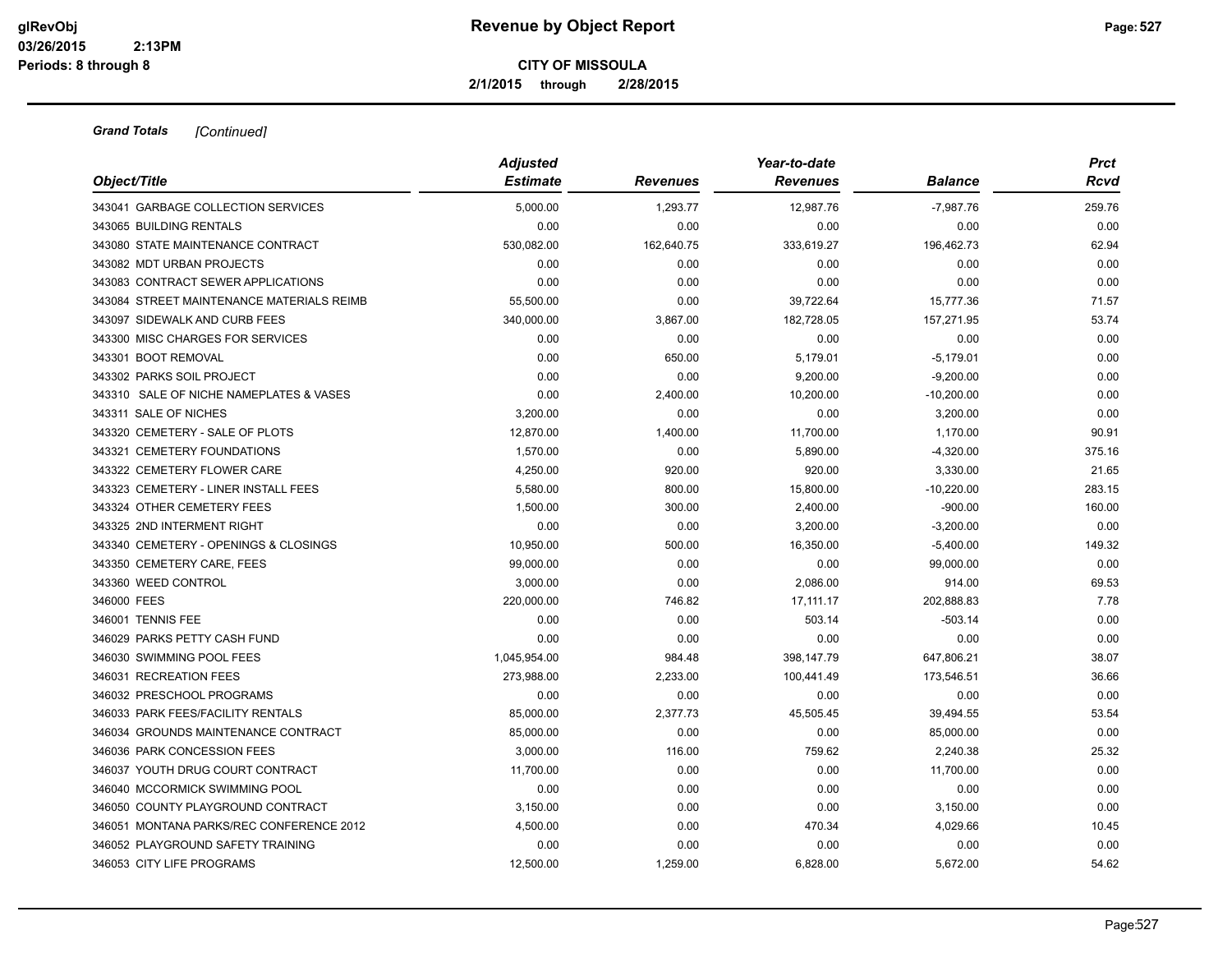**2/1/2015 through 2/28/2015**

|                                                | <b>Adjusted</b> |                 | Year-to-date    |                | <b>Prct</b> |
|------------------------------------------------|-----------------|-----------------|-----------------|----------------|-------------|
| Object/Title                                   | <b>Estimate</b> | <b>Revenues</b> | <b>Revenues</b> | <b>Balance</b> | Rcvd        |
| 346055 COUNTY PARK SUPPORT                     | 0.00            | 0.00            | 0.00            | 0.00           | 0.00        |
| 346060 CURRENTS SWIMMING FACILITY              | 0.00            | 42,120.65       | 255,128.19      | $-255, 128.19$ | 0.00        |
| 346061 CURRENTS ENTERPRISE                     | 0.00            | 0.00            | 0.00            | 0.00           | 0.00        |
| 346062 SPLASH ENTERPRISE                       | 0.00            | 0.00            | 0.00            | 0.00           | 0.00        |
| 346070 RECREATION GENERAL MERCHANDISE          | 0.00            | 0.00            | 0.00            | 0.00           | 0.00        |
| 346080 PAYMENT IN LIEU OF PARKS                | 288,120.00      | 0.00            | 6,654.46        | 281,465.54     | 2.31        |
| 346082 HIGH PARK EASEMENT EXCHANGE             | 0.00            | 0.00            | 0.00            | 0.00           | 0.00        |
| <b>CHARGES FOR SERVICES</b><br><b>Total</b>    | 16,744,236.00   | 554,796.57      | 12,596,296.71   | 4,147,939.29   | 75.23       |
| 350000 FINES & FORFEITURES                     |                 |                 |                 |                |             |
| 351013 DRUG FORFEITURES                        | 16,800.00       | 193.34          | 7,620.27        | 9,179.73       | 45.36       |
| 351022 LAW ENFORCEMENT ACADEMY SURCHARGE #5    | 0.00            | 0.00            | 0.00            | 0.00           | 0.00        |
| 351031 TRAFFIC FINES                           | 1,386,857.00    | 0.00            | 548,168.45      | 838,688.55     | 39.53       |
| 351032 SURCHARGE ON FINES                      | 129,089.00      | 0.00            | 48,640.13       | 80,448.87      | 37.68       |
| 351033 PUBLIC DEFENDER FEES                    | 0.00            | 0.00            | 0.00            | 0.00           | 0.00        |
| 351034 CELLULAR PHONE FINES                    | 62,000.00       | 0.00            | 62,488.50       | $-488.50$      | 100.79      |
| 351035 CELL PHONE FINES: EDUCATION             | 0.00            | 0.00            | 14,089.50       | $-14,089.50$   | 0.00        |
| 352000 TICKETS                                 | 0.00            | 0.00            | 0.00            | 0.00           | 0.00        |
| 352001 PARKING TICKET REVENUE                  | 270,000.00      | 19,440.00       | 142,500.66      | 127,499.34     | 52.78       |
| 352002 PARKING FINES                           | 0.00            | $-180.00$       | 55.00           | $-55.00$       | 0.00        |
| 355000 FALSE ALARM PENALTY                     | 20,000.00       | 676.00          | 1,924.00        | 18,076.00      | 9.62        |
| <b>FINES &amp; FORFEITURES</b><br><b>Total</b> | 1,884,746.00    | 20,129.34       | 825,486.51      | 1,059,259.49   | 43.80       |
| 360000 MISCELLANEOUS REVENUES                  |                 |                 |                 |                |             |
| 360000 MISCELLANEOUS REVENUES                  | 0.00            | 0.00            | 0.00            | 0.00           | 0.00        |
| 360001 COPIES                                  | 2,200.00        | 35.00           | 779.75          | 1,420.25       | 35.44       |
| 360002 PHONES                                  | 0.00            | 0.00            | 0.00            | 0.00           | 0.00        |
| 360003 MMIA REIMBURSEMENT-ATTORNEY             | 0.00            | 0.00            | 0.00            | 0.00           | 0.00        |
| 360005 LOAN REPAYMENTS                         | 0.00            | 0.00            | 0.00            | 0.00           | 0.00        |
| 360007 RLF REVENUES                            | 0.00            | 0.00            | 0.00            | 0.00           | 0.00        |
| 360010 MISCELLANEOUS                           | 15,000.00       | $-689.26$       | 94,832.88       | $-79,832.88$   | 632.22      |
| 360011 YOUTH COUNCIL FUNDS                     | 9,010.00        | 0.00            | 9,339.65        | $-329.65$      | 103.66      |
| 360012 SEWER GRANT REPAYMENTS                  | 0.00            | 0.00            | 0.00            | 0.00           | 0.00        |
| 360013 REPAYMENT OF SEWER GRANT                | 7,000.00        | 0.00            | 2,060.00        | 4,940.00       | 29.43       |
| 360014 REPAYMENT OF LOAN/MHA                   | 0.00            | 0.00            | 0.00            | 0.00           | 0.00        |
| 360015 CONFERENCE REVENUES - BUILDING          | 0.00            | 0.00            | 0.00            | 0.00           | 0.00        |
| 360016 MRA SHARE OF CIVIC STADIUM PARKING      | 0.00            | 0.00            | 0.00            | 0.00           | 0.00        |
| 360017 PARK PLANS FORFEITURE                   | 0.00            | 0.00            | 20.00           | $-20.00$       | 0.00        |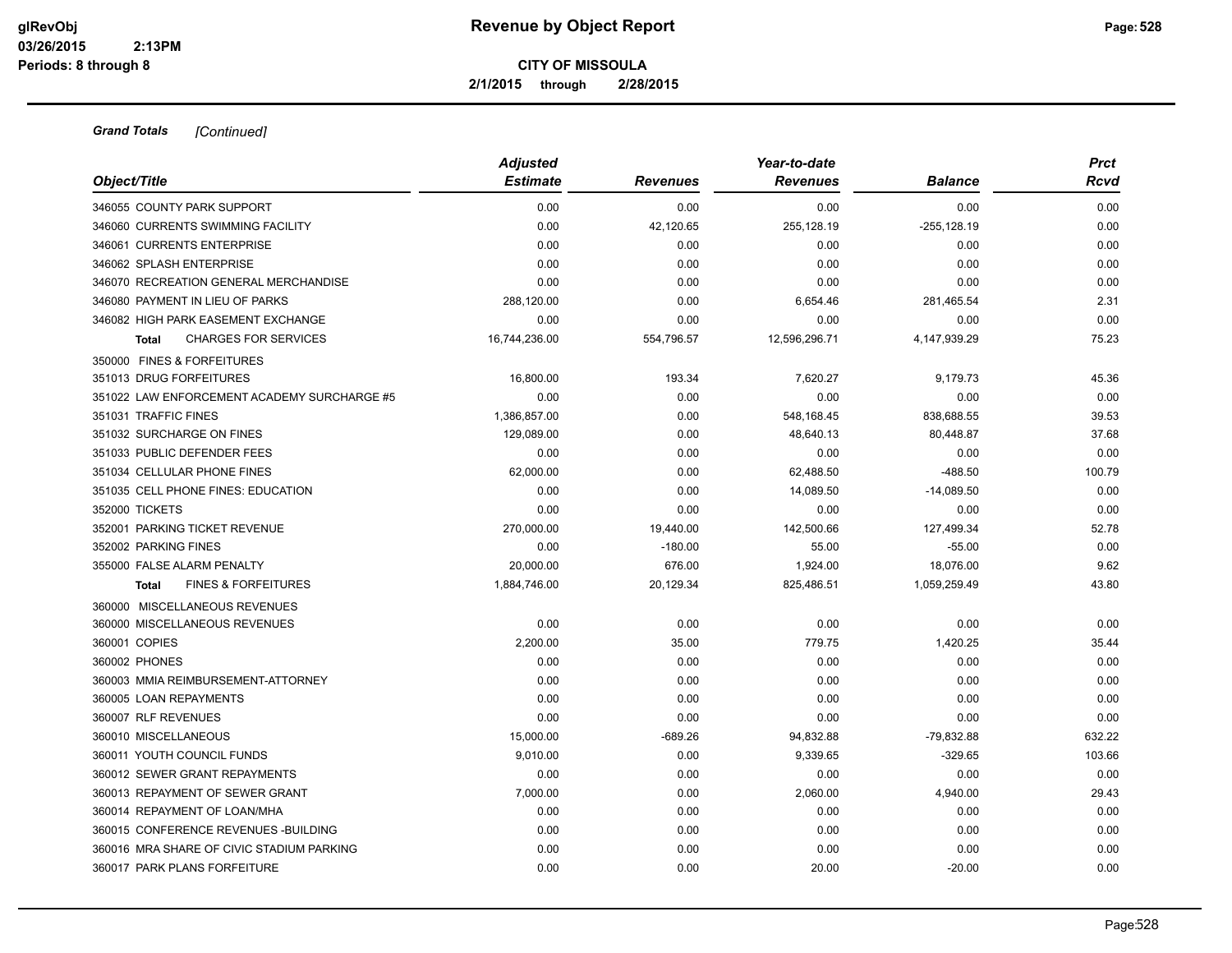**2/1/2015 through 2/28/2015**

| Object/Title                               | <b>Adjusted</b> |                 | Year-to-date    |                |        |
|--------------------------------------------|-----------------|-----------------|-----------------|----------------|--------|
|                                            | <b>Estimate</b> | <b>Revenues</b> | <b>Revenues</b> | <b>Balance</b> | Rcvd   |
| 360018 MARKET ON FRONT UTILITY PAYMENTS    | 0.00            | 558.79          | 1,137.94        | $-1,137.94$    | 0.00   |
| 360019 GARBAGE-MARKET ON FRONT             | 0.00            | 470.60          | 840.48          | $-840.48$      | 0.00   |
| 360020 GREENOUGH PARK ENCROACHMENTS        | 0.00            | 0.00            | 0.00            | 0.00           | 0.00   |
| 360030 CONTRIBUTIONS FROM PROPERTY OWNERS  | 0.00            | 0.00            | 0.00            | 0.00           | 0.00   |
| 360050 OVER/SHORT                          | 0.00            | 4.00            | 104.00          | $-104.00$      | 0.00   |
| 360100 REFUNDS                             | 200.00          | 0.00            | 0.00            | 200.00         | 0.00   |
| 361000 RATTLESNAKE LAND LEASES             | 0.00            | 0.00            | 100.00          | $-100.00$      | 0.00   |
| 361003 CARAS PARK CONCERT REVENUE          | 0.00            | 0.00            | 0.00            | 0.00           | 0.00   |
| 361010 RENTAL REVENUE                      | 120,000.00      | 0.00            | 0.00            | 120,000.00     | 0.00   |
| 361013 CLOSED GRANT REPAYMENTS             | 0.00            | 0.00            | 0.00            | 0.00           | 0.00   |
| 361200 RADIO TOWER LEASE PAYMENTS          | 0.00            | 0.00            | 2,850.00        | $-2,850.00$    | 0.00   |
| 361201 EKO LAND LEASE                      | 0.00            | 0.00            | 24,586.36       | $-24,586.36$   | 0.00   |
| 362000 OTHER MISCELLANEOUS REVENUE         | 8,000.00        | 0.00            | 33,933.67       | $-25,933.67$   | 424.17 |
| 362001 MUNICIPAL COURT BAD CHECK CHARGES   | 0.00            | 0.00            | 0.00            | 0.00           | 0.00   |
| 362002 BAD CHECK CHARGES                   | 500.00          | 30.00           | 145.00          | 355.00         | 29.00  |
| 362003 US BANK FEE REIMBURSEMENT           | 0.00            | 0.00            | 0.00            | 0.00           | 0.00   |
| 362004 URD III FACADE IMPROVEMENT LOAN REC | 0.00            | 0.00            | 0.00            | 0.00           | 0.00   |
| 362005 LEASE LATE PAYMENT PENALTY          | 0.00            | 0.00            | 0.00            | 0.00           | 0.00   |
| 362006 GAIC INSURANCE SETTLEMENT           | 0.00            | 0.00            | 0.00            | 0.00           | 0.00   |
| 362011 SALE OF UNCLAIMED PROPERTY          | 0.00            | 0.00            | 0.00            | 0.00           | 0.00   |
| 362012 REC/GREEN TAG PROGRAM               | 300.00          | 0.00            | 0.00            | 300.00         | 0.00   |
| 363000 ASSESSMENTS PAID                    | 15,000.00       | 0.00            | 0.00            | 15,000.00      | 0.00   |
| 363010 LIGHTING ASSESSMENTS                | 404,652.00      | 4,029.38        | 341.567.65      | 63,084.35      | 84.41  |
| 363020 PROPERTY ASSESSMENTS                | 3,773,616.00    | 40,882.48       | 1,905,447.48    | 1,868,168.52   | 50.49  |
| 363021 PAYOFF PRINCIPAL ASSESSMENTS        | 0.00            | 20,219.30       | 90,023.97       | $-90,023.97$   | 0.00   |
| 363022 BOND INTEREST ASSESSMENTS           | 0.00            | 0.00            | 0.00            | 0.00           | 0.00   |
| 363030 SIDEWALK AND CURB ASSESSMENTS       | 0.00            | 0.00            | 0.00            | 0.00           | 0.00   |
| 363040 PENALTY AND INTEREST                | 0.00            | 871.48          | 3,024.10        | $-3,024.10$    | 0.00   |
| 364012 SALE OF SURPLUS PROPERTY            | 40,000.00       | 0.00            | 4,000.00        | 36,000.00      | 10.00  |
| 364040 INSURANCE AND DAMAGE RECOVERY       | 40,000.00       | 1,771.57        | 22,593.69       | 17,406.31      | 56.48  |
| 364041 WORKERS COMPENSATION REIMBURSEMENT  | 2,500.00        | 0.00            | 0.00            | 2,500.00       | 0.00   |
| 364042 EXPENDITURE REIMBURSEMENTS          | 1,200.00        | 0.00            | 326.96          | 873.04         | 27.25  |
| 364043 RATTLESNAKE CORRIDOR REIMBURSEMENT  | 10,000.00       | 572.00          | 3,432.00        | 6,568.00       | 34.32  |
| 364044 EMERGENCY RESPONSE REIMBURSEMENT    | 50,000.00       | 0.00            | 0.00            | 50,000.00      | 0.00   |
| 364047 MMIA EXPENDITURE REIMBURSEMENT      | 0.00            | 0.00            | 0.00            | 0.00           | 0.00   |
| 364051 DOT RADAR GRANT                     | 0.00            | 0.00            | 0.00            | 0.00           | 0.00   |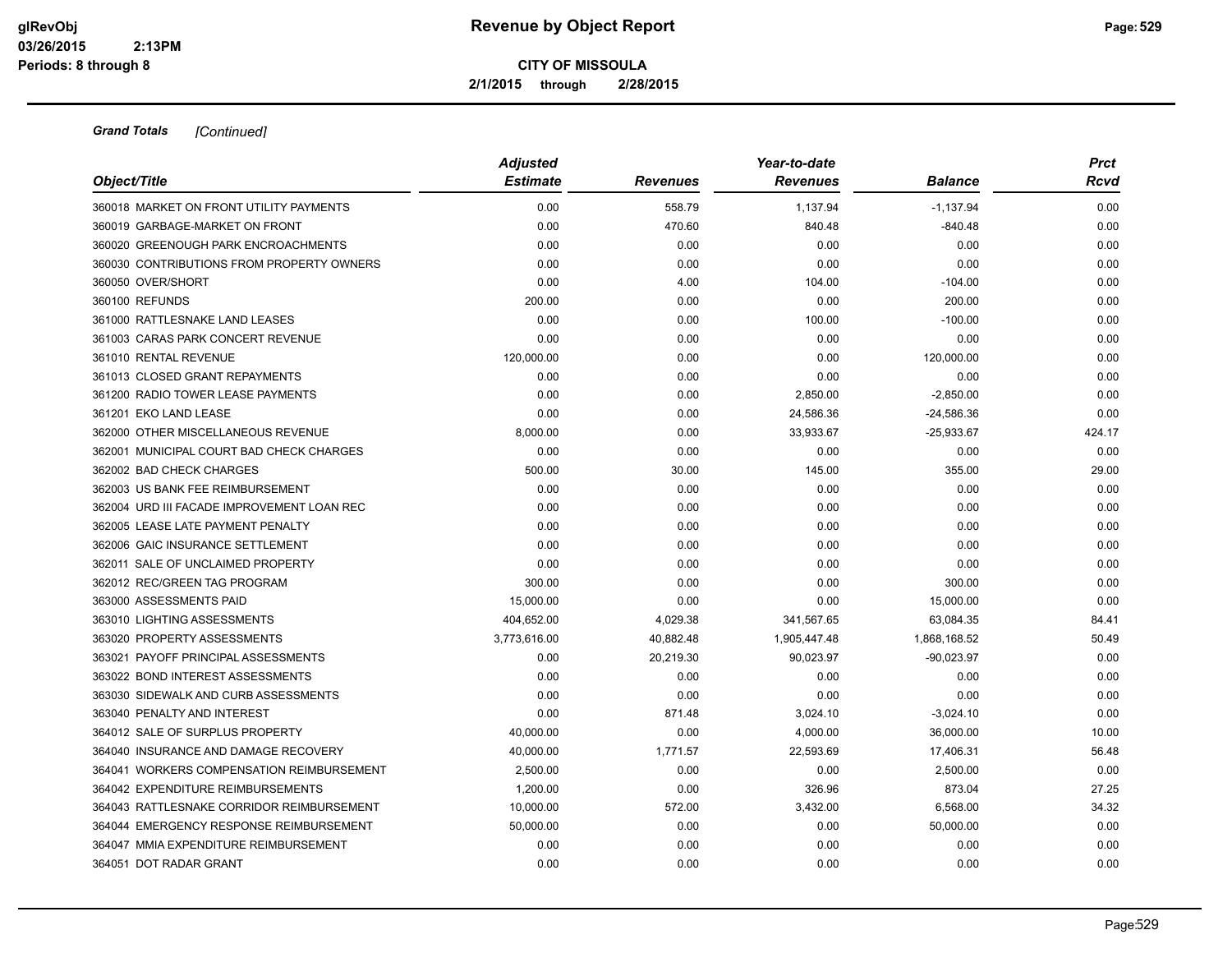**2/1/2015 through 2/28/2015**

| Object/Title                                    | <b>Adjusted</b> |                 | Year-to-date    |                | <b>Prct</b> |
|-------------------------------------------------|-----------------|-----------------|-----------------|----------------|-------------|
|                                                 | <b>Estimate</b> | <b>Revenues</b> | <b>Revenues</b> | <b>Balance</b> | Rcvd        |
| 364053 EXPENDITURE REIMB-FIRE SERVICES          | 0.00            | 0.00            | 0.00            | 0.00           | 0.00        |
| 364060 REIMB LETTER OF CREDIT-709 PARKVIEW      | 0.00            | 0.00            | $-4,195.00$     | 4,195.00       | 0.00        |
| 364061 REIMB LETTER OF CREDIT-LINNEA LANE       | 0.00            | 0.00            | 0.00            | 0.00           | 0.00        |
| 365000 DONATIONS                                | 818,689.00      | 31.81           | 8,523.29        | 810,165.71     | 1.04        |
| 365001 *** Title Not Found ***                  | 10,000.00       | 0.00            | 10,250.00       | $-250.00$      | 102.50      |
| 365002 OTHER RECREATION DONATIONS               | 50,000.00       | 1,754.00        | 6,912.18        | 43,087.82      | 13.82       |
| 365003 DONATIONS - SMOKE ALARMS                 | 25,000.00       | 0.00            | 0.00            | 25,000.00      | 0.00        |
| 365004 GRANT CR TRAIL ASSN DONATION             | 0.00            | 0.00            | 0.00            | 0.00           | 0.00        |
| 365005 DONATIONS - ARCO                         | 0.00            | 0.00            | 0.00            | 0.00           | 0.00        |
| 365009 DONATIONS - BASKETBALL/TENNIS COURT      | 65,000.00       | 0.00            | 6,650.58        | 58,349.42      | 10.23       |
| 365010 FRIENDS OF MISSOULA PARKS DONATION       | 0.00            | 0.00            | 0.00            | 0.00           | 0.00        |
| 365015 GREEN BLOCK PILOT PROJECT                | 0.00            | 0.00            | 0.00            | 0.00           | 0.00        |
| 365016 LOCAL MATCH MDT                          | 13,585.00       | 2,464.50        | 3,189.50        | 10,395.50      | 23.48       |
| 365017 LOCAL MATCH TRANSIT                      | 9,559.00        | 0.00            | 0.00            | 9,559.00       | 0.00        |
| 365018 DONATIONS - THERMAL IMAGING              | 0.00            | 0.00            | 0.00            | 0.00           | 0.00        |
| 365019 PARKS DONATIONS                          | 1,072,446.00    | 560.66          | 158,074.14      | 914,371.86     | 14.74       |
| 365020 OPEN SPACE DONATIONS                     | 5,000.00        | 0.00            | 25.00           | 4,975.00       | 0.50        |
| 365021 COMBAT CHALLENGE DONATIONS               | 0.00            | 0.00            | 0.00            | 0.00           | 0.00        |
| 365022 NEIGHBORHOOD COUNCIL DONATIONS           | 0.00            | 0.00            | 0.00            | 0.00           | 0.00        |
| 365023 NORTHWESTERN ENERGY GRANT                | 0.00            | 0.00            | 0.00            | 0.00           | 0.00        |
| 365030 WHITE PINE PARK DONATION-ZIP BEVERAGE    | 0.00            | 0.00            | 0.00            | 0.00           | 0.00        |
| 365100 RECREATION OUTDOOR                       | 25,000.00       | 859.00          | 3,191.80        | 21,808.20      | 12.77       |
| 365101 RECREATION SCHOLARSHIP                   | 35,000.00       | $-492.75$       | 12,240.57       | 22,759.43      | 34.97       |
| 365102 RECREATION YOUTH & ADULT SPORTS          | 25,000.00       | 0.00            | 6,765.00        | 18,235.00      | 27.06       |
| 365103 URBAN FORESTRY PROGRAMS                  | 55,000.00       | 0.00            | 4,359.17        | 50,640.83      | 7.93        |
| 365109 CONSERVATION LANDS DONATIONS             | 0.00            | 0.00            | 0.00            | 0.00           | 0.00        |
| 368000 SALE OF COINS                            | 0.00            | 0.00            | 0.00            | 0.00           | 0.00        |
| 368001 SALE OF POLICE PROMOTIONS                | 0.00            | 0.00            | 0.00            | 0.00           | 0.00        |
| 368002 SALE OF FIRE PROMOTIONS                  | 0.00            | 0.00            | 0.00            | 0.00           | 0.00        |
| 368010 SALE OF T-SHIRTS                         | 0.00            | 0.00            | 0.00            | 0.00           | 0.00        |
| MISCELLANEOUS REVENUES<br><b>Total</b>          | 6,708,457.00    | 73,932.56       | 2,757,131.81    | 3,951,325.19   | 41.10       |
| 370000 INVESTMENTS & ROYALTY EARNINGS           |                 |                 |                 |                |             |
| 371010 INTEREST ON INVESTMENTS                  | 23,500.00       | 275.11          | $-23,140.28$    | 46,640.28      | $-98.47$    |
| 371020 GAIN/LOSS IN MARKET VALUE OF INVESTMENTS | 0.00            | 0.00            | 0.00            | 0.00           | 0.00        |
| 371500 INTEREST ON INTERFUND LOAN               | 0.00            | 0.00            | 0.00            | 0.00           | 0.00        |
| 373002 LOAN REPAYMENT - FAMILY SERVICES         | 20.000.00       | 0.00            | 0.00            | 20,000.00      | 0.00        |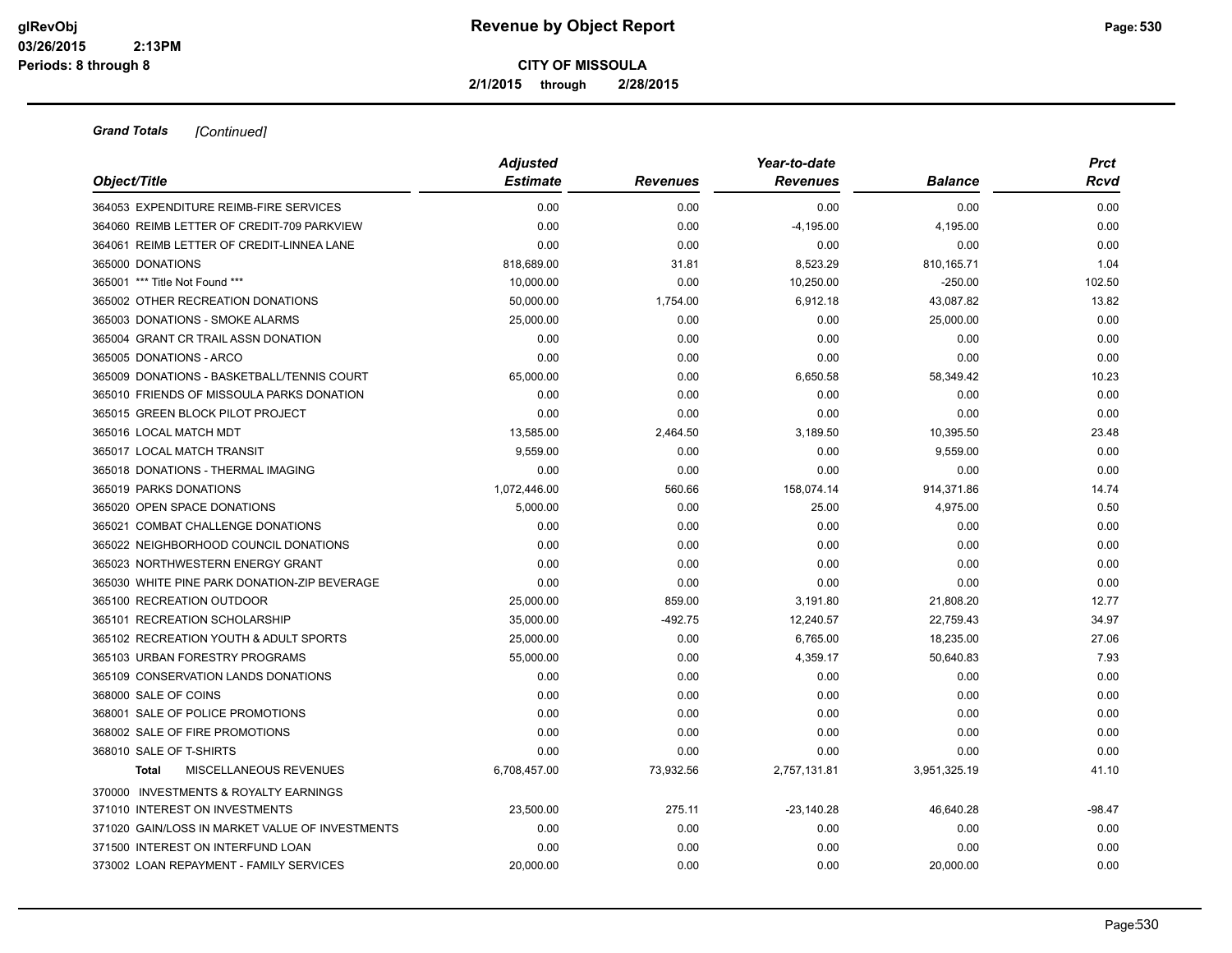**2/1/2015 through 2/28/2015**

| Object/Title                                              | <b>Adjusted</b><br><b>Estimate</b> |                 | Year-to-date<br><b>Revenues</b> | <b>Balance</b>    | <b>Prct</b><br>Rcvd |
|-----------------------------------------------------------|------------------------------------|-----------------|---------------------------------|-------------------|---------------------|
|                                                           |                                    | <b>Revenues</b> |                                 |                   |                     |
| 373006 BURNS ST COMMONS                                   | 0.00                               | 20,000.00       | 60,000.00                       | $-60,000.00$      | 0.00                |
| <b>INVESTMENTS &amp; ROYALTY EARNINGS</b><br><b>Total</b> | 43,500.00                          | 20,275.11       | 36,859.72                       | 6,640.28          | 84.73               |
| 380000 OTHER FINANCING SOURCES                            |                                    |                 |                                 |                   |                     |
| 380000 OTHER FINANCING SOURCES                            | 0.00                               | 0.00            | 0.00                            | 0.00              | 0.00                |
| 381000 LOAN PROCEEDS                                      | 0.00                               | 0.00            | 0.00                            | 0.00              | 0.00                |
| 381002 SRF LOAN                                           | 0.00                               | 0.00            | 0.00                            | 0.00              | 0.00                |
| 381009 TRANSFERS IN                                       | 309,059.00                         | 0.00            | 0.00                            | 309,059.00        | 0.00                |
| 381010 BOND PROCEEDS                                      | 0.00                               | 0.00            | 0.00                            | 0.00              | 0.00                |
| 381011 OPEN SPACE REVENUE                                 | 0.00                               | 0.00            | 0.00                            | 0.00              | 0.00                |
| 381012 \$680,000 FIRE GF DEBT                             | 0.00                               | 0.00            | 0.00                            | 0.00              | 0.00                |
| 381015 \$1,010,000 LIMITED TAX GO BONDS 2010C             | 0.00                               | 0.00            | 0.00                            | 0.00              | 0.00                |
| 381020 REVENUE BONDS                                      | 920,000.00                         | 0.00            | 0.00                            | 920,000.00        | 0.00                |
| 381023 DOMESTIC VIOLENCE ACCOUNTABILITY GRANT             | 0.00                               | 0.00            | 0.00                            | 0.00              | 0.00                |
| 381025 BOND PROCEEDS                                      | 0.00                               | 0.00            | 0.00                            | 0.00              | 0.00                |
| 381026 DEBT SERVICE/BROWNSFIELD RLF 1.125M                | 0.00                               | 0.00            | 0.00                            | 0.00              | 0.00                |
| 381027 SAFEWAY/ST PAT 1.5M                                | 0.00                               | 0.00            | 0.00                            | 0.00              | 0.00                |
| 381028 BOND PROCEEDS-MILL SITE                            | 0.00                               | 0.00            | 0.00                            | 0.00              | 0.00                |
| 381029 PARKING STRUCTURE BOND PROCEEDS                    | 0.00                               | 0.00            | 0.00                            | 0.00              | 0.00                |
| 381030 SID BONDS PROCEEDS                                 | 0.00                               | 0.00            | 0.00                            | 0.00              | 0.00                |
| 381070 PROCEEDS FROM NOTES/LOANS/INTERCAP                 | 0.00                               | 0.00            | 0.00                            | 0.00              | 0.00                |
| 381071 WILMA NOTE PROCEEDS                                | 0.00                               | 0.00            | 0.00                            | 0.00              | 0.00                |
| 381072 FIB NOTE PROCEEDS                                  | 0.00                               | 0.00            | 0.00                            | 0.00              | 0.00                |
| 381074 CIVIC STADIUM TIF NOTES 1.5M                       | 0.00                               | 0.00            | 0.00                            | 0.00              | 0.00                |
| 381090 PROCEEDS FROM CAPITAL LEASE                        | 0.00                               | 0.00            | 3,159,644.24                    | $-3, 159, 644.24$ | 0.00                |
| 382000 *** Title Not Found ***                            | 0.00                               | 0.00            | 0.00                            | 0.00              | 0.00                |
| 382010 SALE OF FIXED ASSETS                               | 0.00                               | 0.00            | 0.00                            | 0.00              | 0.00                |
| 383000 OPERATING TRANSFERS                                | 491,688.00                         | 1,366.67        | 24,716.35                       | 466,971.65        | 5.03                |
| 383001 TRANS FR FLUSHING DISTRICT                         | 27,281.00                          | 0.00            | 13,640.50                       | 13,640.50         | 50.00               |
| 383002 TRANS FR GAS TAX                                   | 564,000.00                         | 0.00            | 282,000.00                      | 282,000.00        | 50.00               |
| 383003 TRANS FR COMPREHENSIVE INSURANCE LEVY              | 0.00                               | 0.00            | 0.00                            | 0.00              | 0.00                |
| 383004 TRANS FR EMPLOYEE HEALTH INSURANCE LEVY            | 4,296,467.00                       | 0.00            | 2,148,233.50                    | 2,148,233.50      | 50.00               |
| 383007 TRANS FR CABLE FRANCHISE                           | 244,110.00                         | 0.00            | 122,055.00                      | 122,055.00        | 50.00               |
| 383008 TRANS FR RUSSELL PARK DISTRICT                     | 0.00                               | 0.00            | 0.00                            | 0.00              | 0.00                |
| 383009 TRANS FR TITLE I                                   | 0.00                               | 0.00            | 0.00                            | 0.00              | 0.00                |
| 383010 TRANS FR CIP                                       | 0.00                               | 0.00            | 0.00                            | 0.00              | 0.00                |
| 383011 TRANS FR SID REVOLVING                             | 100.000.00                         | 0.00            | 0.00                            | 100.000.00        | 0.00                |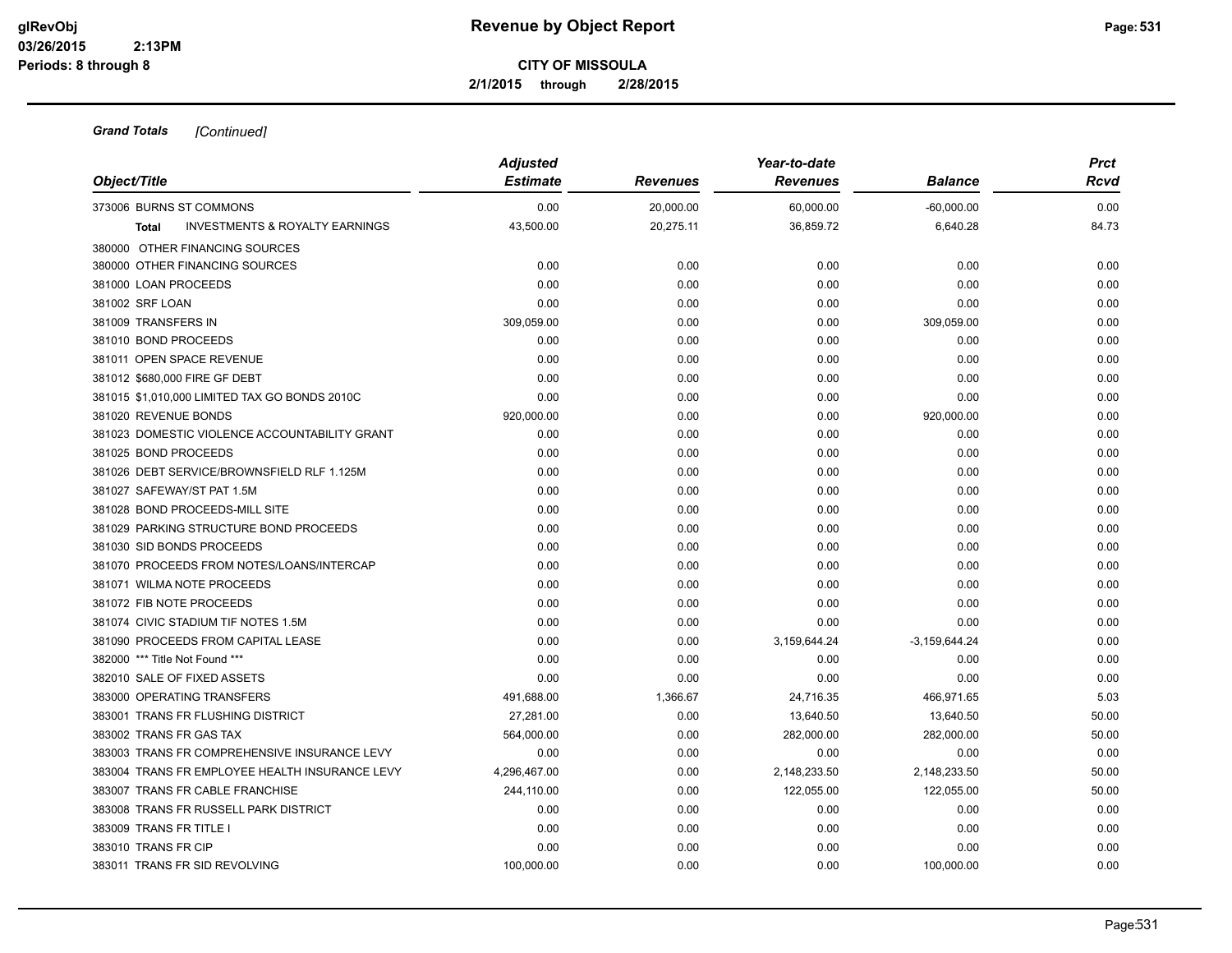**2/1/2015 through 2/28/2015**

| Object/Title                                | <b>Adjusted</b> |                 | Year-to-date<br><b>Revenues</b> | <b>Balance</b> | <b>Prct</b><br><b>Rcvd</b> |
|---------------------------------------------|-----------------|-----------------|---------------------------------|----------------|----------------------------|
|                                             | <b>Estimate</b> | <b>Revenues</b> |                                 |                |                            |
| 383013 TRANS FR SID DEBT SERVICE            | 0.00            | 0.00            | 0.00                            | 0.00           | 0.00                       |
| 383014 TRANS FR MRA                         | 1,726,097.00    | 0.00            | 0.00                            | 1,726,097.00   | 0.00                       |
| 383015 TRANS FR MPC                         | 0.00            | 0.00            | 0.00                            | 0.00           | 0.00                       |
| 383016 TRANS FR TAX INCREMENT BOND          | 0.00            | 0.00            | 0.00                            | 0.00           | 0.00                       |
| 383017 TRANS FR BUILDING                    | 0.00            | 0.00            | 0.00                            | 0.00           | 0.00                       |
| 383018 TRANS FR WILLOWWOOD PARK DISTRICT    | 0.00            | 0.00            | 0.00                            | 0.00           | 0.00                       |
| 383020 TRANS FR CEMETERY CARE               | 9,545.00        | 0.00            | 0.00                            | 9,545.00       | 0.00                       |
| 383021 TRANS FR P&R TRAILS DEVLP            | 50,000.00       | 0.00            | 0.00                            | 50,000.00      | 0.00                       |
| 383022 TRANS FR OPEN SPACE BOND             | 0.00            | 0.00            | 0.00                            | 0.00           | 0.00                       |
| 383023 TRANS FR DRUG FORFEITURE             | 0.00            | 0.00            | 0.00                            | 0.00           | 0.00                       |
| 383024 TRANS FR SEWER CLEARING              | 7,334,237.00    | 0.00            | 0.00                            | 7,334,237.00   | 0.00                       |
| 383025 TRANS FR SEWER R & D                 | 0.00            | 0.00            | 0.00                            | 0.00           | 0.00                       |
| 383026 TRANS FR CDBG                        | 0.00            | 0.00            | 75,000.00                       | $-75,000.00$   | 0.00                       |
| 383027 TRANS FR URD                         | 0.00            | 0.00            | 0.00                            | 0.00           | 0.00                       |
| 383028 TRANS FROM GF FOR HEALTH RESERVE     | 0.00            | 0.00            | 0.00                            | 0.00           | 0.00                       |
| 383029 TRANS FR GENERAL                     | 1,975,677.00    | 6,329.40        | 59,943.79                       | 1,915,733.21   | 3.03                       |
| 383034 TRANS FR 01 SERIES DEBT SERVICE      | 0.00            | 0.00            | 0.00                            | 0.00           | 0.00                       |
| 383036 TRANSFER - GRANT                     | 0.00            | 0.00            | 0.00                            | 0.00           | 0.00                       |
| 383037 TRANSFER FROM URD II                 | 250,000.00      | 0.00            | 0.00                            | 250,000.00     | 0.00                       |
| 383038 TRANSFER - URD III                   | 0.00            | 0.00            | 0.00                            | 0.00           | 0.00                       |
| 383039 FROM SID TRANSFERS                   | 0.00            | 0.00            | 0.00                            | 0.00           | 0.00                       |
| 383040 TRANSFER FROM CITY GRANTS            | 0.00            | 0.00            | 0.00                            | 0.00           | 0.00                       |
| 383041 TRANS FR CDBG                        | 0.00            | 0.00            | 0.00                            | 0.00           | 0.00                       |
| 383042 TRANSFERS FROM OTHER FUNDS           | 0.00            | 0.00            | 0.00                            | 0.00           | 0.00                       |
| 383043 TRANSFERS FROM IMPACT FEES           | 0.00            | 0.00            | 0.00                            | 0.00           | 0.00                       |
| 383044 TRANSFER FROM PYMT IN LIEU OF PARKS  | 0.00            | 0.00            | 0.00                            | 0.00           | 0.00                       |
| 383045 TRANSFER FROM PARK ENTERPRISE        | 0.00            | 0.00            | 0.00                            | 0.00           | 0.00                       |
| 383046 TRANS FR PARKS MAINTENANCE DIST      | 0.00            | 0.00            | 0.00                            | 0.00           | 0.00                       |
| 383047 TRANS FR STREET MAINTENANCE DISTRICT | 0.00            | 0.00            | 0.00                            | 0.00           | 0.00                       |
| 383050 TRANSFER FROM IMPACT FEES            | 0.00            | 0.00            | 0.00                            | 0.00           | 0.00                       |
| 383060 TRANSFERS FROM FRONT ST URD          | 0.00            | 0.00            | 0.00                            | 0.00           | 0.00                       |
| 383061 TRANSFERS FROM PARK IMPACT FEES      | 0.00            | 0.00            | 0.00                            | 0.00           | 0.00                       |
| 383062 TRANSFERS FROM PARK SIDS             | 0.00            | 0.00            | 0.00                            | 0.00           | 0.00                       |
| 383063 TRANSF FROM SAFETY-LU (CTEP)FUND     | 0.00            | 0.00            | 0.00                            | 0.00           | 0.00                       |
| 383065 TRANSFER FROM WWTF                   | 0.00            | 0.00            | 0.00                            | 0.00           | 0.00                       |
| 383066 TRANSFER FROM FRONT ST CLEARING      | 453.263.00      | 0.00            | 0.00                            | 453,263.00     | 0.00                       |